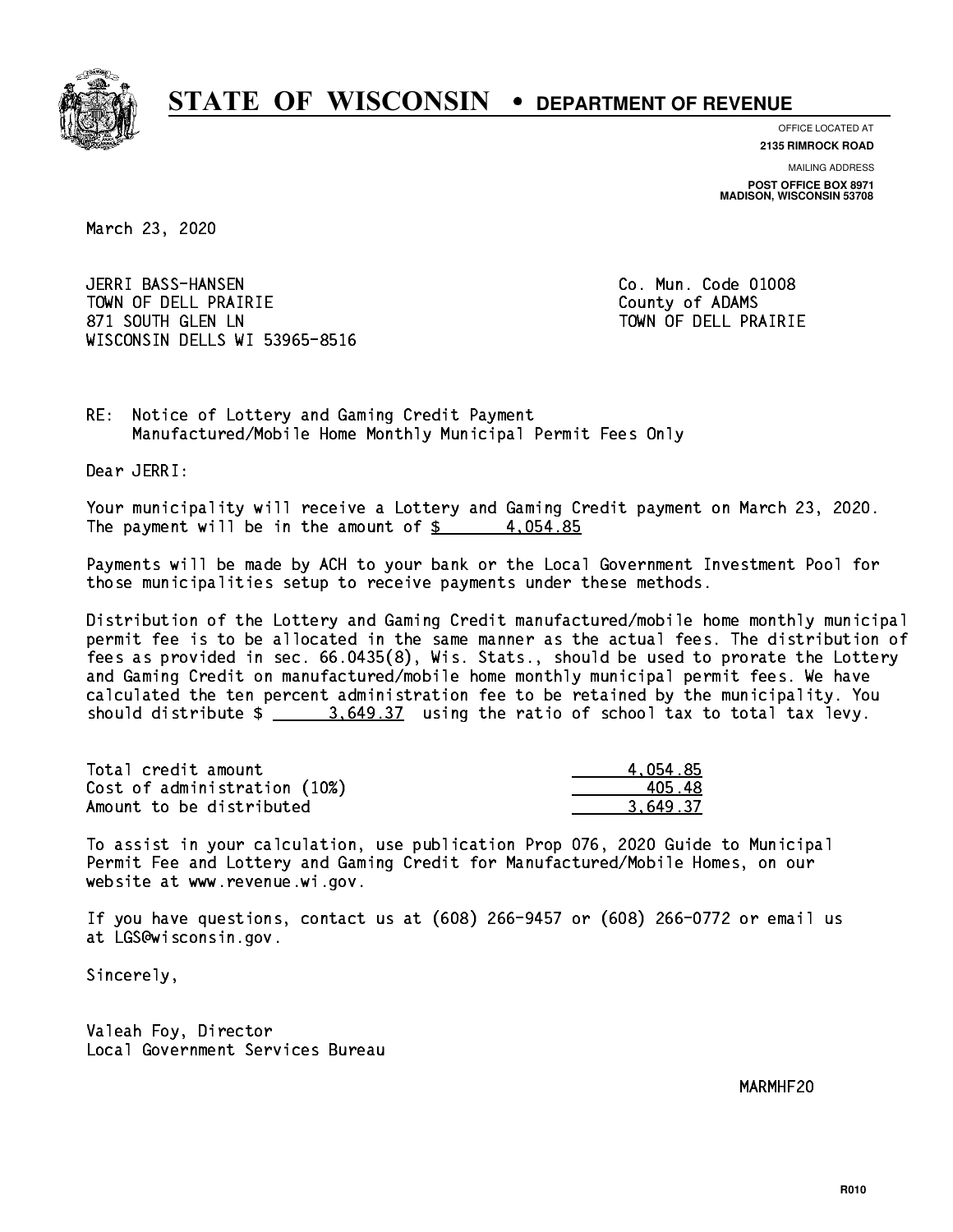

**OFFICE LOCATED AT**

**2135 RIMROCK ROAD**

**MAILING ADDRESS POST OFFICE BOX 8971 MADISON, WISCONSIN 53708**

March 23, 2020

**JUDITH TAYLOR** TOWN OF EASTON COUNTY OF ALCOHOL COUNTY OF ADAMS P.O. BOX 102 TOWN OF EASTON GRAND MARSH WI 53936-0102

Co. Mun. Code 01010

RE: Notice of Lottery and Gaming Credit Payment Manufactured/Mobile Home Monthly Municipal Permit Fees Only

Dear JUDITH:

 Your municipality will receive a Lottery and Gaming Credit payment on March 23, 2020. The payment will be in the amount of  $\frac{2}{3}$  3,143.42

 Payments will be made by ACH to your bank or the Local Government Investment Pool for those municipalities setup to receive payments under these methods.

 Distribution of the Lottery and Gaming Credit manufactured/mobile home monthly municipal permit fee is to be allocated in the same manner as the actual fees. The distribution of fees as provided in sec. 66.0435(8), Wis. Stats., should be used to prorate the Lottery and Gaming Credit on manufactured/mobile home monthly municipal permit fees. We have calculated the ten percent administration fee to be retained by the municipality. You should distribute  $\frac{2.829.08}{ }$  using the ratio of school tax to total tax levy.

| Total credit amount          | 3.143.42 |
|------------------------------|----------|
| Cost of administration (10%) | 31434    |
| Amount to be distributed     | 2.829.08 |

 To assist in your calculation, use publication Prop 076, 2020 Guide to Municipal Permit Fee and Lottery and Gaming Credit for Manufactured/Mobile Homes, on our website at www.revenue.wi.gov.

 If you have questions, contact us at (608) 266-9457 or (608) 266-0772 or email us at LGS@wisconsin.gov.

Sincerely,

 Valeah Foy, Director Local Government Services Bureau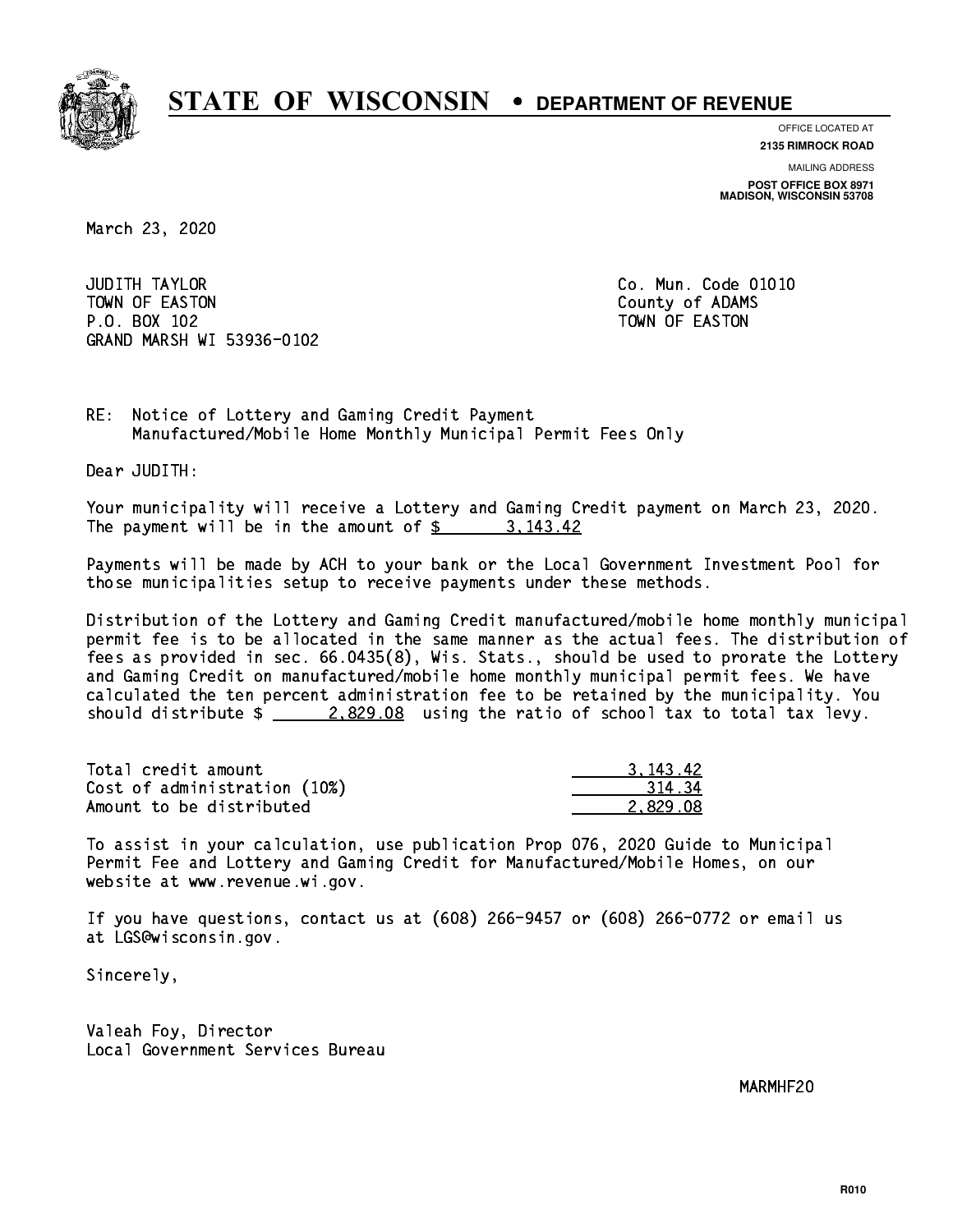

**OFFICE LOCATED AT**

**2135 RIMROCK ROAD**

**MAILING ADDRESS POST OFFICE BOX 8971 MADISON, WISCONSIN 53708**

March 23, 2020

 CONSTANCE CROTHERS Co. Mun. Code 01022 TOWN OF NEW HAVEN **COUNTY OF A SERVICE COULD A** COUNTY OF ADAMS 3890 COUNTY ROAD G TOWN OF NEW HAVEN WISCONSIN DELLS WI 53965-8621

RE: Notice of Lottery and Gaming Credit Payment Manufactured/Mobile Home Monthly Municipal Permit Fees Only

Dear CONSTANCE:

 Your municipality will receive a Lottery and Gaming Credit payment on March 23, 2020. The payment will be in the amount of  $\frac{2}{3}$  3,221.60

 Payments will be made by ACH to your bank or the Local Government Investment Pool for those municipalities setup to receive payments under these methods.

 Distribution of the Lottery and Gaming Credit manufactured/mobile home monthly municipal permit fee is to be allocated in the same manner as the actual fees. The distribution of fees as provided in sec. 66.0435(8), Wis. Stats., should be used to prorate the Lottery and Gaming Credit on manufactured/mobile home monthly municipal permit fees. We have calculated the ten percent administration fee to be retained by the municipality. You should distribute  $\frac{2.899.44}{2.899.44}$  using the ratio of school tax to total tax levy.

| Total credit amount          | 3.221.60 |
|------------------------------|----------|
| Cost of administration (10%) | 322.16   |
| Amount to be distributed     | 2.899.44 |

 To assist in your calculation, use publication Prop 076, 2020 Guide to Municipal Permit Fee and Lottery and Gaming Credit for Manufactured/Mobile Homes, on our website at www.revenue.wi.gov.

 If you have questions, contact us at (608) 266-9457 or (608) 266-0772 or email us at LGS@wisconsin.gov.

Sincerely,

 Valeah Foy, Director Local Government Services Bureau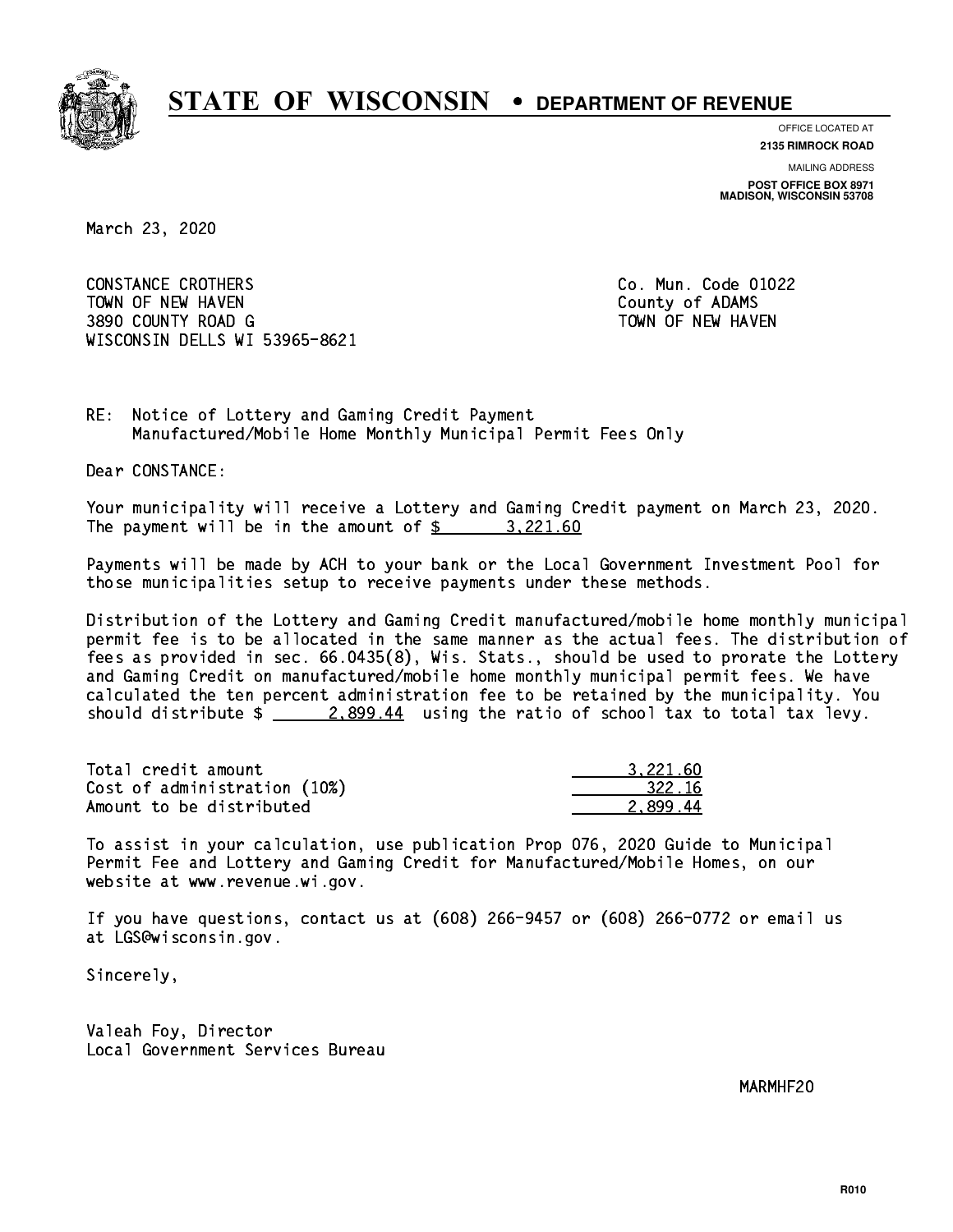

**OFFICE LOCATED AT**

**2135 RIMROCK ROAD**

**MAILING ADDRESS POST OFFICE BOX 8971 MADISON, WISCONSIN 53708**

March 23, 2020

 SHEILA KORPELA Co. Mun. Code 02008 49940 BEASER ROAD TOWN OF GINGLES ASHLAND WI 54806

TOWN OF GINGLES County of ASHLAND

RE: Notice of Lottery and Gaming Credit Payment Manufactured/Mobile Home Monthly Municipal Permit Fees Only

Dear SHEILA:

 Your municipality will receive a Lottery and Gaming Credit payment on March 23, 2020. The payment will be in the amount of \$ 381.12 \_\_\_\_\_\_\_\_\_\_\_\_\_\_\_\_

 Payments will be made by ACH to your bank or the Local Government Investment Pool for those municipalities setup to receive payments under these methods.

 Distribution of the Lottery and Gaming Credit manufactured/mobile home monthly municipal permit fee is to be allocated in the same manner as the actual fees. The distribution of fees as provided in sec. 66.0435(8), Wis. Stats., should be used to prorate the Lottery and Gaming Credit on manufactured/mobile home monthly municipal permit fees. We have calculated the ten percent administration fee to be retained by the municipality. You should distribute  $\frac{243.01}{100}$  using the ratio of school tax to total tax levy.

| Total credit amount          | 381.12 |
|------------------------------|--------|
| Cost of administration (10%) | 38.11  |
| Amount to be distributed     | 343 N. |

| 81.12  |
|--------|
| ≀ 11   |
| .3 N.I |

 To assist in your calculation, use publication Prop 076, 2020 Guide to Municipal Permit Fee and Lottery and Gaming Credit for Manufactured/Mobile Homes, on our website at www.revenue.wi.gov.

 If you have questions, contact us at (608) 266-9457 or (608) 266-0772 or email us at LGS@wisconsin.gov.

Sincerely,

 Valeah Foy, Director Local Government Services Bureau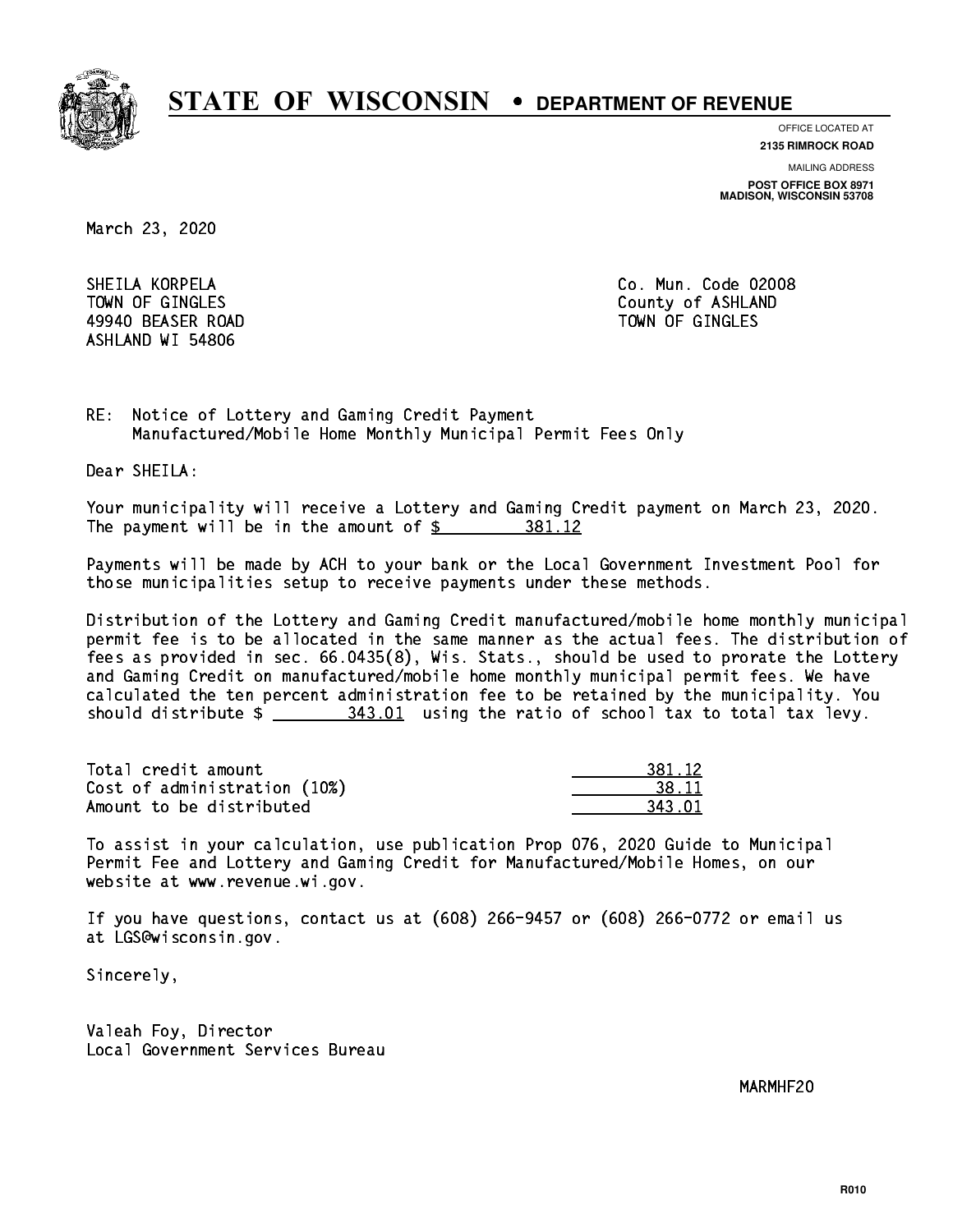

**OFFICE LOCATED AT**

**2135 RIMROCK ROAD**

**MAILING ADDRESS POST OFFICE BOX 8971 MADISON, WISCONSIN 53708**

March 23, 2020

CINDY PRITZL VILLAGE OF BUTTERNUT COUNTY OF ASHLAND PO BOX 276 BUTTERNUT WI 54514-0104

Co. Mun. Code 02106 VILLAGE OF BUTTERNUT

RE: Notice of Lottery and Gaming Credit Payment Manufactured/Mobile Home Monthly Municipal Permit Fees Only

Dear CINDY:

 Your municipality will receive a Lottery and Gaming Credit payment on March 23, 2020. The payment will be in the amount of \$ 628.59 \_\_\_\_\_\_\_\_\_\_\_\_\_\_\_\_

 Payments will be made by ACH to your bank or the Local Government Investment Pool for those municipalities setup to receive payments under these methods.

 Distribution of the Lottery and Gaming Credit manufactured/mobile home monthly municipal permit fee is to be allocated in the same manner as the actual fees. The distribution of fees as provided in sec. 66.0435(8), Wis. Stats., should be used to prorate the Lottery and Gaming Credit on manufactured/mobile home monthly municipal permit fees. We have calculated the ten percent administration fee to be retained by the municipality. You should distribute  $\frac{2}{1}$   $\frac{565.74}{1000}$  using the ratio of school tax to total tax levy.

Total credit amount Cost of administration (10%) Amount to be distributed

| 628.59 |
|--------|
| 62 85  |
| 565.74 |

 To assist in your calculation, use publication Prop 076, 2020 Guide to Municipal Permit Fee and Lottery and Gaming Credit for Manufactured/Mobile Homes, on our website at www.revenue.wi.gov.

 If you have questions, contact us at (608) 266-9457 or (608) 266-0772 or email us at LGS@wisconsin.gov.

Sincerely,

 Valeah Foy, Director Local Government Services Bureau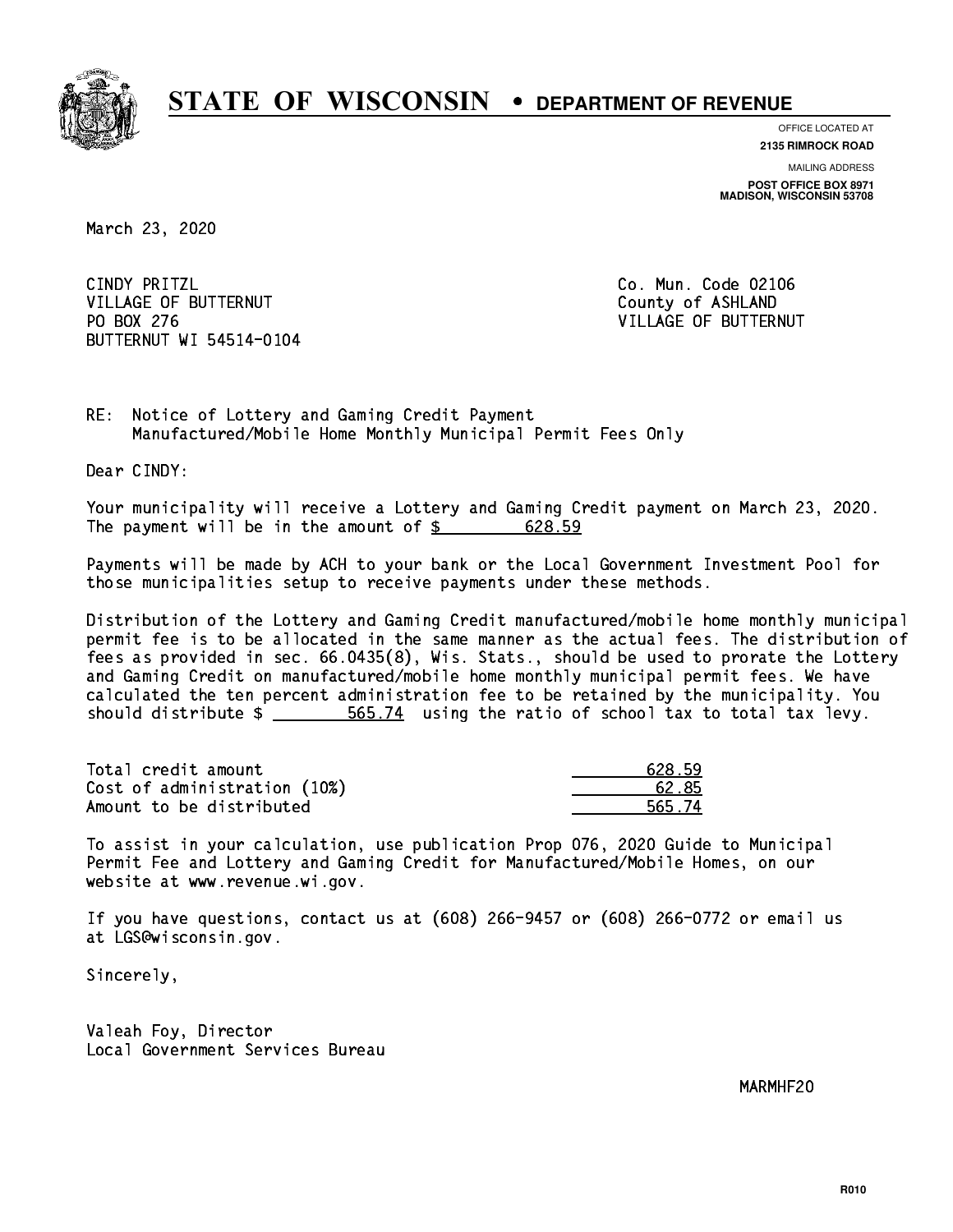

**OFFICE LOCATED AT**

**2135 RIMROCK ROAD**

**MAILING ADDRESS**

**POST OFFICE BOX 8971 MADISON, WISCONSIN 53708**

March 23, 2020

BARB CLEMENT **COMENT** CONSULTED A RESERVE COMMUNIC COLLEGE OF MUNICIPAL COMMUNICATION COMMUNICATION COMMUNICATION CITY OF ASHLAND County of ASHLAND 601 W MAIN ST CITY OF ASHLAND ASHLAND WI 54806-1537

RE: Notice of Lottery and Gaming Credit Payment Manufactured/Mobile Home Monthly Municipal Permit Fees Only

Dear BARB:

 Your municipality will receive a Lottery and Gaming Credit payment on March 23, 2020. The payment will be in the amount of  $\frac{2}{3}$  11,823.60

 Payments will be made by ACH to your bank or the Local Government Investment Pool for those municipalities setup to receive payments under these methods.

 Distribution of the Lottery and Gaming Credit manufactured/mobile home monthly municipal permit fee is to be allocated in the same manner as the actual fees. The distribution of fees as provided in sec. 66.0435(8), Wis. Stats., should be used to prorate the Lottery and Gaming Credit on manufactured/mobile home monthly municipal permit fees. We have calculated the ten percent administration fee to be retained by the municipality. You should distribute  $\frac{10,641.24}{10,641.24}$  using the ratio of school tax to total tax levy.

| Total credit amount          | 11,823.60 |
|------------------------------|-----------|
| Cost of administration (10%) | 1.182.36  |
| Amount to be distributed     | 10.641.24 |

 To assist in your calculation, use publication Prop 076, 2020 Guide to Municipal Permit Fee and Lottery and Gaming Credit for Manufactured/Mobile Homes, on our website at www.revenue.wi.gov.

 If you have questions, contact us at (608) 266-9457 or (608) 266-0772 or email us at LGS@wisconsin.gov.

Sincerely,

 Valeah Foy, Director Local Government Services Bureau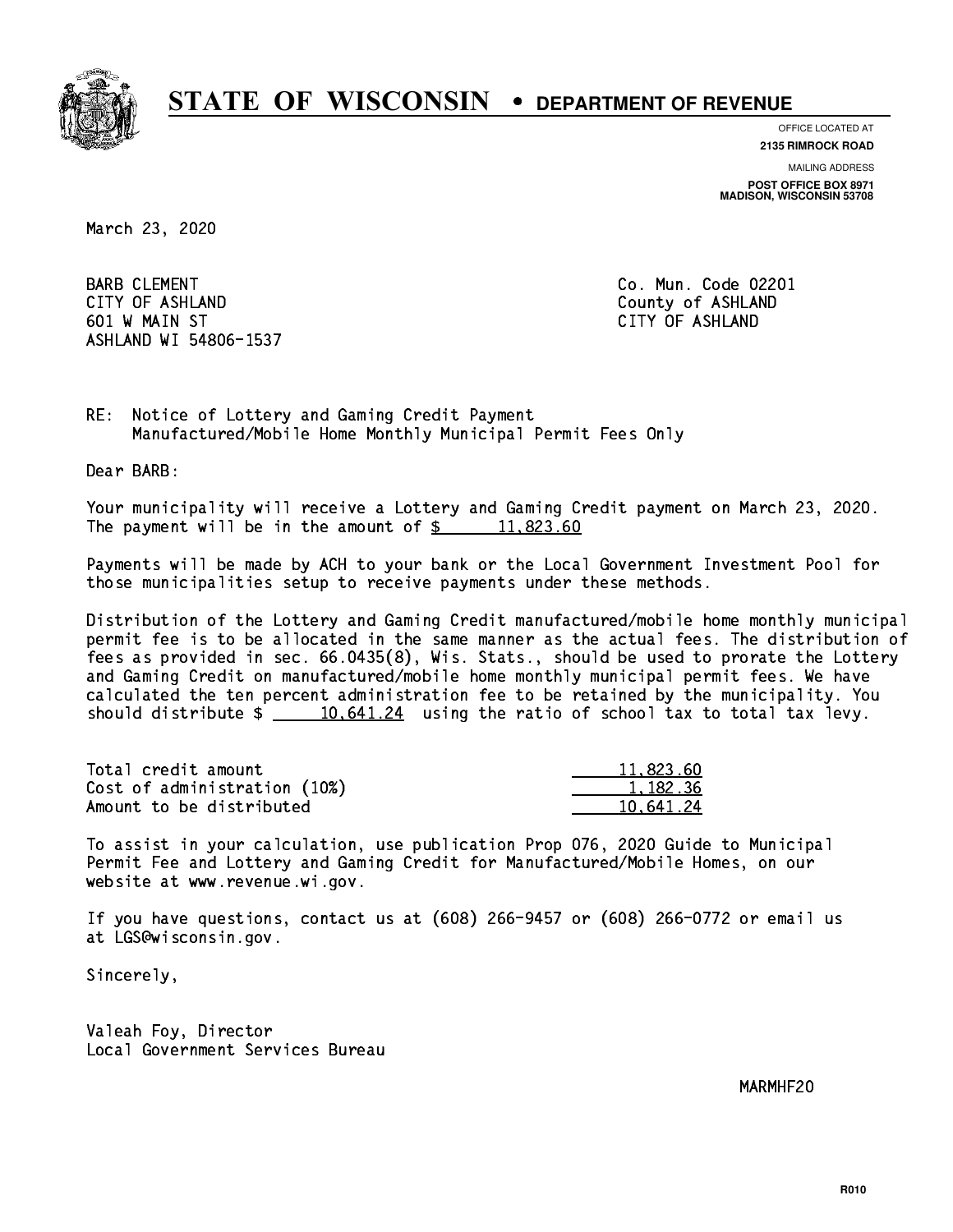

**OFFICE LOCATED AT**

**2135 RIMROCK ROAD**

**MAILING ADDRESS**

**POST OFFICE BOX 8971 MADISON, WISCONSIN 53708**

March 23, 2020

 CONNIE IACOBELLO Co. Mun. Code 02251 CITY OF MELLEN COUNTY OF ASHLAND PO BOX 708 CITY OF MELLEN MELLEN WI 54546-0708

RE: Notice of Lottery and Gaming Credit Payment Manufactured/Mobile Home Monthly Municipal Permit Fees Only

Dear CONNIE:

 Your municipality will receive a Lottery and Gaming Credit payment on March 23, 2020. The payment will be in the amount of \$ 330.61 \_\_\_\_\_\_\_\_\_\_\_\_\_\_\_\_

 Payments will be made by ACH to your bank or the Local Government Investment Pool for those municipalities setup to receive payments under these methods.

 Distribution of the Lottery and Gaming Credit manufactured/mobile home monthly municipal permit fee is to be allocated in the same manner as the actual fees. The distribution of fees as provided in sec. 66.0435(8), Wis. Stats., should be used to prorate the Lottery and Gaming Credit on manufactured/mobile home monthly municipal permit fees. We have calculated the ten percent administration fee to be retained by the municipality. You should distribute  $\frac{297.55}{27.55}$  using the ratio of school tax to total tax levy.

Total credit amount Cost of administration (10%) Amount to be distributed

| \.61       |
|------------|
| 16<br>रउ । |
| 17.55      |

 To assist in your calculation, use publication Prop 076, 2020 Guide to Municipal Permit Fee and Lottery and Gaming Credit for Manufactured/Mobile Homes, on our website at www.revenue.wi.gov.

 If you have questions, contact us at (608) 266-9457 or (608) 266-0772 or email us at LGS@wisconsin.gov.

Sincerely,

 Valeah Foy, Director Local Government Services Bureau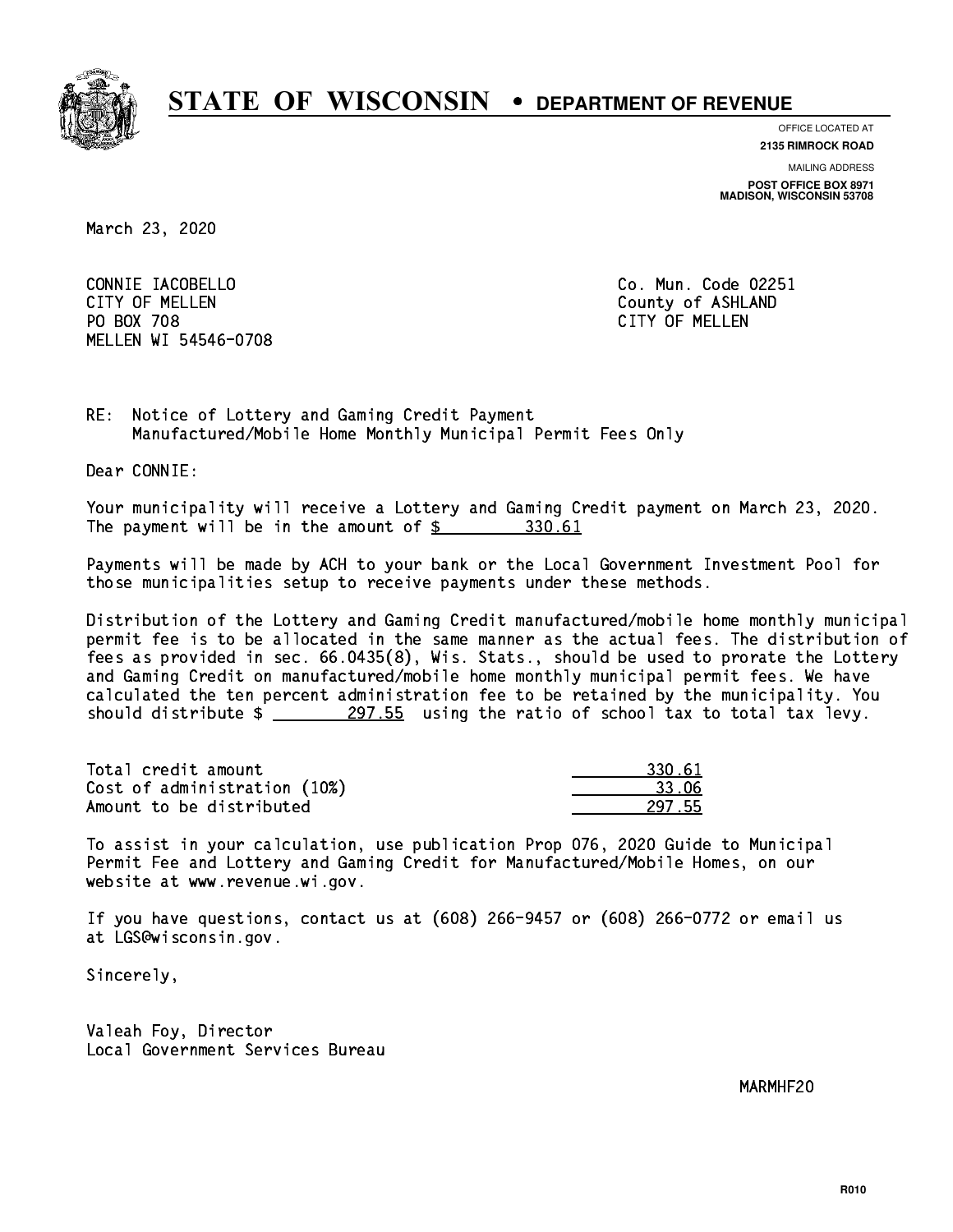

**OFFICE LOCATED AT**

**2135 RIMROCK ROAD**

**MAILING ADDRESS POST OFFICE BOX 8971 MADISON, WISCONSIN 53708**

March 23, 2020

STEPHANIE SCHLOSSER CO. Mun. Code 03014 TOWN OF CLINTON County of BARRON 1033 15TH AVE TOWN OF CLINTON BARRON WI 54812-8928

RE: Notice of Lottery and Gaming Credit Payment Manufactured/Mobile Home Monthly Municipal Permit Fees Only

Dear STEPHANIE:

 Your municipality will receive a Lottery and Gaming Credit payment on March 23, 2020. The payment will be in the amount of \$ 873.31 \_\_\_\_\_\_\_\_\_\_\_\_\_\_\_\_

 Payments will be made by ACH to your bank or the Local Government Investment Pool for those municipalities setup to receive payments under these methods.

 Distribution of the Lottery and Gaming Credit manufactured/mobile home monthly municipal permit fee is to be allocated in the same manner as the actual fees. The distribution of fees as provided in sec. 66.0435(8), Wis. Stats., should be used to prorate the Lottery and Gaming Credit on manufactured/mobile home monthly municipal permit fees. We have calculated the ten percent administration fee to be retained by the municipality. You should distribute  $\frac{2}{2}$   $\frac{785.98}{2}$  using the ratio of school tax to total tax levy.

Total credit amount Cost of administration (10%) Amount to be distributed

| 73.31 |
|-------|
| ∕ २२∶ |
|       |

 To assist in your calculation, use publication Prop 076, 2020 Guide to Municipal Permit Fee and Lottery and Gaming Credit for Manufactured/Mobile Homes, on our website at www.revenue.wi.gov.

 If you have questions, contact us at (608) 266-9457 or (608) 266-0772 or email us at LGS@wisconsin.gov.

Sincerely,

 Valeah Foy, Director Local Government Services Bureau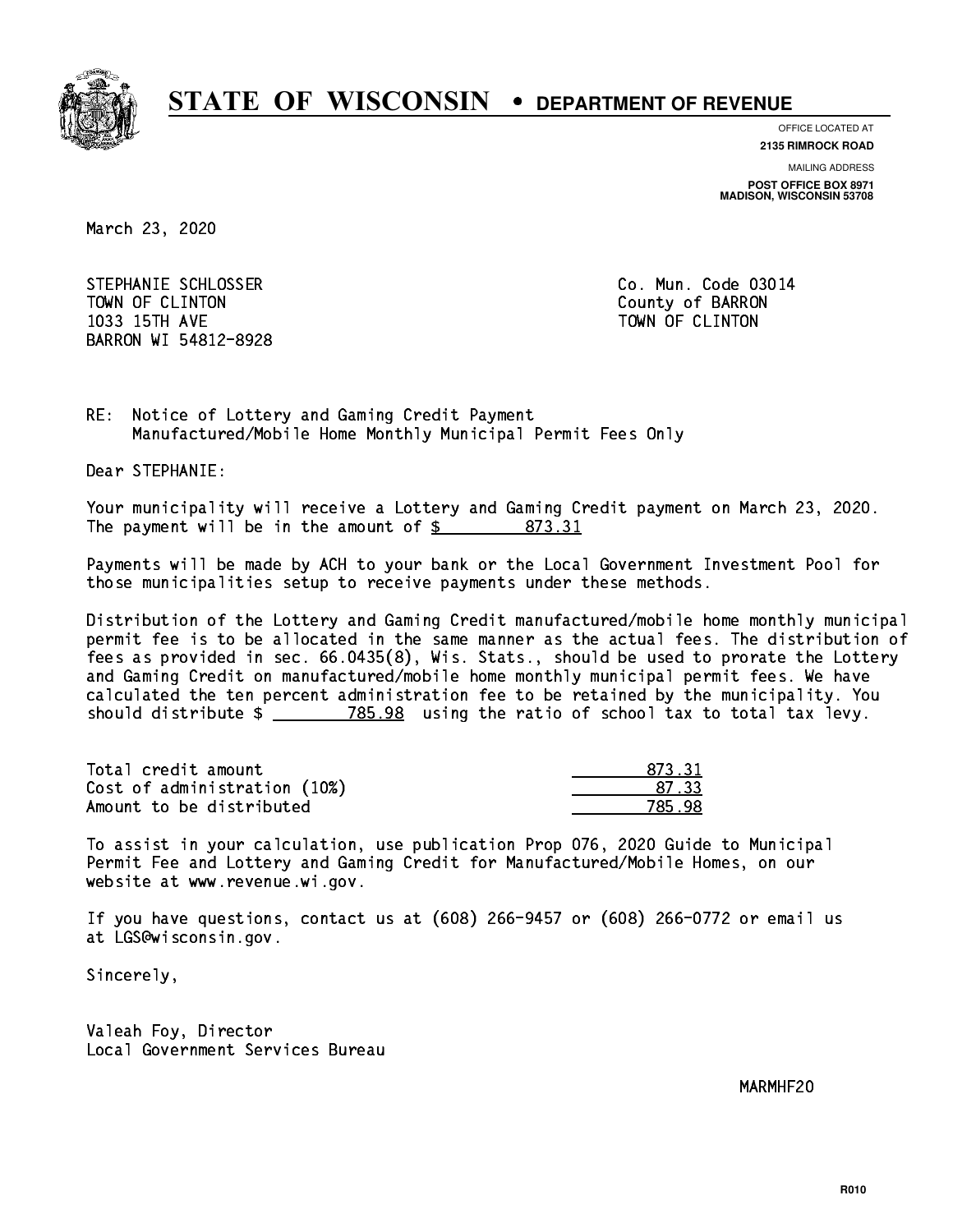

**OFFICE LOCATED AT**

**2135 RIMROCK ROAD**

**MAILING ADDRESS**

**POST OFFICE BOX 8971 MADISON, WISCONSIN 53708**

March 23, 2020

 LIZA SCHROEDER Co. Mun. Code 03036 TOWN OF PRAIRIE LAKE **COUNTY OF SALES IN TOWAL COUNTY OF BARRON** CHETEK WI 54728-9723

796 21ST STREET TOWN OF PRAIRIE LAKE

RE: Notice of Lottery and Gaming Credit Payment Manufactured/Mobile Home Monthly Municipal Permit Fees Only

Dear LIZA:

 Your municipality will receive a Lottery and Gaming Credit payment on March 23, 2020. The payment will be in the amount of  $\frac{2}{3}$  3,324.36

 Payments will be made by ACH to your bank or the Local Government Investment Pool for those municipalities setup to receive payments under these methods.

 Distribution of the Lottery and Gaming Credit manufactured/mobile home monthly municipal permit fee is to be allocated in the same manner as the actual fees. The distribution of fees as provided in sec. 66.0435(8), Wis. Stats., should be used to prorate the Lottery and Gaming Credit on manufactured/mobile home monthly municipal permit fees. We have calculated the ten percent administration fee to be retained by the municipality. You should distribute  $\frac{2.991.93}{2.991.93}$  using the ratio of school tax to total tax levy.

| Total credit amount          | 3.324.36 |
|------------------------------|----------|
| Cost of administration (10%) | 332.43   |
| Amount to be distributed     | 2.991.93 |

 To assist in your calculation, use publication Prop 076, 2020 Guide to Municipal Permit Fee and Lottery and Gaming Credit for Manufactured/Mobile Homes, on our website at www.revenue.wi.gov.

 If you have questions, contact us at (608) 266-9457 or (608) 266-0772 or email us at LGS@wisconsin.gov.

Sincerely,

 Valeah Foy, Director Local Government Services Bureau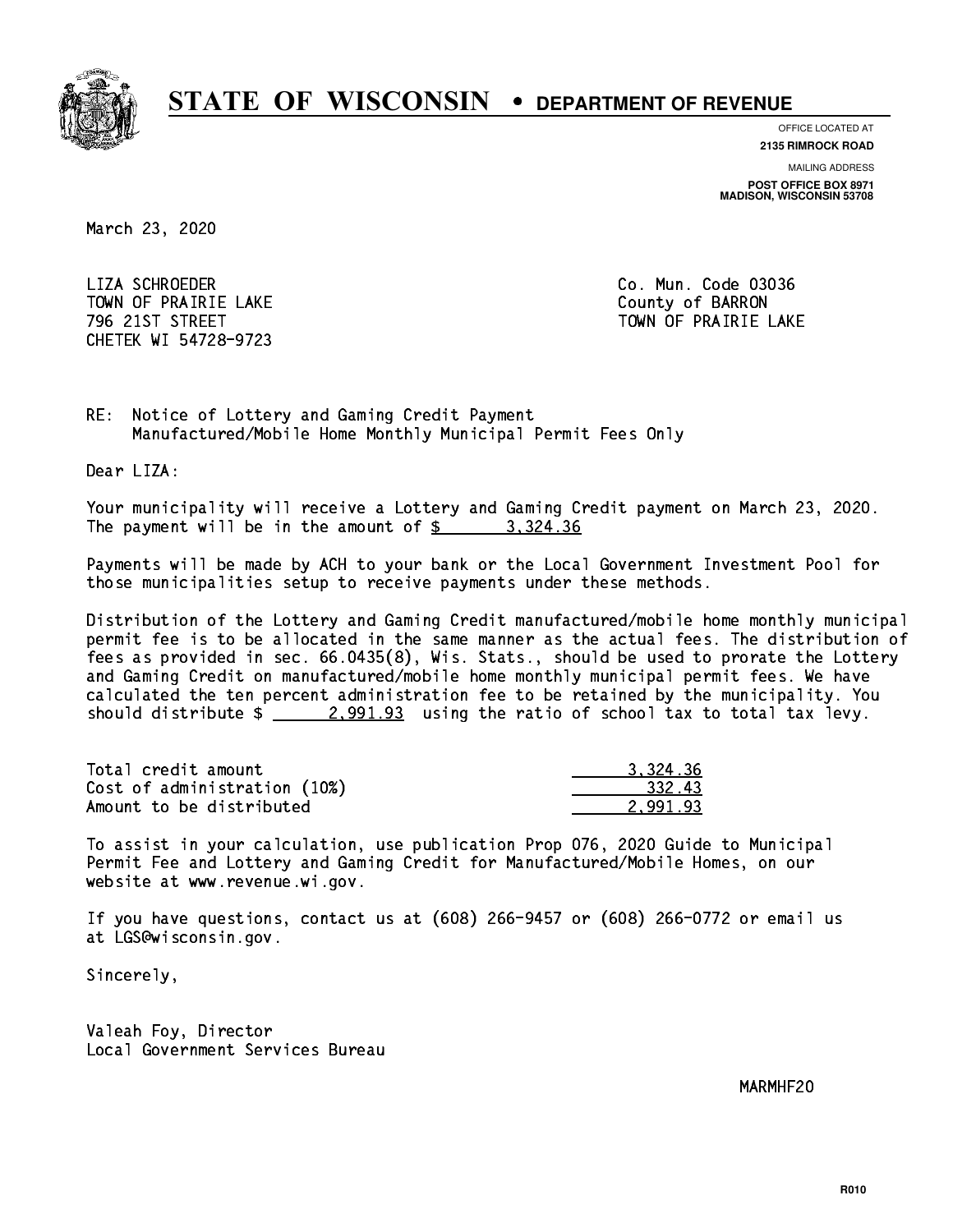

**OFFICE LOCATED AT**

**2135 RIMROCK ROAD**

**MAILING ADDRESS POST OFFICE BOX 8971 MADISON, WISCONSIN 53708**

March 23, 2020

JANET TOMESH TOWN OF RICE LAKE **THE COUNTY OF BARRON** 1830 MACAULEY AVE **TOWN OF RICE LAKE** RICE LAKE WI 54868-2909

Co. Mun. Code 03038

RE: Notice of Lottery and Gaming Credit Payment Manufactured/Mobile Home Monthly Municipal Permit Fees Only

Dear JANET:

 Your municipality will receive a Lottery and Gaming Credit payment on March 23, 2020. The payment will be in the amount of \$ 5,327.04 \_\_\_\_\_\_\_\_\_\_\_\_\_\_\_\_

 Payments will be made by ACH to your bank or the Local Government Investment Pool for those municipalities setup to receive payments under these methods.

 Distribution of the Lottery and Gaming Credit manufactured/mobile home monthly municipal permit fee is to be allocated in the same manner as the actual fees. The distribution of fees as provided in sec. 66.0435(8), Wis. Stats., should be used to prorate the Lottery and Gaming Credit on manufactured/mobile home monthly municipal permit fees. We have calculated the ten percent administration fee to be retained by the municipality. You should distribute  $\frac{2}{1}$   $\frac{4.794.34}{2}$  using the ratio of school tax to total tax levy.

| Total credit amount          | 5.327.04 |
|------------------------------|----------|
| Cost of administration (10%) | 532.70   |
| Amount to be distributed     | 4.794.34 |

 To assist in your calculation, use publication Prop 076, 2020 Guide to Municipal Permit Fee and Lottery and Gaming Credit for Manufactured/Mobile Homes, on our website at www.revenue.wi.gov.

 If you have questions, contact us at (608) 266-9457 or (608) 266-0772 or email us at LGS@wisconsin.gov.

Sincerely,

 Valeah Foy, Director Local Government Services Bureau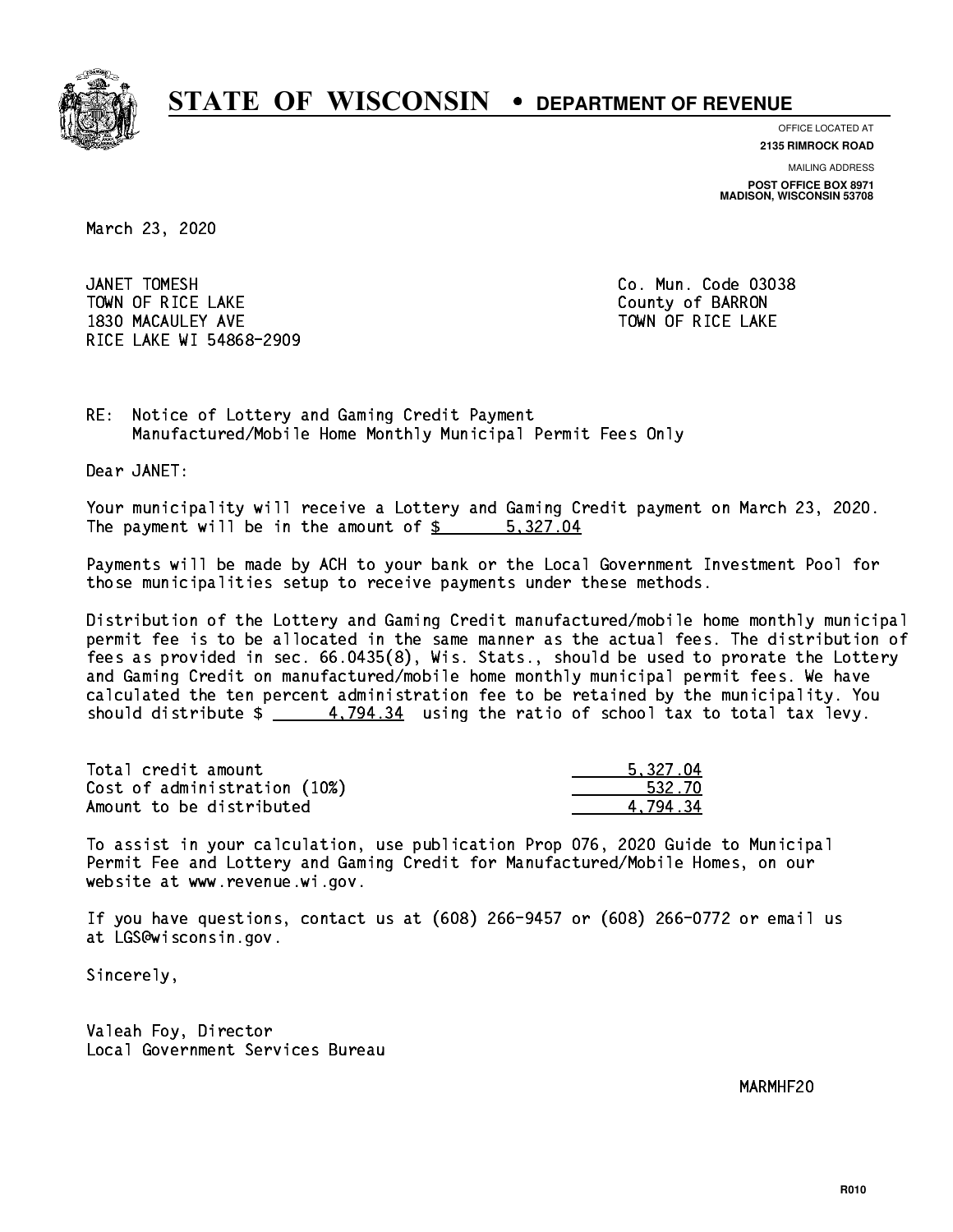

**OFFICE LOCATED AT**

**2135 RIMROCK ROAD**

**MAILING ADDRESS POST OFFICE BOX 8971 MADISON, WISCONSIN 53708**

March 23, 2020

 ADELINE KEEF Co. Mun. Code 03044 TOWN OF STANLEY COUNTY COUNTY OF BARRON 2167 15TH AVE TOWN OF STANLEY CAMERON WI 54822-9728

RE: Notice of Lottery and Gaming Credit Payment Manufactured/Mobile Home Monthly Municipal Permit Fees Only

Dear ADELINE:

 Your municipality will receive a Lottery and Gaming Credit payment on March 23, 2020. The payment will be in the amount of \$ 5,900.40 \_\_\_\_\_\_\_\_\_\_\_\_\_\_\_\_

 Payments will be made by ACH to your bank or the Local Government Investment Pool for those municipalities setup to receive payments under these methods.

 Distribution of the Lottery and Gaming Credit manufactured/mobile home monthly municipal permit fee is to be allocated in the same manner as the actual fees. The distribution of fees as provided in sec. 66.0435(8), Wis. Stats., should be used to prorate the Lottery and Gaming Credit on manufactured/mobile home monthly municipal permit fees. We have calculated the ten percent administration fee to be retained by the municipality. You should distribute  $\frac{2}{1}$   $\frac{5,310.36}{2}$  using the ratio of school tax to total tax levy.

| Total credit amount          | 5.900.40 |
|------------------------------|----------|
| Cost of administration (10%) | 590.04   |
| Amount to be distributed     | 5.310.36 |

 To assist in your calculation, use publication Prop 076, 2020 Guide to Municipal Permit Fee and Lottery and Gaming Credit for Manufactured/Mobile Homes, on our website at www.revenue.wi.gov.

 If you have questions, contact us at (608) 266-9457 or (608) 266-0772 or email us at LGS@wisconsin.gov.

Sincerely,

 Valeah Foy, Director Local Government Services Bureau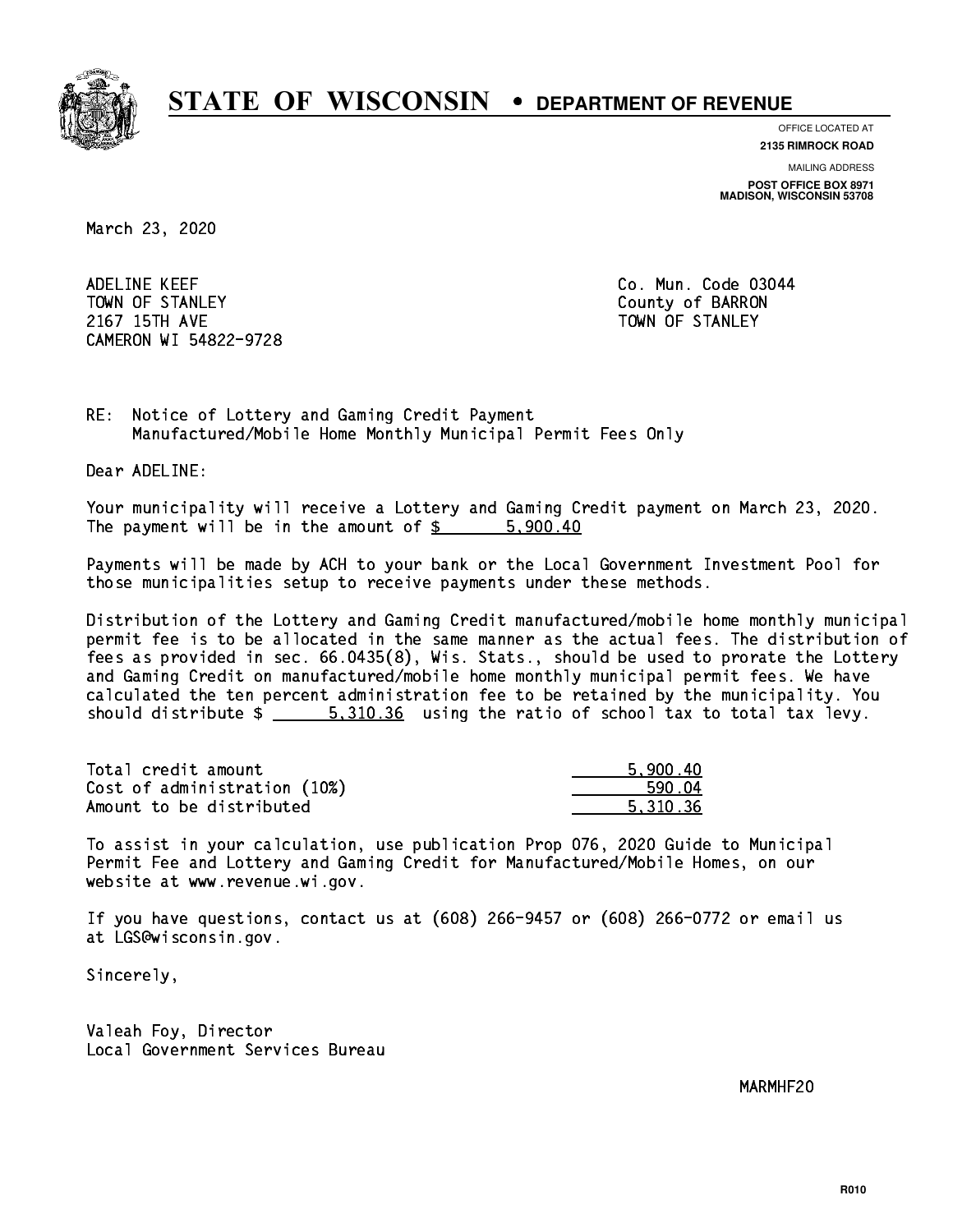

**OFFICE LOCATED AT 2135 RIMROCK ROAD**

**MAILING ADDRESS POST OFFICE BOX 8971 MADISON, WISCONSIN 53708**

March 23, 2020

**KIM BAUER** VILLAGE OF ALMENA County of BARRON ALMENA WI 54805

Co. Mun. Code 03101 131 SOO AVE E VILLAGE OF ALMENA

RE: Notice of Lottery and Gaming Credit Payment Manufactured/Mobile Home Monthly Municipal Permit Fees Only

Dear KIM:

 Your municipality will receive a Lottery and Gaming Credit payment on March 23, 2020. The payment will be in the amount of  $\frac{2}{3}$  1,488.13

 Payments will be made by ACH to your bank or the Local Government Investment Pool for those municipalities setup to receive payments under these methods.

 Distribution of the Lottery and Gaming Credit manufactured/mobile home monthly municipal permit fee is to be allocated in the same manner as the actual fees. The distribution of fees as provided in sec. 66.0435(8), Wis. Stats., should be used to prorate the Lottery and Gaming Credit on manufactured/mobile home monthly municipal permit fees. We have calculated the ten percent administration fee to be retained by the municipality. You should distribute  $\frac{2}{1,339.32}$  using the ratio of school tax to total tax levy.

| Total credit amount          | 1.488.13 |
|------------------------------|----------|
| Cost of administration (10%) | 148.81   |
| Amount to be distributed     | 1.339.32 |

 To assist in your calculation, use publication Prop 076, 2020 Guide to Municipal Permit Fee and Lottery and Gaming Credit for Manufactured/Mobile Homes, on our website at www.revenue.wi.gov.

 If you have questions, contact us at (608) 266-9457 or (608) 266-0772 or email us at LGS@wisconsin.gov.

Sincerely,

 Valeah Foy, Director Local Government Services Bureau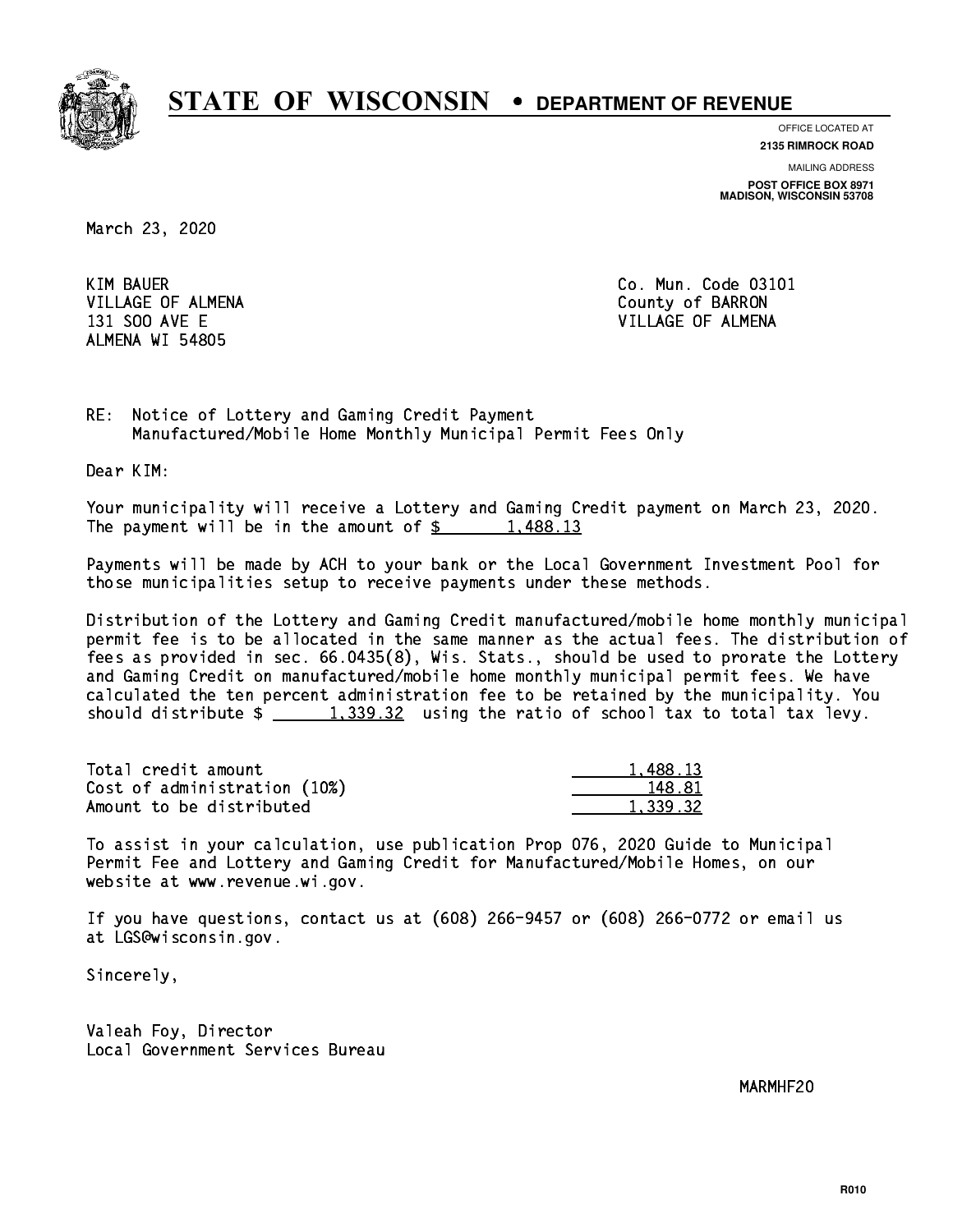

**OFFICE LOCATED AT**

**2135 RIMROCK ROAD**

**MAILING ADDRESS POST OFFICE BOX 8971 MADISON, WISCONSIN 53708**

March 23, 2020

ROGER OLSON VILLAGE OF CAMERON COUNTY OF BARRON PO BOX 387 VILLAGE OF CAMERON CAMERON WI 54822-0387

Co. Mun. Code 03111

RE: Notice of Lottery and Gaming Credit Payment Manufactured/Mobile Home Monthly Municipal Permit Fees Only

Dear ROGER:

 Your municipality will receive a Lottery and Gaming Credit payment on March 23, 2020. The payment will be in the amount of  $\frac{20.00}{20}$ 

 Payments will be made by ACH to your bank or the Local Government Investment Pool for those municipalities setup to receive payments under these methods.

 Distribution of the Lottery and Gaming Credit manufactured/mobile home monthly municipal permit fee is to be allocated in the same manner as the actual fees. The distribution of fees as provided in sec. 66.0435(8), Wis. Stats., should be used to prorate the Lottery and Gaming Credit on manufactured/mobile home monthly municipal permit fees. We have calculated the ten percent administration fee to be retained by the municipality. You should distribute  $\frac{1,098.00}{1,098.00}$  using the ratio of school tax to total tax levy.

| Total credit amount          | 1,220.00 |
|------------------------------|----------|
| Cost of administration (10%) | 122.00   |
| Amount to be distributed     | 1.098.00 |

 To assist in your calculation, use publication Prop 076, 2020 Guide to Municipal Permit Fee and Lottery and Gaming Credit for Manufactured/Mobile Homes, on our website at www.revenue.wi.gov.

 If you have questions, contact us at (608) 266-9457 or (608) 266-0772 or email us at LGS@wisconsin.gov.

Sincerely,

 Valeah Foy, Director Local Government Services Bureau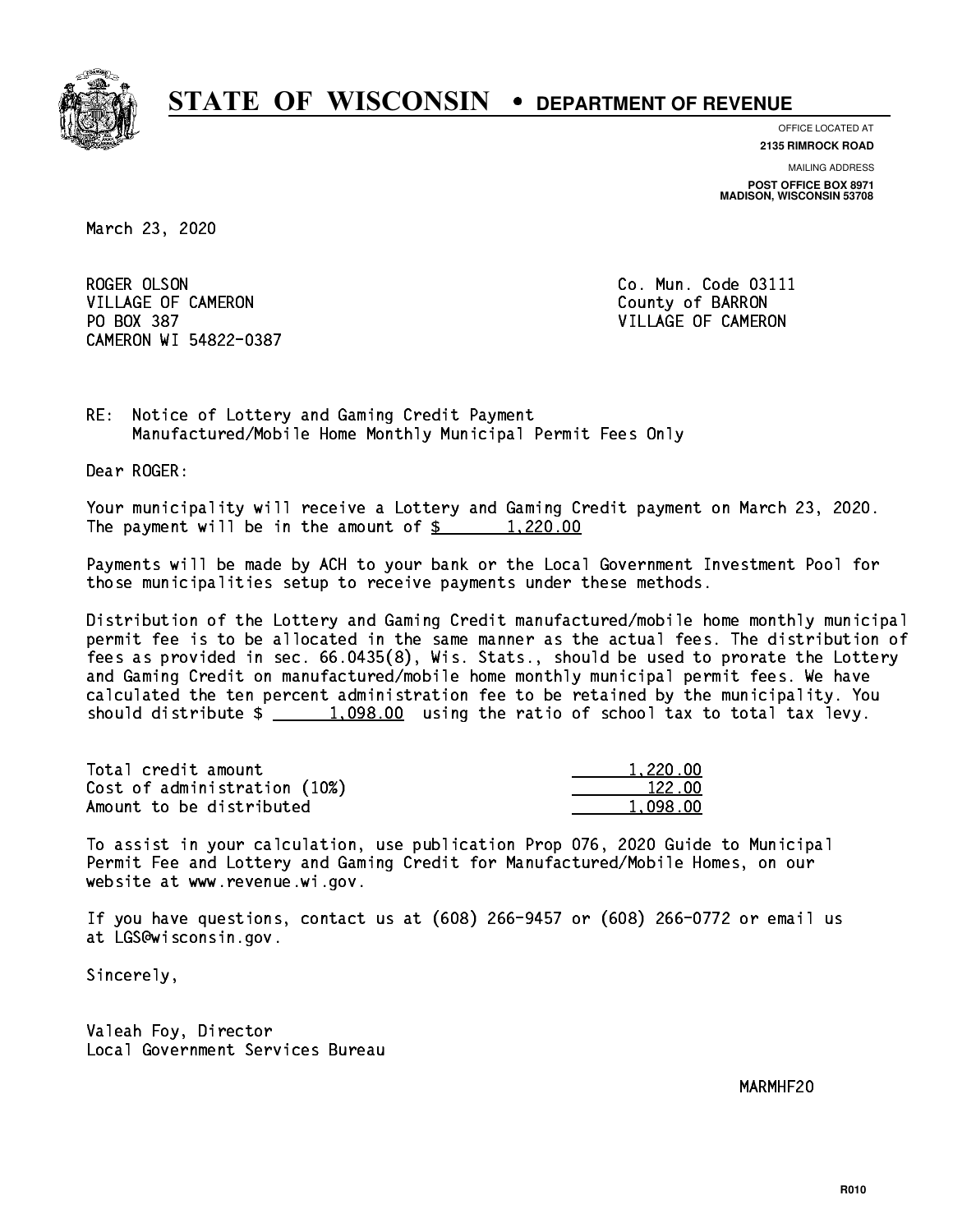

**OFFICE LOCATED AT**

**2135 RIMROCK ROAD**

**MAILING ADDRESS POST OFFICE BOX 8971 MADISON, WISCONSIN 53708**

March 23, 2020

SHERRIE SIEBERT Co. Mun. Code 03171 VILLAGE OF PRAIRIE FARM COUNTY OF BARRON 115 RIVER AVE N, PO BOX 74 VILLAGE OF PRAIRIE FARM PRAIRIE FARM WI 54762-0074

RE: Notice of Lottery and Gaming Credit Payment Manufactured/Mobile Home Monthly Municipal Permit Fees Only

Dear SHERRIE:

 Your municipality will receive a Lottery and Gaming Credit payment on March 23, 2020. The payment will be in the amount of  $\frac{260.24}{5}$ 

 Payments will be made by ACH to your bank or the Local Government Investment Pool for those municipalities setup to receive payments under these methods.

 Distribution of the Lottery and Gaming Credit manufactured/mobile home monthly municipal permit fee is to be allocated in the same manner as the actual fees. The distribution of fees as provided in sec. 66.0435(8), Wis. Stats., should be used to prorate the Lottery and Gaming Credit on manufactured/mobile home monthly municipal permit fees. We have calculated the ten percent administration fee to be retained by the municipality. You should distribute  $\frac{204.22}{20}$  using the ratio of school tax to total tax levy.

| Total credit amount          | 360.24 |
|------------------------------|--------|
| Cost of administration (10%) | 36.02  |
| Amount to be distributed     | 324.22 |

| ⊟ 24      |
|-----------|
| i N2      |
| 422<br>つつ |

 To assist in your calculation, use publication Prop 076, 2020 Guide to Municipal Permit Fee and Lottery and Gaming Credit for Manufactured/Mobile Homes, on our website at www.revenue.wi.gov.

 If you have questions, contact us at (608) 266-9457 or (608) 266-0772 or email us at LGS@wisconsin.gov.

Sincerely,

 Valeah Foy, Director Local Government Services Bureau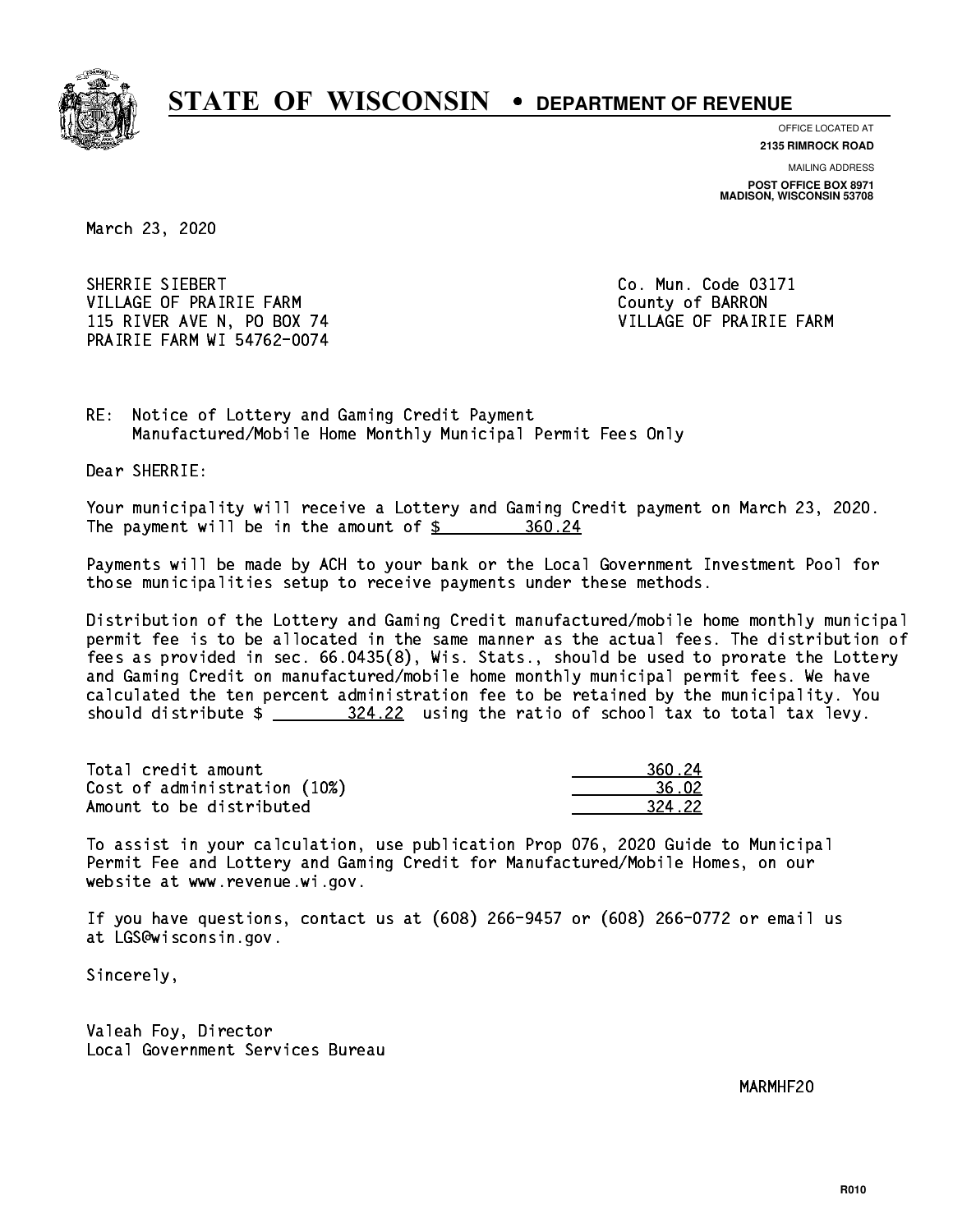

**OFFICE LOCATED AT**

**2135 RIMROCK ROAD**

**MAILING ADDRESS POST OFFICE BOX 8971 MADISON, WISCONSIN 53708**

March 23, 2020

 ARDITH STORY Co. Mun. Code 03186 VILLAGE OF TURTLE LAKE **COUNTY OF SALE AND COUNTY OF BARRON** 114 MARTIN AVE E, PO BOX 11 VILLAGE OF TURTLE LAKE TURTLE LAKE WI 54889-0011

RE: Notice of Lottery and Gaming Credit Payment Manufactured/Mobile Home Monthly Municipal Permit Fees Only

Dear ARDITH:

 Your municipality will receive a Lottery and Gaming Credit payment on March 23, 2020. The payment will be in the amount of  $\frac{2}{3}$  6,864.48

 Payments will be made by ACH to your bank or the Local Government Investment Pool for those municipalities setup to receive payments under these methods.

 Distribution of the Lottery and Gaming Credit manufactured/mobile home monthly municipal permit fee is to be allocated in the same manner as the actual fees. The distribution of fees as provided in sec. 66.0435(8), Wis. Stats., should be used to prorate the Lottery and Gaming Credit on manufactured/mobile home monthly municipal permit fees. We have calculated the ten percent administration fee to be retained by the municipality. You should distribute  $\frac{2}{100}$   $\frac{6,178.04}{204}$  using the ratio of school tax to total tax levy.

| Total credit amount          | 6,864.48 |
|------------------------------|----------|
| Cost of administration (10%) | 686.44   |
| Amount to be distributed     | 6.178.04 |

 To assist in your calculation, use publication Prop 076, 2020 Guide to Municipal Permit Fee and Lottery and Gaming Credit for Manufactured/Mobile Homes, on our website at www.revenue.wi.gov.

 If you have questions, contact us at (608) 266-9457 or (608) 266-0772 or email us at LGS@wisconsin.gov.

Sincerely,

 Valeah Foy, Director Local Government Services Bureau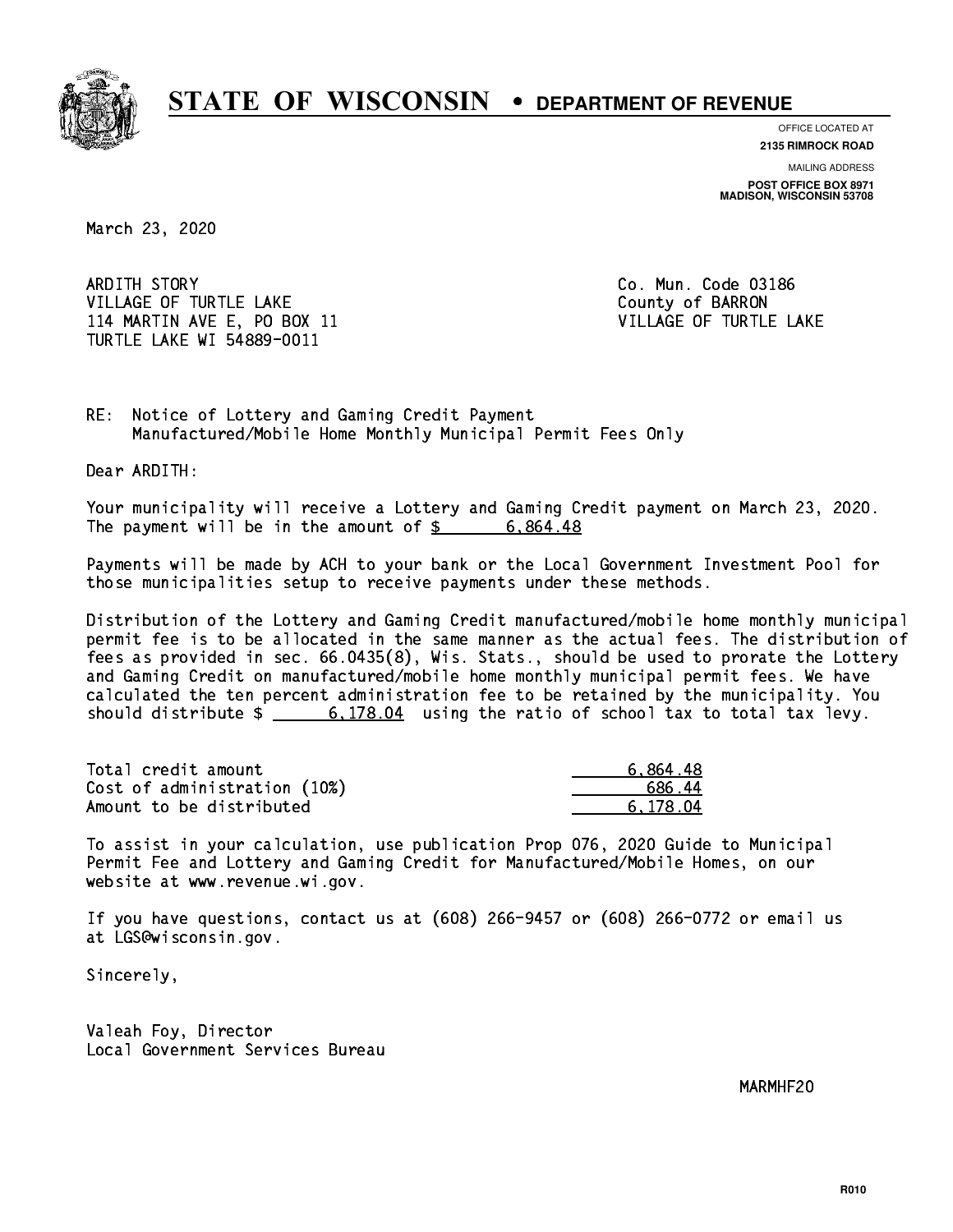

**OFFICE LOCATED AT**

**2135 RIMROCK ROAD**

**MAILING ADDRESS**

**POST OFFICE BOX 8971 MADISON, WISCONSIN 53708**

March 23, 2020

 KELLI RASMUSSEN Co. Mun. Code 03206 CITY OF BARRON County of BARRON PO BOX 156 CITY OF BARRON BARRON WI 54812-0156

RE: Notice of Lottery and Gaming Credit Payment Manufactured/Mobile Home Monthly Municipal Permit Fees Only

Dear KELLI:

 Your municipality will receive a Lottery and Gaming Credit payment on March 23, 2020. The payment will be in the amount of  $\frac{2}{3}$  11,307.48

 Payments will be made by ACH to your bank or the Local Government Investment Pool for those municipalities setup to receive payments under these methods.

 Distribution of the Lottery and Gaming Credit manufactured/mobile home monthly municipal permit fee is to be allocated in the same manner as the actual fees. The distribution of fees as provided in sec. 66.0435(8), Wis. Stats., should be used to prorate the Lottery and Gaming Credit on manufactured/mobile home monthly municipal permit fees. We have calculated the ten percent administration fee to be retained by the municipality. You should distribute  $\frac{10,176.74}{10,176.74}$  using the ratio of school tax to total tax levy.

| Total credit amount          | 11,307.48 |
|------------------------------|-----------|
| Cost of administration (10%) | 1.130.74  |
| Amount to be distributed     | 10.176.74 |

 To assist in your calculation, use publication Prop 076, 2020 Guide to Municipal Permit Fee and Lottery and Gaming Credit for Manufactured/Mobile Homes, on our website at www.revenue.wi.gov.

 If you have questions, contact us at (608) 266-9457 or (608) 266-0772 or email us at LGS@wisconsin.gov.

Sincerely,

 Valeah Foy, Director Local Government Services Bureau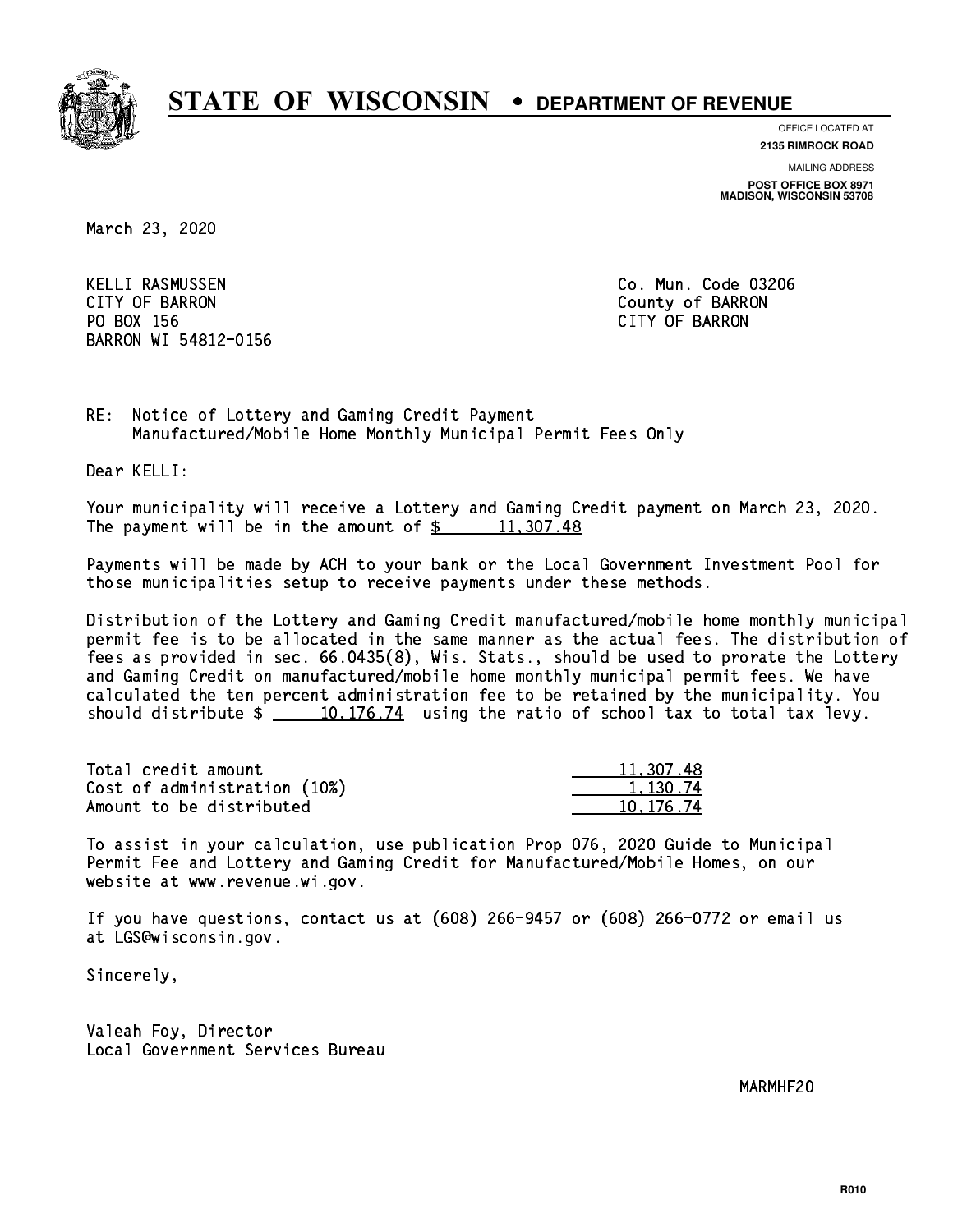

**OFFICE LOCATED AT**

**MAILING ADDRESS 2135 RIMROCK ROAD**

**POST OFFICE BOX 8971 MADISON, WISCONSIN 53708**

March 23, 2020

 CARMEN NEWMAN Co. Mun. Code 03211 CITY OF CHETEK County of BARRON PO BOX 194 CITY OF CHETEK CHETEK WI 54728-0194

RE: Notice of Lottery and Gaming Credit Payment Manufactured/Mobile Home Monthly Municipal Permit Fees Only

Dear CARMEN:

 Your municipality will receive a Lottery and Gaming Credit payment on March 23, 2020. The payment will be in the amount of  $\frac{2}{3}$  1,557.72

 Payments will be made by ACH to your bank or the Local Government Investment Pool for those municipalities setup to receive payments under these methods.

 Distribution of the Lottery and Gaming Credit manufactured/mobile home monthly municipal permit fee is to be allocated in the same manner as the actual fees. The distribution of fees as provided in sec. 66.0435(8), Wis. Stats., should be used to prorate the Lottery and Gaming Credit on manufactured/mobile home monthly municipal permit fees. We have calculated the ten percent administration fee to be retained by the municipality. You should distribute  $\frac{1,401.95}{2}$  using the ratio of school tax to total tax levy.

| Total credit amount          | 1,557.72 |
|------------------------------|----------|
| Cost of administration (10%) | 155.77   |
| Amount to be distributed     | 1.401.95 |

 To assist in your calculation, use publication Prop 076, 2020 Guide to Municipal Permit Fee and Lottery and Gaming Credit for Manufactured/Mobile Homes, on our website at www.revenue.wi.gov.

 If you have questions, contact us at (608) 266-9457 or (608) 266-0772 or email us at LGS@wisconsin.gov.

Sincerely,

 Valeah Foy, Director Local Government Services Bureau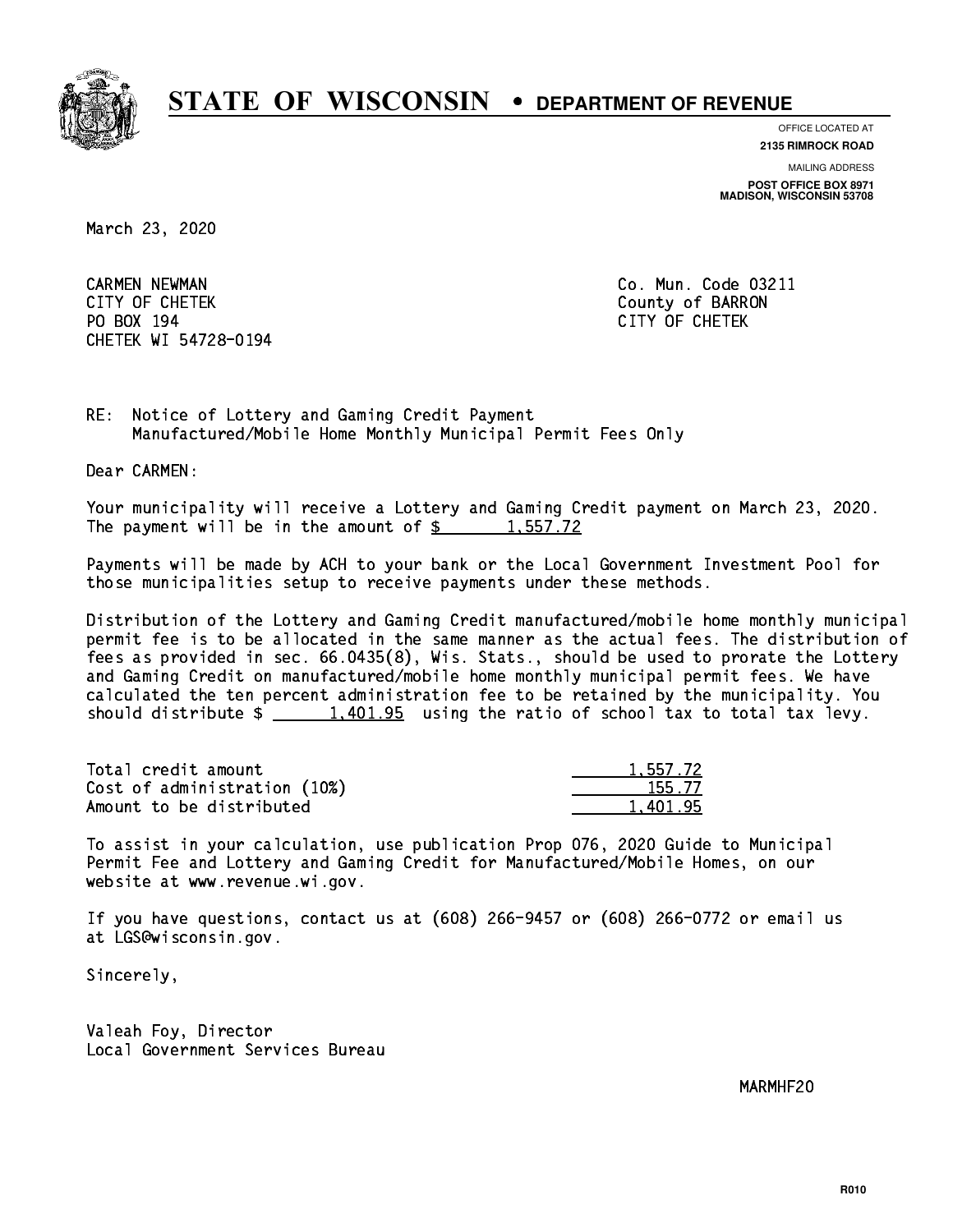

**OFFICE LOCATED AT**

**MAILING ADDRESS 2135 RIMROCK ROAD**

**POST OFFICE BOX 8971 MADISON, WISCONSIN 53708**

March 23, 2020

 JULIE A KESSLER Co. Mun. Code 03212 CITY OF CUMBERLAND COUNTY COUNTY OF BARRON 950 1ST AVENUE CITY OF CUMBERLAND CUMBERLAND WI 54829

RE: Notice of Lottery and Gaming Credit Payment Manufactured/Mobile Home Monthly Municipal Permit Fees Only

Dear JULIE:

 Your municipality will receive a Lottery and Gaming Credit payment on March 23, 2020. The payment will be in the amount of  $\frac{2}{3}$  6,984.49

 Payments will be made by ACH to your bank or the Local Government Investment Pool for those municipalities setup to receive payments under these methods.

 Distribution of the Lottery and Gaming Credit manufactured/mobile home monthly municipal permit fee is to be allocated in the same manner as the actual fees. The distribution of fees as provided in sec. 66.0435(8), Wis. Stats., should be used to prorate the Lottery and Gaming Credit on manufactured/mobile home monthly municipal permit fees. We have calculated the ten percent administration fee to be retained by the municipality. You should distribute \$ 6,286.05 using the ratio of school tax to total tax levy. \_\_\_\_\_\_\_\_\_\_\_\_\_\_

| Total credit amount          | 6.984.49 |
|------------------------------|----------|
| Cost of administration (10%) | 698.44   |
| Amount to be distributed     | 6.286.05 |

 To assist in your calculation, use publication Prop 076, 2020 Guide to Municipal Permit Fee and Lottery and Gaming Credit for Manufactured/Mobile Homes, on our website at www.revenue.wi.gov.

 If you have questions, contact us at (608) 266-9457 or (608) 266-0772 or email us at LGS@wisconsin.gov.

Sincerely,

 Valeah Foy, Director Local Government Services Bureau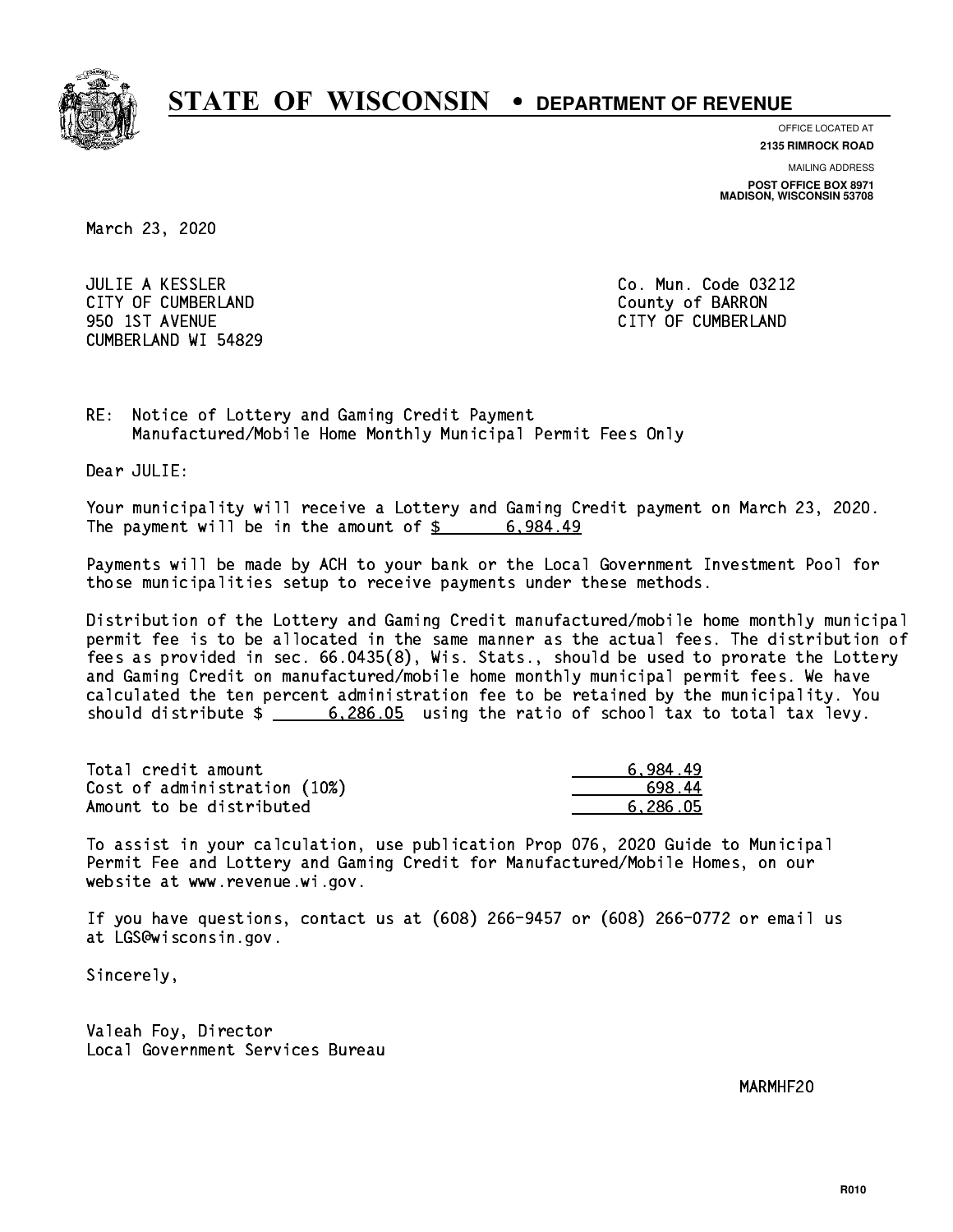

**OFFICE LOCATED AT**

**2135 RIMROCK ROAD**

**MAILING ADDRESS**

**POST OFFICE BOX 8971 MADISON, WISCONSIN 53708**

March 23, 2020

 KATHLEEN V MORSE Co. Mun. Code 03276 CITY OF RICE LAKE COUNTY OF RICE LAKE 30 E EAU CLAIRE ST CITY OF RICE LAKE RICE LAKE WI 54868

RE: Notice of Lottery and Gaming Credit Payment Manufactured/Mobile Home Monthly Municipal Permit Fees Only

Dear KATHLEEN:

 Your municipality will receive a Lottery and Gaming Credit payment on March 23, 2020. The payment will be in the amount of  $\frac{2}{3}$  6,838.68

 Payments will be made by ACH to your bank or the Local Government Investment Pool for those municipalities setup to receive payments under these methods.

 Distribution of the Lottery and Gaming Credit manufactured/mobile home monthly municipal permit fee is to be allocated in the same manner as the actual fees. The distribution of fees as provided in sec. 66.0435(8), Wis. Stats., should be used to prorate the Lottery and Gaming Credit on manufactured/mobile home monthly municipal permit fees. We have calculated the ten percent administration fee to be retained by the municipality. You should distribute  $\frac{2}{100}$   $\frac{6,154.82}{200}$  using the ratio of school tax to total tax levy.

| Total credit amount          | 6.838.68 |
|------------------------------|----------|
| Cost of administration (10%) | 683.86   |
| Amount to be distributed     | 6.154.82 |

 To assist in your calculation, use publication Prop 076, 2020 Guide to Municipal Permit Fee and Lottery and Gaming Credit for Manufactured/Mobile Homes, on our website at www.revenue.wi.gov.

 If you have questions, contact us at (608) 266-9457 or (608) 266-0772 or email us at LGS@wisconsin.gov.

Sincerely,

 Valeah Foy, Director Local Government Services Bureau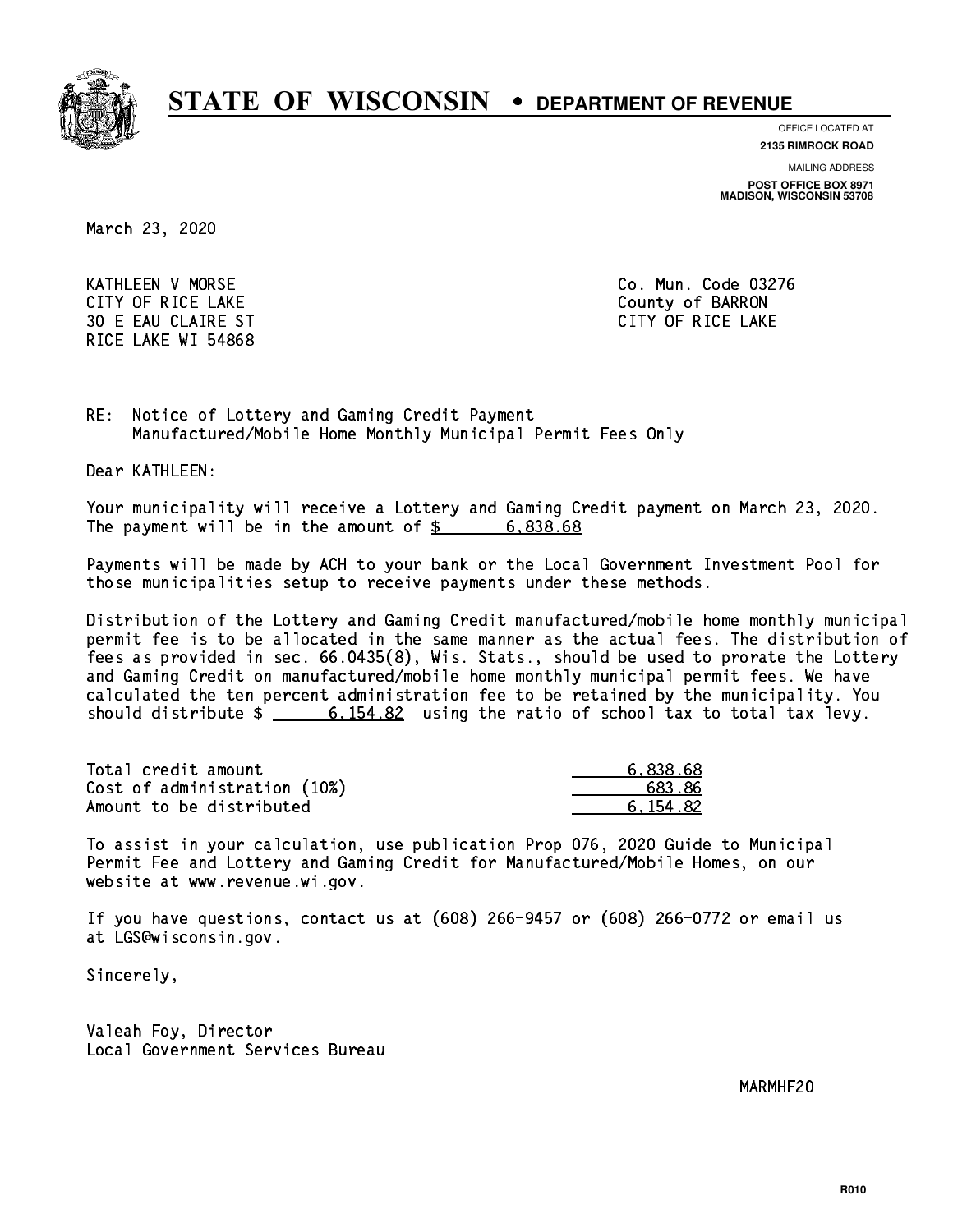

**OFFICE LOCATED AT**

**2135 RIMROCK ROAD**

**MAILING ADDRESS**

**POST OFFICE BOX 8971 MADISON, WISCONSIN 53708**

March 23, 2020

 JEANETTE ROSKOM Co. Mun. Code 05040 TOWN OF WRIGHTSTOWN County of BROWN 6317 STATE HWY 57 TOWN OF WRIGHTSTOWN DE PERE WI 54115-9621

RE: Notice of Lottery and Gaming Credit Payment Manufactured/Mobile Home Monthly Municipal Permit Fees Only

Dear JEANETTE:

 Your municipality will receive a Lottery and Gaming Credit payment on March 23, 2020. The payment will be in the amount of \$ 5,330.28 \_\_\_\_\_\_\_\_\_\_\_\_\_\_\_\_

 Payments will be made by ACH to your bank or the Local Government Investment Pool for those municipalities setup to receive payments under these methods.

 Distribution of the Lottery and Gaming Credit manufactured/mobile home monthly municipal permit fee is to be allocated in the same manner as the actual fees. The distribution of fees as provided in sec. 66.0435(8), Wis. Stats., should be used to prorate the Lottery and Gaming Credit on manufactured/mobile home monthly municipal permit fees. We have calculated the ten percent administration fee to be retained by the municipality. You should distribute  $\frac{4}{797.26}$  using the ratio of school tax to total tax levy.

| Total credit amount          | 5.330.28 |
|------------------------------|----------|
| Cost of administration (10%) | 533.02   |
| Amount to be distributed     | 4.797.26 |

 To assist in your calculation, use publication Prop 076, 2020 Guide to Municipal Permit Fee and Lottery and Gaming Credit for Manufactured/Mobile Homes, on our website at www.revenue.wi.gov.

 If you have questions, contact us at (608) 266-9457 or (608) 266-0772 or email us at LGS@wisconsin.gov.

Sincerely,

 Valeah Foy, Director Local Government Services Bureau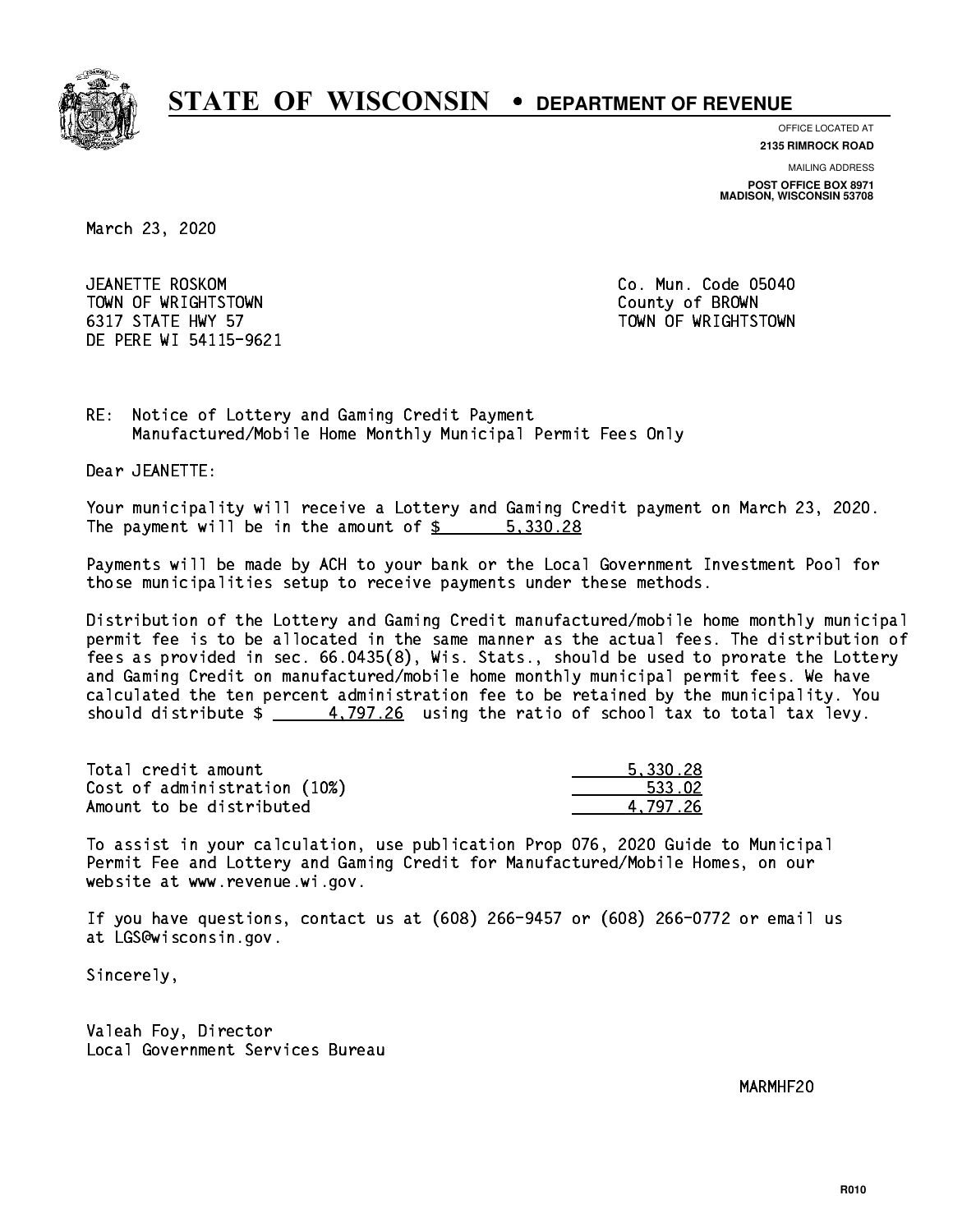

**OFFICE LOCATED AT**

**2135 RIMROCK ROAD**

**MAILING ADDRESS POST OFFICE BOX 8971 MADISON, WISCONSIN 53708**

March 23, 2020

**KAREN SIMONS** VILLAGE OF BELLEVUE COUNTY OF BROWN 2828 ALLOUEZ AVE VILLAGE OF BELLEVUE GREEN BAY WI 54311-6644

Co. Mun. Code 05106

RE: Notice of Lottery and Gaming Credit Payment Manufactured/Mobile Home Monthly Municipal Permit Fees Only

Dear KAREN:

 Your municipality will receive a Lottery and Gaming Credit payment on March 23, 2020. The payment will be in the amount of  $\underline{\$$  103,972.08

 Payments will be made by ACH to your bank or the Local Government Investment Pool for those municipalities setup to receive payments under these methods.

 Distribution of the Lottery and Gaming Credit manufactured/mobile home monthly municipal permit fee is to be allocated in the same manner as the actual fees. The distribution of fees as provided in sec. 66.0435(8), Wis. Stats., should be used to prorate the Lottery and Gaming Credit on manufactured/mobile home monthly municipal permit fees. We have calculated the ten percent administration fee to be retained by the municipality. You should distribute  $\frac{20.574.88}{20.574.88}$  using the ratio of school tax to total tax levy.

| Total credit amount          | 103.972.08 |
|------------------------------|------------|
| Cost of administration (10%) | 10,397.20  |
| Amount to be distributed     | 93.574.88  |

 To assist in your calculation, use publication Prop 076, 2020 Guide to Municipal Permit Fee and Lottery and Gaming Credit for Manufactured/Mobile Homes, on our website at www.revenue.wi.gov.

 If you have questions, contact us at (608) 266-9457 or (608) 266-0772 or email us at LGS@wisconsin.gov.

Sincerely,

 Valeah Foy, Director Local Government Services Bureau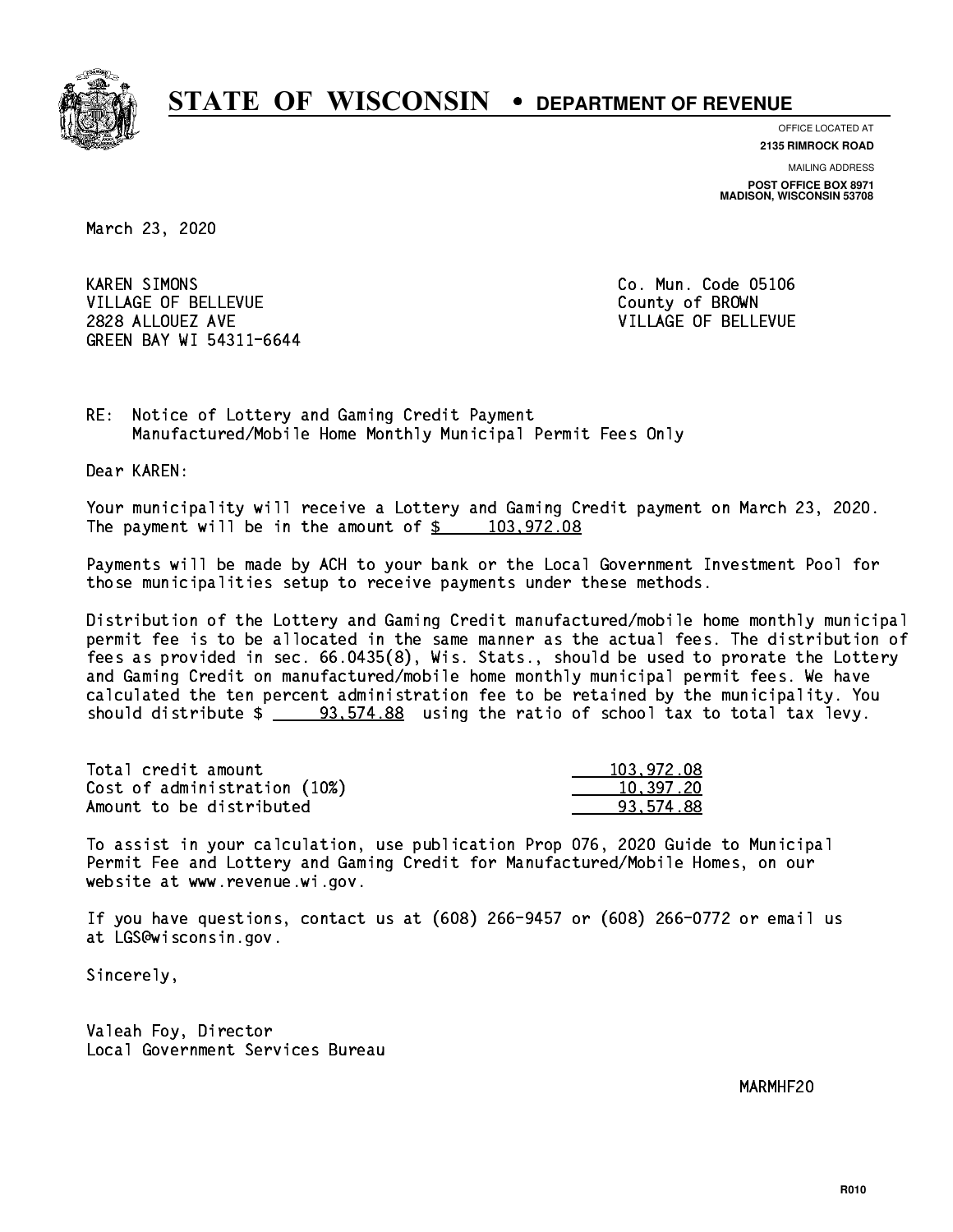

**OFFICE LOCATED AT**

**2135 RIMROCK ROAD**

**MAILING ADDRESS POST OFFICE BOX 8971 MADISON, WISCONSIN 53708**

March 23, 2020

KIM COOKLE VILLAGE OF DENMARK COUNTY OF BROWN PO BOX 310 VILLAGE OF DENMARK DENMARK WI 54208-0310

Co. Mun. Code 05116

RE: Notice of Lottery and Gaming Credit Payment Manufactured/Mobile Home Monthly Municipal Permit Fees Only

Dear KIM:

 Your municipality will receive a Lottery and Gaming Credit payment on March 23, 2020. The payment will be in the amount of  $\frac{2}{3}$  2,170.92

 Payments will be made by ACH to your bank or the Local Government Investment Pool for those municipalities setup to receive payments under these methods.

 Distribution of the Lottery and Gaming Credit manufactured/mobile home monthly municipal permit fee is to be allocated in the same manner as the actual fees. The distribution of fees as provided in sec. 66.0435(8), Wis. Stats., should be used to prorate the Lottery and Gaming Credit on manufactured/mobile home monthly municipal permit fees. We have calculated the ten percent administration fee to be retained by the municipality. You should distribute  $\frac{1,953.83}{1,953.83}$  using the ratio of school tax to total tax levy.

| Total credit amount          | 2.170.92 |
|------------------------------|----------|
| Cost of administration (10%) | -217.09  |
| Amount to be distributed     | 1.953.83 |

 To assist in your calculation, use publication Prop 076, 2020 Guide to Municipal Permit Fee and Lottery and Gaming Credit for Manufactured/Mobile Homes, on our website at www.revenue.wi.gov.

 If you have questions, contact us at (608) 266-9457 or (608) 266-0772 or email us at LGS@wisconsin.gov.

Sincerely,

 Valeah Foy, Director Local Government Services Bureau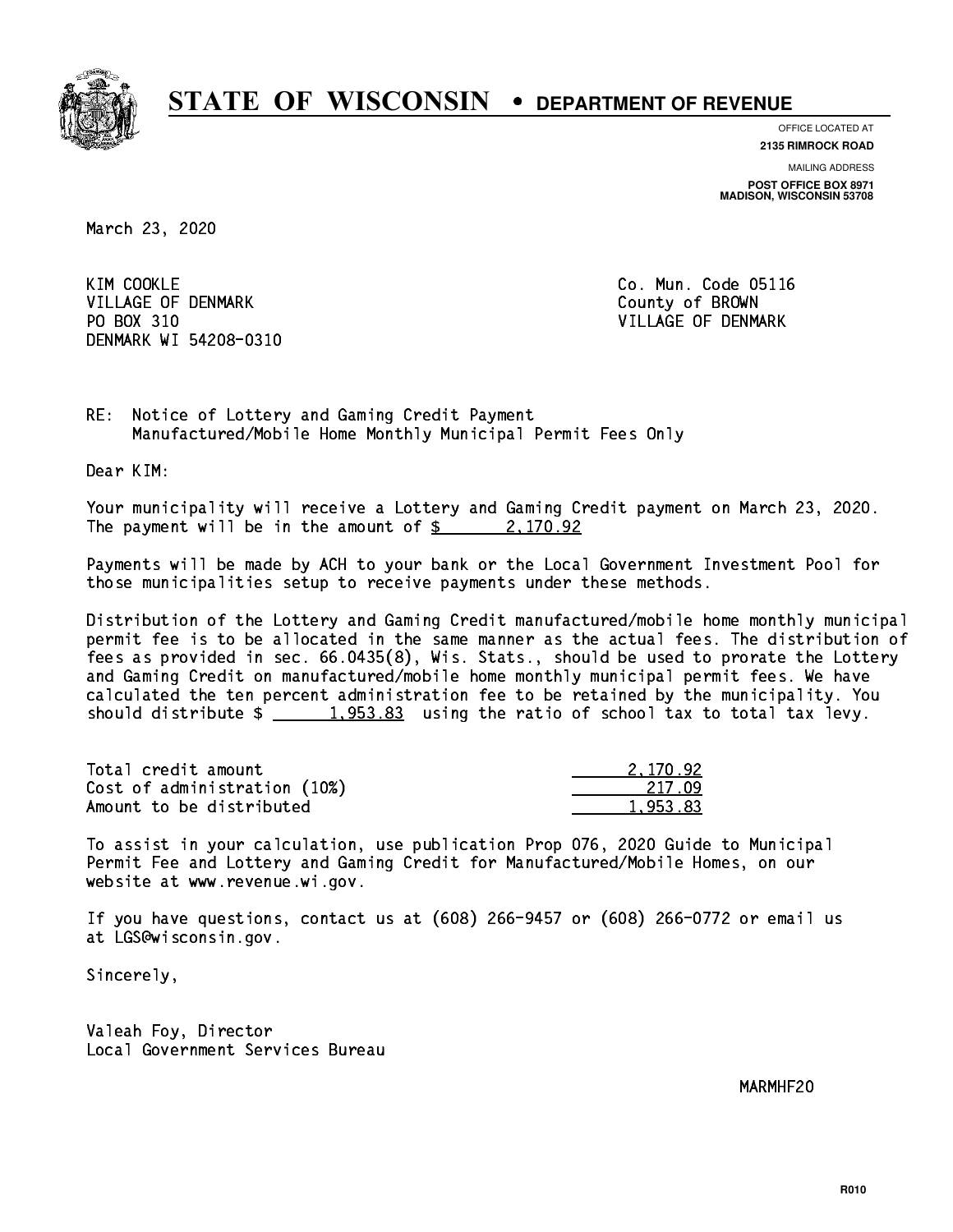

**OFFICE LOCATED AT**

**2135 RIMROCK ROAD**

**MAILING ADDRESS POST OFFICE BOX 8971 MADISON, WISCONSIN 53708**

March 23, 2020

JODI PRZYBYLSKI VILLAGE OF PULASKI COUNTY OF BROWN P.O. BOX 320 VILLAGE OF PULASKI PULASKI WI 54162-0320

Co. Mun. Code 05171

RE: Notice of Lottery and Gaming Credit Payment Manufactured/Mobile Home Monthly Municipal Permit Fees Only

Dear JODI:

 Your municipality will receive a Lottery and Gaming Credit payment on March 23, 2020. The payment will be in the amount of  $\frac{2}{3}$  11,204.72

 Payments will be made by ACH to your bank or the Local Government Investment Pool for those municipalities setup to receive payments under these methods.

 Distribution of the Lottery and Gaming Credit manufactured/mobile home monthly municipal permit fee is to be allocated in the same manner as the actual fees. The distribution of fees as provided in sec. 66.0435(8), Wis. Stats., should be used to prorate the Lottery and Gaming Credit on manufactured/mobile home monthly municipal permit fees. We have calculated the ten percent administration fee to be retained by the municipality. You should distribute  $\frac{10,084.25}{2}$  using the ratio of school tax to total tax levy.

| Total credit amount          | 11,204.72 |
|------------------------------|-----------|
| Cost of administration (10%) | 1.120.47  |
| Amount to be distributed     | 10.084.25 |

 To assist in your calculation, use publication Prop 076, 2020 Guide to Municipal Permit Fee and Lottery and Gaming Credit for Manufactured/Mobile Homes, on our website at www.revenue.wi.gov.

 If you have questions, contact us at (608) 266-9457 or (608) 266-0772 or email us at LGS@wisconsin.gov.

Sincerely,

 Valeah Foy, Director Local Government Services Bureau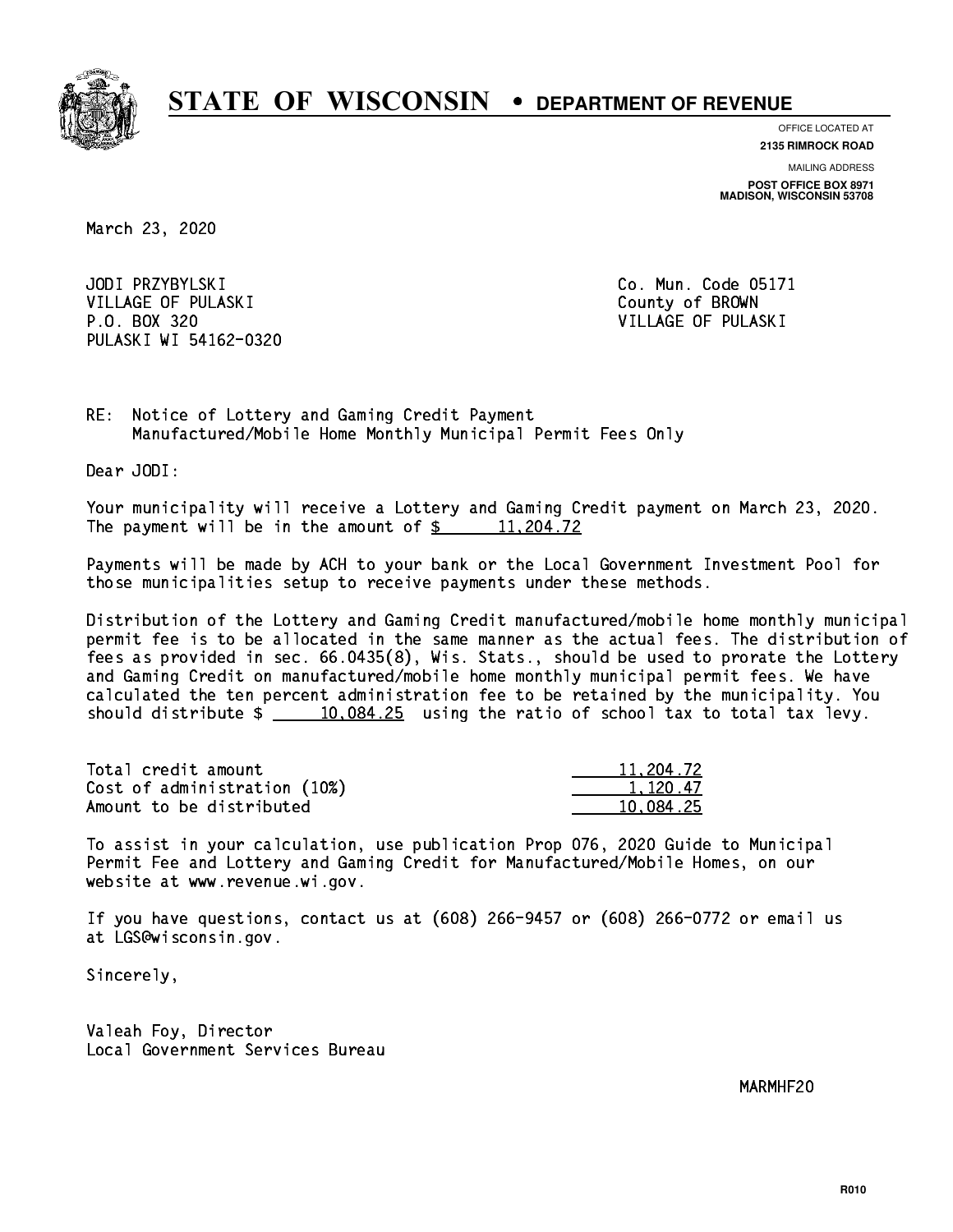

**OFFICE LOCATED AT**

**MAILING ADDRESS 2135 RIMROCK ROAD**

**POST OFFICE BOX 8971 MADISON, WISCONSIN 53708**

March 23, 2020

**JOE ZEGERS**  CITY OF DE PERE County of BROWN 335 S BROADWAY ST CITY OF DE PERE DE PERE WI 54115

Co. Mun. Code 05216

RE: Notice of Lottery and Gaming Credit Payment Manufactured/Mobile Home Monthly Municipal Permit Fees Only

Dear JOE:

 Your municipality will receive a Lottery and Gaming Credit payment on March 23, 2020. The payment will be in the amount of  $\frac{2}{3}$  2,420.34

 Payments will be made by ACH to your bank or the Local Government Investment Pool for those municipalities setup to receive payments under these methods.

 Distribution of the Lottery and Gaming Credit manufactured/mobile home monthly municipal permit fee is to be allocated in the same manner as the actual fees. The distribution of fees as provided in sec. 66.0435(8), Wis. Stats., should be used to prorate the Lottery and Gaming Credit on manufactured/mobile home monthly municipal permit fees. We have calculated the ten percent administration fee to be retained by the municipality. You should distribute  $\frac{2.178.31}{2.178.31}$  using the ratio of school tax to total tax levy.

| Total credit amount          | 2.420.34 |
|------------------------------|----------|
| Cost of administration (10%) | 242.03   |
| Amount to be distributed     | 2.178.31 |

 To assist in your calculation, use publication Prop 076, 2020 Guide to Municipal Permit Fee and Lottery and Gaming Credit for Manufactured/Mobile Homes, on our website at www.revenue.wi.gov.

 If you have questions, contact us at (608) 266-9457 or (608) 266-0772 or email us at LGS@wisconsin.gov.

Sincerely,

 Valeah Foy, Director Local Government Services Bureau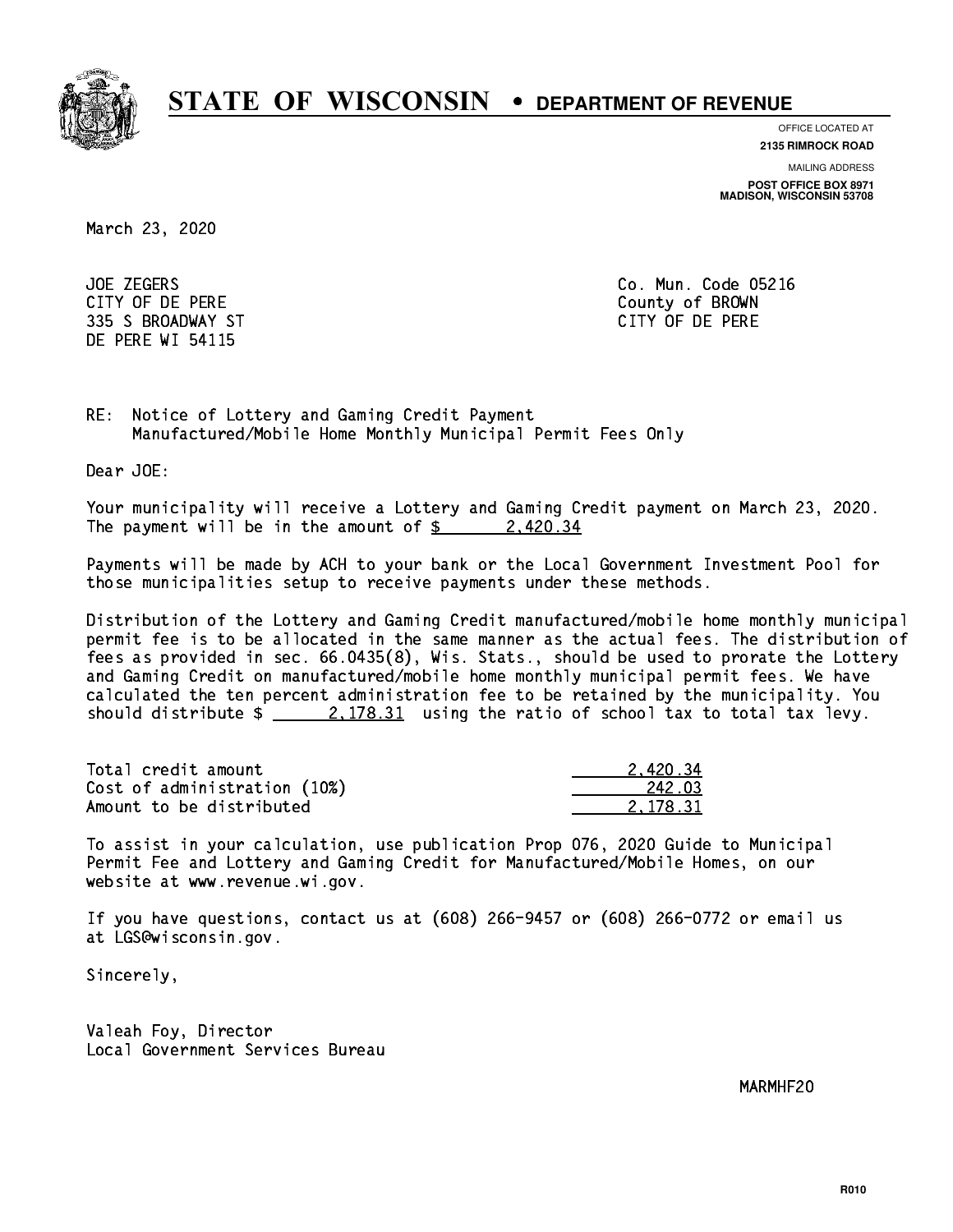

**OFFICE LOCATED AT**

**MAILING ADDRESS 2135 RIMROCK ROAD**

**POST OFFICE BOX 8971 MADISON, WISCONSIN 53708**

March 23, 2020

**PAM MANLEY** CITY OF GREEN BAY **COUNTY COULD A** COUNTY OF BROWN 100 N JEFFERSON ST #105 CONTROL CONTROLLER TO A CITY OF GREEN BAY GREEN BAY WI 54301-5026

Co. Mun. Code 05231

RE: Notice of Lottery and Gaming Credit Payment Manufactured/Mobile Home Monthly Municipal Permit Fees Only

Dear PAM:

 Your municipality will receive a Lottery and Gaming Credit payment on March 23, 2020. The payment will be in the amount of  $\frac{24,722.88}{24,122.88}$ 

 Payments will be made by ACH to your bank or the Local Government Investment Pool for those municipalities setup to receive payments under these methods.

 Distribution of the Lottery and Gaming Credit manufactured/mobile home monthly municipal permit fee is to be allocated in the same manner as the actual fees. The distribution of fees as provided in sec. 66.0435(8), Wis. Stats., should be used to prorate the Lottery and Gaming Credit on manufactured/mobile home monthly municipal permit fees. We have calculated the ten percent administration fee to be retained by the municipality. You should distribute  $\frac{22,250.60}{22,250.60}$  using the ratio of school tax to total tax levy.

| Total credit amount          | 24.722.88 |
|------------------------------|-----------|
| Cost of administration (10%) | 2.472.28  |
| Amount to be distributed     | 22.250.60 |

 To assist in your calculation, use publication Prop 076, 2020 Guide to Municipal Permit Fee and Lottery and Gaming Credit for Manufactured/Mobile Homes, on our website at www.revenue.wi.gov.

 If you have questions, contact us at (608) 266-9457 or (608) 266-0772 or email us at LGS@wisconsin.gov.

Sincerely,

 Valeah Foy, Director Local Government Services Bureau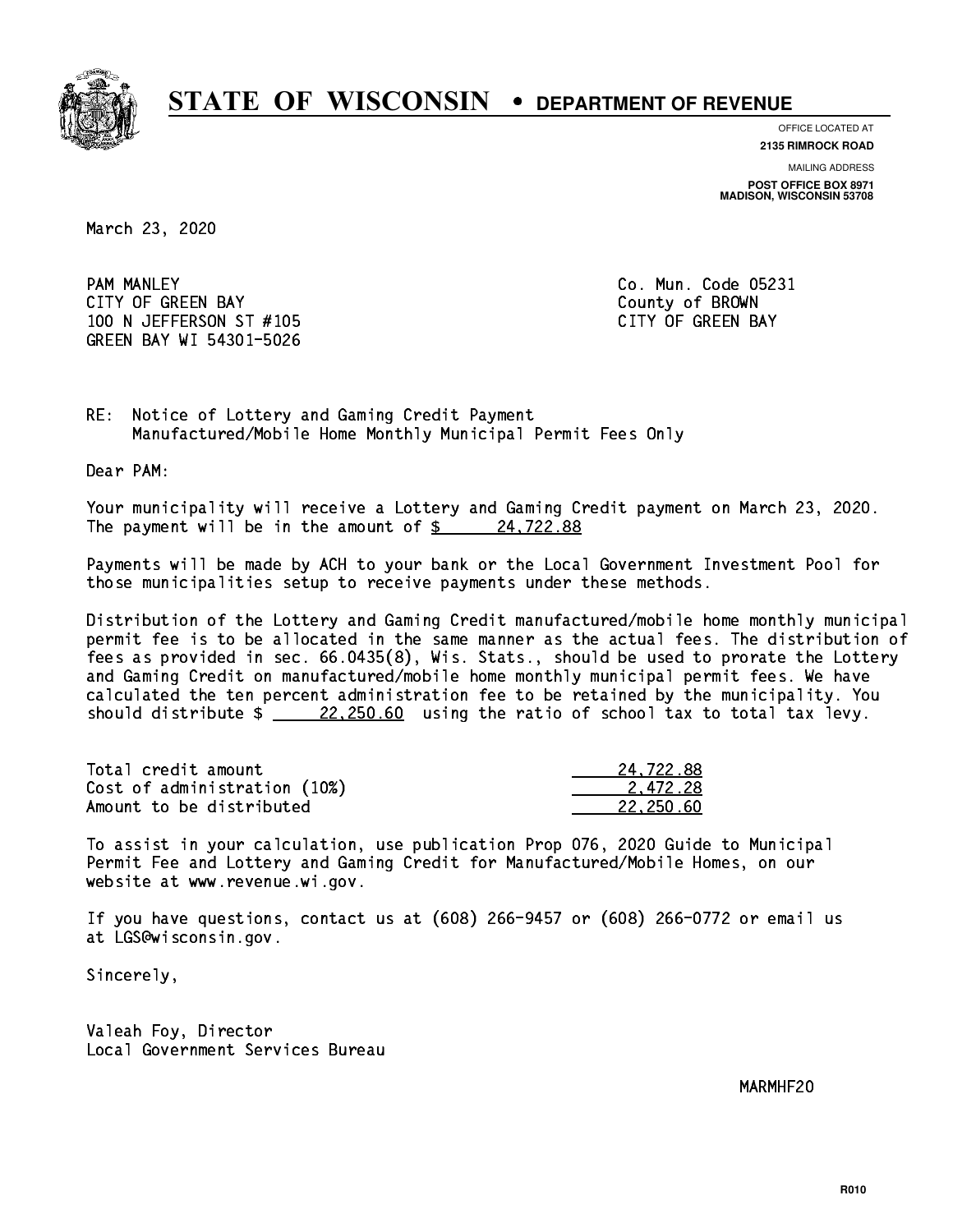

**OFFICE LOCATED AT**

**2135 RIMROCK ROAD**

**MAILING ADDRESS**

**POST OFFICE BOX 8971 MADISON, WISCONSIN 53708**

March 23, 2020

**CHRISTINE RUFF**  TOWN OF ALMA County of BUFFALO S1599 COUNTY RD N ALMA WI 54610-8332

Co. Mun. Code 06002 TOWN OF ALMA

RE: Notice of Lottery and Gaming Credit Payment Manufactured/Mobile Home Monthly Municipal Permit Fees Only

Dear CHRISTINE:

 Your municipality will receive a Lottery and Gaming Credit payment on March 23, 2020. The payment will be in the amount of  $$ 320.75$ 

 Payments will be made by ACH to your bank or the Local Government Investment Pool for those municipalities setup to receive payments under these methods.

 Distribution of the Lottery and Gaming Credit manufactured/mobile home monthly municipal permit fee is to be allocated in the same manner as the actual fees. The distribution of fees as provided in sec. 66.0435(8), Wis. Stats., should be used to prorate the Lottery and Gaming Credit on manufactured/mobile home monthly municipal permit fees. We have calculated the ten percent administration fee to be retained by the municipality. You should distribute  $\frac{288.68}{2}$  using the ratio of school tax to total tax levy.

Total credit amount 320.75 Cost of administration (10%) 2.07 Amount to be distributed **288.68** 

 To assist in your calculation, use publication Prop 076, 2020 Guide to Municipal Permit Fee and Lottery and Gaming Credit for Manufactured/Mobile Homes, on our website at www.revenue.wi.gov.

 If you have questions, contact us at (608) 266-9457 or (608) 266-0772 or email us at LGS@wisconsin.gov.

Sincerely,

 Valeah Foy, Director Local Government Services Bureau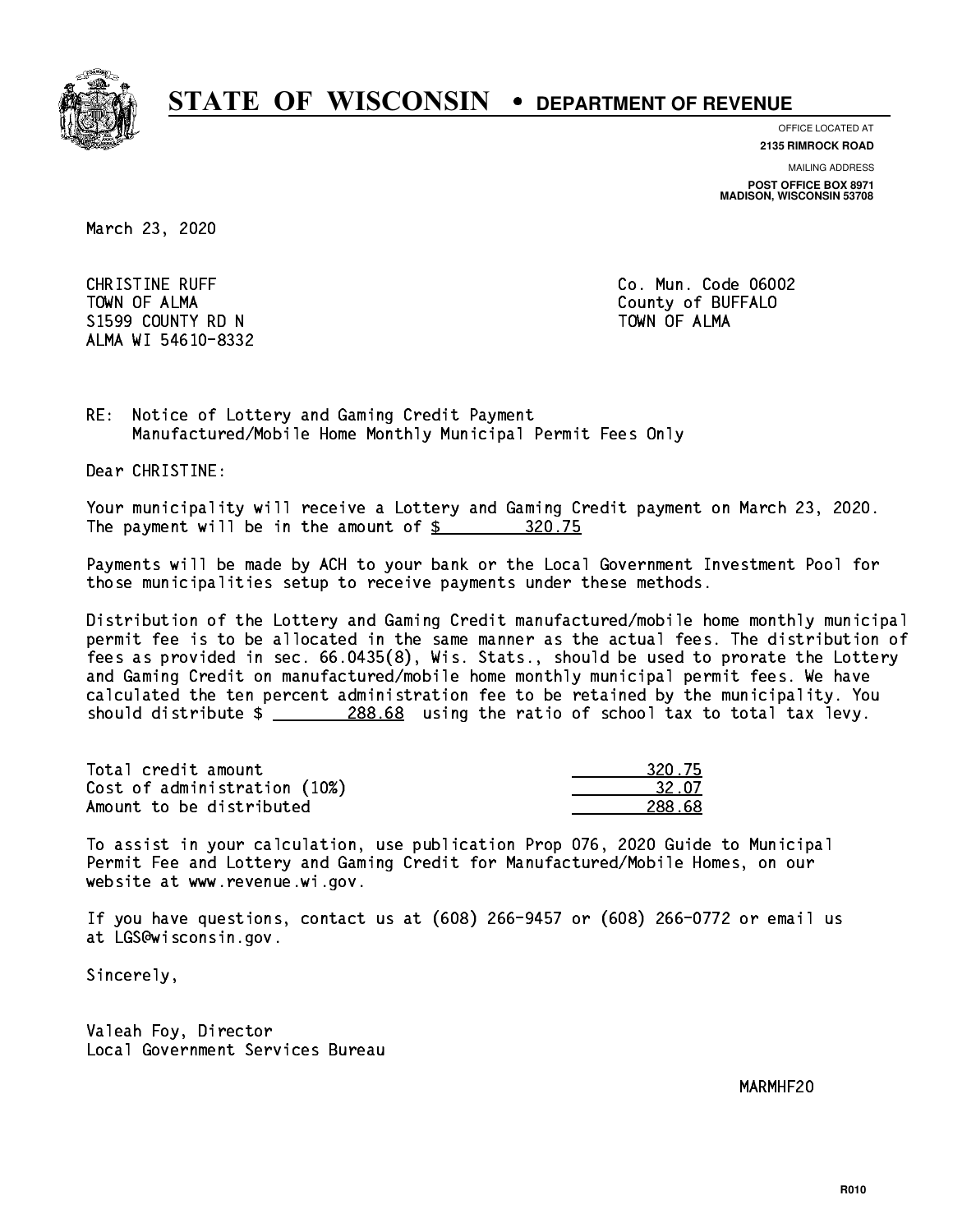

**OFFICE LOCATED AT**

**2135 RIMROCK ROAD**

**MAILING ADDRESS POST OFFICE BOX 8971 MADISON, WISCONSIN 53708**

March 23, 2020

**KATHY KORRISON** TOWN OF GLENCOE COUNTY OF BUFFALO where the state  $\sim$  state  $\sim$  state  $\sim$  state  $\sim$  state  $\sim$  state  $\sim$ ARCADIA WI 54612-8778

Co. Mun. Code 06016

RE: Notice of Lottery and Gaming Credit Payment Manufactured/Mobile Home Monthly Municipal Permit Fees Only

Dear KATHY:

 Your municipality will receive a Lottery and Gaming Credit payment on March 23, 2020. The payment will be in the amount of  $\frac{2}{3}$  1,714.01

 Payments will be made by ACH to your bank or the Local Government Investment Pool for those municipalities setup to receive payments under these methods.

 Distribution of the Lottery and Gaming Credit manufactured/mobile home monthly municipal permit fee is to be allocated in the same manner as the actual fees. The distribution of fees as provided in sec. 66.0435(8), Wis. Stats., should be used to prorate the Lottery and Gaming Credit on manufactured/mobile home monthly municipal permit fees. We have calculated the ten percent administration fee to be retained by the municipality. You should distribute  $\frac{1.542.61}{1.542.61}$  using the ratio of school tax to total tax levy.

| Total credit amount          | 1,714.01 |
|------------------------------|----------|
| Cost of administration (10%) | 171.40   |
| Amount to be distributed     | 1.542.61 |

 To assist in your calculation, use publication Prop 076, 2020 Guide to Municipal Permit Fee and Lottery and Gaming Credit for Manufactured/Mobile Homes, on our website at www.revenue.wi.gov.

 If you have questions, contact us at (608) 266-9457 or (608) 266-0772 or email us at LGS@wisconsin.gov.

Sincerely,

 Valeah Foy, Director Local Government Services Bureau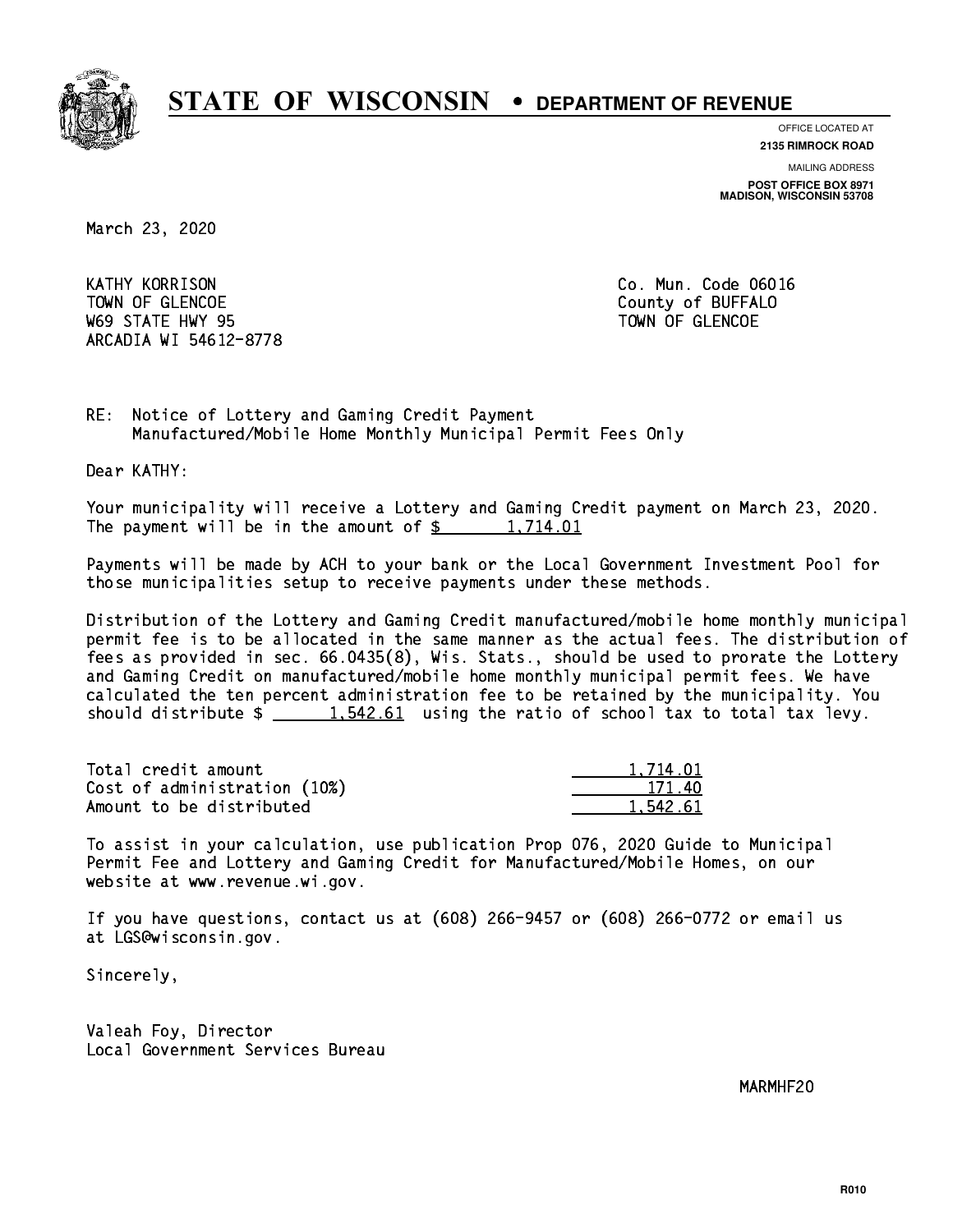

**OFFICE LOCATED AT**

**2135 RIMROCK ROAD**

**MAILING ADDRESS POST OFFICE BOX 8971 MADISON, WISCONSIN 53708**

March 23, 2020

MARCIA DRYSDALE VILLAGE OF COCHRANE COUNTY OF BUFFALO PO BOX 222 COCHRANE WI 54622-0222

Co. Mun. Code 06111 VILLAGE OF COCHRANE

RE: Notice of Lottery and Gaming Credit Payment Manufactured/Mobile Home Monthly Municipal Permit Fees Only

Dear MARCIA:

 Your municipality will receive a Lottery and Gaming Credit payment on March 23, 2020. The payment will be in the amount of  $\frac{2}{3}$ 53.24

 Payments will be made by ACH to your bank or the Local Government Investment Pool for those municipalities setup to receive payments under these methods.

 Distribution of the Lottery and Gaming Credit manufactured/mobile home monthly municipal permit fee is to be allocated in the same manner as the actual fees. The distribution of fees as provided in sec. 66.0435(8), Wis. Stats., should be used to prorate the Lottery and Gaming Credit on manufactured/mobile home monthly municipal permit fees. We have calculated the ten percent administration fee to be retained by the municipality. You should distribute  $\frac{2}{1}$   $\frac{47.92}{102}$  using the ratio of school tax to total tax levy.

Total credit amount Cost of administration (10%) Amount to be distributed

| -32 |
|-----|
| 12  |

 To assist in your calculation, use publication Prop 076, 2020 Guide to Municipal Permit Fee and Lottery and Gaming Credit for Manufactured/Mobile Homes, on our website at www.revenue.wi.gov.

 If you have questions, contact us at (608) 266-9457 or (608) 266-0772 or email us at LGS@wisconsin.gov.

Sincerely,

 Valeah Foy, Director Local Government Services Bureau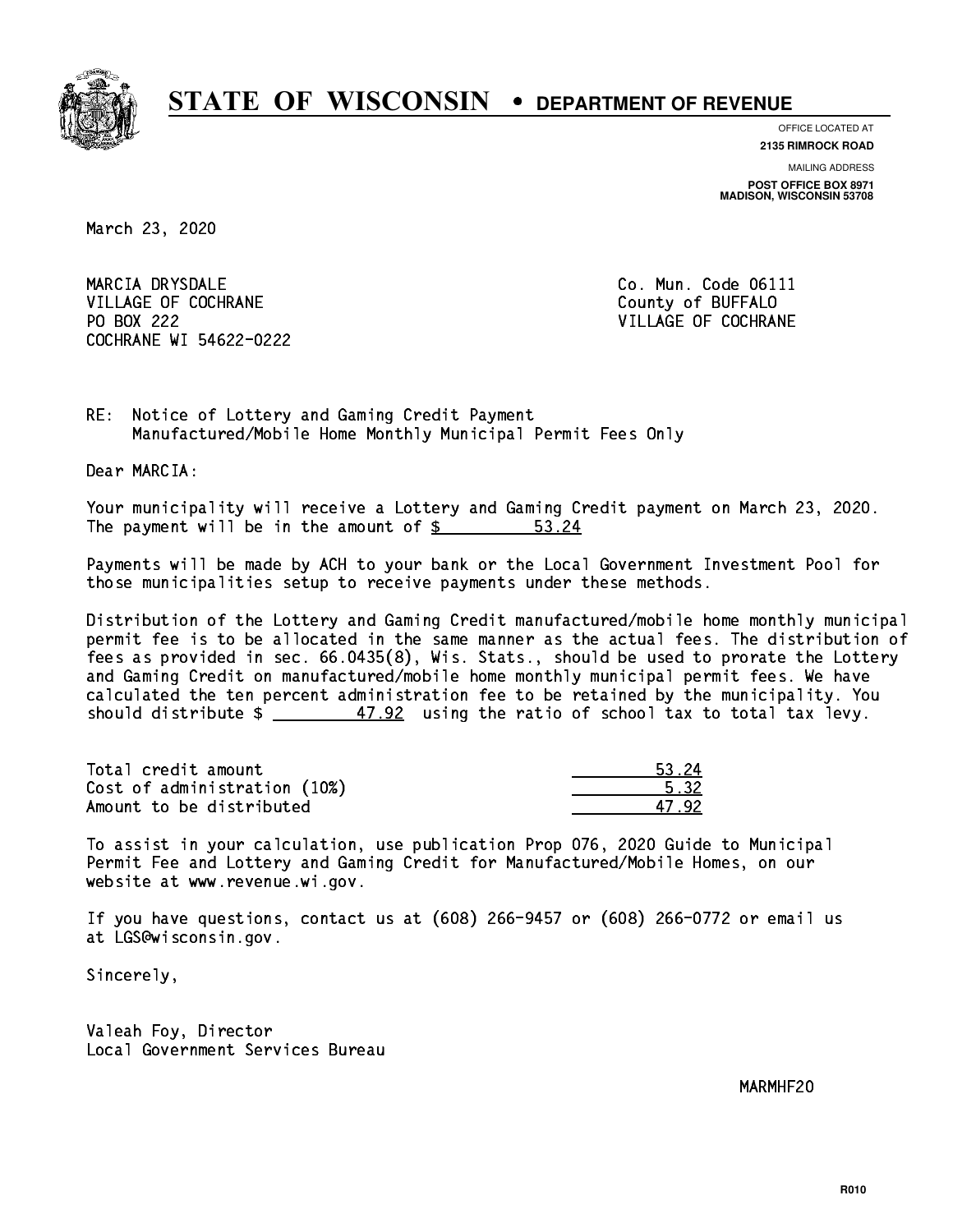

**OFFICE LOCATED AT 2135 RIMROCK ROAD**

**MAILING ADDRESS**

**POST OFFICE BOX 8971 MADISON, WISCONSIN 53708**

March 23, 2020

 LINDA M. TORGERSON Co. Mun. Code 06201 CITY OF ALMA County of BUFFALO PO BOX 277 CITY OF ALMA ALMA WI 54610-0277

RE: Notice of Lottery and Gaming Credit Payment Manufactured/Mobile Home Monthly Municipal Permit Fees Only

Dear LINDA:

 Your municipality will receive a Lottery and Gaming Credit payment on March 23, 2020. The payment will be in the amount of \$ 668.22 \_\_\_\_\_\_\_\_\_\_\_\_\_\_\_\_

 Payments will be made by ACH to your bank or the Local Government Investment Pool for those municipalities setup to receive payments under these methods.

 Distribution of the Lottery and Gaming Credit manufactured/mobile home monthly municipal permit fee is to be allocated in the same manner as the actual fees. The distribution of fees as provided in sec. 66.0435(8), Wis. Stats., should be used to prorate the Lottery and Gaming Credit on manufactured/mobile home monthly municipal permit fees. We have calculated the ten percent administration fee to be retained by the municipality. You should distribute  $\frac{2}{1}$   $\frac{601.40}{100}$  using the ratio of school tax to total tax levy.

| Total credit amount          | 668.22  |
|------------------------------|---------|
| Cost of administration (10%) | 66. 82  |
| Amount to be distributed     | .601.40 |

 To assist in your calculation, use publication Prop 076, 2020 Guide to Municipal Permit Fee and Lottery and Gaming Credit for Manufactured/Mobile Homes, on our website at www.revenue.wi.gov.

 If you have questions, contact us at (608) 266-9457 or (608) 266-0772 or email us at LGS@wisconsin.gov.

Sincerely,

 Valeah Foy, Director Local Government Services Bureau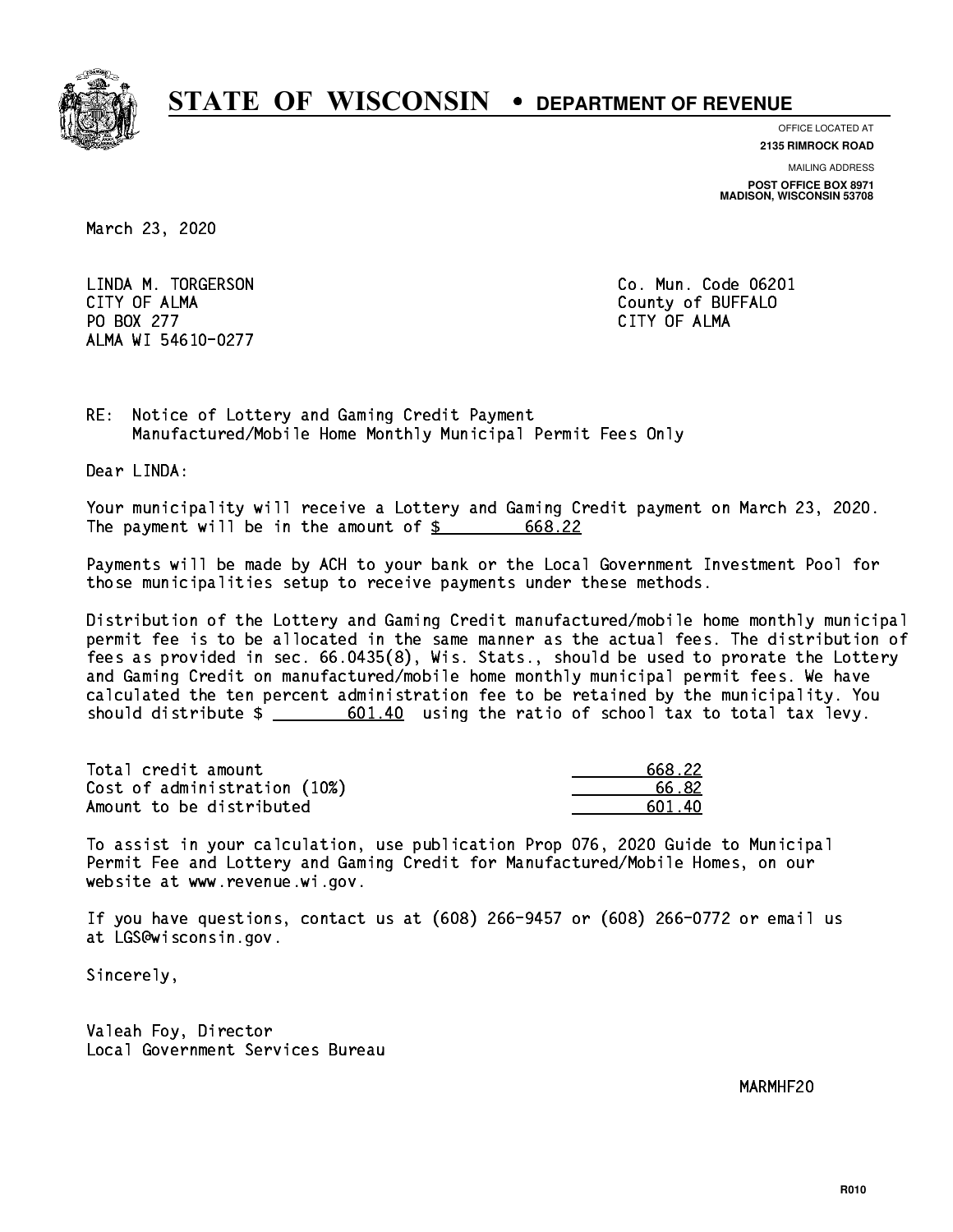

**OFFICE LOCATED AT**

**2135 RIMROCK ROAD**

**MAILING ADDRESS POST OFFICE BOX 8971 MADISON, WISCONSIN 53708**

March 23, 2020

 JENNIFER EHLENFELDT Co. Mun. Code 06206 CITY OF BUFFALO CITY **COULD ACCOUNT COULD COULD COULD** COUNTY COUNTY 245 E 10TH ST CITY OF BUFFALO CITY BUFFALO CITY WI 54622-7324

RE: Notice of Lottery and Gaming Credit Payment Manufactured/Mobile Home Monthly Municipal Permit Fees Only

Dear JENNIFER:

 Your municipality will receive a Lottery and Gaming Credit payment on March 23, 2020. The payment will be in the amount of  $\frac{2}{3}$  3,124.98

 Payments will be made by ACH to your bank or the Local Government Investment Pool for those municipalities setup to receive payments under these methods.

 Distribution of the Lottery and Gaming Credit manufactured/mobile home monthly municipal permit fee is to be allocated in the same manner as the actual fees. The distribution of fees as provided in sec. 66.0435(8), Wis. Stats., should be used to prorate the Lottery and Gaming Credit on manufactured/mobile home monthly municipal permit fees. We have calculated the ten percent administration fee to be retained by the municipality. You should distribute  $\frac{2.812.49}{ }$  using the ratio of school tax to total tax levy.

| Total credit amount          | 3.124.98 |
|------------------------------|----------|
| Cost of administration (10%) | 312.49   |
| Amount to be distributed     | 2.812.49 |

 To assist in your calculation, use publication Prop 076, 2020 Guide to Municipal Permit Fee and Lottery and Gaming Credit for Manufactured/Mobile Homes, on our website at www.revenue.wi.gov.

 If you have questions, contact us at (608) 266-9457 or (608) 266-0772 or email us at LGS@wisconsin.gov.

Sincerely,

 Valeah Foy, Director Local Government Services Bureau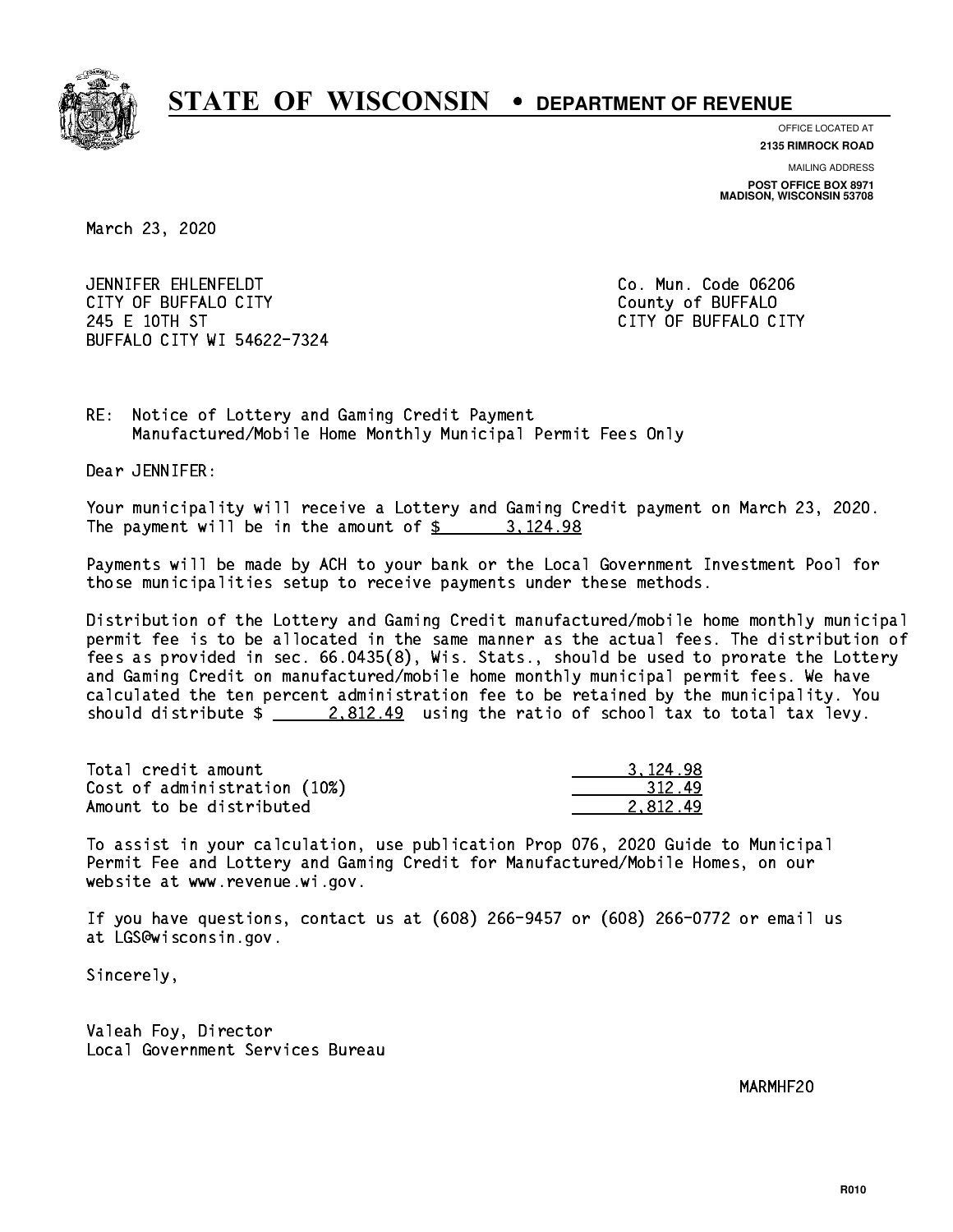

**OFFICE LOCATED AT**

**2135 RIMROCK ROAD**

**MAILING ADDRESS POST OFFICE BOX 8971 MADISON, WISCONSIN 53708**

March 23, 2020

MICHELLE COPLEY CITY OF FOUNTAIN CITY COUNTROLLED COUNTROLLED COUNTROLLED COUNTROLLED COUNTROLLED COUNTROLLED COUNTROLLED COUNTROLLED COUNTROLLED AT A COUNTROLLED COUNTROLLED AT A COUNTROLLED COUNTROLLED AT A COUNTROLLED COUNTROLLED AT A PO BOX 85 FOUNTAIN CITY WI 54629-0085

Co. Mun. Code 06226 CITY OF FOUNTAIN CITY

RE: Notice of Lottery and Gaming Credit Payment Manufactured/Mobile Home Monthly Municipal Permit Fees Only

Dear MICHELE:

 Your municipality will receive a Lottery and Gaming Credit payment on March 23, 2020. The payment will be in the amount of  $\frac{2}{3}$  1,659.52

 Payments will be made by ACH to your bank or the Local Government Investment Pool for those municipalities setup to receive payments under these methods.

 Distribution of the Lottery and Gaming Credit manufactured/mobile home monthly municipal permit fee is to be allocated in the same manner as the actual fees. The distribution of fees as provided in sec. 66.0435(8), Wis. Stats., should be used to prorate the Lottery and Gaming Credit on manufactured/mobile home monthly municipal permit fees. We have calculated the ten percent administration fee to be retained by the municipality. You should distribute  $\frac{1}{2}$   $\frac{1}{493.57}$  using the ratio of school tax to total tax levy.

| Total credit amount          | 1.659.52 |
|------------------------------|----------|
| Cost of administration (10%) | 165.95   |
| Amount to be distributed     | 1,493.57 |

 To assist in your calculation, use publication Prop 076, 2020 Guide to Municipal Permit Fee and Lottery and Gaming Credit for Manufactured/Mobile Homes, on our website at www.revenue.wi.gov.

 If you have questions, contact us at (608) 266-9457 or (608) 266-0772 or email us at LGS@wisconsin.gov.

Sincerely,

 Valeah Foy, Director Local Government Services Bureau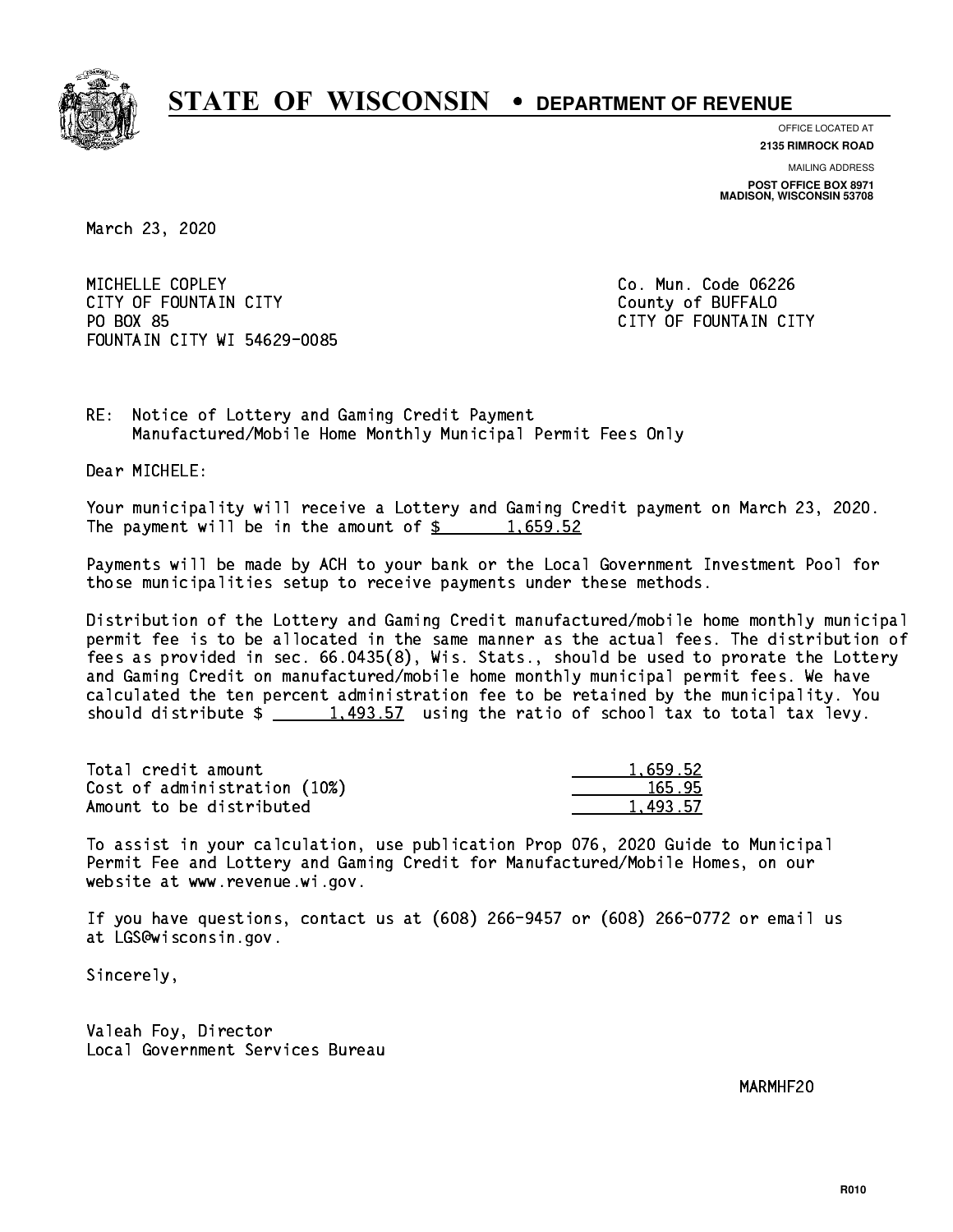

**OFFICE LOCATED AT**

**2135 RIMROCK ROAD**

**MAILING ADDRESS POST OFFICE BOX 8971 MADISON, WISCONSIN 53708**

March 23, 2020

TONI CARTER TOWN OF GRANTSBURG COUNTY OF BURNETT PO BOX 642 GRANTSBURG WI 54840-0642

Co. Mun. Code 07010 TOWN OF GRANTSBURG

RE: Notice of Lottery and Gaming Credit Payment Manufactured/Mobile Home Monthly Municipal Permit Fees Only

Dear TONI:

 Your municipality will receive a Lottery and Gaming Credit payment on March 23, 2020. The payment will be in the amount of  $\frac{2}{3}$  916.22

 Payments will be made by ACH to your bank or the Local Government Investment Pool for those municipalities setup to receive payments under these methods.

 Distribution of the Lottery and Gaming Credit manufactured/mobile home monthly municipal permit fee is to be allocated in the same manner as the actual fees. The distribution of fees as provided in sec. 66.0435(8), Wis. Stats., should be used to prorate the Lottery and Gaming Credit on manufactured/mobile home monthly municipal permit fees. We have calculated the ten percent administration fee to be retained by the municipality. You should distribute  $\frac{24.60}{1000}$  using the ratio of school tax to total tax levy.

| Total credit amount          | 916.22 |
|------------------------------|--------|
| Cost of administration (10%) | 91.62  |
| Amount to be distributed     | 824 AN |

 To assist in your calculation, use publication Prop 076, 2020 Guide to Municipal Permit Fee and Lottery and Gaming Credit for Manufactured/Mobile Homes, on our website at www.revenue.wi.gov.

 If you have questions, contact us at (608) 266-9457 or (608) 266-0772 or email us at LGS@wisconsin.gov.

Sincerely,

 Valeah Foy, Director Local Government Services Bureau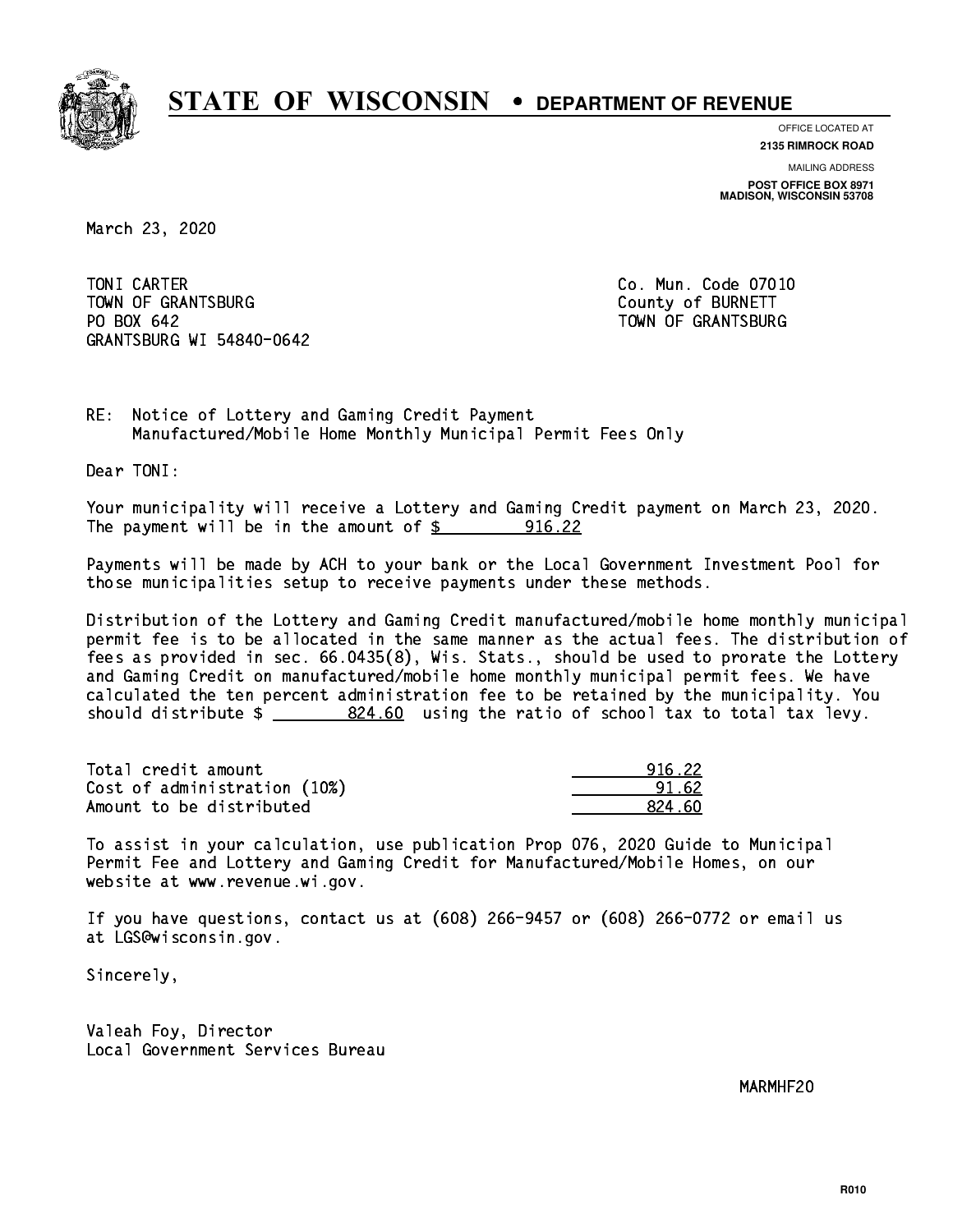

**OFFICE LOCATED AT**

**2135 RIMROCK ROAD**

**MAILING ADDRESS POST OFFICE BOX 8971 MADISON, WISCONSIN 53708**

March 23, 2020

WENDY PURCELL TOWN OF WEBB LAKE COUNTY OF BURNETT 31390 NAMEKAGON RD. TOWN OF WEBB LAKE WEBB LAKE WI 54830

Co. Mun. Code 07038

RE: Notice of Lottery and Gaming Credit Payment Manufactured/Mobile Home Monthly Municipal Permit Fees Only

Dear WENDY:

 Your municipality will receive a Lottery and Gaming Credit payment on March 23, 2020. The payment will be in the amount of  $\frac{2}{3}$  166.80

 Payments will be made by ACH to your bank or the Local Government Investment Pool for those municipalities setup to receive payments under these methods.

 Distribution of the Lottery and Gaming Credit manufactured/mobile home monthly municipal permit fee is to be allocated in the same manner as the actual fees. The distribution of fees as provided in sec. 66.0435(8), Wis. Stats., should be used to prorate the Lottery and Gaming Credit on manufactured/mobile home monthly municipal permit fees. We have calculated the ten percent administration fee to be retained by the municipality. You should distribute  $\frac{150.12}{150.12}$  using the ratio of school tax to total tax levy.

Total credit amount Cost of administration (10%) Amount to be distributed

| 166 80 |
|--------|
| 6.68   |
| 50.12  |

 To assist in your calculation, use publication Prop 076, 2020 Guide to Municipal Permit Fee and Lottery and Gaming Credit for Manufactured/Mobile Homes, on our website at www.revenue.wi.gov.

 If you have questions, contact us at (608) 266-9457 or (608) 266-0772 or email us at LGS@wisconsin.gov.

Sincerely,

 Valeah Foy, Director Local Government Services Bureau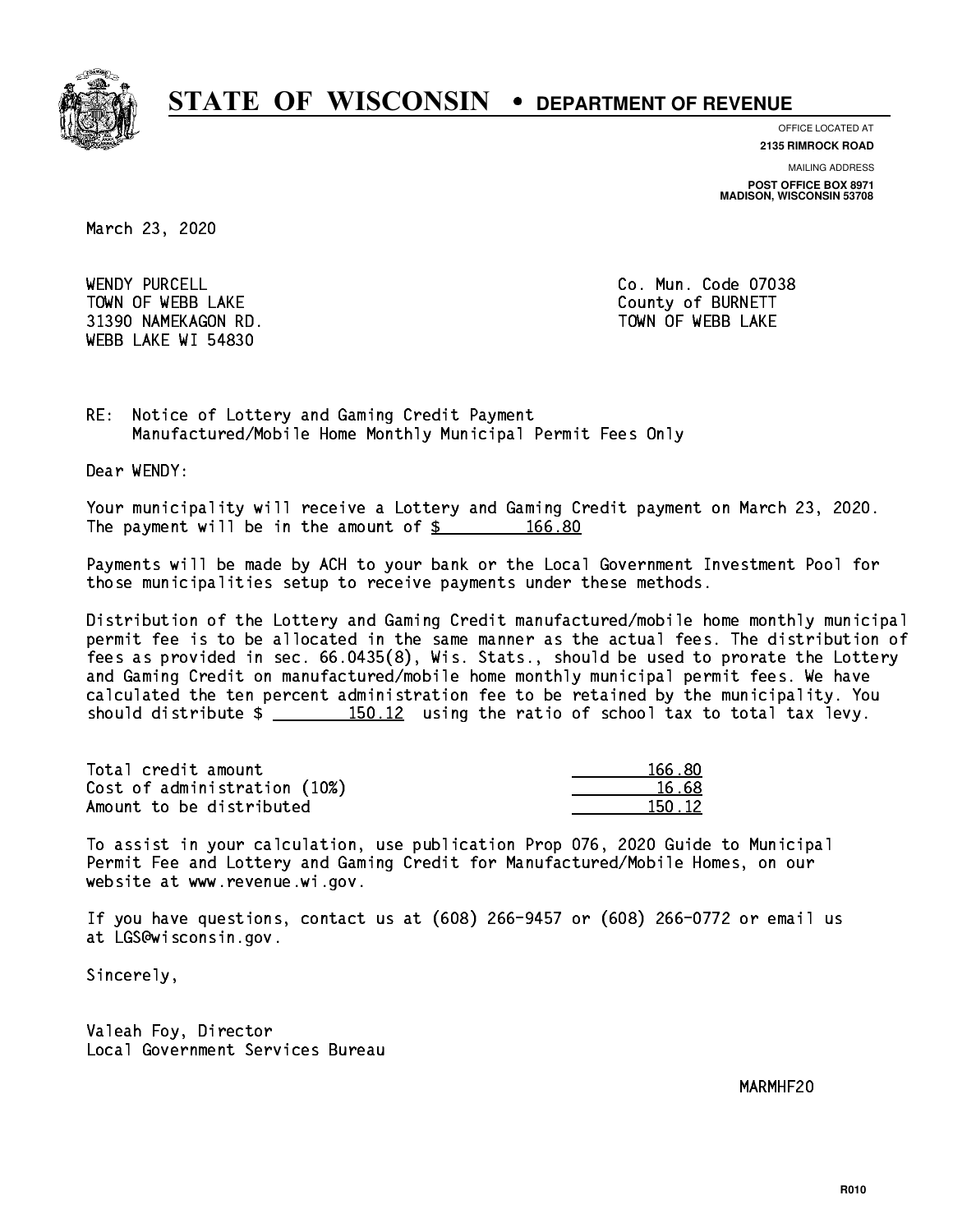

**OFFICE LOCATED AT**

**2135 RIMROCK ROAD**

**MAILING ADDRESS POST OFFICE BOX 8971 MADISON, WISCONSIN 53708**

March 23, 2020

ANN PETERSON VILLAGE OF SIREN COUNTY OF BURNETT PO BOX 23 PO BOX 23 VILLAGE OF SIREN SIREN WI 54872-0023

Co. Mun. Code 07181

RE: Notice of Lottery and Gaming Credit Payment Manufactured/Mobile Home Monthly Municipal Permit Fees Only

Dear ANN:

 Your municipality will receive a Lottery and Gaming Credit payment on March 23, 2020. The payment will be in the amount of  $\frac{2}{3}$  2,773.08

 Payments will be made by ACH to your bank or the Local Government Investment Pool for those municipalities setup to receive payments under these methods.

 Distribution of the Lottery and Gaming Credit manufactured/mobile home monthly municipal permit fee is to be allocated in the same manner as the actual fees. The distribution of fees as provided in sec. 66.0435(8), Wis. Stats., should be used to prorate the Lottery and Gaming Credit on manufactured/mobile home monthly municipal permit fees. We have calculated the ten percent administration fee to be retained by the municipality. You should distribute  $\frac{2.495.78}{2.495.78}$  using the ratio of school tax to total tax levy.

| Total credit amount          | 2.773.08 |
|------------------------------|----------|
| Cost of administration (10%) | 277.30   |
| Amount to be distributed     | 2.495.78 |

 To assist in your calculation, use publication Prop 076, 2020 Guide to Municipal Permit Fee and Lottery and Gaming Credit for Manufactured/Mobile Homes, on our website at www.revenue.wi.gov.

 If you have questions, contact us at (608) 266-9457 or (608) 266-0772 or email us at LGS@wisconsin.gov.

Sincerely,

 Valeah Foy, Director Local Government Services Bureau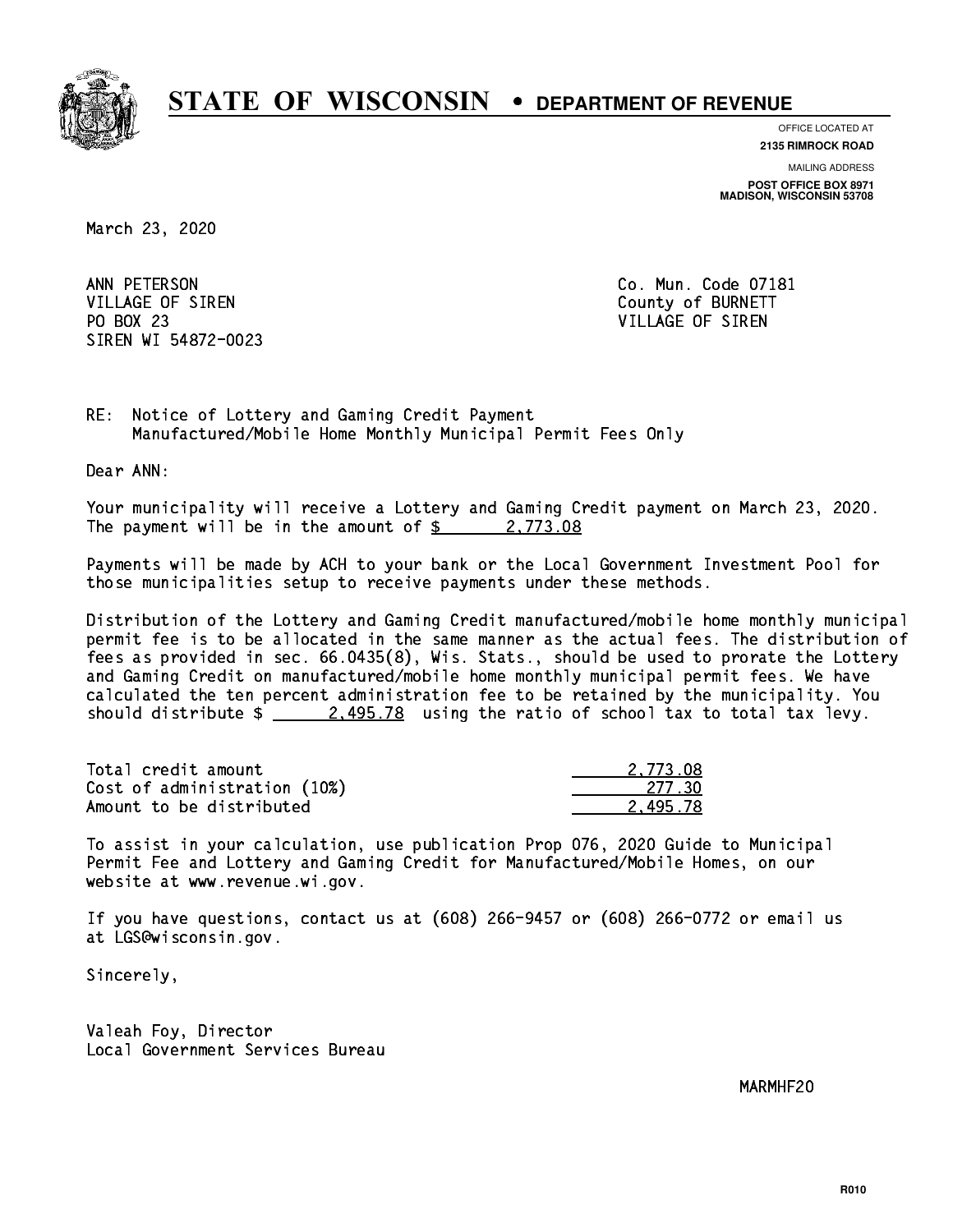

**OFFICE LOCATED AT**

**2135 RIMROCK ROAD**

**MAILING ADDRESS POST OFFICE BOX 8971 MADISON, WISCONSIN 53708**

March 23, 2020

 DEBRA DORIOTT-KUHNLY Co. Mun. Code 07191 VILLAGE OF WEBSTER COUNTY OF BURNETT PO BOX 25 WEBSTER WI 54893-0025

VILLAGE OF WEBSTER

RE: Notice of Lottery and Gaming Credit Payment Manufactured/Mobile Home Monthly Municipal Permit Fees Only

Dear DEBRA:

 Your municipality will receive a Lottery and Gaming Credit payment on March 23, 2020. The payment will be in the amount of \$ 399.86 \_\_\_\_\_\_\_\_\_\_\_\_\_\_\_\_

 Payments will be made by ACH to your bank or the Local Government Investment Pool for those municipalities setup to receive payments under these methods.

 Distribution of the Lottery and Gaming Credit manufactured/mobile home monthly municipal permit fee is to be allocated in the same manner as the actual fees. The distribution of fees as provided in sec. 66.0435(8), Wis. Stats., should be used to prorate the Lottery and Gaming Credit on manufactured/mobile home monthly municipal permit fees. We have calculated the ten percent administration fee to be retained by the municipality. You should distribute  $\frac{259.88}{1000}$  using the ratio of school tax to total tax levy.

| Total credit amount          | 399.86 |
|------------------------------|--------|
| Cost of administration (10%) | -39-98 |
| Amount to be distributed     | 359.88 |

 To assist in your calculation, use publication Prop 076, 2020 Guide to Municipal Permit Fee and Lottery and Gaming Credit for Manufactured/Mobile Homes, on our website at www.revenue.wi.gov.

 If you have questions, contact us at (608) 266-9457 or (608) 266-0772 or email us at LGS@wisconsin.gov.

Sincerely,

 Valeah Foy, Director Local Government Services Bureau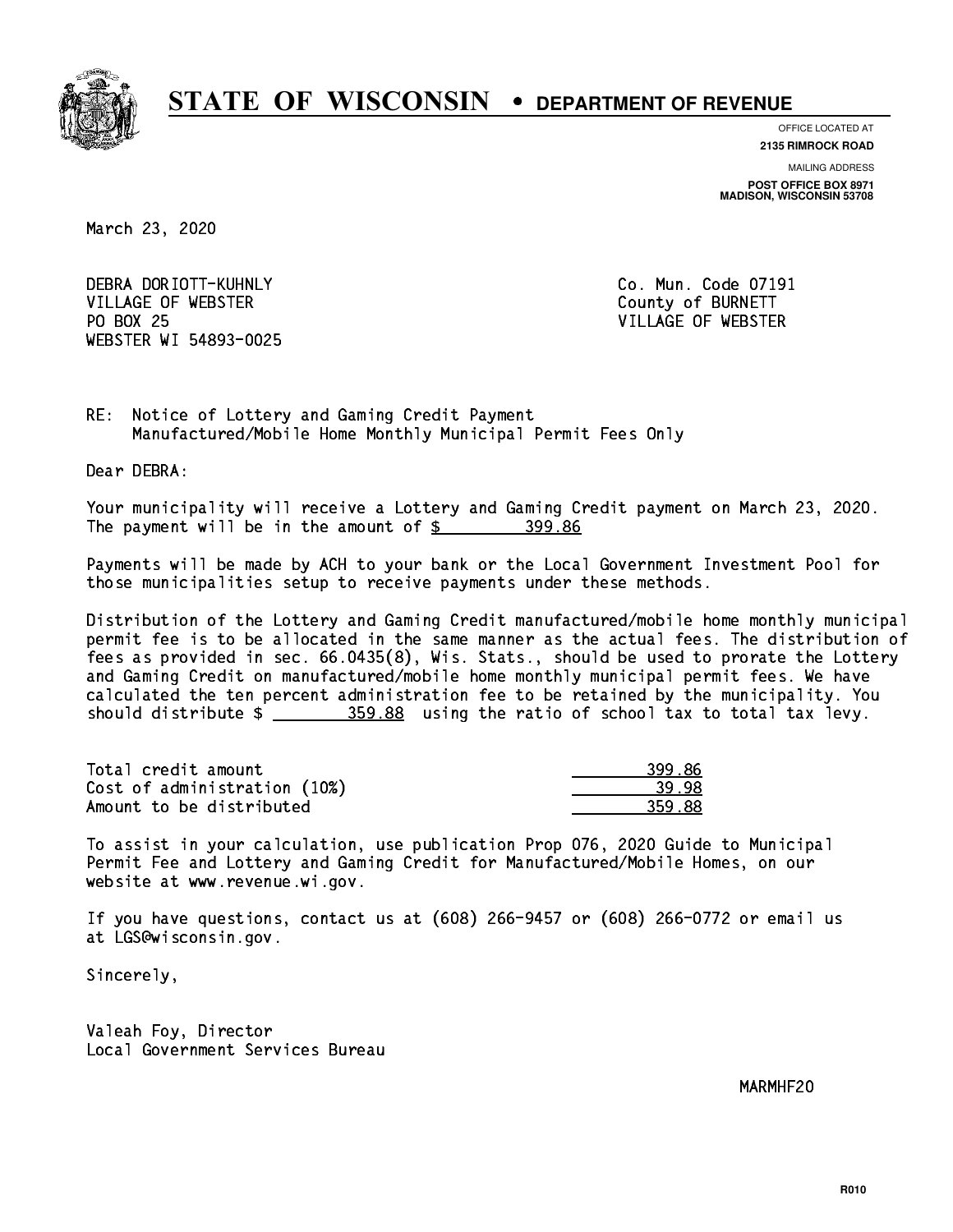

**OFFICE LOCATED AT**

**2135 RIMROCK ROAD**

**MAILING ADDRESS POST OFFICE BOX 8971 MADISON, WISCONSIN 53708**

March 23, 2020

SHARON OTT HILBERT WI 54129

Co. Mun. Code 08002 TOWN OF BRILLION County of CALUMET N8329 HWY 57 TOWN OF BRILLION

RE: Notice of Lottery and Gaming Credit Payment Manufactured/Mobile Home Monthly Municipal Permit Fees Only

Dear SHARON:

 Your municipality will receive a Lottery and Gaming Credit payment on March 23, 2020. The payment will be in the amount of \$ 3,217.56 \_\_\_\_\_\_\_\_\_\_\_\_\_\_\_\_

 Payments will be made by ACH to your bank or the Local Government Investment Pool for those municipalities setup to receive payments under these methods.

 Distribution of the Lottery and Gaming Credit manufactured/mobile home monthly municipal permit fee is to be allocated in the same manner as the actual fees. The distribution of fees as provided in sec. 66.0435(8), Wis. Stats., should be used to prorate the Lottery and Gaming Credit on manufactured/mobile home monthly municipal permit fees. We have calculated the ten percent administration fee to be retained by the municipality. You should distribute  $\frac{2.895.81}{2.895.81}$  using the ratio of school tax to total tax levy.

| Total credit amount          | 3.217.56 |
|------------------------------|----------|
| Cost of administration (10%) | 321.75   |
| Amount to be distributed     | 2.895.81 |

 To assist in your calculation, use publication Prop 076, 2020 Guide to Municipal Permit Fee and Lottery and Gaming Credit for Manufactured/Mobile Homes, on our website at www.revenue.wi.gov.

 If you have questions, contact us at (608) 266-9457 or (608) 266-0772 or email us at LGS@wisconsin.gov.

Sincerely,

 Valeah Foy, Director Local Government Services Bureau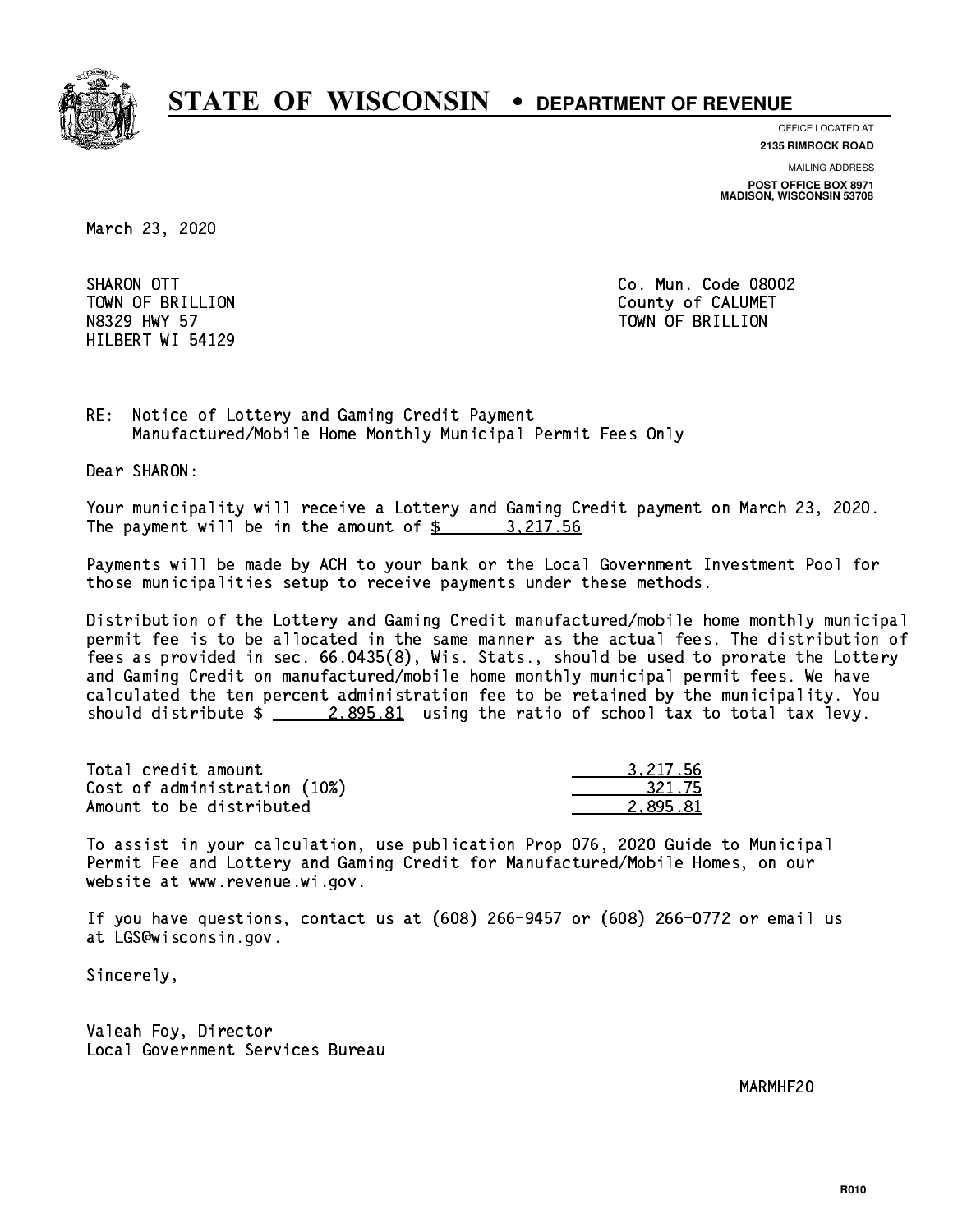

**OFFICE LOCATED AT**

**2135 RIMROCK ROAD**

**MAILING ADDRESS POST OFFICE BOX 8971 MADISON, WISCONSIN 53708**

March 23, 2020

LORI FHLUG TOWN OF BROTHERTOWN COUNTY COUNTY OF CALUMET CHILTON WI 53014

Co. Mun. Code 08004 W3916 ST CHARLES RD TOWN OF BROTHERTOWN WAS ALLOWDED AND TOWN OF BROTHERTOWN

RE: Notice of Lottery and Gaming Credit Payment Manufactured/Mobile Home Monthly Municipal Permit Fees Only

Dear LORI:

 Your municipality will receive a Lottery and Gaming Credit payment on March 23, 2020. The payment will be in the amount of \$ 837.54 \_\_\_\_\_\_\_\_\_\_\_\_\_\_\_\_

 Payments will be made by ACH to your bank or the Local Government Investment Pool for those municipalities setup to receive payments under these methods.

 Distribution of the Lottery and Gaming Credit manufactured/mobile home monthly municipal permit fee is to be allocated in the same manner as the actual fees. The distribution of fees as provided in sec. 66.0435(8), Wis. Stats., should be used to prorate the Lottery and Gaming Credit on manufactured/mobile home monthly municipal permit fees. We have calculated the ten percent administration fee to be retained by the municipality. You should distribute  $\frac{2}{2}$   $\frac{753.79}{2}$  using the ratio of school tax to total tax levy.

Total credit amount Cost of administration (10%) Amount to be distributed

| 12 L        |
|-------------|
| 3.75        |
| ユー<br>t - 1 |

 To assist in your calculation, use publication Prop 076, 2020 Guide to Municipal Permit Fee and Lottery and Gaming Credit for Manufactured/Mobile Homes, on our website at www.revenue.wi.gov.

 If you have questions, contact us at (608) 266-9457 or (608) 266-0772 or email us at LGS@wisconsin.gov.

Sincerely,

 Valeah Foy, Director Local Government Services Bureau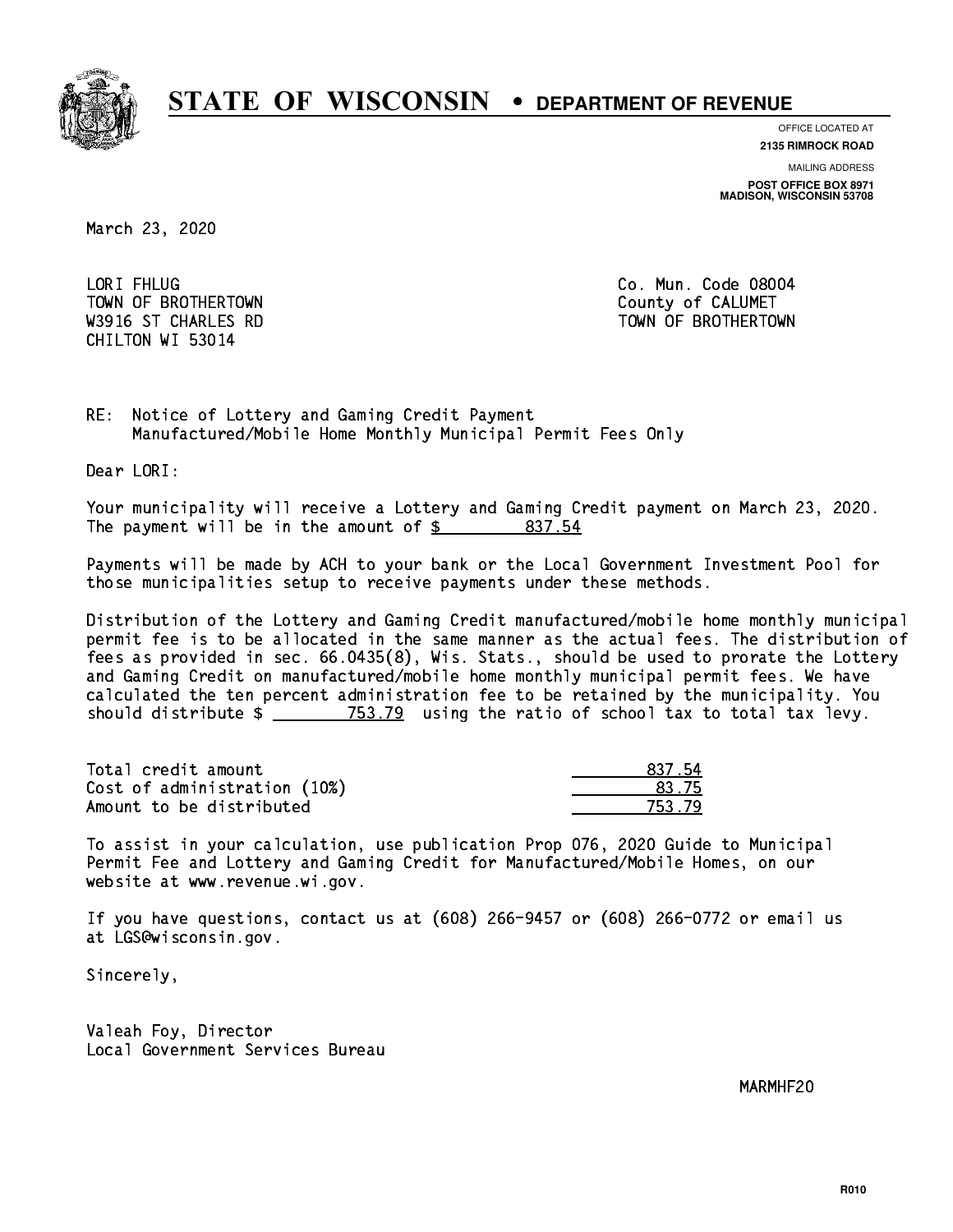

**OFFICE LOCATED AT**

**2135 RIMROCK ROAD**

**MAILING ADDRESS**

**POST OFFICE BOX 8971 MADISON, WISCONSIN 53708**

March 23, 2020

 MARY JO MUELLENBACH Co. Mun. Code 08012 TOWN OF NEW HOLSTEIN County of CALUMET N1092 DORN RD TOWN OF NEW HOLSTEIN CHILTON WI 53014-9686

RE: Notice of Lottery and Gaming Credit Payment Manufactured/Mobile Home Monthly Municipal Permit Fees Only

Dear MARY JO:

 Your municipality will receive a Lottery and Gaming Credit payment on March 23, 2020. The payment will be in the amount of  $\frac{2}{3}$  3,958.20

 Payments will be made by ACH to your bank or the Local Government Investment Pool for those municipalities setup to receive payments under these methods.

 Distribution of the Lottery and Gaming Credit manufactured/mobile home monthly municipal permit fee is to be allocated in the same manner as the actual fees. The distribution of fees as provided in sec. 66.0435(8), Wis. Stats., should be used to prorate the Lottery and Gaming Credit on manufactured/mobile home monthly municipal permit fees. We have calculated the ten percent administration fee to be retained by the municipality. You should distribute  $\frac{2}{2}$   $\frac{3.562.38}{2}$  using the ratio of school tax to total tax levy.

| Total credit amount          | 3.958.20 |
|------------------------------|----------|
| Cost of administration (10%) | 395.82   |
| Amount to be distributed     | 3.562.38 |

 To assist in your calculation, use publication Prop 076, 2020 Guide to Municipal Permit Fee and Lottery and Gaming Credit for Manufactured/Mobile Homes, on our website at www.revenue.wi.gov.

 If you have questions, contact us at (608) 266-9457 or (608) 266-0772 or email us at LGS@wisconsin.gov.

Sincerely,

 Valeah Foy, Director Local Government Services Bureau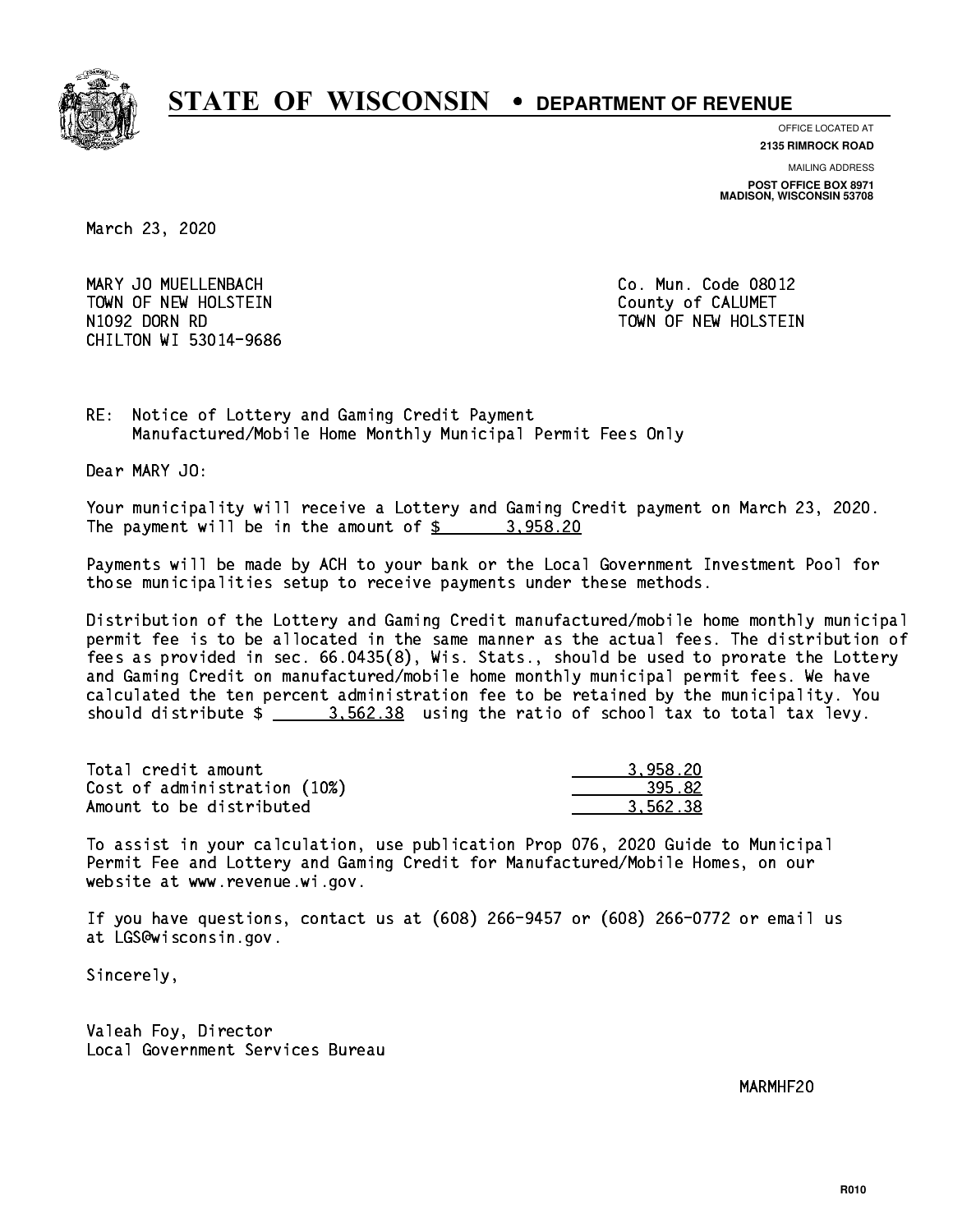

**OFFICE LOCATED AT**

**2135 RIMROCK ROAD**

**MAILING ADDRESS POST OFFICE BOX 8971 MADISON, WISCONSIN 53708**

March 23, 2020

 DENNIS G DUPREY Co. Mun. Code 08136 VILLAGE OF HILBERT COUNTY OF CALUMET PO BOX 266 VILLAGE OF HILBERT HILBERT WI 54129-0266

RE: Notice of Lottery and Gaming Credit Payment Manufactured/Mobile Home Monthly Municipal Permit Fees Only

Dear DENNIS:

 Your municipality will receive a Lottery and Gaming Credit payment on March 23, 2020. The payment will be in the amount of \$ 3,737.88 \_\_\_\_\_\_\_\_\_\_\_\_\_\_\_\_

 Payments will be made by ACH to your bank or the Local Government Investment Pool for those municipalities setup to receive payments under these methods.

 Distribution of the Lottery and Gaming Credit manufactured/mobile home monthly municipal permit fee is to be allocated in the same manner as the actual fees. The distribution of fees as provided in sec. 66.0435(8), Wis. Stats., should be used to prorate the Lottery and Gaming Credit on manufactured/mobile home monthly municipal permit fees. We have calculated the ten percent administration fee to be retained by the municipality. You should distribute  $\frac{2}{1}$   $\frac{3.364.10}{10}$  using the ratio of school tax to total tax levy.

| Total credit amount          | 3.737.88 |
|------------------------------|----------|
| Cost of administration (10%) | -373.78  |
| Amount to be distributed     | 3.364.10 |

 To assist in your calculation, use publication Prop 076, 2020 Guide to Municipal Permit Fee and Lottery and Gaming Credit for Manufactured/Mobile Homes, on our website at www.revenue.wi.gov.

 If you have questions, contact us at (608) 266-9457 or (608) 266-0772 or email us at LGS@wisconsin.gov.

Sincerely,

 Valeah Foy, Director Local Government Services Bureau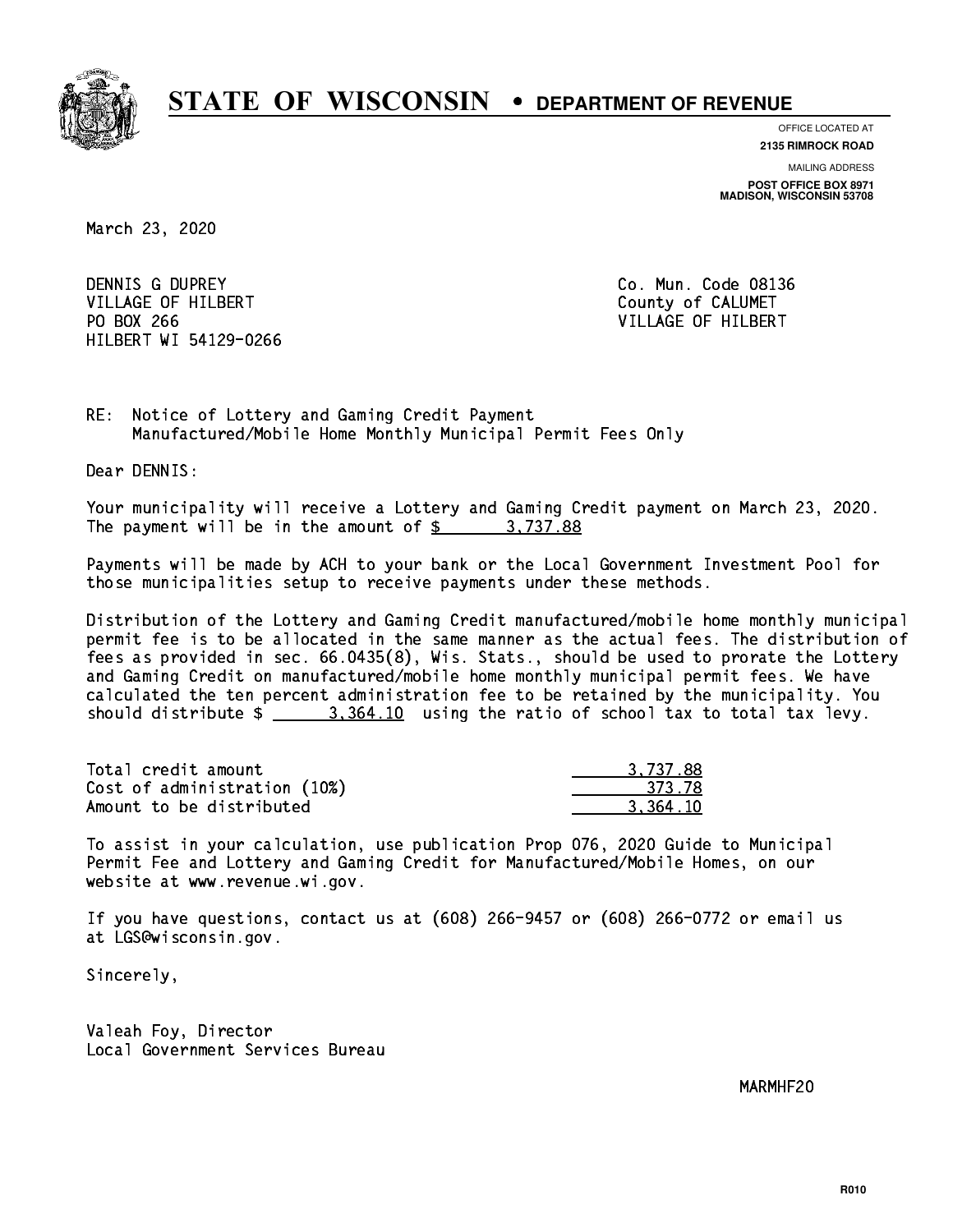

**OFFICE LOCATED AT**

**2135 RIMROCK ROAD**

**MAILING ADDRESS POST OFFICE BOX 8971 MADISON, WISCONSIN 53708**

March 23, 2020

 TONY SAUCERMAN Co. Mun. Code 08201 CITY OF APPLETON COUNTY COUNTY OF CALUMET 100 N APPLETON ST CITY OF APPLETON APPLETON WI 54911-4702

RE: Notice of Lottery and Gaming Credit Payment Manufactured/Mobile Home Monthly Municipal Permit Fees Only

Dear TONY:

 Your municipality will receive a Lottery and Gaming Credit payment on March 23, 2020. The payment will be in the amount of  $\frac{2}{3}$  2,177.53

 Payments will be made by ACH to your bank or the Local Government Investment Pool for those municipalities setup to receive payments under these methods.

 Distribution of the Lottery and Gaming Credit manufactured/mobile home monthly municipal permit fee is to be allocated in the same manner as the actual fees. The distribution of fees as provided in sec. 66.0435(8), Wis. Stats., should be used to prorate the Lottery and Gaming Credit on manufactured/mobile home monthly municipal permit fees. We have calculated the ten percent administration fee to be retained by the municipality. You should distribute  $\frac{1,959.78}{1,959.78}$  using the ratio of school tax to total tax levy.

| Total credit amount          | 2.177.53 |
|------------------------------|----------|
| Cost of administration (10%) | -217.75  |
| Amount to be distributed     | 1,959.78 |

 To assist in your calculation, use publication Prop 076, 2020 Guide to Municipal Permit Fee and Lottery and Gaming Credit for Manufactured/Mobile Homes, on our website at www.revenue.wi.gov.

 If you have questions, contact us at (608) 266-9457 or (608) 266-0772 or email us at LGS@wisconsin.gov.

Sincerely,

 Valeah Foy, Director Local Government Services Bureau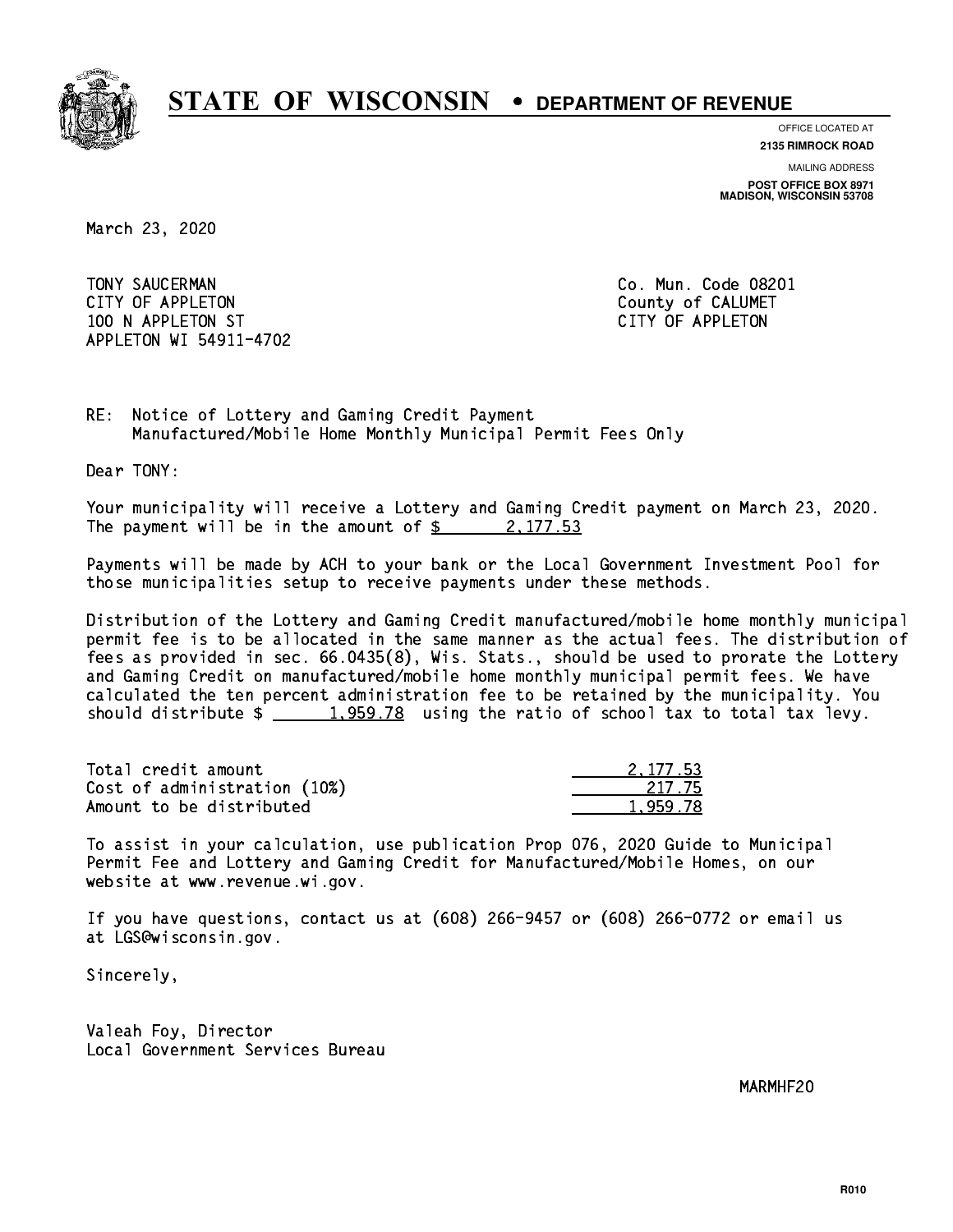

**OFFICE LOCATED AT**

**2135 RIMROCK ROAD**

**MAILING ADDRESS**

**POST OFFICE BOX 8971 MADISON, WISCONSIN 53708**

March 23, 2020

LORI GOSZ BRILLION WI 54110

Co. Mun. Code 08206 CITY OF BRILLION County of CALUMET 201 N MAIN ST CITY OF BRIDGE OF BRIDGE OF BRIDGE OF BRIDGE OF BRIDGE OF BRIDGE OF BRIDGE OF BRIDGE OF BRIDGE O

RE: Notice of Lottery and Gaming Credit Payment Manufactured/Mobile Home Monthly Municipal Permit Fees Only

Dear LORI:

 Your municipality will receive a Lottery and Gaming Credit payment on March 23, 2020. The payment will be in the amount of  $\frac{2}{3}$  3,867.81

 Payments will be made by ACH to your bank or the Local Government Investment Pool for those municipalities setup to receive payments under these methods.

 Distribution of the Lottery and Gaming Credit manufactured/mobile home monthly municipal permit fee is to be allocated in the same manner as the actual fees. The distribution of fees as provided in sec. 66.0435(8), Wis. Stats., should be used to prorate the Lottery and Gaming Credit on manufactured/mobile home monthly municipal permit fees. We have calculated the ten percent administration fee to be retained by the municipality. You should distribute  $\frac{2}{1}$   $\frac{3,481.03}{2}$  using the ratio of school tax to total tax levy.

| Total credit amount          | 3.867.81 |
|------------------------------|----------|
| Cost of administration (10%) | 386.78   |
| Amount to be distributed     | 3.481.03 |

 To assist in your calculation, use publication Prop 076, 2020 Guide to Municipal Permit Fee and Lottery and Gaming Credit for Manufactured/Mobile Homes, on our website at www.revenue.wi.gov.

 If you have questions, contact us at (608) 266-9457 or (608) 266-0772 or email us at LGS@wisconsin.gov.

Sincerely,

 Valeah Foy, Director Local Government Services Bureau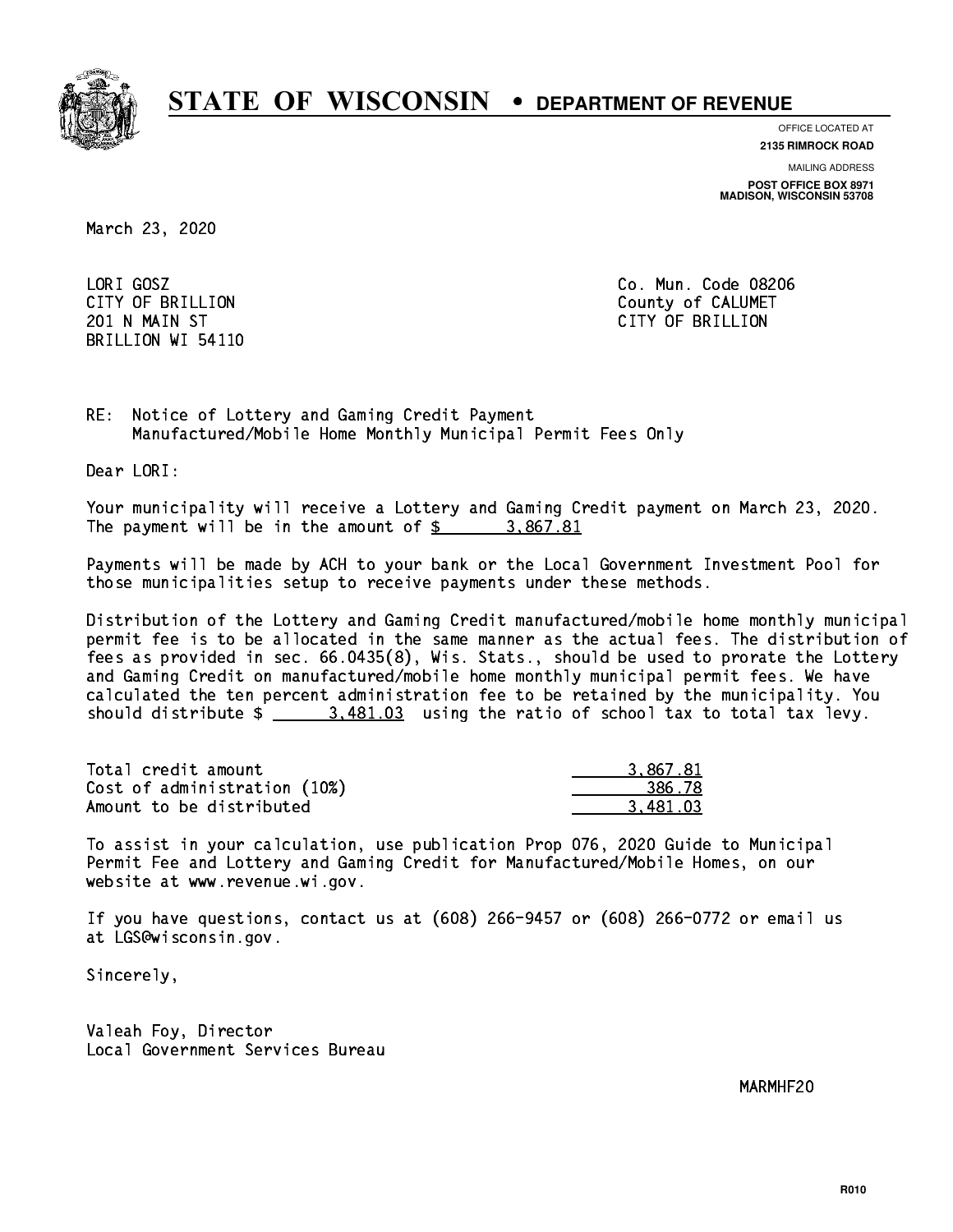

**OFFICE LOCATED AT**

**2135 RIMROCK ROAD**

**MAILING ADDRESS**

**POST OFFICE BOX 8971 MADISON, WISCONSIN 53708**

March 23, 2020

 JANELLE MORITZ Co. Mun. Code 08241 CITY OF KIEL **COUNTY COUNTY OF CALUMET** PO BOX 98 PO BOX 98 CITY OF KIEL KIEL WI 53042-0098

CITY OF KIEL

RE: Notice of Lottery and Gaming Credit Payment Manufactured/Mobile Home Monthly Municipal Permit Fees Only

Dear JANELLE:

 Your municipality will receive a Lottery and Gaming Credit payment on March 23, 2020. The payment will be in the amount of \$ 7,238.28 \_\_\_\_\_\_\_\_\_\_\_\_\_\_\_\_

 Payments will be made by ACH to your bank or the Local Government Investment Pool for those municipalities setup to receive payments under these methods.

 Distribution of the Lottery and Gaming Credit manufactured/mobile home monthly municipal permit fee is to be allocated in the same manner as the actual fees. The distribution of fees as provided in sec. 66.0435(8), Wis. Stats., should be used to prorate the Lottery and Gaming Credit on manufactured/mobile home monthly municipal permit fees. We have calculated the ten percent administration fee to be retained by the municipality. You should distribute  $\frac{2}{1}$   $\frac{6.514.46}{6.614.46}$  using the ratio of school tax to total tax levy.

| Total credit amount          | 7.238.28 |
|------------------------------|----------|
| Cost of administration (10%) | 723.82   |
| Amount to be distributed     | 6.514.46 |

 To assist in your calculation, use publication Prop 076, 2020 Guide to Municipal Permit Fee and Lottery and Gaming Credit for Manufactured/Mobile Homes, on our website at www.revenue.wi.gov.

 If you have questions, contact us at (608) 266-9457 or (608) 266-0772 or email us at LGS@wisconsin.gov.

Sincerely,

 Valeah Foy, Director Local Government Services Bureau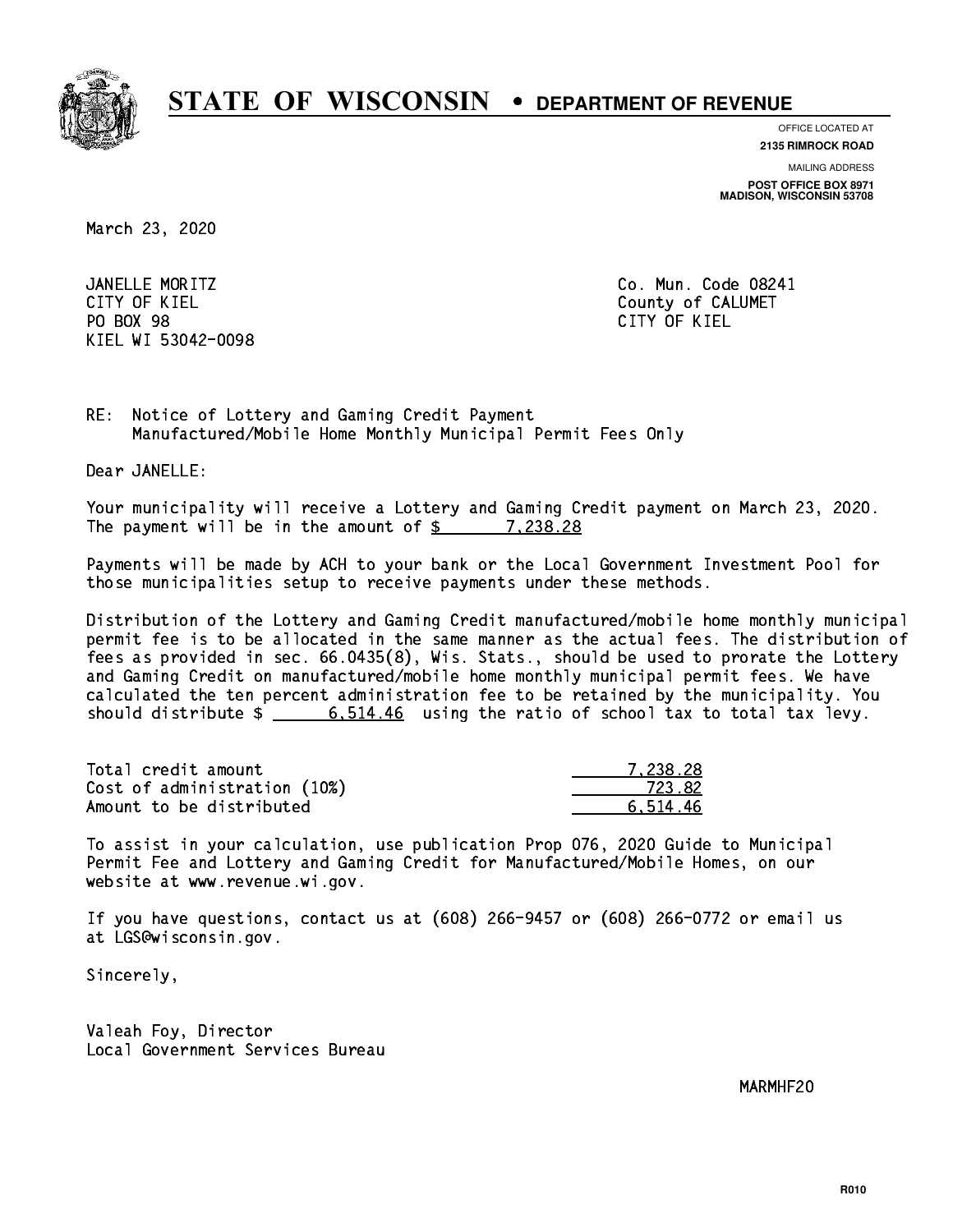

**OFFICE LOCATED AT**

**2135 RIMROCK ROAD**

**MAILING ADDRESS POST OFFICE BOX 8971 MADISON, WISCONSIN 53708**

March 23, 2020

 ASHLEY NELSON Co. Mun. Code 09010 TOWN OF BLOOMER County of CHIPPEWA 23780 STATE HIGHWAY 40 TOWN OF BLOOMER BLOOMER WI 54724

RE: Notice of Lottery and Gaming Credit Payment Manufactured/Mobile Home Monthly Municipal Permit Fees Only

Dear ASHLEY:

 Your municipality will receive a Lottery and Gaming Credit payment on March 23, 2020. The payment will be in the amount of  $\frac{2}{3}$  3,217.44

 Payments will be made by ACH to your bank or the Local Government Investment Pool for those municipalities setup to receive payments under these methods.

 Distribution of the Lottery and Gaming Credit manufactured/mobile home monthly municipal permit fee is to be allocated in the same manner as the actual fees. The distribution of fees as provided in sec. 66.0435(8), Wis. Stats., should be used to prorate the Lottery and Gaming Credit on manufactured/mobile home monthly municipal permit fees. We have calculated the ten percent administration fee to be retained by the municipality. You should distribute  $\frac{2.895.70}{ }$  using the ratio of school tax to total tax levy.

| Total credit amount          | 3.217.44 |
|------------------------------|----------|
| Cost of administration (10%) | 321.74   |
| Amount to be distributed     | 2.895.70 |

 To assist in your calculation, use publication Prop 076, 2020 Guide to Municipal Permit Fee and Lottery and Gaming Credit for Manufactured/Mobile Homes, on our website at www.revenue.wi.gov.

 If you have questions, contact us at (608) 266-9457 or (608) 266-0772 or email us at LGS@wisconsin.gov.

Sincerely,

 Valeah Foy, Director Local Government Services Bureau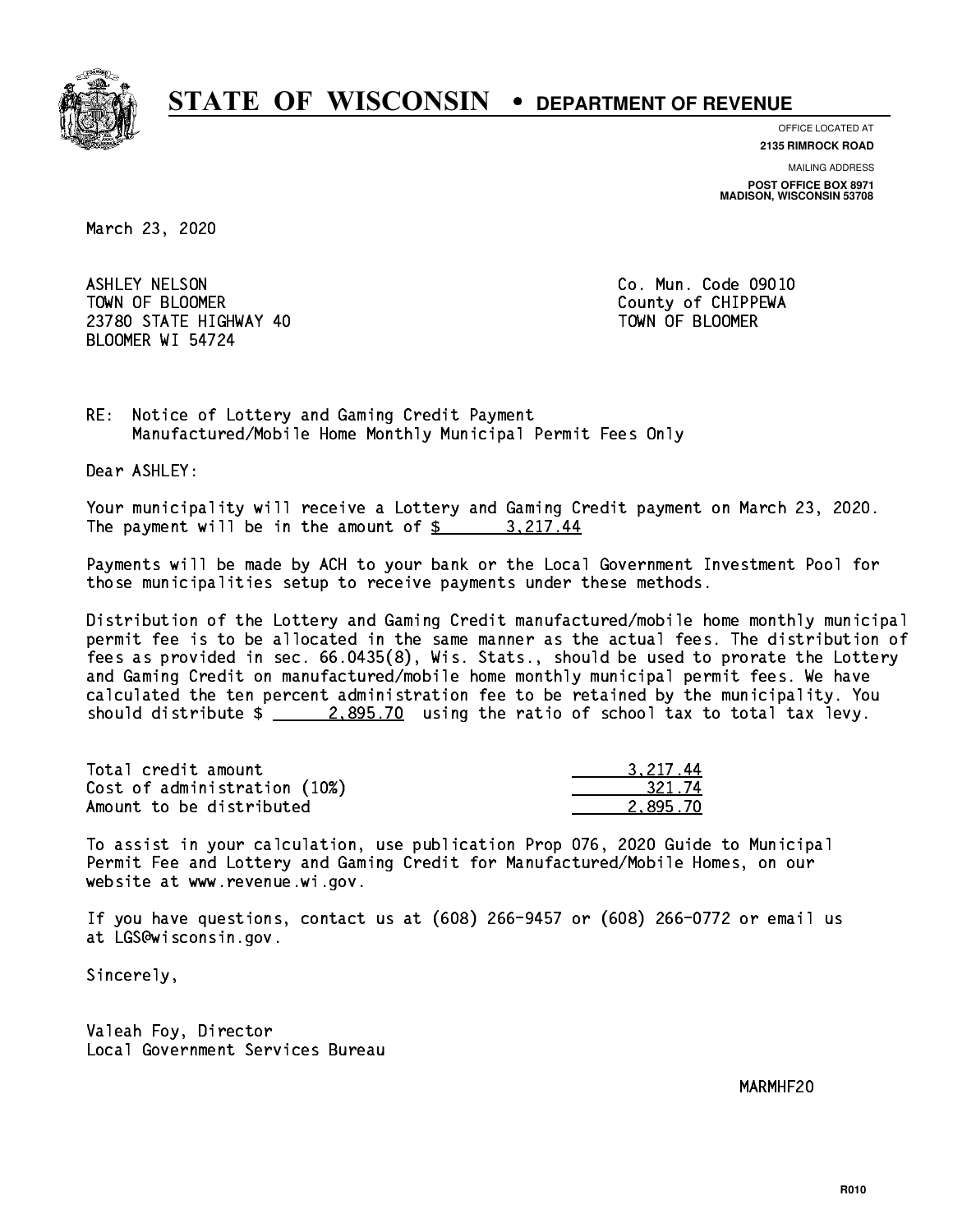

**OFFICE LOCATED AT**

**2135 RIMROCK ROAD**

**MAILING ADDRESS**

**POST OFFICE BOX 8971 MADISON, WISCONSIN 53708**

March 23, 2020

**KEVIN LUECK** TOWN OF EAGLE POINT COUNTS AND TOWN OF CHIPPEWA BLOOMER WI 54724

Co. Mun. Code 09020 17502 175TH AVENUE TOWN OF EAGLE POINT

RE: Notice of Lottery and Gaming Credit Payment Manufactured/Mobile Home Monthly Municipal Permit Fees Only

Dear KEVIN:

 Your municipality will receive a Lottery and Gaming Credit payment on March 23, 2020. The payment will be in the amount of  $\frac{2}{3}$  82.68

 Payments will be made by ACH to your bank or the Local Government Investment Pool for those municipalities setup to receive payments under these methods.

 Distribution of the Lottery and Gaming Credit manufactured/mobile home monthly municipal permit fee is to be allocated in the same manner as the actual fees. The distribution of fees as provided in sec. 66.0435(8), Wis. Stats., should be used to prorate the Lottery and Gaming Credit on manufactured/mobile home monthly municipal permit fees. We have calculated the ten percent administration fee to be retained by the municipality. You should distribute  $\frac{2}{2}$   $\frac{74.42}{2}$  using the ratio of school tax to total tax levy.

Total credit amount and the set of the set of the set of the set of the set of the set of the set of the set o  $Cost of administration (10%) \t\t\t\t\t\t\t\t\t\t\t\t\t\t\t\t\t\t\t\t\t\t 8.26$ Amount to be distributed

74.42

 To assist in your calculation, use publication Prop 076, 2020 Guide to Municipal Permit Fee and Lottery and Gaming Credit for Manufactured/Mobile Homes, on our website at www.revenue.wi.gov.

 If you have questions, contact us at (608) 266-9457 or (608) 266-0772 or email us at LGS@wisconsin.gov.

Sincerely,

 Valeah Foy, Director Local Government Services Bureau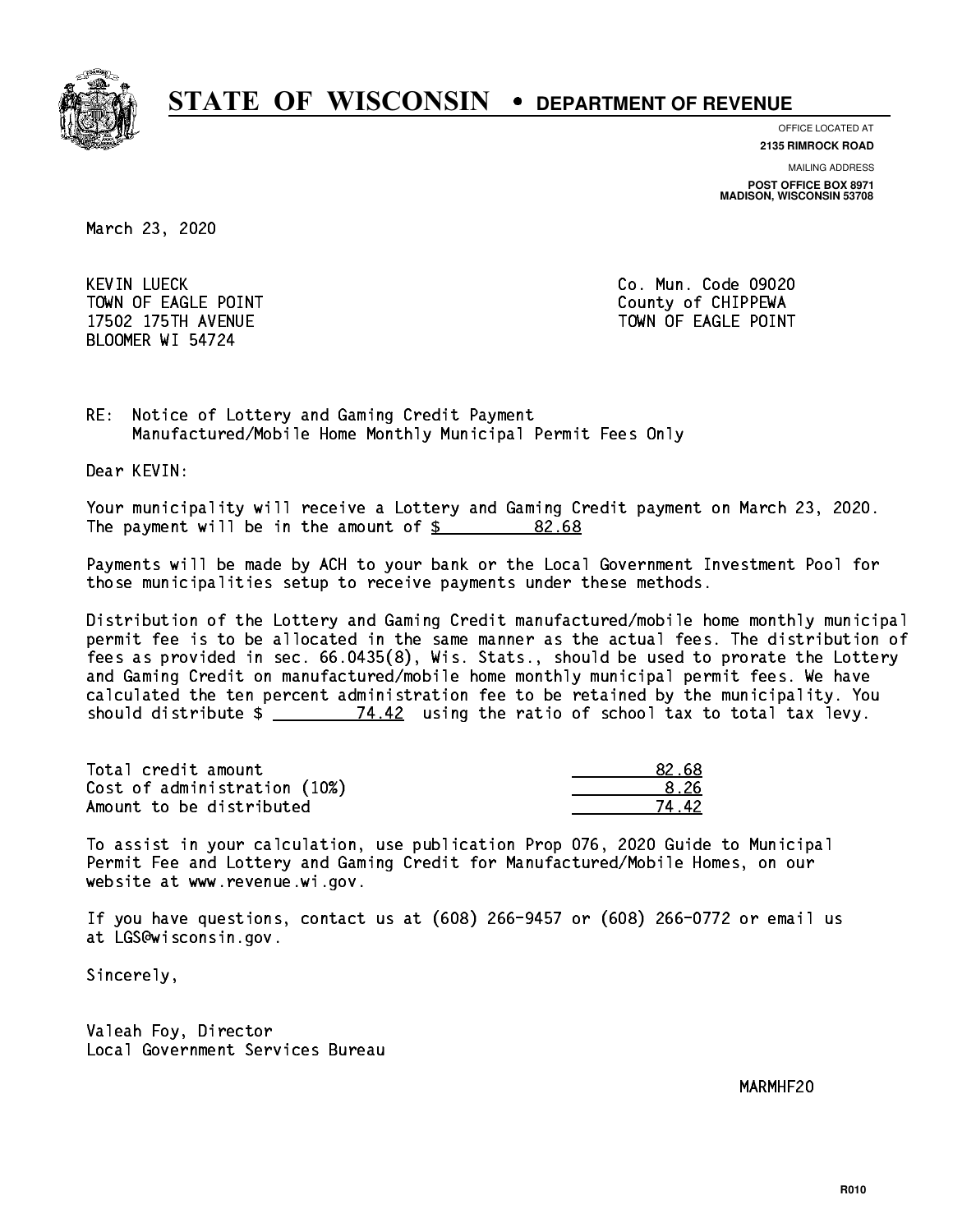

**OFFICE LOCATED AT**

**2135 RIMROCK ROAD**

**MAILING ADDRESS POST OFFICE BOX 8971 MADISON, WISCONSIN 53708**

March 23, 2020

LORI L HANSON TOWN OF LAFAYETTE TOWN OF LAFAYETTE 5765 197TH ST TOWN OF LAFAYETTE CHIPPEWA FALLS WI 54729-9128

Co. Mun. Code 09034

RE: Notice of Lottery and Gaming Credit Payment Manufactured/Mobile Home Monthly Municipal Permit Fees Only

Dear LORI:

 Your municipality will receive a Lottery and Gaming Credit payment on March 23, 2020. The payment will be in the amount of  $\frac{2}{3}$  2,281.38

 Payments will be made by ACH to your bank or the Local Government Investment Pool for those municipalities setup to receive payments under these methods.

 Distribution of the Lottery and Gaming Credit manufactured/mobile home monthly municipal permit fee is to be allocated in the same manner as the actual fees. The distribution of fees as provided in sec. 66.0435(8), Wis. Stats., should be used to prorate the Lottery and Gaming Credit on manufactured/mobile home monthly municipal permit fees. We have calculated the ten percent administration fee to be retained by the municipality. You should distribute  $\frac{2.053.25}{2.053.25}$  using the ratio of school tax to total tax levy.

| Total credit amount          | 2.281.38 |
|------------------------------|----------|
| Cost of administration (10%) | 228.13   |
| Amount to be distributed     | 2.053.25 |

 To assist in your calculation, use publication Prop 076, 2020 Guide to Municipal Permit Fee and Lottery and Gaming Credit for Manufactured/Mobile Homes, on our website at www.revenue.wi.gov.

 If you have questions, contact us at (608) 266-9457 or (608) 266-0772 or email us at LGS@wisconsin.gov.

Sincerely,

 Valeah Foy, Director Local Government Services Bureau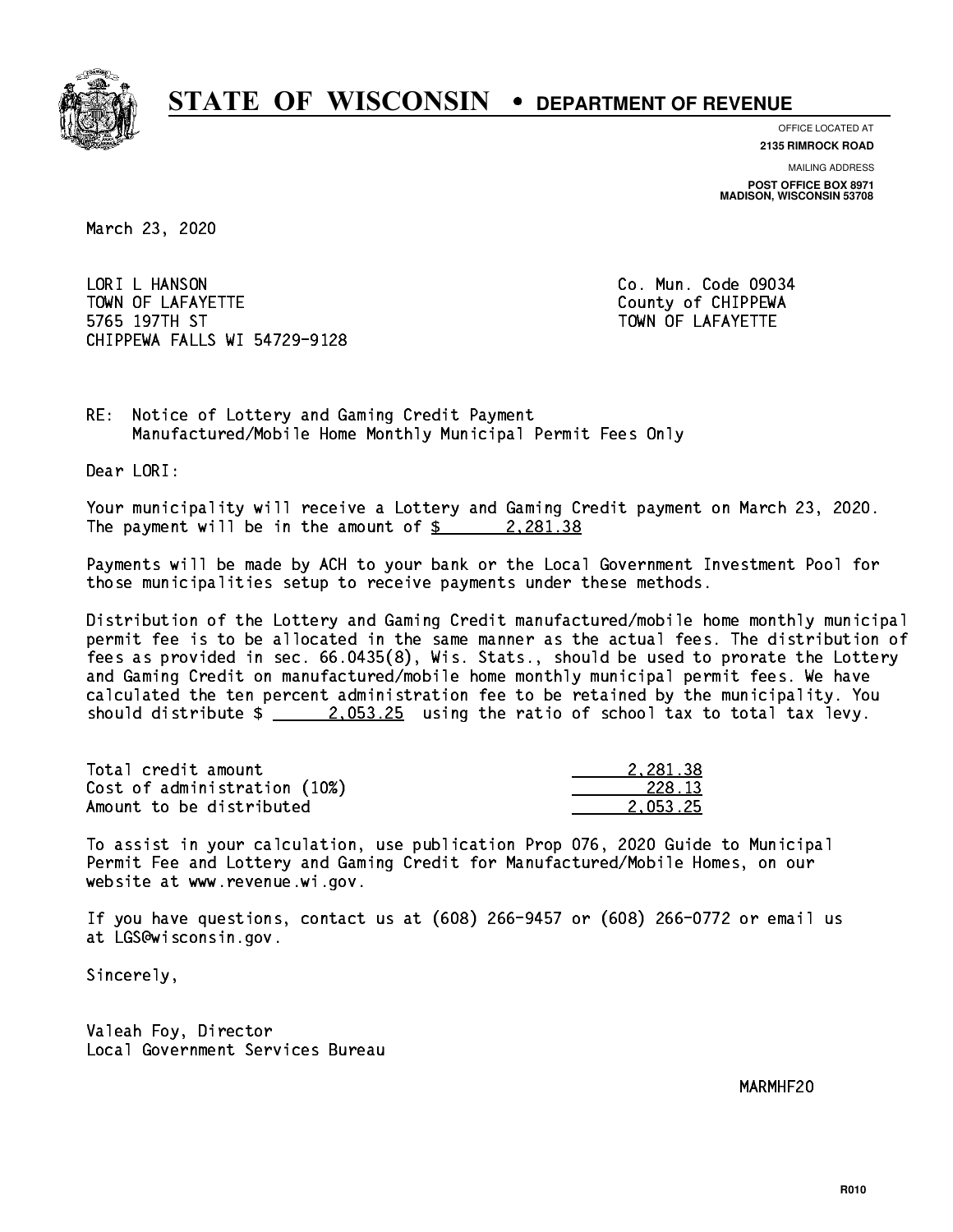

**OFFICE LOCATED AT**

**2135 RIMROCK ROAD**

**MAILING ADDRESS POST OFFICE BOX 8971 MADISON, WISCONSIN 53708**

March 23, 2020

DANA MARION TOWN OF SIGEL County of CHIPPEWA 27171 30TH AVE 27171 30TH AVE CADOTT WI 54727-5819

Co. Mun. Code 09040

RE: Notice of Lottery and Gaming Credit Payment Manufactured/Mobile Home Monthly Municipal Permit Fees Only

Dear DANA:

 Your municipality will receive a Lottery and Gaming Credit payment on March 23, 2020. The payment will be in the amount of \$ 3,427.50 \_\_\_\_\_\_\_\_\_\_\_\_\_\_\_\_

 Payments will be made by ACH to your bank or the Local Government Investment Pool for those municipalities setup to receive payments under these methods.

 Distribution of the Lottery and Gaming Credit manufactured/mobile home monthly municipal permit fee is to be allocated in the same manner as the actual fees. The distribution of fees as provided in sec. 66.0435(8), Wis. Stats., should be used to prorate the Lottery and Gaming Credit on manufactured/mobile home monthly municipal permit fees. We have calculated the ten percent administration fee to be retained by the municipality. You should distribute  $\frac{2}{2}$   $\frac{3.084.75}{2}$  using the ratio of school tax to total tax levy.

| Total credit amount          | 3.427.50 |
|------------------------------|----------|
| Cost of administration (10%) | 342.75   |
| Amount to be distributed     | 3.084.75 |

 To assist in your calculation, use publication Prop 076, 2020 Guide to Municipal Permit Fee and Lottery and Gaming Credit for Manufactured/Mobile Homes, on our website at www.revenue.wi.gov.

 If you have questions, contact us at (608) 266-9457 or (608) 266-0772 or email us at LGS@wisconsin.gov.

Sincerely,

 Valeah Foy, Director Local Government Services Bureau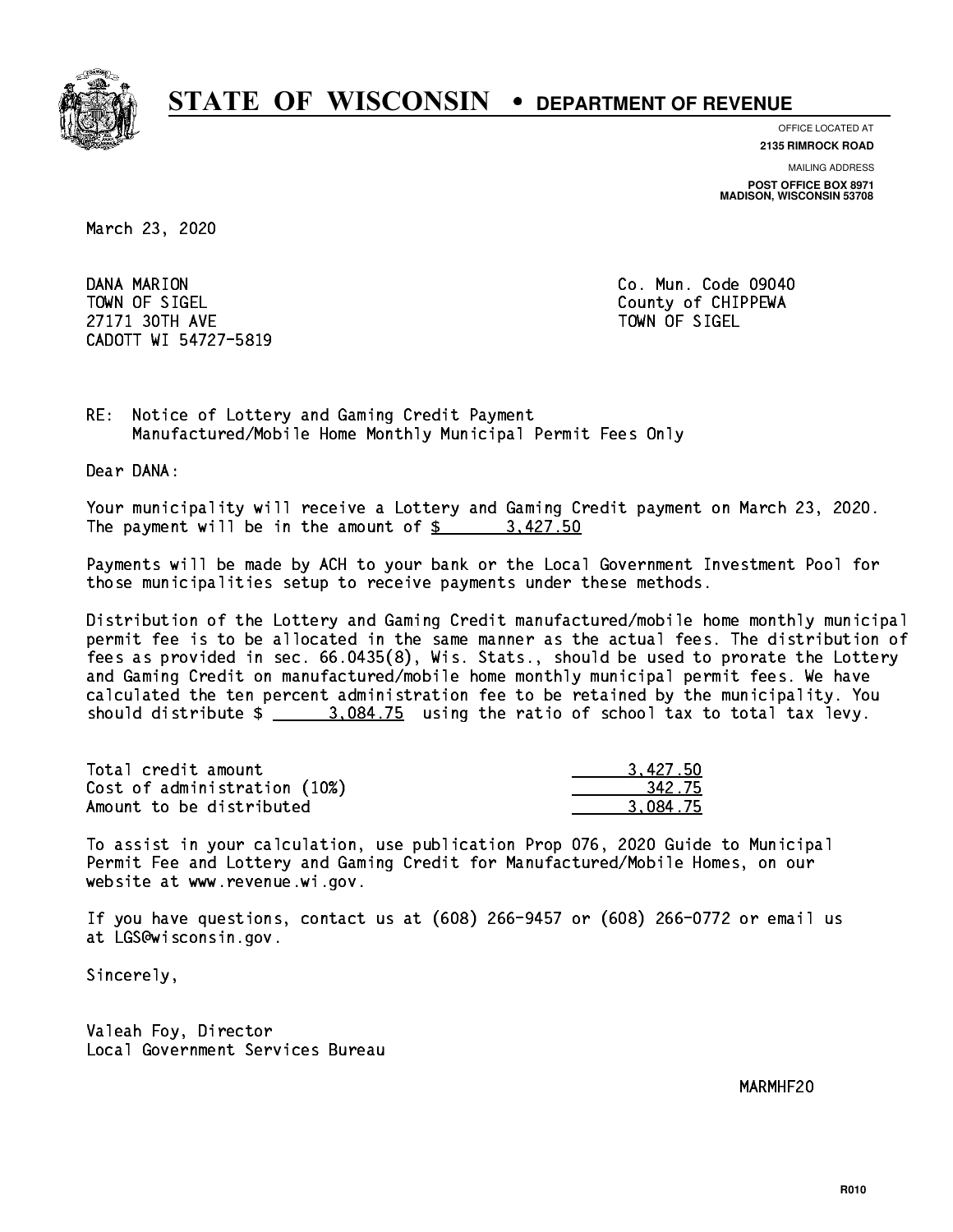

**OFFICE LOCATED AT**

**2135 RIMROCK ROAD**

**MAILING ADDRESS POST OFFICE BOX 8971 MADISON, WISCONSIN 53708**

March 23, 2020

SANDRA BUETOW VILLAGE OF CADOTT COUNTY COUNTY COUNTY OF CHIPPEWA PO BOX 40 CADOTT WI 54727-0040

Co. Mun. Code 09111 VILLAGE OF CADOTT

RE: Notice of Lottery and Gaming Credit Payment Manufactured/Mobile Home Monthly Municipal Permit Fees Only

Dear SANDRA:

 Your municipality will receive a Lottery and Gaming Credit payment on March 23, 2020. The payment will be in the amount of  $\frac{2}{3}$  2,435.83

 Payments will be made by ACH to your bank or the Local Government Investment Pool for those municipalities setup to receive payments under these methods.

 Distribution of the Lottery and Gaming Credit manufactured/mobile home monthly municipal permit fee is to be allocated in the same manner as the actual fees. The distribution of fees as provided in sec. 66.0435(8), Wis. Stats., should be used to prorate the Lottery and Gaming Credit on manufactured/mobile home monthly municipal permit fees. We have calculated the ten percent administration fee to be retained by the municipality. You should distribute  $\frac{2.192.25}{2.25}$  using the ratio of school tax to total tax levy.

| Total credit amount          | 2.435.83 |
|------------------------------|----------|
| Cost of administration (10%) | 243.58   |
| Amount to be distributed     | 2.192.25 |

 To assist in your calculation, use publication Prop 076, 2020 Guide to Municipal Permit Fee and Lottery and Gaming Credit for Manufactured/Mobile Homes, on our website at www.revenue.wi.gov.

 If you have questions, contact us at (608) 266-9457 or (608) 266-0772 or email us at LGS@wisconsin.gov.

Sincerely,

 Valeah Foy, Director Local Government Services Bureau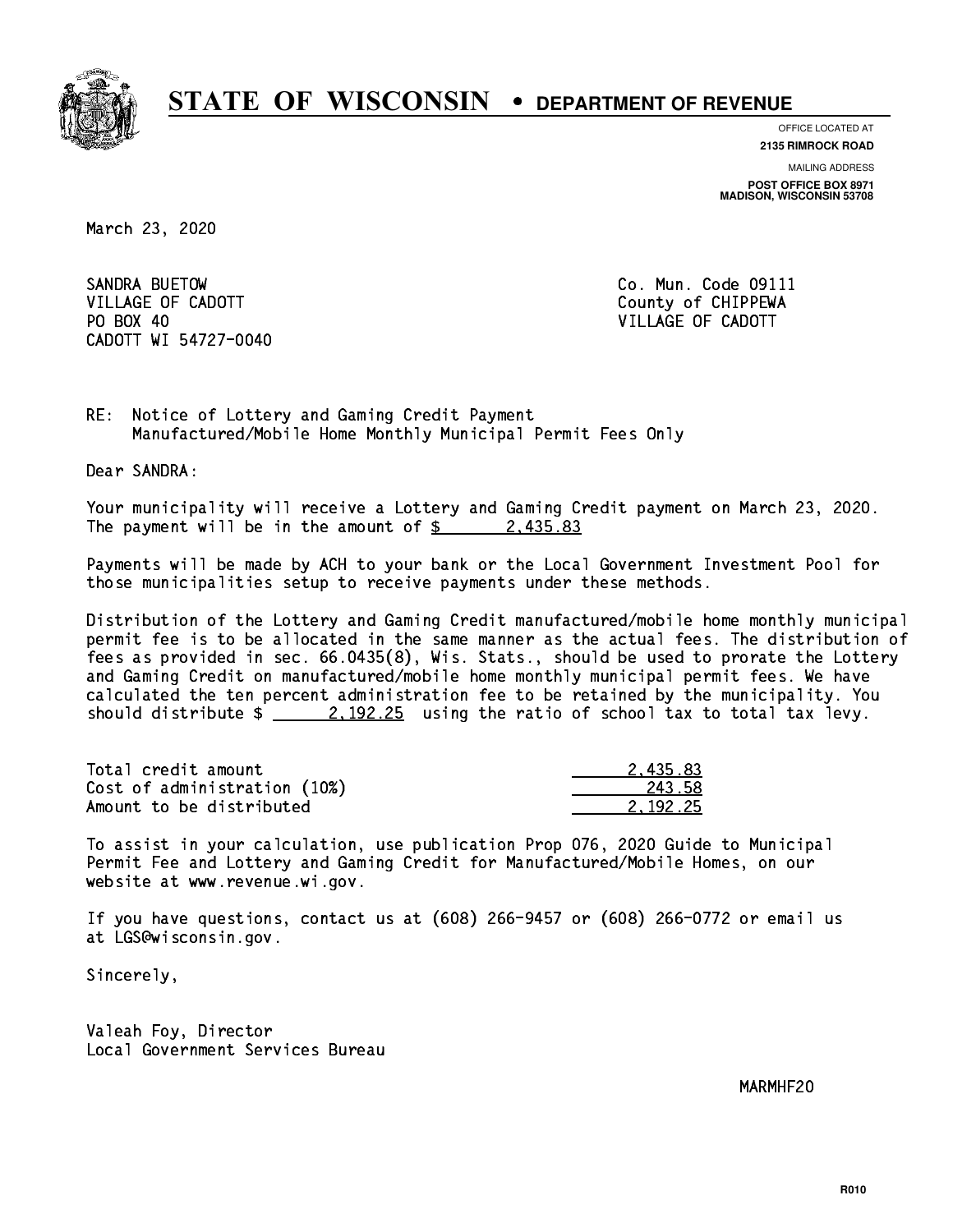

**OFFICE LOCATED AT**

**2135 RIMROCK ROAD**

**MAILING ADDRESS POST OFFICE BOX 8971 MADISON, WISCONSIN 53708**

March 23, 2020

**KRIS FITZSIMMONS** VILLAGE OF LAKE HALLIE COUNTY OF CHIPPEWA 13136 30TH AVE VILLAGE OF LAKE HALLIE CHIPPEWA FALLS WI 54729

Co. Mun. Code 09128

RE: Notice of Lottery and Gaming Credit Payment Manufactured/Mobile Home Monthly Municipal Permit Fees Only

Dear KRIS:

 Your municipality will receive a Lottery and Gaming Credit payment on March 23, 2020. The payment will be in the amount of  $\frac{2}{3}$  2,154.79

 Payments will be made by ACH to your bank or the Local Government Investment Pool for those municipalities setup to receive payments under these methods.

 Distribution of the Lottery and Gaming Credit manufactured/mobile home monthly municipal permit fee is to be allocated in the same manner as the actual fees. The distribution of fees as provided in sec. 66.0435(8), Wis. Stats., should be used to prorate the Lottery and Gaming Credit on manufactured/mobile home monthly municipal permit fees. We have calculated the ten percent administration fee to be retained by the municipality. You should distribute  $\frac{1,939.32}{1,939.32}$  using the ratio of school tax to total tax levy.

| Total credit amount          | 2.154.79 |
|------------------------------|----------|
| Cost of administration (10%) | 215.47   |
| Amount to be distributed     | 1.939.32 |

 To assist in your calculation, use publication Prop 076, 2020 Guide to Municipal Permit Fee and Lottery and Gaming Credit for Manufactured/Mobile Homes, on our website at www.revenue.wi.gov.

 If you have questions, contact us at (608) 266-9457 or (608) 266-0772 or email us at LGS@wisconsin.gov.

Sincerely,

 Valeah Foy, Director Local Government Services Bureau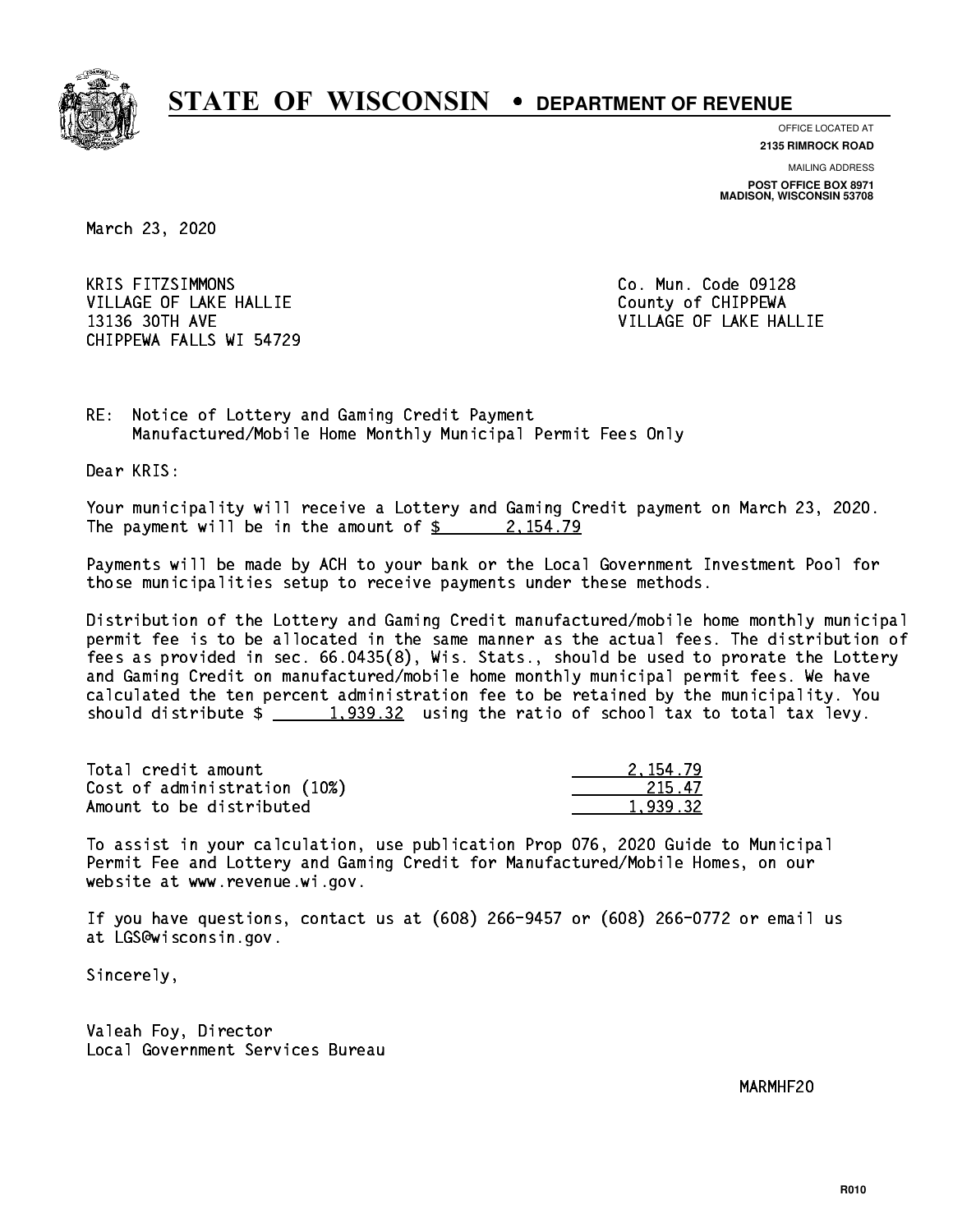

**OFFICE LOCATED AT**

**2135 RIMROCK ROAD**

**MAILING ADDRESS POST OFFICE BOX 8971 MADISON, WISCONSIN 53708**

March 23, 2020

PEGGY STANFORD VILLAGE OF NEW AUBURN COUNTY OF CHIPPEWA PO BOX 100 NEW AUBURN WI 54757-0100

Co. Mun. Code 09161 VILLAGE OF NEW AUBURN

RE: Notice of Lottery and Gaming Credit Payment Manufactured/Mobile Home Monthly Municipal Permit Fees Only

Dear PEGGY:

 Your municipality will receive a Lottery and Gaming Credit payment on March 23, 2020. The payment will be in the amount of \$ 899.04 \_\_\_\_\_\_\_\_\_\_\_\_\_\_\_\_

 Payments will be made by ACH to your bank or the Local Government Investment Pool for those municipalities setup to receive payments under these methods.

 Distribution of the Lottery and Gaming Credit manufactured/mobile home monthly municipal permit fee is to be allocated in the same manner as the actual fees. The distribution of fees as provided in sec. 66.0435(8), Wis. Stats., should be used to prorate the Lottery and Gaming Credit on manufactured/mobile home monthly municipal permit fees. We have calculated the ten percent administration fee to be retained by the municipality. You should distribute  $\frac{2}{2}$   $\frac{809.14}{2}$  using the ratio of school tax to total tax levy.

| Total credit amount          | 899 N4  |
|------------------------------|---------|
| Cost of administration (10%) | .89.90  |
| Amount to be distributed     | .809.14 |

 To assist in your calculation, use publication Prop 076, 2020 Guide to Municipal Permit Fee and Lottery and Gaming Credit for Manufactured/Mobile Homes, on our website at www.revenue.wi.gov.

 If you have questions, contact us at (608) 266-9457 or (608) 266-0772 or email us at LGS@wisconsin.gov.

Sincerely,

 Valeah Foy, Director Local Government Services Bureau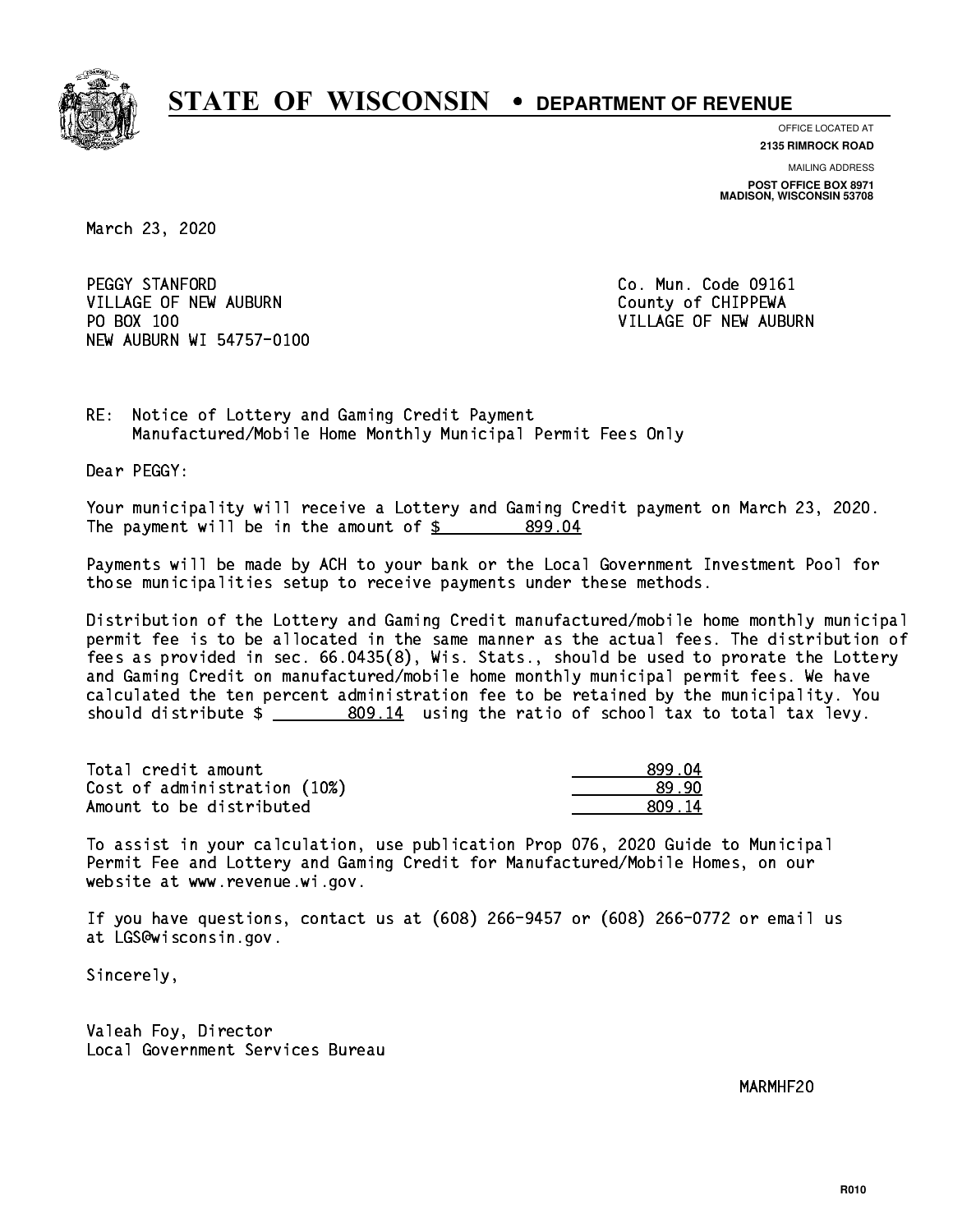

**OFFICE LOCATED AT**

**2135 RIMROCK ROAD**

**MAILING ADDRESS POST OFFICE BOX 8971 MADISON, WISCONSIN 53708**

March 23, 2020

 LYNNE BAUER Co. Mun. Code 09211 CITY OF CHIPPEWA FALLS County of CHIPPEWA 30 W CENTRAL ST CITY OF CHIPPEWA FALLS CHIPPEWA FALLS WI 54729-2448

RE: Notice of Lottery and Gaming Credit Payment Manufactured/Mobile Home Monthly Municipal Permit Fees Only

Dear LYNNE:

 Your municipality will receive a Lottery and Gaming Credit payment on March 23, 2020. The payment will be in the amount of  $\frac{2}{3}$  6,911.88

 Payments will be made by ACH to your bank or the Local Government Investment Pool for those municipalities setup to receive payments under these methods.

 Distribution of the Lottery and Gaming Credit manufactured/mobile home monthly municipal permit fee is to be allocated in the same manner as the actual fees. The distribution of fees as provided in sec. 66.0435(8), Wis. Stats., should be used to prorate the Lottery and Gaming Credit on manufactured/mobile home monthly municipal permit fees. We have calculated the ten percent administration fee to be retained by the municipality. You should distribute  $\frac{20.20}{10}$  using the ratio of school tax to total tax levy.

| Total credit amount          | 6.911.88 |
|------------------------------|----------|
| Cost of administration (10%) | 691.18   |
| Amount to be distributed     | 6.220.70 |

 To assist in your calculation, use publication Prop 076, 2020 Guide to Municipal Permit Fee and Lottery and Gaming Credit for Manufactured/Mobile Homes, on our website at www.revenue.wi.gov.

 If you have questions, contact us at (608) 266-9457 or (608) 266-0772 or email us at LGS@wisconsin.gov.

Sincerely,

 Valeah Foy, Director Local Government Services Bureau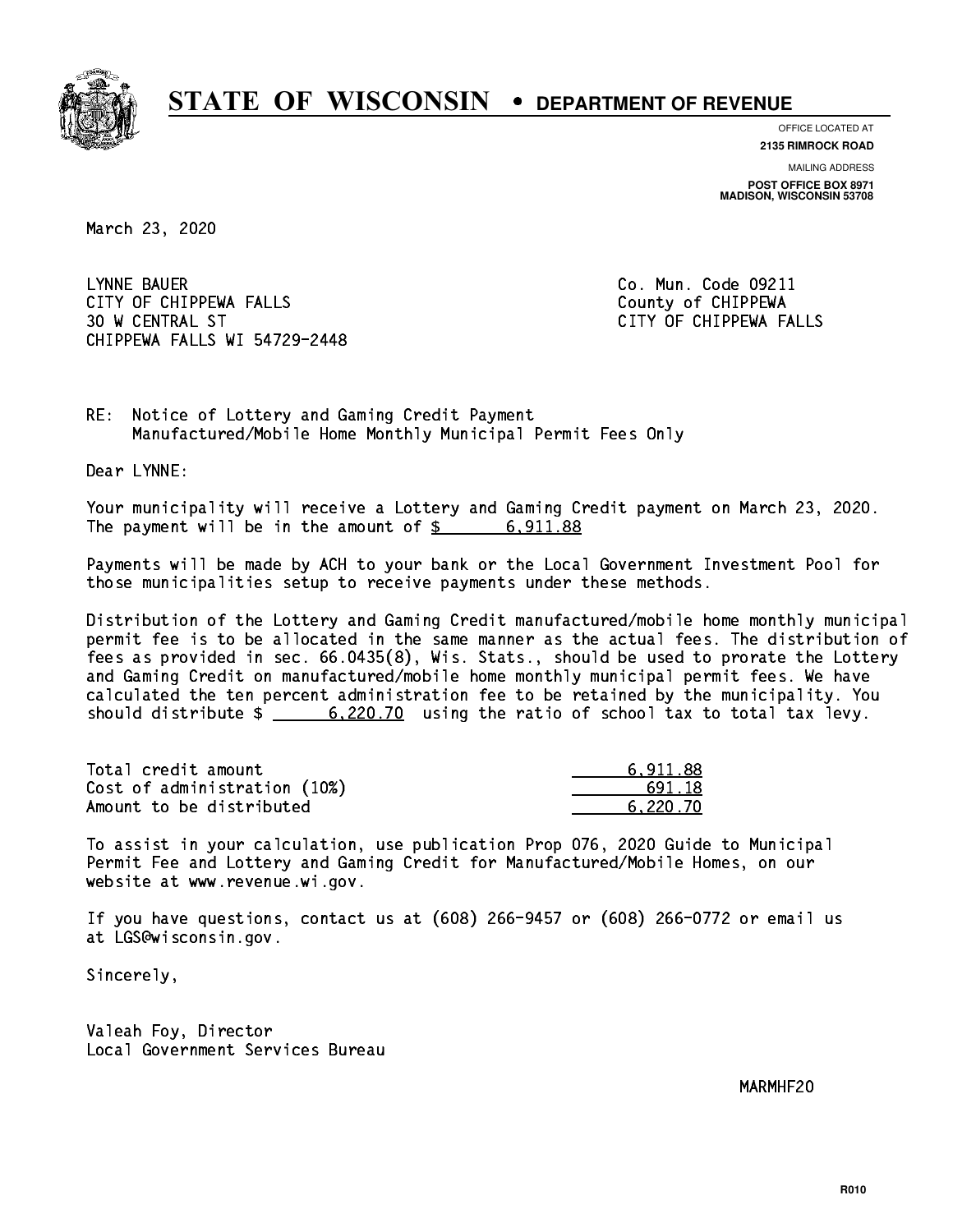

**OFFICE LOCATED AT**

**2135 RIMROCK ROAD**

**MAILING ADDRESS POST OFFICE BOX 8971 MADISON, WISCONSIN 53708**

March 23, 2020

DAVID DEJONGH CITY OF CORNELL CITY OF COUNTLE COUNTRY OF CHIPPEWA PO BOX 796 CITY OF CORNELL CORNELL WI 54732-0796

Co. Mun. Code 09213

RE: Notice of Lottery and Gaming Credit Payment Manufactured/Mobile Home Monthly Municipal Permit Fees Only

Dear DAVID:

 Your municipality will receive a Lottery and Gaming Credit payment on March 23, 2020. The payment will be in the amount of  $\frac{23.20}{20}$ 

 Payments will be made by ACH to your bank or the Local Government Investment Pool for those municipalities setup to receive payments under these methods.

 Distribution of the Lottery and Gaming Credit manufactured/mobile home monthly municipal permit fee is to be allocated in the same manner as the actual fees. The distribution of fees as provided in sec. 66.0435(8), Wis. Stats., should be used to prorate the Lottery and Gaming Credit on manufactured/mobile home monthly municipal permit fees. We have calculated the ten percent administration fee to be retained by the municipality. You should distribute  $\frac{2}{2}$   $\frac{470.88}{2}$  using the ratio of school tax to total tax levy.

| Total credit amount          | 523.20 |
|------------------------------|--------|
| Cost of administration (10%) | 52.32  |
| Amount to be distributed     | 470.88 |

| 523 20 |
|--------|
| 52.32  |
| - 88   |

 To assist in your calculation, use publication Prop 076, 2020 Guide to Municipal Permit Fee and Lottery and Gaming Credit for Manufactured/Mobile Homes, on our website at www.revenue.wi.gov.

 If you have questions, contact us at (608) 266-9457 or (608) 266-0772 or email us at LGS@wisconsin.gov.

Sincerely,

 Valeah Foy, Director Local Government Services Bureau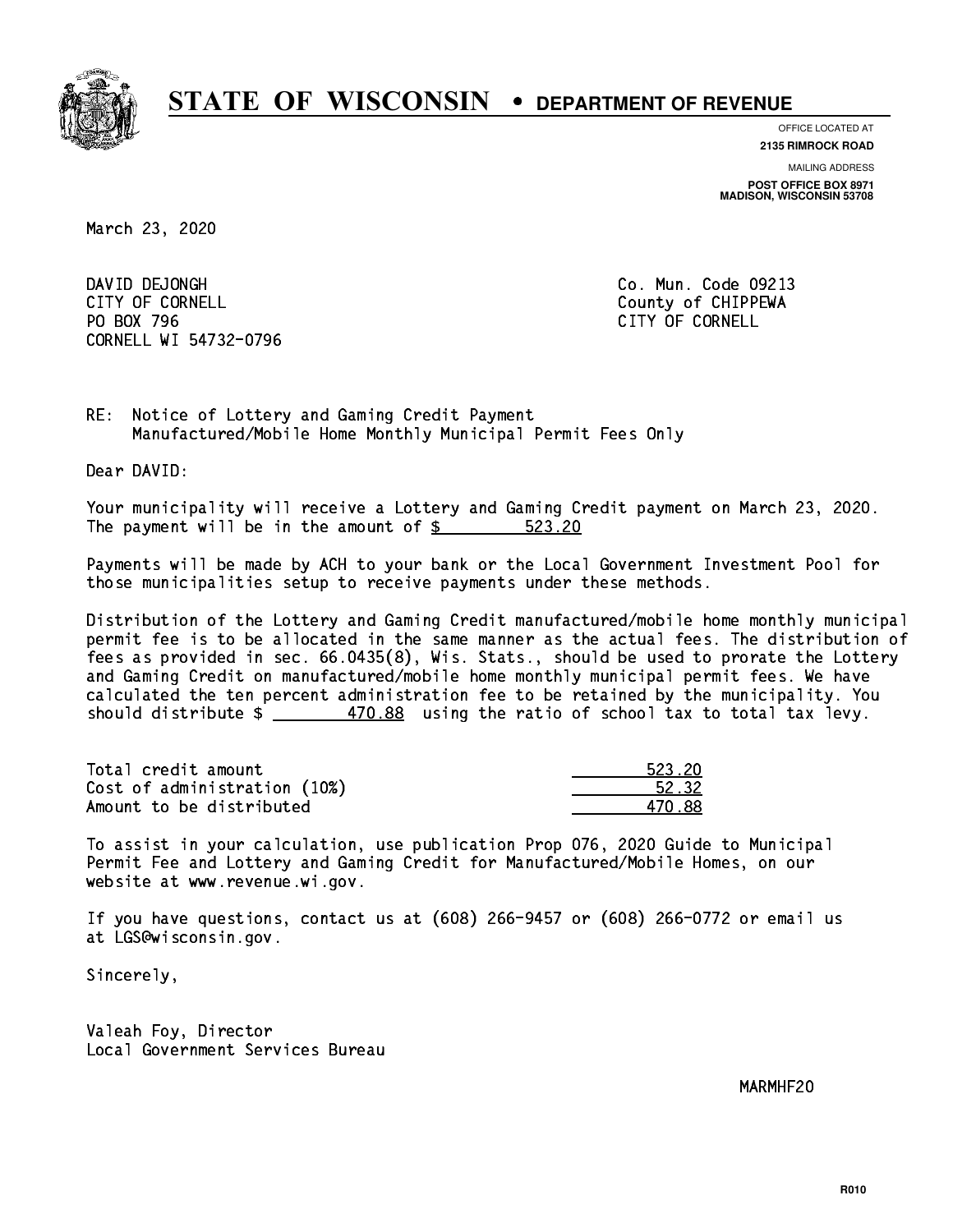

**OFFICE LOCATED AT**

**2135 RIMROCK ROAD**

**MAILING ADDRESS POST OFFICE BOX 8971 MADISON, WISCONSIN 53708**

March 23, 2020

JACOB WINZENZ CITY OF EAU CLAIRE **COUNTY COUNTY OF CHIPPEWA** PO BOX 5148 EAU CLAIRE WI 54702-5148

Co. Mun. Code 09221 CITY OF EAU CLAIRE

RE: Notice of Lottery and Gaming Credit Payment Manufactured/Mobile Home Monthly Municipal Permit Fees Only

Dear JACOB:

 Your municipality will receive a Lottery and Gaming Credit payment on March 23, 2020. The payment will be in the amount of  $\frac{2}{3}$  4,429.36

 Payments will be made by ACH to your bank or the Local Government Investment Pool for those municipalities setup to receive payments under these methods.

 Distribution of the Lottery and Gaming Credit manufactured/mobile home monthly municipal permit fee is to be allocated in the same manner as the actual fees. The distribution of fees as provided in sec. 66.0435(8), Wis. Stats., should be used to prorate the Lottery and Gaming Credit on manufactured/mobile home monthly municipal permit fees. We have calculated the ten percent administration fee to be retained by the municipality. You should distribute  $\frac{2}{2}$   $\frac{3,986.43}{2}$  using the ratio of school tax to total tax levy.

| Total credit amount          | 4.429.36 |
|------------------------------|----------|
| Cost of administration (10%) | 442.93   |
| Amount to be distributed     | 3.986.43 |

 To assist in your calculation, use publication Prop 076, 2020 Guide to Municipal Permit Fee and Lottery and Gaming Credit for Manufactured/Mobile Homes, on our website at www.revenue.wi.gov.

 If you have questions, contact us at (608) 266-9457 or (608) 266-0772 or email us at LGS@wisconsin.gov.

Sincerely,

 Valeah Foy, Director Local Government Services Bureau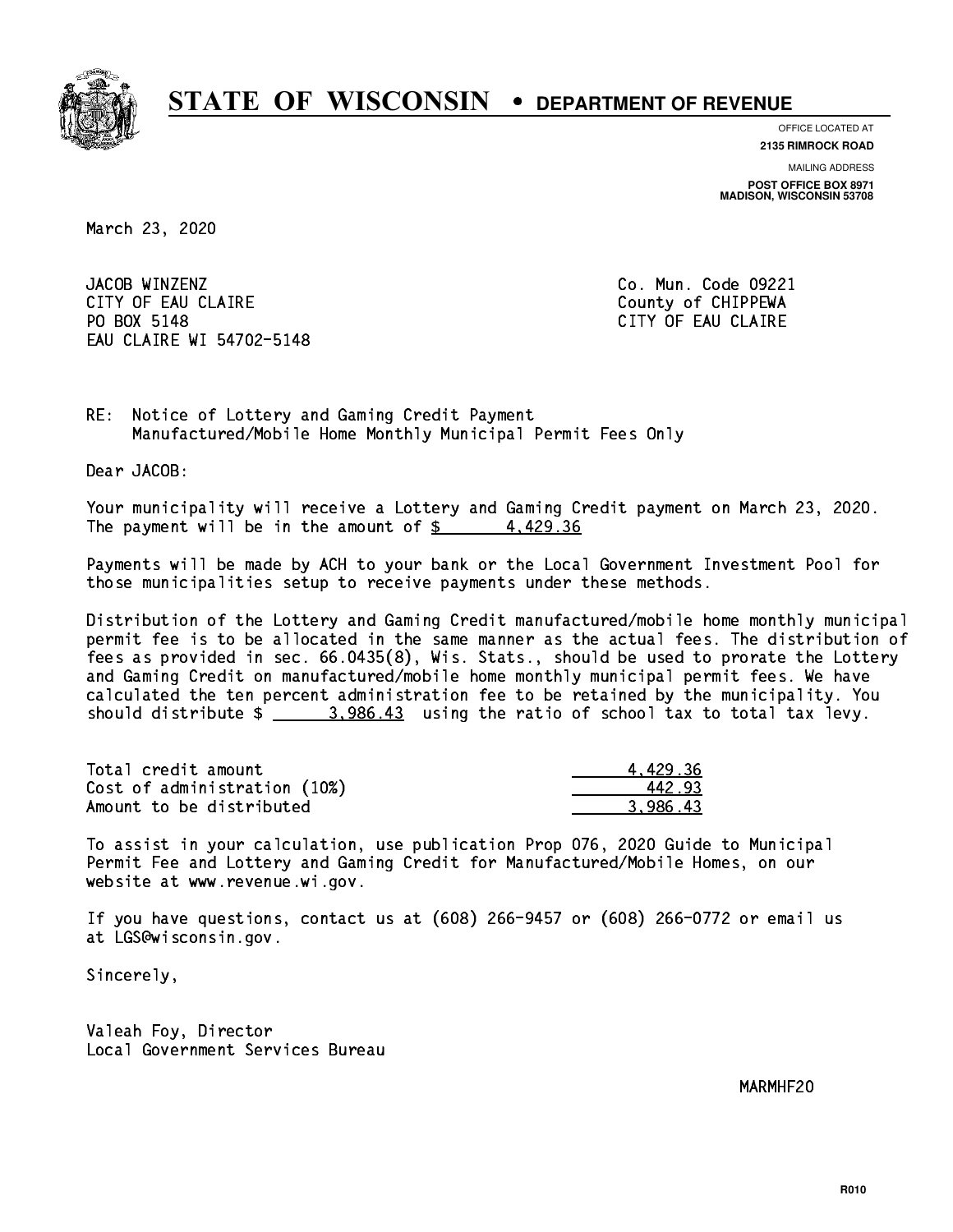

**OFFICE LOCATED AT**

**2135 RIMROCK ROAD**

**MAILING ADDRESS**

**POST OFFICE BOX 8971 MADISON, WISCONSIN 53708**

March 23, 2020

 CYNDI BERGMAN Co. Mun. Code 09281 CITY OF STANLEY **COULD A COULD A COULD COULD COULD** COULD COULD COULD COULD COULD FIND OF CHIPPEWA 353 S BROADWAY ST, POB 155 CITY OF STANLEY STANLEY WI 54768-0155

RE: Notice of Lottery and Gaming Credit Payment Manufactured/Mobile Home Monthly Municipal Permit Fees Only

Dear CYNDI:

 Your municipality will receive a Lottery and Gaming Credit payment on March 23, 2020. The payment will be in the amount of  $\frac{2}{3}$  1,280.13

 Payments will be made by ACH to your bank or the Local Government Investment Pool for those municipalities setup to receive payments under these methods.

 Distribution of the Lottery and Gaming Credit manufactured/mobile home monthly municipal permit fee is to be allocated in the same manner as the actual fees. The distribution of fees as provided in sec. 66.0435(8), Wis. Stats., should be used to prorate the Lottery and Gaming Credit on manufactured/mobile home monthly municipal permit fees. We have calculated the ten percent administration fee to be retained by the municipality. You should distribute  $\frac{1}{2}$   $\frac{1}{152.12}$  using the ratio of school tax to total tax levy.

| Total credit amount          | 1,280.13 |
|------------------------------|----------|
| Cost of administration (10%) | 128.01   |
| Amount to be distributed     | 1.152.12 |

| ,13    |
|--------|
| 128 N1 |
| 152.12 |

 To assist in your calculation, use publication Prop 076, 2020 Guide to Municipal Permit Fee and Lottery and Gaming Credit for Manufactured/Mobile Homes, on our website at www.revenue.wi.gov.

 If you have questions, contact us at (608) 266-9457 or (608) 266-0772 or email us at LGS@wisconsin.gov.

Sincerely,

 Valeah Foy, Director Local Government Services Bureau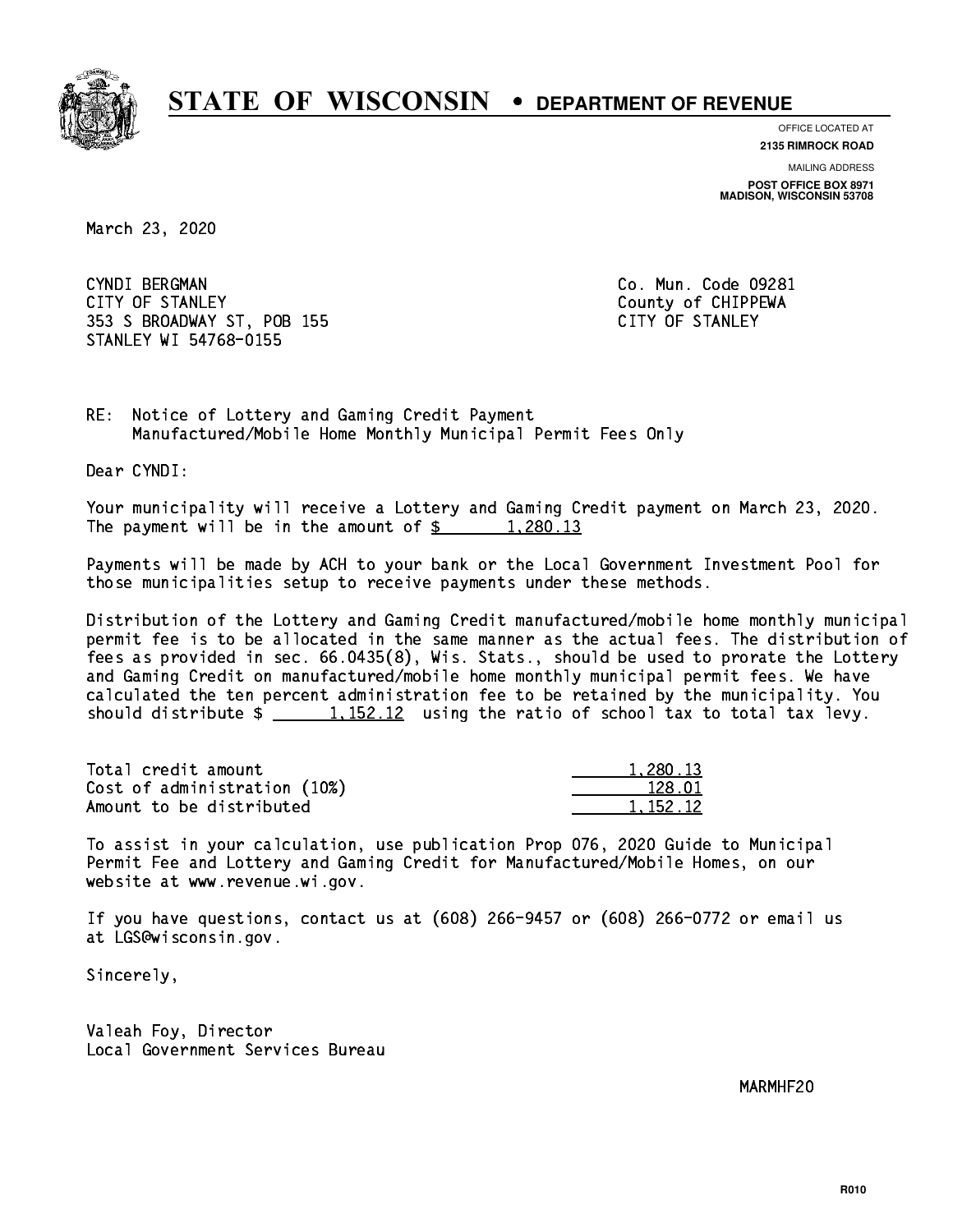

**OFFICE LOCATED AT**

**2135 RIMROCK ROAD**

**MAILING ADDRESS POST OFFICE BOX 8971 MADISON, WISCONSIN 53708**

March 23, 2020

 DIANNE VINE Co. Mun. Code 10016 TOWN OF GRANT COUNTY OF CLARK was a contract of the contract of the contract of the contract of the contract of the contract of the contract of the contract of the contract of the contract of the contract of the contract of the contract of the contract GRANTON WI 54436-8951

RE: Notice of Lottery and Gaming Credit Payment Manufactured/Mobile Home Monthly Municipal Permit Fees Only

Dear DIANNE:

 Your municipality will receive a Lottery and Gaming Credit payment on March 23, 2020. The payment will be in the amount of  $\frac{2}{3}$ 419.76

 Payments will be made by ACH to your bank or the Local Government Investment Pool for those municipalities setup to receive payments under these methods.

 Distribution of the Lottery and Gaming Credit manufactured/mobile home monthly municipal permit fee is to be allocated in the same manner as the actual fees. The distribution of fees as provided in sec. 66.0435(8), Wis. Stats., should be used to prorate the Lottery and Gaming Credit on manufactured/mobile home monthly municipal permit fees. We have calculated the ten percent administration fee to be retained by the municipality. You should distribute  $\frac{277.79}{2}$  using the ratio of school tax to total tax levy.

Total credit amount Cost of administration (10%) Amount to be distributed

| ⊑76 |
|-----|
| 47  |
| 7y  |

 To assist in your calculation, use publication Prop 076, 2020 Guide to Municipal Permit Fee and Lottery and Gaming Credit for Manufactured/Mobile Homes, on our website at www.revenue.wi.gov.

 If you have questions, contact us at (608) 266-9457 or (608) 266-0772 or email us at LGS@wisconsin.gov.

Sincerely,

 Valeah Foy, Director Local Government Services Bureau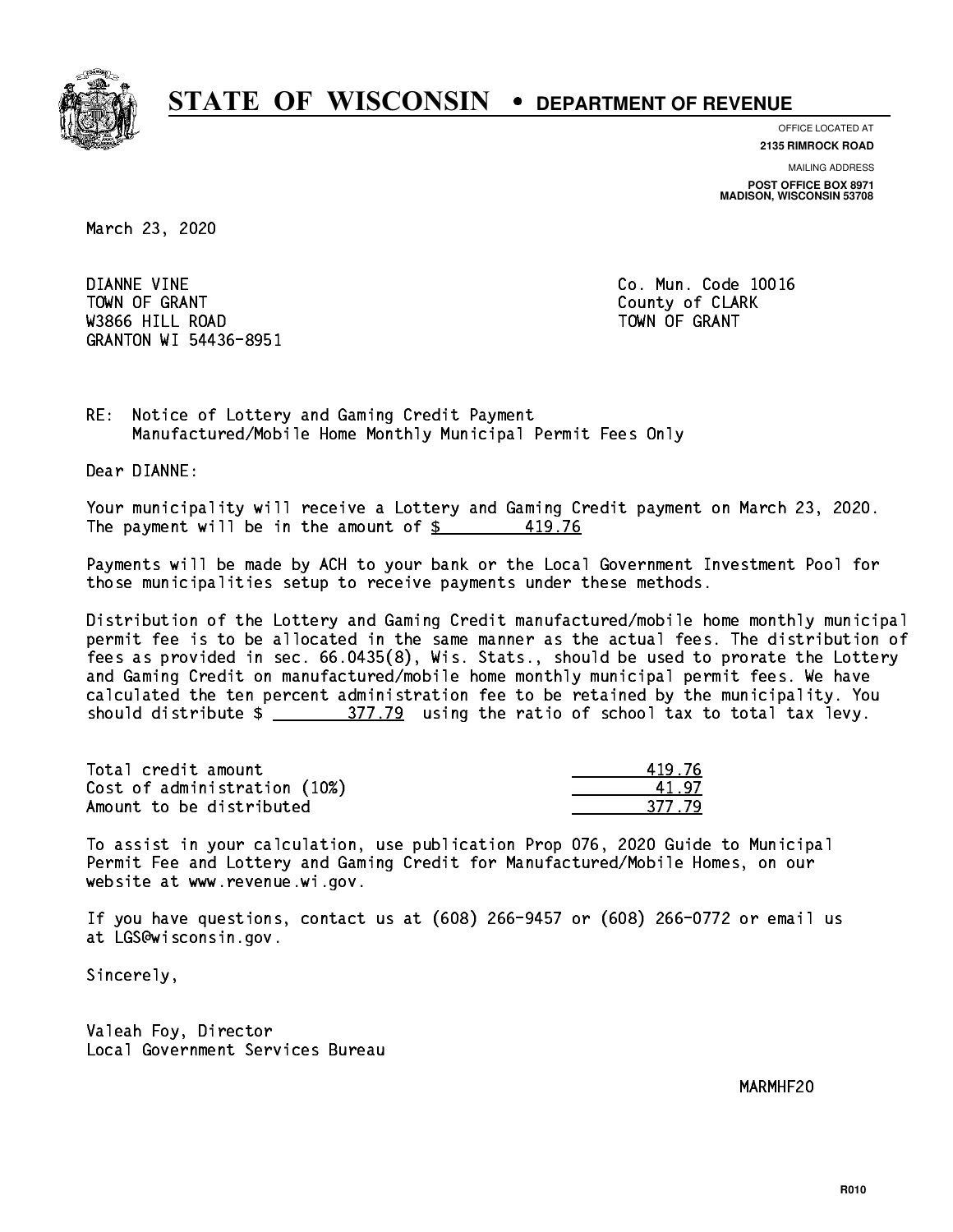

**OFFICE LOCATED AT**

**2135 RIMROCK ROAD**

**MAILING ADDRESS POST OFFICE BOX 8971 MADISON, WISCONSIN 53708**

March 23, 2020

PATRICIA GEBERT CO. Mun. Code 10036 Town of May 1988, and the County of Clark of Clark of Clark of Clark of Clark of Clark of Clark of Clark of Cl W174 WATER RD TOWN OF MAYVILLE DORCHESTER WI 54425-0197

RE: Notice of Lottery and Gaming Credit Payment Manufactured/Mobile Home Monthly Municipal Permit Fees Only

Dear PATRICIA:

 Your municipality will receive a Lottery and Gaming Credit payment on March 23, 2020. The payment will be in the amount of  $\frac{2}{3}$ 56.88

 Payments will be made by ACH to your bank or the Local Government Investment Pool for those municipalities setup to receive payments under these methods.

 Distribution of the Lottery and Gaming Credit manufactured/mobile home monthly municipal permit fee is to be allocated in the same manner as the actual fees. The distribution of fees as provided in sec. 66.0435(8), Wis. Stats., should be used to prorate the Lottery and Gaming Credit on manufactured/mobile home monthly municipal permit fees. We have calculated the ten percent administration fee to be retained by the municipality. You should distribute  $\frac{20}{1.20}$  using the ratio of school tax to total tax levy.

Total credit amount Cost of administration (10%) Amount to be distributed

| $\mathcal{L}$  |
|----------------|
| Б.<br>69<br>IJ |
| - 20<br>- 1    |

 To assist in your calculation, use publication Prop 076, 2020 Guide to Municipal Permit Fee and Lottery and Gaming Credit for Manufactured/Mobile Homes, on our website at www.revenue.wi.gov.

 If you have questions, contact us at (608) 266-9457 or (608) 266-0772 or email us at LGS@wisconsin.gov.

Sincerely,

 Valeah Foy, Director Local Government Services Bureau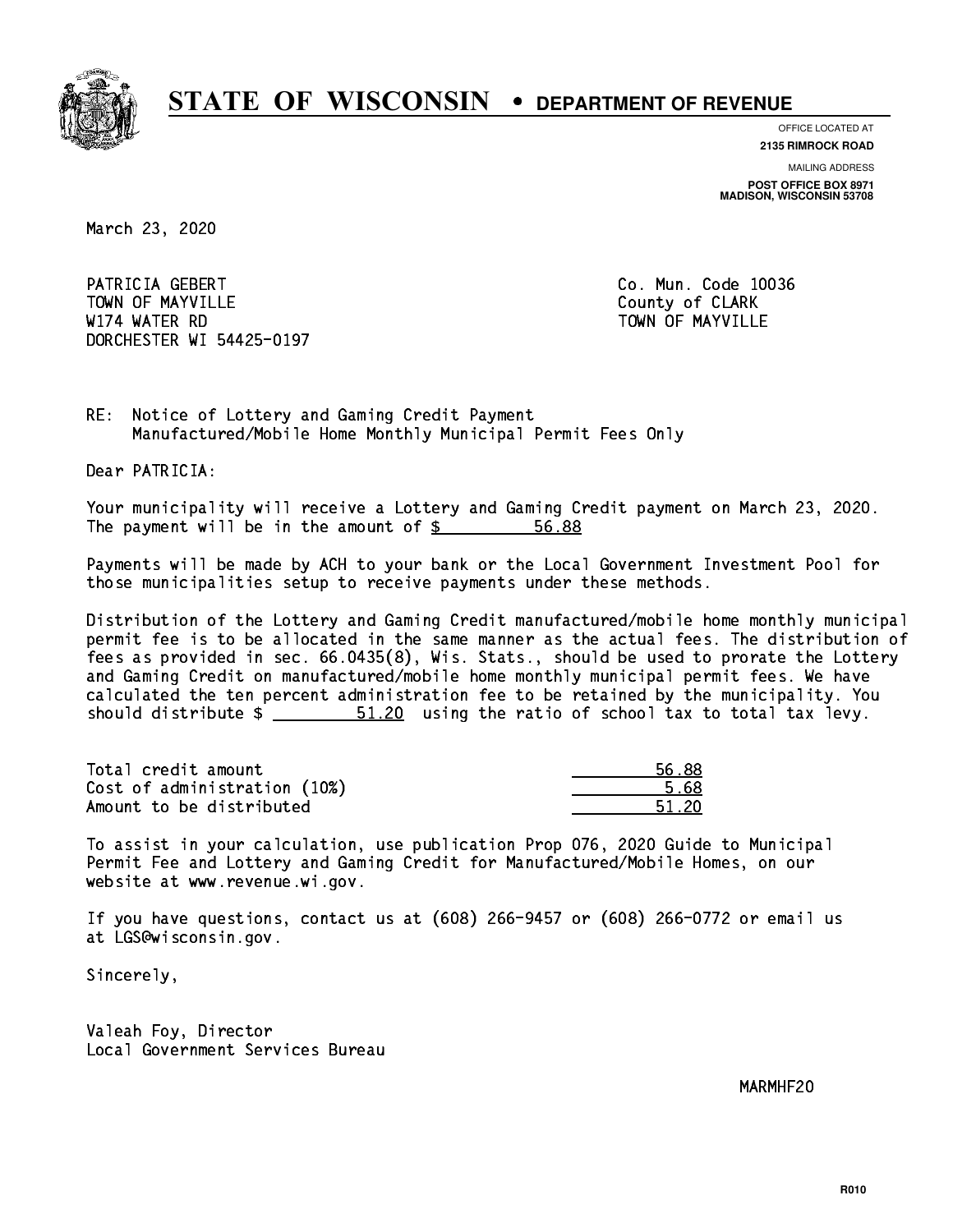

**OFFICE LOCATED AT**

**2135 RIMROCK ROAD**

**MAILING ADDRESS POST OFFICE BOX 8971 MADISON, WISCONSIN 53708**

March 23, 2020

**DEBRA WETZEL** TOWN OF PINE VALLEY **COUNTY COULD A TOWAL COULD A COULD A** COUNTY OF CLARK N4738 STATE HWY 73 TOWN OF PINE VALLEY NEILLSVILLE WI 54456-6404

Co. Mun. Code 10042

RE: Notice of Lottery and Gaming Credit Payment Manufactured/Mobile Home Monthly Municipal Permit Fees Only

Dear DEBBIE:

 Your municipality will receive a Lottery and Gaming Credit payment on March 23, 2020. The payment will be in the amount of  $\frac{25}{125.11}$ 

 Payments will be made by ACH to your bank or the Local Government Investment Pool for those municipalities setup to receive payments under these methods.

 Distribution of the Lottery and Gaming Credit manufactured/mobile home monthly municipal permit fee is to be allocated in the same manner as the actual fees. The distribution of fees as provided in sec. 66.0435(8), Wis. Stats., should be used to prorate the Lottery and Gaming Credit on manufactured/mobile home monthly municipal permit fees. We have calculated the ten percent administration fee to be retained by the municipality. You should distribute  $\frac{112.60}{12.60}$  using the ratio of school tax to total tax levy.

Total credit amount Cost of administration (10%) Amount to be distributed

| 5 11   |
|--------|
| 12.51  |
| 112 AN |

 To assist in your calculation, use publication Prop 076, 2020 Guide to Municipal Permit Fee and Lottery and Gaming Credit for Manufactured/Mobile Homes, on our website at www.revenue.wi.gov.

 If you have questions, contact us at (608) 266-9457 or (608) 266-0772 or email us at LGS@wisconsin.gov.

Sincerely,

 Valeah Foy, Director Local Government Services Bureau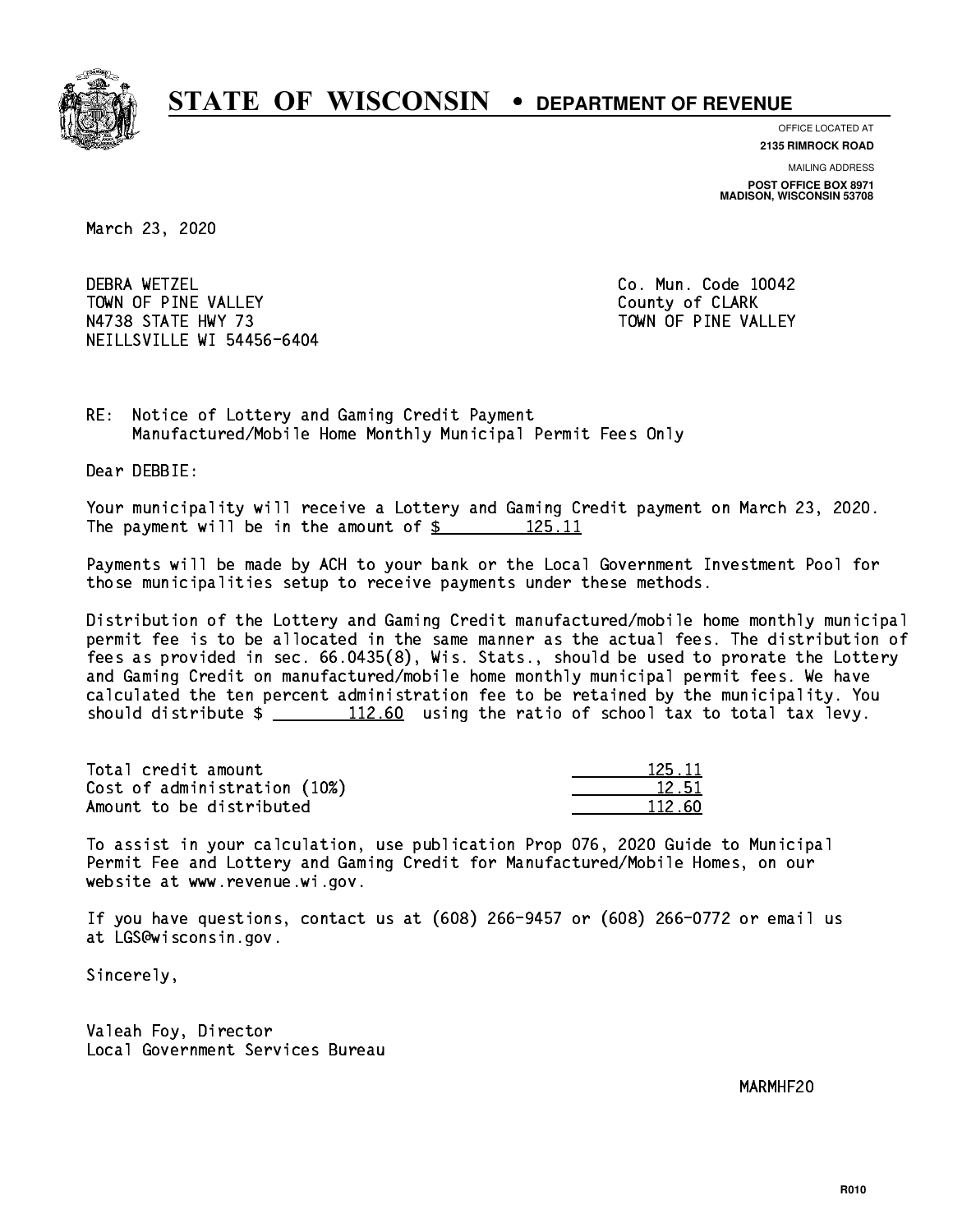

**OFFICE LOCATED AT**

**2135 RIMROCK ROAD**

**MAILING ADDRESS POST OFFICE BOX 8971 MADISON, WISCONSIN 53708**

March 23, 2020

JANE STOIBER VILLAGE OF CURTISS **County of CLARK** CURTISS WI 54422

Co. Mun. Code 10111 915 MERIDIAN ST. VILLAGE OF CURTISS

RE: Notice of Lottery and Gaming Credit Payment Manufactured/Mobile Home Monthly Municipal Permit Fees Only

Dear :

 Your municipality will receive a Lottery and Gaming Credit payment on March 23, 2020. The payment will be in the amount of  $\frac{2}{3}$  861.48

 Payments will be made by ACH to your bank or the Local Government Investment Pool for those municipalities setup to receive payments under these methods.

 Distribution of the Lottery and Gaming Credit manufactured/mobile home monthly municipal permit fee is to be allocated in the same manner as the actual fees. The distribution of fees as provided in sec. 66.0435(8), Wis. Stats., should be used to prorate the Lottery and Gaming Credit on manufactured/mobile home monthly municipal permit fees. We have calculated the ten percent administration fee to be retained by the municipality. You should distribute  $\frac{2}{2}$   $\frac{775.34}{2}$  using the ratio of school tax to total tax levy.

| Total credit amount          | -861.48 |
|------------------------------|---------|
| Cost of administration (10%) | 86 14   |
| Amount to be distributed     | 77534   |

 To assist in your calculation, use publication Prop 076, 2020 Guide to Municipal Permit Fee and Lottery and Gaming Credit for Manufactured/Mobile Homes, on our website at www.revenue.wi.gov.

 If you have questions, contact us at (608) 266-9457 or (608) 266-0772 or email us at LGS@wisconsin.gov.

Sincerely,

 Valeah Foy, Director Local Government Services Bureau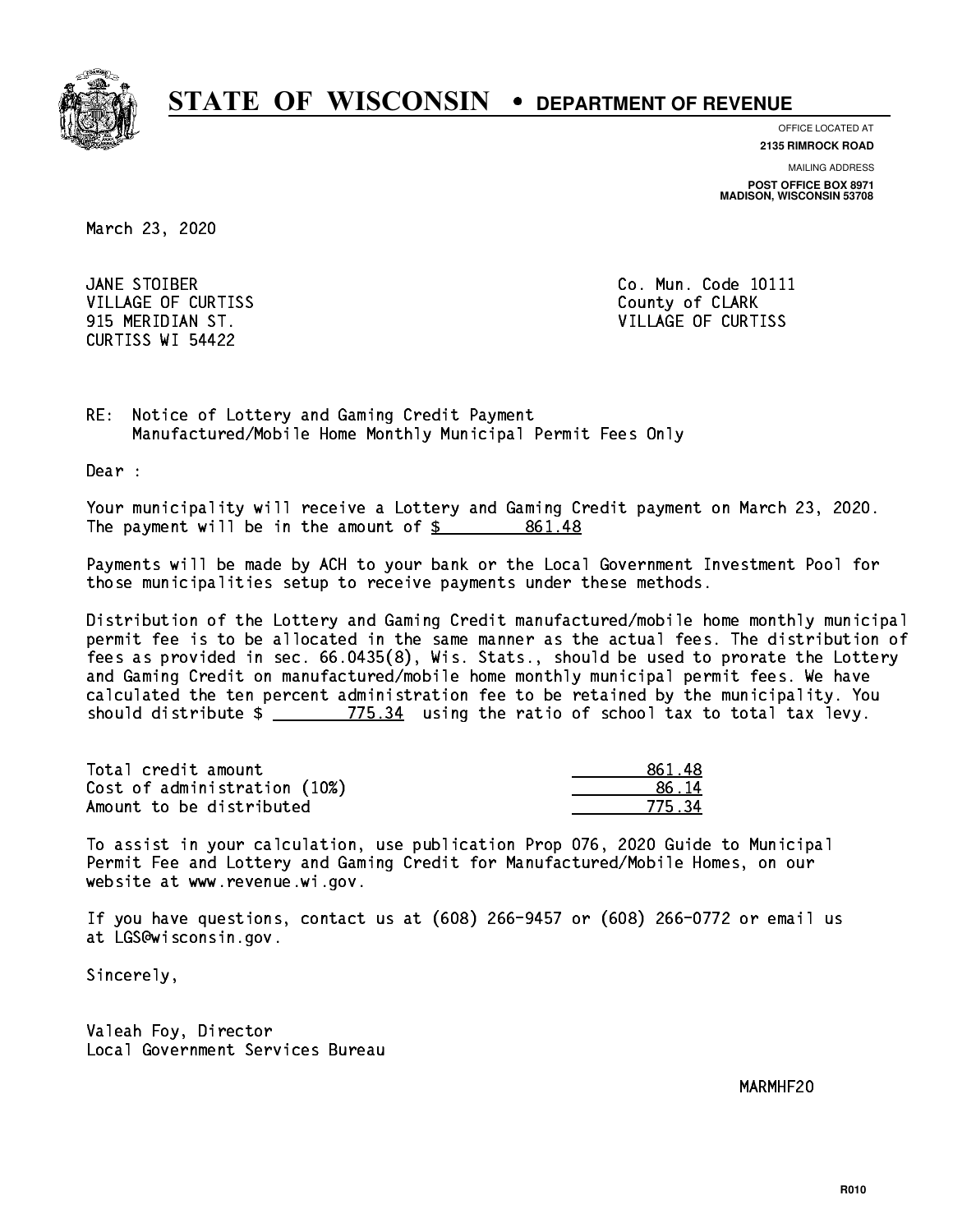

**OFFICE LOCATED AT**

**2135 RIMROCK ROAD**

**MAILING ADDRESS POST OFFICE BOX 8971 MADISON, WISCONSIN 53708**

March 23, 2020

 CHRISTIE ERIKSON Co. Mun. Code 10116 VILLAGE OF DORCHESTER **COULD ACCEPT OF CLARK** DORCHESTER WI 54425

250 PARKSIDE DRIVE VILLAGE OF DORCHESTER

RE: Notice of Lottery and Gaming Credit Payment Manufactured/Mobile Home Monthly Municipal Permit Fees Only

Dear CHRISTIE:

 Your municipality will receive a Lottery and Gaming Credit payment on March 23, 2020. The payment will be in the amount of  $$ 973.44$ 

 Payments will be made by ACH to your bank or the Local Government Investment Pool for those municipalities setup to receive payments under these methods.

 Distribution of the Lottery and Gaming Credit manufactured/mobile home monthly municipal permit fee is to be allocated in the same manner as the actual fees. The distribution of fees as provided in sec. 66.0435(8), Wis. Stats., should be used to prorate the Lottery and Gaming Credit on manufactured/mobile home monthly municipal permit fees. We have calculated the ten percent administration fee to be retained by the municipality. You should distribute  $\frac{2}{2}$   $\frac{876.10}{2}$  using the ratio of school tax to total tax levy.

Total credit amount Cost of administration (10%) Amount to be distributed

| Δ<br>97R.    |
|--------------|
| 17. 34       |
| ና 1በ<br>87 I |

 To assist in your calculation, use publication Prop 076, 2020 Guide to Municipal Permit Fee and Lottery and Gaming Credit for Manufactured/Mobile Homes, on our website at www.revenue.wi.gov.

 If you have questions, contact us at (608) 266-9457 or (608) 266-0772 or email us at LGS@wisconsin.gov.

Sincerely,

 Valeah Foy, Director Local Government Services Bureau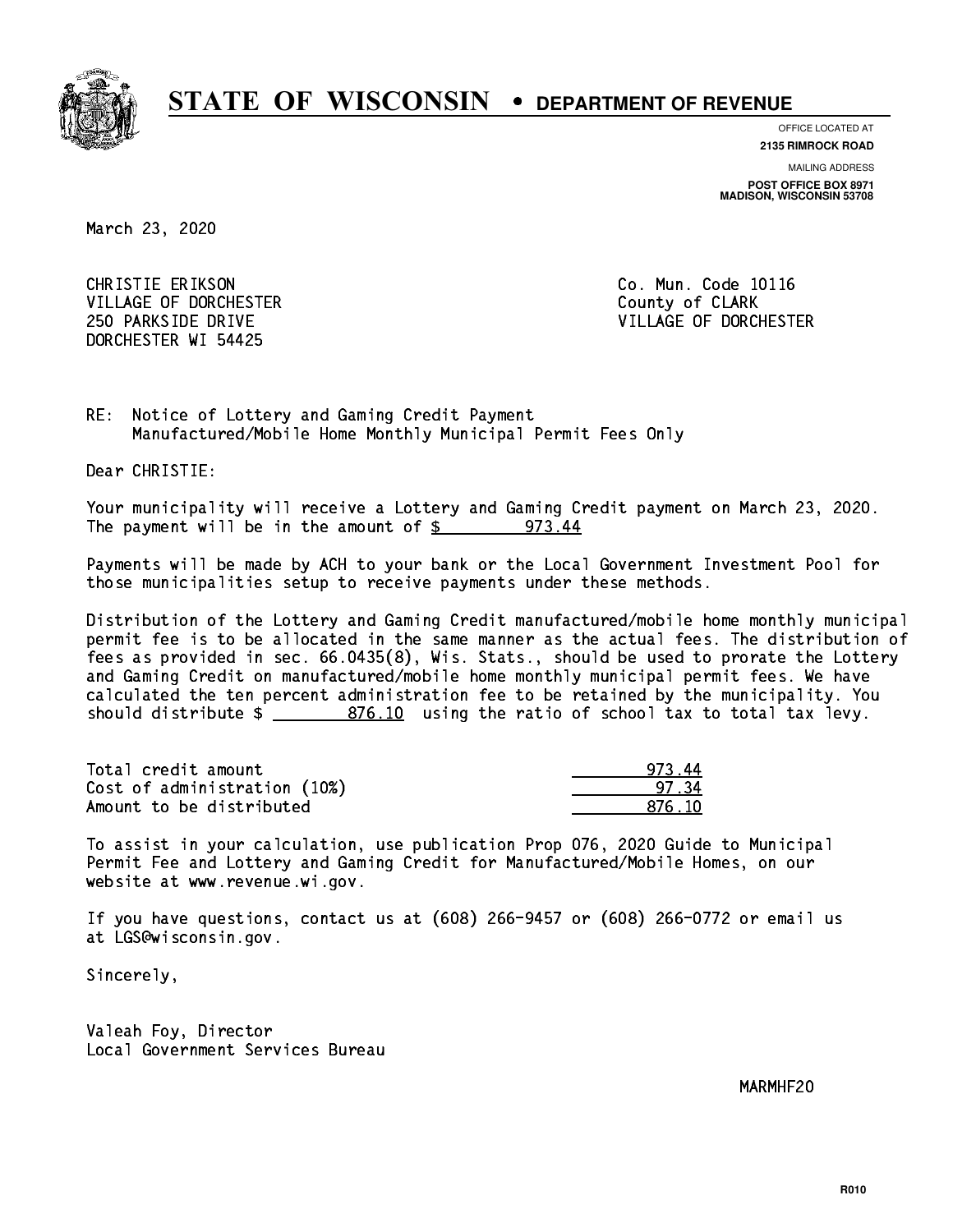

**OFFICE LOCATED AT**

**2135 RIMROCK ROAD**

**MAILING ADDRESS POST OFFICE BOX 8971 MADISON, WISCONSIN 53708**

March 23, 2020

JOYE EICHTEN VILLAGE OF GRANTON COUNTY OF CLARK 210 MAPLE STREET BOX 69 VILLAGE OF GRANTON GRANTON WI 54436

Co. Mun. Code 10131

RE: Notice of Lottery and Gaming Credit Payment Manufactured/Mobile Home Monthly Municipal Permit Fees Only

Dear JOYE:

 Your municipality will receive a Lottery and Gaming Credit payment on March 23, 2020. The payment will be in the amount of  $\frac{204.60}{204.60}$ 

 Payments will be made by ACH to your bank or the Local Government Investment Pool for those municipalities setup to receive payments under these methods.

 Distribution of the Lottery and Gaming Credit manufactured/mobile home monthly municipal permit fee is to be allocated in the same manner as the actual fees. The distribution of fees as provided in sec. 66.0435(8), Wis. Stats., should be used to prorate the Lottery and Gaming Credit on manufactured/mobile home monthly municipal permit fees. We have calculated the ten percent administration fee to be retained by the municipality. You should distribute  $\frac{2}{2}$   $\frac{184.14}{2}$  using the ratio of school tax to total tax levy.

Total credit amount Cost of administration (10%) Amount to be distributed

| 1 AN<br>2       |
|-----------------|
| ^6 -<br>20 I    |
| 14<br>1 '<br>п. |

 To assist in your calculation, use publication Prop 076, 2020 Guide to Municipal Permit Fee and Lottery and Gaming Credit for Manufactured/Mobile Homes, on our website at www.revenue.wi.gov.

 If you have questions, contact us at (608) 266-9457 or (608) 266-0772 or email us at LGS@wisconsin.gov.

Sincerely,

 Valeah Foy, Director Local Government Services Bureau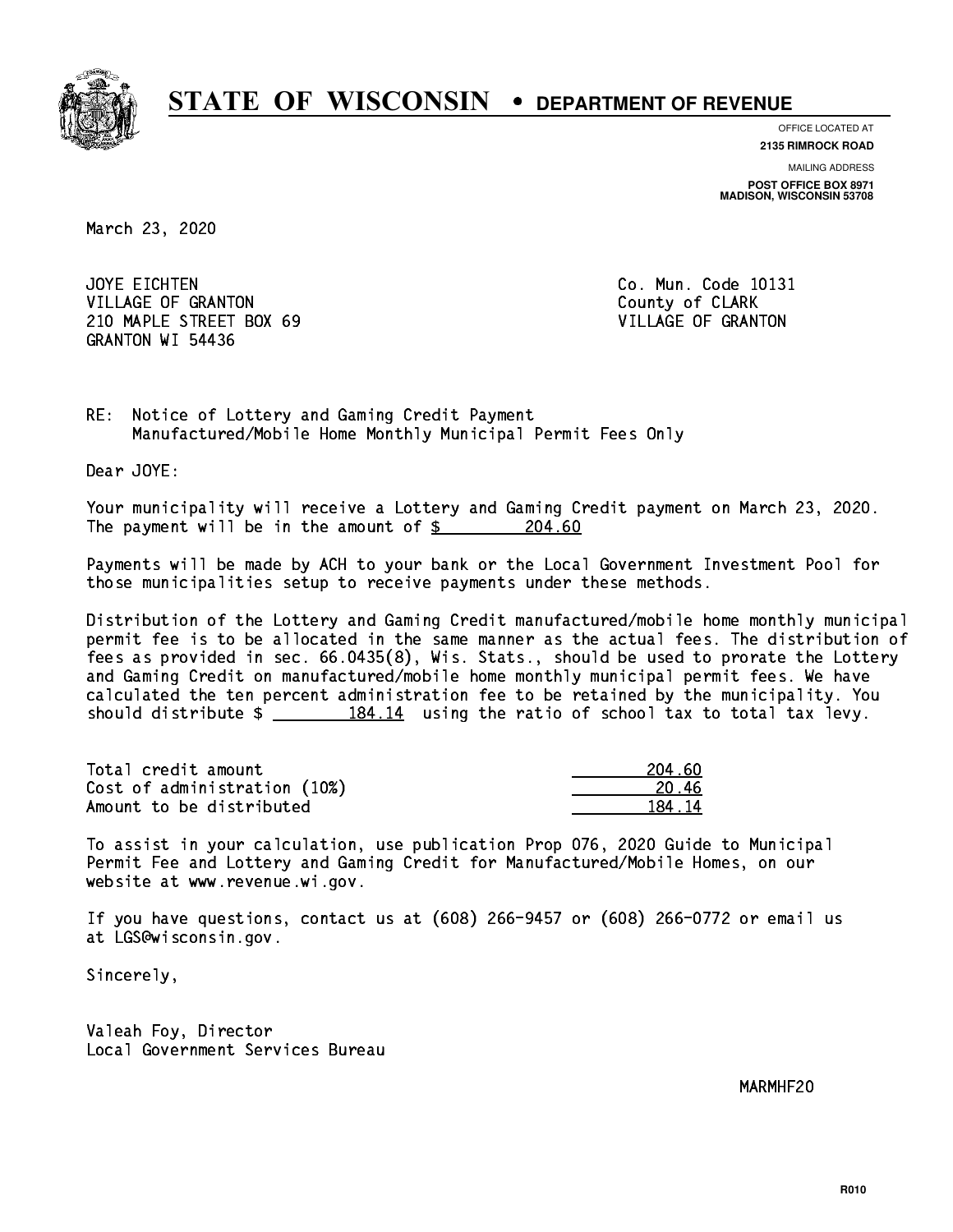

**OFFICE LOCATED AT**

**2135 RIMROCK ROAD**

**MAILING ADDRESS POST OFFICE BOX 8971 MADISON, WISCONSIN 53708**

March 23, 2020

**HEIDI MALDONIS** PO BOX 47 UNITY WI 54488

Co. Mun. Code 10186 VILLAGE OF UNITY County of CLARK PO BOX 47 VILLAGE OF UNITY

RE: Notice of Lottery and Gaming Credit Payment Manufactured/Mobile Home Monthly Municipal Permit Fees Only

Dear HEIDI:

 Your municipality will receive a Lottery and Gaming Credit payment on March 23, 2020. The payment will be in the amount of  $\frac{2}{3}$  172.01

 Payments will be made by ACH to your bank or the Local Government Investment Pool for those municipalities setup to receive payments under these methods.

 Distribution of the Lottery and Gaming Credit manufactured/mobile home monthly municipal permit fee is to be allocated in the same manner as the actual fees. The distribution of fees as provided in sec. 66.0435(8), Wis. Stats., should be used to prorate the Lottery and Gaming Credit on manufactured/mobile home monthly municipal permit fees. We have calculated the ten percent administration fee to be retained by the municipality. You should distribute  $\frac{154.81}{154.81}$  using the ratio of school tax to total tax levy.

Total credit amount Cost of administration (10%) Amount to be distributed

| 172 N1    |
|-----------|
| 17 20     |
| п.<br>R 1 |

 To assist in your calculation, use publication Prop 076, 2020 Guide to Municipal Permit Fee and Lottery and Gaming Credit for Manufactured/Mobile Homes, on our website at www.revenue.wi.gov.

 If you have questions, contact us at (608) 266-9457 or (608) 266-0772 or email us at LGS@wisconsin.gov.

Sincerely,

 Valeah Foy, Director Local Government Services Bureau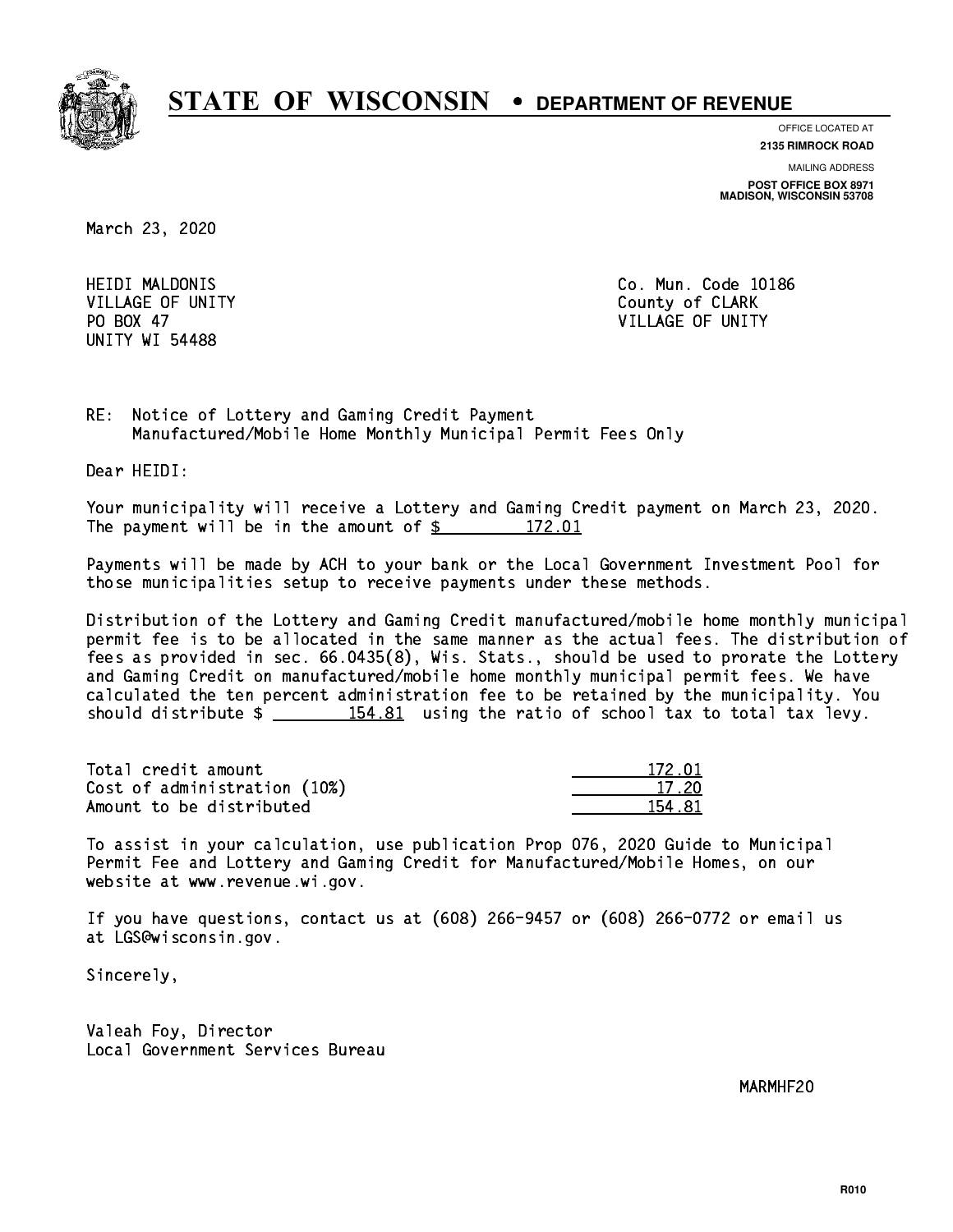

**OFFICE LOCATED AT**

**2135 RIMROCK ROAD**

**MAILING ADDRESS POST OFFICE BOX 8971 MADISON, WISCONSIN 53708**

March 23, 2020

ELLEN NIEMI VILLAGE OF WITHEE **COUNTY OF SEARCH COULD A** COUNTY OF CLARK PO BOX A WITHEE WI 54498-0901

Co. Mun. Code 10191 VILLAGE OF WITHEE

RE: Notice of Lottery and Gaming Credit Payment Manufactured/Mobile Home Monthly Municipal Permit Fees Only

Dear ELLEN:

 Your municipality will receive a Lottery and Gaming Credit payment on March 23, 2020. The payment will be in the amount of  $\frac{2}{3}$  1,215.00

 Payments will be made by ACH to your bank or the Local Government Investment Pool for those municipalities setup to receive payments under these methods.

 Distribution of the Lottery and Gaming Credit manufactured/mobile home monthly municipal permit fee is to be allocated in the same manner as the actual fees. The distribution of fees as provided in sec. 66.0435(8), Wis. Stats., should be used to prorate the Lottery and Gaming Credit on manufactured/mobile home monthly municipal permit fees. We have calculated the ten percent administration fee to be retained by the municipality. You should distribute  $\frac{1,093.50}{1,093.50}$  using the ratio of school tax to total tax levy.

| Total credit amount          | 1.215.00 |
|------------------------------|----------|
| Cost of administration (10%) | 121.50   |
| Amount to be distributed     | 1.093.50 |

 To assist in your calculation, use publication Prop 076, 2020 Guide to Municipal Permit Fee and Lottery and Gaming Credit for Manufactured/Mobile Homes, on our website at www.revenue.wi.gov.

 If you have questions, contact us at (608) 266-9457 or (608) 266-0772 or email us at LGS@wisconsin.gov.

Sincerely,

 Valeah Foy, Director Local Government Services Bureau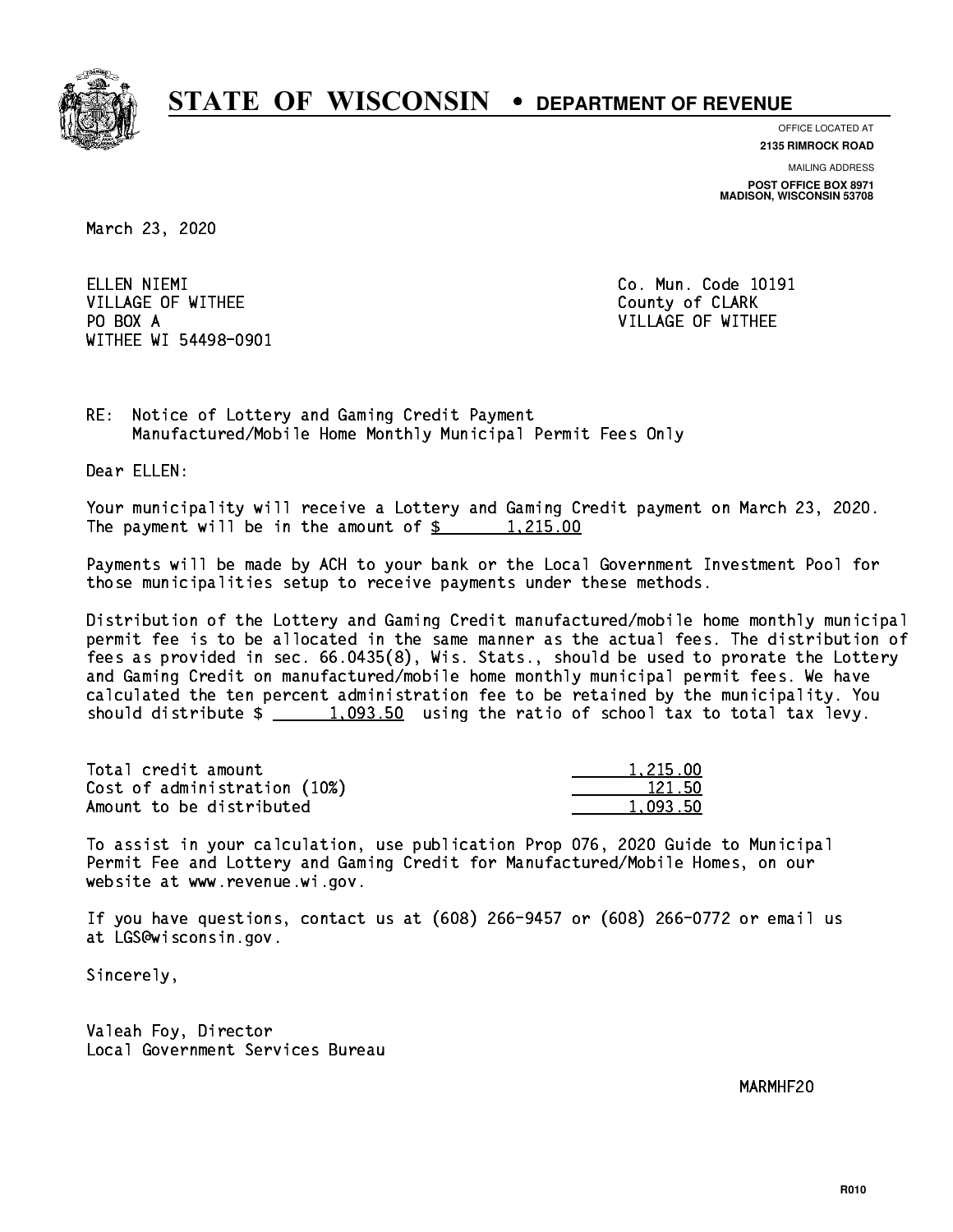

**OFFICE LOCATED AT**

**2135 RIMROCK ROAD**

**MAILING ADDRESS POST OFFICE BOX 8971 MADISON, WISCONSIN 53708**

March 23, 2020

DAN GRADY CITY OF ABBOTSFORD County of CLARK 203 N FIRST ST, PO BOX 589 CITY OF ABBOTSFORD ABBOTSFORD WI 54405-0589

Co. Mun. Code 10201

RE: Notice of Lottery and Gaming Credit Payment Manufactured/Mobile Home Monthly Municipal Permit Fees Only

Dear DAN:

 Your municipality will receive a Lottery and Gaming Credit payment on March 23, 2020. The payment will be in the amount of  $\frac{2}{5}$ 602.58

 Payments will be made by ACH to your bank or the Local Government Investment Pool for those municipalities setup to receive payments under these methods.

 Distribution of the Lottery and Gaming Credit manufactured/mobile home monthly municipal permit fee is to be allocated in the same manner as the actual fees. The distribution of fees as provided in sec. 66.0435(8), Wis. Stats., should be used to prorate the Lottery and Gaming Credit on manufactured/mobile home monthly municipal permit fees. We have calculated the ten percent administration fee to be retained by the municipality. You should distribute  $\frac{2}{2}$   $\frac{542.33}{2}$  using the ratio of school tax to total tax levy.

Total credit amount Cost of administration  $(10%)$ Amount to be distributed

| 502.58 |
|--------|
| 125    |
| 1233   |

 To assist in your calculation, use publication Prop 076, 2020 Guide to Municipal Permit Fee and Lottery and Gaming Credit for Manufactured/Mobile Homes, on our website at www.revenue.wi.gov.

 If you have questions, contact us at (608) 266-9457 or (608) 266-0772 or email us at LGS@wisconsin.gov.

Sincerely,

 Valeah Foy, Director Local Government Services Bureau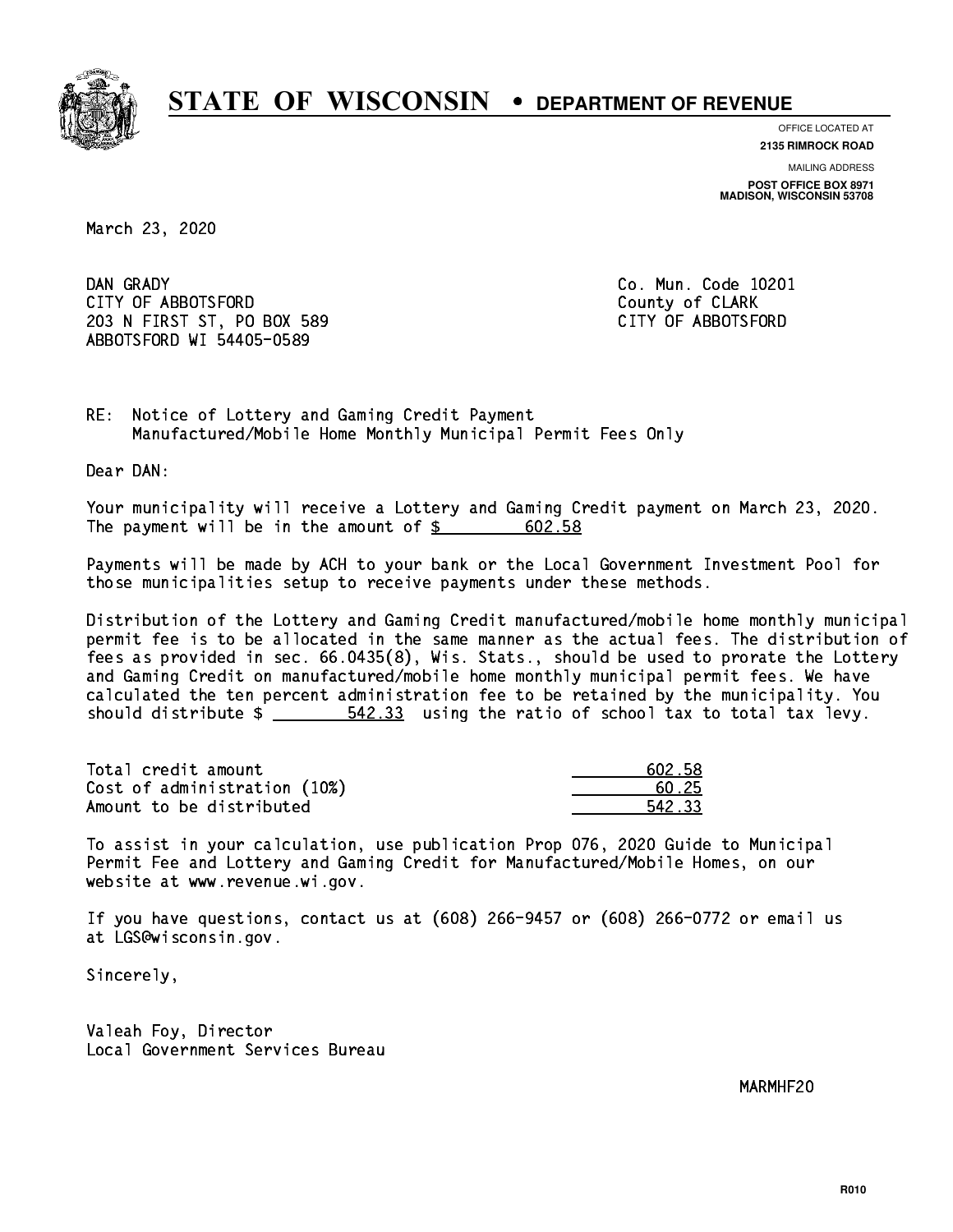

**OFFICE LOCATED AT**

**2135 RIMROCK ROAD**

**MAILING ADDRESS POST OFFICE BOX 8971 MADISON, WISCONSIN 53708**

March 23, 2020

**KAYLA SCHAR** CITY OF GREENWOOD COUNTY OF GREENWOOD PO BOX D, 102 N MAIN ST CITY OF GREENWOOD GREENWOOD WI 54437

Co. Mun. Code 10231

RE: Notice of Lottery and Gaming Credit Payment Manufactured/Mobile Home Monthly Municipal Permit Fees Only

Dear KAYLA:

 Your municipality will receive a Lottery and Gaming Credit payment on March 23, 2020. The payment will be in the amount of  $\frac{2}{3}$  9,195.12

 Payments will be made by ACH to your bank or the Local Government Investment Pool for those municipalities setup to receive payments under these methods.

 Distribution of the Lottery and Gaming Credit manufactured/mobile home monthly municipal permit fee is to be allocated in the same manner as the actual fees. The distribution of fees as provided in sec. 66.0435(8), Wis. Stats., should be used to prorate the Lottery and Gaming Credit on manufactured/mobile home monthly municipal permit fees. We have calculated the ten percent administration fee to be retained by the municipality. You should distribute  $\frac{2.275.61}{2}$  using the ratio of school tax to total tax levy.

| Total credit amount          | 9.195.12 |
|------------------------------|----------|
| Cost of administration (10%) | 919.51   |
| Amount to be distributed     | 8.275.61 |

 To assist in your calculation, use publication Prop 076, 2020 Guide to Municipal Permit Fee and Lottery and Gaming Credit for Manufactured/Mobile Homes, on our website at www.revenue.wi.gov.

 If you have questions, contact us at (608) 266-9457 or (608) 266-0772 or email us at LGS@wisconsin.gov.

Sincerely,

 Valeah Foy, Director Local Government Services Bureau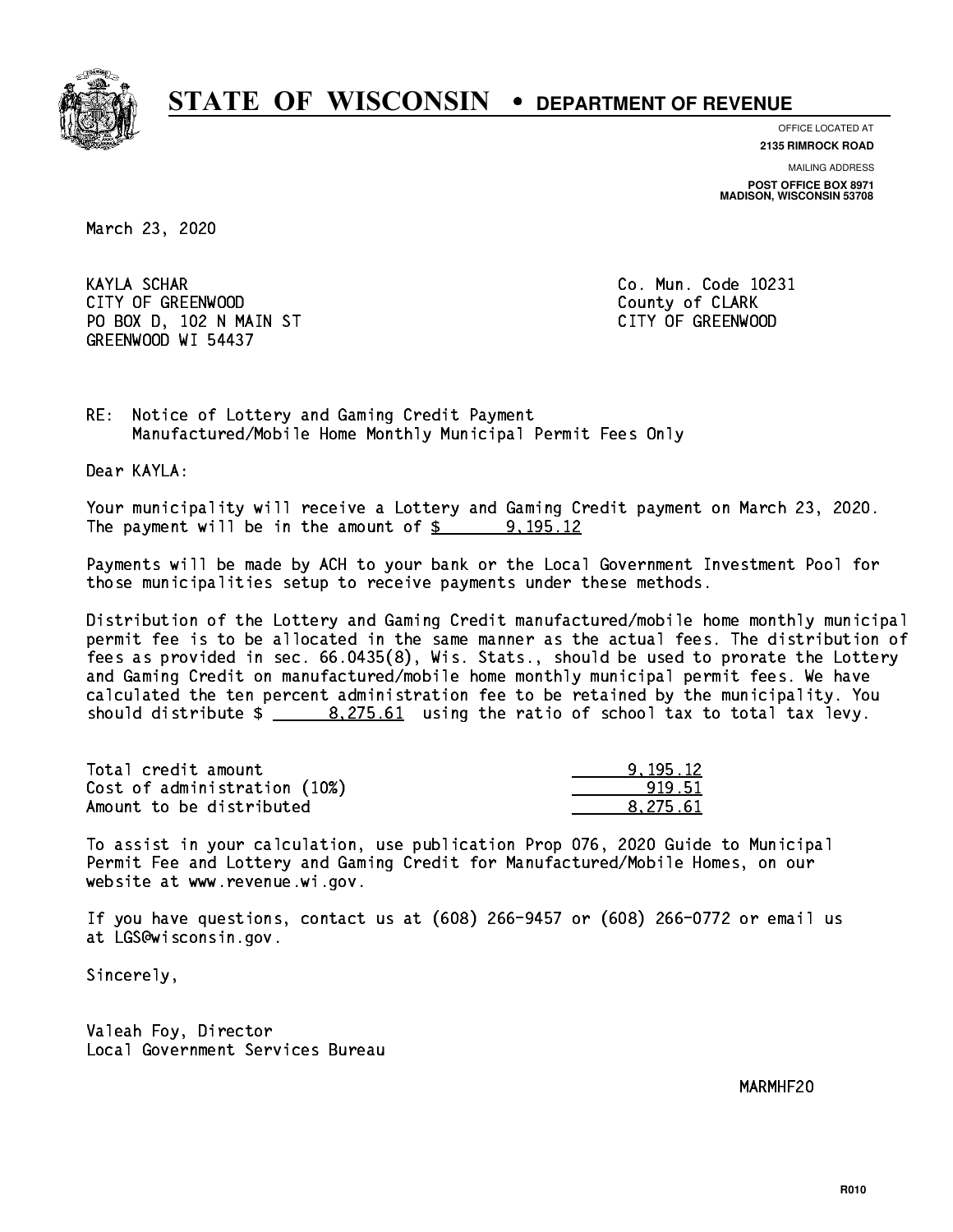

**OFFICE LOCATED AT 2135 RIMROCK ROAD**

**MAILING ADDRESS**

**POST OFFICE BOX 8971 MADISON, WISCONSIN 53708**

March 23, 2020

SHANNON TOUFAR CITY OF LOYAL COUNTY OF LOYAL COUNTY OF COUNTY OF COUNTY OF COUNTY OF COUNTY OF COUNTY OF COUNTY OF COUNTY OF COUNTY OF COUNTY OF COUNTY OF COUNTY OF COUNTY OF COUNTY OF COUNTY OF COUNTY OF COUNTY OF COUNTY OF COUNTY OF CO PO BOX 9 PO BOX 9 CITY OF LOYAL LOYAL WI 54446-0009

Co. Mun. Code 10246 CITY OF LOYAL

RE: Notice of Lottery and Gaming Credit Payment Manufactured/Mobile Home Monthly Municipal Permit Fees Only

Dear SHANNON:

 Your municipality will receive a Lottery and Gaming Credit payment on March 23, 2020. The payment will be in the amount of  $\frac{2}{3}$  667.56

 Payments will be made by ACH to your bank or the Local Government Investment Pool for those municipalities setup to receive payments under these methods.

 Distribution of the Lottery and Gaming Credit manufactured/mobile home monthly municipal permit fee is to be allocated in the same manner as the actual fees. The distribution of fees as provided in sec. 66.0435(8), Wis. Stats., should be used to prorate the Lottery and Gaming Credit on manufactured/mobile home monthly municipal permit fees. We have calculated the ten percent administration fee to be retained by the municipality. You should distribute  $\frac{2}{1}$   $\frac{600.81}{2}$  using the ratio of school tax to total tax levy.

| Total credit amount          | 667.56 |
|------------------------------|--------|
| Cost of administration (10%) | 66.75  |
| Amount to be distributed     | 600.81 |

| 667.56 |
|--------|
| 56.75  |
| IN 81  |

 To assist in your calculation, use publication Prop 076, 2020 Guide to Municipal Permit Fee and Lottery and Gaming Credit for Manufactured/Mobile Homes, on our website at www.revenue.wi.gov.

 If you have questions, contact us at (608) 266-9457 or (608) 266-0772 or email us at LGS@wisconsin.gov.

Sincerely,

 Valeah Foy, Director Local Government Services Bureau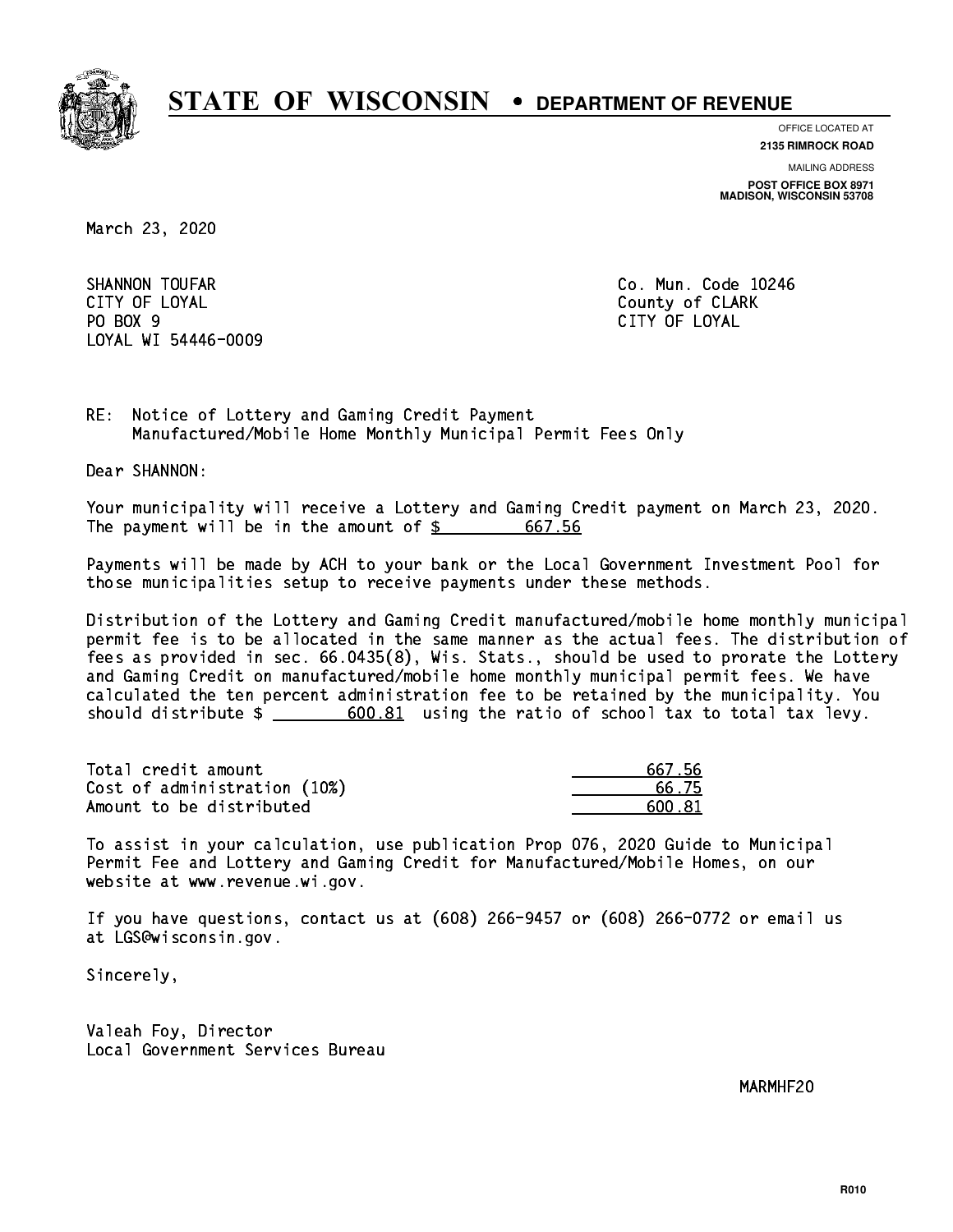

**OFFICE LOCATED AT**

**2135 RIMROCK ROAD**

**MAILING ADDRESS POST OFFICE BOX 8971 MADISON, WISCONSIN 53708**

March 23, 2020

 REX R ROEHL Co. Mun. Code 10261 CITY OF NEILLSVILLE **COUNTY COULD AND COULD COULD COULD** COUNTY OF CLARK 118 W 5TH ST CITY OF NEILLSVILLE NEILLSVILLE WI 54456-1999

RE: Notice of Lottery and Gaming Credit Payment Manufactured/Mobile Home Monthly Municipal Permit Fees Only

Dear REX:

 Your municipality will receive a Lottery and Gaming Credit payment on March 23, 2020. The payment will be in the amount of \$ 737.35 \_\_\_\_\_\_\_\_\_\_\_\_\_\_\_\_

 Payments will be made by ACH to your bank or the Local Government Investment Pool for those municipalities setup to receive payments under these methods.

 Distribution of the Lottery and Gaming Credit manufactured/mobile home monthly municipal permit fee is to be allocated in the same manner as the actual fees. The distribution of fees as provided in sec. 66.0435(8), Wis. Stats., should be used to prorate the Lottery and Gaming Credit on manufactured/mobile home monthly municipal permit fees. We have calculated the ten percent administration fee to be retained by the municipality. You should distribute  $\frac{2}{1-\frac{663.62}{1-\frac{603.62}{1-\frac{603.62}{1-\frac{603.62}{1-\frac{603.62}{1-\frac{603.62}{1-\frac{603.62}{1-\frac{603.62}{1-\frac{603.62}{1-\frac{603.62}{1-\frac{603.62}{1-\frac{603.62}{1-\frac{603.62}{1-\frac{603.62}{1-\frac{603.62}{1-\frac{603.62}{1-\frac{603.62}{1-\frac{603.62$ 

| Total credit amount          | 737.35 |
|------------------------------|--------|
| Cost of administration (10%) | 73.73  |
| Amount to be distributed     | 663.62 |

 To assist in your calculation, use publication Prop 076, 2020 Guide to Municipal Permit Fee and Lottery and Gaming Credit for Manufactured/Mobile Homes, on our website at www.revenue.wi.gov.

 If you have questions, contact us at (608) 266-9457 or (608) 266-0772 or email us at LGS@wisconsin.gov.

Sincerely,

 Valeah Foy, Director Local Government Services Bureau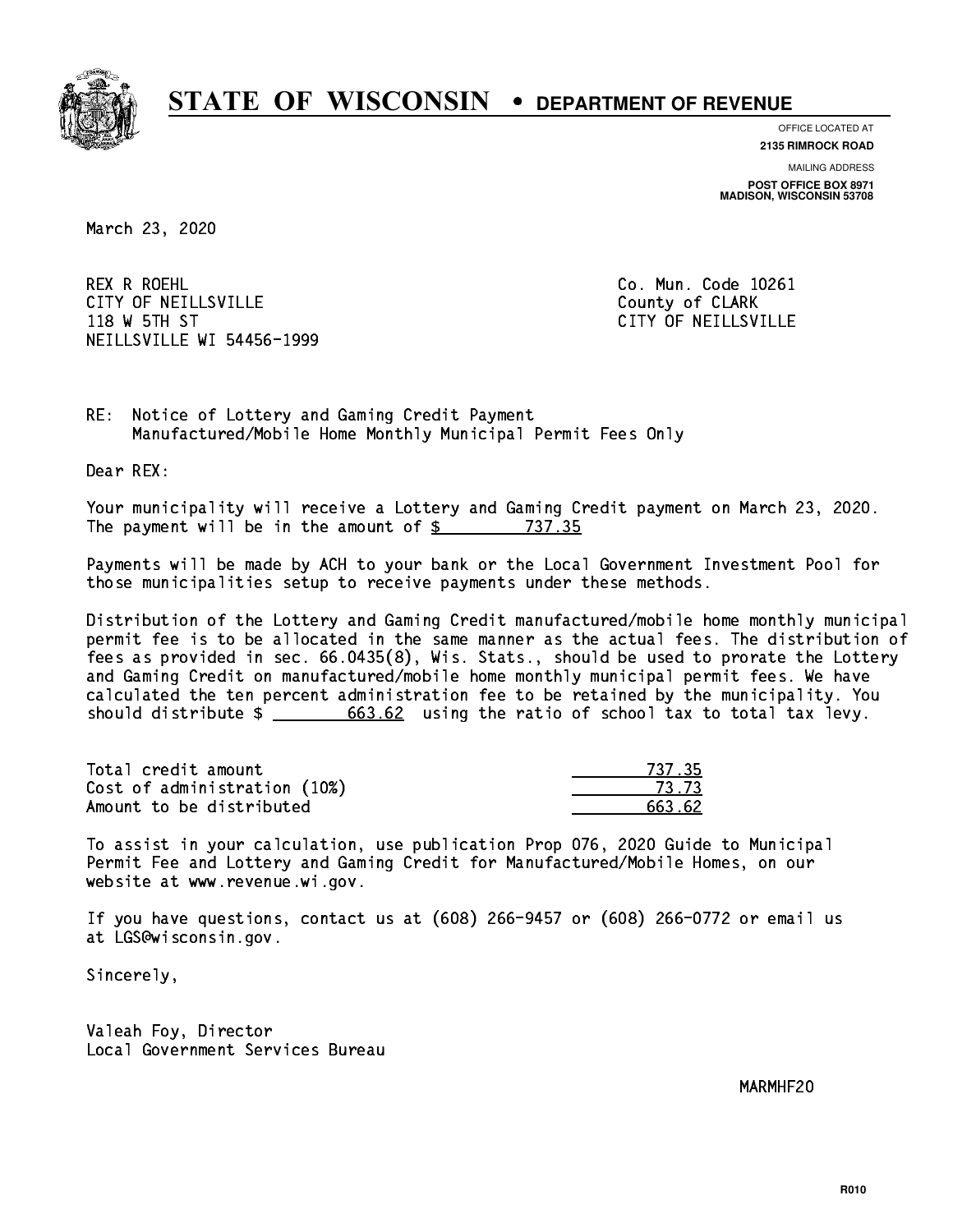

**OFFICE LOCATED AT**

**MAILING ADDRESS 2135 RIMROCK ROAD**

**POST OFFICE BOX 8971 MADISON, WISCONSIN 53708**

March 23, 2020

 MICHELE POGODZINSKI Co. Mun. Code 10286 CITY OF THE CITY OF THE COUNTY OF THE COUNTY OF COUNTY OF COUNTY OF COUNTY OF COUNTY OF COUNTY OF COUNTY OF COUNTY OF COUNTY OF COUNTY OF COUNTY OF COUNTY OF COUNTY OF COUNTY OF COUNTY OF COUNTY OF COUNTY OF COUNTY OF COUN PO BOX 334 PO BOX 334 CITY OF THORP THORP WI 54771-0334

RE: Notice of Lottery and Gaming Credit Payment Manufactured/Mobile Home Monthly Municipal Permit Fees Only

Dear MICHELE:

 Your municipality will receive a Lottery and Gaming Credit payment on March 23, 2020. The payment will be in the amount of  $\frac{2}{3}$  1,353.24

 Payments will be made by ACH to your bank or the Local Government Investment Pool for those municipalities setup to receive payments under these methods.

 Distribution of the Lottery and Gaming Credit manufactured/mobile home monthly municipal permit fee is to be allocated in the same manner as the actual fees. The distribution of fees as provided in sec. 66.0435(8), Wis. Stats., should be used to prorate the Lottery and Gaming Credit on manufactured/mobile home monthly municipal permit fees. We have calculated the ten percent administration fee to be retained by the municipality. You should distribute  $\frac{1,217.92}{1,217.92}$  using the ratio of school tax to total tax levy.

| Total credit amount          | 1.353.24 |
|------------------------------|----------|
| Cost of administration (10%) | 135.32   |
| Amount to be distributed     | 1,217.92 |

 To assist in your calculation, use publication Prop 076, 2020 Guide to Municipal Permit Fee and Lottery and Gaming Credit for Manufactured/Mobile Homes, on our website at www.revenue.wi.gov.

 If you have questions, contact us at (608) 266-9457 or (608) 266-0772 or email us at LGS@wisconsin.gov.

Sincerely,

 Valeah Foy, Director Local Government Services Bureau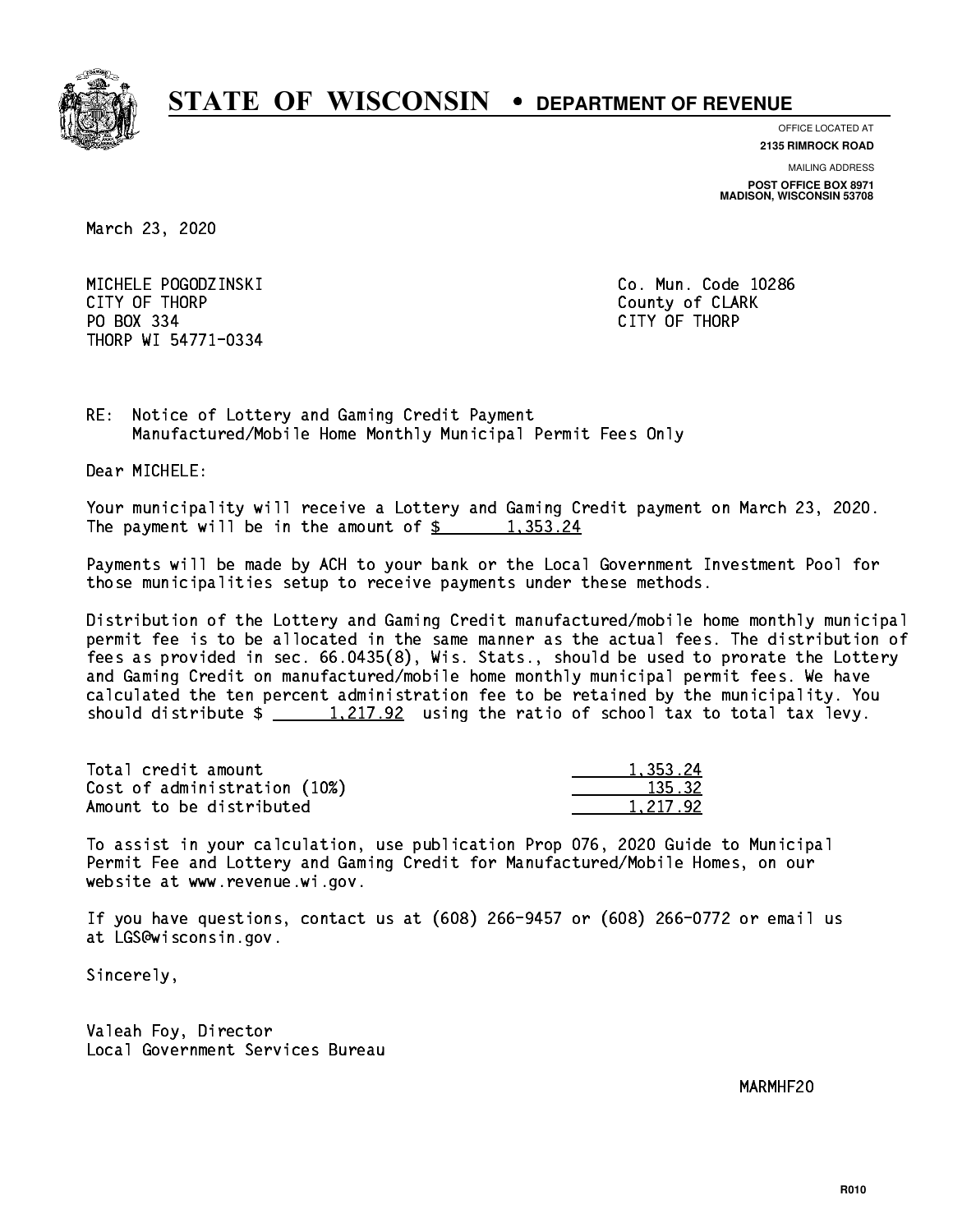

**OFFICE LOCATED AT**

**2135 RIMROCK ROAD**

**MAILING ADDRESS POST OFFICE BOX 8971 MADISON, WISCONSIN 53708**

March 23, 2020

PEGGY TOMLINSON **Co. Mun. Code 11010**  TOWN OF DEKORRA County of COLUMBIA W8495 COUNTY HWY VJ TOWN OF DEKORRA POYNETTE WI 53955-9323

RE: Notice of Lottery and Gaming Credit Payment Manufactured/Mobile Home Monthly Municipal Permit Fees Only

Dear PEGGY:

 Your municipality will receive a Lottery and Gaming Credit payment on March 23, 2020. The payment will be in the amount of  $\frac{2}{3}$  4,365.83

 Payments will be made by ACH to your bank or the Local Government Investment Pool for those municipalities setup to receive payments under these methods.

 Distribution of the Lottery and Gaming Credit manufactured/mobile home monthly municipal permit fee is to be allocated in the same manner as the actual fees. The distribution of fees as provided in sec. 66.0435(8), Wis. Stats., should be used to prorate the Lottery and Gaming Credit on manufactured/mobile home monthly municipal permit fees. We have calculated the ten percent administration fee to be retained by the municipality. You should distribute  $\frac{2}{2}$   $\frac{3.929.25}{2}$  using the ratio of school tax to total tax levy.

| Total credit amount          | 4.365.83 |
|------------------------------|----------|
| Cost of administration (10%) | -436.58  |
| Amount to be distributed     | 3.929.25 |

 To assist in your calculation, use publication Prop 076, 2020 Guide to Municipal Permit Fee and Lottery and Gaming Credit for Manufactured/Mobile Homes, on our website at www.revenue.wi.gov.

 If you have questions, contact us at (608) 266-9457 or (608) 266-0772 or email us at LGS@wisconsin.gov.

Sincerely,

 Valeah Foy, Director Local Government Services Bureau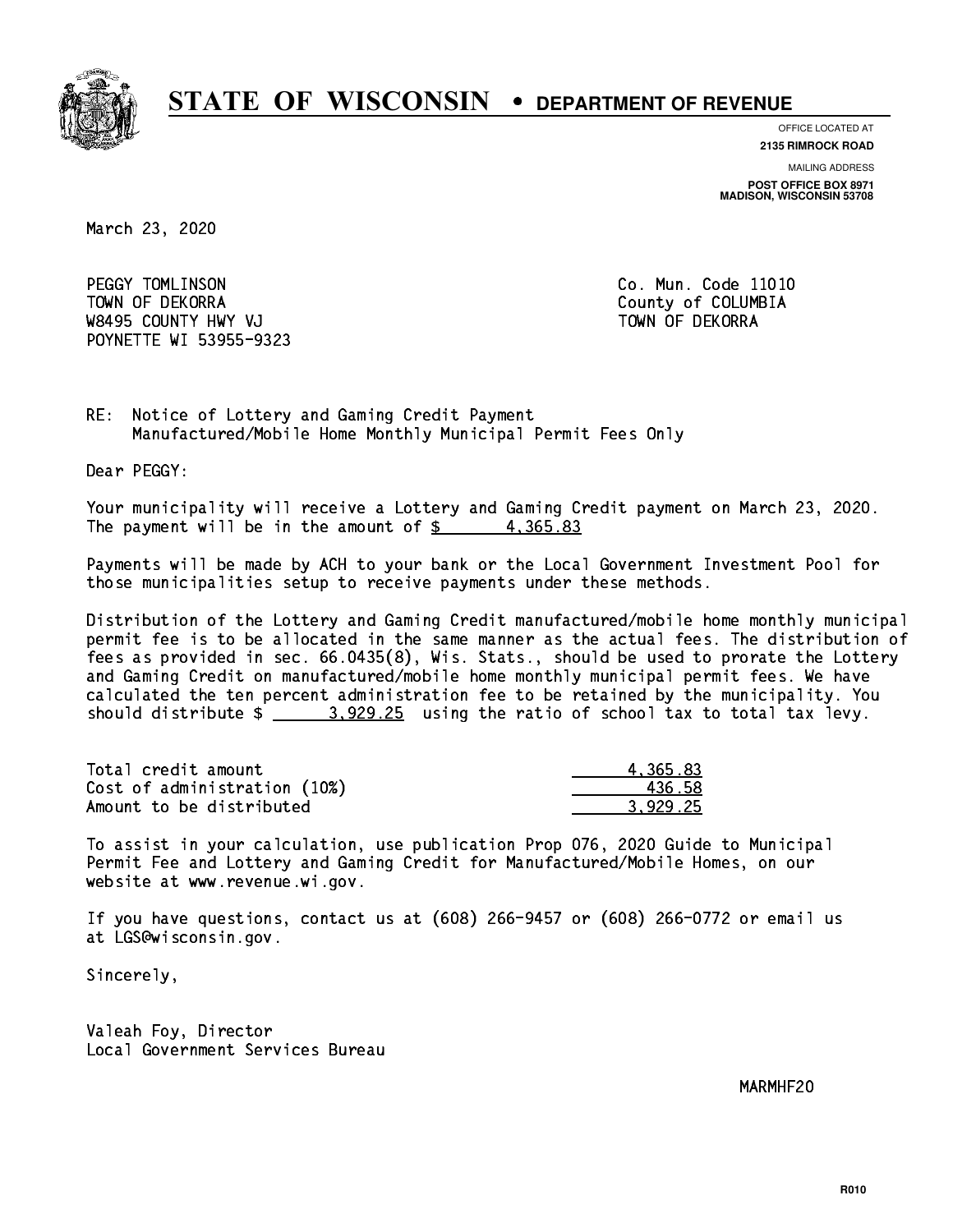

**OFFICE LOCATED AT**

**2135 RIMROCK ROAD**

**MAILING ADDRESS POST OFFICE BOX 8971 MADISON, WISCONSIN 53708**

March 23, 2020

STEPHANIE WARREN CO. Mun. Code 11020 TOWN OF LEWISTON County of COLUMBIA PO BOX 555 PO BOX 555 TOWN OF LEWISTON WISCONSIN DELLS WI 53965-0555

RE: Notice of Lottery and Gaming Credit Payment Manufactured/Mobile Home Monthly Municipal Permit Fees Only

Dear STEPHANIE:

 Your municipality will receive a Lottery and Gaming Credit payment on March 23, 2020. The payment will be in the amount of  $\frac{2}{3}$  1,952.09

 Payments will be made by ACH to your bank or the Local Government Investment Pool for those municipalities setup to receive payments under these methods.

 Distribution of the Lottery and Gaming Credit manufactured/mobile home monthly municipal permit fee is to be allocated in the same manner as the actual fees. The distribution of fees as provided in sec. 66.0435(8), Wis. Stats., should be used to prorate the Lottery and Gaming Credit on manufactured/mobile home monthly municipal permit fees. We have calculated the ten percent administration fee to be retained by the municipality. You should distribute  $\frac{1,756.89}{1,756.89}$  using the ratio of school tax to total tax levy.

| Total credit amount          | 1.952.09 |
|------------------------------|----------|
| Cost of administration (10%) | 195.20   |
| Amount to be distributed     | 1,756.89 |

 To assist in your calculation, use publication Prop 076, 2020 Guide to Municipal Permit Fee and Lottery and Gaming Credit for Manufactured/Mobile Homes, on our website at www.revenue.wi.gov.

 If you have questions, contact us at (608) 266-9457 or (608) 266-0772 or email us at LGS@wisconsin.gov.

Sincerely,

 Valeah Foy, Director Local Government Services Bureau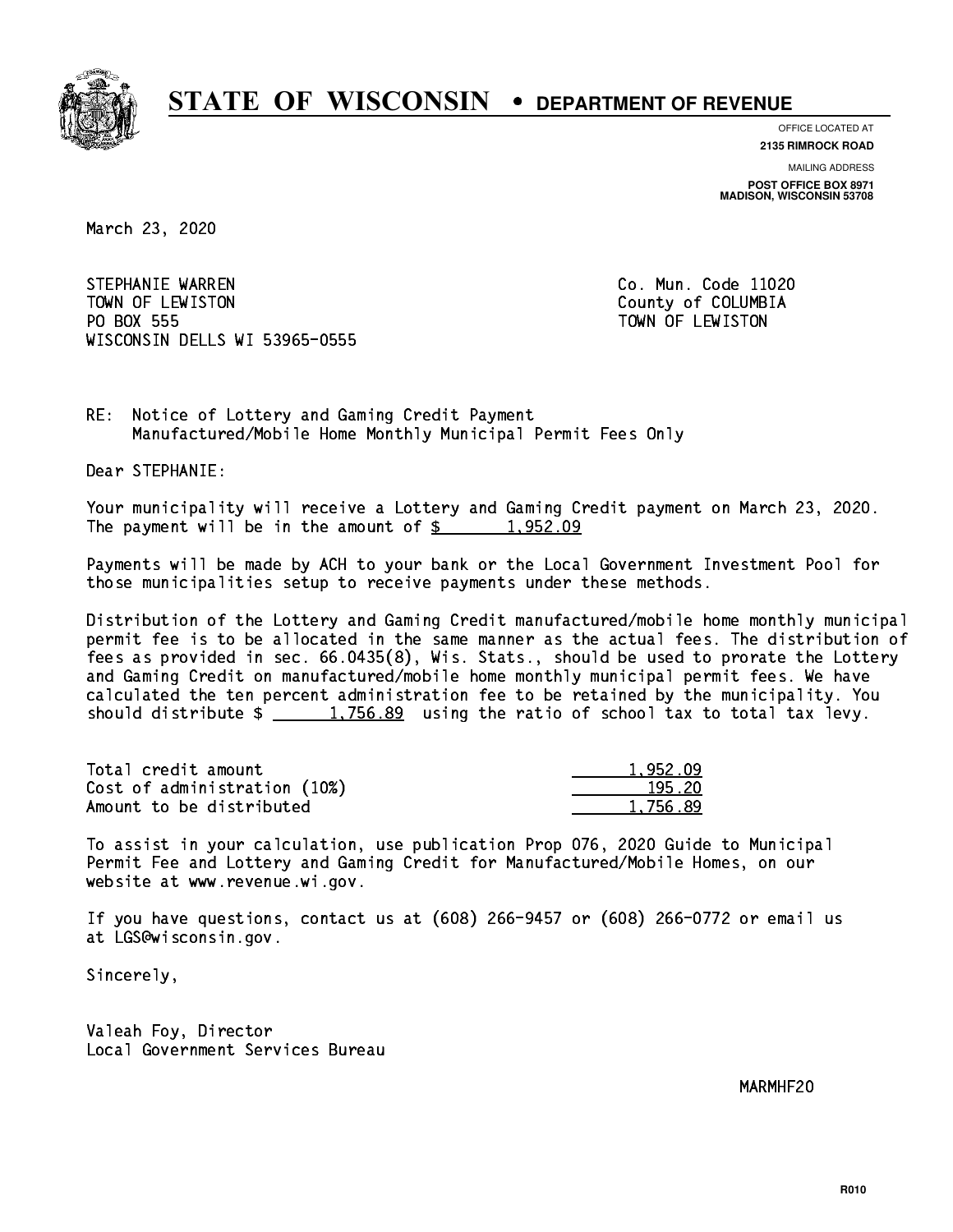

**OFFICE LOCATED AT**

**2135 RIMROCK ROAD**

**MAILING ADDRESS POST OFFICE BOX 8971 MADISON, WISCONSIN 53708**

March 23, 2020

APRIL GOESKE TOWN OF LODI County of COLUMBIA W10919 COUNTY ROAD V TOWN OF LODI LODI WI 53555-9660

Co. Mun. Code 11022

RE: Notice of Lottery and Gaming Credit Payment Manufactured/Mobile Home Monthly Municipal Permit Fees Only

Dear APRIL:

 Your municipality will receive a Lottery and Gaming Credit payment on March 23, 2020. The payment will be in the amount of  $\frac{2}{3}$  2,316.60

 Payments will be made by ACH to your bank or the Local Government Investment Pool for those municipalities setup to receive payments under these methods.

 Distribution of the Lottery and Gaming Credit manufactured/mobile home monthly municipal permit fee is to be allocated in the same manner as the actual fees. The distribution of fees as provided in sec. 66.0435(8), Wis. Stats., should be used to prorate the Lottery and Gaming Credit on manufactured/mobile home monthly municipal permit fees. We have calculated the ten percent administration fee to be retained by the municipality. You should distribute  $\frac{2.084.94}{2.084.94}$  using the ratio of school tax to total tax levy.

| Total credit amount          | 2.316.60 |
|------------------------------|----------|
| Cost of administration (10%) | 231.66   |
| Amount to be distributed     | 2.084.94 |

 To assist in your calculation, use publication Prop 076, 2020 Guide to Municipal Permit Fee and Lottery and Gaming Credit for Manufactured/Mobile Homes, on our website at www.revenue.wi.gov.

 If you have questions, contact us at (608) 266-9457 or (608) 266-0772 or email us at LGS@wisconsin.gov.

Sincerely,

 Valeah Foy, Director Local Government Services Bureau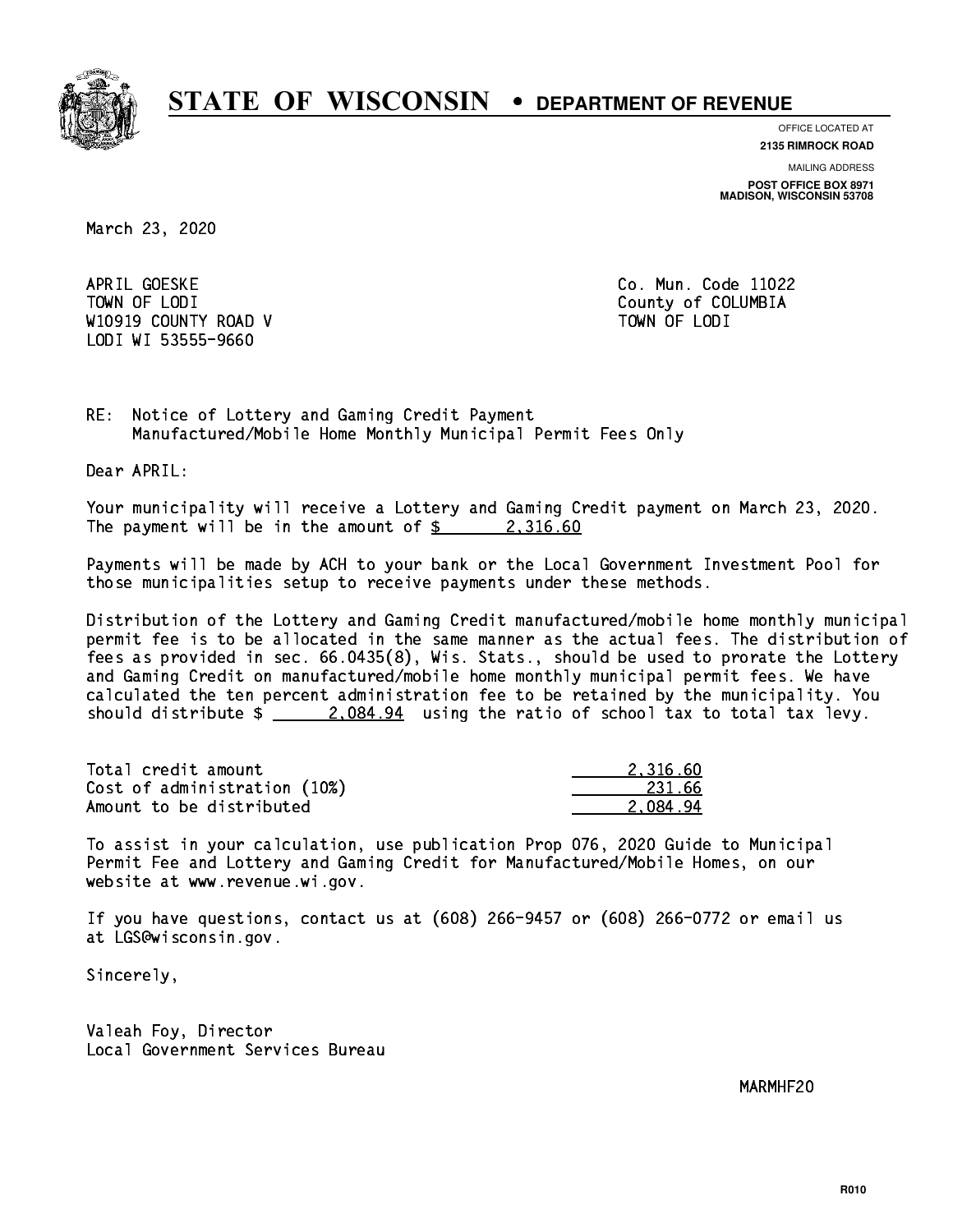

**OFFICE LOCATED AT**

**2135 RIMROCK ROAD**

**MAILING ADDRESS POST OFFICE BOX 8971 MADISON, WISCONSIN 53708**

March 23, 2020

MARK ZIMMERMAN TOWN OF PACIFIC **COLLECTION** COUNTY OF COLUMBIA P.O. BOX 857 TOWN OF PACIFIC PORTAGE WI 53901-0857

Co. Mun. Code 11032

RE: Notice of Lottery and Gaming Credit Payment Manufactured/Mobile Home Monthly Municipal Permit Fees Only

Dear MARK:

 Your municipality will receive a Lottery and Gaming Credit payment on March 23, 2020. The payment will be in the amount of \$ 5,995.97 \_\_\_\_\_\_\_\_\_\_\_\_\_\_\_\_

 Payments will be made by ACH to your bank or the Local Government Investment Pool for those municipalities setup to receive payments under these methods.

 Distribution of the Lottery and Gaming Credit manufactured/mobile home monthly municipal permit fee is to be allocated in the same manner as the actual fees. The distribution of fees as provided in sec. 66.0435(8), Wis. Stats., should be used to prorate the Lottery and Gaming Credit on manufactured/mobile home monthly municipal permit fees. We have calculated the ten percent administration fee to be retained by the municipality. You should distribute  $\frac{2}{1}$   $\frac{5,396.38}{2}$  using the ratio of school tax to total tax levy.

| Total credit amount          | 5.995.97 |
|------------------------------|----------|
| Cost of administration (10%) | 599.59   |
| Amount to be distributed     | 5.396.38 |

 To assist in your calculation, use publication Prop 076, 2020 Guide to Municipal Permit Fee and Lottery and Gaming Credit for Manufactured/Mobile Homes, on our website at www.revenue.wi.gov.

 If you have questions, contact us at (608) 266-9457 or (608) 266-0772 or email us at LGS@wisconsin.gov.

Sincerely,

 Valeah Foy, Director Local Government Services Bureau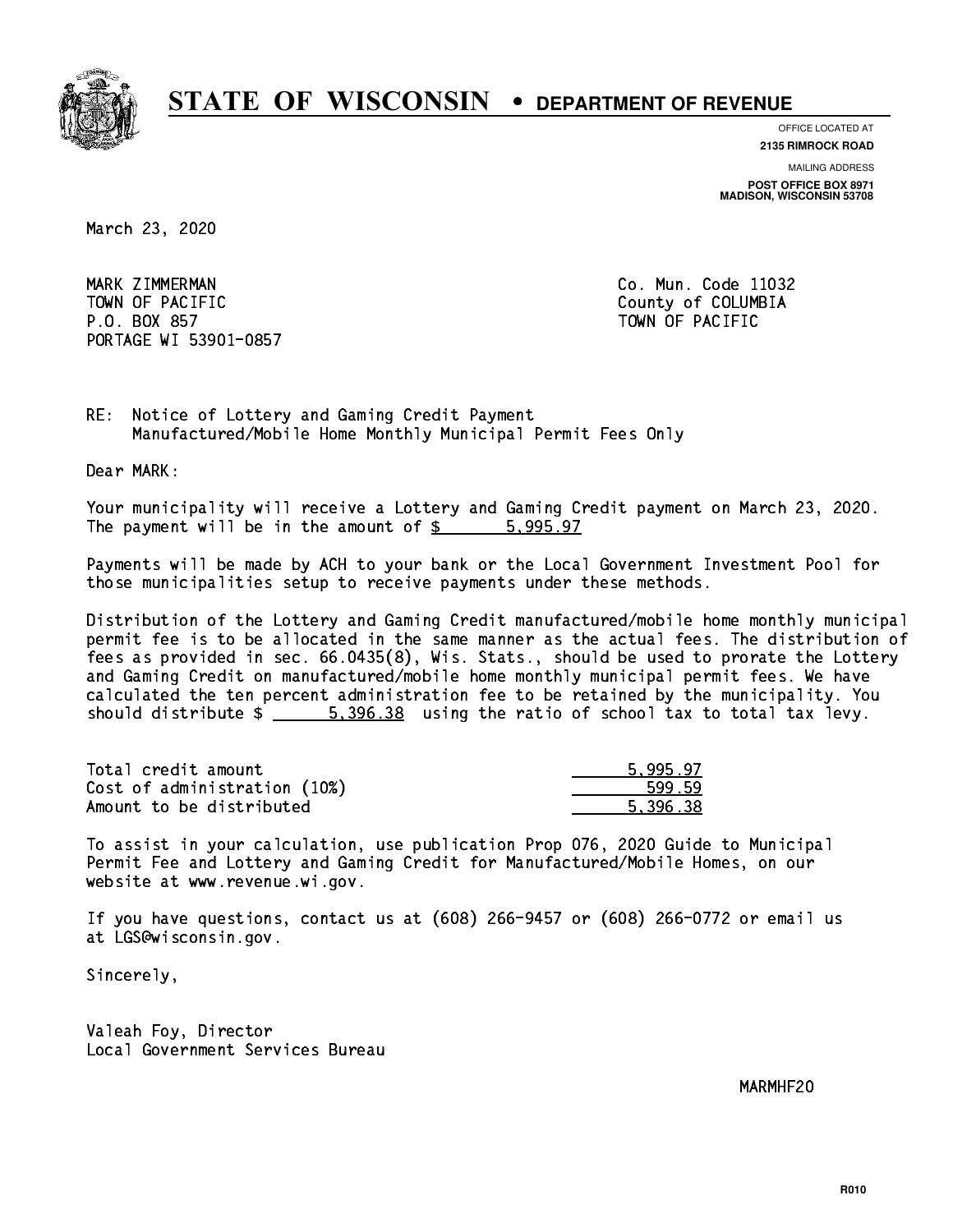

**OFFICE LOCATED AT**

**2135 RIMROCK ROAD**

**MAILING ADDRESS POST OFFICE BOX 8971 MADISON, WISCONSIN 53708**

March 23, 2020

LONNA ZEMAN LODI WI 53555

Co. Mun. Code 11040 TOWN OF WEST POINT County of COLUMBIA N2114 RAUSCH RD. TOWN OF WEST POINT

RE: Notice of Lottery and Gaming Credit Payment Manufactured/Mobile Home Monthly Municipal Permit Fees Only

Dear LONNA:

 Your municipality will receive a Lottery and Gaming Credit payment on March 23, 2020. The payment will be in the amount of  $\frac{2}{3}$  17,404.44

 Payments will be made by ACH to your bank or the Local Government Investment Pool for those municipalities setup to receive payments under these methods.

 Distribution of the Lottery and Gaming Credit manufactured/mobile home monthly municipal permit fee is to be allocated in the same manner as the actual fees. The distribution of fees as provided in sec. 66.0435(8), Wis. Stats., should be used to prorate the Lottery and Gaming Credit on manufactured/mobile home monthly municipal permit fees. We have calculated the ten percent administration fee to be retained by the municipality. You should distribute  $\frac{15,664.00}{2}$  using the ratio of school tax to total tax levy.

| Total credit amount          | 17,404.44 |
|------------------------------|-----------|
| Cost of administration (10%) | 1.740.44  |
| Amount to be distributed     | 15.664.00 |

 To assist in your calculation, use publication Prop 076, 2020 Guide to Municipal Permit Fee and Lottery and Gaming Credit for Manufactured/Mobile Homes, on our website at www.revenue.wi.gov.

 If you have questions, contact us at (608) 266-9457 or (608) 266-0772 or email us at LGS@wisconsin.gov.

Sincerely,

 Valeah Foy, Director Local Government Services Bureau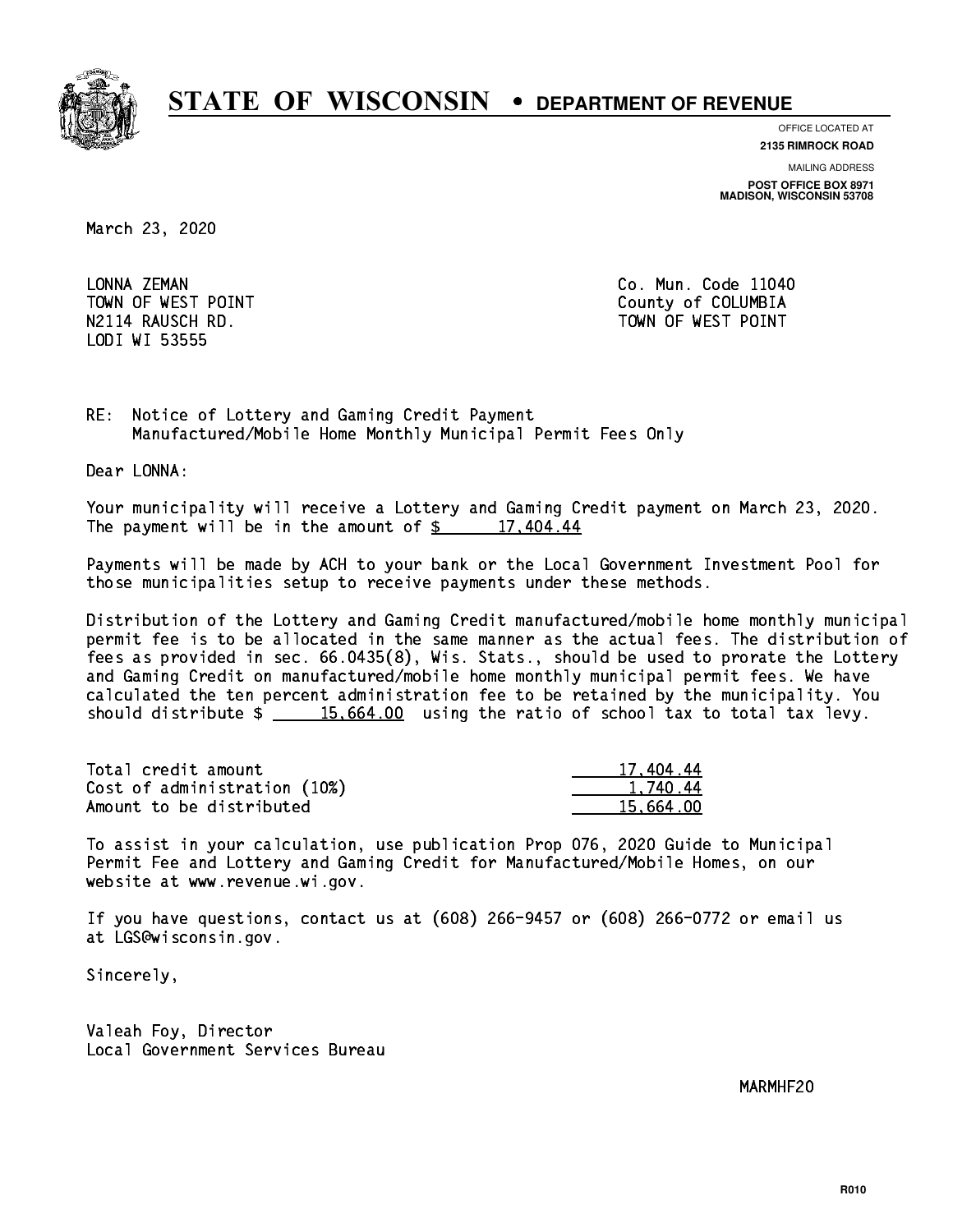

**OFFICE LOCATED AT**

**2135 RIMROCK ROAD**

**MAILING ADDRESS POST OFFICE BOX 8971 MADISON, WISCONSIN 53708**

March 23, 2020

**BONNIE LANGSDORF** VILLAGE OF DOYLESTOWN **COUNTY OF COLUMBIA** DOYLESTOWN WI 53928

Co. Mun. Code 11116 N4031 BRUCE ST VILLAGE OF DOYLESTOWN

RE: Notice of Lottery and Gaming Credit Payment Manufactured/Mobile Home Monthly Municipal Permit Fees Only

Dear BONNIE:

 Your municipality will receive a Lottery and Gaming Credit payment on March 23, 2020. The payment will be in the amount of  $\frac{2}{3}$  3,891.49

 Payments will be made by ACH to your bank or the Local Government Investment Pool for those municipalities setup to receive payments under these methods.

 Distribution of the Lottery and Gaming Credit manufactured/mobile home monthly municipal permit fee is to be allocated in the same manner as the actual fees. The distribution of fees as provided in sec. 66.0435(8), Wis. Stats., should be used to prorate the Lottery and Gaming Credit on manufactured/mobile home monthly municipal permit fees. We have calculated the ten percent administration fee to be retained by the municipality. You should distribute  $\frac{2}{1}$   $\frac{3.502.35}{2}$  using the ratio of school tax to total tax levy.

| Total credit amount          | 3.891.49 |
|------------------------------|----------|
| Cost of administration (10%) | 389.14   |
| Amount to be distributed     | 3.502.35 |

 To assist in your calculation, use publication Prop 076, 2020 Guide to Municipal Permit Fee and Lottery and Gaming Credit for Manufactured/Mobile Homes, on our website at www.revenue.wi.gov.

 If you have questions, contact us at (608) 266-9457 or (608) 266-0772 or email us at LGS@wisconsin.gov.

Sincerely,

 Valeah Foy, Director Local Government Services Bureau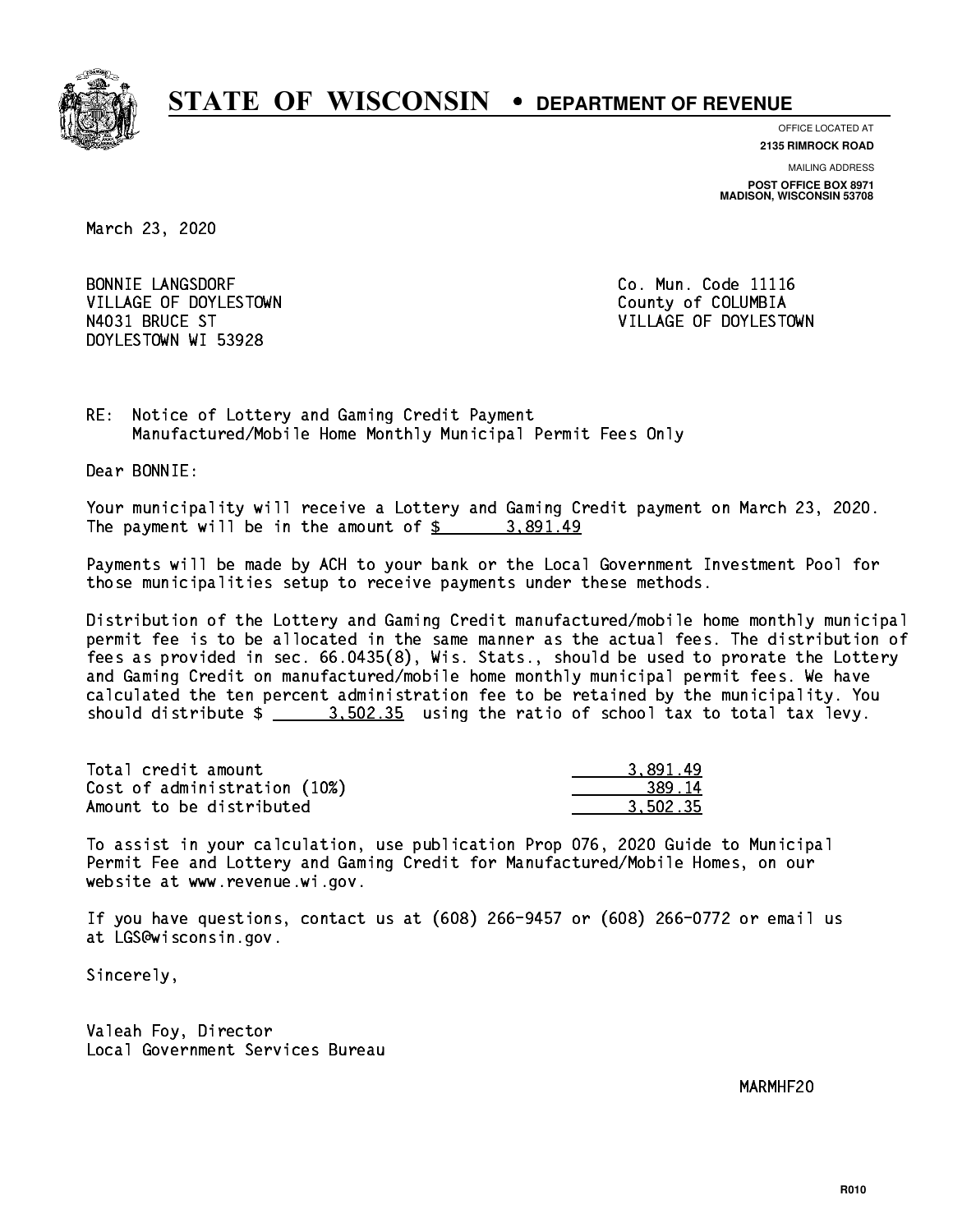

**OFFICE LOCATED AT**

**2135 RIMROCK ROAD**

**MAILING ADDRESS POST OFFICE BOX 8971 MADISON, WISCONSIN 53708**

March 23, 2020

MARIE ABEGGLEN VILLAGE OF FALL RIVER **COLLECT IN THE COLLECT OF SALE ASSESS** PO BOX 37 FALL RIVER WI 53932-0035

Co. Mun. Code 11126 VILLAGE OF FALL RIVER

RE: Notice of Lottery and Gaming Credit Payment Manufactured/Mobile Home Monthly Municipal Permit Fees Only

Dear MARIE:

 Your municipality will receive a Lottery and Gaming Credit payment on March 23, 2020. The payment will be in the amount of  $\frac{2}{3}$  4,701.00

 Payments will be made by ACH to your bank or the Local Government Investment Pool for those municipalities setup to receive payments under these methods.

 Distribution of the Lottery and Gaming Credit manufactured/mobile home monthly municipal permit fee is to be allocated in the same manner as the actual fees. The distribution of fees as provided in sec. 66.0435(8), Wis. Stats., should be used to prorate the Lottery and Gaming Credit on manufactured/mobile home monthly municipal permit fees. We have calculated the ten percent administration fee to be retained by the municipality. You should distribute  $\frac{2.20.90}{2}$  using the ratio of school tax to total tax levy.

| Total credit amount          | 4.701.00 |
|------------------------------|----------|
| Cost of administration (10%) | 470.10   |
| Amount to be distributed     | 4.230.90 |

 To assist in your calculation, use publication Prop 076, 2020 Guide to Municipal Permit Fee and Lottery and Gaming Credit for Manufactured/Mobile Homes, on our website at www.revenue.wi.gov.

 If you have questions, contact us at (608) 266-9457 or (608) 266-0772 or email us at LGS@wisconsin.gov.

Sincerely,

 Valeah Foy, Director Local Government Services Bureau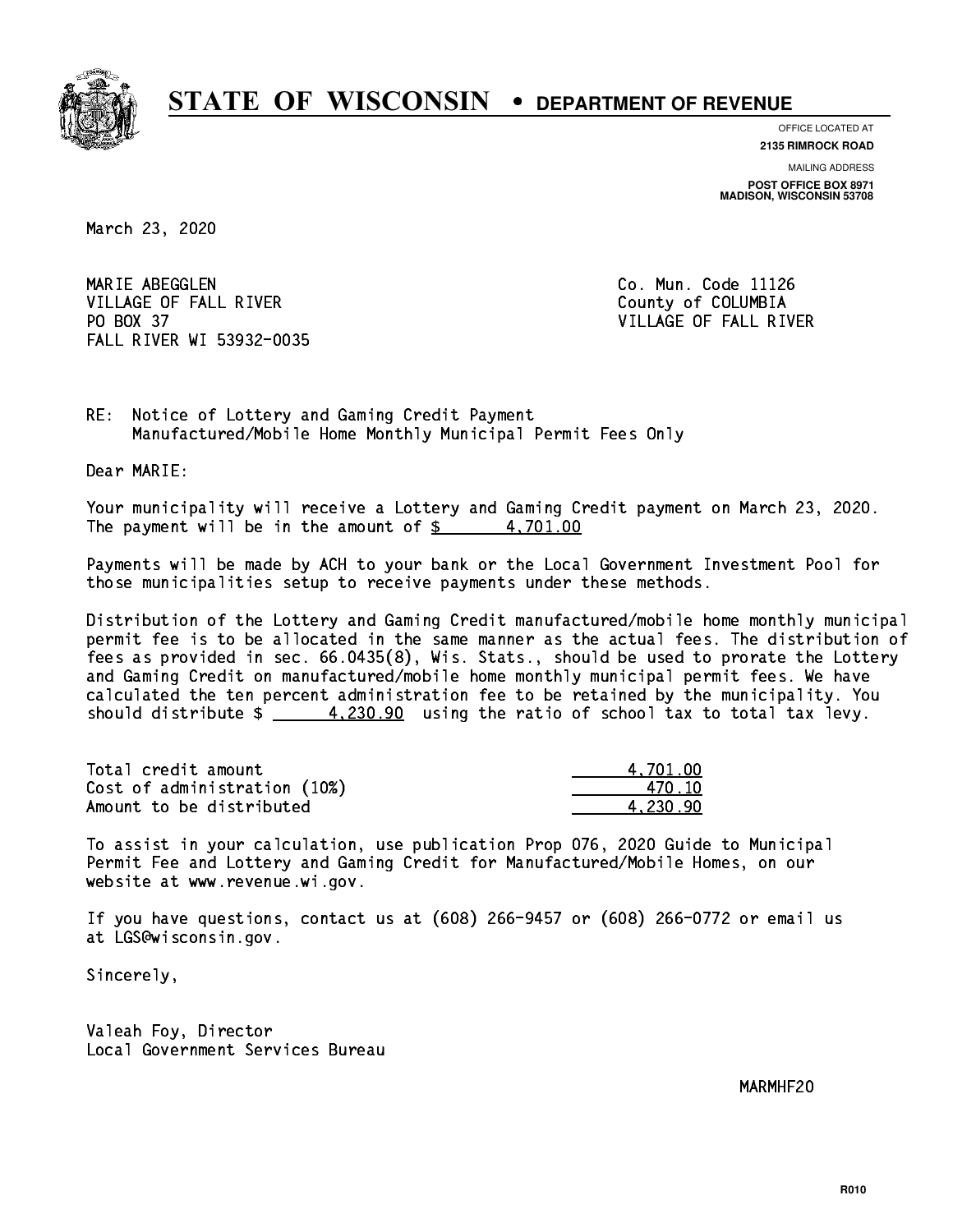

**OFFICE LOCATED AT**

**2135 RIMROCK ROAD**

**MAILING ADDRESS POST OFFICE BOX 8971 MADISON, WISCONSIN 53708**

March 23, 2020

NATALIE MEGOW VILLAGE OF POYNETTE COUNTY OF COLUMBIA P.O. BOX 95, 106 SOUTH MAIN ST VILLAGE OF POYNETTE POYNETTE WI 53955-0095

Co. Mun. Code 11172

RE: Notice of Lottery and Gaming Credit Payment Manufactured/Mobile Home Monthly Municipal Permit Fees Only

Dear NATALIE:

 Your municipality will receive a Lottery and Gaming Credit payment on March 23, 2020. The payment will be in the amount of  $\frac{2}{3}$  9,364.03

 Payments will be made by ACH to your bank or the Local Government Investment Pool for those municipalities setup to receive payments under these methods.

 Distribution of the Lottery and Gaming Credit manufactured/mobile home monthly municipal permit fee is to be allocated in the same manner as the actual fees. The distribution of fees as provided in sec. 66.0435(8), Wis. Stats., should be used to prorate the Lottery and Gaming Credit on manufactured/mobile home monthly municipal permit fees. We have calculated the ten percent administration fee to be retained by the municipality. You should distribute  $\frac{2}{1}$   $\frac{8,427.63}{2}$  using the ratio of school tax to total tax levy.

| Total credit amount          | 9.364.03 |
|------------------------------|----------|
| Cost of administration (10%) | -936.40  |
| Amount to be distributed     | 8.427.63 |

 To assist in your calculation, use publication Prop 076, 2020 Guide to Municipal Permit Fee and Lottery and Gaming Credit for Manufactured/Mobile Homes, on our website at www.revenue.wi.gov.

 If you have questions, contact us at (608) 266-9457 or (608) 266-0772 or email us at LGS@wisconsin.gov.

Sincerely,

 Valeah Foy, Director Local Government Services Bureau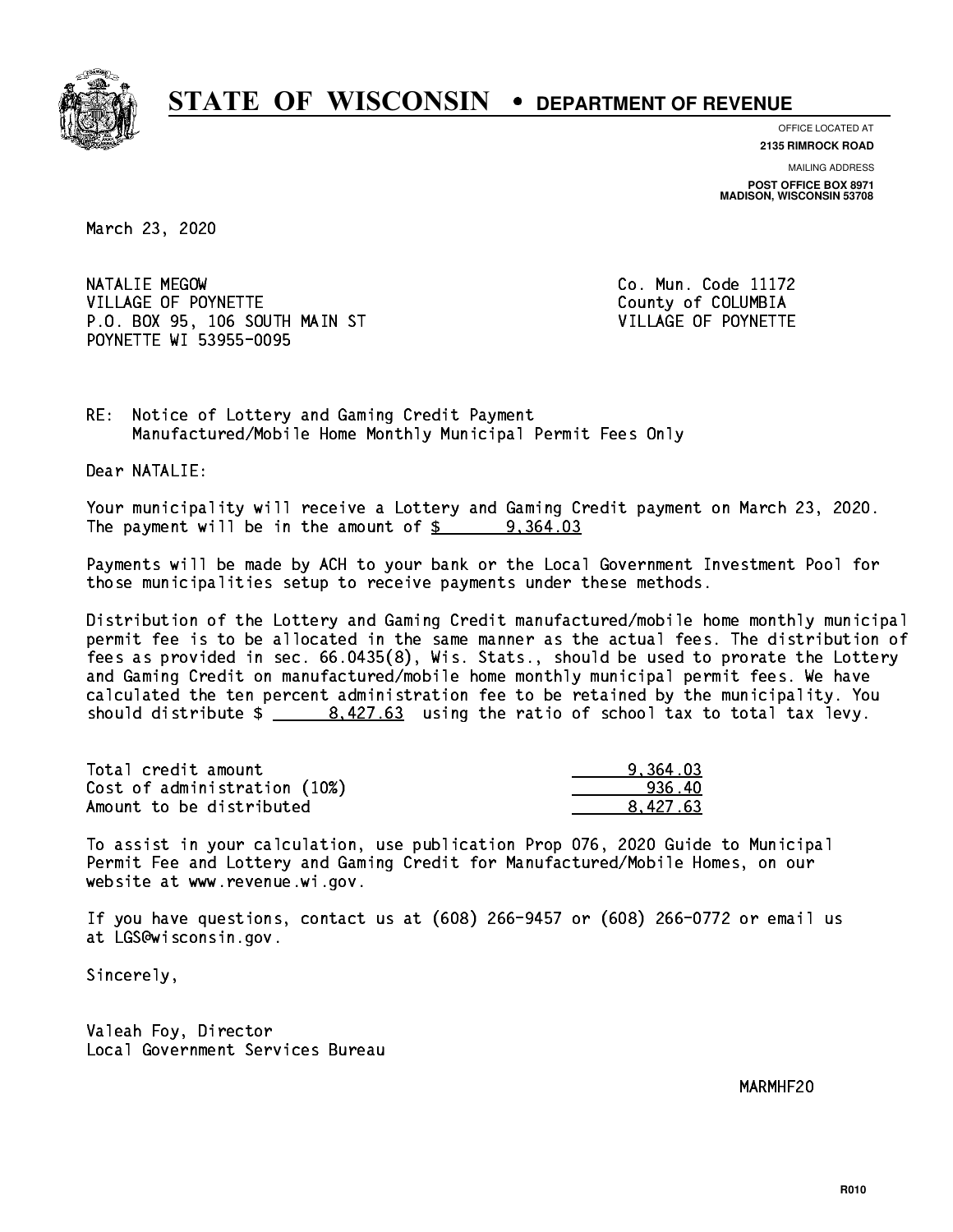

**OFFICE LOCATED AT**

**2135 RIMROCK ROAD**

**MAILING ADDRESS POST OFFICE BOX 8971 MADISON, WISCONSIN 53708**

March 23, 2020

**KIM MANLEY** CITY OF COLUMBUS COME CONSULTED A COUNTY OF COLUMBIA 105 N DICKASON BLVD CITY OF COLUMBUS COLUMBUS WI 53925-1565

Co. Mun. Code 11211

RE: Notice of Lottery and Gaming Credit Payment Manufactured/Mobile Home Monthly Municipal Permit Fees Only

Dear KIM:

 Your municipality will receive a Lottery and Gaming Credit payment on March 23, 2020. The payment will be in the amount of \$ 793.32 \_\_\_\_\_\_\_\_\_\_\_\_\_\_\_\_

 Payments will be made by ACH to your bank or the Local Government Investment Pool for those municipalities setup to receive payments under these methods.

 Distribution of the Lottery and Gaming Credit manufactured/mobile home monthly municipal permit fee is to be allocated in the same manner as the actual fees. The distribution of fees as provided in sec. 66.0435(8), Wis. Stats., should be used to prorate the Lottery and Gaming Credit on manufactured/mobile home monthly municipal permit fees. We have calculated the ten percent administration fee to be retained by the municipality. You should distribute  $\frac{2}{1}$   $\frac{713.99}{2}$  using the ratio of school tax to total tax levy.

| Total credit amount          | 793.32 |
|------------------------------|--------|
| Cost of administration (10%) | 79.33  |
| Amount to be distributed     | 713.99 |

713.99

 To assist in your calculation, use publication Prop 076, 2020 Guide to Municipal Permit Fee and Lottery and Gaming Credit for Manufactured/Mobile Homes, on our website at www.revenue.wi.gov.

 If you have questions, contact us at (608) 266-9457 or (608) 266-0772 or email us at LGS@wisconsin.gov.

Sincerely,

 Valeah Foy, Director Local Government Services Bureau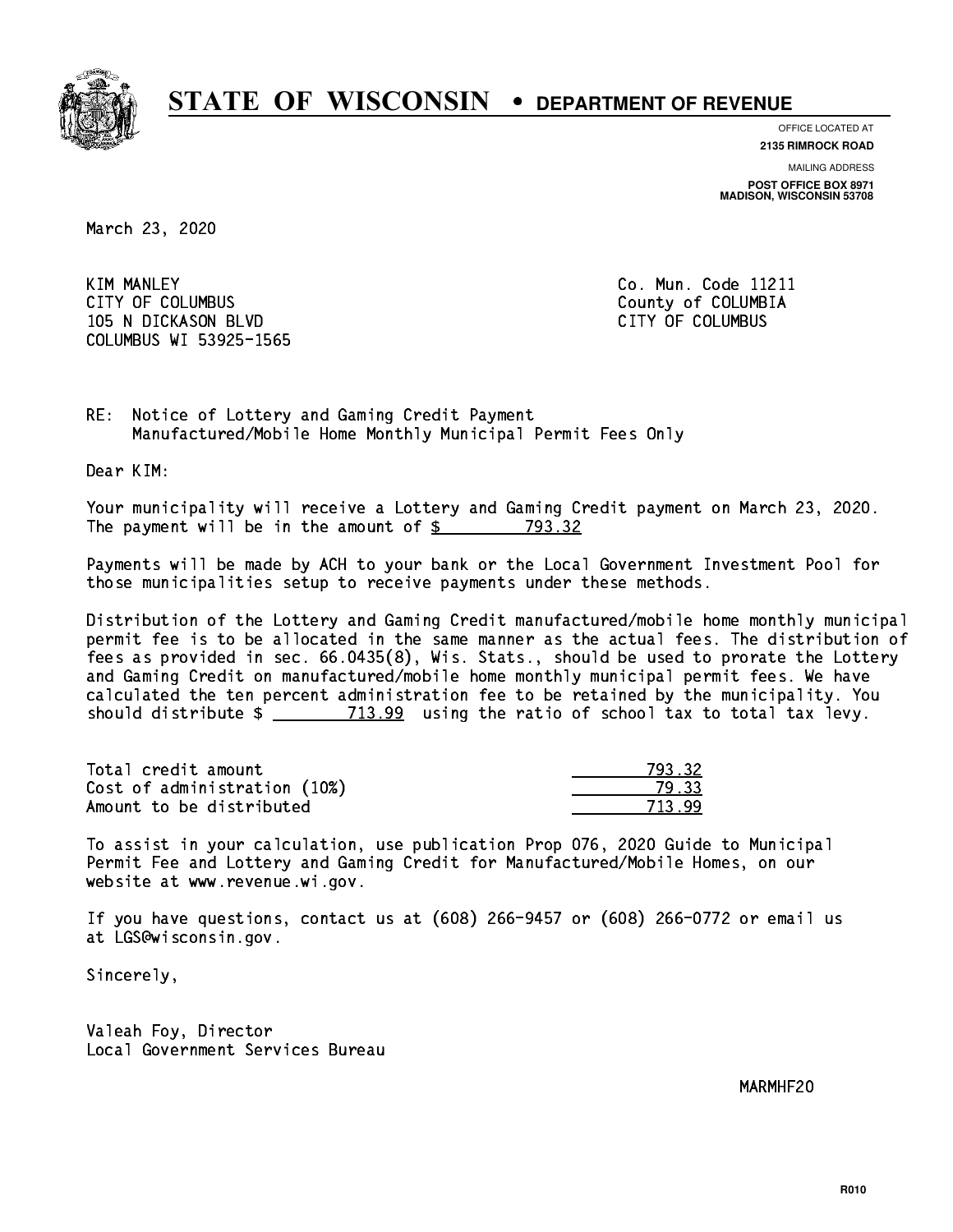

**OFFICE LOCATED AT**

**2135 RIMROCK ROAD**

**MAILING ADDRESS POST OFFICE BOX 8971 MADISON, WISCONSIN 53708**

March 23, 2020

JEAN MOHR CITY OF PORTAGE COUNTER COUNTY OF COLUMBIA 115 W PLEASANT ST CITY OF PORTAGE PORTAGE WI 53901-1742

Co. Mun. Code 11271

RE: Notice of Lottery and Gaming Credit Payment Manufactured/Mobile Home Monthly Municipal Permit Fees Only

Dear JEAN:

 Your municipality will receive a Lottery and Gaming Credit payment on March 23, 2020. The payment will be in the amount of  $\frac{2}{3}$  10,583.04

 Payments will be made by ACH to your bank or the Local Government Investment Pool for those municipalities setup to receive payments under these methods.

 Distribution of the Lottery and Gaming Credit manufactured/mobile home monthly municipal permit fee is to be allocated in the same manner as the actual fees. The distribution of fees as provided in sec. 66.0435(8), Wis. Stats., should be used to prorate the Lottery and Gaming Credit on manufactured/mobile home monthly municipal permit fees. We have calculated the ten percent administration fee to be retained by the municipality. You should distribute  $\frac{2}{2}$   $\frac{9.524.74}{2}$  using the ratio of school tax to total tax levy.

| Total credit amount          | 10,583.04 |
|------------------------------|-----------|
| Cost of administration (10%) | 1.058.30  |
| Amount to be distributed     | 9.524.74  |

 To assist in your calculation, use publication Prop 076, 2020 Guide to Municipal Permit Fee and Lottery and Gaming Credit for Manufactured/Mobile Homes, on our website at www.revenue.wi.gov.

 If you have questions, contact us at (608) 266-9457 or (608) 266-0772 or email us at LGS@wisconsin.gov.

Sincerely,

 Valeah Foy, Director Local Government Services Bureau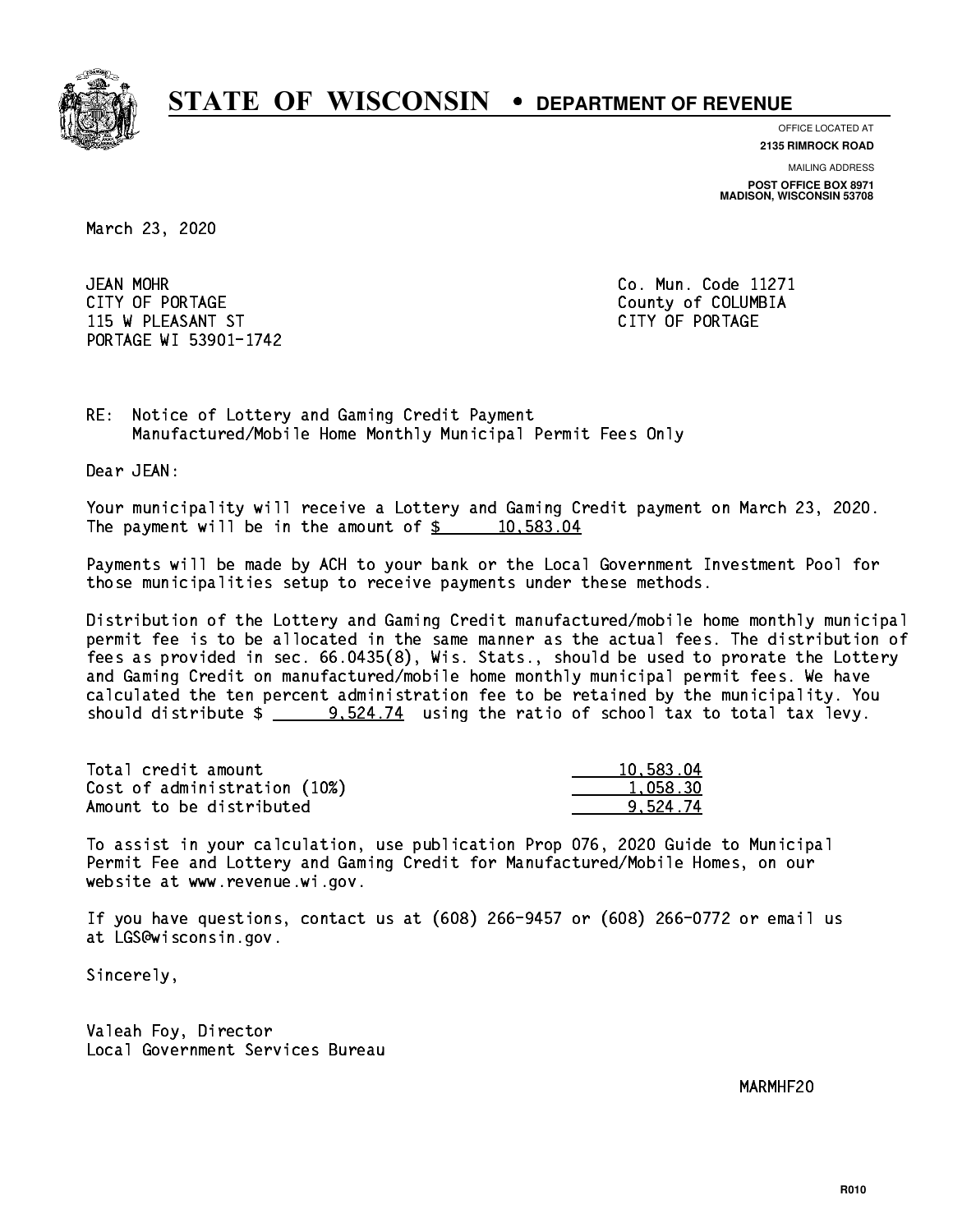

**OFFICE LOCATED AT**

**2135 RIMROCK ROAD**

**MAILING ADDRESS POST OFFICE BOX 8971 MADISON, WISCONSIN 53708**

March 23, 2020

**KAREN TERRY** CITY OF WISCONSIN DELLS COUNTY OF COLUMBIA 300 LA CROSSE STREET CITY OF WISCONSIN DELLS WISCONSIN DELLS WI 53965-1568

Co. Mun. Code 11291

RE: Notice of Lottery and Gaming Credit Payment Manufactured/Mobile Home Monthly Municipal Permit Fees Only

Dear KAREN:

 Your municipality will receive a Lottery and Gaming Credit payment on March 23, 2020. The payment will be in the amount of  $\frac{244.40}{1,244.40}$ 

 Payments will be made by ACH to your bank or the Local Government Investment Pool for those municipalities setup to receive payments under these methods.

 Distribution of the Lottery and Gaming Credit manufactured/mobile home monthly municipal permit fee is to be allocated in the same manner as the actual fees. The distribution of fees as provided in sec. 66.0435(8), Wis. Stats., should be used to prorate the Lottery and Gaming Credit on manufactured/mobile home monthly municipal permit fees. We have calculated the ten percent administration fee to be retained by the municipality. You should distribute  $\frac{1,119.96}{2}$  using the ratio of school tax to total tax levy.

| Total credit amount          | 1.244.40 |
|------------------------------|----------|
| Cost of administration (10%) | 124.44   |
| Amount to be distributed     | 1,119.96 |

 To assist in your calculation, use publication Prop 076, 2020 Guide to Municipal Permit Fee and Lottery and Gaming Credit for Manufactured/Mobile Homes, on our website at www.revenue.wi.gov.

 If you have questions, contact us at (608) 266-9457 or (608) 266-0772 or email us at LGS@wisconsin.gov.

Sincerely,

 Valeah Foy, Director Local Government Services Bureau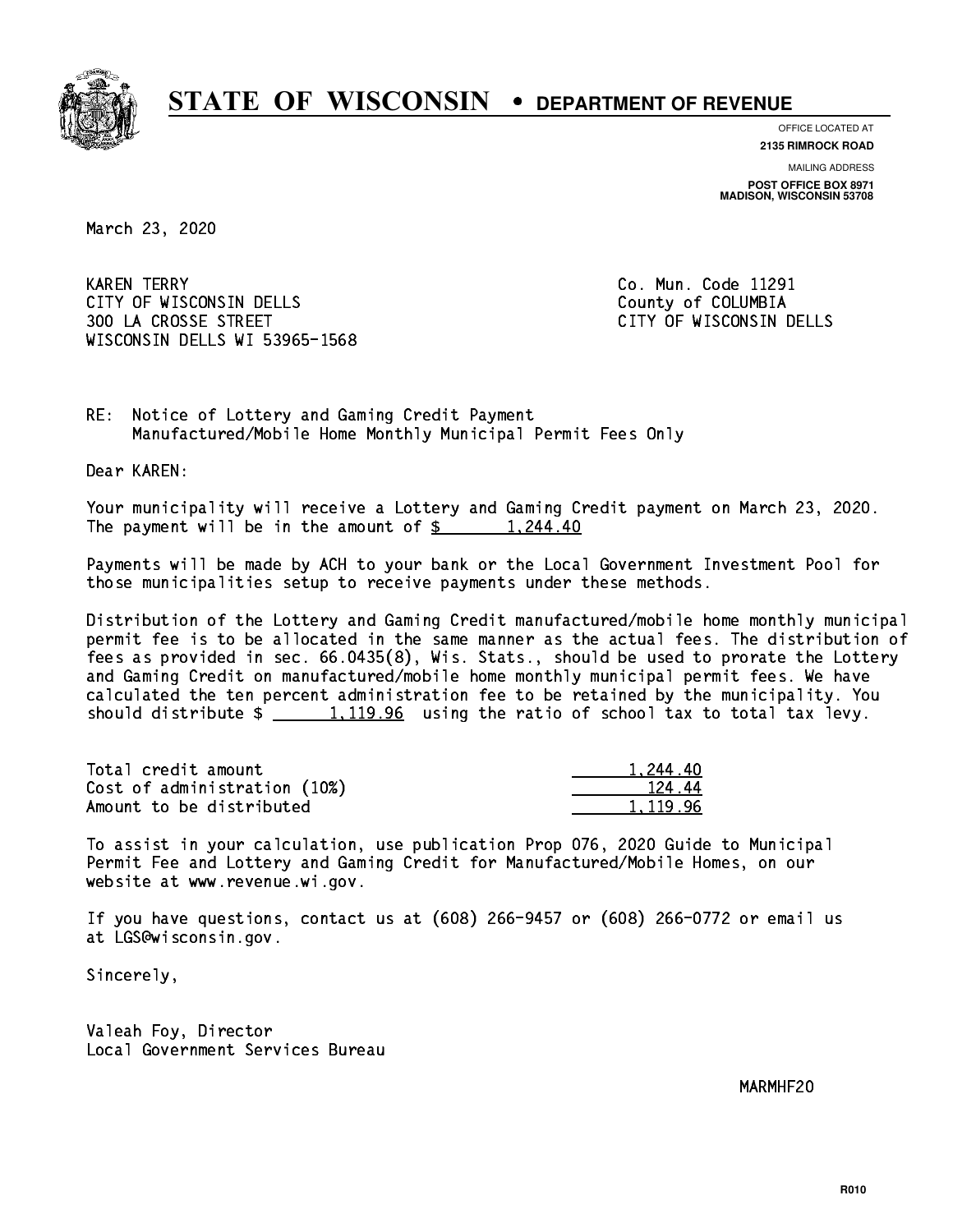

**OFFICE LOCATED AT**

**2135 RIMROCK ROAD**

**MAILING ADDRESS POST OFFICE BOX 8971 MADISON, WISCONSIN 53708**

March 23, 2020

 ROSE TRAUTSCH Co. Mun. Code 12002 TOWN OF BRIDGEPORT COUNTY OF CRAWFORD 38588 GOLF VIEW DR TOWN OF BRIDGEPORT PRAIRIE DU CHIEN WI 53821-8495

RE: Notice of Lottery and Gaming Credit Payment Manufactured/Mobile Home Monthly Municipal Permit Fees Only

Dear ROSE:

 Your municipality will receive a Lottery and Gaming Credit payment on March 23, 2020. The payment will be in the amount of  $\frac{2}{3}$  6,345.41

 Payments will be made by ACH to your bank or the Local Government Investment Pool for those municipalities setup to receive payments under these methods.

 Distribution of the Lottery and Gaming Credit manufactured/mobile home monthly municipal permit fee is to be allocated in the same manner as the actual fees. The distribution of fees as provided in sec. 66.0435(8), Wis. Stats., should be used to prorate the Lottery and Gaming Credit on manufactured/mobile home monthly municipal permit fees. We have calculated the ten percent administration fee to be retained by the municipality. You should distribute  $\frac{2}{1}$   $\frac{5,710.87}{2}$  using the ratio of school tax to total tax levy.

| Total credit amount          | 6.345.41 |
|------------------------------|----------|
| Cost of administration (10%) | 634.54   |
| Amount to be distributed     | 5.710.87 |

 To assist in your calculation, use publication Prop 076, 2020 Guide to Municipal Permit Fee and Lottery and Gaming Credit for Manufactured/Mobile Homes, on our website at www.revenue.wi.gov.

 If you have questions, contact us at (608) 266-9457 or (608) 266-0772 or email us at LGS@wisconsin.gov.

Sincerely,

 Valeah Foy, Director Local Government Services Bureau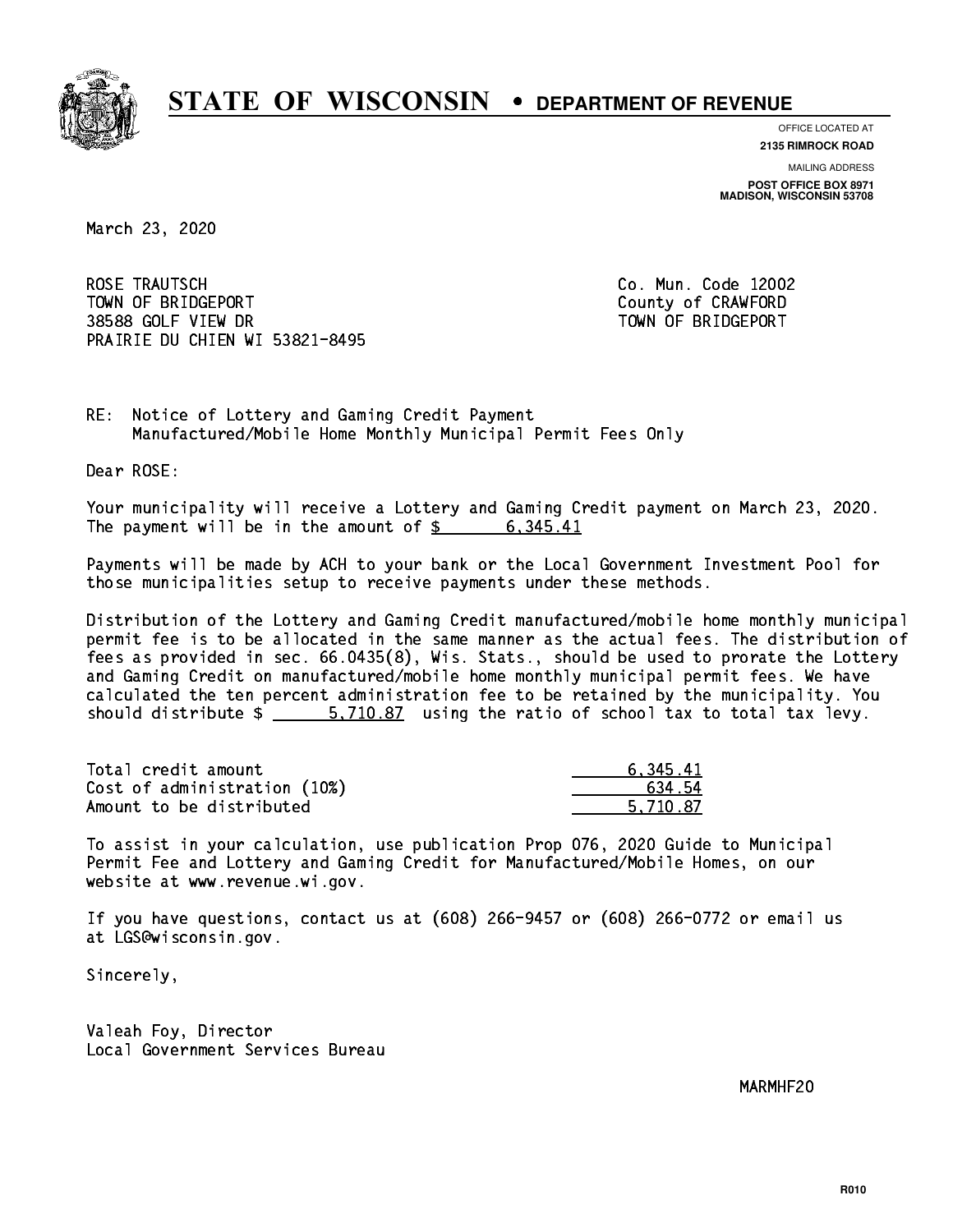

**OFFICE LOCATED AT**

**2135 RIMROCK ROAD**

**MAILING ADDRESS POST OFFICE BOX 8971 MADISON, WISCONSIN 53708**

March 23, 2020

 MARLENE CHECK Co. Mun. Code 12014 TOWN OF PRAIRIE DU CHIEN COUNTY OF CRAWFORD 31794 STATE HWY 27 TOWN OF PRAIRIE DU CHIEN PRAIRIE DU CHIEN WI 53821-8537

RE: Notice of Lottery and Gaming Credit Payment Manufactured/Mobile Home Monthly Municipal Permit Fees Only

Dear MARLENE:

 Your municipality will receive a Lottery and Gaming Credit payment on March 23, 2020. The payment will be in the amount of  $\frac{2}{3}$  18,129.00

 Payments will be made by ACH to your bank or the Local Government Investment Pool for those municipalities setup to receive payments under these methods.

 Distribution of the Lottery and Gaming Credit manufactured/mobile home monthly municipal permit fee is to be allocated in the same manner as the actual fees. The distribution of fees as provided in sec. 66.0435(8), Wis. Stats., should be used to prorate the Lottery and Gaming Credit on manufactured/mobile home monthly municipal permit fees. We have calculated the ten percent administration fee to be retained by the municipality. You should distribute  $\frac{16,316.10}{16,316.10}$  using the ratio of school tax to total tax levy.

| Total credit amount          | 18, 129, 00 |
|------------------------------|-------------|
| Cost of administration (10%) | 1.812.90    |
| Amount to be distributed     | 16,316,10   |

 To assist in your calculation, use publication Prop 076, 2020 Guide to Municipal Permit Fee and Lottery and Gaming Credit for Manufactured/Mobile Homes, on our website at www.revenue.wi.gov.

 If you have questions, contact us at (608) 266-9457 or (608) 266-0772 or email us at LGS@wisconsin.gov.

Sincerely,

 Valeah Foy, Director Local Government Services Bureau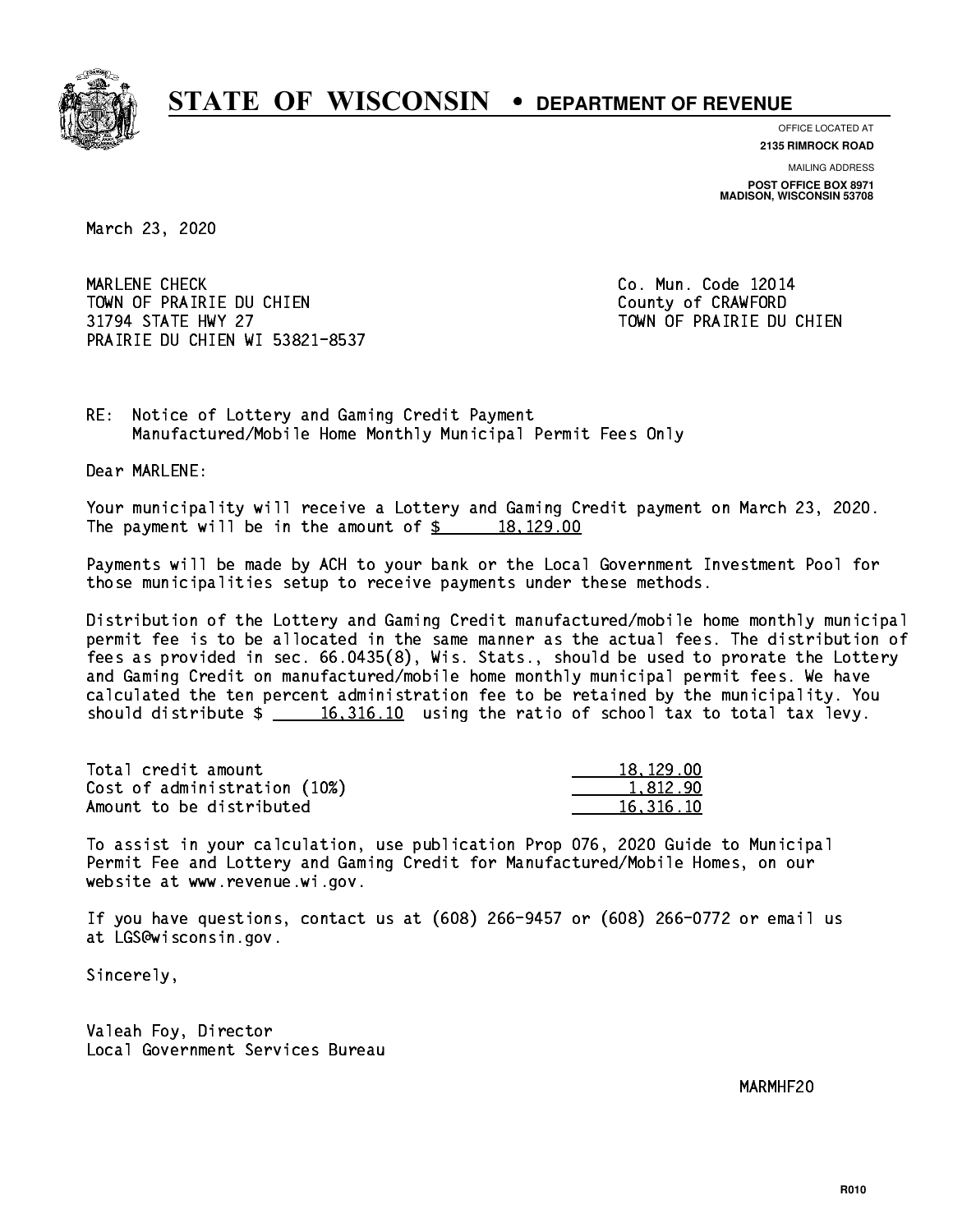

**OFFICE LOCATED AT**

**2135 RIMROCK ROAD**

**MAILING ADDRESS POST OFFICE BOX 8971 MADISON, WISCONSIN 53708**

March 23, 2020

CARRIE BRUDOS VILLAGE OF DE SOTO COUNTY OF CRAWFORD 115 HOUGHTON STREET VILLAGE OF DE SOTO DE SOTO WI 54624-8661

Co. Mun. Code 12116

RE: Notice of Lottery and Gaming Credit Payment Manufactured/Mobile Home Monthly Municipal Permit Fees Only

Dear CARRIE:

 Your municipality will receive a Lottery and Gaming Credit payment on March 23, 2020. The payment will be in the amount of  $$$ 444.00

 Payments will be made by ACH to your bank or the Local Government Investment Pool for those municipalities setup to receive payments under these methods.

 Distribution of the Lottery and Gaming Credit manufactured/mobile home monthly municipal permit fee is to be allocated in the same manner as the actual fees. The distribution of fees as provided in sec. 66.0435(8), Wis. Stats., should be used to prorate the Lottery and Gaming Credit on manufactured/mobile home monthly municipal permit fees. We have calculated the ten percent administration fee to be retained by the municipality. You should distribute  $\frac{299.60}{2}$  using the ratio of school tax to total tax levy.

| Total credit amount          | 444 NO |
|------------------------------|--------|
| Cost of administration (10%) | 44 AC  |
| Amount to be distributed     | 399.60 |

| .4 กก |
|-------|
| L 4N  |
| 19 AN |

 To assist in your calculation, use publication Prop 076, 2020 Guide to Municipal Permit Fee and Lottery and Gaming Credit for Manufactured/Mobile Homes, on our website at www.revenue.wi.gov.

 If you have questions, contact us at (608) 266-9457 or (608) 266-0772 or email us at LGS@wisconsin.gov.

Sincerely,

 Valeah Foy, Director Local Government Services Bureau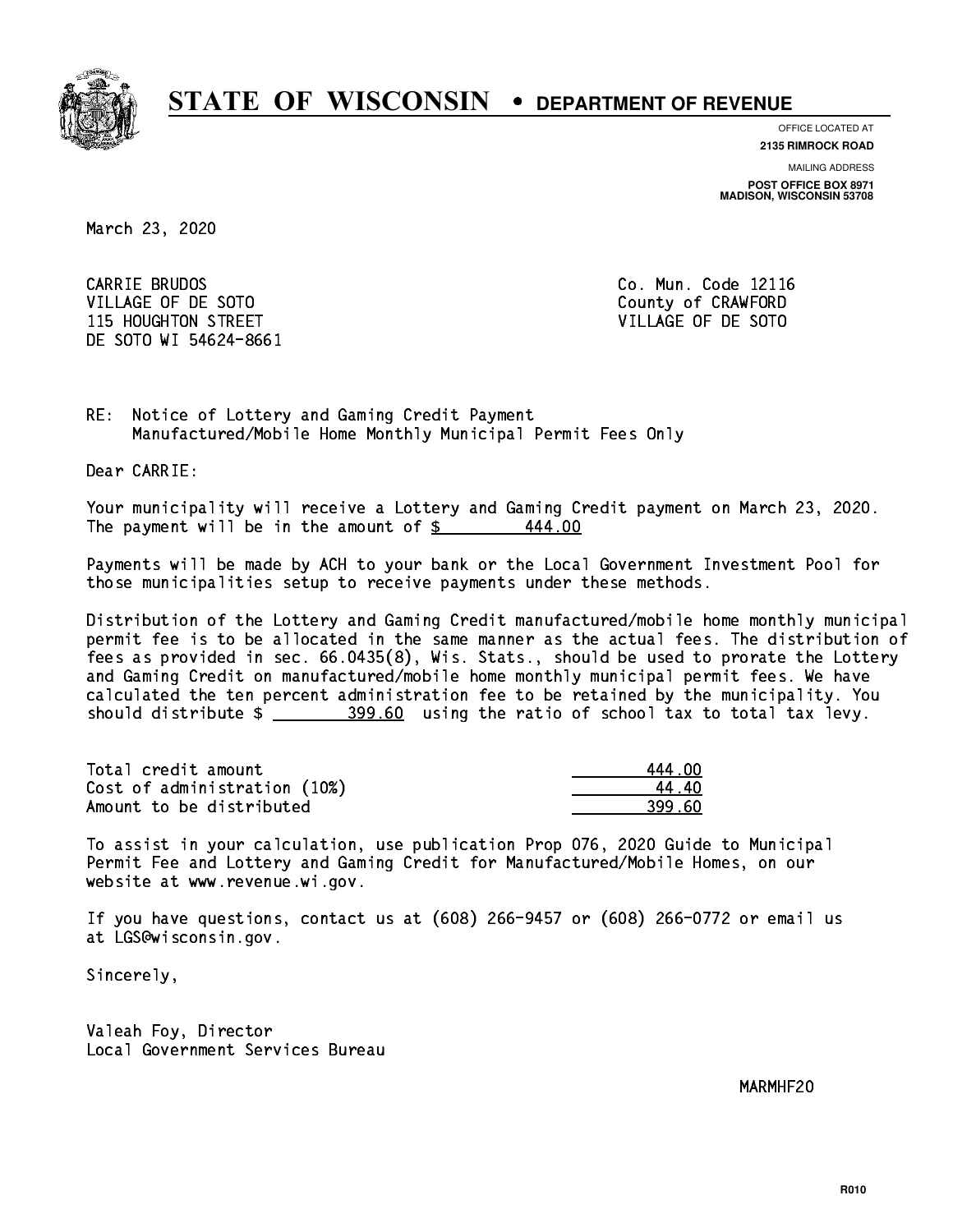

**OFFICE LOCATED AT**

**2135 RIMROCK ROAD**

**MAILING ADDRESS POST OFFICE BOX 8971 MADISON, WISCONSIN 53708**

March 23, 2020

DAWN MCCANN VILLAGE OF GAYS MILLS County of CRAWFORD 16381 STATE HWY 131 STE 1 VILLAGE OF GAYS MILLS GAYS MILLS WI 54631

Co. Mun. Code 12131

RE: Notice of Lottery and Gaming Credit Payment Manufactured/Mobile Home Monthly Municipal Permit Fees Only

Dear DAWN:

 Your municipality will receive a Lottery and Gaming Credit payment on March 23, 2020. The payment will be in the amount of  $\frac{2}{3}$ 684.26

 Payments will be made by ACH to your bank or the Local Government Investment Pool for those municipalities setup to receive payments under these methods.

 Distribution of the Lottery and Gaming Credit manufactured/mobile home monthly municipal permit fee is to be allocated in the same manner as the actual fees. The distribution of fees as provided in sec. 66.0435(8), Wis. Stats., should be used to prorate the Lottery and Gaming Credit on manufactured/mobile home monthly municipal permit fees. We have calculated the ten percent administration fee to be retained by the municipality. You should distribute  $\frac{2}{10}$   $\frac{615.84}{204}$  using the ratio of school tax to total tax levy.

| Total credit amount          | 684.26 |
|------------------------------|--------|
| Cost of administration (10%) | 68.42  |
| Amount to be distributed     | 615.84 |

 To assist in your calculation, use publication Prop 076, 2020 Guide to Municipal Permit Fee and Lottery and Gaming Credit for Manufactured/Mobile Homes, on our website at www.revenue.wi.gov.

 If you have questions, contact us at (608) 266-9457 or (608) 266-0772 or email us at LGS@wisconsin.gov.

Sincerely,

 Valeah Foy, Director Local Government Services Bureau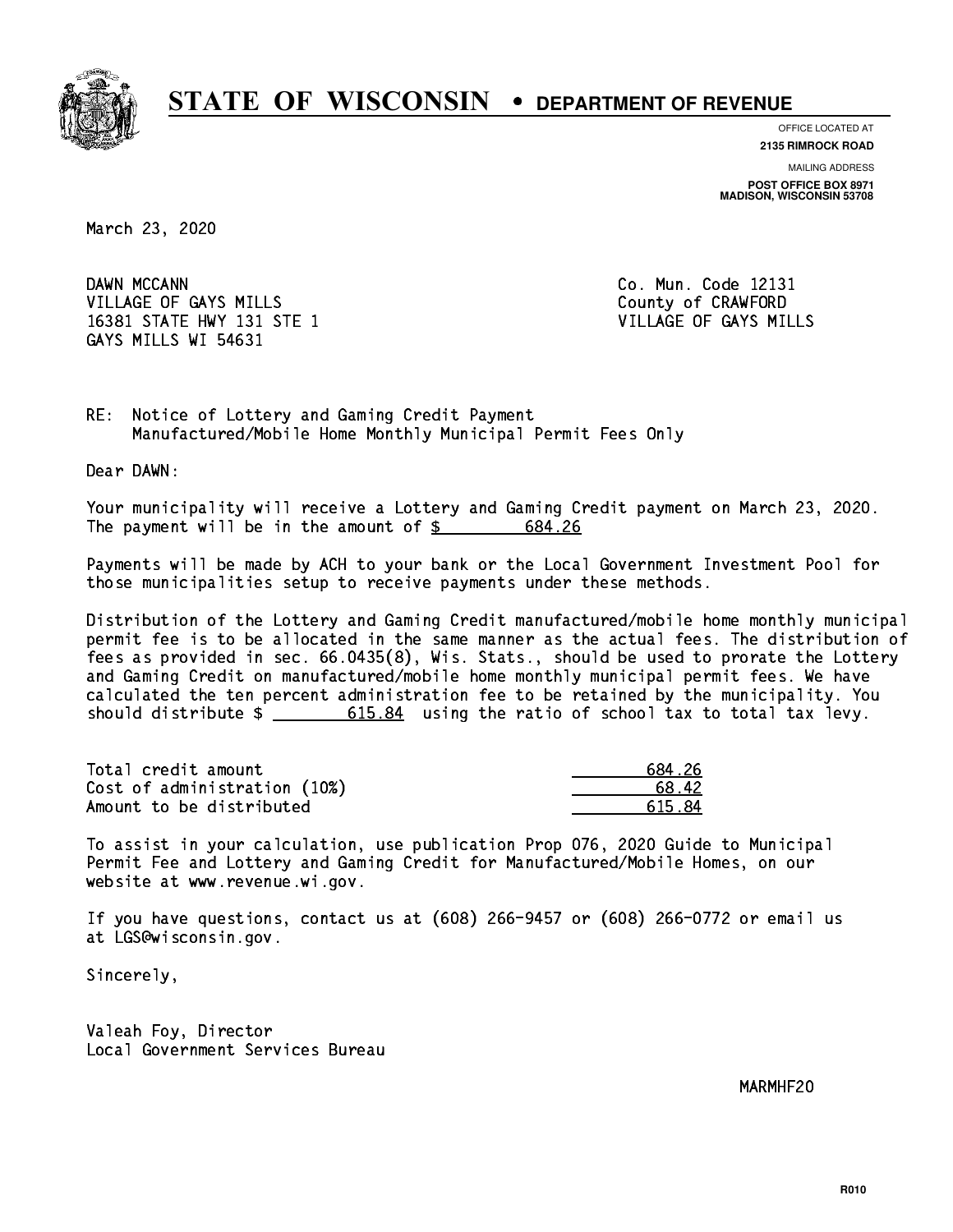

**OFFICE LOCATED AT**

**2135 RIMROCK ROAD**

**MAILING ADDRESS POST OFFICE BOX 8971 MADISON, WISCONSIN 53708**

March 23, 2020

**TAMERA KEPLER** VILLAGE OF SOLDIERS GROVE COUNTY OF CRAWFORD PO BOX 121 SOLDIERS GROVE WI 54655-0121

Co. Mun. Code 12181 VILLAGE OF SOLDIERS GROVE

RE: Notice of Lottery and Gaming Credit Payment Manufactured/Mobile Home Monthly Municipal Permit Fees Only

Dear TAMERA:

 Your municipality will receive a Lottery and Gaming Credit payment on March 23, 2020. The payment will be in the amount of \$ 710.39 \_\_\_\_\_\_\_\_\_\_\_\_\_\_\_\_

 Payments will be made by ACH to your bank or the Local Government Investment Pool for those municipalities setup to receive payments under these methods.

 Distribution of the Lottery and Gaming Credit manufactured/mobile home monthly municipal permit fee is to be allocated in the same manner as the actual fees. The distribution of fees as provided in sec. 66.0435(8), Wis. Stats., should be used to prorate the Lottery and Gaming Credit on manufactured/mobile home monthly municipal permit fees. We have calculated the ten percent administration fee to be retained by the municipality. You should distribute  $\frac{2}{1}$   $\frac{639.36}{20}$  using the ratio of school tax to total tax levy.

| Total credit amount          | 71039  |
|------------------------------|--------|
| Cost of administration (10%) |        |
| Amount to be distributed     | 639.36 |

 To assist in your calculation, use publication Prop 076, 2020 Guide to Municipal Permit Fee and Lottery and Gaming Credit for Manufactured/Mobile Homes, on our website at www.revenue.wi.gov.

 If you have questions, contact us at (608) 266-9457 or (608) 266-0772 or email us at LGS@wisconsin.gov.

Sincerely,

 Valeah Foy, Director Local Government Services Bureau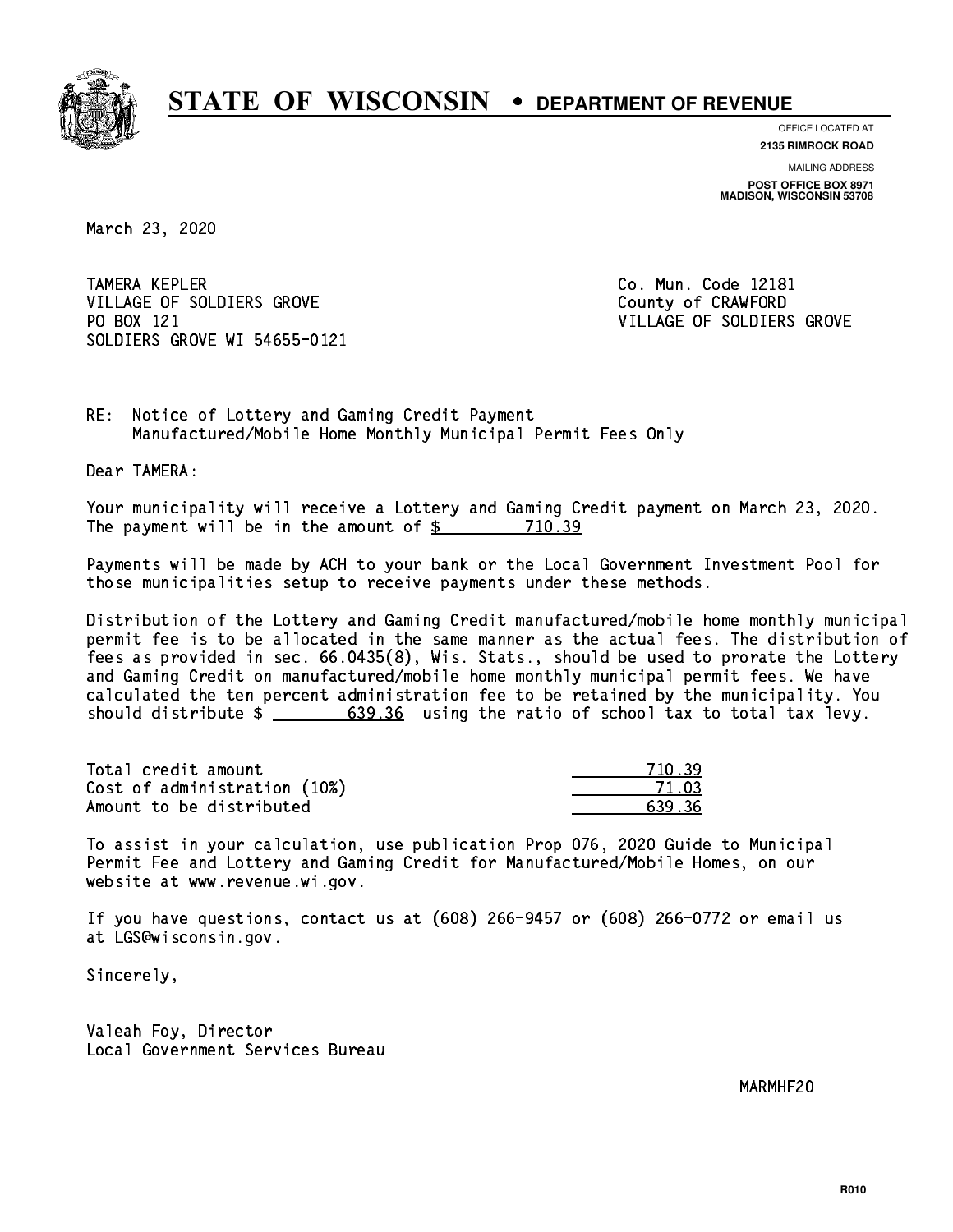

**OFFICE LOCATED AT 2135 RIMROCK ROAD**

**MAILING ADDRESS POST OFFICE BOX 8971 MADISON, WISCONSIN 53708**

March 23, 2020

PHYLLIS GROOM VILLAGE OF WAUZEKA COUNTY OF CRAWFORD PO BOX 344,213B E FRONT ST VILLAGE OF WAUZEKA WAUZEKA WI 53826-0344

Co. Mun. Code 12191

RE: Notice of Lottery and Gaming Credit Payment Manufactured/Mobile Home Monthly Municipal Permit Fees Only

Dear PHYLLIS:

 Your municipality will receive a Lottery and Gaming Credit payment on March 23, 2020. The payment will be in the amount of  $\frac{2}{3}$  1,037.01

 Payments will be made by ACH to your bank or the Local Government Investment Pool for those municipalities setup to receive payments under these methods.

 Distribution of the Lottery and Gaming Credit manufactured/mobile home monthly municipal permit fee is to be allocated in the same manner as the actual fees. The distribution of fees as provided in sec. 66.0435(8), Wis. Stats., should be used to prorate the Lottery and Gaming Credit on manufactured/mobile home monthly municipal permit fees. We have calculated the ten percent administration fee to be retained by the municipality. You should distribute  $\frac{2}{2}$   $\frac{933.31}{2}$  using the ratio of school tax to total tax levy.

| Total credit amount          | 1,037.01 |
|------------------------------|----------|
| Cost of administration (10%) | 103.70   |
| Amount to be distributed     | 933.31   |

 To assist in your calculation, use publication Prop 076, 2020 Guide to Municipal Permit Fee and Lottery and Gaming Credit for Manufactured/Mobile Homes, on our website at www.revenue.wi.gov.

 If you have questions, contact us at (608) 266-9457 or (608) 266-0772 or email us at LGS@wisconsin.gov.

Sincerely,

 Valeah Foy, Director Local Government Services Bureau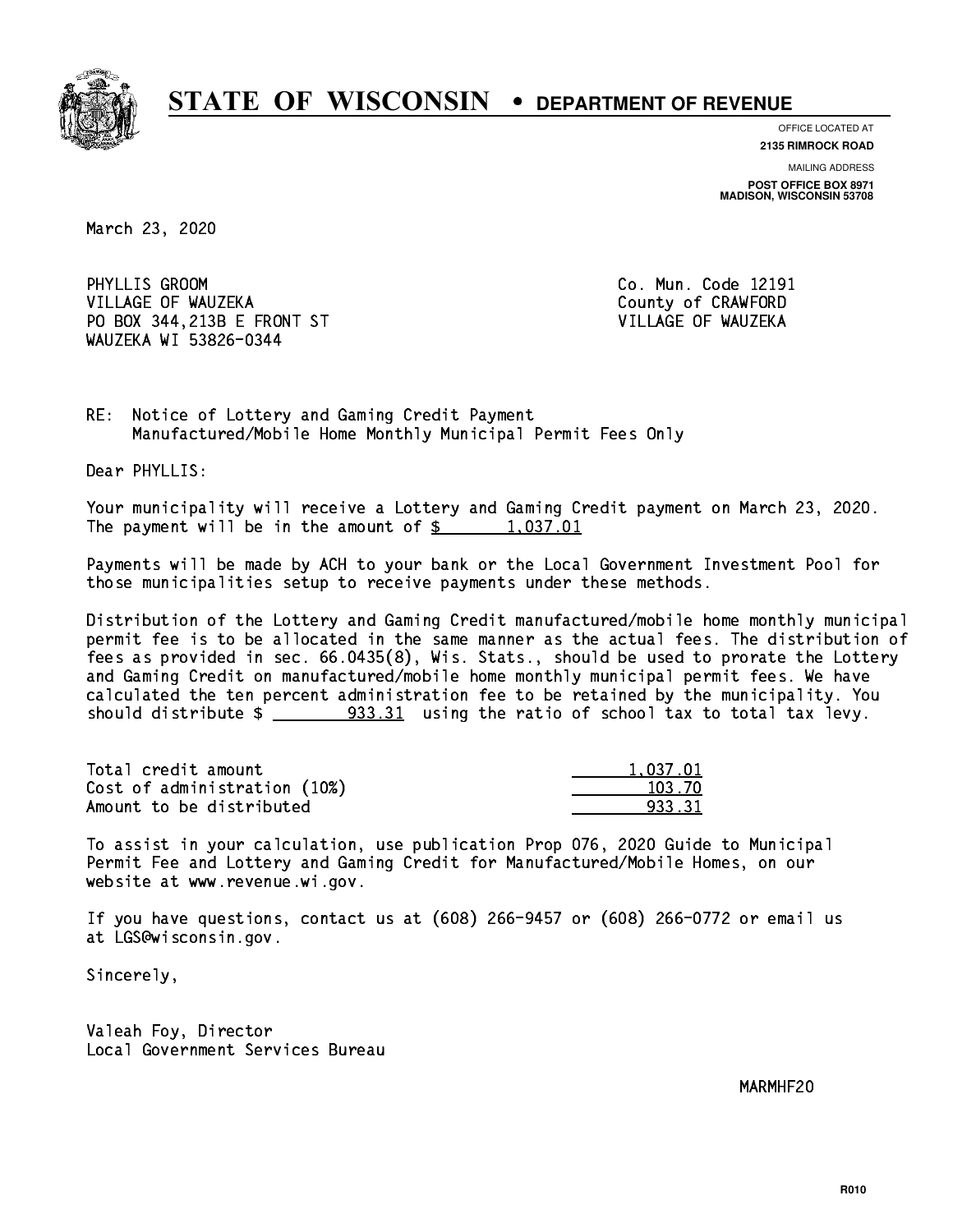

**OFFICE LOCATED AT**

**2135 RIMROCK ROAD**

**MAILING ADDRESS POST OFFICE BOX 8971 MADISON, WISCONSIN 53708**

March 23, 2020

**TINA FULLER** CITY OF PRAIRIE DU CHIEN COUNTY OF CRAWFORD PO BOX 324 PRAIRIE DU CHIEN WI 53821-0324

Co. Mun. Code 12271 CITY OF PRAIRIE DU CHIEN

RE: Notice of Lottery and Gaming Credit Payment Manufactured/Mobile Home Monthly Municipal Permit Fees Only

Dear TINA:

 Your municipality will receive a Lottery and Gaming Credit payment on March 23, 2020. The payment will be in the amount of  $\frac{2}{3}$  4,429.20

 Payments will be made by ACH to your bank or the Local Government Investment Pool for those municipalities setup to receive payments under these methods.

 Distribution of the Lottery and Gaming Credit manufactured/mobile home monthly municipal permit fee is to be allocated in the same manner as the actual fees. The distribution of fees as provided in sec. 66.0435(8), Wis. Stats., should be used to prorate the Lottery and Gaming Credit on manufactured/mobile home monthly municipal permit fees. We have calculated the ten percent administration fee to be retained by the municipality. You should distribute  $\frac{2}{1}$   $\frac{3.986.28}{2}$  using the ratio of school tax to total tax levy.

| Total credit amount          | 4.429.20 |
|------------------------------|----------|
| Cost of administration (10%) | 442.92   |
| Amount to be distributed     | 3.986.28 |

 To assist in your calculation, use publication Prop 076, 2020 Guide to Municipal Permit Fee and Lottery and Gaming Credit for Manufactured/Mobile Homes, on our website at www.revenue.wi.gov.

 If you have questions, contact us at (608) 266-9457 or (608) 266-0772 or email us at LGS@wisconsin.gov.

Sincerely,

 Valeah Foy, Director Local Government Services Bureau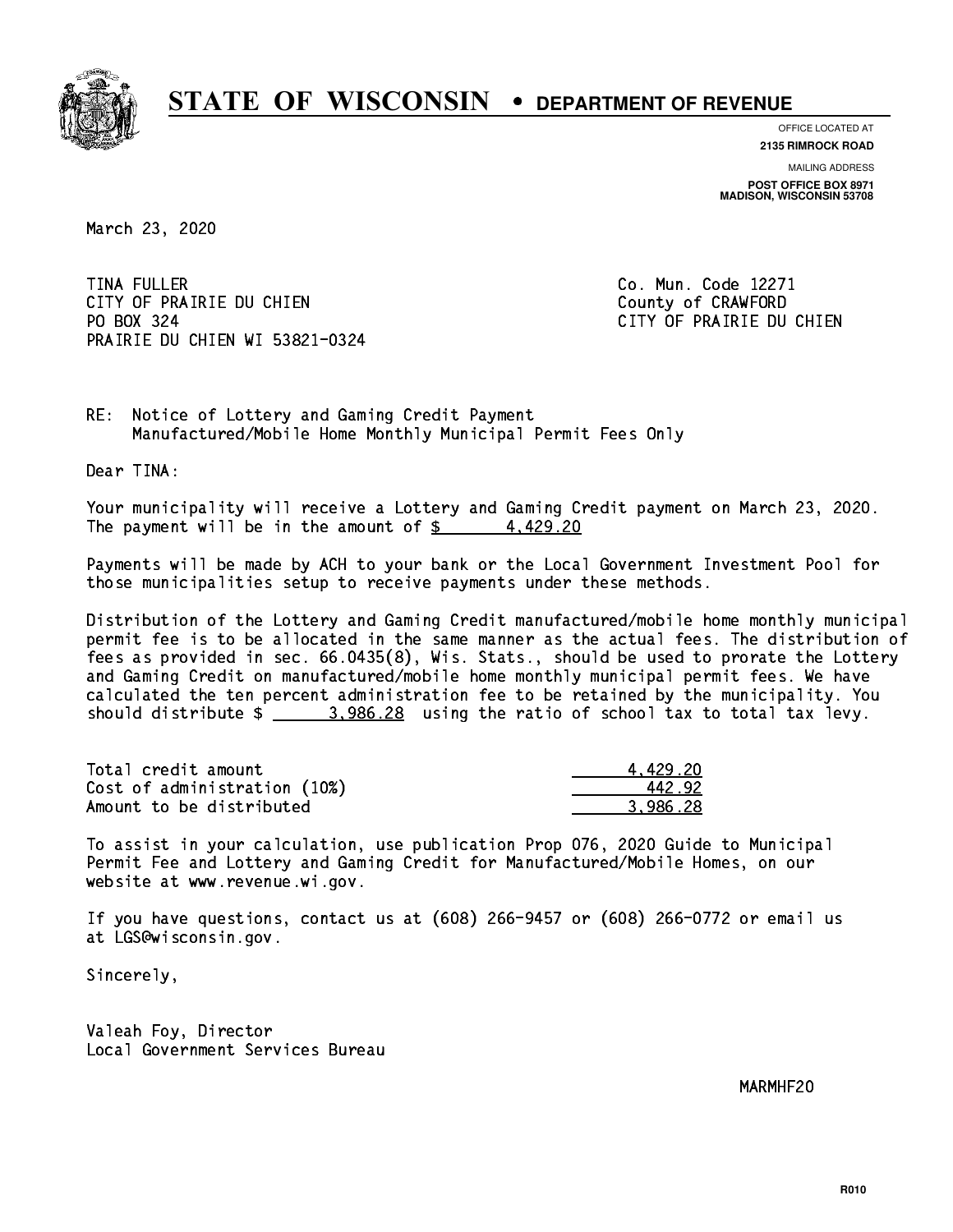

**OFFICE LOCATED AT**

**2135 RIMROCK ROAD**

**MAILING ADDRESS POST OFFICE BOX 8971 MADISON, WISCONSIN 53708**

March 23, 2020

 CATHY HASSLINGER Co. Mun. Code 13028 TOWN OF DUNN County of DANE 4156 COUNTY RD B TOWN OF DUNN MC FARLAND WI 53558-9754

RE: Notice of Lottery and Gaming Credit Payment Manufactured/Mobile Home Monthly Municipal Permit Fees Only

Dear CATHY:

 Your municipality will receive a Lottery and Gaming Credit payment on March 23, 2020. The payment will be in the amount of  $\frac{2}{3}$  31,800.84

 Payments will be made by ACH to your bank or the Local Government Investment Pool for those municipalities setup to receive payments under these methods.

 Distribution of the Lottery and Gaming Credit manufactured/mobile home monthly municipal permit fee is to be allocated in the same manner as the actual fees. The distribution of fees as provided in sec. 66.0435(8), Wis. Stats., should be used to prorate the Lottery and Gaming Credit on manufactured/mobile home monthly municipal permit fees. We have calculated the ten percent administration fee to be retained by the municipality. You should distribute  $\frac{28,620.76}{28,620.76}$  using the ratio of school tax to total tax levy.

| Total credit amount          | 31,800.84 |
|------------------------------|-----------|
| Cost of administration (10%) | 3.180.08  |
| Amount to be distributed     | 28,620.76 |

 To assist in your calculation, use publication Prop 076, 2020 Guide to Municipal Permit Fee and Lottery and Gaming Credit for Manufactured/Mobile Homes, on our website at www.revenue.wi.gov.

 If you have questions, contact us at (608) 266-9457 or (608) 266-0772 or email us at LGS@wisconsin.gov.

Sincerely,

 Valeah Foy, Director Local Government Services Bureau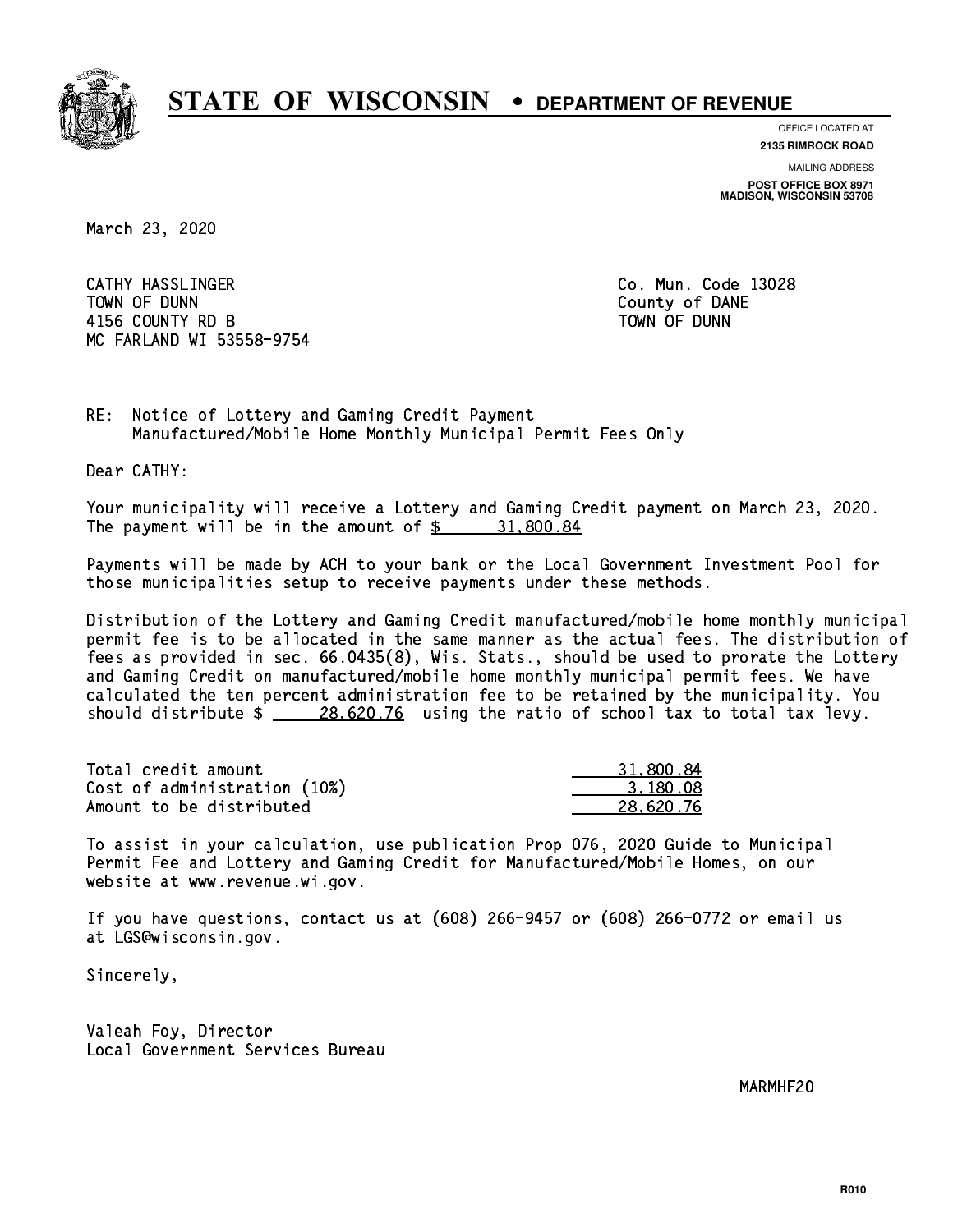

**OFFICE LOCATED AT**

**2135 RIMROCK ROAD**

**MAILING ADDRESS POST OFFICE BOX 8971 MADISON, WISCONSIN 53708**

March 23, 2020

RENEE SCHWASS TOWN OF MADISON County of DANE 2120 FISH HATCHERY RD TOWN OF MADISON MADISON WI 53713

Co. Mun. Code 13032

RE: Notice of Lottery and Gaming Credit Payment Manufactured/Mobile Home Monthly Municipal Permit Fees Only

Dear RENEE:

 Your municipality will receive a Lottery and Gaming Credit payment on March 23, 2020. The payment will be in the amount of  $\frac{2}{3}$  2,777.95

 Payments will be made by ACH to your bank or the Local Government Investment Pool for those municipalities setup to receive payments under these methods.

 Distribution of the Lottery and Gaming Credit manufactured/mobile home monthly municipal permit fee is to be allocated in the same manner as the actual fees. The distribution of fees as provided in sec. 66.0435(8), Wis. Stats., should be used to prorate the Lottery and Gaming Credit on manufactured/mobile home monthly municipal permit fees. We have calculated the ten percent administration fee to be retained by the municipality. You should distribute  $\frac{2.500.16}{2.500.16}$  using the ratio of school tax to total tax levy.

| Total credit amount          | 2.777.95 |
|------------------------------|----------|
| Cost of administration (10%) | -277-79  |
| Amount to be distributed     | 2.500.16 |

 To assist in your calculation, use publication Prop 076, 2020 Guide to Municipal Permit Fee and Lottery and Gaming Credit for Manufactured/Mobile Homes, on our website at www.revenue.wi.gov.

 If you have questions, contact us at (608) 266-9457 or (608) 266-0772 or email us at LGS@wisconsin.gov.

Sincerely,

 Valeah Foy, Director Local Government Services Bureau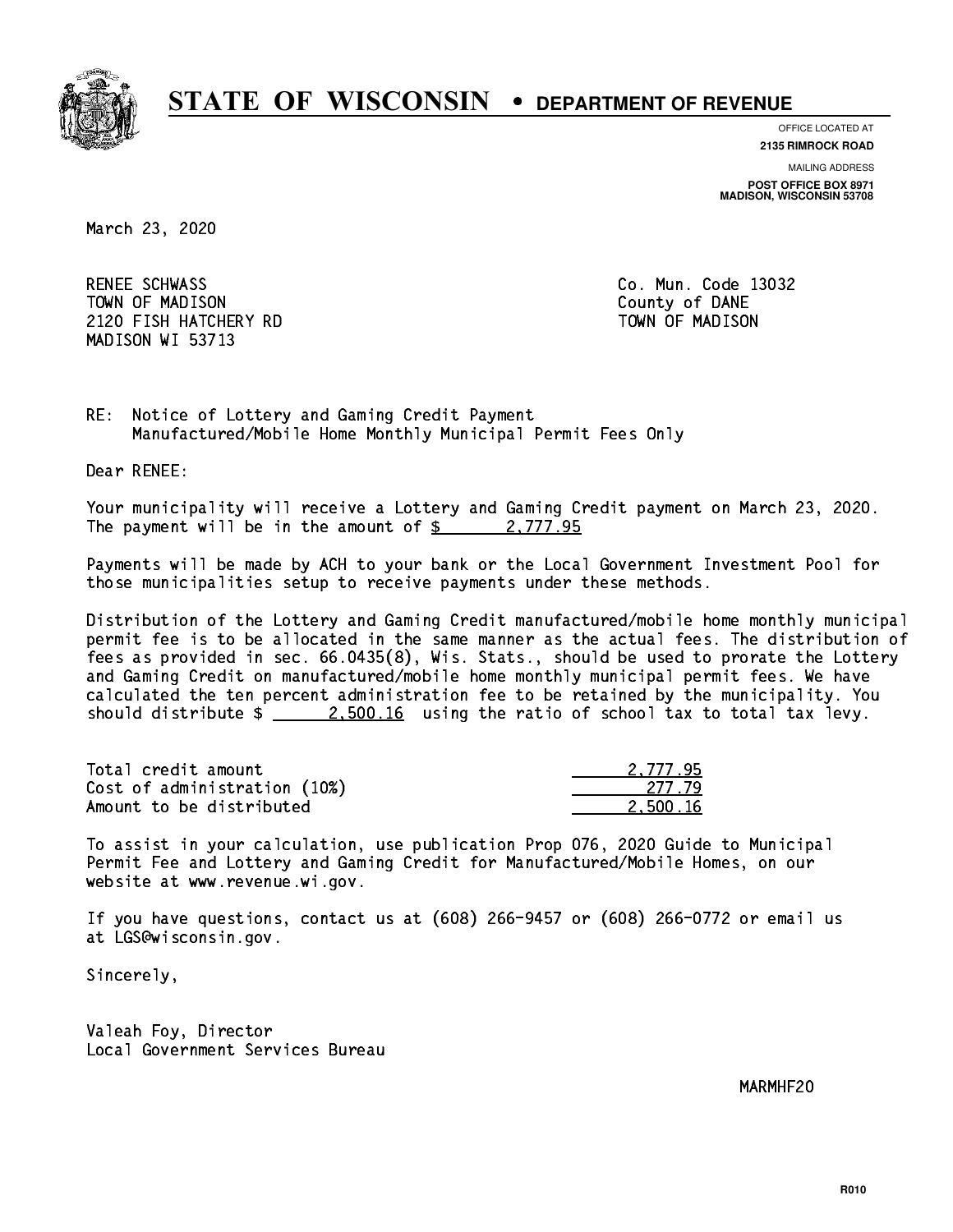

**OFFICE LOCATED AT**

**2135 RIMROCK ROAD**

**MAILING ADDRESS POST OFFICE BOX 8971 MADISON, WISCONSIN 53708**

March 23, 2020

**KRISTY BUETHIN**  TOWN OF MAZOMANIE County of DANE 711 W HUDSON ST TOWN OF MAZOMANIE MAZOMANIE WI 53560-0396

Co. Mun. Code 13034

RE: Notice of Lottery and Gaming Credit Payment Manufactured/Mobile Home Monthly Municipal Permit Fees Only

Dear TREASURER:

 Your municipality will receive a Lottery and Gaming Credit payment on March 23, 2020. The payment will be in the amount of  $\frac{2}{3}$  6,594.72

 Payments will be made by ACH to your bank or the Local Government Investment Pool for those municipalities setup to receive payments under these methods.

 Distribution of the Lottery and Gaming Credit manufactured/mobile home monthly municipal permit fee is to be allocated in the same manner as the actual fees. The distribution of fees as provided in sec. 66.0435(8), Wis. Stats., should be used to prorate the Lottery and Gaming Credit on manufactured/mobile home monthly municipal permit fees. We have calculated the ten percent administration fee to be retained by the municipality. You should distribute  $\frac{25}{2}$  5,935.25 using the ratio of school tax to total tax levy.

| Total credit amount          | 6.594.72 |
|------------------------------|----------|
| Cost of administration (10%) | 659.47   |
| Amount to be distributed     | 5.935.25 |

 To assist in your calculation, use publication Prop 076, 2020 Guide to Municipal Permit Fee and Lottery and Gaming Credit for Manufactured/Mobile Homes, on our website at www.revenue.wi.gov.

 If you have questions, contact us at (608) 266-9457 or (608) 266-0772 or email us at LGS@wisconsin.gov.

Sincerely,

 Valeah Foy, Director Local Government Services Bureau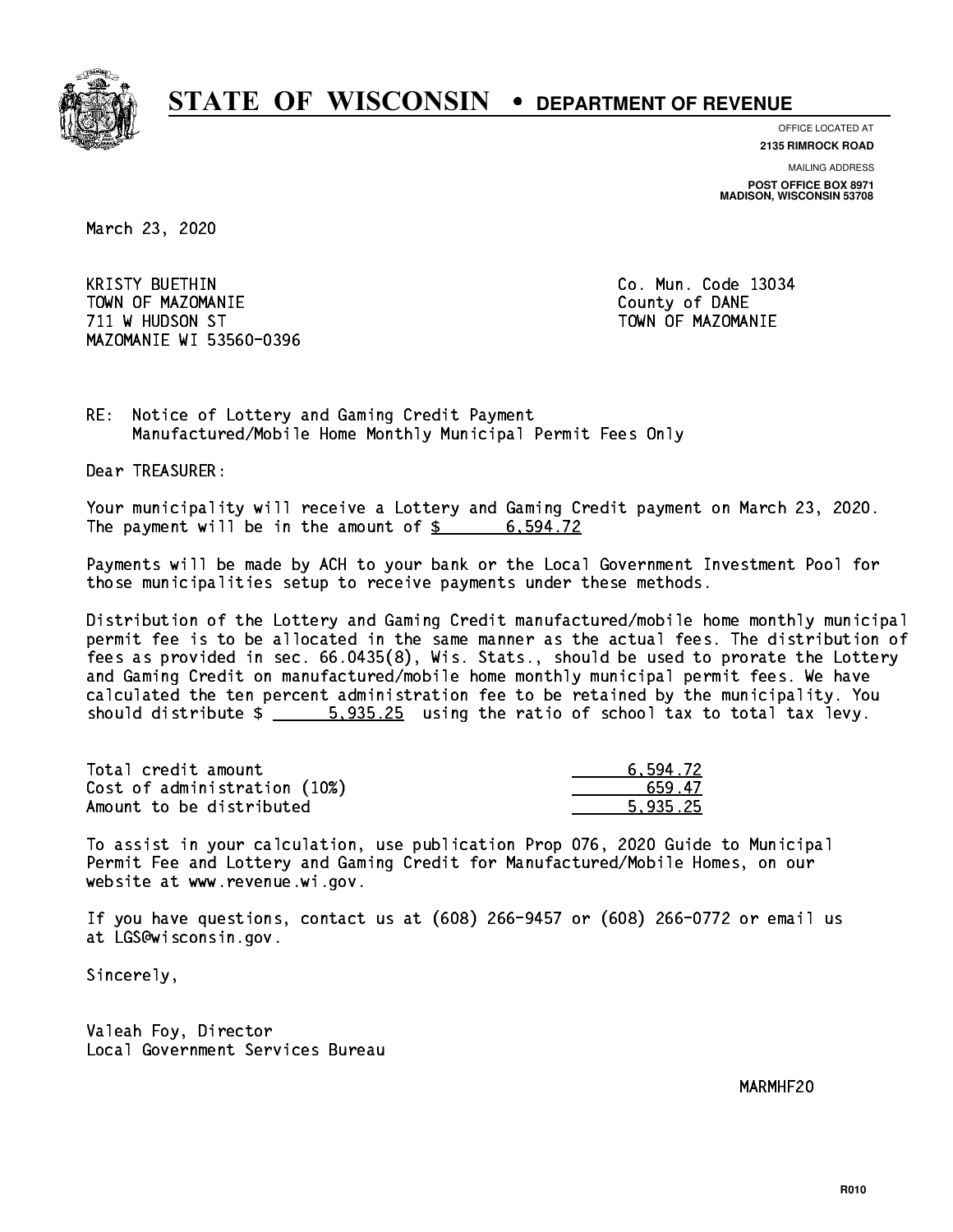

**OFFICE LOCATED AT**

**2135 RIMROCK ROAD**

**MAILING ADDRESS POST OFFICE BOX 8971 MADISON, WISCONSIN 53708**

March 23, 2020

DIANAH FAYAS TOWN OF SPRINGFIELD **COUNTY COUNTY OF DANE** 6157 CTH P DANE WI 53529

Co. Mun. Code 13056 TOWN OF SPRINGFIELD

RE: Notice of Lottery and Gaming Credit Payment Manufactured/Mobile Home Monthly Municipal Permit Fees Only

Dear DIANAH:

 Your municipality will receive a Lottery and Gaming Credit payment on March 23, 2020. The payment will be in the amount of \$ 8,835.36 \_\_\_\_\_\_\_\_\_\_\_\_\_\_\_\_

 Payments will be made by ACH to your bank or the Local Government Investment Pool for those municipalities setup to receive payments under these methods.

 Distribution of the Lottery and Gaming Credit manufactured/mobile home monthly municipal permit fee is to be allocated in the same manner as the actual fees. The distribution of fees as provided in sec. 66.0435(8), Wis. Stats., should be used to prorate the Lottery and Gaming Credit on manufactured/mobile home monthly municipal permit fees. We have calculated the ten percent administration fee to be retained by the municipality. You should distribute  $\frac{2}{2}$   $\frac{7,951.83}{2}$  using the ratio of school tax to total tax levy.

| Total credit amount          | 8.835.36 |
|------------------------------|----------|
| Cost of administration (10%) | 883.53   |
| Amount to be distributed     | 7.951.83 |

 To assist in your calculation, use publication Prop 076, 2020 Guide to Municipal Permit Fee and Lottery and Gaming Credit for Manufactured/Mobile Homes, on our website at www.revenue.wi.gov.

 If you have questions, contact us at (608) 266-9457 or (608) 266-0772 or email us at LGS@wisconsin.gov.

Sincerely,

 Valeah Foy, Director Local Government Services Bureau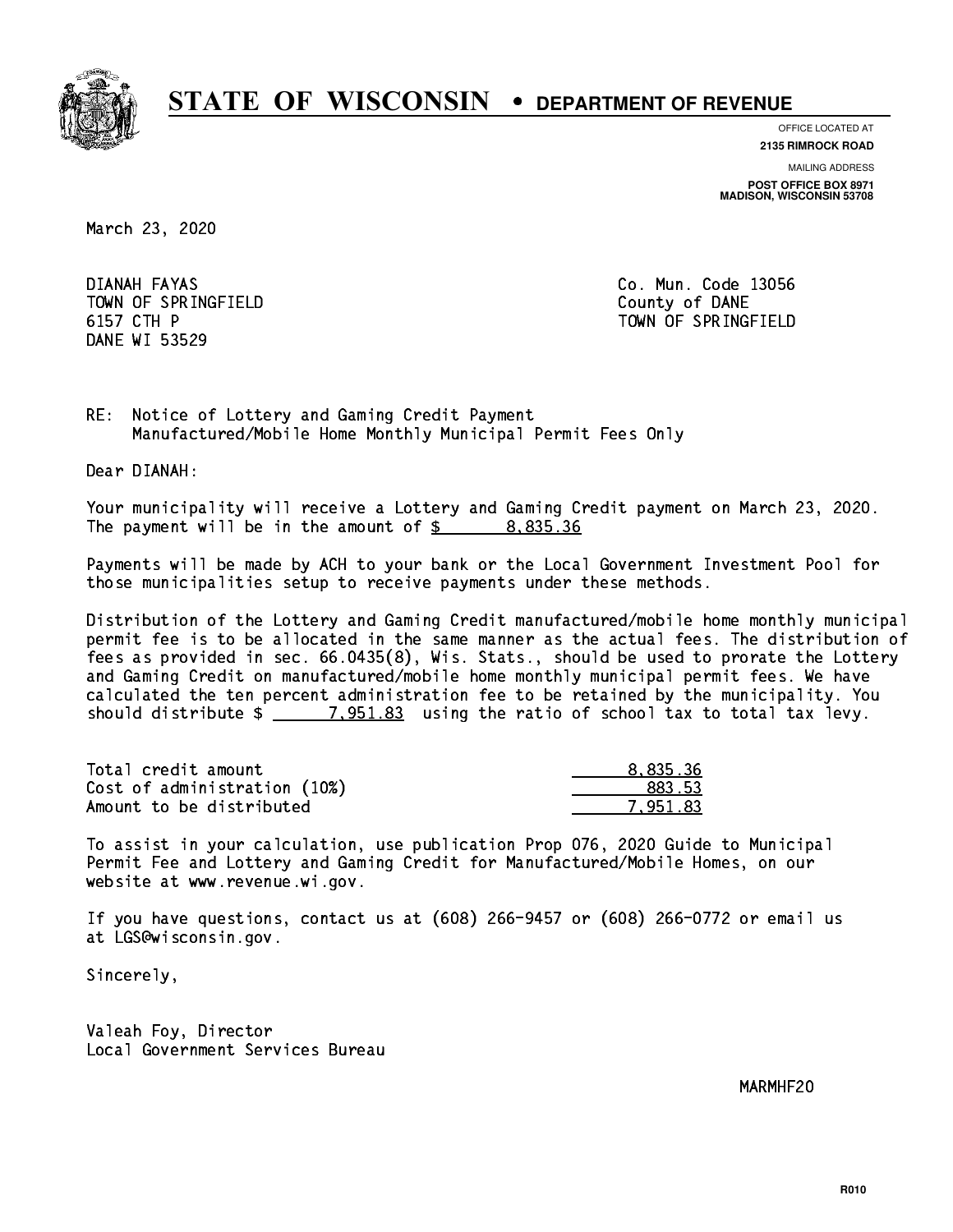

**OFFICE LOCATED AT**

**2135 RIMROCK ROAD**

**MAILING ADDRESS POST OFFICE BOX 8971 MADISON, WISCONSIN 53708**

March 23, 2020

MARY JO MICHEK **Co. Mun. Code 13108** VILLAGE OF BLUE MOUNDS **County of DANE** PO BOX 189 BLUE MOUNDS WI 53517-0189

VILLAGE OF BLUE MOUNDS

RE: Notice of Lottery and Gaming Credit Payment Manufactured/Mobile Home Monthly Municipal Permit Fees Only

Dear MARY JO:

 Your municipality will receive a Lottery and Gaming Credit payment on March 23, 2020. The payment will be in the amount of \$ 7,070.89 \_\_\_\_\_\_\_\_\_\_\_\_\_\_\_\_

 Payments will be made by ACH to your bank or the Local Government Investment Pool for those municipalities setup to receive payments under these methods.

 Distribution of the Lottery and Gaming Credit manufactured/mobile home monthly municipal permit fee is to be allocated in the same manner as the actual fees. The distribution of fees as provided in sec. 66.0435(8), Wis. Stats., should be used to prorate the Lottery and Gaming Credit on manufactured/mobile home monthly municipal permit fees. We have calculated the ten percent administration fee to be retained by the municipality. You should distribute  $\frac{2}{1}$   $\frac{6,363.81}{2}$  using the ratio of school tax to total tax levy.

| Total credit amount          | 7.070.89 |
|------------------------------|----------|
| Cost of administration (10%) | 707 N.   |
| Amount to be distributed     | 6.363.81 |

 To assist in your calculation, use publication Prop 076, 2020 Guide to Municipal Permit Fee and Lottery and Gaming Credit for Manufactured/Mobile Homes, on our website at www.revenue.wi.gov.

 If you have questions, contact us at (608) 266-9457 or (608) 266-0772 or email us at LGS@wisconsin.gov.

Sincerely,

 Valeah Foy, Director Local Government Services Bureau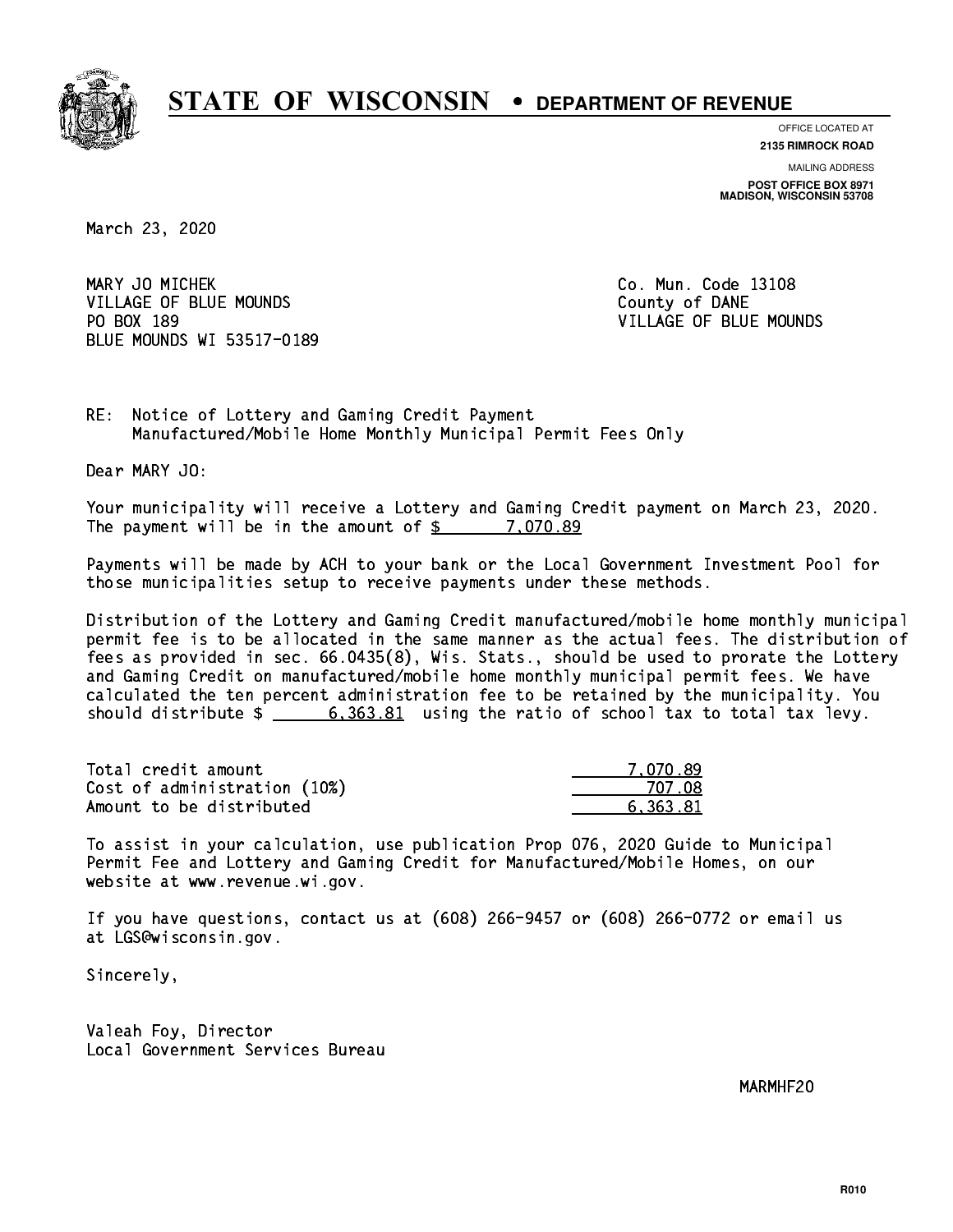

**OFFICE LOCATED AT**

**2135 RIMROCK ROAD**

**MAILING ADDRESS POST OFFICE BOX 8971 MADISON, WISCONSIN 53708**

March 23, 2020

**DENISE BLEECKER** VILLAGE OF MARSHALL **COUNTY OF MARSHALL** PO BOX 45 MARSHALL WI 53559-0045

Co. Mun. Code 13152 VILLAGE OF MARSHALL

RE: Notice of Lottery and Gaming Credit Payment Manufactured/Mobile Home Monthly Municipal Permit Fees Only

Dear DENISE:

 Your municipality will receive a Lottery and Gaming Credit payment on March 23, 2020. The payment will be in the amount of  $\frac{2}{3}$  41,642.04

 Payments will be made by ACH to your bank or the Local Government Investment Pool for those municipalities setup to receive payments under these methods.

 Distribution of the Lottery and Gaming Credit manufactured/mobile home monthly municipal permit fee is to be allocated in the same manner as the actual fees. The distribution of fees as provided in sec. 66.0435(8), Wis. Stats., should be used to prorate the Lottery and Gaming Credit on manufactured/mobile home monthly municipal permit fees. We have calculated the ten percent administration fee to be retained by the municipality. You should distribute  $\frac{27.477.84}{27.84}$  using the ratio of school tax to total tax levy.

| Total credit amount          | 41,642.04 |
|------------------------------|-----------|
| Cost of administration (10%) | 4.164.20  |
| Amount to be distributed     | 37.477.84 |

 To assist in your calculation, use publication Prop 076, 2020 Guide to Municipal Permit Fee and Lottery and Gaming Credit for Manufactured/Mobile Homes, on our website at www.revenue.wi.gov.

 If you have questions, contact us at (608) 266-9457 or (608) 266-0772 or email us at LGS@wisconsin.gov.

Sincerely,

 Valeah Foy, Director Local Government Services Bureau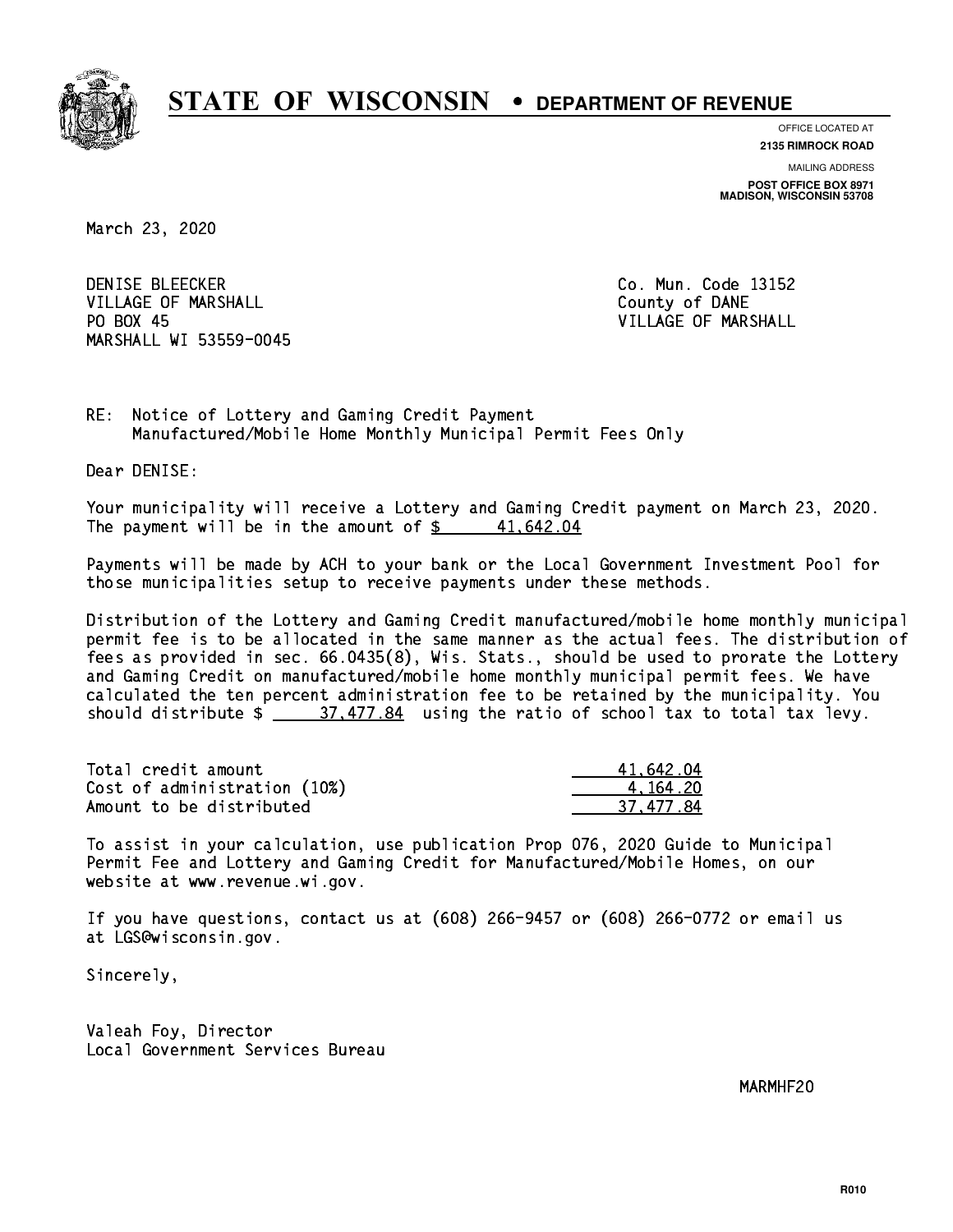

**OFFICE LOCATED AT**

**2135 RIMROCK ROAD**

**MAILING ADDRESS POST OFFICE BOX 8971 MADISON, WISCONSIN 53708**

March 23, 2020

MISTY DODGE CITY OF FITCHBURG COUNTY COUNTY OF DANE 5520 LACY RD FITCHBURG WI 53711

Co. Mun. Code 13225 CITY OF FITCHBURG

RE: Notice of Lottery and Gaming Credit Payment Manufactured/Mobile Home Monthly Municipal Permit Fees Only

Dear MISTY:

 Your municipality will receive a Lottery and Gaming Credit payment on March 23, 2020. The payment will be in the amount of  $\frac{2}{3}$  1,734.39

 Payments will be made by ACH to your bank or the Local Government Investment Pool for those municipalities setup to receive payments under these methods.

 Distribution of the Lottery and Gaming Credit manufactured/mobile home monthly municipal permit fee is to be allocated in the same manner as the actual fees. The distribution of fees as provided in sec. 66.0435(8), Wis. Stats., should be used to prorate the Lottery and Gaming Credit on manufactured/mobile home monthly municipal permit fees. We have calculated the ten percent administration fee to be retained by the municipality. You should distribute  $\frac{1.560.96}{1.560.96}$  using the ratio of school tax to total tax levy.

| Total credit amount          | 1,734.39 |
|------------------------------|----------|
| Cost of administration (10%) | 173.43   |
| Amount to be distributed     | 1.560.96 |

 To assist in your calculation, use publication Prop 076, 2020 Guide to Municipal Permit Fee and Lottery and Gaming Credit for Manufactured/Mobile Homes, on our website at www.revenue.wi.gov.

 If you have questions, contact us at (608) 266-9457 or (608) 266-0772 or email us at LGS@wisconsin.gov.

Sincerely,

 Valeah Foy, Director Local Government Services Bureau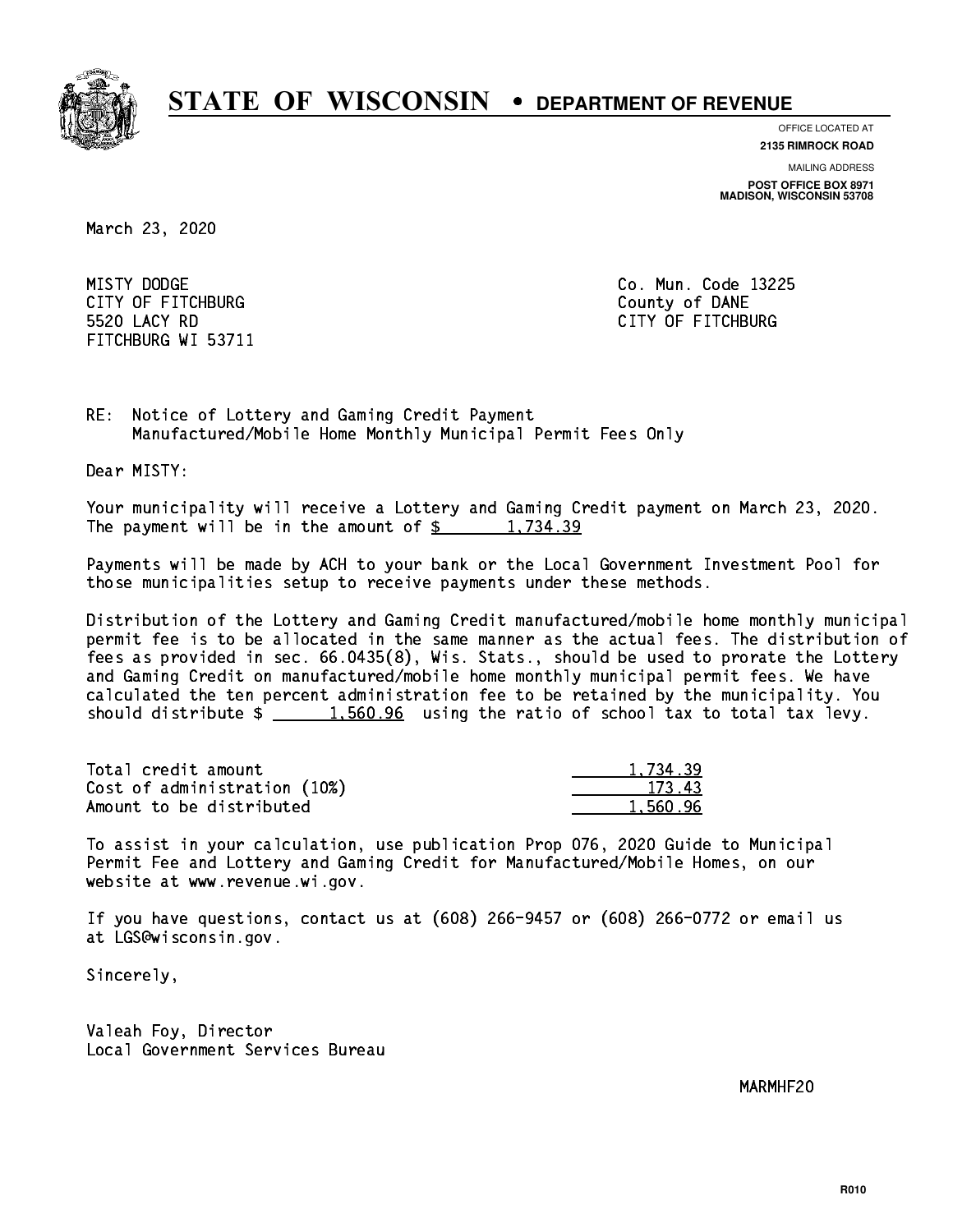

**OFFICE LOCATED AT**

**2135 RIMROCK ROAD**

**MAILING ADDRESS POST OFFICE BOX 8971 MADISON, WISCONSIN 53708**

March 23, 2020

 CRAIG FRANKLIN Co. Mun. Code 13251 CITY OF MADISON County of DANE 210 MARTIN LUTHER KING RM 107 CONTROLLER STATES TO MADISON MADISON WI 53703-3342

RE: Notice of Lottery and Gaming Credit Payment Manufactured/Mobile Home Monthly Municipal Permit Fees Only

Dear CRAIG:

 Your municipality will receive a Lottery and Gaming Credit payment on March 23, 2020. The payment will be in the amount of  $\frac{2}{3}$  43,063.68

 Payments will be made by ACH to your bank or the Local Government Investment Pool for those municipalities setup to receive payments under these methods.

 Distribution of the Lottery and Gaming Credit manufactured/mobile home monthly municipal permit fee is to be allocated in the same manner as the actual fees. The distribution of fees as provided in sec. 66.0435(8), Wis. Stats., should be used to prorate the Lottery and Gaming Credit on manufactured/mobile home monthly municipal permit fees. We have calculated the ten percent administration fee to be retained by the municipality. You should distribute  $\frac{28.757.32}{2}$  using the ratio of school tax to total tax levy.

| Total credit amount          | 43.063.68 |
|------------------------------|-----------|
| Cost of administration (10%) | 4.306.36  |
| Amount to be distributed     | 38.757.32 |

 To assist in your calculation, use publication Prop 076, 2020 Guide to Municipal Permit Fee and Lottery and Gaming Credit for Manufactured/Mobile Homes, on our website at www.revenue.wi.gov.

 If you have questions, contact us at (608) 266-9457 or (608) 266-0772 or email us at LGS@wisconsin.gov.

Sincerely,

 Valeah Foy, Director Local Government Services Bureau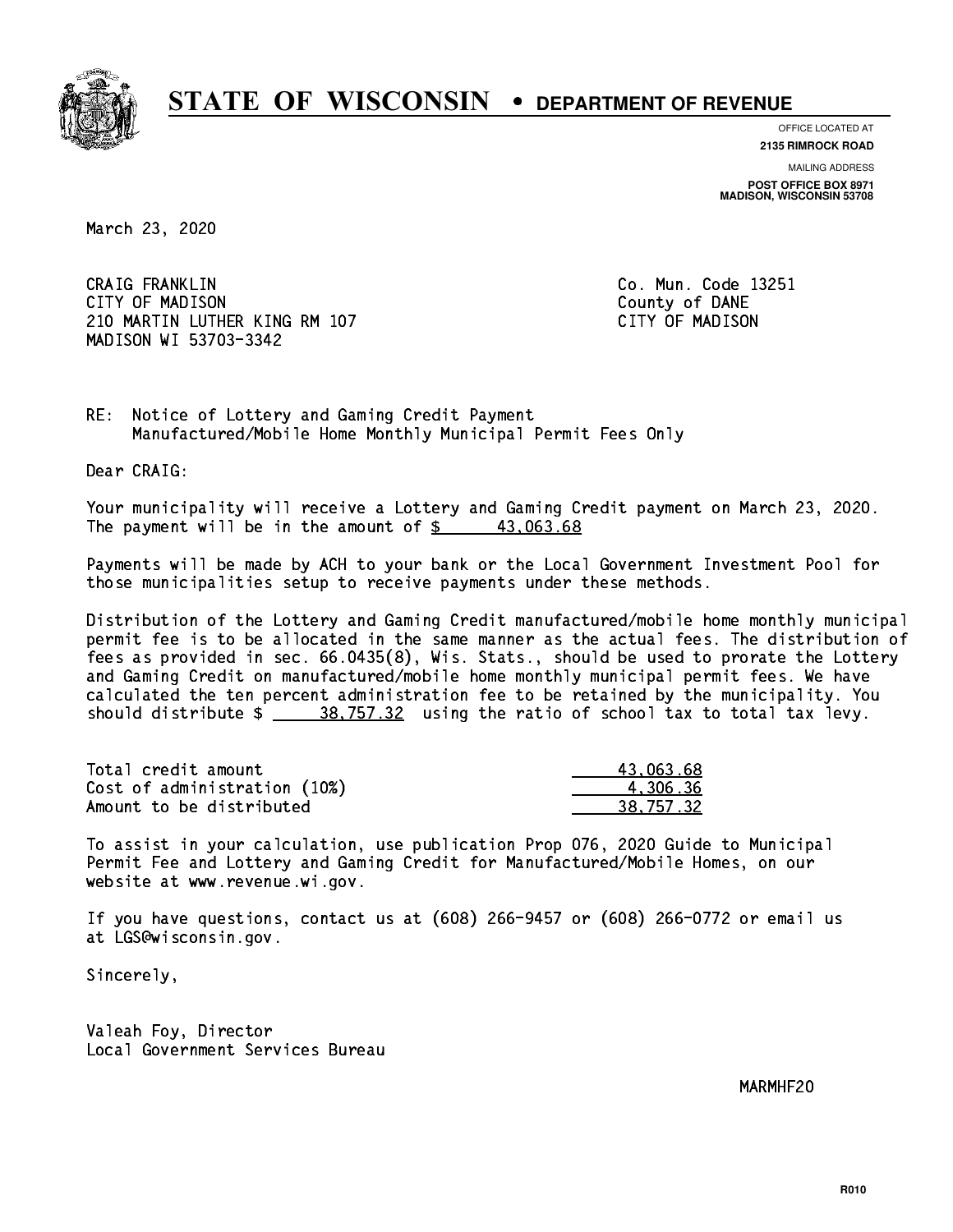

**OFFICE LOCATED AT**

**2135 RIMROCK ROAD**

**MAILING ADDRESS POST OFFICE BOX 8971 MADISON, WISCONSIN 53708**

March 23, 2020

 MERCIA CHRISTIAN Co. Mun. Code 14004 TOWN OF BEAVER DAM **COUNTY OF SEARCH COUNTY OF DODGE** W8540 COUNTY RD W TOWN OF BEAVER DAM BEAVER DAM WI 53916-9422

RE: Notice of Lottery and Gaming Credit Payment Manufactured/Mobile Home Monthly Municipal Permit Fees Only

Dear MERCIA:

 Your municipality will receive a Lottery and Gaming Credit payment on March 23, 2020. The payment will be in the amount of  $\frac{24,644.40}{24,644.40}$ 

 Payments will be made by ACH to your bank or the Local Government Investment Pool for those municipalities setup to receive payments under these methods.

 Distribution of the Lottery and Gaming Credit manufactured/mobile home monthly municipal permit fee is to be allocated in the same manner as the actual fees. The distribution of fees as provided in sec. 66.0435(8), Wis. Stats., should be used to prorate the Lottery and Gaming Credit on manufactured/mobile home monthly municipal permit fees. We have calculated the ten percent administration fee to be retained by the municipality. You should distribute  $\frac{22,179.96}{22,179.96}$  using the ratio of school tax to total tax levy.

| Total credit amount          | 24.644.40 |
|------------------------------|-----------|
| Cost of administration (10%) | 2.464.44  |
| Amount to be distributed     | 22.179.96 |

 To assist in your calculation, use publication Prop 076, 2020 Guide to Municipal Permit Fee and Lottery and Gaming Credit for Manufactured/Mobile Homes, on our website at www.revenue.wi.gov.

 If you have questions, contact us at (608) 266-9457 or (608) 266-0772 or email us at LGS@wisconsin.gov.

Sincerely,

 Valeah Foy, Director Local Government Services Bureau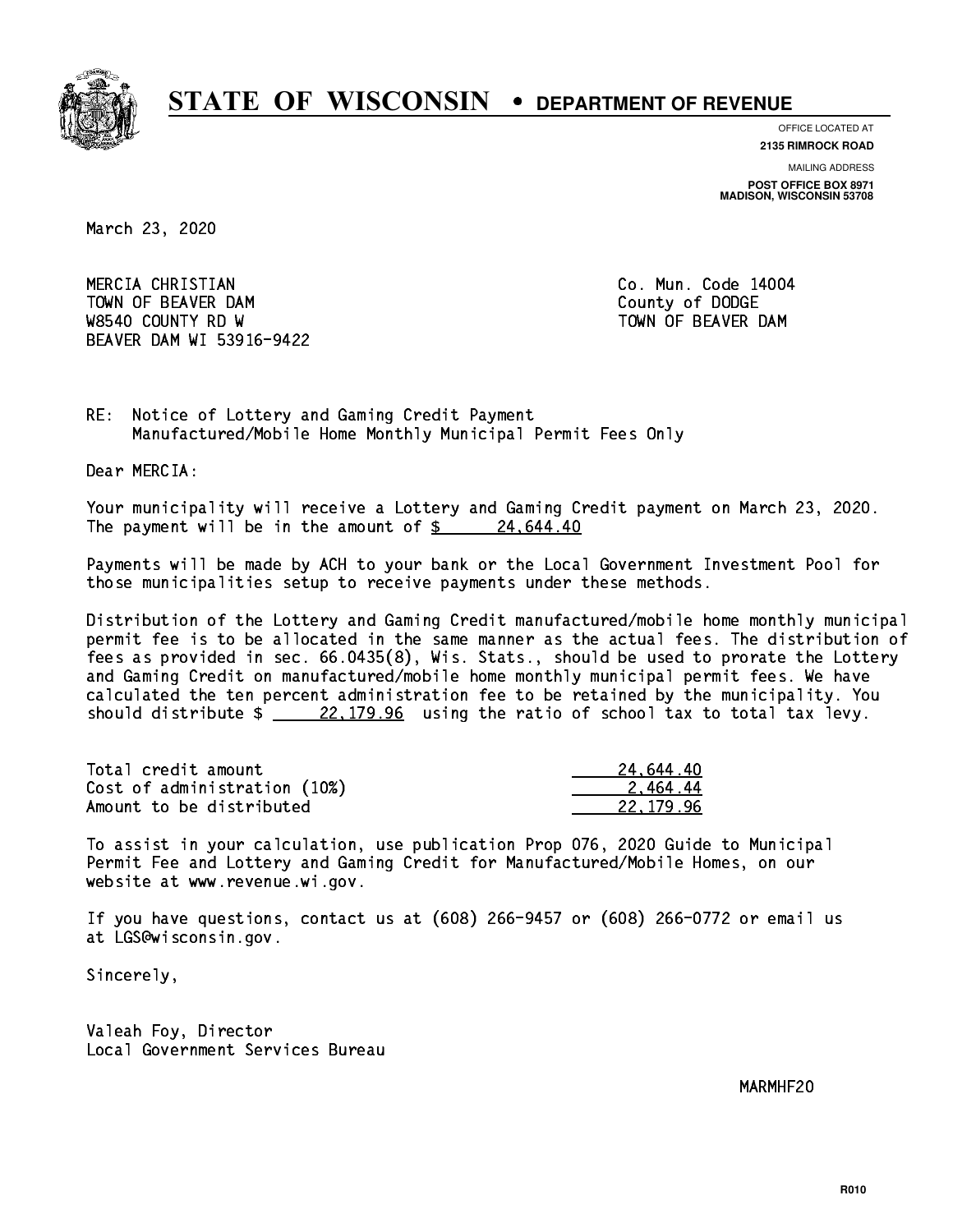

**OFFICE LOCATED AT 2135 RIMROCK ROAD**

**MAILING ADDRESS POST OFFICE BOX 8971 MADISON, WISCONSIN 53708**

March 23, 2020

 MARJORIE BEILKE Co. Mun. Code 14008 Town of Calamus County of Dodge County of Dodge County of Dodge County of Dodge County of Dodge County of Dodge W10897 VAN BUREN RD TOWN OF CALAMUS COLUMBUS WI 53925-8989

RE: Notice of Lottery and Gaming Credit Payment Manufactured/Mobile Home Monthly Municipal Permit Fees Only

Dear MARJORIE:

 Your municipality will receive a Lottery and Gaming Credit payment on March 23, 2020. The payment will be in the amount of  $\frac{2}{9}$  2,948.88

 Payments will be made by ACH to your bank or the Local Government Investment Pool for those municipalities setup to receive payments under these methods.

 Distribution of the Lottery and Gaming Credit manufactured/mobile home monthly municipal permit fee is to be allocated in the same manner as the actual fees. The distribution of fees as provided in sec. 66.0435(8), Wis. Stats., should be used to prorate the Lottery and Gaming Credit on manufactured/mobile home monthly municipal permit fees. We have calculated the ten percent administration fee to be retained by the municipality. You should distribute  $\frac{2.654.00}{2.654.00}$  using the ratio of school tax to total tax levy.

| Total credit amount          | 2.948.88 |
|------------------------------|----------|
| Cost of administration (10%) | 294.88   |
| Amount to be distributed     | 2.654.00 |

 To assist in your calculation, use publication Prop 076, 2020 Guide to Municipal Permit Fee and Lottery and Gaming Credit for Manufactured/Mobile Homes, on our website at www.revenue.wi.gov.

 If you have questions, contact us at (608) 266-9457 or (608) 266-0772 or email us at LGS@wisconsin.gov.

Sincerely,

 Valeah Foy, Director Local Government Services Bureau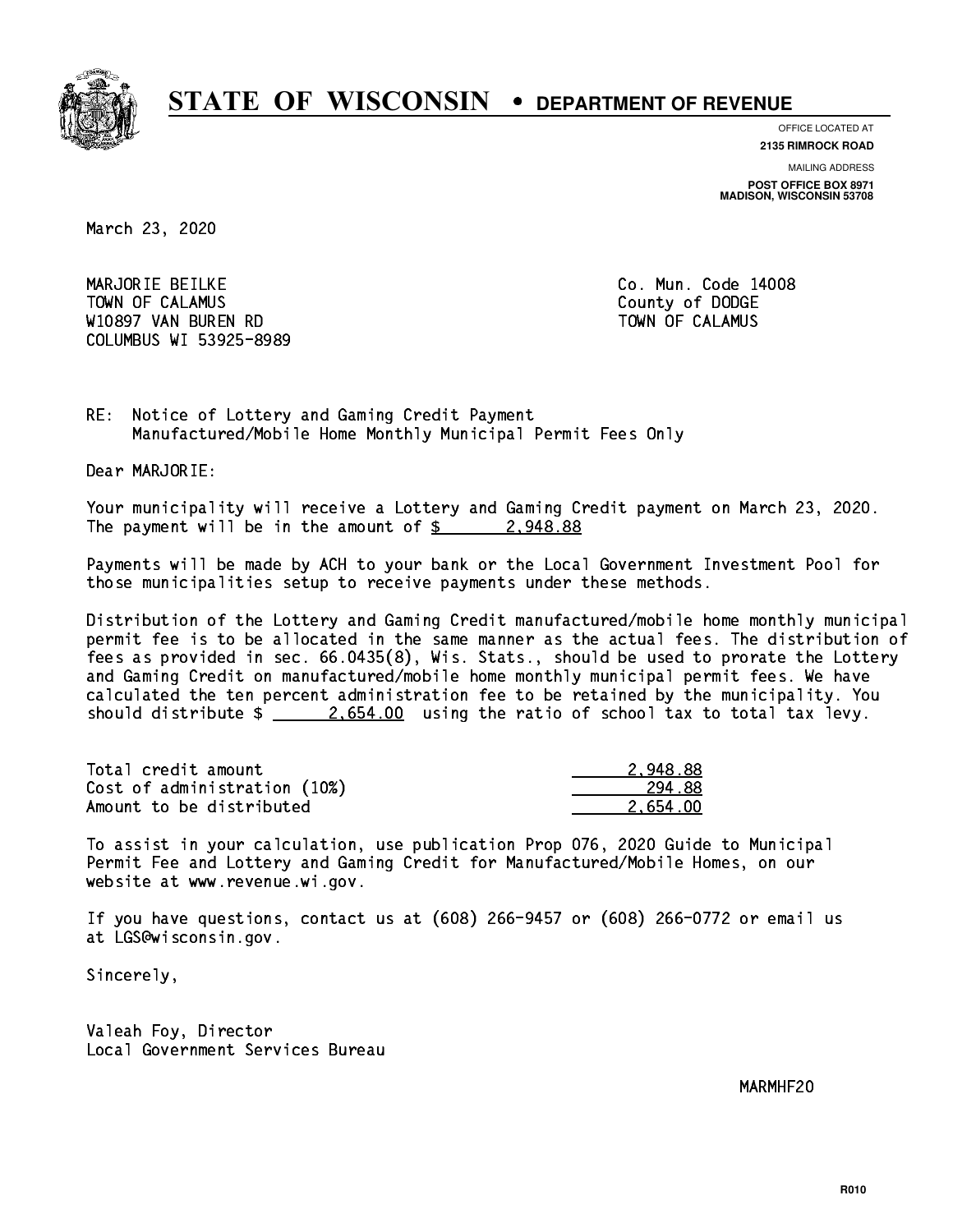

**OFFICE LOCATED AT**

**2135 RIMROCK ROAD**

**MAILING ADDRESS POST OFFICE BOX 8971 MADISON, WISCONSIN 53708**

March 23, 2020

JOAN HULL TOWN OF CHESTER COUNTY OF DODGE COUNTY OF DODGE N9945 STATE ROAD 26 TOWN OF CHESTER BURNETT WI 53922-9761

Co. Mun. Code 14010

RE: Notice of Lottery and Gaming Credit Payment Manufactured/Mobile Home Monthly Municipal Permit Fees Only

Dear JOAN:

 Your municipality will receive a Lottery and Gaming Credit payment on March 23, 2020. The payment will be in the amount of  $\frac{2}{3}$  1,429.92

 Payments will be made by ACH to your bank or the Local Government Investment Pool for those municipalities setup to receive payments under these methods.

 Distribution of the Lottery and Gaming Credit manufactured/mobile home monthly municipal permit fee is to be allocated in the same manner as the actual fees. The distribution of fees as provided in sec. 66.0435(8), Wis. Stats., should be used to prorate the Lottery and Gaming Credit on manufactured/mobile home monthly municipal permit fees. We have calculated the ten percent administration fee to be retained by the municipality. You should distribute  $\frac{1,286.93}{1,286.93}$  using the ratio of school tax to total tax levy.

| Total credit amount          | 1.429.92 |
|------------------------------|----------|
| Cost of administration (10%) | 142.99   |
| Amount to be distributed     | 1.286.93 |

 To assist in your calculation, use publication Prop 076, 2020 Guide to Municipal Permit Fee and Lottery and Gaming Credit for Manufactured/Mobile Homes, on our website at www.revenue.wi.gov.

 If you have questions, contact us at (608) 266-9457 or (608) 266-0772 or email us at LGS@wisconsin.gov.

Sincerely,

 Valeah Foy, Director Local Government Services Bureau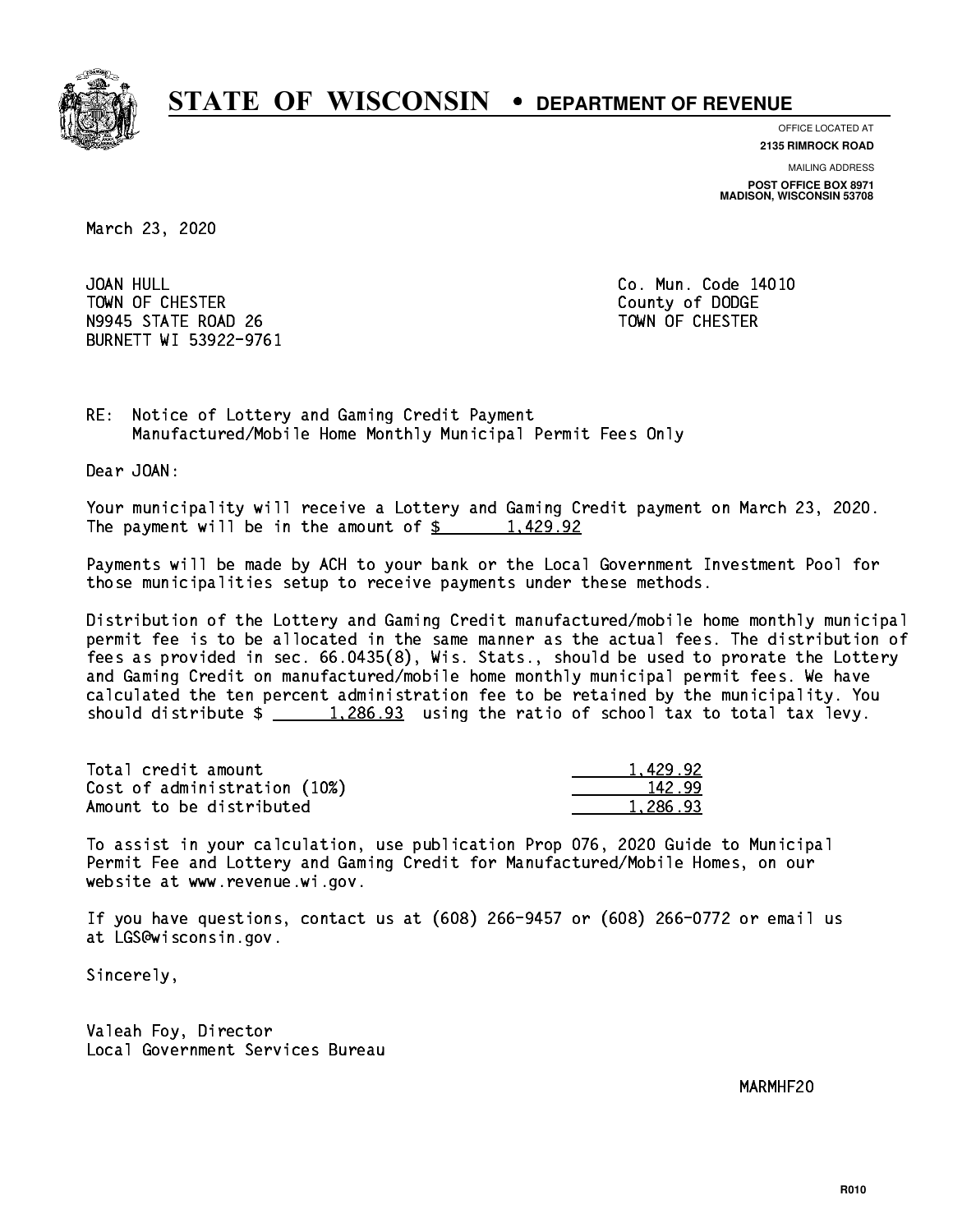

**OFFICE LOCATED AT 2135 RIMROCK ROAD**

**MAILING ADDRESS**

**POST OFFICE BOX 8971 MADISON, WISCONSIN 53708**

March 23, 2020

REBECCA SCHULZ Town of Hubbard County of Dodge County of Dodge County of Dodge County of Dodge County of Dodge County of Dodge County of Dodge County of Dodge County of Dodge County of Dodge County of Dodge County of Dodge County of Dodg was a constructed by the construction of the construction of the construction of the construction of the construction of the construction of the construction of the construction of the construction of the construction of t IRON RIDGE WI 53035-9782

Co. Mun. Code 14022

RE: Notice of Lottery and Gaming Credit Payment Manufactured/Mobile Home Monthly Municipal Permit Fees Only

Dear REBECCA:

 Your municipality will receive a Lottery and Gaming Credit payment on March 23, 2020. The payment will be in the amount of  $\frac{2}{3}$  8,970.12

 Payments will be made by ACH to your bank or the Local Government Investment Pool for those municipalities setup to receive payments under these methods.

 Distribution of the Lottery and Gaming Credit manufactured/mobile home monthly municipal permit fee is to be allocated in the same manner as the actual fees. The distribution of fees as provided in sec. 66.0435(8), Wis. Stats., should be used to prorate the Lottery and Gaming Credit on manufactured/mobile home monthly municipal permit fees. We have calculated the ten percent administration fee to be retained by the municipality. You should distribute  $\frac{2}{1}$   $\frac{8,073.11}{2}$  using the ratio of school tax to total tax levy.

| Total credit amount          | 8,970.12 |
|------------------------------|----------|
| Cost of administration (10%) | 897.01   |
| Amount to be distributed     | 8.073.11 |

 To assist in your calculation, use publication Prop 076, 2020 Guide to Municipal Permit Fee and Lottery and Gaming Credit for Manufactured/Mobile Homes, on our website at www.revenue.wi.gov.

 If you have questions, contact us at (608) 266-9457 or (608) 266-0772 or email us at LGS@wisconsin.gov.

Sincerely,

 Valeah Foy, Director Local Government Services Bureau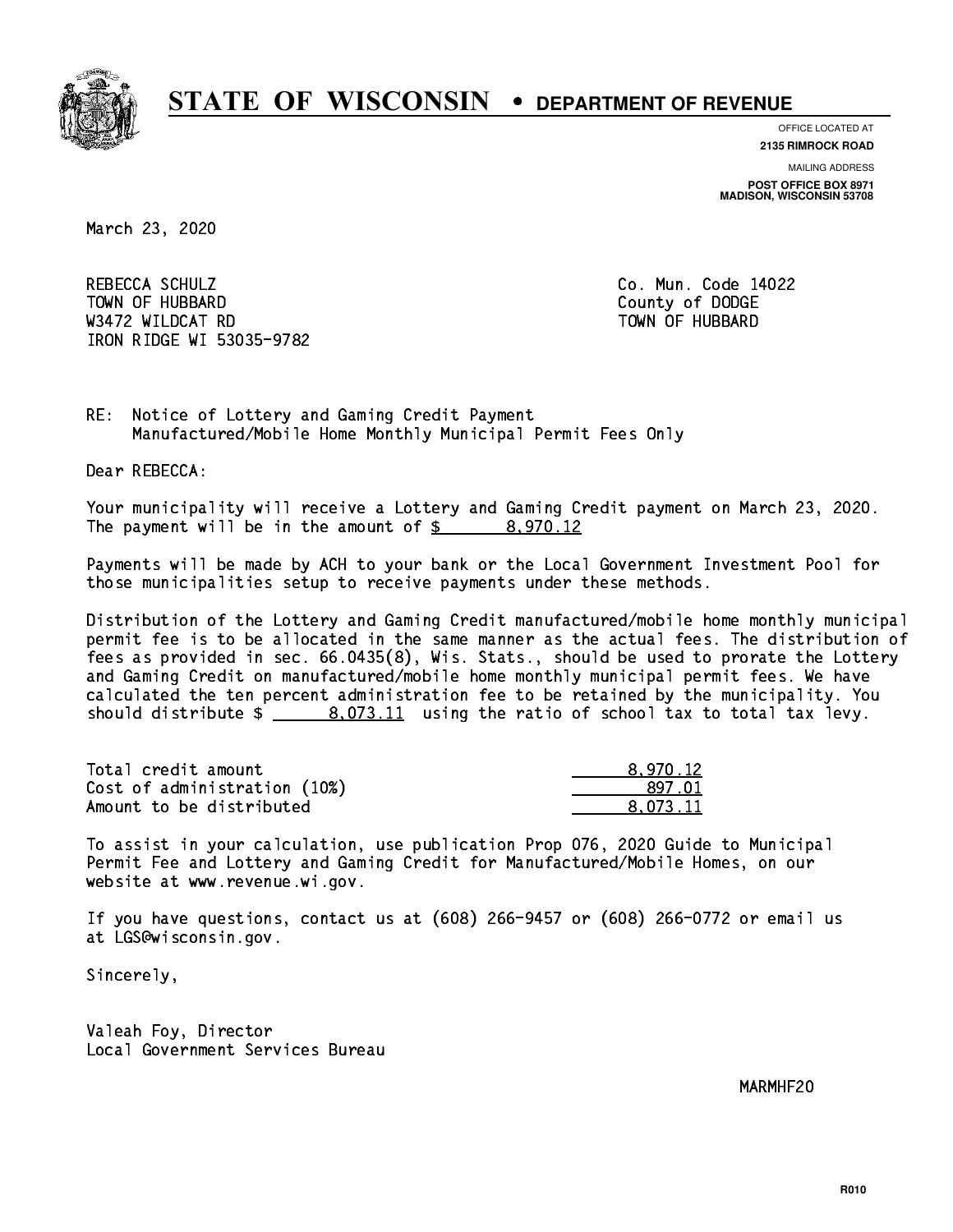

**OFFICE LOCATED AT**

**2135 RIMROCK ROAD**

**MAILING ADDRESS POST OFFICE BOX 8971 MADISON, WISCONSIN 53708**

March 23, 2020

ARLETTE LINDERT **Co. Mun. Code 14141** VILLAGE OF IRON RIDGE COUNTY OF DODGE P.O. BOX 247 VILLAGE OF IRON RIDGE IRON RIDGE WI 53035-0247

RE: Notice of Lottery and Gaming Credit Payment Manufactured/Mobile Home Monthly Municipal Permit Fees Only

Dear ARLETTE:

 Your municipality will receive a Lottery and Gaming Credit payment on March 23, 2020. The payment will be in the amount of  $\frac{2}{3}$  8,055.31

 Payments will be made by ACH to your bank or the Local Government Investment Pool for those municipalities setup to receive payments under these methods.

 Distribution of the Lottery and Gaming Credit manufactured/mobile home monthly municipal permit fee is to be allocated in the same manner as the actual fees. The distribution of fees as provided in sec. 66.0435(8), Wis. Stats., should be used to prorate the Lottery and Gaming Credit on manufactured/mobile home monthly municipal permit fees. We have calculated the ten percent administration fee to be retained by the municipality. You should distribute  $\frac{249.78}{1.249.78}$  using the ratio of school tax to total tax levy.

| Total credit amount          | 8.055.31 |
|------------------------------|----------|
| Cost of administration (10%) | 805.53   |
| Amount to be distributed     | 7.249.78 |

 To assist in your calculation, use publication Prop 076, 2020 Guide to Municipal Permit Fee and Lottery and Gaming Credit for Manufactured/Mobile Homes, on our website at www.revenue.wi.gov.

 If you have questions, contact us at (608) 266-9457 or (608) 266-0772 or email us at LGS@wisconsin.gov.

Sincerely,

 Valeah Foy, Director Local Government Services Bureau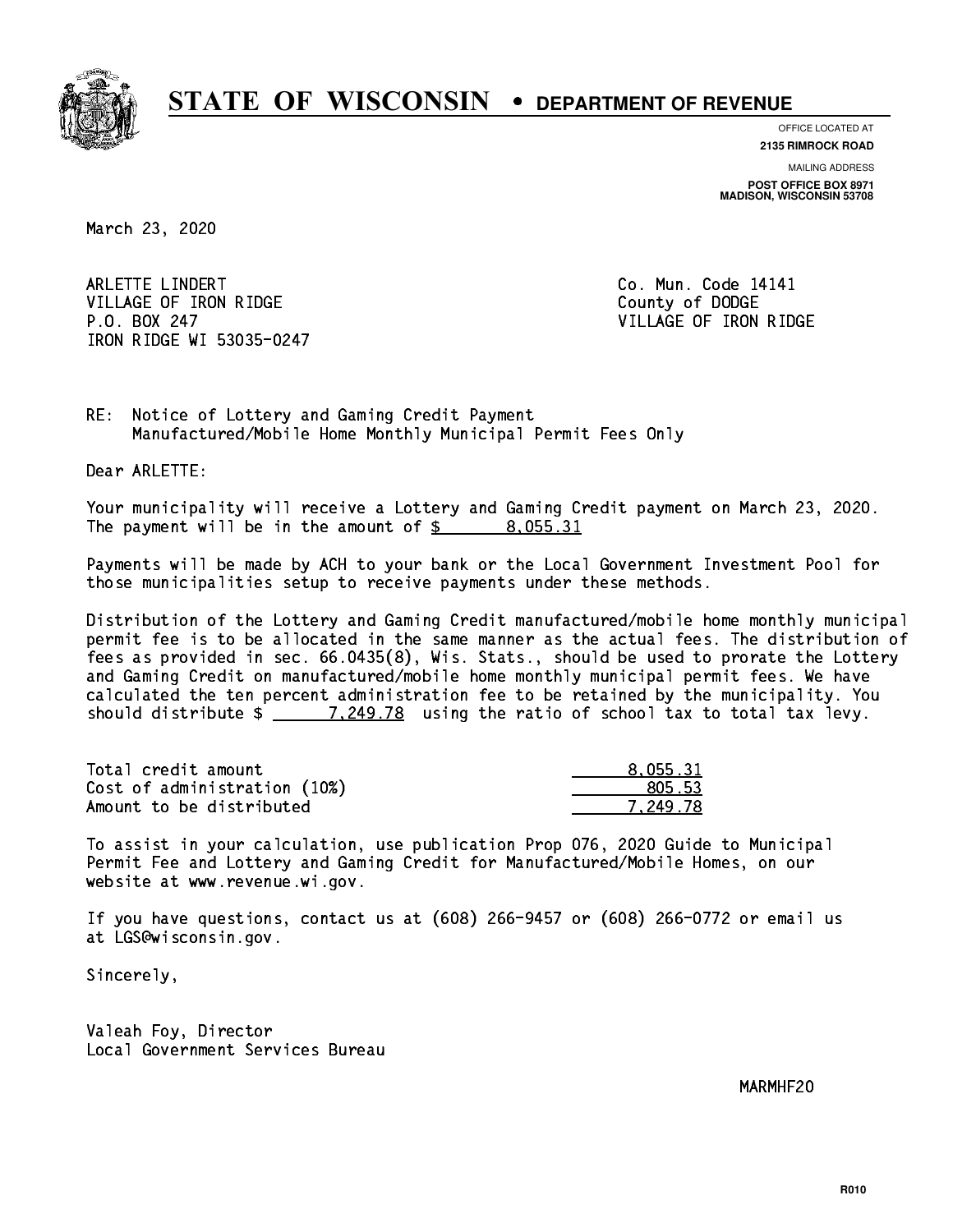

**OFFICE LOCATED AT 2135 RIMROCK ROAD**

**MAILING ADDRESS POST OFFICE BOX 8971 MADISON, WISCONSIN 53708**

March 23, 2020

 JENNA S RHEIN Co. Mun. Code 14146 VILLAGE OF LOMIRA **COUNTY OF LOGAL COUNTY OF DODGE**  425 WATER ST VILLAGE OF LOMIRA LOMIRA WI 53048-9530

RE: Notice of Lottery and Gaming Credit Payment Manufactured/Mobile Home Monthly Municipal Permit Fees Only

Dear SUE:

 Your municipality will receive a Lottery and Gaming Credit payment on March 23, 2020. The payment will be in the amount of  $\frac{2}{3}$  14,294.57

 Payments will be made by ACH to your bank or the Local Government Investment Pool for those municipalities setup to receive payments under these methods.

 Distribution of the Lottery and Gaming Credit manufactured/mobile home monthly municipal permit fee is to be allocated in the same manner as the actual fees. The distribution of fees as provided in sec. 66.0435(8), Wis. Stats., should be used to prorate the Lottery and Gaming Credit on manufactured/mobile home monthly municipal permit fees. We have calculated the ten percent administration fee to be retained by the municipality. You should distribute  $\frac{2}{2}$   $\frac{12,865.12}{2}$  using the ratio of school tax to total tax levy.

| Total credit amount          | 14,294.57 |
|------------------------------|-----------|
| Cost of administration (10%) | 1.429.45  |
| Amount to be distributed     | 12,865.12 |

 To assist in your calculation, use publication Prop 076, 2020 Guide to Municipal Permit Fee and Lottery and Gaming Credit for Manufactured/Mobile Homes, on our website at www.revenue.wi.gov.

 If you have questions, contact us at (608) 266-9457 or (608) 266-0772 or email us at LGS@wisconsin.gov.

Sincerely,

 Valeah Foy, Director Local Government Services Bureau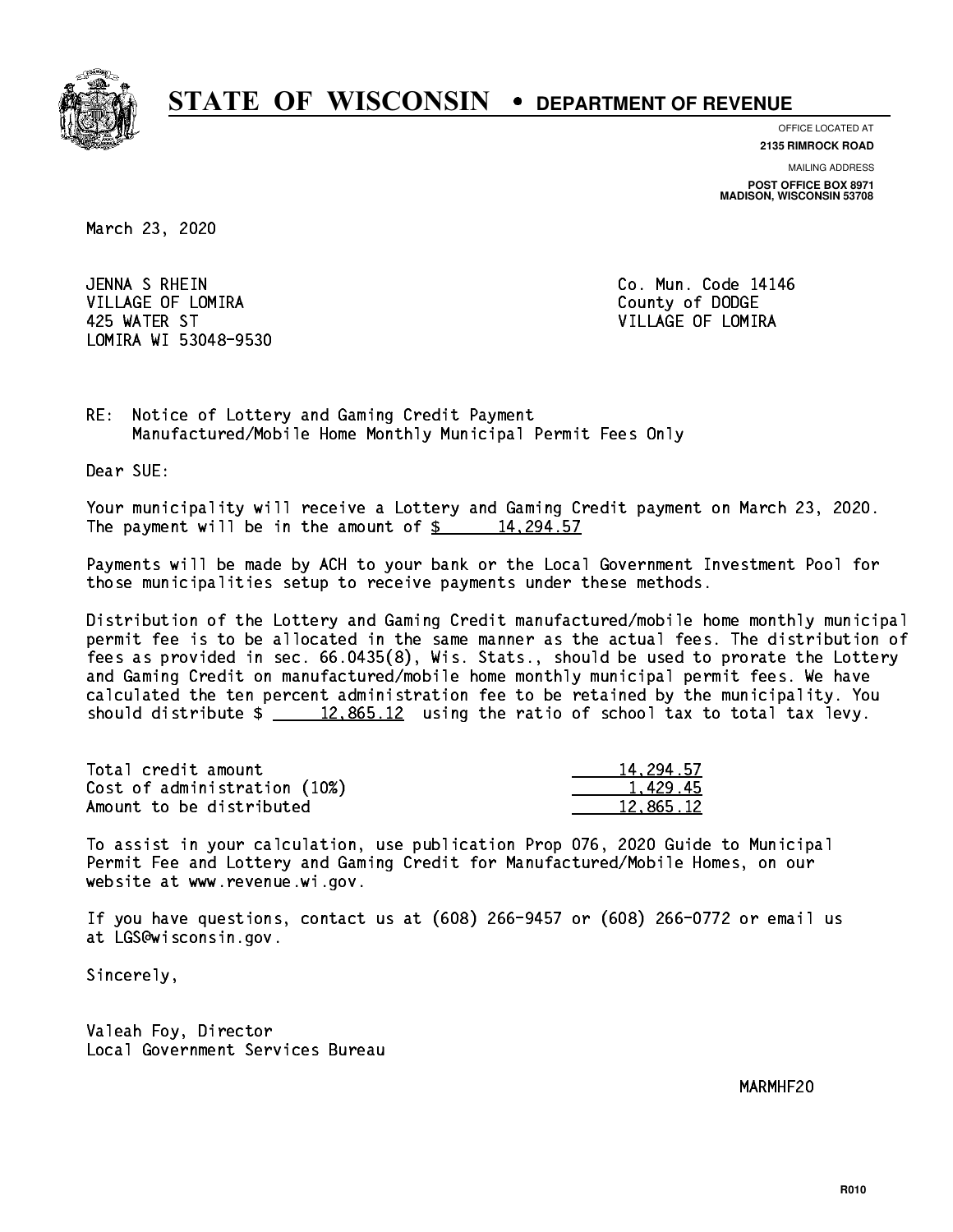

**OFFICE LOCATED AT**

**2135 RIMROCK ROAD**

**MAILING ADDRESS POST OFFICE BOX 8971 MADISON, WISCONSIN 53708**

March 23, 2020

JODI M WADE VILLAGE OF RANDOLPH COUNTY COUNTY OF DODGE 248 W STROUD ST VILLAGE OF RANDOLPH RANDOLPH WI 53956-1272

Co. Mun. Code 14176

RE: Notice of Lottery and Gaming Credit Payment Manufactured/Mobile Home Monthly Municipal Permit Fees Only

Dear JODI:

 Your municipality will receive a Lottery and Gaming Credit payment on March 23, 2020. The payment will be in the amount of  $\frac{2}{3}$  1,682.64

 Payments will be made by ACH to your bank or the Local Government Investment Pool for those municipalities setup to receive payments under these methods.

 Distribution of the Lottery and Gaming Credit manufactured/mobile home monthly municipal permit fee is to be allocated in the same manner as the actual fees. The distribution of fees as provided in sec. 66.0435(8), Wis. Stats., should be used to prorate the Lottery and Gaming Credit on manufactured/mobile home monthly municipal permit fees. We have calculated the ten percent administration fee to be retained by the municipality. You should distribute  $\frac{1.514.38}{1.514.38}$  using the ratio of school tax to total tax levy.

| Total credit amount          | 1.682.64 |
|------------------------------|----------|
| Cost of administration (10%) | 168.26   |
| Amount to be distributed     | 1,514.38 |

 To assist in your calculation, use publication Prop 076, 2020 Guide to Municipal Permit Fee and Lottery and Gaming Credit for Manufactured/Mobile Homes, on our website at www.revenue.wi.gov.

 If you have questions, contact us at (608) 266-9457 or (608) 266-0772 or email us at LGS@wisconsin.gov.

Sincerely,

 Valeah Foy, Director Local Government Services Bureau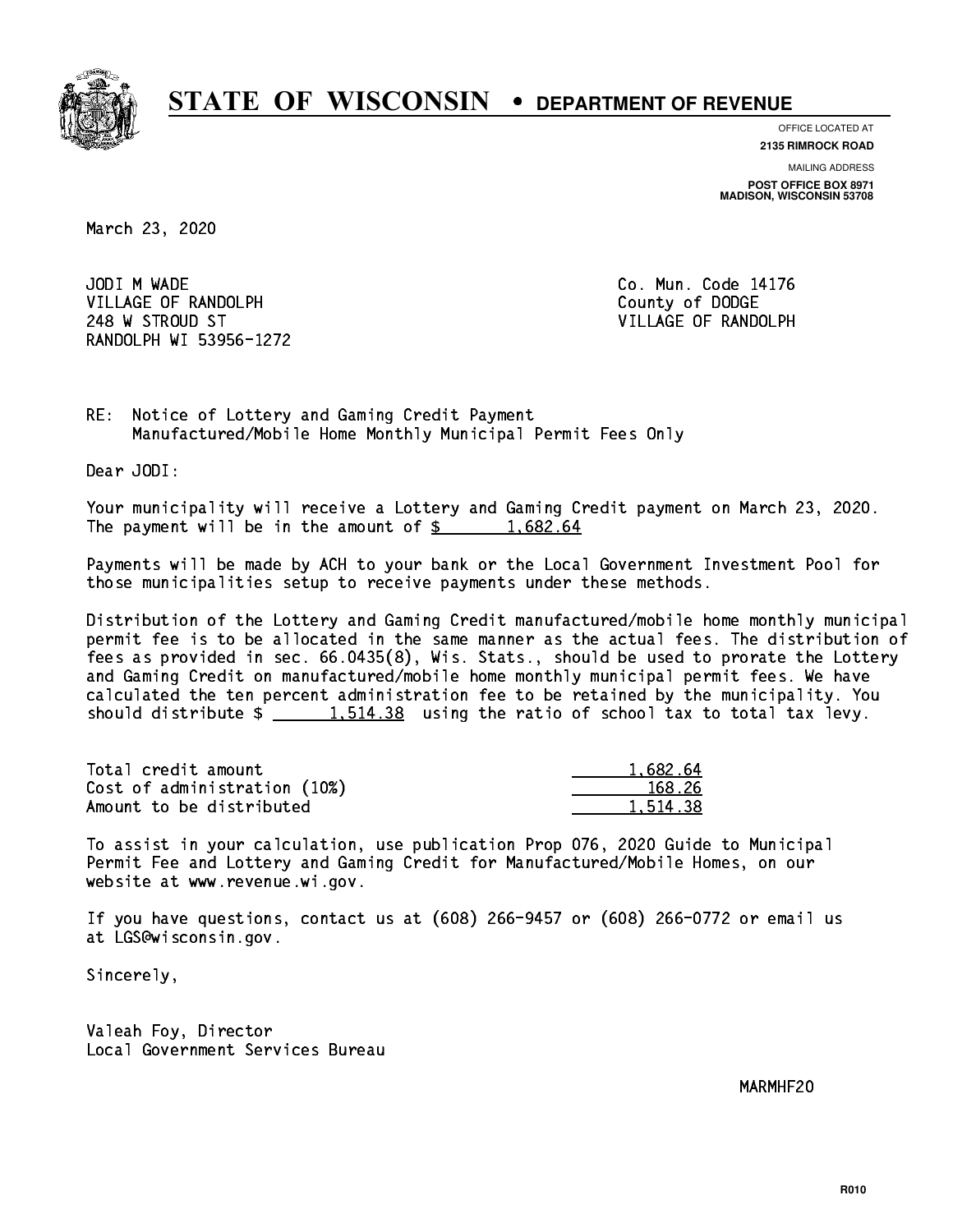

**OFFICE LOCATED AT**

**2135 RIMROCK ROAD**

**MAILING ADDRESS POST OFFICE BOX 8971 MADISON, WISCONSIN 53708**

March 23, 2020

CHRISTINE ABELL **CHRISTINE ABELL** VILLAGE OF REESEVILLE COUNTY OF DODGE P.O. BOX 273 VILLAGE OF REESEVILLE REESEVILLE WI 53579-0273

RE: Notice of Lottery and Gaming Credit Payment Manufactured/Mobile Home Monthly Municipal Permit Fees Only

Dear CHRISTINE:

 Your municipality will receive a Lottery and Gaming Credit payment on March 23, 2020. The payment will be in the amount of  $\frac{25}{100}$  7,547.25

 Payments will be made by ACH to your bank or the Local Government Investment Pool for those municipalities setup to receive payments under these methods.

 Distribution of the Lottery and Gaming Credit manufactured/mobile home monthly municipal permit fee is to be allocated in the same manner as the actual fees. The distribution of fees as provided in sec. 66.0435(8), Wis. Stats., should be used to prorate the Lottery and Gaming Credit on manufactured/mobile home monthly municipal permit fees. We have calculated the ten percent administration fee to be retained by the municipality. You should distribute  $\frac{2}{1}$   $\frac{6,792.53}{2}$  using the ratio of school tax to total tax levy.

| Total credit amount          | 7.547.25 |
|------------------------------|----------|
| Cost of administration (10%) | 754.72   |
| Amount to be distributed     | 6.792.53 |

 To assist in your calculation, use publication Prop 076, 2020 Guide to Municipal Permit Fee and Lottery and Gaming Credit for Manufactured/Mobile Homes, on our website at www.revenue.wi.gov.

 If you have questions, contact us at (608) 266-9457 or (608) 266-0772 or email us at LGS@wisconsin.gov.

Sincerely,

 Valeah Foy, Director Local Government Services Bureau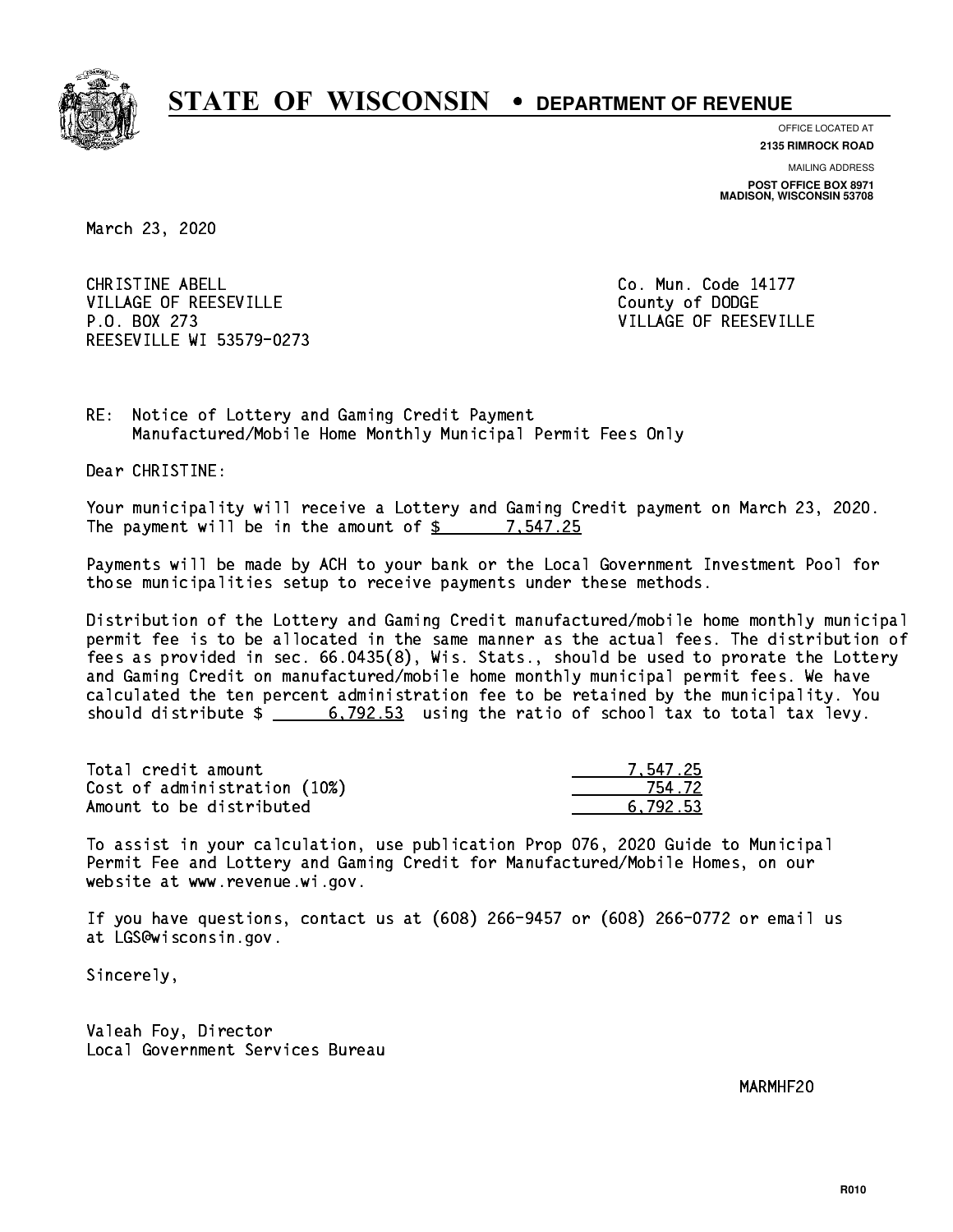

**OFFICE LOCATED AT**

**2135 RIMROCK ROAD**

**MAILING ADDRESS POST OFFICE BOX 8971 MADISON, WISCONSIN 53708**

March 23, 2020

PAMELA KOLL VILLAGE OF THERESA COUNTY OF DODGE PO BOX 327 VILLAGE OF THERESA THERESA WI 53091-0327

Co. Mun. Code 14186

RE: Notice of Lottery and Gaming Credit Payment Manufactured/Mobile Home Monthly Municipal Permit Fees Only

Dear PAMELA:

 Your municipality will receive a Lottery and Gaming Credit payment on March 23, 2020. The payment will be in the amount of  $\frac{2}{3}$  33,146.79

 Payments will be made by ACH to your bank or the Local Government Investment Pool for those municipalities setup to receive payments under these methods.

 Distribution of the Lottery and Gaming Credit manufactured/mobile home monthly municipal permit fee is to be allocated in the same manner as the actual fees. The distribution of fees as provided in sec. 66.0435(8), Wis. Stats., should be used to prorate the Lottery and Gaming Credit on manufactured/mobile home monthly municipal permit fees. We have calculated the ten percent administration fee to be retained by the municipality. You should distribute  $\frac{29,832.12}{29,832.12}$  using the ratio of school tax to total tax levy.

| Total credit amount          | 33.146.79 |
|------------------------------|-----------|
| Cost of administration (10%) | 3.314.67  |
| Amount to be distributed     | 29.832.12 |

 To assist in your calculation, use publication Prop 076, 2020 Guide to Municipal Permit Fee and Lottery and Gaming Credit for Manufactured/Mobile Homes, on our website at www.revenue.wi.gov.

 If you have questions, contact us at (608) 266-9457 or (608) 266-0772 or email us at LGS@wisconsin.gov.

Sincerely,

 Valeah Foy, Director Local Government Services Bureau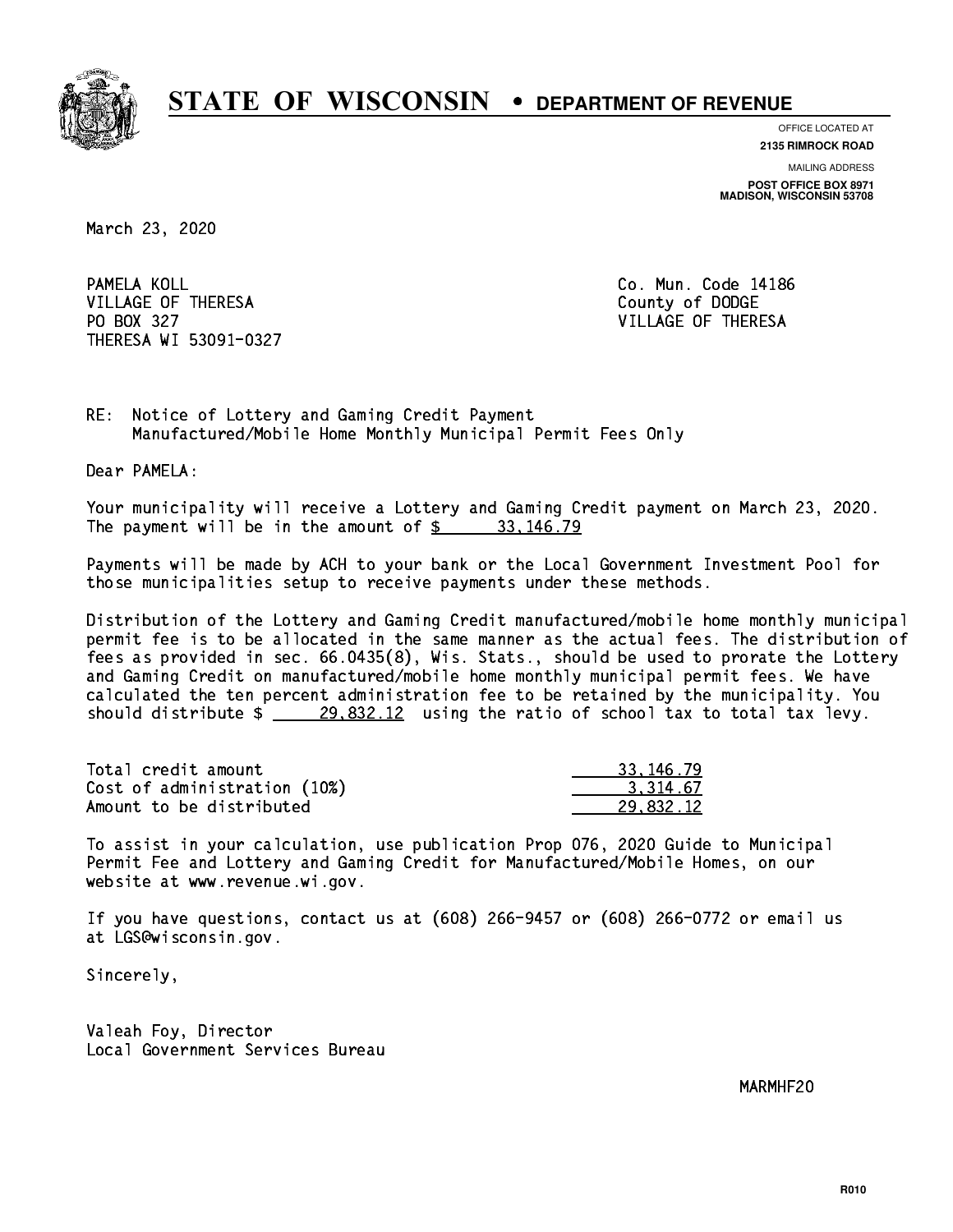

**OFFICE LOCATED AT**

**2135 RIMROCK ROAD**

**MAILING ADDRESS POST OFFICE BOX 8971 MADISON, WISCONSIN 53708**

March 23, 2020

 KRYSTAL MCCAULEY Co. Mun. Code 14226 CITY OF FOUR COUNTY OF FOUR COUNTY OF DODGE COUNTY OF DODGE COUNTY OF DODGE COUNTY OF DODGE COUNTY OF DODGE CO PO BOX 105, 248 E. STATE ST. CITY OF FOX LAKE FOX LAKE WI 53933-0105

RE: Notice of Lottery and Gaming Credit Payment Manufactured/Mobile Home Monthly Municipal Permit Fees Only

Dear KRYSTAL:

 Your municipality will receive a Lottery and Gaming Credit payment on March 23, 2020. The payment will be in the amount of  $\frac{26}{5}$ 464.51

 Payments will be made by ACH to your bank or the Local Government Investment Pool for those municipalities setup to receive payments under these methods.

 Distribution of the Lottery and Gaming Credit manufactured/mobile home monthly municipal permit fee is to be allocated in the same manner as the actual fees. The distribution of fees as provided in sec. 66.0435(8), Wis. Stats., should be used to prorate the Lottery and Gaming Credit on manufactured/mobile home monthly municipal permit fees. We have calculated the ten percent administration fee to be retained by the municipality. You should distribute  $\frac{418.06}{2}$  using the ratio of school tax to total tax levy.

Total credit amount Cost of administration (10%) Amount to be distributed

| 464.51  |
|---------|
| 6.45    |
| 418. በ6 |

 To assist in your calculation, use publication Prop 076, 2020 Guide to Municipal Permit Fee and Lottery and Gaming Credit for Manufactured/Mobile Homes, on our website at www.revenue.wi.gov.

 If you have questions, contact us at (608) 266-9457 or (608) 266-0772 or email us at LGS@wisconsin.gov.

Sincerely,

 Valeah Foy, Director Local Government Services Bureau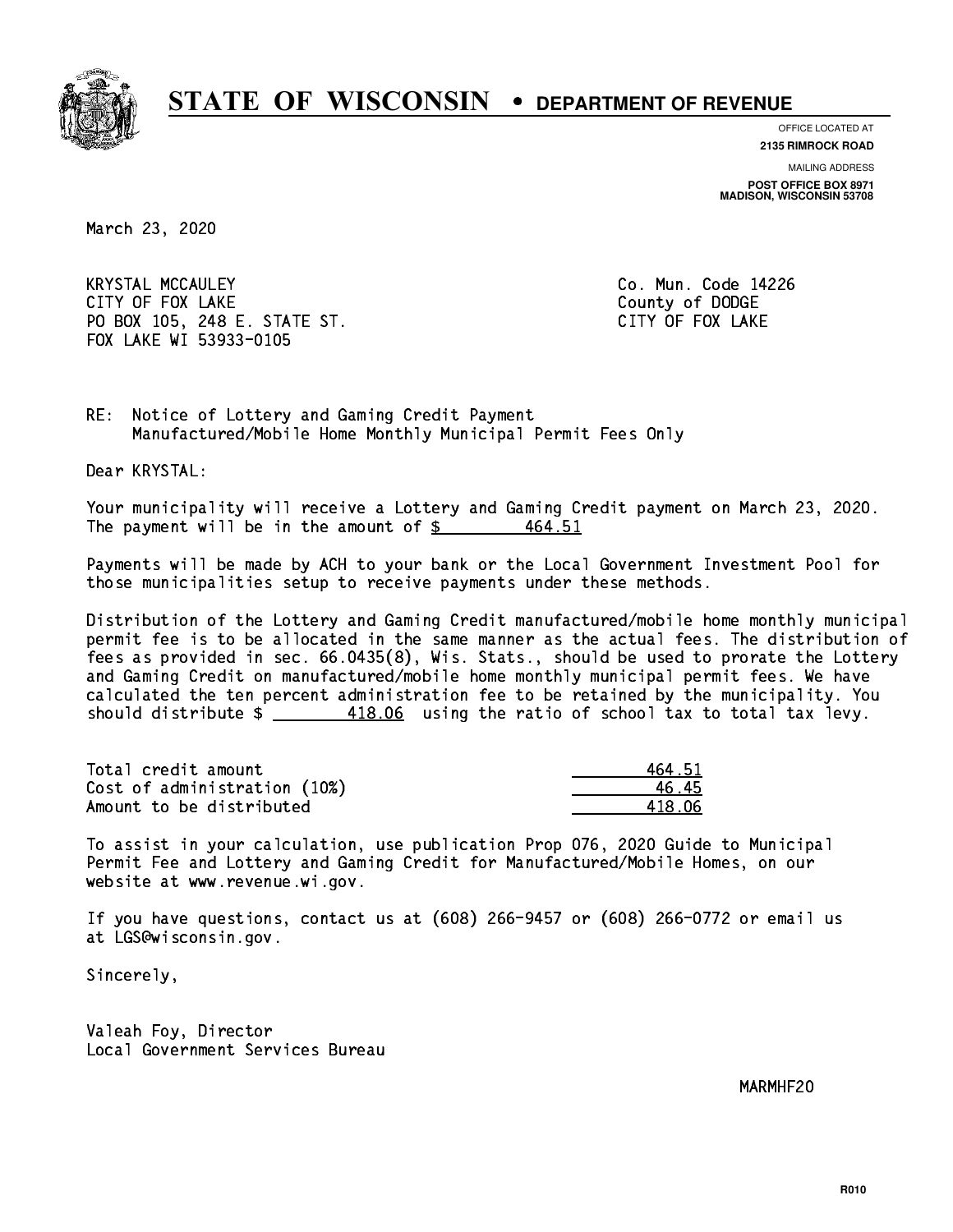

**OFFICE LOCATED AT**

**2135 RIMROCK ROAD**

**MAILING ADDRESS**

**POST OFFICE BOX 8971 MADISON, WISCONSIN 53708**

March 23, 2020

OFFICE OF CLERK **Co. Mun. Code 14292**  CITY OF WAUPUN County of DODGE 201 E MAIN ST CITY OF WAUPUN WAUPUN WI 53963-2019

RE: Notice of Lottery and Gaming Credit Payment Manufactured/Mobile Home Monthly Municipal Permit Fees Only

Dear OFFICE OF CLERK:

 Your municipality will receive a Lottery and Gaming Credit payment on March 23, 2020. The payment will be in the amount of  $\frac{2}{3}$  9,181.08

 Payments will be made by ACH to your bank or the Local Government Investment Pool for those municipalities setup to receive payments under these methods.

 Distribution of the Lottery and Gaming Credit manufactured/mobile home monthly municipal permit fee is to be allocated in the same manner as the actual fees. The distribution of fees as provided in sec. 66.0435(8), Wis. Stats., should be used to prorate the Lottery and Gaming Credit on manufactured/mobile home monthly municipal permit fees. We have calculated the ten percent administration fee to be retained by the municipality. You should distribute  $\frac{2.262.98}{2}$  using the ratio of school tax to total tax levy.

| Total credit amount          | 9.181.08 |
|------------------------------|----------|
| Cost of administration (10%) | 918.10   |
| Amount to be distributed     | 8.262.98 |

 To assist in your calculation, use publication Prop 076, 2020 Guide to Municipal Permit Fee and Lottery and Gaming Credit for Manufactured/Mobile Homes, on our website at www.revenue.wi.gov.

 If you have questions, contact us at (608) 266-9457 or (608) 266-0772 or email us at LGS@wisconsin.gov.

Sincerely,

 Valeah Foy, Director Local Government Services Bureau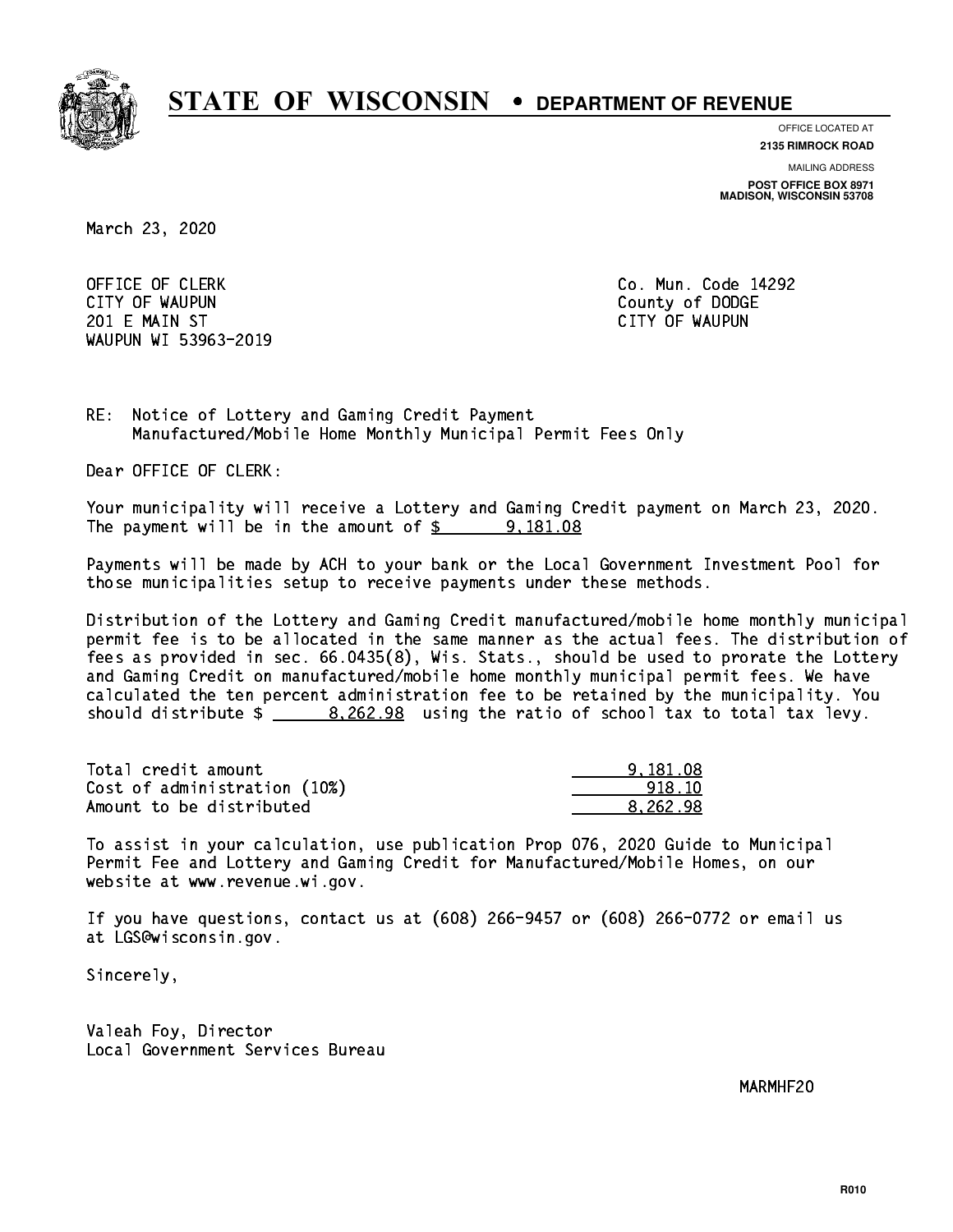

**OFFICE LOCATED AT**

**2135 RIMROCK ROAD**

**MAILING ADDRESS POST OFFICE BOX 8971 MADISON, WISCONSIN 53708**

March 23, 2020

PAMELA KRAUEL TOWN OF EGG HARBOR County of DOOR 5242 COUNTY RD I TOWN OF EGG HARBOR STURGEON BAY WI 54235-8936

Co. Mun. Code 15008

RE: Notice of Lottery and Gaming Credit Payment Manufactured/Mobile Home Monthly Municipal Permit Fees Only

Dear PAMELA:

 Your municipality will receive a Lottery and Gaming Credit payment on March 23, 2020. The payment will be in the amount of  $\frac{2}{3}$  1,658.64

 Payments will be made by ACH to your bank or the Local Government Investment Pool for those municipalities setup to receive payments under these methods.

 Distribution of the Lottery and Gaming Credit manufactured/mobile home monthly municipal permit fee is to be allocated in the same manner as the actual fees. The distribution of fees as provided in sec. 66.0435(8), Wis. Stats., should be used to prorate the Lottery and Gaming Credit on manufactured/mobile home monthly municipal permit fees. We have calculated the ten percent administration fee to be retained by the municipality. You should distribute  $\frac{1.492.78}{1.492.78}$  using the ratio of school tax to total tax levy.

| Total credit amount          | 1,658.64 |
|------------------------------|----------|
| Cost of administration (10%) | 165.86   |
| Amount to be distributed     | 1.492.78 |

 To assist in your calculation, use publication Prop 076, 2020 Guide to Municipal Permit Fee and Lottery and Gaming Credit for Manufactured/Mobile Homes, on our website at www.revenue.wi.gov.

 If you have questions, contact us at (608) 266-9457 or (608) 266-0772 or email us at LGS@wisconsin.gov.

Sincerely,

 Valeah Foy, Director Local Government Services Bureau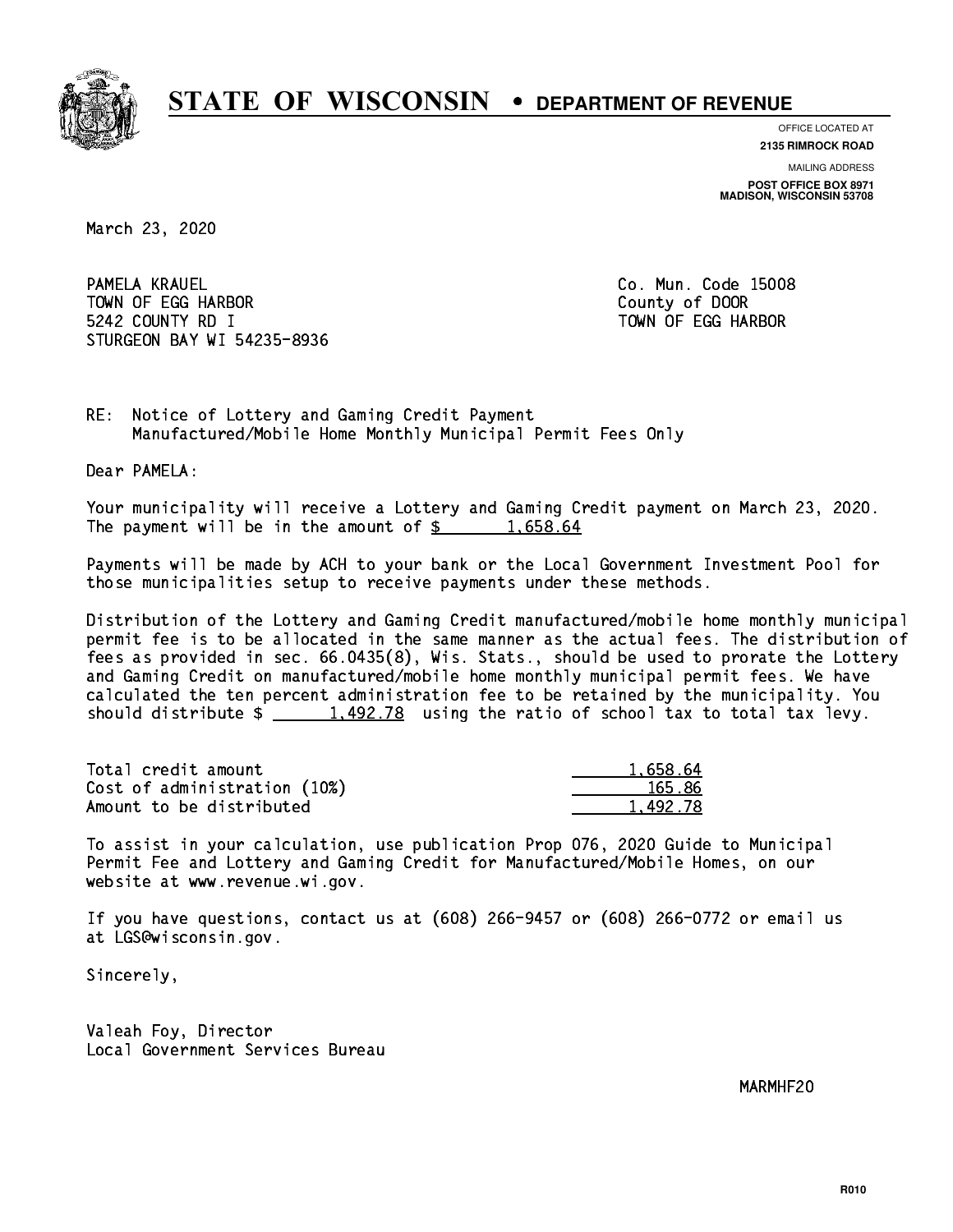

**OFFICE LOCATED AT**

**2135 RIMROCK ROAD**

**MAILING ADDRESS POST OFFICE BOX 8971 MADISON, WISCONSIN 53708**

March 23, 2020

CAROL RUSSELL TOWN OF NASEWAUPEE **TOWA COUNTY OF SEXUAL COUNTY OF DOOR**  7191 GUILETTE RD TOWN OF NASEWAUPEE STURGEON BAY WI 54235-9216

Co. Mun. Code 15020

RE: Notice of Lottery and Gaming Credit Payment Manufactured/Mobile Home Monthly Municipal Permit Fees Only

Dear CAROL:

 Your municipality will receive a Lottery and Gaming Credit payment on March 23, 2020. The payment will be in the amount of \$ 667.48 \_\_\_\_\_\_\_\_\_\_\_\_\_\_\_\_

 Payments will be made by ACH to your bank or the Local Government Investment Pool for those municipalities setup to receive payments under these methods.

 Distribution of the Lottery and Gaming Credit manufactured/mobile home monthly municipal permit fee is to be allocated in the same manner as the actual fees. The distribution of fees as provided in sec. 66.0435(8), Wis. Stats., should be used to prorate the Lottery and Gaming Credit on manufactured/mobile home monthly municipal permit fees. We have calculated the ten percent administration fee to be retained by the municipality. You should distribute  $\frac{2}{1}$   $\frac{600.74}{2}$  using the ratio of school tax to total tax levy.

| Total credit amount          | 667.48  |
|------------------------------|---------|
| Cost of administration (10%) | 66.74   |
| Amount to be distributed     | .600 74 |

 To assist in your calculation, use publication Prop 076, 2020 Guide to Municipal Permit Fee and Lottery and Gaming Credit for Manufactured/Mobile Homes, on our website at www.revenue.wi.gov.

 If you have questions, contact us at (608) 266-9457 or (608) 266-0772 or email us at LGS@wisconsin.gov.

Sincerely,

 Valeah Foy, Director Local Government Services Bureau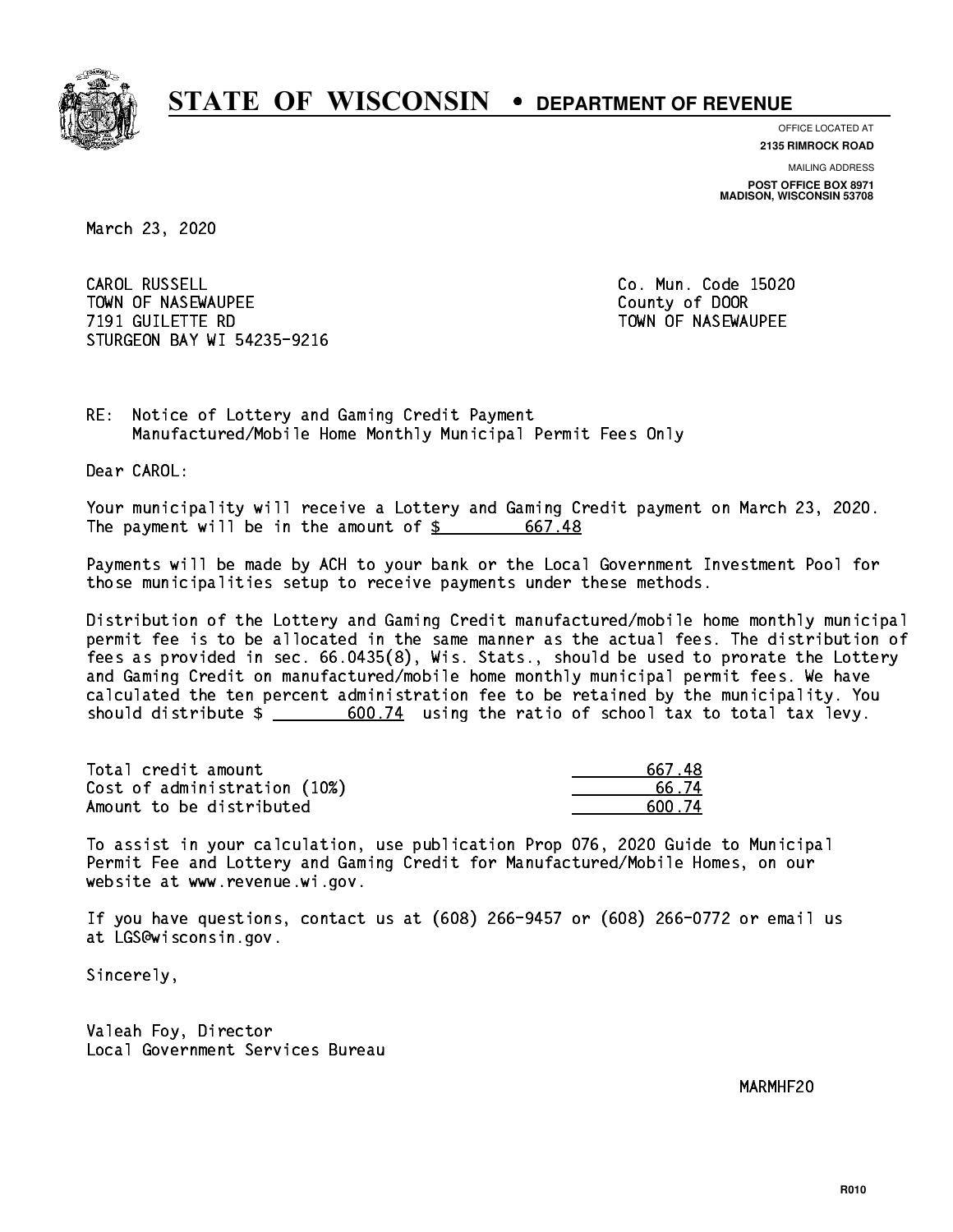

**OFFICE LOCATED AT**

**2135 RIMROCK ROAD**

**MAILING ADDRESS POST OFFICE BOX 8971 MADISON, WISCONSIN 53708**

March 23, 2020

VALERIE CLARIZIO **Co. Mun. Code 15281** CITY OF STURGEON BAY **COUNTY COUNTY OF STURGEON BAY**  421 MICHIGAN ST CITY OF STURGEON BAY STURGEON BAY WI 54235

RE: Notice of Lottery and Gaming Credit Payment Manufactured/Mobile Home Monthly Municipal Permit Fees Only

Dear VALERIE:

 Your municipality will receive a Lottery and Gaming Credit payment on March 23, 2020. The payment will be in the amount of  $\frac{26}{799.12}$ 

 Payments will be made by ACH to your bank or the Local Government Investment Pool for those municipalities setup to receive payments under these methods.

 Distribution of the Lottery and Gaming Credit manufactured/mobile home monthly municipal permit fee is to be allocated in the same manner as the actual fees. The distribution of fees as provided in sec. 66.0435(8), Wis. Stats., should be used to prorate the Lottery and Gaming Credit on manufactured/mobile home monthly municipal permit fees. We have calculated the ten percent administration fee to be retained by the municipality. You should distribute  $\frac{24,119.21}{24,119.21}$  using the ratio of school tax to total tax levy.

| Total credit amount          | 26,799.12 |
|------------------------------|-----------|
| Cost of administration (10%) | 2.679.91  |
| Amount to be distributed     | 24.119.21 |

 To assist in your calculation, use publication Prop 076, 2020 Guide to Municipal Permit Fee and Lottery and Gaming Credit for Manufactured/Mobile Homes, on our website at www.revenue.wi.gov.

 If you have questions, contact us at (608) 266-9457 or (608) 266-0772 or email us at LGS@wisconsin.gov.

Sincerely,

 Valeah Foy, Director Local Government Services Bureau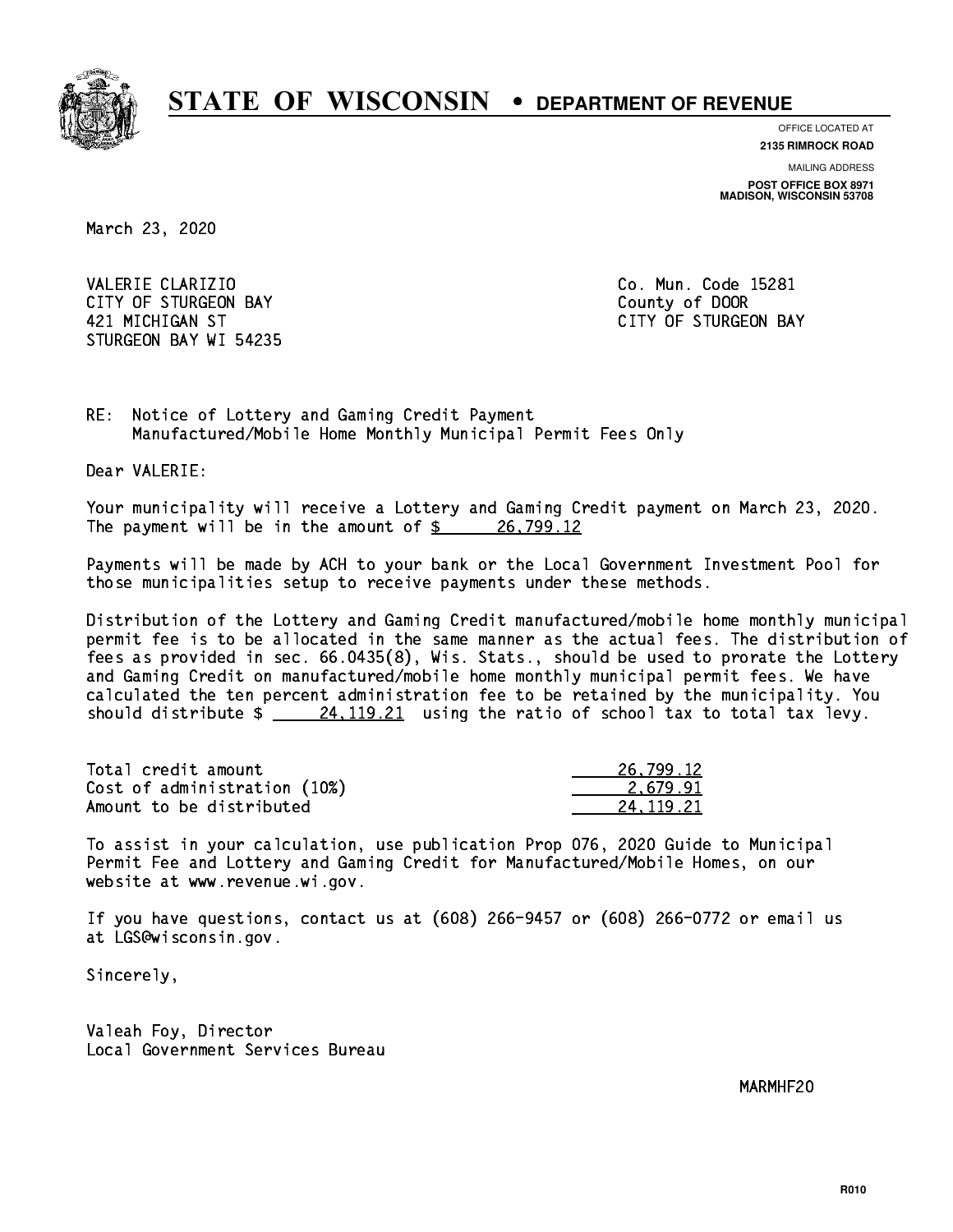

**OFFICE LOCATED AT**

**2135 RIMROCK ROAD**

**MAILING ADDRESS POST OFFICE BOX 8971 MADISON, WISCONSIN 53708**

March 23, 2020

 LISA GLAUS Co. Mun. Code 16024 TOWN OF PARKLAND COUNTY OF DOUGLAS 5225 S JOHNSON RD TOWN OF PARKLAND SUPERIOR WI 54880-8478

RE: Notice of Lottery and Gaming Credit Payment Manufactured/Mobile Home Monthly Municipal Permit Fees Only

Dear LISA:

 Your municipality will receive a Lottery and Gaming Credit payment on March 23, 2020. The payment will be in the amount of  $\frac{2}{3}$  1,165.44

 Payments will be made by ACH to your bank or the Local Government Investment Pool for those municipalities setup to receive payments under these methods.

 Distribution of the Lottery and Gaming Credit manufactured/mobile home monthly municipal permit fee is to be allocated in the same manner as the actual fees. The distribution of fees as provided in sec. 66.0435(8), Wis. Stats., should be used to prorate the Lottery and Gaming Credit on manufactured/mobile home monthly municipal permit fees. We have calculated the ten percent administration fee to be retained by the municipality. You should distribute  $\frac{1,048.90}{1,048.90}$  using the ratio of school tax to total tax levy.

| Total credit amount          | 1.165.44 |
|------------------------------|----------|
| Cost of administration (10%) | 116.54   |
| Amount to be distributed     | 1.048.90 |

 To assist in your calculation, use publication Prop 076, 2020 Guide to Municipal Permit Fee and Lottery and Gaming Credit for Manufactured/Mobile Homes, on our website at www.revenue.wi.gov.

 If you have questions, contact us at (608) 266-9457 or (608) 266-0772 or email us at LGS@wisconsin.gov.

Sincerely,

 Valeah Foy, Director Local Government Services Bureau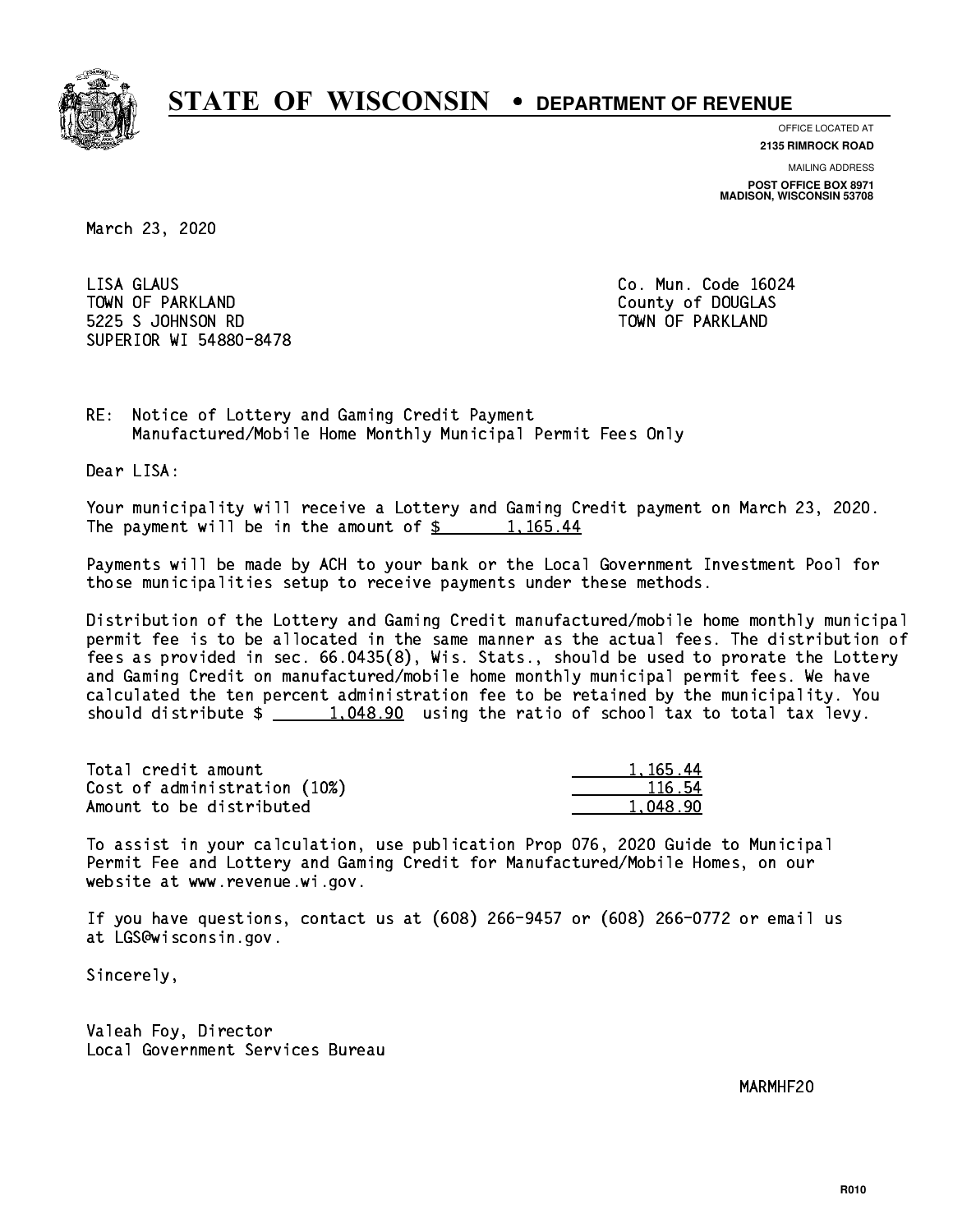

**OFFICE LOCATED AT**

**2135 RIMROCK ROAD**

**MAILING ADDRESS POST OFFICE BOX 8971 MADISON, WISCONSIN 53708**

March 23, 2020

 CORINNE POLAND Co. Mun. Code 16028 TOWN OF SUMMIT County of DOUGLAS 1531 EAST GEHLING RD TOWN OF SUMMIT FOXBORO WI 54836-9625

RE: Notice of Lottery and Gaming Credit Payment Manufactured/Mobile Home Monthly Municipal Permit Fees Only

Dear CORRINE:

 Your municipality will receive a Lottery and Gaming Credit payment on March 23, 2020. The payment will be in the amount of \$ 569.11 \_\_\_\_\_\_\_\_\_\_\_\_\_\_\_\_

 Payments will be made by ACH to your bank or the Local Government Investment Pool for those municipalities setup to receive payments under these methods.

 Distribution of the Lottery and Gaming Credit manufactured/mobile home monthly municipal permit fee is to be allocated in the same manner as the actual fees. The distribution of fees as provided in sec. 66.0435(8), Wis. Stats., should be used to prorate the Lottery and Gaming Credit on manufactured/mobile home monthly municipal permit fees. We have calculated the ten percent administration fee to be retained by the municipality. You should distribute  $\frac{20}{2}$  512.20 using the ratio of school tax to total tax levy.

Total credit amount Cost of administration (10%) Amount to be distributed

| ∣ 11   |
|--------|
| 91     |
| 512 ZN |

 To assist in your calculation, use publication Prop 076, 2020 Guide to Municipal Permit Fee and Lottery and Gaming Credit for Manufactured/Mobile Homes, on our website at www.revenue.wi.gov.

 If you have questions, contact us at (608) 266-9457 or (608) 266-0772 or email us at LGS@wisconsin.gov.

Sincerely,

 Valeah Foy, Director Local Government Services Bureau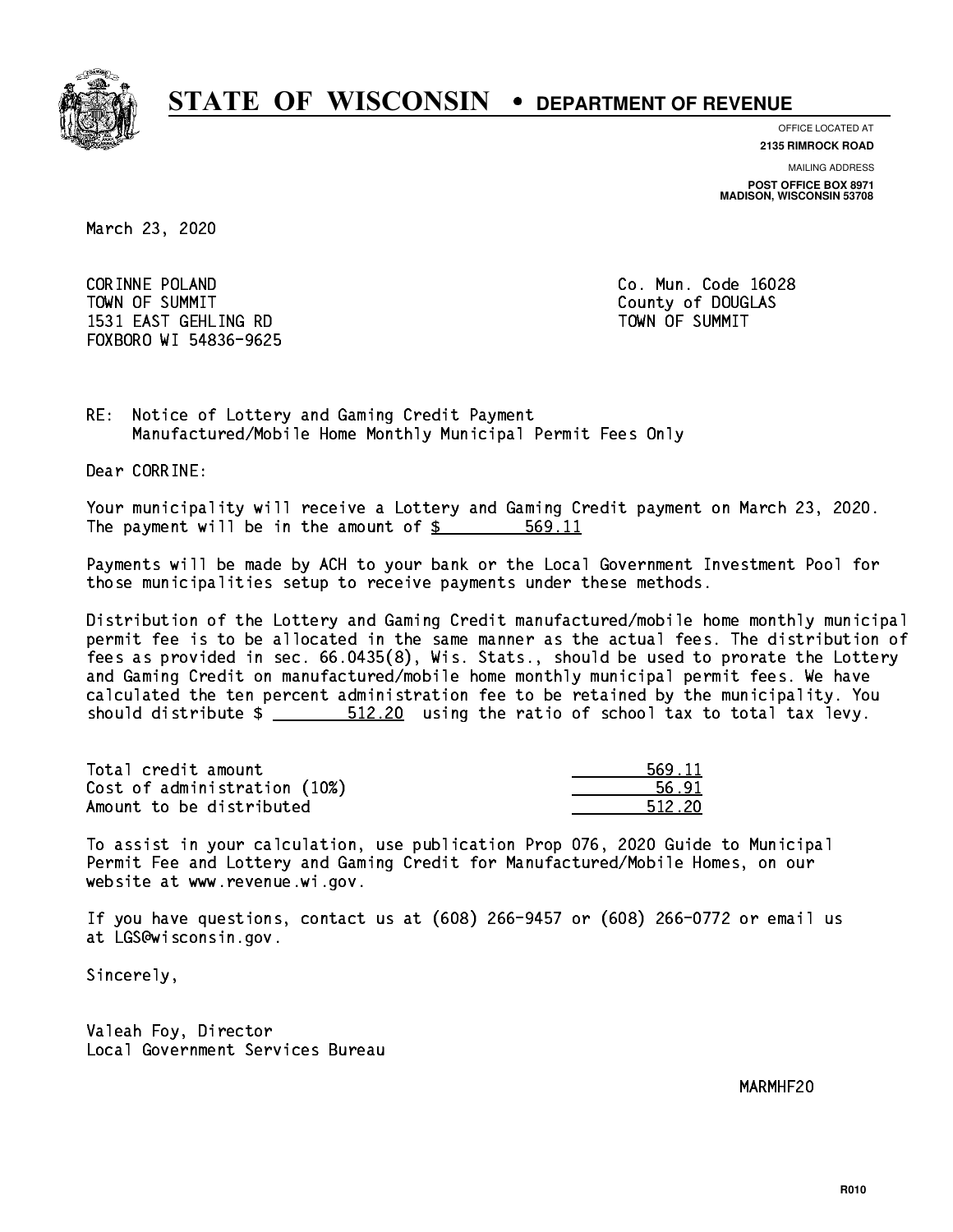

**OFFICE LOCATED AT**

**2135 RIMROCK ROAD**

**MAILING ADDRESS POST OFFICE BOX 8971 MADISON, WISCONSIN 53708**

March 23, 2020

REBECCA NORDSKOG COME CO. Mun. Code 16181 VILLAGE OF SOLON SPRINGS COUNTY OF DOUGLAS PO BOX 273 VILLAGE OF SOLON SPRINGS SOLON SPRINGS WI 54873-0273

RE: Notice of Lottery and Gaming Credit Payment Manufactured/Mobile Home Monthly Municipal Permit Fees Only

Dear REBECCA:

 Your municipality will receive a Lottery and Gaming Credit payment on March 23, 2020. The payment will be in the amount of  $\frac{2}{3}$  1,182.97

 Payments will be made by ACH to your bank or the Local Government Investment Pool for those municipalities setup to receive payments under these methods.

 Distribution of the Lottery and Gaming Credit manufactured/mobile home monthly municipal permit fee is to be allocated in the same manner as the actual fees. The distribution of fees as provided in sec. 66.0435(8), Wis. Stats., should be used to prorate the Lottery and Gaming Credit on manufactured/mobile home monthly municipal permit fees. We have calculated the ten percent administration fee to be retained by the municipality. You should distribute  $\frac{1,064.68}{1,064.68}$  using the ratio of school tax to total tax levy.

| Total credit amount          | 1,182.97 |
|------------------------------|----------|
| Cost of administration (10%) | 118.29   |
| Amount to be distributed     | 1.064.68 |

 To assist in your calculation, use publication Prop 076, 2020 Guide to Municipal Permit Fee and Lottery and Gaming Credit for Manufactured/Mobile Homes, on our website at www.revenue.wi.gov.

 If you have questions, contact us at (608) 266-9457 or (608) 266-0772 or email us at LGS@wisconsin.gov.

Sincerely,

 Valeah Foy, Director Local Government Services Bureau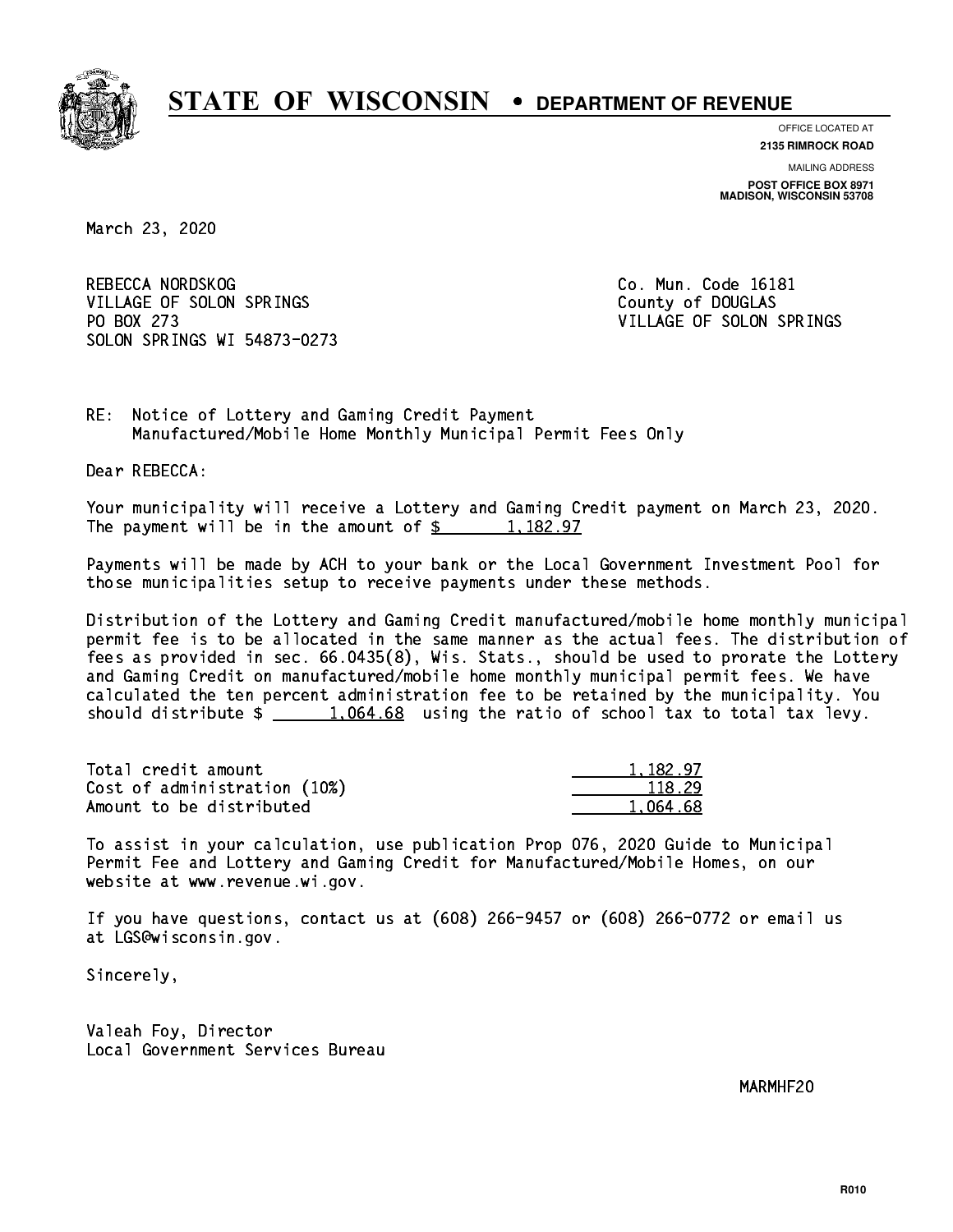

**OFFICE LOCATED AT**

**2135 RIMROCK ROAD**

**MAILING ADDRESS POST OFFICE BOX 8971 MADISON, WISCONSIN 53708**

March 23, 2020

ASHLEY PUETZ, FINANCE DIRECTOR CO. Mun. Code 16281 CITY OF SUPERIOR COUNTY COUNTY OF DOUGLAS 1316 N 14TH ST CITY OF SUPERIOR SUPERIOR WI 54880

RE: Notice of Lottery and Gaming Credit Payment Manufactured/Mobile Home Monthly Municipal Permit Fees Only

Dear ASHLEY:

 Your municipality will receive a Lottery and Gaming Credit payment on March 23, 2020. The payment will be in the amount of  $\frac{28,937.28}{28}$ 

 Payments will be made by ACH to your bank or the Local Government Investment Pool for those municipalities setup to receive payments under these methods.

 Distribution of the Lottery and Gaming Credit manufactured/mobile home monthly municipal permit fee is to be allocated in the same manner as the actual fees. The distribution of fees as provided in sec. 66.0435(8), Wis. Stats., should be used to prorate the Lottery and Gaming Credit on manufactured/mobile home monthly municipal permit fees. We have calculated the ten percent administration fee to be retained by the municipality. You should distribute  $\frac{26,043.56}{26,043.56}$  using the ratio of school tax to total tax levy.

| Total credit amount          | 28,937.28 |
|------------------------------|-----------|
| Cost of administration (10%) | 2.893.72  |
| Amount to be distributed     | 26,043.56 |

 To assist in your calculation, use publication Prop 076, 2020 Guide to Municipal Permit Fee and Lottery and Gaming Credit for Manufactured/Mobile Homes, on our website at www.revenue.wi.gov.

 If you have questions, contact us at (608) 266-9457 or (608) 266-0772 or email us at LGS@wisconsin.gov.

Sincerely,

 Valeah Foy, Director Local Government Services Bureau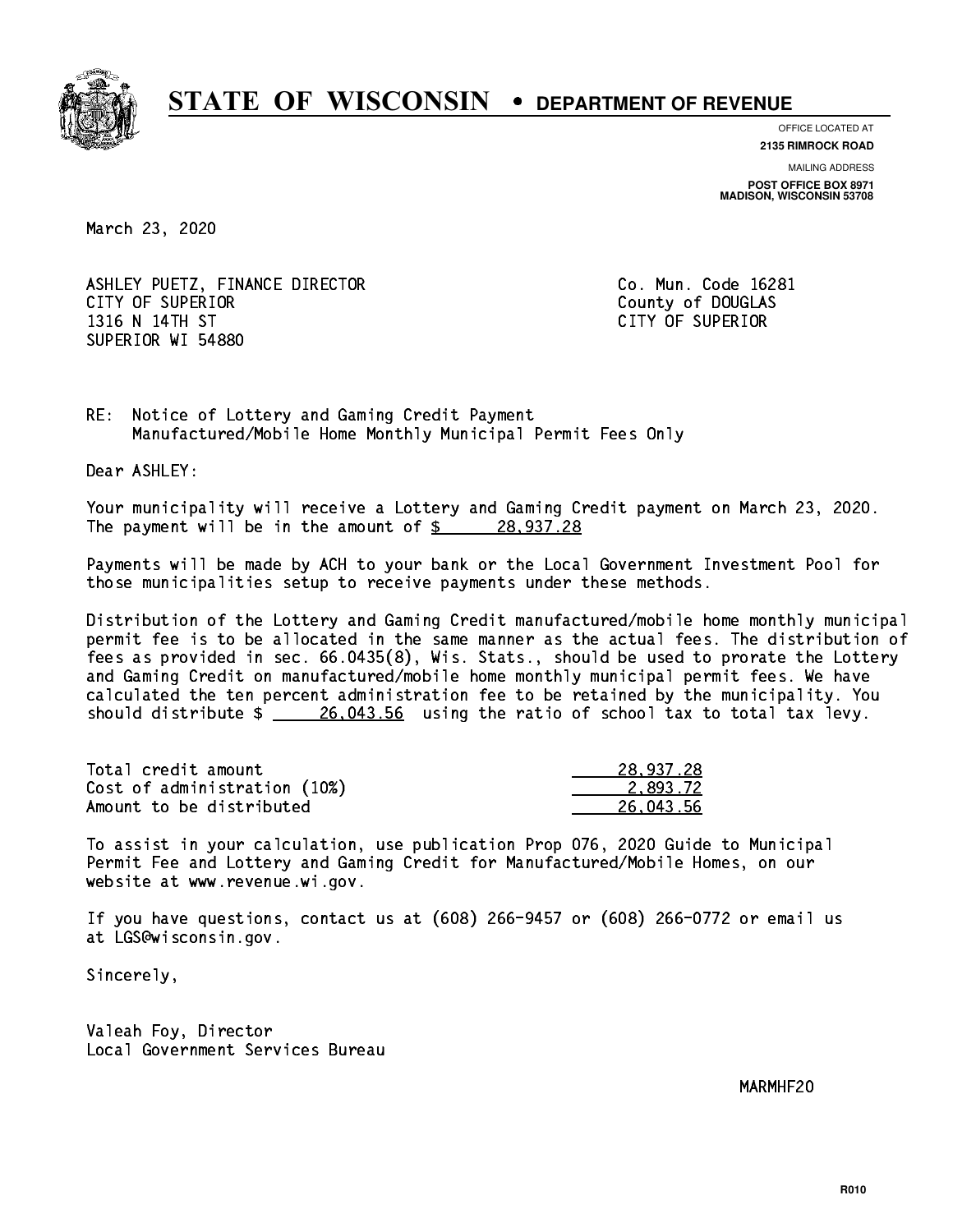

**OFFICE LOCATED AT**

**2135 RIMROCK ROAD**

**MAILING ADDRESS POST OFFICE BOX 8971 MADISON, WISCONSIN 53708**

March 23, 2020

 ARLENE CARTWRIGHT Co. Mun. Code 17004 TOWN OF DUNN County of DUNN E4216 COUNTY ROAD Z TOWN OF DUNN MENOMONIE WI 54751-6434

RE: Notice of Lottery and Gaming Credit Payment Manufactured/Mobile Home Monthly Municipal Permit Fees Only

Dear ARLENE:

 Your municipality will receive a Lottery and Gaming Credit payment on March 23, 2020. The payment will be in the amount of  $\frac{2,050.66}{2,050.66}$ 

 Payments will be made by ACH to your bank or the Local Government Investment Pool for those municipalities setup to receive payments under these methods.

 Distribution of the Lottery and Gaming Credit manufactured/mobile home monthly municipal permit fee is to be allocated in the same manner as the actual fees. The distribution of fees as provided in sec. 66.0435(8), Wis. Stats., should be used to prorate the Lottery and Gaming Credit on manufactured/mobile home monthly municipal permit fees. We have calculated the ten percent administration fee to be retained by the municipality. You should distribute  $\frac{1.845.60}{1.845.60}$  using the ratio of school tax to total tax levy.

| Total credit amount          | 2.050.66 |
|------------------------------|----------|
| Cost of administration (10%) | 205.06   |
| Amount to be distributed     | 1,845.60 |

 To assist in your calculation, use publication Prop 076, 2020 Guide to Municipal Permit Fee and Lottery and Gaming Credit for Manufactured/Mobile Homes, on our website at www.revenue.wi.gov.

 If you have questions, contact us at (608) 266-9457 or (608) 266-0772 or email us at LGS@wisconsin.gov.

Sincerely,

 Valeah Foy, Director Local Government Services Bureau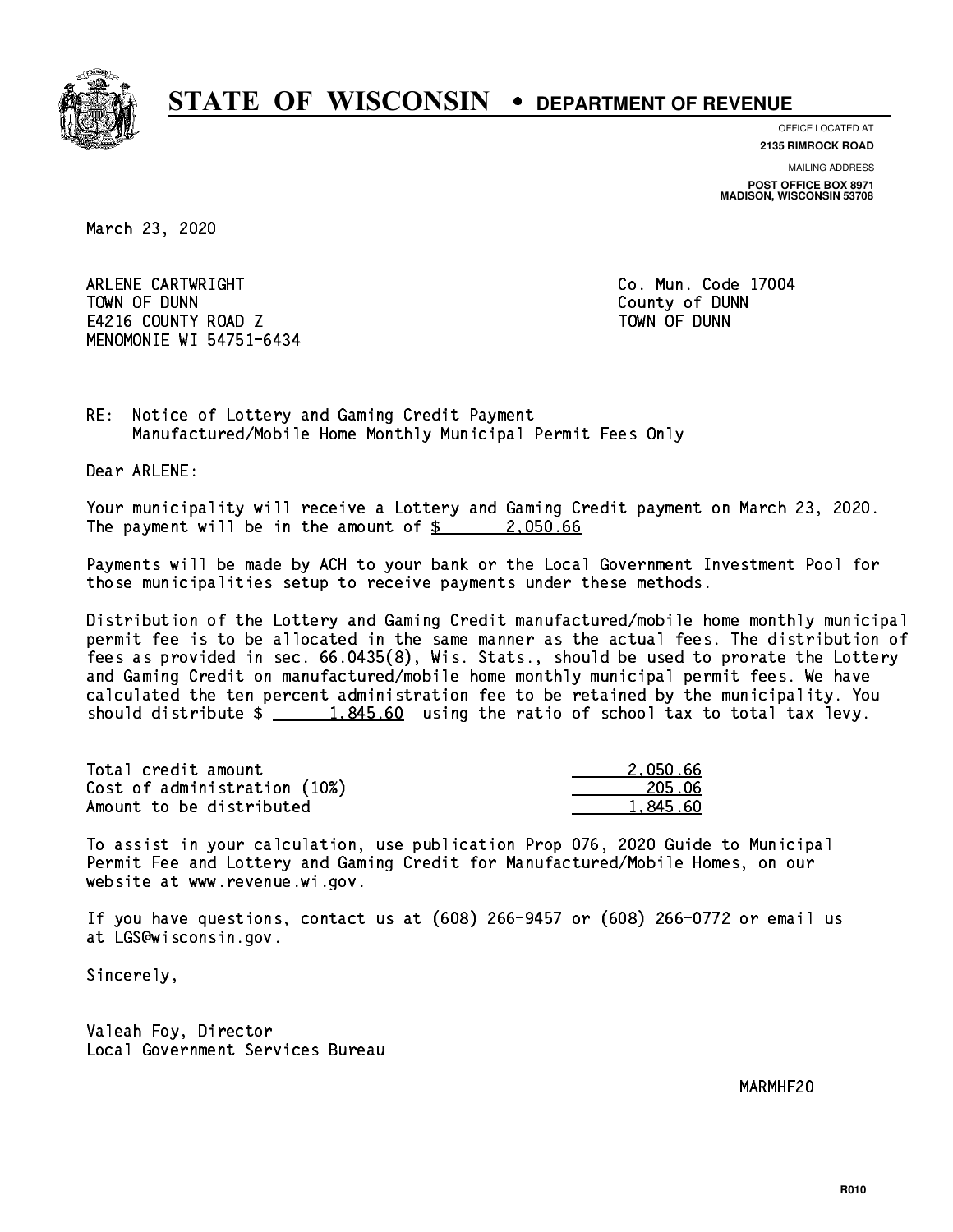

**OFFICE LOCATED AT**

**2135 RIMROCK ROAD**

**MAILING ADDRESS POST OFFICE BOX 8971 MADISON, WISCONSIN 53708**

March 23, 2020

ANNE WAHL TOWN OF ELK MOUND COUNTY OF BUNNING COUNTY OF DUNNING COUNTY OF DUNNING COUNTY OF DUNNING COUNTY OF DUNNING COUNTY OF DUNNING COUNTY OF DUNNING COUNTY OF DUNNING COUNTY OF DUNNING COUNTY OF DUNNING COUNTY OF DUNNING COUNTY E8235 COUNTY RD E TOWN OF ELK MOUND ELK MOUND WI 54739-9282

Co. Mun. Code 17008

RE: Notice of Lottery and Gaming Credit Payment Manufactured/Mobile Home Monthly Municipal Permit Fees Only

Dear ANNE:

 Your municipality will receive a Lottery and Gaming Credit payment on March 23, 2020. The payment will be in the amount of  $\frac{2}{3}$  2,309.26

 Payments will be made by ACH to your bank or the Local Government Investment Pool for those municipalities setup to receive payments under these methods.

 Distribution of the Lottery and Gaming Credit manufactured/mobile home monthly municipal permit fee is to be allocated in the same manner as the actual fees. The distribution of fees as provided in sec. 66.0435(8), Wis. Stats., should be used to prorate the Lottery and Gaming Credit on manufactured/mobile home monthly municipal permit fees. We have calculated the ten percent administration fee to be retained by the municipality. You should distribute  $\frac{2.078.34}{2.078.34}$  using the ratio of school tax to total tax levy.

| Total credit amount          | 2.309.26 |
|------------------------------|----------|
| Cost of administration (10%) | 230.92   |
| Amount to be distributed     | 2.078.34 |

 To assist in your calculation, use publication Prop 076, 2020 Guide to Municipal Permit Fee and Lottery and Gaming Credit for Manufactured/Mobile Homes, on our website at www.revenue.wi.gov.

 If you have questions, contact us at (608) 266-9457 or (608) 266-0772 or email us at LGS@wisconsin.gov.

Sincerely,

 Valeah Foy, Director Local Government Services Bureau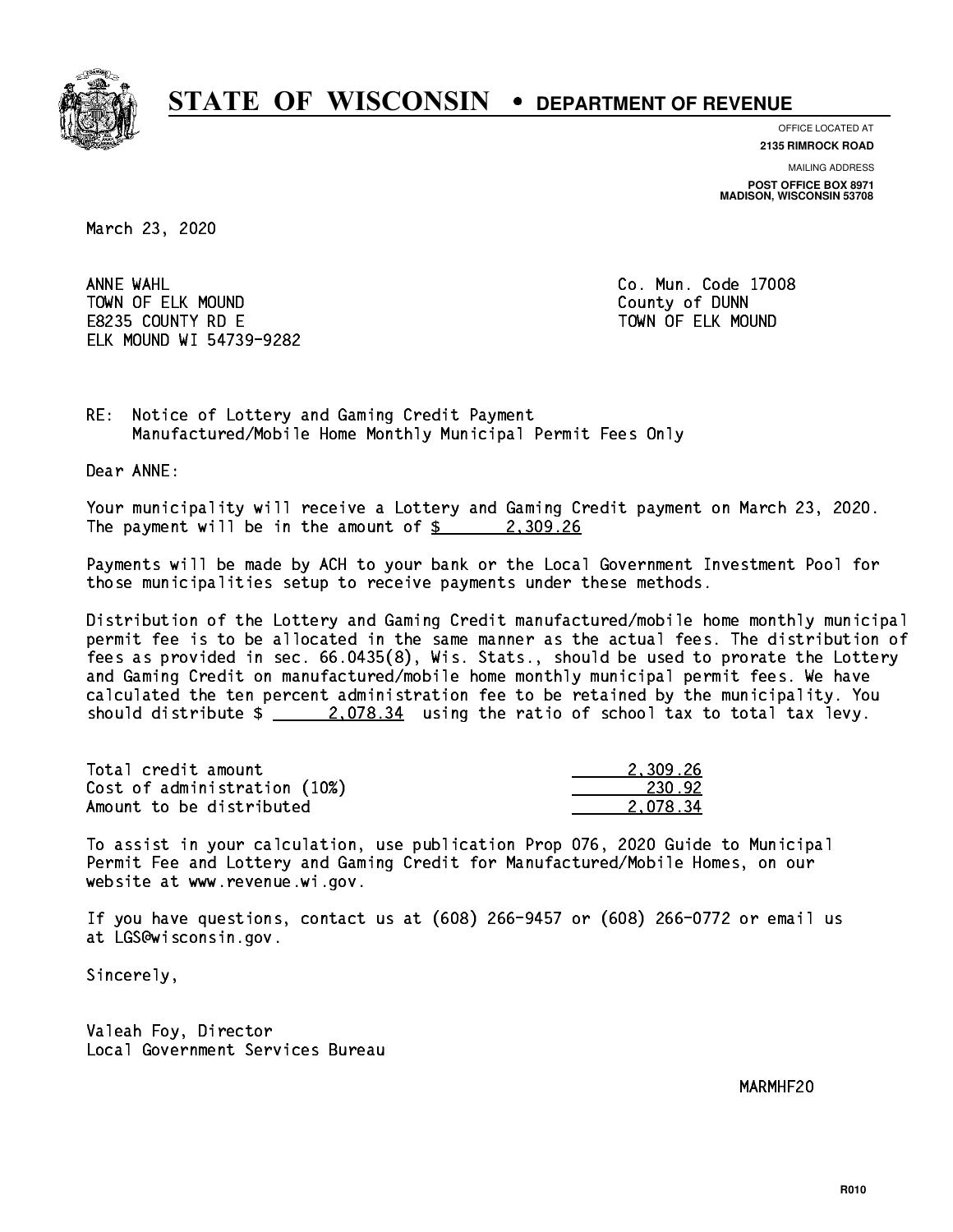

**OFFICE LOCATED AT**

**2135 RIMROCK ROAD**

**MAILING ADDRESS POST OFFICE BOX 8971 MADISON, WISCONSIN 53708**

March 23, 2020

NANCY PONTO TOWN OF MENOMONIE County of DUNN N4564 446TH ST TOWN OF MENOMONIE MENOMONIE WI 54751

Co. Mun. Code 17016

RE: Notice of Lottery and Gaming Credit Payment Manufactured/Mobile Home Monthly Municipal Permit Fees Only

Dear NANCY:

 Your municipality will receive a Lottery and Gaming Credit payment on March 23, 2020. The payment will be in the amount of  $\frac{2}{3}$  14,581.44

 Payments will be made by ACH to your bank or the Local Government Investment Pool for those municipalities setup to receive payments under these methods.

 Distribution of the Lottery and Gaming Credit manufactured/mobile home monthly municipal permit fee is to be allocated in the same manner as the actual fees. The distribution of fees as provided in sec. 66.0435(8), Wis. Stats., should be used to prorate the Lottery and Gaming Credit on manufactured/mobile home monthly municipal permit fees. We have calculated the ten percent administration fee to be retained by the municipality. You should distribute  $\frac{13,123.30}{2}$  using the ratio of school tax to total tax levy.

| Total credit amount          | 14,581.44 |
|------------------------------|-----------|
| Cost of administration (10%) | 1.458.14  |
| Amount to be distributed     | 13.123.30 |

 To assist in your calculation, use publication Prop 076, 2020 Guide to Municipal Permit Fee and Lottery and Gaming Credit for Manufactured/Mobile Homes, on our website at www.revenue.wi.gov.

 If you have questions, contact us at (608) 266-9457 or (608) 266-0772 or email us at LGS@wisconsin.gov.

Sincerely,

 Valeah Foy, Director Local Government Services Bureau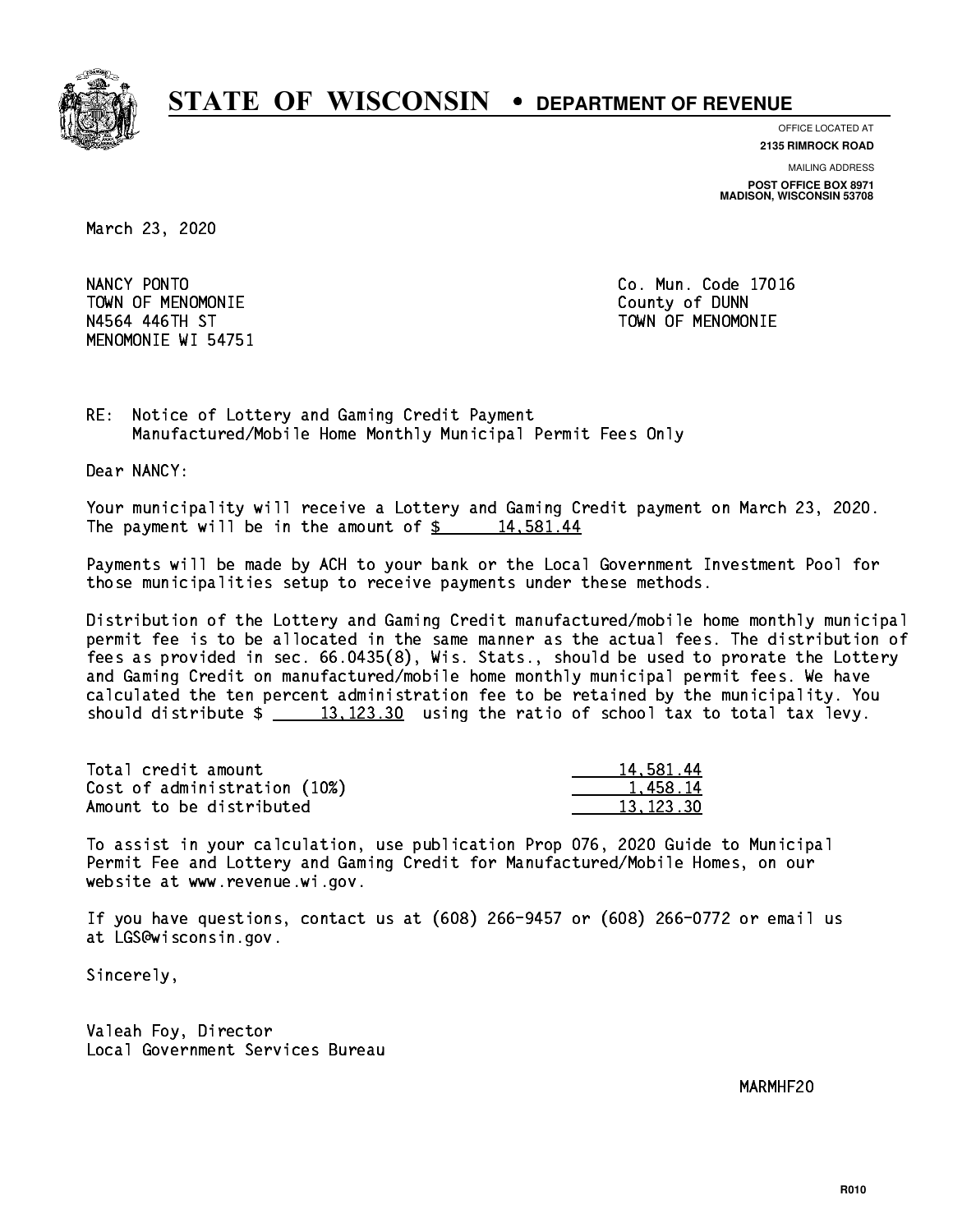

**OFFICE LOCATED AT**

**2135 RIMROCK ROAD**

**MAILING ADDRESS POST OFFICE BOX 8971 MADISON, WISCONSIN 53708**

March 23, 2020

JONATHAN SYLTE TOWN OF ROCK CREEK COUNTY OF DUNN E8623 180TH AVE TOWN OF ROCK CREEK MONDOVI WI 54755-8870

Co. Mun. Code 17026

RE: Notice of Lottery and Gaming Credit Payment Manufactured/Mobile Home Monthly Municipal Permit Fees Only

Dear JONATHAN:

 Your municipality will receive a Lottery and Gaming Credit payment on March 23, 2020. The payment will be in the amount of  $\frac{231.84}{5}$ 

 Payments will be made by ACH to your bank or the Local Government Investment Pool for those municipalities setup to receive payments under these methods.

 Distribution of the Lottery and Gaming Credit manufactured/mobile home monthly municipal permit fee is to be allocated in the same manner as the actual fees. The distribution of fees as provided in sec. 66.0435(8), Wis. Stats., should be used to prorate the Lottery and Gaming Credit on manufactured/mobile home monthly municipal permit fees. We have calculated the ten percent administration fee to be retained by the municipality. You should distribute  $\frac{208.66}{208.66}$  using the ratio of school tax to total tax levy.

Total credit amount Cost of administration (10%) Amount to be distributed

| 34<br>231   |
|-------------|
| 23.18       |
| 18.66<br>21 |

 To assist in your calculation, use publication Prop 076, 2020 Guide to Municipal Permit Fee and Lottery and Gaming Credit for Manufactured/Mobile Homes, on our website at www.revenue.wi.gov.

 If you have questions, contact us at (608) 266-9457 or (608) 266-0772 or email us at LGS@wisconsin.gov.

Sincerely,

 Valeah Foy, Director Local Government Services Bureau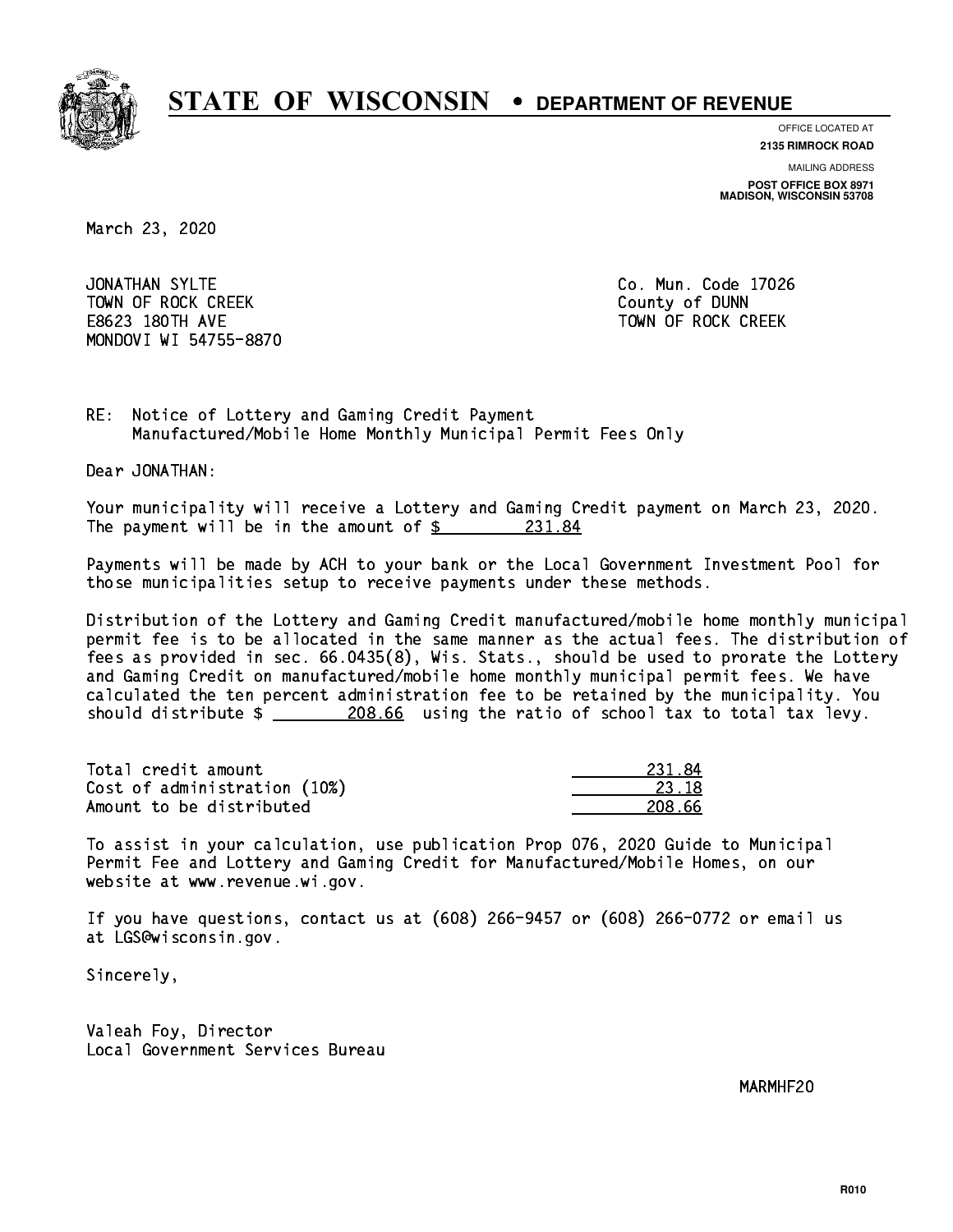

**OFFICE LOCATED AT**

**2135 RIMROCK ROAD**

**MAILING ADDRESS POST OFFICE BOX 8971 MADISON, WISCONSIN 53708**

March 23, 2020

**GWEN SNYDER**  TOWN OF TAINTER County of DUNN N8150 COUNTY RD DG TAINTER TOWN OF TAINTER COLFAX WI 54730-4526

Co. Mun. Code 17038

RE: Notice of Lottery and Gaming Credit Payment Manufactured/Mobile Home Monthly Municipal Permit Fees Only

Dear GWEN:

 Your municipality will receive a Lottery and Gaming Credit payment on March 23, 2020. The payment will be in the amount of  $\frac{2.828.88}{2.25}$ 

 Payments will be made by ACH to your bank or the Local Government Investment Pool for those municipalities setup to receive payments under these methods.

 Distribution of the Lottery and Gaming Credit manufactured/mobile home monthly municipal permit fee is to be allocated in the same manner as the actual fees. The distribution of fees as provided in sec. 66.0435(8), Wis. Stats., should be used to prorate the Lottery and Gaming Credit on manufactured/mobile home monthly municipal permit fees. We have calculated the ten percent administration fee to be retained by the municipality. You should distribute  $\frac{2.546.00}{2.546.00}$  using the ratio of school tax to total tax levy.

| Total credit amount          | 2.828.88 |
|------------------------------|----------|
| Cost of administration (10%) | 282.88   |
| Amount to be distributed     | 2.546.00 |

 To assist in your calculation, use publication Prop 076, 2020 Guide to Municipal Permit Fee and Lottery and Gaming Credit for Manufactured/Mobile Homes, on our website at www.revenue.wi.gov.

 If you have questions, contact us at (608) 266-9457 or (608) 266-0772 or email us at LGS@wisconsin.gov.

Sincerely,

 Valeah Foy, Director Local Government Services Bureau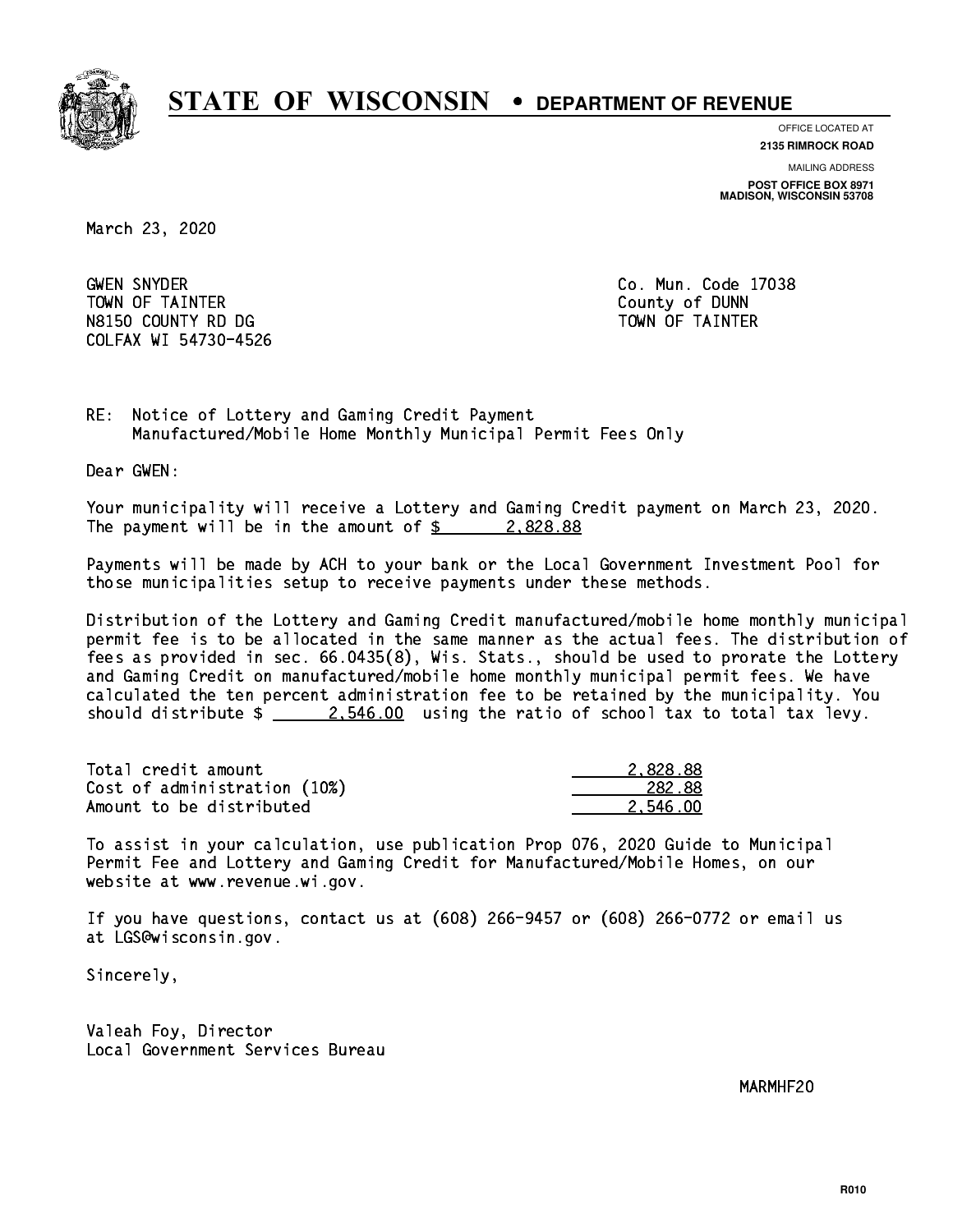

**OFFICE LOCATED AT**

**2135 RIMROCK ROAD**

**MAILING ADDRESS POST OFFICE BOX 8971 MADISON, WISCONSIN 53708**

March 23, 2020

 LAURA RASMUSSEN Co. Mun. Code 17040 Town of the theory county of  $\mathcal{L}_{\mathcal{A}}$ N11322 STATE ROAD 79 TOWN OF TIFFANY BOYCEVILLE WI 54725

RE: Notice of Lottery and Gaming Credit Payment Manufactured/Mobile Home Monthly Municipal Permit Fees Only

Dear LAURA:

 Your municipality will receive a Lottery and Gaming Credit payment on March 23, 2020. The payment will be in the amount of \$ 502.05 \_\_\_\_\_\_\_\_\_\_\_\_\_\_\_\_

 Payments will be made by ACH to your bank or the Local Government Investment Pool for those municipalities setup to receive payments under these methods.

 Distribution of the Lottery and Gaming Credit manufactured/mobile home monthly municipal permit fee is to be allocated in the same manner as the actual fees. The distribution of fees as provided in sec. 66.0435(8), Wis. Stats., should be used to prorate the Lottery and Gaming Credit on manufactured/mobile home monthly municipal permit fees. We have calculated the ten percent administration fee to be retained by the municipality. You should distribute  $\frac{451.85}{2}$  using the ratio of school tax to total tax levy.

| Total credit amount          | 502.05 |
|------------------------------|--------|
| Cost of administration (10%) | 50.20  |
| Amount to be distributed     | 451 85 |

| 502.05 |
|--------|
| i 20   |
| 185    |

 To assist in your calculation, use publication Prop 076, 2020 Guide to Municipal Permit Fee and Lottery and Gaming Credit for Manufactured/Mobile Homes, on our website at www.revenue.wi.gov.

 If you have questions, contact us at (608) 266-9457 or (608) 266-0772 or email us at LGS@wisconsin.gov.

Sincerely,

 Valeah Foy, Director Local Government Services Bureau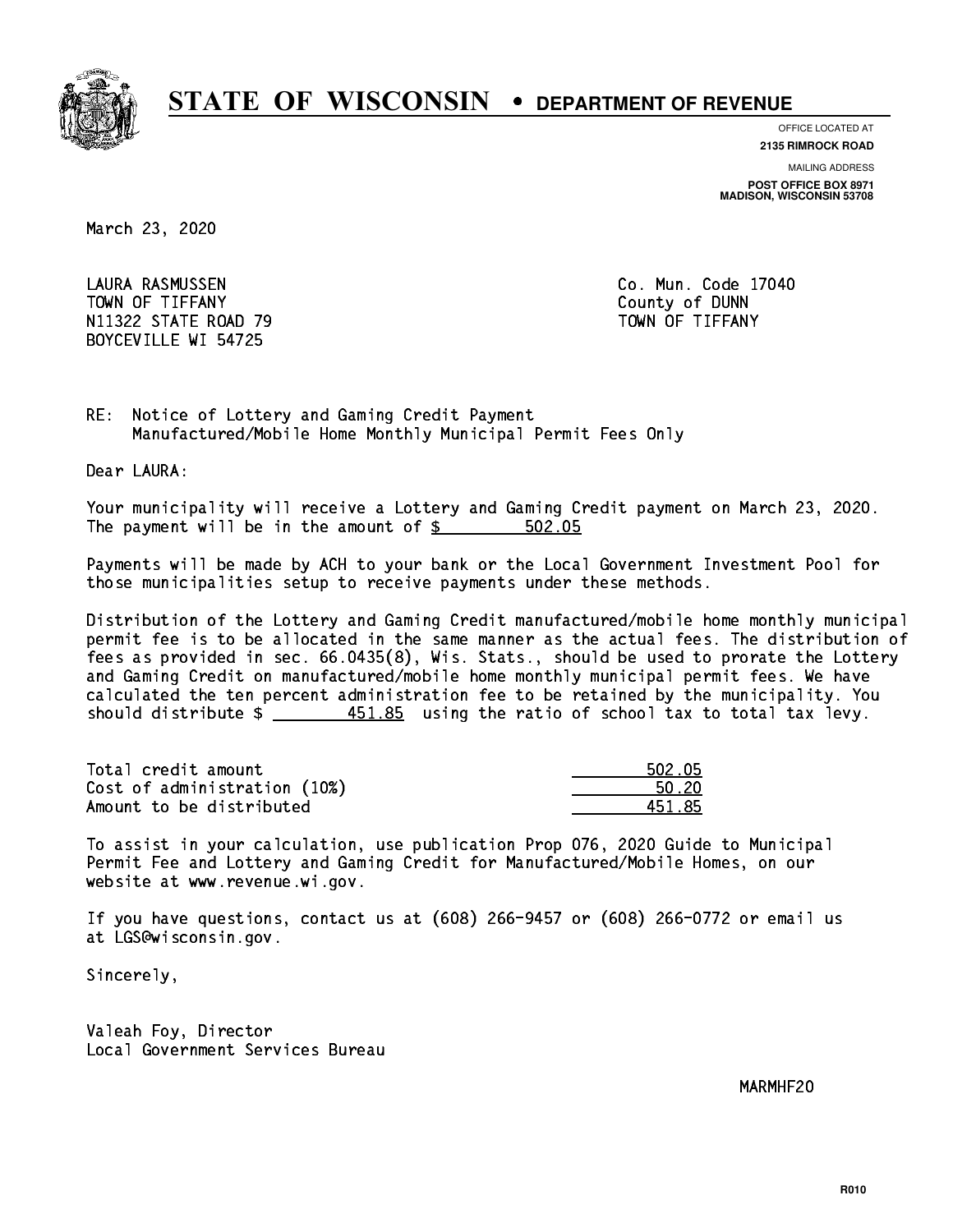

**OFFICE LOCATED AT**

**MAILING ADDRESS 2135 RIMROCK ROAD**

**POST OFFICE BOX 8971 MADISON, WISCONSIN 53708**

March 23, 2020

**BECKY STEFFE**  TOWN OF WILSON County of DUNN N13090 ST TOWN OF WILSON OF WILSON OF WILSON OF WILSON OF WILSON OF WILSON OF WILSON OF WILSON OF WILSON OF WI RIDGELAND WI 54763

Co. Mun. Code 17044

RE: Notice of Lottery and Gaming Credit Payment Manufactured/Mobile Home Monthly Municipal Permit Fees Only

Dear BECKY:

 Your municipality will receive a Lottery and Gaming Credit payment on March 23, 2020. The payment will be in the amount of  $\frac{2}{3}$  435.63

 Payments will be made by ACH to your bank or the Local Government Investment Pool for those municipalities setup to receive payments under these methods.

 Distribution of the Lottery and Gaming Credit manufactured/mobile home monthly municipal permit fee is to be allocated in the same manner as the actual fees. The distribution of fees as provided in sec. 66.0435(8), Wis. Stats., should be used to prorate the Lottery and Gaming Credit on manufactured/mobile home monthly municipal permit fees. We have calculated the ten percent administration fee to be retained by the municipality. You should distribute \$ 392.07 using the ratio of school tax to total tax levy. \_\_\_\_\_\_\_\_\_\_\_\_\_\_

| Total credit amount          | 435.63 |
|------------------------------|--------|
| Cost of administration (10%) | 43.56  |
| Amount to be distributed     | 392.07 |

 To assist in your calculation, use publication Prop 076, 2020 Guide to Municipal Permit Fee and Lottery and Gaming Credit for Manufactured/Mobile Homes, on our website at www.revenue.wi.gov.

 If you have questions, contact us at (608) 266-9457 or (608) 266-0772 or email us at LGS@wisconsin.gov.

Sincerely,

 Valeah Foy, Director Local Government Services Bureau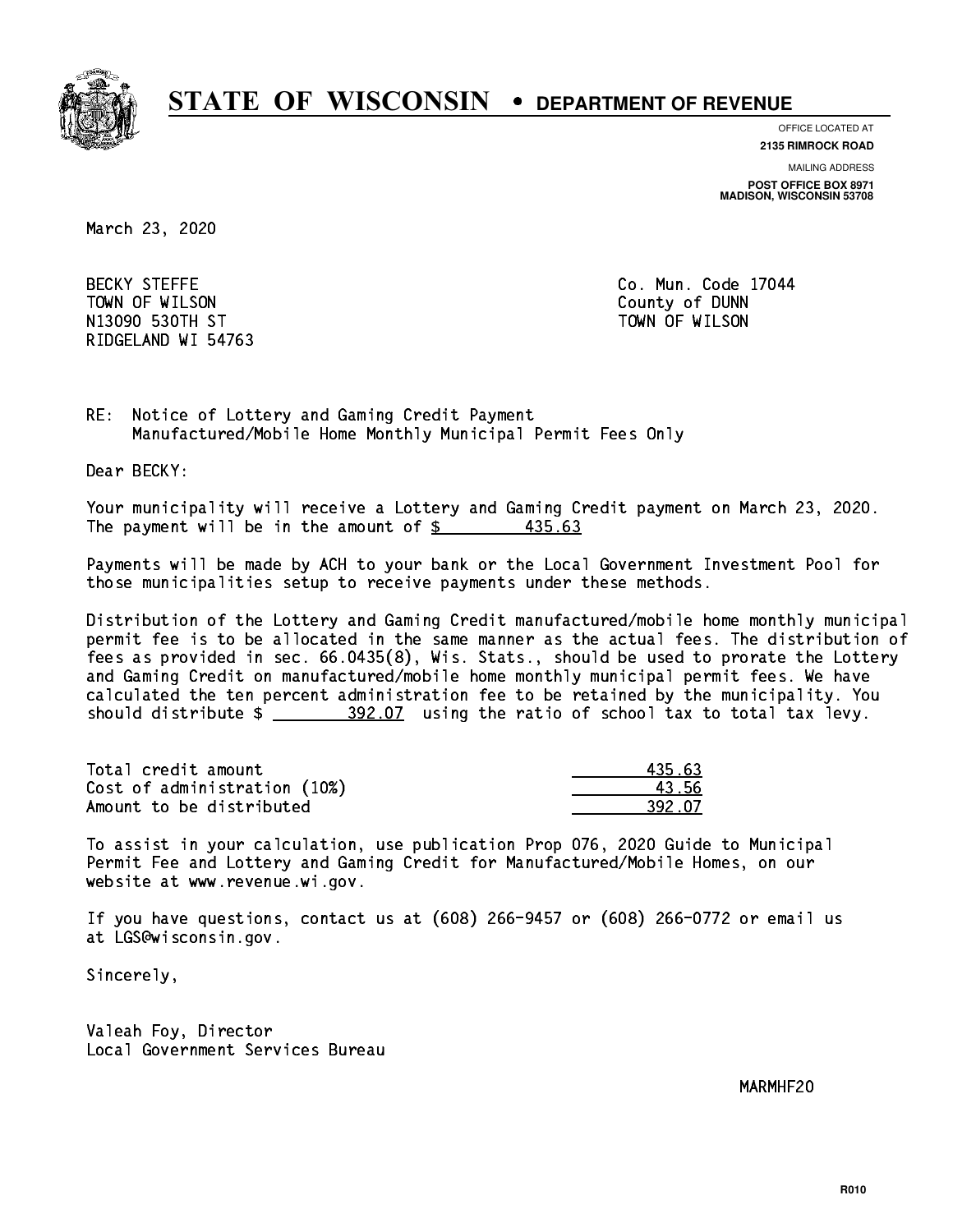

**OFFICE LOCATED AT**

**2135 RIMROCK ROAD**

**MAILING ADDRESS POST OFFICE BOX 8971 MADISON, WISCONSIN 53708**

March 23, 2020

DARLENE LEE VILLAGE OF BOYCEVILLE **COUNTY OF SEXUAL COUNTY OF BOYCEVILLE** PO BOX 368 BOYCEVILLE WI 54725-0368

Co. Mun. Code 17106 VILLAGE OF BOYCEVILLE

RE: Notice of Lottery and Gaming Credit Payment Manufactured/Mobile Home Monthly Municipal Permit Fees Only

Dear DARLENE:

 Your municipality will receive a Lottery and Gaming Credit payment on March 23, 2020. The payment will be in the amount of  $\frac{2}{3}$  4,902.48

 Payments will be made by ACH to your bank or the Local Government Investment Pool for those municipalities setup to receive payments under these methods.

 Distribution of the Lottery and Gaming Credit manufactured/mobile home monthly municipal permit fee is to be allocated in the same manner as the actual fees. The distribution of fees as provided in sec. 66.0435(8), Wis. Stats., should be used to prorate the Lottery and Gaming Credit on manufactured/mobile home monthly municipal permit fees. We have calculated the ten percent administration fee to be retained by the municipality. You should distribute  $\frac{4.412.24}{4.412.24}$  using the ratio of school tax to total tax levy.

| Total credit amount          | 4.902.48 |
|------------------------------|----------|
| Cost of administration (10%) | 490.24   |
| Amount to be distributed     | 4.412.24 |

 To assist in your calculation, use publication Prop 076, 2020 Guide to Municipal Permit Fee and Lottery and Gaming Credit for Manufactured/Mobile Homes, on our website at www.revenue.wi.gov.

 If you have questions, contact us at (608) 266-9457 or (608) 266-0772 or email us at LGS@wisconsin.gov.

Sincerely,

 Valeah Foy, Director Local Government Services Bureau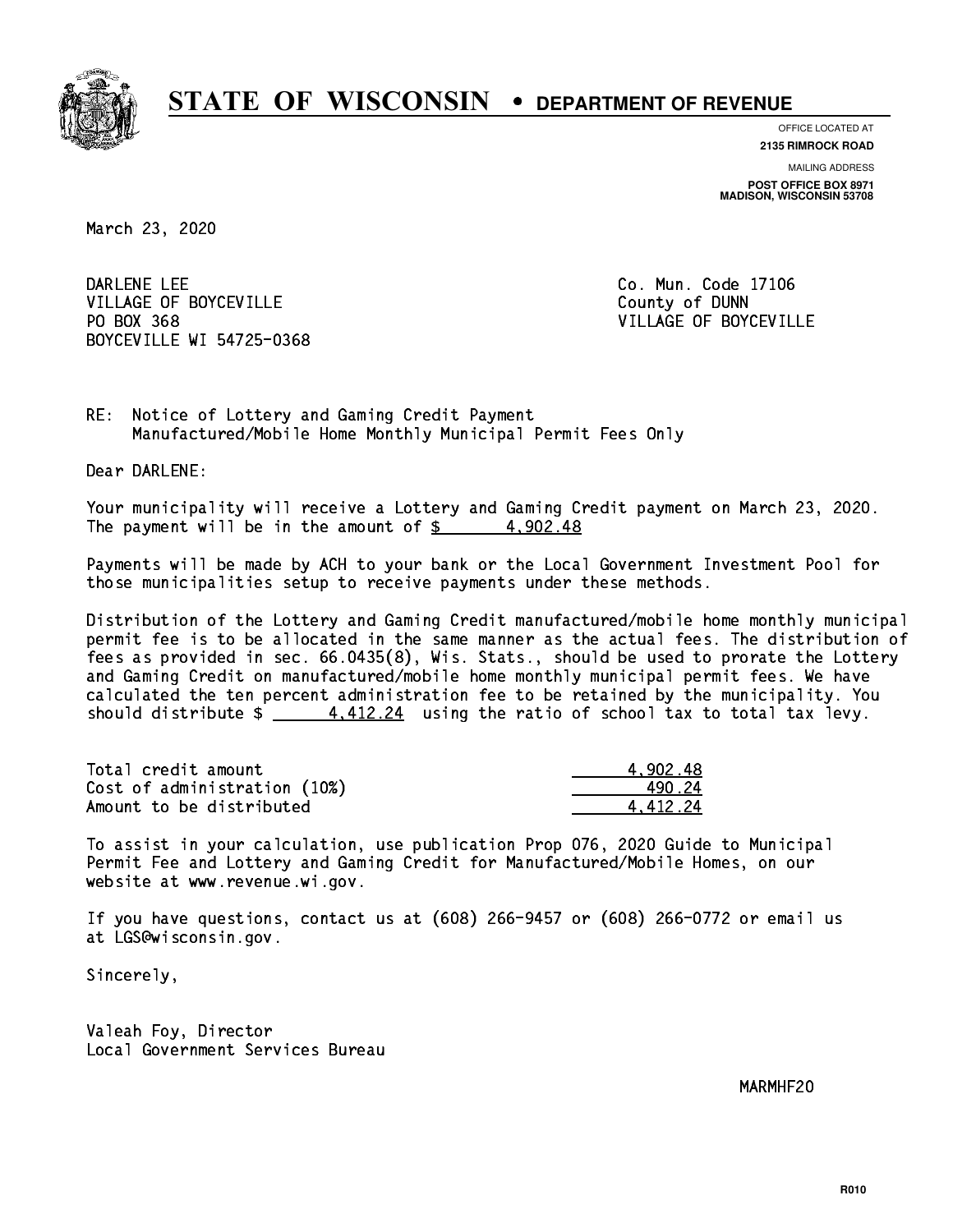

**OFFICE LOCATED AT**

**2135 RIMROCK ROAD**

**MAILING ADDRESS POST OFFICE BOX 8971 MADISON, WISCONSIN 53708**

March 23, 2020

LYNN NIGGEMANN VILLAGE OF COLFAX COUNTY OF DUNN PO BOX 417 COLFAX WI 54730-0417

Co. Mun. Code 17111 VILLAGE OF COLFAX

RE: Notice of Lottery and Gaming Credit Payment Manufactured/Mobile Home Monthly Municipal Permit Fees Only

Dear LYNN:

 Your municipality will receive a Lottery and Gaming Credit payment on March 23, 2020. The payment will be in the amount of  $\frac{2}{3}$  3,238.32

 Payments will be made by ACH to your bank or the Local Government Investment Pool for those municipalities setup to receive payments under these methods.

 Distribution of the Lottery and Gaming Credit manufactured/mobile home monthly municipal permit fee is to be allocated in the same manner as the actual fees. The distribution of fees as provided in sec. 66.0435(8), Wis. Stats., should be used to prorate the Lottery and Gaming Credit on manufactured/mobile home monthly municipal permit fees. We have calculated the ten percent administration fee to be retained by the municipality. You should distribute  $\frac{2.914.49}{2.914.49}$  using the ratio of school tax to total tax levy.

| Total credit amount          | 3.238.32 |
|------------------------------|----------|
| Cost of administration (10%) | 323.83   |
| Amount to be distributed     | 2.914.49 |

 To assist in your calculation, use publication Prop 076, 2020 Guide to Municipal Permit Fee and Lottery and Gaming Credit for Manufactured/Mobile Homes, on our website at www.revenue.wi.gov.

 If you have questions, contact us at (608) 266-9457 or (608) 266-0772 or email us at LGS@wisconsin.gov.

Sincerely,

 Valeah Foy, Director Local Government Services Bureau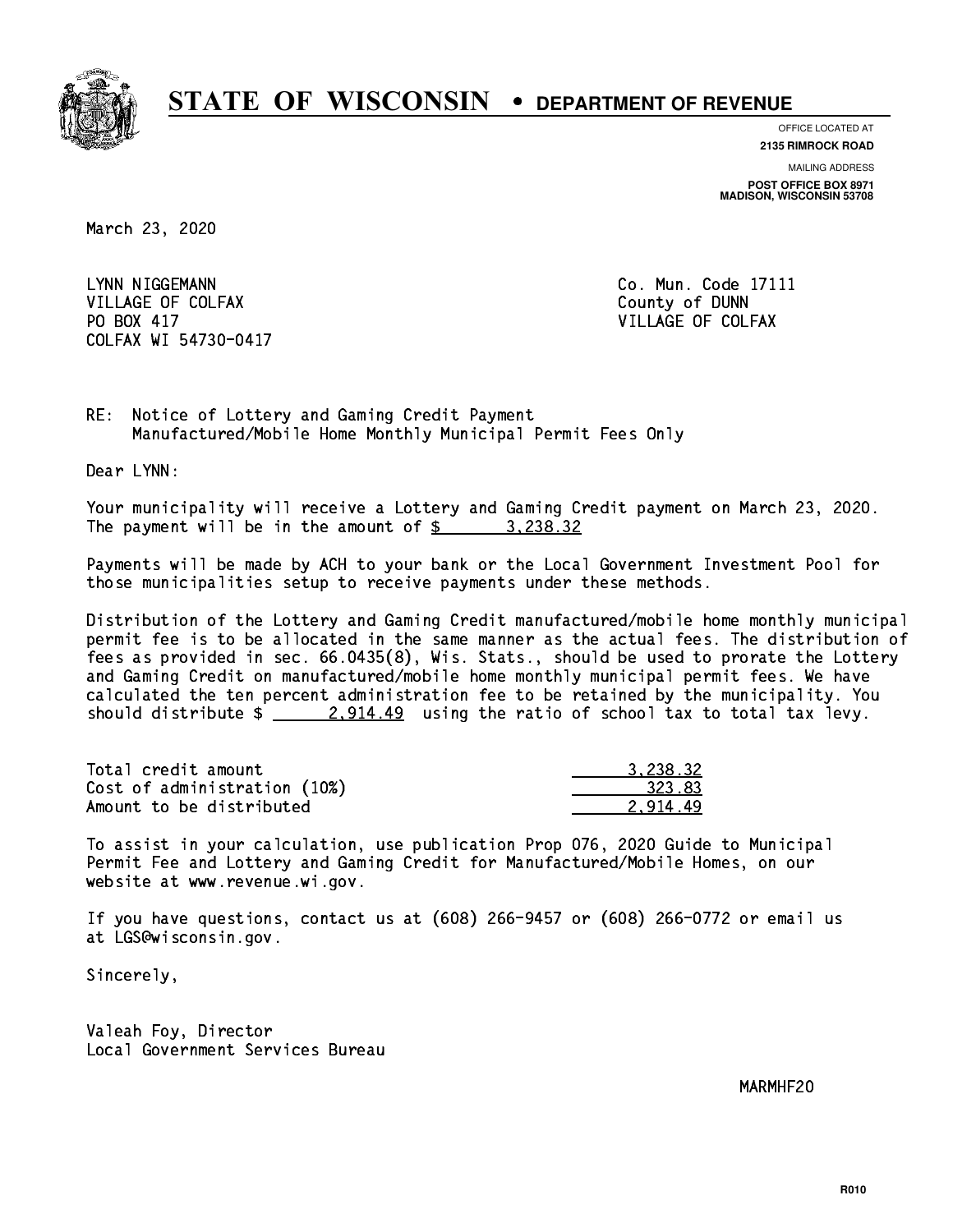

**OFFICE LOCATED AT**

**2135 RIMROCK ROAD**

**MAILING ADDRESS POST OFFICE BOX 8971 MADISON, WISCONSIN 53708**

March 23, 2020

PATRICIA HAHN VILLAGE OF ELK MOUND COUNTY OF DUNN PO BOX 188 ELK MOUND WI 54739-0188

Co. Mun. Code 17121 VILLAGE OF ELK MOUND

RE: Notice of Lottery and Gaming Credit Payment Manufactured/Mobile Home Monthly Municipal Permit Fees Only

Dear PATRICIA:

 Your municipality will receive a Lottery and Gaming Credit payment on March 23, 2020. The payment will be in the amount of  $\frac{2}{3}$  2, 145.93

 Payments will be made by ACH to your bank or the Local Government Investment Pool for those municipalities setup to receive payments under these methods.

 Distribution of the Lottery and Gaming Credit manufactured/mobile home monthly municipal permit fee is to be allocated in the same manner as the actual fees. The distribution of fees as provided in sec. 66.0435(8), Wis. Stats., should be used to prorate the Lottery and Gaming Credit on manufactured/mobile home monthly municipal permit fees. We have calculated the ten percent administration fee to be retained by the municipality. You should distribute  $\frac{1,931.34}{2}$  using the ratio of school tax to total tax levy.

| Total credit amount          | 2.145.93 |
|------------------------------|----------|
| Cost of administration (10%) | 214.59   |
| Amount to be distributed     | 1.931.34 |

 To assist in your calculation, use publication Prop 076, 2020 Guide to Municipal Permit Fee and Lottery and Gaming Credit for Manufactured/Mobile Homes, on our website at www.revenue.wi.gov.

 If you have questions, contact us at (608) 266-9457 or (608) 266-0772 or email us at LGS@wisconsin.gov.

Sincerely,

 Valeah Foy, Director Local Government Services Bureau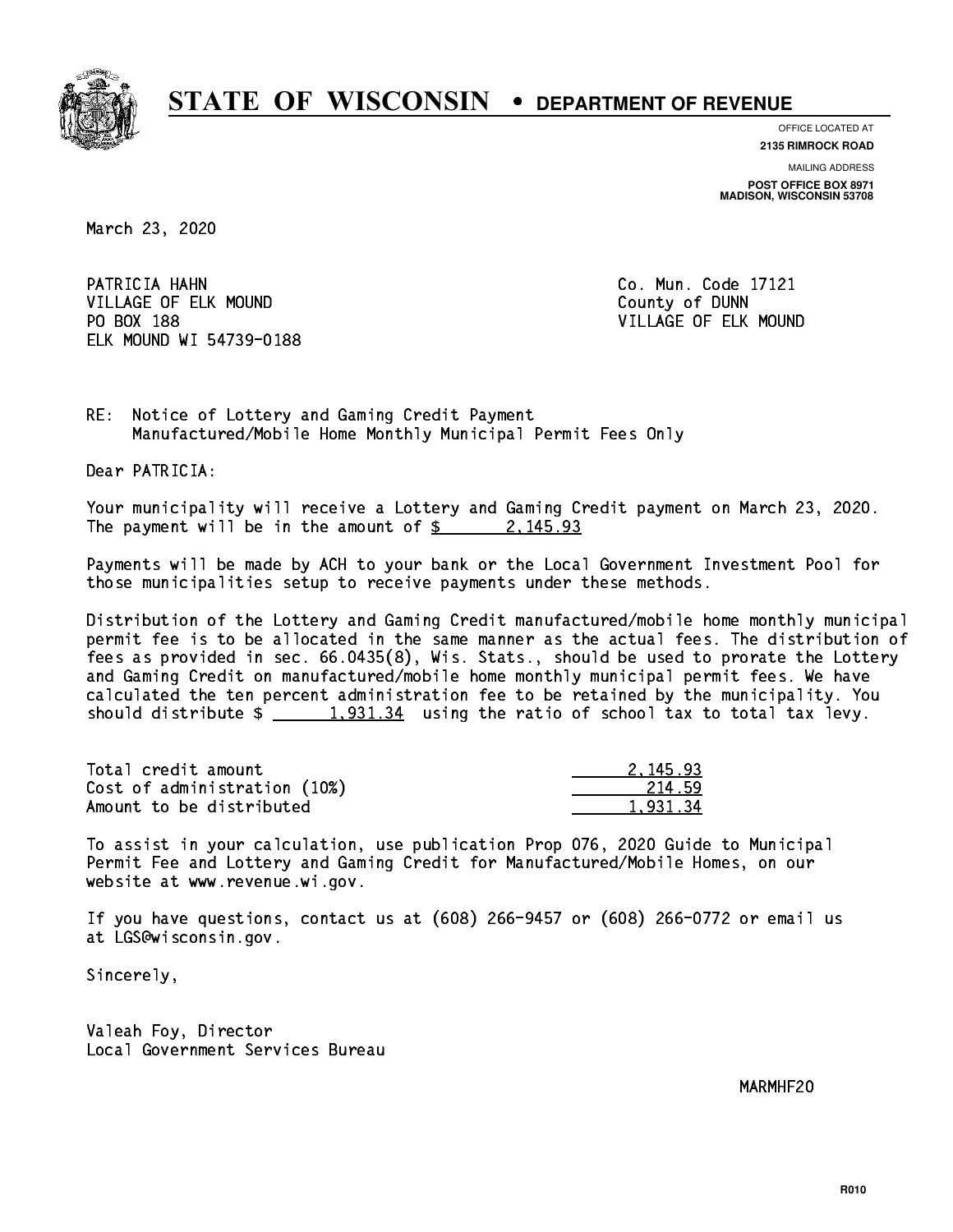

**OFFICE LOCATED AT**

**2135 RIMROCK ROAD**

**MAILING ADDRESS POST OFFICE BOX 8971 MADISON, WISCONSIN 53708**

March 23, 2020

 VILLAGE OF KNAPP County of DUNN KNAPP WI 54749

 THERESA KOPACZ Co. Mun. Code 17141 P.O. BOX 86 VILLAGE OF KNAPP

RE: Notice of Lottery and Gaming Credit Payment Manufactured/Mobile Home Monthly Municipal Permit Fees Only

Dear THERESA:

 Your municipality will receive a Lottery and Gaming Credit payment on March 23, 2020. The payment will be in the amount of  $\frac{2}{3}$  1,589.53

 Payments will be made by ACH to your bank or the Local Government Investment Pool for those municipalities setup to receive payments under these methods.

 Distribution of the Lottery and Gaming Credit manufactured/mobile home monthly municipal permit fee is to be allocated in the same manner as the actual fees. The distribution of fees as provided in sec. 66.0435(8), Wis. Stats., should be used to prorate the Lottery and Gaming Credit on manufactured/mobile home monthly municipal permit fees. We have calculated the ten percent administration fee to be retained by the municipality. You should distribute  $\frac{1,430.58}{1,430.58}$  using the ratio of school tax to total tax levy.

| Total credit amount          | 1,589.53 |
|------------------------------|----------|
| Cost of administration (10%) | 158.95   |
| Amount to be distributed     | 1,430.58 |

 To assist in your calculation, use publication Prop 076, 2020 Guide to Municipal Permit Fee and Lottery and Gaming Credit for Manufactured/Mobile Homes, on our website at www.revenue.wi.gov.

 If you have questions, contact us at (608) 266-9457 or (608) 266-0772 or email us at LGS@wisconsin.gov.

Sincerely,

 Valeah Foy, Director Local Government Services Bureau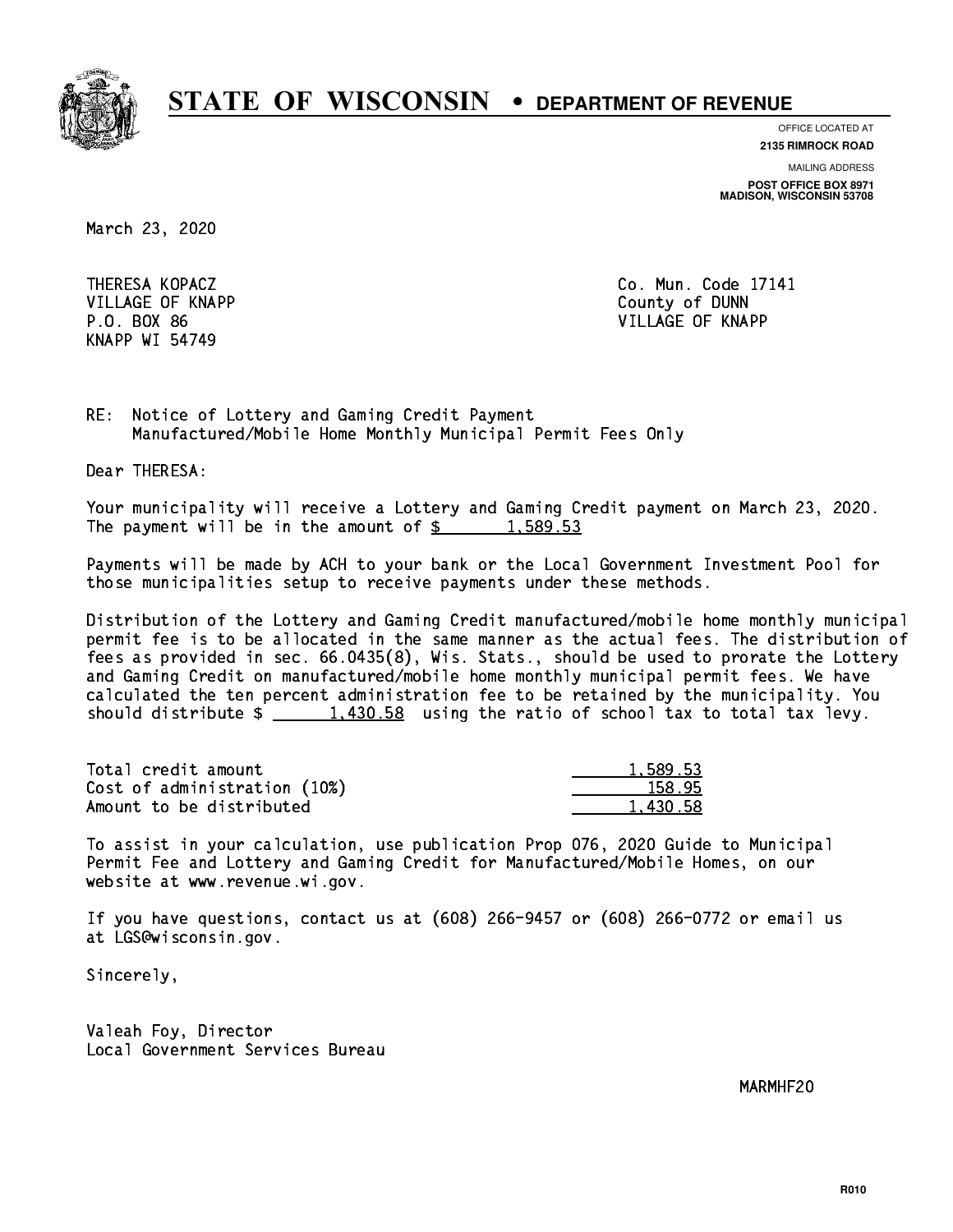

**OFFICE LOCATED AT**

**2135 RIMROCK ROAD**

**MAILING ADDRESS POST OFFICE BOX 8971 MADISON, WISCONSIN 53708**

March 23, 2020

 SUSAN HAKANSON Co. Mun. Code 17251 CITY OF MENOMONIE County of DUNN 800 WILSON AVE CITY OF MENOMONIE MENOMONIE WI 54751-2734

RE: Notice of Lottery and Gaming Credit Payment Manufactured/Mobile Home Monthly Municipal Permit Fees Only

Dear SUSAN:

 Your municipality will receive a Lottery and Gaming Credit payment on March 23, 2020. The payment will be in the amount of  $\frac{2}{3}$  16,775.84

 Payments will be made by ACH to your bank or the Local Government Investment Pool for those municipalities setup to receive payments under these methods.

 Distribution of the Lottery and Gaming Credit manufactured/mobile home monthly municipal permit fee is to be allocated in the same manner as the actual fees. The distribution of fees as provided in sec. 66.0435(8), Wis. Stats., should be used to prorate the Lottery and Gaming Credit on manufactured/mobile home monthly municipal permit fees. We have calculated the ten percent administration fee to be retained by the municipality. You should distribute  $\frac{15,098.26}{20}$  using the ratio of school tax to total tax levy.

| Total credit amount          | 16,775.84 |
|------------------------------|-----------|
| Cost of administration (10%) | 1.677.58  |
| Amount to be distributed     | 15.098.26 |

 To assist in your calculation, use publication Prop 076, 2020 Guide to Municipal Permit Fee and Lottery and Gaming Credit for Manufactured/Mobile Homes, on our website at www.revenue.wi.gov.

 If you have questions, contact us at (608) 266-9457 or (608) 266-0772 or email us at LGS@wisconsin.gov.

Sincerely,

 Valeah Foy, Director Local Government Services Bureau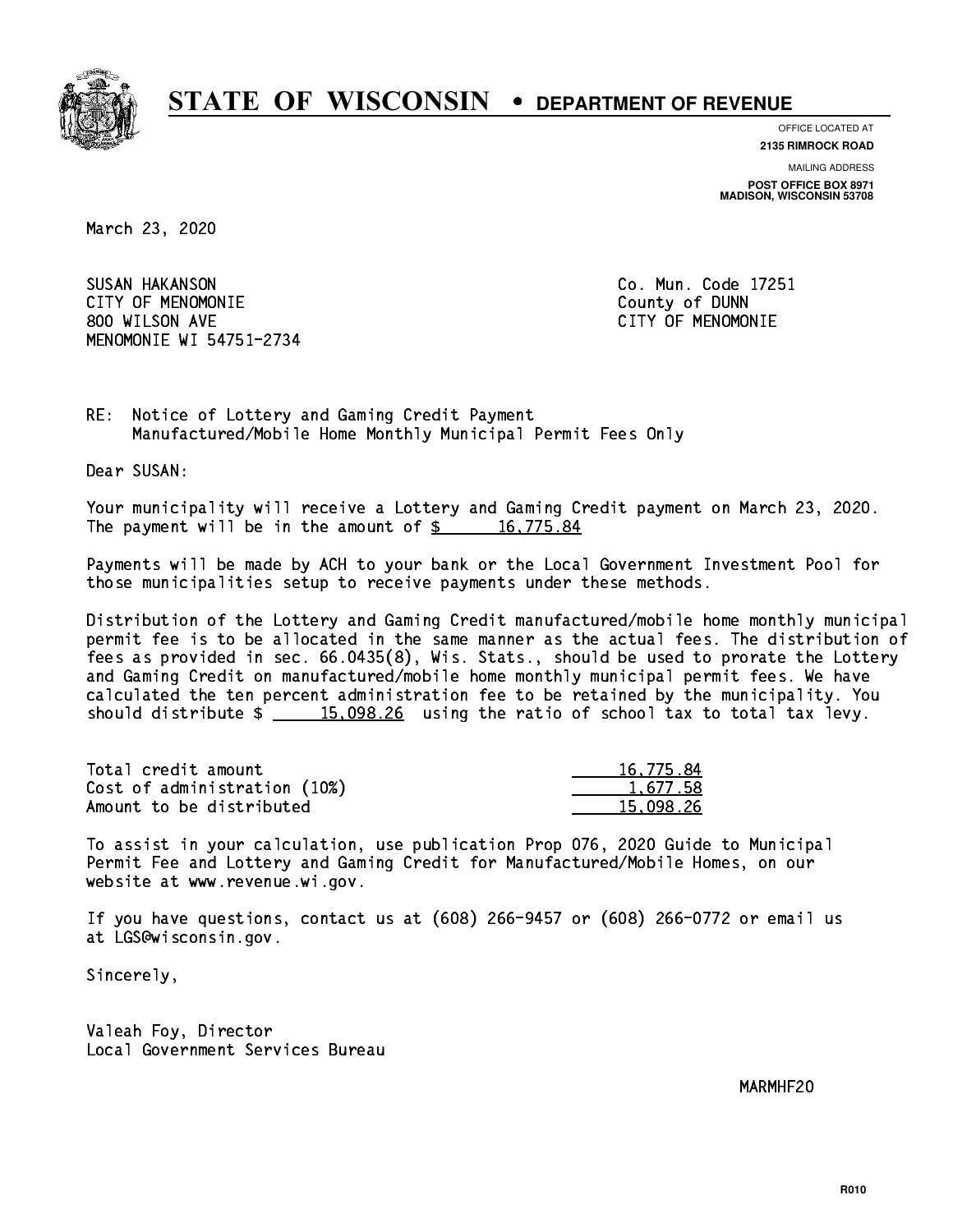

**OFFICE LOCATED AT**

**2135 RIMROCK ROAD**

**MAILING ADDRESS POST OFFICE BOX 8971 MADISON, WISCONSIN 53708**

March 23, 2020

**DEB HEATH** W6265 SPEHLE ROAD TOWN OF BRUNSWICK EAU CLAIRE WI 54701

Co. Mun. Code 18004 TOWN OF BRUNSWICK County of EAU CLAIRE

RE: Notice of Lottery and Gaming Credit Payment Manufactured/Mobile Home Monthly Municipal Permit Fees Only

Dear DEB:

 Your municipality will receive a Lottery and Gaming Credit payment on March 23, 2020. The payment will be in the amount of  $\frac{2}{3}$  9,205.08

 Payments will be made by ACH to your bank or the Local Government Investment Pool for those municipalities setup to receive payments under these methods.

 Distribution of the Lottery and Gaming Credit manufactured/mobile home monthly municipal permit fee is to be allocated in the same manner as the actual fees. The distribution of fees as provided in sec. 66.0435(8), Wis. Stats., should be used to prorate the Lottery and Gaming Credit on manufactured/mobile home monthly municipal permit fees. We have calculated the ten percent administration fee to be retained by the municipality. You should distribute \$ 8,284.58 using the ratio of school tax to total tax levy. \_\_\_\_\_\_\_\_\_\_\_\_\_\_

| Total credit amount          | 9.205.08 |
|------------------------------|----------|
| Cost of administration (10%) | 920.50   |
| Amount to be distributed     | 8.284.58 |

 To assist in your calculation, use publication Prop 076, 2020 Guide to Municipal Permit Fee and Lottery and Gaming Credit for Manufactured/Mobile Homes, on our website at www.revenue.wi.gov.

 If you have questions, contact us at (608) 266-9457 or (608) 266-0772 or email us at LGS@wisconsin.gov.

Sincerely,

 Valeah Foy, Director Local Government Services Bureau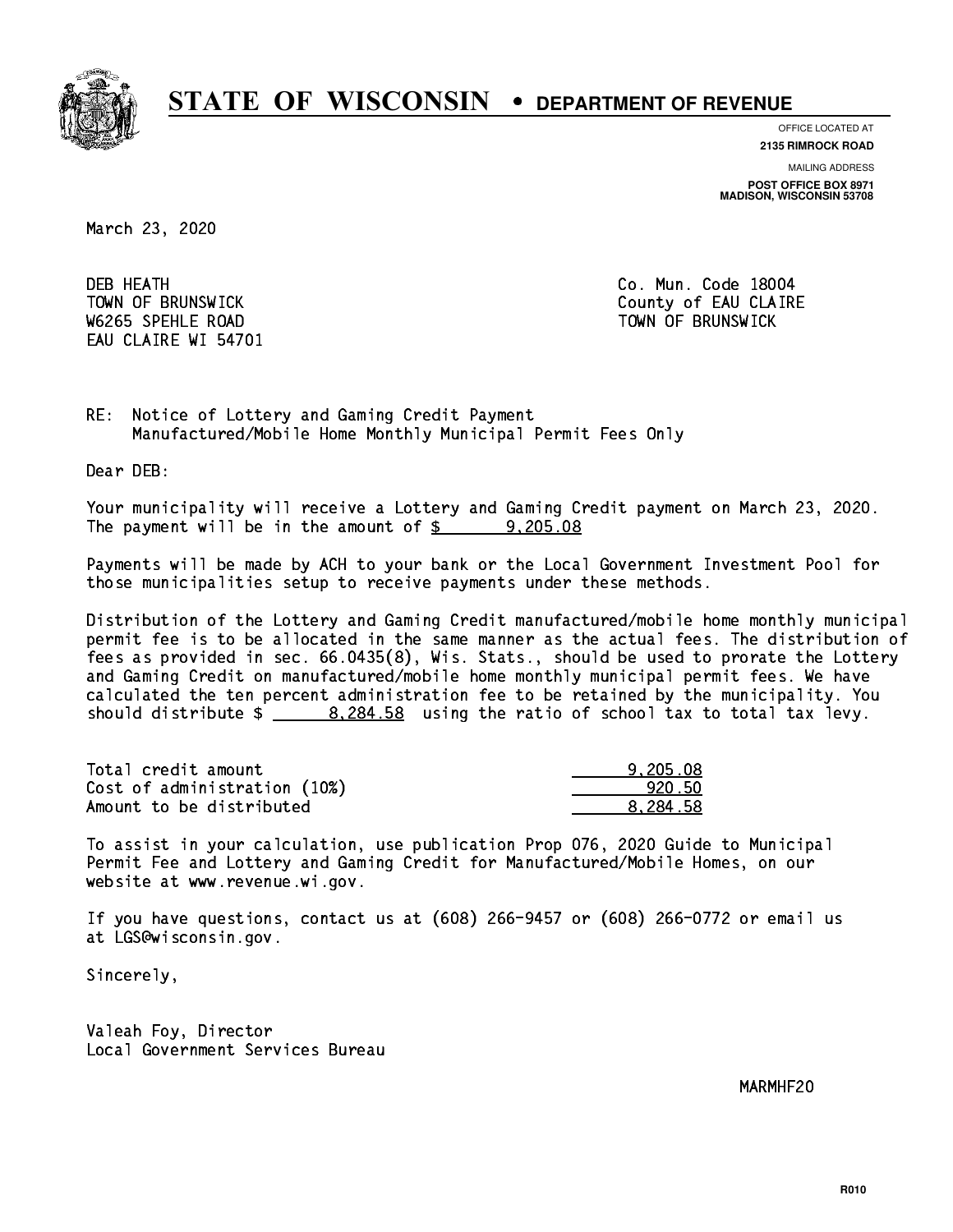

**OFFICE LOCATED AT**

**2135 RIMROCK ROAD**

**MAILING ADDRESS POST OFFICE BOX 8971 MADISON, WISCONSIN 53708**

March 23, 2020

BONNIE ISAACSON W4337 COUNTY RD W TOWN OF DRAMMEN ELEVA WI 54738-9379

Co. Mun. Code 18008 TOWN OF DRAMMEN COUNTY OF EAU CLAIRE

RE: Notice of Lottery and Gaming Credit Payment Manufactured/Mobile Home Monthly Municipal Permit Fees Only

Dear BONNIE:

 Your municipality will receive a Lottery and Gaming Credit payment on March 23, 2020. The payment will be in the amount of  $\frac{2}{3}$  1,119.32

 Payments will be made by ACH to your bank or the Local Government Investment Pool for those municipalities setup to receive payments under these methods.

 Distribution of the Lottery and Gaming Credit manufactured/mobile home monthly municipal permit fee is to be allocated in the same manner as the actual fees. The distribution of fees as provided in sec. 66.0435(8), Wis. Stats., should be used to prorate the Lottery and Gaming Credit on manufactured/mobile home monthly municipal permit fees. We have calculated the ten percent administration fee to be retained by the municipality. You should distribute  $\frac{1,007.39}{1,007.39}$  using the ratio of school tax to total tax levy.

| Total credit amount          | 1.119.32 |
|------------------------------|----------|
| Cost of administration (10%) | 111.93   |
| Amount to be distributed     | 1.007.39 |

 To assist in your calculation, use publication Prop 076, 2020 Guide to Municipal Permit Fee and Lottery and Gaming Credit for Manufactured/Mobile Homes, on our website at www.revenue.wi.gov.

 If you have questions, contact us at (608) 266-9457 or (608) 266-0772 or email us at LGS@wisconsin.gov.

Sincerely,

 Valeah Foy, Director Local Government Services Bureau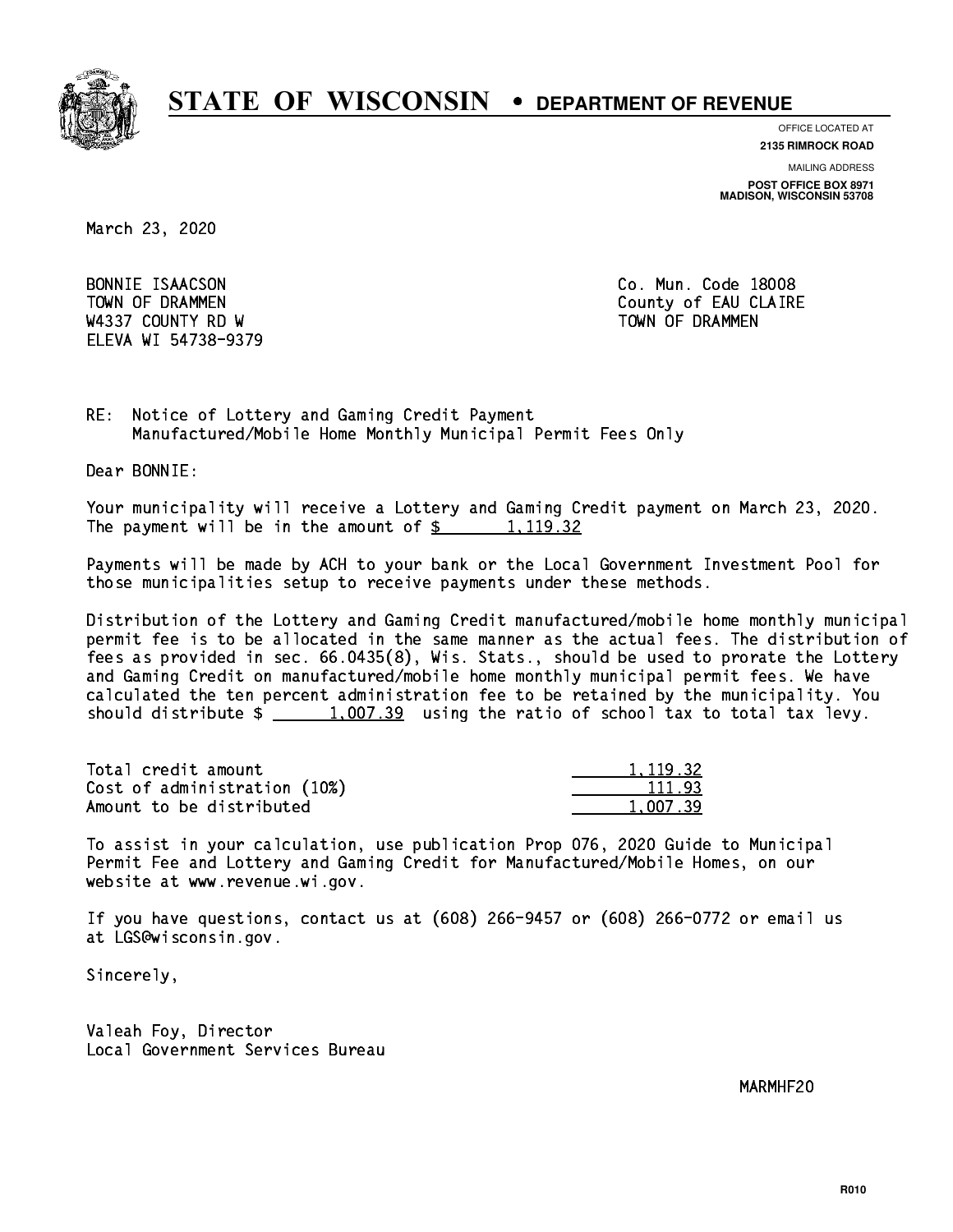

**OFFICE LOCATED AT 2135 RIMROCK ROAD**

**MAILING ADDRESS POST OFFICE BOX 8971 MADISON, WISCONSIN 53708**

March 23, 2020

**SUE LARSON**  TOWN OF SEYMOUR County of EAU CLAIRE 6500 TOWER DR TOWN OF SEYMOUR EAU CLAIRE WI 54703-9722

Co. Mun. Code 18020

RE: Notice of Lottery and Gaming Credit Payment Manufactured/Mobile Home Monthly Municipal Permit Fees Only

Dear SUE:

 Your municipality will receive a Lottery and Gaming Credit payment on March 23, 2020. The payment will be in the amount of  $\frac{2}{3}$  2,435.88

 Payments will be made by ACH to your bank or the Local Government Investment Pool for those municipalities setup to receive payments under these methods.

 Distribution of the Lottery and Gaming Credit manufactured/mobile home monthly municipal permit fee is to be allocated in the same manner as the actual fees. The distribution of fees as provided in sec. 66.0435(8), Wis. Stats., should be used to prorate the Lottery and Gaming Credit on manufactured/mobile home monthly municipal permit fees. We have calculated the ten percent administration fee to be retained by the municipality. You should distribute  $\frac{2.192.30}{2.192.30}$  using the ratio of school tax to total tax levy.

| Total credit amount          | 2.435.88 |
|------------------------------|----------|
| Cost of administration (10%) | 243.58   |
| Amount to be distributed     | 2.192.30 |

 To assist in your calculation, use publication Prop 076, 2020 Guide to Municipal Permit Fee and Lottery and Gaming Credit for Manufactured/Mobile Homes, on our website at www.revenue.wi.gov.

 If you have questions, contact us at (608) 266-9457 or (608) 266-0772 or email us at LGS@wisconsin.gov.

Sincerely,

 Valeah Foy, Director Local Government Services Bureau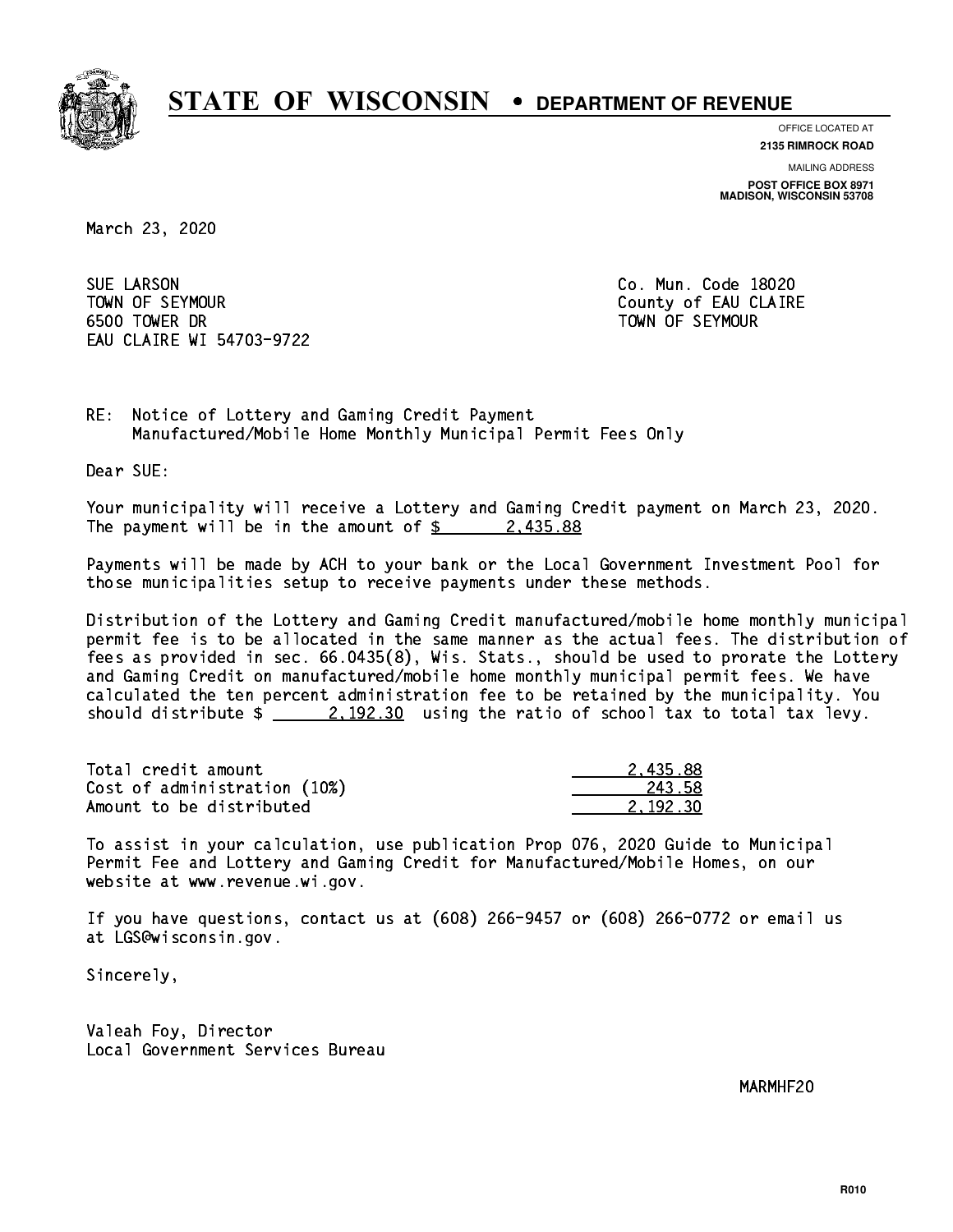

**OFFICE LOCATED AT**

**2135 RIMROCK ROAD**

**MAILING ADDRESS POST OFFICE BOX 8971 MADISON, WISCONSIN 53708**

March 23, 2020

 JANELLE HENNING Co. Mun. Code 18024 TOWN OF WASHINGTON COUNTY OF EAU CLAIRE 5750 OLD TOWN HALL RD TOWN OF WASHINGTON EAU CLAIRE WI 54701-8948

RE: Notice of Lottery and Gaming Credit Payment Manufactured/Mobile Home Monthly Municipal Permit Fees Only

Dear JANELLE:

 Your municipality will receive a Lottery and Gaming Credit payment on March 23, 2020. The payment will be in the amount of  $\frac{2}{3}$   $\frac{5,218.20}{2}$ 

 Payments will be made by ACH to your bank or the Local Government Investment Pool for those municipalities setup to receive payments under these methods.

 Distribution of the Lottery and Gaming Credit manufactured/mobile home monthly municipal permit fee is to be allocated in the same manner as the actual fees. The distribution of fees as provided in sec. 66.0435(8), Wis. Stats., should be used to prorate the Lottery and Gaming Credit on manufactured/mobile home monthly municipal permit fees. We have calculated the ten percent administration fee to be retained by the municipality. You should distribute  $\frac{2}{1}$   $\frac{4.696.38}{2}$  using the ratio of school tax to total tax levy.

| Total credit amount          | 5.218.20 |
|------------------------------|----------|
| Cost of administration (10%) | 521.82   |
| Amount to be distributed     | 4.696.38 |

 To assist in your calculation, use publication Prop 076, 2020 Guide to Municipal Permit Fee and Lottery and Gaming Credit for Manufactured/Mobile Homes, on our website at www.revenue.wi.gov.

 If you have questions, contact us at (608) 266-9457 or (608) 266-0772 or email us at LGS@wisconsin.gov.

Sincerely,

 Valeah Foy, Director Local Government Services Bureau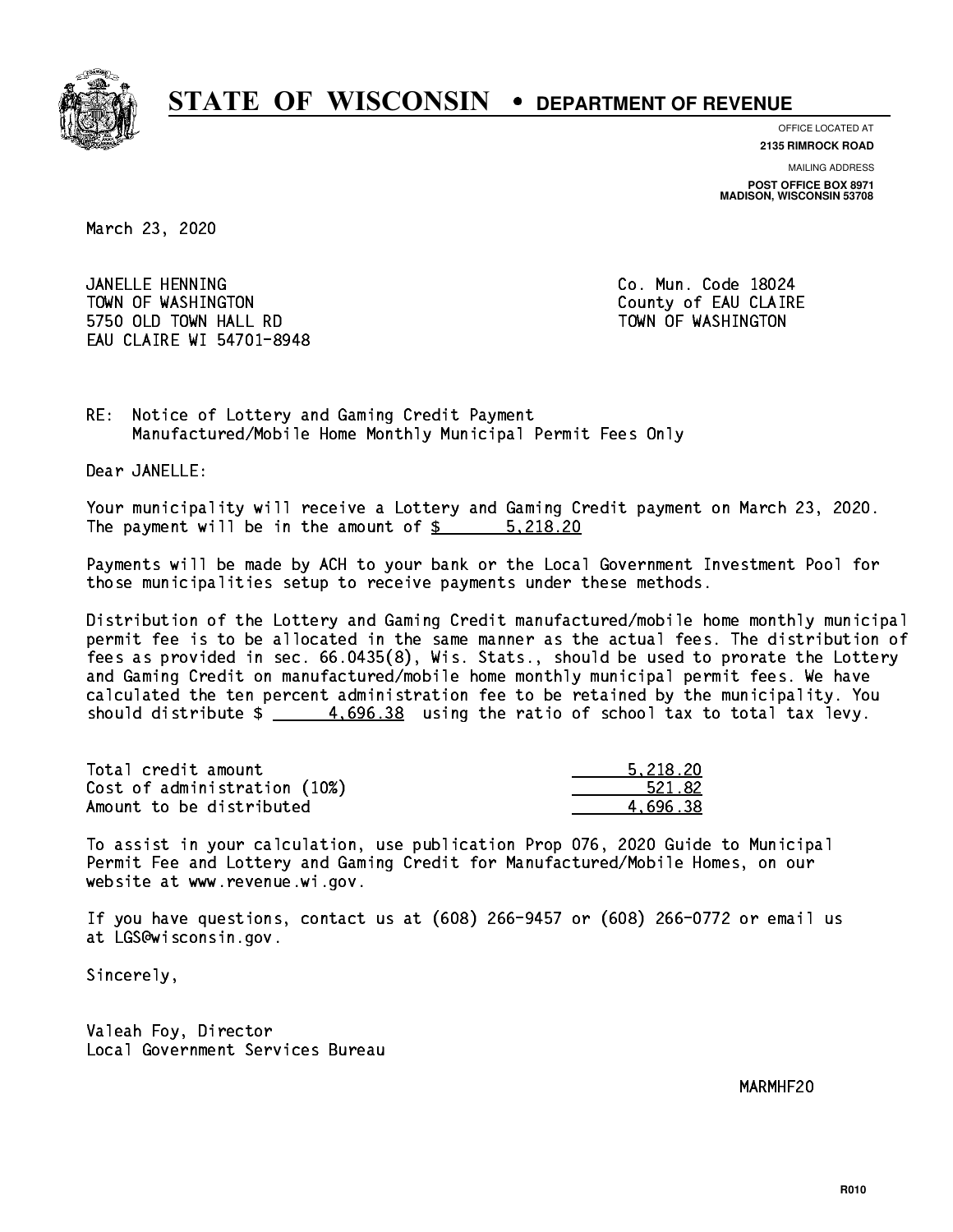

**OFFICE LOCATED AT**

**2135 RIMROCK ROAD**

**MAILING ADDRESS**

**POST OFFICE BOX 8971 MADISON, WISCONSIN 53708**

March 23, 2020

**TINA NELSON**  1303 LYNN AVE CITY OF ALTOONA ALTOONA WI 54720

Co. Mun. Code 18201 CITY OF ALTOONA COUNTY OF ALTOONA

RE: Notice of Lottery and Gaming Credit Payment Manufactured/Mobile Home Monthly Municipal Permit Fees Only

Dear TINA:

 Your municipality will receive a Lottery and Gaming Credit payment on March 23, 2020. The payment will be in the amount of  $\frac{2}{3}$  37,707.36

 Payments will be made by ACH to your bank or the Local Government Investment Pool for those municipalities setup to receive payments under these methods.

 Distribution of the Lottery and Gaming Credit manufactured/mobile home monthly municipal permit fee is to be allocated in the same manner as the actual fees. The distribution of fees as provided in sec. 66.0435(8), Wis. Stats., should be used to prorate the Lottery and Gaming Credit on manufactured/mobile home monthly municipal permit fees. We have calculated the ten percent administration fee to be retained by the municipality. You should distribute  $\frac{2}{1}$   $\frac{33,936.63}{2000}$  using the ratio of school tax to total tax levy.

| Total credit amount          | 37,707.36   |
|------------------------------|-------------|
| Cost of administration (10%) | 3.770.73    |
| Amount to be distributed     | - 33.936.63 |

 To assist in your calculation, use publication Prop 076, 2020 Guide to Municipal Permit Fee and Lottery and Gaming Credit for Manufactured/Mobile Homes, on our website at www.revenue.wi.gov.

 If you have questions, contact us at (608) 266-9457 or (608) 266-0772 or email us at LGS@wisconsin.gov.

Sincerely,

 Valeah Foy, Director Local Government Services Bureau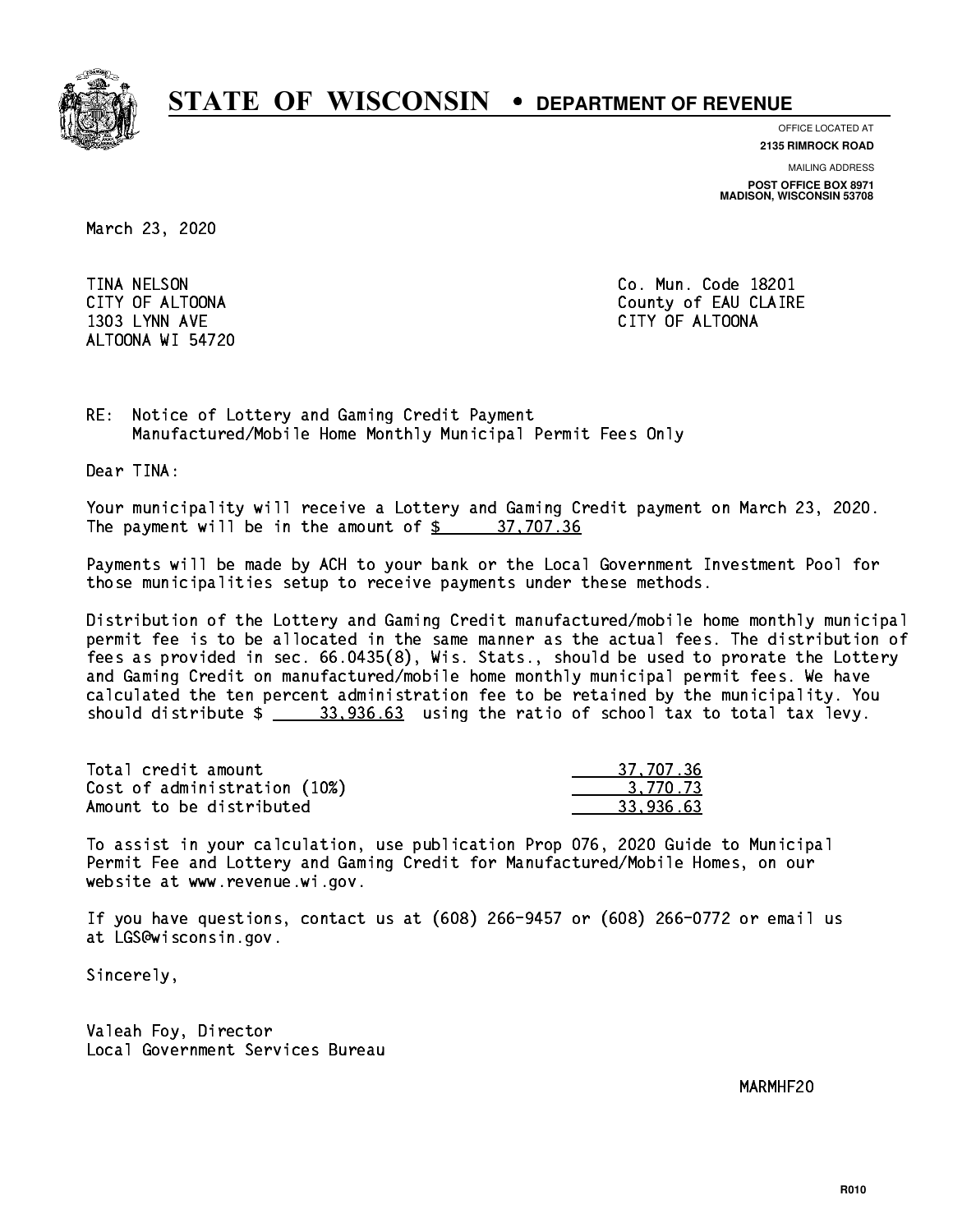

**OFFICE LOCATED AT 2135 RIMROCK ROAD**

**MAILING ADDRESS POST OFFICE BOX 8971 MADISON, WISCONSIN 53708**

March 23, 2020

 CYNTHIA ANDEREGG Co. Mun. Code 18202 CITY OF AUGUSTA County of EAU CLAIRE P.O. BOX 475 CITY OF AUGUSTA AUGUSTA WI 54722-0475

RE: Notice of Lottery and Gaming Credit Payment Manufactured/Mobile Home Monthly Municipal Permit Fees Only

Dear CYNTHIA:

 Your municipality will receive a Lottery and Gaming Credit payment on March 23, 2020. The payment will be in the amount of  $$$ 495.84

 Payments will be made by ACH to your bank or the Local Government Investment Pool for those municipalities setup to receive payments under these methods.

 Distribution of the Lottery and Gaming Credit manufactured/mobile home monthly municipal permit fee is to be allocated in the same manner as the actual fees. The distribution of fees as provided in sec. 66.0435(8), Wis. Stats., should be used to prorate the Lottery and Gaming Credit on manufactured/mobile home monthly municipal permit fees. We have calculated the ten percent administration fee to be retained by the municipality. You should distribute  $\frac{446.26}{1}$  using the ratio of school tax to total tax levy.

| Total credit amount          | 495.84 |
|------------------------------|--------|
| Cost of administration (10%) | 49.58  |
| Amount to be distributed     | 446 26 |

 To assist in your calculation, use publication Prop 076, 2020 Guide to Municipal Permit Fee and Lottery and Gaming Credit for Manufactured/Mobile Homes, on our website at www.revenue.wi.gov.

 If you have questions, contact us at (608) 266-9457 or (608) 266-0772 or email us at LGS@wisconsin.gov.

Sincerely,

 Valeah Foy, Director Local Government Services Bureau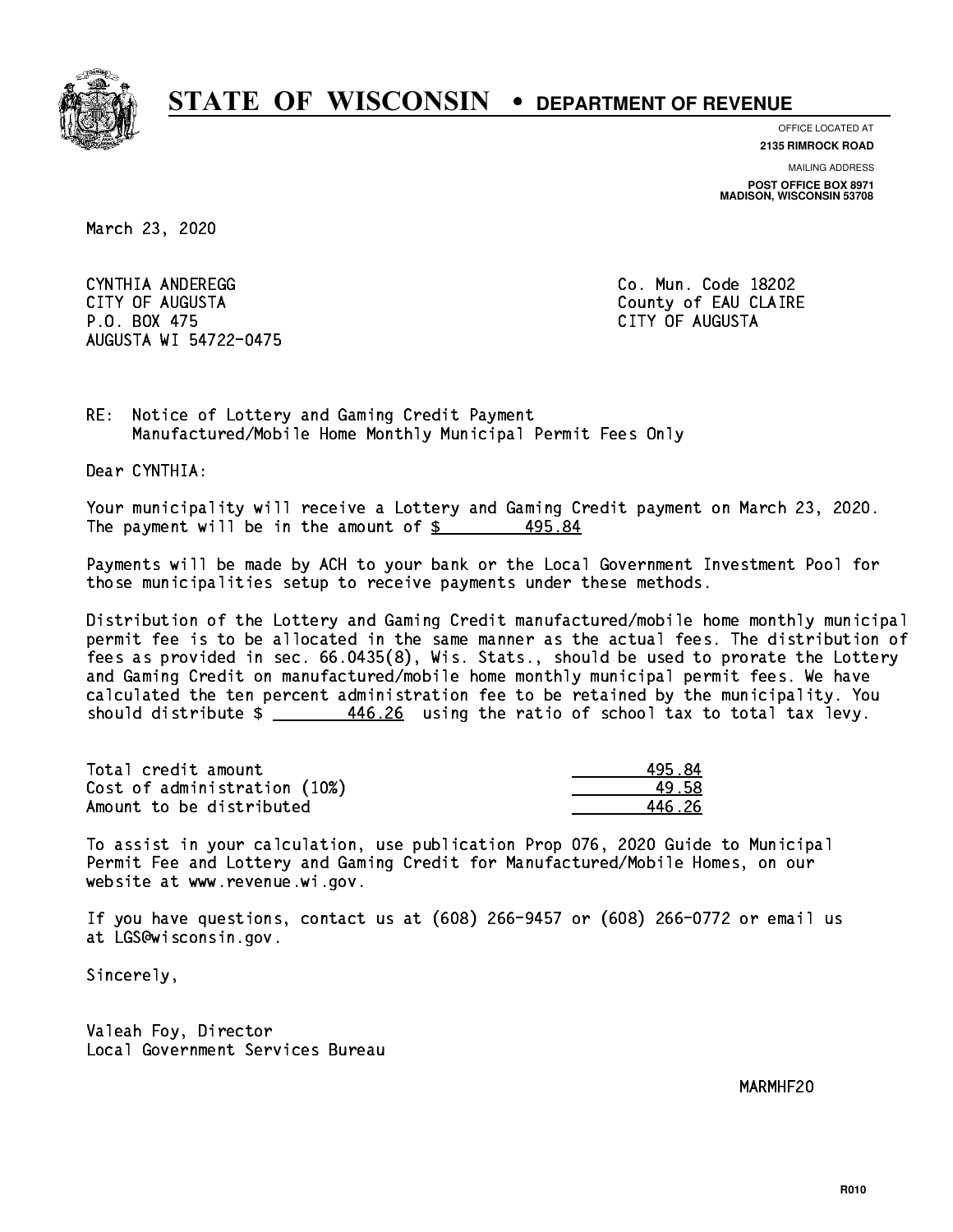

**OFFICE LOCATED AT 2135 RIMROCK ROAD**

**MAILING ADDRESS POST OFFICE BOX 8971 MADISON, WISCONSIN 53708**

March 23, 2020

JACOB WINZENZ CITY OF EAU CLAIRE CITY OF EAU CLAIRE PO BOX 5148 EAU CLAIRE WI 54702-5148

Co. Mun. Code 18221 CITY OF EAU CLAIRE

RE: Notice of Lottery and Gaming Credit Payment Manufactured/Mobile Home Monthly Municipal Permit Fees Only

Dear JACOB:

 Your municipality will receive a Lottery and Gaming Credit payment on March 23, 2020. The payment will be in the amount of  $\frac{29,300.38}{29,300.38}$ 

 Payments will be made by ACH to your bank or the Local Government Investment Pool for those municipalities setup to receive payments under these methods.

 Distribution of the Lottery and Gaming Credit manufactured/mobile home monthly municipal permit fee is to be allocated in the same manner as the actual fees. The distribution of fees as provided in sec. 66.0435(8), Wis. Stats., should be used to prorate the Lottery and Gaming Credit on manufactured/mobile home monthly municipal permit fees. We have calculated the ten percent administration fee to be retained by the municipality. You should distribute  $\frac{26,370.35}{26,370.35}$  using the ratio of school tax to total tax levy.

| Total credit amount          | 29,300.38 |
|------------------------------|-----------|
| Cost of administration (10%) | 2.930.03  |
| Amount to be distributed     | 26,370.35 |

 To assist in your calculation, use publication Prop 076, 2020 Guide to Municipal Permit Fee and Lottery and Gaming Credit for Manufactured/Mobile Homes, on our website at www.revenue.wi.gov.

 If you have questions, contact us at (608) 266-9457 or (608) 266-0772 or email us at LGS@wisconsin.gov.

Sincerely,

 Valeah Foy, Director Local Government Services Bureau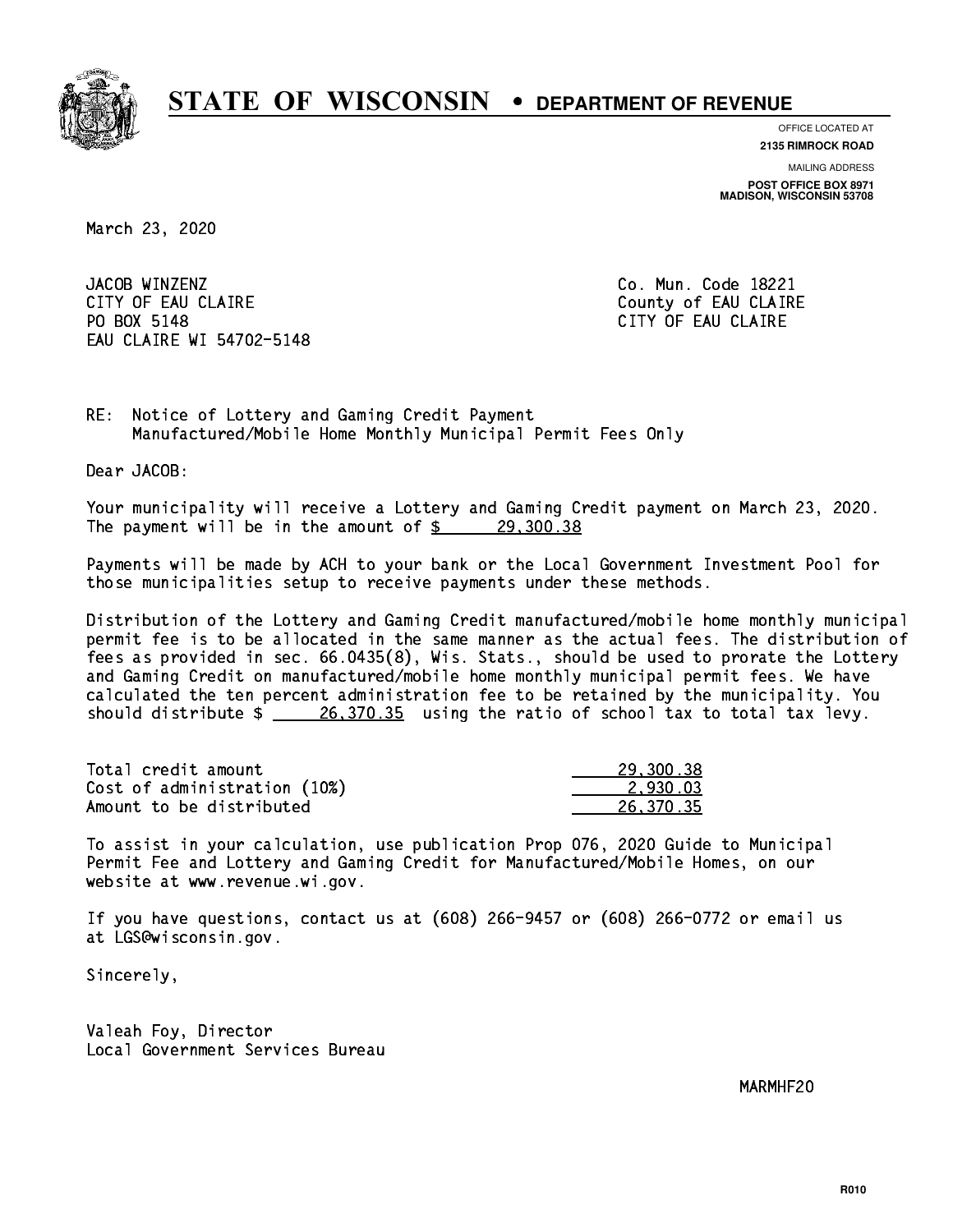

**OFFICE LOCATED AT**

**2135 RIMROCK ROAD**

**MAILING ADDRESS POST OFFICE BOX 8971 MADISON, WISCONSIN 53708**

March 23, 2020

 DOREEN RUPLINGER Co. Mun. Code 20004 TOWN OF ASHFORD County of FOND DU LAC N2276 COUNTY RD V TOWN OF ASHFORD CAMPBELLSPORT WI 53010-2056

RE: Notice of Lottery and Gaming Credit Payment Manufactured/Mobile Home Monthly Municipal Permit Fees Only

Dear DOREEN:

 Your municipality will receive a Lottery and Gaming Credit payment on March 23, 2020. The payment will be in the amount of  $\frac{2}{3}$  6,962.45

 Payments will be made by ACH to your bank or the Local Government Investment Pool for those municipalities setup to receive payments under these methods.

 Distribution of the Lottery and Gaming Credit manufactured/mobile home monthly municipal permit fee is to be allocated in the same manner as the actual fees. The distribution of fees as provided in sec. 66.0435(8), Wis. Stats., should be used to prorate the Lottery and Gaming Credit on manufactured/mobile home monthly municipal permit fees. We have calculated the ten percent administration fee to be retained by the municipality. You should distribute  $\frac{266.21}{21}$  using the ratio of school tax to total tax levy.

| Total credit amount          | 6.962.45 |
|------------------------------|----------|
| Cost of administration (10%) | 696.24   |
| Amount to be distributed     | 6.266.21 |

 To assist in your calculation, use publication Prop 076, 2020 Guide to Municipal Permit Fee and Lottery and Gaming Credit for Manufactured/Mobile Homes, on our website at www.revenue.wi.gov.

 If you have questions, contact us at (608) 266-9457 or (608) 266-0772 or email us at LGS@wisconsin.gov.

Sincerely,

 Valeah Foy, Director Local Government Services Bureau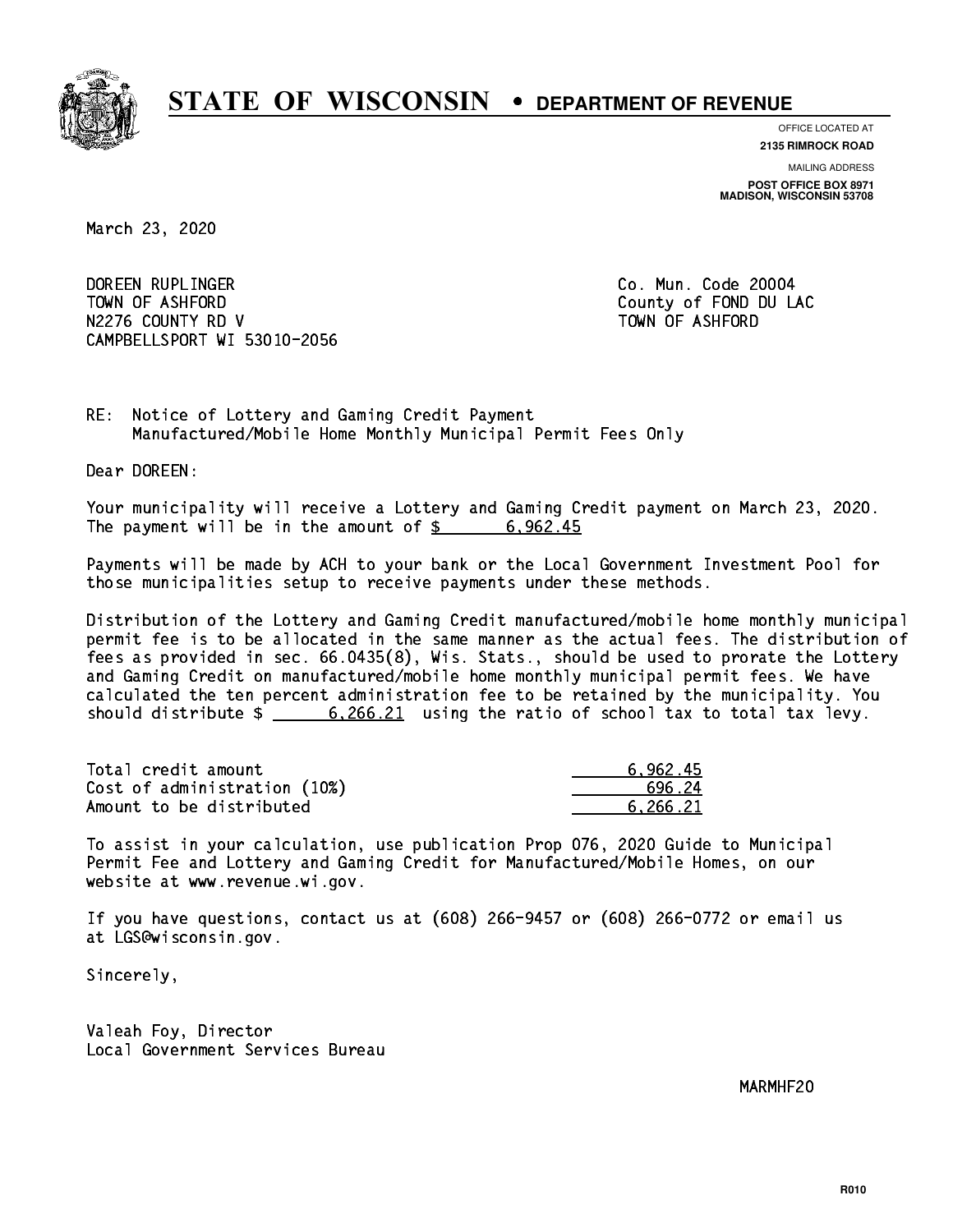

**OFFICE LOCATED AT 2135 RIMROCK ROAD**

**MAILING ADDRESS POST OFFICE BOX 8971 MADISON, WISCONSIN 53708**

March 23, 2020

 GAIL SCHINDELHOLZ Co. Mun. Code 20016 TOWN OF EMPIRE County of FOND DU LAC W3909 ARTESIAN RD TOWN OF EMPIRE FOND DU LAC WI 54937-9075

RE: Notice of Lottery and Gaming Credit Payment Manufactured/Mobile Home Monthly Municipal Permit Fees Only

Dear GAIL:

 Your municipality will receive a Lottery and Gaming Credit payment on March 23, 2020. The payment will be in the amount of  $\frac{2}{3}$  3,943.58

 Payments will be made by ACH to your bank or the Local Government Investment Pool for those municipalities setup to receive payments under these methods.

 Distribution of the Lottery and Gaming Credit manufactured/mobile home monthly municipal permit fee is to be allocated in the same manner as the actual fees. The distribution of fees as provided in sec. 66.0435(8), Wis. Stats., should be used to prorate the Lottery and Gaming Credit on manufactured/mobile home monthly municipal permit fees. We have calculated the ten percent administration fee to be retained by the municipality. You should distribute  $\frac{2}{1}$   $\frac{3.549.23}{2}$  using the ratio of school tax to total tax levy.

| Total credit amount          | 3.943.58 |
|------------------------------|----------|
| Cost of administration (10%) | 394.35   |
| Amount to be distributed     | 3.549.23 |

 To assist in your calculation, use publication Prop 076, 2020 Guide to Municipal Permit Fee and Lottery and Gaming Credit for Manufactured/Mobile Homes, on our website at www.revenue.wi.gov.

 If you have questions, contact us at (608) 266-9457 or (608) 266-0772 or email us at LGS@wisconsin.gov.

Sincerely,

 Valeah Foy, Director Local Government Services Bureau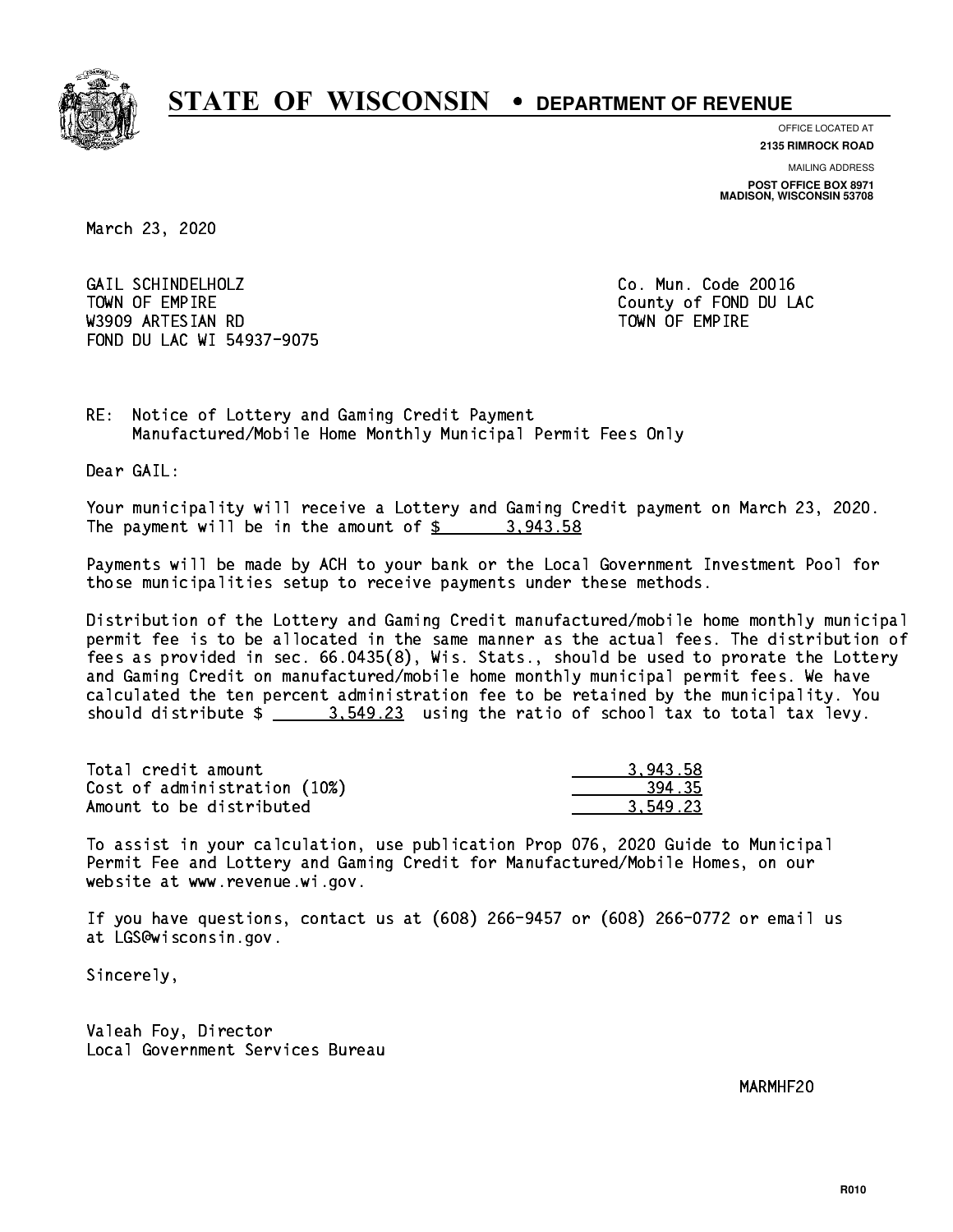

**OFFICE LOCATED AT**

**2135 RIMROCK ROAD**

**MAILING ADDRESS POST OFFICE BOX 8971 MADISON, WISCONSIN 53708**

March 23, 2020

**BRENDA POST** TOWN OF FOND DU LAC **COUNTY OF FOND DU LAC** N6297 TOWNLINE RD TO TO TOWN OF FOND DU LAC FOND DU LAC WI 54937-9790

Co. Mun. Code 20018

RE: Notice of Lottery and Gaming Credit Payment Manufactured/Mobile Home Monthly Municipal Permit Fees Only

Dear BRENDA:

 Your municipality will receive a Lottery and Gaming Credit payment on March 23, 2020. The payment will be in the amount of  $\frac{2}{3}$  1,272.48

 Payments will be made by ACH to your bank or the Local Government Investment Pool for those municipalities setup to receive payments under these methods.

 Distribution of the Lottery and Gaming Credit manufactured/mobile home monthly municipal permit fee is to be allocated in the same manner as the actual fees. The distribution of fees as provided in sec. 66.0435(8), Wis. Stats., should be used to prorate the Lottery and Gaming Credit on manufactured/mobile home monthly municipal permit fees. We have calculated the ten percent administration fee to be retained by the municipality. You should distribute  $\frac{1,145.24}{1,145.24}$  using the ratio of school tax to total tax levy.

| Total credit amount          | 1.272.48 |
|------------------------------|----------|
| Cost of administration (10%) | 127.24   |
| Amount to be distributed     | 1.145.24 |

| -272-<br>ŧΧ |
|-------------|
| -27.24      |
| - 24        |

 To assist in your calculation, use publication Prop 076, 2020 Guide to Municipal Permit Fee and Lottery and Gaming Credit for Manufactured/Mobile Homes, on our website at www.revenue.wi.gov.

 If you have questions, contact us at (608) 266-9457 or (608) 266-0772 or email us at LGS@wisconsin.gov.

Sincerely,

 Valeah Foy, Director Local Government Services Bureau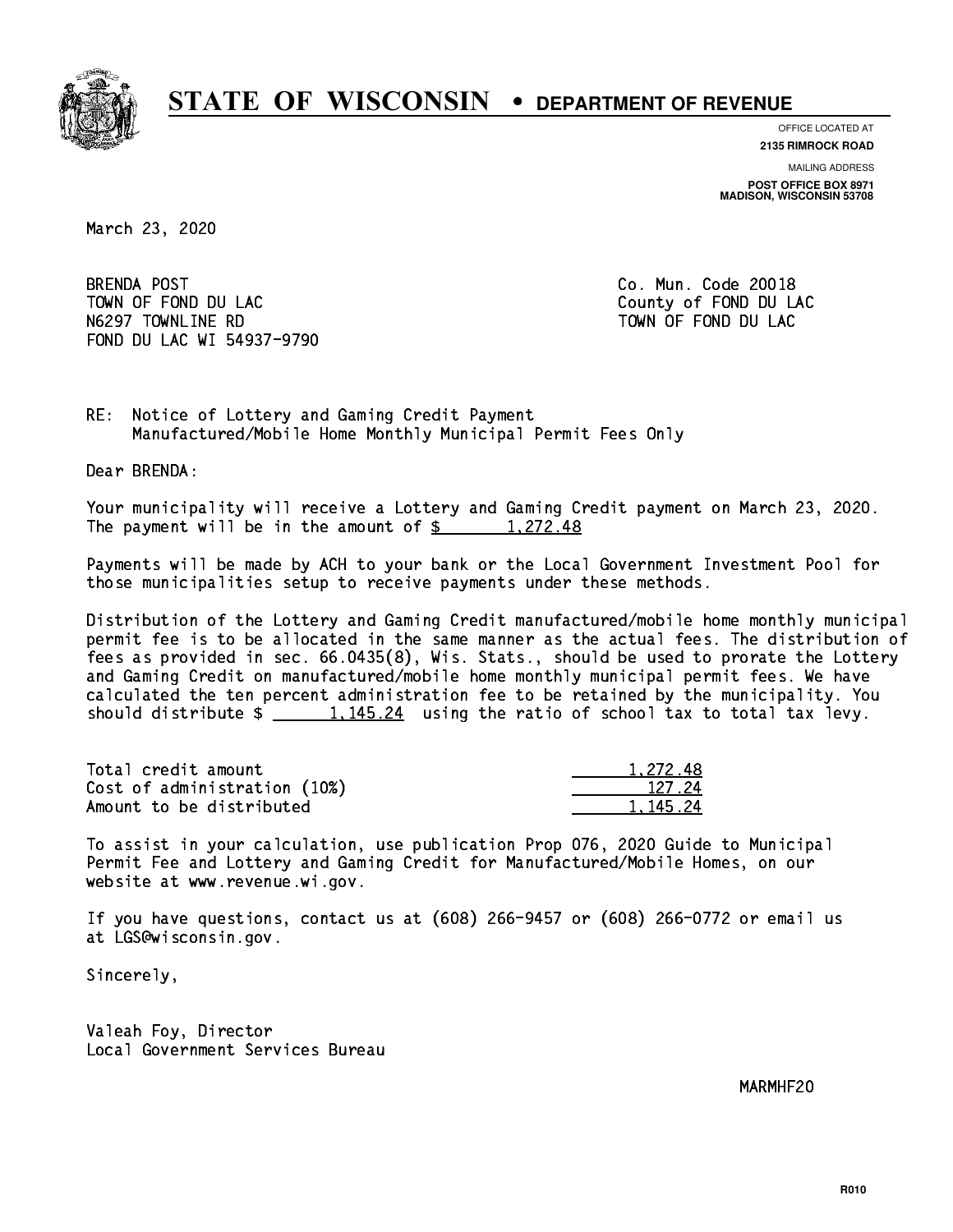

**OFFICE LOCATED AT**

**2135 RIMROCK ROAD**

**MAILING ADDRESS POST OFFICE BOX 8971 MADISON, WISCONSIN 53708**

March 23, 2020

**GLENN BOLDEN**  N8603 LAKESHORE DR. TOWN OF FRIENDSHIP FOND DU LACE WI 54937

Co. Mun. Code 20022 TOWN OF FRIENDSHIP County of FOND DU LAC

RE: Notice of Lottery and Gaming Credit Payment Manufactured/Mobile Home Monthly Municipal Permit Fees Only

Dear GLENN:

 Your municipality will receive a Lottery and Gaming Credit payment on March 23, 2020. The payment will be in the amount of  $\frac{2}{3}$  71,668.80

 Payments will be made by ACH to your bank or the Local Government Investment Pool for those municipalities setup to receive payments under these methods.

 Distribution of the Lottery and Gaming Credit manufactured/mobile home monthly municipal permit fee is to be allocated in the same manner as the actual fees. The distribution of fees as provided in sec. 66.0435(8), Wis. Stats., should be used to prorate the Lottery and Gaming Credit on manufactured/mobile home monthly municipal permit fees. We have calculated the ten percent administration fee to be retained by the municipality. You should distribute  $\frac{2}{1}$   $\frac{64,501.92}{2}$  using the ratio of school tax to total tax levy.

| Total credit amount          | 71,668.80 |
|------------------------------|-----------|
| Cost of administration (10%) | 7.166.88  |
| Amount to be distributed     | 64.501.92 |

 To assist in your calculation, use publication Prop 076, 2020 Guide to Municipal Permit Fee and Lottery and Gaming Credit for Manufactured/Mobile Homes, on our website at www.revenue.wi.gov.

 If you have questions, contact us at (608) 266-9457 or (608) 266-0772 or email us at LGS@wisconsin.gov.

Sincerely,

 Valeah Foy, Director Local Government Services Bureau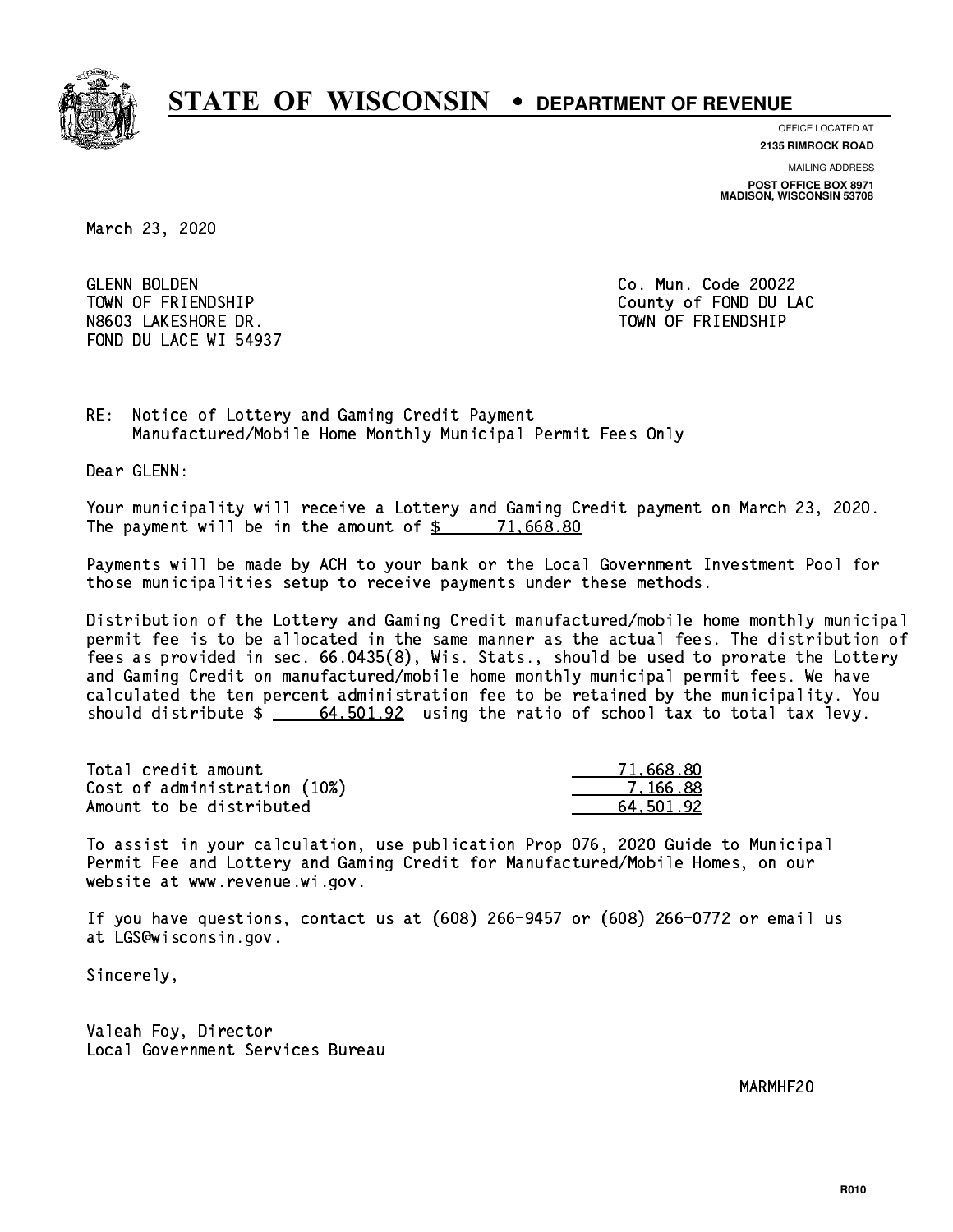

**OFFICE LOCATED AT 2135 RIMROCK ROAD**

**MAILING ADDRESS**

**POST OFFICE BOX 8971 MADISON, WISCONSIN 53708**

March 23, 2020

**BECKY TELLIER** VILLAGE OF CAMPBELLSPORT COUNTY County of FOND DU LAC 470 GRANDVIEW AVENUE **VILLAGE OF CAMPBELLSPORT** CAMPBELLSPORT WI 53010-0709

Co. Mun. Code 20111

RE: Notice of Lottery and Gaming Credit Payment Manufactured/Mobile Home Monthly Municipal Permit Fees Only

Dear BECKY:

 Your municipality will receive a Lottery and Gaming Credit payment on March 23, 2020. The payment will be in the amount of  $$$ 406.54

 Payments will be made by ACH to your bank or the Local Government Investment Pool for those municipalities setup to receive payments under these methods.

 Distribution of the Lottery and Gaming Credit manufactured/mobile home monthly municipal permit fee is to be allocated in the same manner as the actual fees. The distribution of fees as provided in sec. 66.0435(8), Wis. Stats., should be used to prorate the Lottery and Gaming Credit on manufactured/mobile home monthly municipal permit fees. We have calculated the ten percent administration fee to be retained by the municipality. You should distribute  $\frac{2.365.89}{2.202}$  using the ratio of school tax to total tax levy.

Total credit amount Cost of administration (10%) Amount to be distributed

| 406.54 |
|--------|
| 1.65   |
| 365.89 |

 To assist in your calculation, use publication Prop 076, 2020 Guide to Municipal Permit Fee and Lottery and Gaming Credit for Manufactured/Mobile Homes, on our website at www.revenue.wi.gov.

 If you have questions, contact us at (608) 266-9457 or (608) 266-0772 or email us at LGS@wisconsin.gov.

Sincerely,

 Valeah Foy, Director Local Government Services Bureau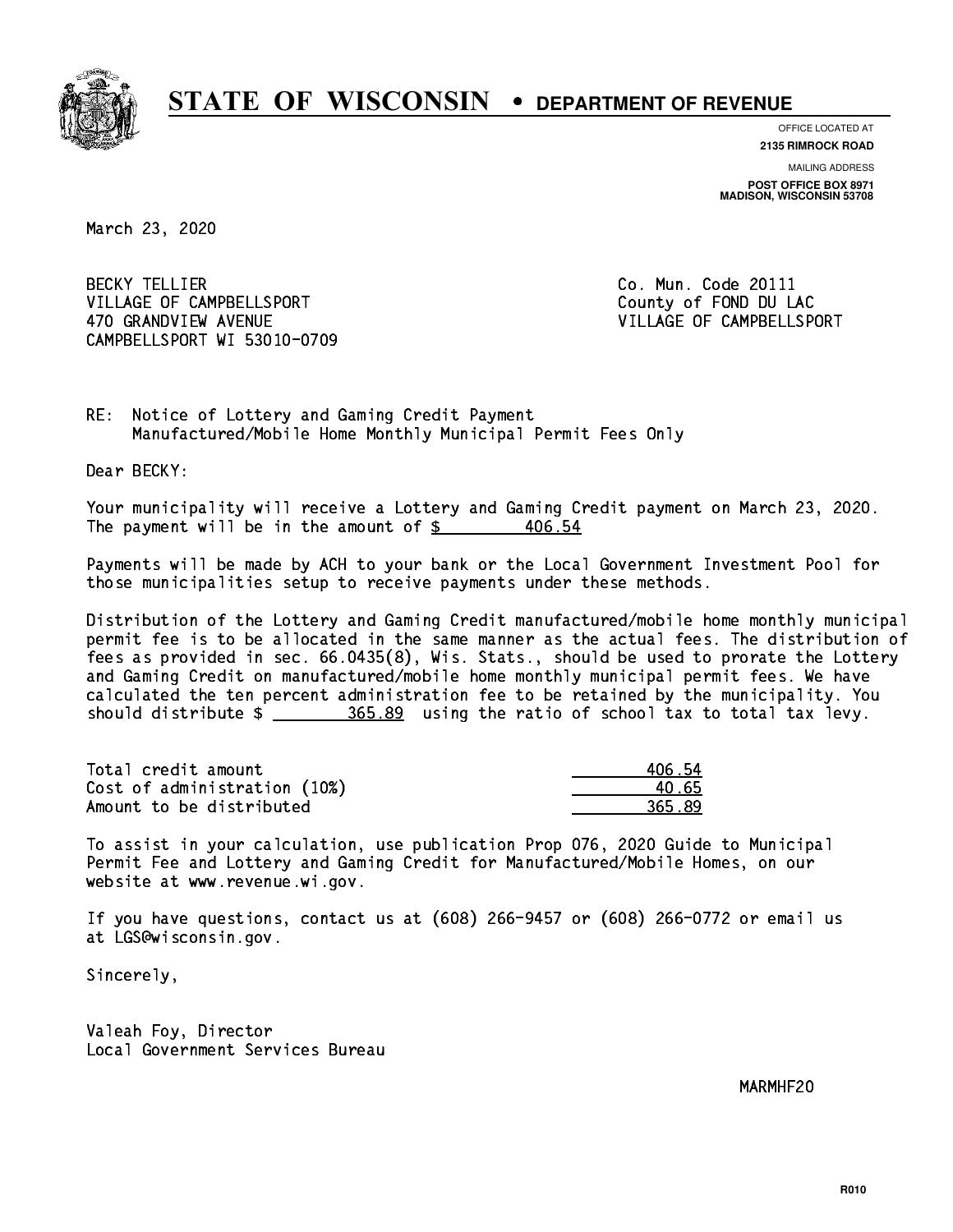

**OFFICE LOCATED AT**

**2135 RIMROCK ROAD**

**MAILING ADDRESS POST OFFICE BOX 8971 MADISON, WISCONSIN 53708**

March 23, 2020

SHEILA ZOOK PO BOX 65 PO BOX 65 VILLAGE OF EDEN EDEN WI 53019-0065

Co. Mun. Code 20121 VILLAGE OF EDEN County of FOND DU LAC

RE: Notice of Lottery and Gaming Credit Payment Manufactured/Mobile Home Monthly Municipal Permit Fees Only

Dear SHEILA:

 Your municipality will receive a Lottery and Gaming Credit payment on March 23, 2020. The payment will be in the amount of  $\frac{2}{3}$  15,305.29

 Payments will be made by ACH to your bank or the Local Government Investment Pool for those municipalities setup to receive payments under these methods.

 Distribution of the Lottery and Gaming Credit manufactured/mobile home monthly municipal permit fee is to be allocated in the same manner as the actual fees. The distribution of fees as provided in sec. 66.0435(8), Wis. Stats., should be used to prorate the Lottery and Gaming Credit on manufactured/mobile home monthly municipal permit fees. We have calculated the ten percent administration fee to be retained by the municipality. You should distribute  $\frac{13,774.77}{2}$  using the ratio of school tax to total tax levy.

| Total credit amount          | 15,305.29 |
|------------------------------|-----------|
| Cost of administration (10%) | 1,530.52  |
| Amount to be distributed     | 13.774.77 |

 To assist in your calculation, use publication Prop 076, 2020 Guide to Municipal Permit Fee and Lottery and Gaming Credit for Manufactured/Mobile Homes, on our website at www.revenue.wi.gov.

 If you have questions, contact us at (608) 266-9457 or (608) 266-0772 or email us at LGS@wisconsin.gov.

Sincerely,

 Valeah Foy, Director Local Government Services Bureau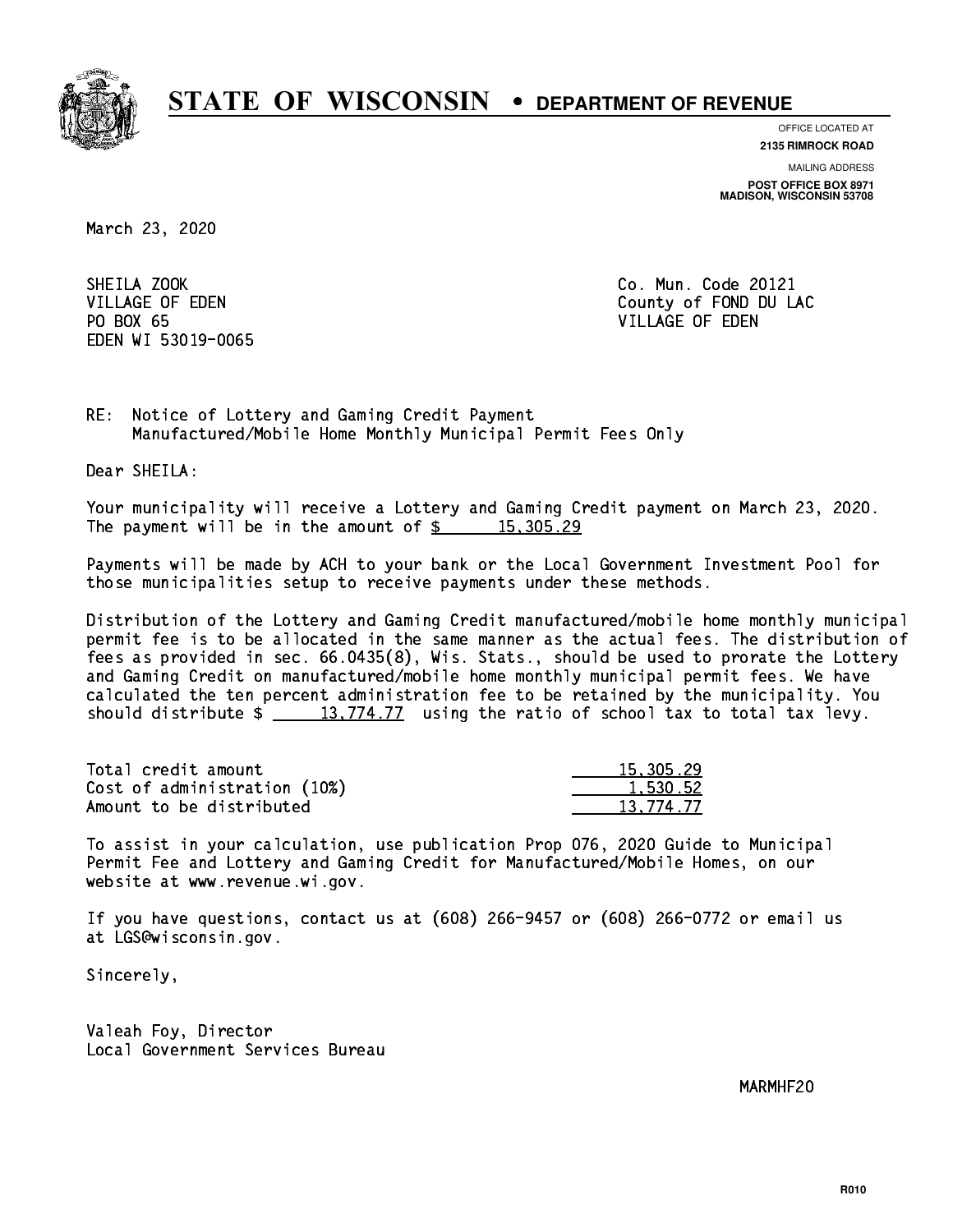

**OFFICE LOCATED AT**

**2135 RIMROCK ROAD**

**MAILING ADDRESS POST OFFICE BOX 8971 MADISON, WISCONSIN 53708**

March 23, 2020

**KAREN SMIT** VILLAGE OF FAIRWATER COUNTY OF FOND DU LAC PO BOX 15 FAIRWATER WI 53931-0015

Co. Mun. Code 20126 VILLAGE OF FAIRWATER

RE: Notice of Lottery and Gaming Credit Payment Manufactured/Mobile Home Monthly Municipal Permit Fees Only

Dear KAREN:

 Your municipality will receive a Lottery and Gaming Credit payment on March 23, 2020. The payment will be in the amount of  $\frac{2}{3}$  128.27

 Payments will be made by ACH to your bank or the Local Government Investment Pool for those municipalities setup to receive payments under these methods.

 Distribution of the Lottery and Gaming Credit manufactured/mobile home monthly municipal permit fee is to be allocated in the same manner as the actual fees. The distribution of fees as provided in sec. 66.0435(8), Wis. Stats., should be used to prorate the Lottery and Gaming Credit on manufactured/mobile home monthly municipal permit fees. We have calculated the ten percent administration fee to be retained by the municipality. You should distribute  $\frac{115.45}{115.45}$  using the ratio of school tax to total tax levy.

Total credit amount Cost of administration (10%) Amount to be distributed

| $27^{2}$ |
|----------|
| 1282     |
| 11.      |

 To assist in your calculation, use publication Prop 076, 2020 Guide to Municipal Permit Fee and Lottery and Gaming Credit for Manufactured/Mobile Homes, on our website at www.revenue.wi.gov.

 If you have questions, contact us at (608) 266-9457 or (608) 266-0772 or email us at LGS@wisconsin.gov.

Sincerely,

 Valeah Foy, Director Local Government Services Bureau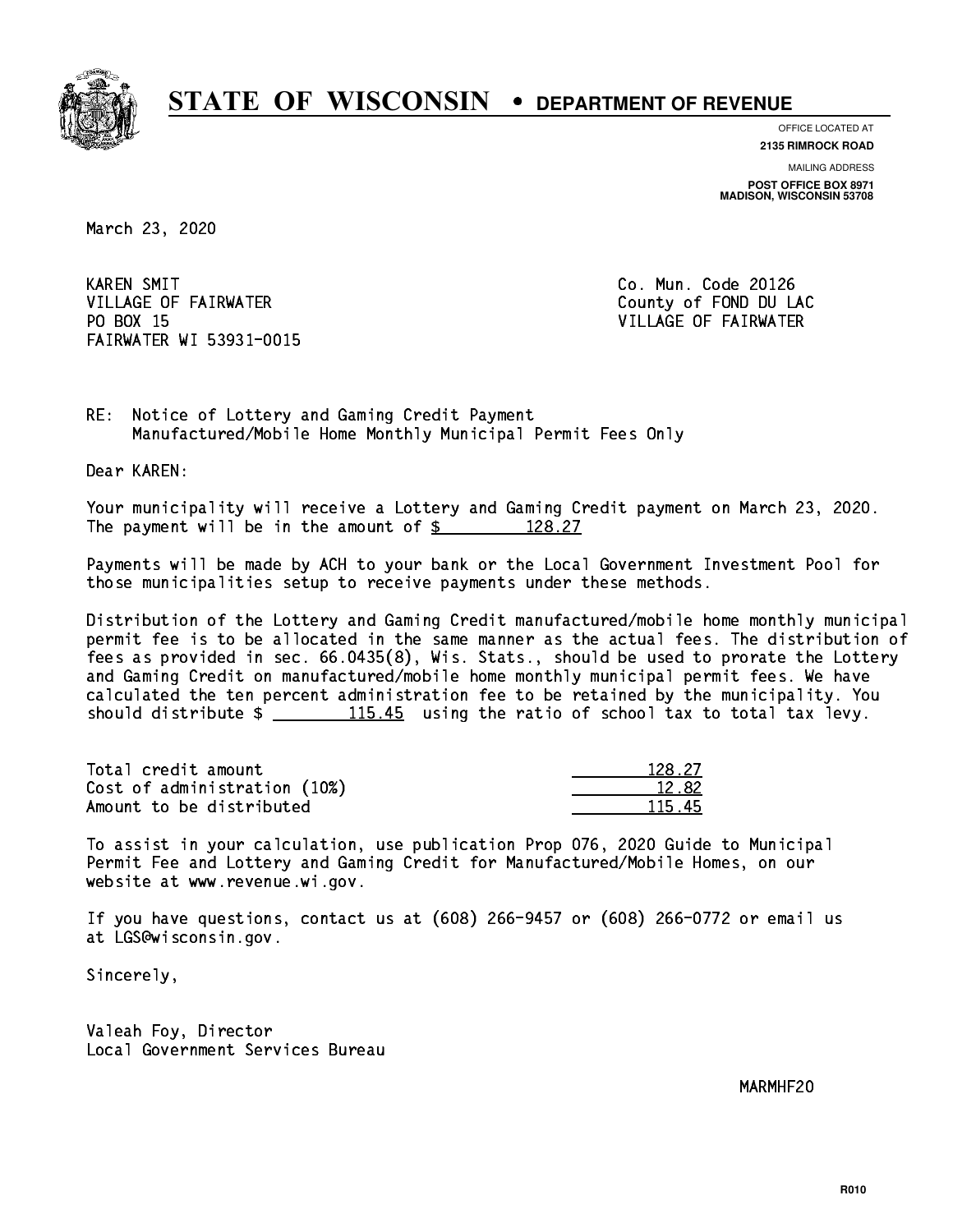

**OFFICE LOCATED AT**

**2135 RIMROCK ROAD**

**MAILING ADDRESS POST OFFICE BOX 8971 MADISON, WISCONSIN 53708**

March 23, 2020

NICK LEONARD VILLAGE OF NORTH FOND DU LAC County of FOND DU LAC 16 GARFIELD ST VILLAGE OF NORTH FOND DU LAC NORTH FOND DU LAC WI 54937-1399

Co. Mun. Code 20161

RE: Notice of Lottery and Gaming Credit Payment Manufactured/Mobile Home Monthly Municipal Permit Fees Only

Dear NICK:

 Your municipality will receive a Lottery and Gaming Credit payment on March 23, 2020. The payment will be in the amount of  $\frac{2}{3}$  34,620.93

 Payments will be made by ACH to your bank or the Local Government Investment Pool for those municipalities setup to receive payments under these methods.

 Distribution of the Lottery and Gaming Credit manufactured/mobile home monthly municipal permit fee is to be allocated in the same manner as the actual fees. The distribution of fees as provided in sec. 66.0435(8), Wis. Stats., should be used to prorate the Lottery and Gaming Credit on manufactured/mobile home monthly municipal permit fees. We have calculated the ten percent administration fee to be retained by the municipality. You should distribute  $\frac{21.158.84}{21.158.84}$  using the ratio of school tax to total tax levy.

| Total credit amount          | 34,620.93 |
|------------------------------|-----------|
| Cost of administration (10%) | 3.462.09  |
| Amount to be distributed     | 31.158.84 |

 To assist in your calculation, use publication Prop 076, 2020 Guide to Municipal Permit Fee and Lottery and Gaming Credit for Manufactured/Mobile Homes, on our website at www.revenue.wi.gov.

 If you have questions, contact us at (608) 266-9457 or (608) 266-0772 or email us at LGS@wisconsin.gov.

Sincerely,

 Valeah Foy, Director Local Government Services Bureau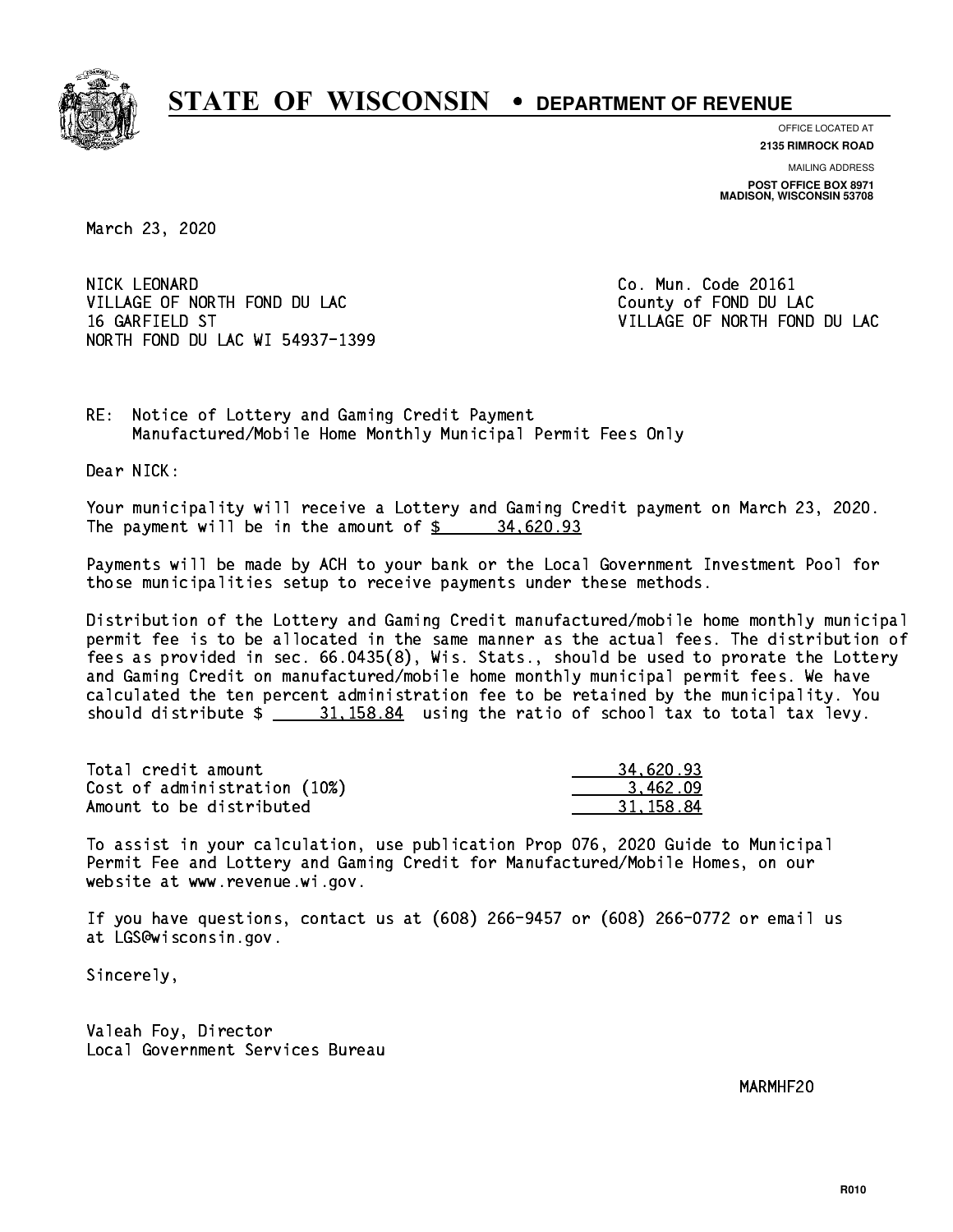

**OFFICE LOCATED AT**

**2135 RIMROCK ROAD**

**MAILING ADDRESS POST OFFICE BOX 8971 MADISON, WISCONSIN 53708**

March 23, 2020

 TRACY SALTER Co. Mun. Code 20226 CITY OF FOND DU LAC **COUNTY OF FOND DU LAC**  PO BOX 150 CITY OF FOND DU LAC FOND DU LAC WI 54936-0150

RE: Notice of Lottery and Gaming Credit Payment Manufactured/Mobile Home Monthly Municipal Permit Fees Only

Dear TRACY:

 Your municipality will receive a Lottery and Gaming Credit payment on March 23, 2020. The payment will be in the amount of  $\frac{2}{3}$  13,814.33

 Payments will be made by ACH to your bank or the Local Government Investment Pool for those municipalities setup to receive payments under these methods.

 Distribution of the Lottery and Gaming Credit manufactured/mobile home monthly municipal permit fee is to be allocated in the same manner as the actual fees. The distribution of fees as provided in sec. 66.0435(8), Wis. Stats., should be used to prorate the Lottery and Gaming Credit on manufactured/mobile home monthly municipal permit fees. We have calculated the ten percent administration fee to be retained by the municipality. You should distribute  $\frac{2}{2}$   $\frac{12,432.90}{2}$  using the ratio of school tax to total tax levy.

| Total credit amount          | 13.814.33 |
|------------------------------|-----------|
| Cost of administration (10%) | 1,381.43  |
| Amount to be distributed     | 12,432.90 |

 To assist in your calculation, use publication Prop 076, 2020 Guide to Municipal Permit Fee and Lottery and Gaming Credit for Manufactured/Mobile Homes, on our website at www.revenue.wi.gov.

 If you have questions, contact us at (608) 266-9457 or (608) 266-0772 or email us at LGS@wisconsin.gov.

Sincerely,

 Valeah Foy, Director Local Government Services Bureau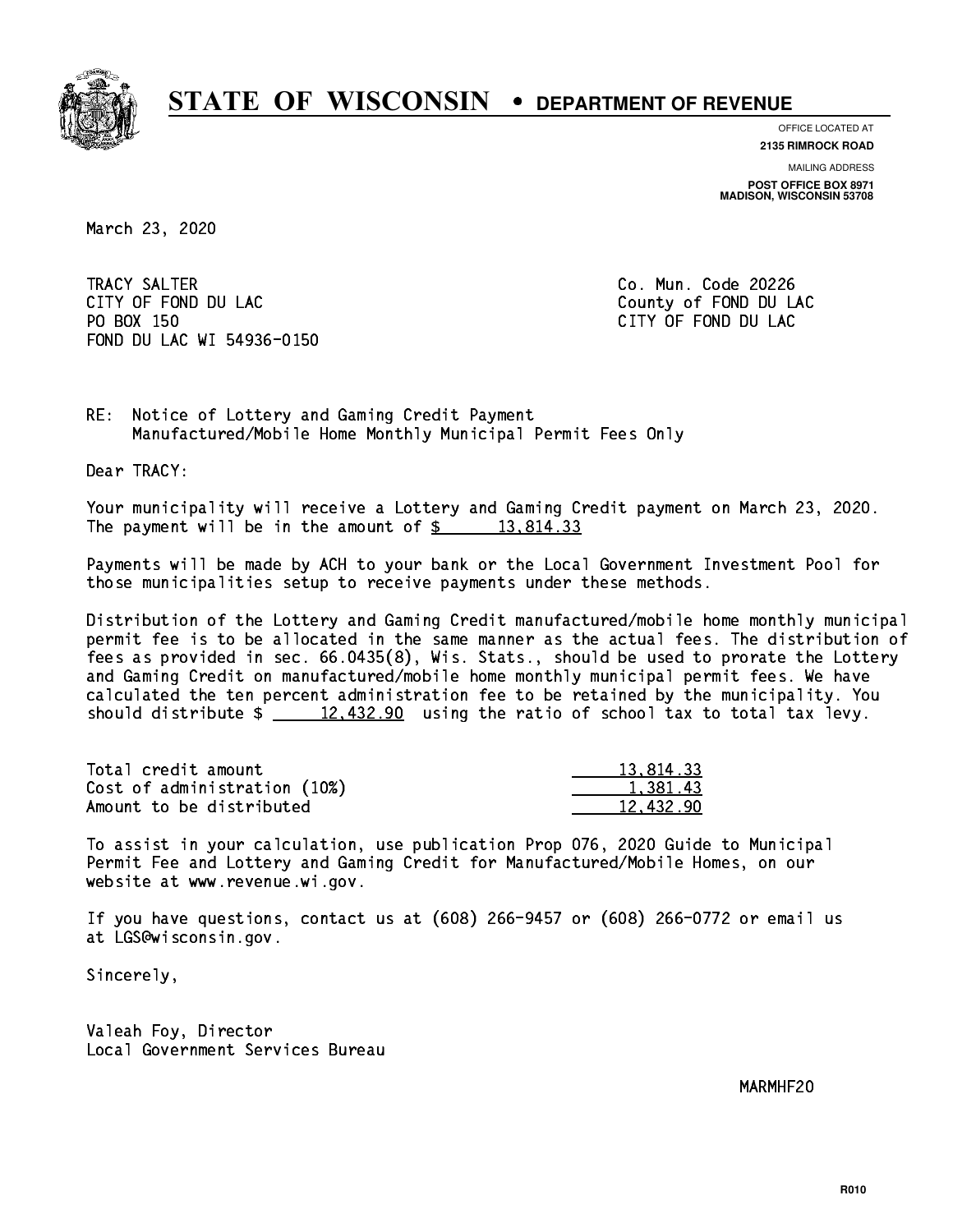

**OFFICE LOCATED AT**

**2135 RIMROCK ROAD**

**MAILING ADDRESS POST OFFICE BOX 8971 MADISON, WISCONSIN 53708**

March 23, 2020

 LORI RICH Co. Mun. Code 20276 100 JACKSON ST CITY OF RIPON RIPON WI 54971-1312

CITY OF RIPON COUNTY COUNTY OF RIPON

RE: Notice of Lottery and Gaming Credit Payment Manufactured/Mobile Home Monthly Municipal Permit Fees Only

Dear LORI:

 Your municipality will receive a Lottery and Gaming Credit payment on March 23, 2020. The payment will be in the amount of \$ 5,884.66 \_\_\_\_\_\_\_\_\_\_\_\_\_\_\_\_

 Payments will be made by ACH to your bank or the Local Government Investment Pool for those municipalities setup to receive payments under these methods.

 Distribution of the Lottery and Gaming Credit manufactured/mobile home monthly municipal permit fee is to be allocated in the same manner as the actual fees. The distribution of fees as provided in sec. 66.0435(8), Wis. Stats., should be used to prorate the Lottery and Gaming Credit on manufactured/mobile home monthly municipal permit fees. We have calculated the ten percent administration fee to be retained by the municipality. You should distribute  $\frac{20}{20}$  5,296.20 using the ratio of school tax to total tax levy.

| Total credit amount          | 5.884.66 |
|------------------------------|----------|
| Cost of administration (10%) | 588.46   |
| Amount to be distributed     | 5.296.20 |

 To assist in your calculation, use publication Prop 076, 2020 Guide to Municipal Permit Fee and Lottery and Gaming Credit for Manufactured/Mobile Homes, on our website at www.revenue.wi.gov.

 If you have questions, contact us at (608) 266-9457 or (608) 266-0772 or email us at LGS@wisconsin.gov.

Sincerely,

 Valeah Foy, Director Local Government Services Bureau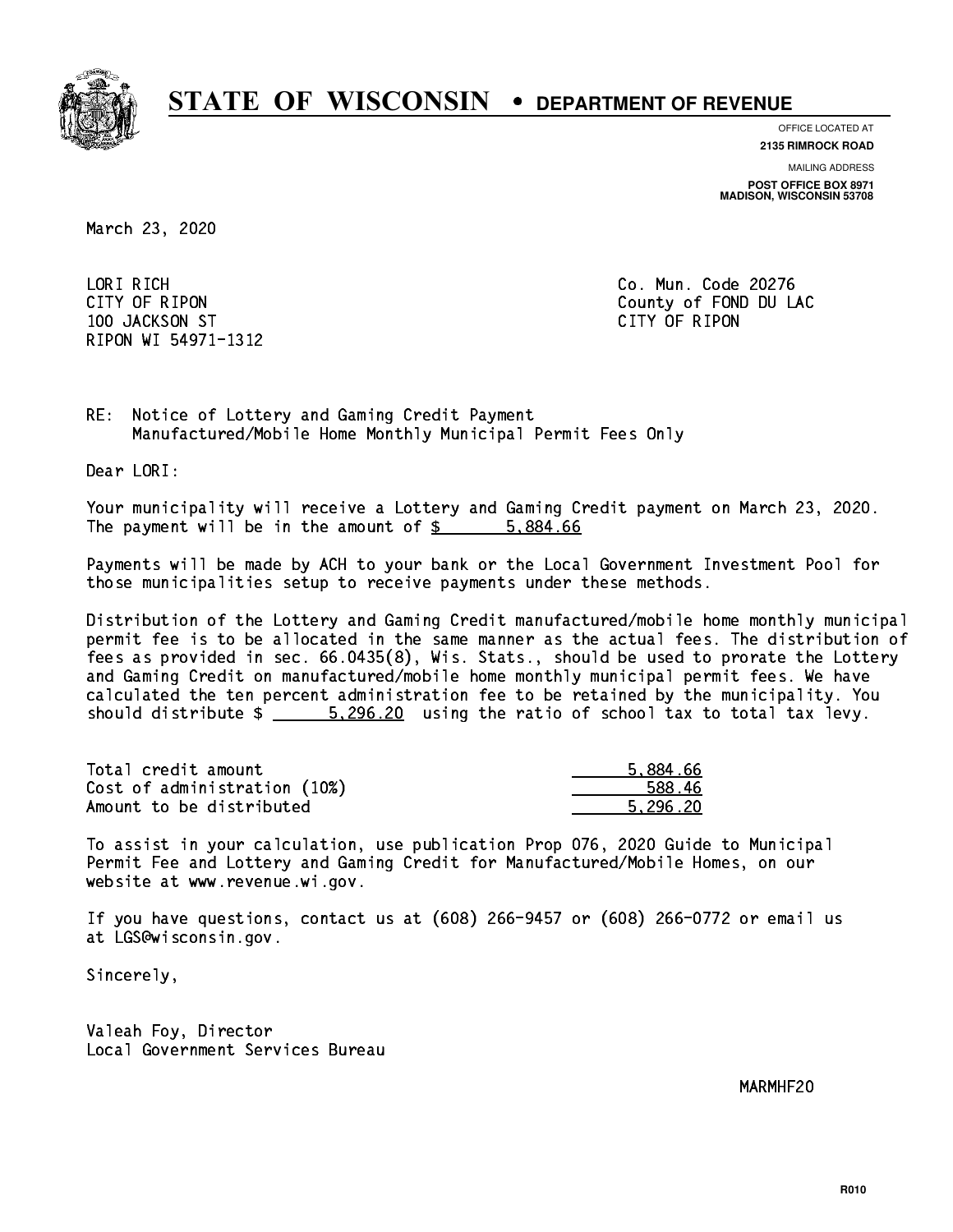

**OFFICE LOCATED AT 2135 RIMROCK ROAD**

**MAILING ADDRESS**

**POST OFFICE BOX 8971 MADISON, WISCONSIN 53708**

March 23, 2020

OFFICE OF CLERK **Co. Mun. Code 20292**  201 E MAIN ST CITY OF WAUPUN WAUPUN WI 53963-2019

CITY OF WAUPUN COUNTY COUNTY OF MAUPUN

RE: Notice of Lottery and Gaming Credit Payment Manufactured/Mobile Home Monthly Municipal Permit Fees Only

Dear OFFICE OF CLERK:

 Your municipality will receive a Lottery and Gaming Credit payment on March 23, 2020. The payment will be in the amount of  $\frac{2}{3}$ 340.44

 Payments will be made by ACH to your bank or the Local Government Investment Pool for those municipalities setup to receive payments under these methods.

 Distribution of the Lottery and Gaming Credit manufactured/mobile home monthly municipal permit fee is to be allocated in the same manner as the actual fees. The distribution of fees as provided in sec. 66.0435(8), Wis. Stats., should be used to prorate the Lottery and Gaming Credit on manufactured/mobile home monthly municipal permit fees. We have calculated the ten percent administration fee to be retained by the municipality. You should distribute \$ 306.40 using the ratio of school tax to total tax levy. \_\_\_\_\_\_\_\_\_\_\_\_\_\_

Total credit amount Cost of administration (10%) Amount to be distributed

| ١4<br>40 L    |
|---------------|
| 1 N4          |
| ነ6 4በ<br>-211 |

 To assist in your calculation, use publication Prop 076, 2020 Guide to Municipal Permit Fee and Lottery and Gaming Credit for Manufactured/Mobile Homes, on our website at www.revenue.wi.gov.

 If you have questions, contact us at (608) 266-9457 or (608) 266-0772 or email us at LGS@wisconsin.gov.

Sincerely,

 Valeah Foy, Director Local Government Services Bureau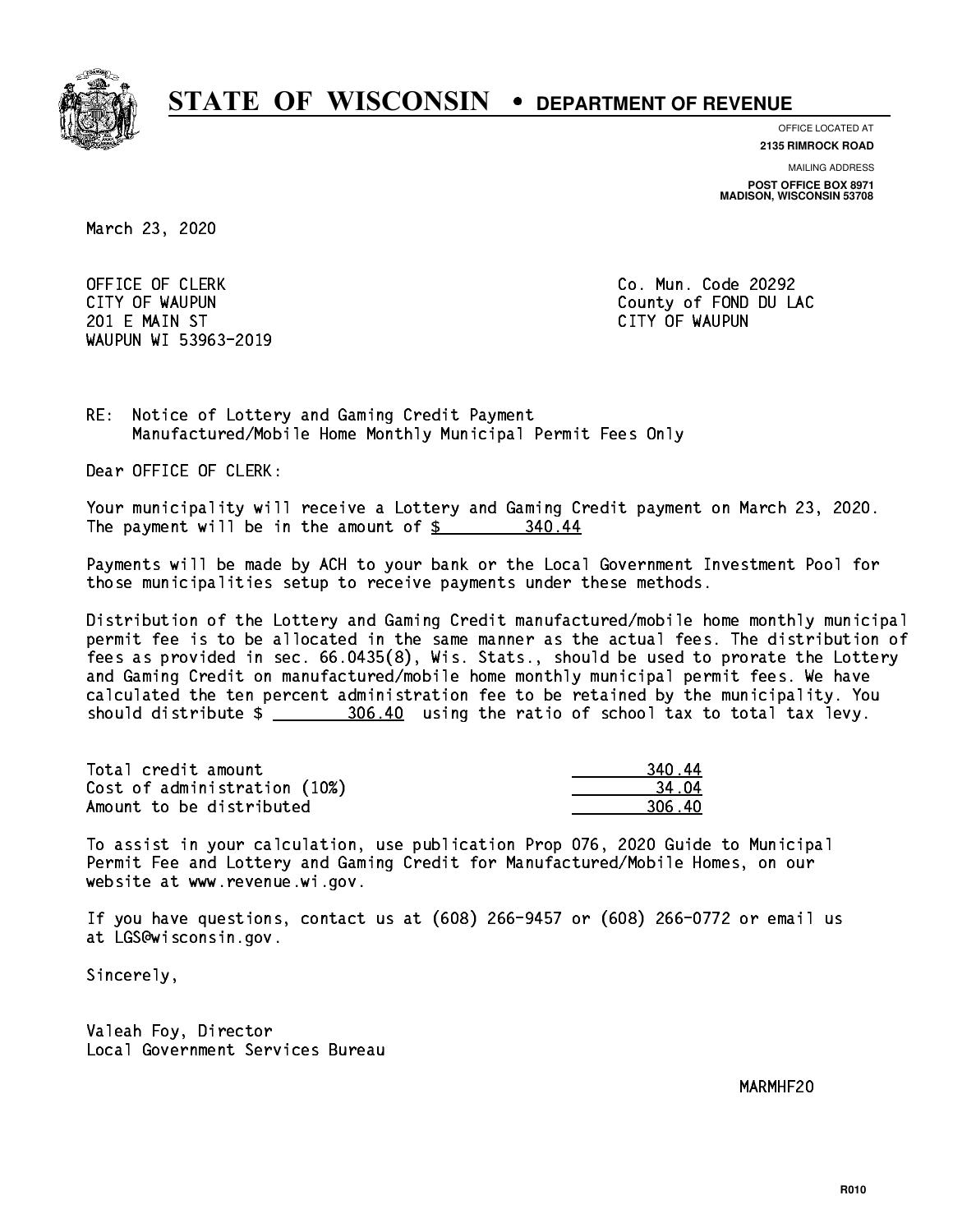

**OFFICE LOCATED AT**

**2135 RIMROCK ROAD**

**MAILING ADDRESS POST OFFICE BOX 8971 MADISON, WISCONSIN 53708**

March 23, 2020

CINDY BRADLEY CITY OF CRANDON County of FOREST PO BOX 335 PO BOX 335 CITY OF CRANDON CONTROL CONTROL CONTROL CONTROL CONTROL CONTROL CONTROL CONTROL CONTROL CONTROL CONTROL CONTROL CONTROL CONTROL CONTROL CONTROL CONTROL CONTROL CONTROL CONTROL CONTROL CONTROL CONTROL CONTROL CON CRANDON WI 54520-0335

Co. Mun. Code 21211

RE: Notice of Lottery and Gaming Credit Payment Manufactured/Mobile Home Monthly Municipal Permit Fees Only

Dear CINDY:

 Your municipality will receive a Lottery and Gaming Credit payment on March 23, 2020. The payment will be in the amount of \$ 320.66 \_\_\_\_\_\_\_\_\_\_\_\_\_\_\_\_

 Payments will be made by ACH to your bank or the Local Government Investment Pool for those municipalities setup to receive payments under these methods.

 Distribution of the Lottery and Gaming Credit manufactured/mobile home monthly municipal permit fee is to be allocated in the same manner as the actual fees. The distribution of fees as provided in sec. 66.0435(8), Wis. Stats., should be used to prorate the Lottery and Gaming Credit on manufactured/mobile home monthly municipal permit fees. We have calculated the ten percent administration fee to be retained by the municipality. You should distribute  $\frac{288.60}{288.60}$  using the ratio of school tax to total tax levy.

| Total credit amount          | 320.66 |
|------------------------------|--------|
| Cost of administration (10%) | -32.06 |
| Amount to be distributed     | 288.60 |

 To assist in your calculation, use publication Prop 076, 2020 Guide to Municipal Permit Fee and Lottery and Gaming Credit for Manufactured/Mobile Homes, on our website at www.revenue.wi.gov.

 If you have questions, contact us at (608) 266-9457 or (608) 266-0772 or email us at LGS@wisconsin.gov.

Sincerely,

 Valeah Foy, Director Local Government Services Bureau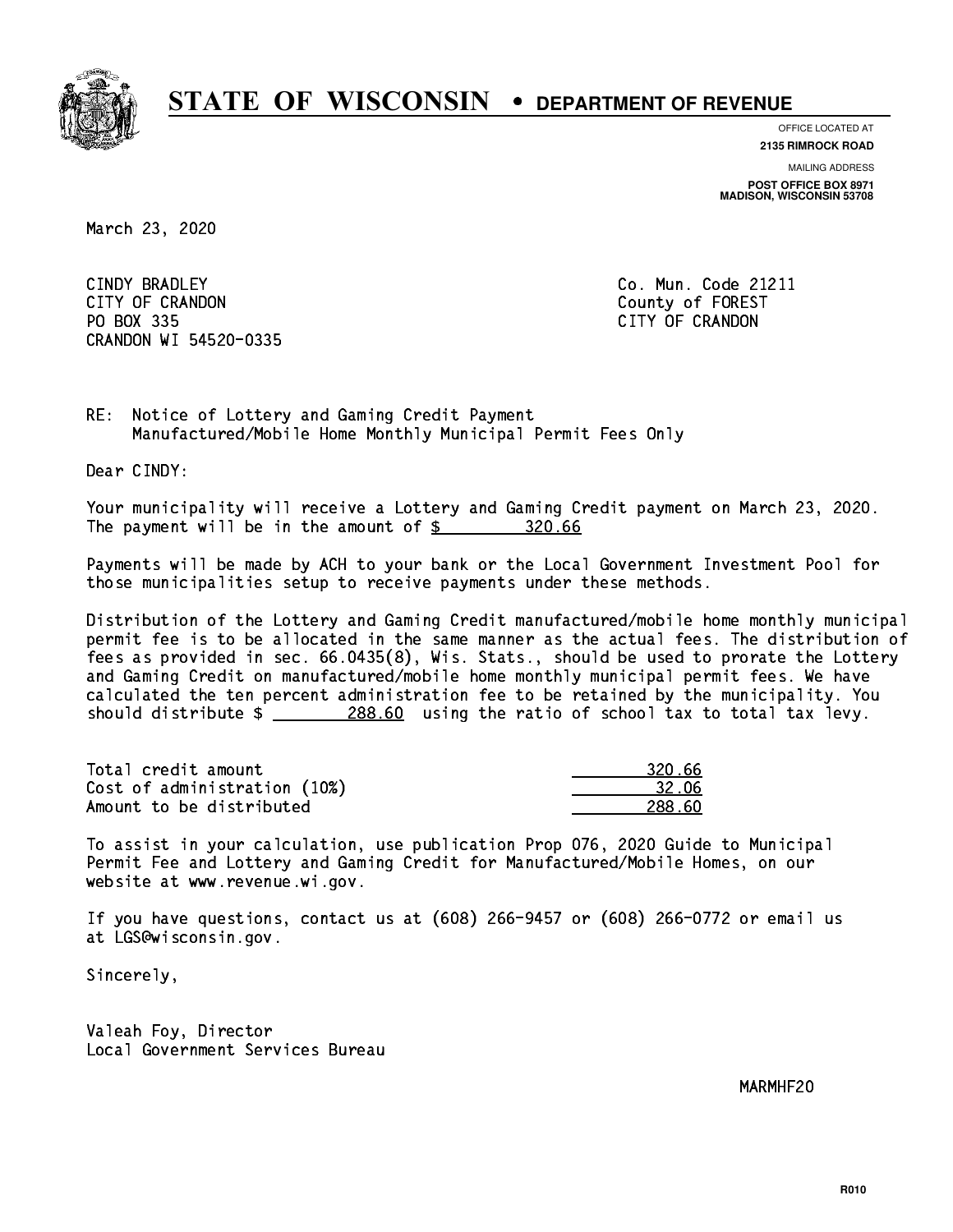

**OFFICE LOCATED AT**

**2135 RIMROCK ROAD**

**MAILING ADDRESS**

**POST OFFICE BOX 8971 MADISON, WISCONSIN 53708**

March 23, 2020

 COURTNEY ROUNDS Co. Mun. Code 22006 Town of Boscobel County of Granty of Granty of Granty of Granty of Granty of Granty of Granty of Granty of Gra 5931 W BLUFF STREET TOWN OF BOSCOBEL BOSCOBEL WI 53805

RE: Notice of Lottery and Gaming Credit Payment Manufactured/Mobile Home Monthly Municipal Permit Fees Only

Dear COURTNEY:

 Your municipality will receive a Lottery and Gaming Credit payment on March 23, 2020. The payment will be in the amount of  $$ 395.00$ 

 Payments will be made by ACH to your bank or the Local Government Investment Pool for those municipalities setup to receive payments under these methods.

 Distribution of the Lottery and Gaming Credit manufactured/mobile home monthly municipal permit fee is to be allocated in the same manner as the actual fees. The distribution of fees as provided in sec. 66.0435(8), Wis. Stats., should be used to prorate the Lottery and Gaming Credit on manufactured/mobile home monthly municipal permit fees. We have calculated the ten percent administration fee to be retained by the municipality. You should distribute  $\frac{255.50}{2}$  using the ratio of school tax to total tax levy.

Total credit amount and the set of the set of the set of the set of the set of the set of the set of the set o Cost of administration (10%) 2012 12:00 139.50 Amount to be distributed and the set of  $\sim$  355.50

 To assist in your calculation, use publication Prop 076, 2020 Guide to Municipal Permit Fee and Lottery and Gaming Credit for Manufactured/Mobile Homes, on our website at www.revenue.wi.gov.

 If you have questions, contact us at (608) 266-9457 or (608) 266-0772 or email us at LGS@wisconsin.gov.

Sincerely,

 Valeah Foy, Director Local Government Services Bureau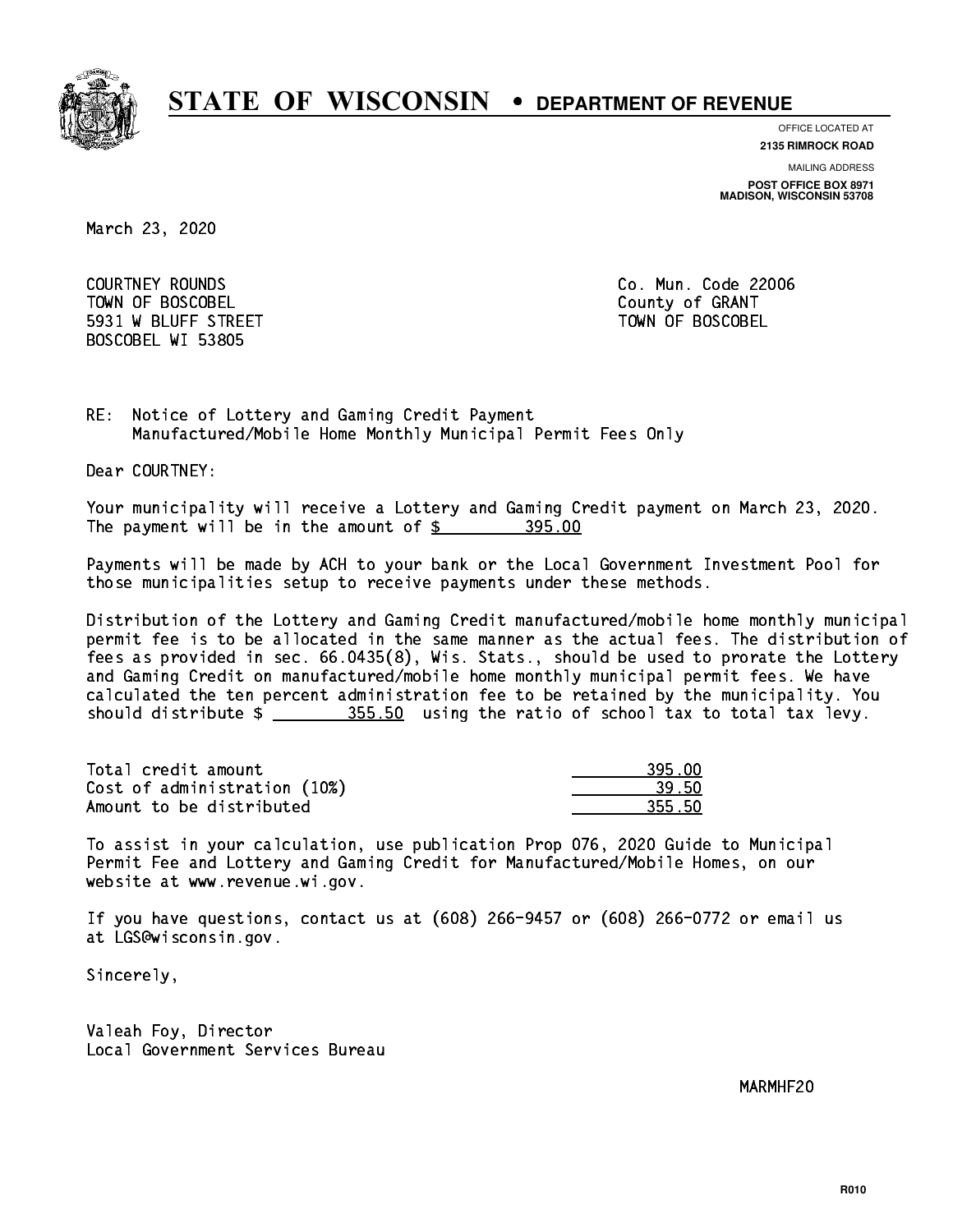

**OFFICE LOCATED AT 2135 RIMROCK ROAD**

**MAILING ADDRESS**

**POST OFFICE BOX 8971 MADISON, WISCONSIN 53708**

March 23, 2020

 KEITH SCHLEISMAN Co. Mun. Code 22026 TOWN OF JAMESTOWN County of GRANT 2367 BLUFF RD TOWN OF JAMESTOWN CUBA CITY WI 53807-9747

RE: Notice of Lottery and Gaming Credit Payment Manufactured/Mobile Home Monthly Municipal Permit Fees Only

Dear KEITH:

 Your municipality will receive a Lottery and Gaming Credit payment on March 23, 2020. The payment will be in the amount of  $\frac{2}{3}$  3,054.51

 Payments will be made by ACH to your bank or the Local Government Investment Pool for those municipalities setup to receive payments under these methods.

 Distribution of the Lottery and Gaming Credit manufactured/mobile home monthly municipal permit fee is to be allocated in the same manner as the actual fees. The distribution of fees as provided in sec. 66.0435(8), Wis. Stats., should be used to prorate the Lottery and Gaming Credit on manufactured/mobile home monthly municipal permit fees. We have calculated the ten percent administration fee to be retained by the municipality. You should distribute  $\frac{2.749.06}{2.749.06}$  using the ratio of school tax to total tax levy.

| Total credit amount          | 3.054.51 |
|------------------------------|----------|
| Cost of administration (10%) | 305.45   |
| Amount to be distributed     | 2.749.06 |

 To assist in your calculation, use publication Prop 076, 2020 Guide to Municipal Permit Fee and Lottery and Gaming Credit for Manufactured/Mobile Homes, on our website at www.revenue.wi.gov.

 If you have questions, contact us at (608) 266-9457 or (608) 266-0772 or email us at LGS@wisconsin.gov.

Sincerely,

 Valeah Foy, Director Local Government Services Bureau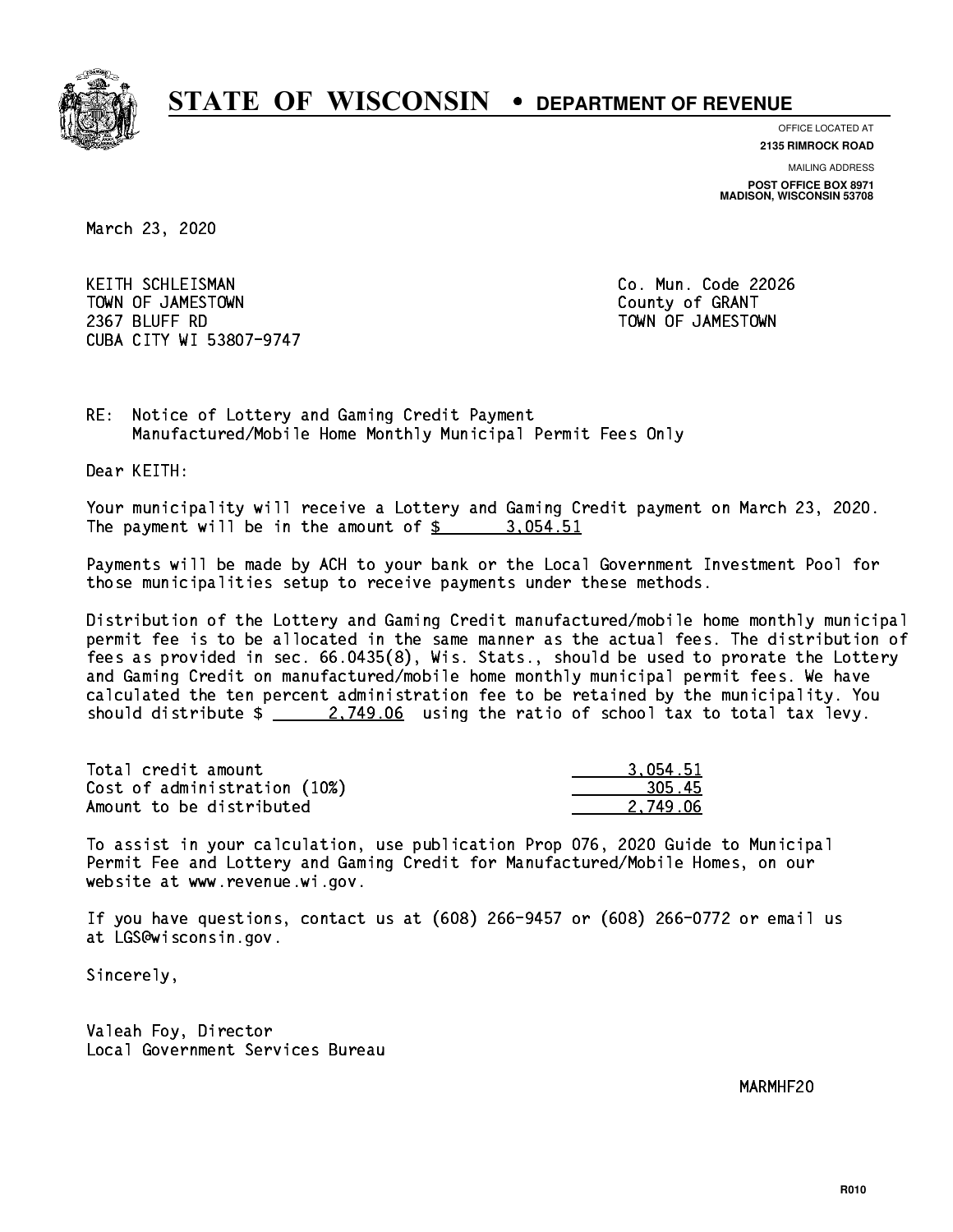

**OFFICE LOCATED AT 2135 RIMROCK ROAD**

**MAILING ADDRESS**

**POST OFFICE BOX 8971 MADISON, WISCONSIN 53708**

March 23, 2020

 LAURIE KING Co. Mun. Code 22034 Town of Marion County of Grants of Grants of Grants of Grants of Grants of Grants of Grants of Grants of Grants 16166 WALTZ LN TOWN OF MARION BOSCOBEL WI 53805-9120

RE: Notice of Lottery and Gaming Credit Payment Manufactured/Mobile Home Monthly Municipal Permit Fees Only

Dear LAURIE:

 Your municipality will receive a Lottery and Gaming Credit payment on March 23, 2020. The payment will be in the amount of  $\frac{2}{3}$  1,782.96

 Payments will be made by ACH to your bank or the Local Government Investment Pool for those municipalities setup to receive payments under these methods.

 Distribution of the Lottery and Gaming Credit manufactured/mobile home monthly municipal permit fee is to be allocated in the same manner as the actual fees. The distribution of fees as provided in sec. 66.0435(8), Wis. Stats., should be used to prorate the Lottery and Gaming Credit on manufactured/mobile home monthly municipal permit fees. We have calculated the ten percent administration fee to be retained by the municipality. You should distribute  $\frac{1,604.67}{1,604.67}$  using the ratio of school tax to total tax levy.

| Total credit amount          | 1,782.96 |
|------------------------------|----------|
| Cost of administration (10%) | 178.29   |
| Amount to be distributed     | 1.604.67 |

 To assist in your calculation, use publication Prop 076, 2020 Guide to Municipal Permit Fee and Lottery and Gaming Credit for Manufactured/Mobile Homes, on our website at www.revenue.wi.gov.

 If you have questions, contact us at (608) 266-9457 or (608) 266-0772 or email us at LGS@wisconsin.gov.

Sincerely,

 Valeah Foy, Director Local Government Services Bureau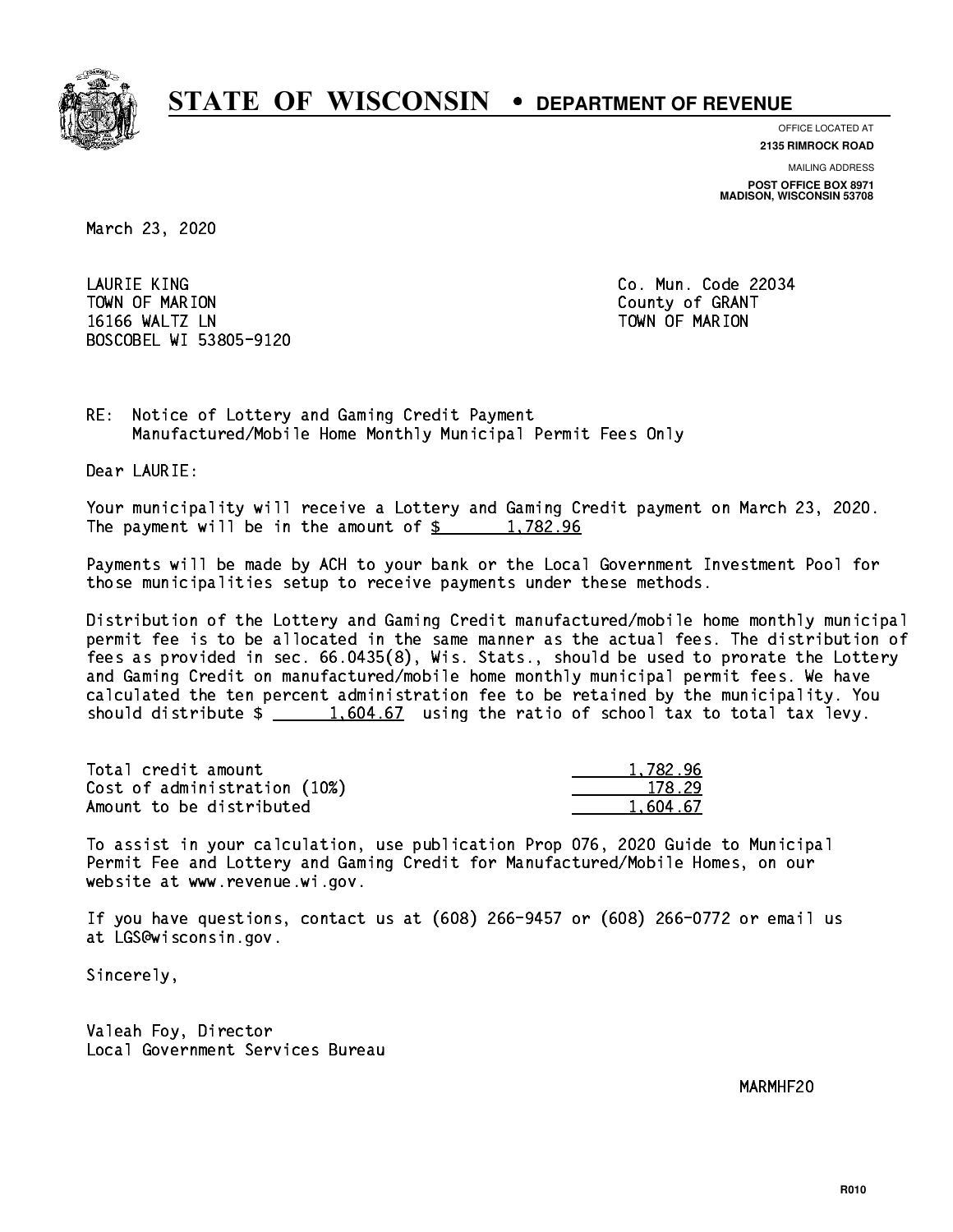

**OFFICE LOCATED AT**

**2135 RIMROCK ROAD**

**MAILING ADDRESS POST OFFICE BOX 8971 MADISON, WISCONSIN 53708**

March 23, 2020

MERRY COOLEY TOWN OF MOUNT IDA County of GRANT 5363 PINE RD. TOWN OF MOUNT IDA FENNIMORE WI 53809

Co. Mun. Code 22040

RE: Notice of Lottery and Gaming Credit Payment Manufactured/Mobile Home Monthly Municipal Permit Fees Only

Dear MERRY:

 Your municipality will receive a Lottery and Gaming Credit payment on March 23, 2020. The payment will be in the amount of  $\frac{2}{3}$  190.00

 Payments will be made by ACH to your bank or the Local Government Investment Pool for those municipalities setup to receive payments under these methods.

 Distribution of the Lottery and Gaming Credit manufactured/mobile home monthly municipal permit fee is to be allocated in the same manner as the actual fees. The distribution of fees as provided in sec. 66.0435(8), Wis. Stats., should be used to prorate the Lottery and Gaming Credit on manufactured/mobile home monthly municipal permit fees. We have calculated the ten percent administration fee to be retained by the municipality. You should distribute  $\frac{2}{2}$   $\frac{171.00}{2}$  using the ratio of school tax to total tax levy.

Total credit amount Cost of administration (10%) Amount to be distributed

| 90 DO  |
|--------|
| a nn   |
| 171 NO |

 To assist in your calculation, use publication Prop 076, 2020 Guide to Municipal Permit Fee and Lottery and Gaming Credit for Manufactured/Mobile Homes, on our website at www.revenue.wi.gov.

 If you have questions, contact us at (608) 266-9457 or (608) 266-0772 or email us at LGS@wisconsin.gov.

Sincerely,

 Valeah Foy, Director Local Government Services Bureau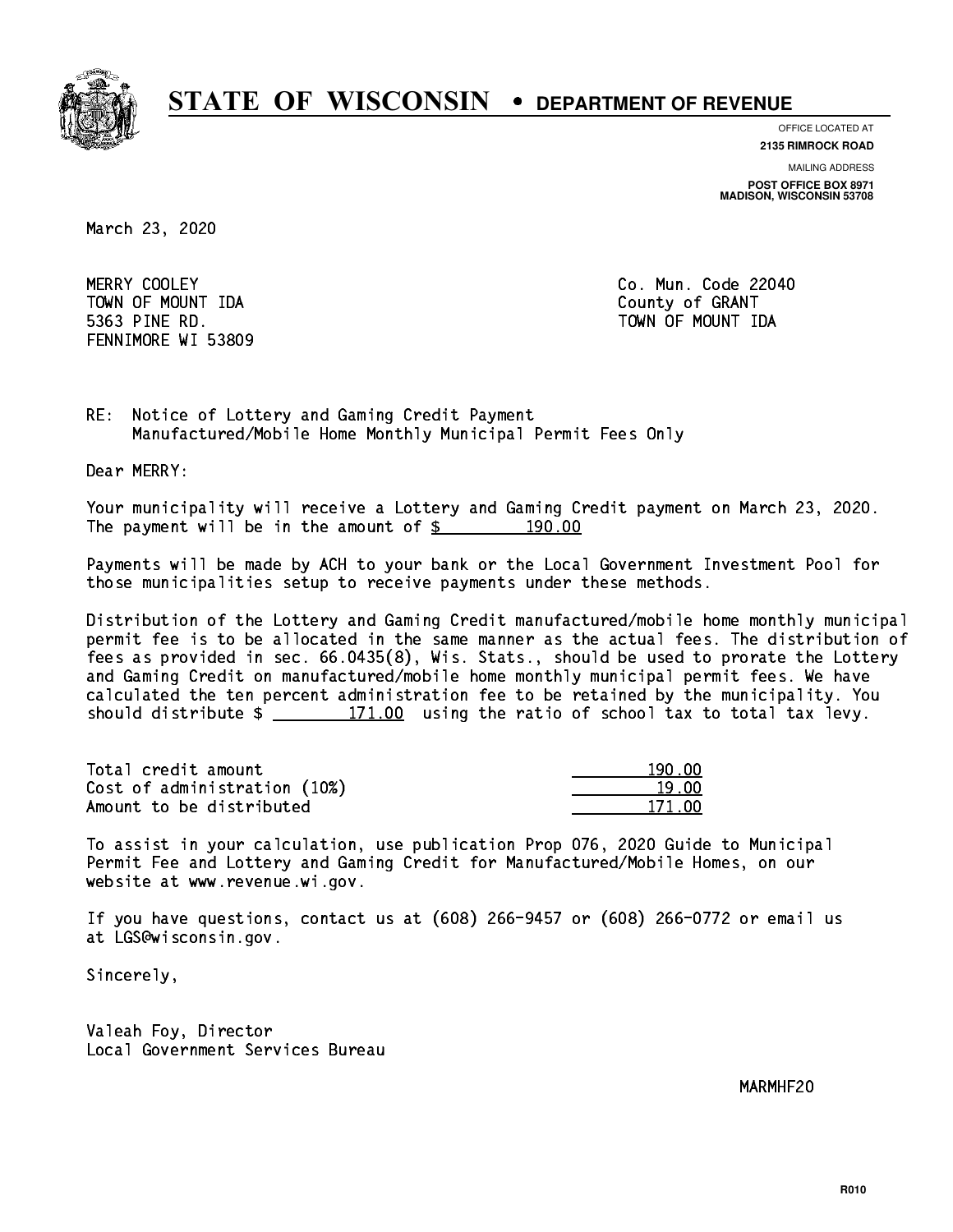

**OFFICE LOCATED AT**

**2135 RIMROCK ROAD**

**MAILING ADDRESS POST OFFICE BOX 8971 MADISON, WISCONSIN 53708**

March 23, 2020

DAVID KLAR TOWN OF PLATTEVILLE COUNTY OF GRANT 1693 SOUTHWEST RD TOWN OF PLATTEVILLE PLATTEVILLE WI 53818-8903

Co. Mun. Code 22050

RE: Notice of Lottery and Gaming Credit Payment Manufactured/Mobile Home Monthly Municipal Permit Fees Only

Dear DAVID:

 Your municipality will receive a Lottery and Gaming Credit payment on March 23, 2020. The payment will be in the amount of  $\frac{2}{3}$  1,714.00

 Payments will be made by ACH to your bank or the Local Government Investment Pool for those municipalities setup to receive payments under these methods.

 Distribution of the Lottery and Gaming Credit manufactured/mobile home monthly municipal permit fee is to be allocated in the same manner as the actual fees. The distribution of fees as provided in sec. 66.0435(8), Wis. Stats., should be used to prorate the Lottery and Gaming Credit on manufactured/mobile home monthly municipal permit fees. We have calculated the ten percent administration fee to be retained by the municipality. You should distribute  $\frac{1.542.60}{1.542.60}$  using the ratio of school tax to total tax levy.

| Total credit amount          | 1.714.00 |
|------------------------------|----------|
| Cost of administration (10%) | 171.40   |
| Amount to be distributed     | 1.542.60 |

 To assist in your calculation, use publication Prop 076, 2020 Guide to Municipal Permit Fee and Lottery and Gaming Credit for Manufactured/Mobile Homes, on our website at www.revenue.wi.gov.

 If you have questions, contact us at (608) 266-9457 or (608) 266-0772 or email us at LGS@wisconsin.gov.

Sincerely,

 Valeah Foy, Director Local Government Services Bureau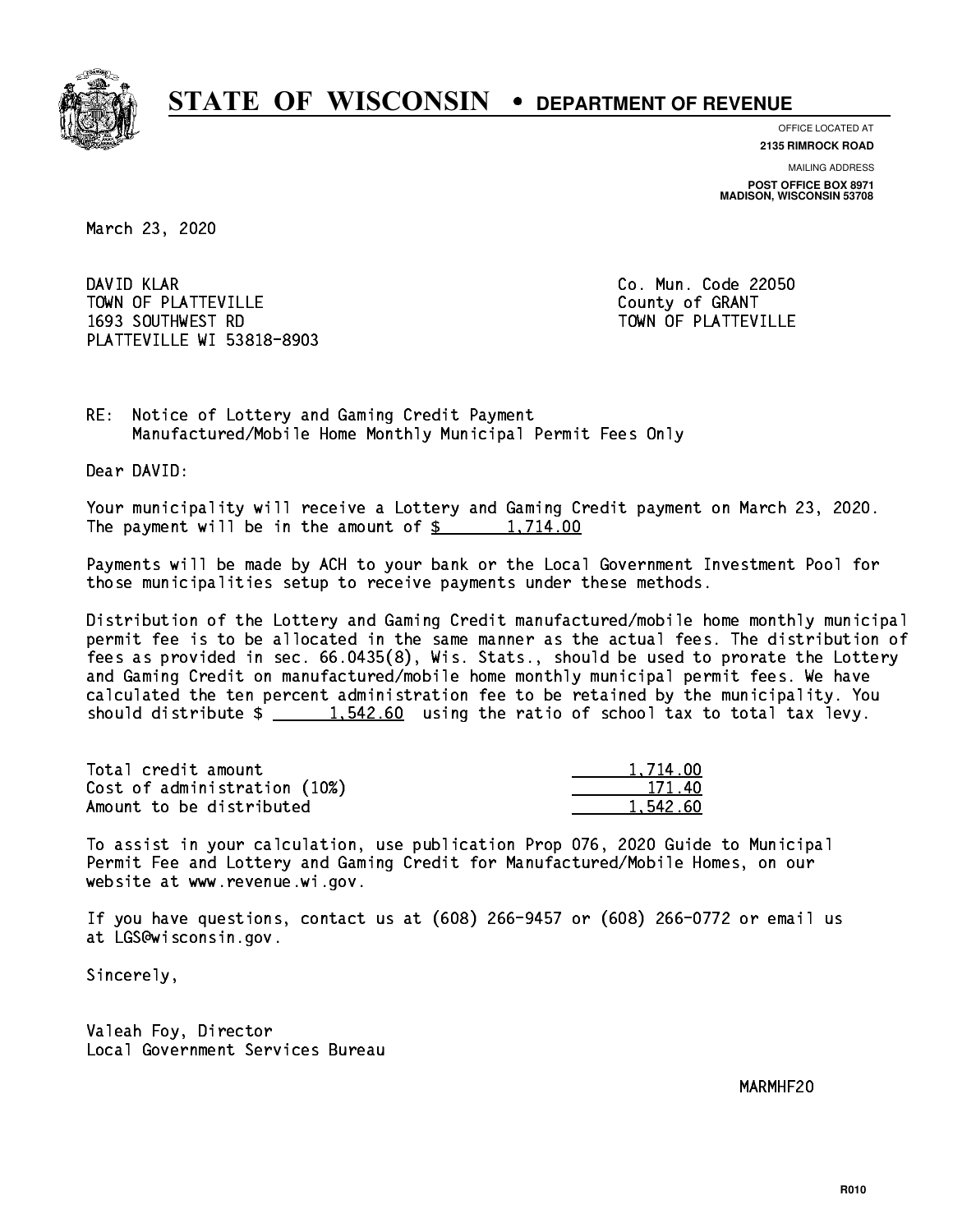

**OFFICE LOCATED AT 2135 RIMROCK ROAD**

**MAILING ADDRESS**

**POST OFFICE BOX 8971 MADISON, WISCONSIN 53708**

March 23, 2020

 KAREN STEINHART Co. Mun. Code 22054 Town of Streets. The Small county of Grants of Grants of Grants of Grants of Grants of Grants of Grants of Gra 585 LONE ROAD TOWN OF SMELSER CUBA CITY WI 53807

RE: Notice of Lottery and Gaming Credit Payment Manufactured/Mobile Home Monthly Municipal Permit Fees Only

Dear KAREN:

 Your municipality will receive a Lottery and Gaming Credit payment on March 23, 2020. The payment will be in the amount of  $\frac{291.00}{291.00}$ 

 Payments will be made by ACH to your bank or the Local Government Investment Pool for those municipalities setup to receive payments under these methods.

 Distribution of the Lottery and Gaming Credit manufactured/mobile home monthly municipal permit fee is to be allocated in the same manner as the actual fees. The distribution of fees as provided in sec. 66.0435(8), Wis. Stats., should be used to prorate the Lottery and Gaming Credit on manufactured/mobile home monthly municipal permit fees. We have calculated the ten percent administration fee to be retained by the municipality. You should distribute  $\frac{261.90}{261.90}$  using the ratio of school tax to total tax levy.

| Total credit amount          | 291.00 |
|------------------------------|--------|
| Cost of administration (10%) | 29. IN |
| Amount to be distributed     | 261.90 |

 To assist in your calculation, use publication Prop 076, 2020 Guide to Municipal Permit Fee and Lottery and Gaming Credit for Manufactured/Mobile Homes, on our website at www.revenue.wi.gov.

 If you have questions, contact us at (608) 266-9457 or (608) 266-0772 or email us at LGS@wisconsin.gov.

Sincerely,

 Valeah Foy, Director Local Government Services Bureau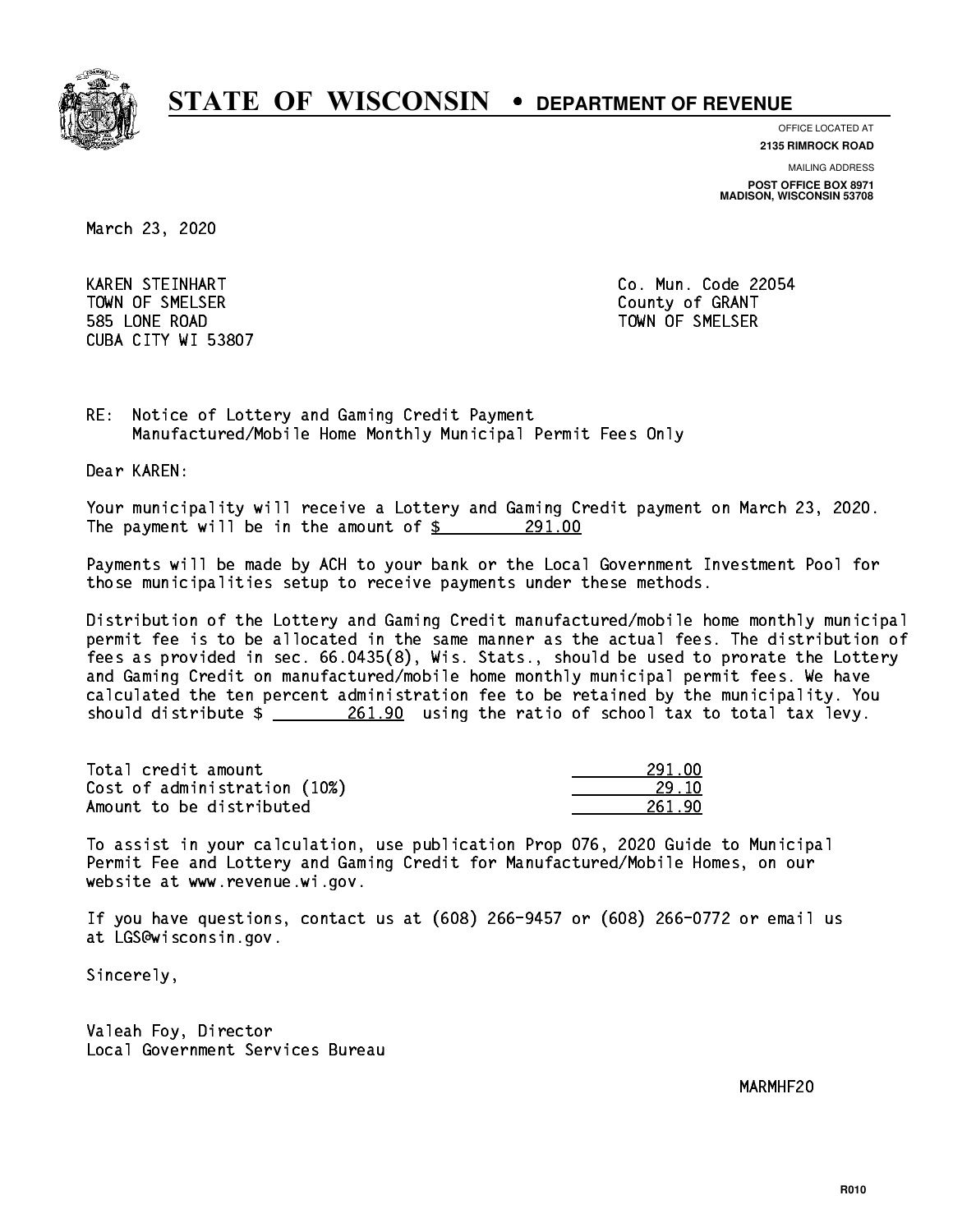

**OFFICE LOCATED AT**

**2135 RIMROCK ROAD**

**MAILING ADDRESS POST OFFICE BOX 8971 MADISON, WISCONSIN 53708**

March 23, 2020

MARY CULLIGAN VILLAGE OF BLOOMINGTON COUNTY OF GRANT 453 CANAL ST., PO BOX 156 VILLAGE OF BLOOMINGTON BLOOMINGTON WI 53804

Co. Mun. Code 22107

RE: Notice of Lottery and Gaming Credit Payment Manufactured/Mobile Home Monthly Municipal Permit Fees Only

Dear MARY:

 Your municipality will receive a Lottery and Gaming Credit payment on March 23, 2020. The payment will be in the amount of \$ 453.31 \_\_\_\_\_\_\_\_\_\_\_\_\_\_\_\_

 Payments will be made by ACH to your bank or the Local Government Investment Pool for those municipalities setup to receive payments under these methods.

 Distribution of the Lottery and Gaming Credit manufactured/mobile home monthly municipal permit fee is to be allocated in the same manner as the actual fees. The distribution of fees as provided in sec. 66.0435(8), Wis. Stats., should be used to prorate the Lottery and Gaming Credit on manufactured/mobile home monthly municipal permit fees. We have calculated the ten percent administration fee to be retained by the municipality. You should distribute  $\frac{407.98}{2}$  using the ratio of school tax to total tax levy.

| Total credit amount          | 453.31 |
|------------------------------|--------|
| Cost of administration (10%) | 45.33  |
| Amount to be distributed     | 407.98 |

 To assist in your calculation, use publication Prop 076, 2020 Guide to Municipal Permit Fee and Lottery and Gaming Credit for Manufactured/Mobile Homes, on our website at www.revenue.wi.gov.

 If you have questions, contact us at (608) 266-9457 or (608) 266-0772 or email us at LGS@wisconsin.gov.

Sincerely,

 Valeah Foy, Director Local Government Services Bureau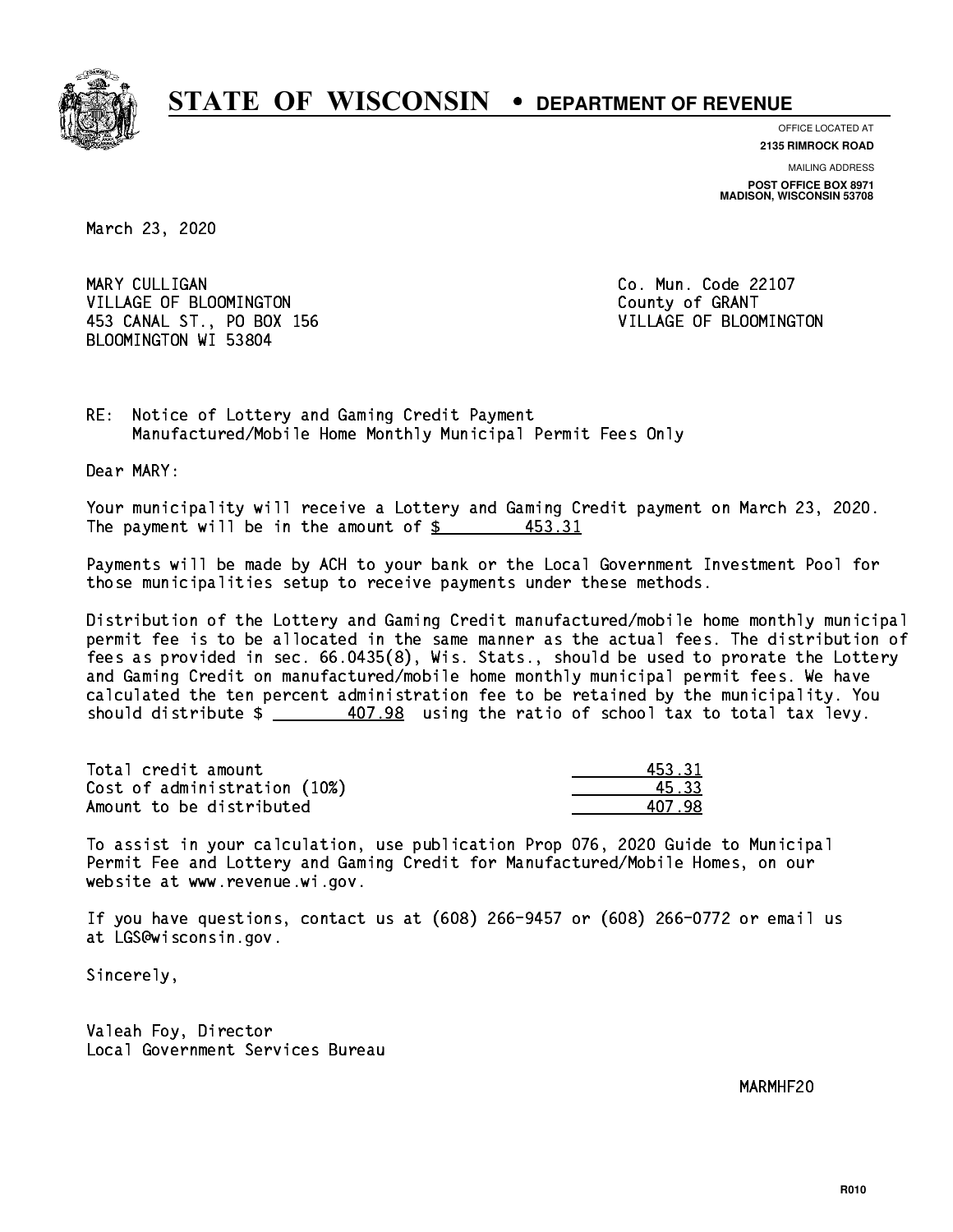

**OFFICE LOCATED AT**

**2135 RIMROCK ROAD**

**MAILING ADDRESS POST OFFICE BOX 8971 MADISON, WISCONSIN 53708**

March 23, 2020

JENNIFER SCHMITZ VILLAGE OF CASSVILLE COUNTY OF GRANT PO BOX 171 CASSVILLE WI 53806

Co. Mun. Code 22111 VILLAGE OF CASSVILLE

RE: Notice of Lottery and Gaming Credit Payment Manufactured/Mobile Home Monthly Municipal Permit Fees Only

Dear JENNIFER:

 Your municipality will receive a Lottery and Gaming Credit payment on March 23, 2020. The payment will be in the amount of  $\frac{20!}{20}$ 

 Payments will be made by ACH to your bank or the Local Government Investment Pool for those municipalities setup to receive payments under these methods.

 Distribution of the Lottery and Gaming Credit manufactured/mobile home monthly municipal permit fee is to be allocated in the same manner as the actual fees. The distribution of fees as provided in sec. 66.0435(8), Wis. Stats., should be used to prorate the Lottery and Gaming Credit on manufactured/mobile home monthly municipal permit fees. We have calculated the ten percent administration fee to be retained by the municipality. You should distribute  $\frac{271.08}{271.08}$  using the ratio of school tax to total tax levy.

Total credit amount Cost of administration (10%) Amount to be distributed

| 11. ZN         |
|----------------|
| $\frac{12}{2}$ |
| 271.           |

 To assist in your calculation, use publication Prop 076, 2020 Guide to Municipal Permit Fee and Lottery and Gaming Credit for Manufactured/Mobile Homes, on our website at www.revenue.wi.gov.

 If you have questions, contact us at (608) 266-9457 or (608) 266-0772 or email us at LGS@wisconsin.gov.

Sincerely,

 Valeah Foy, Director Local Government Services Bureau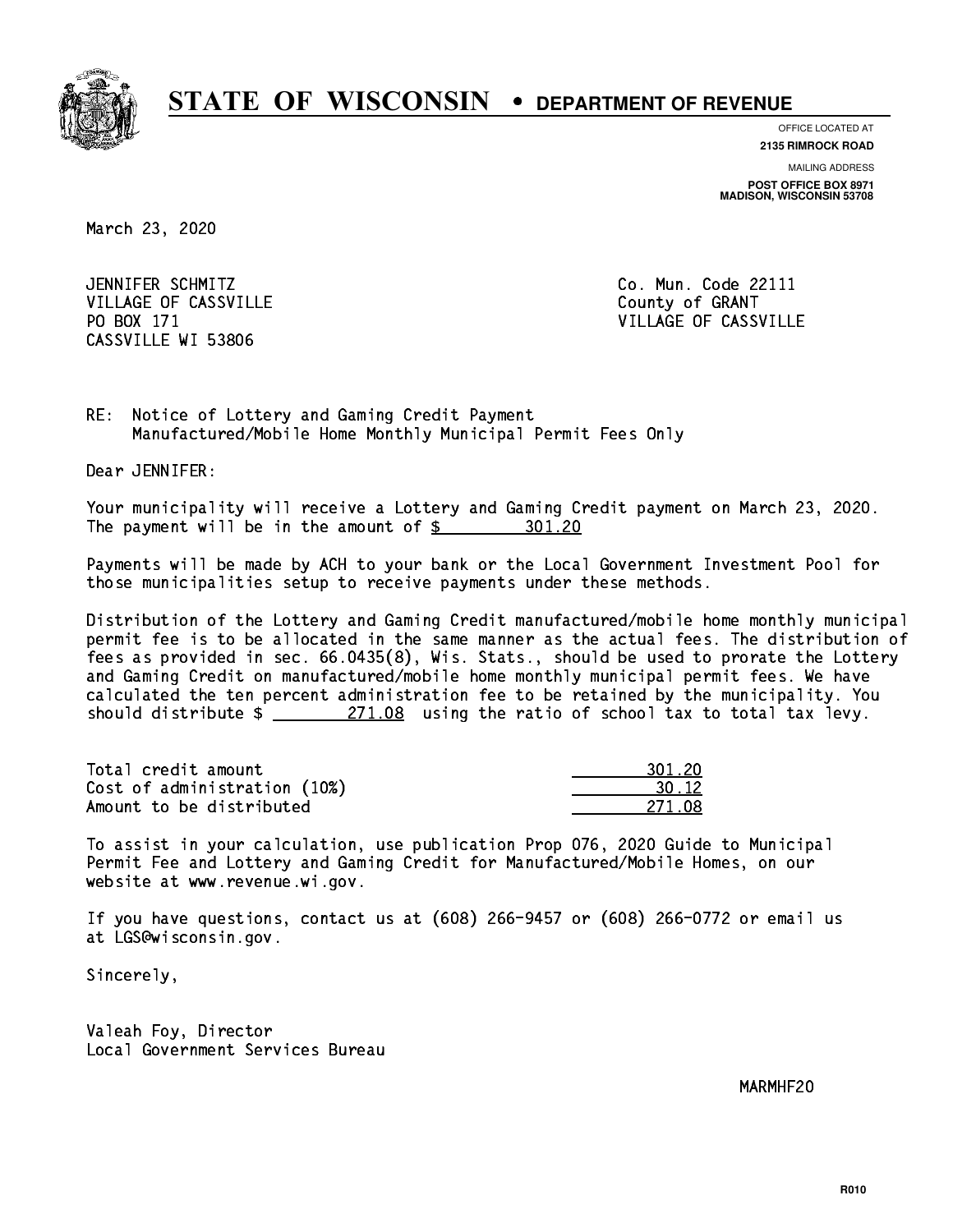

**OFFICE LOCATED AT**

**2135 RIMROCK ROAD**

**MAILING ADDRESS POST OFFICE BOX 8971 MADISON, WISCONSIN 53708**

March 23, 2020

SALLY BAUER VILLAGE OF HAZEL GREEN COUNTY OF GRANT 1610 FAIRPLAY STREET VILLAGE OF HAZEL GREEN HAZEL GREEN WI 53811-0367

Co. Mun. Code 22136

RE: Notice of Lottery and Gaming Credit Payment Manufactured/Mobile Home Monthly Municipal Permit Fees Only

Dear SALLY:

 Your municipality will receive a Lottery and Gaming Credit payment on March 23, 2020. The payment will be in the amount of  $\frac{2}{3}$ 614.23

 Payments will be made by ACH to your bank or the Local Government Investment Pool for those municipalities setup to receive payments under these methods.

 Distribution of the Lottery and Gaming Credit manufactured/mobile home monthly municipal permit fee is to be allocated in the same manner as the actual fees. The distribution of fees as provided in sec. 66.0435(8), Wis. Stats., should be used to prorate the Lottery and Gaming Credit on manufactured/mobile home monthly municipal permit fees. We have calculated the ten percent administration fee to be retained by the municipality. You should distribute  $\frac{2}{1}$   $\frac{552.81}{2}$  using the ratio of school tax to total tax levy.

Total credit amount Cost of administration (10%) Amount to be distributed

| l 23   |
|--------|
| 42.    |
| 72. XI |

 To assist in your calculation, use publication Prop 076, 2020 Guide to Municipal Permit Fee and Lottery and Gaming Credit for Manufactured/Mobile Homes, on our website at www.revenue.wi.gov.

 If you have questions, contact us at (608) 266-9457 or (608) 266-0772 or email us at LGS@wisconsin.gov.

Sincerely,

 Valeah Foy, Director Local Government Services Bureau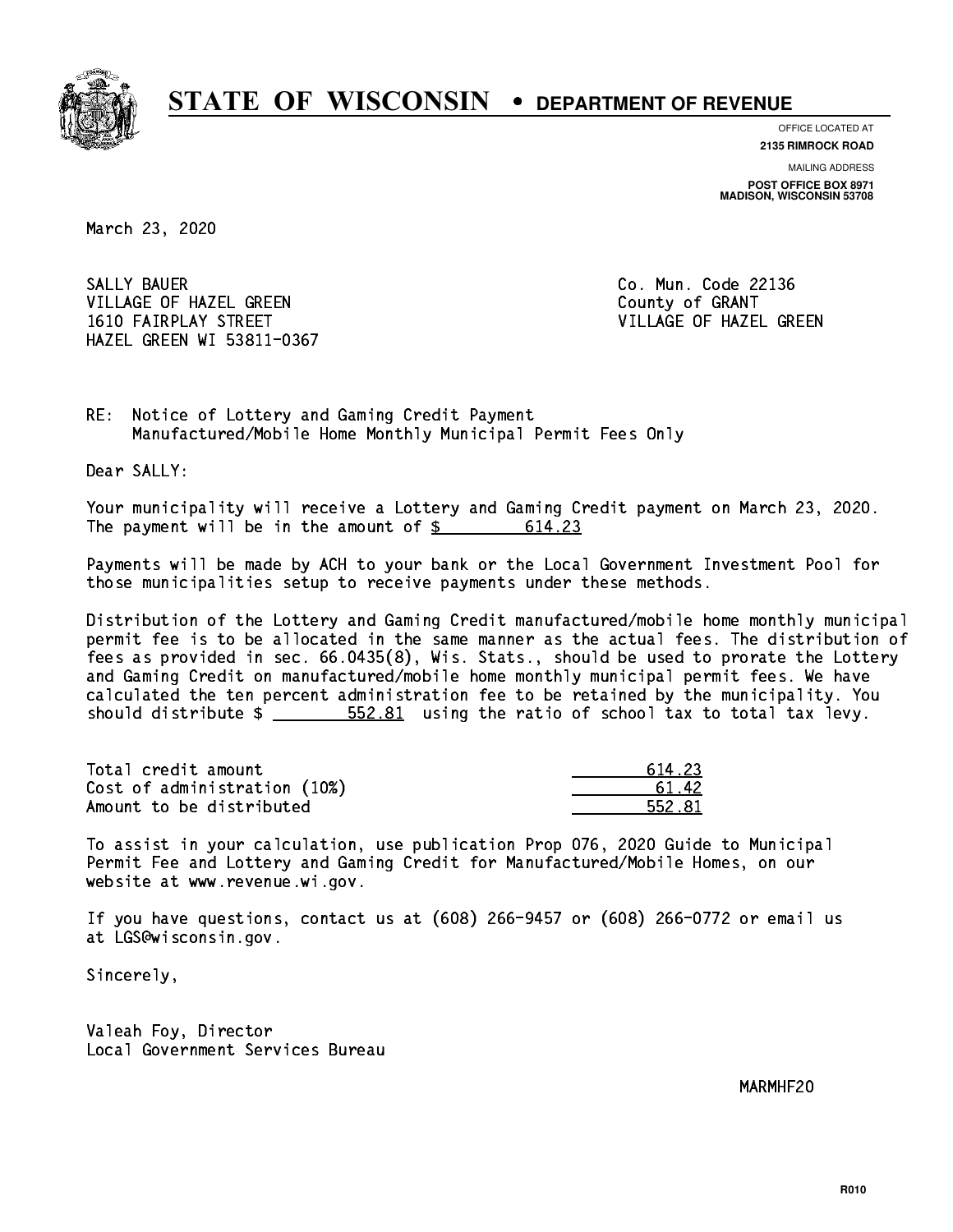

**OFFICE LOCATED AT**

**2135 RIMROCK ROAD**

**MAILING ADDRESS POST OFFICE BOX 8971 MADISON, WISCONSIN 53708**

March 23, 2020

CINDA JOHNSON VILLAGE OF MUSCODA COUNTY OF GRANT 206 N WISCONSIN AVE VILLAGE OF MUSCODA MUSCODA WI 53573

Co. Mun. Code 22153

RE: Notice of Lottery and Gaming Credit Payment Manufactured/Mobile Home Monthly Municipal Permit Fees Only

Dear CINDA:

 Your municipality will receive a Lottery and Gaming Credit payment on March 23, 2020. The payment will be in the amount of  $\frac{2}{3}$  1,840.08

 Payments will be made by ACH to your bank or the Local Government Investment Pool for those municipalities setup to receive payments under these methods.

 Distribution of the Lottery and Gaming Credit manufactured/mobile home monthly municipal permit fee is to be allocated in the same manner as the actual fees. The distribution of fees as provided in sec. 66.0435(8), Wis. Stats., should be used to prorate the Lottery and Gaming Credit on manufactured/mobile home monthly municipal permit fees. We have calculated the ten percent administration fee to be retained by the municipality. You should distribute  $\frac{1.656.08}{1.656.08}$  using the ratio of school tax to total tax levy.

| Total credit amount          | 1,840.08 |
|------------------------------|----------|
| Cost of administration (10%) | 184.00   |
| Amount to be distributed     | 1.656.08 |

 To assist in your calculation, use publication Prop 076, 2020 Guide to Municipal Permit Fee and Lottery and Gaming Credit for Manufactured/Mobile Homes, on our website at www.revenue.wi.gov.

 If you have questions, contact us at (608) 266-9457 or (608) 266-0772 or email us at LGS@wisconsin.gov.

Sincerely,

 Valeah Foy, Director Local Government Services Bureau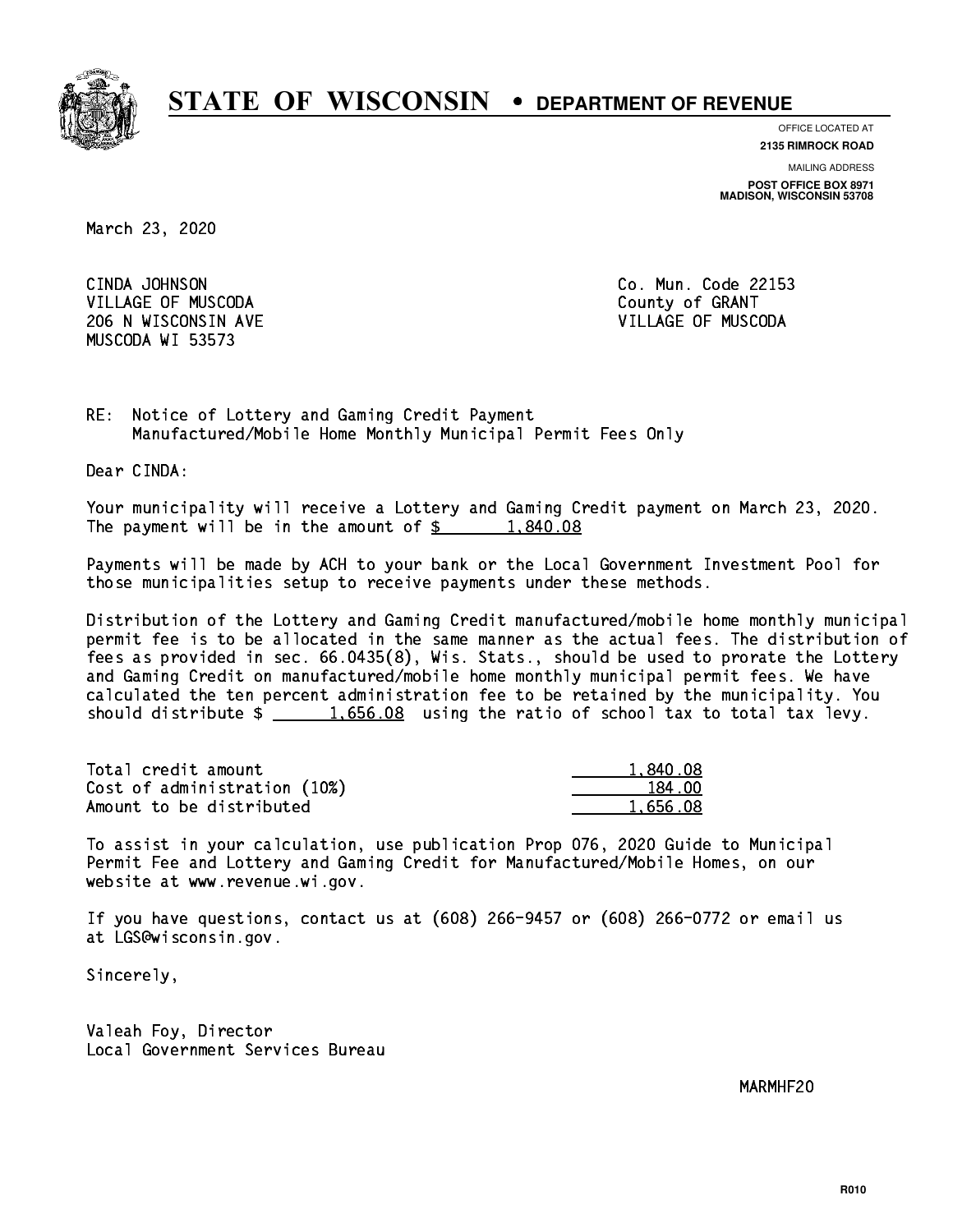

**OFFICE LOCATED AT**

**2135 RIMROCK ROAD**

**MAILING ADDRESS POST OFFICE BOX 8971 MADISON, WISCONSIN 53708**

March 23, 2020

**KELLY CONLEY** VILLAGE OF PATCH GROVE COUNTY OF GRANT PATCH GROVE WI 53817

Co. Mun. Code 22171 PO BOX 168 VILLAGE OF PATCH GROVE

RE: Notice of Lottery and Gaming Credit Payment Manufactured/Mobile Home Monthly Municipal Permit Fees Only

Dear KELLY:

 Your municipality will receive a Lottery and Gaming Credit payment on March 23, 2020. The payment will be in the amount of \$ 571.80 \_\_\_\_\_\_\_\_\_\_\_\_\_\_\_\_

 Payments will be made by ACH to your bank or the Local Government Investment Pool for those municipalities setup to receive payments under these methods.

 Distribution of the Lottery and Gaming Credit manufactured/mobile home monthly municipal permit fee is to be allocated in the same manner as the actual fees. The distribution of fees as provided in sec. 66.0435(8), Wis. Stats., should be used to prorate the Lottery and Gaming Credit on manufactured/mobile home monthly municipal permit fees. We have calculated the ten percent administration fee to be retained by the municipality. You should distribute \$ 514.62 using the ratio of school tax to total tax levy. \_\_\_\_\_\_\_\_\_\_\_\_\_\_

Total credit amount Cost of administration (10%) Amount to be distributed

| 571.80 |
|--------|
| 57.18  |
| -62    |

 To assist in your calculation, use publication Prop 076, 2020 Guide to Municipal Permit Fee and Lottery and Gaming Credit for Manufactured/Mobile Homes, on our website at www.revenue.wi.gov.

 If you have questions, contact us at (608) 266-9457 or (608) 266-0772 or email us at LGS@wisconsin.gov.

Sincerely,

 Valeah Foy, Director Local Government Services Bureau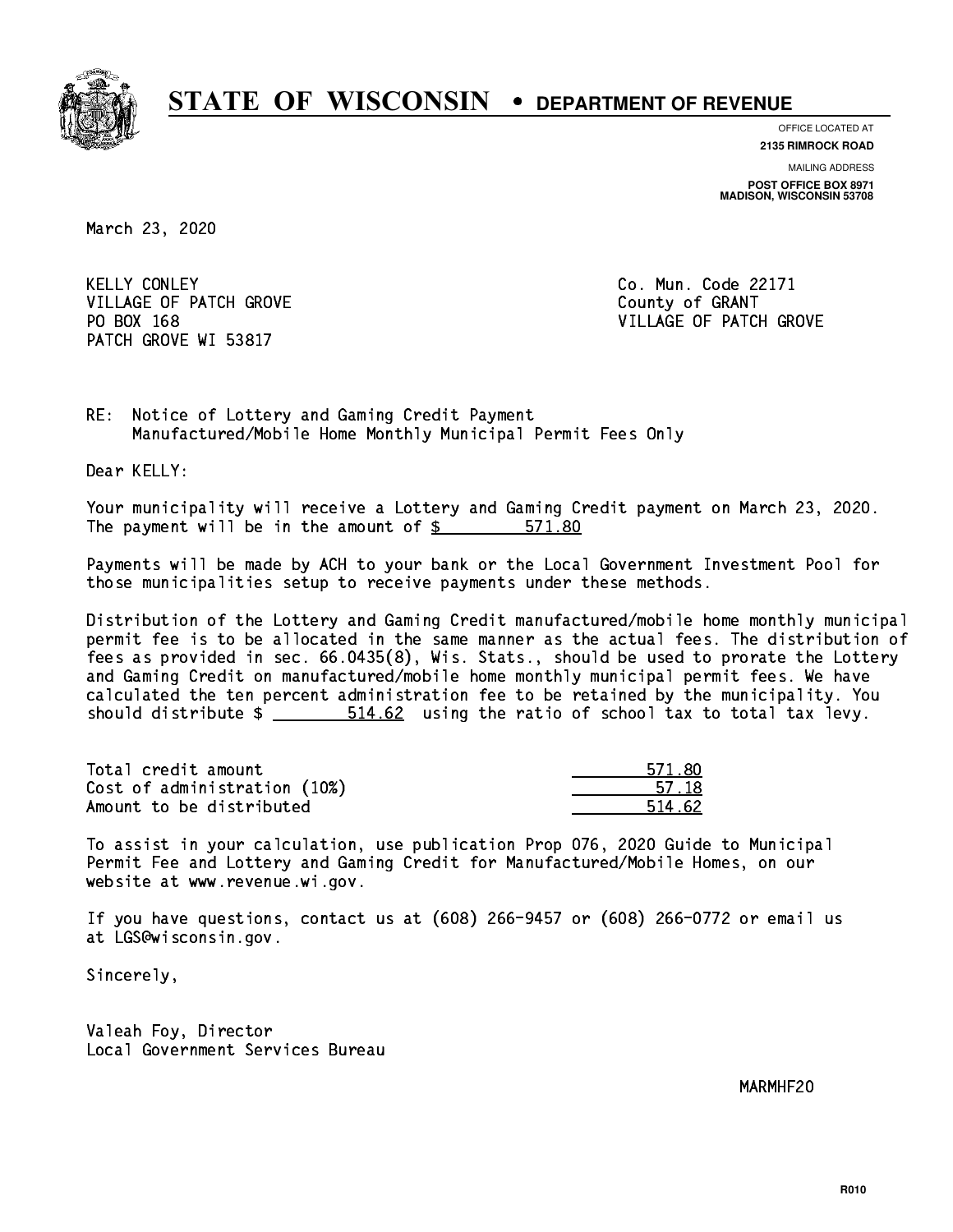

**OFFICE LOCATED AT**

**2135 RIMROCK ROAD**

**MAILING ADDRESS POST OFFICE BOX 8971 MADISON, WISCONSIN 53708**

March 23, 2020

 JESSE GAVINSKI Co. Mun. Code 22172 VILLAGE OF POTOSI COUNTY OF GRANT 105 N MAIN ST VILLAGE OF POTOSI POTOSI WI 53820-9709

RE: Notice of Lottery and Gaming Credit Payment Manufactured/Mobile Home Monthly Municipal Permit Fees Only

Dear JESSE:

 Your municipality will receive a Lottery and Gaming Credit payment on March 23, 2020. The payment will be in the amount of  $\frac{211.87}{211.87}$ 

 Payments will be made by ACH to your bank or the Local Government Investment Pool for those municipalities setup to receive payments under these methods.

 Distribution of the Lottery and Gaming Credit manufactured/mobile home monthly municipal permit fee is to be allocated in the same manner as the actual fees. The distribution of fees as provided in sec. 66.0435(8), Wis. Stats., should be used to prorate the Lottery and Gaming Credit on manufactured/mobile home monthly municipal permit fees. We have calculated the ten percent administration fee to be retained by the municipality. You should distribute  $\frac{190.69}{190.69}$  using the ratio of school tax to total tax levy.

Total credit amount Cost of administration (10%) Amount to be distributed

| 211.87 |
|--------|
| 21 18  |
|        |

 To assist in your calculation, use publication Prop 076, 2020 Guide to Municipal Permit Fee and Lottery and Gaming Credit for Manufactured/Mobile Homes, on our website at www.revenue.wi.gov.

 If you have questions, contact us at (608) 266-9457 or (608) 266-0772 or email us at LGS@wisconsin.gov.

Sincerely,

 Valeah Foy, Director Local Government Services Bureau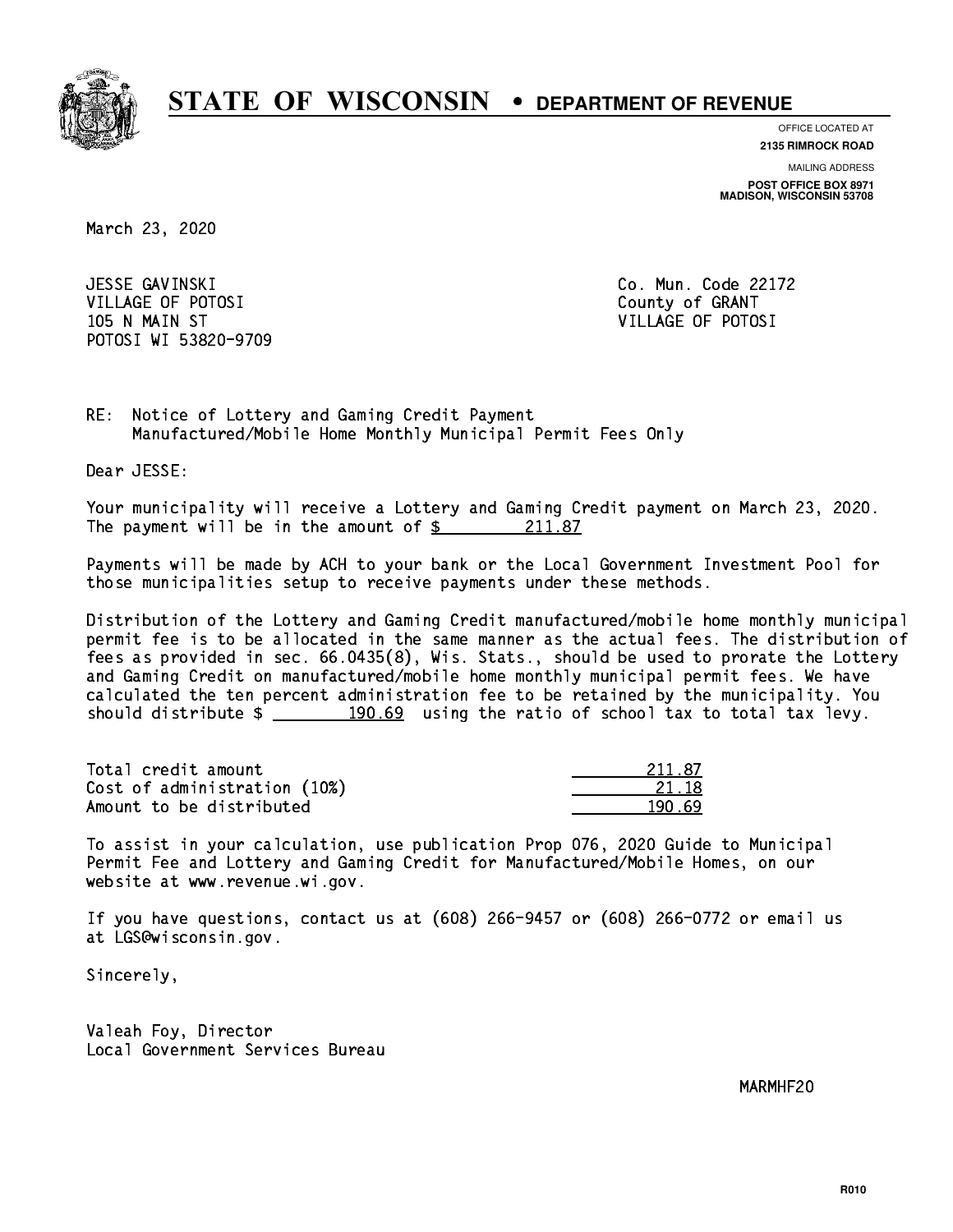

**OFFICE LOCATED AT**

**2135 RIMROCK ROAD**

**MAILING ADDRESS**

**POST OFFICE BOX 8971 MADISON, WISCONSIN 53708**

March 23, 2020

 MISTY D MOLZOF Co. Mun. Code 22206 CITY OF BOSCOBEL County of GRANT 1006 WISCONSIN AVE CITY OF BOSCOBEL BOSCOBEL WI 53805-1532

RE: Notice of Lottery and Gaming Credit Payment Manufactured/Mobile Home Monthly Municipal Permit Fees Only

Dear MISTY:

 Your municipality will receive a Lottery and Gaming Credit payment on March 23, 2020. The payment will be in the amount of  $\frac{2}{3}$  838.37

 Payments will be made by ACH to your bank or the Local Government Investment Pool for those municipalities setup to receive payments under these methods.

 Distribution of the Lottery and Gaming Credit manufactured/mobile home monthly municipal permit fee is to be allocated in the same manner as the actual fees. The distribution of fees as provided in sec. 66.0435(8), Wis. Stats., should be used to prorate the Lottery and Gaming Credit on manufactured/mobile home monthly municipal permit fees. We have calculated the ten percent administration fee to be retained by the municipality. You should distribute  $\frac{2}{2}$   $\frac{754.54}{2}$  using the ratio of school tax to total tax levy.

Total credit amount and the set of the set of the set of the set of the set of the set of the set of the set o  $Cost of administration (10%)$   $23.83$ Amount to be distributed **754.54** 

 To assist in your calculation, use publication Prop 076, 2020 Guide to Municipal Permit Fee and Lottery and Gaming Credit for Manufactured/Mobile Homes, on our website at www.revenue.wi.gov.

 If you have questions, contact us at (608) 266-9457 or (608) 266-0772 or email us at LGS@wisconsin.gov.

Sincerely,

 Valeah Foy, Director Local Government Services Bureau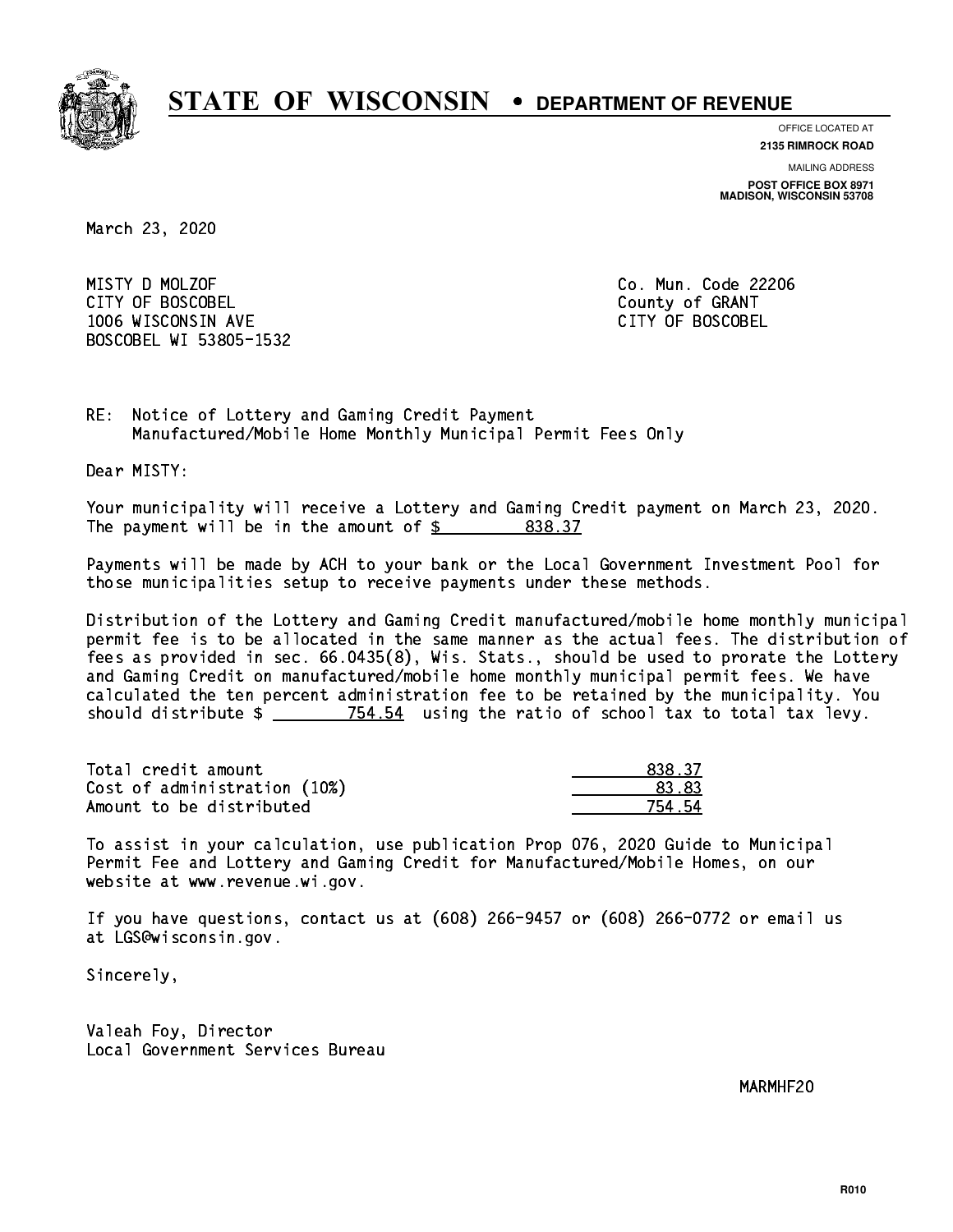

**OFFICE LOCATED AT**

**2135 RIMROCK ROAD**

**MAILING ADDRESS POST OFFICE BOX 8971 MADISON, WISCONSIN 53708**

March 23, 2020

 DEBI HEISNER Co. Mun. Code 22226 CITY OF FENNIMORE **COULD COULD COULD COULD COULD** 860 LINCOLN AVE CONTROLLER SERVICE SERVICE SERVICE SERVICE SERVICE SERVICE SERVICE SERVICE SERVICE SERVICE SERVICE SERVICE SERVICE SERVICE SERVICE SERVICE SERVICE SERVICE SERVICE SERVICE SERVICE SERVICE SERVICE SERVICE SER FENNIMORE WI 53809

RE: Notice of Lottery and Gaming Credit Payment Manufactured/Mobile Home Monthly Municipal Permit Fees Only

Dear DEBI:

 Your municipality will receive a Lottery and Gaming Credit payment on March 23, 2020. The payment will be in the amount of  $\frac{2}{3}$  2,739.51

 Payments will be made by ACH to your bank or the Local Government Investment Pool for those municipalities setup to receive payments under these methods.

 Distribution of the Lottery and Gaming Credit manufactured/mobile home monthly municipal permit fee is to be allocated in the same manner as the actual fees. The distribution of fees as provided in sec. 66.0435(8), Wis. Stats., should be used to prorate the Lottery and Gaming Credit on manufactured/mobile home monthly municipal permit fees. We have calculated the ten percent administration fee to be retained by the municipality. You should distribute  $\frac{2.465.56}{2.465.56}$  using the ratio of school tax to total tax levy.

| Total credit amount          | 2.739.51 |
|------------------------------|----------|
| Cost of administration (10%) | -273.95  |
| Amount to be distributed     | 2.465.56 |

 To assist in your calculation, use publication Prop 076, 2020 Guide to Municipal Permit Fee and Lottery and Gaming Credit for Manufactured/Mobile Homes, on our website at www.revenue.wi.gov.

 If you have questions, contact us at (608) 266-9457 or (608) 266-0772 or email us at LGS@wisconsin.gov.

Sincerely,

 Valeah Foy, Director Local Government Services Bureau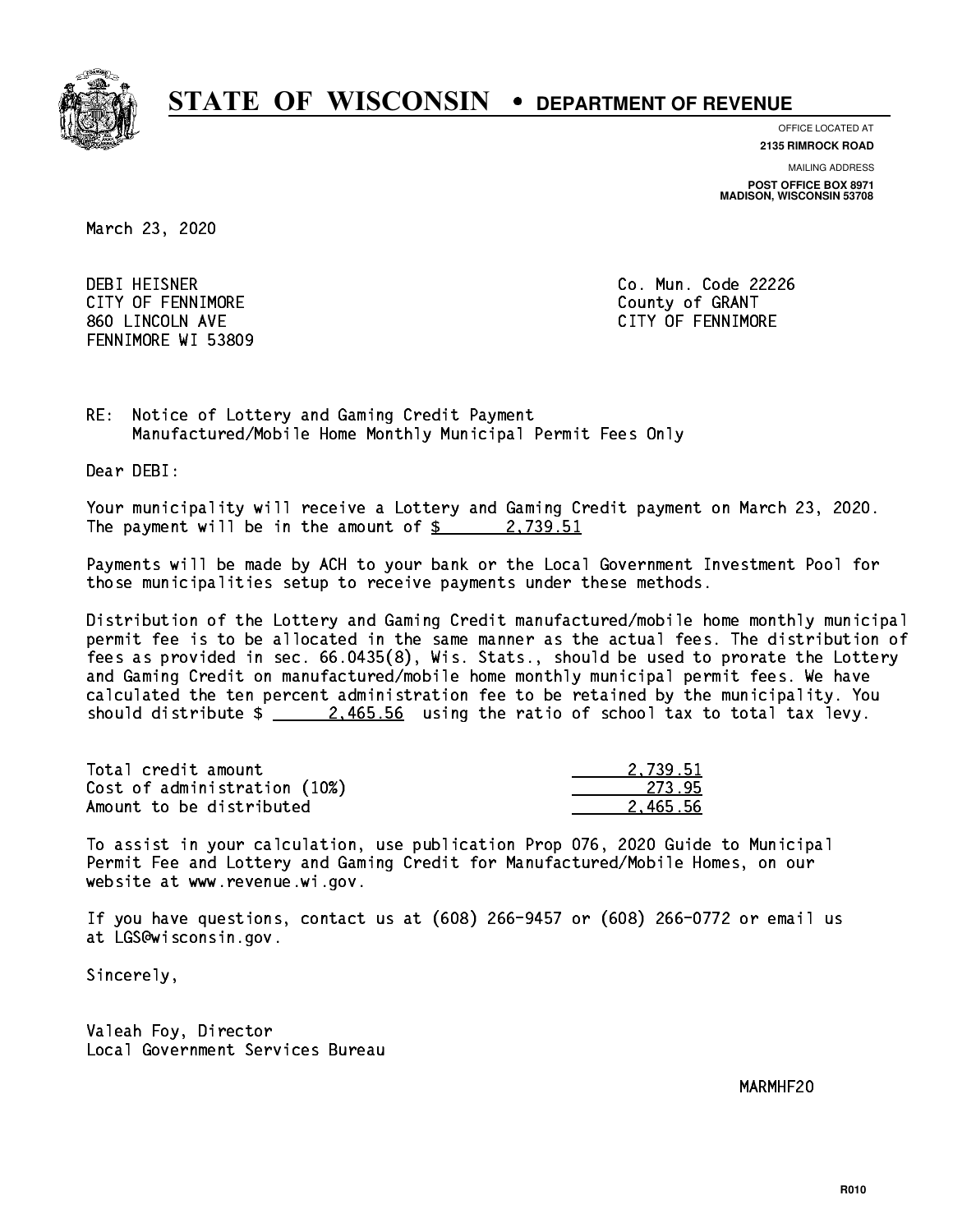

**OFFICE LOCATED AT**

**2135 RIMROCK ROAD**

**MAILING ADDRESS POST OFFICE BOX 8971 MADISON, WISCONSIN 53708**

March 23, 2020

 DAVID KURIHARA Co. Mun. Code 22246 CITY OF LANCASTER COUNTY COUNTY OF GRANT 206 S MADISON ST CITY OF LANCASTER LANCASTER WI 53813-1762

RE: Notice of Lottery and Gaming Credit Payment Manufactured/Mobile Home Monthly Municipal Permit Fees Only

Dear DAVID:

 Your municipality will receive a Lottery and Gaming Credit payment on March 23, 2020. The payment will be in the amount of \$ 1,228.05 \_\_\_\_\_\_\_\_\_\_\_\_\_\_\_\_

 Payments will be made by ACH to your bank or the Local Government Investment Pool for those municipalities setup to receive payments under these methods.

 Distribution of the Lottery and Gaming Credit manufactured/mobile home monthly municipal permit fee is to be allocated in the same manner as the actual fees. The distribution of fees as provided in sec. 66.0435(8), Wis. Stats., should be used to prorate the Lottery and Gaming Credit on manufactured/mobile home monthly municipal permit fees. We have calculated the ten percent administration fee to be retained by the municipality. You should distribute  $\frac{1,105.25}{1,105.25}$  using the ratio of school tax to total tax levy.

| Total credit amount          | 1,228.05 |
|------------------------------|----------|
| Cost of administration (10%) | 122.80   |
| Amount to be distributed     | 1,105.25 |

 To assist in your calculation, use publication Prop 076, 2020 Guide to Municipal Permit Fee and Lottery and Gaming Credit for Manufactured/Mobile Homes, on our website at www.revenue.wi.gov.

 If you have questions, contact us at (608) 266-9457 or (608) 266-0772 or email us at LGS@wisconsin.gov.

Sincerely,

 Valeah Foy, Director Local Government Services Bureau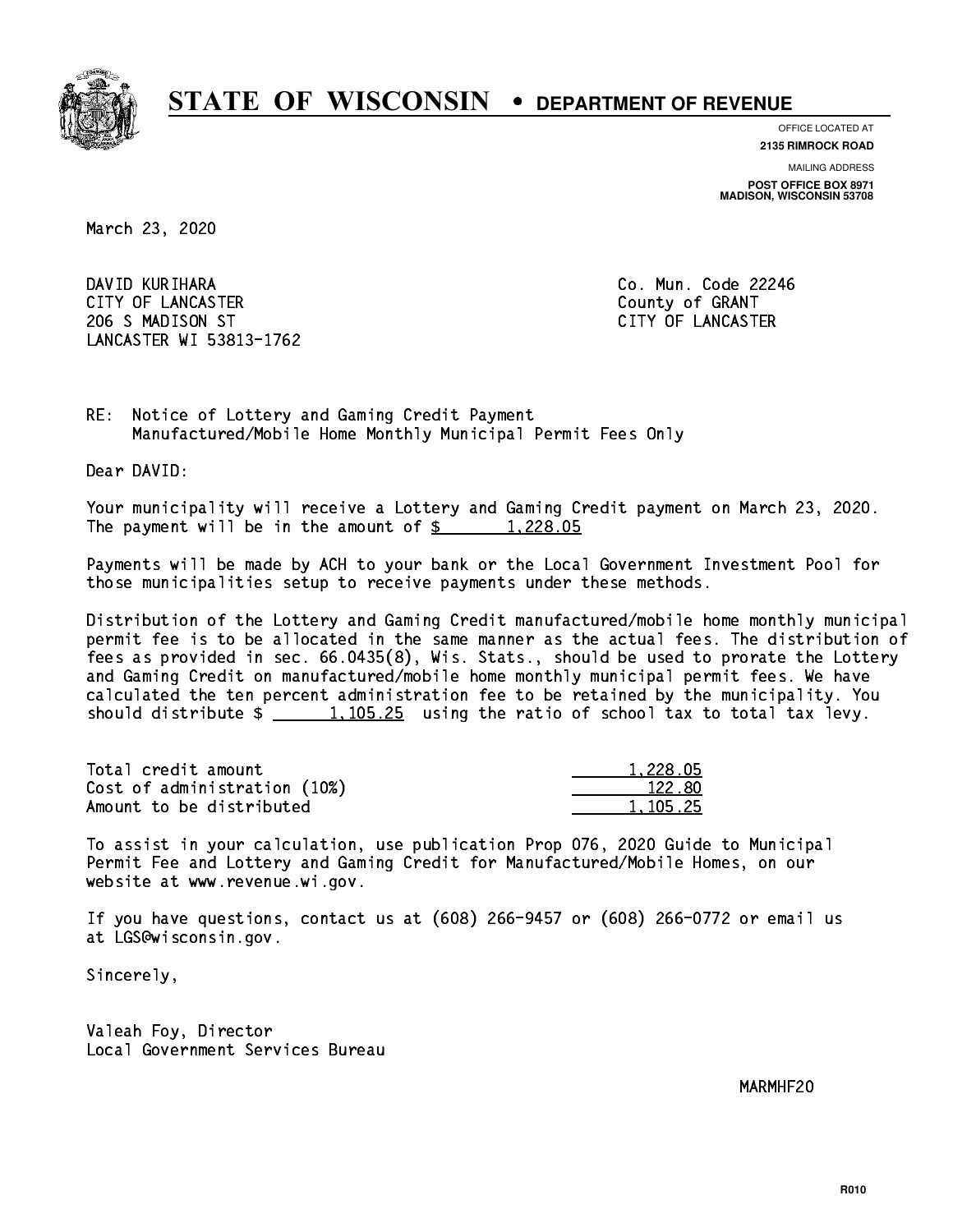

**OFFICE LOCATED AT 2135 RIMROCK ROAD**

**MAILING ADDRESS**

**POST OFFICE BOX 8971 MADISON, WISCONSIN 53708**

March 23, 2020

 KATHLEEN GROSSEN Co. Mun. Code 23008 Town of California  $\mathcal{L}$  county of Green county of Green county of Green county of Green county of Green county of Green county of Green county of Green county of Green county of Green county of Green county of Green co W8735 BUCKHORN RD TOWN OF CADIZ BROWNTOWN WI 53522-9796

RE: Notice of Lottery and Gaming Credit Payment Manufactured/Mobile Home Monthly Municipal Permit Fees Only

Dear KATHLEEN:

 Your municipality will receive a Lottery and Gaming Credit payment on March 23, 2020. The payment will be in the amount of  $$ 990.84$ 

 Payments will be made by ACH to your bank or the Local Government Investment Pool for those municipalities setup to receive payments under these methods.

 Distribution of the Lottery and Gaming Credit manufactured/mobile home monthly municipal permit fee is to be allocated in the same manner as the actual fees. The distribution of fees as provided in sec. 66.0435(8), Wis. Stats., should be used to prorate the Lottery and Gaming Credit on manufactured/mobile home monthly municipal permit fees. We have calculated the ten percent administration fee to be retained by the municipality. You should distribute  $\frac{2}{2}$   $\frac{891.76}{2}$  using the ratio of school tax to total tax levy.

| Total credit amount          | 990.84 |
|------------------------------|--------|
| Cost of administration (10%) | 99.08  |
| Amount to be distributed     | 891 76 |

 To assist in your calculation, use publication Prop 076, 2020 Guide to Municipal Permit Fee and Lottery and Gaming Credit for Manufactured/Mobile Homes, on our website at www.revenue.wi.gov.

 If you have questions, contact us at (608) 266-9457 or (608) 266-0772 or email us at LGS@wisconsin.gov.

Sincerely,

 Valeah Foy, Director Local Government Services Bureau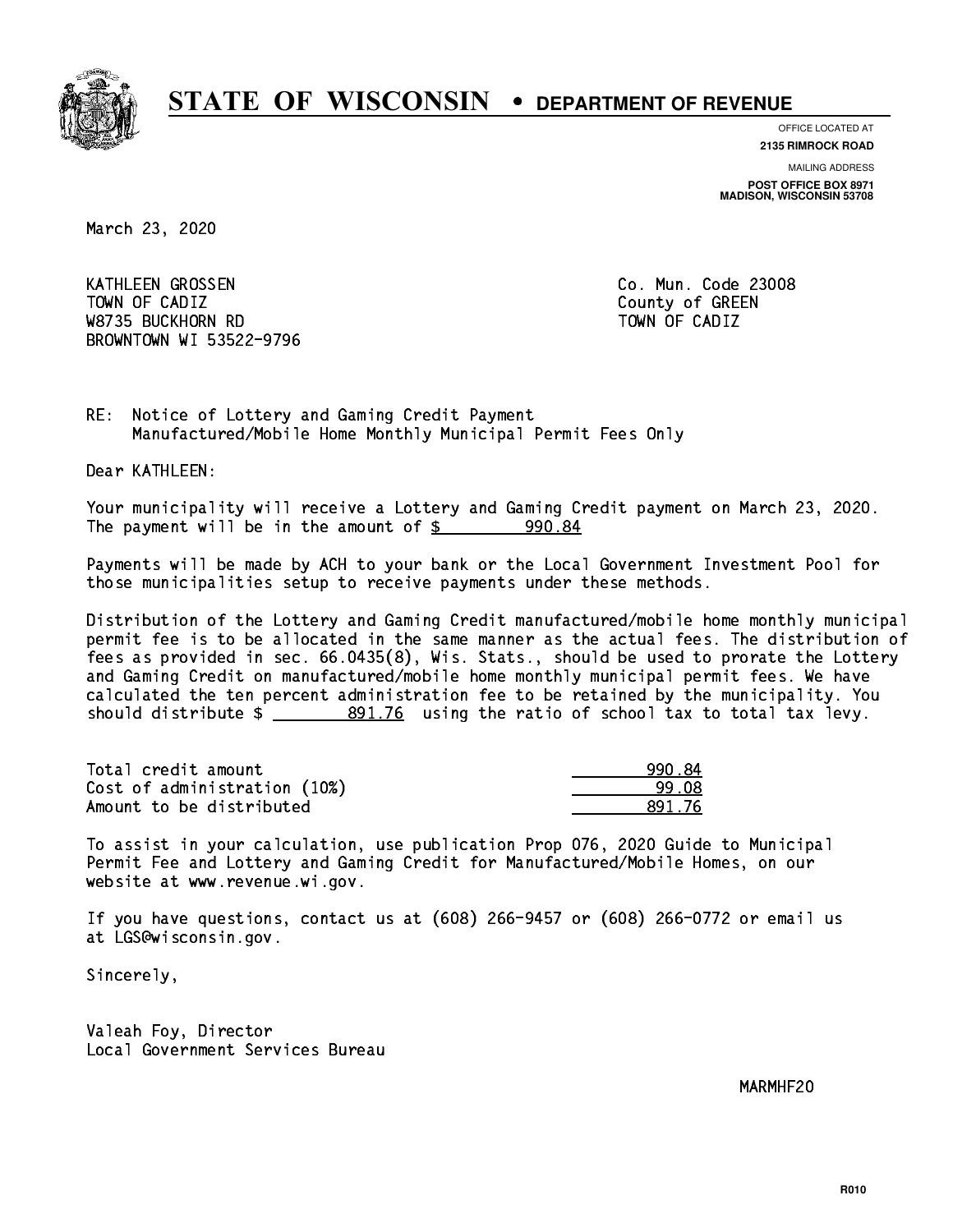

**OFFICE LOCATED AT**

**MAILING ADDRESS 2135 RIMROCK ROAD**

**POST OFFICE BOX 8971 MADISON, WISCONSIN 53708**

March 23, 2020

**CAROL MAVEUS** Town of Claramon County of Green County of Green County of Green County of Green County of Green County of Green County of Green County of Green County of Green County of Green County of Green County of Green County of Gre W5877 COUNTY RD P TO THE TOWN OF CLARNO MONROE WI 53566-9799

Co. Mun. Code 23010

RE: Notice of Lottery and Gaming Credit Payment Manufactured/Mobile Home Monthly Municipal Permit Fees Only

Dear CAROL:

 Your municipality will receive a Lottery and Gaming Credit payment on March 23, 2020. The payment will be in the amount of  $\frac{201.24}{200}$ 

 Payments will be made by ACH to your bank or the Local Government Investment Pool for those municipalities setup to receive payments under these methods.

 Distribution of the Lottery and Gaming Credit manufactured/mobile home monthly municipal permit fee is to be allocated in the same manner as the actual fees. The distribution of fees as provided in sec. 66.0435(8), Wis. Stats., should be used to prorate the Lottery and Gaming Credit on manufactured/mobile home monthly municipal permit fees. We have calculated the ten percent administration fee to be retained by the municipality. You should distribute  $\frac{2}{2}$   $\frac{181.12}{2}$  using the ratio of school tax to total tax levy.

Total credit amount Cost of administration (10%) Amount to be distributed

| 1.24      |
|-----------|
| $12^{-1}$ |
| RI 12.    |

 To assist in your calculation, use publication Prop 076, 2020 Guide to Municipal Permit Fee and Lottery and Gaming Credit for Manufactured/Mobile Homes, on our website at www.revenue.wi.gov.

 If you have questions, contact us at (608) 266-9457 or (608) 266-0772 or email us at LGS@wisconsin.gov.

Sincerely,

 Valeah Foy, Director Local Government Services Bureau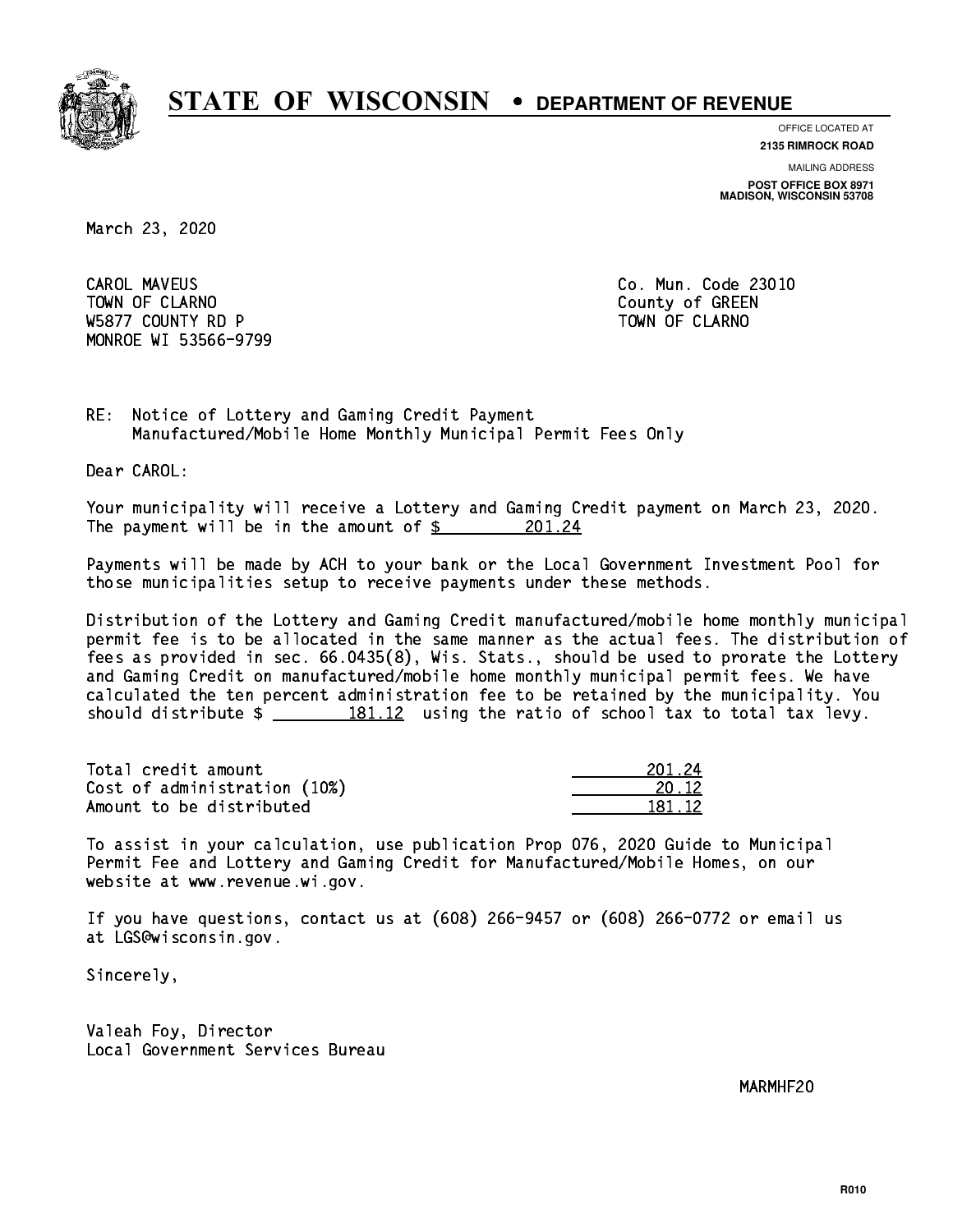

**OFFICE LOCATED AT**

**MAILING ADDRESS 2135 RIMROCK ROAD**

**POST OFFICE BOX 8971 MADISON, WISCONSIN 53708**

March 23, 2020

 JAMIE E OLSON Co. Mun. Code 23012 TOWN OF DECATURE COUNTY OF GREEN COUNTY OF GREEN COUNTY OF GREEN COUNTY OF GREEN COUNTY OF GREEN COUNTY OF GREEN PO BOX 333 PO BOX 333 TOWN OF DECATUR BRODHEAD WI 53520-0333

RE: Notice of Lottery and Gaming Credit Payment Manufactured/Mobile Home Monthly Municipal Permit Fees Only

Dear JAMIE:

 Your municipality will receive a Lottery and Gaming Credit payment on March 23, 2020. The payment will be in the amount of  $\frac{2}{3}$  1,149.48

 Payments will be made by ACH to your bank or the Local Government Investment Pool for those municipalities setup to receive payments under these methods.

 Distribution of the Lottery and Gaming Credit manufactured/mobile home monthly municipal permit fee is to be allocated in the same manner as the actual fees. The distribution of fees as provided in sec. 66.0435(8), Wis. Stats., should be used to prorate the Lottery and Gaming Credit on manufactured/mobile home monthly municipal permit fees. We have calculated the ten percent administration fee to be retained by the municipality. You should distribute  $\frac{1.034.54}{1.034.54}$  using the ratio of school tax to total tax levy.

| Total credit amount          | 1,149.48 |
|------------------------------|----------|
| Cost of administration (10%) | 114.94   |
| Amount to be distributed     | 1.034.54 |

 To assist in your calculation, use publication Prop 076, 2020 Guide to Municipal Permit Fee and Lottery and Gaming Credit for Manufactured/Mobile Homes, on our website at www.revenue.wi.gov.

 If you have questions, contact us at (608) 266-9457 or (608) 266-0772 or email us at LGS@wisconsin.gov.

Sincerely,

 Valeah Foy, Director Local Government Services Bureau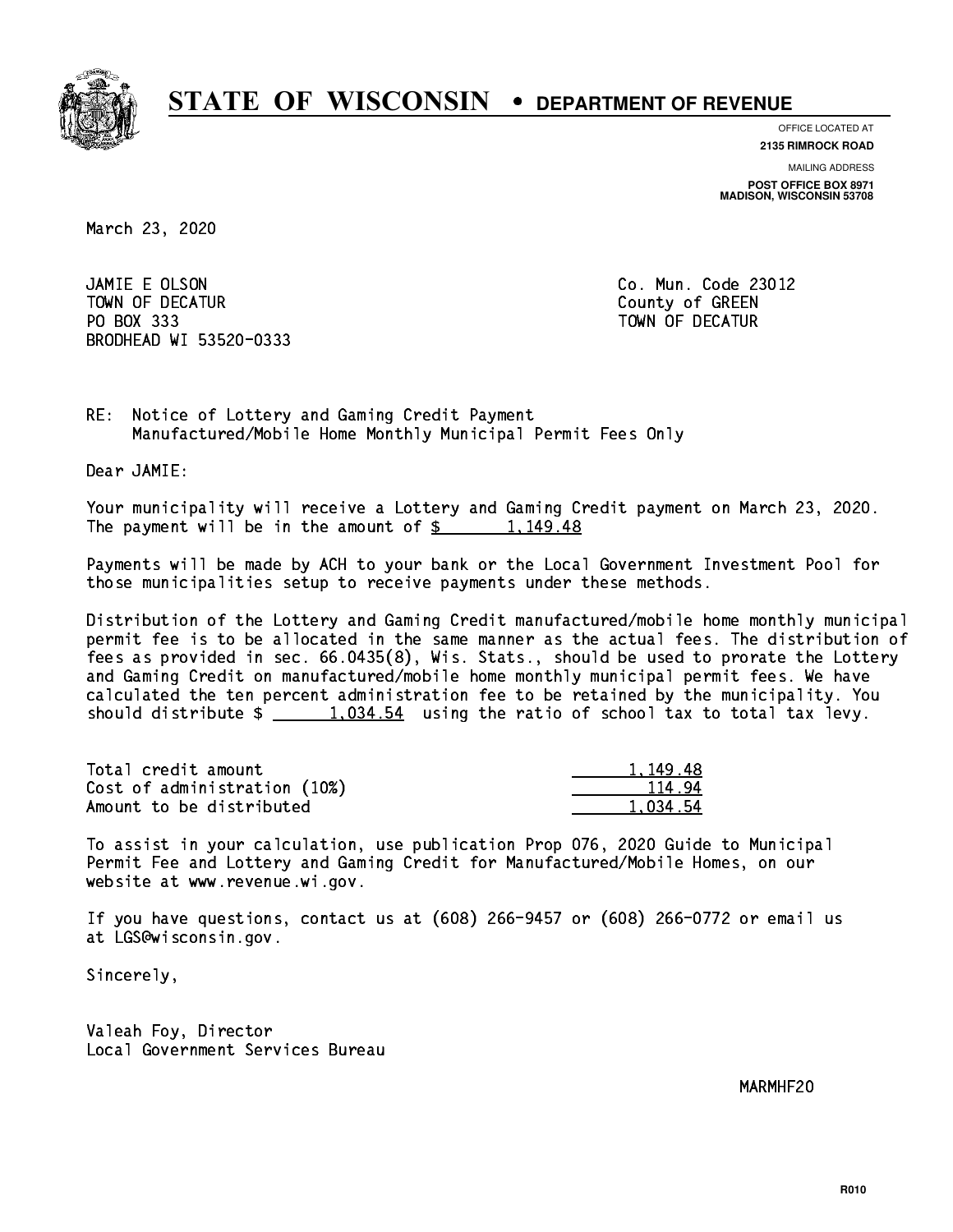

**OFFICE LOCATED AT**

**2135 RIMROCK ROAD**

**MAILING ADDRESS POST OFFICE BOX 8971 MADISON, WISCONSIN 53708**

March 23, 2020

DANEAN NAEGER VILLAGE OF MONTICELLO **COUNTY COULD AND COULD COULD COULD** PO BOX 147 MONTICELLO WI 53570-0147

Co. Mun. Code 23151 VILLAGE OF MONTICELLO

RE: Notice of Lottery and Gaming Credit Payment Manufactured/Mobile Home Monthly Municipal Permit Fees Only

Dear DANEAN:

 Your municipality will receive a Lottery and Gaming Credit payment on March 23, 2020. The payment will be in the amount of  $$ 746.88$ 

 Payments will be made by ACH to your bank or the Local Government Investment Pool for those municipalities setup to receive payments under these methods.

 Distribution of the Lottery and Gaming Credit manufactured/mobile home monthly municipal permit fee is to be allocated in the same manner as the actual fees. The distribution of fees as provided in sec. 66.0435(8), Wis. Stats., should be used to prorate the Lottery and Gaming Credit on manufactured/mobile home monthly municipal permit fees. We have calculated the ten percent administration fee to be retained by the municipality. You should distribute  $\frac{20}{100}$  672.20 using the ratio of school tax to total tax levy.

Total credit amount Cost of administration (10%) Amount to be distributed

| 5 R.R  |
|--------|
| 4 68   |
| 672.20 |

 To assist in your calculation, use publication Prop 076, 2020 Guide to Municipal Permit Fee and Lottery and Gaming Credit for Manufactured/Mobile Homes, on our website at www.revenue.wi.gov.

 If you have questions, contact us at (608) 266-9457 or (608) 266-0772 or email us at LGS@wisconsin.gov.

Sincerely,

 Valeah Foy, Director Local Government Services Bureau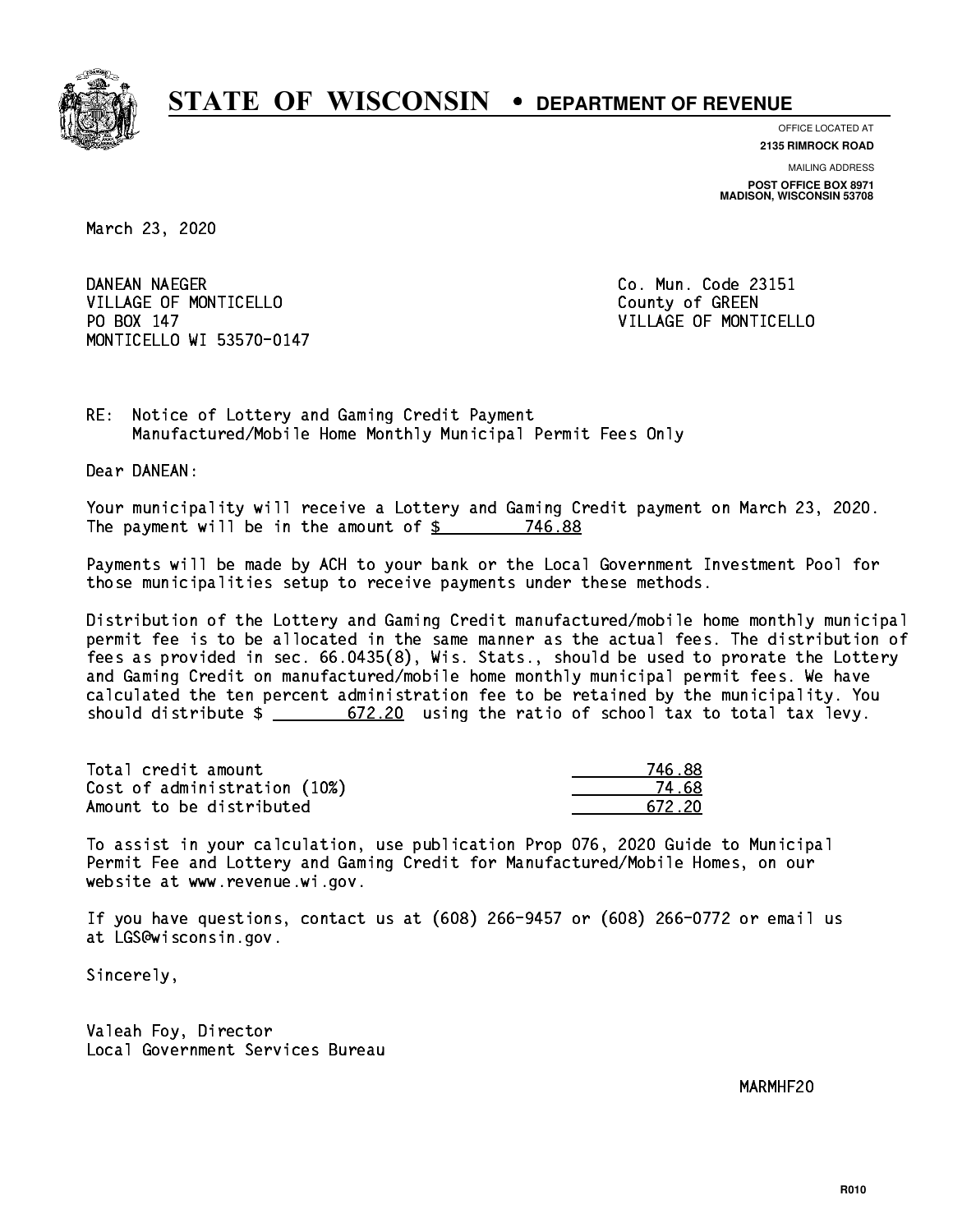

**OFFICE LOCATED AT**

**2135 RIMROCK ROAD**

**MAILING ADDRESS POST OFFICE BOX 8971 MADISON, WISCONSIN 53708**

March 23, 2020

LYNNE ERB VILLAGE OF NEW GLARUS **COUNTY OF GREEN** PO BOX 399 NEW GLARUS WI 53574-0399

Co. Mun. Code 23161 VILLAGE OF NEW GLARUS

RE: Notice of Lottery and Gaming Credit Payment Manufactured/Mobile Home Monthly Municipal Permit Fees Only

Dear LYNNE:

 Your municipality will receive a Lottery and Gaming Credit payment on March 23, 2020. The payment will be in the amount of  $\frac{2}{3}$  4,222.77

 Payments will be made by ACH to your bank or the Local Government Investment Pool for those municipalities setup to receive payments under these methods.

 Distribution of the Lottery and Gaming Credit manufactured/mobile home monthly municipal permit fee is to be allocated in the same manner as the actual fees. The distribution of fees as provided in sec. 66.0435(8), Wis. Stats., should be used to prorate the Lottery and Gaming Credit on manufactured/mobile home monthly municipal permit fees. We have calculated the ten percent administration fee to be retained by the municipality. You should distribute  $\frac{2}{2}$   $\frac{3,800.50}{2}$  using the ratio of school tax to total tax levy.

| Total credit amount          | 4.222.77 |
|------------------------------|----------|
| Cost of administration (10%) | 422.27   |
| Amount to be distributed     | 3.800.50 |

 To assist in your calculation, use publication Prop 076, 2020 Guide to Municipal Permit Fee and Lottery and Gaming Credit for Manufactured/Mobile Homes, on our website at www.revenue.wi.gov.

 If you have questions, contact us at (608) 266-9457 or (608) 266-0772 or email us at LGS@wisconsin.gov.

Sincerely,

 Valeah Foy, Director Local Government Services Bureau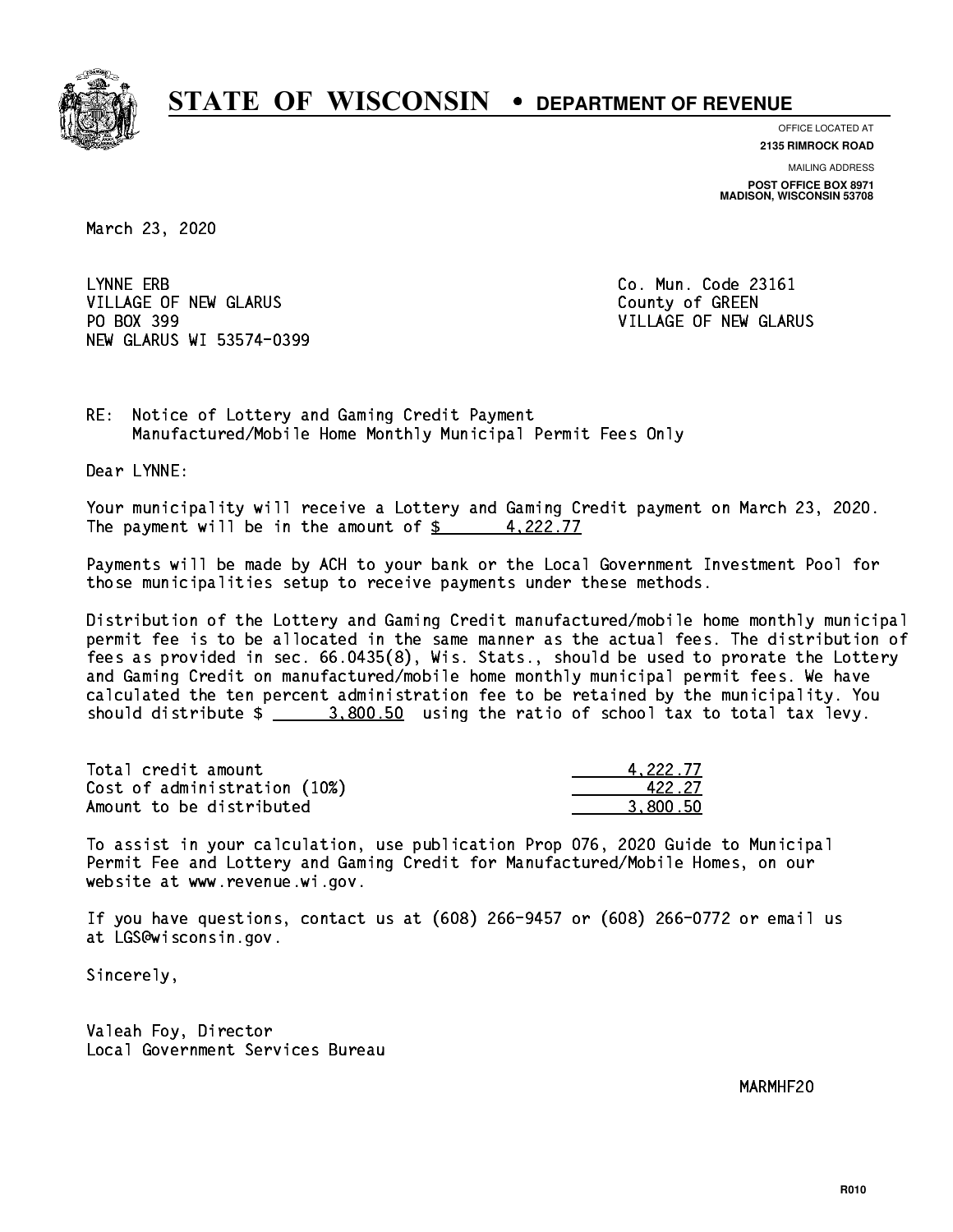

**OFFICE LOCATED AT**

**MAILING ADDRESS 2135 RIMROCK ROAD**

**POST OFFICE BOX 8971 MADISON, WISCONSIN 53708**

March 23, 2020

 KERI MILLER Co. Mun. Code 23206 CITY OF BRODHEAD County of GREEN PO BOX 168 PO BOX 168 CITY OF BRODHEAD BRODHEAD WI 53520-0168

RE: Notice of Lottery and Gaming Credit Payment Manufactured/Mobile Home Monthly Municipal Permit Fees Only

Dear KERI:

 Your municipality will receive a Lottery and Gaming Credit payment on March 23, 2020. The payment will be in the amount of  $\frac{2}{3}$  4,654.03

 Payments will be made by ACH to your bank or the Local Government Investment Pool for those municipalities setup to receive payments under these methods.

 Distribution of the Lottery and Gaming Credit manufactured/mobile home monthly municipal permit fee is to be allocated in the same manner as the actual fees. The distribution of fees as provided in sec. 66.0435(8), Wis. Stats., should be used to prorate the Lottery and Gaming Credit on manufactured/mobile home monthly municipal permit fees. We have calculated the ten percent administration fee to be retained by the municipality. You should distribute  $\frac{4}{188.63}$  using the ratio of school tax to total tax levy.

| Total credit amount          | 4.654.03 |
|------------------------------|----------|
| Cost of administration (10%) | 465.40   |
| Amount to be distributed     | 4.188.63 |

 To assist in your calculation, use publication Prop 076, 2020 Guide to Municipal Permit Fee and Lottery and Gaming Credit for Manufactured/Mobile Homes, on our website at www.revenue.wi.gov.

 If you have questions, contact us at (608) 266-9457 or (608) 266-0772 or email us at LGS@wisconsin.gov.

Sincerely,

 Valeah Foy, Director Local Government Services Bureau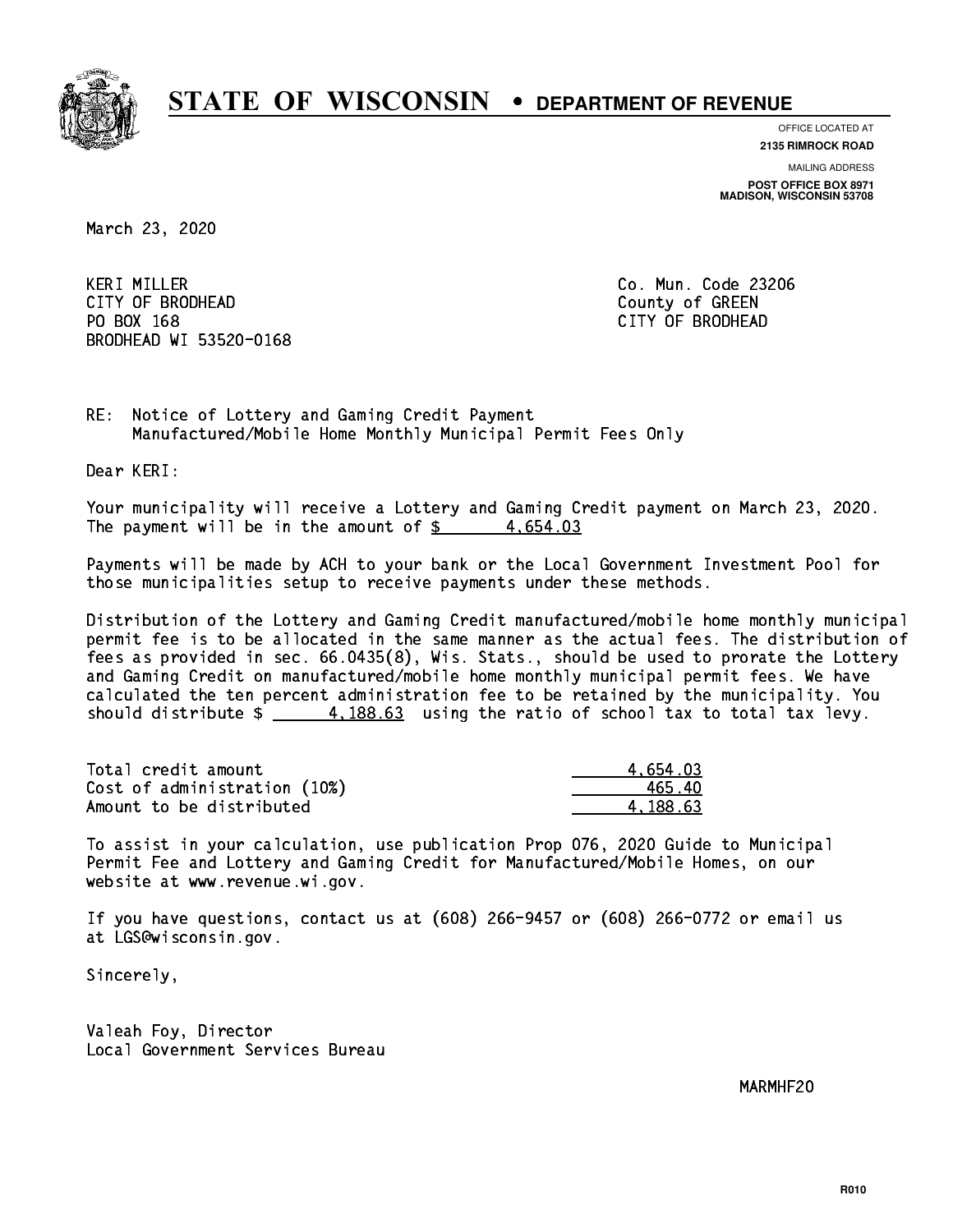

**OFFICE LOCATED AT 2135 RIMROCK ROAD**

**MAILING ADDRESS**

**POST OFFICE BOX 8971 MADISON, WISCONSIN 53708**

March 23, 2020

MONROE WI 53556

 BRITTNEY RINDY Co. Mun. Code 23251 CITY OF MONROE County of GREEN 1110 18TH AVE CITY OF MONROE

RE: Notice of Lottery and Gaming Credit Payment Manufactured/Mobile Home Monthly Municipal Permit Fees Only

Dear BRITTNEY:

 Your municipality will receive a Lottery and Gaming Credit payment on March 23, 2020. The payment will be in the amount of  $\frac{2}{3}$  14,621.04

 Payments will be made by ACH to your bank or the Local Government Investment Pool for those municipalities setup to receive payments under these methods.

 Distribution of the Lottery and Gaming Credit manufactured/mobile home monthly municipal permit fee is to be allocated in the same manner as the actual fees. The distribution of fees as provided in sec. 66.0435(8), Wis. Stats., should be used to prorate the Lottery and Gaming Credit on manufactured/mobile home monthly municipal permit fees. We have calculated the ten percent administration fee to be retained by the municipality. You should distribute  $\frac{2}{13,158.94}$  using the ratio of school tax to total tax levy.

| Total credit amount          | 14,621.04 |
|------------------------------|-----------|
| Cost of administration (10%) | 1.462.10  |
| Amount to be distributed     | 13.158.94 |

 To assist in your calculation, use publication Prop 076, 2020 Guide to Municipal Permit Fee and Lottery and Gaming Credit for Manufactured/Mobile Homes, on our website at www.revenue.wi.gov.

 If you have questions, contact us at (608) 266-9457 or (608) 266-0772 or email us at LGS@wisconsin.gov.

Sincerely,

 Valeah Foy, Director Local Government Services Bureau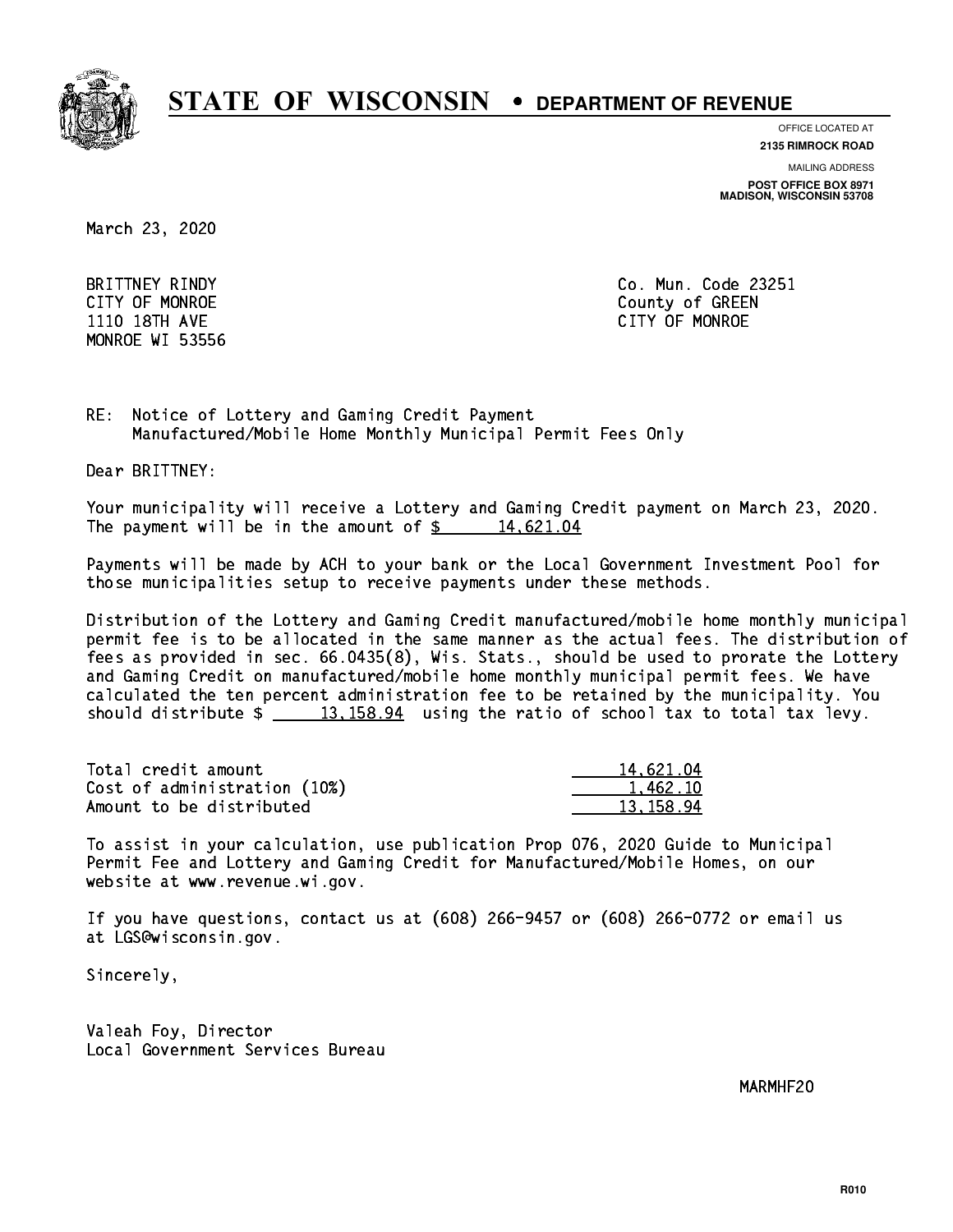

**OFFICE LOCATED AT**

**2135 RIMROCK ROAD**

**MAILING ADDRESS POST OFFICE BOX 8971 MADISON, WISCONSIN 53708**

March 23, 2020

AMANDA TONEY TOWN OF BROOKLYN County of GREEN LAKE N5988 COUNTY ROAD A TOWN OF BROOKLYN GREEN LAKE WI 54941-0656

Co. Mun. Code 24004

RE: Notice of Lottery and Gaming Credit Payment Manufactured/Mobile Home Monthly Municipal Permit Fees Only

Dear AMANDA:

 Your municipality will receive a Lottery and Gaming Credit payment on March 23, 2020. The payment will be in the amount of  $\frac{2}{3}$  2,236.80

 Payments will be made by ACH to your bank or the Local Government Investment Pool for those municipalities setup to receive payments under these methods.

 Distribution of the Lottery and Gaming Credit manufactured/mobile home monthly municipal permit fee is to be allocated in the same manner as the actual fees. The distribution of fees as provided in sec. 66.0435(8), Wis. Stats., should be used to prorate the Lottery and Gaming Credit on manufactured/mobile home monthly municipal permit fees. We have calculated the ten percent administration fee to be retained by the municipality. You should distribute  $\frac{2.013.12}{2.013.12}$  using the ratio of school tax to total tax levy.

| Total credit amount          | 2.236.80 |
|------------------------------|----------|
| Cost of administration (10%) | 223.68   |
| Amount to be distributed     | 2.013.12 |

 To assist in your calculation, use publication Prop 076, 2020 Guide to Municipal Permit Fee and Lottery and Gaming Credit for Manufactured/Mobile Homes, on our website at www.revenue.wi.gov.

 If you have questions, contact us at (608) 266-9457 or (608) 266-0772 or email us at LGS@wisconsin.gov.

Sincerely,

 Valeah Foy, Director Local Government Services Bureau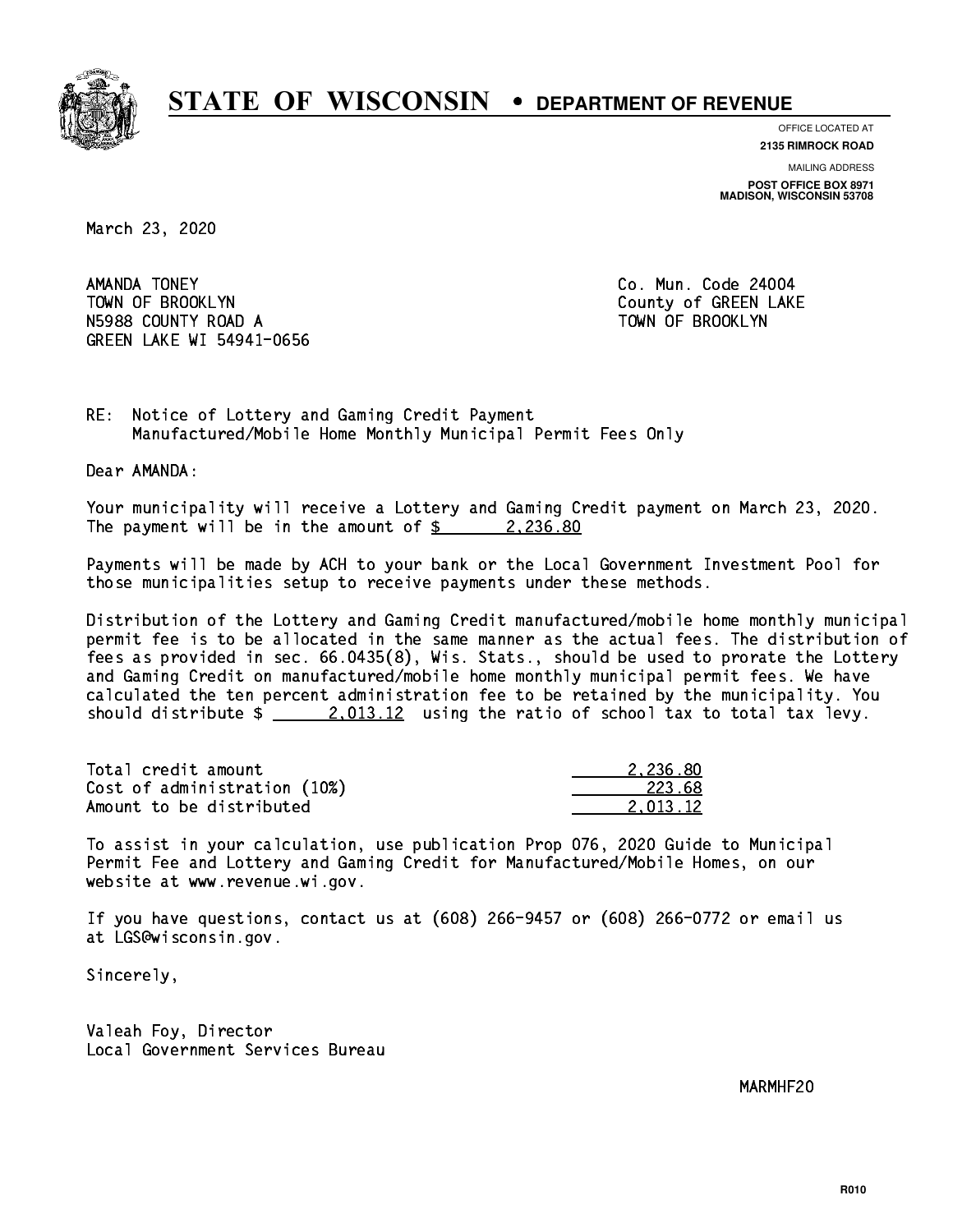

**OFFICE LOCATED AT**

**2135 RIMROCK ROAD**

**MAILING ADDRESS POST OFFICE BOX 8971 MADISON, WISCONSIN 53708**

March 23, 2020

 SUE GIESE Co. Mun. Code 24014 MARKESAN WI 53946

TOWN OF MARQUETTE TOWN OF MARQUETTE W306 LYONS STREET TOWN OF MARQUETTE

RE: Notice of Lottery and Gaming Credit Payment Manufactured/Mobile Home Monthly Municipal Permit Fees Only

Dear SUE:

 Your municipality will receive a Lottery and Gaming Credit payment on March 23, 2020. The payment will be in the amount of  $\frac{2!}{2!} \cdot \frac{1,211.04}{2!}$ 

 Payments will be made by ACH to your bank or the Local Government Investment Pool for those municipalities setup to receive payments under these methods.

 Distribution of the Lottery and Gaming Credit manufactured/mobile home monthly municipal permit fee is to be allocated in the same manner as the actual fees. The distribution of fees as provided in sec. 66.0435(8), Wis. Stats., should be used to prorate the Lottery and Gaming Credit on manufactured/mobile home monthly municipal permit fees. We have calculated the ten percent administration fee to be retained by the municipality. You should distribute  $\frac{1,089.94}{1,089.94}$  using the ratio of school tax to total tax levy.

| Total credit amount          | 1.211.04 |
|------------------------------|----------|
| Cost of administration (10%) | 121.10   |
| Amount to be distributed     | 1.089.94 |

 To assist in your calculation, use publication Prop 076, 2020 Guide to Municipal Permit Fee and Lottery and Gaming Credit for Manufactured/Mobile Homes, on our website at www.revenue.wi.gov.

 If you have questions, contact us at (608) 266-9457 or (608) 266-0772 or email us at LGS@wisconsin.gov.

Sincerely,

 Valeah Foy, Director Local Government Services Bureau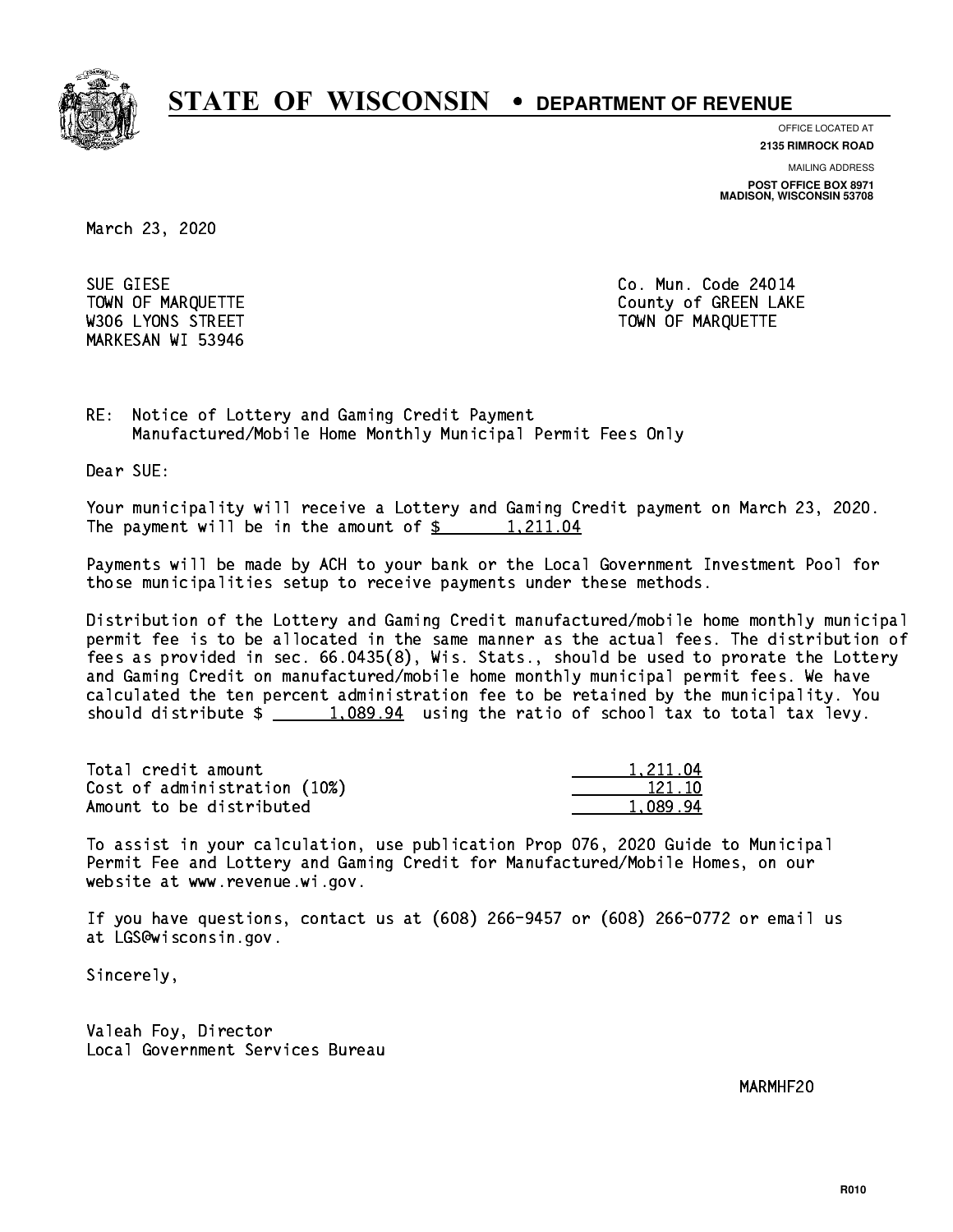

**OFFICE LOCATED AT**

**2135 RIMROCK ROAD**

**MAILING ADDRESS**

**POST OFFICE BOX 8971 MADISON, WISCONSIN 53708**

March 23, 2020

JODIE OLSON PO BOX 272 CITY OF BERLIN BERLIN WI 54923-0272

Co. Mun. Code 24206 CITY OF BERLIN COUNTY OF BERLIN

RE: Notice of Lottery and Gaming Credit Payment Manufactured/Mobile Home Monthly Municipal Permit Fees Only

Dear JODIE:

 Your municipality will receive a Lottery and Gaming Credit payment on March 23, 2020. The payment will be in the amount of  $\frac{2}{3}$  116.52

 Payments will be made by ACH to your bank or the Local Government Investment Pool for those municipalities setup to receive payments under these methods.

 Distribution of the Lottery and Gaming Credit manufactured/mobile home monthly municipal permit fee is to be allocated in the same manner as the actual fees. The distribution of fees as provided in sec. 66.0435(8), Wis. Stats., should be used to prorate the Lottery and Gaming Credit on manufactured/mobile home monthly municipal permit fees. We have calculated the ten percent administration fee to be retained by the municipality. You should distribute  $\frac{104.87}{104.87}$  using the ratio of school tax to total tax levy.

Total credit amount Cost of administration (10%) Amount to be distributed

| 116.52 |
|--------|
| 11.65  |
| 487    |
|        |

 To assist in your calculation, use publication Prop 076, 2020 Guide to Municipal Permit Fee and Lottery and Gaming Credit for Manufactured/Mobile Homes, on our website at www.revenue.wi.gov.

 If you have questions, contact us at (608) 266-9457 or (608) 266-0772 or email us at LGS@wisconsin.gov.

Sincerely,

 Valeah Foy, Director Local Government Services Bureau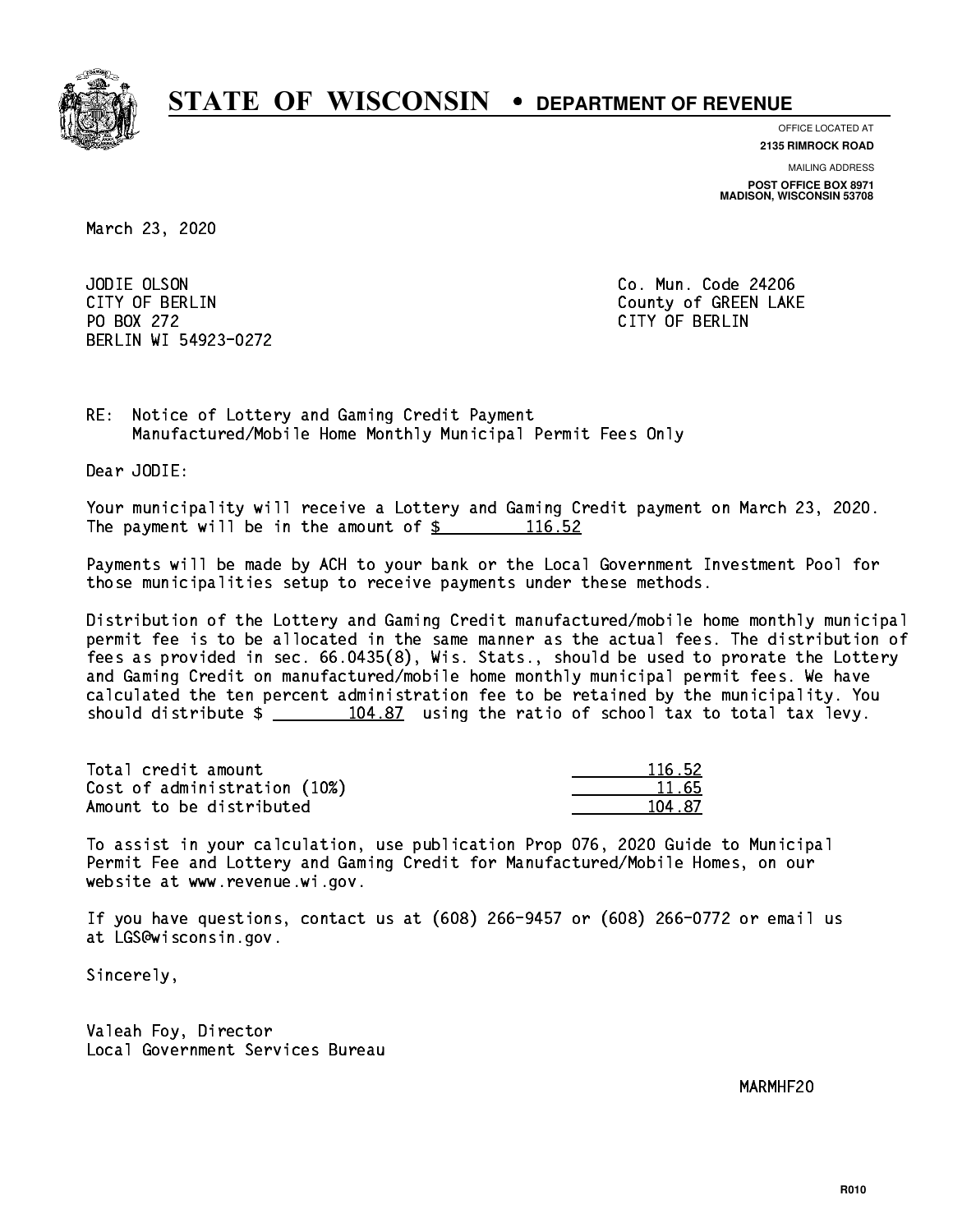

**OFFICE LOCATED AT**

**2135 RIMROCK ROAD**

**MAILING ADDRESS POST OFFICE BOX 8971 MADISON, WISCONSIN 53708**

March 23, 2020

ELIZABETH AMEND CITY OF MARKESAN County of GREEN LAKE PO BOX 352 PO BOX 352 CITY OF MARKESAN MARKESAN WI 53946-0352

Co. Mun. Code 24251

RE: Notice of Lottery and Gaming Credit Payment Manufactured/Mobile Home Monthly Municipal Permit Fees Only

Dear BETSY:

 Your municipality will receive a Lottery and Gaming Credit payment on March 23, 2020. The payment will be in the amount of  $\frac{2}{3}$  1,042.80

 Payments will be made by ACH to your bank or the Local Government Investment Pool for those municipalities setup to receive payments under these methods.

 Distribution of the Lottery and Gaming Credit manufactured/mobile home monthly municipal permit fee is to be allocated in the same manner as the actual fees. The distribution of fees as provided in sec. 66.0435(8), Wis. Stats., should be used to prorate the Lottery and Gaming Credit on manufactured/mobile home monthly municipal permit fees. We have calculated the ten percent administration fee to be retained by the municipality. You should distribute  $\frac{2}{2}$   $\frac{938.52}{2}$  using the ratio of school tax to total tax levy.

| Total credit amount          | 1.042.80 |
|------------------------------|----------|
| Cost of administration (10%) | 104.28   |
| Amount to be distributed     | 938.52   |

 To assist in your calculation, use publication Prop 076, 2020 Guide to Municipal Permit Fee and Lottery and Gaming Credit for Manufactured/Mobile Homes, on our website at www.revenue.wi.gov.

 If you have questions, contact us at (608) 266-9457 or (608) 266-0772 or email us at LGS@wisconsin.gov.

Sincerely,

 Valeah Foy, Director Local Government Services Bureau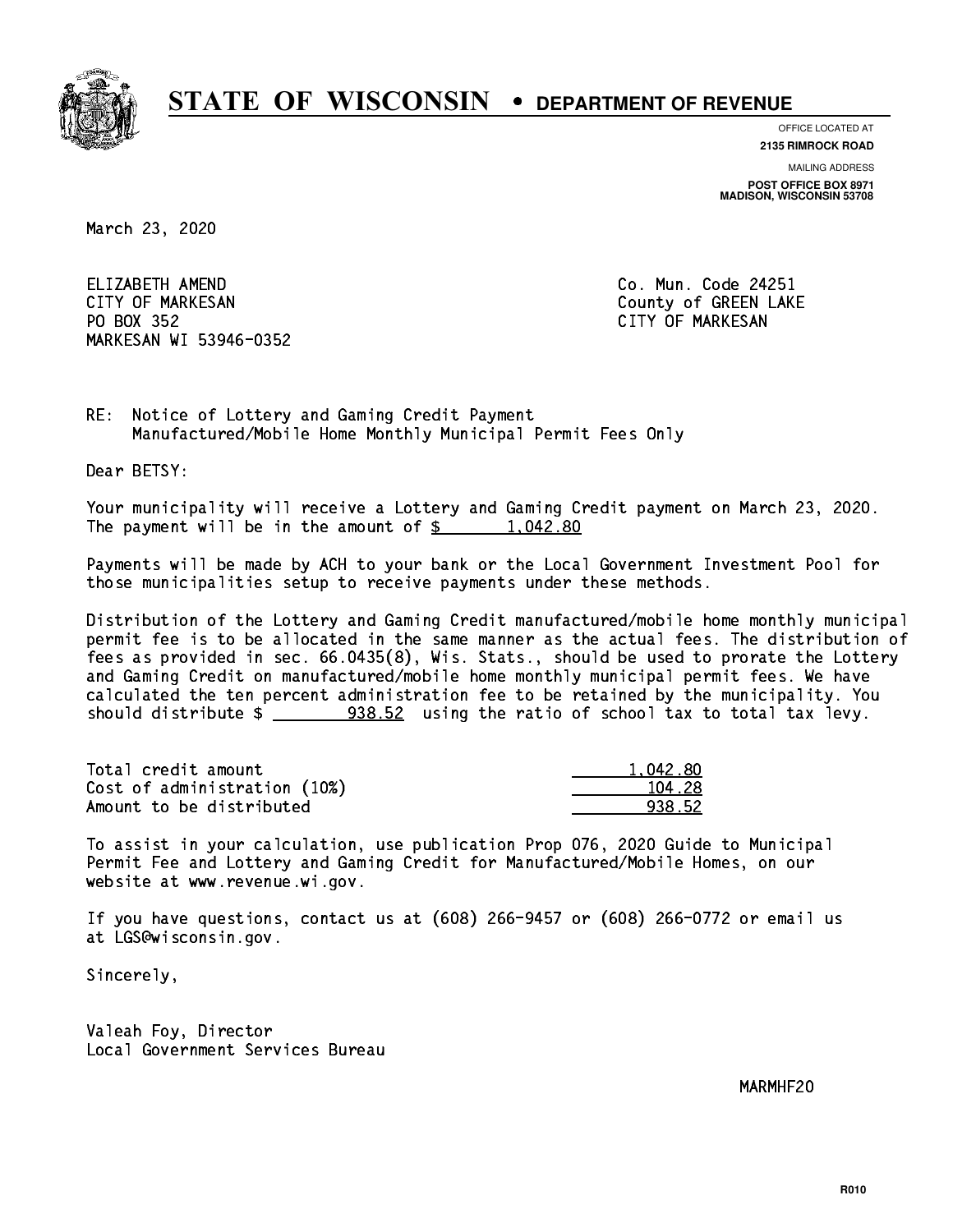

**OFFICE LOCATED AT**

**2135 RIMROCK ROAD**

**MAILING ADDRESS POST OFFICE BOX 8971 MADISON, WISCONSIN 53708**

March 23, 2020

 MARY LOU NEUBAUER Co. Mun. Code 24271 CITY OF PRINCETON COUNTY OF PRINCETON 531 S FULTON ST P.O. BOX 53 CITY OF PRINCETON PRINCETON WI 54968

RE: Notice of Lottery and Gaming Credit Payment Manufactured/Mobile Home Monthly Municipal Permit Fees Only

Dear MARY LOU:

 Your municipality will receive a Lottery and Gaming Credit payment on March 23, 2020. The payment will be in the amount of  $\frac{2}{3}$  761.62

 Payments will be made by ACH to your bank or the Local Government Investment Pool for those municipalities setup to receive payments under these methods.

 Distribution of the Lottery and Gaming Credit manufactured/mobile home monthly municipal permit fee is to be allocated in the same manner as the actual fees. The distribution of fees as provided in sec. 66.0435(8), Wis. Stats., should be used to prorate the Lottery and Gaming Credit on manufactured/mobile home monthly municipal permit fees. We have calculated the ten percent administration fee to be retained by the municipality. You should distribute  $\frac{2}{1}$   $\frac{685.46}{685.46}$  using the ratio of school tax to total tax levy.

Total credit amount Cost of administration (10%) Amount to be distributed

| 761.62      |
|-------------|
| ና 16        |
| 46<br>585 L |

 To assist in your calculation, use publication Prop 076, 2020 Guide to Municipal Permit Fee and Lottery and Gaming Credit for Manufactured/Mobile Homes, on our website at www.revenue.wi.gov.

 If you have questions, contact us at (608) 266-9457 or (608) 266-0772 or email us at LGS@wisconsin.gov.

Sincerely,

 Valeah Foy, Director Local Government Services Bureau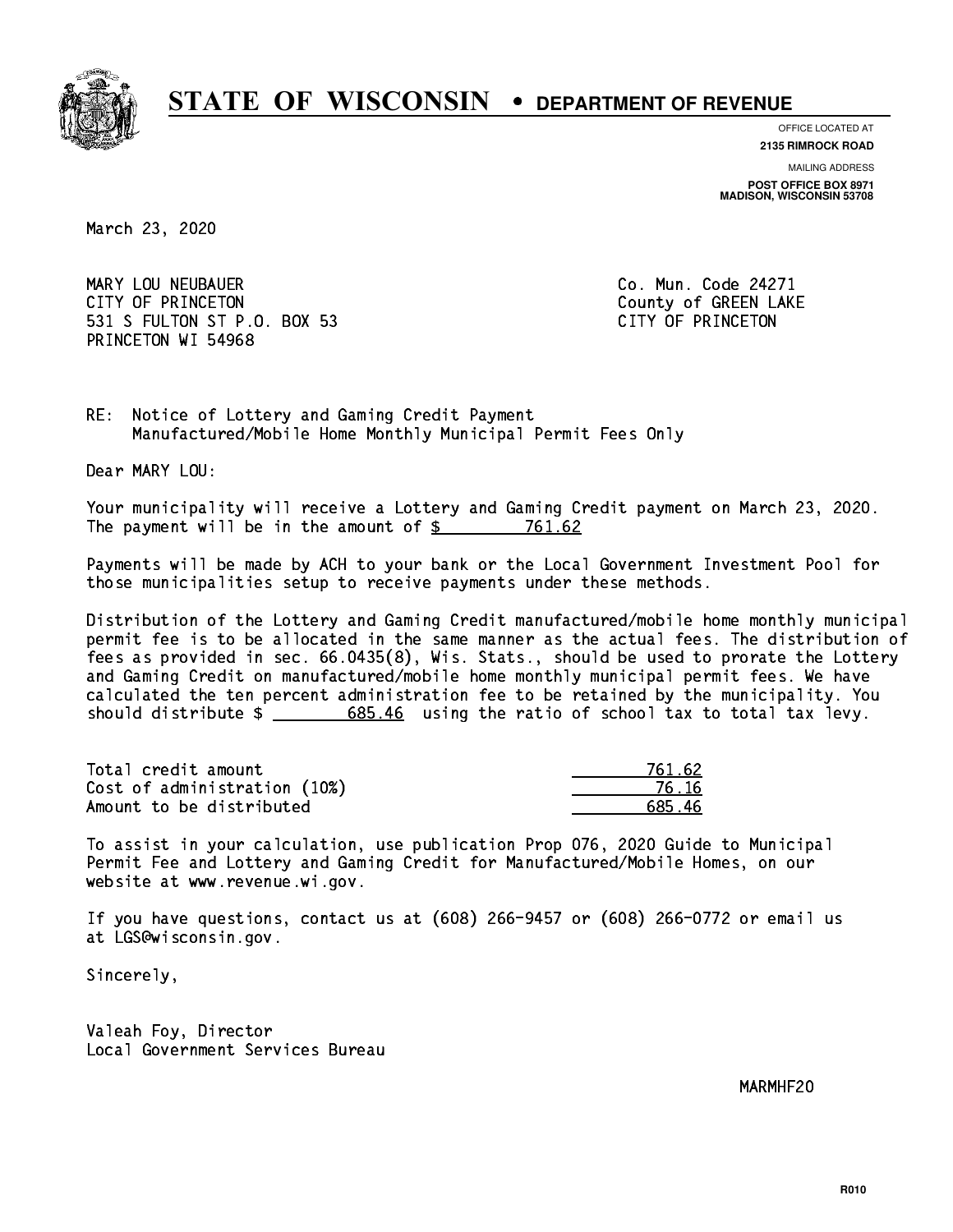

**OFFICE LOCATED AT**

**MAILING ADDRESS 2135 RIMROCK ROAD**

**POST OFFICE BOX 8971 MADISON, WISCONSIN 53708**

March 23, 2020

MINNI GAUGER TOWN OF ARENA County of IOWA P O BOX 144 TOWN OF ARENA ARENA WI 53503-0144

Co. Mun. Code 25002

RE: Notice of Lottery and Gaming Credit Payment Manufactured/Mobile Home Monthly Municipal Permit Fees Only

Dear MINNI:

 Your municipality will receive a Lottery and Gaming Credit payment on March 23, 2020. The payment will be in the amount of  $\frac{2}{3}$  2,336.15

 Payments will be made by ACH to your bank or the Local Government Investment Pool for those municipalities setup to receive payments under these methods.

 Distribution of the Lottery and Gaming Credit manufactured/mobile home monthly municipal permit fee is to be allocated in the same manner as the actual fees. The distribution of fees as provided in sec. 66.0435(8), Wis. Stats., should be used to prorate the Lottery and Gaming Credit on manufactured/mobile home monthly municipal permit fees. We have calculated the ten percent administration fee to be retained by the municipality. You should distribute  $\frac{2.102.54}{2.102.54}$  using the ratio of school tax to total tax levy.

| Total credit amount          | 2.336.15 |
|------------------------------|----------|
| Cost of administration (10%) | 233.61   |
| Amount to be distributed     | 2.102.54 |

 To assist in your calculation, use publication Prop 076, 2020 Guide to Municipal Permit Fee and Lottery and Gaming Credit for Manufactured/Mobile Homes, on our website at www.revenue.wi.gov.

 If you have questions, contact us at (608) 266-9457 or (608) 266-0772 or email us at LGS@wisconsin.gov.

Sincerely,

 Valeah Foy, Director Local Government Services Bureau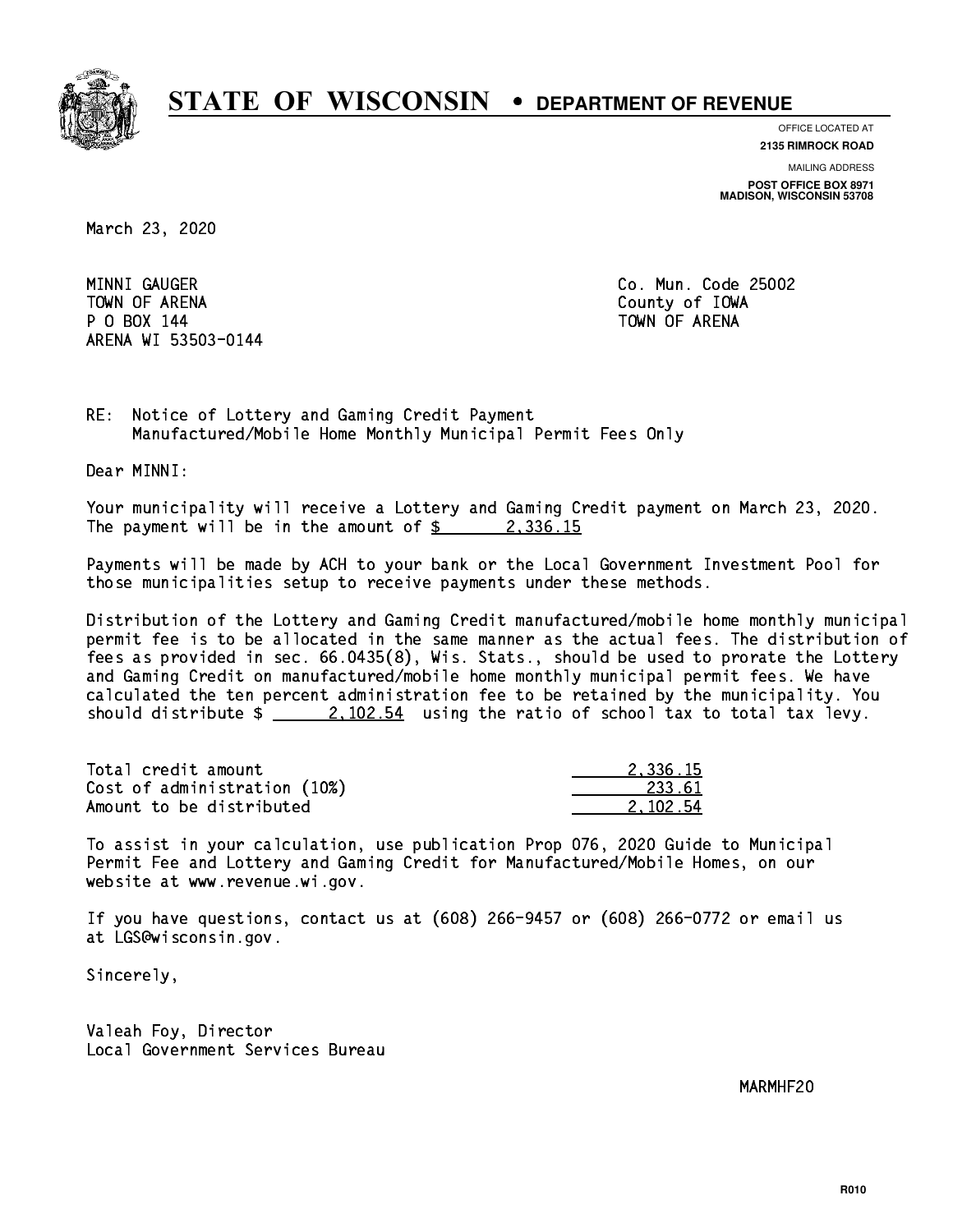

**OFFICE LOCATED AT**

**2135 RIMROCK ROAD**

**MAILING ADDRESS POST OFFICE BOX 8971 MADISON, WISCONSIN 53708**

March 23, 2020

 DEBI J. HEISNER Co. Mun. Code 25018 TOWN OF MINERAL POINT TOWN TOWN County of IOWA 4946 SUNNY RIDGE RD TOWN OF MINERAL POINT MINERAL POINT WI 53565-8815

RE: Notice of Lottery and Gaming Credit Payment Manufactured/Mobile Home Monthly Municipal Permit Fees Only

Dear DEBI:

 Your municipality will receive a Lottery and Gaming Credit payment on March 23, 2020. The payment will be in the amount of  $\frac{2}{3}$  949.05

 Payments will be made by ACH to your bank or the Local Government Investment Pool for those municipalities setup to receive payments under these methods.

 Distribution of the Lottery and Gaming Credit manufactured/mobile home monthly municipal permit fee is to be allocated in the same manner as the actual fees. The distribution of fees as provided in sec. 66.0435(8), Wis. Stats., should be used to prorate the Lottery and Gaming Credit on manufactured/mobile home monthly municipal permit fees. We have calculated the ten percent administration fee to be retained by the municipality. You should distribute  $\frac{2}{10}$   $\frac{854.15}{20}$  using the ratio of school tax to total tax levy.

| Total credit amount          | 949.05 |
|------------------------------|--------|
| Cost of administration (10%) | 94.90  |
| Amount to be distributed     | 854.15 |

 To assist in your calculation, use publication Prop 076, 2020 Guide to Municipal Permit Fee and Lottery and Gaming Credit for Manufactured/Mobile Homes, on our website at www.revenue.wi.gov.

 If you have questions, contact us at (608) 266-9457 or (608) 266-0772 or email us at LGS@wisconsin.gov.

Sincerely,

 Valeah Foy, Director Local Government Services Bureau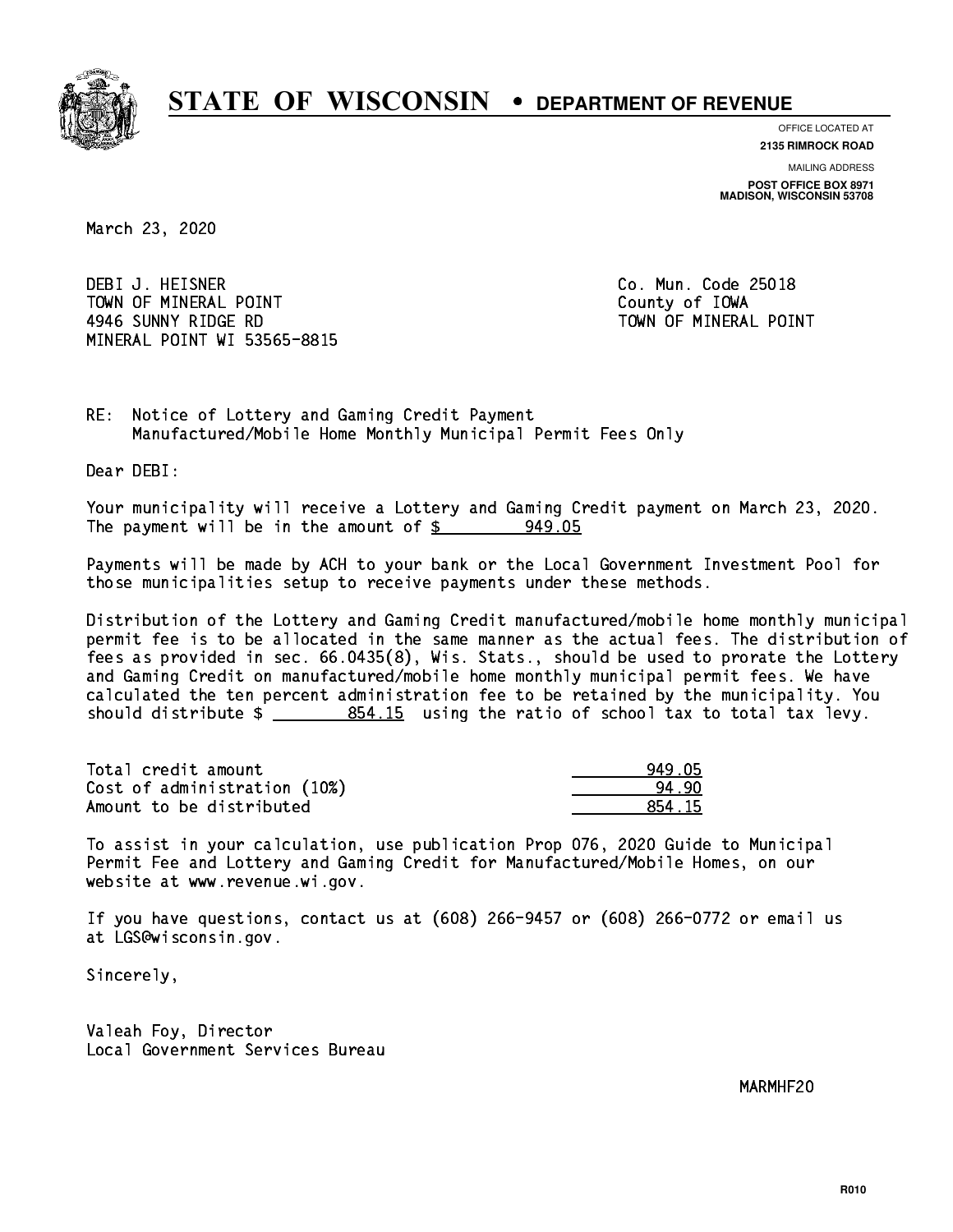

**OFFICE LOCATED AT**

**2135 RIMROCK ROAD**

**MAILING ADDRESS POST OFFICE BOX 8971 MADISON, WISCONSIN 53708**

March 23, 2020

SUSAN ZIEBARTH VILLAGE OF AVOCA COUNTY OF THE COUNTY OF THE COUNTY OF IOWA 401 WISCONSIN ST VILLAGE OF AVOCA AVOCA WI 53506-0188

Co. Mun. Code 25102

RE: Notice of Lottery and Gaming Credit Payment Manufactured/Mobile Home Monthly Municipal Permit Fees Only

Dear SUSAN:

 Your municipality will receive a Lottery and Gaming Credit payment on March 23, 2020. The payment will be in the amount of  $\frac{2}{3}$  981.91

 Payments will be made by ACH to your bank or the Local Government Investment Pool for those municipalities setup to receive payments under these methods.

 Distribution of the Lottery and Gaming Credit manufactured/mobile home monthly municipal permit fee is to be allocated in the same manner as the actual fees. The distribution of fees as provided in sec. 66.0435(8), Wis. Stats., should be used to prorate the Lottery and Gaming Credit on manufactured/mobile home monthly municipal permit fees. We have calculated the ten percent administration fee to be retained by the municipality. You should distribute  $\frac{2}{2}$   $\frac{883.72}{2}$  using the ratio of school tax to total tax levy.

| Total credit amount          | 981.91 |
|------------------------------|--------|
| Cost of administration (10%) | 98.19  |
| Amount to be distributed     | 883 72 |

 To assist in your calculation, use publication Prop 076, 2020 Guide to Municipal Permit Fee and Lottery and Gaming Credit for Manufactured/Mobile Homes, on our website at www.revenue.wi.gov.

 If you have questions, contact us at (608) 266-9457 or (608) 266-0772 or email us at LGS@wisconsin.gov.

Sincerely,

 Valeah Foy, Director Local Government Services Bureau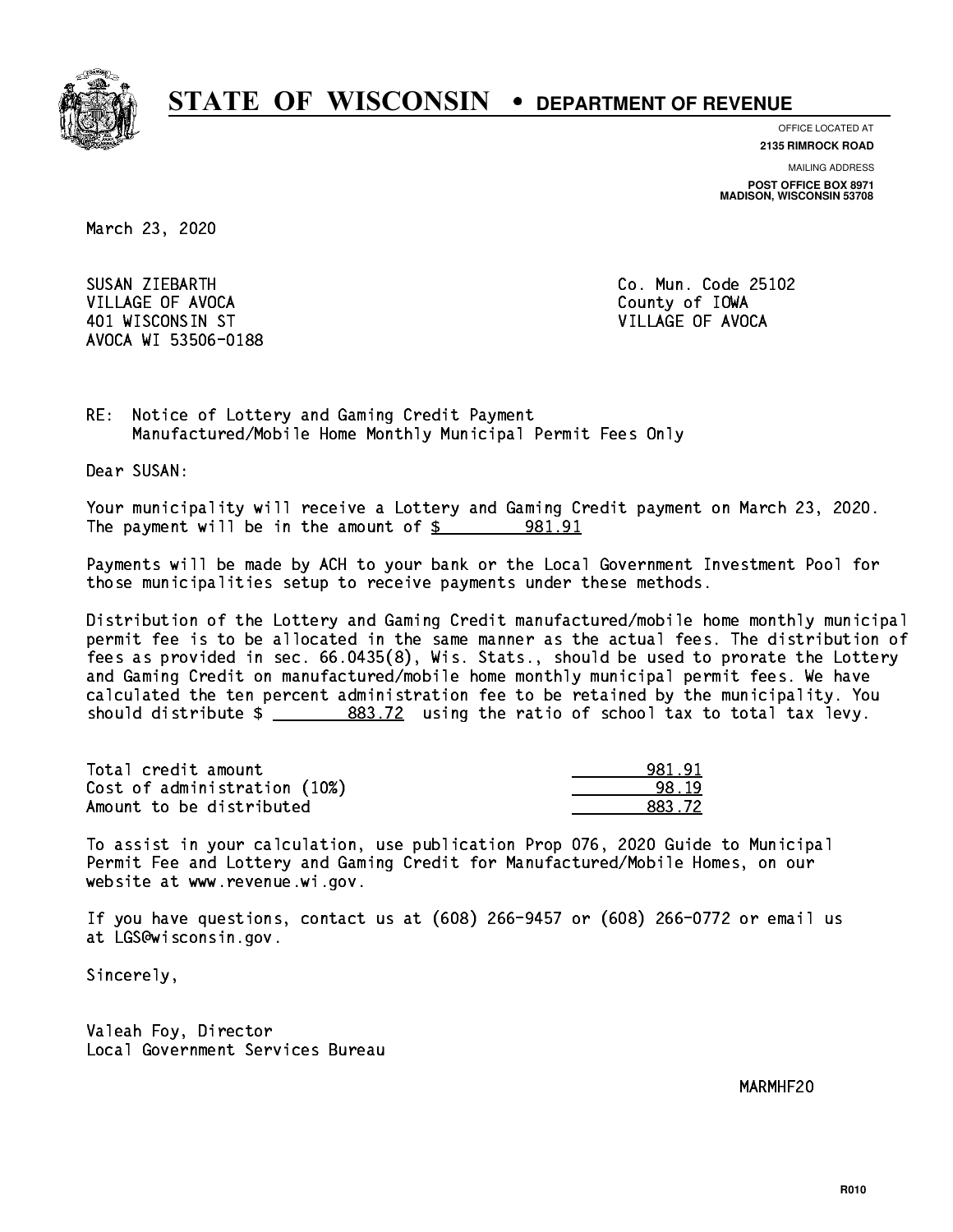

**OFFICE LOCATED AT**

**2135 RIMROCK ROAD**

**MAILING ADDRESS POST OFFICE BOX 8971 MADISON, WISCONSIN 53708**

March 23, 2020

**BECKY FREDERICKS** VILLAGE OF HIGHLAND **County of IOWA** PO BOX 284 HIGHLAND WI 53543-0284

Co. Mun. Code 25136 VILLAGE OF HIGHLAND

RE: Notice of Lottery and Gaming Credit Payment Manufactured/Mobile Home Monthly Municipal Permit Fees Only

Dear BECKY:

 Your municipality will receive a Lottery and Gaming Credit payment on March 23, 2020. The payment will be in the amount of  $\frac{2}{3}$  132.72

 Payments will be made by ACH to your bank or the Local Government Investment Pool for those municipalities setup to receive payments under these methods.

 Distribution of the Lottery and Gaming Credit manufactured/mobile home monthly municipal permit fee is to be allocated in the same manner as the actual fees. The distribution of fees as provided in sec. 66.0435(8), Wis. Stats., should be used to prorate the Lottery and Gaming Credit on manufactured/mobile home monthly municipal permit fees. We have calculated the ten percent administration fee to be retained by the municipality. You should distribute  $\frac{119.45}{2}$  using the ratio of school tax to total tax levy.

Total credit amount Cost of administration (10%) Amount to be distributed

| 32.72 |
|-------|
| { 27  |
| Т.    |

 To assist in your calculation, use publication Prop 076, 2020 Guide to Municipal Permit Fee and Lottery and Gaming Credit for Manufactured/Mobile Homes, on our website at www.revenue.wi.gov.

 If you have questions, contact us at (608) 266-9457 or (608) 266-0772 or email us at LGS@wisconsin.gov.

Sincerely,

 Valeah Foy, Director Local Government Services Bureau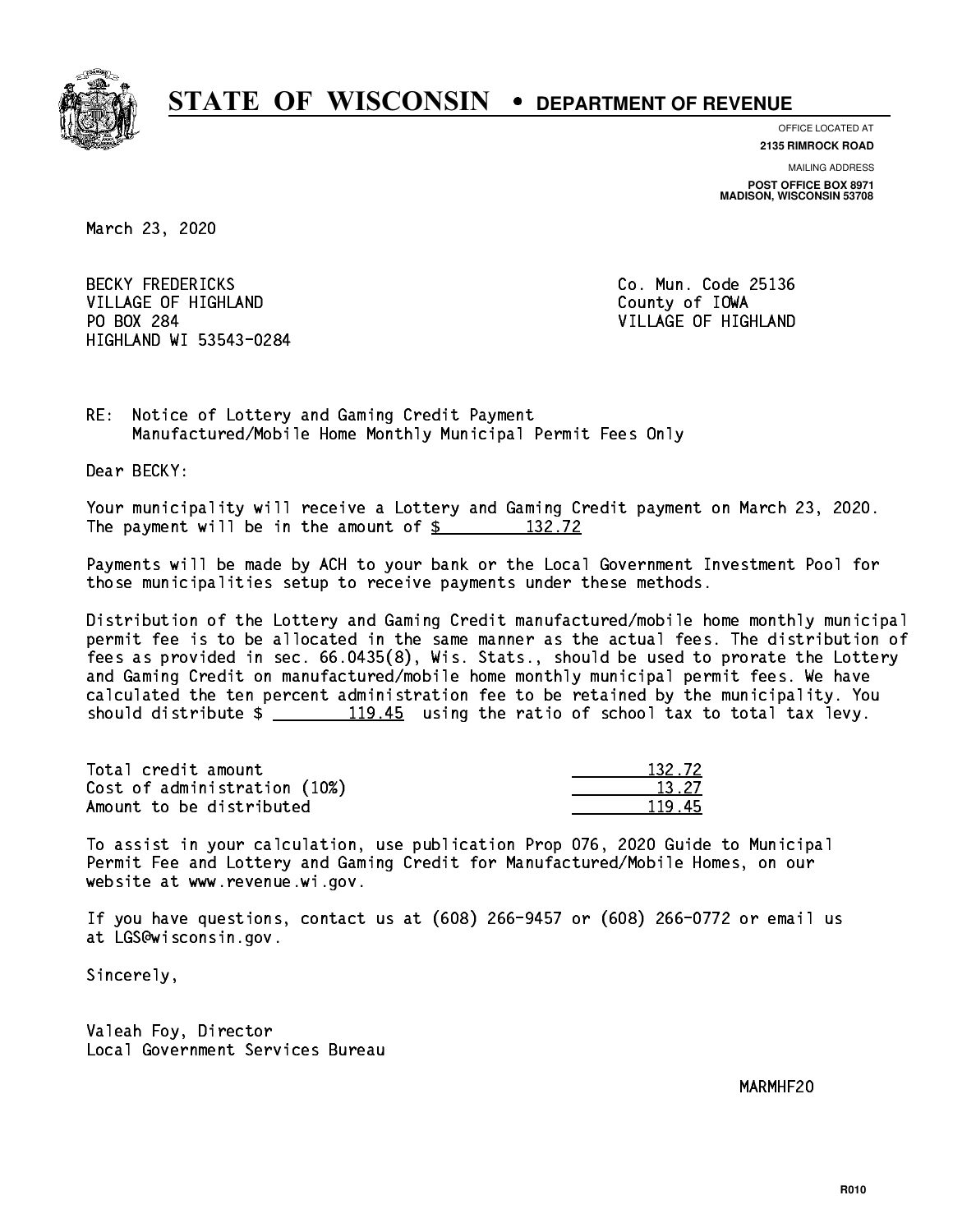

**OFFICE LOCATED AT**

**2135 RIMROCK ROAD**

**MAILING ADDRESS POST OFFICE BOX 8971 MADISON, WISCONSIN 53708**

March 23, 2020

SHELLY BULL VILLAGE OF LINDEN COUNTY OF LOOKS PO BOX 469 LINDEN WI 53553-0469

Co. Mun. Code 25146 VILLAGE OF LINDEN

RE: Notice of Lottery and Gaming Credit Payment Manufactured/Mobile Home Monthly Municipal Permit Fees Only

Dear SHELLY:

 Your municipality will receive a Lottery and Gaming Credit payment on March 23, 2020. The payment will be in the amount of  $\frac{2}{3}$  1,303.68

 Payments will be made by ACH to your bank or the Local Government Investment Pool for those municipalities setup to receive payments under these methods.

 Distribution of the Lottery and Gaming Credit manufactured/mobile home monthly municipal permit fee is to be allocated in the same manner as the actual fees. The distribution of fees as provided in sec. 66.0435(8), Wis. Stats., should be used to prorate the Lottery and Gaming Credit on manufactured/mobile home monthly municipal permit fees. We have calculated the ten percent administration fee to be retained by the municipality. You should distribute  $\frac{1}{2}$   $\frac{1}{123.32}$  using the ratio of school tax to total tax levy.

| Total credit amount          | 1.303.68 |
|------------------------------|----------|
| Cost of administration (10%) | 130.36   |
| Amount to be distributed     | 1.173.32 |

 To assist in your calculation, use publication Prop 076, 2020 Guide to Municipal Permit Fee and Lottery and Gaming Credit for Manufactured/Mobile Homes, on our website at www.revenue.wi.gov.

 If you have questions, contact us at (608) 266-9457 or (608) 266-0772 or email us at LGS@wisconsin.gov.

Sincerely,

 Valeah Foy, Director Local Government Services Bureau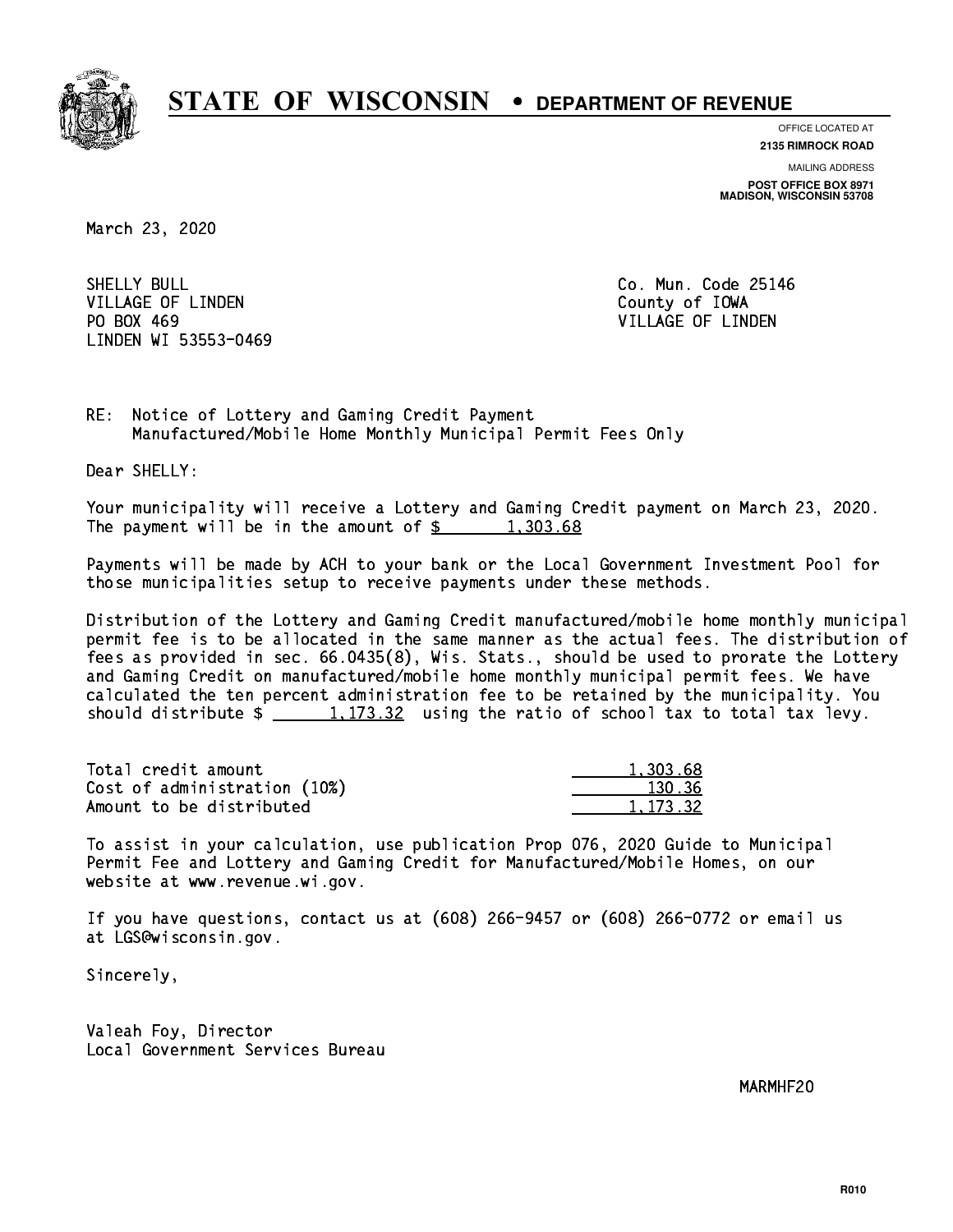

**OFFICE LOCATED AT**

**2135 RIMROCK ROAD**

**MAILING ADDRESS POST OFFICE BOX 8971 MADISON, WISCONSIN 53708**

March 23, 2020

CINDA JOHNSON VILLAGE OF MUSCODA County of IOWA 206 N WISCONSIN AVE VILLAGE OF MUSCODA MUSCODA WI 53573

Co. Mun. Code 25153

RE: Notice of Lottery and Gaming Credit Payment Manufactured/Mobile Home Monthly Municipal Permit Fees Only

Dear CINDA:

 Your municipality will receive a Lottery and Gaming Credit payment on March 23, 2020. The payment will be in the amount of  $\frac{2}{3}$  1,836.60

 Payments will be made by ACH to your bank or the Local Government Investment Pool for those municipalities setup to receive payments under these methods.

 Distribution of the Lottery and Gaming Credit manufactured/mobile home monthly municipal permit fee is to be allocated in the same manner as the actual fees. The distribution of fees as provided in sec. 66.0435(8), Wis. Stats., should be used to prorate the Lottery and Gaming Credit on manufactured/mobile home monthly municipal permit fees. We have calculated the ten percent administration fee to be retained by the municipality. You should distribute  $\frac{1.652.94}{1.652.94}$  using the ratio of school tax to total tax levy.

| Total credit amount          | 1.836.60 |
|------------------------------|----------|
| Cost of administration (10%) | 183.66   |
| Amount to be distributed     | 1.652.94 |

 To assist in your calculation, use publication Prop 076, 2020 Guide to Municipal Permit Fee and Lottery and Gaming Credit for Manufactured/Mobile Homes, on our website at www.revenue.wi.gov.

 If you have questions, contact us at (608) 266-9457 or (608) 266-0772 or email us at LGS@wisconsin.gov.

Sincerely,

 Valeah Foy, Director Local Government Services Bureau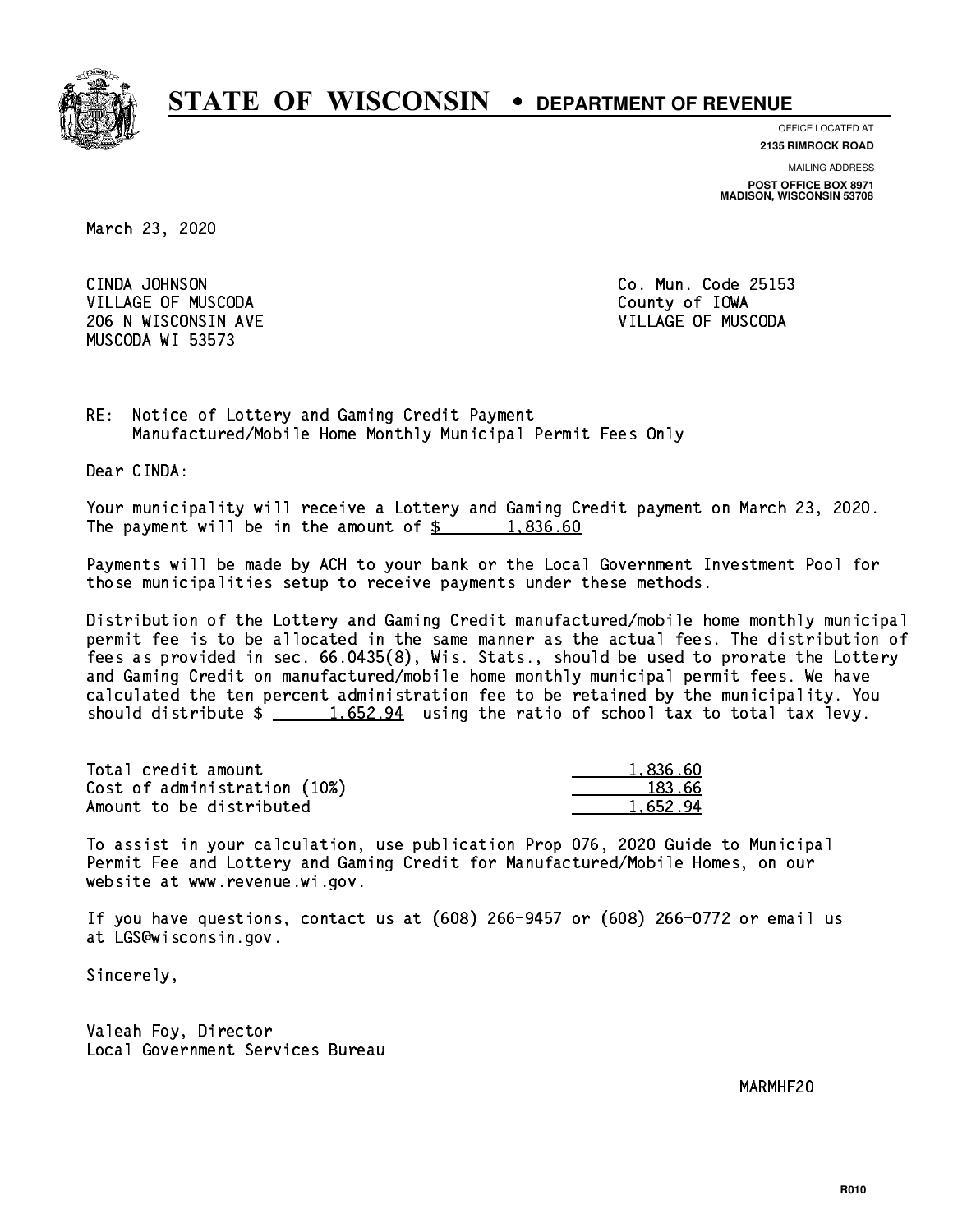

**OFFICE LOCATED AT**

**2135 RIMROCK ROAD**

**MAILING ADDRESS POST OFFICE BOX 8971 MADISON, WISCONSIN 53708**

March 23, 2020

 LISA RILEY Co. Mun. Code 25216 CITY OF DODGEVILLE **COUNTY COUNTY OF IOWA**  100 E FOUNTAIN ST CITY OF DODGEVILLE DODGEVILLE WI 53533-1750

RE: Notice of Lottery and Gaming Credit Payment Manufactured/Mobile Home Monthly Municipal Permit Fees Only

Dear LISA:

 Your municipality will receive a Lottery and Gaming Credit payment on March 23, 2020. The payment will be in the amount of \$ 5,115.36 \_\_\_\_\_\_\_\_\_\_\_\_\_\_\_\_

 Payments will be made by ACH to your bank or the Local Government Investment Pool for those municipalities setup to receive payments under these methods.

 Distribution of the Lottery and Gaming Credit manufactured/mobile home monthly municipal permit fee is to be allocated in the same manner as the actual fees. The distribution of fees as provided in sec. 66.0435(8), Wis. Stats., should be used to prorate the Lottery and Gaming Credit on manufactured/mobile home monthly municipal permit fees. We have calculated the ten percent administration fee to be retained by the municipality. You should distribute  $\frac{4.603.83}{2}$  using the ratio of school tax to total tax levy.

| Total credit amount          | 5.115.36 |
|------------------------------|----------|
| Cost of administration (10%) | 511.53   |
| Amount to be distributed     | 4.603.83 |

 To assist in your calculation, use publication Prop 076, 2020 Guide to Municipal Permit Fee and Lottery and Gaming Credit for Manufactured/Mobile Homes, on our website at www.revenue.wi.gov.

 If you have questions, contact us at (608) 266-9457 or (608) 266-0772 or email us at LGS@wisconsin.gov.

Sincerely,

 Valeah Foy, Director Local Government Services Bureau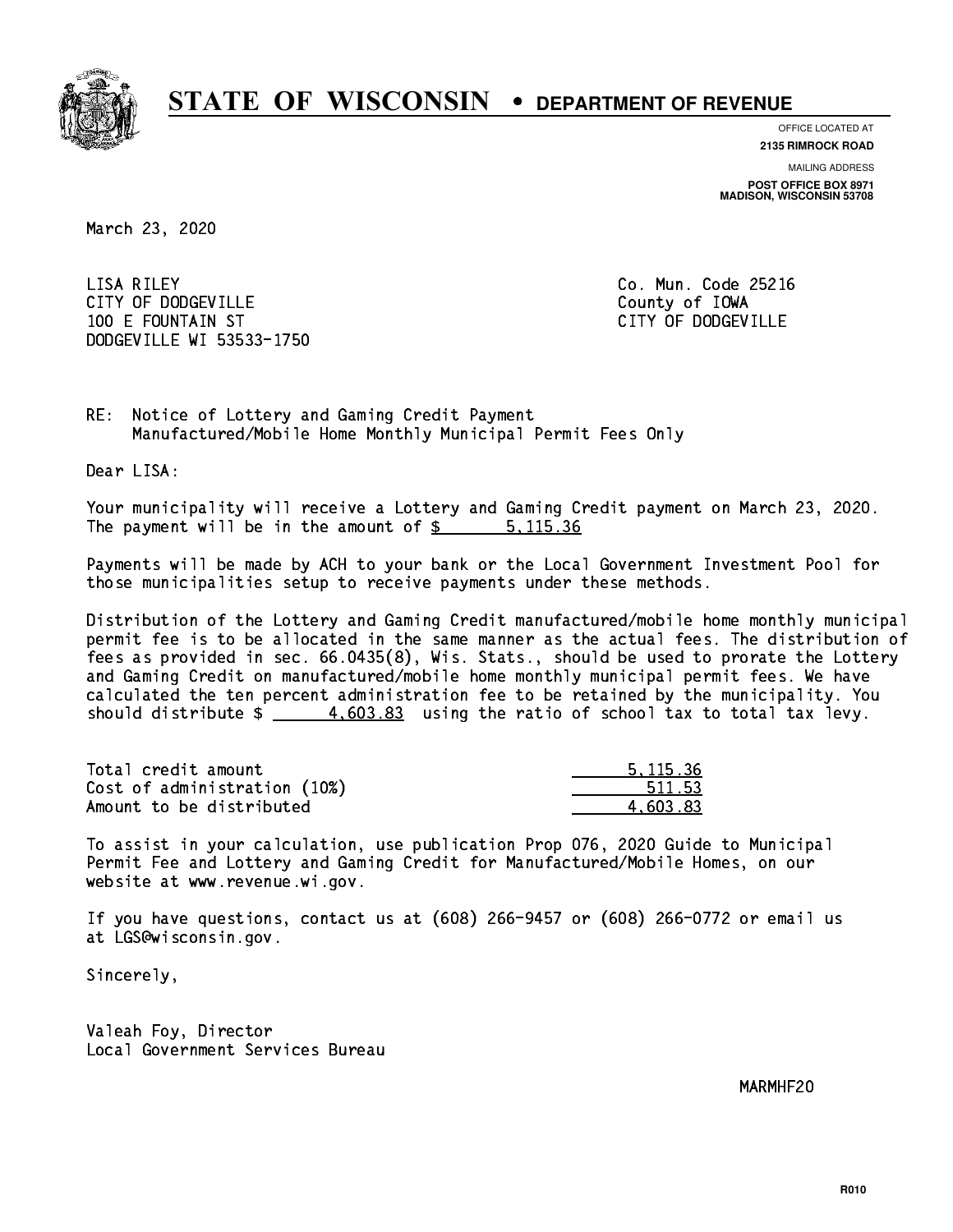

**OFFICE LOCATED AT 2135 RIMROCK ROAD**

**MAILING ADDRESS**

**POST OFFICE BOX 8971 MADISON, WISCONSIN 53708**

March 23, 2020

SHARI MARG TOWN OF ALBION COUNTY OF JACKSON N6084 SQUAW CREEK RD TOWN OF ALBION BLACK RIVER FALLS WI 54615-6033

Co. Mun. Code 27004

RE: Notice of Lottery and Gaming Credit Payment Manufactured/Mobile Home Monthly Municipal Permit Fees Only

Dear SHARI:

 Your municipality will receive a Lottery and Gaming Credit payment on March 23, 2020. The payment will be in the amount of  $\frac{2}{3}$  1,168.30

 Payments will be made by ACH to your bank or the Local Government Investment Pool for those municipalities setup to receive payments under these methods.

 Distribution of the Lottery and Gaming Credit manufactured/mobile home monthly municipal permit fee is to be allocated in the same manner as the actual fees. The distribution of fees as provided in sec. 66.0435(8), Wis. Stats., should be used to prorate the Lottery and Gaming Credit on manufactured/mobile home monthly municipal permit fees. We have calculated the ten percent administration fee to be retained by the municipality. You should distribute  $\frac{1,051.47}{1,051.47}$  using the ratio of school tax to total tax levy.

| Total credit amount          | 1,168.30 |
|------------------------------|----------|
| Cost of administration (10%) | 116.83   |
| Amount to be distributed     | 1.051.47 |

 To assist in your calculation, use publication Prop 076, 2020 Guide to Municipal Permit Fee and Lottery and Gaming Credit for Manufactured/Mobile Homes, on our website at www.revenue.wi.gov.

 If you have questions, contact us at (608) 266-9457 or (608) 266-0772 or email us at LGS@wisconsin.gov.

Sincerely,

 Valeah Foy, Director Local Government Services Bureau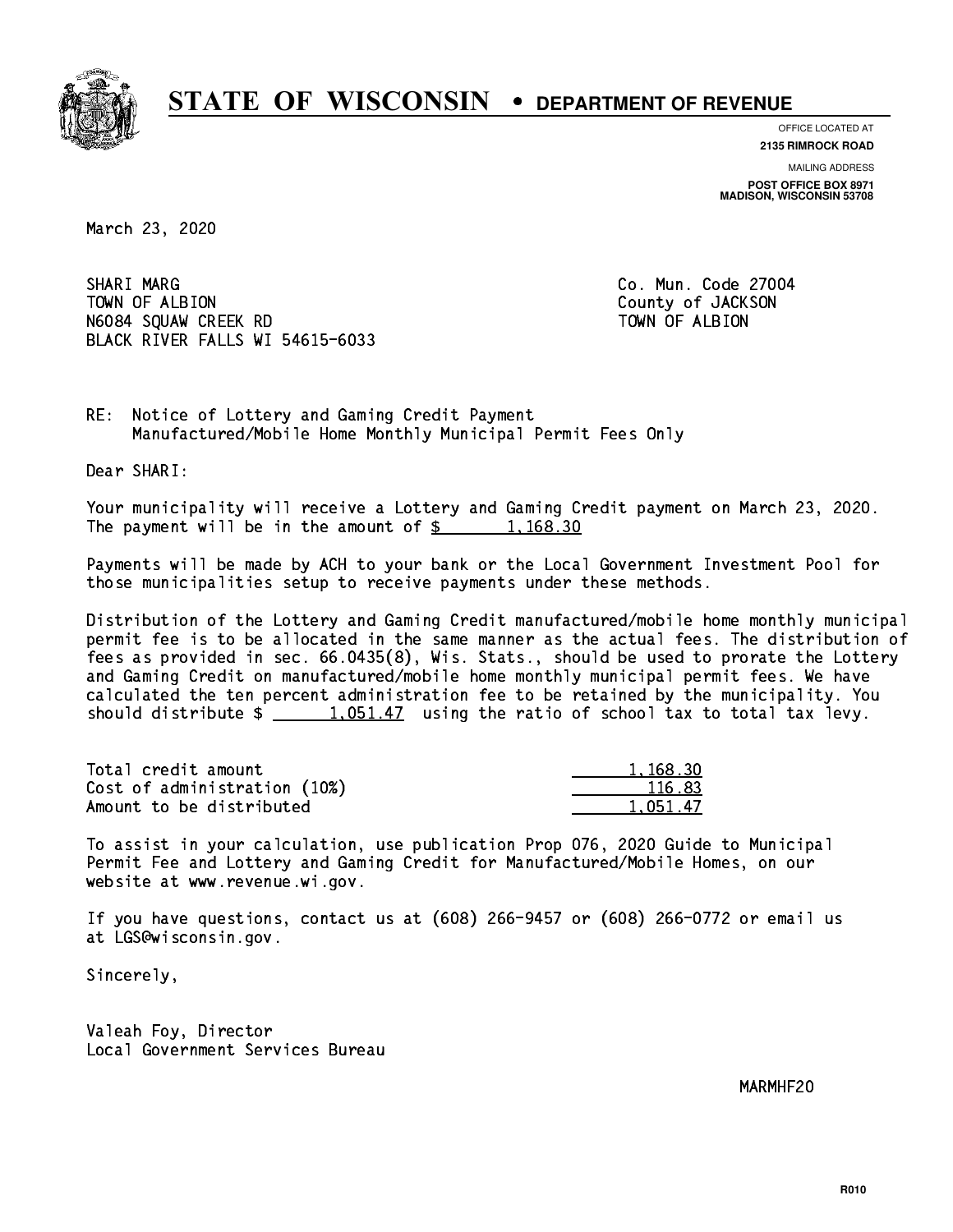

**OFFICE LOCATED AT**

**2135 RIMROCK ROAD**

**MAILING ADDRESS POST OFFICE BOX 8971 MADISON, WISCONSIN 53708**

March 23, 2020

JANN DAHL TOWN OF BROCKWAY **COUNTY OF SECOND-** TOWN OF BROCKWAY PO BOX 484 PO BOX 484 TOWN OF BROCKWAY BLK RIVER FLS WI 54615-0484

Co. Mun. Code 27010

RE: Notice of Lottery and Gaming Credit Payment Manufactured/Mobile Home Monthly Municipal Permit Fees Only

Dear JANN:

 Your municipality will receive a Lottery and Gaming Credit payment on March 23, 2020. The payment will be in the amount of  $\frac{2}{3}$  3,663.06

 Payments will be made by ACH to your bank or the Local Government Investment Pool for those municipalities setup to receive payments under these methods.

 Distribution of the Lottery and Gaming Credit manufactured/mobile home monthly municipal permit fee is to be allocated in the same manner as the actual fees. The distribution of fees as provided in sec. 66.0435(8), Wis. Stats., should be used to prorate the Lottery and Gaming Credit on manufactured/mobile home monthly municipal permit fees. We have calculated the ten percent administration fee to be retained by the municipality. You should distribute  $\frac{2}{2}$   $\frac{3,296.76}{2}$  using the ratio of school tax to total tax levy.

| Total credit amount          | 3.663.06 |
|------------------------------|----------|
| Cost of administration (10%) | 366.30   |
| Amount to be distributed     | 3.296.76 |

 To assist in your calculation, use publication Prop 076, 2020 Guide to Municipal Permit Fee and Lottery and Gaming Credit for Manufactured/Mobile Homes, on our website at www.revenue.wi.gov.

 If you have questions, contact us at (608) 266-9457 or (608) 266-0772 or email us at LGS@wisconsin.gov.

Sincerely,

 Valeah Foy, Director Local Government Services Bureau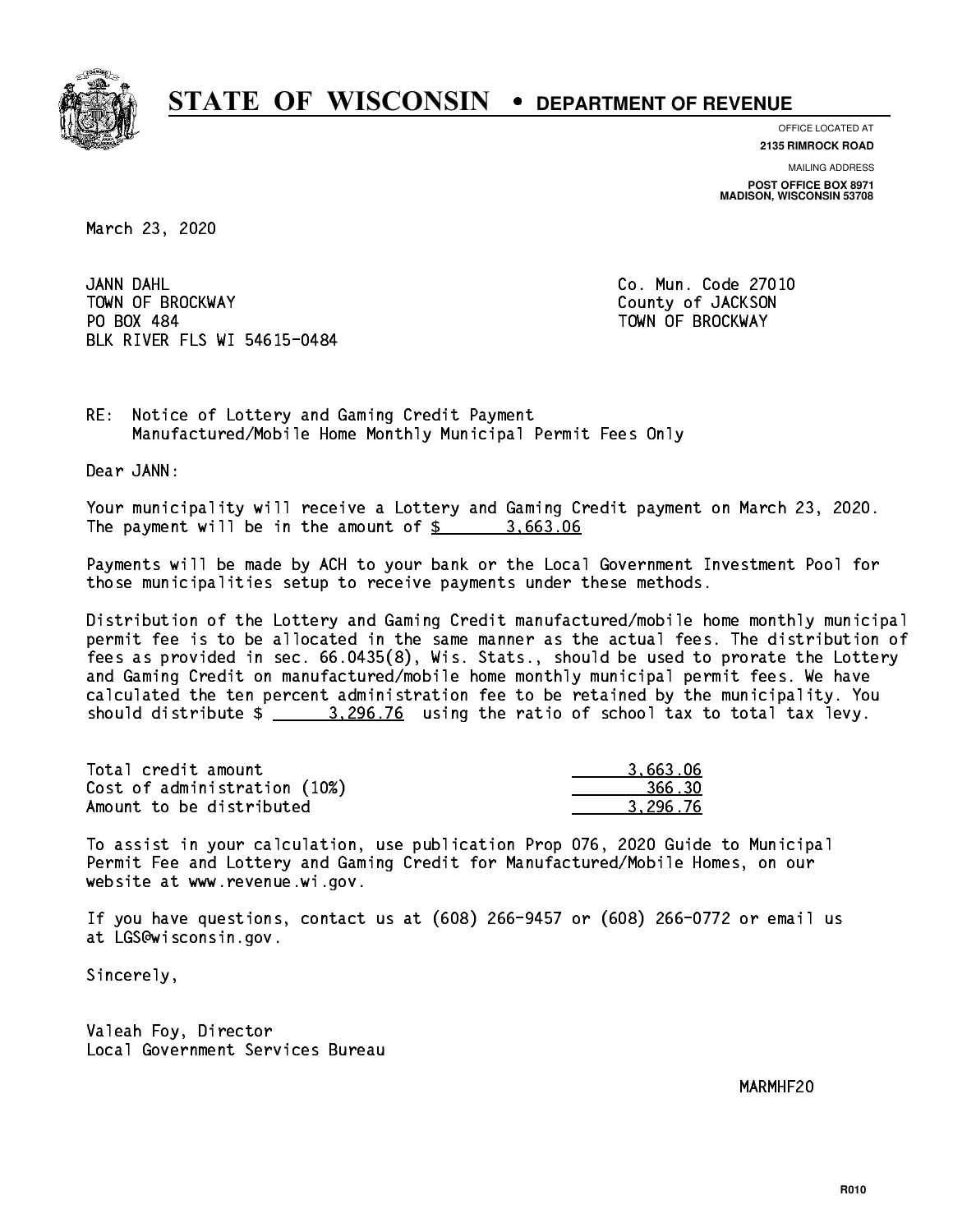

**OFFICE LOCATED AT**

**2135 RIMROCK ROAD**

**MAILING ADDRESS**

**POST OFFICE BOX 8971 MADISON, WISCONSIN 53708**

March 23, 2020

BRENDA LINDBERG N8454 HELSTAD RD. HIXTON WI 54635

Co. Mun. Code 27024 TOWN OF HIXTON COUNTY OF SALES AND TOWN OF HIXTON TOWN OF HIXTON

RE: Notice of Lottery and Gaming Credit Payment Manufactured/Mobile Home Monthly Municipal Permit Fees Only

Dear BRENDA:

 Your municipality will receive a Lottery and Gaming Credit payment on March 23, 2020. The payment will be in the amount of  $\frac{2}{3}$ 801.23

 Payments will be made by ACH to your bank or the Local Government Investment Pool for those municipalities setup to receive payments under these methods.

 Distribution of the Lottery and Gaming Credit manufactured/mobile home monthly municipal permit fee is to be allocated in the same manner as the actual fees. The distribution of fees as provided in sec. 66.0435(8), Wis. Stats., should be used to prorate the Lottery and Gaming Credit on manufactured/mobile home monthly municipal permit fees. We have calculated the ten percent administration fee to be retained by the municipality. You should distribute  $\frac{21.11}{21.11}$  using the ratio of school tax to total tax levy.

Total credit amount Cost of administration  $(10%)$ Amount to be distributed

| 11.23           |
|-----------------|
| $\overline{12}$ |
| 721 11          |

 To assist in your calculation, use publication Prop 076, 2020 Guide to Municipal Permit Fee and Lottery and Gaming Credit for Manufactured/Mobile Homes, on our website at www.revenue.wi.gov.

 If you have questions, contact us at (608) 266-9457 or (608) 266-0772 or email us at LGS@wisconsin.gov.

Sincerely,

 Valeah Foy, Director Local Government Services Bureau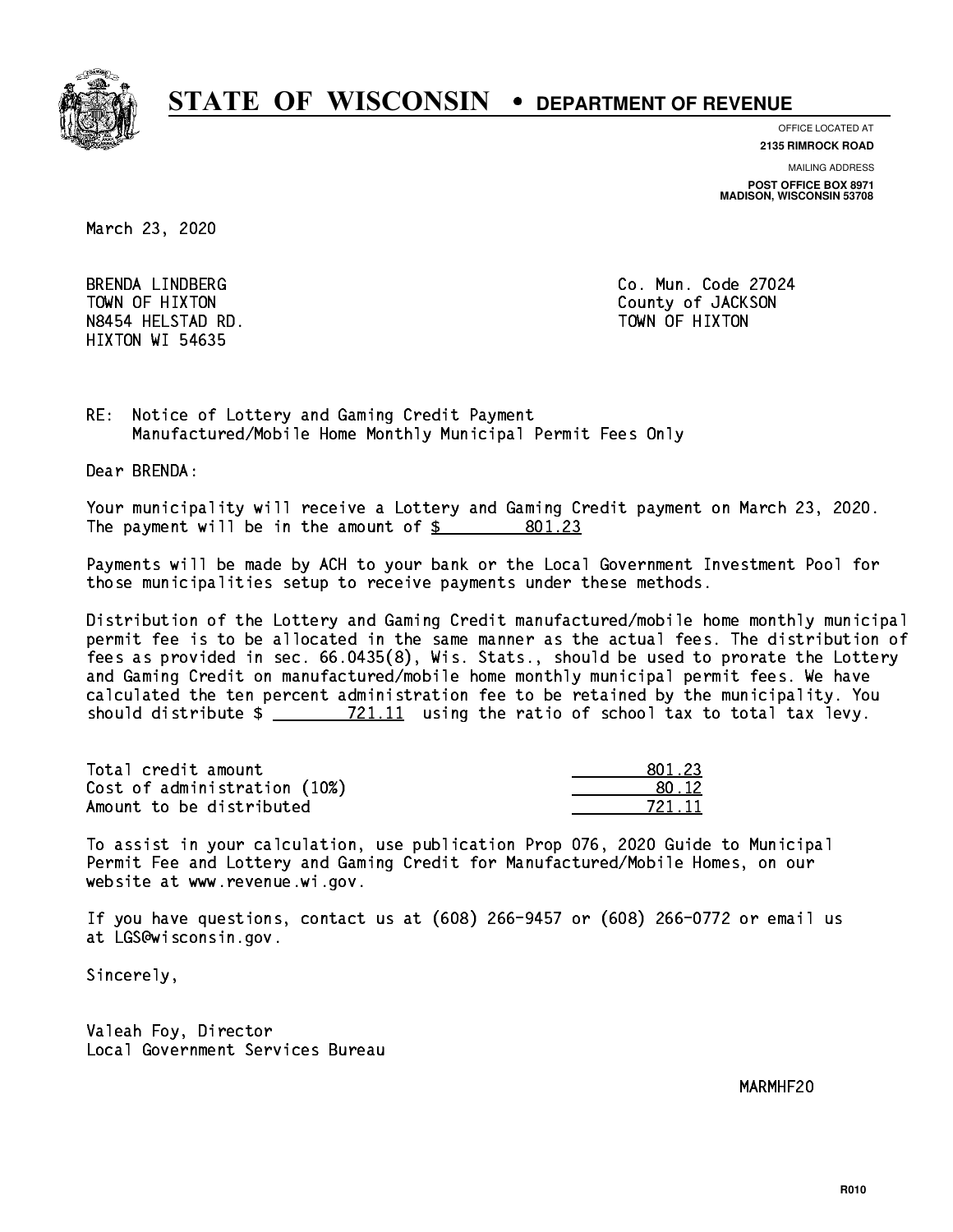

**OFFICE LOCATED AT**

**2135 RIMROCK ROAD**

**MAILING ADDRESS POST OFFICE BOX 8971 MADISON, WISCONSIN 53708**

March 23, 2020

**KYLE DENO** TOWN OF MANCHESTER COUNTY OF JACKSON W10904 VANCE RD TOWN OF MANCHESTER BLACK RIVER FALLS WI 54615-6929

Co. Mun. Code 27032

RE: Notice of Lottery and Gaming Credit Payment Manufactured/Mobile Home Monthly Municipal Permit Fees Only

Dear KYLE:

 Your municipality will receive a Lottery and Gaming Credit payment on March 23, 2020. The payment will be in the amount of  $\frac{257.73}{255.73}$ 

 Payments will be made by ACH to your bank or the Local Government Investment Pool for those municipalities setup to receive payments under these methods.

 Distribution of the Lottery and Gaming Credit manufactured/mobile home monthly municipal permit fee is to be allocated in the same manner as the actual fees. The distribution of fees as provided in sec. 66.0435(8), Wis. Stats., should be used to prorate the Lottery and Gaming Credit on manufactured/mobile home monthly municipal permit fees. We have calculated the ten percent administration fee to be retained by the municipality. You should distribute  $\frac{231.96}{21.96}$  using the ratio of school tax to total tax levy.

Total credit amount Cost of administration (10%) Amount to be distributed

| 7 73  |
|-------|
| i. 77 |
|       |

 To assist in your calculation, use publication Prop 076, 2020 Guide to Municipal Permit Fee and Lottery and Gaming Credit for Manufactured/Mobile Homes, on our website at www.revenue.wi.gov.

 If you have questions, contact us at (608) 266-9457 or (608) 266-0772 or email us at LGS@wisconsin.gov.

Sincerely,

 Valeah Foy, Director Local Government Services Bureau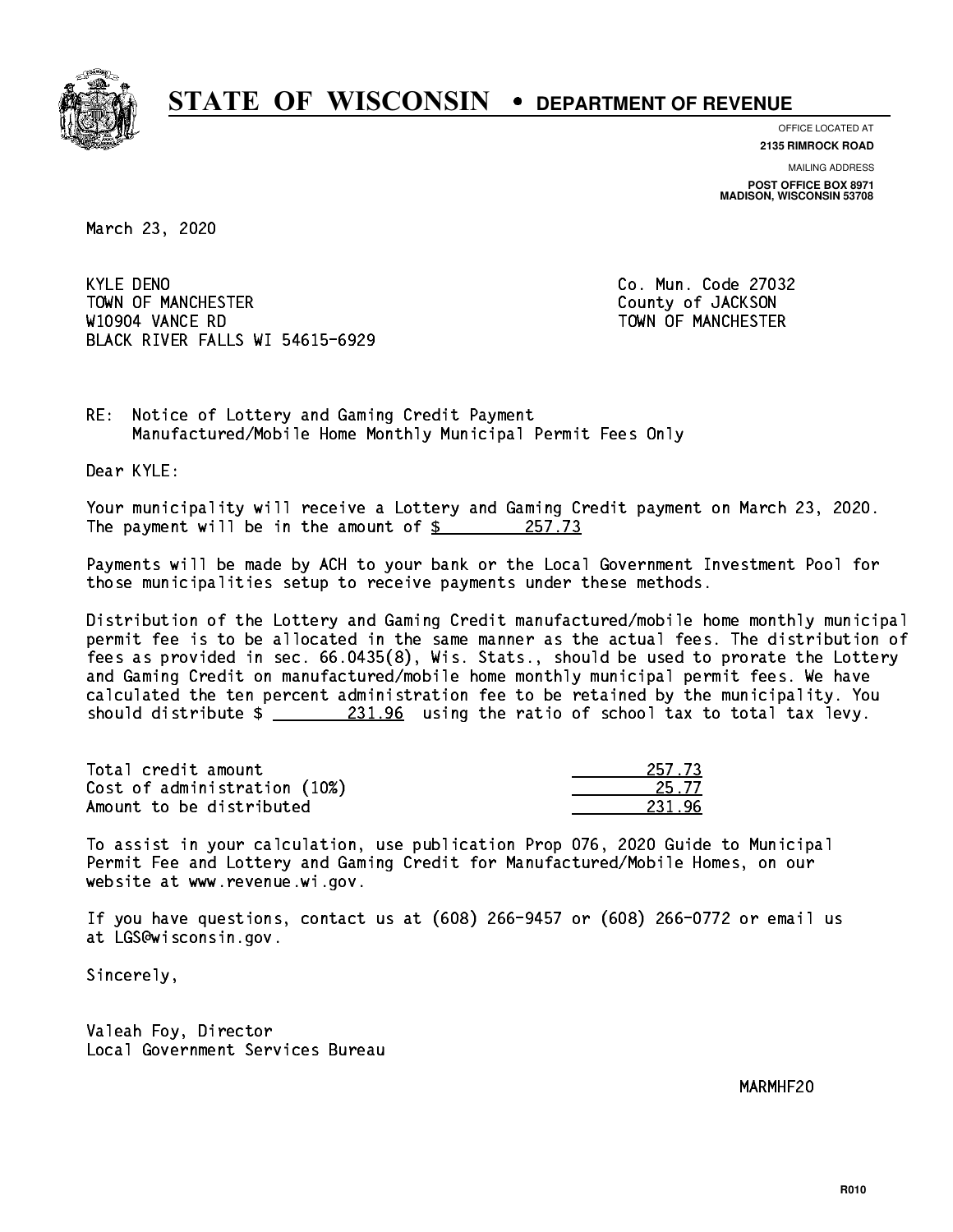

**OFFICE LOCATED AT**

**2135 RIMROCK ROAD**

**MAILING ADDRESS**

**POST OFFICE BOX 8971 MADISON, WISCONSIN 53708**

March 23, 2020

 LAURIE MUELLER Co. Mun. Code 27136 VILLAGE OF HIXTON COUNTY OF JACKSON PO BOX 127 VILLAGE OF HIXTON HIXTON WI 54635-0127

RE: Notice of Lottery and Gaming Credit Payment Manufactured/Mobile Home Monthly Municipal Permit Fees Only

Dear LAURIE:

 Your municipality will receive a Lottery and Gaming Credit payment on March 23, 2020. The payment will be in the amount of  $\underline{\$$ 9.26

 Payments will be made by ACH to your bank or the Local Government Investment Pool for those municipalities setup to receive payments under these methods.

 Distribution of the Lottery and Gaming Credit manufactured/mobile home monthly municipal permit fee is to be allocated in the same manner as the actual fees. The distribution of fees as provided in sec. 66.0435(8), Wis. Stats., should be used to prorate the Lottery and Gaming Credit on manufactured/mobile home monthly municipal permit fees. We have calculated the ten percent administration fee to be retained by the municipality. You should distribute  $\frac{2}{2}$   $\frac{8.34}{2}$  using the ratio of school tax to total tax levy.

Total credit amount Cost of administration (10%) Amount to be distributed

| 42. |
|-----|
|     |

 To assist in your calculation, use publication Prop 076, 2020 Guide to Municipal Permit Fee and Lottery and Gaming Credit for Manufactured/Mobile Homes, on our website at www.revenue.wi.gov.

 If you have questions, contact us at (608) 266-9457 or (608) 266-0772 or email us at LGS@wisconsin.gov.

Sincerely,

 Valeah Foy, Director Local Government Services Bureau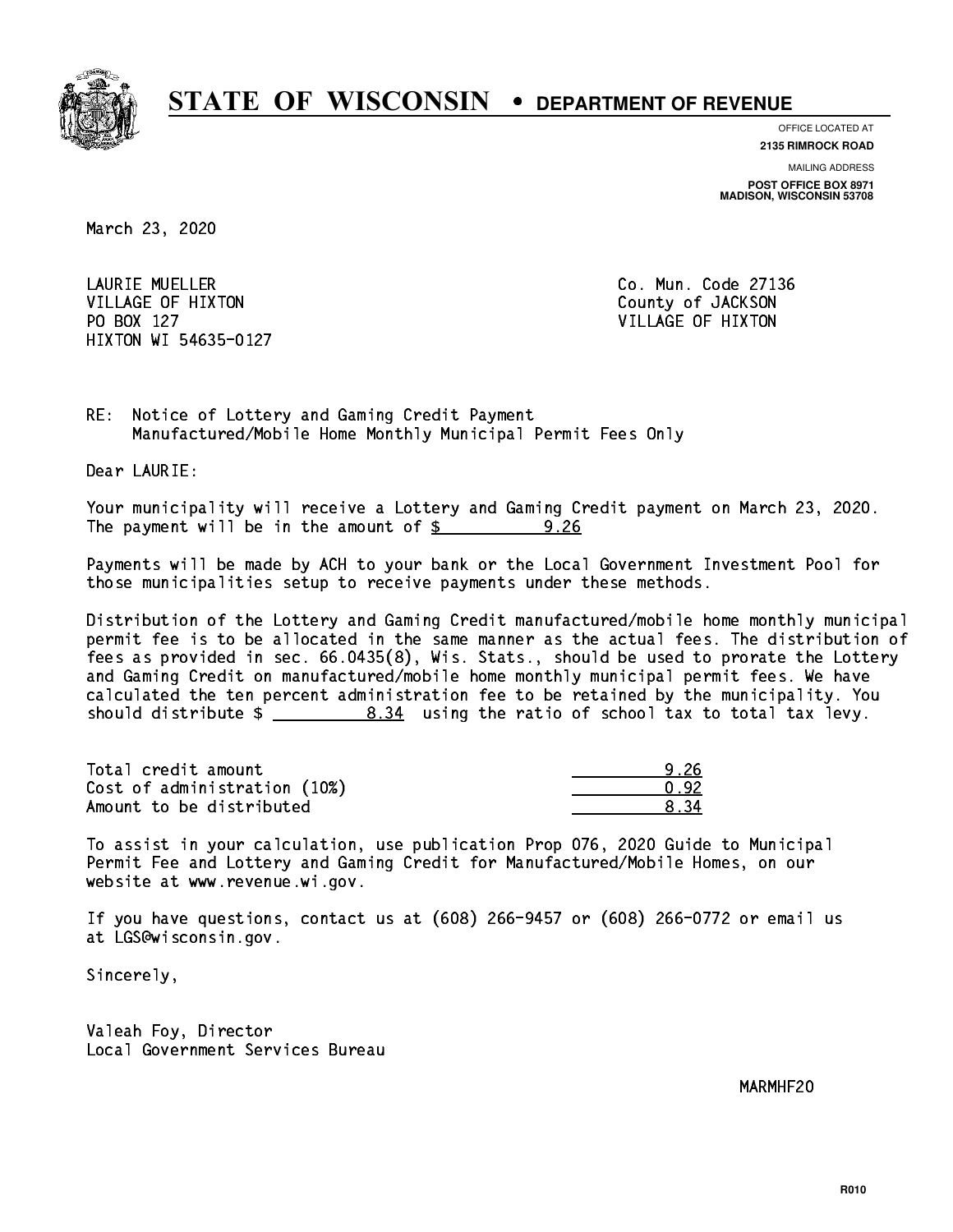

**OFFICE LOCATED AT 2135 RIMROCK ROAD**

**MAILING ADDRESS**

**POST OFFICE BOX 8971 MADISON, WISCONSIN 53708**

March 23, 2020

CASIE RENNING VILLAGE OF MELROSE COUNTY OF JACKSON PO BOX 117, 112 N WASHINGTON VILLAGE OF MELROSE MELROSE WI 54642-0117

Co. Mun. Code 27151

RE: Notice of Lottery and Gaming Credit Payment Manufactured/Mobile Home Monthly Municipal Permit Fees Only

Dear CASIE:

 Your municipality will receive a Lottery and Gaming Credit payment on March 23, 2020. The payment will be in the amount of  $$ 210.96$ 

 Payments will be made by ACH to your bank or the Local Government Investment Pool for those municipalities setup to receive payments under these methods.

 Distribution of the Lottery and Gaming Credit manufactured/mobile home monthly municipal permit fee is to be allocated in the same manner as the actual fees. The distribution of fees as provided in sec. 66.0435(8), Wis. Stats., should be used to prorate the Lottery and Gaming Credit on manufactured/mobile home monthly municipal permit fees. We have calculated the ten percent administration fee to be retained by the municipality. You should distribute  $\frac{2}{2}$   $\frac{189.87}{2}$  using the ratio of school tax to total tax levy.

| Total credit amount          | 210.96 |
|------------------------------|--------|
| Cost of administration (10%) | 21 N9  |
| Amount to be distributed     | 189.87 |

 To assist in your calculation, use publication Prop 076, 2020 Guide to Municipal Permit Fee and Lottery and Gaming Credit for Manufactured/Mobile Homes, on our website at www.revenue.wi.gov.

 If you have questions, contact us at (608) 266-9457 or (608) 266-0772 or email us at LGS@wisconsin.gov.

Sincerely,

 Valeah Foy, Director Local Government Services Bureau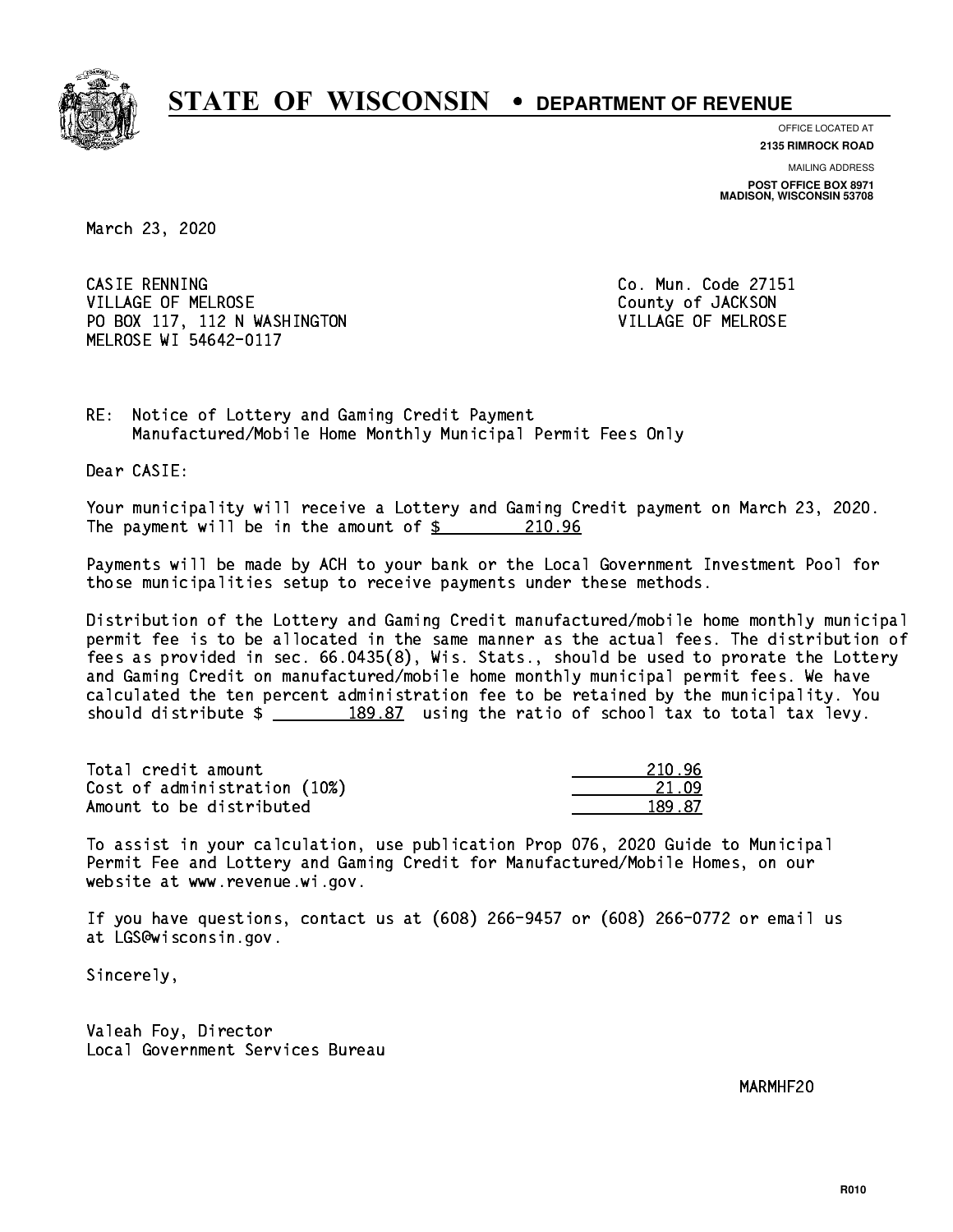

**OFFICE LOCATED AT**

**2135 RIMROCK ROAD**

**MAILING ADDRESS POST OFFICE BOX 8971 MADISON, WISCONSIN 53708**

March 23, 2020

 PENNY DANIELSON Co. Mun. Code 27152 VILLAGE OF MERRILLAN County of JACKSON PO BOX 70 MERRILLAN WI 54754-0070

VILLAGE OF MERRILLAN

RE: Notice of Lottery and Gaming Credit Payment Manufactured/Mobile Home Monthly Municipal Permit Fees Only

Dear PENNY:

 Your municipality will receive a Lottery and Gaming Credit payment on March 23, 2020. The payment will be in the amount of \$ 718.56 \_\_\_\_\_\_\_\_\_\_\_\_\_\_\_\_

 Payments will be made by ACH to your bank or the Local Government Investment Pool for those municipalities setup to receive payments under these methods.

 Distribution of the Lottery and Gaming Credit manufactured/mobile home monthly municipal permit fee is to be allocated in the same manner as the actual fees. The distribution of fees as provided in sec. 66.0435(8), Wis. Stats., should be used to prorate the Lottery and Gaming Credit on manufactured/mobile home monthly municipal permit fees. We have calculated the ten percent administration fee to be retained by the municipality. You should distribute  $\frac{2}{1}$   $\frac{646.71}{2}$  using the ratio of school tax to total tax levy.

Total credit amount Cost of administration (10%) Amount to be distributed

| 8.56<br>71> |
|-------------|
| 71.85       |
| 5.71        |

 To assist in your calculation, use publication Prop 076, 2020 Guide to Municipal Permit Fee and Lottery and Gaming Credit for Manufactured/Mobile Homes, on our website at www.revenue.wi.gov.

 If you have questions, contact us at (608) 266-9457 or (608) 266-0772 or email us at LGS@wisconsin.gov.

Sincerely,

 Valeah Foy, Director Local Government Services Bureau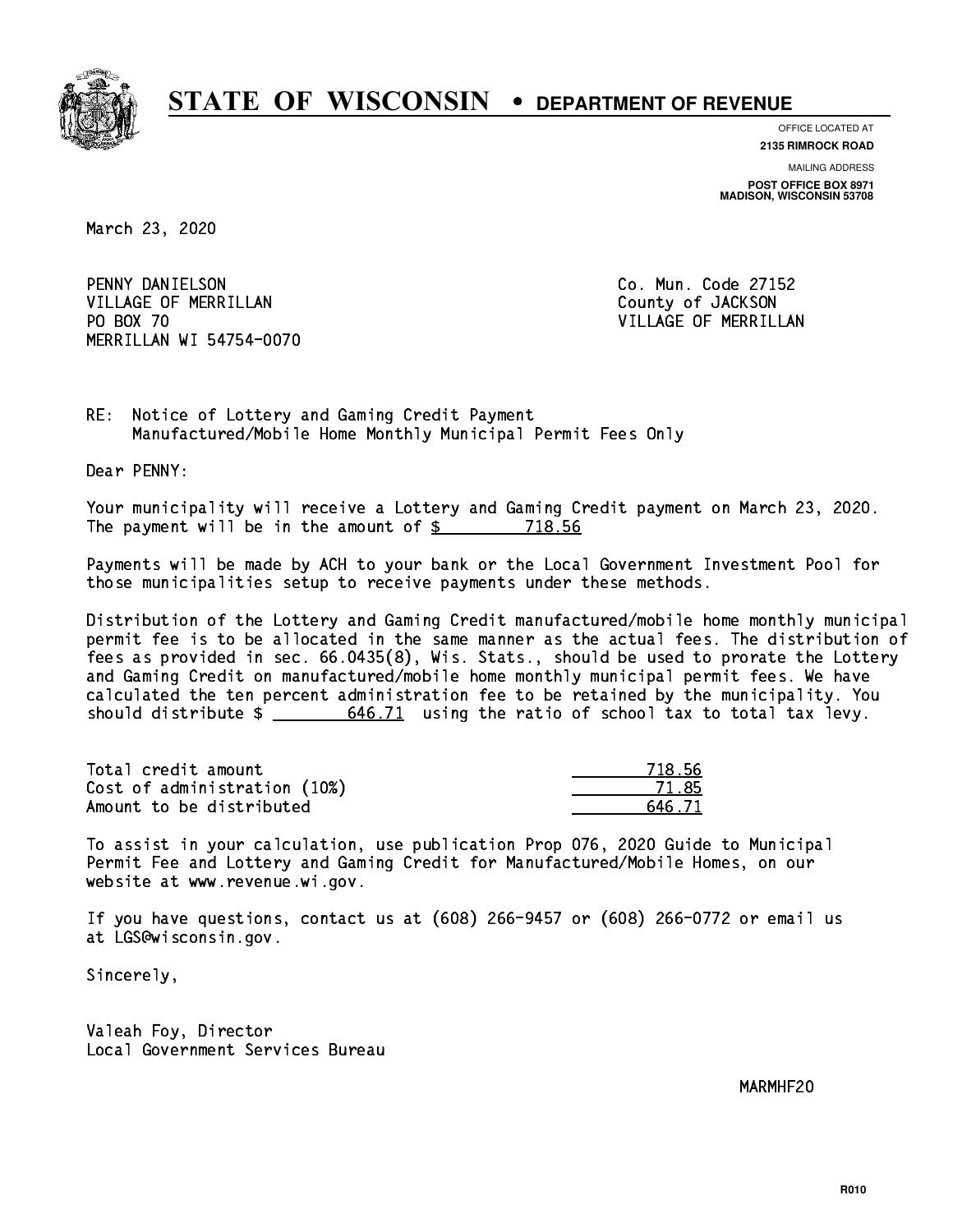

**OFFICE LOCATED AT 2135 RIMROCK ROAD**

**MAILING ADDRESS**

**POST OFFICE BOX 8971 MADISON, WISCONSIN 53708**

March 23, 2020

**WENDY BUE** VILLAGE OF TAYLOR COUNTY OF JACKSON PO BOX 130 VILLAGE OF TAYLOR TAYLOR WI 54659-0130

Co. Mun. Code 27186

RE: Notice of Lottery and Gaming Credit Payment Manufactured/Mobile Home Monthly Municipal Permit Fees Only

Dear WENDY:

 Your municipality will receive a Lottery and Gaming Credit payment on March 23, 2020. The payment will be in the amount of  $\frac{25}{37}$ 475.27

 Payments will be made by ACH to your bank or the Local Government Investment Pool for those municipalities setup to receive payments under these methods.

 Distribution of the Lottery and Gaming Credit manufactured/mobile home monthly municipal permit fee is to be allocated in the same manner as the actual fees. The distribution of fees as provided in sec. 66.0435(8), Wis. Stats., should be used to prorate the Lottery and Gaming Credit on manufactured/mobile home monthly municipal permit fees. We have calculated the ten percent administration fee to be retained by the municipality. You should distribute  $\frac{427.75}{2}$  using the ratio of school tax to total tax levy.

Total credit amount Cost of administration (10%) Amount to be distributed

| 5.27             |
|------------------|
| $^{\prime}$ .52. |
| .2775            |

 To assist in your calculation, use publication Prop 076, 2020 Guide to Municipal Permit Fee and Lottery and Gaming Credit for Manufactured/Mobile Homes, on our website at www.revenue.wi.gov.

 If you have questions, contact us at (608) 266-9457 or (608) 266-0772 or email us at LGS@wisconsin.gov.

Sincerely,

 Valeah Foy, Director Local Government Services Bureau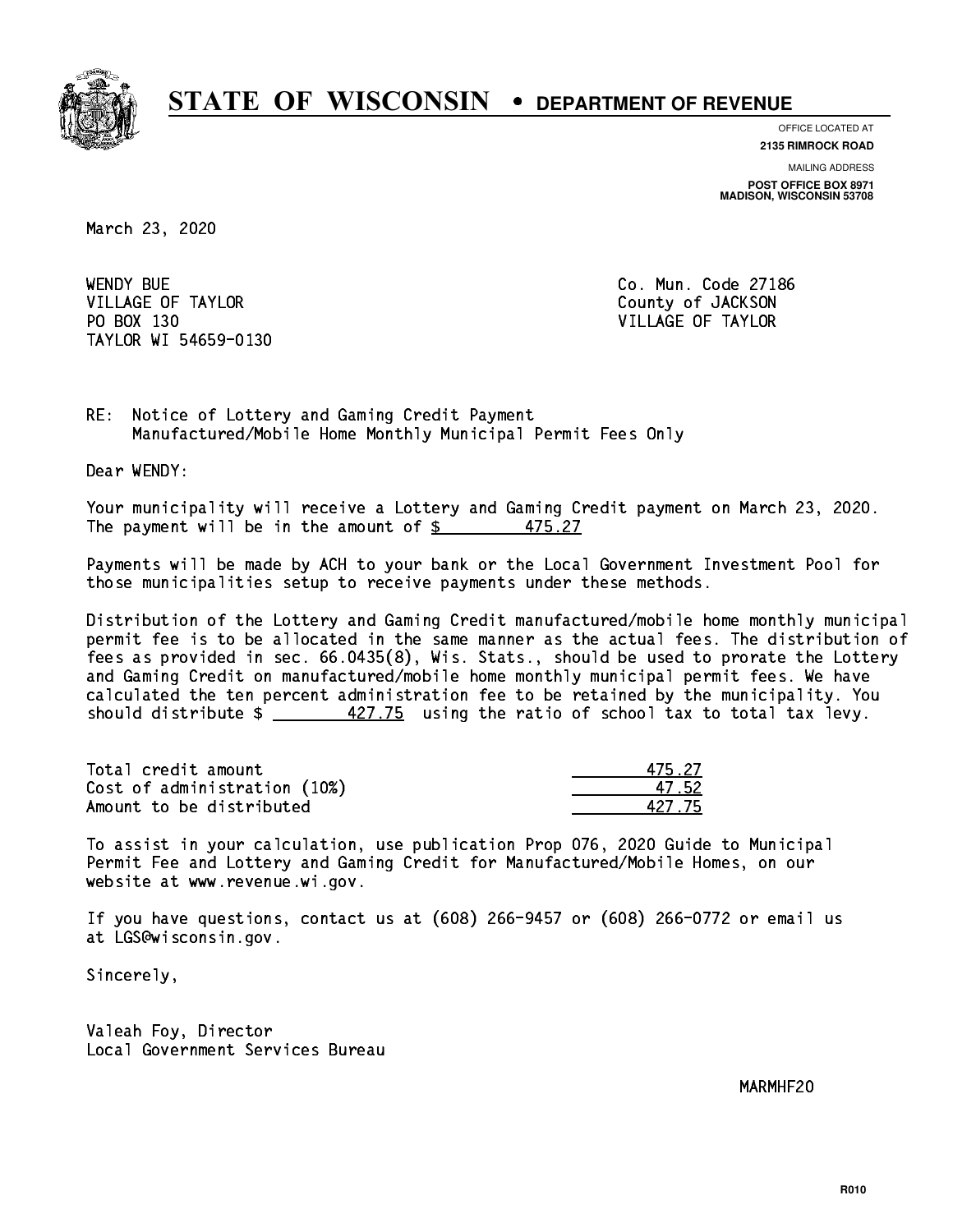

**OFFICE LOCATED AT 2135 RIMROCK ROAD**

**MAILING ADDRESS**

**POST OFFICE BOX 8971 MADISON, WISCONSIN 53708**

March 23, 2020

**BRAD CHOWN** CITY OF BLACK RIVER FALLS COUNTY OF JACKSON 101 S 2ND ST CITY OF BLACK RIVER FALLS BLACK RIVER FALLS WI 54615-1725

Co. Mun. Code 27206

RE: Notice of Lottery and Gaming Credit Payment Manufactured/Mobile Home Monthly Municipal Permit Fees Only

Dear BRAD:

 Your municipality will receive a Lottery and Gaming Credit payment on March 23, 2020. The payment will be in the amount of  $\frac{2}{3}$  2,138.52

 Payments will be made by ACH to your bank or the Local Government Investment Pool for those municipalities setup to receive payments under these methods.

 Distribution of the Lottery and Gaming Credit manufactured/mobile home monthly municipal permit fee is to be allocated in the same manner as the actual fees. The distribution of fees as provided in sec. 66.0435(8), Wis. Stats., should be used to prorate the Lottery and Gaming Credit on manufactured/mobile home monthly municipal permit fees. We have calculated the ten percent administration fee to be retained by the municipality. You should distribute  $\frac{1,924.67}{1,924.67}$  using the ratio of school tax to total tax levy.

| Total credit amount          | 2.138.52 |
|------------------------------|----------|
| Cost of administration (10%) | 213.85   |
| Amount to be distributed     | 1.924.67 |

 To assist in your calculation, use publication Prop 076, 2020 Guide to Municipal Permit Fee and Lottery and Gaming Credit for Manufactured/Mobile Homes, on our website at www.revenue.wi.gov.

 If you have questions, contact us at (608) 266-9457 or (608) 266-0772 or email us at LGS@wisconsin.gov.

Sincerely,

 Valeah Foy, Director Local Government Services Bureau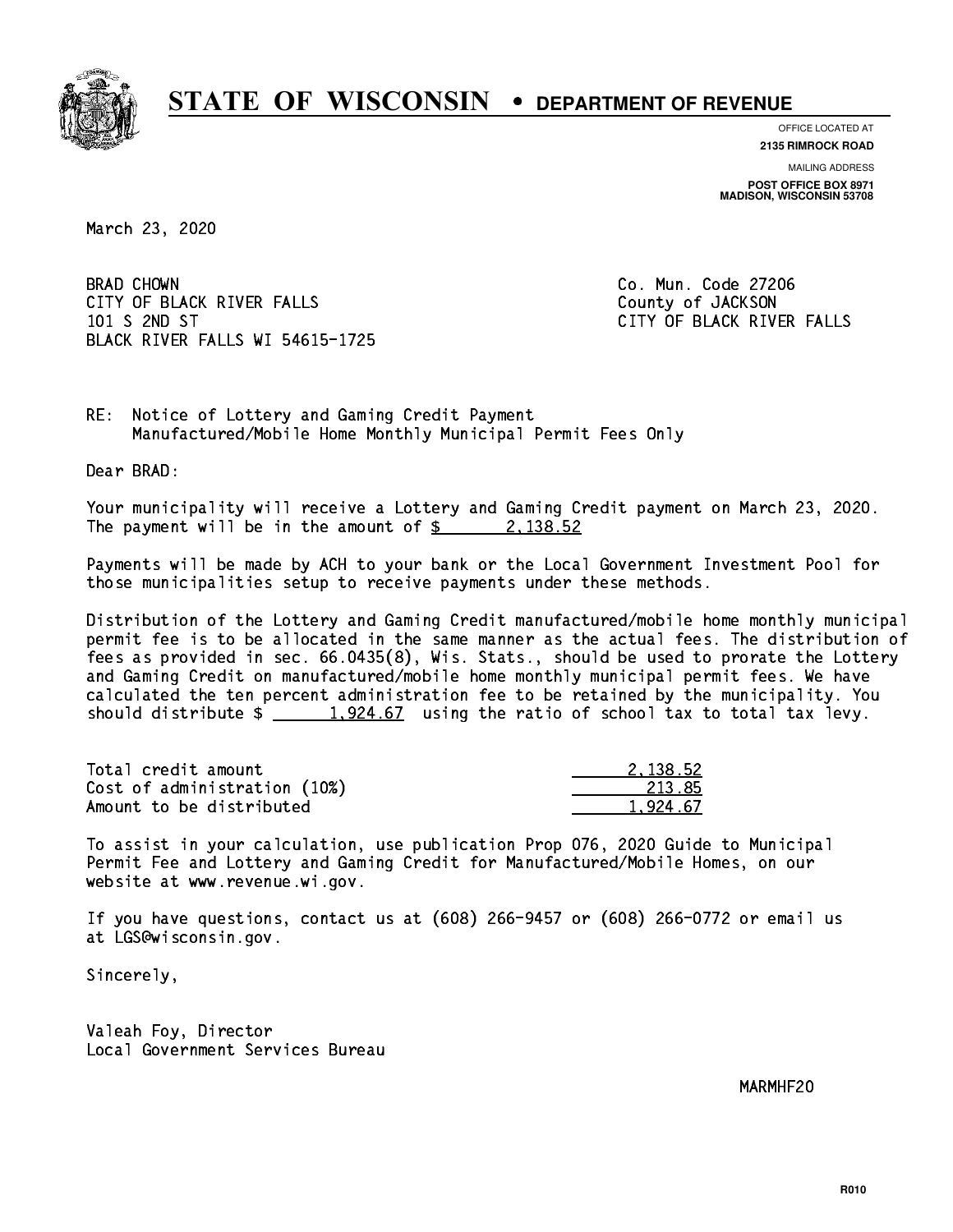

**OFFICE LOCATED AT**

**2135 RIMROCK ROAD**

**MAILING ADDRESS POST OFFICE BOX 8971 MADISON, WISCONSIN 53708**

March 23, 2020

 CAITLIN KINCANNON Co. Mun. Code 28016 TOWN OF KOSHKONONG COUNTY OF A LOCAL COUNTY OF A LOCAL COUNTY OF A LOCAL COUNTY OF A LOCAL COUNTY OF A LOCAL COUNTY OF A LOCAL COUNTY OF A LOCAL COUNTY OF A LOCAL COUNTY OF A LOCAL COUNTY OF A LOCAL COUNTY OF A LOCAL COUNT W5609 STAR SCHOOL RD TOWN OF KOSHKONONG FORT ATKINSON WI 53538-9376

RE: Notice of Lottery and Gaming Credit Payment Manufactured/Mobile Home Monthly Municipal Permit Fees Only

Dear CAITLIN:

 Your municipality will receive a Lottery and Gaming Credit payment on March 23, 2020. The payment will be in the amount of  $\frac{24.60}{24.60}$ 

 Payments will be made by ACH to your bank or the Local Government Investment Pool for those municipalities setup to receive payments under these methods.

 Distribution of the Lottery and Gaming Credit manufactured/mobile home monthly municipal permit fee is to be allocated in the same manner as the actual fees. The distribution of fees as provided in sec. 66.0435(8), Wis. Stats., should be used to prorate the Lottery and Gaming Credit on manufactured/mobile home monthly municipal permit fees. We have calculated the ten percent administration fee to be retained by the municipality. You should distribute  $\frac{292.14}{292.14}$  using the ratio of school tax to total tax levy.

Total credit amount Cost of administration (10%) Amount to be distributed

| 324 KN |
|--------|
| 32.46  |
| 72.14  |

 To assist in your calculation, use publication Prop 076, 2020 Guide to Municipal Permit Fee and Lottery and Gaming Credit for Manufactured/Mobile Homes, on our website at www.revenue.wi.gov.

 If you have questions, contact us at (608) 266-9457 or (608) 266-0772 or email us at LGS@wisconsin.gov.

Sincerely,

 Valeah Foy, Director Local Government Services Bureau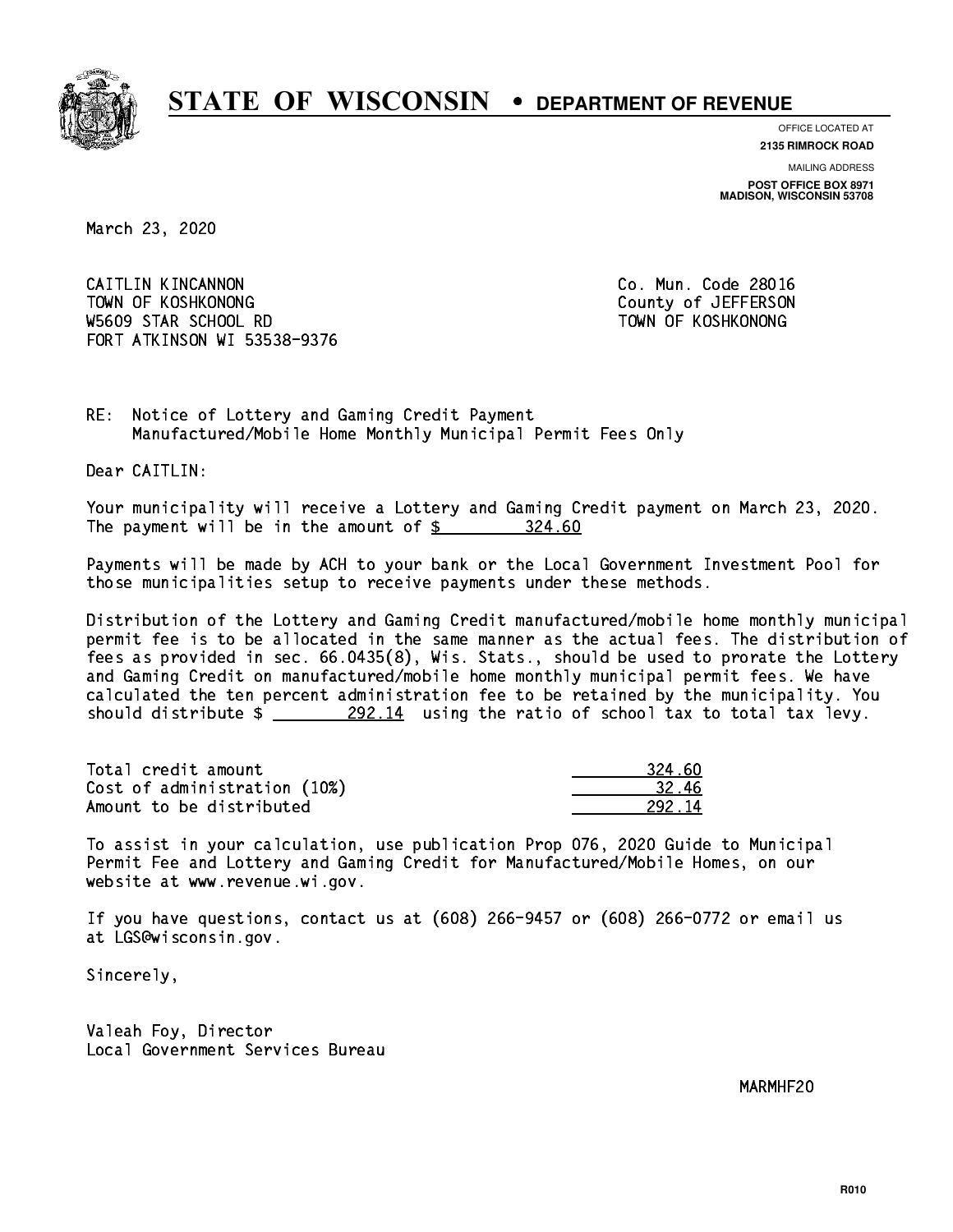

**OFFICE LOCATED AT**

**2135 RIMROCK ROAD**

**MAILING ADDRESS POST OFFICE BOX 8971 MADISON, WISCONSIN 53708**

March 23, 2020

SHARON M GUENTERBERG CO. Mun. Code 28018 TOWN OF LAKE MILLS **TOWN OF LAKE MILLS**  W8875 AIRPORT RD TOWN OF LAKE MILLS WATERLOO WI 53594-9430

RE: Notice of Lottery and Gaming Credit Payment Manufactured/Mobile Home Monthly Municipal Permit Fees Only

Dear SHARON:

 Your municipality will receive a Lottery and Gaming Credit payment on March 23, 2020. The payment will be in the amount of \$ 7,159.22 \_\_\_\_\_\_\_\_\_\_\_\_\_\_\_\_

 Payments will be made by ACH to your bank or the Local Government Investment Pool for those municipalities setup to receive payments under these methods.

 Distribution of the Lottery and Gaming Credit manufactured/mobile home monthly municipal permit fee is to be allocated in the same manner as the actual fees. The distribution of fees as provided in sec. 66.0435(8), Wis. Stats., should be used to prorate the Lottery and Gaming Credit on manufactured/mobile home monthly municipal permit fees. We have calculated the ten percent administration fee to be retained by the municipality. You should distribute  $\frac{2}{1}$   $\frac{6,443.30}{2}$  using the ratio of school tax to total tax levy.

| Total credit amount          | 7.159.22 |
|------------------------------|----------|
| Cost of administration (10%) | 715.92   |
| Amount to be distributed     | 6.443.30 |

 To assist in your calculation, use publication Prop 076, 2020 Guide to Municipal Permit Fee and Lottery and Gaming Credit for Manufactured/Mobile Homes, on our website at www.revenue.wi.gov.

 If you have questions, contact us at (608) 266-9457 or (608) 266-0772 or email us at LGS@wisconsin.gov.

Sincerely,

 Valeah Foy, Director Local Government Services Bureau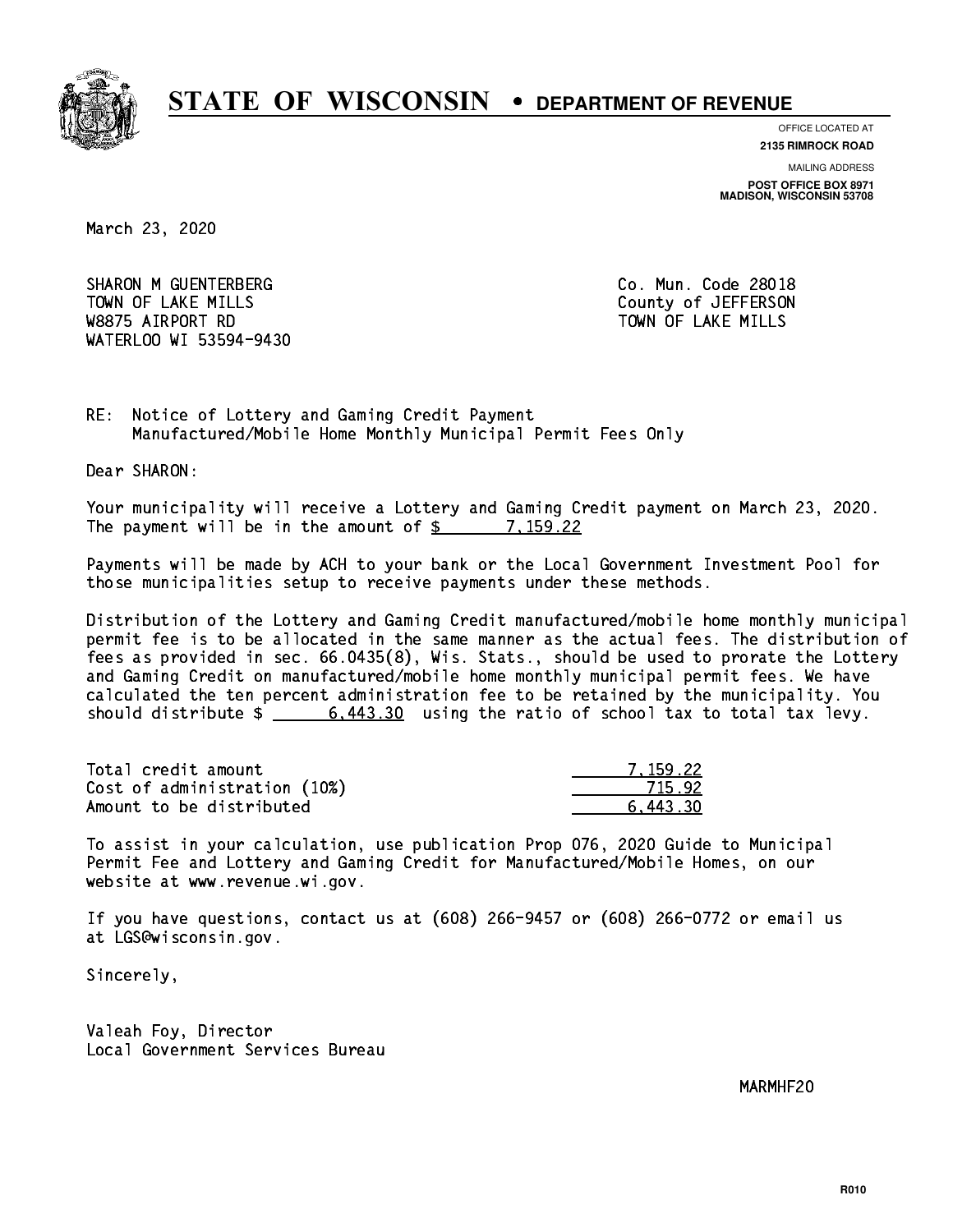

**OFFICE LOCATED AT**

**2135 RIMROCK ROAD**

**MAILING ADDRESS**

**POST OFFICE BOX 8971 MADISON, WISCONSIN 53708**

March 23, 2020

 CHRIS ASTRELLA Co. Mun. Code 28022 N4450 COUNTY RD A TOWN OF OAKLAND CAMBRIDGE WI 53523

TOWN OF OAKLAND County of JEFFERSON

RE: Notice of Lottery and Gaming Credit Payment Manufactured/Mobile Home Monthly Municipal Permit Fees Only

Dear CHRIS:

 Your municipality will receive a Lottery and Gaming Credit payment on March 23, 2020. The payment will be in the amount of  $\frac{2}{3}$  33,305.76

 Payments will be made by ACH to your bank or the Local Government Investment Pool for those municipalities setup to receive payments under these methods.

 Distribution of the Lottery and Gaming Credit manufactured/mobile home monthly municipal permit fee is to be allocated in the same manner as the actual fees. The distribution of fees as provided in sec. 66.0435(8), Wis. Stats., should be used to prorate the Lottery and Gaming Credit on manufactured/mobile home monthly municipal permit fees. We have calculated the ten percent administration fee to be retained by the municipality. You should distribute  $\frac{29,975.19}{29,975.19}$  using the ratio of school tax to total tax levy.

| Total credit amount          | 33,305.76 |
|------------------------------|-----------|
| Cost of administration (10%) | 3.330.57  |
| Amount to be distributed     | 29.975.19 |

 To assist in your calculation, use publication Prop 076, 2020 Guide to Municipal Permit Fee and Lottery and Gaming Credit for Manufactured/Mobile Homes, on our website at www.revenue.wi.gov.

 If you have questions, contact us at (608) 266-9457 or (608) 266-0772 or email us at LGS@wisconsin.gov.

Sincerely,

 Valeah Foy, Director Local Government Services Bureau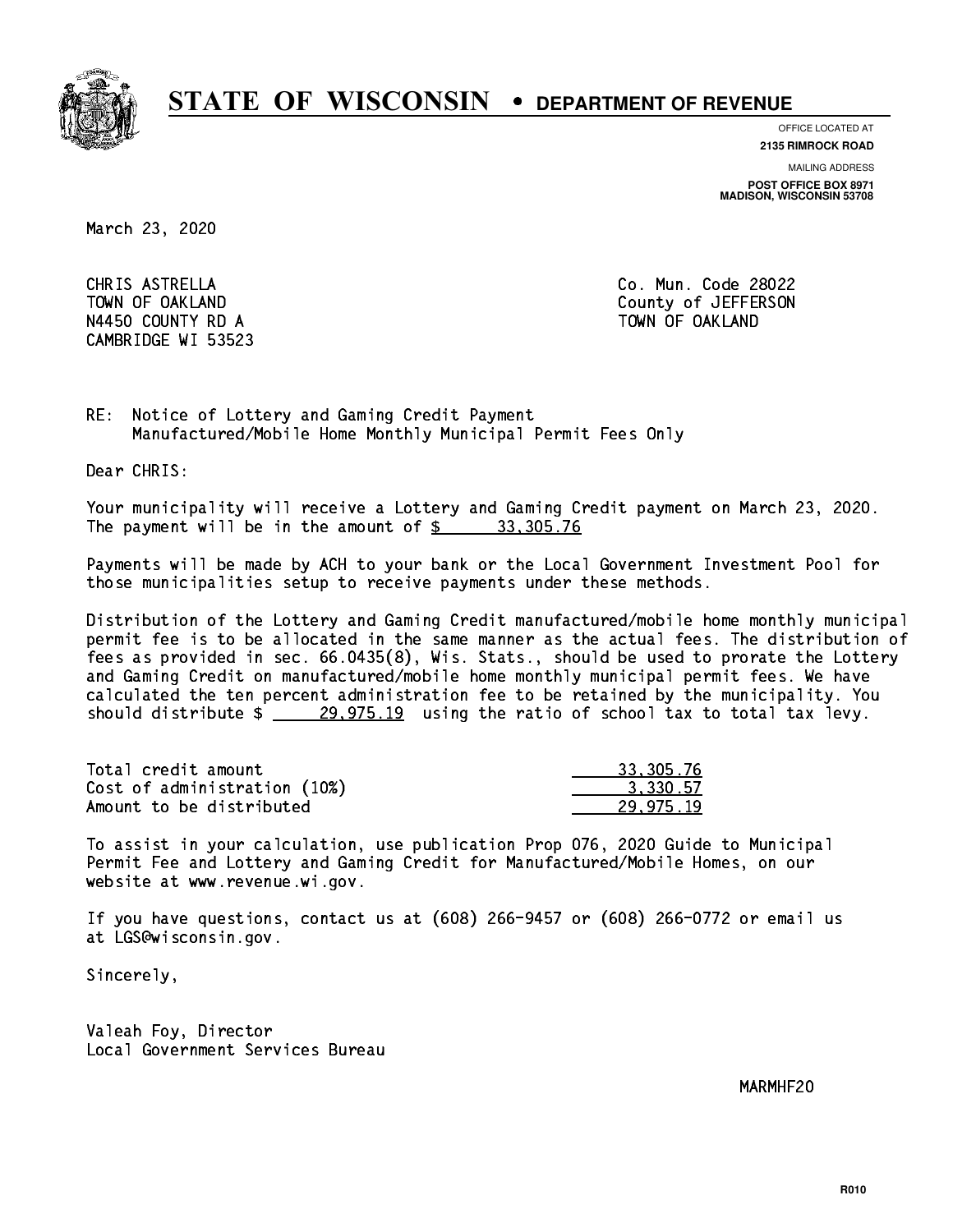

**OFFICE LOCATED AT 2135 RIMROCK ROAD**

**MAILING ADDRESS**

**POST OFFICE BOX 8971 MADISON, WISCONSIN 53708**

March 23, 2020

SHIRLEY BOOS TOWN OF SULLIVAN COUNTY OF SULLIVAN N3792 LIBERTY ST TOWN OF SULLIVAN SULLIVAN WI 53178-9606

Co. Mun. Code 28026

RE: Notice of Lottery and Gaming Credit Payment Manufactured/Mobile Home Monthly Municipal Permit Fees Only

Dear SHIRLEY:

 Your municipality will receive a Lottery and Gaming Credit payment on March 23, 2020. The payment will be in the amount of  $\frac{20,265.08}{20,265.08}$ 

 Payments will be made by ACH to your bank or the Local Government Investment Pool for those municipalities setup to receive payments under these methods.

 Distribution of the Lottery and Gaming Credit manufactured/mobile home monthly municipal permit fee is to be allocated in the same manner as the actual fees. The distribution of fees as provided in sec. 66.0435(8), Wis. Stats., should be used to prorate the Lottery and Gaming Credit on manufactured/mobile home monthly municipal permit fees. We have calculated the ten percent administration fee to be retained by the municipality. You should distribute  $\frac{27,238.58}{27,238.58}$  using the ratio of school tax to total tax levy.

| Total credit amount          | 30,265.08 |
|------------------------------|-----------|
| Cost of administration (10%) | 3.026.50  |
| Amount to be distributed     | 27.238.58 |

 To assist in your calculation, use publication Prop 076, 2020 Guide to Municipal Permit Fee and Lottery and Gaming Credit for Manufactured/Mobile Homes, on our website at www.revenue.wi.gov.

 If you have questions, contact us at (608) 266-9457 or (608) 266-0772 or email us at LGS@wisconsin.gov.

Sincerely,

 Valeah Foy, Director Local Government Services Bureau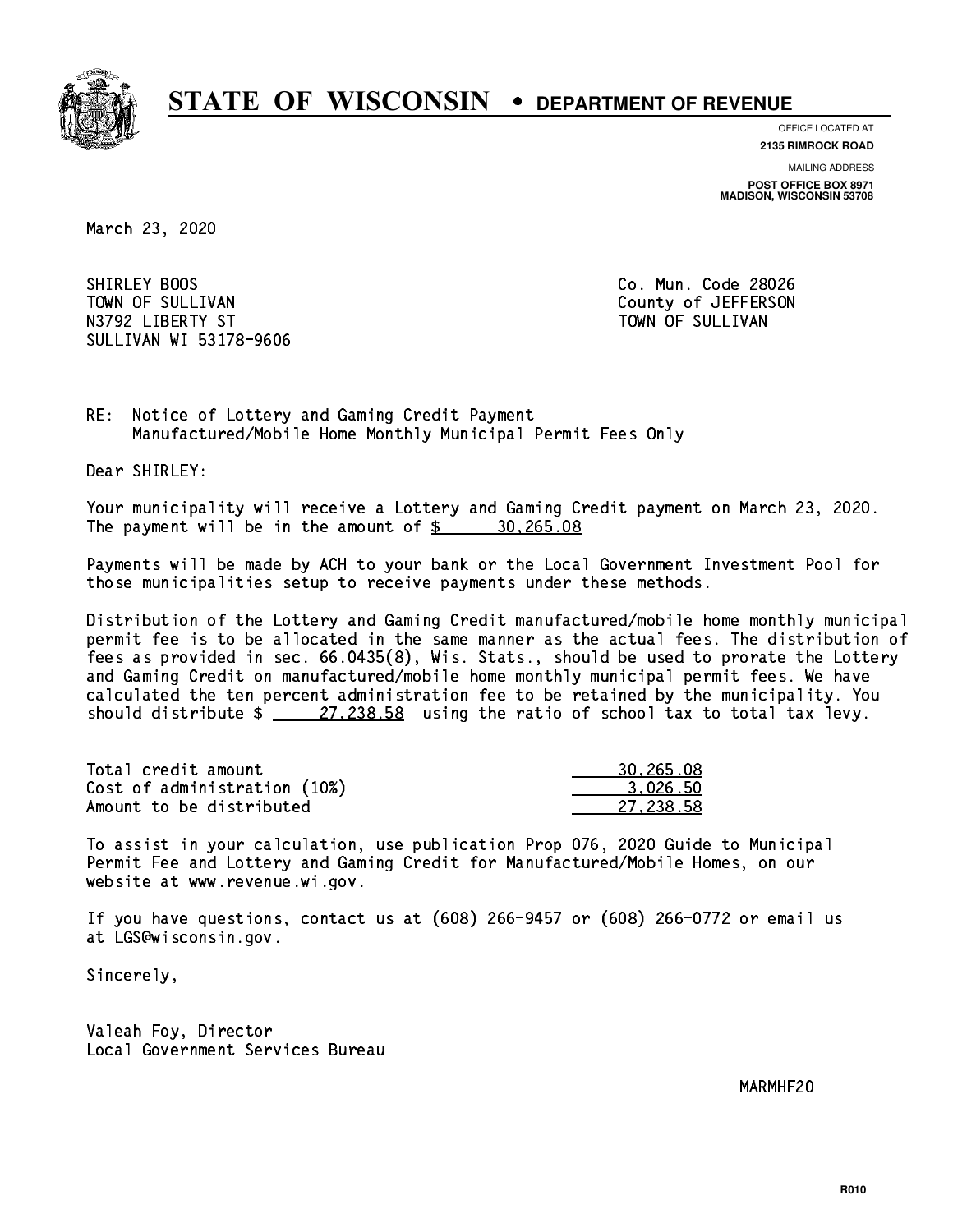

**OFFICE LOCATED AT 2135 RIMROCK ROAD**

**MAILING ADDRESS**

**POST OFFICE BOX 8971 MADISON, WISCONSIN 53708**

March 23, 2020

**VONNIE BUSKE** TOWN OF WATERTOWN COUNTY OF VALUE OF THE COUNTY OF A LIFT OF THE COUNTY OF A LIFT OF THE COUNTY OF THE COUNTY OF THE COUNTY OF THE COUNTY OF THE COUNTY OF THE COUNTY OF THE COUNTY OF THE COUNTY OF THE COUNTY OF THE COUNTY N8497 COUNTY ROAD D TOWN OF WATERTOWN NAME OF SALE OF STATE OF STATE OF STATE OF STATE OF STATE OF STATE OF ST WATERTOWN WI 53094-9586

Co. Mun. Code 28032

RE: Notice of Lottery and Gaming Credit Payment Manufactured/Mobile Home Monthly Municipal Permit Fees Only

Dear VONNIE:

 Your municipality will receive a Lottery and Gaming Credit payment on March 23, 2020. The payment will be in the amount of  $\frac{2}{3}$  1,998.72

 Payments will be made by ACH to your bank or the Local Government Investment Pool for those municipalities setup to receive payments under these methods.

 Distribution of the Lottery and Gaming Credit manufactured/mobile home monthly municipal permit fee is to be allocated in the same manner as the actual fees. The distribution of fees as provided in sec. 66.0435(8), Wis. Stats., should be used to prorate the Lottery and Gaming Credit on manufactured/mobile home monthly municipal permit fees. We have calculated the ten percent administration fee to be retained by the municipality. You should distribute  $\frac{1,798.85}{2}$  using the ratio of school tax to total tax levy.

| Total credit amount          | 1,998.72 |
|------------------------------|----------|
| Cost of administration (10%) | 199.87   |
| Amount to be distributed     | 1.798.85 |

 To assist in your calculation, use publication Prop 076, 2020 Guide to Municipal Permit Fee and Lottery and Gaming Credit for Manufactured/Mobile Homes, on our website at www.revenue.wi.gov.

 If you have questions, contact us at (608) 266-9457 or (608) 266-0772 or email us at LGS@wisconsin.gov.

Sincerely,

 Valeah Foy, Director Local Government Services Bureau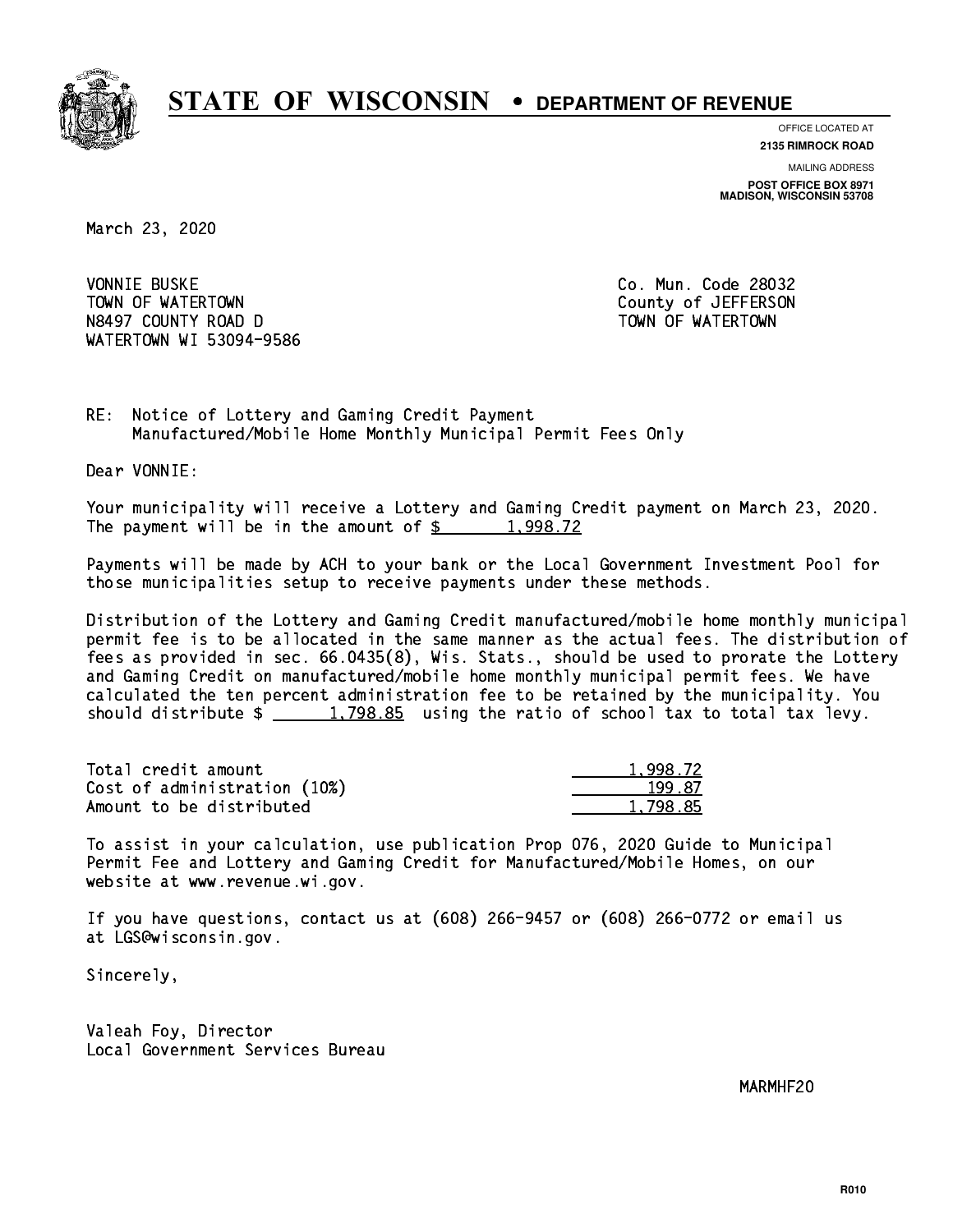

**OFFICE LOCATED AT 2135 RIMROCK ROAD**

**MAILING ADDRESS POST OFFICE BOX 8971 MADISON, WISCONSIN 53708**

March 23, 2020

SAM BELL VILLAGE OF JOHNSON CREEK COUNTY OF JEFFERSON PO BOX 238 JOHNSON CREEK WI 53038-0238

Co. Mun. Code 28141 VILLAGE OF JOHNSON CREEK

RE: Notice of Lottery and Gaming Credit Payment Manufactured/Mobile Home Monthly Municipal Permit Fees Only

Dear SAM:

 Your municipality will receive a Lottery and Gaming Credit payment on March 23, 2020. The payment will be in the amount of  $\frac{23,773.20}{22}$ 

 Payments will be made by ACH to your bank or the Local Government Investment Pool for those municipalities setup to receive payments under these methods.

 Distribution of the Lottery and Gaming Credit manufactured/mobile home monthly municipal permit fee is to be allocated in the same manner as the actual fees. The distribution of fees as provided in sec. 66.0435(8), Wis. Stats., should be used to prorate the Lottery and Gaming Credit on manufactured/mobile home monthly municipal permit fees. We have calculated the ten percent administration fee to be retained by the municipality. You should distribute  $\frac{21,395.88}{21,395.88}$  using the ratio of school tax to total tax levy.

| Total credit amount          | 23,773.20 |
|------------------------------|-----------|
| Cost of administration (10%) | 2.377.32  |
| Amount to be distributed     | 21.395.88 |

 To assist in your calculation, use publication Prop 076, 2020 Guide to Municipal Permit Fee and Lottery and Gaming Credit for Manufactured/Mobile Homes, on our website at www.revenue.wi.gov.

 If you have questions, contact us at (608) 266-9457 or (608) 266-0772 or email us at LGS@wisconsin.gov.

Sincerely,

 Valeah Foy, Director Local Government Services Bureau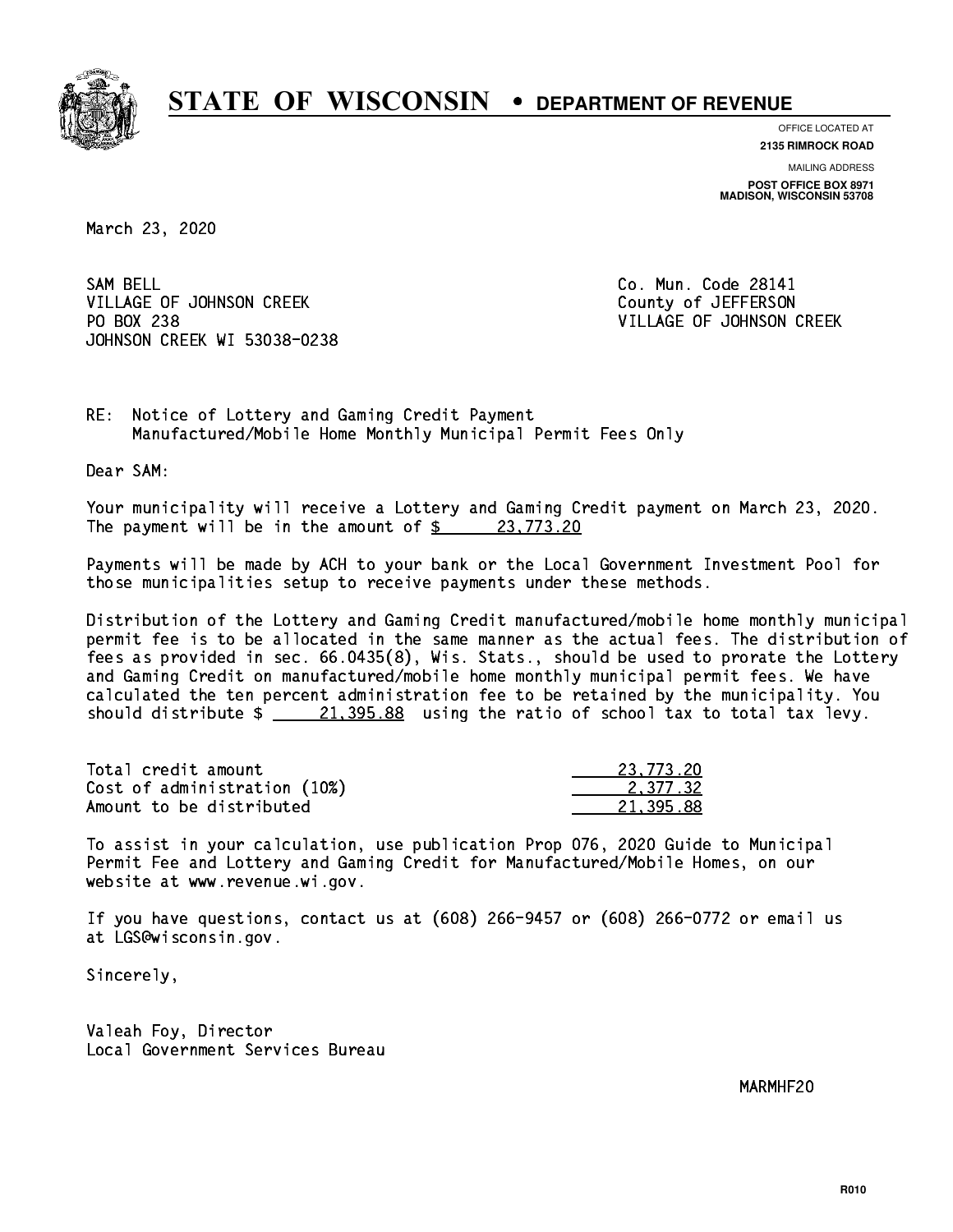

**OFFICE LOCATED AT 2135 RIMROCK ROAD**

**MAILING ADDRESS POST OFFICE BOX 8971 MADISON, WISCONSIN 53708**

March 23, 2020

 LAURIE MUELLER Co. Mun. Code 28171 VILLAGE OF PALMYRA COUNTY COUNTY OF STATES ON THE COUNTY OF STATES ON THE COUNTY OF STATES ON THE COUNTY OF STATES ON THE COUNTY OF STATES ON THE COUNTY OF STATES ON THE COUNTY OF STATES ON THE COUNTY OF STATES ON THE COUN 100 TAFT ST, PO BOX 380 VILLAGE OF PALMYRA PALMYRA WI 53156-0380

RE: Notice of Lottery and Gaming Credit Payment Manufactured/Mobile Home Monthly Municipal Permit Fees Only

Dear LAURIE:

 Your municipality will receive a Lottery and Gaming Credit payment on March 23, 2020. The payment will be in the amount of  $\frac{2}{3}$  4,128.48

 Payments will be made by ACH to your bank or the Local Government Investment Pool for those municipalities setup to receive payments under these methods.

 Distribution of the Lottery and Gaming Credit manufactured/mobile home monthly municipal permit fee is to be allocated in the same manner as the actual fees. The distribution of fees as provided in sec. 66.0435(8), Wis. Stats., should be used to prorate the Lottery and Gaming Credit on manufactured/mobile home monthly municipal permit fees. We have calculated the ten percent administration fee to be retained by the municipality. You should distribute  $\frac{2}{1}$   $\frac{3.715.64}{2}$  using the ratio of school tax to total tax levy.

| Total credit amount          | 4.128.48 |
|------------------------------|----------|
| Cost of administration (10%) | 412.84   |
| Amount to be distributed     | 3.715.64 |

 To assist in your calculation, use publication Prop 076, 2020 Guide to Municipal Permit Fee and Lottery and Gaming Credit for Manufactured/Mobile Homes, on our website at www.revenue.wi.gov.

 If you have questions, contact us at (608) 266-9457 or (608) 266-0772 or email us at LGS@wisconsin.gov.

Sincerely,

 Valeah Foy, Director Local Government Services Bureau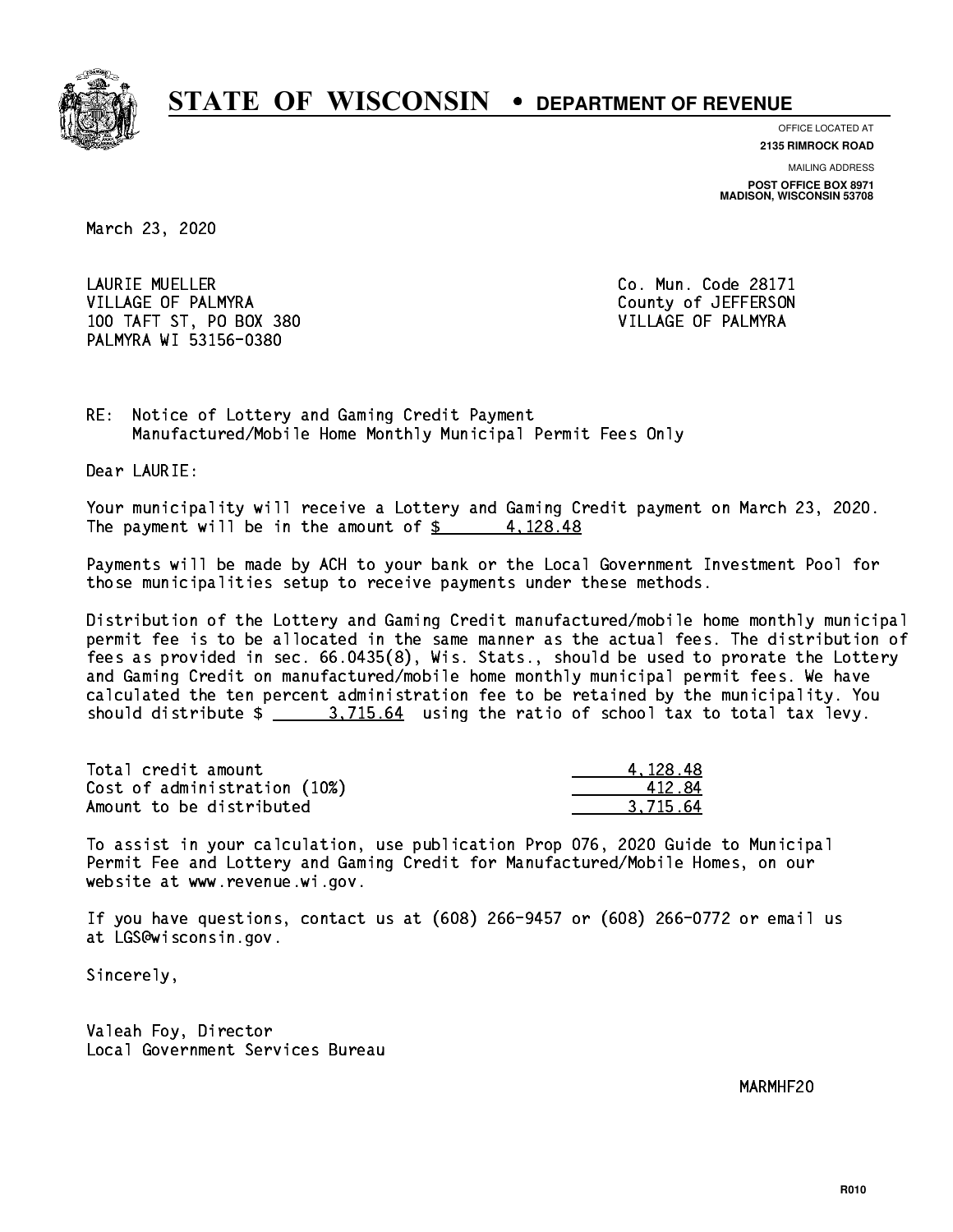

**OFFICE LOCATED AT**

**2135 RIMROCK ROAD**

**MAILING ADDRESS**

**POST OFFICE BOX 8971 MADISON, WISCONSIN 53708**

March 23, 2020

 TANYA PARLOW STEWART Co. Mun. Code 28241 CITY OF JEFFERSON County of JEFFERSON 317 S MAIN STREET CITY OF JEFFERSON JEFFERSON WI 53549

RE: Notice of Lottery and Gaming Credit Payment Manufactured/Mobile Home Monthly Municipal Permit Fees Only

Dear TANYA:

 Your municipality will receive a Lottery and Gaming Credit payment on March 23, 2020. The payment will be in the amount of  $\frac{25}{204.77}$ 

 Payments will be made by ACH to your bank or the Local Government Investment Pool for those municipalities setup to receive payments under these methods.

 Distribution of the Lottery and Gaming Credit manufactured/mobile home monthly municipal permit fee is to be allocated in the same manner as the actual fees. The distribution of fees as provided in sec. 66.0435(8), Wis. Stats., should be used to prorate the Lottery and Gaming Credit on manufactured/mobile home monthly municipal permit fees. We have calculated the ten percent administration fee to be retained by the municipality. You should distribute  $\frac{226684.30}{226684.30}$  using the ratio of school tax to total tax levy.

| Total credit amount          | 25, 204, 77 |
|------------------------------|-------------|
| Cost of administration (10%) | 2.520.47    |
| Amount to be distributed     | 22.684.30   |

 To assist in your calculation, use publication Prop 076, 2020 Guide to Municipal Permit Fee and Lottery and Gaming Credit for Manufactured/Mobile Homes, on our website at www.revenue.wi.gov.

 If you have questions, contact us at (608) 266-9457 or (608) 266-0772 or email us at LGS@wisconsin.gov.

Sincerely,

 Valeah Foy, Director Local Government Services Bureau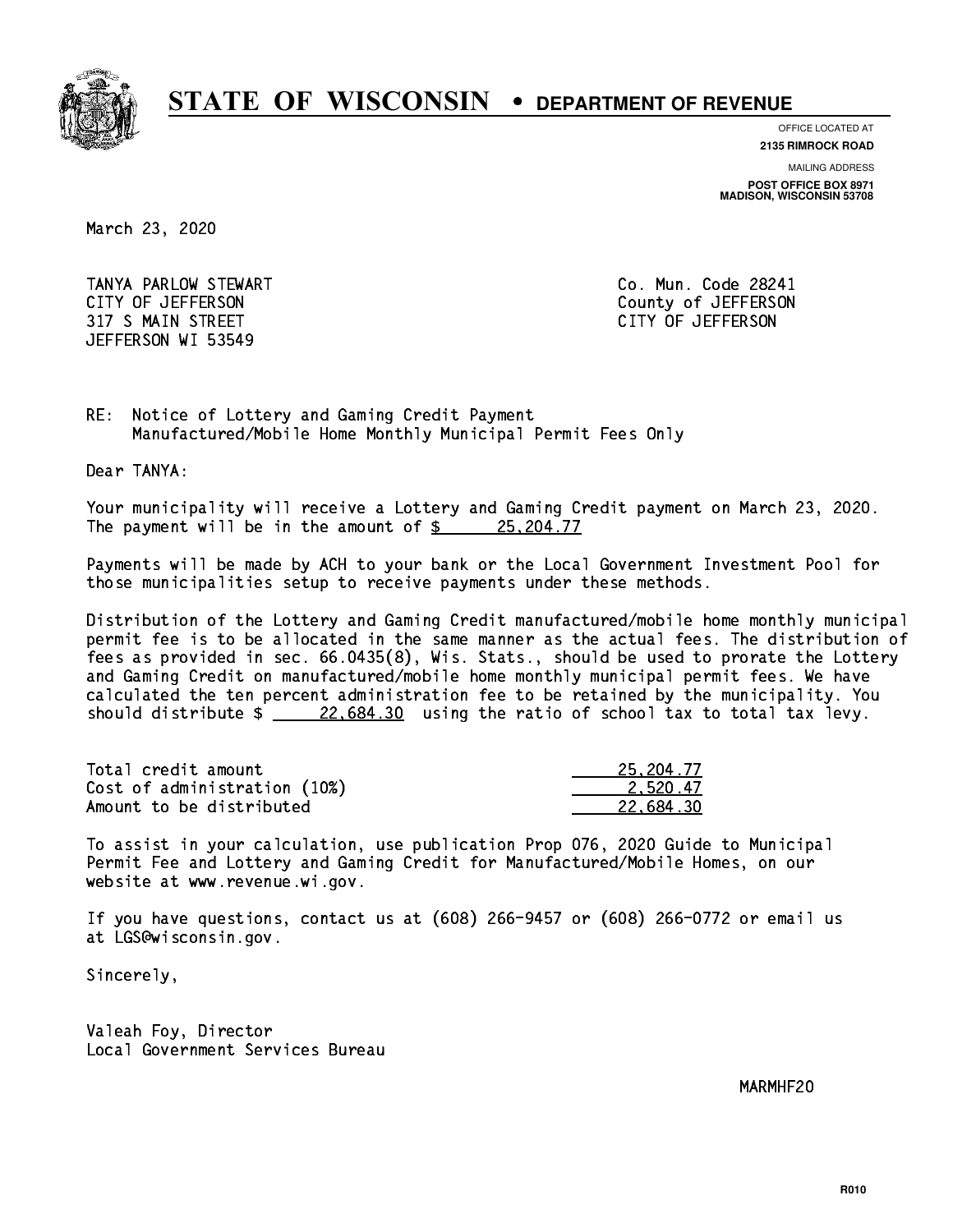

**OFFICE LOCATED AT**

**2135 RIMROCK ROAD**

**MAILING ADDRESS**

**POST OFFICE BOX 8971 MADISON, WISCONSIN 53708**

March 23, 2020

 ELIZABETH MILBRATH Co. Mun. Code 28246 200 D WATER STREET CITY OF LAKE MILLS LAKE MILLS WI 53551

CITY OF LAKE MILLS COUNTY OF LAKE MILLS

RE: Notice of Lottery and Gaming Credit Payment Manufactured/Mobile Home Monthly Municipal Permit Fees Only

Dear ELIZABETH:

 Your municipality will receive a Lottery and Gaming Credit payment on March 23, 2020. The payment will be in the amount of  $\frac{2}{3}$  13,690.08

 Payments will be made by ACH to your bank or the Local Government Investment Pool for those municipalities setup to receive payments under these methods.

 Distribution of the Lottery and Gaming Credit manufactured/mobile home monthly municipal permit fee is to be allocated in the same manner as the actual fees. The distribution of fees as provided in sec. 66.0435(8), Wis. Stats., should be used to prorate the Lottery and Gaming Credit on manufactured/mobile home monthly municipal permit fees. We have calculated the ten percent administration fee to be retained by the municipality. You should distribute  $\frac{2}{2}$   $\frac{12,321.08}{2}$  using the ratio of school tax to total tax levy.

| Total credit amount          | 13,690.08 |
|------------------------------|-----------|
| Cost of administration (10%) | 1.369.00  |
| Amount to be distributed     | 12,321.08 |

 To assist in your calculation, use publication Prop 076, 2020 Guide to Municipal Permit Fee and Lottery and Gaming Credit for Manufactured/Mobile Homes, on our website at www.revenue.wi.gov.

 If you have questions, contact us at (608) 266-9457 or (608) 266-0772 or email us at LGS@wisconsin.gov.

Sincerely,

 Valeah Foy, Director Local Government Services Bureau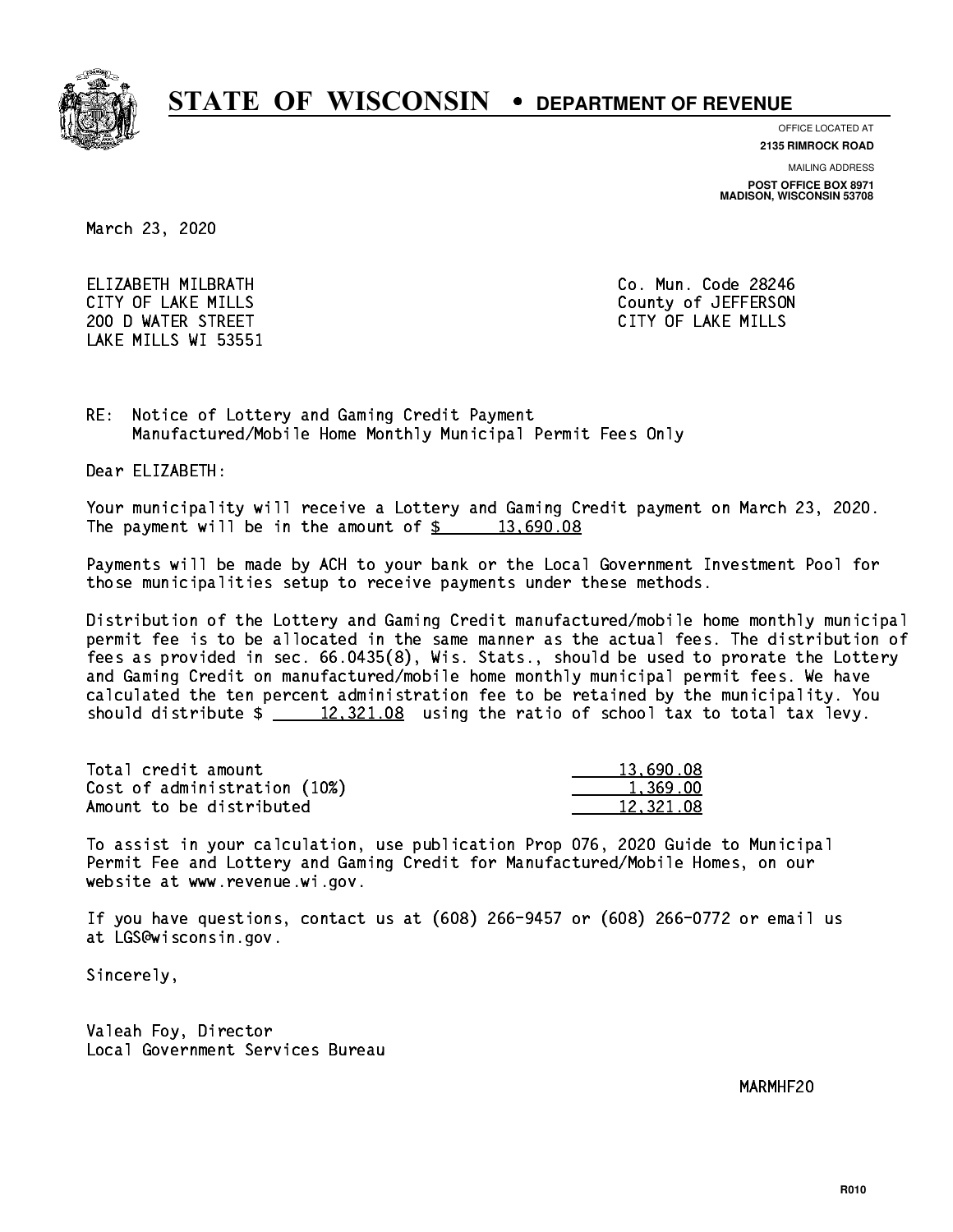

**OFFICE LOCATED AT**

**2135 RIMROCK ROAD**

**MAILING ADDRESS**

**POST OFFICE BOX 8971 MADISON, WISCONSIN 53708**

March 23, 2020

 MORTON HANSEN JR Co. Mun. Code 28290 CITY OF WATERLOO COUNTY OF WATERS ON COUNTY OF SALES AND THE COUNTY OF JEFFERSON 136 N MONROE ST CITY OF WATERLOO WATERLOO WI 53594-1198

RE: Notice of Lottery and Gaming Credit Payment Manufactured/Mobile Home Monthly Municipal Permit Fees Only

Dear MORTON:

 Your municipality will receive a Lottery and Gaming Credit payment on March 23, 2020. The payment will be in the amount of  $\frac{2}{3}$  10,903.44

 Payments will be made by ACH to your bank or the Local Government Investment Pool for those municipalities setup to receive payments under these methods.

 Distribution of the Lottery and Gaming Credit manufactured/mobile home monthly municipal permit fee is to be allocated in the same manner as the actual fees. The distribution of fees as provided in sec. 66.0435(8), Wis. Stats., should be used to prorate the Lottery and Gaming Credit on manufactured/mobile home monthly municipal permit fees. We have calculated the ten percent administration fee to be retained by the municipality. You should distribute  $\frac{2}{2}$  9,813.10 using the ratio of school tax to total tax levy.

| Total credit amount          | 10,903.44 |
|------------------------------|-----------|
| Cost of administration (10%) | 1.090.34  |
| Amount to be distributed     | 9.813.10  |

 To assist in your calculation, use publication Prop 076, 2020 Guide to Municipal Permit Fee and Lottery and Gaming Credit for Manufactured/Mobile Homes, on our website at www.revenue.wi.gov.

 If you have questions, contact us at (608) 266-9457 or (608) 266-0772 or email us at LGS@wisconsin.gov.

Sincerely,

 Valeah Foy, Director Local Government Services Bureau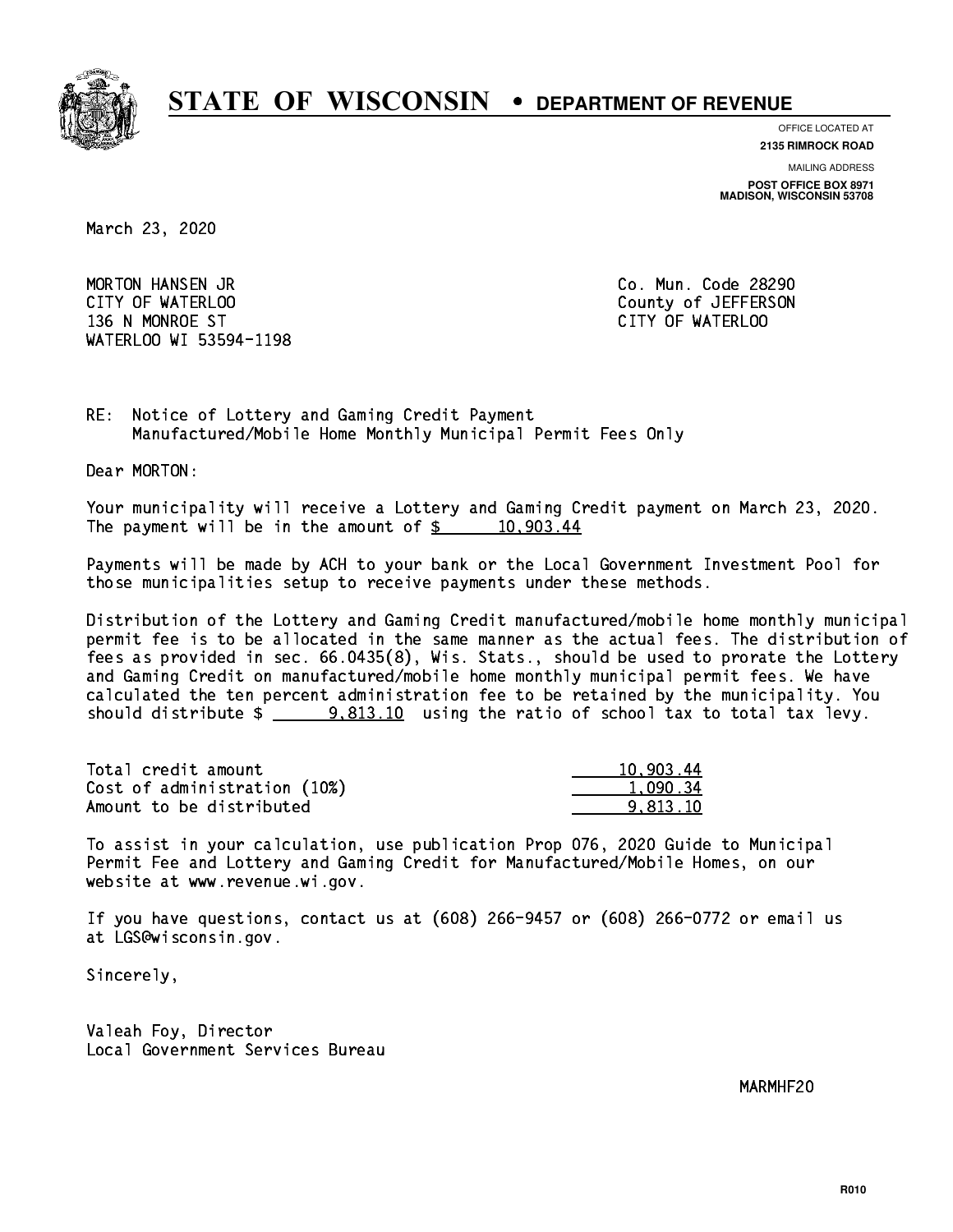

**OFFICE LOCATED AT**

**2135 RIMROCK ROAD**

**MAILING ADDRESS**

**POST OFFICE BOX 8971 MADISON, WISCONSIN 53708**

March 23, 2020

 KAREN DIETER Co. Mun. Code 28292 PO BOX 690 WHITEWATER WI 53190

 CITY OF WHITEWATER County of JEFFERSON CITY OF WHITEWATER

RE: Notice of Lottery and Gaming Credit Payment Manufactured/Mobile Home Monthly Municipal Permit Fees Only

Dear KAREN:

 Your municipality will receive a Lottery and Gaming Credit payment on March 23, 2020. The payment will be in the amount of  $\frac{2}{3}$  15,025.90

 Payments will be made by ACH to your bank or the Local Government Investment Pool for those municipalities setup to receive payments under these methods.

 Distribution of the Lottery and Gaming Credit manufactured/mobile home monthly municipal permit fee is to be allocated in the same manner as the actual fees. The distribution of fees as provided in sec. 66.0435(8), Wis. Stats., should be used to prorate the Lottery and Gaming Credit on manufactured/mobile home monthly municipal permit fees. We have calculated the ten percent administration fee to be retained by the municipality. You should distribute  $\frac{2}{13,523.31}$  using the ratio of school tax to total tax levy.

| Total credit amount          | 15.025.90 |
|------------------------------|-----------|
| Cost of administration (10%) | 1,502.59  |
| Amount to be distributed     | 13.523.31 |

 To assist in your calculation, use publication Prop 076, 2020 Guide to Municipal Permit Fee and Lottery and Gaming Credit for Manufactured/Mobile Homes, on our website at www.revenue.wi.gov.

 If you have questions, contact us at (608) 266-9457 or (608) 266-0772 or email us at LGS@wisconsin.gov.

Sincerely,

 Valeah Foy, Director Local Government Services Bureau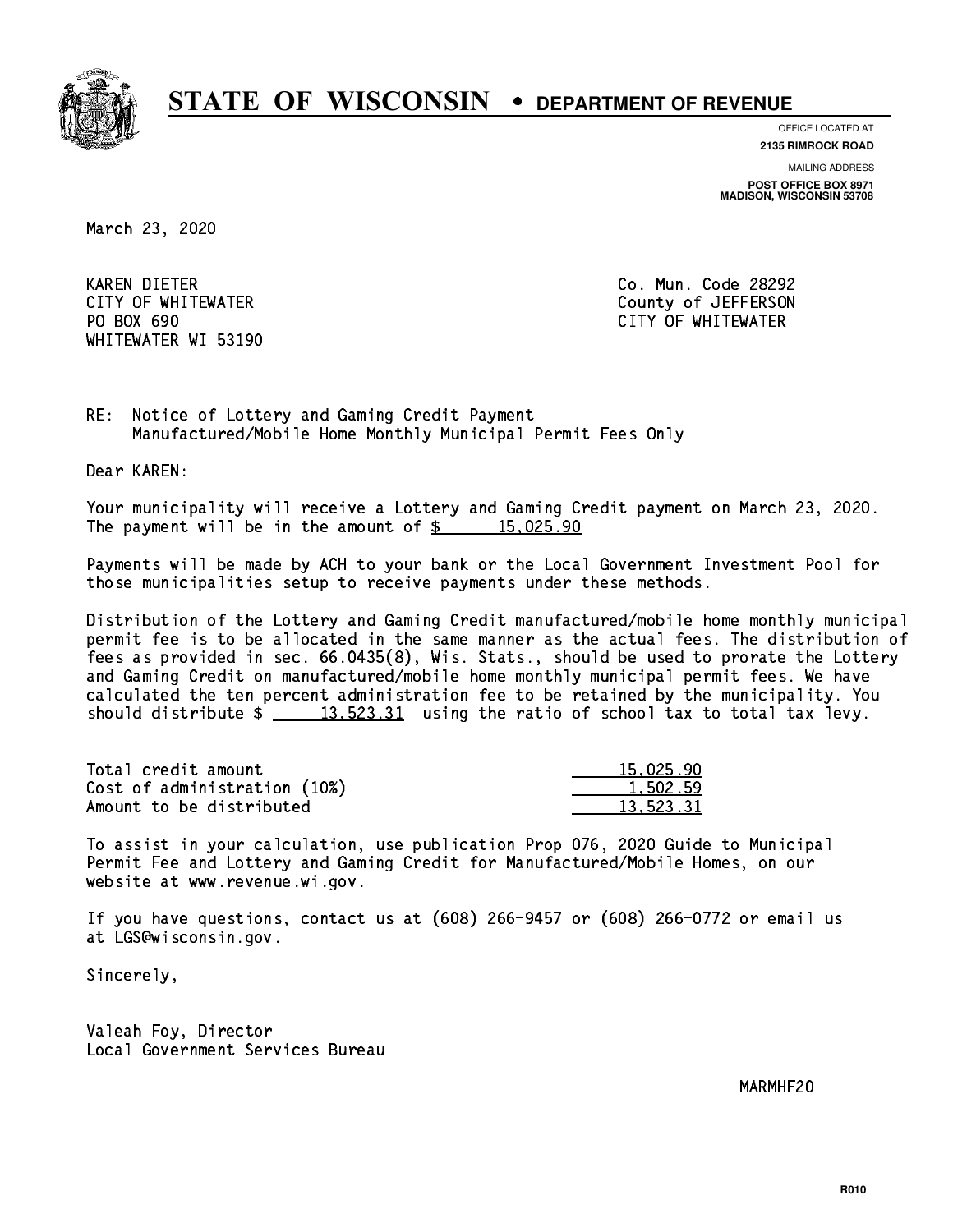

**OFFICE LOCATED AT**

**2135 RIMROCK ROAD**

**MAILING ADDRESS POST OFFICE BOX 8971 MADISON, WISCONSIN 53708**

March 23, 2020

 CARIN E. LEACH Co. Mun. Code 29018 TOWN OF LEMONWEIR County of JUNEAU N3935 19TH AVE TOWN OF LEMONWEIR MAUSTON WI 53948-9605

RE: Notice of Lottery and Gaming Credit Payment Manufactured/Mobile Home Monthly Municipal Permit Fees Only

Dear CARIN:

 Your municipality will receive a Lottery and Gaming Credit payment on March 23, 2020. The payment will be in the amount of  $\frac{2}{3}$  11,460.60

 Payments will be made by ACH to your bank or the Local Government Investment Pool for those municipalities setup to receive payments under these methods.

 Distribution of the Lottery and Gaming Credit manufactured/mobile home monthly municipal permit fee is to be allocated in the same manner as the actual fees. The distribution of fees as provided in sec. 66.0435(8), Wis. Stats., should be used to prorate the Lottery and Gaming Credit on manufactured/mobile home monthly municipal permit fees. We have calculated the ten percent administration fee to be retained by the municipality. You should distribute  $\frac{10,314.54}{2}$  using the ratio of school tax to total tax levy.

| Total credit amount          | 11,460.60 |
|------------------------------|-----------|
| Cost of administration (10%) | 1.146.06  |
| Amount to be distributed     | 10.314.54 |

 To assist in your calculation, use publication Prop 076, 2020 Guide to Municipal Permit Fee and Lottery and Gaming Credit for Manufactured/Mobile Homes, on our website at www.revenue.wi.gov.

 If you have questions, contact us at (608) 266-9457 or (608) 266-0772 or email us at LGS@wisconsin.gov.

Sincerely,

 Valeah Foy, Director Local Government Services Bureau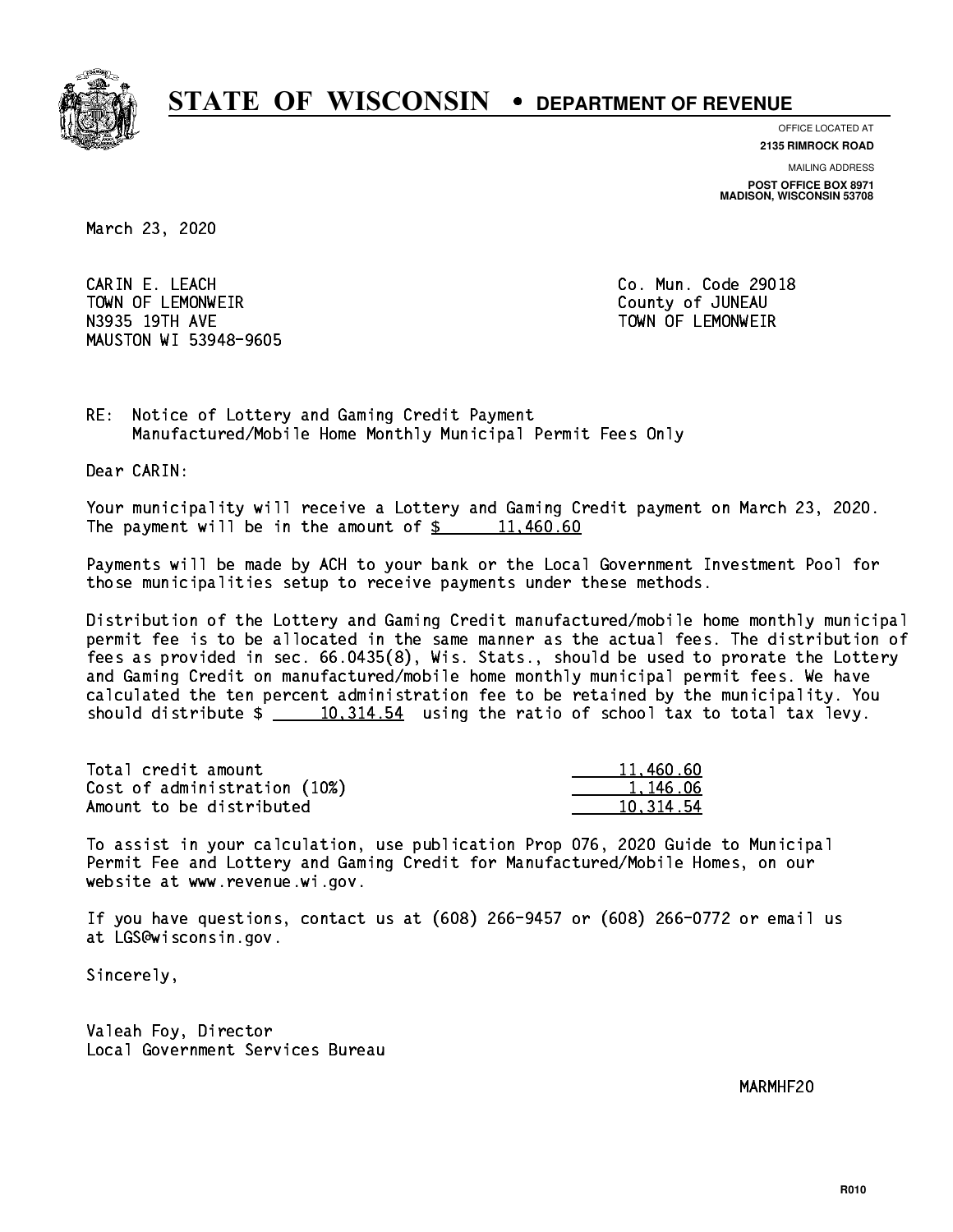

**OFFICE LOCATED AT 2135 RIMROCK ROAD**

**MAILING ADDRESS**

**POST OFFICE BOX 8971 MADISON, WISCONSIN 53708**

March 23, 2020

ANDREA HAWKINS TOWN OF LISBON COUNTY OF A LISBON N5293 MEYER RD TOWN OF LISBON NEW LISBON WI 53950-9124

Co. Mun. Code 29022

RE: Notice of Lottery and Gaming Credit Payment Manufactured/Mobile Home Monthly Municipal Permit Fees Only

Dear ANDREA:

 Your municipality will receive a Lottery and Gaming Credit payment on March 23, 2020. The payment will be in the amount of  $\frac{2}{3}$  2,384.47

 Payments will be made by ACH to your bank or the Local Government Investment Pool for those municipalities setup to receive payments under these methods.

 Distribution of the Lottery and Gaming Credit manufactured/mobile home monthly municipal permit fee is to be allocated in the same manner as the actual fees. The distribution of fees as provided in sec. 66.0435(8), Wis. Stats., should be used to prorate the Lottery and Gaming Credit on manufactured/mobile home monthly municipal permit fees. We have calculated the ten percent administration fee to be retained by the municipality. You should distribute  $\frac{2.146.03}{2.146.03}$  using the ratio of school tax to total tax levy.

| Total credit amount          | 2.384.47 |
|------------------------------|----------|
| Cost of administration (10%) | 238.44   |
| Amount to be distributed     | 2.146.03 |

 To assist in your calculation, use publication Prop 076, 2020 Guide to Municipal Permit Fee and Lottery and Gaming Credit for Manufactured/Mobile Homes, on our website at www.revenue.wi.gov.

 If you have questions, contact us at (608) 266-9457 or (608) 266-0772 or email us at LGS@wisconsin.gov.

Sincerely,

 Valeah Foy, Director Local Government Services Bureau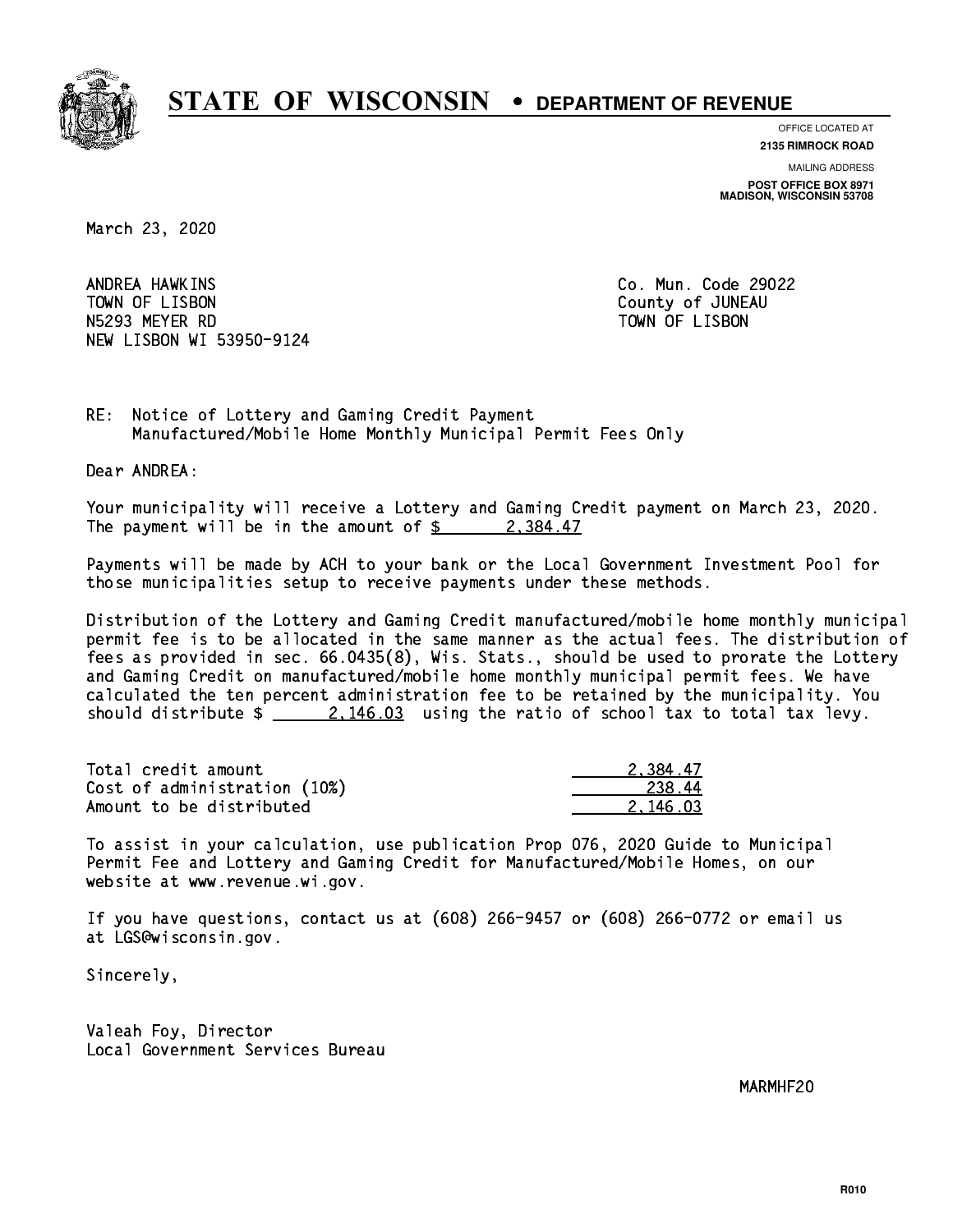

**OFFICE LOCATED AT 2135 RIMROCK ROAD**

**MAILING ADDRESS POST OFFICE BOX 8971 MADISON, WISCONSIN 53708**

March 23, 2020

 TAMMI LANDOWSKI Co. Mun. Code 29111 VILLAGE OF CAMP DOUGLAS County of JUNEAU PO BOX 200 CAMP DOUGLAS WI 54618

VILLAGE OF CAMP DOUGLAS

RE: Notice of Lottery and Gaming Credit Payment Manufactured/Mobile Home Monthly Municipal Permit Fees Only

Dear TAMMI:

 Your municipality will receive a Lottery and Gaming Credit payment on March 23, 2020. The payment will be in the amount of  $\frac{2}{3}$  1,179.72

 Payments will be made by ACH to your bank or the Local Government Investment Pool for those municipalities setup to receive payments under these methods.

 Distribution of the Lottery and Gaming Credit manufactured/mobile home monthly municipal permit fee is to be allocated in the same manner as the actual fees. The distribution of fees as provided in sec. 66.0435(8), Wis. Stats., should be used to prorate the Lottery and Gaming Credit on manufactured/mobile home monthly municipal permit fees. We have calculated the ten percent administration fee to be retained by the municipality. You should distribute  $\frac{1,061.75}{1,061.75}$  using the ratio of school tax to total tax levy.

| Total credit amount          | 1, 179, 72 |
|------------------------------|------------|
| Cost of administration (10%) | 117.97     |
| Amount to be distributed     | 1.061.75   |

 To assist in your calculation, use publication Prop 076, 2020 Guide to Municipal Permit Fee and Lottery and Gaming Credit for Manufactured/Mobile Homes, on our website at www.revenue.wi.gov.

 If you have questions, contact us at (608) 266-9457 or (608) 266-0772 or email us at LGS@wisconsin.gov.

Sincerely,

 Valeah Foy, Director Local Government Services Bureau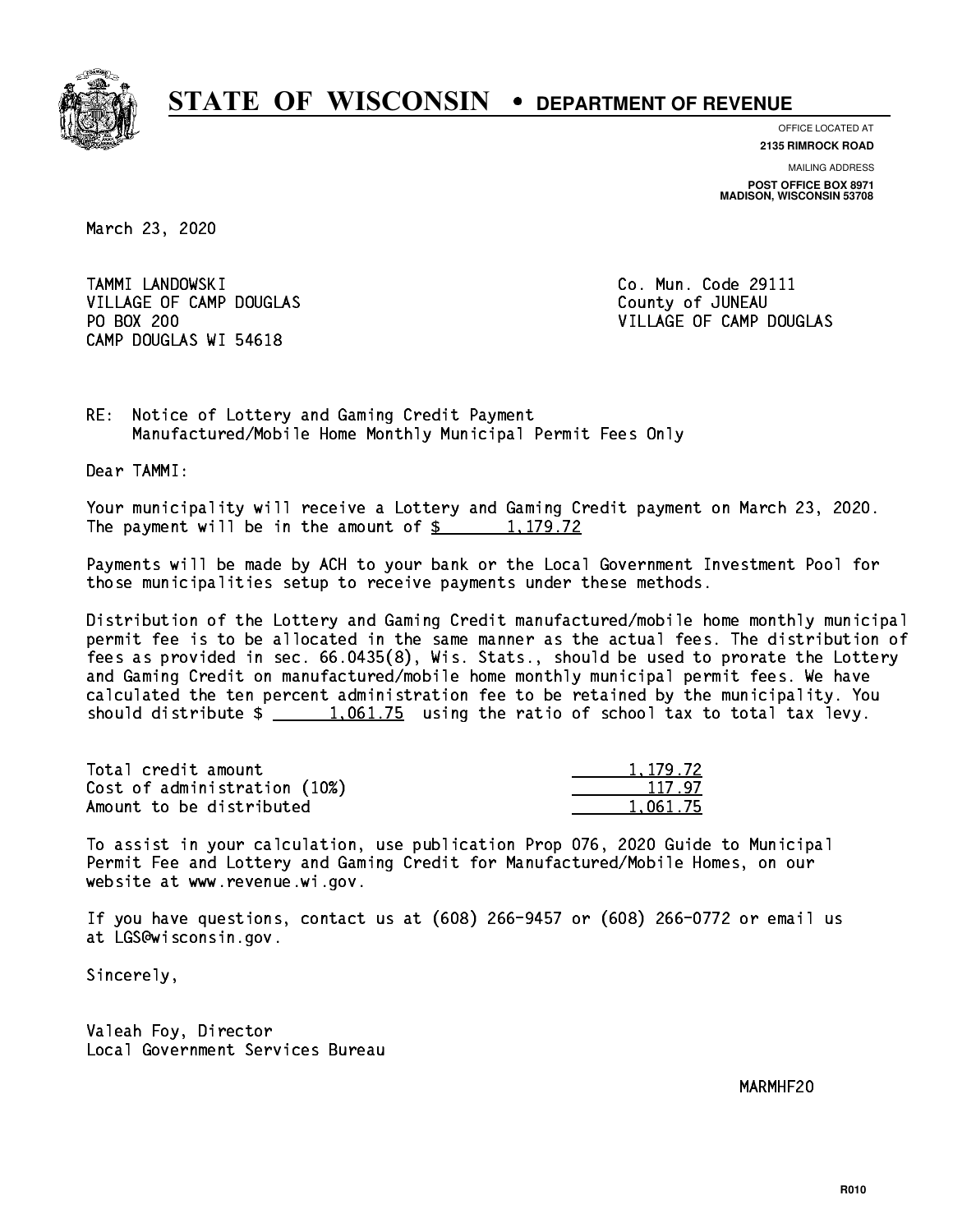

**OFFICE LOCATED AT 2135 RIMROCK ROAD**

**MAILING ADDRESS POST OFFICE BOX 8971 MADISON, WISCONSIN 53708**

March 23, 2020

LORI SCULLY VILLAGE OF LYNDON STATION COUNTY OF JUNEAU PO BOX 408 LYNDON STATION WI 53944-0408

Co. Mun. Code 29146 VILLAGE OF LYNDON STATION

RE: Notice of Lottery and Gaming Credit Payment Manufactured/Mobile Home Monthly Municipal Permit Fees Only

Dear LORI:

 Your municipality will receive a Lottery and Gaming Credit payment on March 23, 2020. The payment will be in the amount of  $\frac{2}{3}$  1,949.00

 Payments will be made by ACH to your bank or the Local Government Investment Pool for those municipalities setup to receive payments under these methods.

 Distribution of the Lottery and Gaming Credit manufactured/mobile home monthly municipal permit fee is to be allocated in the same manner as the actual fees. The distribution of fees as provided in sec. 66.0435(8), Wis. Stats., should be used to prorate the Lottery and Gaming Credit on manufactured/mobile home monthly municipal permit fees. We have calculated the ten percent administration fee to be retained by the municipality. You should distribute  $\frac{1,754.10}{1,754.10}$  using the ratio of school tax to total tax levy.

| Total credit amount          | 1,949.00 |
|------------------------------|----------|
| Cost of administration (10%) | 194.90   |
| Amount to be distributed     | 1.754.10 |

 To assist in your calculation, use publication Prop 076, 2020 Guide to Municipal Permit Fee and Lottery and Gaming Credit for Manufactured/Mobile Homes, on our website at www.revenue.wi.gov.

 If you have questions, contact us at (608) 266-9457 or (608) 266-0772 or email us at LGS@wisconsin.gov.

Sincerely,

 Valeah Foy, Director Local Government Services Bureau

 $\mathcal{M}$  matrix  $\mathcal{M}$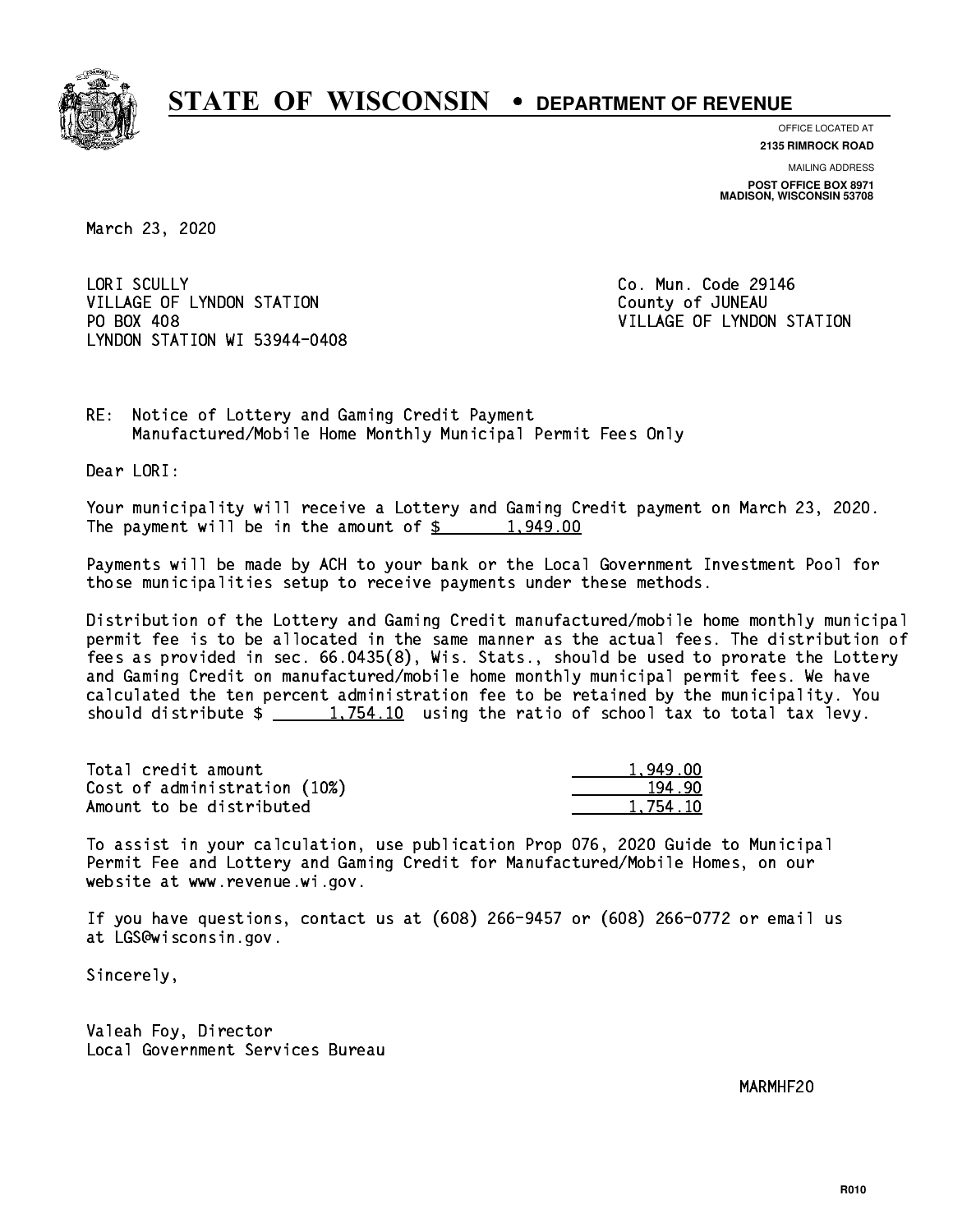

**OFFICE LOCATED AT**

**2135 RIMROCK ROAD**

**MAILING ADDRESS POST OFFICE BOX 8971 MADISON, WISCONSIN 53708**

March 23, 2020

 CHERYL STEEN Co. Mun. Code 29161 VILLAGE OF NECEDAH COUNTY OF JUNEAU 101 CENTER ST VILLAGE OF NECEDAH NECEDAH WI 54646-0371

RE: Notice of Lottery and Gaming Credit Payment Manufactured/Mobile Home Monthly Municipal Permit Fees Only

Dear CHERYL:

 Your municipality will receive a Lottery and Gaming Credit payment on March 23, 2020. The payment will be in the amount of  $\frac{232.20}{2}$ 

 Payments will be made by ACH to your bank or the Local Government Investment Pool for those municipalities setup to receive payments under these methods.

 Distribution of the Lottery and Gaming Credit manufactured/mobile home monthly municipal permit fee is to be allocated in the same manner as the actual fees. The distribution of fees as provided in sec. 66.0435(8), Wis. Stats., should be used to prorate the Lottery and Gaming Credit on manufactured/mobile home monthly municipal permit fees. We have calculated the ten percent administration fee to be retained by the municipality. You should distribute  $\frac{208.98}{208.98}$  using the ratio of school tax to total tax levy.

Total credit amount Cost of administration (10%) Amount to be distributed

| 232 2N |
|--------|
| 3.22   |
| .,     |

 To assist in your calculation, use publication Prop 076, 2020 Guide to Municipal Permit Fee and Lottery and Gaming Credit for Manufactured/Mobile Homes, on our website at www.revenue.wi.gov.

 If you have questions, contact us at (608) 266-9457 or (608) 266-0772 or email us at LGS@wisconsin.gov.

Sincerely,

 Valeah Foy, Director Local Government Services Bureau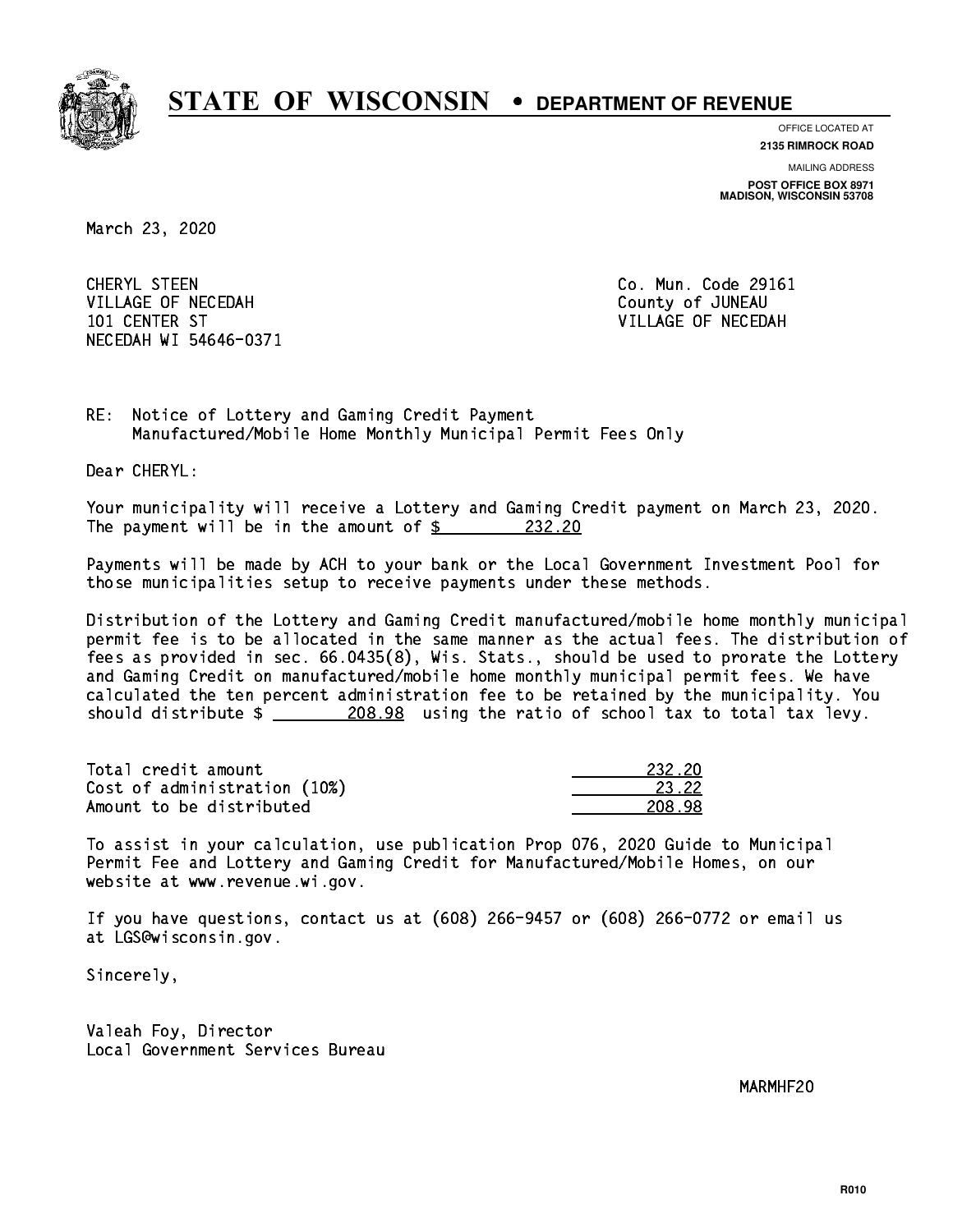

**OFFICE LOCATED AT**

**2135 RIMROCK ROAD**

**MAILING ADDRESS POST OFFICE BOX 8971 MADISON, WISCONSIN 53708**

March 23, 2020

 LEE KUCHER Co. Mun. Code 29191 VILLAGE OF WONEWOC **COUNTY OF SECOND VILLAGE OF WONEWOC** WONEWOC WI 53968

200 WEST STREET VILLAGE OF WONEWOC

RE: Notice of Lottery and Gaming Credit Payment Manufactured/Mobile Home Monthly Municipal Permit Fees Only

Dear LEE:

 Your municipality will receive a Lottery and Gaming Credit payment on March 23, 2020. The payment will be in the amount of  $\frac{2}{3}$  1,832.52

 Payments will be made by ACH to your bank or the Local Government Investment Pool for those municipalities setup to receive payments under these methods.

 Distribution of the Lottery and Gaming Credit manufactured/mobile home monthly municipal permit fee is to be allocated in the same manner as the actual fees. The distribution of fees as provided in sec. 66.0435(8), Wis. Stats., should be used to prorate the Lottery and Gaming Credit on manufactured/mobile home monthly municipal permit fees. We have calculated the ten percent administration fee to be retained by the municipality. You should distribute  $\frac{1.649.27}{1.649.27}$  using the ratio of school tax to total tax levy.

| Total credit amount          | 1,832.52 |
|------------------------------|----------|
| Cost of administration (10%) | 183.25   |
| Amount to be distributed     | 1.649.27 |

 To assist in your calculation, use publication Prop 076, 2020 Guide to Municipal Permit Fee and Lottery and Gaming Credit for Manufactured/Mobile Homes, on our website at www.revenue.wi.gov.

 If you have questions, contact us at (608) 266-9457 or (608) 266-0772 or email us at LGS@wisconsin.gov.

Sincerely,

 Valeah Foy, Director Local Government Services Bureau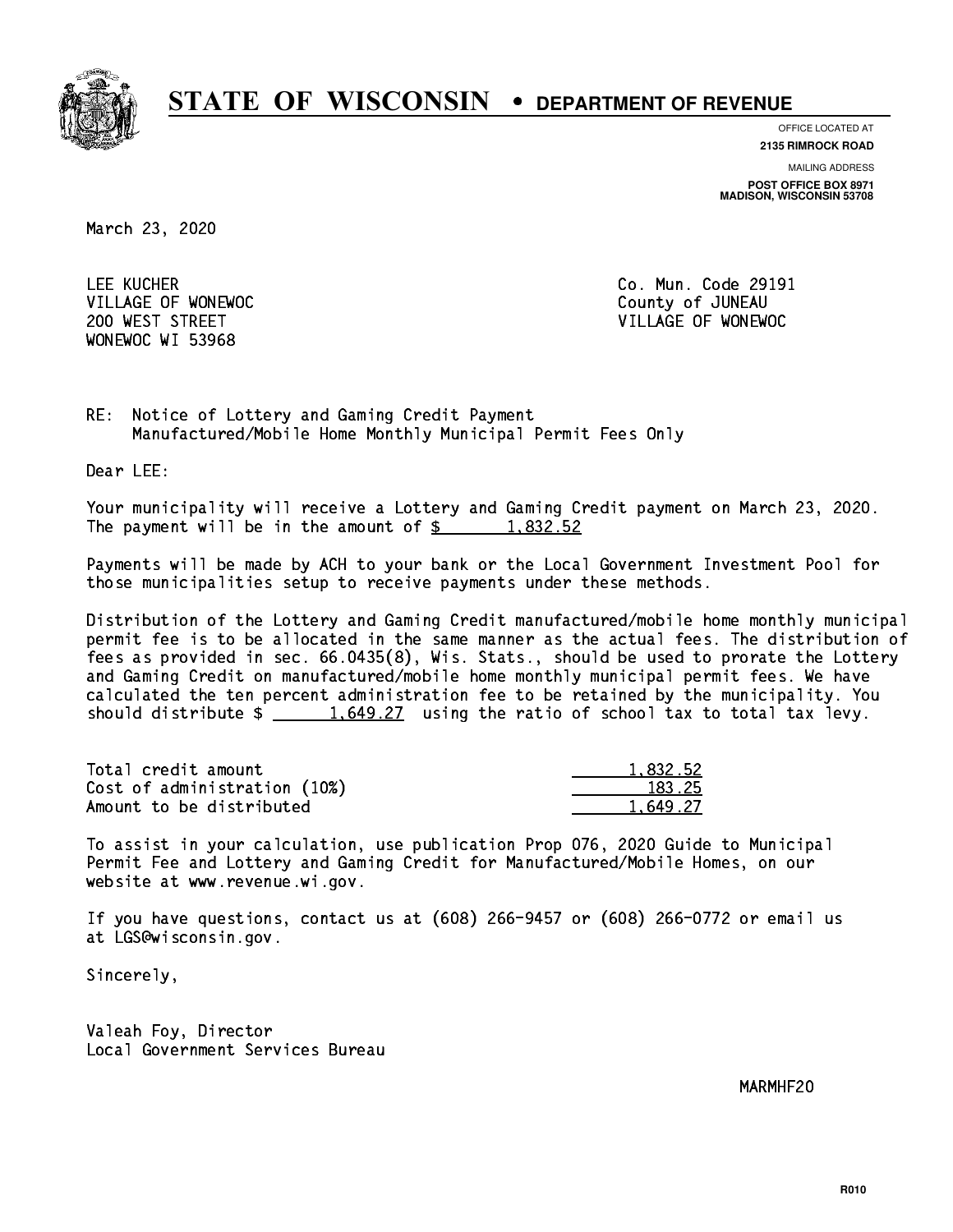

**OFFICE LOCATED AT**

**2135 RIMROCK ROAD**

**MAILING ADDRESS**

**POST OFFICE BOX 8971 MADISON, WISCONSIN 53708**

March 23, 2020

RANDALL D REEG **Co. Mun. Code 29251**  CITY OF MAUSTON County of JUNEAU 303 MANSION ST CITY OF MAUSTON MAUSTON WI 53948-1329

RE: Notice of Lottery and Gaming Credit Payment Manufactured/Mobile Home Monthly Municipal Permit Fees Only

Dear RANDALL:

 Your municipality will receive a Lottery and Gaming Credit payment on March 23, 2020. The payment will be in the amount of \$ 7,433.52 \_\_\_\_\_\_\_\_\_\_\_\_\_\_\_\_

 Payments will be made by ACH to your bank or the Local Government Investment Pool for those municipalities setup to receive payments under these methods.

 Distribution of the Lottery and Gaming Credit manufactured/mobile home monthly municipal permit fee is to be allocated in the same manner as the actual fees. The distribution of fees as provided in sec. 66.0435(8), Wis. Stats., should be used to prorate the Lottery and Gaming Credit on manufactured/mobile home monthly municipal permit fees. We have calculated the ten percent administration fee to be retained by the municipality. You should distribute  $\frac{2}{3}$  6,690.17 using the ratio of school tax to total tax levy.

| Total credit amount          | 7.433.52 |
|------------------------------|----------|
| Cost of administration (10%) | 743.35   |
| Amount to be distributed     | 6.690.17 |

 To assist in your calculation, use publication Prop 076, 2020 Guide to Municipal Permit Fee and Lottery and Gaming Credit for Manufactured/Mobile Homes, on our website at www.revenue.wi.gov.

 If you have questions, contact us at (608) 266-9457 or (608) 266-0772 or email us at LGS@wisconsin.gov.

Sincerely,

 Valeah Foy, Director Local Government Services Bureau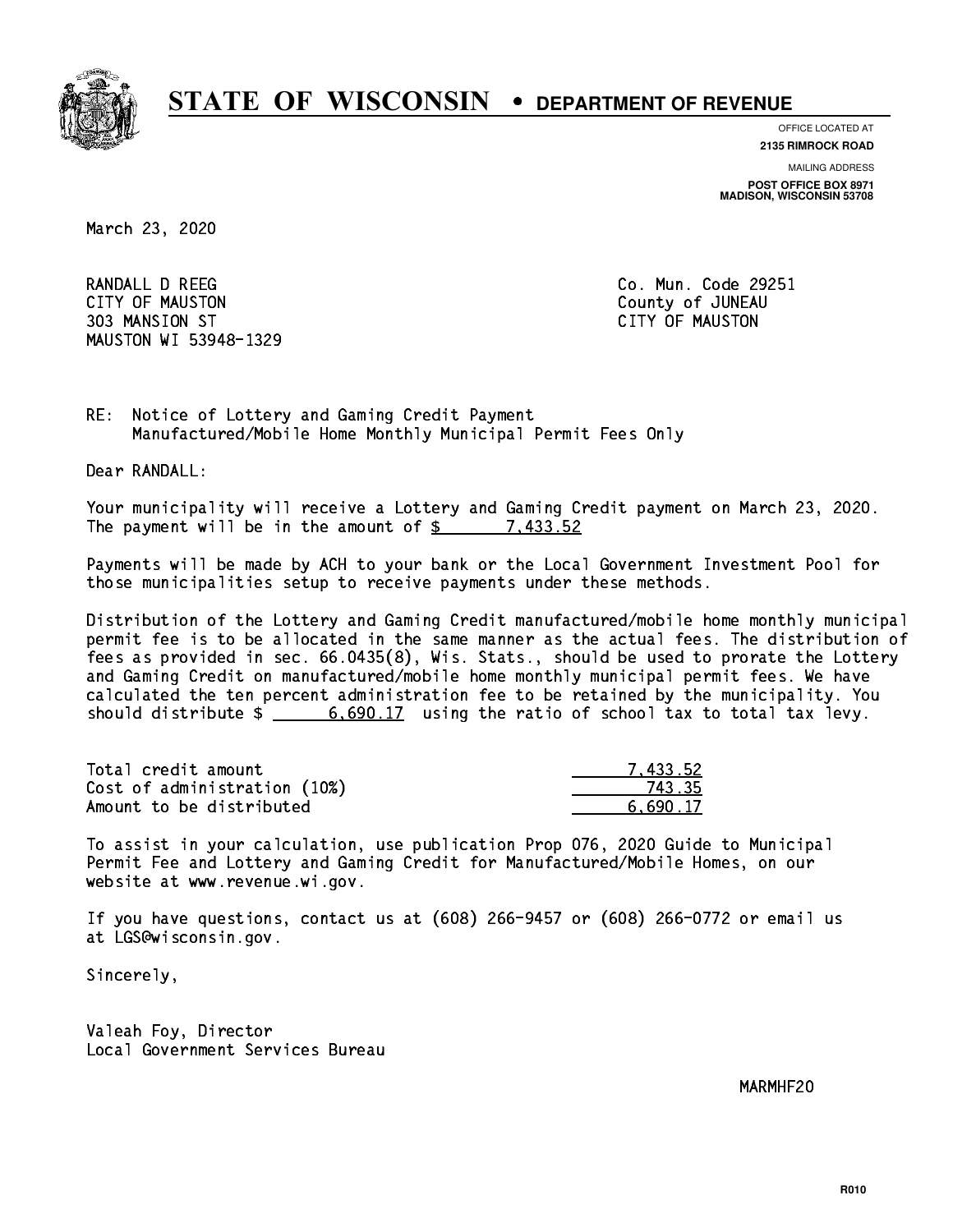

**OFFICE LOCATED AT 2135 RIMROCK ROAD**

**MAILING ADDRESS**

**POST OFFICE BOX 8971 MADISON, WISCONSIN 53708**

March 23, 2020

LISA VINZ CITY OF NEW LISBON County of JUNEAU 232 W PLEASANT ST CITY OF NEW LISBON NEW LISBON WI 53950-1139

Co. Mun. Code 29261

RE: Notice of Lottery and Gaming Credit Payment Manufactured/Mobile Home Monthly Municipal Permit Fees Only

Dear LISA:

 Your municipality will receive a Lottery and Gaming Credit payment on March 23, 2020. The payment will be in the amount of  $\frac{2}{3}$  3,760.68

 Payments will be made by ACH to your bank or the Local Government Investment Pool for those municipalities setup to receive payments under these methods.

 Distribution of the Lottery and Gaming Credit manufactured/mobile home monthly municipal permit fee is to be allocated in the same manner as the actual fees. The distribution of fees as provided in sec. 66.0435(8), Wis. Stats., should be used to prorate the Lottery and Gaming Credit on manufactured/mobile home monthly municipal permit fees. We have calculated the ten percent administration fee to be retained by the municipality. You should distribute  $\frac{2}{1}$   $\frac{3,384.62}{2}$  using the ratio of school tax to total tax levy.

| Total credit amount          | 3.760.68 |
|------------------------------|----------|
| Cost of administration (10%) | -376.06  |
| Amount to be distributed     | 3.384.62 |

 To assist in your calculation, use publication Prop 076, 2020 Guide to Municipal Permit Fee and Lottery and Gaming Credit for Manufactured/Mobile Homes, on our website at www.revenue.wi.gov.

 If you have questions, contact us at (608) 266-9457 or (608) 266-0772 or email us at LGS@wisconsin.gov.

Sincerely,

 Valeah Foy, Director Local Government Services Bureau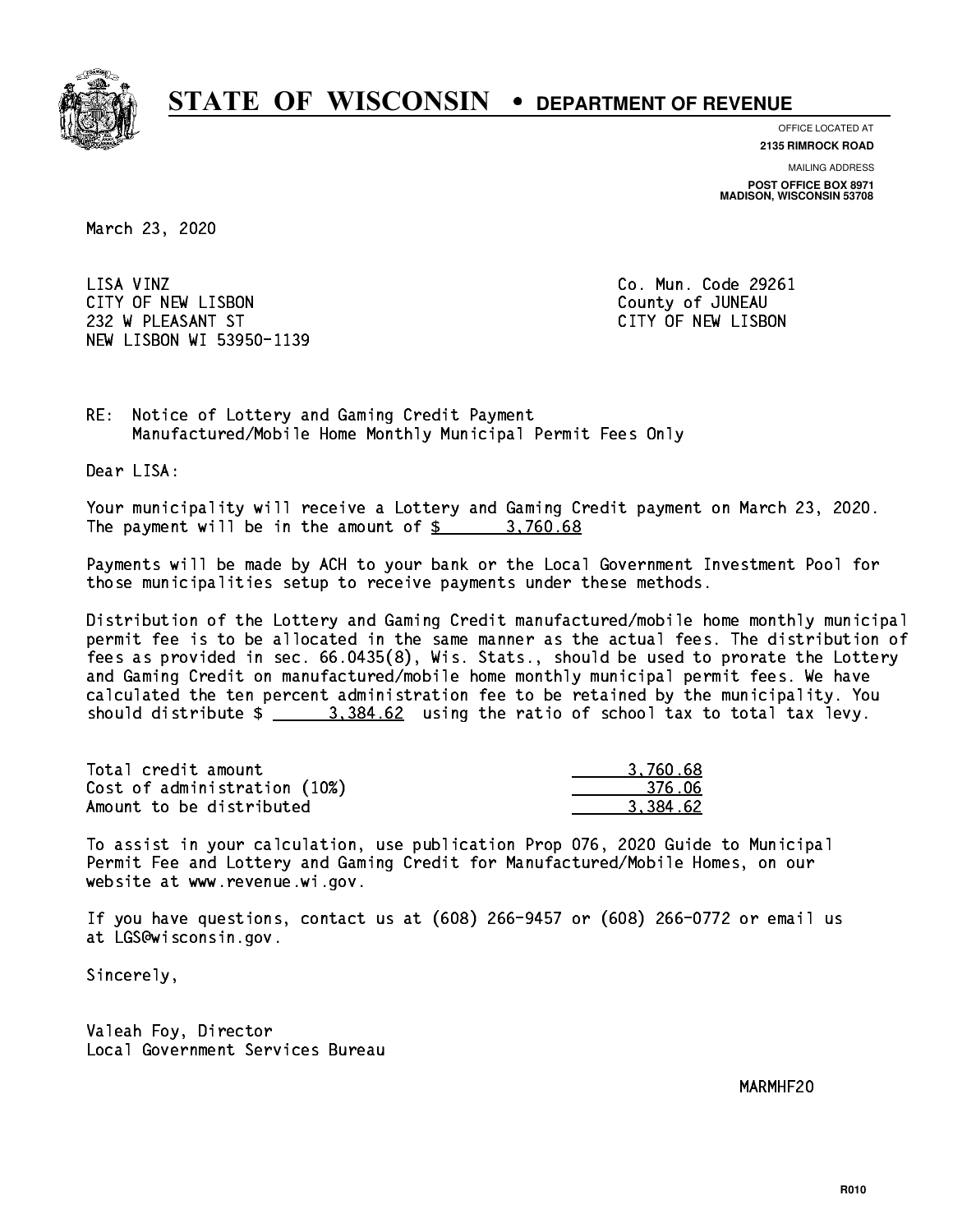

**OFFICE LOCATED AT**

**2135 RIMROCK ROAD**

**MAILING ADDRESS POST OFFICE BOX 8971 MADISON, WISCONSIN 53708**

March 23, 2020

 LINDA PERONA Co. Mun. Code 30002 TOWN OF BRIGHTON County of KENOSHA PO BOX 249 PO BOX 249 TOWN OF BRIGHTON KANSASVILLE WI 53139-0249

RE: Notice of Lottery and Gaming Credit Payment Manufactured/Mobile Home Monthly Municipal Permit Fees Only

Dear LINDA:

 Your municipality will receive a Lottery and Gaming Credit payment on March 23, 2020. The payment will be in the amount of  $\frac{2}{3}$  4,741.56

 Payments will be made by ACH to your bank or the Local Government Investment Pool for those municipalities setup to receive payments under these methods.

 Distribution of the Lottery and Gaming Credit manufactured/mobile home monthly municipal permit fee is to be allocated in the same manner as the actual fees. The distribution of fees as provided in sec. 66.0435(8), Wis. Stats., should be used to prorate the Lottery and Gaming Credit on manufactured/mobile home monthly municipal permit fees. We have calculated the ten percent administration fee to be retained by the municipality. You should distribute  $\frac{4.267.41}{2}$  using the ratio of school tax to total tax levy.

| Total credit amount          | 4.741.56 |
|------------------------------|----------|
| Cost of administration (10%) | 474.15   |
| Amount to be distributed     | 4.267.41 |

 To assist in your calculation, use publication Prop 076, 2020 Guide to Municipal Permit Fee and Lottery and Gaming Credit for Manufactured/Mobile Homes, on our website at www.revenue.wi.gov.

 If you have questions, contact us at (608) 266-9457 or (608) 266-0772 or email us at LGS@wisconsin.gov.

Sincerely,

 Valeah Foy, Director Local Government Services Bureau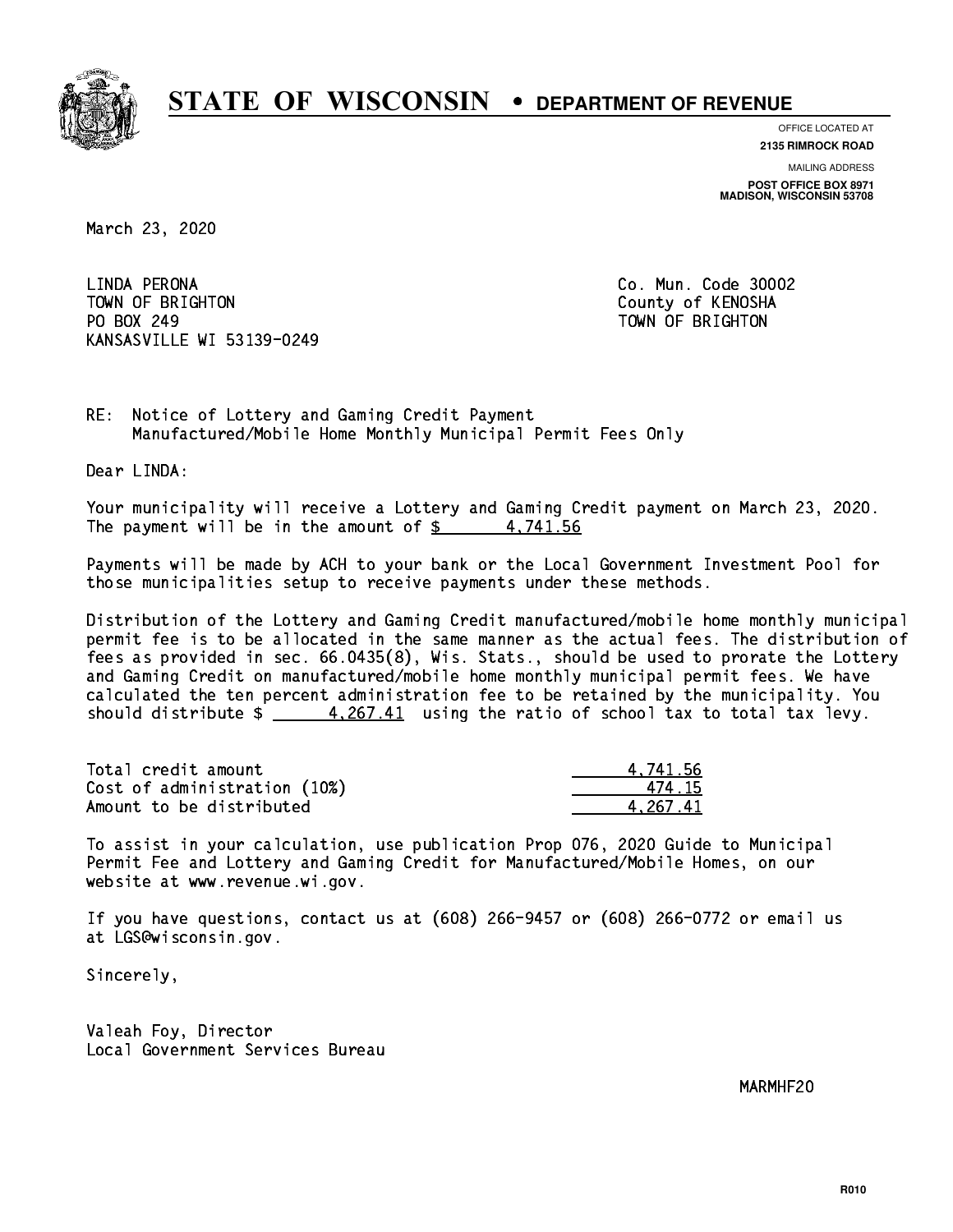

**OFFICE LOCATED AT**

**2135 RIMROCK ROAD**

**MAILING ADDRESS POST OFFICE BOX 8971 MADISON, WISCONSIN 53708**

March 23, 2020

 TIMOTHY KITZMAN Co. Mun. Code 30014 TOWN OF SOMERS County of KENOSHA PO BOX 197 TOWN OF SOMERS SOMERS WI 53171-0197

RE: Notice of Lottery and Gaming Credit Payment Manufactured/Mobile Home Monthly Municipal Permit Fees Only

Dear TIMOTHY:

 Your municipality will receive a Lottery and Gaming Credit payment on March 23, 2020. The payment will be in the amount of \$ 3,463.32 \_\_\_\_\_\_\_\_\_\_\_\_\_\_\_\_

 Payments will be made by ACH to your bank or the Local Government Investment Pool for those municipalities setup to receive payments under these methods.

 Distribution of the Lottery and Gaming Credit manufactured/mobile home monthly municipal permit fee is to be allocated in the same manner as the actual fees. The distribution of fees as provided in sec. 66.0435(8), Wis. Stats., should be used to prorate the Lottery and Gaming Credit on manufactured/mobile home monthly municipal permit fees. We have calculated the ten percent administration fee to be retained by the municipality. You should distribute  $\frac{2}{10.99}$  using the ratio of school tax to total tax levy.

| Total credit amount          | 3.463.32 |
|------------------------------|----------|
| Cost of administration (10%) | 346.33   |
| Amount to be distributed     | 3.116.99 |

 To assist in your calculation, use publication Prop 076, 2020 Guide to Municipal Permit Fee and Lottery and Gaming Credit for Manufactured/Mobile Homes, on our website at www.revenue.wi.gov.

 If you have questions, contact us at (608) 266-9457 or (608) 266-0772 or email us at LGS@wisconsin.gov.

Sincerely,

 Valeah Foy, Director Local Government Services Bureau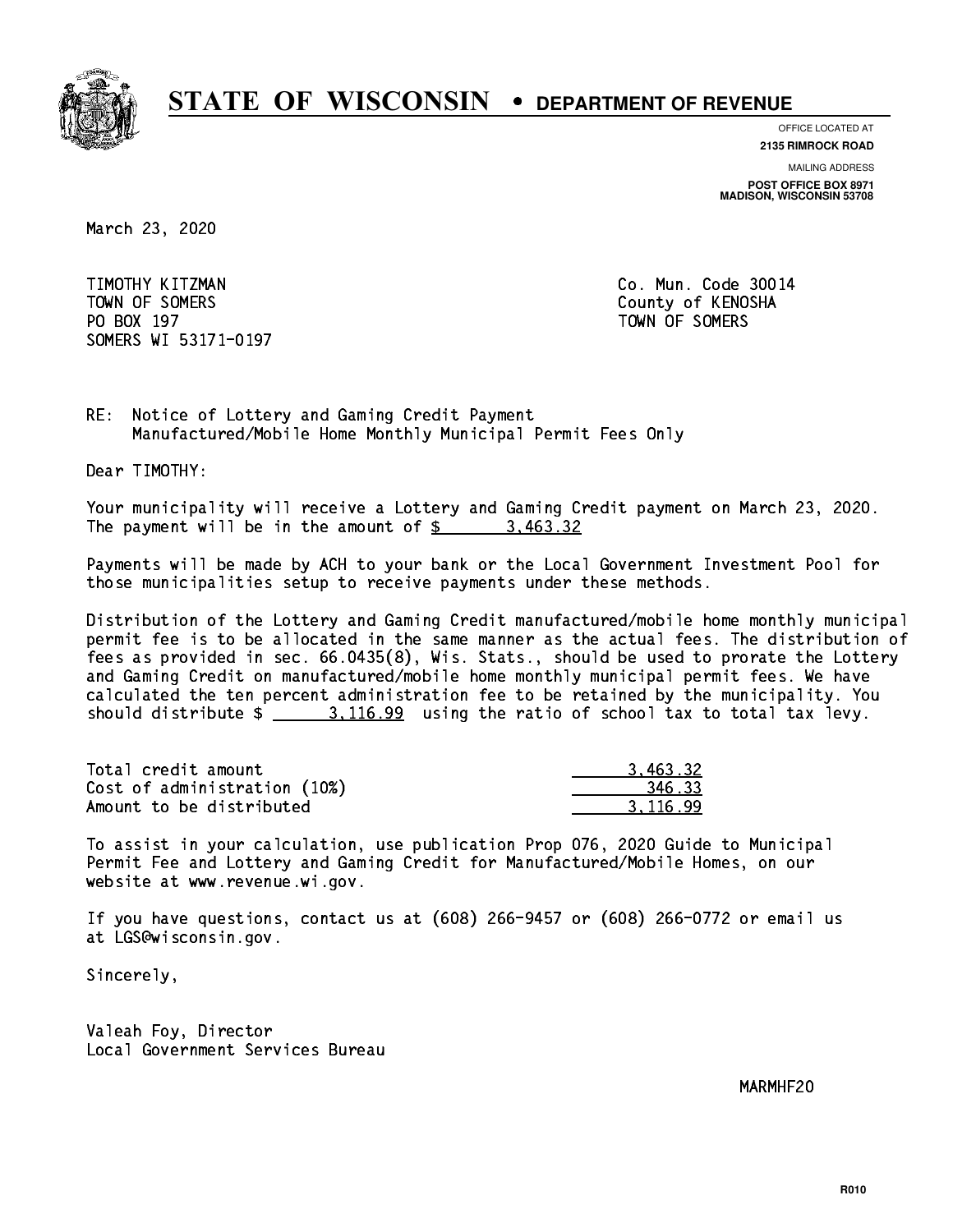

**OFFICE LOCATED AT**

**2135 RIMROCK ROAD**

**MAILING ADDRESS POST OFFICE BOX 8971 MADISON, WISCONSIN 53708**

March 23, 2020

 DEBORAH K VOS Co. Mun. Code 30016 TOWN OF WHEATLAND County of KENOSHA PO BOX 797 NEW MUNSTER WI 53152-0797

TOWN OF WHEATLAND

RE: Notice of Lottery and Gaming Credit Payment Manufactured/Mobile Home Monthly Municipal Permit Fees Only

Dear DEBORAH:

 Your municipality will receive a Lottery and Gaming Credit payment on March 23, 2020. The payment will be in the amount of  $\frac{23,866.29}{22}$ 

 Payments will be made by ACH to your bank or the Local Government Investment Pool for those municipalities setup to receive payments under these methods.

 Distribution of the Lottery and Gaming Credit manufactured/mobile home monthly municipal permit fee is to be allocated in the same manner as the actual fees. The distribution of fees as provided in sec. 66.0435(8), Wis. Stats., should be used to prorate the Lottery and Gaming Credit on manufactured/mobile home monthly municipal permit fees. We have calculated the ten percent administration fee to be retained by the municipality. You should distribute  $\frac{21,479.67}{21,479.67}$  using the ratio of school tax to total tax levy.

| Total credit amount          | 23,866.29 |
|------------------------------|-----------|
| Cost of administration (10%) | 2.386.62  |
| Amount to be distributed     | 21.479.67 |

 To assist in your calculation, use publication Prop 076, 2020 Guide to Municipal Permit Fee and Lottery and Gaming Credit for Manufactured/Mobile Homes, on our website at www.revenue.wi.gov.

 If you have questions, contact us at (608) 266-9457 or (608) 266-0772 or email us at LGS@wisconsin.gov.

Sincerely,

 Valeah Foy, Director Local Government Services Bureau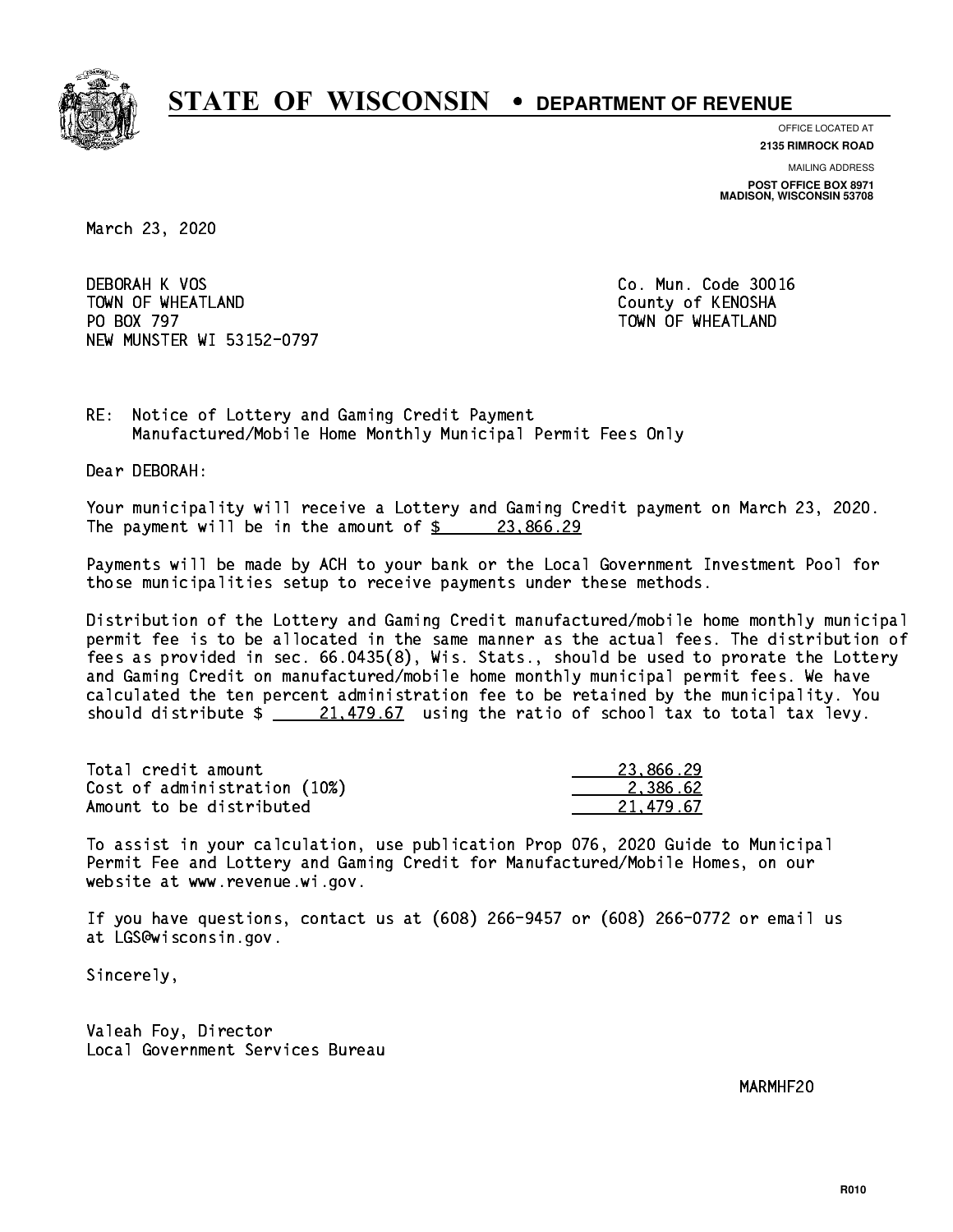

**OFFICE LOCATED AT**

**2135 RIMROCK ROAD**

**MAILING ADDRESS POST OFFICE BOX 8971 MADISON, WISCONSIN 53708**

March 23, 2020

AMY KLEMKO BRISTOL WI 53104

Co. Mun. Code 30104 VILLAGE OF BRISTOL **COUNTY OF SALES AND ACCOUNT OF SALES AND STATES** 19801 83RD STREET VILLAGE OF BRISTOL

RE: Notice of Lottery and Gaming Credit Payment Manufactured/Mobile Home Monthly Municipal Permit Fees Only

Dear AMY:

 Your municipality will receive a Lottery and Gaming Credit payment on March 23, 2020. The payment will be in the amount of  $\frac{29,910.00}{29,910.00}$ 

 Payments will be made by ACH to your bank or the Local Government Investment Pool for those municipalities setup to receive payments under these methods.

 Distribution of the Lottery and Gaming Credit manufactured/mobile home monthly municipal permit fee is to be allocated in the same manner as the actual fees. The distribution of fees as provided in sec. 66.0435(8), Wis. Stats., should be used to prorate the Lottery and Gaming Credit on manufactured/mobile home monthly municipal permit fees. We have calculated the ten percent administration fee to be retained by the municipality. You should distribute  $\frac{26,919.00}{26,919.00}$  using the ratio of school tax to total tax levy.

| Total credit amount          | 29.910.00 |
|------------------------------|-----------|
| Cost of administration (10%) | 2.991.00  |
| Amount to be distributed     | 26.919.00 |

 To assist in your calculation, use publication Prop 076, 2020 Guide to Municipal Permit Fee and Lottery and Gaming Credit for Manufactured/Mobile Homes, on our website at www.revenue.wi.gov.

 If you have questions, contact us at (608) 266-9457 or (608) 266-0772 or email us at LGS@wisconsin.gov.

Sincerely,

 Valeah Foy, Director Local Government Services Bureau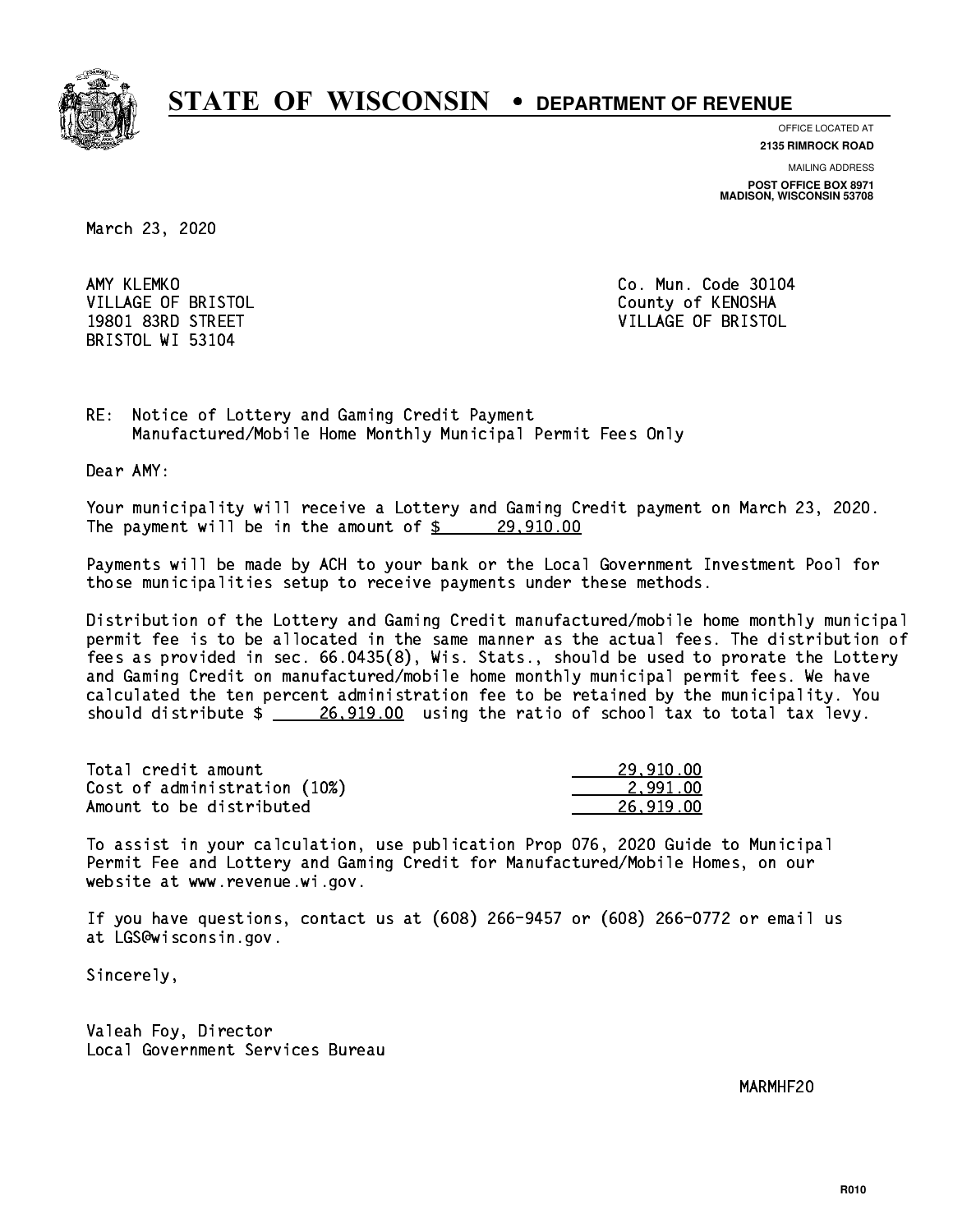

**OFFICE LOCATED AT 2135 RIMROCK ROAD**

**MAILING ADDRESS**

**POST OFFICE BOX 8971 MADISON, WISCONSIN 53708**

March 23, 2020

**KATHLEEN GOESSL** VILLAGE OF PLEASANT PRAIRIE **COUNTY OF COUNTY OF COUNTY** PLEASANT PRAIRIE WI 53158

Co. Mun. Code 30174 9915 39TH AVE VILLAGE OF PLEASANT PRAIRIE

RE: Notice of Lottery and Gaming Credit Payment Manufactured/Mobile Home Monthly Municipal Permit Fees Only

Dear KATHLEEN:

 Your municipality will receive a Lottery and Gaming Credit payment on March 23, 2020. The payment will be in the amount of \$ 57,023.28 \_\_\_\_\_\_\_\_\_\_\_\_\_\_\_\_

 Payments will be made by ACH to your bank or the Local Government Investment Pool for those municipalities setup to receive payments under these methods.

 Distribution of the Lottery and Gaming Credit manufactured/mobile home monthly municipal permit fee is to be allocated in the same manner as the actual fees. The distribution of fees as provided in sec. 66.0435(8), Wis. Stats., should be used to prorate the Lottery and Gaming Credit on manufactured/mobile home monthly municipal permit fees. We have calculated the ten percent administration fee to be retained by the municipality. You should distribute  $\frac{2}{1.520.96}$  using the ratio of school tax to total tax levy.

| Total credit amount          | 57.023.28 |
|------------------------------|-----------|
| Cost of administration (10%) | 5.702.32  |
| Amount to be distributed     | 51.320.96 |

 To assist in your calculation, use publication Prop 076, 2020 Guide to Municipal Permit Fee and Lottery and Gaming Credit for Manufactured/Mobile Homes, on our website at www.revenue.wi.gov.

 If you have questions, contact us at (608) 266-9457 or (608) 266-0772 or email us at LGS@wisconsin.gov.

Sincerely,

 Valeah Foy, Director Local Government Services Bureau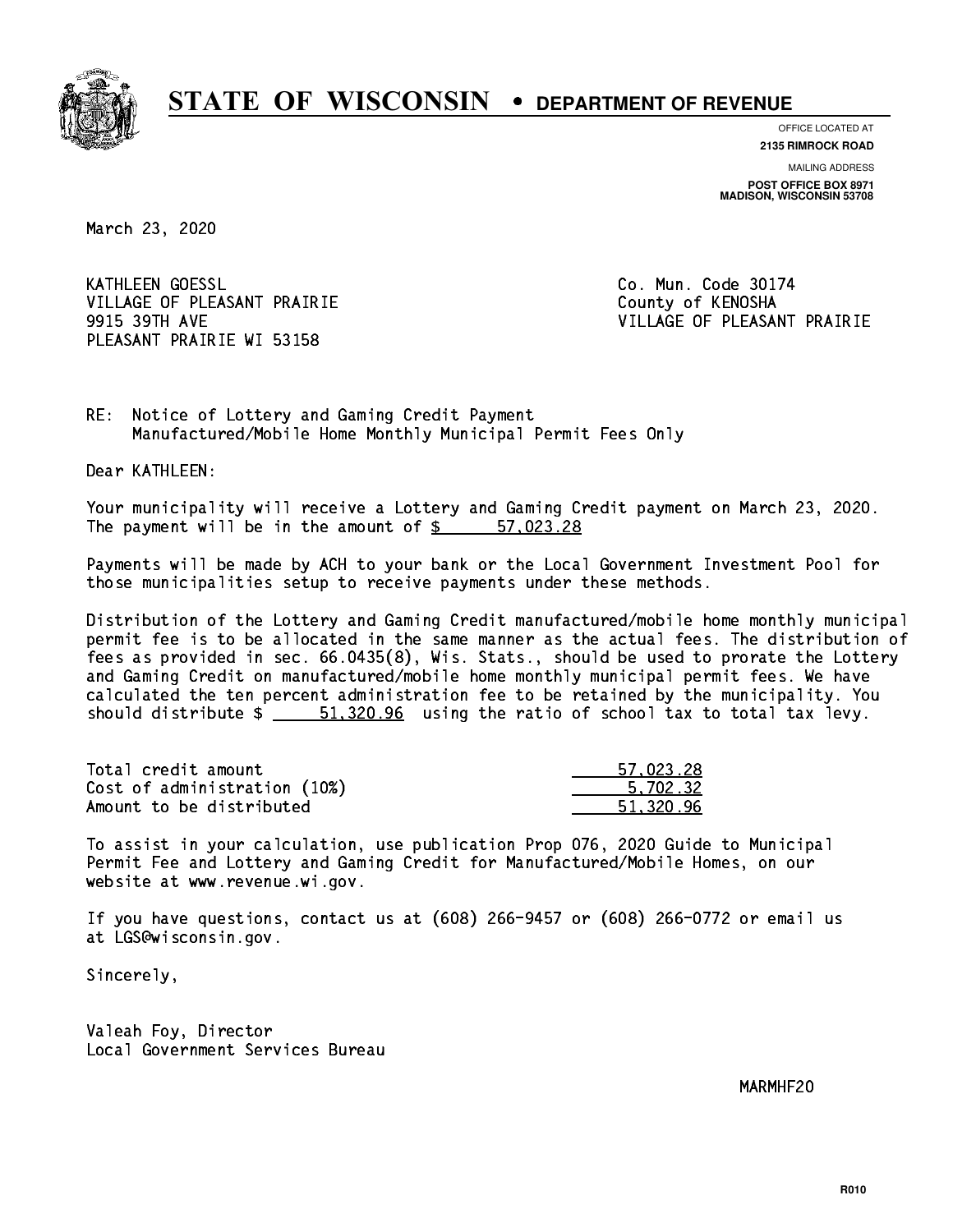

**OFFICE LOCATED AT**

**2135 RIMROCK ROAD**

**MAILING ADDRESS POST OFFICE BOX 8971 MADISON, WISCONSIN 53708**

March 23, 2020

 CHRISTINE LAMB Co. Mun. Code 30179 VILLAGE OF SALEM LAKES County of KENOSHA SALEM WI 53168

9814 ANTIOCH ROAD VILLAGE OF SALEM LAKES

RE: Notice of Lottery and Gaming Credit Payment Manufactured/Mobile Home Monthly Municipal Permit Fees Only

Dear CHRISTINE:

 Your municipality will receive a Lottery and Gaming Credit payment on March 23, 2020. The payment will be in the amount of  $\frac{2}{3}$  48,207.24

 Payments will be made by ACH to your bank or the Local Government Investment Pool for those municipalities setup to receive payments under these methods.

 Distribution of the Lottery and Gaming Credit manufactured/mobile home monthly municipal permit fee is to be allocated in the same manner as the actual fees. The distribution of fees as provided in sec. 66.0435(8), Wis. Stats., should be used to prorate the Lottery and Gaming Credit on manufactured/mobile home monthly municipal permit fees. We have calculated the ten percent administration fee to be retained by the municipality. You should distribute  $\frac{43,386.52}{2}$  using the ratio of school tax to total tax levy.

| Total credit amount          | 48,207.24 |
|------------------------------|-----------|
| Cost of administration (10%) | 4.820.72  |
| Amount to be distributed     | 43.386.52 |

 To assist in your calculation, use publication Prop 076, 2020 Guide to Municipal Permit Fee and Lottery and Gaming Credit for Manufactured/Mobile Homes, on our website at www.revenue.wi.gov.

 If you have questions, contact us at (608) 266-9457 or (608) 266-0772 or email us at LGS@wisconsin.gov.

Sincerely,

 Valeah Foy, Director Local Government Services Bureau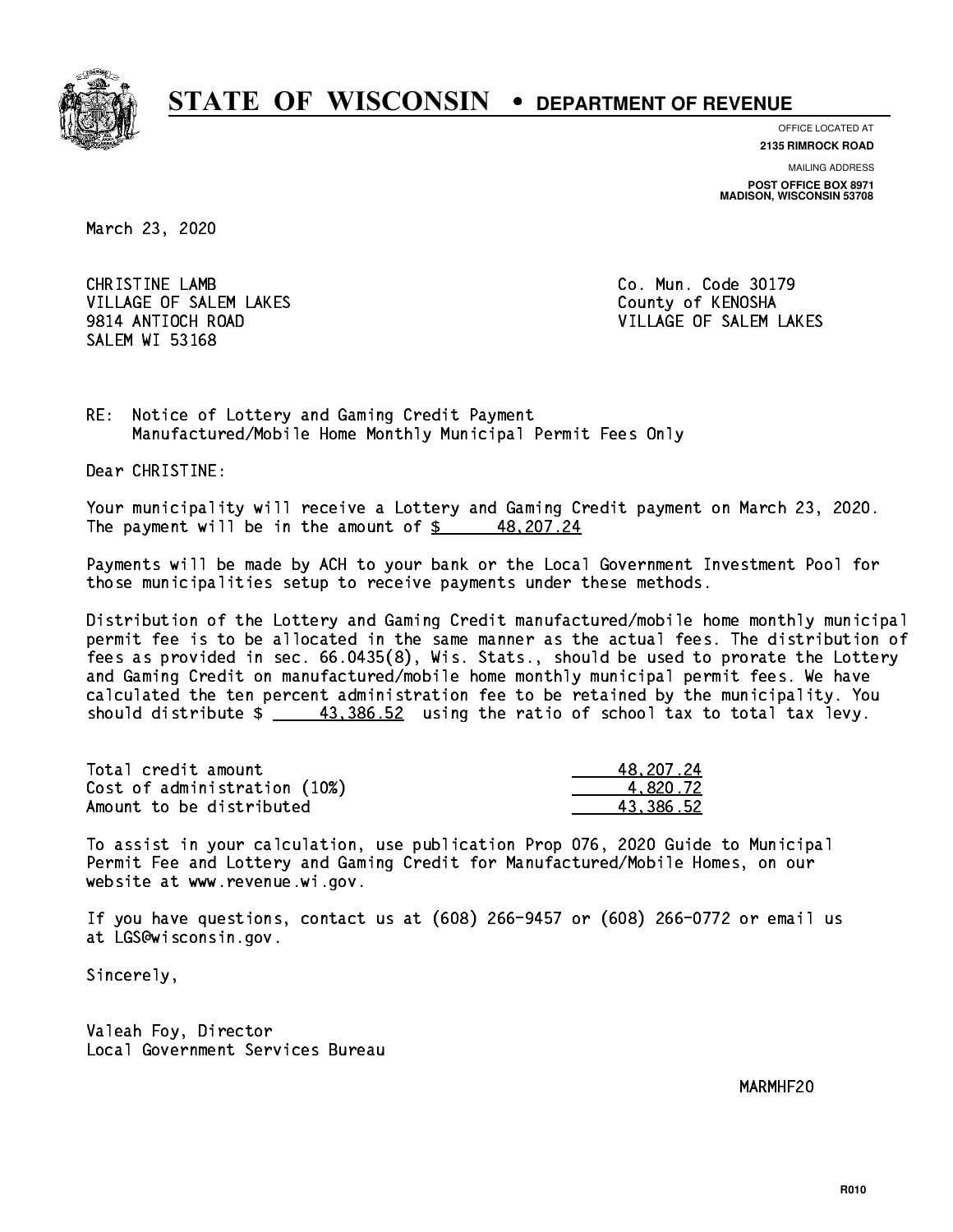

**OFFICE LOCATED AT**

**2135 RIMROCK ROAD**

**MAILING ADDRESS POST OFFICE BOX 8971 MADISON, WISCONSIN 53708**

March 23, 2020

 TIMOTHY KITZMAN Co. Mun. Code 30182 SOMERS WI 53171

VILLAGE OF SOMERS COUNTY OF KENOSHA PO BOX 197 VILLAGE OF SOMERS

RE: Notice of Lottery and Gaming Credit Payment Manufactured/Mobile Home Monthly Municipal Permit Fees Only

Dear TIMOTHY:

 Your municipality will receive a Lottery and Gaming Credit payment on March 23, 2020. The payment will be in the amount of  $\frac{2}{3}$  18,768.72

 Payments will be made by ACH to your bank or the Local Government Investment Pool for those municipalities setup to receive payments under these methods.

 Distribution of the Lottery and Gaming Credit manufactured/mobile home monthly municipal permit fee is to be allocated in the same manner as the actual fees. The distribution of fees as provided in sec. 66.0435(8), Wis. Stats., should be used to prorate the Lottery and Gaming Credit on manufactured/mobile home monthly municipal permit fees. We have calculated the ten percent administration fee to be retained by the municipality. You should distribute  $\frac{16,891.85}{2}$  using the ratio of school tax to total tax levy.

| Total credit amount          | 18,768.72 |
|------------------------------|-----------|
| Cost of administration (10%) | 1.876.87  |
| Amount to be distributed     | 16,891.85 |

 To assist in your calculation, use publication Prop 076, 2020 Guide to Municipal Permit Fee and Lottery and Gaming Credit for Manufactured/Mobile Homes, on our website at www.revenue.wi.gov.

 If you have questions, contact us at (608) 266-9457 or (608) 266-0772 or email us at LGS@wisconsin.gov.

Sincerely,

 Valeah Foy, Director Local Government Services Bureau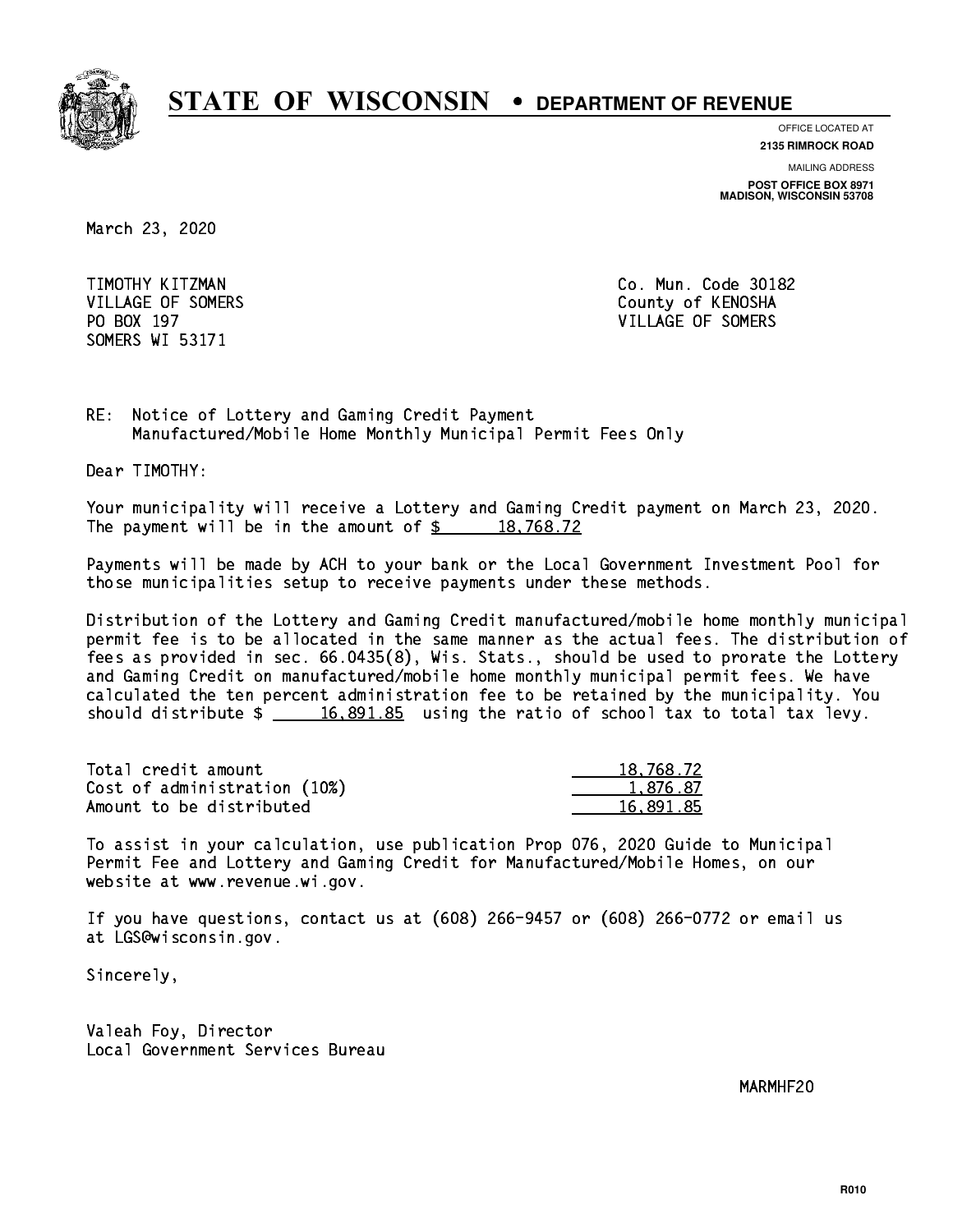

**OFFICE LOCATED AT**

**2135 RIMROCK ROAD**

**MAILING ADDRESS POST OFFICE BOX 8971 MADISON, WISCONSIN 53708**

March 23, 2020

**DEB SALAS**  CITY OF KENOSHA County of KENOSHA 625 52ND ST, RM 105 CITY OF KENOSHA KENOSHA WI 53140-3480

Co. Mun. Code 30241

RE: Notice of Lottery and Gaming Credit Payment Manufactured/Mobile Home Monthly Municipal Permit Fees Only

Dear DEB:

 Your municipality will receive a Lottery and Gaming Credit payment on March 23, 2020. The payment will be in the amount of  $\frac{2}{3}$  39,809.02

 Payments will be made by ACH to your bank or the Local Government Investment Pool for those municipalities setup to receive payments under these methods.

 Distribution of the Lottery and Gaming Credit manufactured/mobile home monthly municipal permit fee is to be allocated in the same manner as the actual fees. The distribution of fees as provided in sec. 66.0435(8), Wis. Stats., should be used to prorate the Lottery and Gaming Credit on manufactured/mobile home monthly municipal permit fees. We have calculated the ten percent administration fee to be retained by the municipality. You should distribute  $\frac{25.828.12}{2}$  using the ratio of school tax to total tax levy.

| Total credit amount          | 39,809.02 |
|------------------------------|-----------|
| Cost of administration (10%) | 3.980.90  |
| Amount to be distributed     | 35.828.12 |

 To assist in your calculation, use publication Prop 076, 2020 Guide to Municipal Permit Fee and Lottery and Gaming Credit for Manufactured/Mobile Homes, on our website at www.revenue.wi.gov.

 If you have questions, contact us at (608) 266-9457 or (608) 266-0772 or email us at LGS@wisconsin.gov.

Sincerely,

 Valeah Foy, Director Local Government Services Bureau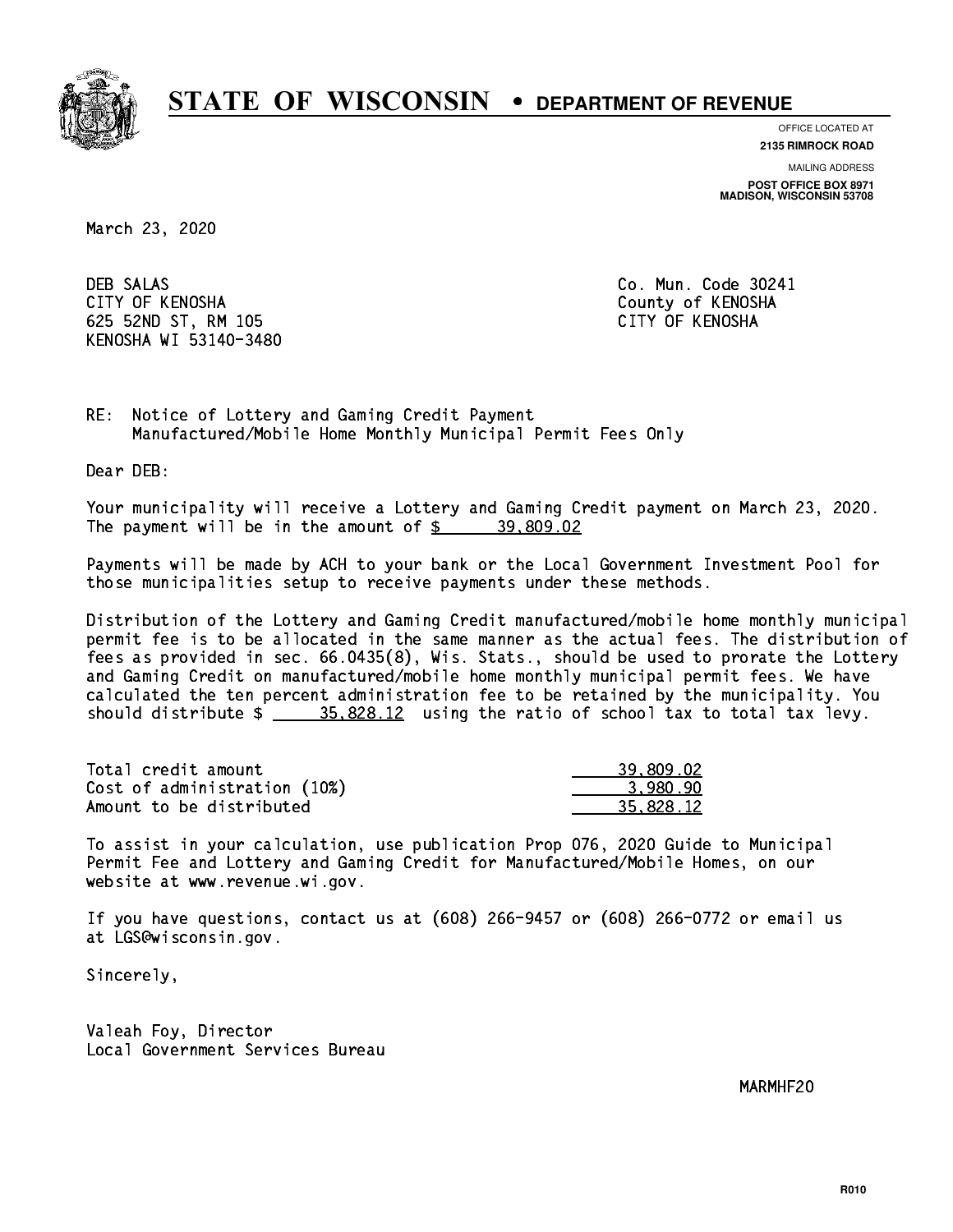

**OFFICE LOCATED AT**

**2135 RIMROCK ROAD**

**MAILING ADDRESS POST OFFICE BOX 8971 MADISON, WISCONSIN 53708**

March 23, 2020

LINDA GRETZ TOWN OF PIERCE **THE COUNTY OF SEXUAL EXAMPLE COUNTY OF KEWAUNEE** N4421 STATE ROAD 42 TOWN OF PIERCE KEWAUNEE WI 54216

Co. Mun. Code 31016

RE: Notice of Lottery and Gaming Credit Payment Manufactured/Mobile Home Monthly Municipal Permit Fees Only

Dear LINDA:

 Your municipality will receive a Lottery and Gaming Credit payment on March 23, 2020. The payment will be in the amount of  $\frac{2}{3}$  1,425.54

 Payments will be made by ACH to your bank or the Local Government Investment Pool for those municipalities setup to receive payments under these methods.

 Distribution of the Lottery and Gaming Credit manufactured/mobile home monthly municipal permit fee is to be allocated in the same manner as the actual fees. The distribution of fees as provided in sec. 66.0435(8), Wis. Stats., should be used to prorate the Lottery and Gaming Credit on manufactured/mobile home monthly municipal permit fees. We have calculated the ten percent administration fee to be retained by the municipality. You should distribute  $\frac{1,282.99}{1,282.99}$  using the ratio of school tax to total tax levy.

| Total credit amount          | 1.425.54 |
|------------------------------|----------|
| Cost of administration (10%) | 142.55   |
| Amount to be distributed     | 1.282.99 |

 To assist in your calculation, use publication Prop 076, 2020 Guide to Municipal Permit Fee and Lottery and Gaming Credit for Manufactured/Mobile Homes, on our website at www.revenue.wi.gov.

 If you have questions, contact us at (608) 266-9457 or (608) 266-0772 or email us at LGS@wisconsin.gov.

Sincerely,

 Valeah Foy, Director Local Government Services Bureau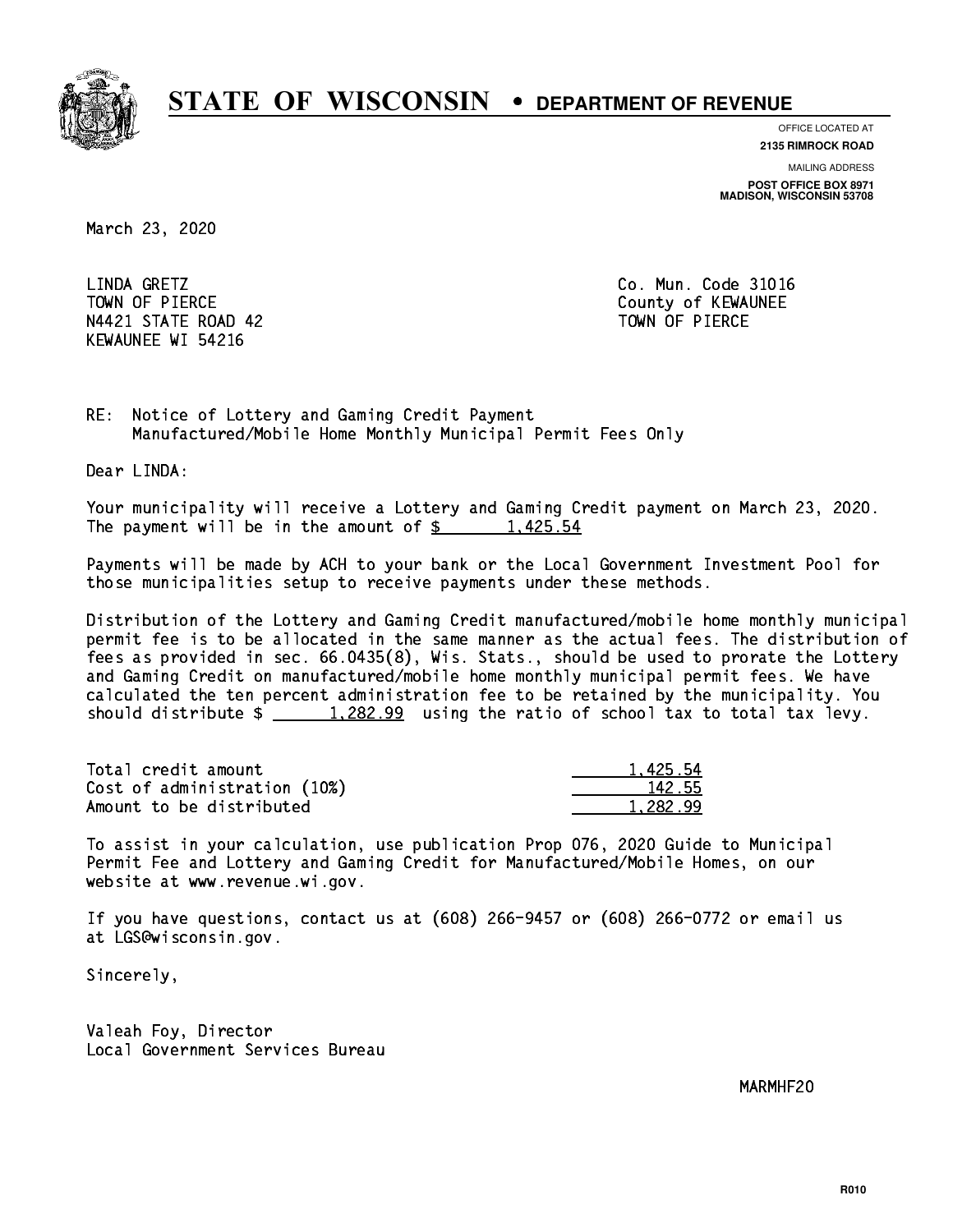

**OFFICE LOCATED AT**

**2135 RIMROCK ROAD**

**MAILING ADDRESS POST OFFICE BOX 8971 MADISON, WISCONSIN 53708**

March 23, 2020

 MARY BERTRAND Co. Mun. Code 31020 TOWN OF WEST KEWAUNEE County of KEWAUNEE N3737 COUNTY RD C TOWN OF WEST KEWAUNEE KEWAUNEE WI 54216-9788

RE: Notice of Lottery and Gaming Credit Payment Manufactured/Mobile Home Monthly Municipal Permit Fees Only

Dear MARY:

 Your municipality will receive a Lottery and Gaming Credit payment on March 23, 2020. The payment will be in the amount of  $\frac{277.68}{ }$ 

 Payments will be made by ACH to your bank or the Local Government Investment Pool for those municipalities setup to receive payments under these methods.

 Distribution of the Lottery and Gaming Credit manufactured/mobile home monthly municipal permit fee is to be allocated in the same manner as the actual fees. The distribution of fees as provided in sec. 66.0435(8), Wis. Stats., should be used to prorate the Lottery and Gaming Credit on manufactured/mobile home monthly municipal permit fees. We have calculated the ten percent administration fee to be retained by the municipality. You should distribute  $\frac{249.92}{2}$  using the ratio of school tax to total tax levy.

Total credit amount Cost of administration (10%) Amount to be distributed

| 277.68   |
|----------|
| 27 76    |
| 42<br>٠, |

 To assist in your calculation, use publication Prop 076, 2020 Guide to Municipal Permit Fee and Lottery and Gaming Credit for Manufactured/Mobile Homes, on our website at www.revenue.wi.gov.

 If you have questions, contact us at (608) 266-9457 or (608) 266-0772 or email us at LGS@wisconsin.gov.

Sincerely,

 Valeah Foy, Director Local Government Services Bureau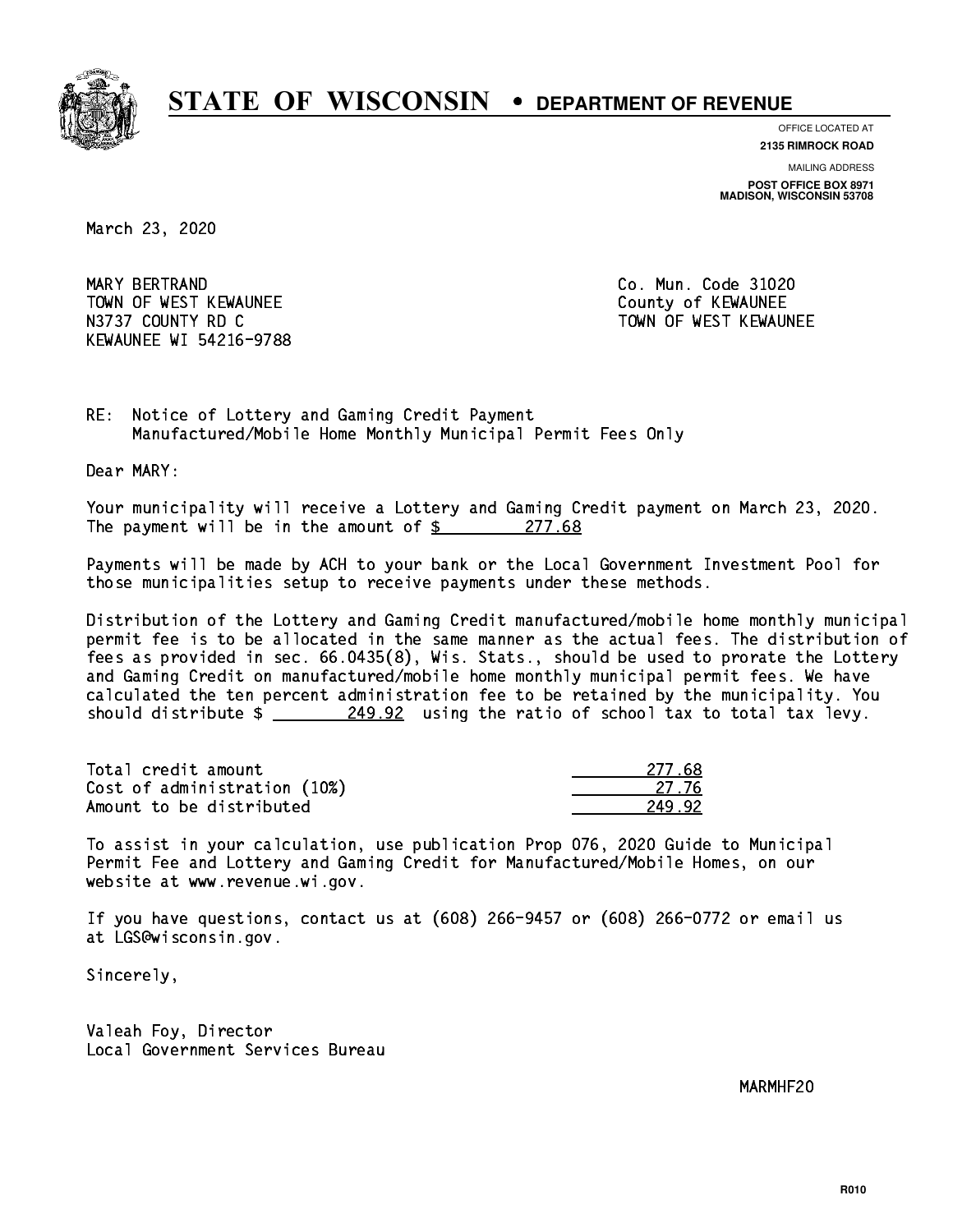

**OFFICE LOCATED AT**

**2135 RIMROCK ROAD**

**MAILING ADDRESS POST OFFICE BOX 8971 MADISON, WISCONSIN 53708**

March 23, 2020

MILISSA STIPE VILLAGE OF LUXEMBURG COUNTY OF KEWAUNEE PO BOX 307 LUXEMBURG WI 54217-0307

Co. Mun. Code 31146 VILLAGE OF LUXEMBURG

RE: Notice of Lottery and Gaming Credit Payment Manufactured/Mobile Home Monthly Municipal Permit Fees Only

Dear MILISSA:

 Your municipality will receive a Lottery and Gaming Credit payment on March 23, 2020. The payment will be in the amount of  $\frac{2}{3}$  7,663.92

 Payments will be made by ACH to your bank or the Local Government Investment Pool for those municipalities setup to receive payments under these methods.

 Distribution of the Lottery and Gaming Credit manufactured/mobile home monthly municipal permit fee is to be allocated in the same manner as the actual fees. The distribution of fees as provided in sec. 66.0435(8), Wis. Stats., should be used to prorate the Lottery and Gaming Credit on manufactured/mobile home monthly municipal permit fees. We have calculated the ten percent administration fee to be retained by the municipality. You should distribute  $\frac{2}{1}$   $\frac{6,897.53}{2}$  using the ratio of school tax to total tax levy.

| Total credit amount          | 7.663.92 |
|------------------------------|----------|
| Cost of administration (10%) | 766.39   |
| Amount to be distributed     | 6.897.53 |

 To assist in your calculation, use publication Prop 076, 2020 Guide to Municipal Permit Fee and Lottery and Gaming Credit for Manufactured/Mobile Homes, on our website at www.revenue.wi.gov.

 If you have questions, contact us at (608) 266-9457 or (608) 266-0772 or email us at LGS@wisconsin.gov.

Sincerely,

 Valeah Foy, Director Local Government Services Bureau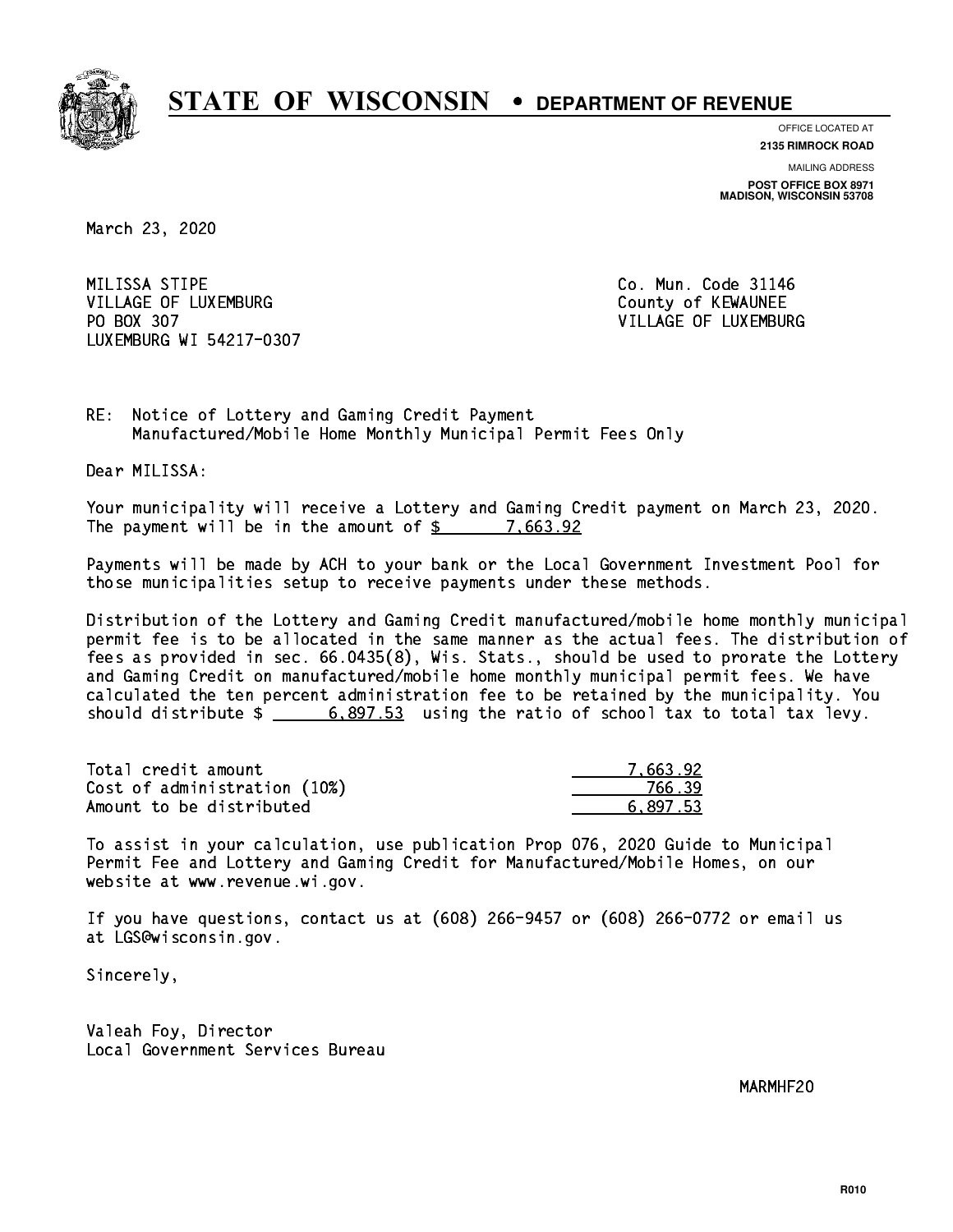

**OFFICE LOCATED AT**

**2135 RIMROCK ROAD**

**MAILING ADDRESS POST OFFICE BOX 8971 MADISON, WISCONSIN 53708**

March 23, 2020

 AMBER SHALLOW Co. Mun. Code 31201 CITY OF ALGOMA COUNTY OF ALGOMA 416 FREMONT ST CITY OF ALGOMA ALGOMA WI 54201-1353

RE: Notice of Lottery and Gaming Credit Payment Manufactured/Mobile Home Monthly Municipal Permit Fees Only

Dear AMBER:

 Your municipality will receive a Lottery and Gaming Credit payment on March 23, 2020. The payment will be in the amount of  $\frac{2}{3}$  2,185.08

 Payments will be made by ACH to your bank or the Local Government Investment Pool for those municipalities setup to receive payments under these methods.

 Distribution of the Lottery and Gaming Credit manufactured/mobile home monthly municipal permit fee is to be allocated in the same manner as the actual fees. The distribution of fees as provided in sec. 66.0435(8), Wis. Stats., should be used to prorate the Lottery and Gaming Credit on manufactured/mobile home monthly municipal permit fees. We have calculated the ten percent administration fee to be retained by the municipality. You should distribute  $\frac{2}{1,966.58}$  using the ratio of school tax to total tax levy.

| Total credit amount          | 2.185.08 |
|------------------------------|----------|
| Cost of administration (10%) | 218.50   |
| Amount to be distributed     | 1.966.58 |

 To assist in your calculation, use publication Prop 076, 2020 Guide to Municipal Permit Fee and Lottery and Gaming Credit for Manufactured/Mobile Homes, on our website at www.revenue.wi.gov.

 If you have questions, contact us at (608) 266-9457 or (608) 266-0772 or email us at LGS@wisconsin.gov.

Sincerely,

 Valeah Foy, Director Local Government Services Bureau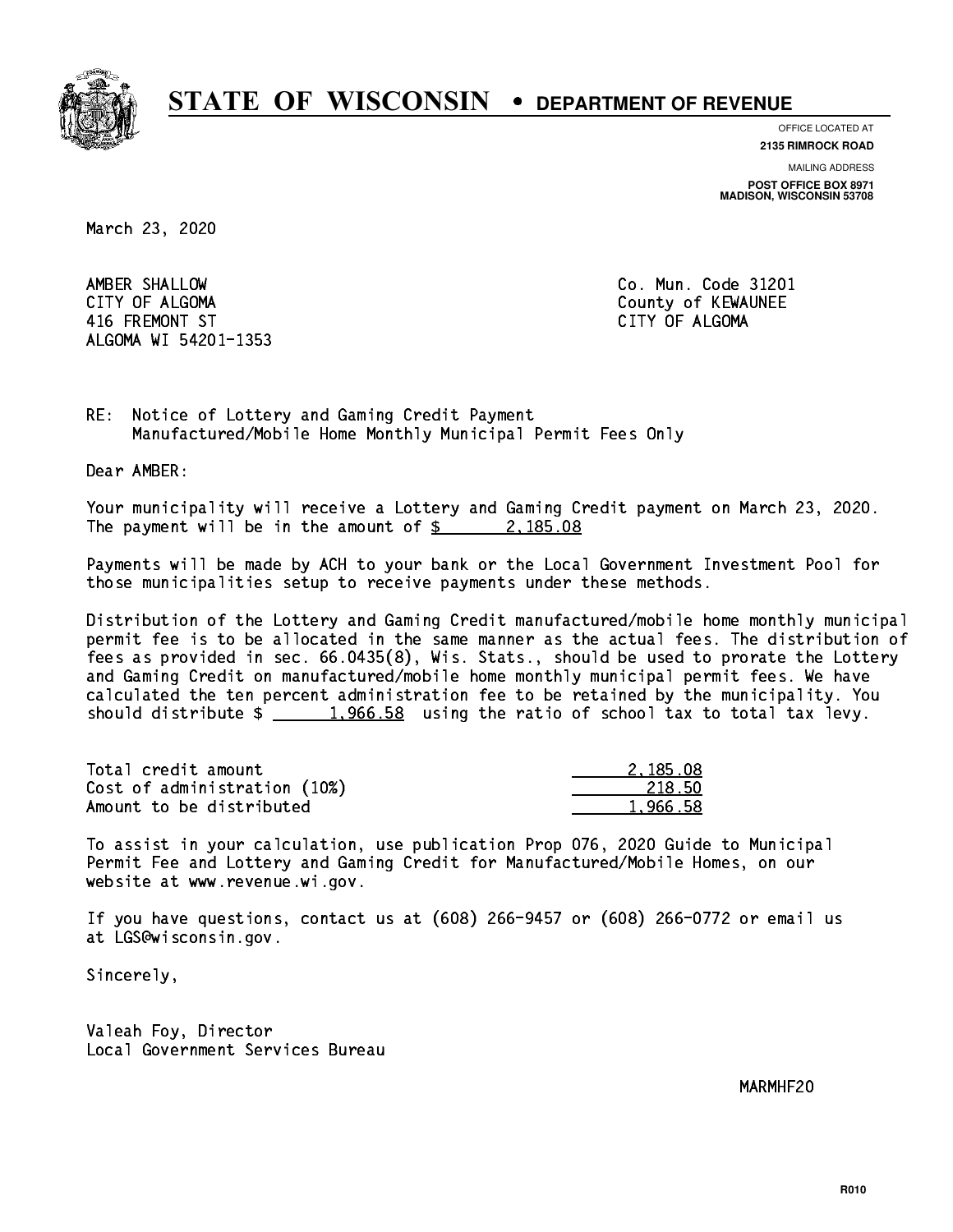

**OFFICE LOCATED AT**

**2135 RIMROCK ROAD**

**MAILING ADDRESS POST OFFICE BOX 8971 MADISON, WISCONSIN 53708**

March 23, 2020

**TERRI DECUR** CITY OF KEWAUNEE CITY OF KEWAUNEE 401 FIFTH ST CITY OF KEWAUNEE KEWAUNEE WI 54216-1023

Co. Mun. Code 31241

RE: Notice of Lottery and Gaming Credit Payment Manufactured/Mobile Home Monthly Municipal Permit Fees Only

Dear TERRI:

 Your municipality will receive a Lottery and Gaming Credit payment on March 23, 2020. The payment will be in the amount of  $\frac{2}{3}$  1,232.64

 Payments will be made by ACH to your bank or the Local Government Investment Pool for those municipalities setup to receive payments under these methods.

 Distribution of the Lottery and Gaming Credit manufactured/mobile home monthly municipal permit fee is to be allocated in the same manner as the actual fees. The distribution of fees as provided in sec. 66.0435(8), Wis. Stats., should be used to prorate the Lottery and Gaming Credit on manufactured/mobile home monthly municipal permit fees. We have calculated the ten percent administration fee to be retained by the municipality. You should distribute  $\frac{1,109.38}{1,109.38}$  using the ratio of school tax to total tax levy.

| Total credit amount          | 1.232.64 |
|------------------------------|----------|
| Cost of administration (10%) | 123.26   |
| Amount to be distributed     | 1.109.38 |

 To assist in your calculation, use publication Prop 076, 2020 Guide to Municipal Permit Fee and Lottery and Gaming Credit for Manufactured/Mobile Homes, on our website at www.revenue.wi.gov.

 If you have questions, contact us at (608) 266-9457 or (608) 266-0772 or email us at LGS@wisconsin.gov.

Sincerely,

 Valeah Foy, Director Local Government Services Bureau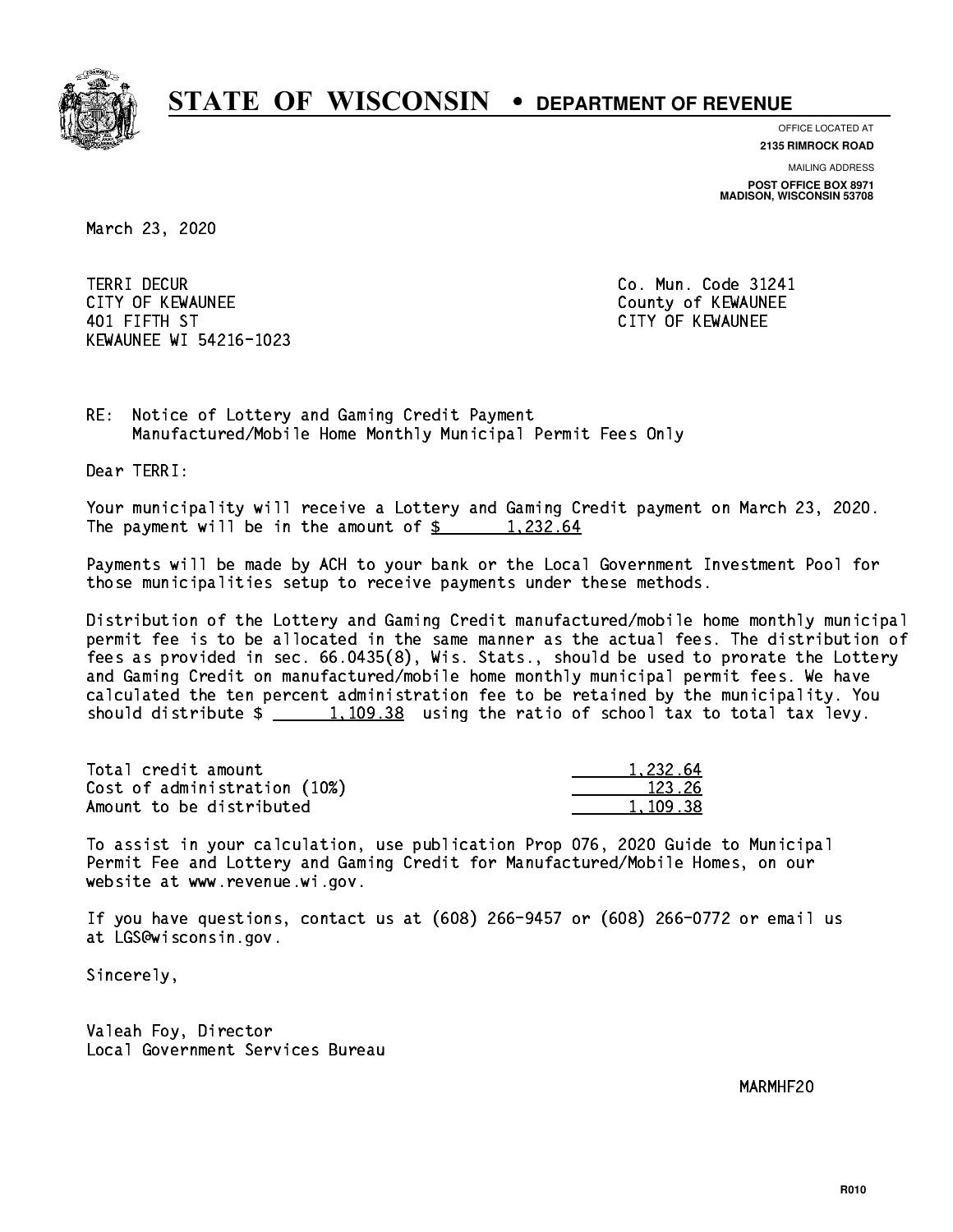

**OFFICE LOCATED AT**

**2135 RIMROCK ROAD**

**MAILING ADDRESS POST OFFICE BOX 8971 MADISON, WISCONSIN 53708**

March 23, 2020

DAWN HEMKER TOWN OF BARRE **COUNTY OF SALES AND SERVICE OF A COUNTY OF LA CROSSE** N3880 OLD COUNTY RD M TOWN OF BARRE WEST SALEM WI 54669

Co. Mun. Code 32004

RE: Notice of Lottery and Gaming Credit Payment Manufactured/Mobile Home Monthly Municipal Permit Fees Only

Dear DAWN:

 Your municipality will receive a Lottery and Gaming Credit payment on March 23, 2020. The payment will be in the amount of  $\frac{2}{3}$  6,855.45

 Payments will be made by ACH to your bank or the Local Government Investment Pool for those municipalities setup to receive payments under these methods.

 Distribution of the Lottery and Gaming Credit manufactured/mobile home monthly municipal permit fee is to be allocated in the same manner as the actual fees. The distribution of fees as provided in sec. 66.0435(8), Wis. Stats., should be used to prorate the Lottery and Gaming Credit on manufactured/mobile home monthly municipal permit fees. We have calculated the ten percent administration fee to be retained by the municipality. You should distribute  $\frac{2}{1}$   $\frac{6,169.91}{2}$  using the ratio of school tax to total tax levy.

| Total credit amount          | 6.855.45 |
|------------------------------|----------|
| Cost of administration (10%) | 685.54   |
| Amount to be distributed     | 6.169.91 |

 To assist in your calculation, use publication Prop 076, 2020 Guide to Municipal Permit Fee and Lottery and Gaming Credit for Manufactured/Mobile Homes, on our website at www.revenue.wi.gov.

 If you have questions, contact us at (608) 266-9457 or (608) 266-0772 or email us at LGS@wisconsin.gov.

Sincerely,

 Valeah Foy, Director Local Government Services Bureau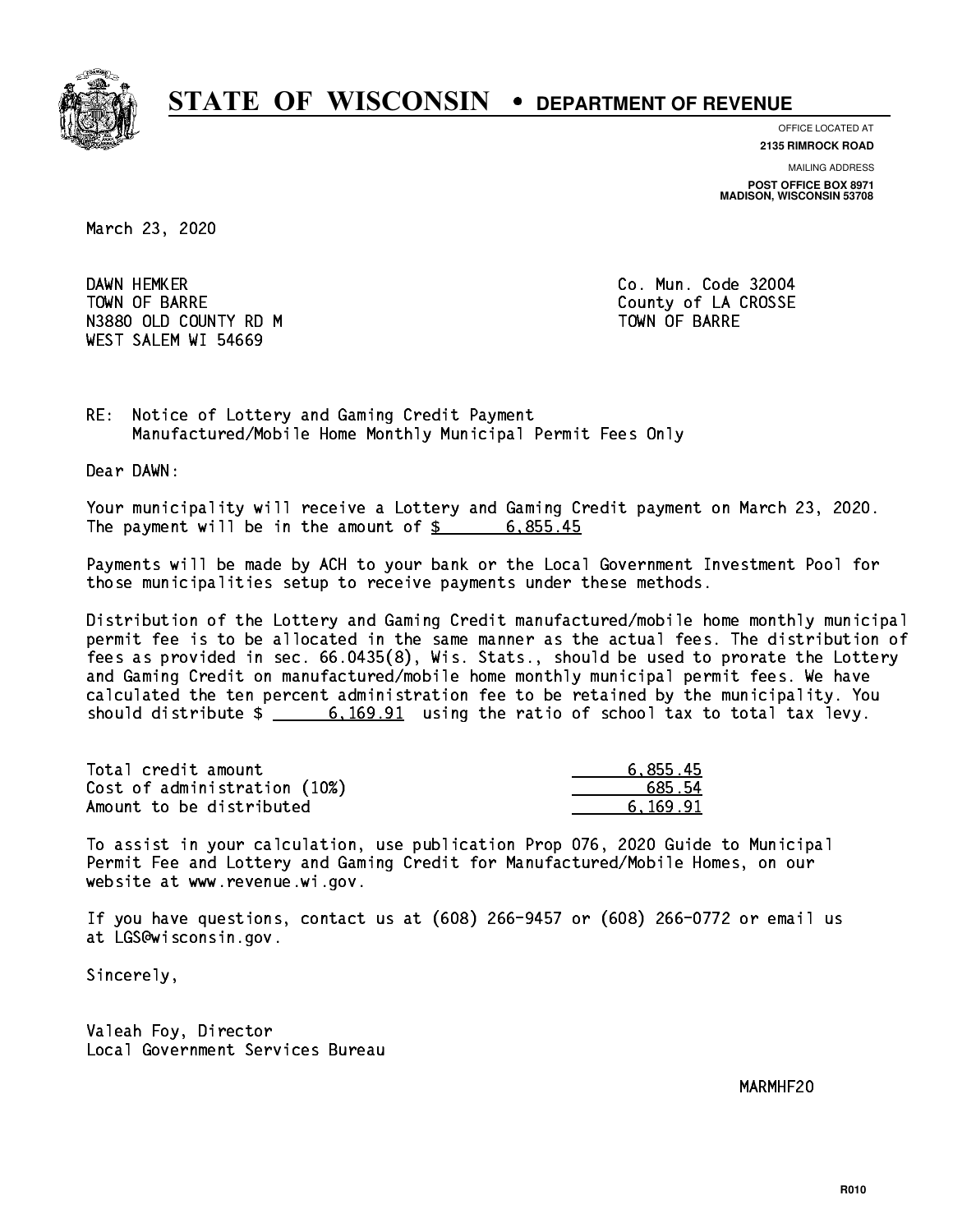

**OFFICE LOCATED AT**

**2135 RIMROCK ROAD**

**MAILING ADDRESS POST OFFICE BOX 8971 MADISON, WISCONSIN 53708**

March 23, 2020

 JODI ANDERSON Co. Mun. Code 32006 W2875 ANDERSON RD. TOWN OF BURNS MINDORO WI 54644

TOWN OF BURNS **COUNTY OF A COULD A** COUNTY OF LA CROSSE

RE: Notice of Lottery and Gaming Credit Payment Manufactured/Mobile Home Monthly Municipal Permit Fees Only

Dear JODI:

 Your municipality will receive a Lottery and Gaming Credit payment on March 23, 2020. The payment will be in the amount of  $\frac{2}{3}$  1,638.24

 Payments will be made by ACH to your bank or the Local Government Investment Pool for those municipalities setup to receive payments under these methods.

 Distribution of the Lottery and Gaming Credit manufactured/mobile home monthly municipal permit fee is to be allocated in the same manner as the actual fees. The distribution of fees as provided in sec. 66.0435(8), Wis. Stats., should be used to prorate the Lottery and Gaming Credit on manufactured/mobile home monthly municipal permit fees. We have calculated the ten percent administration fee to be retained by the municipality. You should distribute  $\frac{1,474.42}{...}$  using the ratio of school tax to total tax levy.

| Total credit amount          | 1.638.24 |
|------------------------------|----------|
| Cost of administration (10%) | 163.82   |
| Amount to be distributed     | 1.474.42 |

 To assist in your calculation, use publication Prop 076, 2020 Guide to Municipal Permit Fee and Lottery and Gaming Credit for Manufactured/Mobile Homes, on our website at www.revenue.wi.gov.

 If you have questions, contact us at (608) 266-9457 or (608) 266-0772 or email us at LGS@wisconsin.gov.

Sincerely,

 Valeah Foy, Director Local Government Services Bureau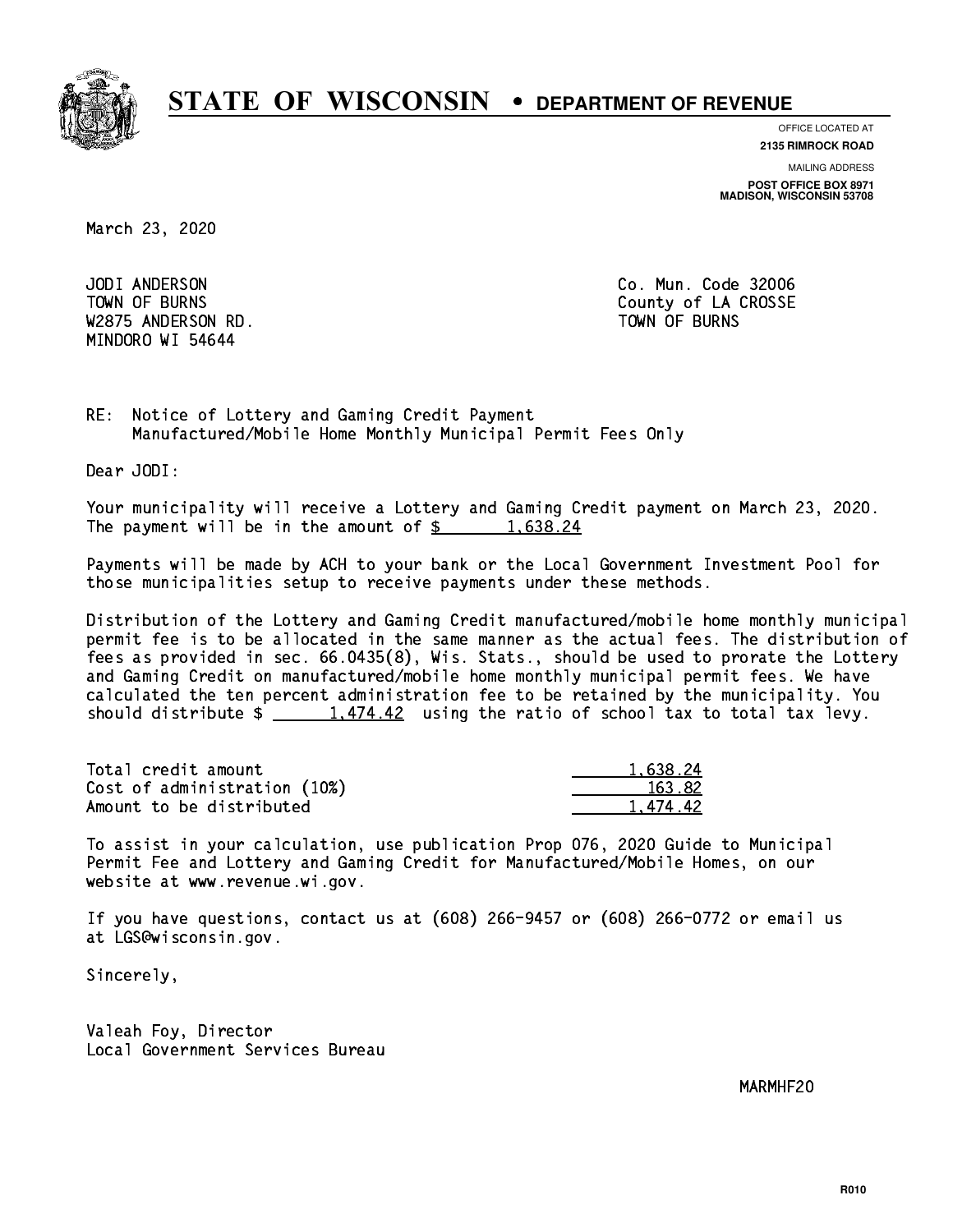

**OFFICE LOCATED AT**

**2135 RIMROCK ROAD**

**MAILING ADDRESS POST OFFICE BOX 8971 MADISON, WISCONSIN 53708**

March 23, 2020

 CASSANDRA HANAN Co. Mun. Code 32008 TOWN OF CAMPBELL **TOWN OF CAMPBELL**  2219 BAINBRIDGE ST TOWN OF CAMPBELL LA CROSSE WI 54603-1356

RE: Notice of Lottery and Gaming Credit Payment Manufactured/Mobile Home Monthly Municipal Permit Fees Only

Dear CASSANDRA:

 Your municipality will receive a Lottery and Gaming Credit payment on March 23, 2020. The payment will be in the amount of  $\frac{2}{3}$  7,536.38

 Payments will be made by ACH to your bank or the Local Government Investment Pool for those municipalities setup to receive payments under these methods.

 Distribution of the Lottery and Gaming Credit manufactured/mobile home monthly municipal permit fee is to be allocated in the same manner as the actual fees. The distribution of fees as provided in sec. 66.0435(8), Wis. Stats., should be used to prorate the Lottery and Gaming Credit on manufactured/mobile home monthly municipal permit fees. We have calculated the ten percent administration fee to be retained by the municipality. You should distribute  $\frac{2}{1}$   $\frac{6,782.75}{2}$  using the ratio of school tax to total tax levy.

| Total credit amount          | 7.536.38 |
|------------------------------|----------|
| Cost of administration (10%) | 753.63   |
| Amount to be distributed     | 6.782.75 |

 To assist in your calculation, use publication Prop 076, 2020 Guide to Municipal Permit Fee and Lottery and Gaming Credit for Manufactured/Mobile Homes, on our website at www.revenue.wi.gov.

 If you have questions, contact us at (608) 266-9457 or (608) 266-0772 or email us at LGS@wisconsin.gov.

Sincerely,

 Valeah Foy, Director Local Government Services Bureau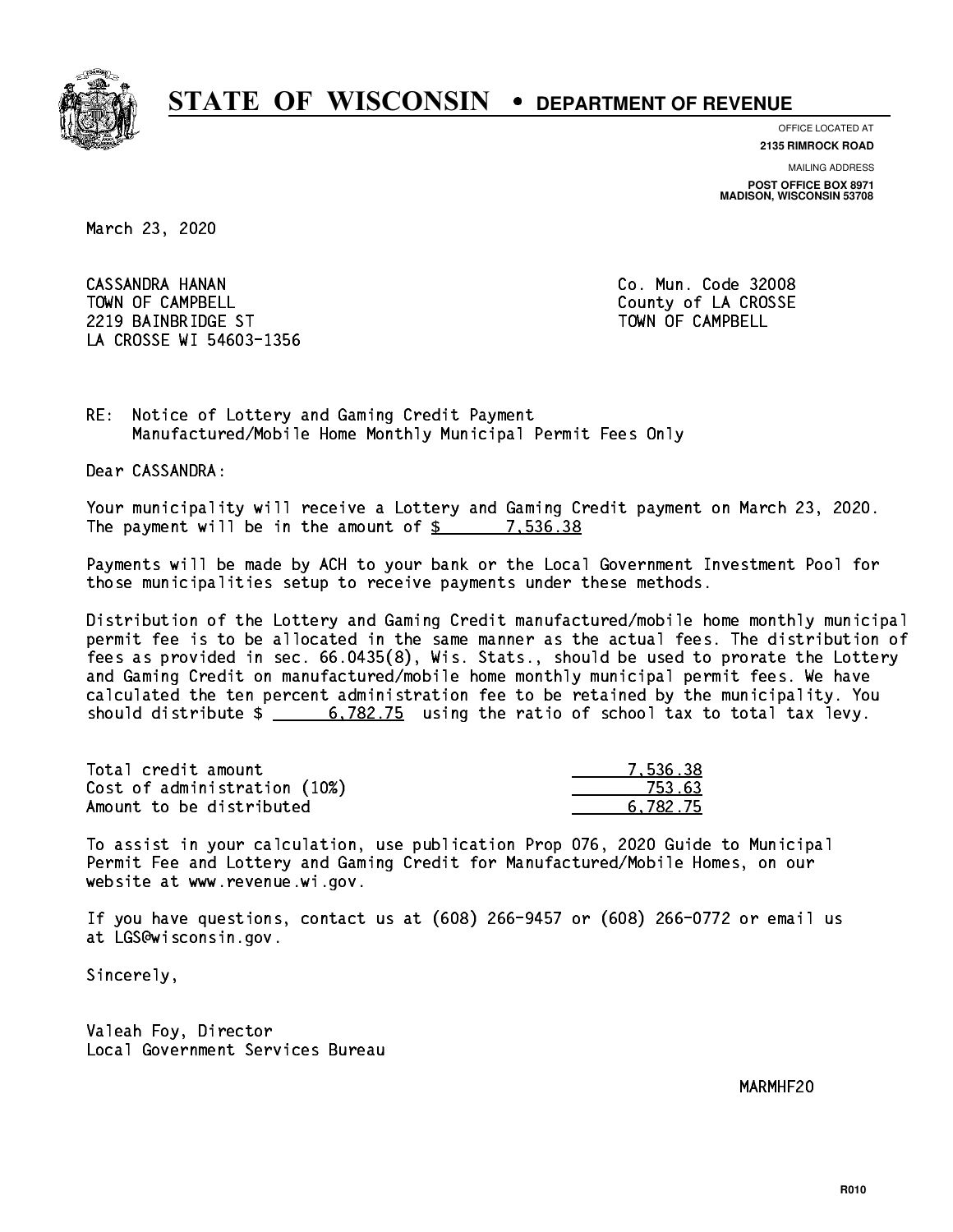

**OFFICE LOCATED AT 2135 RIMROCK ROAD**

**MAILING ADDRESS POST OFFICE BOX 8971 MADISON, WISCONSIN 53708**

March 23, 2020

JODI ANERSON W2875 ANDERSON ROAD TOWN OF FARMINGTON MINDORO WI 54644

Co. Mun. Code 32010 TOWN OF FARMINGTON County of LA CROSSE

RE: Notice of Lottery and Gaming Credit Payment Manufactured/Mobile Home Monthly Municipal Permit Fees Only

Dear JODI:

 Your municipality will receive a Lottery and Gaming Credit payment on March 23, 2020. The payment will be in the amount of \$ 719.15 \_\_\_\_\_\_\_\_\_\_\_\_\_\_\_\_

 Payments will be made by ACH to your bank or the Local Government Investment Pool for those municipalities setup to receive payments under these methods.

 Distribution of the Lottery and Gaming Credit manufactured/mobile home monthly municipal permit fee is to be allocated in the same manner as the actual fees. The distribution of fees as provided in sec. 66.0435(8), Wis. Stats., should be used to prorate the Lottery and Gaming Credit on manufactured/mobile home monthly municipal permit fees. We have calculated the ten percent administration fee to be retained by the municipality. You should distribute  $\frac{24}{100}$  647.24 using the ratio of school tax to total tax levy.

Total credit amount Cost of administration (10%) Amount to be distributed

| 1 1 5<br>- 7 |
|--------------|
| 1 I          |
| 7.24         |

 To assist in your calculation, use publication Prop 076, 2020 Guide to Municipal Permit Fee and Lottery and Gaming Credit for Manufactured/Mobile Homes, on our website at www.revenue.wi.gov.

 If you have questions, contact us at (608) 266-9457 or (608) 266-0772 or email us at LGS@wisconsin.gov.

Sincerely,

 Valeah Foy, Director Local Government Services Bureau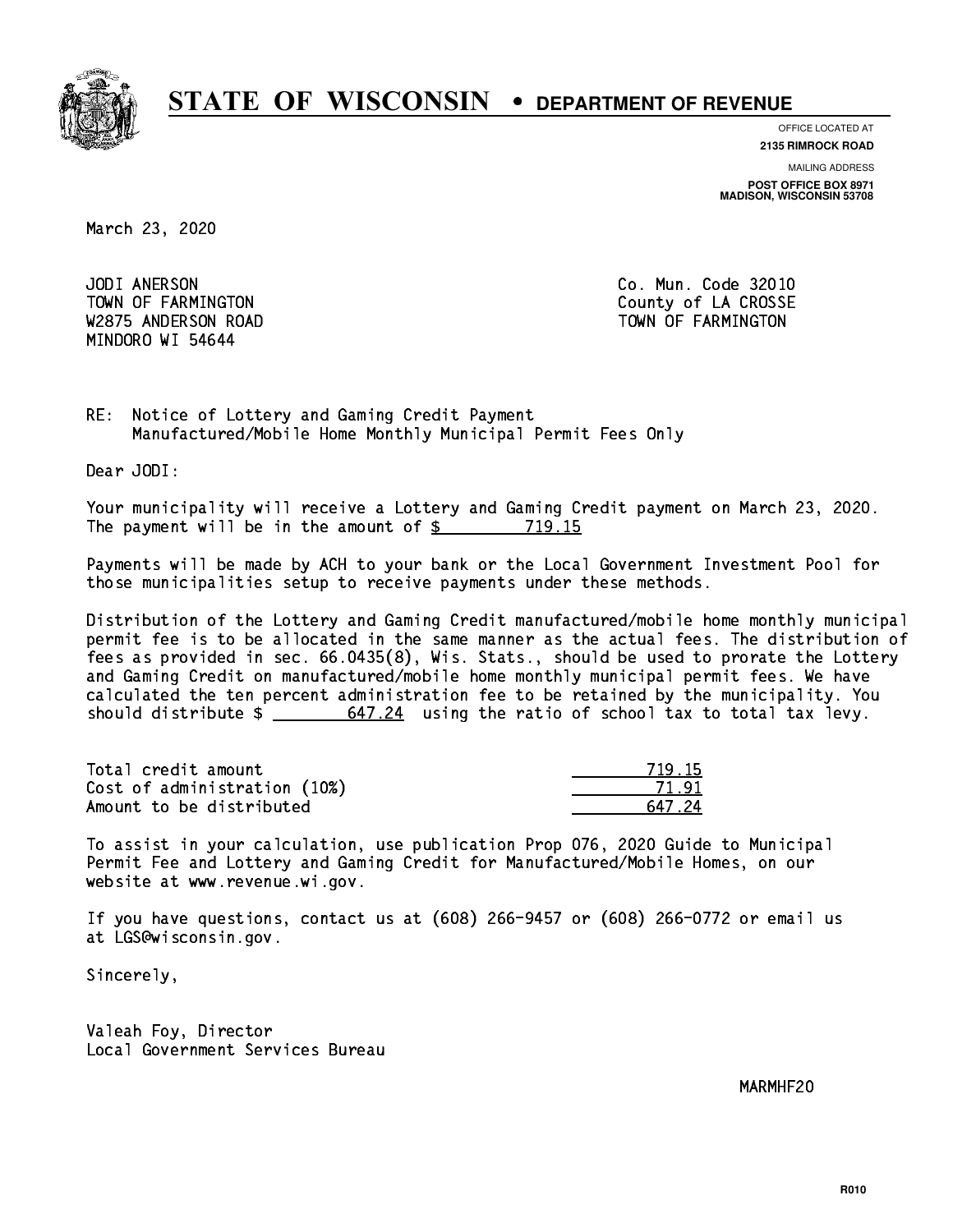

**OFFICE LOCATED AT 2135 RIMROCK ROAD**

**MAILING ADDRESS POST OFFICE BOX 8971 MADISON, WISCONSIN 53708**

March 23, 2020

MARY LEUCK TOWN OF GREENFIELD County of LA CROSSE N1721 RIDGEVIEW DR TOWN OF GREENFIELD LA CROSSE WI 54601-2632

Co. Mun. Code 32012

RE: Notice of Lottery and Gaming Credit Payment Manufactured/Mobile Home Monthly Municipal Permit Fees Only

Dear MARY:

 Your municipality will receive a Lottery and Gaming Credit payment on March 23, 2020. The payment will be in the amount of  $\frac{2}{3}$  15,360.60

 Payments will be made by ACH to your bank or the Local Government Investment Pool for those municipalities setup to receive payments under these methods.

 Distribution of the Lottery and Gaming Credit manufactured/mobile home monthly municipal permit fee is to be allocated in the same manner as the actual fees. The distribution of fees as provided in sec. 66.0435(8), Wis. Stats., should be used to prorate the Lottery and Gaming Credit on manufactured/mobile home monthly municipal permit fees. We have calculated the ten percent administration fee to be retained by the municipality. You should distribute  $\frac{2}{13,824.54}$  using the ratio of school tax to total tax levy.

| Total credit amount          | 15,360.60 |
|------------------------------|-----------|
| Cost of administration (10%) | 1.536.06  |
| Amount to be distributed     | 13.824.54 |

 To assist in your calculation, use publication Prop 076, 2020 Guide to Municipal Permit Fee and Lottery and Gaming Credit for Manufactured/Mobile Homes, on our website at www.revenue.wi.gov.

 If you have questions, contact us at (608) 266-9457 or (608) 266-0772 or email us at LGS@wisconsin.gov.

Sincerely,

 Valeah Foy, Director Local Government Services Bureau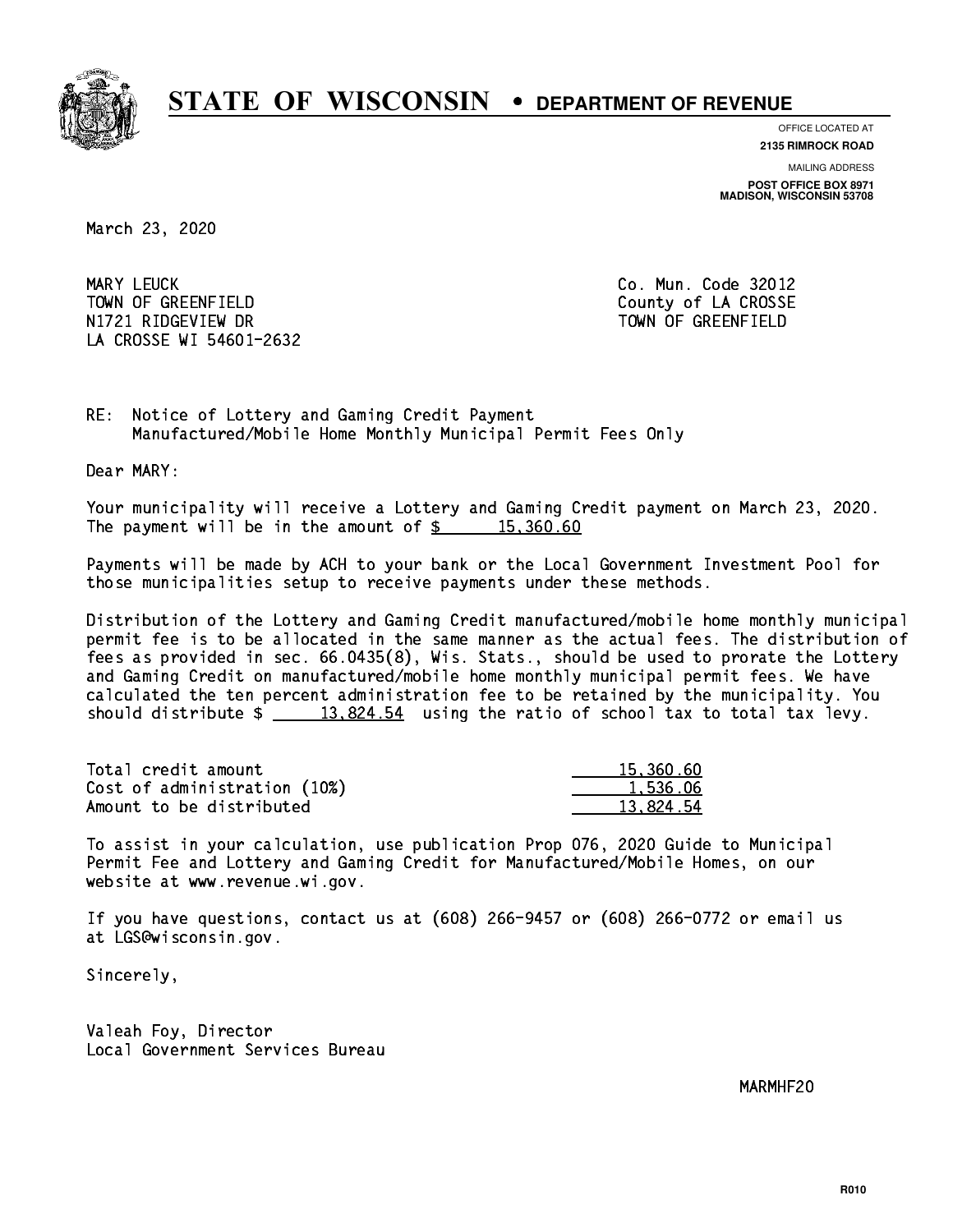

**OFFICE LOCATED AT**

**2135 RIMROCK ROAD**

**MAILING ADDRESS POST OFFICE BOX 8971 MADISON, WISCONSIN 53708**

March 23, 2020

 MARLA WAGNER Co. Mun. Code 32016 TOWN OF HOLLAND **COUNTY OF SALES AND COUNTY OF LA CROSSE** W7937 COUNTY RD MH TOWN OF HOLLAND HOLMEN WI 54636-9305

RE: Notice of Lottery and Gaming Credit Payment Manufactured/Mobile Home Monthly Municipal Permit Fees Only

Dear MARLA:

 Your municipality will receive a Lottery and Gaming Credit payment on March 23, 2020. The payment will be in the amount of \$ 5,529.84 \_\_\_\_\_\_\_\_\_\_\_\_\_\_\_\_

 Payments will be made by ACH to your bank or the Local Government Investment Pool for those municipalities setup to receive payments under these methods.

 Distribution of the Lottery and Gaming Credit manufactured/mobile home monthly municipal permit fee is to be allocated in the same manner as the actual fees. The distribution of fees as provided in sec. 66.0435(8), Wis. Stats., should be used to prorate the Lottery and Gaming Credit on manufactured/mobile home monthly municipal permit fees. We have calculated the ten percent administration fee to be retained by the municipality. You should distribute  $\frac{4.976.86}{2}$  using the ratio of school tax to total tax levy.

| Total credit amount          | 5.529.84 |
|------------------------------|----------|
| Cost of administration (10%) | 552.98   |
| Amount to be distributed     | 4.976.86 |

 To assist in your calculation, use publication Prop 076, 2020 Guide to Municipal Permit Fee and Lottery and Gaming Credit for Manufactured/Mobile Homes, on our website at www.revenue.wi.gov.

 If you have questions, contact us at (608) 266-9457 or (608) 266-0772 or email us at LGS@wisconsin.gov.

Sincerely,

 Valeah Foy, Director Local Government Services Bureau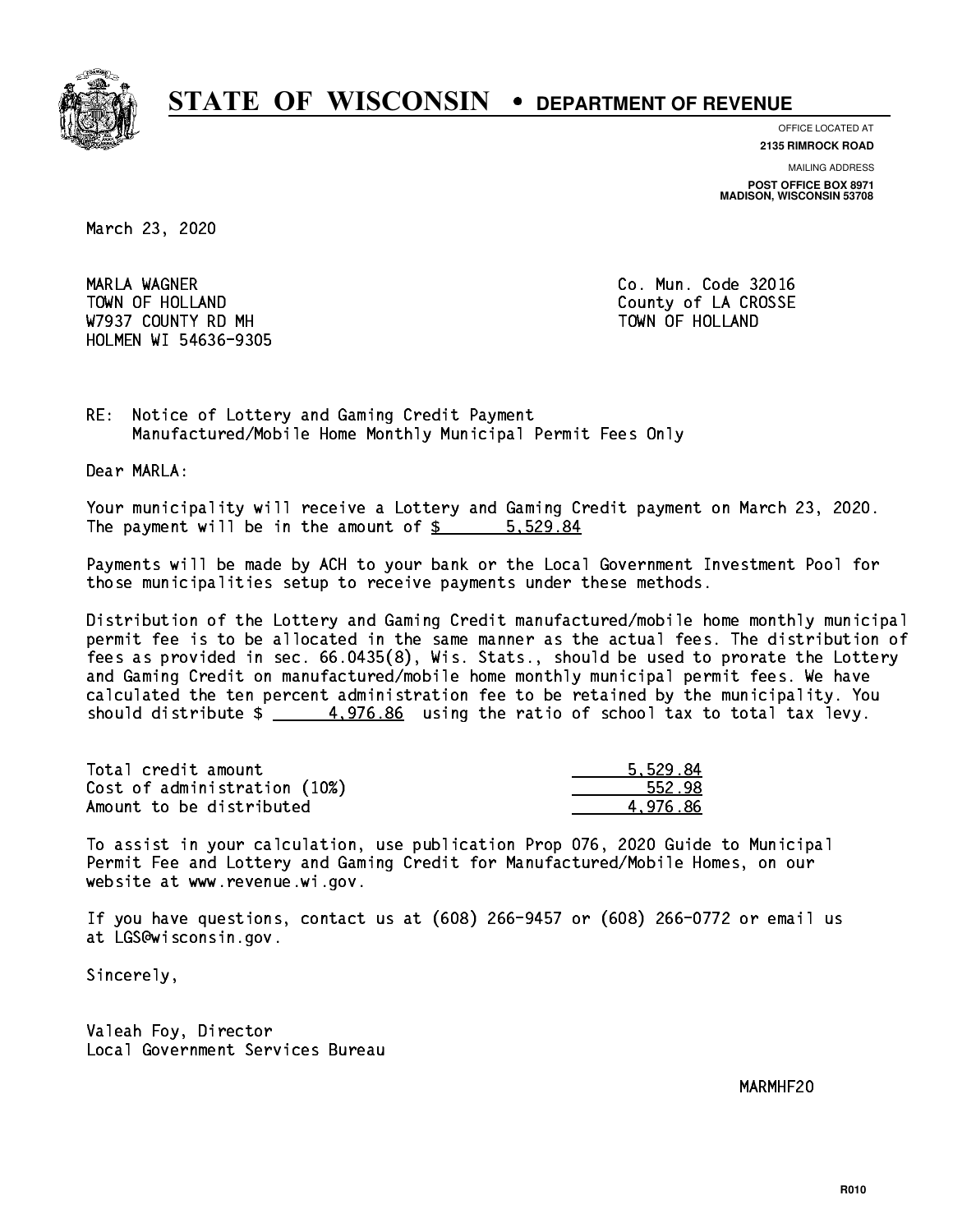

**OFFICE LOCATED AT**

**2135 RIMROCK ROAD**

**MAILING ADDRESS POST OFFICE BOX 8971 MADISON, WISCONSIN 53708**

March 23, 2020

**HELEN ROOP** TOWN OF MEDARY **COUNTY** COUNTY COUNTY OF LA CROSSE N3393 SMITH VALLEY RD TOWN OF MEDARY LA CROSSE WI 54601

Co. Mun. Code 32018

RE: Notice of Lottery and Gaming Credit Payment Manufactured/Mobile Home Monthly Municipal Permit Fees Only

Dear HELEN:

 Your municipality will receive a Lottery and Gaming Credit payment on March 23, 2020. The payment will be in the amount of  $\frac{2.814.48}{10.25}$ 

 Payments will be made by ACH to your bank or the Local Government Investment Pool for those municipalities setup to receive payments under these methods.

 Distribution of the Lottery and Gaming Credit manufactured/mobile home monthly municipal permit fee is to be allocated in the same manner as the actual fees. The distribution of fees as provided in sec. 66.0435(8), Wis. Stats., should be used to prorate the Lottery and Gaming Credit on manufactured/mobile home monthly municipal permit fees. We have calculated the ten percent administration fee to be retained by the municipality. You should distribute  $\frac{2.533.04}{2.533.04}$  using the ratio of school tax to total tax levy.

| Total credit amount          | 2.814.48 |
|------------------------------|----------|
| Cost of administration (10%) | 281.44   |
| Amount to be distributed     | 2.533.04 |

 To assist in your calculation, use publication Prop 076, 2020 Guide to Municipal Permit Fee and Lottery and Gaming Credit for Manufactured/Mobile Homes, on our website at www.revenue.wi.gov.

 If you have questions, contact us at (608) 266-9457 or (608) 266-0772 or email us at LGS@wisconsin.gov.

Sincerely,

 Valeah Foy, Director Local Government Services Bureau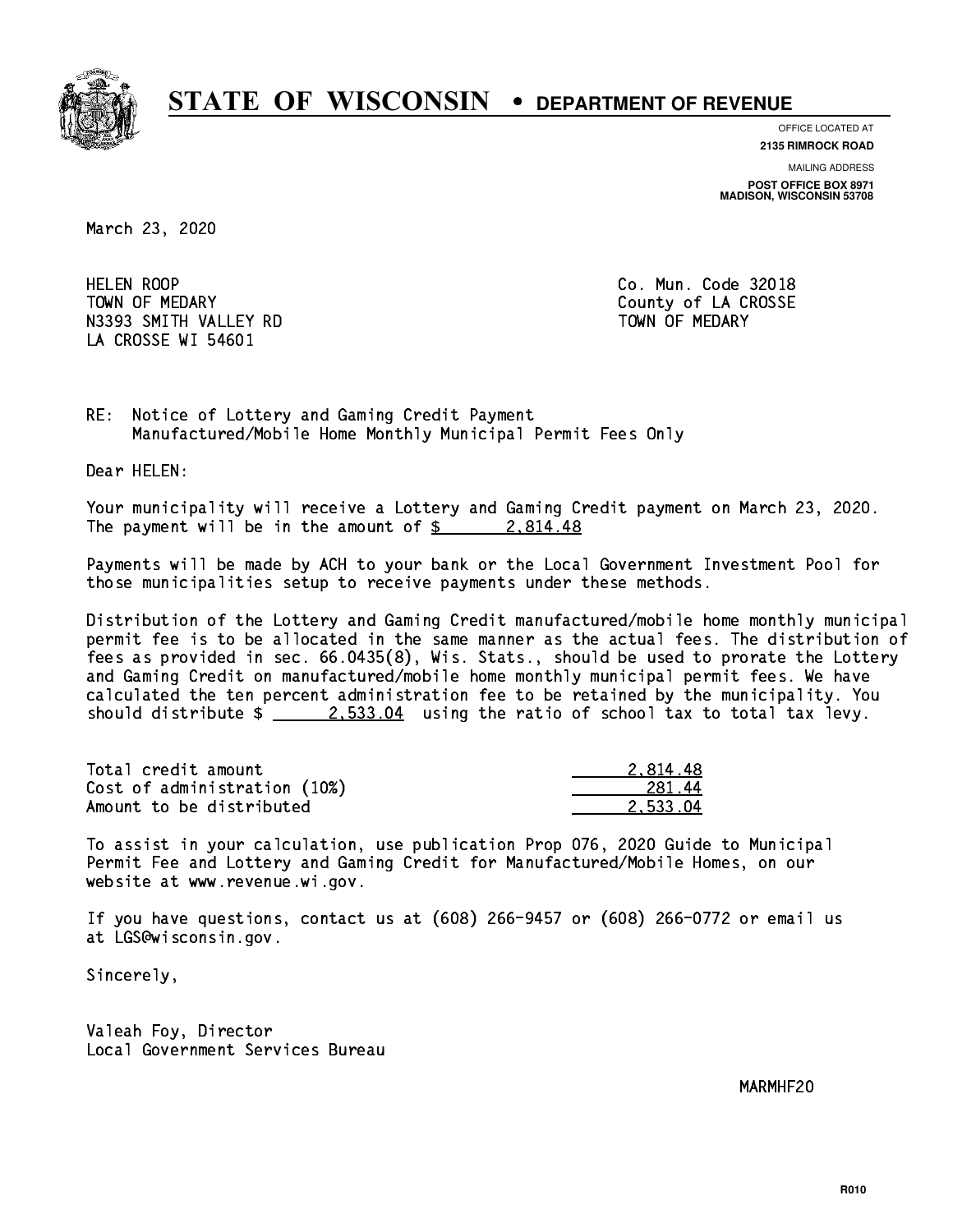

**OFFICE LOCATED AT**

**2135 RIMROCK ROAD**

**MAILING ADDRESS POST OFFICE BOX 8971 MADISON, WISCONSIN 53708**

March 23, 2020

 SARA JARR Co. Mun. Code 32022 2800 WARD AVE TOWN OF SHELBY LA CROSSE WI 54601

TOWN OF SHELBY **COUNTY** COUNTY OF LA CROSSE

RE: Notice of Lottery and Gaming Credit Payment Manufactured/Mobile Home Monthly Municipal Permit Fees Only

Dear SARA:

 Your municipality will receive a Lottery and Gaming Credit payment on March 23, 2020. The payment will be in the amount of  $\frac{2}{3}$  18,041.40

 Payments will be made by ACH to your bank or the Local Government Investment Pool for those municipalities setup to receive payments under these methods.

 Distribution of the Lottery and Gaming Credit manufactured/mobile home monthly municipal permit fee is to be allocated in the same manner as the actual fees. The distribution of fees as provided in sec. 66.0435(8), Wis. Stats., should be used to prorate the Lottery and Gaming Credit on manufactured/mobile home monthly municipal permit fees. We have calculated the ten percent administration fee to be retained by the municipality. You should distribute  $\frac{16,237.26}{2}$  using the ratio of school tax to total tax levy.

| Total credit amount          | 18,041.40 |
|------------------------------|-----------|
| Cost of administration (10%) | 1,804.14  |
| Amount to be distributed     | 16.237.26 |

 To assist in your calculation, use publication Prop 076, 2020 Guide to Municipal Permit Fee and Lottery and Gaming Credit for Manufactured/Mobile Homes, on our website at www.revenue.wi.gov.

 If you have questions, contact us at (608) 266-9457 or (608) 266-0772 or email us at LGS@wisconsin.gov.

Sincerely,

 Valeah Foy, Director Local Government Services Bureau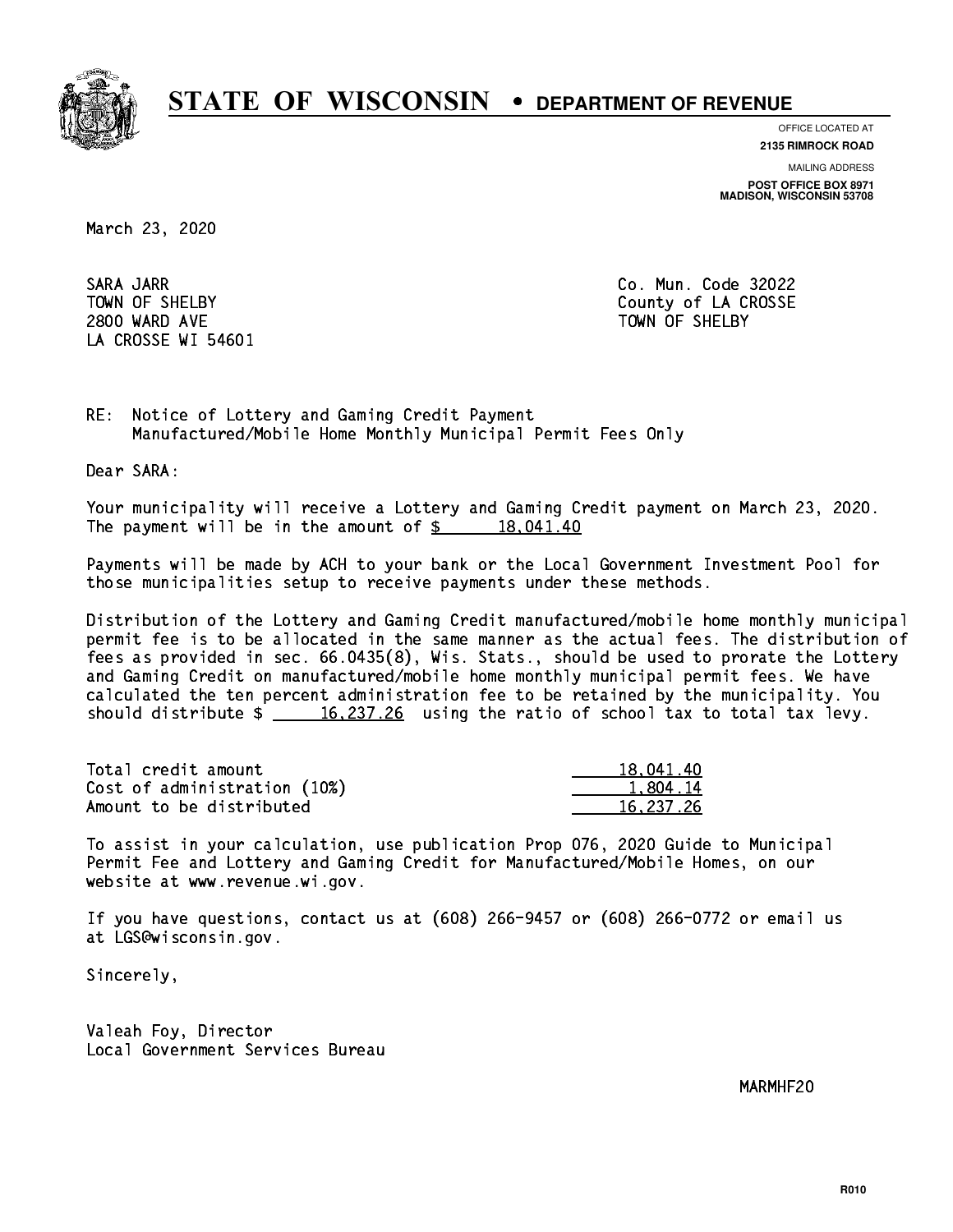

**OFFICE LOCATED AT**

**2135 RIMROCK ROAD**

**MAILING ADDRESS POST OFFICE BOX 8971 MADISON, WISCONSIN 53708**

March 23, 2020

ANGELA HORNBERG VILLAGE OF HOLMEN COUNTY OF LA CROSSE PO BOX 158 VILLAGE OF HOLMEN HOLMEN WI 54636-0158

Co. Mun. Code 32136

RE: Notice of Lottery and Gaming Credit Payment Manufactured/Mobile Home Monthly Municipal Permit Fees Only

Dear ANGELA:

 Your municipality will receive a Lottery and Gaming Credit payment on March 23, 2020. The payment will be in the amount of  $\frac{2}{3}$  80,984.04

 Payments will be made by ACH to your bank or the Local Government Investment Pool for those municipalities setup to receive payments under these methods.

 Distribution of the Lottery and Gaming Credit manufactured/mobile home monthly municipal permit fee is to be allocated in the same manner as the actual fees. The distribution of fees as provided in sec. 66.0435(8), Wis. Stats., should be used to prorate the Lottery and Gaming Credit on manufactured/mobile home monthly municipal permit fees. We have calculated the ten percent administration fee to be retained by the municipality. You should distribute  $\frac{2}{2}$   $\frac{72,885.64}{2}$  using the ratio of school tax to total tax levy.

| Total credit amount          | 80.984.04 |
|------------------------------|-----------|
| Cost of administration (10%) | 8.098.40  |
| Amount to be distributed     | 72.885.64 |

 To assist in your calculation, use publication Prop 076, 2020 Guide to Municipal Permit Fee and Lottery and Gaming Credit for Manufactured/Mobile Homes, on our website at www.revenue.wi.gov.

 If you have questions, contact us at (608) 266-9457 or (608) 266-0772 or email us at LGS@wisconsin.gov.

Sincerely,

 Valeah Foy, Director Local Government Services Bureau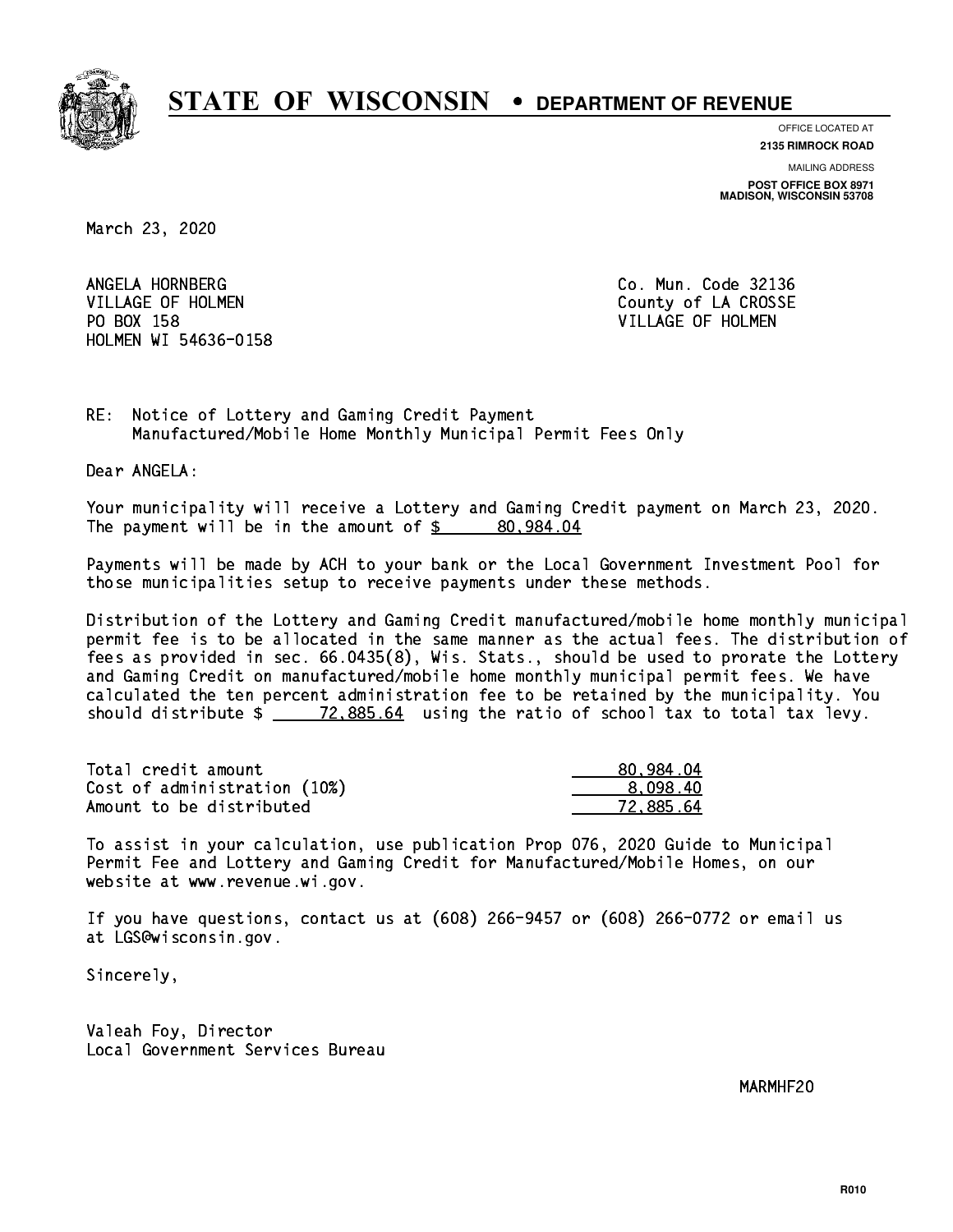

**OFFICE LOCATED AT 2135 RIMROCK ROAD**

**MAILING ADDRESS POST OFFICE BOX 8971 MADISON, WISCONSIN 53708**

March 23, 2020

 TERESA L DELONG Co. Mun. Code 32191 VILLAGE OF WEST SALEM **COULD ACCOUNT OF LA CROSSE**  175 S LEONARD ST VILLAGE OF WEST SALEM WEST SALEM WI 54669-1620

RE: Notice of Lottery and Gaming Credit Payment Manufactured/Mobile Home Monthly Municipal Permit Fees Only

Dear TERESA:

 Your municipality will receive a Lottery and Gaming Credit payment on March 23, 2020. The payment will be in the amount of  $\frac{24,798.30}{24}$ 

 Payments will be made by ACH to your bank or the Local Government Investment Pool for those municipalities setup to receive payments under these methods.

 Distribution of the Lottery and Gaming Credit manufactured/mobile home monthly municipal permit fee is to be allocated in the same manner as the actual fees. The distribution of fees as provided in sec. 66.0435(8), Wis. Stats., should be used to prorate the Lottery and Gaming Credit on manufactured/mobile home monthly municipal permit fees. We have calculated the ten percent administration fee to be retained by the municipality. You should distribute  $\frac{22,318.47}{22,318.47}$  using the ratio of school tax to total tax levy.

| Total credit amount          | 24,798.30 |
|------------------------------|-----------|
| Cost of administration (10%) | 2.479.83  |
| Amount to be distributed     | 22.318.47 |

 To assist in your calculation, use publication Prop 076, 2020 Guide to Municipal Permit Fee and Lottery and Gaming Credit for Manufactured/Mobile Homes, on our website at www.revenue.wi.gov.

 If you have questions, contact us at (608) 266-9457 or (608) 266-0772 or email us at LGS@wisconsin.gov.

Sincerely,

 Valeah Foy, Director Local Government Services Bureau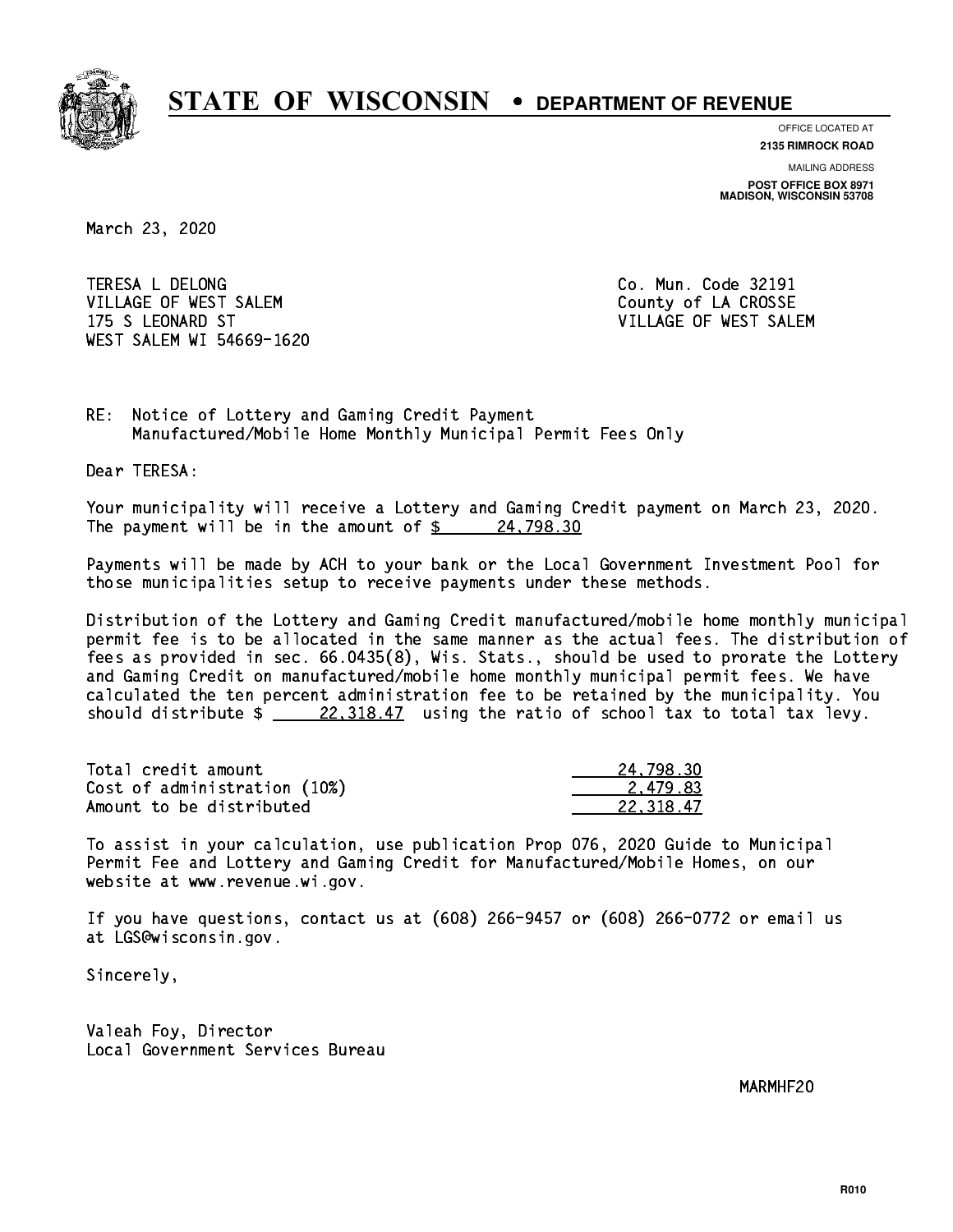

**OFFICE LOCATED AT**

**2135 RIMROCK ROAD**

**MAILING ADDRESS POST OFFICE BOX 8971 MADISON, WISCONSIN 53708**

March 23, 2020

**VALERIE FENSKE** CITY OF LA CROSSE COUNTY OF LA CROSSE 400 LA CROSSE ST CITY OF LA CROSSE LA CROSSE WI 54601-3396

Co. Mun. Code 32246

RE: Notice of Lottery and Gaming Credit Payment Manufactured/Mobile Home Monthly Municipal Permit Fees Only

Dear VALERIE:

 Your municipality will receive a Lottery and Gaming Credit payment on March 23, 2020. The payment will be in the amount of  $\frac{2}{3}$  49,741.46

 Payments will be made by ACH to your bank or the Local Government Investment Pool for those municipalities setup to receive payments under these methods.

 Distribution of the Lottery and Gaming Credit manufactured/mobile home monthly municipal permit fee is to be allocated in the same manner as the actual fees. The distribution of fees as provided in sec. 66.0435(8), Wis. Stats., should be used to prorate the Lottery and Gaming Credit on manufactured/mobile home monthly municipal permit fees. We have calculated the ten percent administration fee to be retained by the municipality. You should distribute  $\frac{44,767.32}{2}$  using the ratio of school tax to total tax levy.

| Total credit amount          | 49.741.46 |
|------------------------------|-----------|
| Cost of administration (10%) | 4.974.14  |
| Amount to be distributed     | 44.767.32 |

 To assist in your calculation, use publication Prop 076, 2020 Guide to Municipal Permit Fee and Lottery and Gaming Credit for Manufactured/Mobile Homes, on our website at www.revenue.wi.gov.

 If you have questions, contact us at (608) 266-9457 or (608) 266-0772 or email us at LGS@wisconsin.gov.

Sincerely,

 Valeah Foy, Director Local Government Services Bureau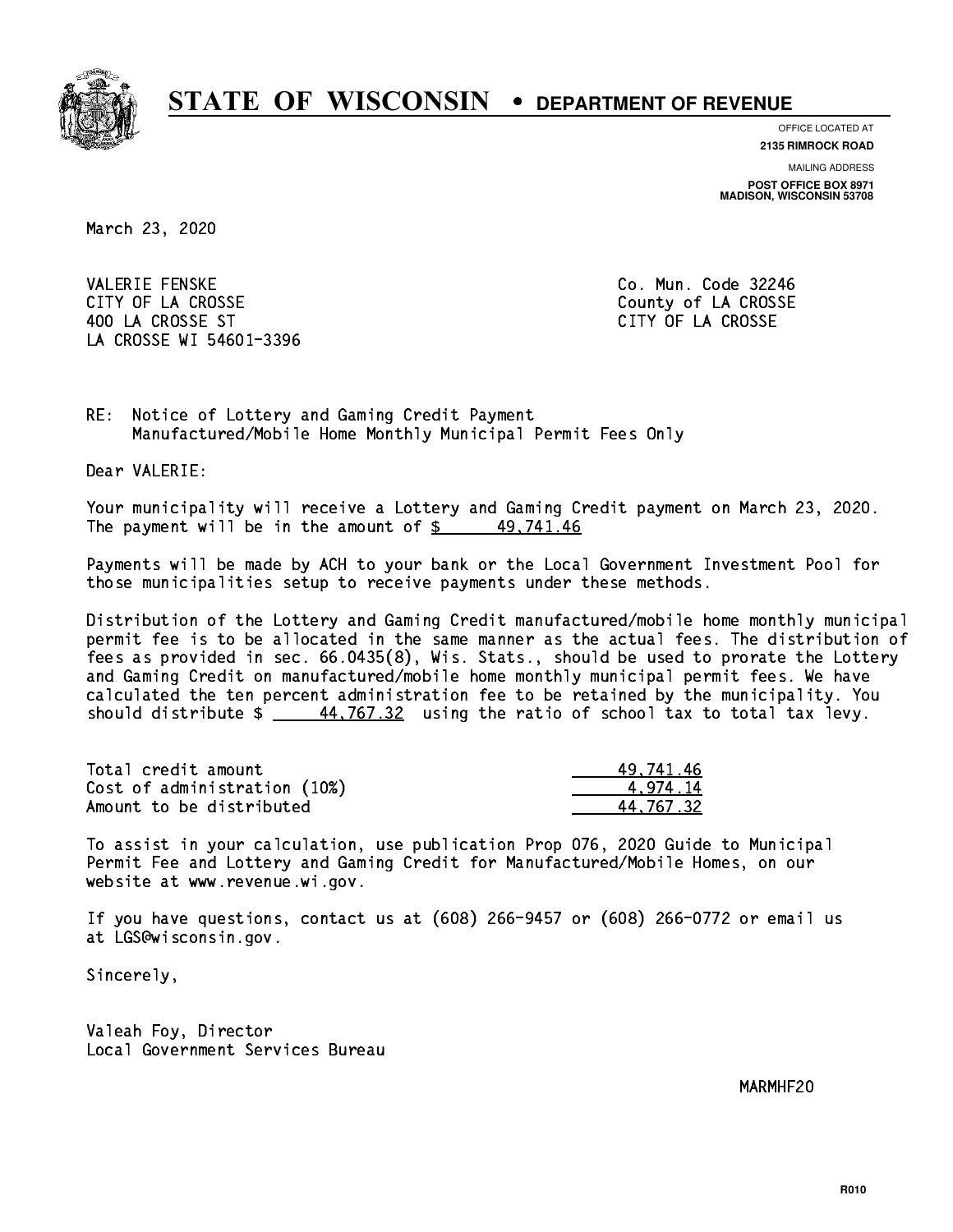

**OFFICE LOCATED AT**

**2135 RIMROCK ROAD**

**MAILING ADDRESS POST OFFICE BOX 8971 MADISON, WISCONSIN 53708**

March 23, 2020

**FRED BUEHLER** CITY OF ONALASKA COUNTY COUNTY OF COUNTY OF COUNTY OF LA CROSSE 415 MAIN ST CITY OF ONALASKA ONALASKA WI 54650-2953

Co. Mun. Code 32265

RE: Notice of Lottery and Gaming Credit Payment Manufactured/Mobile Home Monthly Municipal Permit Fees Only

Dear FRED:

 Your municipality will receive a Lottery and Gaming Credit payment on March 23, 2020. The payment will be in the amount of  $\frac{2}{3}$  37,347.97

 Payments will be made by ACH to your bank or the Local Government Investment Pool for those municipalities setup to receive payments under these methods.

 Distribution of the Lottery and Gaming Credit manufactured/mobile home monthly municipal permit fee is to be allocated in the same manner as the actual fees. The distribution of fees as provided in sec. 66.0435(8), Wis. Stats., should be used to prorate the Lottery and Gaming Credit on manufactured/mobile home monthly municipal permit fees. We have calculated the ten percent administration fee to be retained by the municipality. You should distribute  $\frac{23.613.18}{2}$  using the ratio of school tax to total tax levy.

| Total credit amount          | 37.347.97 |
|------------------------------|-----------|
| Cost of administration (10%) | 3.734.79  |
| Amount to be distributed     | 33.613.18 |

 To assist in your calculation, use publication Prop 076, 2020 Guide to Municipal Permit Fee and Lottery and Gaming Credit for Manufactured/Mobile Homes, on our website at www.revenue.wi.gov.

 If you have questions, contact us at (608) 266-9457 or (608) 266-0772 or email us at LGS@wisconsin.gov.

Sincerely,

 Valeah Foy, Director Local Government Services Bureau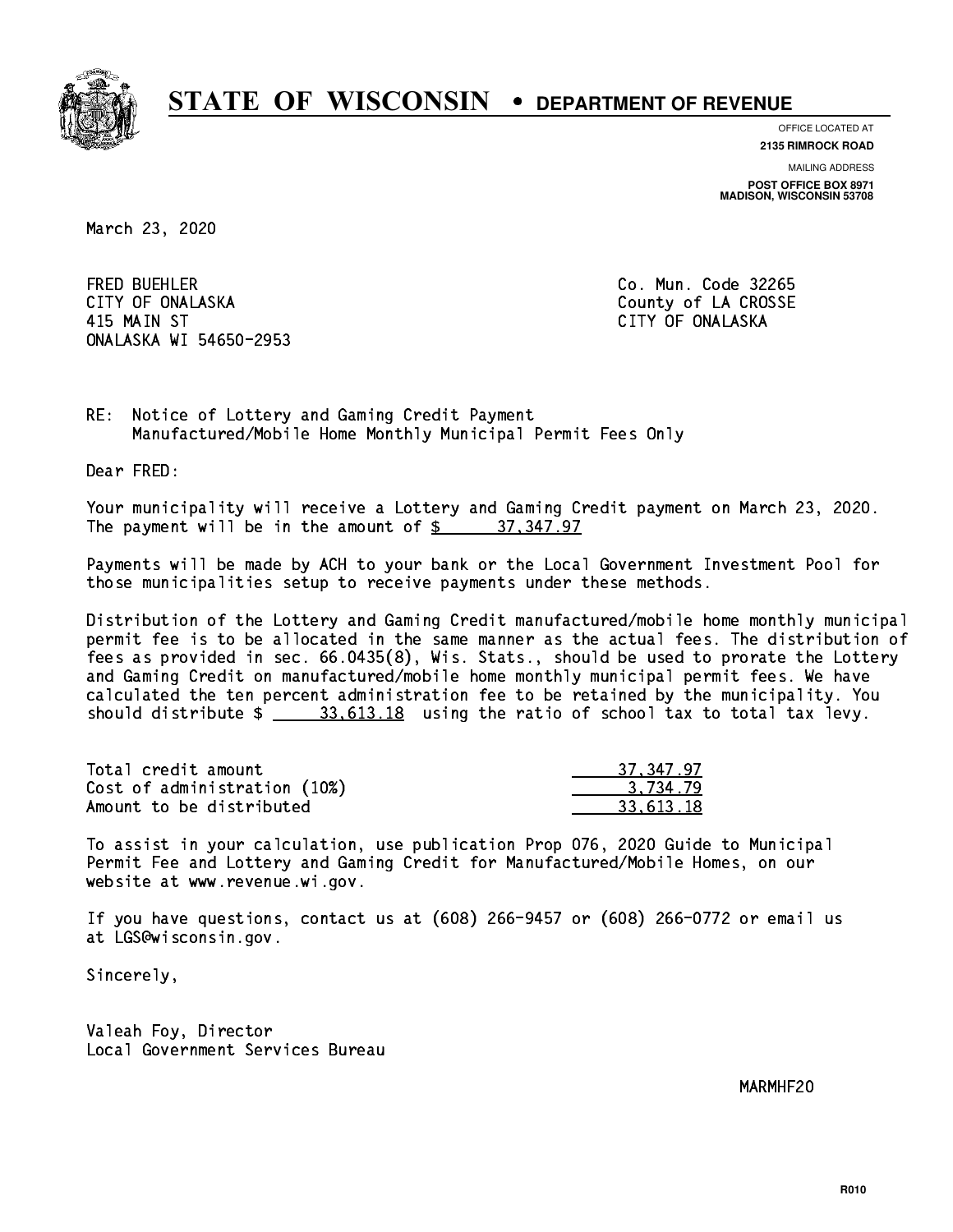

**OFFICE LOCATED AT**

**2135 RIMROCK ROAD**

**MAILING ADDRESS POST OFFICE BOX 8971 MADISON, WISCONSIN 53708**

March 23, 2020

PENNY DEBUHR P.O. BOX 36 TOWN OF BELMONT BELMONT WI 53510

Co. Mun. Code 33004 TOWN OF BELMONT COUNTY COUNTY OF LAFAYETTE

RE: Notice of Lottery and Gaming Credit Payment Manufactured/Mobile Home Monthly Municipal Permit Fees Only

Dear PENNY:

 Your municipality will receive a Lottery and Gaming Credit payment on March 23, 2020. The payment will be in the amount of  $\frac{2}{3}$  6,242.28

 Payments will be made by ACH to your bank or the Local Government Investment Pool for those municipalities setup to receive payments under these methods.

 Distribution of the Lottery and Gaming Credit manufactured/mobile home monthly municipal permit fee is to be allocated in the same manner as the actual fees. The distribution of fees as provided in sec. 66.0435(8), Wis. Stats., should be used to prorate the Lottery and Gaming Credit on manufactured/mobile home monthly municipal permit fees. We have calculated the ten percent administration fee to be retained by the municipality. You should distribute  $\frac{2}{1}$   $\frac{5.618.06}{2}$  using the ratio of school tax to total tax levy.

| Total credit amount          | 6.242.28 |
|------------------------------|----------|
| Cost of administration (10%) | 624.22   |
| Amount to be distributed     | 5.618.06 |

 To assist in your calculation, use publication Prop 076, 2020 Guide to Municipal Permit Fee and Lottery and Gaming Credit for Manufactured/Mobile Homes, on our website at www.revenue.wi.gov.

 If you have questions, contact us at (608) 266-9457 or (608) 266-0772 or email us at LGS@wisconsin.gov.

Sincerely,

 Valeah Foy, Director Local Government Services Bureau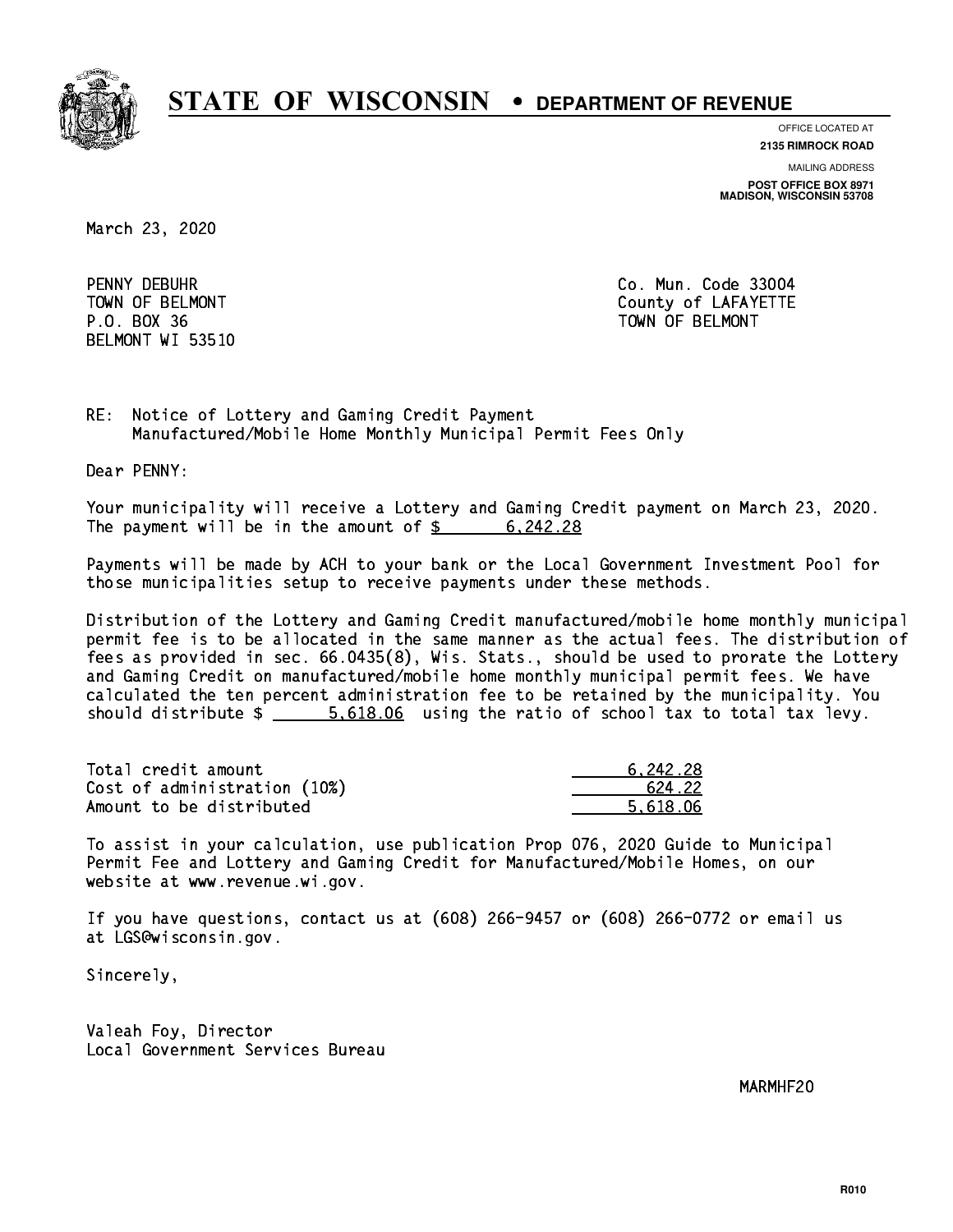

**OFFICE LOCATED AT**

**2135 RIMROCK ROAD**

**MAILING ADDRESS POST OFFICE BOX 8971 MADISON, WISCONSIN 53708**

March 23, 2020

SANDRA FLANNERY VILLAGE OF ARGYLE COUNTY OF LAFAYETTE 401 EAST MILWAUKEE ST. VILLAGE OF ARGYLE ARGYLE WI 53504

Co. Mun. Code 33101

RE: Notice of Lottery and Gaming Credit Payment Manufactured/Mobile Home Monthly Municipal Permit Fees Only

Dear SANDRA:

 Your municipality will receive a Lottery and Gaming Credit payment on March 23, 2020. The payment will be in the amount of  $\frac{2}{3}$  1,620.12

 Payments will be made by ACH to your bank or the Local Government Investment Pool for those municipalities setup to receive payments under these methods.

 Distribution of the Lottery and Gaming Credit manufactured/mobile home monthly municipal permit fee is to be allocated in the same manner as the actual fees. The distribution of fees as provided in sec. 66.0435(8), Wis. Stats., should be used to prorate the Lottery and Gaming Credit on manufactured/mobile home monthly municipal permit fees. We have calculated the ten percent administration fee to be retained by the municipality. You should distribute  $\frac{1,458.11}{1,458.11}$  using the ratio of school tax to total tax levy.

| Total credit amount          | 1.620.12 |
|------------------------------|----------|
| Cost of administration (10%) | 162.01   |
| Amount to be distributed     | 1,458.11 |

 To assist in your calculation, use publication Prop 076, 2020 Guide to Municipal Permit Fee and Lottery and Gaming Credit for Manufactured/Mobile Homes, on our website at www.revenue.wi.gov.

 If you have questions, contact us at (608) 266-9457 or (608) 266-0772 or email us at LGS@wisconsin.gov.

Sincerely,

 Valeah Foy, Director Local Government Services Bureau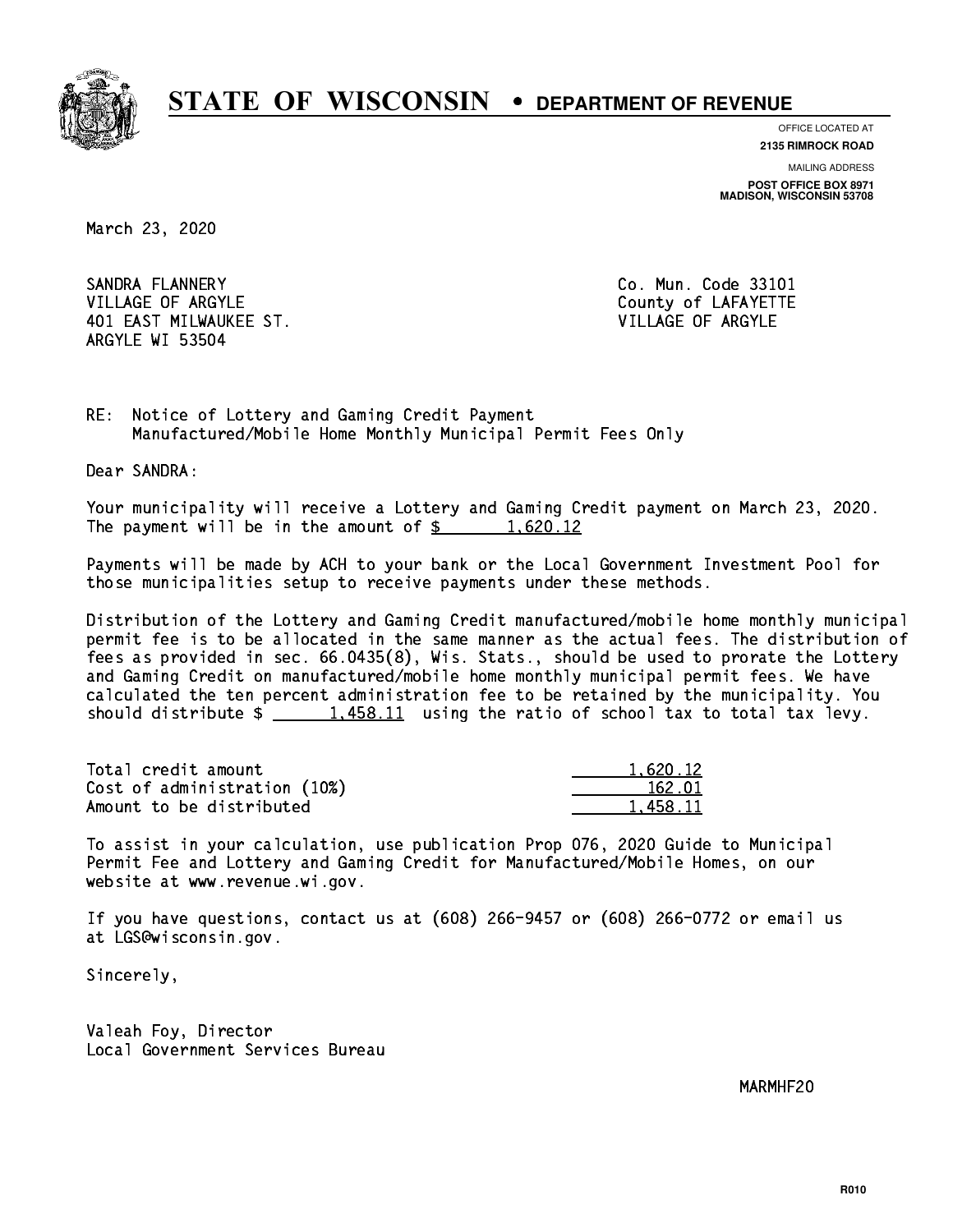

**OFFICE LOCATED AT**

**2135 RIMROCK ROAD**

**MAILING ADDRESS POST OFFICE BOX 8971 MADISON, WISCONSIN 53708**

March 23, 2020

ALICE GILMAN PO BOX 6 BELMONT WI 53510

Co. Mun. Code 33106 VILLAGE OF BELMONT COUNTS AND THE COUNTY OF LAFAYETTE VILLAGE OF BELMONT

RE: Notice of Lottery and Gaming Credit Payment Manufactured/Mobile Home Monthly Municipal Permit Fees Only

Dear ALICE:

 Your municipality will receive a Lottery and Gaming Credit payment on March 23, 2020. The payment will be in the amount of \$ 490.20 \_\_\_\_\_\_\_\_\_\_\_\_\_\_\_\_ 490.20

 Payments will be made by ACH to your bank or the Local Government Investment Pool for those municipalities setup to receive payments under these methods.

 Distribution of the Lottery and Gaming Credit manufactured/mobile home monthly municipal permit fee is to be allocated in the same manner as the actual fees. The distribution of fees as provided in sec. 66.0435(8), Wis. Stats., should be used to prorate the Lottery and Gaming Credit on manufactured/mobile home monthly municipal permit fees. We have calculated the ten percent administration fee to be retained by the municipality. You should distribute  $\frac{441.18}{100}$  using the ratio of school tax to total tax levy.

Total credit amount Cost of administration (10%) Amount to be distributed

| I 20  |
|-------|
| ! 02. |
| .118  |

 To assist in your calculation, use publication Prop 076, 2020 Guide to Municipal Permit Fee and Lottery and Gaming Credit for Manufactured/Mobile Homes, on our website at www.revenue.wi.gov.

 If you have questions, contact us at (608) 266-9457 or (608) 266-0772 or email us at LGS@wisconsin.gov.

Sincerely,

 Valeah Foy, Director Local Government Services Bureau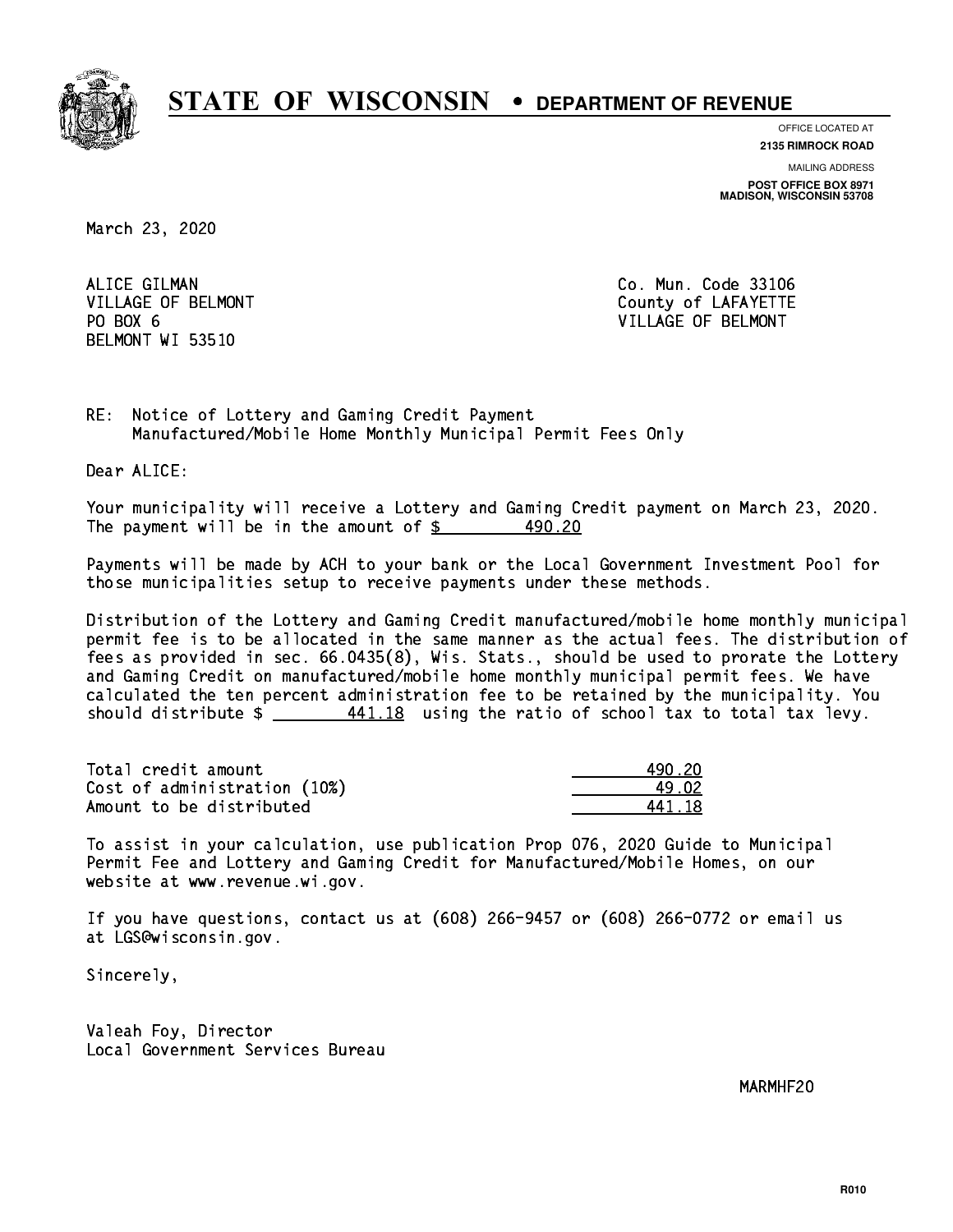

**OFFICE LOCATED AT 2135 RIMROCK ROAD**

**MAILING ADDRESS POST OFFICE BOX 8971 MADISON, WISCONSIN 53708**

March 23, 2020

PHILIP A RISSEEUW Co. Mun. Code 33216 CITY OF DARLINGTON County of LAFAYETTE PO BOX 207 DARLINGTON WI 53530-0207

CITY OF DARLINGTON

RE: Notice of Lottery and Gaming Credit Payment Manufactured/Mobile Home Monthly Municipal Permit Fees Only

Dear PHILIP:

 Your municipality will receive a Lottery and Gaming Credit payment on March 23, 2020. The payment will be in the amount of  $\frac{2}{3}$  1,816.54

 Payments will be made by ACH to your bank or the Local Government Investment Pool for those municipalities setup to receive payments under these methods.

 Distribution of the Lottery and Gaming Credit manufactured/mobile home monthly municipal permit fee is to be allocated in the same manner as the actual fees. The distribution of fees as provided in sec. 66.0435(8), Wis. Stats., should be used to prorate the Lottery and Gaming Credit on manufactured/mobile home monthly municipal permit fees. We have calculated the ten percent administration fee to be retained by the municipality. You should distribute  $\frac{1.634.89}{1.634.89}$  using the ratio of school tax to total tax levy.

| Total credit amount          | 1.816.54 |
|------------------------------|----------|
| Cost of administration (10%) | 181.65   |
| Amount to be distributed     | 1.634.89 |

 To assist in your calculation, use publication Prop 076, 2020 Guide to Municipal Permit Fee and Lottery and Gaming Credit for Manufactured/Mobile Homes, on our website at www.revenue.wi.gov.

 If you have questions, contact us at (608) 266-9457 or (608) 266-0772 or email us at LGS@wisconsin.gov.

Sincerely,

 Valeah Foy, Director Local Government Services Bureau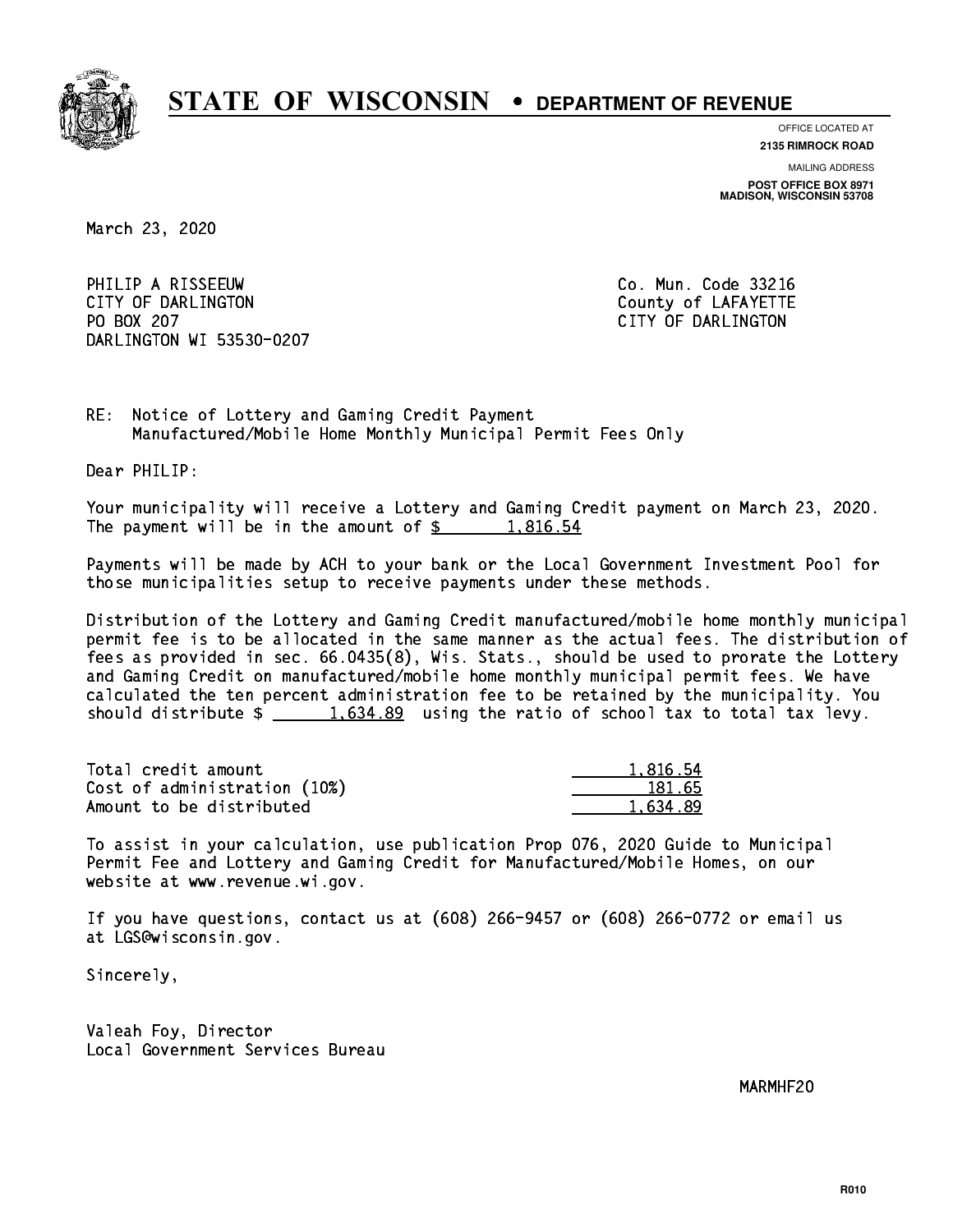

**OFFICE LOCATED AT**

**2135 RIMROCK ROAD**

**MAILING ADDRESS POST OFFICE BOX 8971 MADISON, WISCONSIN 53708**

March 23, 2020

 MARSHA EINSWEILER Co. Mun. Code 33281 CITY OF SHULLSBURG COUNTY COUNTY OF LAFAYETTE PO BOX 580 SHULLSBURG WI 53586-0580

CITY OF SHULLSBURG

RE: Notice of Lottery and Gaming Credit Payment Manufactured/Mobile Home Monthly Municipal Permit Fees Only

Dear MARSHA:

 Your municipality will receive a Lottery and Gaming Credit payment on March 23, 2020. The payment will be in the amount of  $$ 592.58$ 

 Payments will be made by ACH to your bank or the Local Government Investment Pool for those municipalities setup to receive payments under these methods.

 Distribution of the Lottery and Gaming Credit manufactured/mobile home monthly municipal permit fee is to be allocated in the same manner as the actual fees. The distribution of fees as provided in sec. 66.0435(8), Wis. Stats., should be used to prorate the Lottery and Gaming Credit on manufactured/mobile home monthly municipal permit fees. We have calculated the ten percent administration fee to be retained by the municipality. You should distribute  $\frac{2}{1}$   $\frac{533.33}{13}$  using the ratio of school tax to total tax levy.

Total credit amount Cost of administration (10%) Amount to be distributed

| 58<br>. 7<br>$\sim$ |
|---------------------|
| - 25                |
| ູ 2, 2<br>ц.        |

 To assist in your calculation, use publication Prop 076, 2020 Guide to Municipal Permit Fee and Lottery and Gaming Credit for Manufactured/Mobile Homes, on our website at www.revenue.wi.gov.

 If you have questions, contact us at (608) 266-9457 or (608) 266-0772 or email us at LGS@wisconsin.gov.

Sincerely,

 Valeah Foy, Director Local Government Services Bureau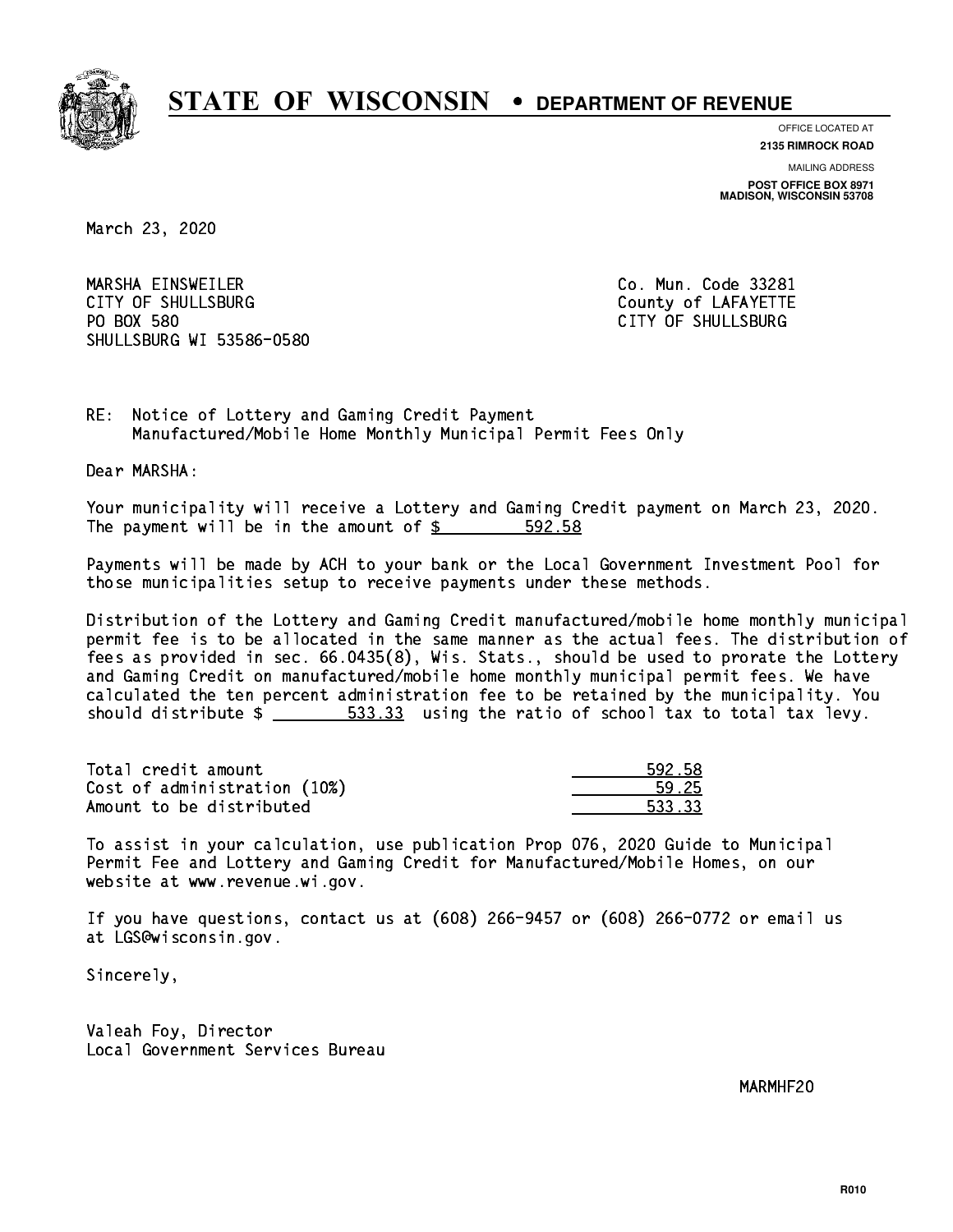

**OFFICE LOCATED AT**

**2135 RIMROCK ROAD**

**MAILING ADDRESS POST OFFICE BOX 8971 MADISON, WISCONSIN 53708**

March 23, 2020

ROCHELLE SCHIELKE CO. Mun. Code 34026 TOWN OF ROLLING **COUNTY OF ROLLING**  N1545 SUGAR BUSH RD TOWN OF ROLLING ANTIGO WI 54409-9072

RE: Notice of Lottery and Gaming Credit Payment Manufactured/Mobile Home Monthly Municipal Permit Fees Only

Dear ROCHELLE:

 Your municipality will receive a Lottery and Gaming Credit payment on March 23, 2020. The payment will be in the amount of  $\frac{283.29}{200}$ 

 Payments will be made by ACH to your bank or the Local Government Investment Pool for those municipalities setup to receive payments under these methods.

 Distribution of the Lottery and Gaming Credit manufactured/mobile home monthly municipal permit fee is to be allocated in the same manner as the actual fees. The distribution of fees as provided in sec. 66.0435(8), Wis. Stats., should be used to prorate the Lottery and Gaming Credit on manufactured/mobile home monthly municipal permit fees. We have calculated the ten percent administration fee to be retained by the municipality. You should distribute  $\frac{254.97}{254.97}$  using the ratio of school tax to total tax levy.

Total credit amount Cost of administration (10%) Amount to be distributed

| - 79            |
|-----------------|
| $\leftarrow$ 32 |
| 1 I             |

 To assist in your calculation, use publication Prop 076, 2020 Guide to Municipal Permit Fee and Lottery and Gaming Credit for Manufactured/Mobile Homes, on our website at www.revenue.wi.gov.

 If you have questions, contact us at (608) 266-9457 or (608) 266-0772 or email us at LGS@wisconsin.gov.

Sincerely,

 Valeah Foy, Director Local Government Services Bureau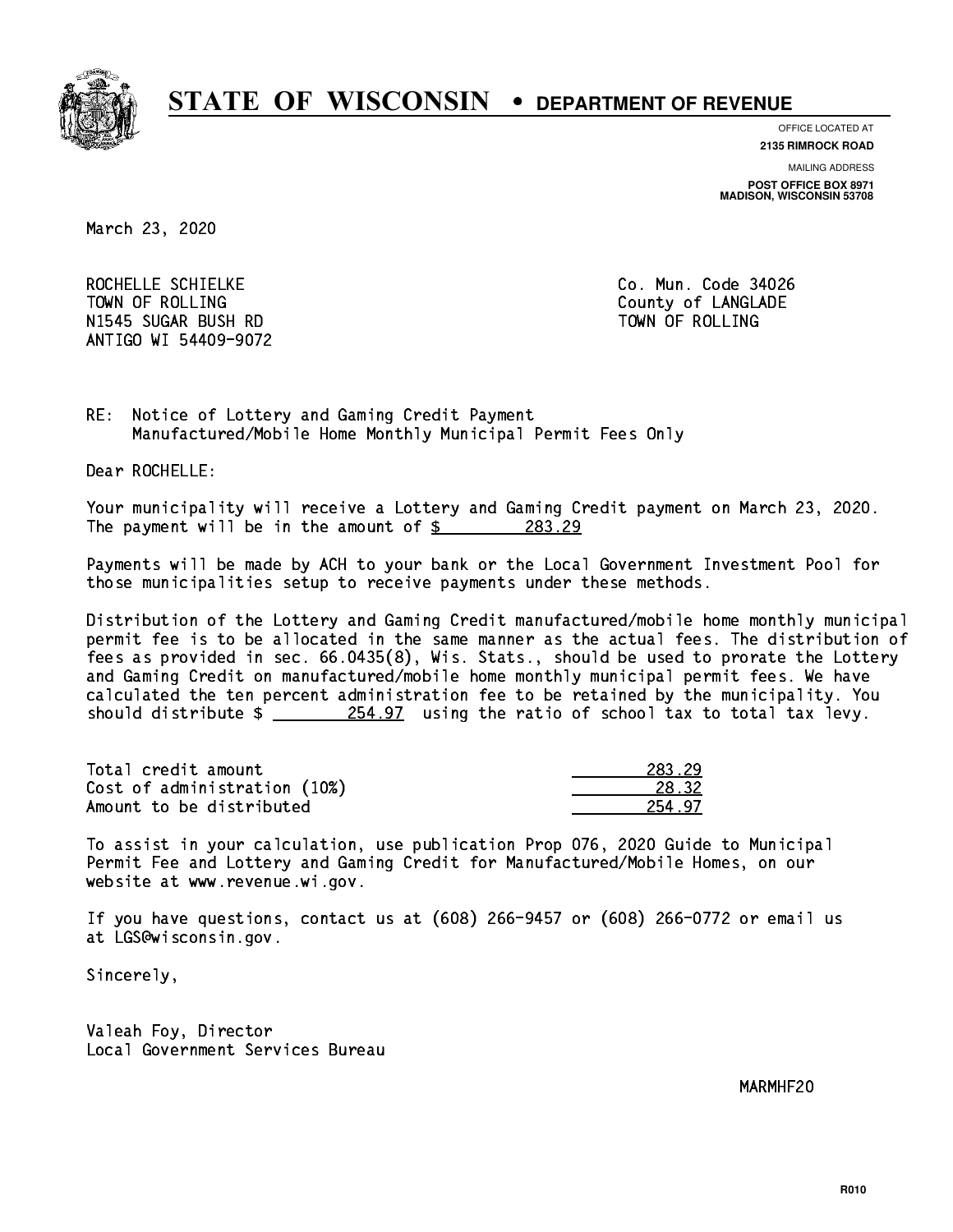

**OFFICE LOCATED AT**

**2135 RIMROCK ROAD**

**MAILING ADDRESS**

**POST OFFICE BOX 8971 MADISON, WISCONSIN 53708**

March 23, 2020

 KAYE M. MATUCHESKI Co. Mun. Code 34201 CITY OF ANTIGO COUNTY OF ANTIGO 700 EDISON ST CITY OF ANTIGO ANTIGO WI 54409-1955

RE: Notice of Lottery and Gaming Credit Payment Manufactured/Mobile Home Monthly Municipal Permit Fees Only

Dear KAYE:

 Your municipality will receive a Lottery and Gaming Credit payment on March 23, 2020. The payment will be in the amount of \$ 1,953.24 \_\_\_\_\_\_\_\_\_\_\_\_\_\_\_\_

 Payments will be made by ACH to your bank or the Local Government Investment Pool for those municipalities setup to receive payments under these methods.

 Distribution of the Lottery and Gaming Credit manufactured/mobile home monthly municipal permit fee is to be allocated in the same manner as the actual fees. The distribution of fees as provided in sec. 66.0435(8), Wis. Stats., should be used to prorate the Lottery and Gaming Credit on manufactured/mobile home monthly municipal permit fees. We have calculated the ten percent administration fee to be retained by the municipality. You should distribute  $\frac{1,757.92}{1,757.92}$  using the ratio of school tax to total tax levy.

| Total credit amount          | 1.953.24 |
|------------------------------|----------|
| Cost of administration (10%) | 195.32   |
| Amount to be distributed     | 1.757.92 |

 To assist in your calculation, use publication Prop 076, 2020 Guide to Municipal Permit Fee and Lottery and Gaming Credit for Manufactured/Mobile Homes, on our website at www.revenue.wi.gov.

 If you have questions, contact us at (608) 266-9457 or (608) 266-0772 or email us at LGS@wisconsin.gov.

Sincerely,

 Valeah Foy, Director Local Government Services Bureau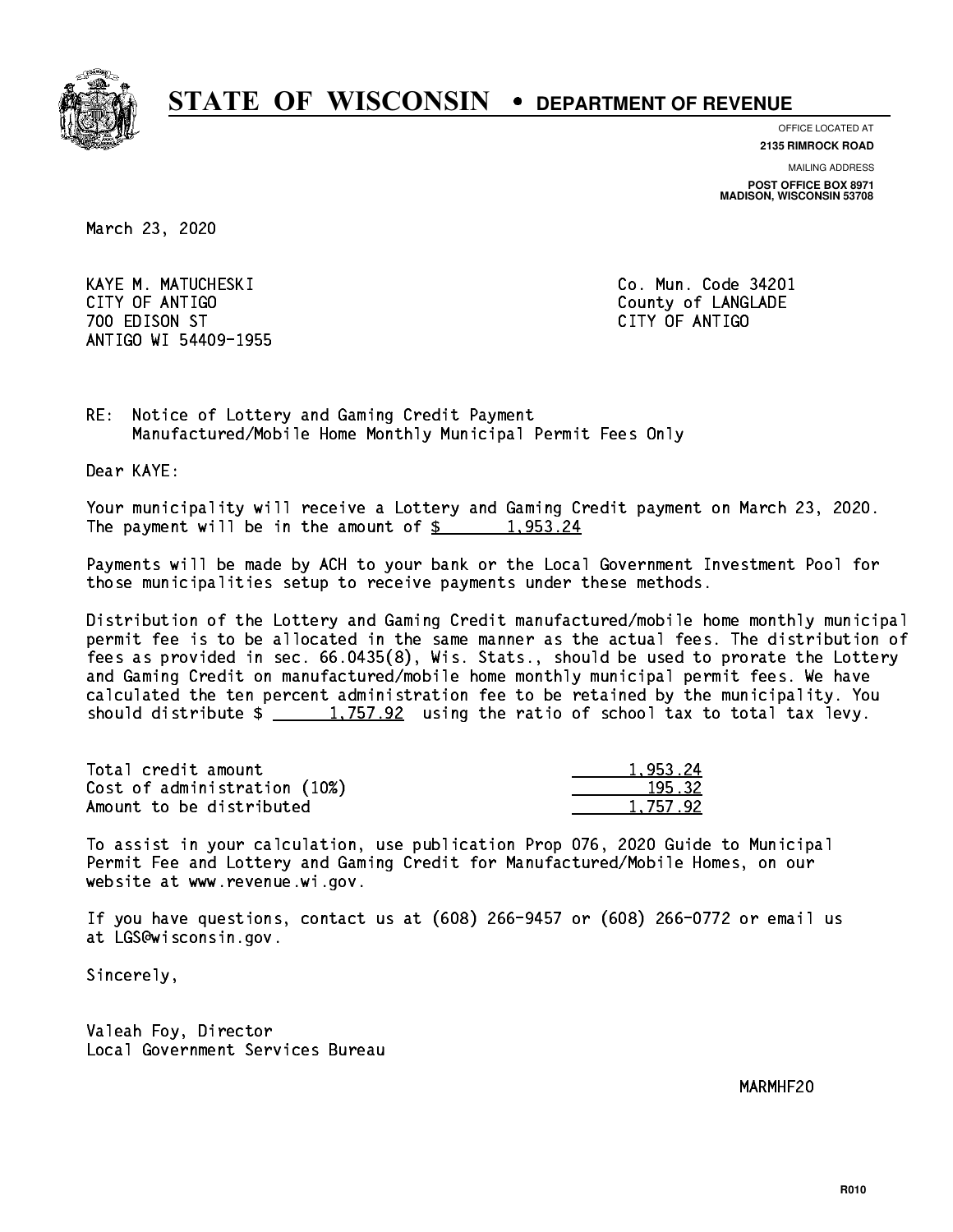

**OFFICE LOCATED AT**

**2135 RIMROCK ROAD**

**MAILING ADDRESS POST OFFICE BOX 8971 MADISON, WISCONSIN 53708**

March 23, 2020

PHYLLIS J EVANS **Co. Mun. Code 35004** TOWN OF BRADLEY **COUNTY COULD AND ACCOUNT OF COULD A** PO BOX 325 PO BOX 325 TOWN OF BRADLEY TOMAHAWK WI 54487-0325

RE: Notice of Lottery and Gaming Credit Payment Manufactured/Mobile Home Monthly Municipal Permit Fees Only

Dear PHYLLIS:

 Your municipality will receive a Lottery and Gaming Credit payment on March 23, 2020. The payment will be in the amount of  $\frac{2.064.16}{2.064.16}$ 

 Payments will be made by ACH to your bank or the Local Government Investment Pool for those municipalities setup to receive payments under these methods.

 Distribution of the Lottery and Gaming Credit manufactured/mobile home monthly municipal permit fee is to be allocated in the same manner as the actual fees. The distribution of fees as provided in sec. 66.0435(8), Wis. Stats., should be used to prorate the Lottery and Gaming Credit on manufactured/mobile home monthly municipal permit fees. We have calculated the ten percent administration fee to be retained by the municipality. You should distribute  $\frac{1.857.75}{1.857.75}$  using the ratio of school tax to total tax levy.

| Total credit amount          | 2.064.16 |
|------------------------------|----------|
| Cost of administration (10%) | 206.41   |
| Amount to be distributed     | 1.857.75 |

 To assist in your calculation, use publication Prop 076, 2020 Guide to Municipal Permit Fee and Lottery and Gaming Credit for Manufactured/Mobile Homes, on our website at www.revenue.wi.gov.

 If you have questions, contact us at (608) 266-9457 or (608) 266-0772 or email us at LGS@wisconsin.gov.

Sincerely,

 Valeah Foy, Director Local Government Services Bureau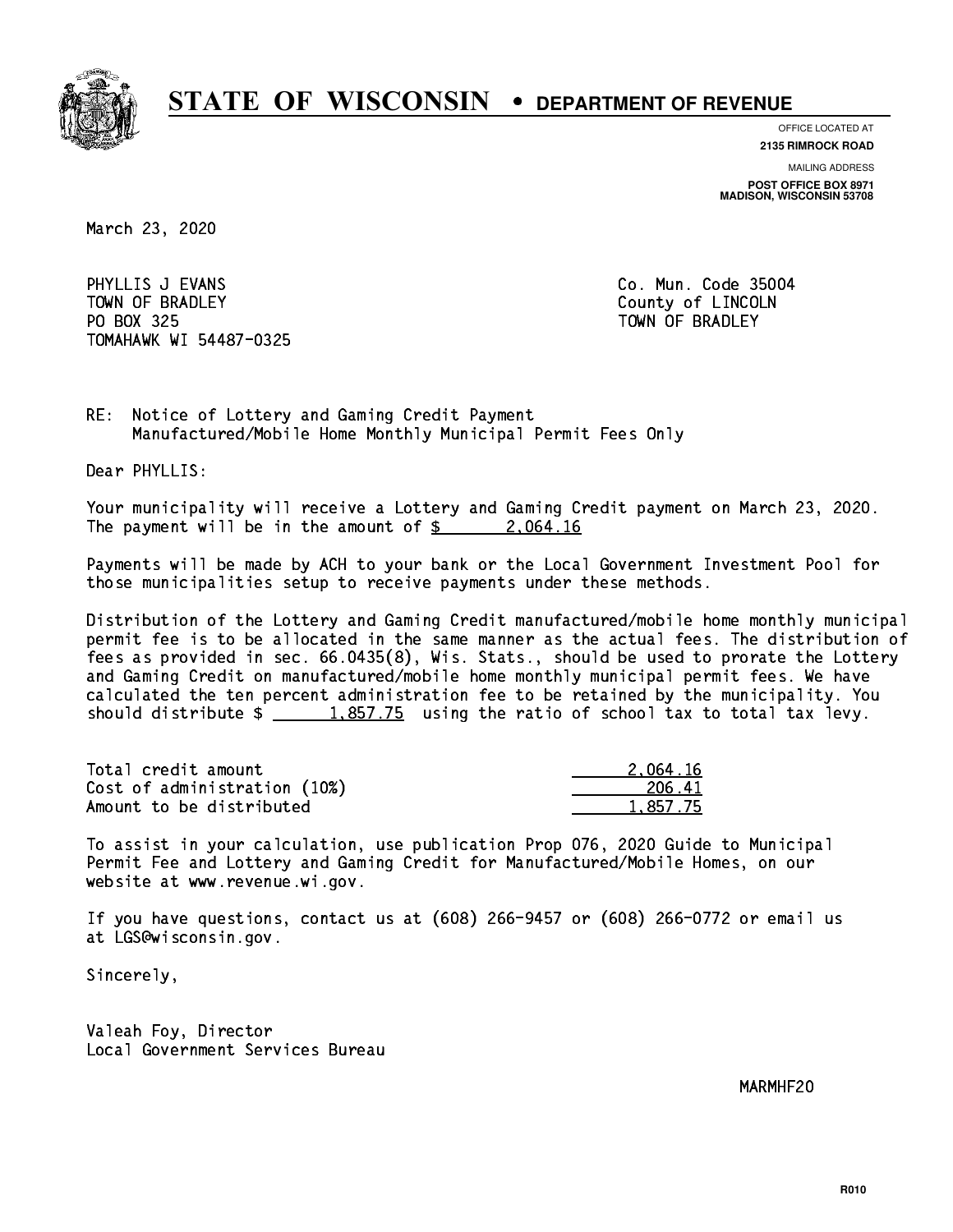

**OFFICE LOCATED AT**

**2135 RIMROCK ROAD**

**MAILING ADDRESS POST OFFICE BOX 8971 MADISON, WISCONSIN 53708**

March 23, 2020

**KAY TAUTGES** TOWN OF MERRILL **TOWN OF MERRILL** W4594 PROGRESS AVE TOWN OF MERRILL MERRILL WI 54452-3084

Co. Mun. Code 35014

RE: Notice of Lottery and Gaming Credit Payment Manufactured/Mobile Home Monthly Municipal Permit Fees Only

Dear KAY:

 Your municipality will receive a Lottery and Gaming Credit payment on March 23, 2020. The payment will be in the amount of  $\frac{2}{3}$  8,953.25

 Payments will be made by ACH to your bank or the Local Government Investment Pool for those municipalities setup to receive payments under these methods.

 Distribution of the Lottery and Gaming Credit manufactured/mobile home monthly municipal permit fee is to be allocated in the same manner as the actual fees. The distribution of fees as provided in sec. 66.0435(8), Wis. Stats., should be used to prorate the Lottery and Gaming Credit on manufactured/mobile home monthly municipal permit fees. We have calculated the ten percent administration fee to be retained by the municipality. You should distribute  $\frac{2}{1}$   $\frac{8.057.93}{2}$  using the ratio of school tax to total tax levy.

| Total credit amount          | 8.953.25 |
|------------------------------|----------|
| Cost of administration (10%) | 895.32   |
| Amount to be distributed     | 8.057.93 |

 To assist in your calculation, use publication Prop 076, 2020 Guide to Municipal Permit Fee and Lottery and Gaming Credit for Manufactured/Mobile Homes, on our website at www.revenue.wi.gov.

 If you have questions, contact us at (608) 266-9457 or (608) 266-0772 or email us at LGS@wisconsin.gov.

Sincerely,

 Valeah Foy, Director Local Government Services Bureau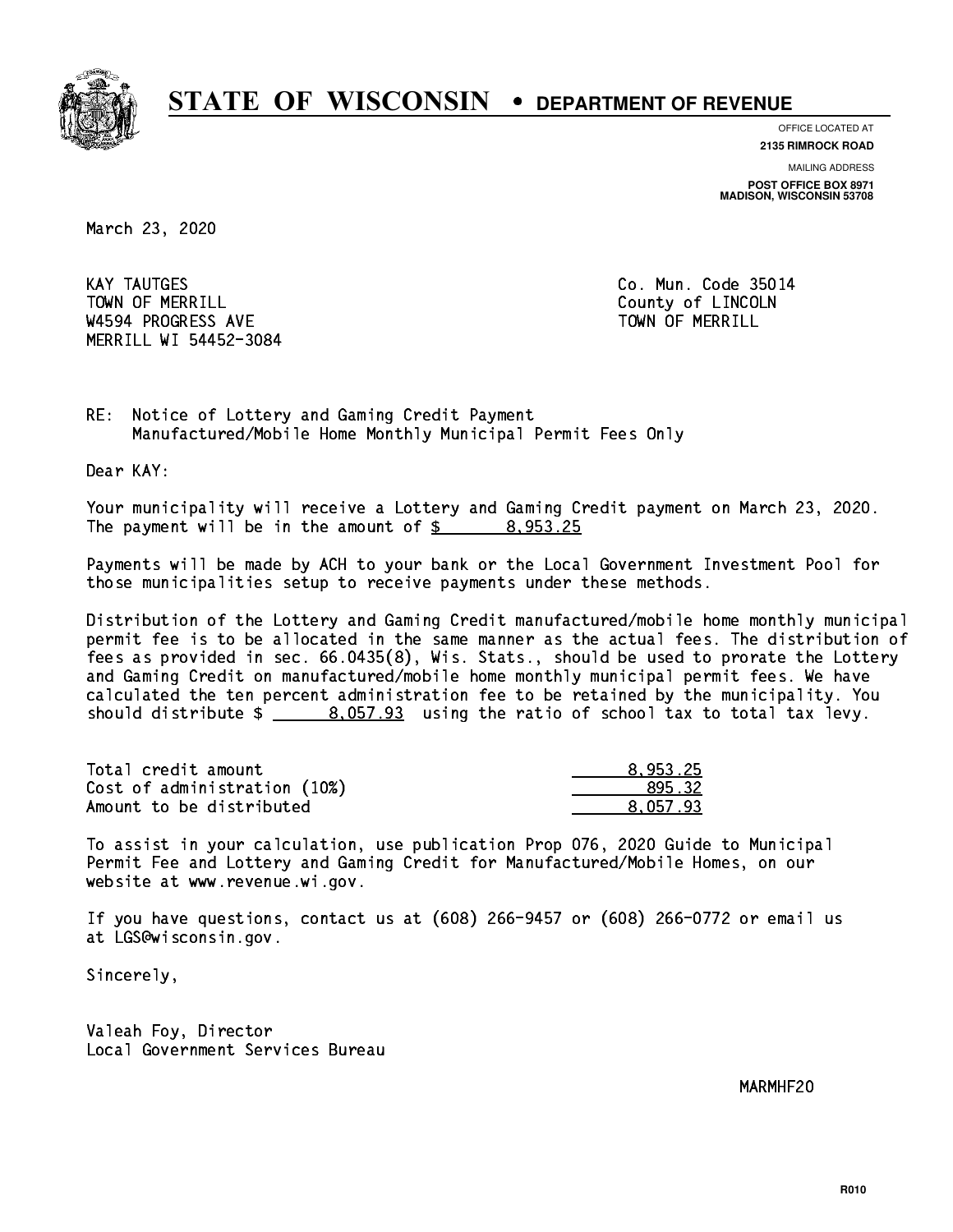

**OFFICE LOCATED AT**

**2135 RIMROCK ROAD**

**MAILING ADDRESS POST OFFICE BOX 8971 MADISON, WISCONSIN 53708**

March 23, 2020

DONNA OPPER TOWN OF PINE RIVER **COUNTY OF LINCOLN** MERRILL WI 54452

Co. Mun. Code 35016 W2496 CENTER RD TOWN OF PINE RIVER

RE: Notice of Lottery and Gaming Credit Payment Manufactured/Mobile Home Monthly Municipal Permit Fees Only

Dear DONNA:

 Your municipality will receive a Lottery and Gaming Credit payment on March 23, 2020. The payment will be in the amount of  $\frac{2}{3}$  2,383.68

 Payments will be made by ACH to your bank or the Local Government Investment Pool for those municipalities setup to receive payments under these methods.

 Distribution of the Lottery and Gaming Credit manufactured/mobile home monthly municipal permit fee is to be allocated in the same manner as the actual fees. The distribution of fees as provided in sec. 66.0435(8), Wis. Stats., should be used to prorate the Lottery and Gaming Credit on manufactured/mobile home monthly municipal permit fees. We have calculated the ten percent administration fee to be retained by the municipality. You should distribute  $\frac{2.145.32}{2.145.32}$  using the ratio of school tax to total tax levy.

| Total credit amount          | 2.383.68 |
|------------------------------|----------|
| Cost of administration (10%) | 238.36   |
| Amount to be distributed     | 2.145.32 |

 To assist in your calculation, use publication Prop 076, 2020 Guide to Municipal Permit Fee and Lottery and Gaming Credit for Manufactured/Mobile Homes, on our website at www.revenue.wi.gov.

 If you have questions, contact us at (608) 266-9457 or (608) 266-0772 or email us at LGS@wisconsin.gov.

Sincerely,

 Valeah Foy, Director Local Government Services Bureau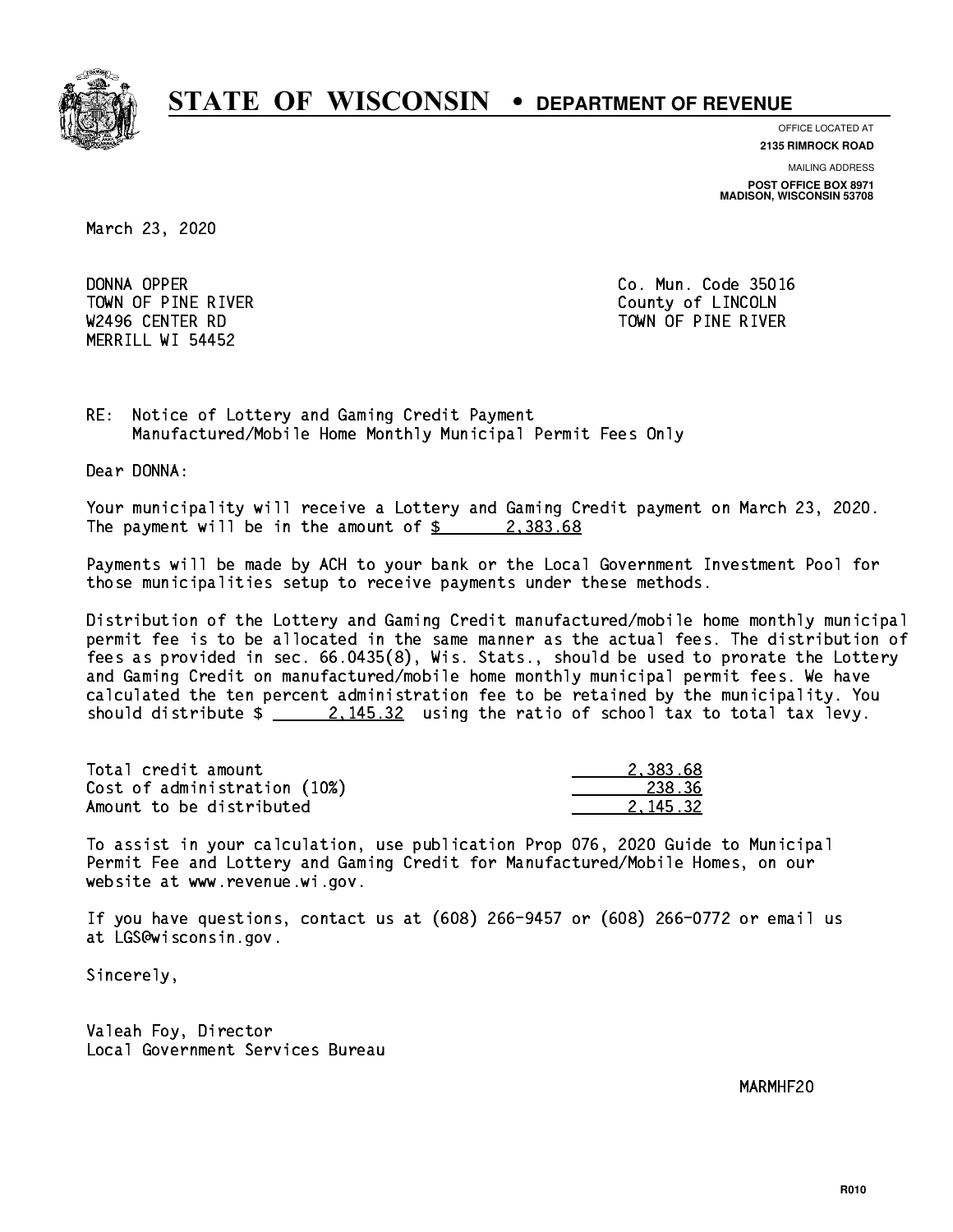

**OFFICE LOCATED AT**

**2135 RIMROCK ROAD**

**MAILING ADDRESS POST OFFICE BOX 8971 MADISON, WISCONSIN 53708**

March 23, 2020

KATHERINE UNERTL Communication of the contract of the contract of the code 25251 CITY OF MERRILL **COUNTY COUNTY OF LINCOLN**  1004 E 1ST ST CITY OF MERRILL MERRILL WI 54452-2560

RE: Notice of Lottery and Gaming Credit Payment Manufactured/Mobile Home Monthly Municipal Permit Fees Only

Dear KATHERINE:

 Your municipality will receive a Lottery and Gaming Credit payment on March 23, 2020. The payment will be in the amount of  $\frac{2}{3}$  4,521.60

 Payments will be made by ACH to your bank or the Local Government Investment Pool for those municipalities setup to receive payments under these methods.

 Distribution of the Lottery and Gaming Credit manufactured/mobile home monthly municipal permit fee is to be allocated in the same manner as the actual fees. The distribution of fees as provided in sec. 66.0435(8), Wis. Stats., should be used to prorate the Lottery and Gaming Credit on manufactured/mobile home monthly municipal permit fees. We have calculated the ten percent administration fee to be retained by the municipality. You should distribute  $\frac{4.069.44}{2}$  using the ratio of school tax to total tax levy.

| Total credit amount          | 4.521.60 |
|------------------------------|----------|
| Cost of administration (10%) | 452.16   |
| Amount to be distributed     | 4.069.44 |

 To assist in your calculation, use publication Prop 076, 2020 Guide to Municipal Permit Fee and Lottery and Gaming Credit for Manufactured/Mobile Homes, on our website at www.revenue.wi.gov.

 If you have questions, contact us at (608) 266-9457 or (608) 266-0772 or email us at LGS@wisconsin.gov.

Sincerely,

 Valeah Foy, Director Local Government Services Bureau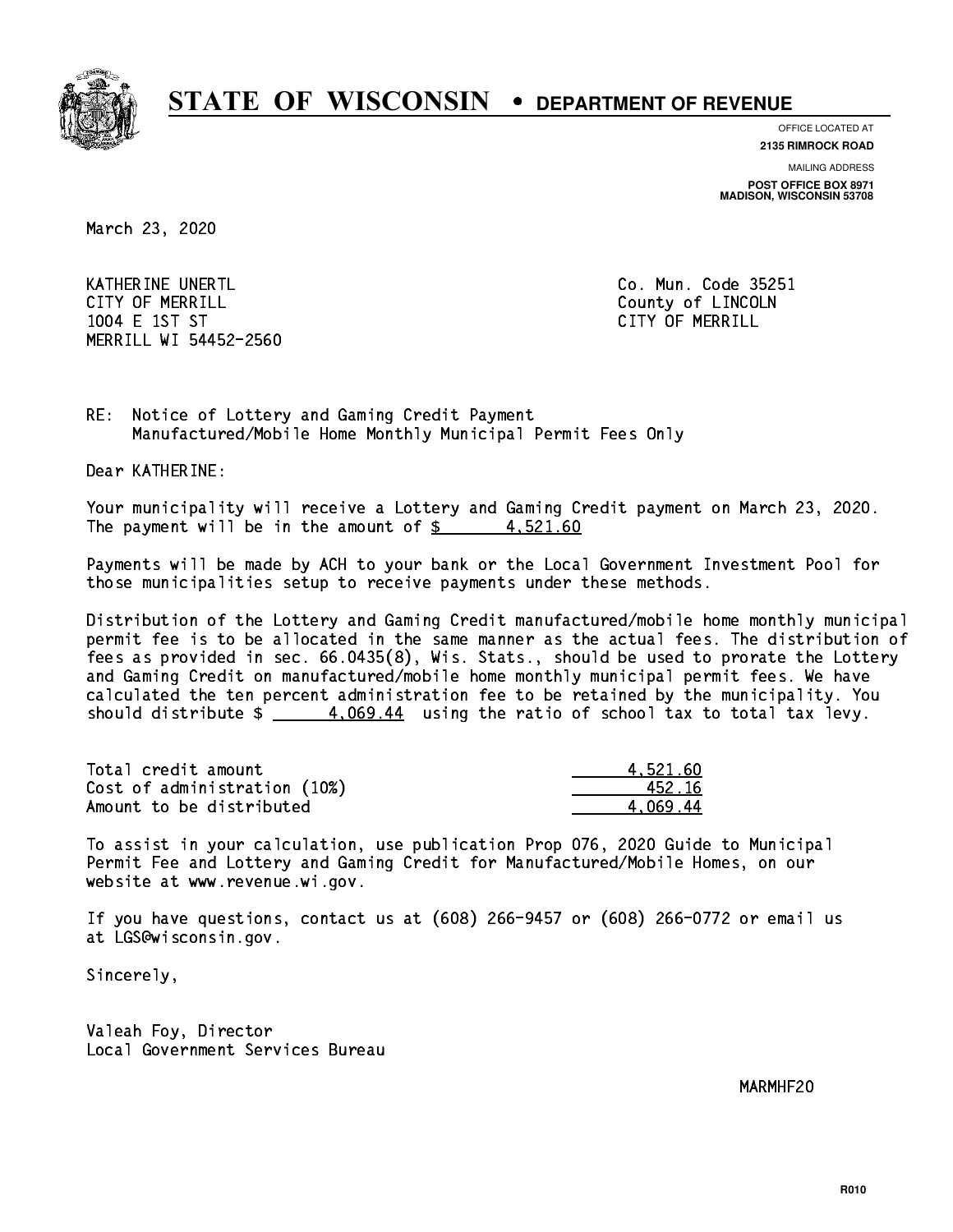

**OFFICE LOCATED AT**

**2135 RIMROCK ROAD**

**MAILING ADDRESS**

**POST OFFICE BOX 8971 MADISON, WISCONSIN 53708**

March 23, 2020

 LAUREL VONDRACHEK Co. Mun. Code 36032 12912 STATE HWY 67 TOWN OF SCHLESWIG KIEL WI 53042-2638

TOWN OF SCHLESWIG County of MANITOWOC

RE: Notice of Lottery and Gaming Credit Payment Manufactured/Mobile Home Monthly Municipal Permit Fees Only

Dear LAUREL:

 Your municipality will receive a Lottery and Gaming Credit payment on March 23, 2020. The payment will be in the amount of  $\frac{2}{3}$  2,608.02

 Payments will be made by ACH to your bank or the Local Government Investment Pool for those municipalities setup to receive payments under these methods.

 Distribution of the Lottery and Gaming Credit manufactured/mobile home monthly municipal permit fee is to be allocated in the same manner as the actual fees. The distribution of fees as provided in sec. 66.0435(8), Wis. Stats., should be used to prorate the Lottery and Gaming Credit on manufactured/mobile home monthly municipal permit fees. We have calculated the ten percent administration fee to be retained by the municipality. You should distribute  $\frac{2,347.22}{2}$  using the ratio of school tax to total tax levy.

| Total credit amount          | 2,608.02 |
|------------------------------|----------|
| Cost of administration (10%) | 260.80   |
| Amount to be distributed     | 2.347.22 |

 To assist in your calculation, use publication Prop 076, 2020 Guide to Municipal Permit Fee and Lottery and Gaming Credit for Manufactured/Mobile Homes, on our website at www.revenue.wi.gov.

 If you have questions, contact us at (608) 266-9457 or (608) 266-0772 or email us at LGS@wisconsin.gov.

Sincerely,

 Valeah Foy, Director Local Government Services Bureau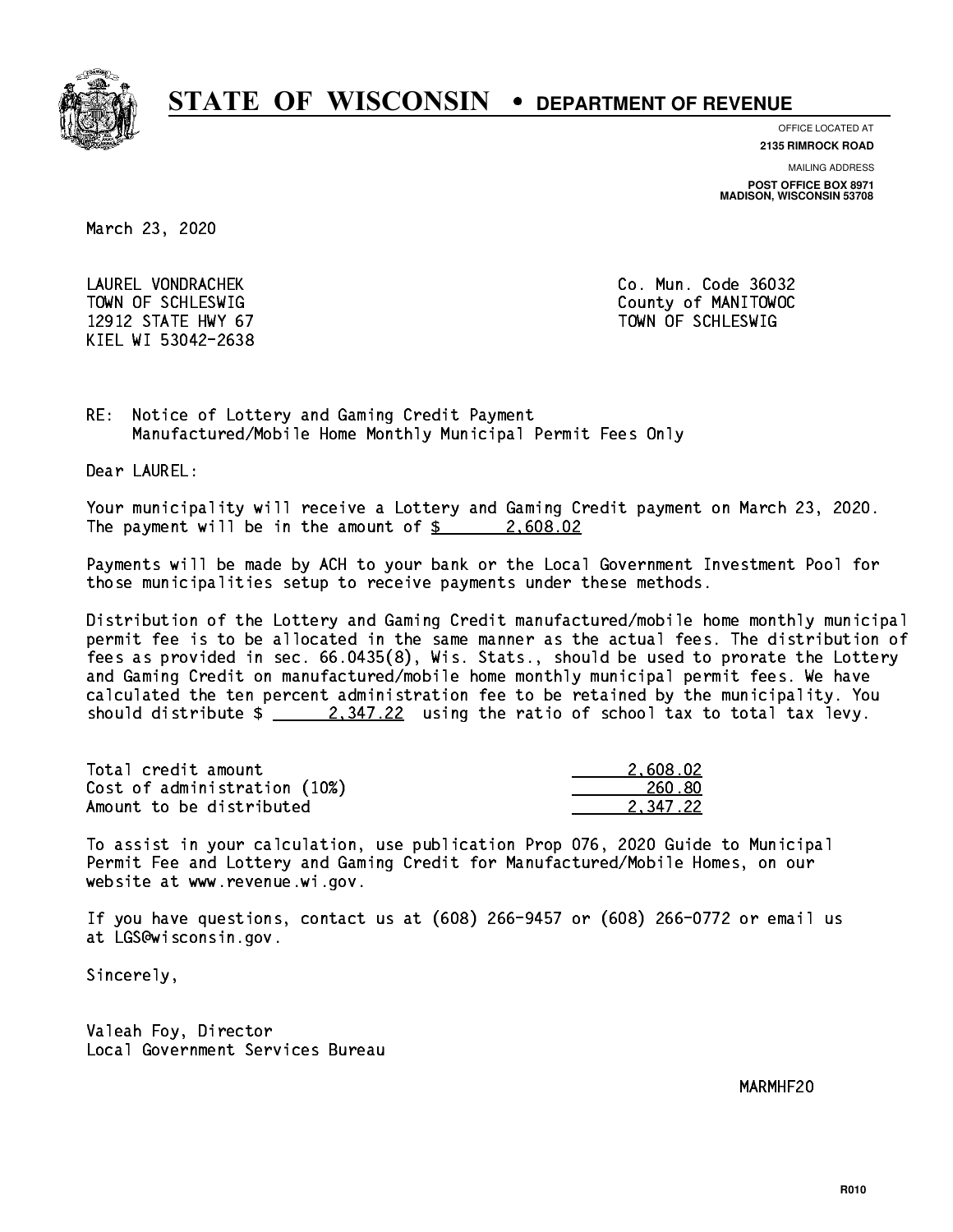

**OFFICE LOCATED AT 2135 RIMROCK ROAD**

**MAILING ADDRESS POST OFFICE BOX 8971 MADISON, WISCONSIN 53708**

March 23, 2020

**STACY GRUNWALD** VILLAGE OF CLEVELAND County of MANITOWOC PO BOX 87 CLEVELAND WI 53015-0087

Co. Mun. Code 36112 VILLAGE OF CLEVELAND

RE: Notice of Lottery and Gaming Credit Payment Manufactured/Mobile Home Monthly Municipal Permit Fees Only

Dear STACY:

 Your municipality will receive a Lottery and Gaming Credit payment on March 23, 2020. The payment will be in the amount of  $\frac{2}{3}$  6,978.26

 Payments will be made by ACH to your bank or the Local Government Investment Pool for those municipalities setup to receive payments under these methods.

 Distribution of the Lottery and Gaming Credit manufactured/mobile home monthly municipal permit fee is to be allocated in the same manner as the actual fees. The distribution of fees as provided in sec. 66.0435(8), Wis. Stats., should be used to prorate the Lottery and Gaming Credit on manufactured/mobile home monthly municipal permit fees. We have calculated the ten percent administration fee to be retained by the municipality. You should distribute \$ 6,280.44 using the ratio of school tax to total tax levy. \_\_\_\_\_\_\_\_\_\_\_\_\_\_

| Total credit amount          | 6.978.26 |
|------------------------------|----------|
| Cost of administration (10%) | 697.82   |
| Amount to be distributed     | 6.280.44 |

 To assist in your calculation, use publication Prop 076, 2020 Guide to Municipal Permit Fee and Lottery and Gaming Credit for Manufactured/Mobile Homes, on our website at www.revenue.wi.gov.

 If you have questions, contact us at (608) 266-9457 or (608) 266-0772 or email us at LGS@wisconsin.gov.

Sincerely,

 Valeah Foy, Director Local Government Services Bureau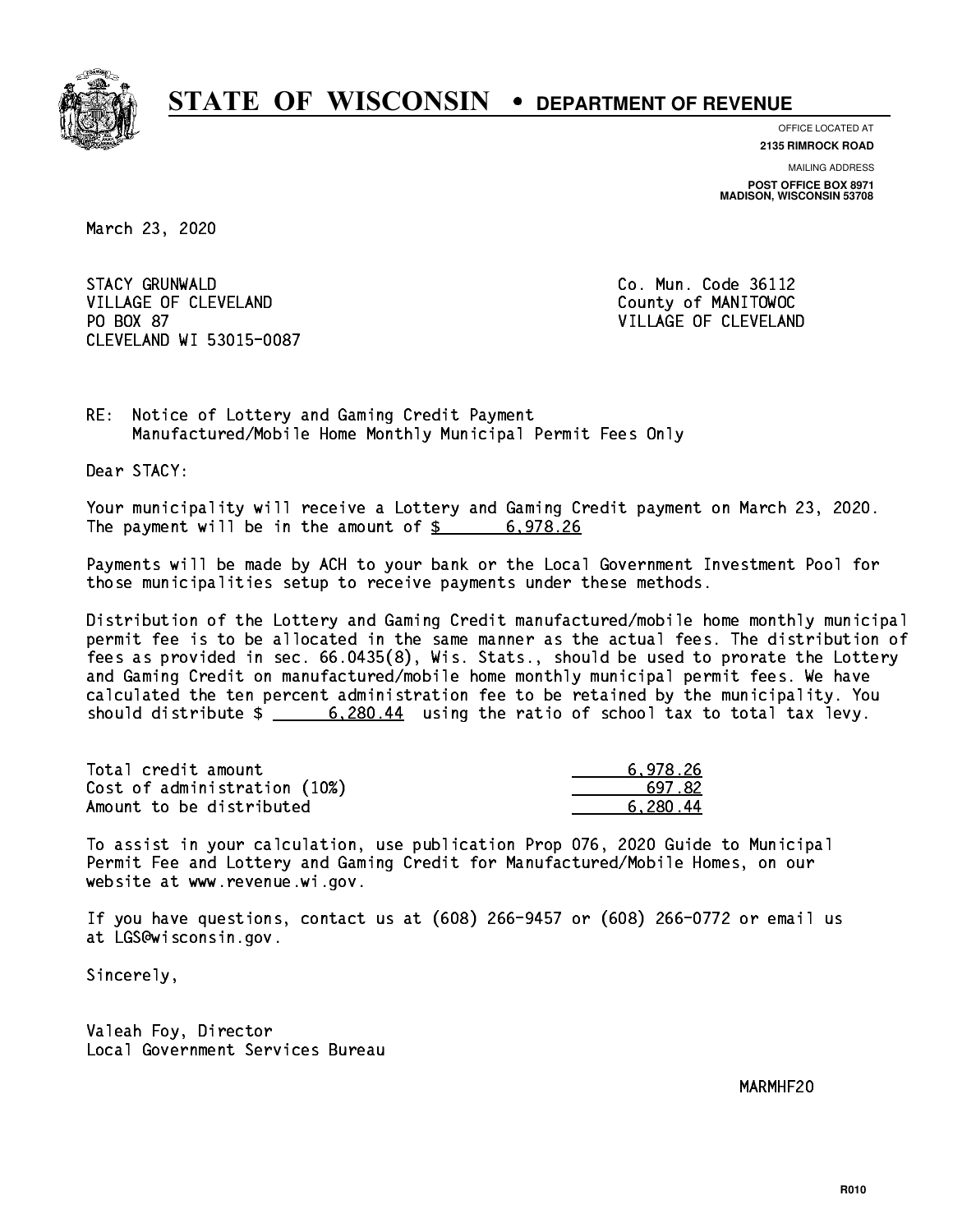

**OFFICE LOCATED AT**

**2135 RIMROCK ROAD**

**MAILING ADDRESS POST OFFICE BOX 8971 MADISON, WISCONSIN 53708**

March 23, 2020

**SUSAN KORNELY** VILLAGE OF KELLNERSVILLE County of MANITOWOC PO BOX 87 KELLNERSVILLE WI 54215-0056

Co. Mun. Code 36132 VILLAGE OF KELLNERSVILLE

RE: Notice of Lottery and Gaming Credit Payment Manufactured/Mobile Home Monthly Municipal Permit Fees Only

Dear SUSAN:

 Your municipality will receive a Lottery and Gaming Credit payment on March 23, 2020. The payment will be in the amount of \$ 678.72 \_\_\_\_\_\_\_\_\_\_\_\_\_\_\_\_

 Payments will be made by ACH to your bank or the Local Government Investment Pool for those municipalities setup to receive payments under these methods.

 Distribution of the Lottery and Gaming Credit manufactured/mobile home monthly municipal permit fee is to be allocated in the same manner as the actual fees. The distribution of fees as provided in sec. 66.0435(8), Wis. Stats., should be used to prorate the Lottery and Gaming Credit on manufactured/mobile home monthly municipal permit fees. We have calculated the ten percent administration fee to be retained by the municipality. You should distribute  $\frac{2}{1}$   $\frac{610.85}{2}$  using the ratio of school tax to total tax levy.

| Total credit amount          | 678 72 |
|------------------------------|--------|
| Cost of administration (10%) | 67.87  |
| Amount to be distributed     | 610.85 |

 To assist in your calculation, use publication Prop 076, 2020 Guide to Municipal Permit Fee and Lottery and Gaming Credit for Manufactured/Mobile Homes, on our website at www.revenue.wi.gov.

 If you have questions, contact us at (608) 266-9457 or (608) 266-0772 or email us at LGS@wisconsin.gov.

Sincerely,

 Valeah Foy, Director Local Government Services Bureau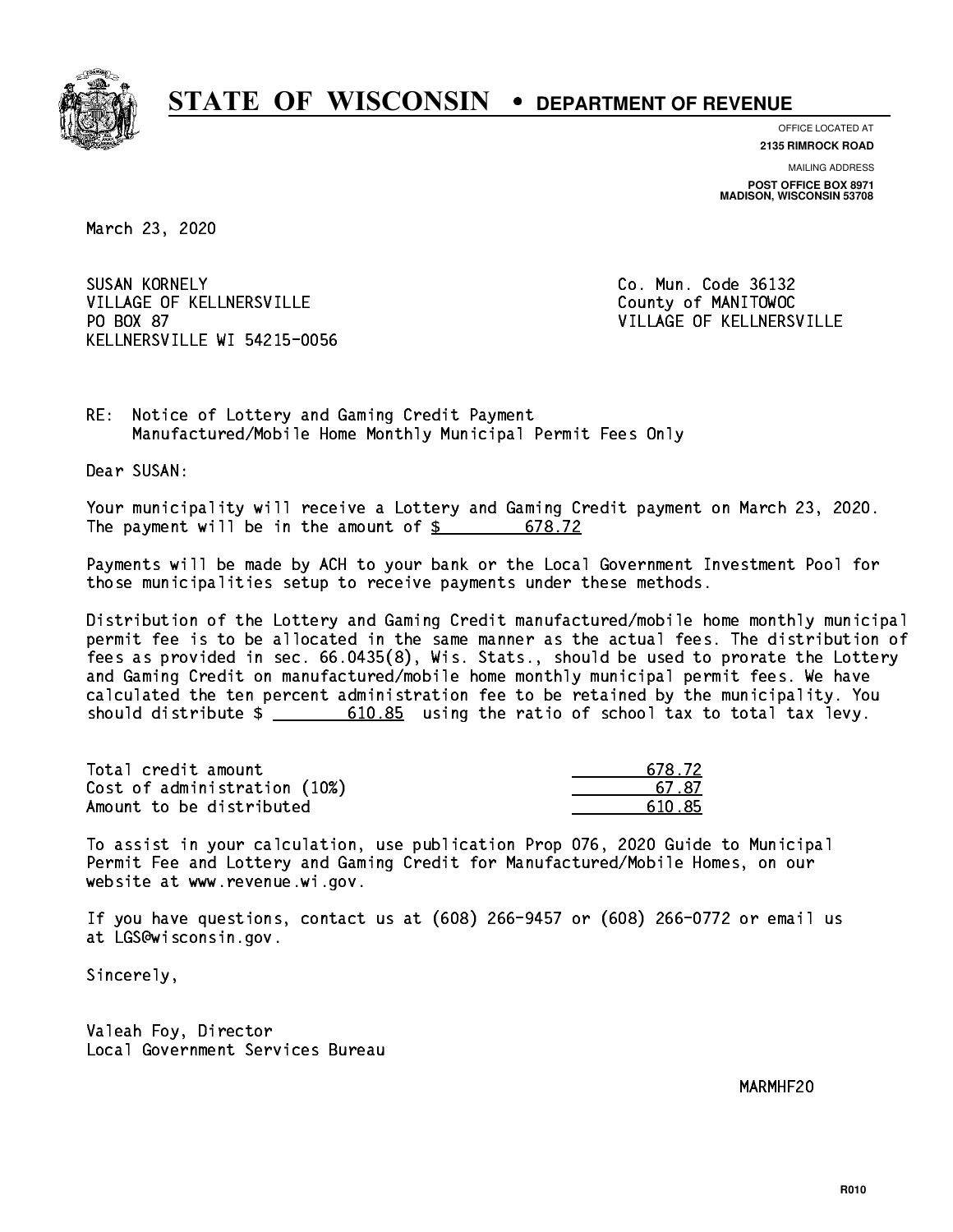

**OFFICE LOCATED AT**

**2135 RIMROCK ROAD**

**MAILING ADDRESS POST OFFICE BOX 8971 MADISON, WISCONSIN 53708**

March 23, 2020

MARY JO KRAHN VILLAGE OF REEDSVILLE COUNTY OF MANITOWOC 217 MENASHA ST VILLAGE OF REEDSVILLE REEDSVILLE WI 54230-8597

Co. Mun. Code 36176

RE: Notice of Lottery and Gaming Credit Payment Manufactured/Mobile Home Monthly Municipal Permit Fees Only

Dear MARY JO:

 Your municipality will receive a Lottery and Gaming Credit payment on March 23, 2020. The payment will be in the amount of  $\frac{2.629.08}{2.629.08}$ 

 Payments will be made by ACH to your bank or the Local Government Investment Pool for those municipalities setup to receive payments under these methods.

 Distribution of the Lottery and Gaming Credit manufactured/mobile home monthly municipal permit fee is to be allocated in the same manner as the actual fees. The distribution of fees as provided in sec. 66.0435(8), Wis. Stats., should be used to prorate the Lottery and Gaming Credit on manufactured/mobile home monthly municipal permit fees. We have calculated the ten percent administration fee to be retained by the municipality. You should distribute  $\frac{2,366.18}{2}$  using the ratio of school tax to total tax levy.

| Total credit amount          | 2.629.08 |
|------------------------------|----------|
| Cost of administration (10%) | 262.90   |
| Amount to be distributed     | 2.366.18 |

 To assist in your calculation, use publication Prop 076, 2020 Guide to Municipal Permit Fee and Lottery and Gaming Credit for Manufactured/Mobile Homes, on our website at www.revenue.wi.gov.

 If you have questions, contact us at (608) 266-9457 or (608) 266-0772 or email us at LGS@wisconsin.gov.

Sincerely,

 Valeah Foy, Director Local Government Services Bureau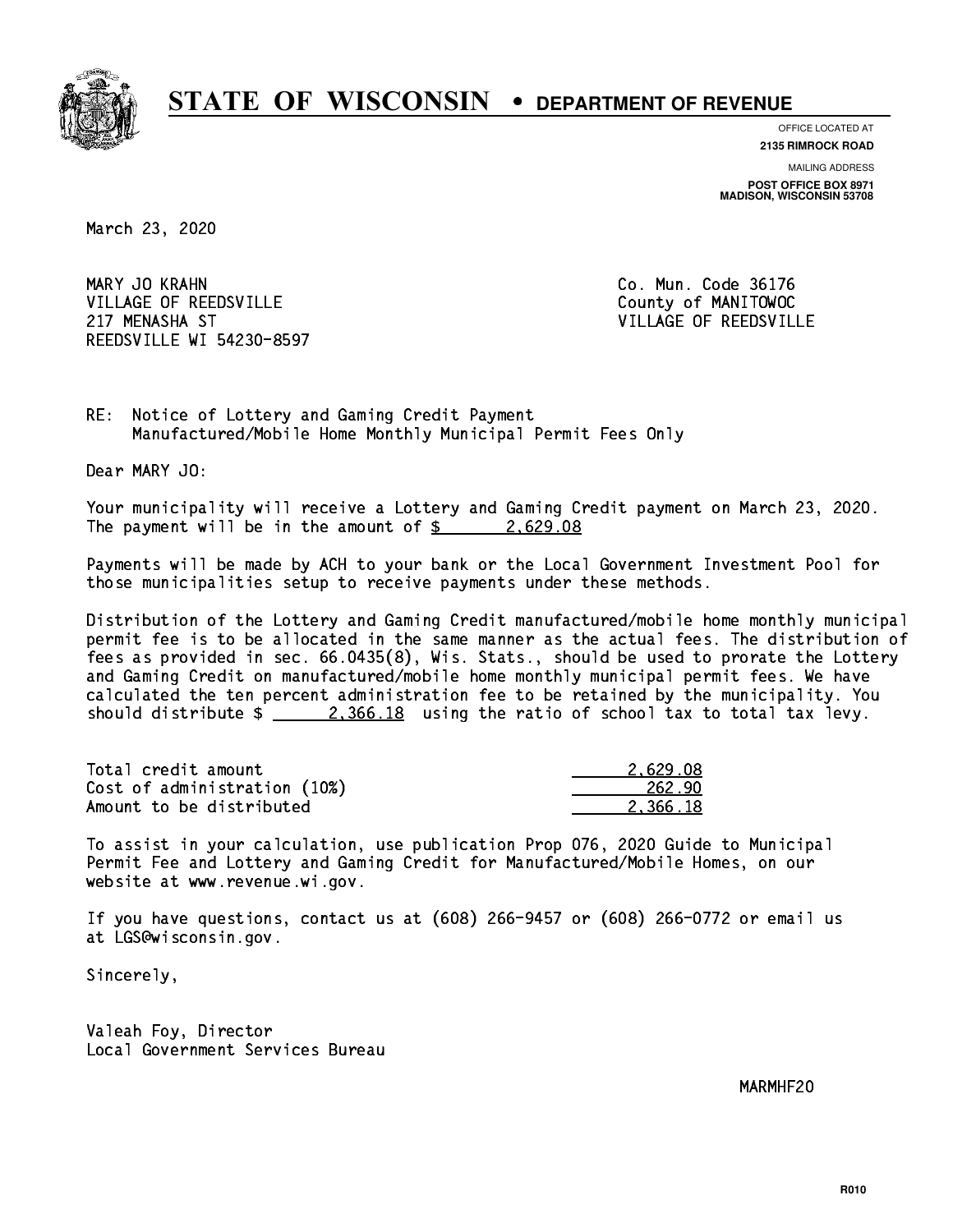

**OFFICE LOCATED AT 2135 RIMROCK ROAD**

**MAILING ADDRESS**

**POST OFFICE BOX 8971 MADISON, WISCONSIN 53708**

March 23, 2020

KAY M. MUELLER VILLAGE OF SAINT NAZIANZ County of MANITOWOC PO BOX 302 ST NAZIANZ WI 54232-0302

Co. Mun. Code 36181 VILLAGE OF SAINT NAZIANZ

RE: Notice of Lottery and Gaming Credit Payment Manufactured/Mobile Home Monthly Municipal Permit Fees Only

Dear KAY:

 Your municipality will receive a Lottery and Gaming Credit payment on March 23, 2020. The payment will be in the amount of  $\frac{2}{3}$  4,260.14

 Payments will be made by ACH to your bank or the Local Government Investment Pool for those municipalities setup to receive payments under these methods.

 Distribution of the Lottery and Gaming Credit manufactured/mobile home monthly municipal permit fee is to be allocated in the same manner as the actual fees. The distribution of fees as provided in sec. 66.0435(8), Wis. Stats., should be used to prorate the Lottery and Gaming Credit on manufactured/mobile home monthly municipal permit fees. We have calculated the ten percent administration fee to be retained by the municipality. You should distribute  $\frac{2.834.13}{2.834.13}$  using the ratio of school tax to total tax levy.

| Total credit amount          | 4.260.14 |
|------------------------------|----------|
| Cost of administration (10%) | 426 N.I  |
| Amount to be distributed     | 3.834.13 |

 To assist in your calculation, use publication Prop 076, 2020 Guide to Municipal Permit Fee and Lottery and Gaming Credit for Manufactured/Mobile Homes, on our website at www.revenue.wi.gov.

 If you have questions, contact us at (608) 266-9457 or (608) 266-0772 or email us at LGS@wisconsin.gov.

Sincerely,

 Valeah Foy, Director Local Government Services Bureau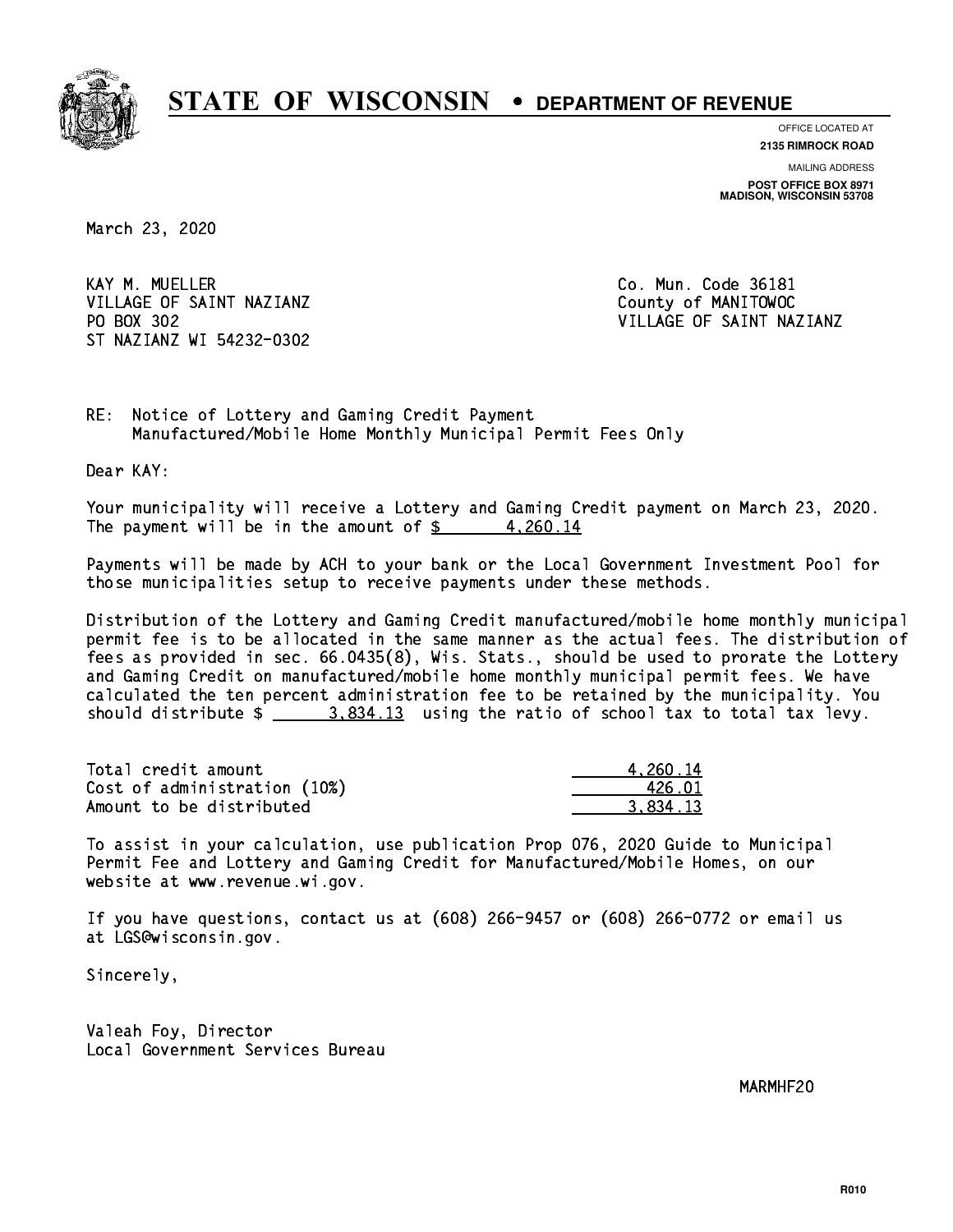

**OFFICE LOCATED AT 2135 RIMROCK ROAD**

**MAILING ADDRESS POST OFFICE BOX 8971 MADISON, WISCONSIN 53708**

March 23, 2020

 LORI BRUCKNER Co. Mun. Code 36186 VILLAGE OF VALDERS COUNTY OF MANITOWOC PO BOX 459 VILLAGE OF VALDERS VALDERS WI 54245-0459

RE: Notice of Lottery and Gaming Credit Payment Manufactured/Mobile Home Monthly Municipal Permit Fees Only

Dear LORI:

 Your municipality will receive a Lottery and Gaming Credit payment on March 23, 2020. The payment will be in the amount of  $\frac{2}{3}$  1,423.92

 Payments will be made by ACH to your bank or the Local Government Investment Pool for those municipalities setup to receive payments under these methods.

 Distribution of the Lottery and Gaming Credit manufactured/mobile home monthly municipal permit fee is to be allocated in the same manner as the actual fees. The distribution of fees as provided in sec. 66.0435(8), Wis. Stats., should be used to prorate the Lottery and Gaming Credit on manufactured/mobile home monthly municipal permit fees. We have calculated the ten percent administration fee to be retained by the municipality. You should distribute  $\frac{1,281.53}{1,281.53}$  using the ratio of school tax to total tax levy.

| Total credit amount          | 1.423.92 |
|------------------------------|----------|
| Cost of administration (10%) | 142.39   |
| Amount to be distributed     | 1.281.53 |

 To assist in your calculation, use publication Prop 076, 2020 Guide to Municipal Permit Fee and Lottery and Gaming Credit for Manufactured/Mobile Homes, on our website at www.revenue.wi.gov.

 If you have questions, contact us at (608) 266-9457 or (608) 266-0772 or email us at LGS@wisconsin.gov.

Sincerely,

 Valeah Foy, Director Local Government Services Bureau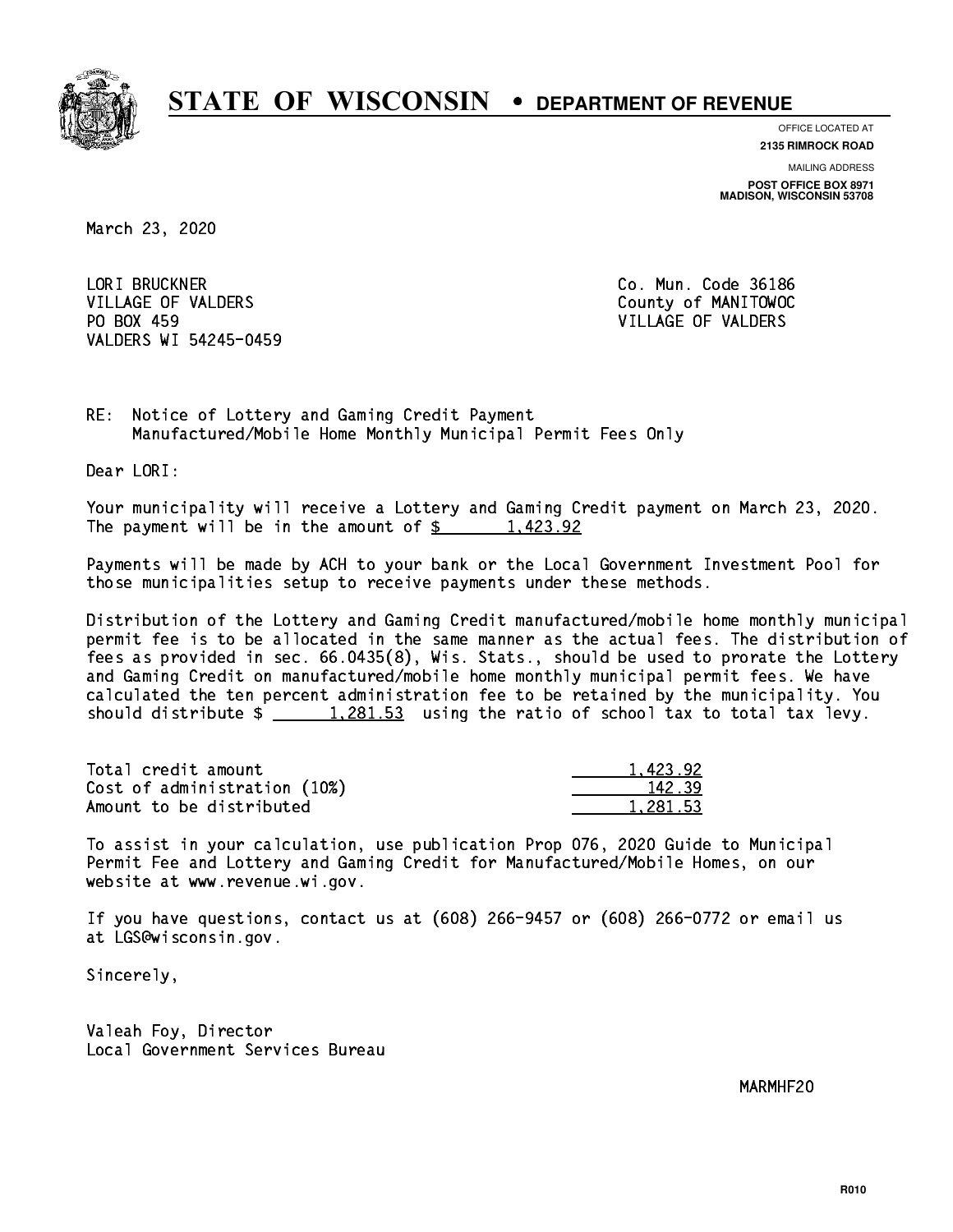

**OFFICE LOCATED AT**

**2135 RIMROCK ROAD**

**MAILING ADDRESS POST OFFICE BOX 8971 MADISON, WISCONSIN 53708**

March 23, 2020

STEVEN CORBEILLE **CO. Mun. Code 36251**  CITY OF MANITOWOC County of MANITOWOC 900 QUAY ST CITY OF MANITOWOC MANITOWOC WI 54220-4543

RE: Notice of Lottery and Gaming Credit Payment Manufactured/Mobile Home Monthly Municipal Permit Fees Only

Dear STEVEN:

 Your municipality will receive a Lottery and Gaming Credit payment on March 23, 2020. The payment will be in the amount of  $\frac{2}{3}$  6,877.39

 Payments will be made by ACH to your bank or the Local Government Investment Pool for those municipalities setup to receive payments under these methods.

 Distribution of the Lottery and Gaming Credit manufactured/mobile home monthly municipal permit fee is to be allocated in the same manner as the actual fees. The distribution of fees as provided in sec. 66.0435(8), Wis. Stats., should be used to prorate the Lottery and Gaming Credit on manufactured/mobile home monthly municipal permit fees. We have calculated the ten percent administration fee to be retained by the municipality. You should distribute  $\frac{2}{1}$   $\frac{6,189.66}{2}$  using the ratio of school tax to total tax levy.

| Total credit amount          | 6.877.39 |
|------------------------------|----------|
| Cost of administration (10%) | 687.73   |
| Amount to be distributed     | 6.189.66 |

 To assist in your calculation, use publication Prop 076, 2020 Guide to Municipal Permit Fee and Lottery and Gaming Credit for Manufactured/Mobile Homes, on our website at www.revenue.wi.gov.

 If you have questions, contact us at (608) 266-9457 or (608) 266-0772 or email us at LGS@wisconsin.gov.

Sincerely,

 Valeah Foy, Director Local Government Services Bureau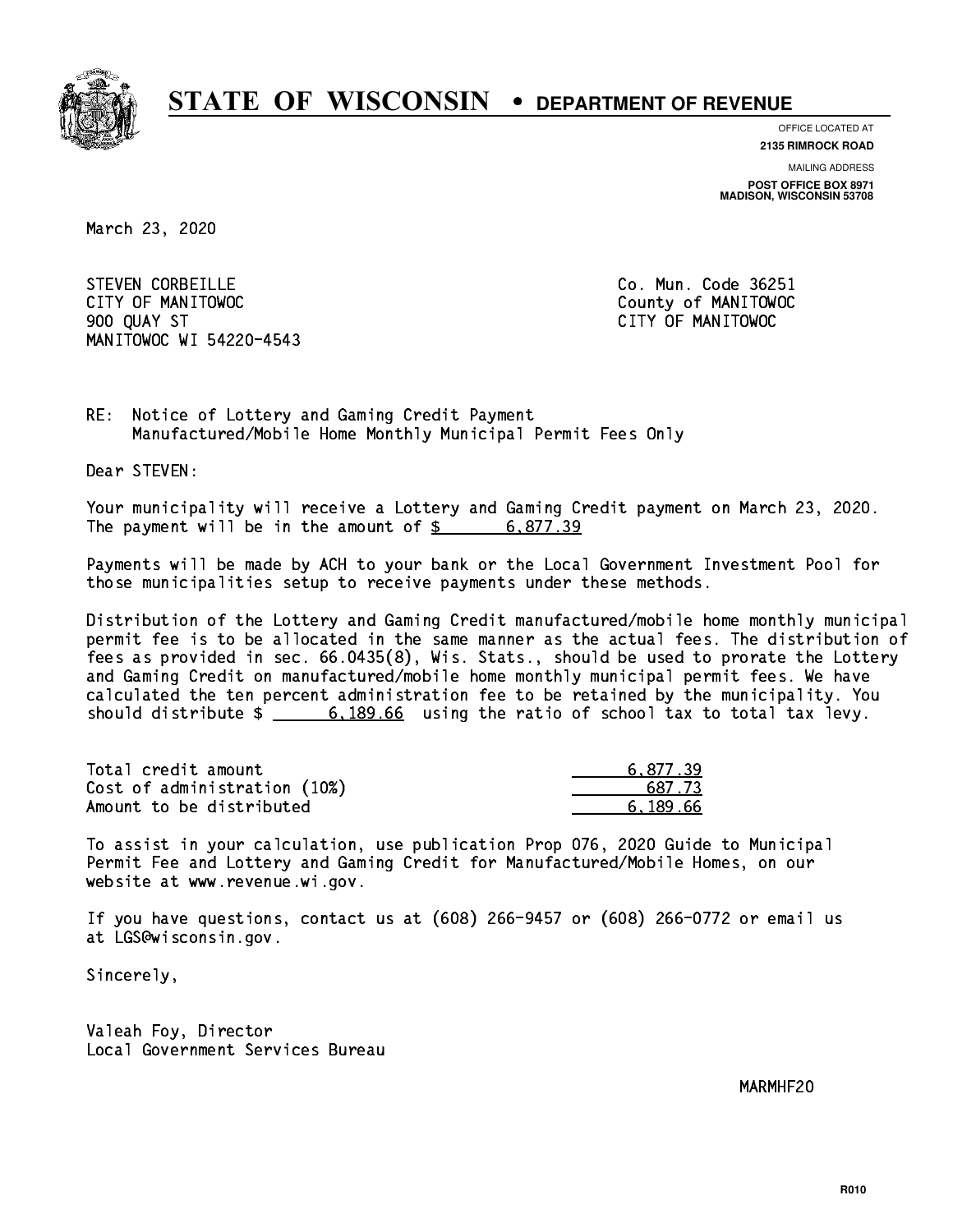

**OFFICE LOCATED AT**

**2135 RIMROCK ROAD**

**MAILING ADDRESS POST OFFICE BOX 8971 MADISON, WISCONSIN 53708**

March 23, 2020

 ROSITA SLEMBARSKI Co. Mun. Code 37048 TOWN OF KNOWLTON County of MARATHON 205220 OLD HIGHWAY 51 TOWN OF KNOWLTON MOSINEE WI 54455

RE: Notice of Lottery and Gaming Credit Payment Manufactured/Mobile Home Monthly Municipal Permit Fees Only

Dear ROSITA:

 Your municipality will receive a Lottery and Gaming Credit payment on March 23, 2020. The payment will be in the amount of  $\frac{2}{3}$  1,343.30

 Payments will be made by ACH to your bank or the Local Government Investment Pool for those municipalities setup to receive payments under these methods.

 Distribution of the Lottery and Gaming Credit manufactured/mobile home monthly municipal permit fee is to be allocated in the same manner as the actual fees. The distribution of fees as provided in sec. 66.0435(8), Wis. Stats., should be used to prorate the Lottery and Gaming Credit on manufactured/mobile home monthly municipal permit fees. We have calculated the ten percent administration fee to be retained by the municipality. You should distribute  $\frac{1,208.97}{1,208.97}$  using the ratio of school tax to total tax levy.

| Total credit amount          | 1.343.30 |
|------------------------------|----------|
| Cost of administration (10%) | 134.33   |
| Amount to be distributed     | 1,208.97 |

 To assist in your calculation, use publication Prop 076, 2020 Guide to Municipal Permit Fee and Lottery and Gaming Credit for Manufactured/Mobile Homes, on our website at www.revenue.wi.gov.

 If you have questions, contact us at (608) 266-9457 or (608) 266-0772 or email us at LGS@wisconsin.gov.

Sincerely,

 Valeah Foy, Director Local Government Services Bureau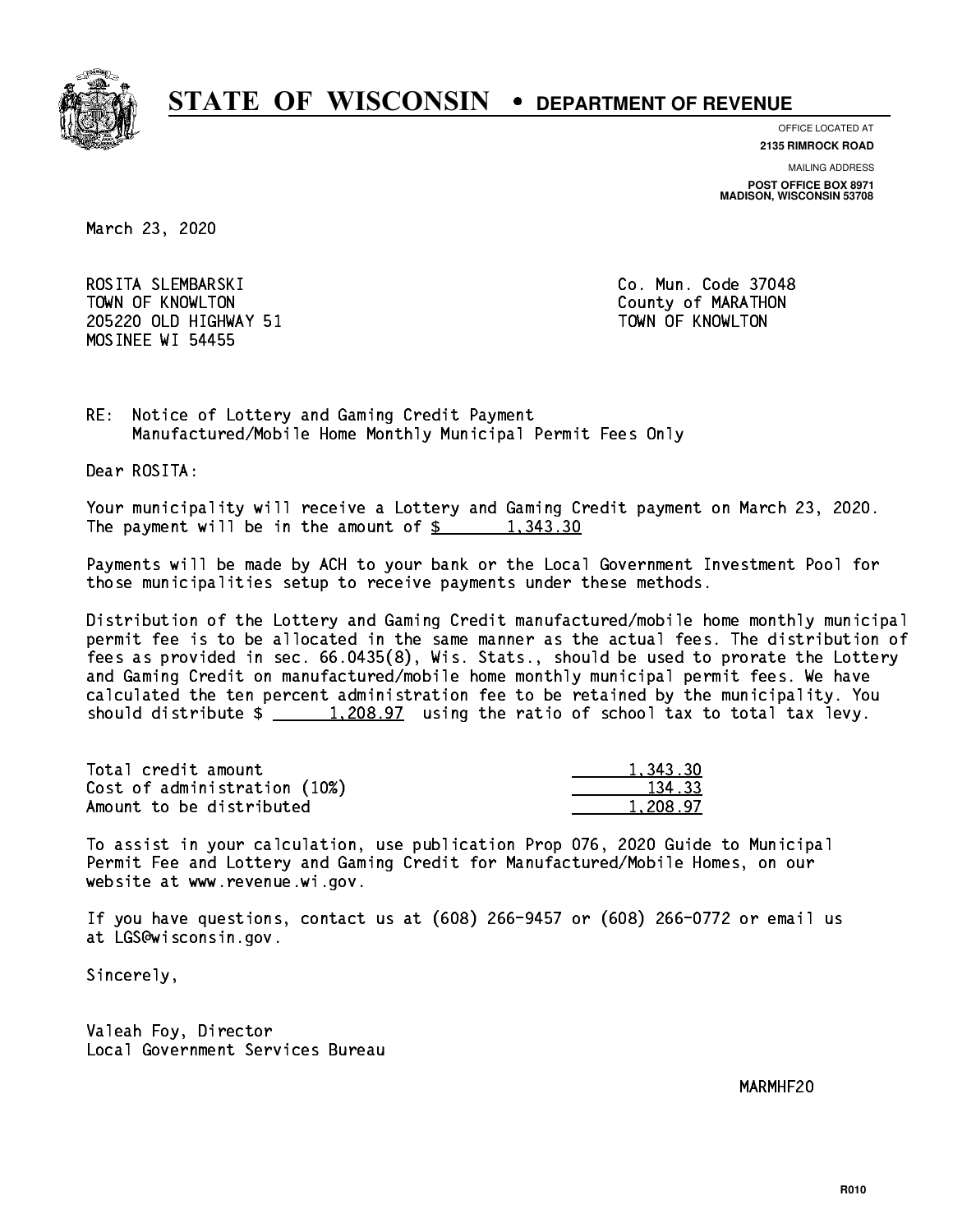

**OFFICE LOCATED AT**

**2135 RIMROCK ROAD**

**MAILING ADDRESS POST OFFICE BOX 8971 MADISON, WISCONSIN 53708**

March 23, 2020

 JULIE KURTH Co. Mun. Code 37058 TOWN OF MOSINEE County of MARATHON 216178 OTTER LN TOWN OF MOSINEE MOSINEE WI 54455-9784

RE: Notice of Lottery and Gaming Credit Payment Manufactured/Mobile Home Monthly Municipal Permit Fees Only

Dear JULIE:

 Your municipality will receive a Lottery and Gaming Credit payment on March 23, 2020. The payment will be in the amount of  $\frac{2}{3}$  4,193.52

 Payments will be made by ACH to your bank or the Local Government Investment Pool for those municipalities setup to receive payments under these methods.

 Distribution of the Lottery and Gaming Credit manufactured/mobile home monthly municipal permit fee is to be allocated in the same manner as the actual fees. The distribution of fees as provided in sec. 66.0435(8), Wis. Stats., should be used to prorate the Lottery and Gaming Credit on manufactured/mobile home monthly municipal permit fees. We have calculated the ten percent administration fee to be retained by the municipality. You should distribute  $\frac{2}{1}$   $\frac{3.774.17}{2}$  using the ratio of school tax to total tax levy.

| Total credit amount          | 4.193.52 |
|------------------------------|----------|
| Cost of administration (10%) | 419.35   |
| Amount to be distributed     | 3.774.17 |

 To assist in your calculation, use publication Prop 076, 2020 Guide to Municipal Permit Fee and Lottery and Gaming Credit for Manufactured/Mobile Homes, on our website at www.revenue.wi.gov.

 If you have questions, contact us at (608) 266-9457 or (608) 266-0772 or email us at LGS@wisconsin.gov.

Sincerely,

 Valeah Foy, Director Local Government Services Bureau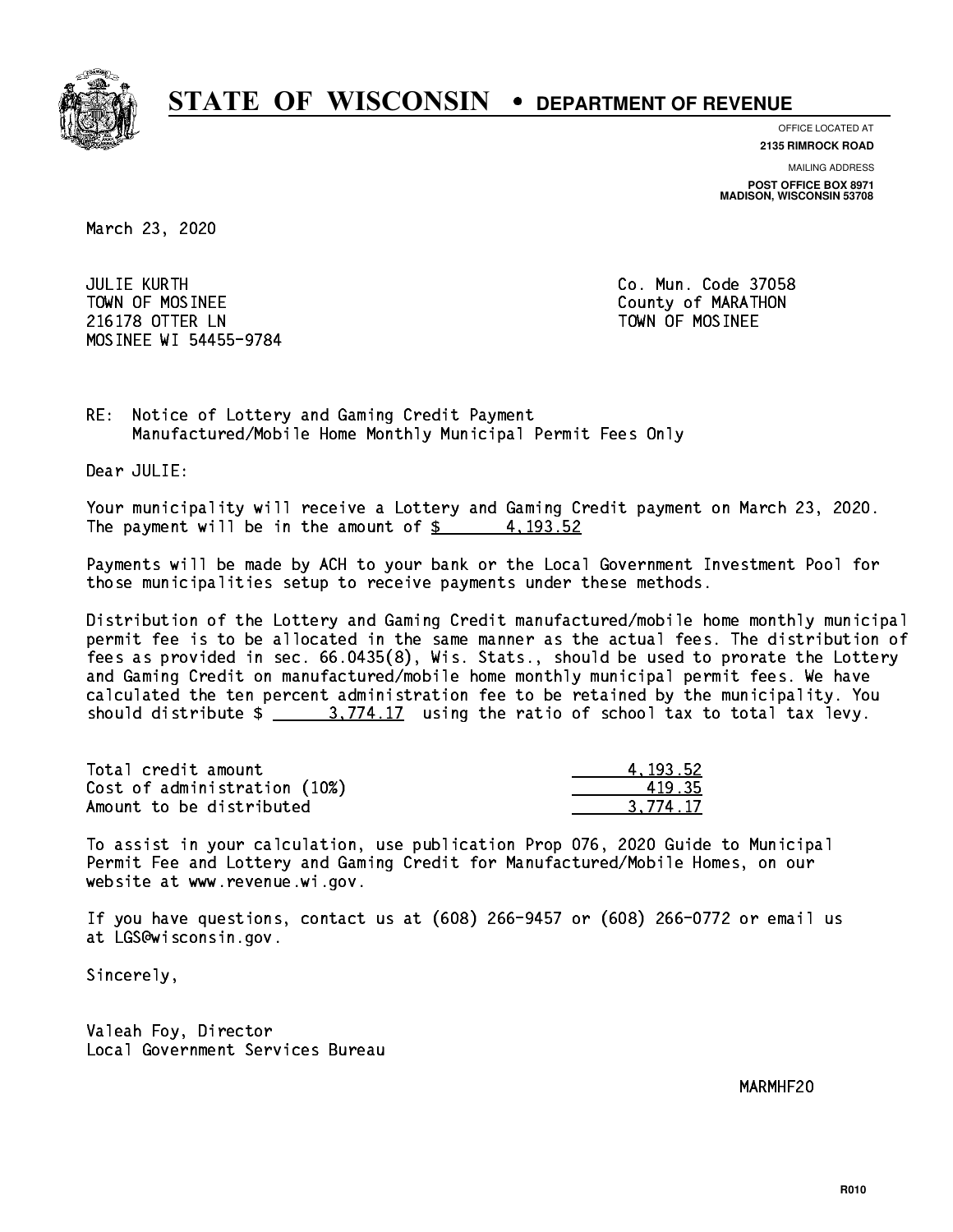

**OFFICE LOCATED AT**

**2135 RIMROCK ROAD**

**MAILING ADDRESS POST OFFICE BOX 8971 MADISON, WISCONSIN 53708**

March 23, 2020

 TORRIE SOCHA Co. Mun. Code 37066 TOWN OF RIB FALLS County of MARATHON 127950 SILVER FALLS TRAIL TOWN OF RIB FALLS ATHENS WI 54411

RE: Notice of Lottery and Gaming Credit Payment Manufactured/Mobile Home Monthly Municipal Permit Fees Only

Dear TORRIE:

 Your municipality will receive a Lottery and Gaming Credit payment on March 23, 2020. The payment will be in the amount of  $\frac{213.05}{213.05}$ 

 Payments will be made by ACH to your bank or the Local Government Investment Pool for those municipalities setup to receive payments under these methods.

 Distribution of the Lottery and Gaming Credit manufactured/mobile home monthly municipal permit fee is to be allocated in the same manner as the actual fees. The distribution of fees as provided in sec. 66.0435(8), Wis. Stats., should be used to prorate the Lottery and Gaming Credit on manufactured/mobile home monthly municipal permit fees. We have calculated the ten percent administration fee to be retained by the municipality. You should distribute  $\frac{191.75}{2}$  using the ratio of school tax to total tax levy.

Total credit amount Cost of administration (10%) Amount to be distributed

| 15<br>213 T |
|-------------|
| 21 1<br>וו  |
| - 75<br>п.  |

 To assist in your calculation, use publication Prop 076, 2020 Guide to Municipal Permit Fee and Lottery and Gaming Credit for Manufactured/Mobile Homes, on our website at www.revenue.wi.gov.

 If you have questions, contact us at (608) 266-9457 or (608) 266-0772 or email us at LGS@wisconsin.gov.

Sincerely,

 Valeah Foy, Director Local Government Services Bureau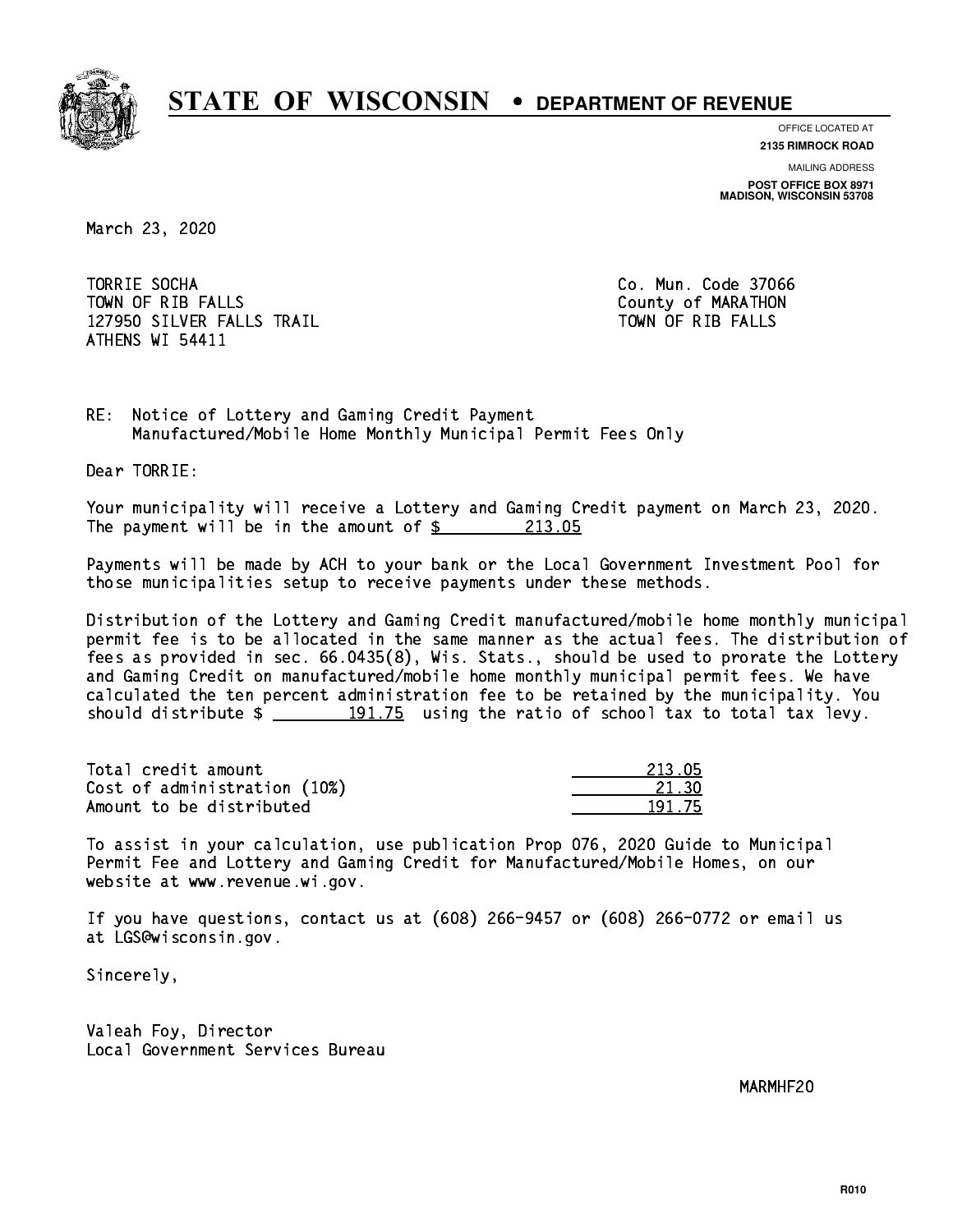

**OFFICE LOCATED AT**

**2135 RIMROCK ROAD**

**MAILING ADDRESS POST OFFICE BOX 8971 MADISON, WISCONSIN 53708**

March 23, 2020

 FAYE ZERNICKE Co. Mun. Code 37076 TOWN OF STETTIN County of MARATHON 11012 EVERGREEN DRIVE TOWN OF STETTIN WAUSAU WI 54401

RE: Notice of Lottery and Gaming Credit Payment Manufactured/Mobile Home Monthly Municipal Permit Fees Only

Dear FAYE:

 Your municipality will receive a Lottery and Gaming Credit payment on March 23, 2020. The payment will be in the amount of  $\frac{2}{3}$  2,892.41

 Payments will be made by ACH to your bank or the Local Government Investment Pool for those municipalities setup to receive payments under these methods.

 Distribution of the Lottery and Gaming Credit manufactured/mobile home monthly municipal permit fee is to be allocated in the same manner as the actual fees. The distribution of fees as provided in sec. 66.0435(8), Wis. Stats., should be used to prorate the Lottery and Gaming Credit on manufactured/mobile home monthly municipal permit fees. We have calculated the ten percent administration fee to be retained by the municipality. You should distribute  $\frac{2.603.17}{2.603.17}$  using the ratio of school tax to total tax levy.

| Total credit amount          | 2.892.41 |
|------------------------------|----------|
| Cost of administration (10%) | 289.24   |
| Amount to be distributed     | 2.603.17 |

 To assist in your calculation, use publication Prop 076, 2020 Guide to Municipal Permit Fee and Lottery and Gaming Credit for Manufactured/Mobile Homes, on our website at www.revenue.wi.gov.

 If you have questions, contact us at (608) 266-9457 or (608) 266-0772 or email us at LGS@wisconsin.gov.

Sincerely,

 Valeah Foy, Director Local Government Services Bureau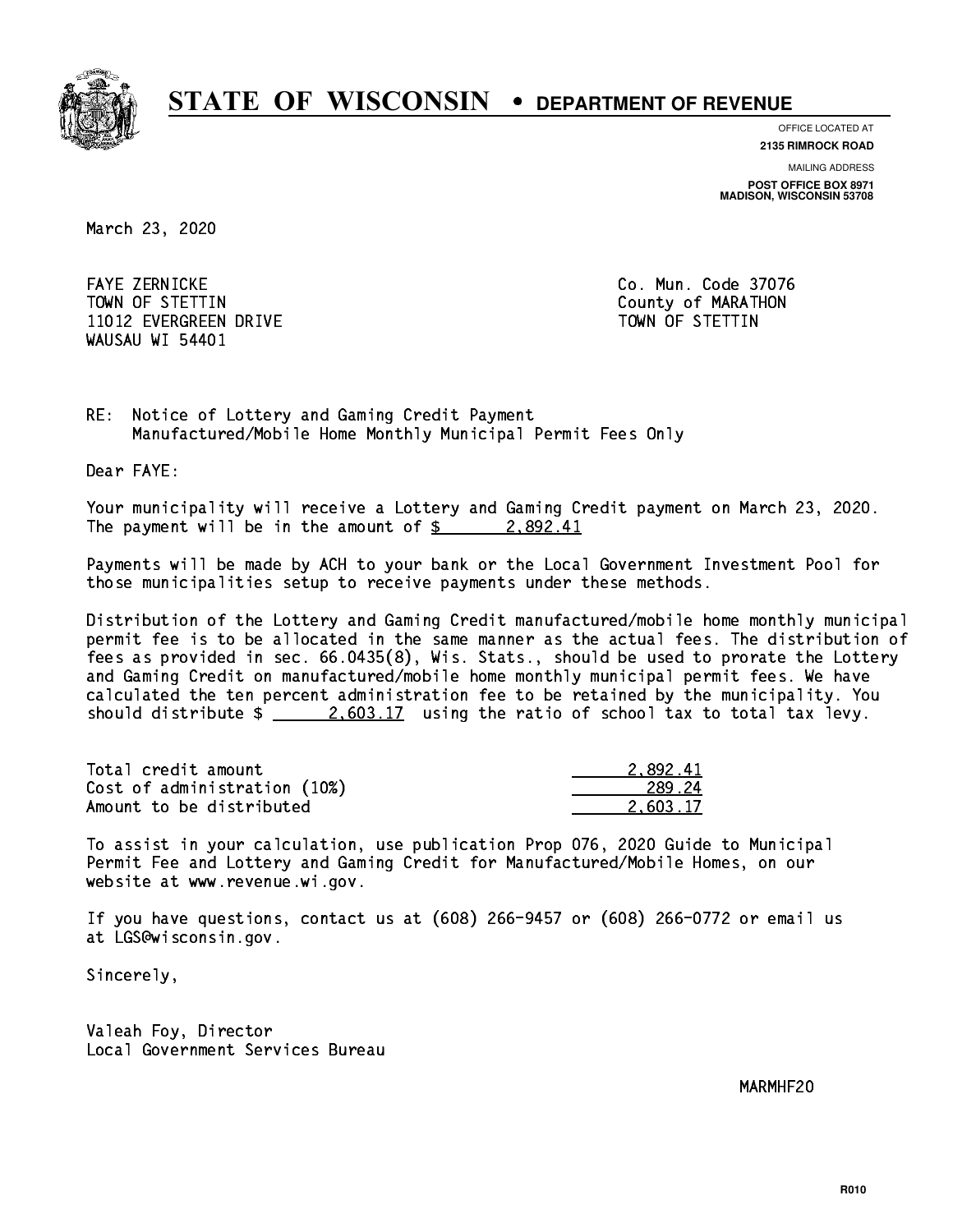

**OFFICE LOCATED AT**

**2135 RIMROCK ROAD**

**MAILING ADDRESS POST OFFICE BOX 8971 MADISON, WISCONSIN 53708**

March 23, 2020

LISA CZECH VILLAGE OF ATHENS County of MARATHON PO BOX 220 VILLAGE OF ATHENS ATHENS WI 54411-0220

Co. Mun. Code 37102

RE: Notice of Lottery and Gaming Credit Payment Manufactured/Mobile Home Monthly Municipal Permit Fees Only

Dear LISA:

 Your municipality will receive a Lottery and Gaming Credit payment on March 23, 2020. The payment will be in the amount of \$ 561.50 \_\_\_\_\_\_\_\_\_\_\_\_\_\_\_\_

 Payments will be made by ACH to your bank or the Local Government Investment Pool for those municipalities setup to receive payments under these methods.

 Distribution of the Lottery and Gaming Credit manufactured/mobile home monthly municipal permit fee is to be allocated in the same manner as the actual fees. The distribution of fees as provided in sec. 66.0435(8), Wis. Stats., should be used to prorate the Lottery and Gaming Credit on manufactured/mobile home monthly municipal permit fees. We have calculated the ten percent administration fee to be retained by the municipality. You should distribute  $\frac{2}{1}$   $\frac{505.35}{2}$  using the ratio of school tax to total tax levy.

Total credit amount Cost of administration (10%) Amount to be distributed

| 561 50      |
|-------------|
| 56 15       |
| 15.35<br>Е. |

 To assist in your calculation, use publication Prop 076, 2020 Guide to Municipal Permit Fee and Lottery and Gaming Credit for Manufactured/Mobile Homes, on our website at www.revenue.wi.gov.

 If you have questions, contact us at (608) 266-9457 or (608) 266-0772 or email us at LGS@wisconsin.gov.

Sincerely,

 Valeah Foy, Director Local Government Services Bureau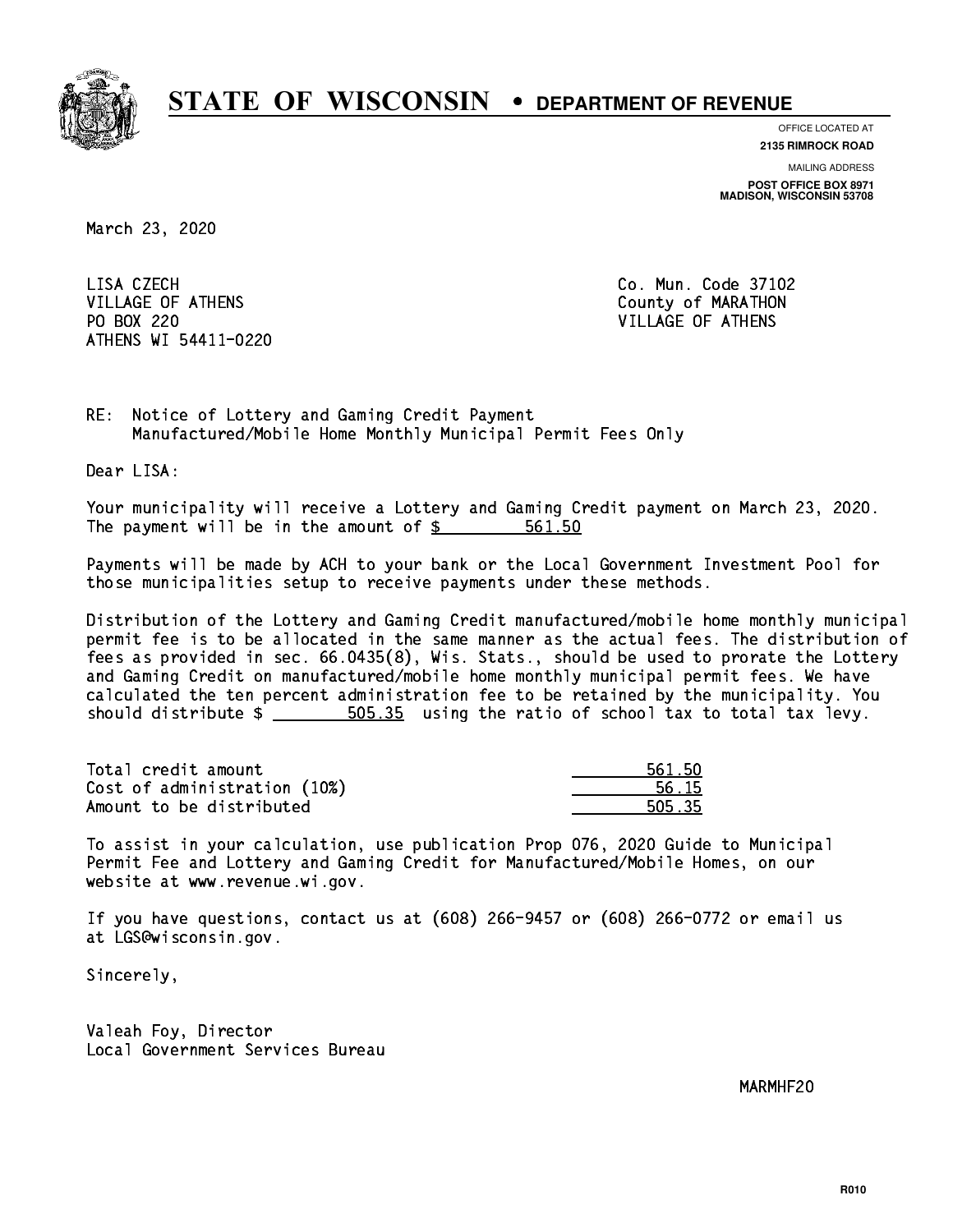

**OFFICE LOCATED AT**

**2135 RIMROCK ROAD**

**MAILING ADDRESS POST OFFICE BOX 8971 MADISON, WISCONSIN 53708**

March 23, 2020

 JENNIFER LOPEZ Co. Mun. Code 37121 VILLAGE OF EDGAR County of MARATHON PO BOX 67 VILLAGE OF EDGAR EDGAR WI 54426-0067

RE: Notice of Lottery and Gaming Credit Payment Manufactured/Mobile Home Monthly Municipal Permit Fees Only

Dear JENNIFER:

 Your municipality will receive a Lottery and Gaming Credit payment on March 23, 2020. The payment will be in the amount of  $\frac{2}{3}$  8,817.00

 Payments will be made by ACH to your bank or the Local Government Investment Pool for those municipalities setup to receive payments under these methods.

 Distribution of the Lottery and Gaming Credit manufactured/mobile home monthly municipal permit fee is to be allocated in the same manner as the actual fees. The distribution of fees as provided in sec. 66.0435(8), Wis. Stats., should be used to prorate the Lottery and Gaming Credit on manufactured/mobile home monthly municipal permit fees. We have calculated the ten percent administration fee to be retained by the municipality. You should distribute  $\frac{2}{2}$   $\frac{7,935.30}{2}$  using the ratio of school tax to total tax levy.

| Total credit amount          | 8.817.00 |
|------------------------------|----------|
| Cost of administration (10%) | 881.70   |
| Amount to be distributed     | 7.935.30 |

 To assist in your calculation, use publication Prop 076, 2020 Guide to Municipal Permit Fee and Lottery and Gaming Credit for Manufactured/Mobile Homes, on our website at www.revenue.wi.gov.

 If you have questions, contact us at (608) 266-9457 or (608) 266-0772 or email us at LGS@wisconsin.gov.

Sincerely,

 Valeah Foy, Director Local Government Services Bureau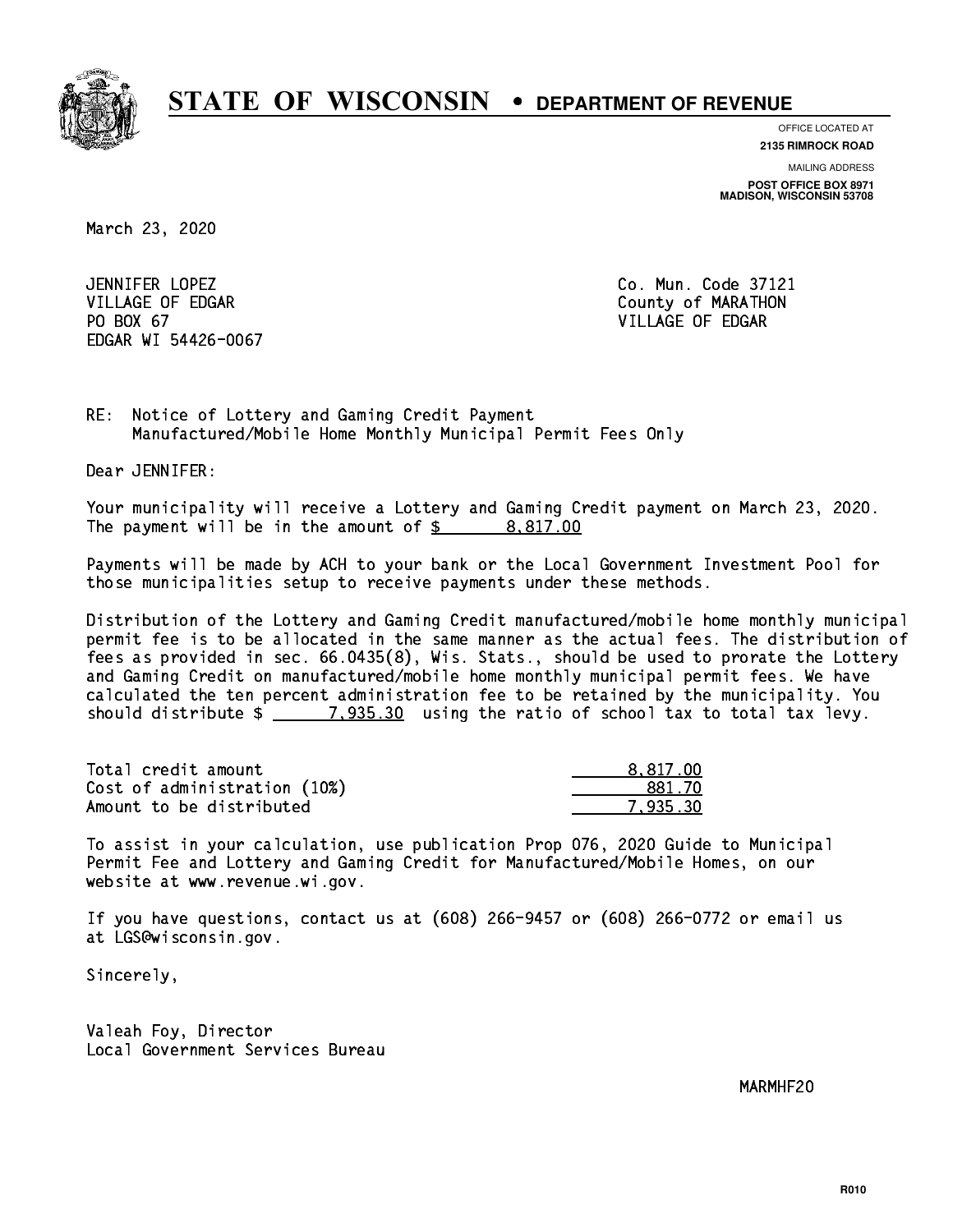

**OFFICE LOCATED AT**

**2135 RIMROCK ROAD**

**MAILING ADDRESS POST OFFICE BOX 8971 MADISON, WISCONSIN 53708**

March 23, 2020

EMILY LEY, VILLAGE TREAS CO. Mun. Code 37145 VILLAGE OF KRONENWETTER County of MARATHON 1582 KRONENWETTER DR VILLAGE OF KRONENWETTER KRONENWETTER WI 54455

RE: Notice of Lottery and Gaming Credit Payment Manufactured/Mobile Home Monthly Municipal Permit Fees Only

Dear EMILY:

 Your municipality will receive a Lottery and Gaming Credit payment on March 23, 2020. The payment will be in the amount of \$ 5,861.88 \_\_\_\_\_\_\_\_\_\_\_\_\_\_\_\_

 Payments will be made by ACH to your bank or the Local Government Investment Pool for those municipalities setup to receive payments under these methods.

 Distribution of the Lottery and Gaming Credit manufactured/mobile home monthly municipal permit fee is to be allocated in the same manner as the actual fees. The distribution of fees as provided in sec. 66.0435(8), Wis. Stats., should be used to prorate the Lottery and Gaming Credit on manufactured/mobile home monthly municipal permit fees. We have calculated the ten percent administration fee to be retained by the municipality. You should distribute  $\frac{2.275.70}{2}$  using the ratio of school tax to total tax levy.

| Total credit amount          | 5.861.88 |
|------------------------------|----------|
| Cost of administration (10%) | 586.18   |
| Amount to be distributed     | 5.275.70 |

 To assist in your calculation, use publication Prop 076, 2020 Guide to Municipal Permit Fee and Lottery and Gaming Credit for Manufactured/Mobile Homes, on our website at www.revenue.wi.gov.

 If you have questions, contact us at (608) 266-9457 or (608) 266-0772 or email us at LGS@wisconsin.gov.

Sincerely,

 Valeah Foy, Director Local Government Services Bureau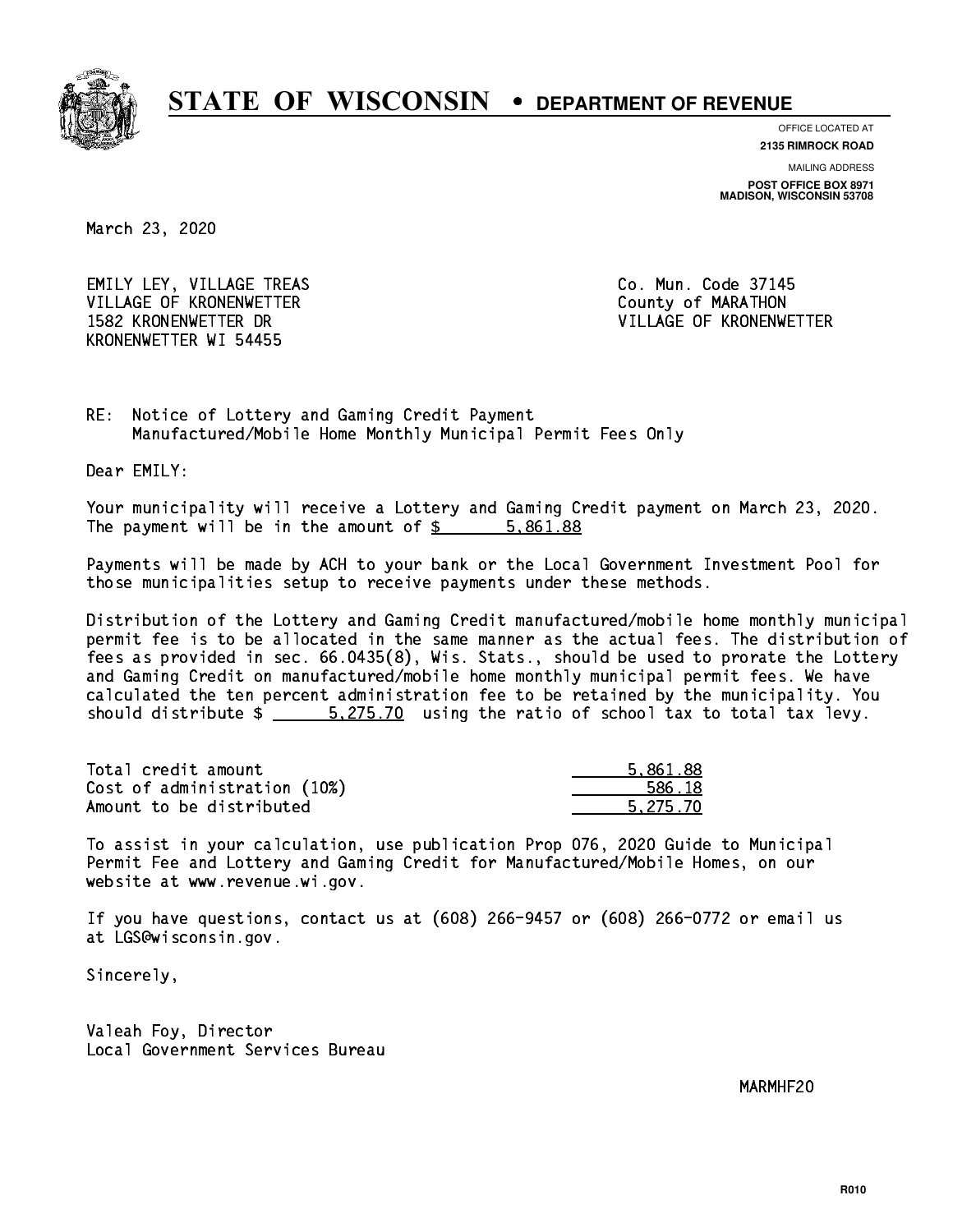

**OFFICE LOCATED AT 2135 RIMROCK ROAD**

**MAILING ADDRESS POST OFFICE BOX 8971 MADISON, WISCONSIN 53708**

March 23, 2020

ANDREW KURTZ VILLAGE OF MARATHON COUNTY OF MARATHON PO BOX 487 MARATHON WI 54448-0487

Co. Mun. Code 37151 VILLAGE OF MARATHON

RE: Notice of Lottery and Gaming Credit Payment Manufactured/Mobile Home Monthly Municipal Permit Fees Only

Dear ANDREW:

 Your municipality will receive a Lottery and Gaming Credit payment on March 23, 2020. The payment will be in the amount of  $\frac{2}{3}$  1,395.71

 Payments will be made by ACH to your bank or the Local Government Investment Pool for those municipalities setup to receive payments under these methods.

 Distribution of the Lottery and Gaming Credit manufactured/mobile home monthly municipal permit fee is to be allocated in the same manner as the actual fees. The distribution of fees as provided in sec. 66.0435(8), Wis. Stats., should be used to prorate the Lottery and Gaming Credit on manufactured/mobile home monthly municipal permit fees. We have calculated the ten percent administration fee to be retained by the municipality. You should distribute  $\frac{1,256.14}{1,256.14}$  using the ratio of school tax to total tax levy.

| Total credit amount          | 1.395.71 |
|------------------------------|----------|
| Cost of administration (10%) | 139.57   |
| Amount to be distributed     | 1.256.14 |

 To assist in your calculation, use publication Prop 076, 2020 Guide to Municipal Permit Fee and Lottery and Gaming Credit for Manufactured/Mobile Homes, on our website at www.revenue.wi.gov.

 If you have questions, contact us at (608) 266-9457 or (608) 266-0772 or email us at LGS@wisconsin.gov.

Sincerely,

 Valeah Foy, Director Local Government Services Bureau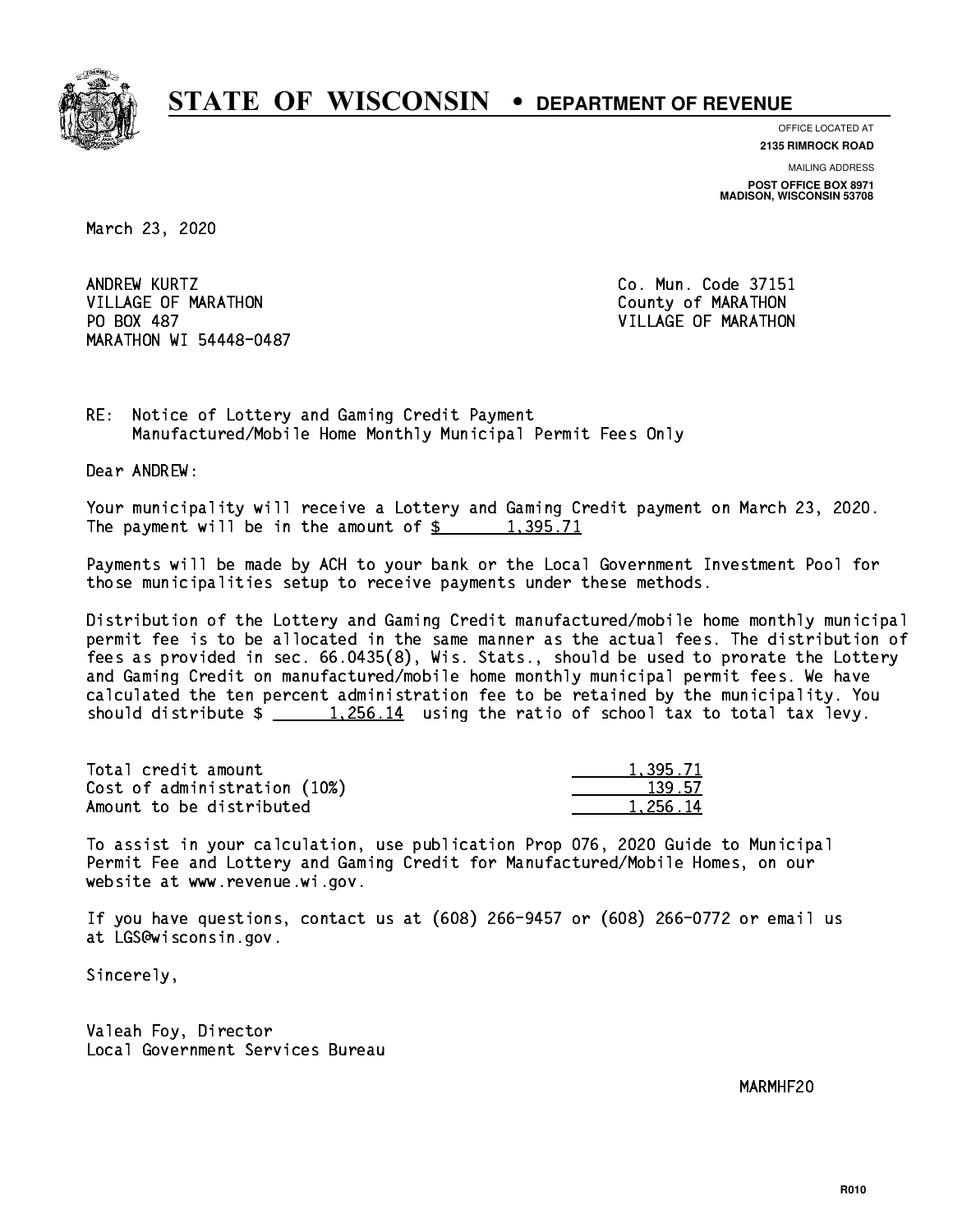

**OFFICE LOCATED AT 2135 RIMROCK ROAD**

**MAILING ADDRESS POST OFFICE BOX 8971 MADISON, WISCONSIN 53708**

March 23, 2020

PAUL HENSCH VILLAGE OF SPENCER COUNTY OF MARATHON PO BOX 360 VILLAGE OF SPENCER SPENCER WI 54479-0360

Co. Mun. Code 37181

RE: Notice of Lottery and Gaming Credit Payment Manufactured/Mobile Home Monthly Municipal Permit Fees Only

Dear PAUL:

 Your municipality will receive a Lottery and Gaming Credit payment on March 23, 2020. The payment will be in the amount of  $\frac{2}{3}$  3,446.64

 Payments will be made by ACH to your bank or the Local Government Investment Pool for those municipalities setup to receive payments under these methods.

 Distribution of the Lottery and Gaming Credit manufactured/mobile home monthly municipal permit fee is to be allocated in the same manner as the actual fees. The distribution of fees as provided in sec. 66.0435(8), Wis. Stats., should be used to prorate the Lottery and Gaming Credit on manufactured/mobile home monthly municipal permit fees. We have calculated the ten percent administration fee to be retained by the municipality. You should distribute  $\frac{2}{1}$   $\frac{3,101.98}{2}$  using the ratio of school tax to total tax levy.

| Total credit amount          | 3.446.64 |
|------------------------------|----------|
| Cost of administration (10%) | 344.66   |
| Amount to be distributed     | 3.101.98 |

 To assist in your calculation, use publication Prop 076, 2020 Guide to Municipal Permit Fee and Lottery and Gaming Credit for Manufactured/Mobile Homes, on our website at www.revenue.wi.gov.

 If you have questions, contact us at (608) 266-9457 or (608) 266-0772 or email us at LGS@wisconsin.gov.

Sincerely,

 Valeah Foy, Director Local Government Services Bureau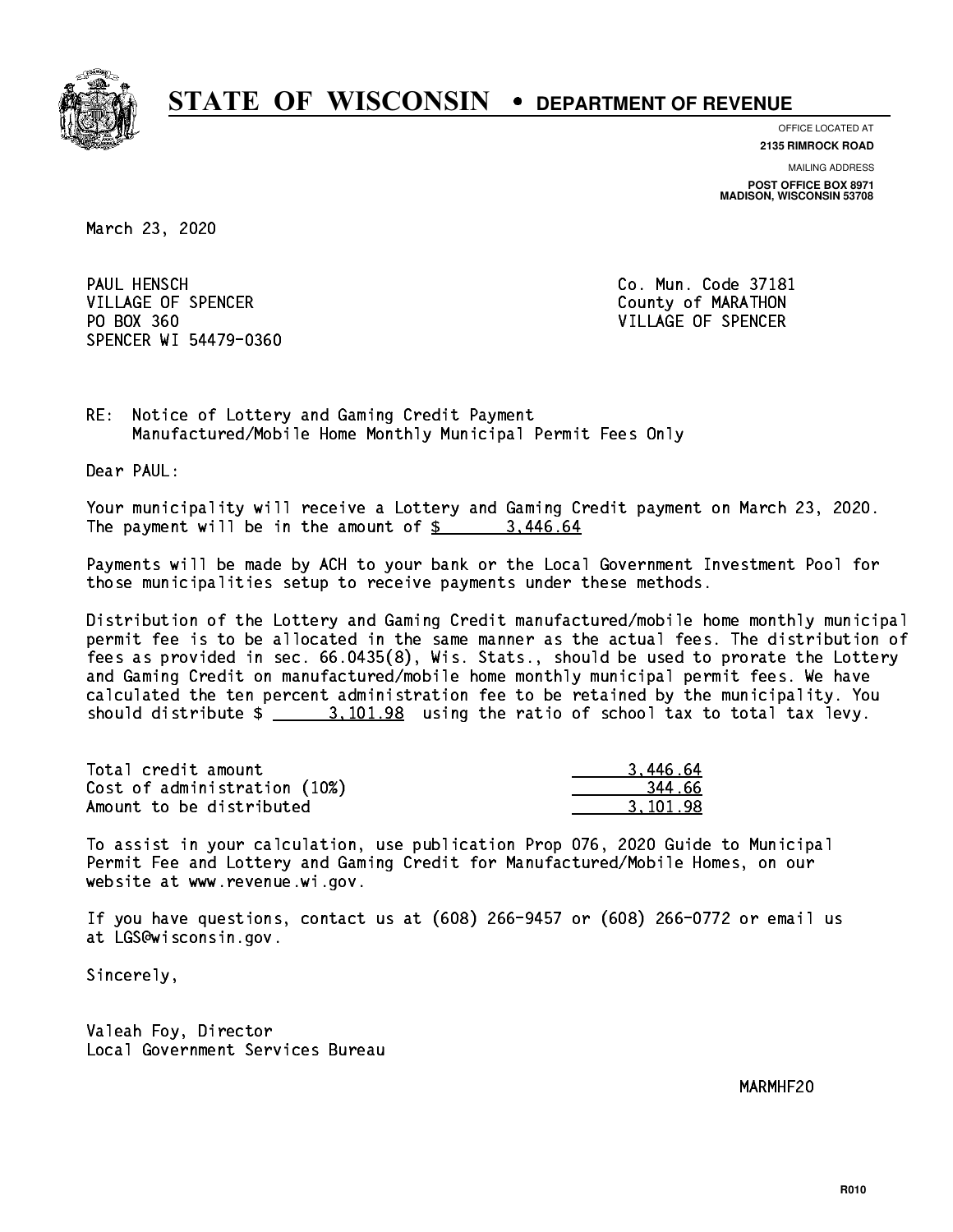

**OFFICE LOCATED AT 2135 RIMROCK ROAD**

**MAILING ADDRESS POST OFFICE BOX 8971 MADISON, WISCONSIN 53708**

March 23, 2020

ROSEANN JOHNSON CO. Mun. Code 37182 VILLAGE OF STRATFORD County of MARATHON PO BOX 12 STRATFORD WI 54484-0012

VILLAGE OF STRATFORD

RE: Notice of Lottery and Gaming Credit Payment Manufactured/Mobile Home Monthly Municipal Permit Fees Only

Dear ROSEANN:

 Your municipality will receive a Lottery and Gaming Credit payment on March 23, 2020. The payment will be in the amount of  $\frac{2}{3}$  3,265.06

 Payments will be made by ACH to your bank or the Local Government Investment Pool for those municipalities setup to receive payments under these methods.

 Distribution of the Lottery and Gaming Credit manufactured/mobile home monthly municipal permit fee is to be allocated in the same manner as the actual fees. The distribution of fees as provided in sec. 66.0435(8), Wis. Stats., should be used to prorate the Lottery and Gaming Credit on manufactured/mobile home monthly municipal permit fees. We have calculated the ten percent administration fee to be retained by the municipality. You should distribute  $\frac{2.938.56}{2.238.56}$  using the ratio of school tax to total tax levy.

| Total credit amount          | 3.265.06 |
|------------------------------|----------|
| Cost of administration (10%) | 326.50   |
| Amount to be distributed     | 2.938.56 |

 To assist in your calculation, use publication Prop 076, 2020 Guide to Municipal Permit Fee and Lottery and Gaming Credit for Manufactured/Mobile Homes, on our website at www.revenue.wi.gov.

 If you have questions, contact us at (608) 266-9457 or (608) 266-0772 or email us at LGS@wisconsin.gov.

Sincerely,

 Valeah Foy, Director Local Government Services Bureau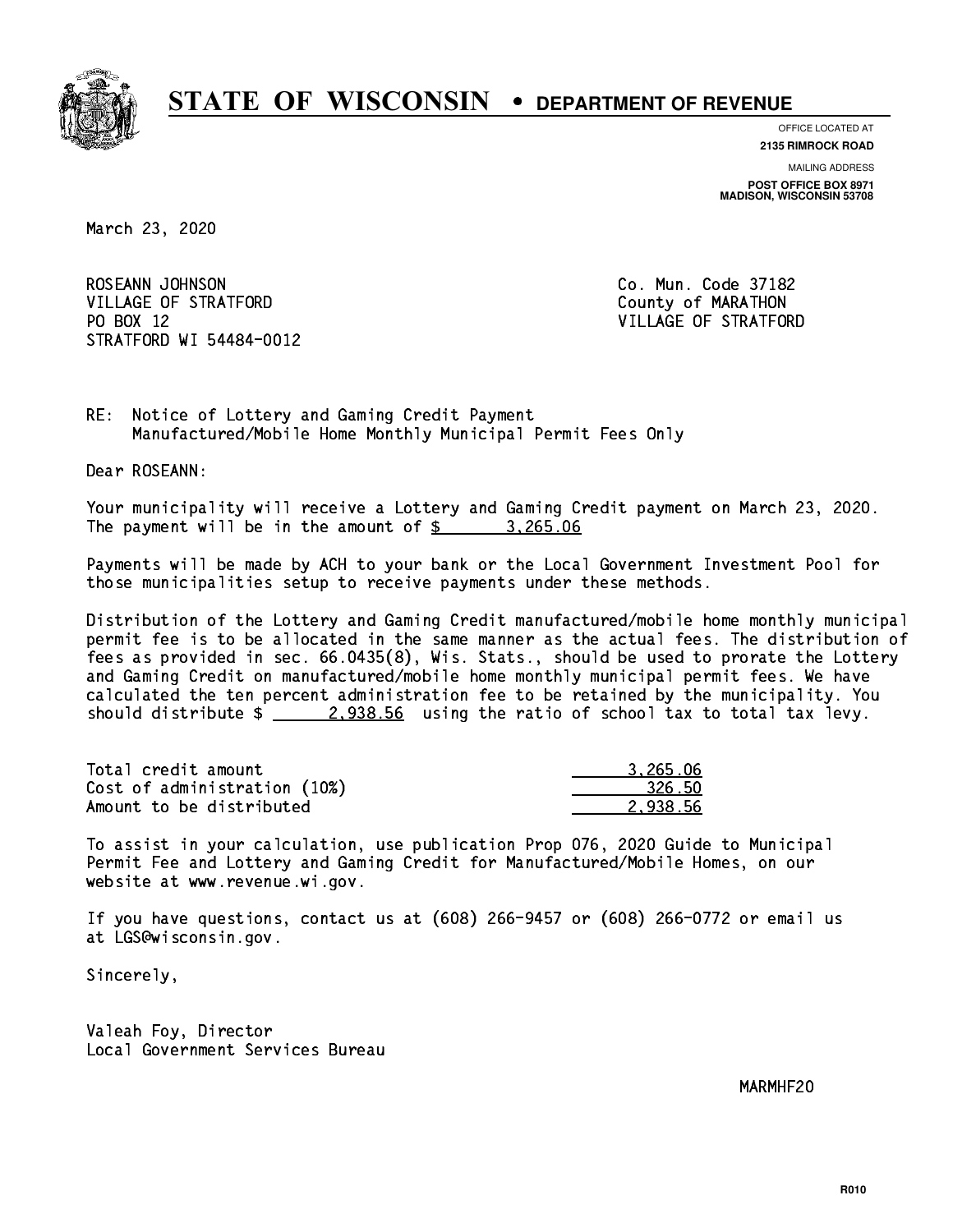

**OFFICE LOCATED AT**

**2135 RIMROCK ROAD**

**MAILING ADDRESS POST OFFICE BOX 8971 MADISON, WISCONSIN 53708**

March 23, 2020

 JESSICA TRAUTMAN Co. Mun. Code 37192 5500 SCHOFIELD AVE VILLAGE OF WESTON WESTON WI 54476

VILLAGE OF WESTON COUNTY OF MARATHON

RE: Notice of Lottery and Gaming Credit Payment Manufactured/Mobile Home Monthly Municipal Permit Fees Only

Dear JESSICA:

 Your municipality will receive a Lottery and Gaming Credit payment on March 23, 2020. The payment will be in the amount of  $\frac{2}{3}$  9,327.12

 Payments will be made by ACH to your bank or the Local Government Investment Pool for those municipalities setup to receive payments under these methods.

 Distribution of the Lottery and Gaming Credit manufactured/mobile home monthly municipal permit fee is to be allocated in the same manner as the actual fees. The distribution of fees as provided in sec. 66.0435(8), Wis. Stats., should be used to prorate the Lottery and Gaming Credit on manufactured/mobile home monthly municipal permit fees. We have calculated the ten percent administration fee to be retained by the municipality. You should distribute  $\frac{2}{1}$   $\frac{8,394.41}{2}$  using the ratio of school tax to total tax levy.

| Total credit amount          | 9.327.12 |
|------------------------------|----------|
| Cost of administration (10%) | 932.71   |
| Amount to be distributed     | 8.394.41 |

 To assist in your calculation, use publication Prop 076, 2020 Guide to Municipal Permit Fee and Lottery and Gaming Credit for Manufactured/Mobile Homes, on our website at www.revenue.wi.gov.

 If you have questions, contact us at (608) 266-9457 or (608) 266-0772 or email us at LGS@wisconsin.gov.

Sincerely,

 Valeah Foy, Director Local Government Services Bureau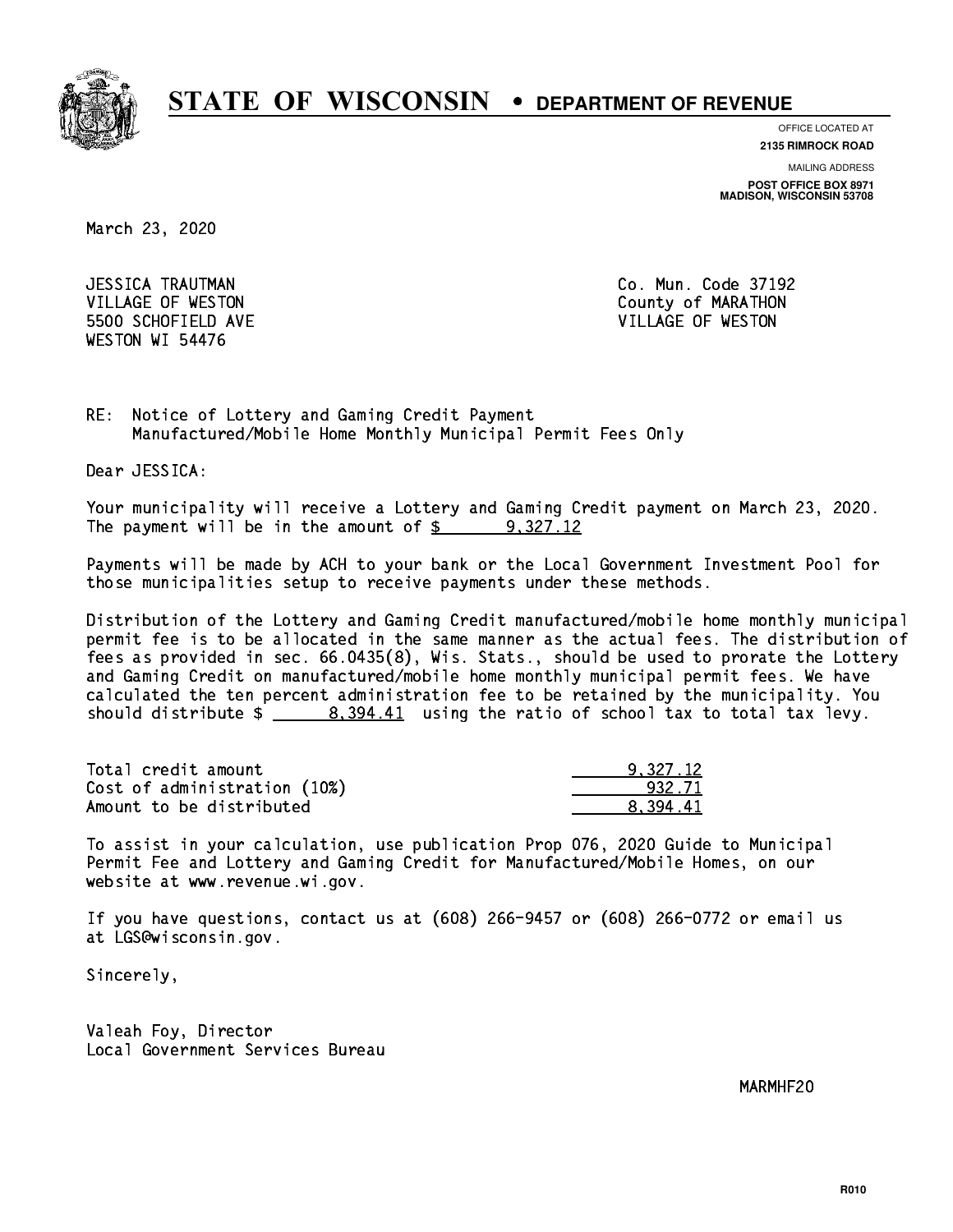

**OFFICE LOCATED AT 2135 RIMROCK ROAD**

**MAILING ADDRESS POST OFFICE BOX 8971 MADISON, WISCONSIN 53708**

March 23, 2020

DAN GRADY CITY OF ABBOTSFORD County of MARATHON 203 N FIRST ST, PO BOX 589 CITY OF ABBOTSFORD ABBOTSFORD WI 54405-0589

Co. Mun. Code 37201

RE: Notice of Lottery and Gaming Credit Payment Manufactured/Mobile Home Monthly Municipal Permit Fees Only

Dear DAN:

 Your municipality will receive a Lottery and Gaming Credit payment on March 23, 2020. The payment will be in the amount of  $\frac{2}{3}$  6,894.29

 Payments will be made by ACH to your bank or the Local Government Investment Pool for those municipalities setup to receive payments under these methods.

 Distribution of the Lottery and Gaming Credit manufactured/mobile home monthly municipal permit fee is to be allocated in the same manner as the actual fees. The distribution of fees as provided in sec. 66.0435(8), Wis. Stats., should be used to prorate the Lottery and Gaming Credit on manufactured/mobile home monthly municipal permit fees. We have calculated the ten percent administration fee to be retained by the municipality. You should distribute  $\frac{204.87}{204.87}$  using the ratio of school tax to total tax levy.

| Total credit amount          | 6.894.29 |
|------------------------------|----------|
| Cost of administration (10%) | 689.42   |
| Amount to be distributed     | 6.204.87 |

 To assist in your calculation, use publication Prop 076, 2020 Guide to Municipal Permit Fee and Lottery and Gaming Credit for Manufactured/Mobile Homes, on our website at www.revenue.wi.gov.

 If you have questions, contact us at (608) 266-9457 or (608) 266-0772 or email us at LGS@wisconsin.gov.

Sincerely,

 Valeah Foy, Director Local Government Services Bureau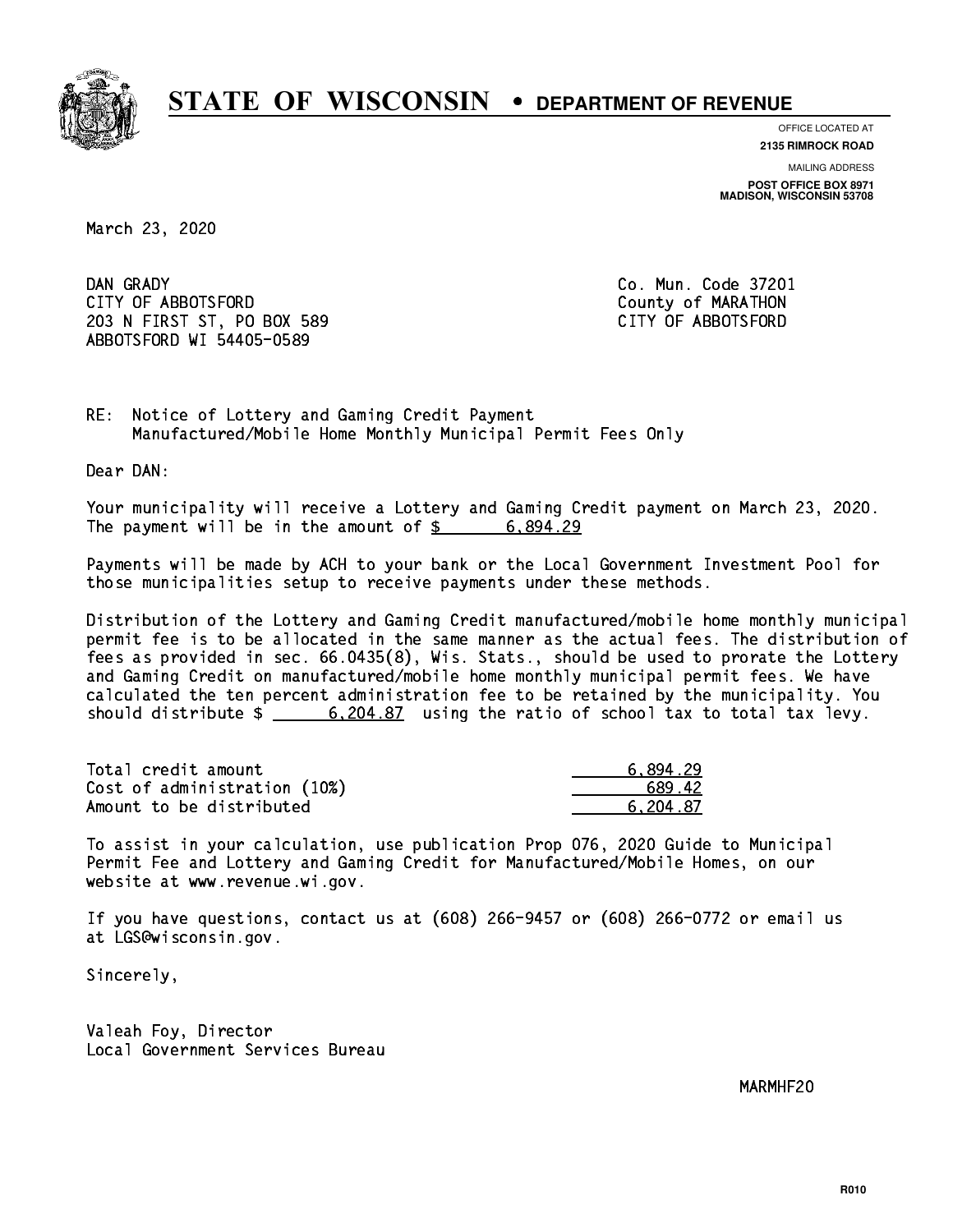

**OFFICE LOCATED AT**

**2135 RIMROCK ROAD**

**MAILING ADDRESS POST OFFICE BOX 8971 MADISON, WISCONSIN 53708**

March 23, 2020

 CONNIE GURTNER Co. Mun. Code 37211 PO BOX 236 PO BOX 236 CITY OF COLBY COLBY WI 54421-0236

CITY OF COLBY COUNTY COUNTY OF COUNTY COUNTY OF MARATHON

RE: Notice of Lottery and Gaming Credit Payment Manufactured/Mobile Home Monthly Municipal Permit Fees Only

Dear CONNIE:

 Your municipality will receive a Lottery and Gaming Credit payment on March 23, 2020. The payment will be in the amount of  $\frac{2}{3}$  3,045.06

 Payments will be made by ACH to your bank or the Local Government Investment Pool for those municipalities setup to receive payments under these methods.

 Distribution of the Lottery and Gaming Credit manufactured/mobile home monthly municipal permit fee is to be allocated in the same manner as the actual fees. The distribution of fees as provided in sec. 66.0435(8), Wis. Stats., should be used to prorate the Lottery and Gaming Credit on manufactured/mobile home monthly municipal permit fees. We have calculated the ten percent administration fee to be retained by the municipality. You should distribute  $\frac{2.740.56}{2.740.56}$  using the ratio of school tax to total tax levy.

| Total credit amount          | 3.045.06 |
|------------------------------|----------|
| Cost of administration (10%) | 304.50   |
| Amount to be distributed     | 2.740.56 |

 To assist in your calculation, use publication Prop 076, 2020 Guide to Municipal Permit Fee and Lottery and Gaming Credit for Manufactured/Mobile Homes, on our website at www.revenue.wi.gov.

 If you have questions, contact us at (608) 266-9457 or (608) 266-0772 or email us at LGS@wisconsin.gov.

Sincerely,

 Valeah Foy, Director Local Government Services Bureau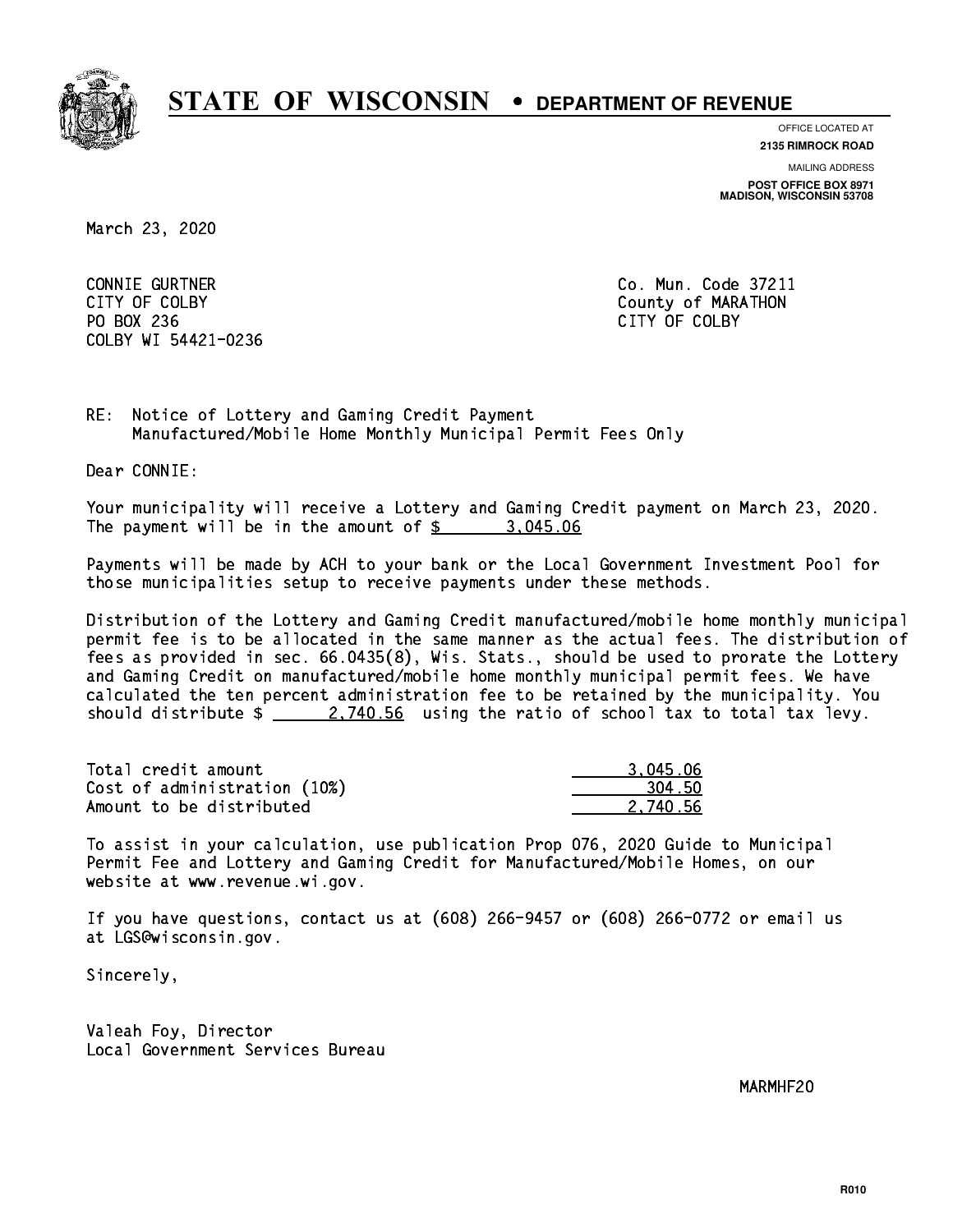

**OFFICE LOCATED AT 2135 RIMROCK ROAD**

**MAILING ADDRESS POST OFFICE BOX 8971 MADISON, WISCONSIN 53708**

March 23, 2020

**RON AUMANN**  CITY OF MARSHFIELD County of MARATHON 207 W 6TH STREET CITY OF MARSHFIELD MARSHFIELD WI 54449

Co. Mun. Code 37250

RE: Notice of Lottery and Gaming Credit Payment Manufactured/Mobile Home Monthly Municipal Permit Fees Only

Dear RON:

 Your municipality will receive a Lottery and Gaming Credit payment on March 23, 2020. The payment will be in the amount of  $\frac{2}{3}$  2,715.12

 Payments will be made by ACH to your bank or the Local Government Investment Pool for those municipalities setup to receive payments under these methods.

 Distribution of the Lottery and Gaming Credit manufactured/mobile home monthly municipal permit fee is to be allocated in the same manner as the actual fees. The distribution of fees as provided in sec. 66.0435(8), Wis. Stats., should be used to prorate the Lottery and Gaming Credit on manufactured/mobile home monthly municipal permit fees. We have calculated the ten percent administration fee to be retained by the municipality. You should distribute  $\frac{2.443.61}{2.443.61}$  using the ratio of school tax to total tax levy.

| Total credit amount          | 2.715.12 |
|------------------------------|----------|
| Cost of administration (10%) | -271.51  |
| Amount to be distributed     | 2.443.61 |

 To assist in your calculation, use publication Prop 076, 2020 Guide to Municipal Permit Fee and Lottery and Gaming Credit for Manufactured/Mobile Homes, on our website at www.revenue.wi.gov.

 If you have questions, contact us at (608) 266-9457 or (608) 266-0772 or email us at LGS@wisconsin.gov.

Sincerely,

 Valeah Foy, Director Local Government Services Bureau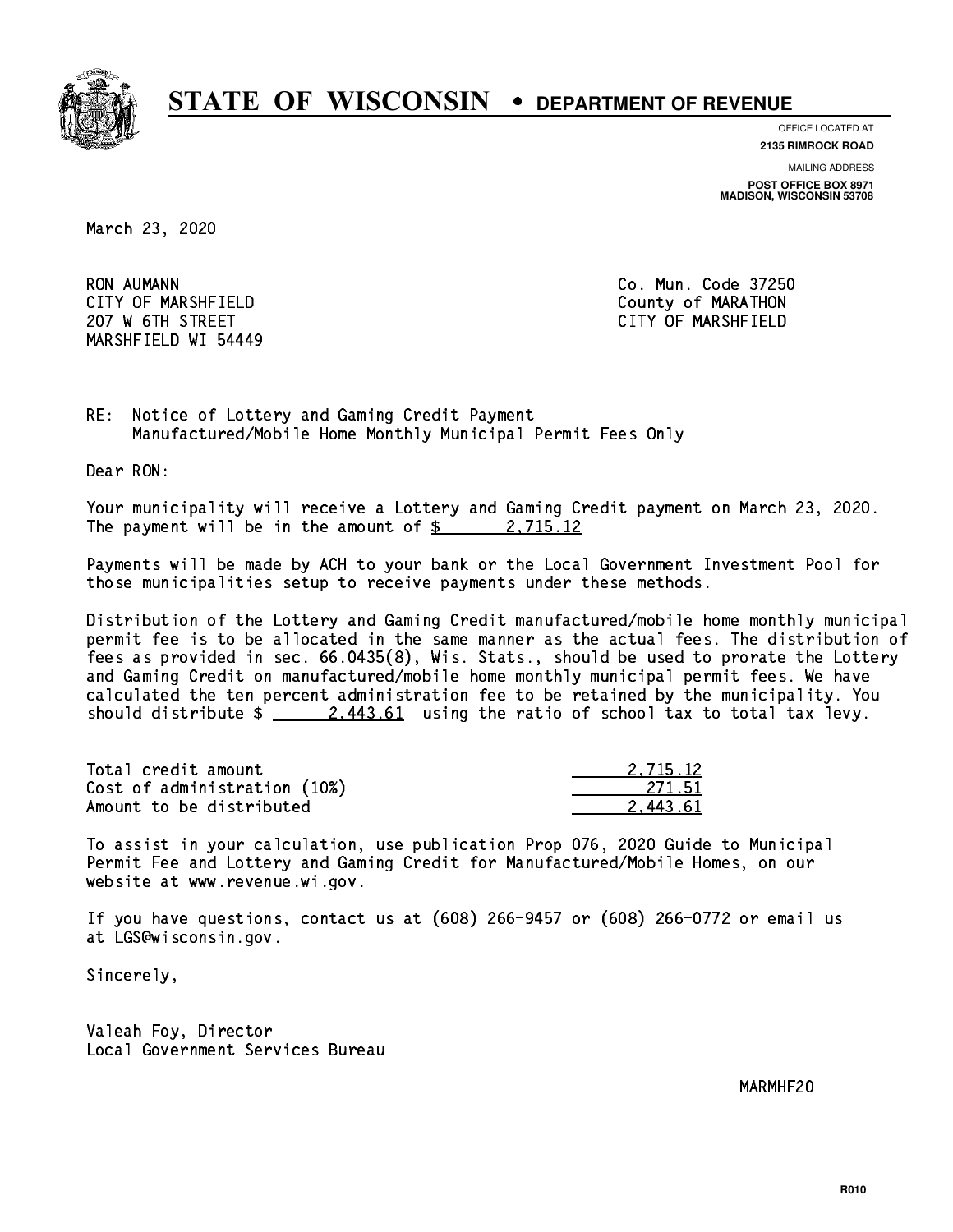

**OFFICE LOCATED AT**

**2135 RIMROCK ROAD**

**MAILING ADDRESS POST OFFICE BOX 8971 MADISON, WISCONSIN 53708**

March 23, 2020

 LISA QUINN Co. Mun. Code 37281 CITY OF SCHOFIELD County of MARATHON 200 PARK ST CITY OF SCHOFIELD SCHOFIELD WI 54476-1164

RE: Notice of Lottery and Gaming Credit Payment Manufactured/Mobile Home Monthly Municipal Permit Fees Only

Dear LISA:

 Your municipality will receive a Lottery and Gaming Credit payment on March 23, 2020. The payment will be in the amount of  $$ 809.88$ 

 Payments will be made by ACH to your bank or the Local Government Investment Pool for those municipalities setup to receive payments under these methods.

 Distribution of the Lottery and Gaming Credit manufactured/mobile home monthly municipal permit fee is to be allocated in the same manner as the actual fees. The distribution of fees as provided in sec. 66.0435(8), Wis. Stats., should be used to prorate the Lottery and Gaming Credit on manufactured/mobile home monthly municipal permit fees. We have calculated the ten percent administration fee to be retained by the municipality. You should distribute  $\frac{28.90}{1000}$  using the ratio of school tax to total tax levy.

| Total credit amount          | 809.88 |
|------------------------------|--------|
| Cost of administration (10%) | 80.98  |
| Amount to be distributed     | 728 AN |

 To assist in your calculation, use publication Prop 076, 2020 Guide to Municipal Permit Fee and Lottery and Gaming Credit for Manufactured/Mobile Homes, on our website at www.revenue.wi.gov.

 If you have questions, contact us at (608) 266-9457 or (608) 266-0772 or email us at LGS@wisconsin.gov.

Sincerely,

 Valeah Foy, Director Local Government Services Bureau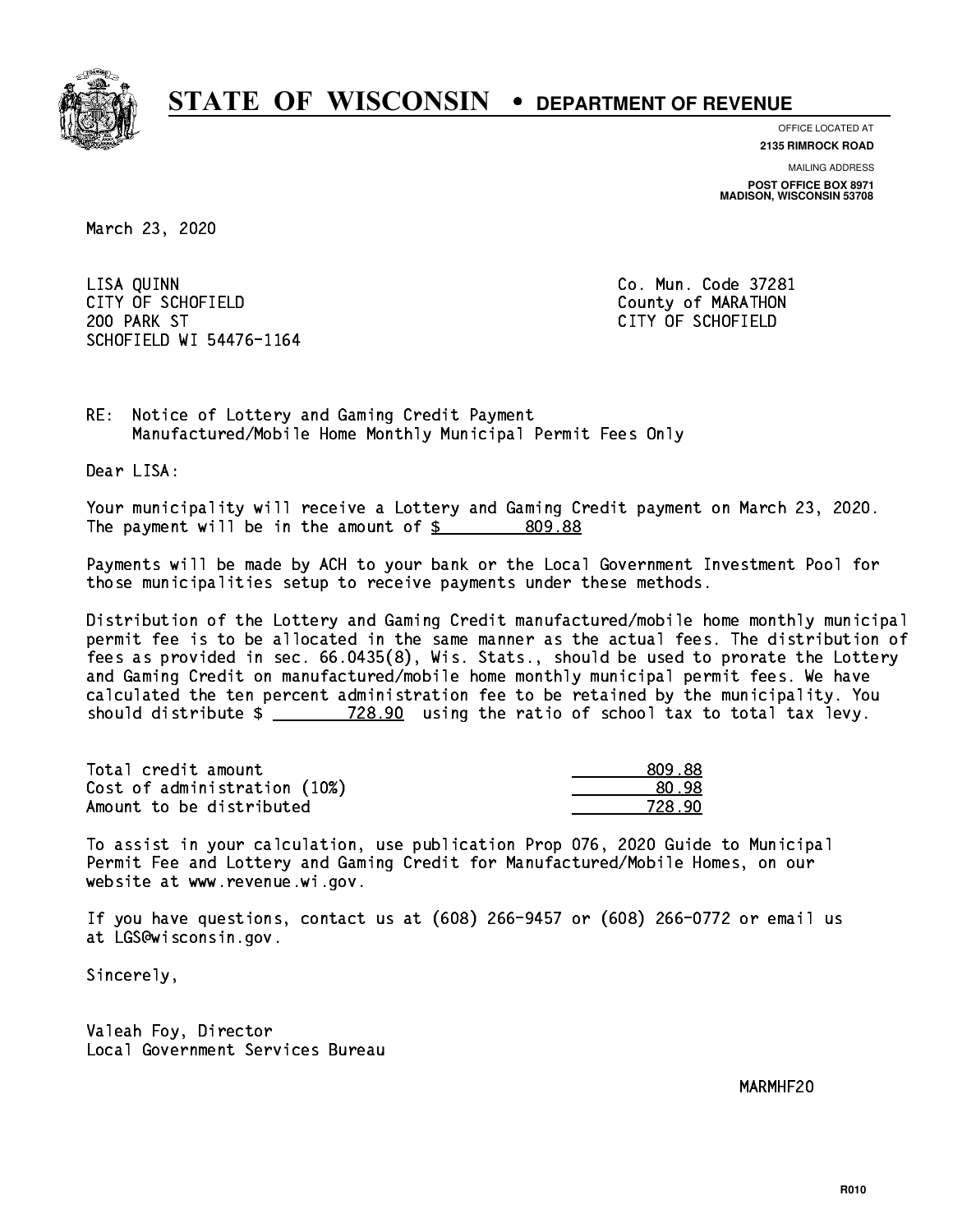

**OFFICE LOCATED AT**

**2135 RIMROCK ROAD**

**MAILING ADDRESS**

**POST OFFICE BOX 8971 MADISON, WISCONSIN 53708**

March 23, 2020

WAUSAU WI 54403

 MARYANNE GROAT Co. Mun. Code 37291 CITY OF WAUSAU COUNTY OF MARATHON 407 GRANT ST CITY OF WAUSAU

RE: Notice of Lottery and Gaming Credit Payment Manufactured/Mobile Home Monthly Municipal Permit Fees Only

Dear MARYANNE:

 Your municipality will receive a Lottery and Gaming Credit payment on March 23, 2020. The payment will be in the amount of  $\frac{2}{3}$  14,499.36

 Payments will be made by ACH to your bank or the Local Government Investment Pool for those municipalities setup to receive payments under these methods.

 Distribution of the Lottery and Gaming Credit manufactured/mobile home monthly municipal permit fee is to be allocated in the same manner as the actual fees. The distribution of fees as provided in sec. 66.0435(8), Wis. Stats., should be used to prorate the Lottery and Gaming Credit on manufactured/mobile home monthly municipal permit fees. We have calculated the ten percent administration fee to be retained by the municipality. You should distribute  $\frac{2}{13,049.43}$  using the ratio of school tax to total tax levy.

| Total credit amount          | 14,499.36 |
|------------------------------|-----------|
| Cost of administration (10%) | 1,449.93  |
| Amount to be distributed     | 13.049.43 |

 To assist in your calculation, use publication Prop 076, 2020 Guide to Municipal Permit Fee and Lottery and Gaming Credit for Manufactured/Mobile Homes, on our website at www.revenue.wi.gov.

 If you have questions, contact us at (608) 266-9457 or (608) 266-0772 or email us at LGS@wisconsin.gov.

Sincerely,

 Valeah Foy, Director Local Government Services Bureau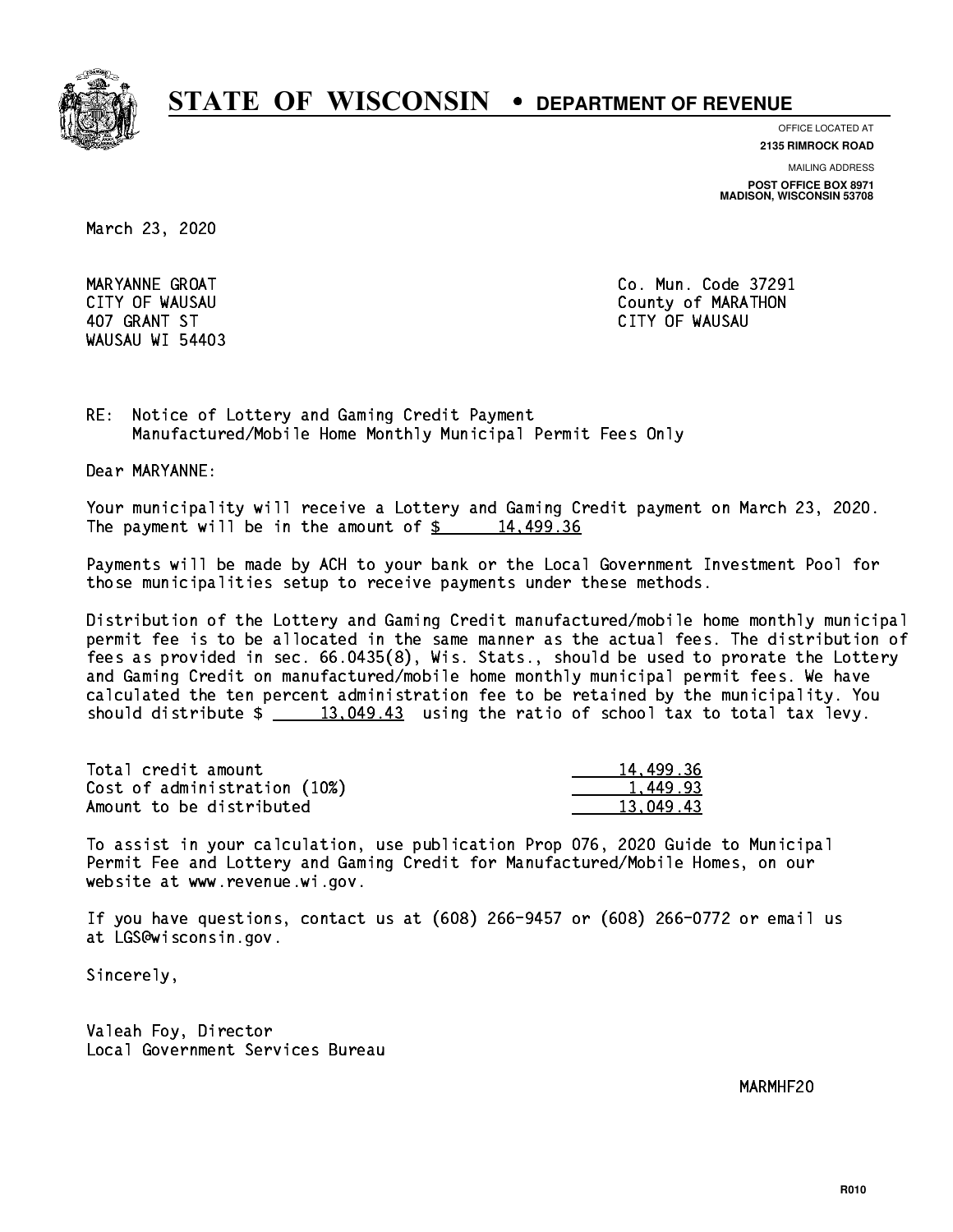

**OFFICE LOCATED AT 2135 RIMROCK ROAD**

**MAILING ADDRESS**

**POST OFFICE BOX 8971 MADISON, WISCONSIN 53708**

March 23, 2020

 WENDELL PHILIPPS Co. Mun. Code 38026 TOWN OF PORTERFIELD **TOWN** OF PORTERFIELD W3108 TWIN CREEK RD TOWN OF PORTERFIELD PORTERFIELD WI 54159-9747

RE: Notice of Lottery and Gaming Credit Payment Manufactured/Mobile Home Monthly Municipal Permit Fees Only

Dear WENDELL:

 Your municipality will receive a Lottery and Gaming Credit payment on March 23, 2020. The payment will be in the amount of  $$ 178.94$ 

 Payments will be made by ACH to your bank or the Local Government Investment Pool for those municipalities setup to receive payments under these methods.

 Distribution of the Lottery and Gaming Credit manufactured/mobile home monthly municipal permit fee is to be allocated in the same manner as the actual fees. The distribution of fees as provided in sec. 66.0435(8), Wis. Stats., should be used to prorate the Lottery and Gaming Credit on manufactured/mobile home monthly municipal permit fees. We have calculated the ten percent administration fee to be retained by the municipality. You should distribute  $\frac{161.05}{161.05}$  using the ratio of school tax to total tax levy.

Total credit amount Cost of administration (10%) Amount to be distributed

| ı A<br>178. |
|-------------|
| 17.89       |
| 161 N5      |

 To assist in your calculation, use publication Prop 076, 2020 Guide to Municipal Permit Fee and Lottery and Gaming Credit for Manufactured/Mobile Homes, on our website at www.revenue.wi.gov.

 If you have questions, contact us at (608) 266-9457 or (608) 266-0772 or email us at LGS@wisconsin.gov.

Sincerely,

 Valeah Foy, Director Local Government Services Bureau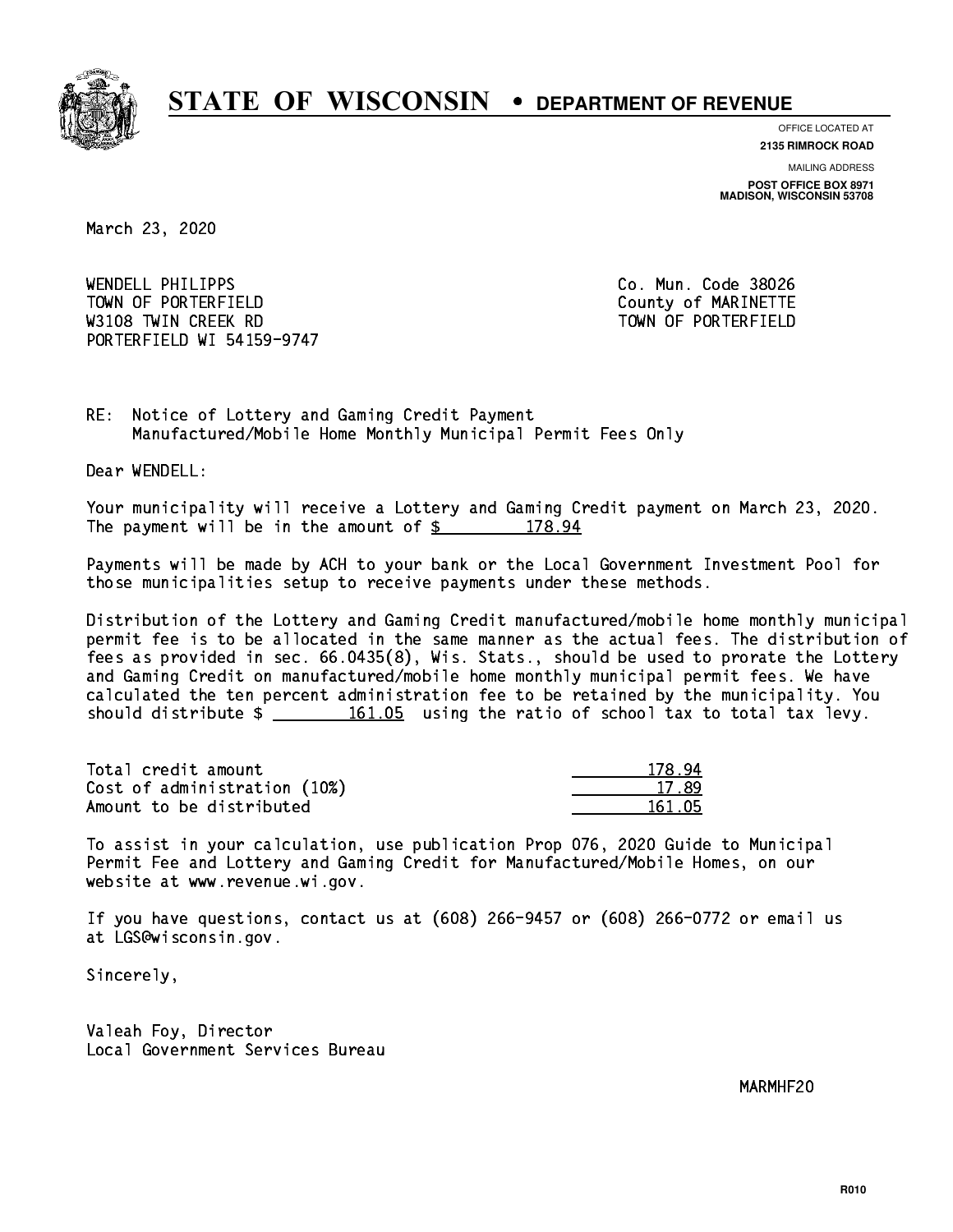

**OFFICE LOCATED AT**

**2135 RIMROCK ROAD**

**MAILING ADDRESS**

**POST OFFICE BOX 8971 MADISON, WISCONSIN 53708**

March 23, 2020

 MARY JANE KEMPKA Co. Mun. Code 38032 TOWN OF STEPHENSON COUNTY OF MARINETTE N6903 N 6TH ST TOWN OF STEPHENSON CRIVITZ WI 54114-9237

RE: Notice of Lottery and Gaming Credit Payment Manufactured/Mobile Home Monthly Municipal Permit Fees Only

Dear MARY JANE:

 Your municipality will receive a Lottery and Gaming Credit payment on March 23, 2020. The payment will be in the amount of  $\frac{2}{3}$  1,015.32

 Payments will be made by ACH to your bank or the Local Government Investment Pool for those municipalities setup to receive payments under these methods.

 Distribution of the Lottery and Gaming Credit manufactured/mobile home monthly municipal permit fee is to be allocated in the same manner as the actual fees. The distribution of fees as provided in sec. 66.0435(8), Wis. Stats., should be used to prorate the Lottery and Gaming Credit on manufactured/mobile home monthly municipal permit fees. We have calculated the ten percent administration fee to be retained by the municipality. You should distribute  $\frac{2}{2}$   $\frac{913.79}{2}$  using the ratio of school tax to total tax levy.

| Total credit amount          | 1.015.32 |
|------------------------------|----------|
| Cost of administration (10%) | 101.53   |
| Amount to be distributed     | 913.79   |

 To assist in your calculation, use publication Prop 076, 2020 Guide to Municipal Permit Fee and Lottery and Gaming Credit for Manufactured/Mobile Homes, on our website at www.revenue.wi.gov.

 If you have questions, contact us at (608) 266-9457 or (608) 266-0772 or email us at LGS@wisconsin.gov.

Sincerely,

 Valeah Foy, Director Local Government Services Bureau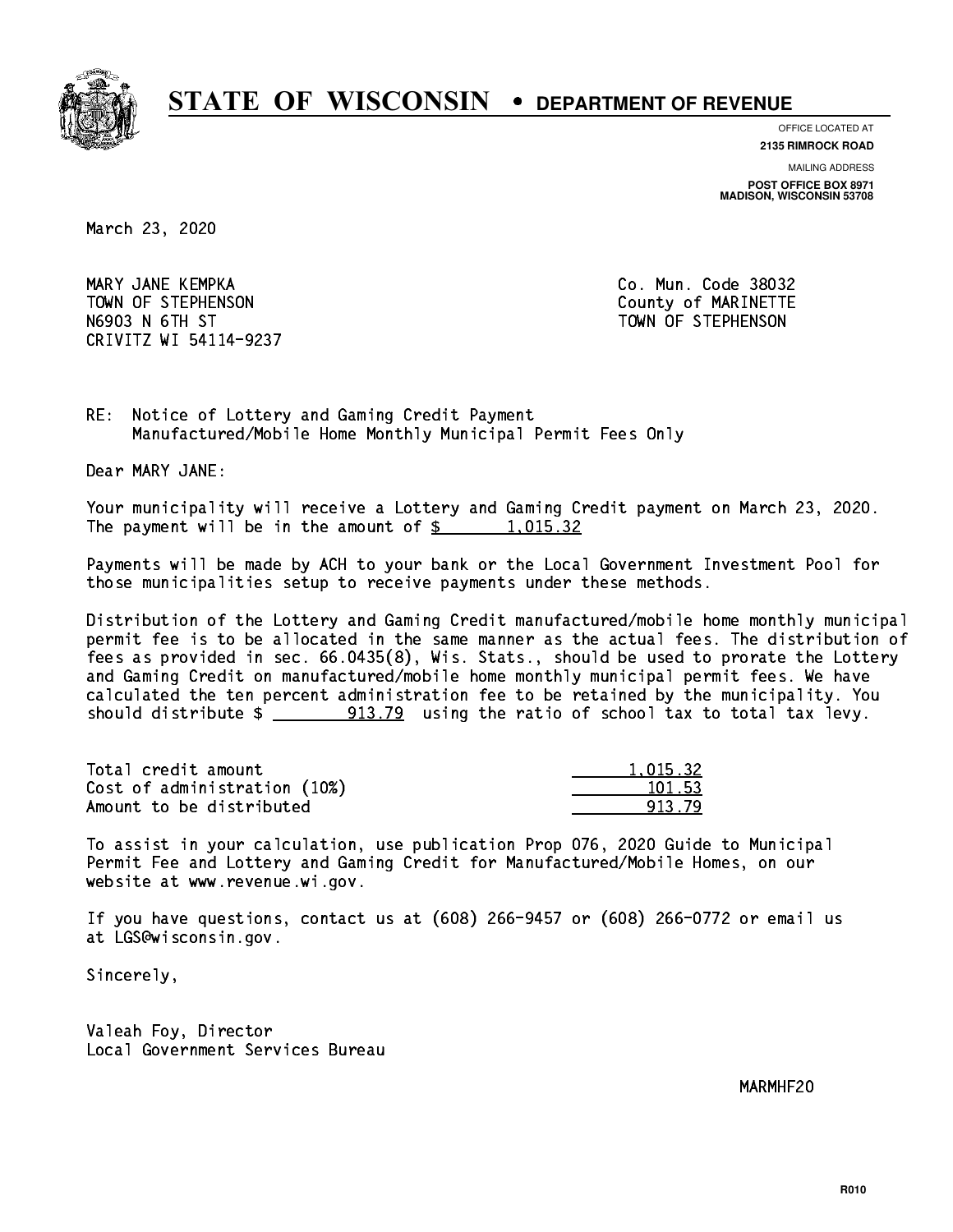

**OFFICE LOCATED AT 2135 RIMROCK ROAD**

**MAILING ADDRESS**

**POST OFFICE BOX 8971 MADISON, WISCONSIN 53708**

March 23, 2020

 MARILYN L. PADGETT Co. Mun. Code 38121 VILLAGE OF CRIVITZ COUNTY COUNTY OF MARINETTE PO BOX 727 VILLAGE OF CRIVITZ CRIVITZ WI 54114-0727

RE: Notice of Lottery and Gaming Credit Payment Manufactured/Mobile Home Monthly Municipal Permit Fees Only

Dear MARILYN:

 Your municipality will receive a Lottery and Gaming Credit payment on March 23, 2020. The payment will be in the amount of  $\frac{219.33}{219.33}$ 

 Payments will be made by ACH to your bank or the Local Government Investment Pool for those municipalities setup to receive payments under these methods.

 Distribution of the Lottery and Gaming Credit manufactured/mobile home monthly municipal permit fee is to be allocated in the same manner as the actual fees. The distribution of fees as provided in sec. 66.0435(8), Wis. Stats., should be used to prorate the Lottery and Gaming Credit on manufactured/mobile home monthly municipal permit fees. We have calculated the ten percent administration fee to be retained by the municipality. You should distribute  $\frac{197.40}{197.40}$  using the ratio of school tax to total tax levy.

Total credit amount Cost of administration (10%) Amount to be distributed

| -33<br>21 |
|-----------|
| 21.93     |
| n         |

 To assist in your calculation, use publication Prop 076, 2020 Guide to Municipal Permit Fee and Lottery and Gaming Credit for Manufactured/Mobile Homes, on our website at www.revenue.wi.gov.

 If you have questions, contact us at (608) 266-9457 or (608) 266-0772 or email us at LGS@wisconsin.gov.

Sincerely,

 Valeah Foy, Director Local Government Services Bureau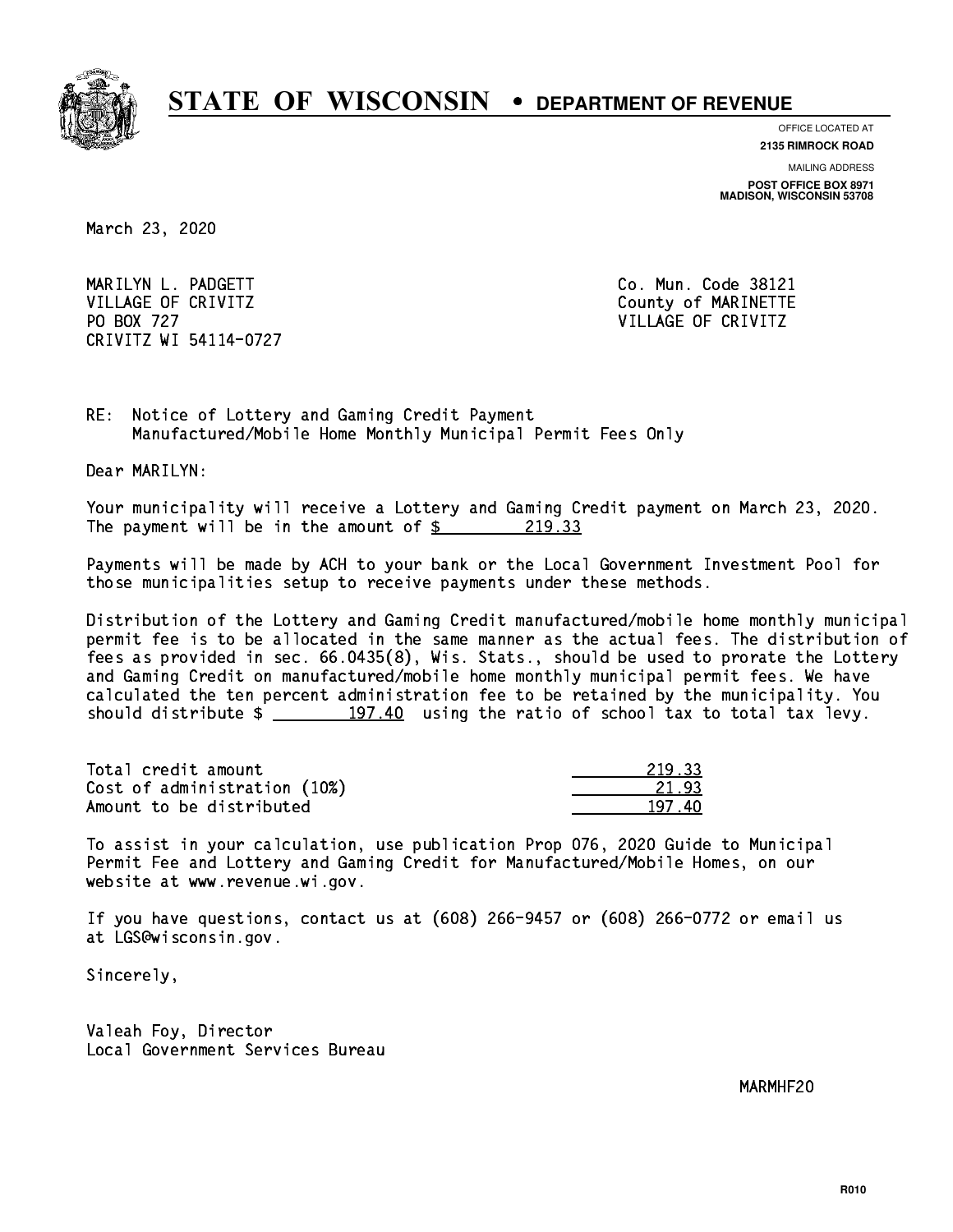

**OFFICE LOCATED AT 2135 RIMROCK ROAD**

**MAILING ADDRESS**

**POST OFFICE BOX 8971 MADISON, WISCONSIN 53708**

March 23, 2020

SARA PULLEN VILLAGE OF WAUSAUKEE COUNTY OF MARINETTE PO BOX 475 WAUSAUKEE WI 54177-0475

Co. Mun. Code 38191 VILLAGE OF WAUSAUKEE

RE: Notice of Lottery and Gaming Credit Payment Manufactured/Mobile Home Monthly Municipal Permit Fees Only

Dear SARA:

 Your municipality will receive a Lottery and Gaming Credit payment on March 23, 2020. The payment will be in the amount of  $\frac{2}{3}$ 50.17

 Payments will be made by ACH to your bank or the Local Government Investment Pool for those municipalities setup to receive payments under these methods.

 Distribution of the Lottery and Gaming Credit manufactured/mobile home monthly municipal permit fee is to be allocated in the same manner as the actual fees. The distribution of fees as provided in sec. 66.0435(8), Wis. Stats., should be used to prorate the Lottery and Gaming Credit on manufactured/mobile home monthly municipal permit fees. We have calculated the ten percent administration fee to be retained by the municipality. You should distribute  $\frac{45.16}{10.45}$  using the ratio of school tax to total tax levy.

Total credit amount Cost of administration (10%) Amount to be distributed

| $\Box$ |
|--------|
| 5 N 1  |
| 5.16   |

 To assist in your calculation, use publication Prop 076, 2020 Guide to Municipal Permit Fee and Lottery and Gaming Credit for Manufactured/Mobile Homes, on our website at www.revenue.wi.gov.

 If you have questions, contact us at (608) 266-9457 or (608) 266-0772 or email us at LGS@wisconsin.gov.

Sincerely,

 Valeah Foy, Director Local Government Services Bureau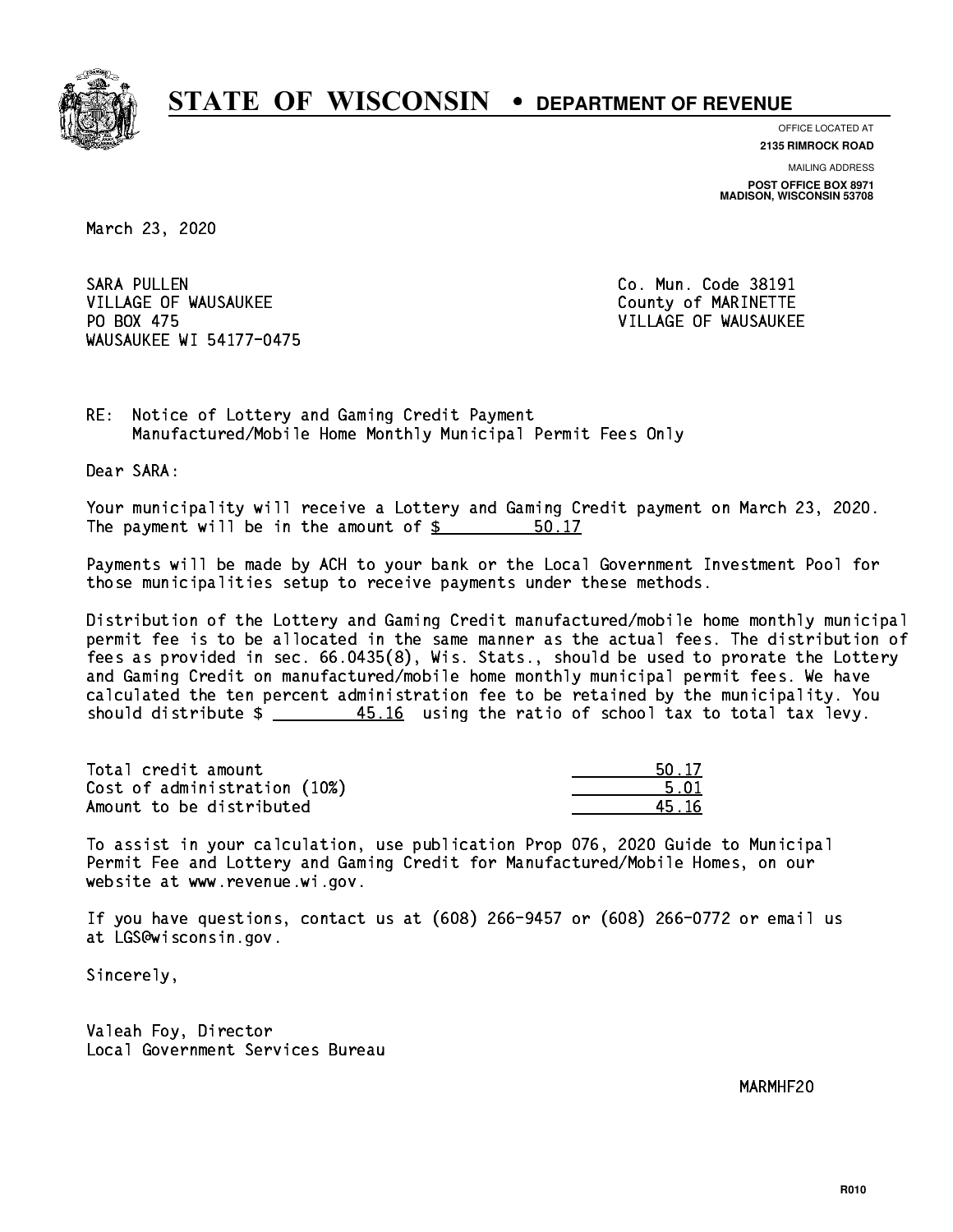

**OFFICE LOCATED AT**

**2135 RIMROCK ROAD**

**MAILING ADDRESS POST OFFICE BOX 8971 MADISON, WISCONSIN 53708**

March 23, 2020

JACQUELINE MILLER Co. Mun. Code 38251 CITY OF MARINETTE COUNTY COUNTY OF MARINETTE 1905 HALL AVE CITY OF MARINETTE MARINETTE WI 54143-1716

RE: Notice of Lottery and Gaming Credit Payment Manufactured/Mobile Home Monthly Municipal Permit Fees Only

Dear JACQUELINE:

 Your municipality will receive a Lottery and Gaming Credit payment on March 23, 2020. The payment will be in the amount of \$ 30,429.24 \_\_\_\_\_\_\_\_\_\_\_\_\_\_\_\_

 Payments will be made by ACH to your bank or the Local Government Investment Pool for those municipalities setup to receive payments under these methods.

 Distribution of the Lottery and Gaming Credit manufactured/mobile home monthly municipal permit fee is to be allocated in the same manner as the actual fees. The distribution of fees as provided in sec. 66.0435(8), Wis. Stats., should be used to prorate the Lottery and Gaming Credit on manufactured/mobile home monthly municipal permit fees. We have calculated the ten percent administration fee to be retained by the municipality. You should distribute  $\frac{27,386.32}{27,386.32}$  using the ratio of school tax to total tax levy.

| Total credit amount          | 30.429.24 |
|------------------------------|-----------|
| Cost of administration (10%) | 3.042.92  |
| Amount to be distributed     | 27.386.32 |

 To assist in your calculation, use publication Prop 076, 2020 Guide to Municipal Permit Fee and Lottery and Gaming Credit for Manufactured/Mobile Homes, on our website at www.revenue.wi.gov.

 If you have questions, contact us at (608) 266-9457 or (608) 266-0772 or email us at LGS@wisconsin.gov.

Sincerely,

 Valeah Foy, Director Local Government Services Bureau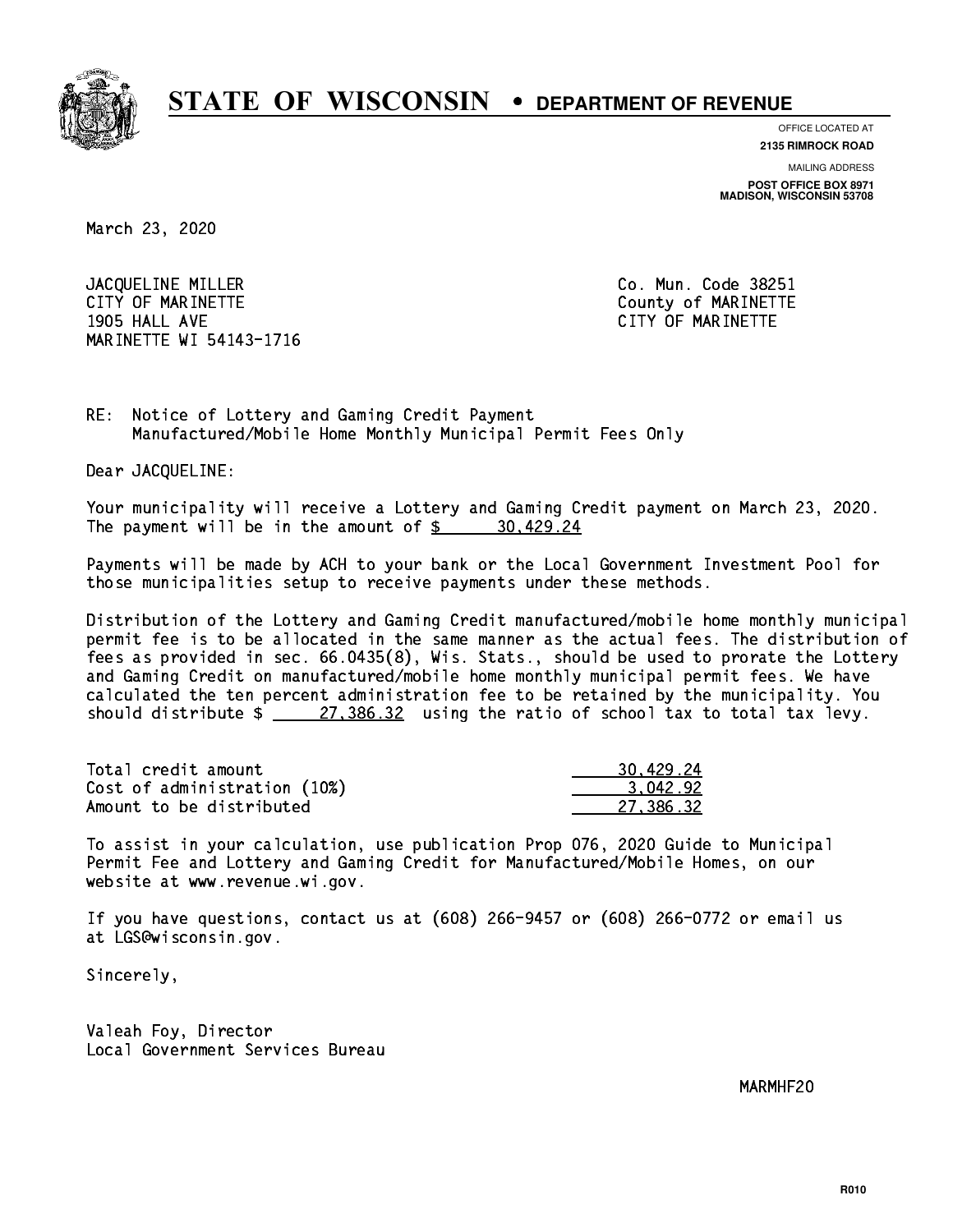

**OFFICE LOCATED AT**

**2135 RIMROCK ROAD**

**MAILING ADDRESS POST OFFICE BOX 8971 MADISON, WISCONSIN 53708**

March 23, 2020

**TAMMY KASAL**  CITY OF PESHTIGO County of MARINETTE 331 FRENCH ST SUITE A CITY OF PESHTIGO PESHTIGO WI 54157-1219

Co. Mun. Code 38271

RE: Notice of Lottery and Gaming Credit Payment Manufactured/Mobile Home Monthly Municipal Permit Fees Only

Dear TAMMY:

 Your municipality will receive a Lottery and Gaming Credit payment on March 23, 2020. The payment will be in the amount of \$ 5,290.29 \_\_\_\_\_\_\_\_\_\_\_\_\_\_\_\_

 Payments will be made by ACH to your bank or the Local Government Investment Pool for those municipalities setup to receive payments under these methods.

 Distribution of the Lottery and Gaming Credit manufactured/mobile home monthly municipal permit fee is to be allocated in the same manner as the actual fees. The distribution of fees as provided in sec. 66.0435(8), Wis. Stats., should be used to prorate the Lottery and Gaming Credit on manufactured/mobile home monthly municipal permit fees. We have calculated the ten percent administration fee to be retained by the municipality. You should distribute  $\frac{4.761.27}{2}$  using the ratio of school tax to total tax levy.

| Total credit amount          | 5.290.29 |
|------------------------------|----------|
| Cost of administration (10%) | 529.02   |
| Amount to be distributed     | 4.761.27 |

 To assist in your calculation, use publication Prop 076, 2020 Guide to Municipal Permit Fee and Lottery and Gaming Credit for Manufactured/Mobile Homes, on our website at www.revenue.wi.gov.

 If you have questions, contact us at (608) 266-9457 or (608) 266-0772 or email us at LGS@wisconsin.gov.

Sincerely,

 Valeah Foy, Director Local Government Services Bureau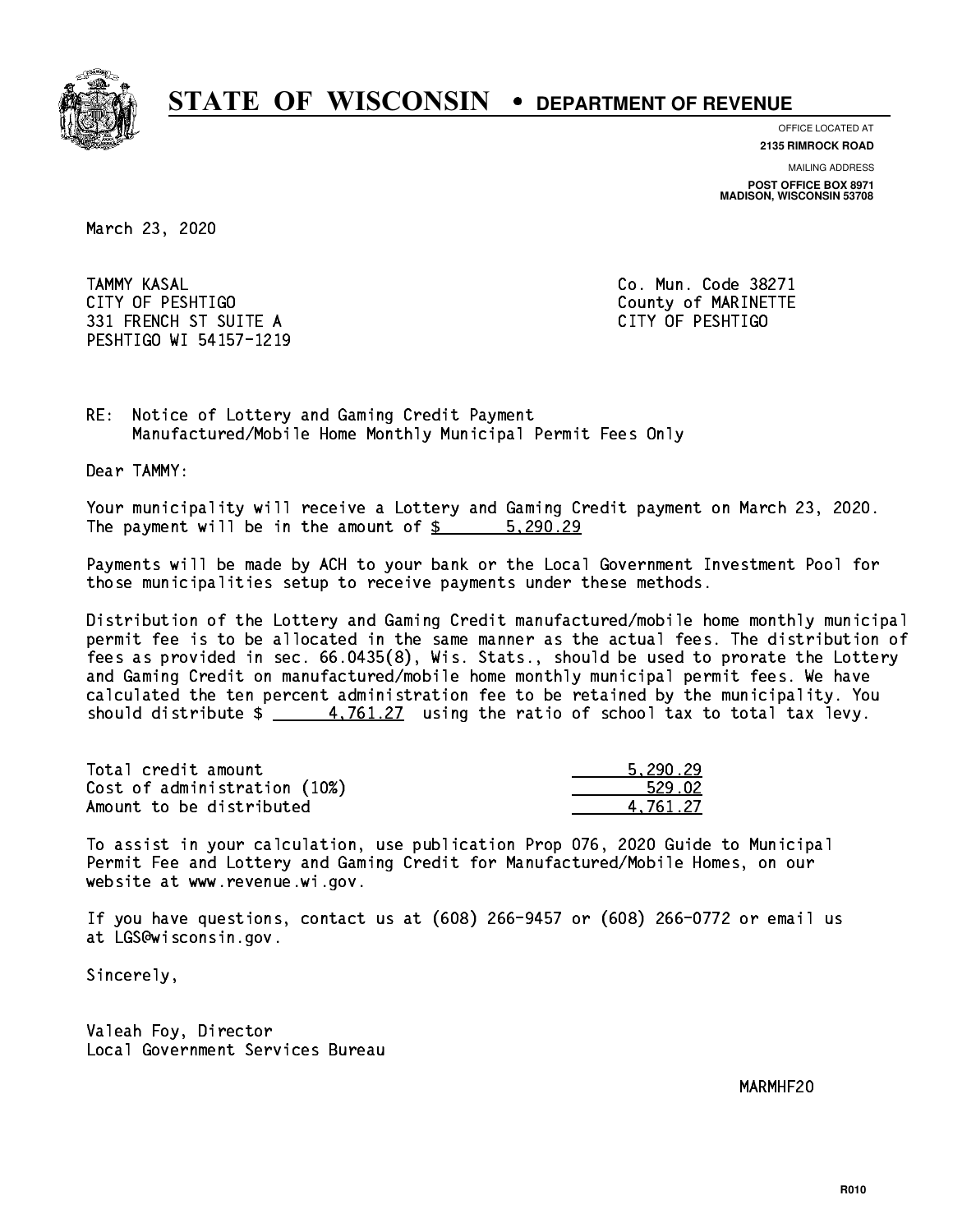

**OFFICE LOCATED AT**

**2135 RIMROCK ROAD**

**MAILING ADDRESS**

**POST OFFICE BOX 8971 MADISON, WISCONSIN 53708**

March 23, 2020

JEAN RATACZAK N1934 13Th Road Town Of Buffalo Town Of Buffalo Town Of Buffalo Town Of Buffalo Town Of Buffalo Town Of Buffalo MONTELLO WI 53949

Co. Mun. Code 39002 TOWN OF BUFFALO **COUNTY OF ALCOHOL** 

RE: Notice of Lottery and Gaming Credit Payment Manufactured/Mobile Home Monthly Municipal Permit Fees Only

Dear JEAN:

 Your municipality will receive a Lottery and Gaming Credit payment on March 23, 2020. The payment will be in the amount of  $\frac{2}{3}$  3,533.04

 Payments will be made by ACH to your bank or the Local Government Investment Pool for those municipalities setup to receive payments under these methods.

 Distribution of the Lottery and Gaming Credit manufactured/mobile home monthly municipal permit fee is to be allocated in the same manner as the actual fees. The distribution of fees as provided in sec. 66.0435(8), Wis. Stats., should be used to prorate the Lottery and Gaming Credit on manufactured/mobile home monthly municipal permit fees. We have calculated the ten percent administration fee to be retained by the municipality. You should distribute  $\frac{2}{1}$   $\frac{3.179.74}{2}$  using the ratio of school tax to total tax levy.

| Total credit amount          | 3.533.04 |
|------------------------------|----------|
| Cost of administration (10%) | 353.30   |
| Amount to be distributed     | 3.179.74 |

 To assist in your calculation, use publication Prop 076, 2020 Guide to Municipal Permit Fee and Lottery and Gaming Credit for Manufactured/Mobile Homes, on our website at www.revenue.wi.gov.

 If you have questions, contact us at (608) 266-9457 or (608) 266-0772 or email us at LGS@wisconsin.gov.

Sincerely,

 Valeah Foy, Director Local Government Services Bureau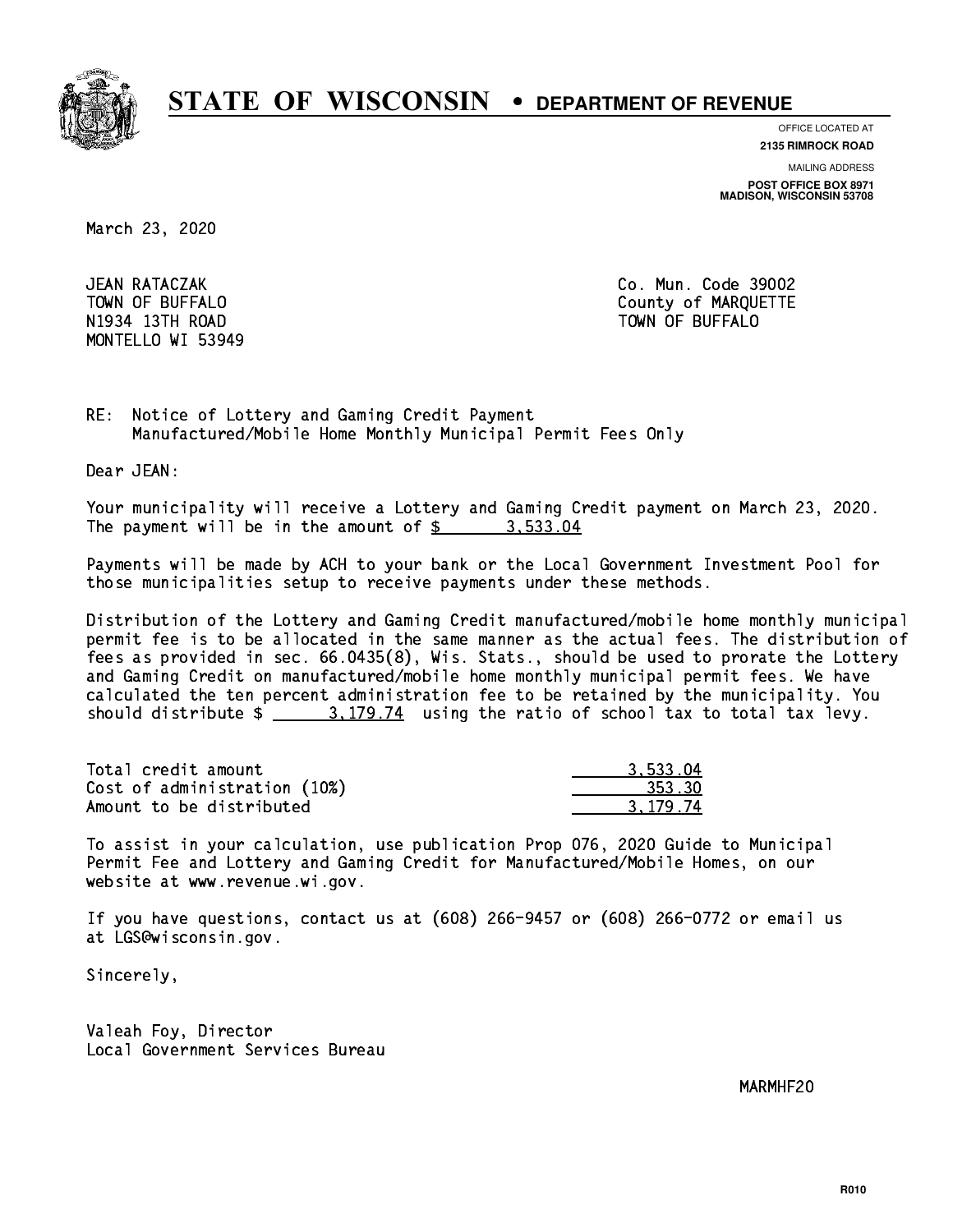

**OFFICE LOCATED AT**

**2135 RIMROCK ROAD**

**MAILING ADDRESS POST OFFICE BOX 8971 MADISON, WISCONSIN 53708**

March 23, 2020

 LINDA QUINN Co. Mun. Code 39191 VILLAGE OF WESTFIELD County of MARQUETTE PO BOX 265 WESTFIELD WI 53964-0265

VILLAGE OF WESTFIELD

RE: Notice of Lottery and Gaming Credit Payment Manufactured/Mobile Home Monthly Municipal Permit Fees Only

Dear LINDA:

 Your municipality will receive a Lottery and Gaming Credit payment on March 23, 2020. The payment will be in the amount of \$ 539.75 \_\_\_\_\_\_\_\_\_\_\_\_\_\_\_\_

 Payments will be made by ACH to your bank or the Local Government Investment Pool for those municipalities setup to receive payments under these methods.

 Distribution of the Lottery and Gaming Credit manufactured/mobile home monthly municipal permit fee is to be allocated in the same manner as the actual fees. The distribution of fees as provided in sec. 66.0435(8), Wis. Stats., should be used to prorate the Lottery and Gaming Credit on manufactured/mobile home monthly municipal permit fees. We have calculated the ten percent administration fee to be retained by the municipality. You should distribute  $\frac{485.78}{2}$  using the ratio of school tax to total tax levy.

| Total credit amount          | 539.75 |
|------------------------------|--------|
| Cost of administration (10%) | 53.97  |
| Amount to be distributed     | 485 78 |

| . 75  |
|-------|
| 97.   |
| i. 78 |

 To assist in your calculation, use publication Prop 076, 2020 Guide to Municipal Permit Fee and Lottery and Gaming Credit for Manufactured/Mobile Homes, on our website at www.revenue.wi.gov.

 If you have questions, contact us at (608) 266-9457 or (608) 266-0772 or email us at LGS@wisconsin.gov.

Sincerely,

 Valeah Foy, Director Local Government Services Bureau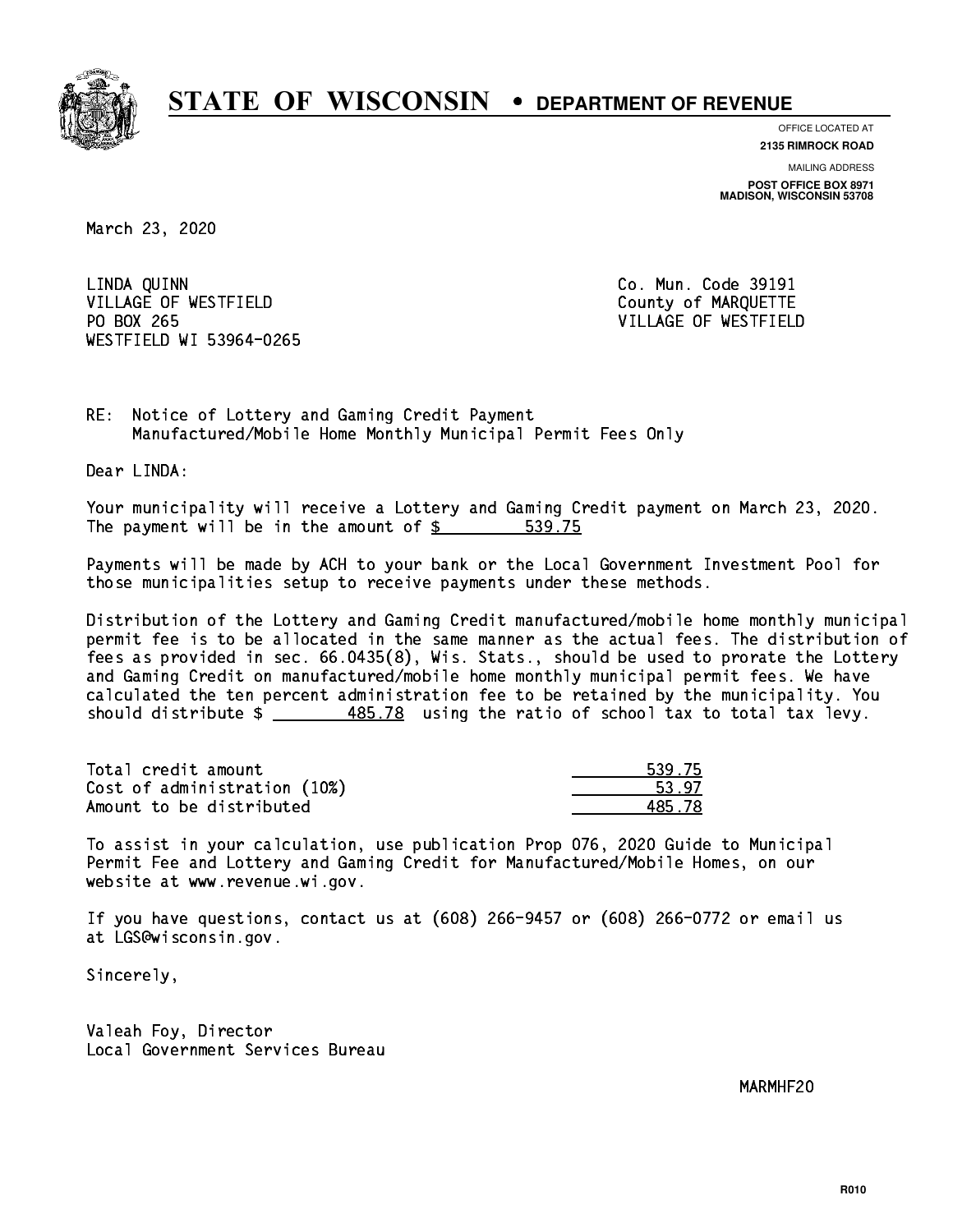

**OFFICE LOCATED AT**

**2135 RIMROCK ROAD**

**MAILING ADDRESS POST OFFICE BOX 8971 MADISON, WISCONSIN 53708**

March 23, 2020

DAWN CALNIN CITY OF MONTELLO **COUNTY OF MARQUETTE** PO BOX 39 PO BOX 39 CITY OF MONTELLO MONTELLO WI 53949-0039

Co. Mun. Code 39251

RE: Notice of Lottery and Gaming Credit Payment Manufactured/Mobile Home Monthly Municipal Permit Fees Only

Dear DAWN:

 Your municipality will receive a Lottery and Gaming Credit payment on March 23, 2020. The payment will be in the amount of  $\frac{2}{3}$  1,382.28

 Payments will be made by ACH to your bank or the Local Government Investment Pool for those municipalities setup to receive payments under these methods.

 Distribution of the Lottery and Gaming Credit manufactured/mobile home monthly municipal permit fee is to be allocated in the same manner as the actual fees. The distribution of fees as provided in sec. 66.0435(8), Wis. Stats., should be used to prorate the Lottery and Gaming Credit on manufactured/mobile home monthly municipal permit fees. We have calculated the ten percent administration fee to be retained by the municipality. You should distribute  $\frac{1,244.06}{...}$  using the ratio of school tax to total tax levy.

| Total credit amount          | 1,382.28 |
|------------------------------|----------|
| Cost of administration (10%) | 138.22   |
| Amount to be distributed     | 1.244.06 |

 To assist in your calculation, use publication Prop 076, 2020 Guide to Municipal Permit Fee and Lottery and Gaming Credit for Manufactured/Mobile Homes, on our website at www.revenue.wi.gov.

 If you have questions, contact us at (608) 266-9457 or (608) 266-0772 or email us at LGS@wisconsin.gov.

Sincerely,

 Valeah Foy, Director Local Government Services Bureau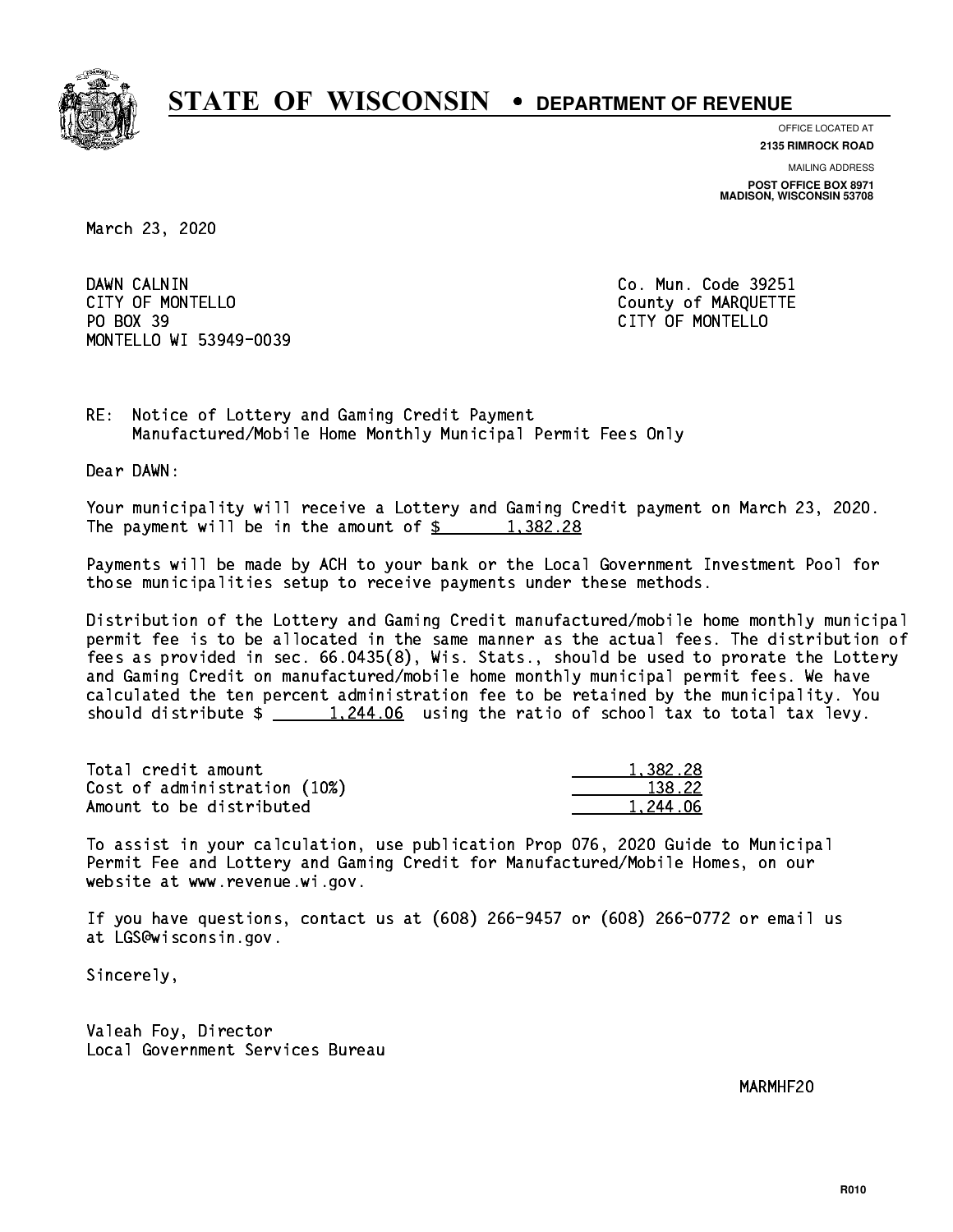

**OFFICE LOCATED AT**

**2135 RIMROCK ROAD**

**MAILING ADDRESS POST OFFICE BOX 8971 MADISON, WISCONSIN 53708**

March 23, 2020

 DENNIS BRODERICK Co. Mun. Code 40211 CITY OF CUDAHY COUNTY COUNTY COUNTY OF MILWAUKEE PO BOX 100510 CITY OF CUDAHY CUDAHY WI 53110-0510

RE: Notice of Lottery and Gaming Credit Payment Manufactured/Mobile Home Monthly Municipal Permit Fees Only

Dear DENNIS:

 Your municipality will receive a Lottery and Gaming Credit payment on March 23, 2020. The payment will be in the amount of  $\frac{2}{3}$  10,161.22

 Payments will be made by ACH to your bank or the Local Government Investment Pool for those municipalities setup to receive payments under these methods.

 Distribution of the Lottery and Gaming Credit manufactured/mobile home monthly municipal permit fee is to be allocated in the same manner as the actual fees. The distribution of fees as provided in sec. 66.0435(8), Wis. Stats., should be used to prorate the Lottery and Gaming Credit on manufactured/mobile home monthly municipal permit fees. We have calculated the ten percent administration fee to be retained by the municipality. You should distribute  $\frac{10}{2}$   $\frac{9,145.10}{2}$  using the ratio of school tax to total tax levy.

| Total credit amount          | 10.161.22 |
|------------------------------|-----------|
| Cost of administration (10%) | 1.016.12  |
| Amount to be distributed     | 9.145.10  |

 To assist in your calculation, use publication Prop 076, 2020 Guide to Municipal Permit Fee and Lottery and Gaming Credit for Manufactured/Mobile Homes, on our website at www.revenue.wi.gov.

 If you have questions, contact us at (608) 266-9457 or (608) 266-0772 or email us at LGS@wisconsin.gov.

Sincerely,

 Valeah Foy, Director Local Government Services Bureau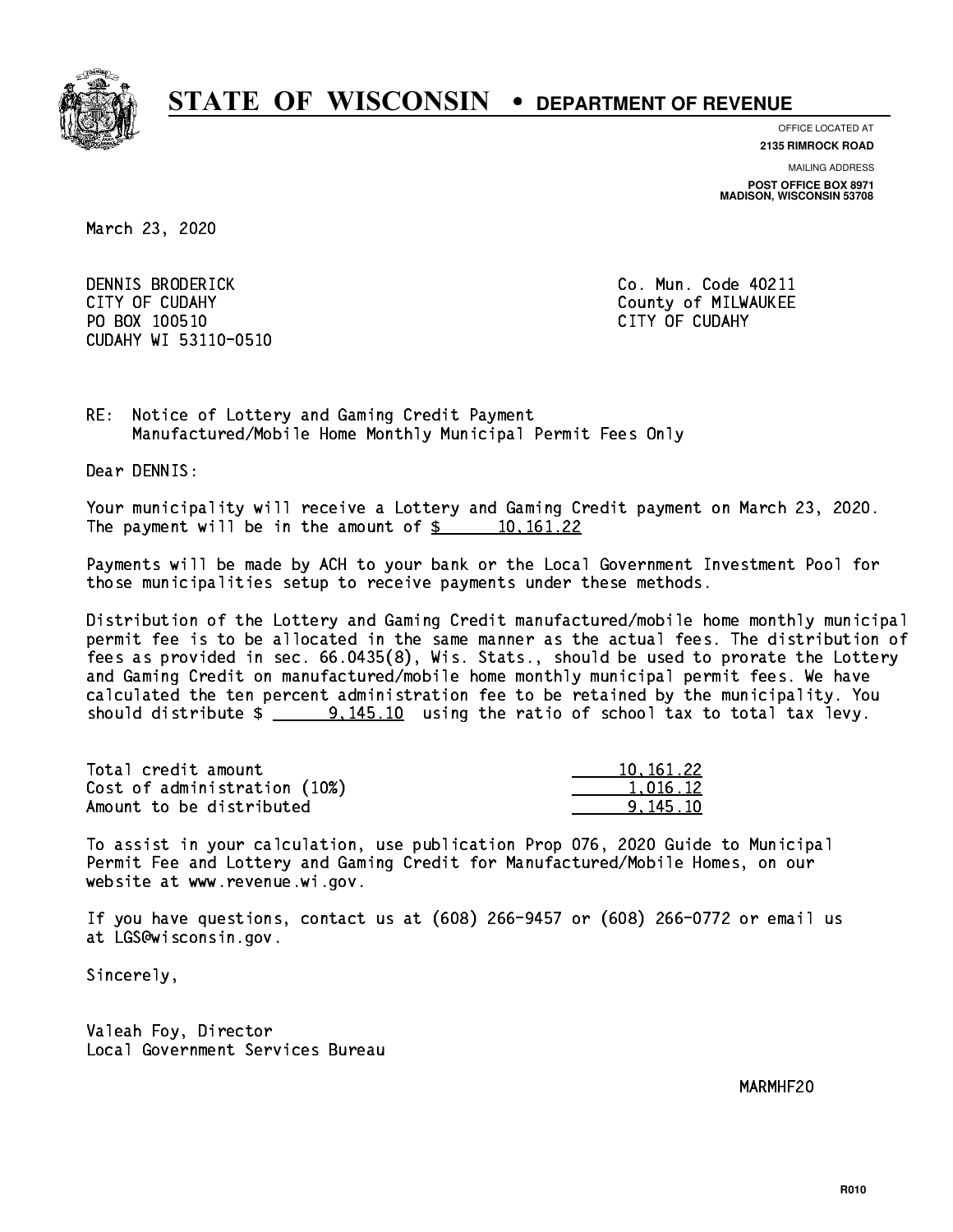

**OFFICE LOCATED AT**

**2135 RIMROCK ROAD**

**MAILING ADDRESS**

**POST OFFICE BOX 8971 MADISON, WISCONSIN 53708**

March 23, 2020

 PAUL ROTZENBERG Co. Mun. Code 40226 CITY OF FRANKLIN COUNTY OF FRANKLIN 9229 W LOOMIS RD CITY OF FRANKLIN FRANKLIN WI 53132-9728

RE: Notice of Lottery and Gaming Credit Payment Manufactured/Mobile Home Monthly Municipal Permit Fees Only

Dear PAUL:

 Your municipality will receive a Lottery and Gaming Credit payment on March 23, 2020. The payment will be in the amount of \$ 8,443.32 \_\_\_\_\_\_\_\_\_\_\_\_\_\_\_\_

 Payments will be made by ACH to your bank or the Local Government Investment Pool for those municipalities setup to receive payments under these methods.

 Distribution of the Lottery and Gaming Credit manufactured/mobile home monthly municipal permit fee is to be allocated in the same manner as the actual fees. The distribution of fees as provided in sec. 66.0435(8), Wis. Stats., should be used to prorate the Lottery and Gaming Credit on manufactured/mobile home monthly municipal permit fees. We have calculated the ten percent administration fee to be retained by the municipality. You should distribute  $\frac{2}{2}$   $\frac{7.598.99}{2}$  using the ratio of school tax to total tax levy.

| Total credit amount          | 8.443.32 |
|------------------------------|----------|
| Cost of administration (10%) | 844.33   |
| Amount to be distributed     | 7.598.99 |

 To assist in your calculation, use publication Prop 076, 2020 Guide to Municipal Permit Fee and Lottery and Gaming Credit for Manufactured/Mobile Homes, on our website at www.revenue.wi.gov.

 If you have questions, contact us at (608) 266-9457 or (608) 266-0772 or email us at LGS@wisconsin.gov.

Sincerely,

 Valeah Foy, Director Local Government Services Bureau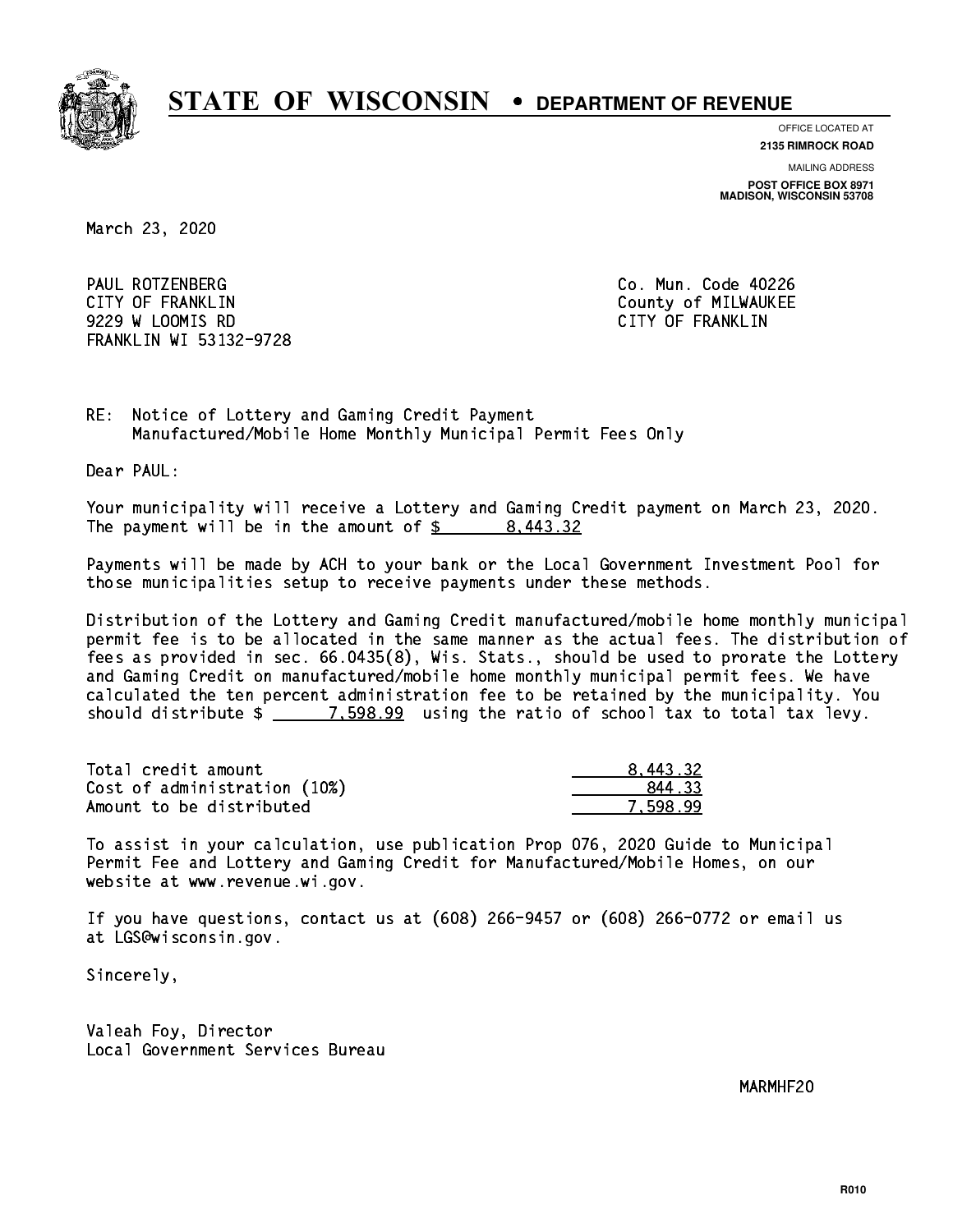

**OFFICE LOCATED AT**

**2135 RIMROCK ROAD**

**MAILING ADDRESS**

**POST OFFICE BOX 8971 MADISON, WISCONSIN 53708**

March 23, 2020

SPENCER COGGS CITY OF MILWAUKEE CITY OF MILWAUKEE 200 E WELLS ST #103 CITY OF MILWAUKEE MILWAUKEE WI 53202-3515

Co. Mun. Code 40251

RE: Notice of Lottery and Gaming Credit Payment Manufactured/Mobile Home Monthly Municipal Permit Fees Only

Dear SPENCER:

 Your municipality will receive a Lottery and Gaming Credit payment on March 23, 2020. The payment will be in the amount of  $\frac{28,786.20}{28,1286.20}$ 

 Payments will be made by ACH to your bank or the Local Government Investment Pool for those municipalities setup to receive payments under these methods.

 Distribution of the Lottery and Gaming Credit manufactured/mobile home monthly municipal permit fee is to be allocated in the same manner as the actual fees. The distribution of fees as provided in sec. 66.0435(8), Wis. Stats., should be used to prorate the Lottery and Gaming Credit on manufactured/mobile home monthly municipal permit fees. We have calculated the ten percent administration fee to be retained by the municipality. You should distribute  $\frac{25,907.58}{25,907.58}$  using the ratio of school tax to total tax levy.

| Total credit amount          | 28,786.20 |
|------------------------------|-----------|
| Cost of administration (10%) | 2.878.62  |
| Amount to be distributed     | 25.907.58 |

 To assist in your calculation, use publication Prop 076, 2020 Guide to Municipal Permit Fee and Lottery and Gaming Credit for Manufactured/Mobile Homes, on our website at www.revenue.wi.gov.

 If you have questions, contact us at (608) 266-9457 or (608) 266-0772 or email us at LGS@wisconsin.gov.

Sincerely,

 Valeah Foy, Director Local Government Services Bureau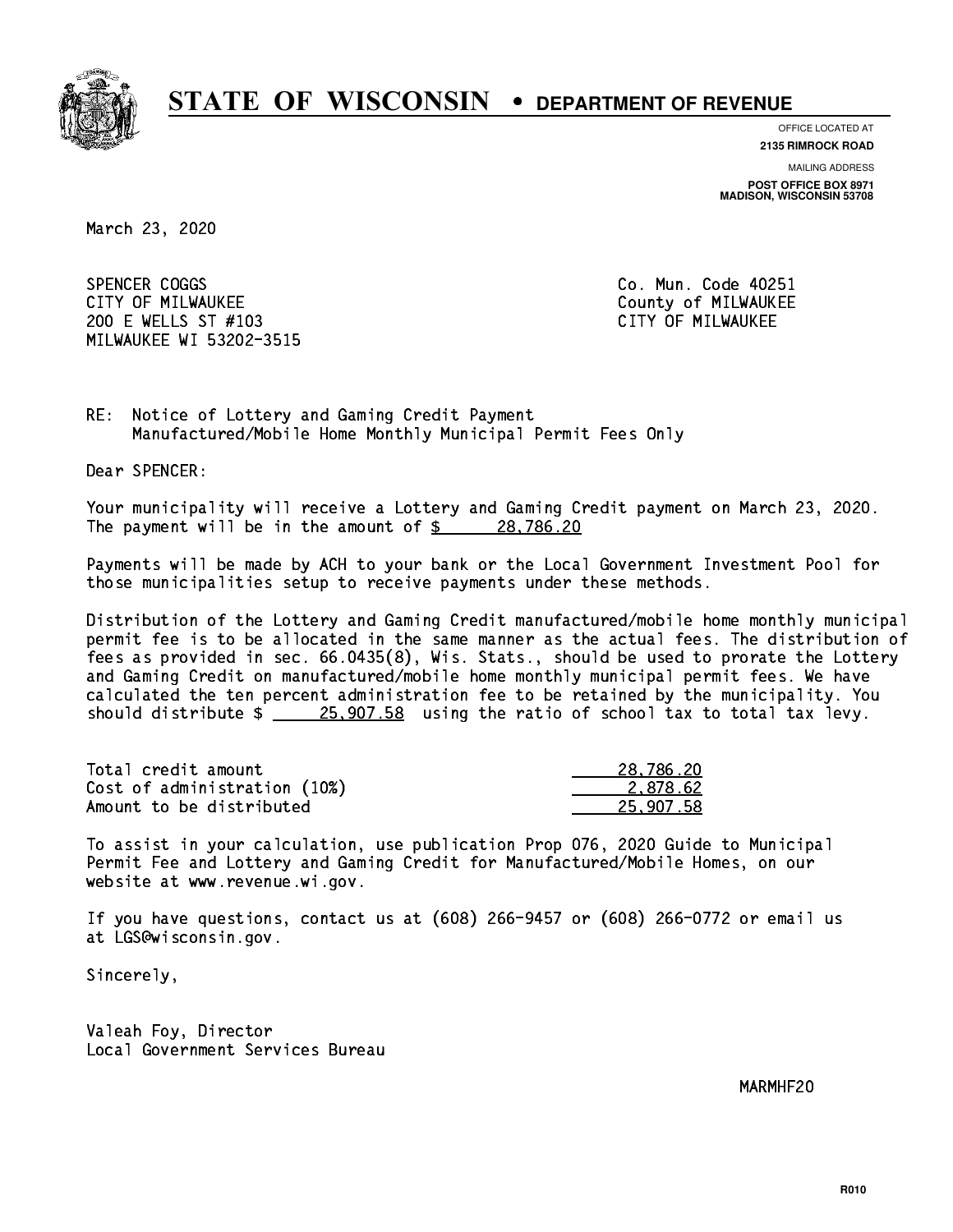

**OFFICE LOCATED AT**

**2135 RIMROCK ROAD**

**MAILING ADDRESS**

**POST OFFICE BOX 8971 MADISON, WISCONSIN 53708**

March 23, 2020

 BARBARA GUCKENBERGER Co. Mun. Code 40265 CITY OF OAK CREEK COUNTY COUNTY OF MILWAUKEE 8040 S 6TH STREET CITY OF OAK CREEK OAK CREEK WI 53154

RE: Notice of Lottery and Gaming Credit Payment Manufactured/Mobile Home Monthly Municipal Permit Fees Only

Dear BARBARA:

 Your municipality will receive a Lottery and Gaming Credit payment on March 23, 2020. The payment will be in the amount of  $\frac{2}{3}$  19,500.70

 Payments will be made by ACH to your bank or the Local Government Investment Pool for those municipalities setup to receive payments under these methods.

 Distribution of the Lottery and Gaming Credit manufactured/mobile home monthly municipal permit fee is to be allocated in the same manner as the actual fees. The distribution of fees as provided in sec. 66.0435(8), Wis. Stats., should be used to prorate the Lottery and Gaming Credit on manufactured/mobile home monthly municipal permit fees. We have calculated the ten percent administration fee to be retained by the municipality. You should distribute  $\frac{2}{17,550.63}$  using the ratio of school tax to total tax levy.

| Total credit amount          | 19,500.70 |
|------------------------------|-----------|
| Cost of administration (10%) | 1.950.07  |
| Amount to be distributed     | 17.550.63 |

 To assist in your calculation, use publication Prop 076, 2020 Guide to Municipal Permit Fee and Lottery and Gaming Credit for Manufactured/Mobile Homes, on our website at www.revenue.wi.gov.

 If you have questions, contact us at (608) 266-9457 or (608) 266-0772 or email us at LGS@wisconsin.gov.

Sincerely,

 Valeah Foy, Director Local Government Services Bureau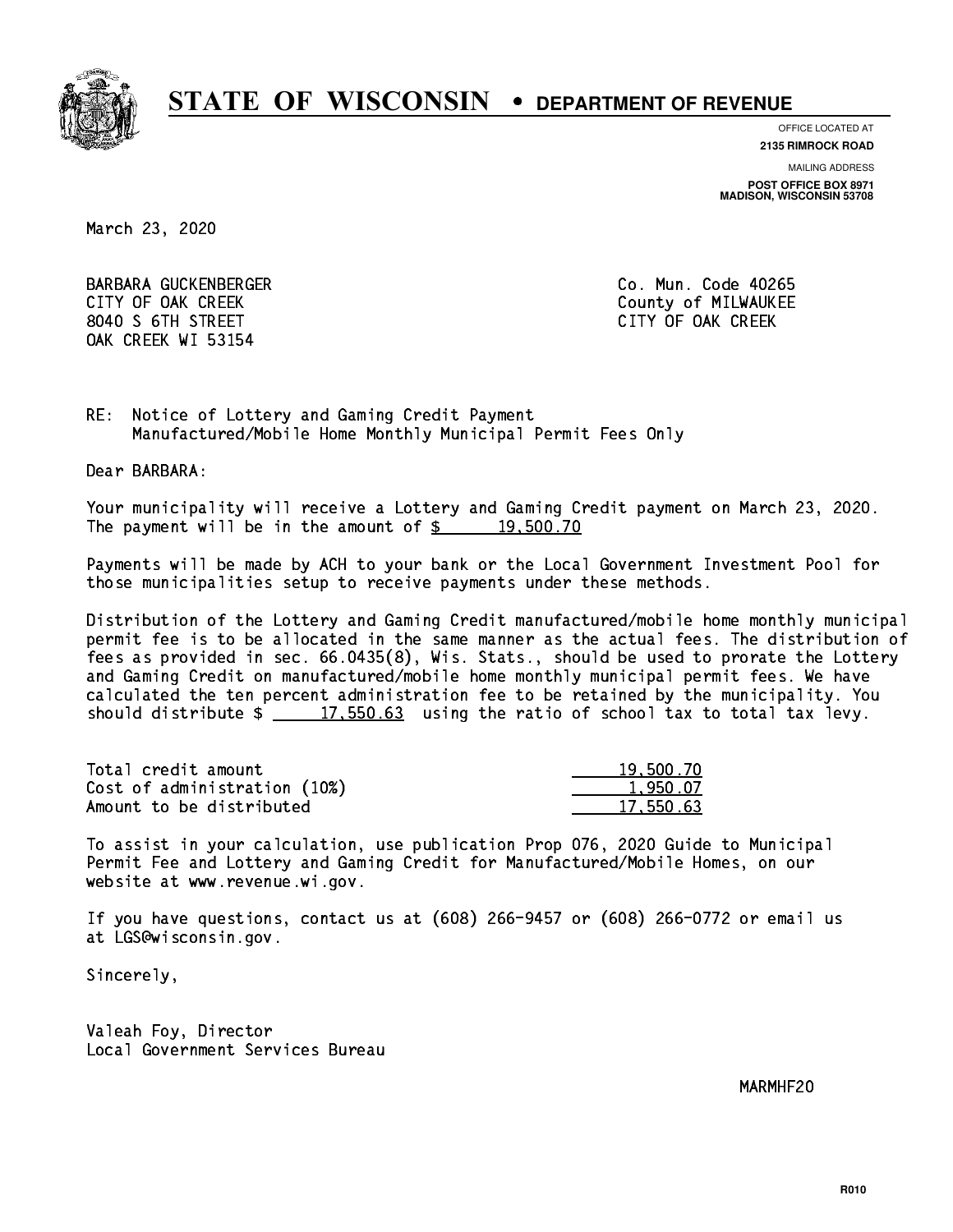

**OFFICE LOCATED AT**

**2135 RIMROCK ROAD**

**MAILING ADDRESS**

**POST OFFICE BOX 8971 MADISON, WISCONSIN 53708**

March 23, 2020

PEGGY STEENO CITY OF WEST ALLIS COUNTY COUNTY OF MILWAUKEE 7525 W GREENFIELD AVENUE CITY OF WEST ALLIS WEST ALLIS WI 53214

Co. Mun. Code 40292

RE: Notice of Lottery and Gaming Credit Payment Manufactured/Mobile Home Monthly Municipal Permit Fees Only

Dear PEGGY:

 Your municipality will receive a Lottery and Gaming Credit payment on March 23, 2020. The payment will be in the amount of  $\frac{27.527.86}{5}$ 

 Payments will be made by ACH to your bank or the Local Government Investment Pool for those municipalities setup to receive payments under these methods.

 Distribution of the Lottery and Gaming Credit manufactured/mobile home monthly municipal permit fee is to be allocated in the same manner as the actual fees. The distribution of fees as provided in sec. 66.0435(8), Wis. Stats., should be used to prorate the Lottery and Gaming Credit on manufactured/mobile home monthly municipal permit fees. We have calculated the ten percent administration fee to be retained by the municipality. You should distribute  $\frac{24,775.08}{24,775.08}$  using the ratio of school tax to total tax levy.

| Total credit amount          | 27.527.86 |
|------------------------------|-----------|
| Cost of administration (10%) | 2.752.78  |
| Amount to be distributed     | 24,775.08 |

 To assist in your calculation, use publication Prop 076, 2020 Guide to Municipal Permit Fee and Lottery and Gaming Credit for Manufactured/Mobile Homes, on our website at www.revenue.wi.gov.

 If you have questions, contact us at (608) 266-9457 or (608) 266-0772 or email us at LGS@wisconsin.gov.

Sincerely,

 Valeah Foy, Director Local Government Services Bureau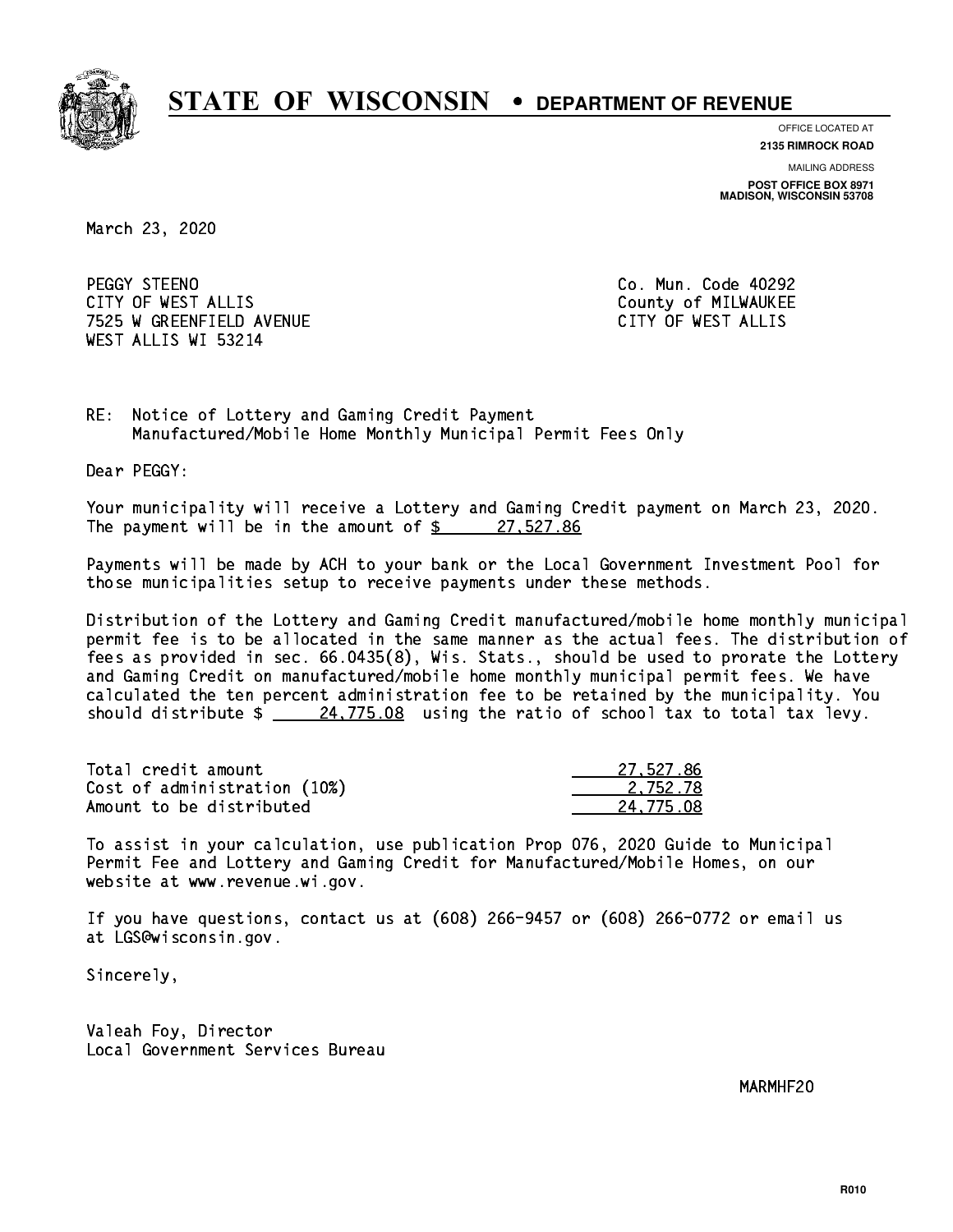

**OFFICE LOCATED AT**

**2135 RIMROCK ROAD**

**MAILING ADDRESS POST OFFICE BOX 8971 MADISON, WISCONSIN 53708**

March 23, 2020

MARY CARLISLE TOWN OF ANGELO County of MONROE 10196 STATE RD 21 TOWN OF ANGELO SPARTA WI 54656-6400

Co. Mun. Code 41004

RE: Notice of Lottery and Gaming Credit Payment Manufactured/Mobile Home Monthly Municipal Permit Fees Only

Dear MARY:

 Your municipality will receive a Lottery and Gaming Credit payment on March 23, 2020. The payment will be in the amount of \$ 886.01 \_\_\_\_\_\_\_\_\_\_\_\_\_\_\_\_

 Payments will be made by ACH to your bank or the Local Government Investment Pool for those municipalities setup to receive payments under these methods.

 Distribution of the Lottery and Gaming Credit manufactured/mobile home monthly municipal permit fee is to be allocated in the same manner as the actual fees. The distribution of fees as provided in sec. 66.0435(8), Wis. Stats., should be used to prorate the Lottery and Gaming Credit on manufactured/mobile home monthly municipal permit fees. We have calculated the ten percent administration fee to be retained by the municipality. You should distribute  $\frac{2}{2}$   $\frac{797.41}{2}$  using the ratio of school tax to total tax levy.

| Total credit amount          | 886.01 |
|------------------------------|--------|
| Cost of administration (10%) | 88.60  |
| Amount to be distributed     | 797 41 |

| 886.01   |
|----------|
| 18. KN   |
| 41<br>97 |

 To assist in your calculation, use publication Prop 076, 2020 Guide to Municipal Permit Fee and Lottery and Gaming Credit for Manufactured/Mobile Homes, on our website at www.revenue.wi.gov.

 If you have questions, contact us at (608) 266-9457 or (608) 266-0772 or email us at LGS@wisconsin.gov.

Sincerely,

 Valeah Foy, Director Local Government Services Bureau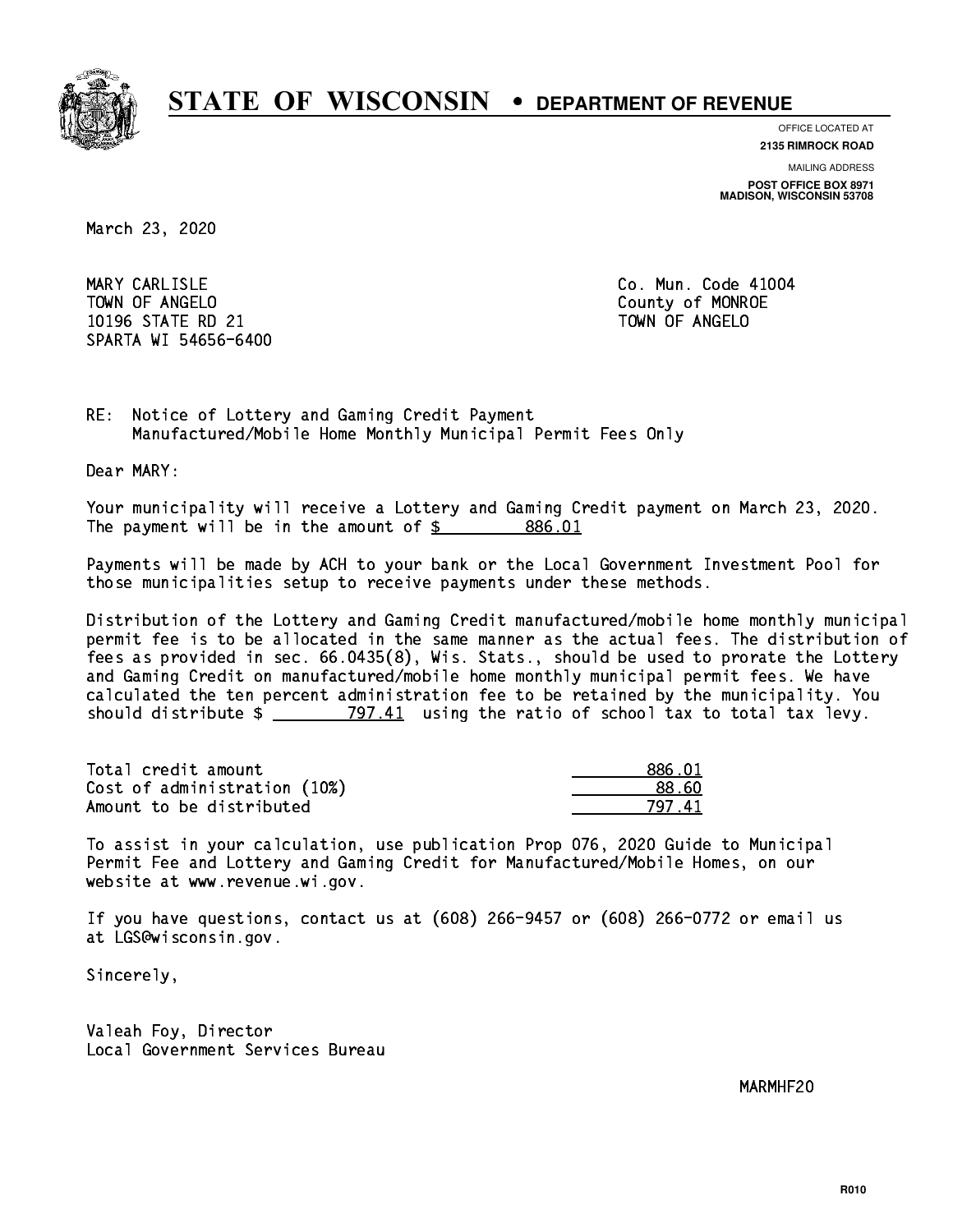

**OFFICE LOCATED AT**

**2135 RIMROCK ROAD**

**MAILING ADDRESS POST OFFICE BOX 8971 MADISON, WISCONSIN 53708**

March 23, 2020

AMY KIEFER TOWN OF SPARTA County of MONROE 15067 HARDWARE RD TOWN OF SPARTA SPARTA WI 54656-5391

Co. Mun. Code 41040

RE: Notice of Lottery and Gaming Credit Payment Manufactured/Mobile Home Monthly Municipal Permit Fees Only

Dear AMY:

 Your municipality will receive a Lottery and Gaming Credit payment on March 23, 2020. The payment will be in the amount of  $\frac{2}{3}$  6,373.56

 Payments will be made by ACH to your bank or the Local Government Investment Pool for those municipalities setup to receive payments under these methods.

 Distribution of the Lottery and Gaming Credit manufactured/mobile home monthly municipal permit fee is to be allocated in the same manner as the actual fees. The distribution of fees as provided in sec. 66.0435(8), Wis. Stats., should be used to prorate the Lottery and Gaming Credit on manufactured/mobile home monthly municipal permit fees. We have calculated the ten percent administration fee to be retained by the municipality. You should distribute  $\frac{2}{1}$  5,736.21 using the ratio of school tax to total tax levy.

| Total credit amount          | 6.373.56 |
|------------------------------|----------|
| Cost of administration (10%) | 637.35   |
| Amount to be distributed     | 5.736.21 |

 To assist in your calculation, use publication Prop 076, 2020 Guide to Municipal Permit Fee and Lottery and Gaming Credit for Manufactured/Mobile Homes, on our website at www.revenue.wi.gov.

 If you have questions, contact us at (608) 266-9457 or (608) 266-0772 or email us at LGS@wisconsin.gov.

Sincerely,

 Valeah Foy, Director Local Government Services Bureau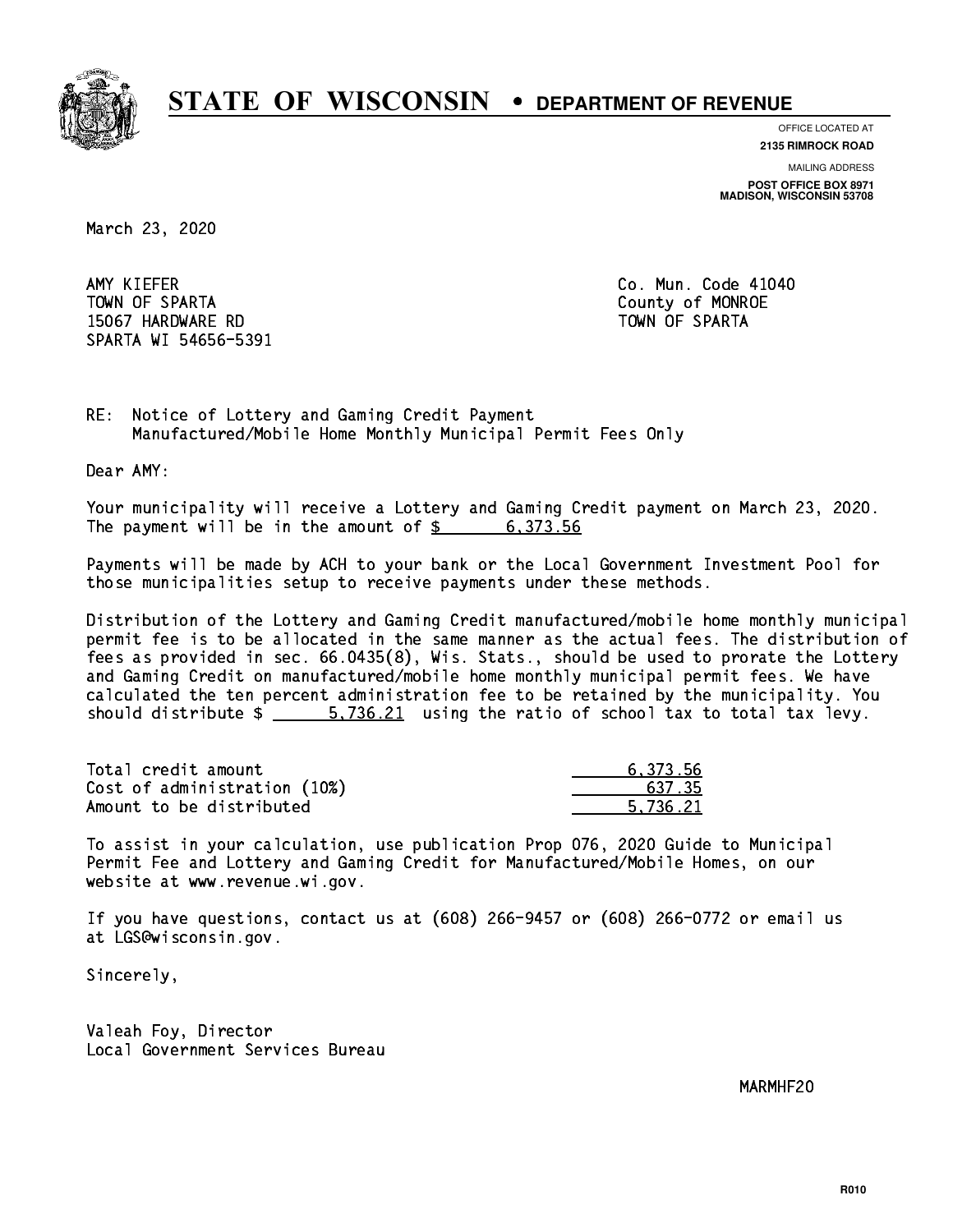

**OFFICE LOCATED AT**

**MAILING ADDRESS 2135 RIMROCK ROAD**

**POST OFFICE BOX 8971 MADISON, WISCONSIN 53708**

March 23, 2020

 TERESA HUBERT Co. Mun. Code 41042 TOWN OF TOMAH County of MONROE 17510 IOWA RD TOWN OF TOMAH TOMAH WI 54660-6671

RE: Notice of Lottery and Gaming Credit Payment Manufactured/Mobile Home Monthly Municipal Permit Fees Only

Dear TERESA:

 Your municipality will receive a Lottery and Gaming Credit payment on March 23, 2020. The payment will be in the amount of  $\frac{2}{3}$  1,594.11

 Payments will be made by ACH to your bank or the Local Government Investment Pool for those municipalities setup to receive payments under these methods.

 Distribution of the Lottery and Gaming Credit manufactured/mobile home monthly municipal permit fee is to be allocated in the same manner as the actual fees. The distribution of fees as provided in sec. 66.0435(8), Wis. Stats., should be used to prorate the Lottery and Gaming Credit on manufactured/mobile home monthly municipal permit fees. We have calculated the ten percent administration fee to be retained by the municipality. You should distribute  $\frac{1,434.70}{1,434.70}$  using the ratio of school tax to total tax levy.

| Total credit amount          | 1.594.11 |
|------------------------------|----------|
| Cost of administration (10%) | 159.41   |
| Amount to be distributed     | 1.434.70 |

 To assist in your calculation, use publication Prop 076, 2020 Guide to Municipal Permit Fee and Lottery and Gaming Credit for Manufactured/Mobile Homes, on our website at www.revenue.wi.gov.

 If you have questions, contact us at (608) 266-9457 or (608) 266-0772 or email us at LGS@wisconsin.gov.

Sincerely,

 Valeah Foy, Director Local Government Services Bureau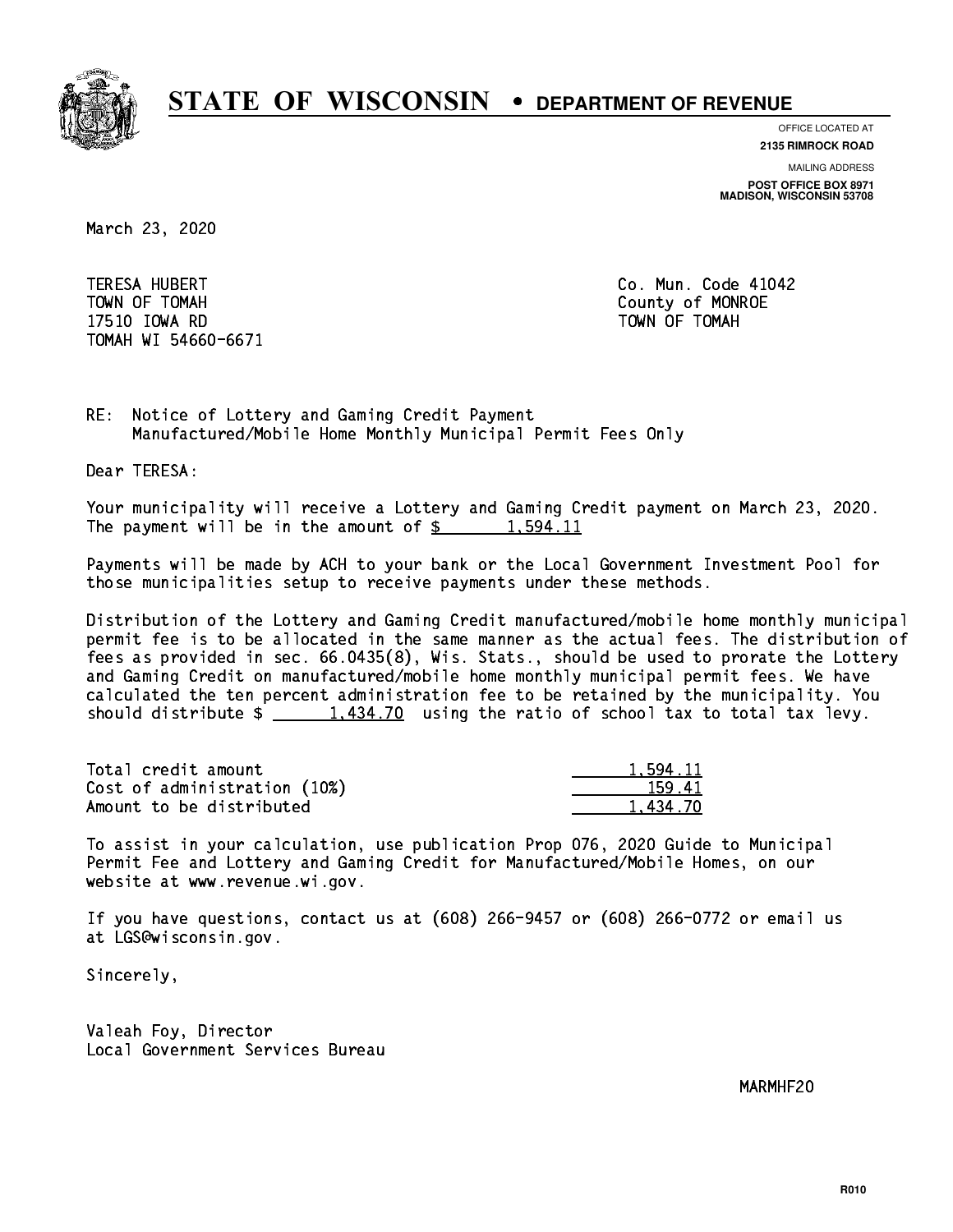

**OFFICE LOCATED AT**

**2135 RIMROCK ROAD**

**MAILING ADDRESS POST OFFICE BOX 8971 MADISON, WISCONSIN 53708**

March 23, 2020

TAMMY L BEKKUM **Communist Communist Communist Communist Communist Communist Communist Communist Communist Communist Communist Communist Communist Communist Communist Communist Communist Communist Communist Communist Commun** VILLAGE OF CASHTON COUNTY OF MONROE 811 MAIN ST VILLAGE OF CASHTON CASHTON WI 54619-0188

RE: Notice of Lottery and Gaming Credit Payment Manufactured/Mobile Home Monthly Municipal Permit Fees Only

Dear TAMMY:

 Your municipality will receive a Lottery and Gaming Credit payment on March 23, 2020. The payment will be in the amount of  $\frac{2}{3}$  8,236.38

 Payments will be made by ACH to your bank or the Local Government Investment Pool for those municipalities setup to receive payments under these methods.

 Distribution of the Lottery and Gaming Credit manufactured/mobile home monthly municipal permit fee is to be allocated in the same manner as the actual fees. The distribution of fees as provided in sec. 66.0435(8), Wis. Stats., should be used to prorate the Lottery and Gaming Credit on manufactured/mobile home monthly municipal permit fees. We have calculated the ten percent administration fee to be retained by the municipality. You should distribute  $\frac{2}{2}$   $\frac{7.412.75}{7.412.75}$  using the ratio of school tax to total tax levy.

| Total credit amount          | 8.236.38 |
|------------------------------|----------|
| Cost of administration (10%) | 823.63   |
| Amount to be distributed     | 7.412.75 |

 To assist in your calculation, use publication Prop 076, 2020 Guide to Municipal Permit Fee and Lottery and Gaming Credit for Manufactured/Mobile Homes, on our website at www.revenue.wi.gov.

 If you have questions, contact us at (608) 266-9457 or (608) 266-0772 or email us at LGS@wisconsin.gov.

Sincerely,

 Valeah Foy, Director Local Government Services Bureau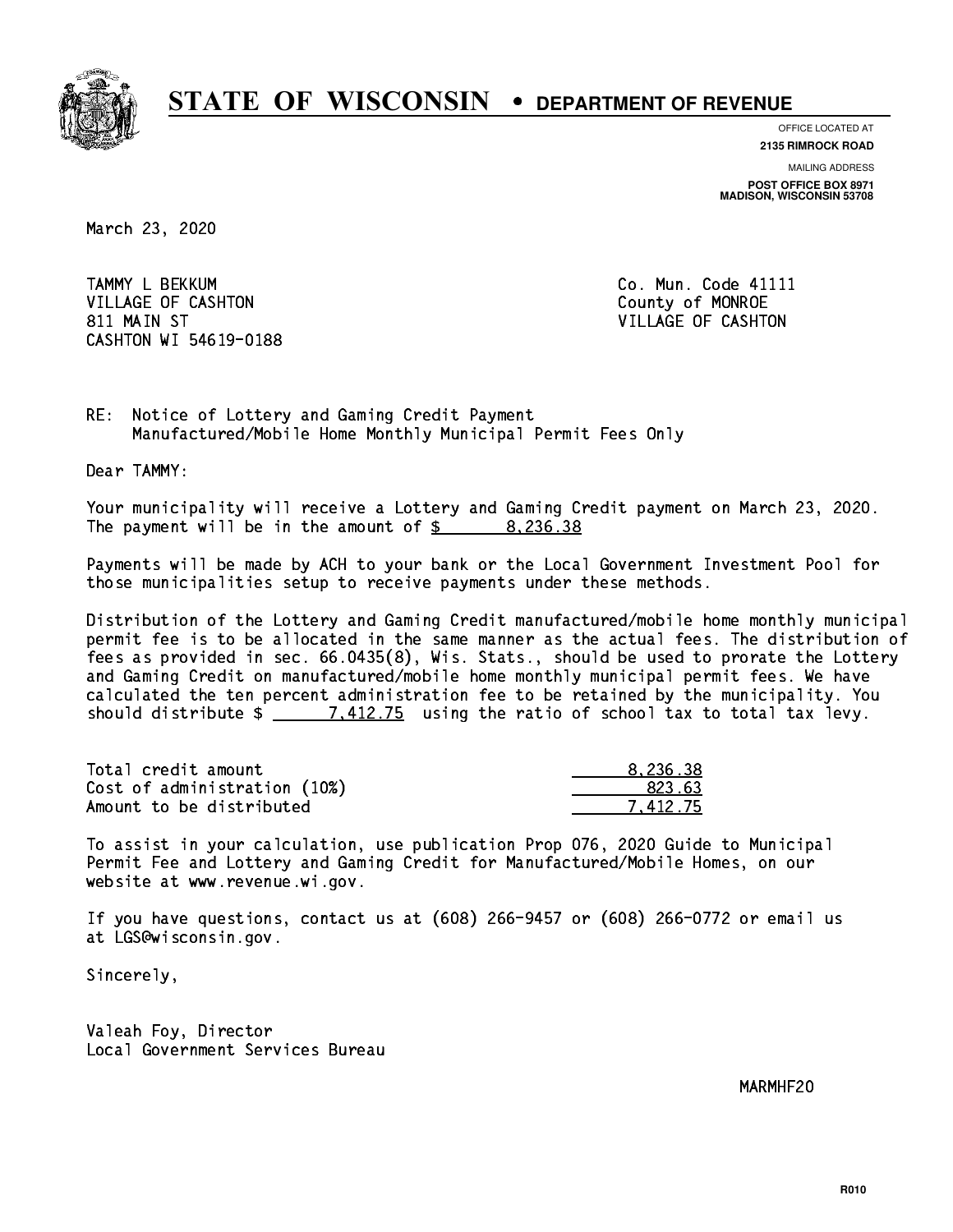

**OFFICE LOCATED AT**

**2135 RIMROCK ROAD**

**MAILING ADDRESS POST OFFICE BOX 8971 MADISON, WISCONSIN 53708**

March 23, 2020

**BRENDA BRADLEY** VILLAGE OF OAKDALE COUNTY OF MONROE 133 WELL DRIVE, PO BOX 87 VILLAGE OF OAKDALE OAKDALE WI 54649-0087

Co. Mun. Code 41165

RE: Notice of Lottery and Gaming Credit Payment Manufactured/Mobile Home Monthly Municipal Permit Fees Only

Dear BRENDA:

 Your municipality will receive a Lottery and Gaming Credit payment on March 23, 2020. The payment will be in the amount of  $$ 600.48$ 

 Payments will be made by ACH to your bank or the Local Government Investment Pool for those municipalities setup to receive payments under these methods.

 Distribution of the Lottery and Gaming Credit manufactured/mobile home monthly municipal permit fee is to be allocated in the same manner as the actual fees. The distribution of fees as provided in sec. 66.0435(8), Wis. Stats., should be used to prorate the Lottery and Gaming Credit on manufactured/mobile home monthly municipal permit fees. We have calculated the ten percent administration fee to be retained by the municipality. You should distribute  $\frac{2}{1}$   $\frac{540.44}{14}$  using the ratio of school tax to total tax levy.

| Total credit amount          | .600.48 |
|------------------------------|---------|
| Cost of administration (10%) | .60. N4 |
| Amount to be distributed     | 540 44  |

 To assist in your calculation, use publication Prop 076, 2020 Guide to Municipal Permit Fee and Lottery and Gaming Credit for Manufactured/Mobile Homes, on our website at www.revenue.wi.gov.

 If you have questions, contact us at (608) 266-9457 or (608) 266-0772 or email us at LGS@wisconsin.gov.

Sincerely,

 Valeah Foy, Director Local Government Services Bureau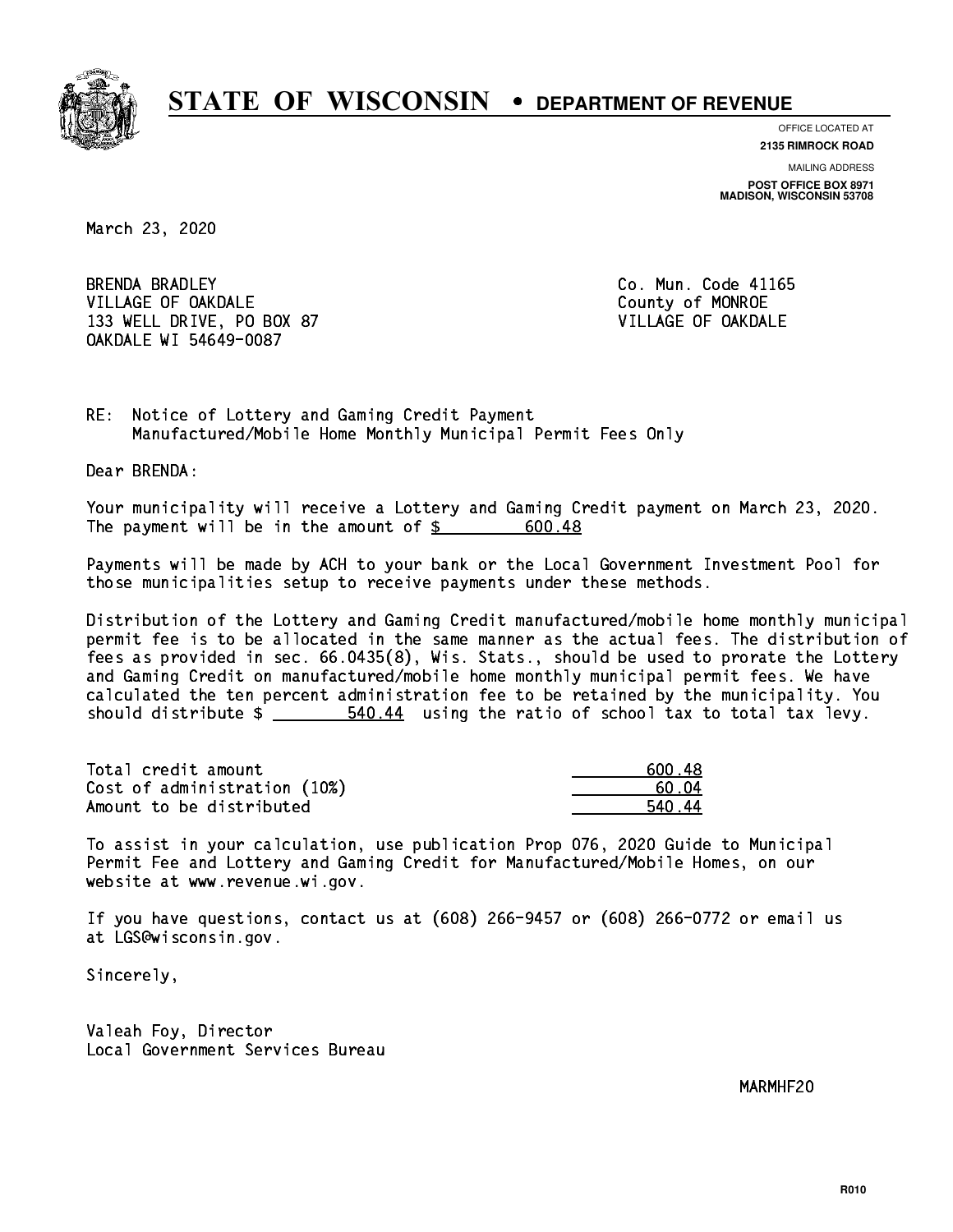

**OFFICE LOCATED AT**

**2135 RIMROCK ROAD**

**MAILING ADDRESS**

**POST OFFICE BOX 8971 MADISON, WISCONSIN 53708**

March 23, 2020

 MARK D SUND Co. Mun. Code 41281 CITY OF SPARTA County of MONROE 201 W OAK ST CITY OF SPARTA SPARTA WI 54656-2148

RE: Notice of Lottery and Gaming Credit Payment Manufactured/Mobile Home Monthly Municipal Permit Fees Only

Dear MARK:

 Your municipality will receive a Lottery and Gaming Credit payment on March 23, 2020. The payment will be in the amount of \$ 51,663.21 \_\_\_\_\_\_\_\_\_\_\_\_\_\_\_\_

 Payments will be made by ACH to your bank or the Local Government Investment Pool for those municipalities setup to receive payments under these methods.

 Distribution of the Lottery and Gaming Credit manufactured/mobile home monthly municipal permit fee is to be allocated in the same manner as the actual fees. The distribution of fees as provided in sec. 66.0435(8), Wis. Stats., should be used to prorate the Lottery and Gaming Credit on manufactured/mobile home monthly municipal permit fees. We have calculated the ten percent administration fee to be retained by the municipality. You should distribute  $\frac{46,496.89}{2}$  using the ratio of school tax to total tax levy.

| Total credit amount          | 51,663.21 |
|------------------------------|-----------|
| Cost of administration (10%) | 5.166.32  |
| Amount to be distributed     | 46.496.89 |

 To assist in your calculation, use publication Prop 076, 2020 Guide to Municipal Permit Fee and Lottery and Gaming Credit for Manufactured/Mobile Homes, on our website at www.revenue.wi.gov.

 If you have questions, contact us at (608) 266-9457 or (608) 266-0772 or email us at LGS@wisconsin.gov.

Sincerely,

 Valeah Foy, Director Local Government Services Bureau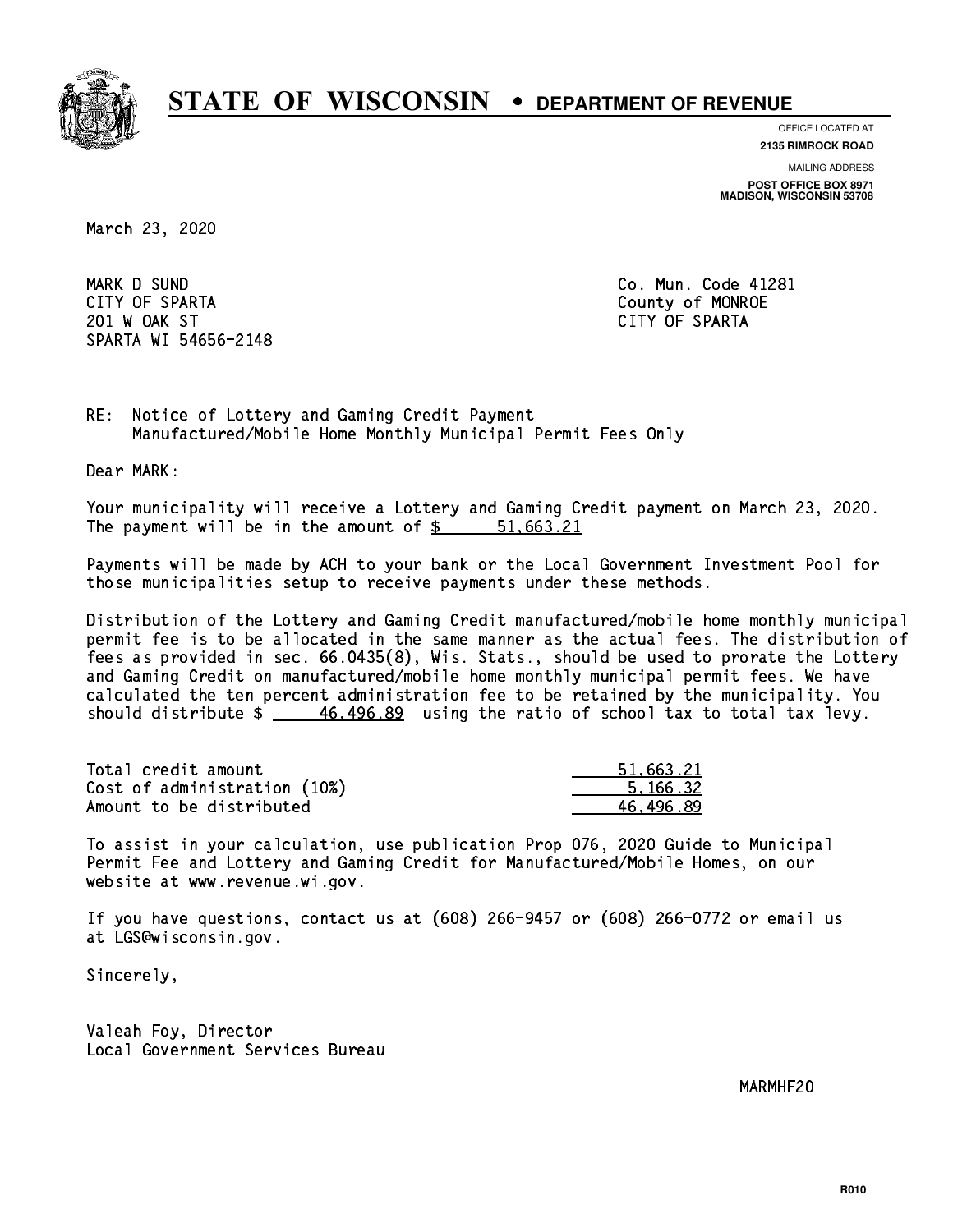

**OFFICE LOCATED AT**

**2135 RIMROCK ROAD**

**MAILING ADDRESS POST OFFICE BOX 8971 MADISON, WISCONSIN 53708**

March 23, 2020

**JULIA MANN**  CITY OF TOMAH County of MONROE 819 SUPERIOR AVE CITY OF TOMAH TOMAH WI 54660-2046

Co. Mun. Code 41286

RE: Notice of Lottery and Gaming Credit Payment Manufactured/Mobile Home Monthly Municipal Permit Fees Only

Dear JULIA:

 Your municipality will receive a Lottery and Gaming Credit payment on March 23, 2020. The payment will be in the amount of  $\frac{21,771.72}{2}$ 

 Payments will be made by ACH to your bank or the Local Government Investment Pool for those municipalities setup to receive payments under these methods.

 Distribution of the Lottery and Gaming Credit manufactured/mobile home monthly municipal permit fee is to be allocated in the same manner as the actual fees. The distribution of fees as provided in sec. 66.0435(8), Wis. Stats., should be used to prorate the Lottery and Gaming Credit on manufactured/mobile home monthly municipal permit fees. We have calculated the ten percent administration fee to be retained by the municipality. You should distribute  $\frac{19,594.55}{2}$  using the ratio of school tax to total tax levy.

| Total credit amount          | 21,771.72 |
|------------------------------|-----------|
| Cost of administration (10%) | 2.177.17  |
| Amount to be distributed     | 19.594.55 |

 To assist in your calculation, use publication Prop 076, 2020 Guide to Municipal Permit Fee and Lottery and Gaming Credit for Manufactured/Mobile Homes, on our website at www.revenue.wi.gov.

 If you have questions, contact us at (608) 266-9457 or (608) 266-0772 or email us at LGS@wisconsin.gov.

Sincerely,

 Valeah Foy, Director Local Government Services Bureau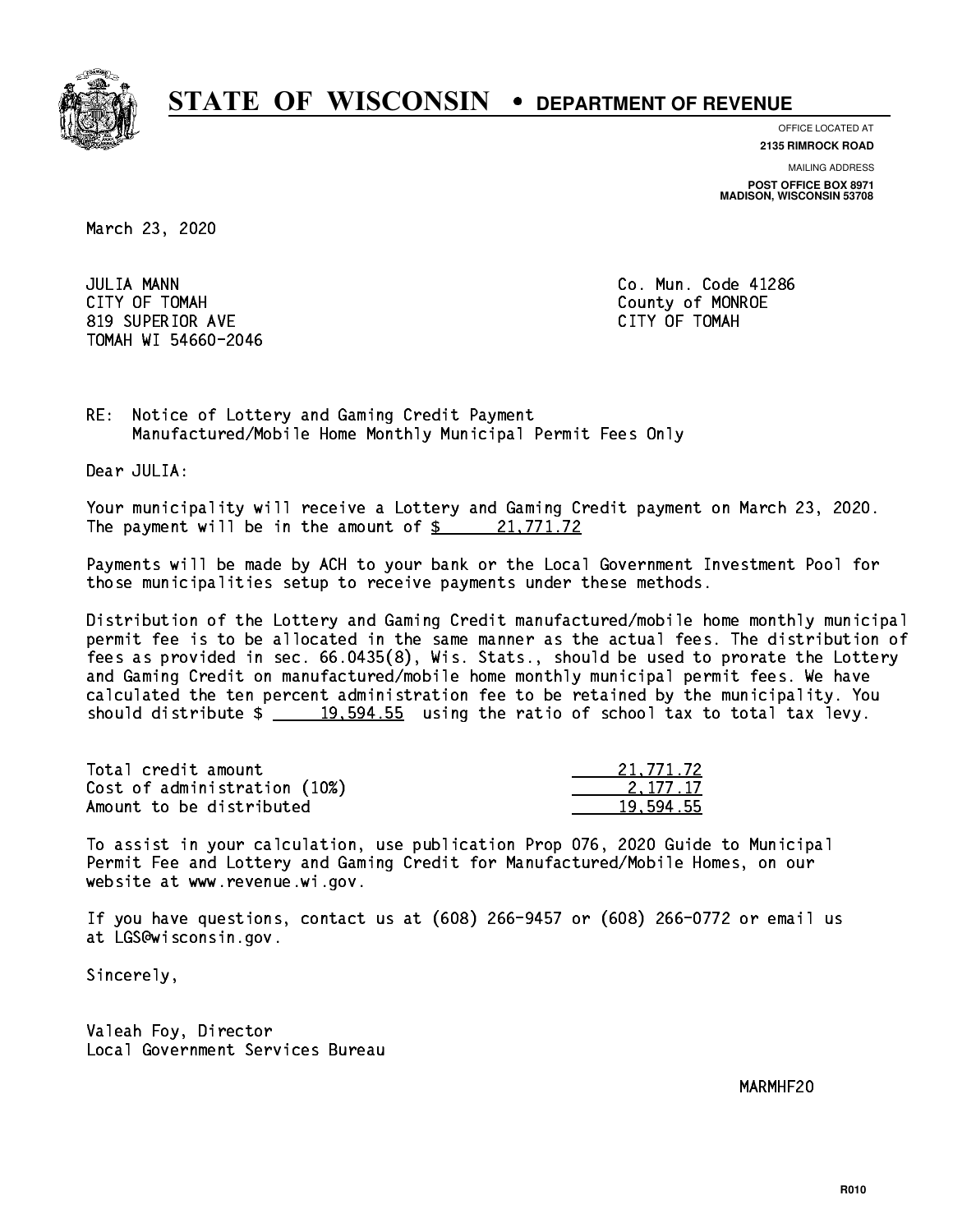

**OFFICE LOCATED AT**

**2135 RIMROCK ROAD**

**MAILING ADDRESS POST OFFICE BOX 8971 MADISON, WISCONSIN 53708**

March 23, 2020

 MAE MICOLICHEK Co. Mun. Code 42012 997 SCHWARTZ ROAD TOWN OF CHASE PULASKI WI 54162

TOWN OF CHASE County of OCONTO

RE: Notice of Lottery and Gaming Credit Payment Manufactured/Mobile Home Monthly Municipal Permit Fees Only

Dear MAE:

 Your municipality will receive a Lottery and Gaming Credit payment on March 23, 2020. The payment will be in the amount of  $\frac{2}{3}$  1,410.48

 Payments will be made by ACH to your bank or the Local Government Investment Pool for those municipalities setup to receive payments under these methods.

 Distribution of the Lottery and Gaming Credit manufactured/mobile home monthly municipal permit fee is to be allocated in the same manner as the actual fees. The distribution of fees as provided in sec. 66.0435(8), Wis. Stats., should be used to prorate the Lottery and Gaming Credit on manufactured/mobile home monthly municipal permit fees. We have calculated the ten percent administration fee to be retained by the municipality. You should distribute  $\frac{1,269.44}{1,269.44}$  using the ratio of school tax to total tax levy.

| Total credit amount          | 1.410.48 |
|------------------------------|----------|
| Cost of administration (10%) | 141.04   |
| Amount to be distributed     | 1.269.44 |

 To assist in your calculation, use publication Prop 076, 2020 Guide to Municipal Permit Fee and Lottery and Gaming Credit for Manufactured/Mobile Homes, on our website at www.revenue.wi.gov.

 If you have questions, contact us at (608) 266-9457 or (608) 266-0772 or email us at LGS@wisconsin.gov.

Sincerely,

 Valeah Foy, Director Local Government Services Bureau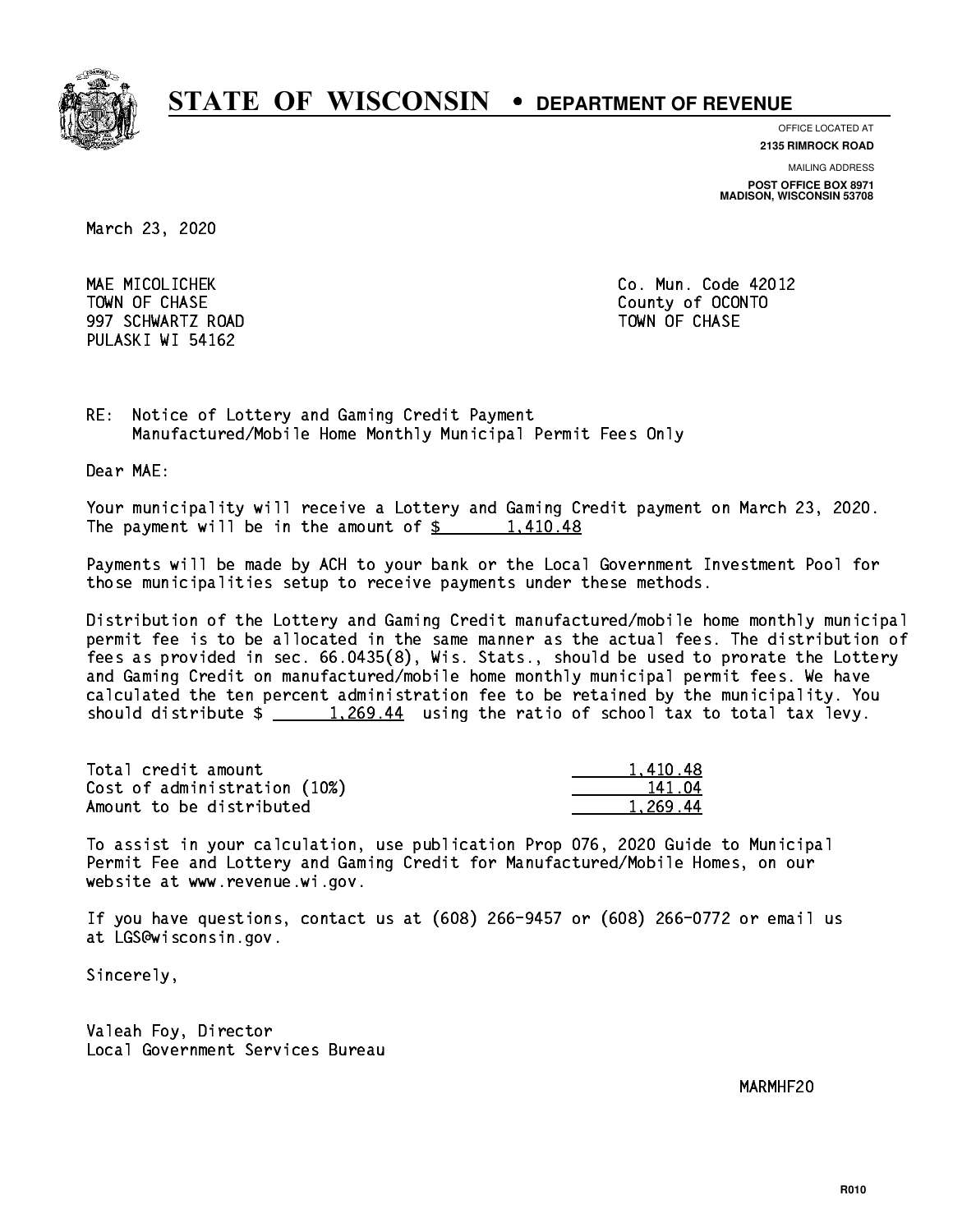

**OFFICE LOCATED AT**

**2135 RIMROCK ROAD**

**MAILING ADDRESS POST OFFICE BOX 8971 MADISON, WISCONSIN 53708**

March 23, 2020

 NIKKI TOLZMAN Co. Mun. Code 42024 TOWN OF LITTLE SUAMICO **COUNTY COUNTY COUNTY**  5964A COUNTY ROAD S TOWN OF LITTLE SUAMICO SOBIESKI WI 54171-9713

RE: Notice of Lottery and Gaming Credit Payment Manufactured/Mobile Home Monthly Municipal Permit Fees Only

Dear NIKKI:

 Your municipality will receive a Lottery and Gaming Credit payment on March 23, 2020. The payment will be in the amount of  $\frac{2}{3}$  10,574.28

 Payments will be made by ACH to your bank or the Local Government Investment Pool for those municipalities setup to receive payments under these methods.

 Distribution of the Lottery and Gaming Credit manufactured/mobile home monthly municipal permit fee is to be allocated in the same manner as the actual fees. The distribution of fees as provided in sec. 66.0435(8), Wis. Stats., should be used to prorate the Lottery and Gaming Credit on manufactured/mobile home monthly municipal permit fees. We have calculated the ten percent administration fee to be retained by the municipality. You should distribute  $\frac{2}{2}$   $\frac{9,516.86}{2}$  using the ratio of school tax to total tax levy.

| Total credit amount          | 10,574.28 |
|------------------------------|-----------|
| Cost of administration (10%) | 1.057.42  |
| Amount to be distributed     | 9.516.86  |

 To assist in your calculation, use publication Prop 076, 2020 Guide to Municipal Permit Fee and Lottery and Gaming Credit for Manufactured/Mobile Homes, on our website at www.revenue.wi.gov.

 If you have questions, contact us at (608) 266-9457 or (608) 266-0772 or email us at LGS@wisconsin.gov.

Sincerely,

 Valeah Foy, Director Local Government Services Bureau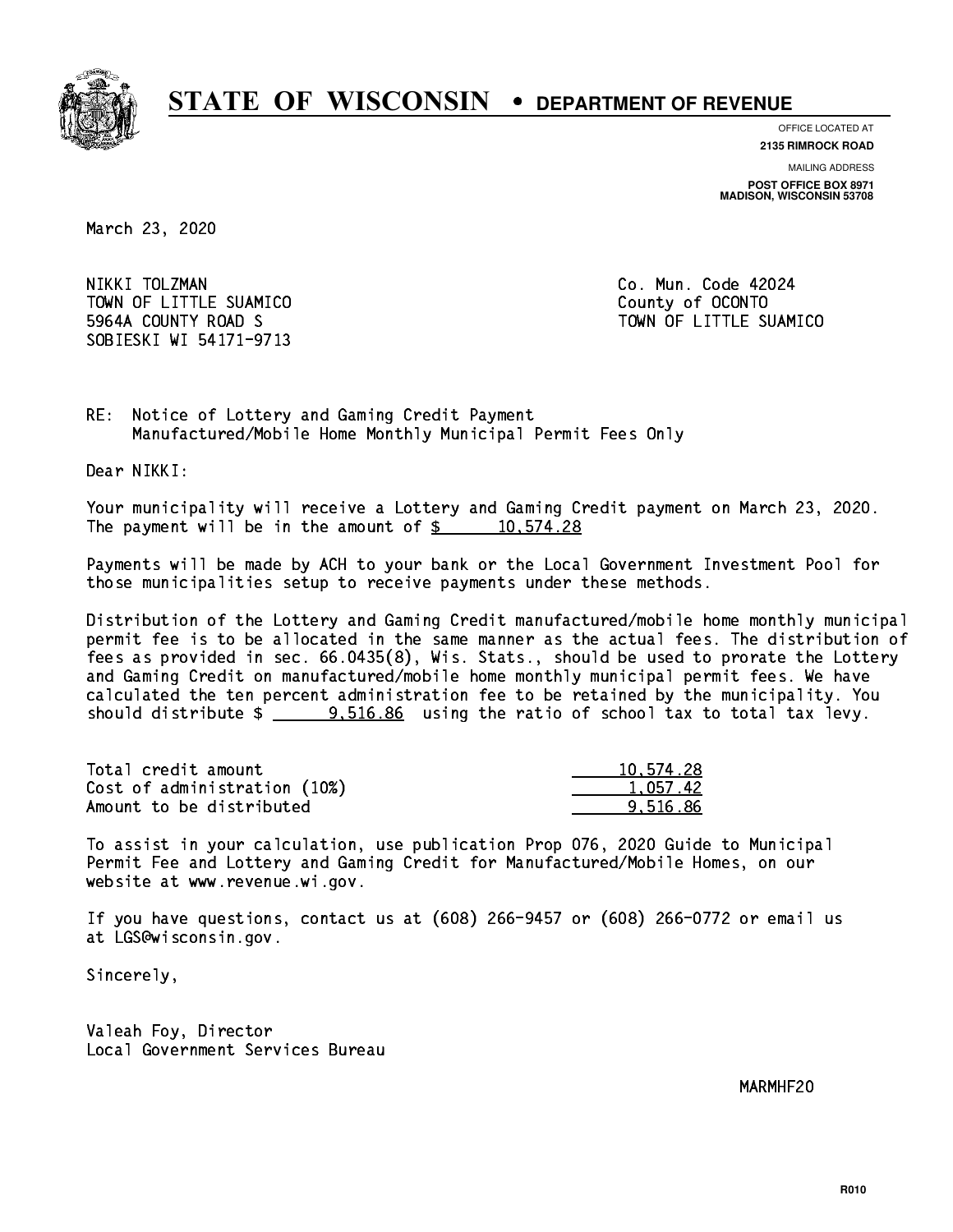

**OFFICE LOCATED AT**

**2135 RIMROCK ROAD**

**MAILING ADDRESS POST OFFICE BOX 8971 MADISON, WISCONSIN 53708**

March 23, 2020

 TANYA PETERSON Co. Mun. Code 42040 TOWN OF STILES County of OCONTO PO BOX 56 PO BOX 56 TOWN OF STILES OCONTO FALLS WI 54154

RE: Notice of Lottery and Gaming Credit Payment Manufactured/Mobile Home Monthly Municipal Permit Fees Only

Dear TANYA:

 Your municipality will receive a Lottery and Gaming Credit payment on March 23, 2020. The payment will be in the amount of  $\frac{2}{3}$  3, 112.15

 Payments will be made by ACH to your bank or the Local Government Investment Pool for those municipalities setup to receive payments under these methods.

 Distribution of the Lottery and Gaming Credit manufactured/mobile home monthly municipal permit fee is to be allocated in the same manner as the actual fees. The distribution of fees as provided in sec. 66.0435(8), Wis. Stats., should be used to prorate the Lottery and Gaming Credit on manufactured/mobile home monthly municipal permit fees. We have calculated the ten percent administration fee to be retained by the municipality. You should distribute  $\frac{2.800.94}{2.800.24}$  using the ratio of school tax to total tax levy.

| Total credit amount          | 3.112.15 |
|------------------------------|----------|
| Cost of administration (10%) | 311.21   |
| Amount to be distributed     | 2.800.94 |

 To assist in your calculation, use publication Prop 076, 2020 Guide to Municipal Permit Fee and Lottery and Gaming Credit for Manufactured/Mobile Homes, on our website at www.revenue.wi.gov.

 If you have questions, contact us at (608) 266-9457 or (608) 266-0772 or email us at LGS@wisconsin.gov.

Sincerely,

 Valeah Foy, Director Local Government Services Bureau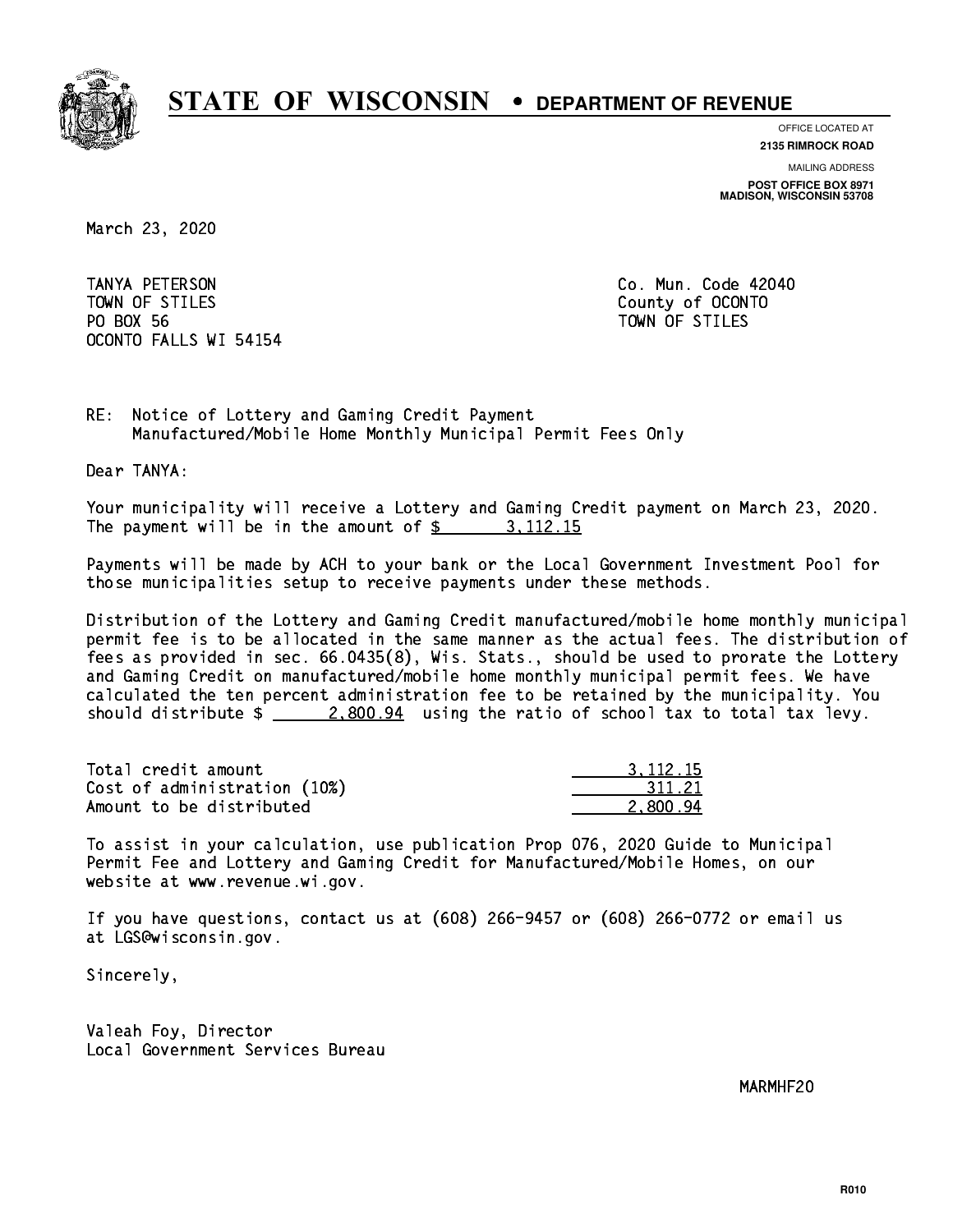

**OFFICE LOCATED AT 2135 RIMROCK ROAD**

**MAILING ADDRESS POST OFFICE BOX 8971 MADISON, WISCONSIN 53708**

March 23, 2020

**BETH HARTMAN**  TOWN OF TOWNSEND County of OCONTO PO BOX 111 PO BOX 111 TOWN OF TOWNSEND TOWNSEND WI 54175-0111

Co. Mun. Code 42042

RE: Notice of Lottery and Gaming Credit Payment Manufactured/Mobile Home Monthly Municipal Permit Fees Only

Dear BETH:

 Your municipality will receive a Lottery and Gaming Credit payment on March 23, 2020. The payment will be in the amount of \$ 523.20 \_\_\_\_\_\_\_\_\_\_\_\_\_\_\_\_

 Payments will be made by ACH to your bank or the Local Government Investment Pool for those municipalities setup to receive payments under these methods.

 Distribution of the Lottery and Gaming Credit manufactured/mobile home monthly municipal permit fee is to be allocated in the same manner as the actual fees. The distribution of fees as provided in sec. 66.0435(8), Wis. Stats., should be used to prorate the Lottery and Gaming Credit on manufactured/mobile home monthly municipal permit fees. We have calculated the ten percent administration fee to be retained by the municipality. You should distribute  $\frac{2}{2}$   $\frac{470.88}{2}$  using the ratio of school tax to total tax levy.

| Total credit amount          | 523.20 |
|------------------------------|--------|
| Cost of administration (10%) | 52.32  |
| Amount to be distributed     | 470.88 |

| 523. ZN     |
|-------------|
| 52.32<br>÷. |
| 88          |

 To assist in your calculation, use publication Prop 076, 2020 Guide to Municipal Permit Fee and Lottery and Gaming Credit for Manufactured/Mobile Homes, on our website at www.revenue.wi.gov.

 If you have questions, contact us at (608) 266-9457 or (608) 266-0772 or email us at LGS@wisconsin.gov.

Sincerely,

 Valeah Foy, Director Local Government Services Bureau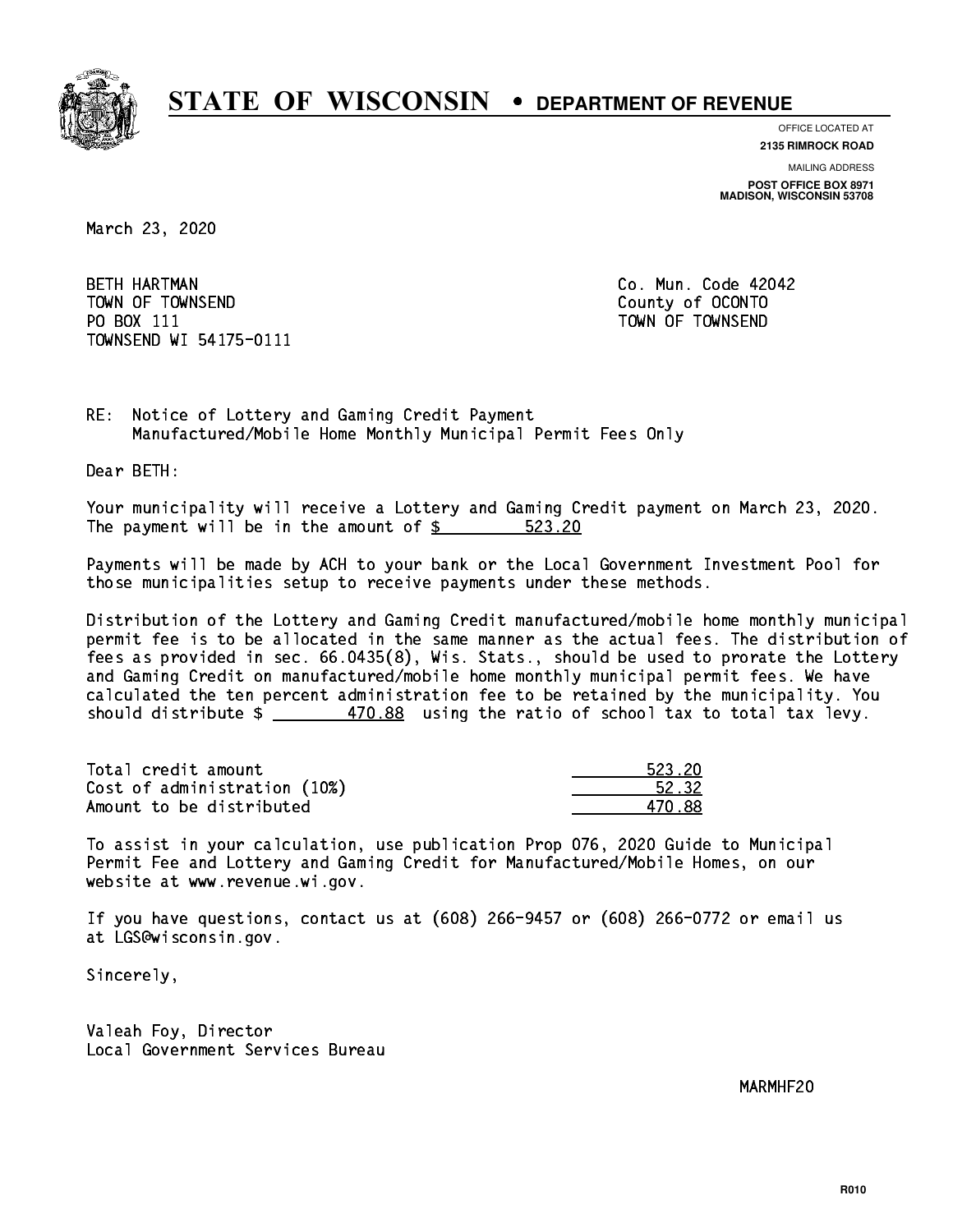

**OFFICE LOCATED AT**

**2135 RIMROCK ROAD**

**MAILING ADDRESS POST OFFICE BOX 8971 MADISON, WISCONSIN 53708**

March 23, 2020

CAROL HEISE VILLAGE OF SURING COUNTY COUNTY OF OCONTO PO BOX 31 VILLAGE OF SURING SURING WI 54174-0031

Co. Mun. Code 42181

RE: Notice of Lottery and Gaming Credit Payment Manufactured/Mobile Home Monthly Municipal Permit Fees Only

Dear CAROL:

 Your municipality will receive a Lottery and Gaming Credit payment on March 23, 2020. The payment will be in the amount of \$ 595.62 \_\_\_\_\_\_\_\_\_\_\_\_\_\_\_\_

 Payments will be made by ACH to your bank or the Local Government Investment Pool for those municipalities setup to receive payments under these methods.

 Distribution of the Lottery and Gaming Credit manufactured/mobile home monthly municipal permit fee is to be allocated in the same manner as the actual fees. The distribution of fees as provided in sec. 66.0435(8), Wis. Stats., should be used to prorate the Lottery and Gaming Credit on manufactured/mobile home monthly municipal permit fees. We have calculated the ten percent administration fee to be retained by the municipality. You should distribute  $\frac{2}{1}$   $\frac{536.06}{1000}$  using the ratio of school tax to total tax levy.

| Total credit amount          | 595.62 |
|------------------------------|--------|
| Cost of administration (10%) | 59.56  |
| Amount to be distributed     | 536.06 |

| 5.62       |
|------------|
| 9 56       |
| ጎር<br>E 21 |

 To assist in your calculation, use publication Prop 076, 2020 Guide to Municipal Permit Fee and Lottery and Gaming Credit for Manufactured/Mobile Homes, on our website at www.revenue.wi.gov.

 If you have questions, contact us at (608) 266-9457 or (608) 266-0772 or email us at LGS@wisconsin.gov.

Sincerely,

 Valeah Foy, Director Local Government Services Bureau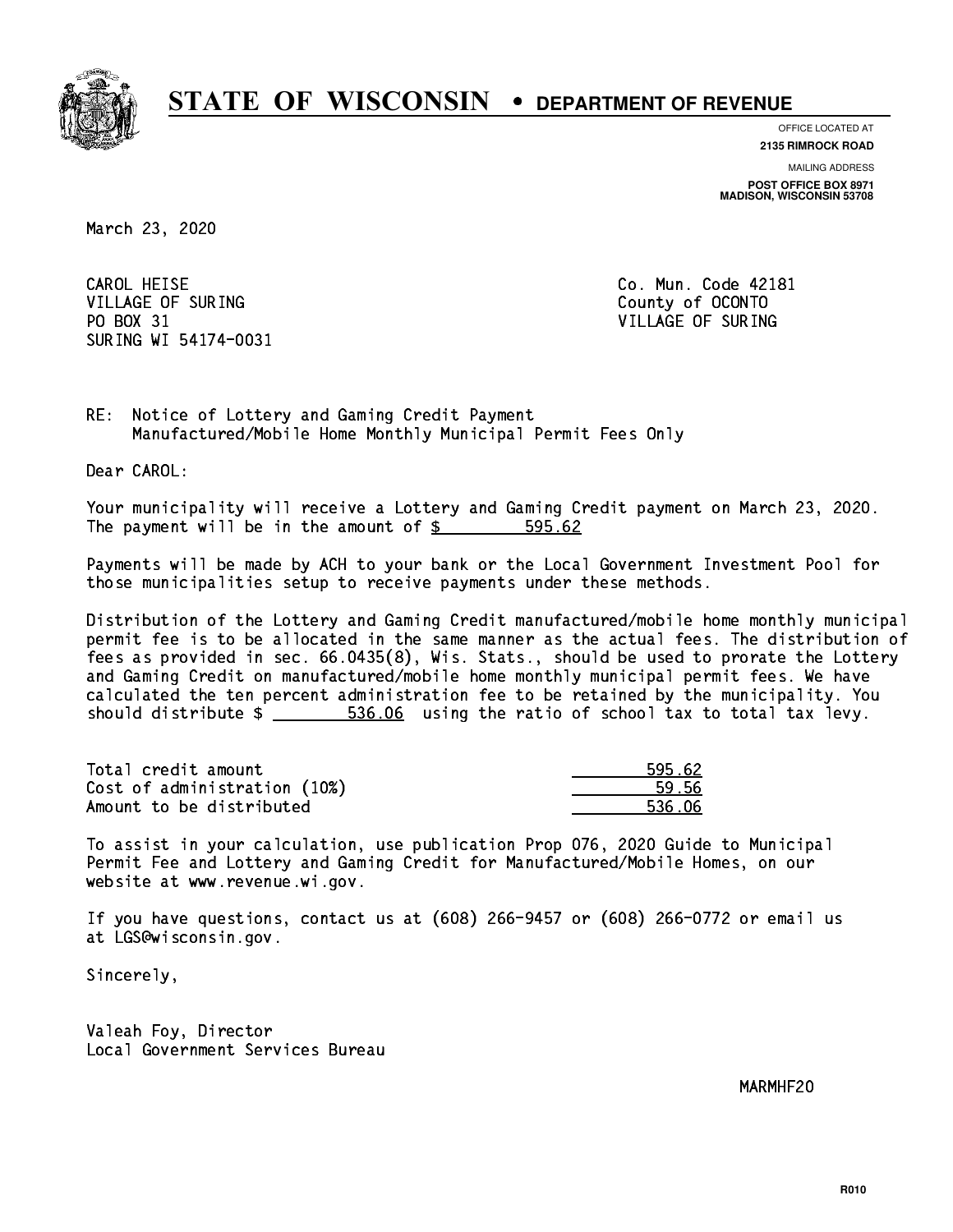

**OFFICE LOCATED AT**

**2135 RIMROCK ROAD**

**MAILING ADDRESS POST OFFICE BOX 8971 MADISON, WISCONSIN 53708**

March 23, 2020

 KIM GRUETZMACHER Co. Mun. Code 42231 CITY OF GILLETT County of OCONTO 150 N MCKENZIE AVE **CITY OF GILLETT** GILLETT WI 54124-9330

RE: Notice of Lottery and Gaming Credit Payment Manufactured/Mobile Home Monthly Municipal Permit Fees Only

Dear KIM:

 Your municipality will receive a Lottery and Gaming Credit payment on March 23, 2020. The payment will be in the amount of  $\frac{2}{3}$  2,056.12

 Payments will be made by ACH to your bank or the Local Government Investment Pool for those municipalities setup to receive payments under these methods.

 Distribution of the Lottery and Gaming Credit manufactured/mobile home monthly municipal permit fee is to be allocated in the same manner as the actual fees. The distribution of fees as provided in sec. 66.0435(8), Wis. Stats., should be used to prorate the Lottery and Gaming Credit on manufactured/mobile home monthly municipal permit fees. We have calculated the ten percent administration fee to be retained by the municipality. You should distribute  $\frac{1.850.51}{1.850.51}$  using the ratio of school tax to total tax levy.

| Total credit amount          | 2.056.12 |
|------------------------------|----------|
| Cost of administration (10%) | 205.61   |
| Amount to be distributed     | 1,850.51 |

 To assist in your calculation, use publication Prop 076, 2020 Guide to Municipal Permit Fee and Lottery and Gaming Credit for Manufactured/Mobile Homes, on our website at www.revenue.wi.gov.

 If you have questions, contact us at (608) 266-9457 or (608) 266-0772 or email us at LGS@wisconsin.gov.

Sincerely,

 Valeah Foy, Director Local Government Services Bureau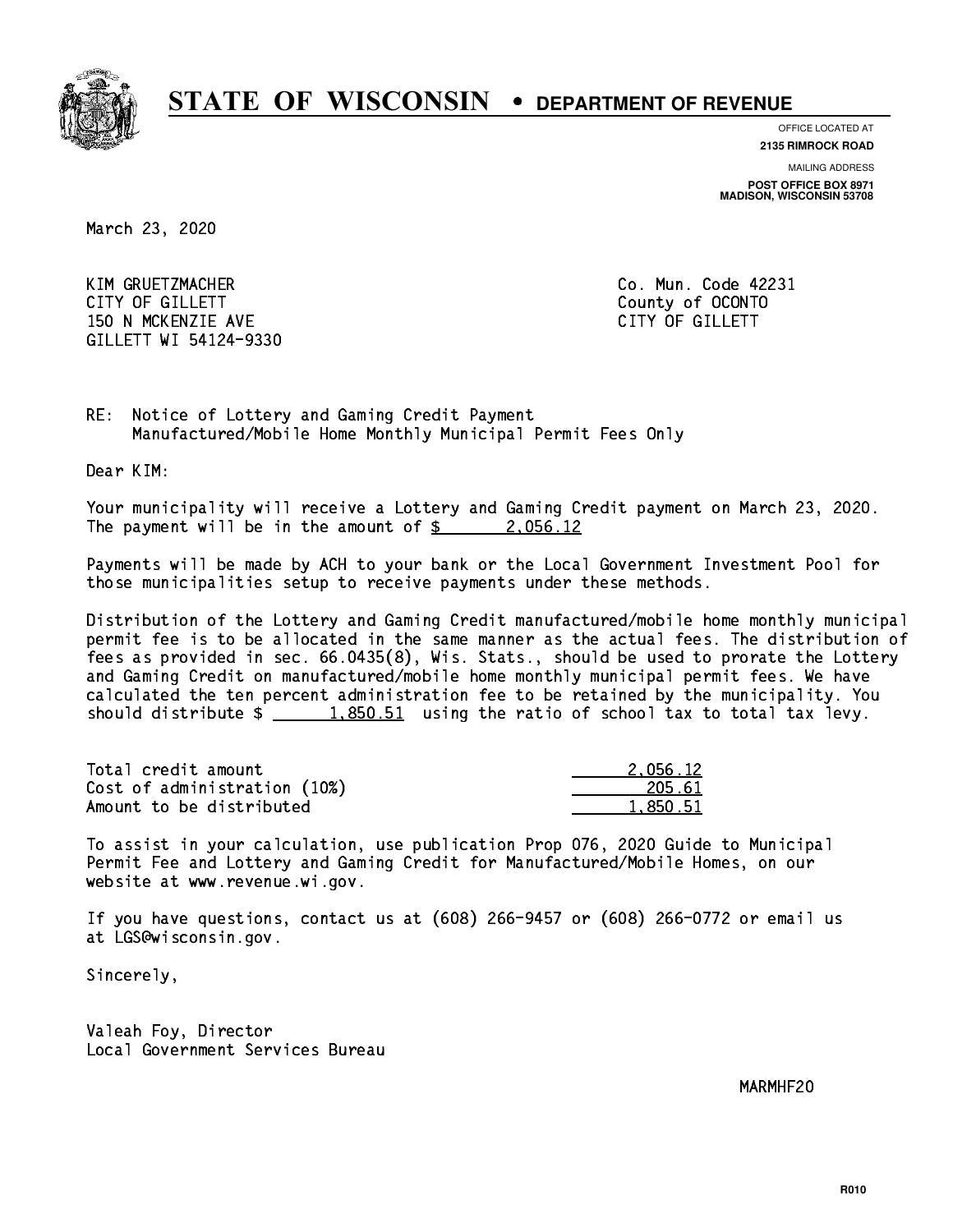

**OFFICE LOCATED AT**

**2135 RIMROCK ROAD**

**MAILING ADDRESS**

**POST OFFICE BOX 8971 MADISON, WISCONSIN 53708**

March 23, 2020

 SARA J. PERRIZO Co. Mun. Code 42265 CITY OF OCONTO County of OCONTO 1210 MAIN ST CITY OF OCONTO OCONTO WI 54153-1542

RE: Notice of Lottery and Gaming Credit Payment Manufactured/Mobile Home Monthly Municipal Permit Fees Only

Dear SARA:

 Your municipality will receive a Lottery and Gaming Credit payment on March 23, 2020. The payment will be in the amount of \$ 5,215.51 \_\_\_\_\_\_\_\_\_\_\_\_\_\_\_\_

 Payments will be made by ACH to your bank or the Local Government Investment Pool for those municipalities setup to receive payments under these methods.

 Distribution of the Lottery and Gaming Credit manufactured/mobile home monthly municipal permit fee is to be allocated in the same manner as the actual fees. The distribution of fees as provided in sec. 66.0435(8), Wis. Stats., should be used to prorate the Lottery and Gaming Credit on manufactured/mobile home monthly municipal permit fees. We have calculated the ten percent administration fee to be retained by the municipality. You should distribute  $\frac{4.693.96}{4.693.26}$  using the ratio of school tax to total tax levy.

| Total credit amount          | 5.215.51 |
|------------------------------|----------|
| Cost of administration (10%) | 521.55   |
| Amount to be distributed     | 4.693.96 |

 To assist in your calculation, use publication Prop 076, 2020 Guide to Municipal Permit Fee and Lottery and Gaming Credit for Manufactured/Mobile Homes, on our website at www.revenue.wi.gov.

 If you have questions, contact us at (608) 266-9457 or (608) 266-0772 or email us at LGS@wisconsin.gov.

Sincerely,

 Valeah Foy, Director Local Government Services Bureau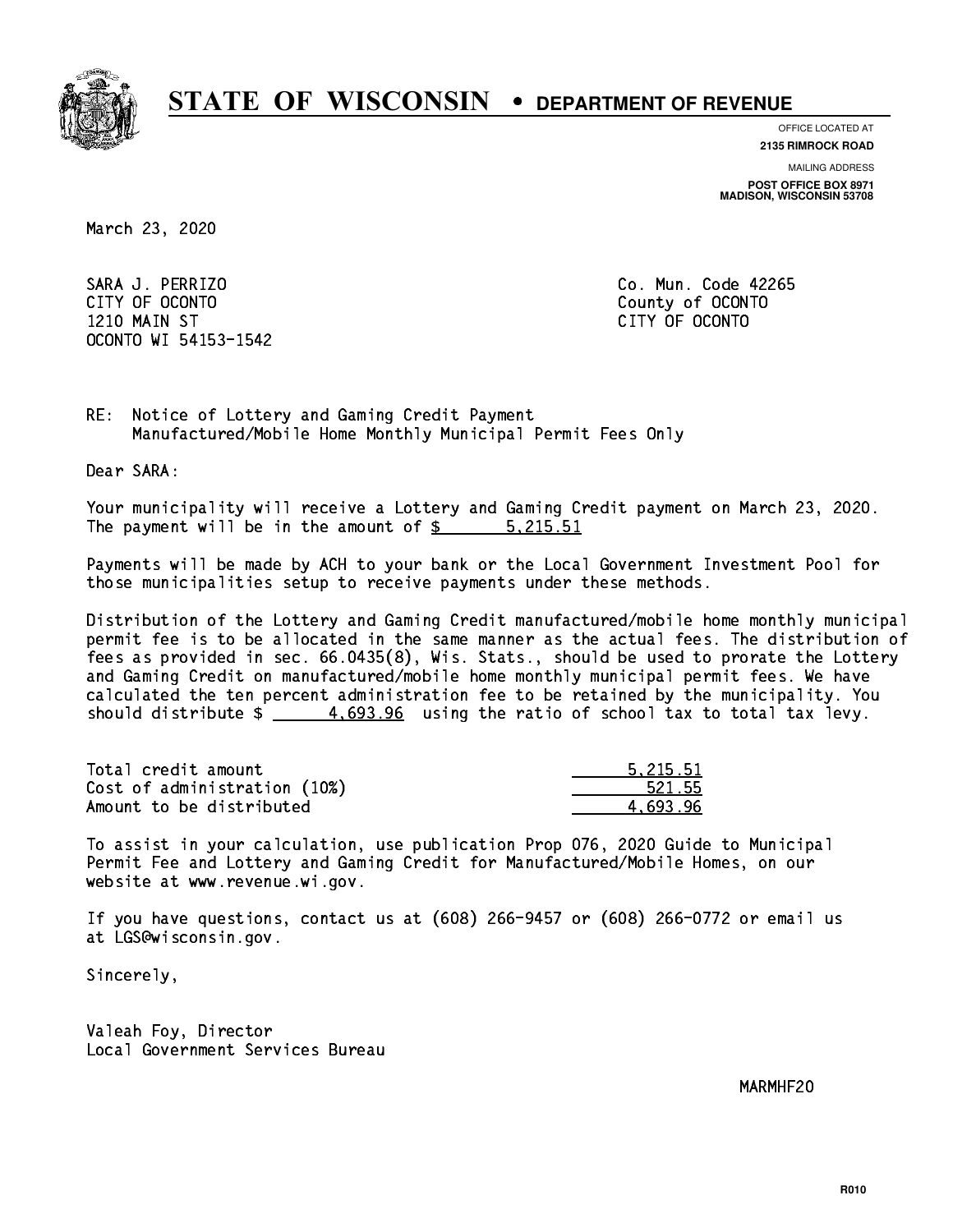

**OFFICE LOCATED AT**

**2135 RIMROCK ROAD**

**MAILING ADDRESS POST OFFICE BOX 8971 MADISON, WISCONSIN 53708**

March 23, 2020

**VICKI ROBERTS** CITY OF OCONTO FALLS **COUNTY COUNTY OF OCONTO** PO BOX 70 CITY OF OCONTO FALLS OCONTO FALLS WI 54154-0070

Co. Mun. Code 42266

RE: Notice of Lottery and Gaming Credit Payment Manufactured/Mobile Home Monthly Municipal Permit Fees Only

Dear VICKI:

 Your municipality will receive a Lottery and Gaming Credit payment on March 23, 2020. The payment will be in the amount of  $\frac{2}{3}$  1,288.61

 Payments will be made by ACH to your bank or the Local Government Investment Pool for those municipalities setup to receive payments under these methods.

 Distribution of the Lottery and Gaming Credit manufactured/mobile home monthly municipal permit fee is to be allocated in the same manner as the actual fees. The distribution of fees as provided in sec. 66.0435(8), Wis. Stats., should be used to prorate the Lottery and Gaming Credit on manufactured/mobile home monthly municipal permit fees. We have calculated the ten percent administration fee to be retained by the municipality. You should distribute  $\frac{1,159.75}{1,159.75}$  using the ratio of school tax to total tax levy.

| Total credit amount          | 1,288.61   |
|------------------------------|------------|
| Cost of administration (10%) | 128.86     |
| Amount to be distributed     | 1, 159, 75 |

 To assist in your calculation, use publication Prop 076, 2020 Guide to Municipal Permit Fee and Lottery and Gaming Credit for Manufactured/Mobile Homes, on our website at www.revenue.wi.gov.

 If you have questions, contact us at (608) 266-9457 or (608) 266-0772 or email us at LGS@wisconsin.gov.

Sincerely,

 Valeah Foy, Director Local Government Services Bureau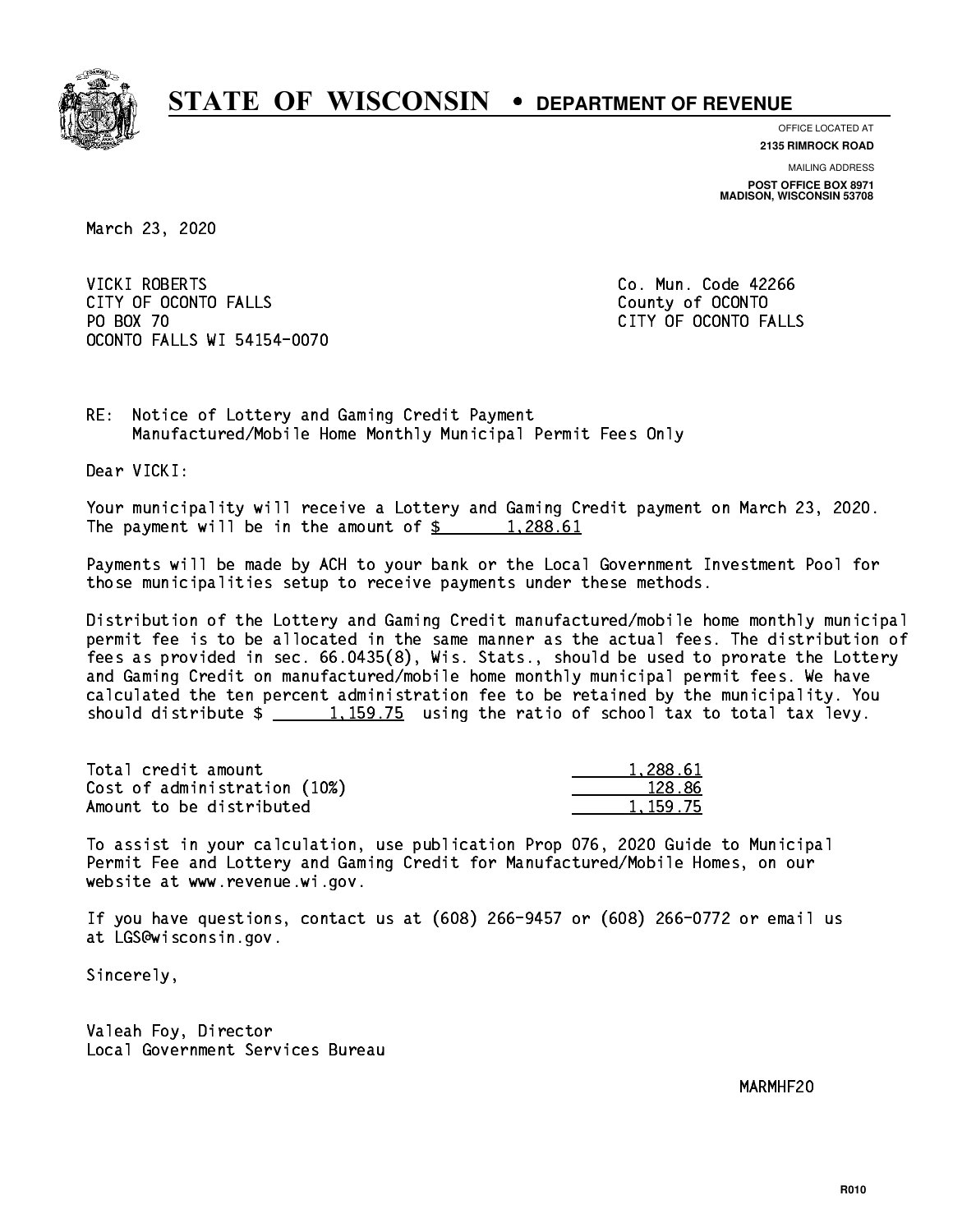

**OFFICE LOCATED AT**

**2135 RIMROCK ROAD**

**MAILING ADDRESS POST OFFICE BOX 8971 MADISON, WISCONSIN 53708**

March 23, 2020

**VALERIE FOLEY** CITY OF RHINELANDER **COUNTY COUNTY OF SHINE COUNTY** COUNTY OF ONEIDA 135 S STEVENS ST CITY OF RHINELANDER RHINELANDER WI 54501-3434

Co. Mun. Code 43276

RE: Notice of Lottery and Gaming Credit Payment Manufactured/Mobile Home Monthly Municipal Permit Fees Only

Dear VALERIE:

 Your municipality will receive a Lottery and Gaming Credit payment on March 23, 2020. The payment will be in the amount of  $\frac{22,917.72}{2}$ 

 Payments will be made by ACH to your bank or the Local Government Investment Pool for those municipalities setup to receive payments under these methods.

 Distribution of the Lottery and Gaming Credit manufactured/mobile home monthly municipal permit fee is to be allocated in the same manner as the actual fees. The distribution of fees as provided in sec. 66.0435(8), Wis. Stats., should be used to prorate the Lottery and Gaming Credit on manufactured/mobile home monthly municipal permit fees. We have calculated the ten percent administration fee to be retained by the municipality. You should distribute  $\frac{20.625.95}{20.625.95}$  using the ratio of school tax to total tax levy.

| Total credit amount          | 22.917.72 |
|------------------------------|-----------|
| Cost of administration (10%) | 2.291.77  |
| Amount to be distributed     | 20.625.95 |

 To assist in your calculation, use publication Prop 076, 2020 Guide to Municipal Permit Fee and Lottery and Gaming Credit for Manufactured/Mobile Homes, on our website at www.revenue.wi.gov.

 If you have questions, contact us at (608) 266-9457 or (608) 266-0772 or email us at LGS@wisconsin.gov.

Sincerely,

 Valeah Foy, Director Local Government Services Bureau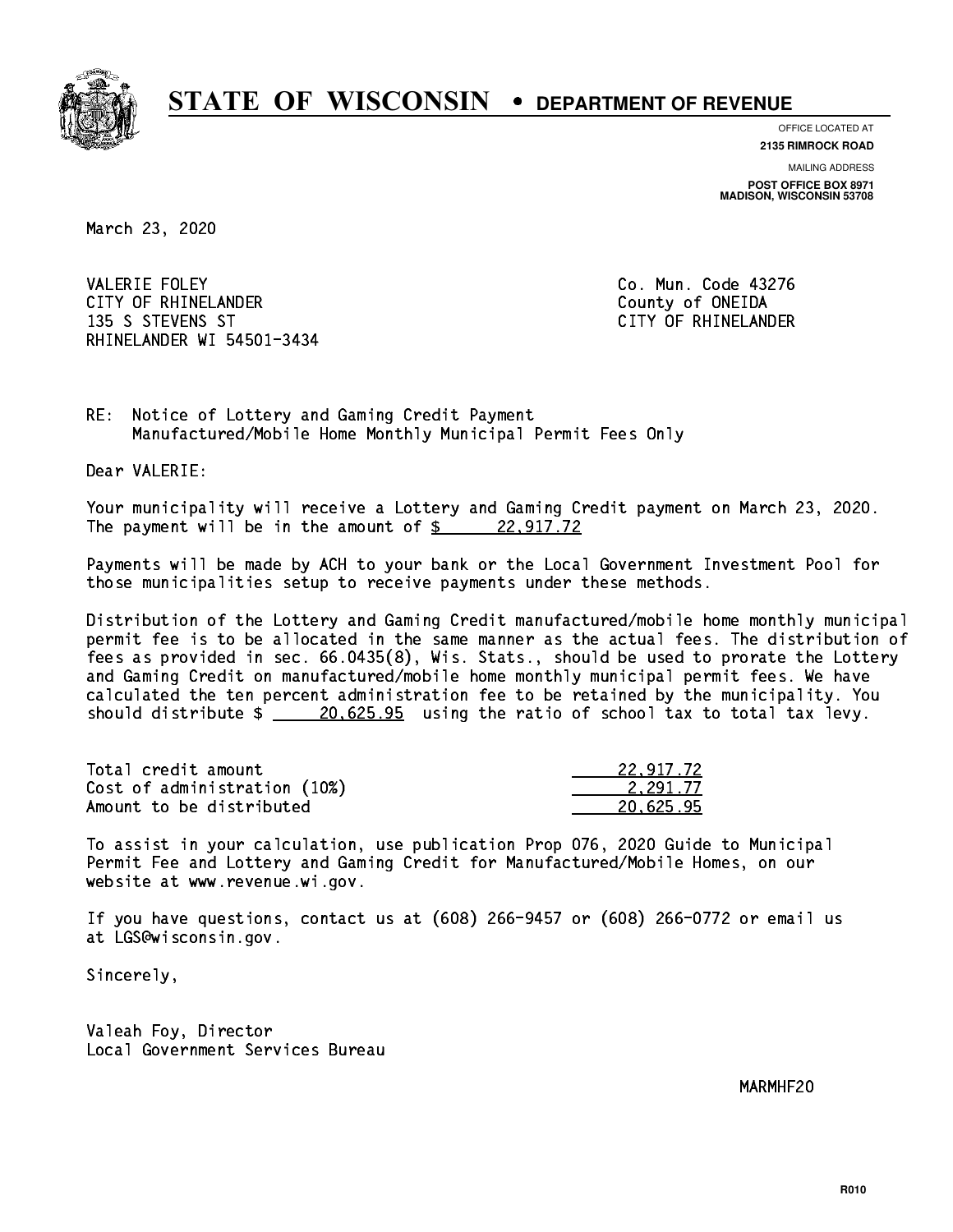

**OFFICE LOCATED AT**

**2135 RIMROCK ROAD**

**MAILING ADDRESS POST OFFICE BOX 8971 MADISON, WISCONSIN 53708**

March 23, 2020

AMY OLSON TOWN OF CENTER **COUNTY OF COUNTY COUNTY OF COULD A** N3990 STATE ROAD 47 TOWN OF CENTER APPLETON WI 54913-8484

Co. Mun. Code 44008

RE: Notice of Lottery and Gaming Credit Payment Manufactured/Mobile Home Monthly Municipal Permit Fees Only

Dear AMY:

 Your municipality will receive a Lottery and Gaming Credit payment on March 23, 2020. The payment will be in the amount of  $\frac{25}{1,254.48}$ 

 Payments will be made by ACH to your bank or the Local Government Investment Pool for those municipalities setup to receive payments under these methods.

 Distribution of the Lottery and Gaming Credit manufactured/mobile home monthly municipal permit fee is to be allocated in the same manner as the actual fees. The distribution of fees as provided in sec. 66.0435(8), Wis. Stats., should be used to prorate the Lottery and Gaming Credit on manufactured/mobile home monthly municipal permit fees. We have calculated the ten percent administration fee to be retained by the municipality. You should distribute  $\frac{1,129.04}{\sqrt{1,129.04}}$  using the ratio of school tax to total tax levy.

| Total credit amount          | 1.254.48 |
|------------------------------|----------|
| Cost of administration (10%) | 125.44   |
| Amount to be distributed     | 1.129.04 |

 To assist in your calculation, use publication Prop 076, 2020 Guide to Municipal Permit Fee and Lottery and Gaming Credit for Manufactured/Mobile Homes, on our website at www.revenue.wi.gov.

 If you have questions, contact us at (608) 266-9457 or (608) 266-0772 or email us at LGS@wisconsin.gov.

Sincerely,

 Valeah Foy, Director Local Government Services Bureau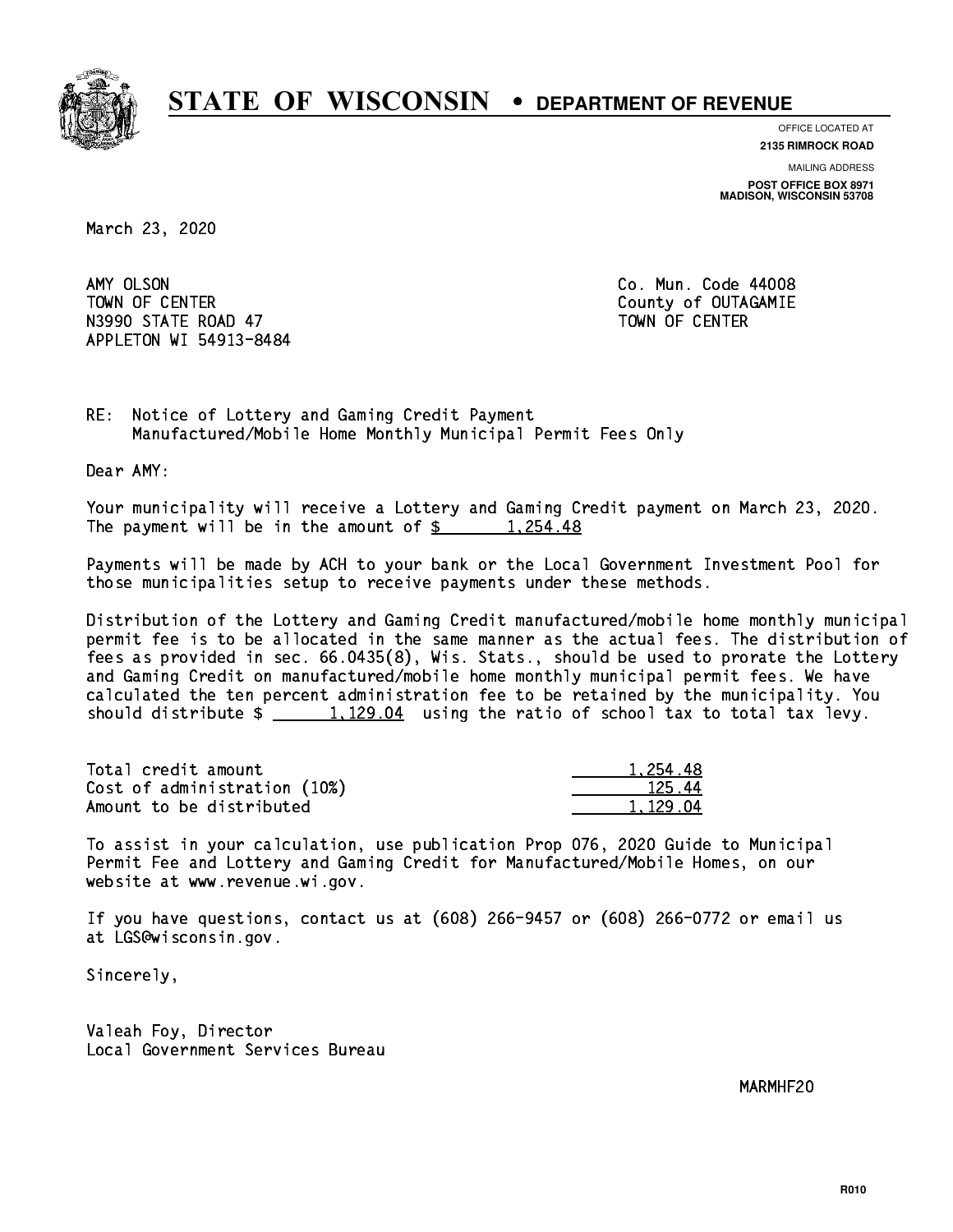

**OFFICE LOCATED AT 2135 RIMROCK ROAD**

**MAILING ADDRESS**

**POST OFFICE BOX 8971 MADISON, WISCONSIN 53708**

March 23, 2020

 COLLEEN LAHA Co. Mun. Code 44018 TOWN OF FREEDOM County of OUTAGAMIE PO BOX 1007 TOWN OF FREEDOM FREEDOM WI 54131-1007

RE: Notice of Lottery and Gaming Credit Payment Manufactured/Mobile Home Monthly Municipal Permit Fees Only

Dear COLLEEN:

 Your municipality will receive a Lottery and Gaming Credit payment on March 23, 2020. The payment will be in the amount of \$ 6,284.52 \_\_\_\_\_\_\_\_\_\_\_\_\_\_\_\_

 Payments will be made by ACH to your bank or the Local Government Investment Pool for those municipalities setup to receive payments under these methods.

 Distribution of the Lottery and Gaming Credit manufactured/mobile home monthly municipal permit fee is to be allocated in the same manner as the actual fees. The distribution of fees as provided in sec. 66.0435(8), Wis. Stats., should be used to prorate the Lottery and Gaming Credit on manufactured/mobile home monthly municipal permit fees. We have calculated the ten percent administration fee to be retained by the municipality. You should distribute  $\frac{2}{1}$   $\frac{5.656.07}{2}$  using the ratio of school tax to total tax levy.

| Total credit amount          | 6.284.52 |
|------------------------------|----------|
| Cost of administration (10%) | 628.45   |
| Amount to be distributed     | 5.656.07 |

 To assist in your calculation, use publication Prop 076, 2020 Guide to Municipal Permit Fee and Lottery and Gaming Credit for Manufactured/Mobile Homes, on our website at www.revenue.wi.gov.

 If you have questions, contact us at (608) 266-9457 or (608) 266-0772 or email us at LGS@wisconsin.gov.

Sincerely,

 Valeah Foy, Director Local Government Services Bureau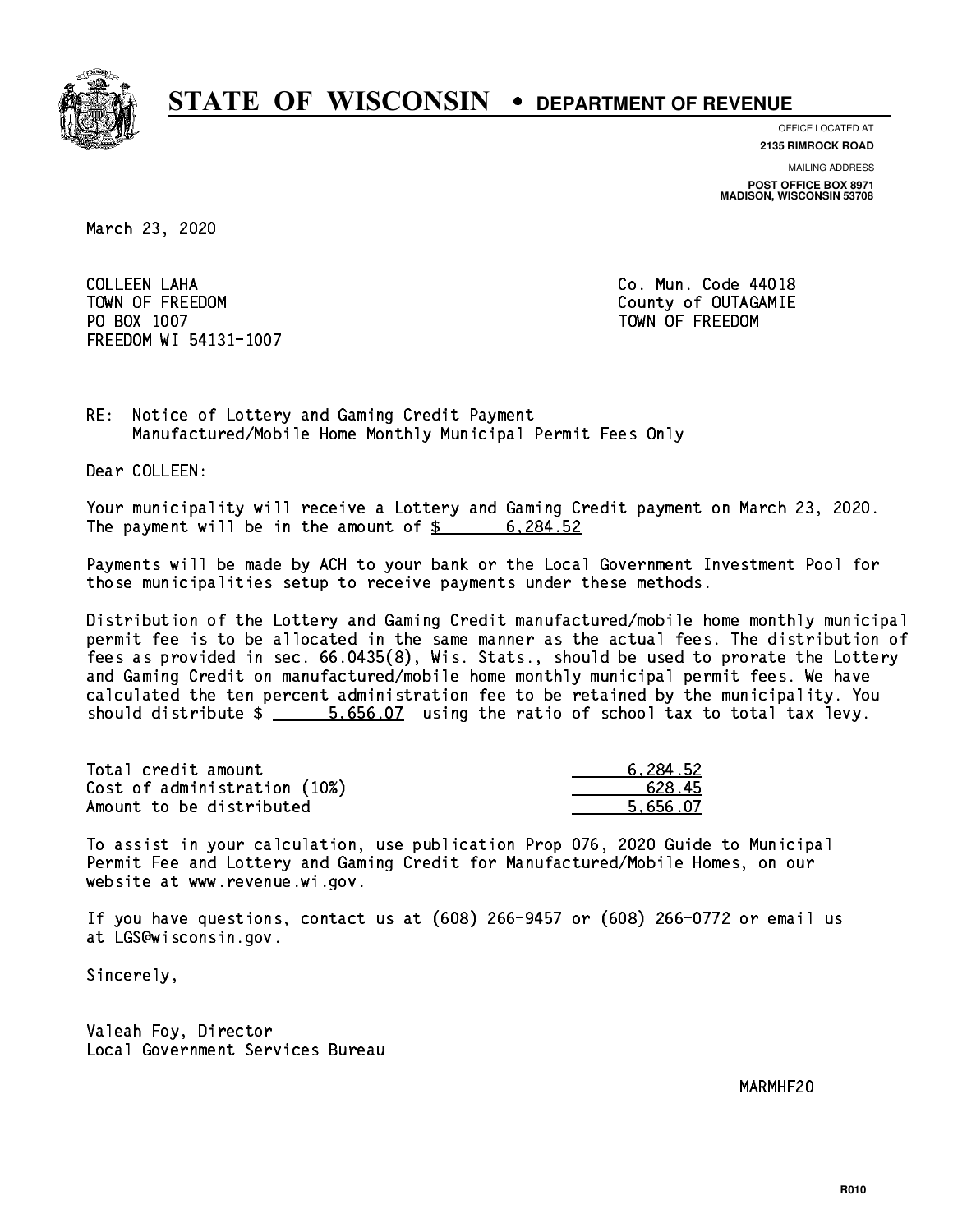

**OFFICE LOCATED AT**

**2135 RIMROCK ROAD**

**MAILING ADDRESS POST OFFICE BOX 8971 MADISON, WISCONSIN 53708**

March 23, 2020

LISA BEYER TOWN OF GREENVILLE TOWN OF GREENVILLE W6860 PARKVIEW DRIVE TOWN OF GREENVILLE GREENVILLE WI 54942

Co. Mun. Code 44022

RE: Notice of Lottery and Gaming Credit Payment Manufactured/Mobile Home Monthly Municipal Permit Fees Only

Dear LISA:

 Your municipality will receive a Lottery and Gaming Credit payment on March 23, 2020. The payment will be in the amount of  $\frac{2}{3}$  3,980.59

 Payments will be made by ACH to your bank or the Local Government Investment Pool for those municipalities setup to receive payments under these methods.

 Distribution of the Lottery and Gaming Credit manufactured/mobile home monthly municipal permit fee is to be allocated in the same manner as the actual fees. The distribution of fees as provided in sec. 66.0435(8), Wis. Stats., should be used to prorate the Lottery and Gaming Credit on manufactured/mobile home monthly municipal permit fees. We have calculated the ten percent administration fee to be retained by the municipality. You should distribute  $\frac{2}{2}$   $\frac{3.582.54}{2}$  using the ratio of school tax to total tax levy.

| Total credit amount          | 3.980.59 |
|------------------------------|----------|
| Cost of administration (10%) | 398.05   |
| Amount to be distributed     | 3.582.54 |

 To assist in your calculation, use publication Prop 076, 2020 Guide to Municipal Permit Fee and Lottery and Gaming Credit for Manufactured/Mobile Homes, on our website at www.revenue.wi.gov.

 If you have questions, contact us at (608) 266-9457 or (608) 266-0772 or email us at LGS@wisconsin.gov.

Sincerely,

 Valeah Foy, Director Local Government Services Bureau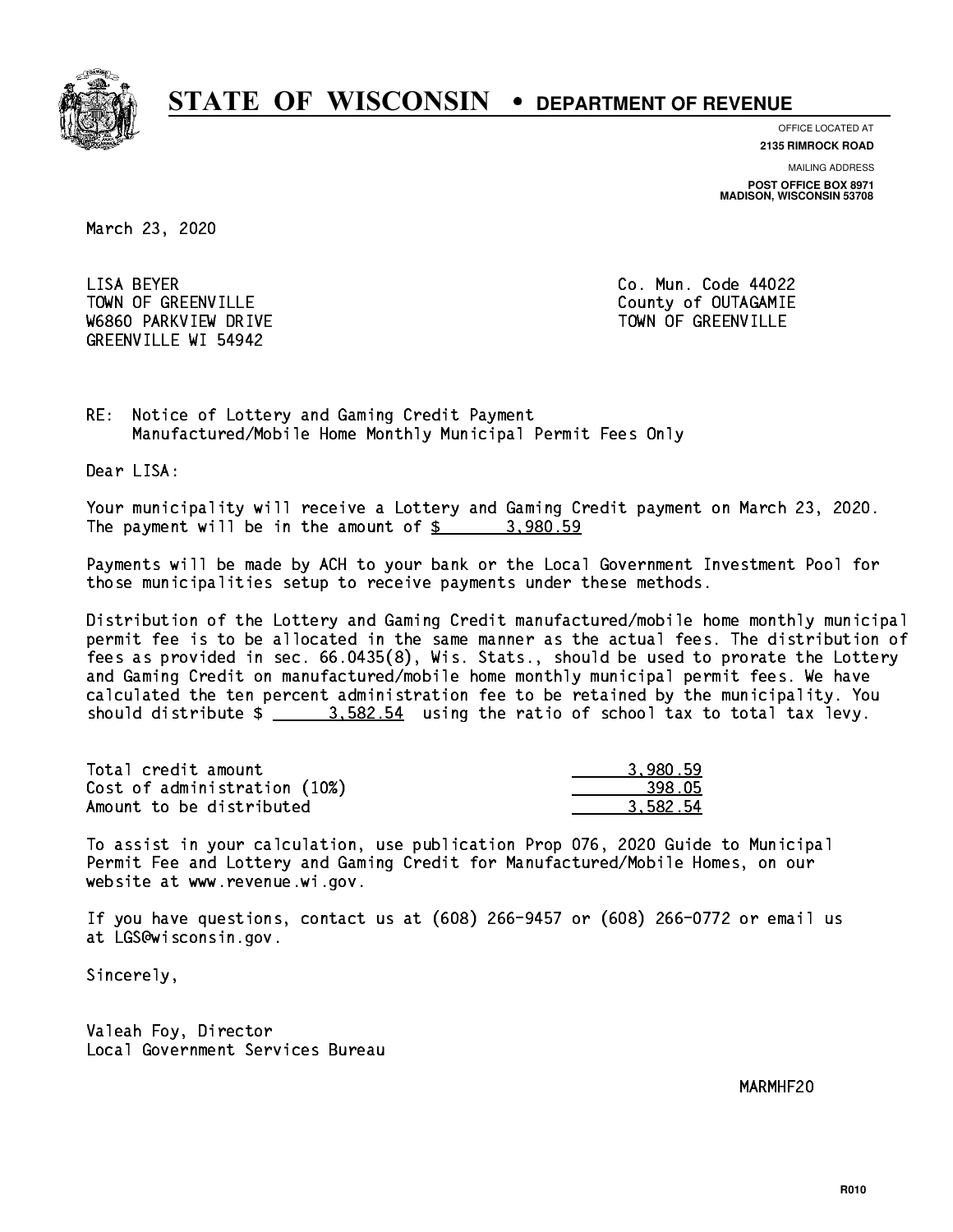

**OFFICE LOCATED AT**

**2135 RIMROCK ROAD**

**MAILING ADDRESS POST OFFICE BOX 8971 MADISON, WISCONSIN 53708**

March 23, 2020

**BARBARA SCHUH** VILLAGE OF BLACK CREEK COUNTY OF OUTAGAMIE 301 N MAPLE STREET VILLAGE OF BLACK CREEK BLACK CREEK WI 54106-9791

Co. Mun. Code 44107

RE: Notice of Lottery and Gaming Credit Payment Manufactured/Mobile Home Monthly Municipal Permit Fees Only

Dear BARBARA:

 Your municipality will receive a Lottery and Gaming Credit payment on March 23, 2020. The payment will be in the amount of  $\frac{2}{3}$  732.96

 Payments will be made by ACH to your bank or the Local Government Investment Pool for those municipalities setup to receive payments under these methods.

 Distribution of the Lottery and Gaming Credit manufactured/mobile home monthly municipal permit fee is to be allocated in the same manner as the actual fees. The distribution of fees as provided in sec. 66.0435(8), Wis. Stats., should be used to prorate the Lottery and Gaming Credit on manufactured/mobile home monthly municipal permit fees. We have calculated the ten percent administration fee to be retained by the municipality. You should distribute  $\frac{2}{1}$   $\frac{659.67}{659.67}$  using the ratio of school tax to total tax levy.

Total credit amount Cost of administration (10%) Amount to be distributed

| =<br>32 X<br>n |
|----------------|
| ( 24           |
| -67            |

 To assist in your calculation, use publication Prop 076, 2020 Guide to Municipal Permit Fee and Lottery and Gaming Credit for Manufactured/Mobile Homes, on our website at www.revenue.wi.gov.

 If you have questions, contact us at (608) 266-9457 or (608) 266-0772 or email us at LGS@wisconsin.gov.

Sincerely,

 Valeah Foy, Director Local Government Services Bureau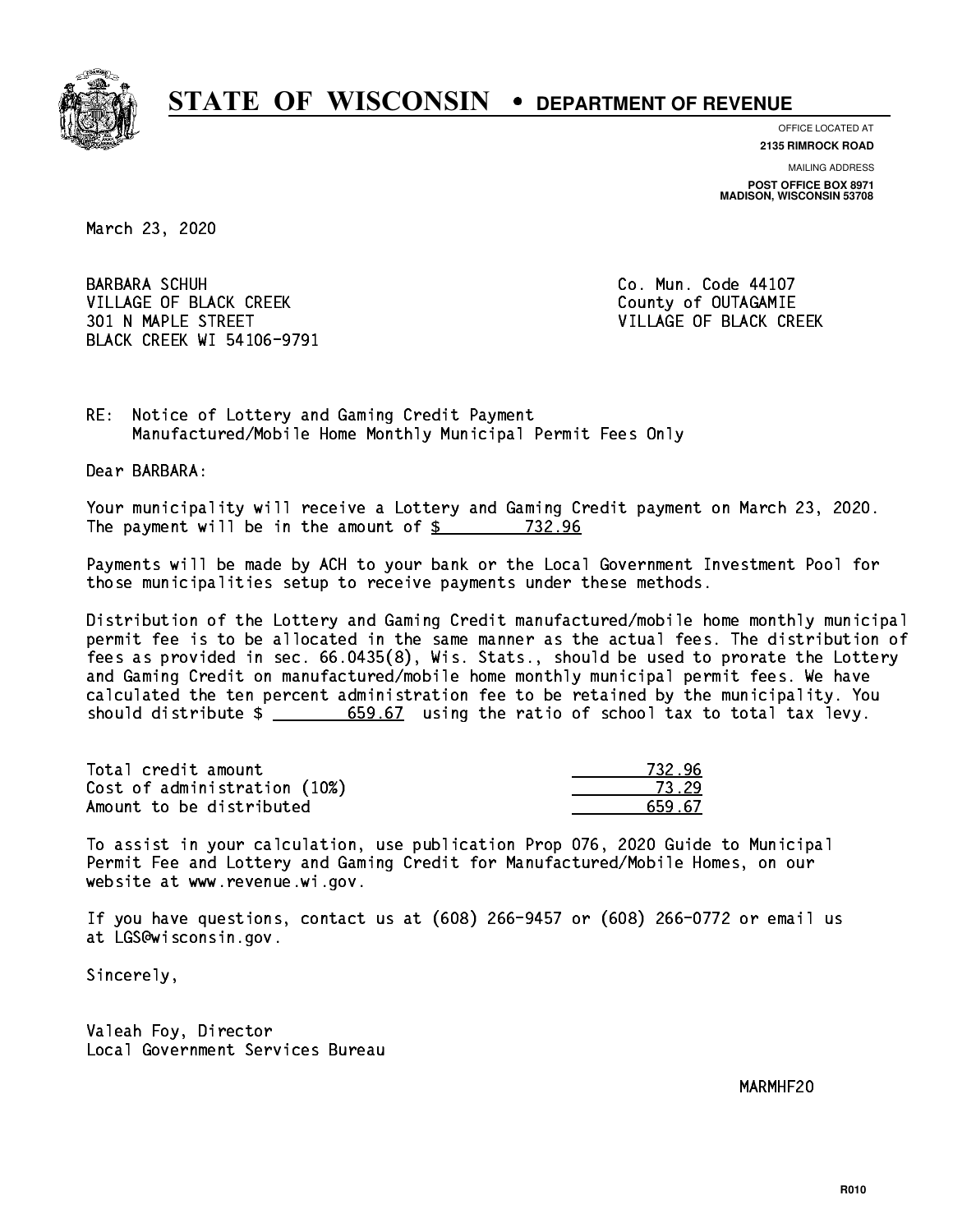

**OFFICE LOCATED AT**

**2135 RIMROCK ROAD**

**MAILING ADDRESS POST OFFICE BOX 8971 MADISON, WISCONSIN 53708**

March 23, 2020

 LISA REMIKER-DEWALL Co. Mun. Code 44146 VILLAGE OF LITTLE CHUTE COUNTY OF OUTAGAMIE 108 W MAIN ST VILLAGE OF LITTLE CHUTE LITTLE CHUTE WI 54140-1750

RE: Notice of Lottery and Gaming Credit Payment Manufactured/Mobile Home Monthly Municipal Permit Fees Only

Dear LISA:

 Your municipality will receive a Lottery and Gaming Credit payment on March 23, 2020. The payment will be in the amount of  $\frac{2}{3}$  12,792.48

 Payments will be made by ACH to your bank or the Local Government Investment Pool for those municipalities setup to receive payments under these methods.

 Distribution of the Lottery and Gaming Credit manufactured/mobile home monthly municipal permit fee is to be allocated in the same manner as the actual fees. The distribution of fees as provided in sec. 66.0435(8), Wis. Stats., should be used to prorate the Lottery and Gaming Credit on manufactured/mobile home monthly municipal permit fees. We have calculated the ten percent administration fee to be retained by the municipality. You should distribute  $\frac{11.513.24}{1.513.24}$  using the ratio of school tax to total tax levy.

| Total credit amount          | 12,792.48 |
|------------------------------|-----------|
| Cost of administration (10%) | 1.279.24  |
| Amount to be distributed     | 11.513.24 |

 To assist in your calculation, use publication Prop 076, 2020 Guide to Municipal Permit Fee and Lottery and Gaming Credit for Manufactured/Mobile Homes, on our website at www.revenue.wi.gov.

 If you have questions, contact us at (608) 266-9457 or (608) 266-0772 or email us at LGS@wisconsin.gov.

Sincerely,

 Valeah Foy, Director Local Government Services Bureau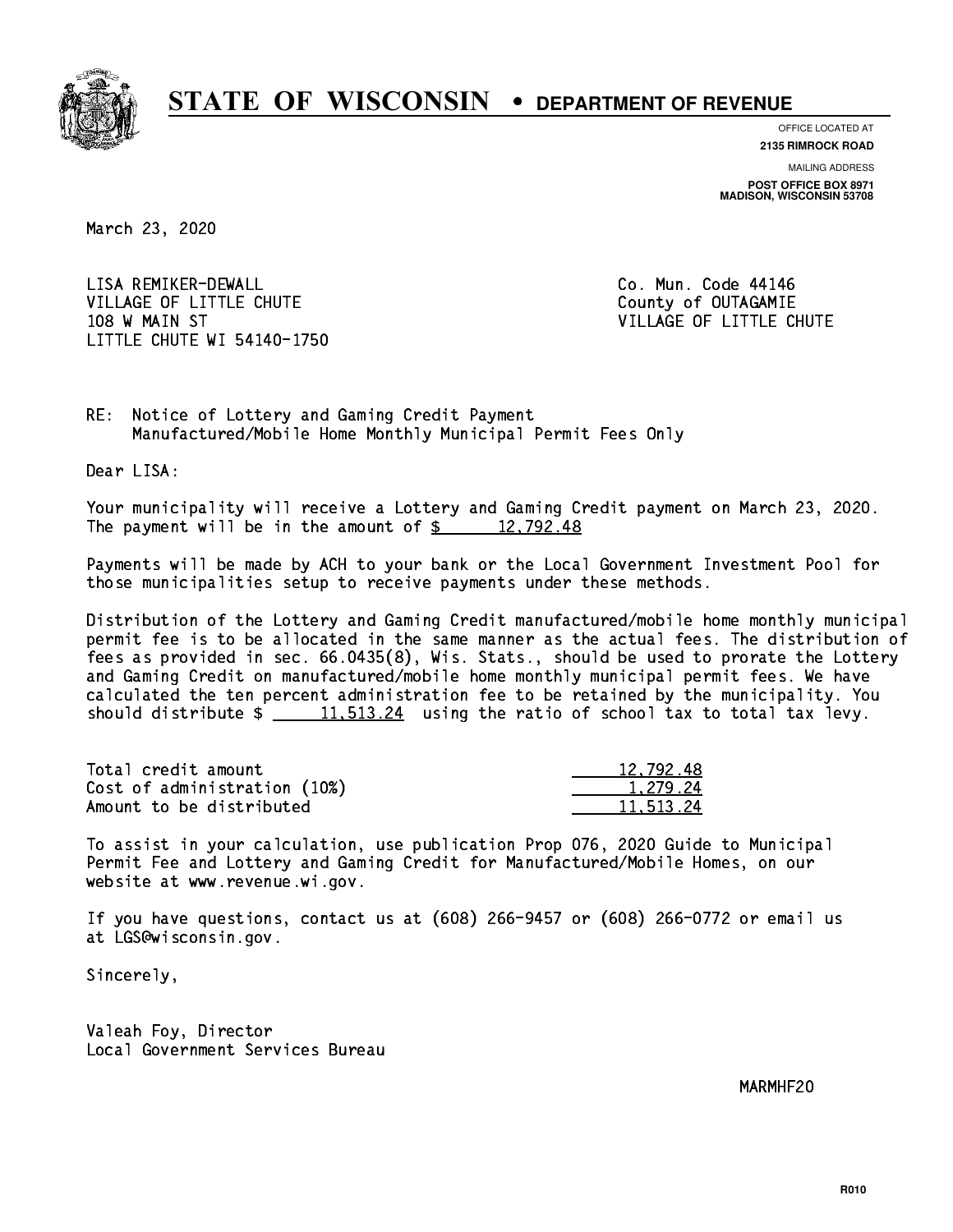

**OFFICE LOCATED AT 2135 RIMROCK ROAD**

**MAILING ADDRESS**

**POST OFFICE BOX 8971 MADISON, WISCONSIN 53708**

March 23, 2020

LINDA HOES VILLAGE OF NICHOLS **COUNTY OF SEXUAL COUNTY OF OUTAGAMIE**  PO BOX 169 N9065 KRULL RD. VILLAGE OF NICHOLS NICHOLS WI 54152-0169

Co. Mun. Code 44155

RE: Notice of Lottery and Gaming Credit Payment Manufactured/Mobile Home Monthly Municipal Permit Fees Only

Dear LINDA:

 Your municipality will receive a Lottery and Gaming Credit payment on March 23, 2020. The payment will be in the amount of  $\frac{2}{3}$  2,769.73

 Payments will be made by ACH to your bank or the Local Government Investment Pool for those municipalities setup to receive payments under these methods.

 Distribution of the Lottery and Gaming Credit manufactured/mobile home monthly municipal permit fee is to be allocated in the same manner as the actual fees. The distribution of fees as provided in sec. 66.0435(8), Wis. Stats., should be used to prorate the Lottery and Gaming Credit on manufactured/mobile home monthly municipal permit fees. We have calculated the ten percent administration fee to be retained by the municipality. You should distribute  $\frac{2.492.76}{2.492.76}$  using the ratio of school tax to total tax levy.

| Total credit amount          | 2.769.73 |
|------------------------------|----------|
| Cost of administration (10%) | 276.97   |
| Amount to be distributed     | 2.492.76 |

 To assist in your calculation, use publication Prop 076, 2020 Guide to Municipal Permit Fee and Lottery and Gaming Credit for Manufactured/Mobile Homes, on our website at www.revenue.wi.gov.

 If you have questions, contact us at (608) 266-9457 or (608) 266-0772 or email us at LGS@wisconsin.gov.

Sincerely,

 Valeah Foy, Director Local Government Services Bureau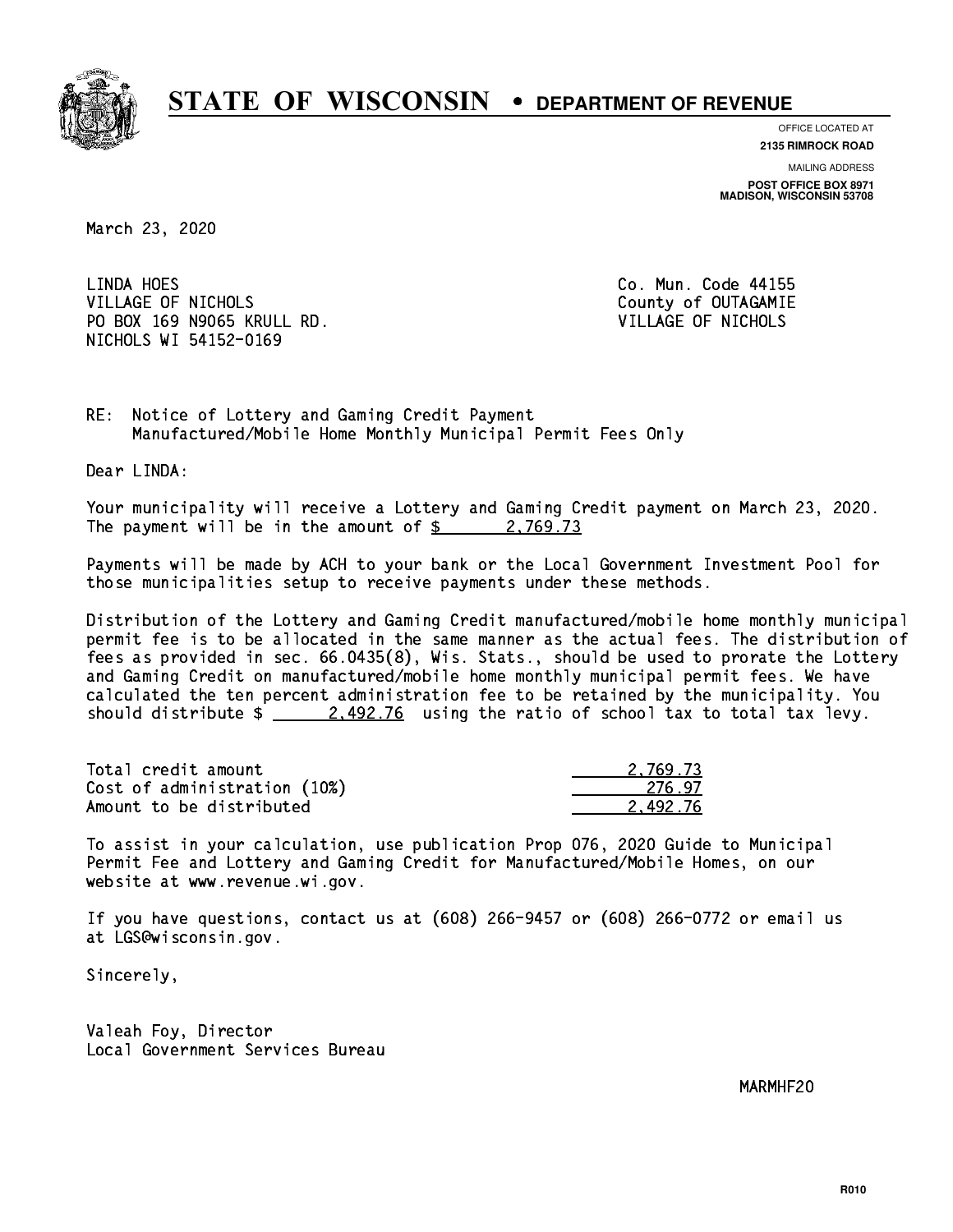

**OFFICE LOCATED AT**

**2135 RIMROCK ROAD**

**MAILING ADDRESS POST OFFICE BOX 8971 MADISON, WISCONSIN 53708**

March 23, 2020

 LAURIE SWEENEY Co. Mun. Code 44181 VILLAGE OF SHIOCTON COUNTY OF OUTAGAMIE PO BOX 96 SHIOCTON WI 54170-0096

VILLAGE OF SHIOCTON

RE: Notice of Lottery and Gaming Credit Payment Manufactured/Mobile Home Monthly Municipal Permit Fees Only

Dear LAURIE:

 Your municipality will receive a Lottery and Gaming Credit payment on March 23, 2020. The payment will be in the amount of \$ 5,037.96 \_\_\_\_\_\_\_\_\_\_\_\_\_\_\_\_

 Payments will be made by ACH to your bank or the Local Government Investment Pool for those municipalities setup to receive payments under these methods.

 Distribution of the Lottery and Gaming Credit manufactured/mobile home monthly municipal permit fee is to be allocated in the same manner as the actual fees. The distribution of fees as provided in sec. 66.0435(8), Wis. Stats., should be used to prorate the Lottery and Gaming Credit on manufactured/mobile home monthly municipal permit fees. We have calculated the ten percent administration fee to be retained by the municipality. You should distribute  $\frac{4.534.17}{2}$  using the ratio of school tax to total tax levy.

| Total credit amount          | 5.037.96 |
|------------------------------|----------|
| Cost of administration (10%) | 503.79   |
| Amount to be distributed     | 4.534.17 |

 To assist in your calculation, use publication Prop 076, 2020 Guide to Municipal Permit Fee and Lottery and Gaming Credit for Manufactured/Mobile Homes, on our website at www.revenue.wi.gov.

 If you have questions, contact us at (608) 266-9457 or (608) 266-0772 or email us at LGS@wisconsin.gov.

Sincerely,

 Valeah Foy, Director Local Government Services Bureau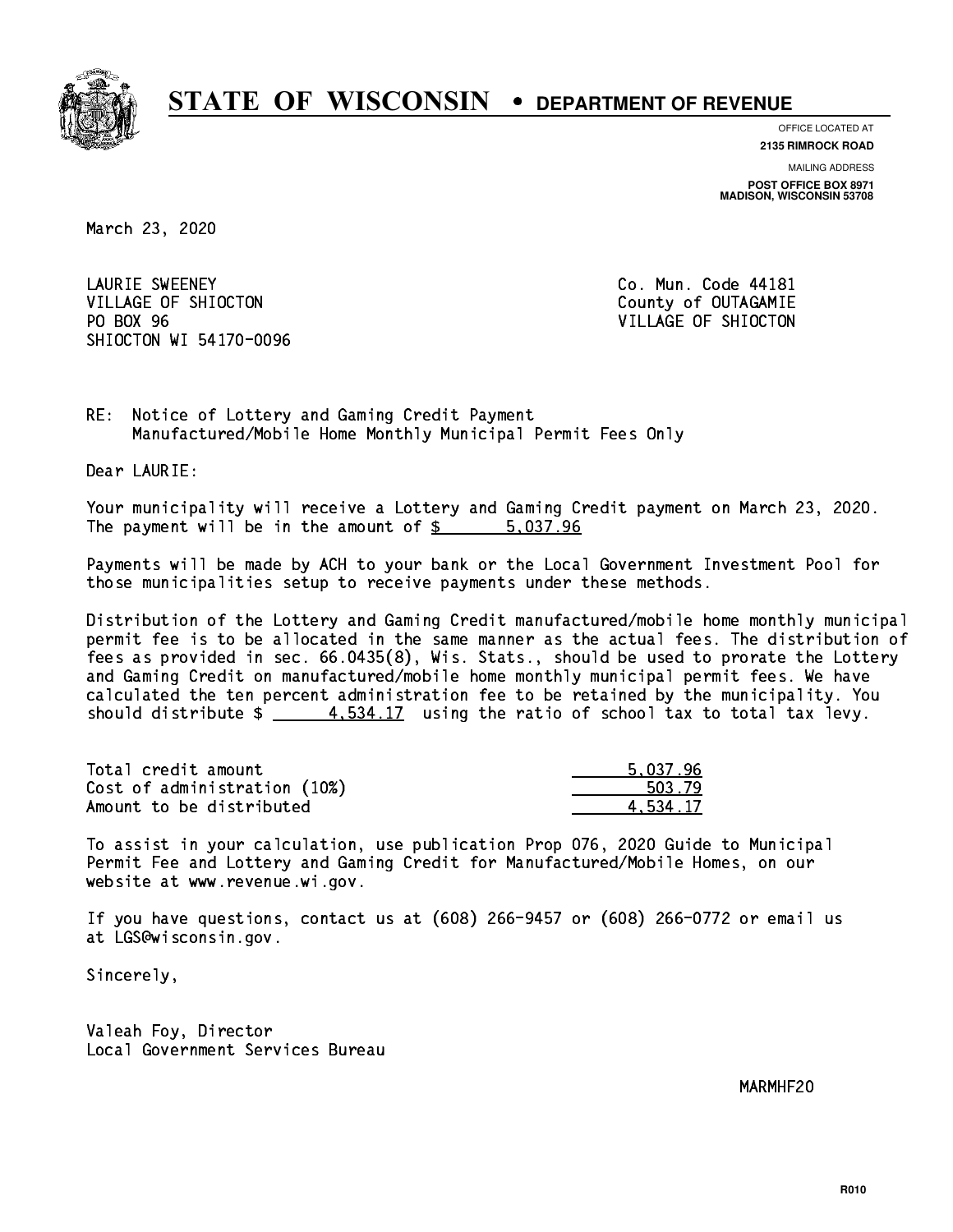

**OFFICE LOCATED AT**

**2135 RIMROCK ROAD**

**MAILING ADDRESS POST OFFICE BOX 8971 MADISON, WISCONSIN 53708**

March 23, 2020

 BONNIE BARTEL Co. Mun. Code 45008 TOWN OF GRAFTON COUNTY OF OUR COUNTY OF OUR COUNTY OF OUR COUNTY OF OUR COUNTY OF OUR COUNTY OF OUR COUNTY OF THE ONLY AND THE OUR COUNTY OF OUR COUNTY OF OUR COUNTY OF OUR COUNTY OF OUR COUNTY OF OUR COUNTY OF OUR COUNTY 1102 BRIDGE ST. TOWN OF GRAFIT ST. TOWN OF GRAFIT ST. TOWN OF GRAFIT ST. TOWN OF GRAFIT ST. TOWN OF GRAFIT ST. GRAFTON WI 53024-0143

RE: Notice of Lottery and Gaming Credit Payment Manufactured/Mobile Home Monthly Municipal Permit Fees Only

Dear BONNIE:

 Your municipality will receive a Lottery and Gaming Credit payment on March 23, 2020. The payment will be in the amount of \$ 5,943.24 \_\_\_\_\_\_\_\_\_\_\_\_\_\_\_\_

 Payments will be made by ACH to your bank or the Local Government Investment Pool for those municipalities setup to receive payments under these methods.

 Distribution of the Lottery and Gaming Credit manufactured/mobile home monthly municipal permit fee is to be allocated in the same manner as the actual fees. The distribution of fees as provided in sec. 66.0435(8), Wis. Stats., should be used to prorate the Lottery and Gaming Credit on manufactured/mobile home monthly municipal permit fees. We have calculated the ten percent administration fee to be retained by the municipality. You should distribute  $\frac{2}{1}$   $\frac{5,348.92}{2}$  using the ratio of school tax to total tax levy.

| Total credit amount          | 5.943.24 |
|------------------------------|----------|
| Cost of administration (10%) | 594.32   |
| Amount to be distributed     | 5.348.92 |

 To assist in your calculation, use publication Prop 076, 2020 Guide to Municipal Permit Fee and Lottery and Gaming Credit for Manufactured/Mobile Homes, on our website at www.revenue.wi.gov.

 If you have questions, contact us at (608) 266-9457 or (608) 266-0772 or email us at LGS@wisconsin.gov.

Sincerely,

 Valeah Foy, Director Local Government Services Bureau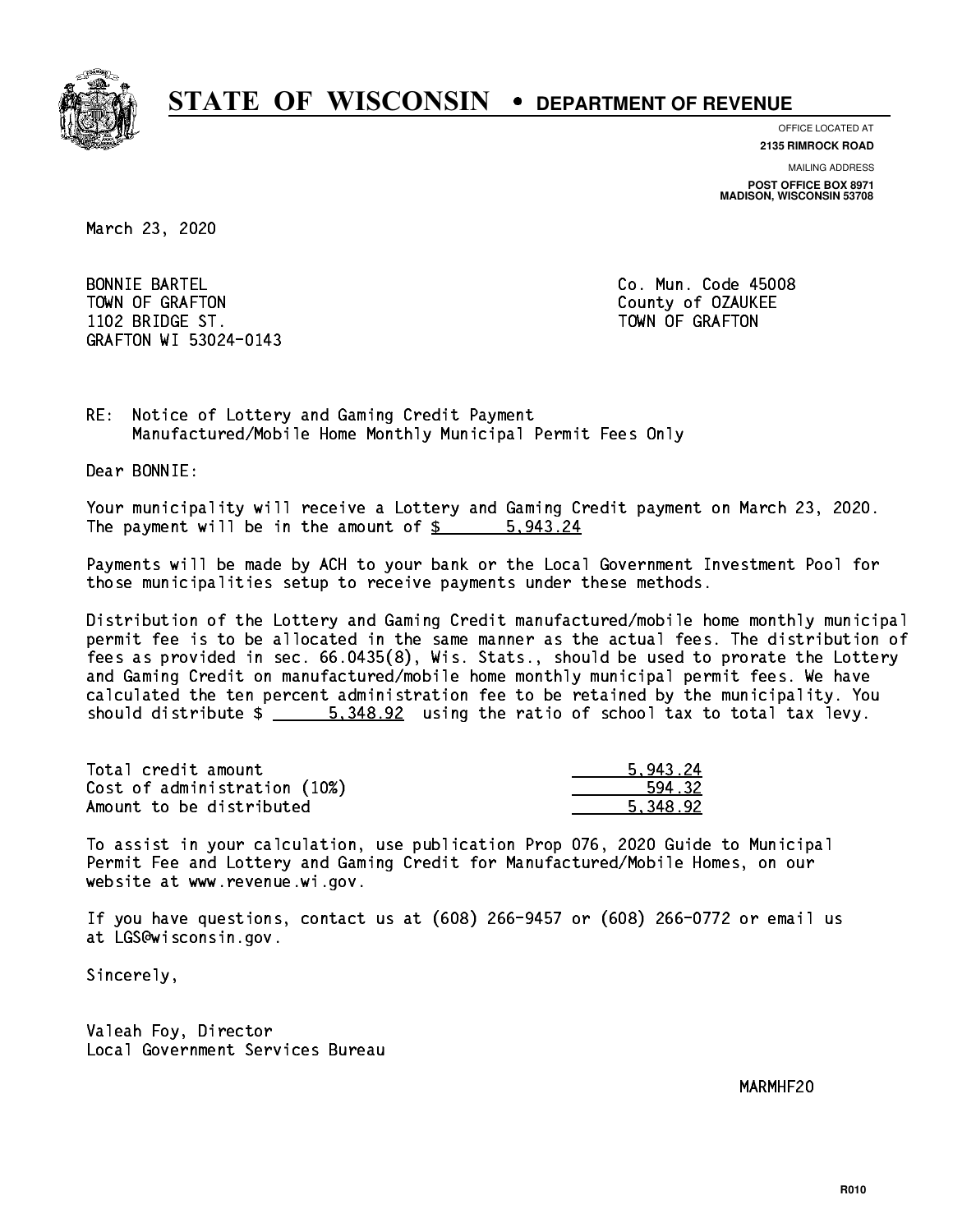

**OFFICE LOCATED AT**

**2135 RIMROCK ROAD**

**MAILING ADDRESS POST OFFICE BOX 8971 MADISON, WISCONSIN 53708**

March 23, 2020

MARY SAMPONT TOWN OF PORT WASHINGTON County of OZAUKEE 2354 WILLOW RD TOWN OF PORT WASHINGTON PORT WASHINGTON WI 53074-9751

Co. Mun. Code 45012

RE: Notice of Lottery and Gaming Credit Payment Manufactured/Mobile Home Monthly Municipal Permit Fees Only

Dear MARY:

 Your municipality will receive a Lottery and Gaming Credit payment on March 23, 2020. The payment will be in the amount of  $\frac{2}{3}$  1,782.45

 Payments will be made by ACH to your bank or the Local Government Investment Pool for those municipalities setup to receive payments under these methods.

 Distribution of the Lottery and Gaming Credit manufactured/mobile home monthly municipal permit fee is to be allocated in the same manner as the actual fees. The distribution of fees as provided in sec. 66.0435(8), Wis. Stats., should be used to prorate the Lottery and Gaming Credit on manufactured/mobile home monthly municipal permit fees. We have calculated the ten percent administration fee to be retained by the municipality. You should distribute  $\frac{1,604.21}{1,604.21}$  using the ratio of school tax to total tax levy.

| Total credit amount          | 1,782.45 |
|------------------------------|----------|
| Cost of administration (10%) | 178.24   |
| Amount to be distributed     | 1,604.21 |

 To assist in your calculation, use publication Prop 076, 2020 Guide to Municipal Permit Fee and Lottery and Gaming Credit for Manufactured/Mobile Homes, on our website at www.revenue.wi.gov.

 If you have questions, contact us at (608) 266-9457 or (608) 266-0772 or email us at LGS@wisconsin.gov.

Sincerely,

 Valeah Foy, Director Local Government Services Bureau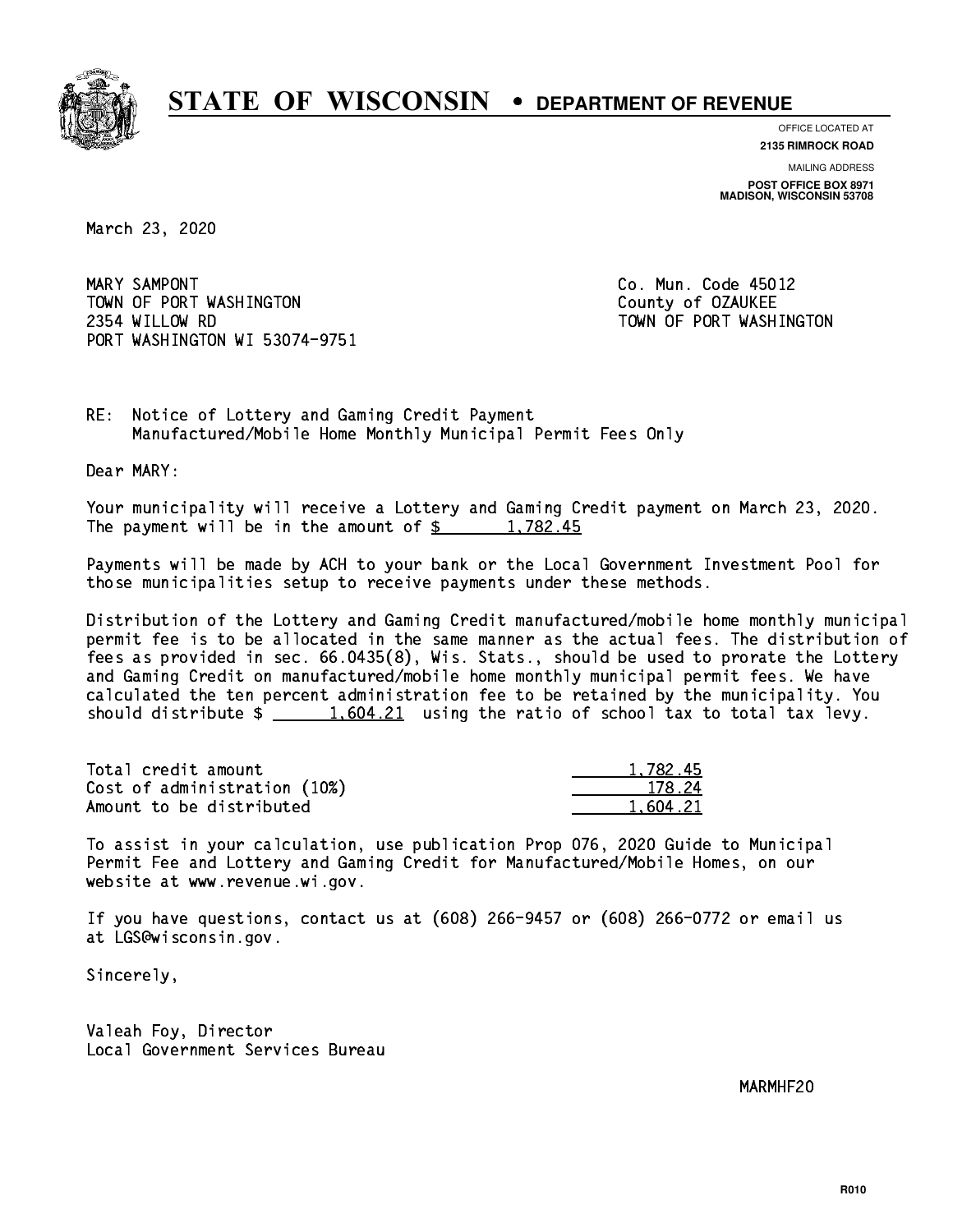

**OFFICE LOCATED AT 2135 RIMROCK ROAD**

**MAILING ADDRESS**

**POST OFFICE BOX 8971 MADISON, WISCONSIN 53708**

March 23, 2020

 AUDREY BAUER Co. Mun. Code 46004 TOWN OF DURAND COUNTY OF PERIODIC COUNTY OF PERIODIC COUNTY OF PERIODIC COUNTY OF PERIODIC COUNTY OF PERIODIC W5267 COUNTY RD V TOWN OF DURAND DURAND WI 54736-4721

RE: Notice of Lottery and Gaming Credit Payment Manufactured/Mobile Home Monthly Municipal Permit Fees Only

Dear AUDREY:

 Your municipality will receive a Lottery and Gaming Credit payment on March 23, 2020. The payment will be in the amount of  $\frac{2}{3}$  1,890.96

 Payments will be made by ACH to your bank or the Local Government Investment Pool for those municipalities setup to receive payments under these methods.

 Distribution of the Lottery and Gaming Credit manufactured/mobile home monthly municipal permit fee is to be allocated in the same manner as the actual fees. The distribution of fees as provided in sec. 66.0435(8), Wis. Stats., should be used to prorate the Lottery and Gaming Credit on manufactured/mobile home monthly municipal permit fees. We have calculated the ten percent administration fee to be retained by the municipality. You should distribute  $\frac{1,701.87}{1,701.87}$  using the ratio of school tax to total tax levy.

| Total credit amount          | 1,890.96 |
|------------------------------|----------|
| Cost of administration (10%) | 189.09   |
| Amount to be distributed     | 1.701.87 |

 To assist in your calculation, use publication Prop 076, 2020 Guide to Municipal Permit Fee and Lottery and Gaming Credit for Manufactured/Mobile Homes, on our website at www.revenue.wi.gov.

 If you have questions, contact us at (608) 266-9457 or (608) 266-0772 or email us at LGS@wisconsin.gov.

Sincerely,

 Valeah Foy, Director Local Government Services Bureau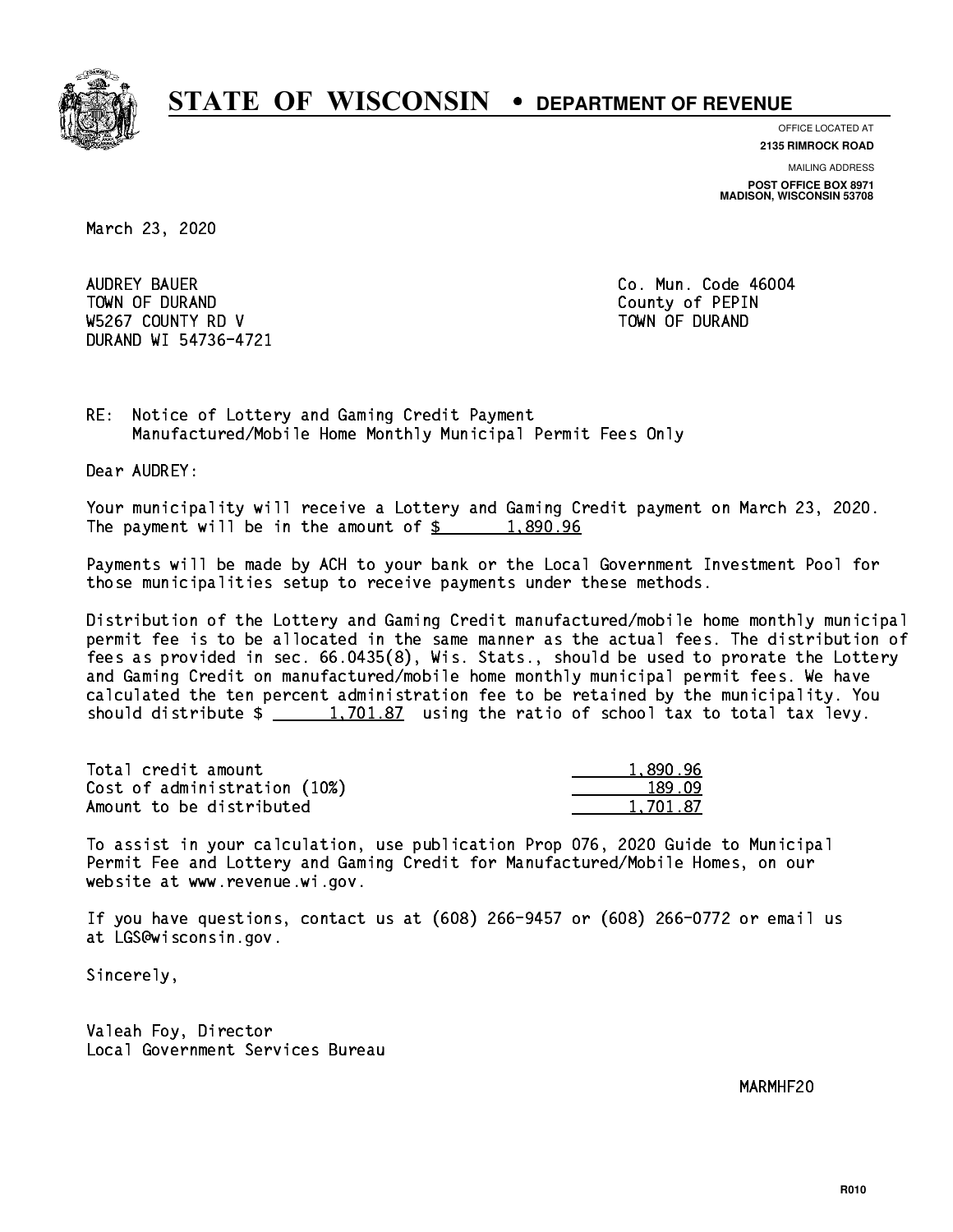

**OFFICE LOCATED AT**

**2135 RIMROCK ROAD**

**MAILING ADDRESS**

**POST OFFICE BOX 8971 MADISON, WISCONSIN 53708**

March 23, 2020

KIM LUNDA VILLAGE OF BAY CITY COUNTY County of PIERCE BAY CITY WI 54723

Co. Mun. Code 47106 W6275 MAIN ST. VILLAGE OF BAY CITY

RE: Notice of Lottery and Gaming Credit Payment Manufactured/Mobile Home Monthly Municipal Permit Fees Only

Dear KIM:

 Your municipality will receive a Lottery and Gaming Credit payment on March 23, 2020. The payment will be in the amount of \$ 379.01 \_\_\_\_\_\_\_\_\_\_\_\_\_\_\_\_

 Payments will be made by ACH to your bank or the Local Government Investment Pool for those municipalities setup to receive payments under these methods.

 Distribution of the Lottery and Gaming Credit manufactured/mobile home monthly municipal permit fee is to be allocated in the same manner as the actual fees. The distribution of fees as provided in sec. 66.0435(8), Wis. Stats., should be used to prorate the Lottery and Gaming Credit on manufactured/mobile home monthly municipal permit fees. We have calculated the ten percent administration fee to be retained by the municipality. You should distribute  $\frac{241.11}{2}$  using the ratio of school tax to total tax levy.

| Total credit amount          | 379.01 |
|------------------------------|--------|
| Cost of administration (10%) | -37 90 |
| Amount to be distributed     | 341 11 |

| 01    |
|-------|
|       |
| $-11$ |

 To assist in your calculation, use publication Prop 076, 2020 Guide to Municipal Permit Fee and Lottery and Gaming Credit for Manufactured/Mobile Homes, on our website at www.revenue.wi.gov.

 If you have questions, contact us at (608) 266-9457 or (608) 266-0772 or email us at LGS@wisconsin.gov.

Sincerely,

 Valeah Foy, Director Local Government Services Bureau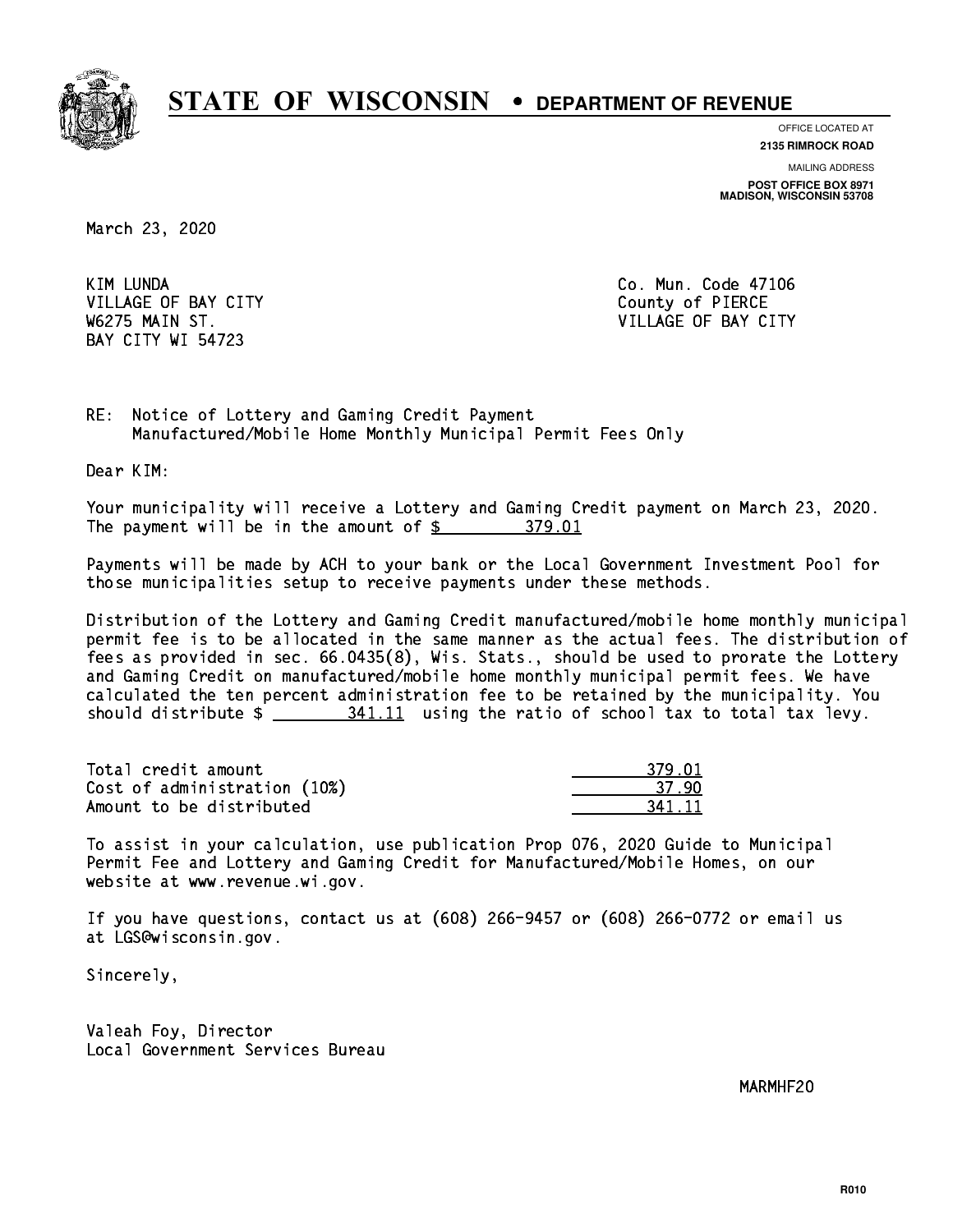

**OFFICE LOCATED AT**

**2135 RIMROCK ROAD**

**MAILING ADDRESS POST OFFICE BOX 8971 MADISON, WISCONSIN 53708**

March 23, 2020

PEGGY A NELSON CO. Mun. Code 47121 VILLAGE OF ELLSWORTH COUNTY OF PIERCE 130 N CHESTNUT ST VILLAGE OF ELLSWORTH ELLSWORTH WI 54011-4135

RE: Notice of Lottery and Gaming Credit Payment Manufactured/Mobile Home Monthly Municipal Permit Fees Only

Dear PEGGY:

 Your municipality will receive a Lottery and Gaming Credit payment on March 23, 2020. The payment will be in the amount of  $\frac{2.874.52}{2.874.52}$ 

 Payments will be made by ACH to your bank or the Local Government Investment Pool for those municipalities setup to receive payments under these methods.

 Distribution of the Lottery and Gaming Credit manufactured/mobile home monthly municipal permit fee is to be allocated in the same manner as the actual fees. The distribution of fees as provided in sec. 66.0435(8), Wis. Stats., should be used to prorate the Lottery and Gaming Credit on manufactured/mobile home monthly municipal permit fees. We have calculated the ten percent administration fee to be retained by the municipality. You should distribute  $\frac{2.587.07}{2.587.07}$  using the ratio of school tax to total tax levy.

| Total credit amount          | 2.874.52 |
|------------------------------|----------|
| Cost of administration (10%) | -287.45  |
| Amount to be distributed     | 2.587.07 |

 To assist in your calculation, use publication Prop 076, 2020 Guide to Municipal Permit Fee and Lottery and Gaming Credit for Manufactured/Mobile Homes, on our website at www.revenue.wi.gov.

 If you have questions, contact us at (608) 266-9457 or (608) 266-0772 or email us at LGS@wisconsin.gov.

Sincerely,

 Valeah Foy, Director Local Government Services Bureau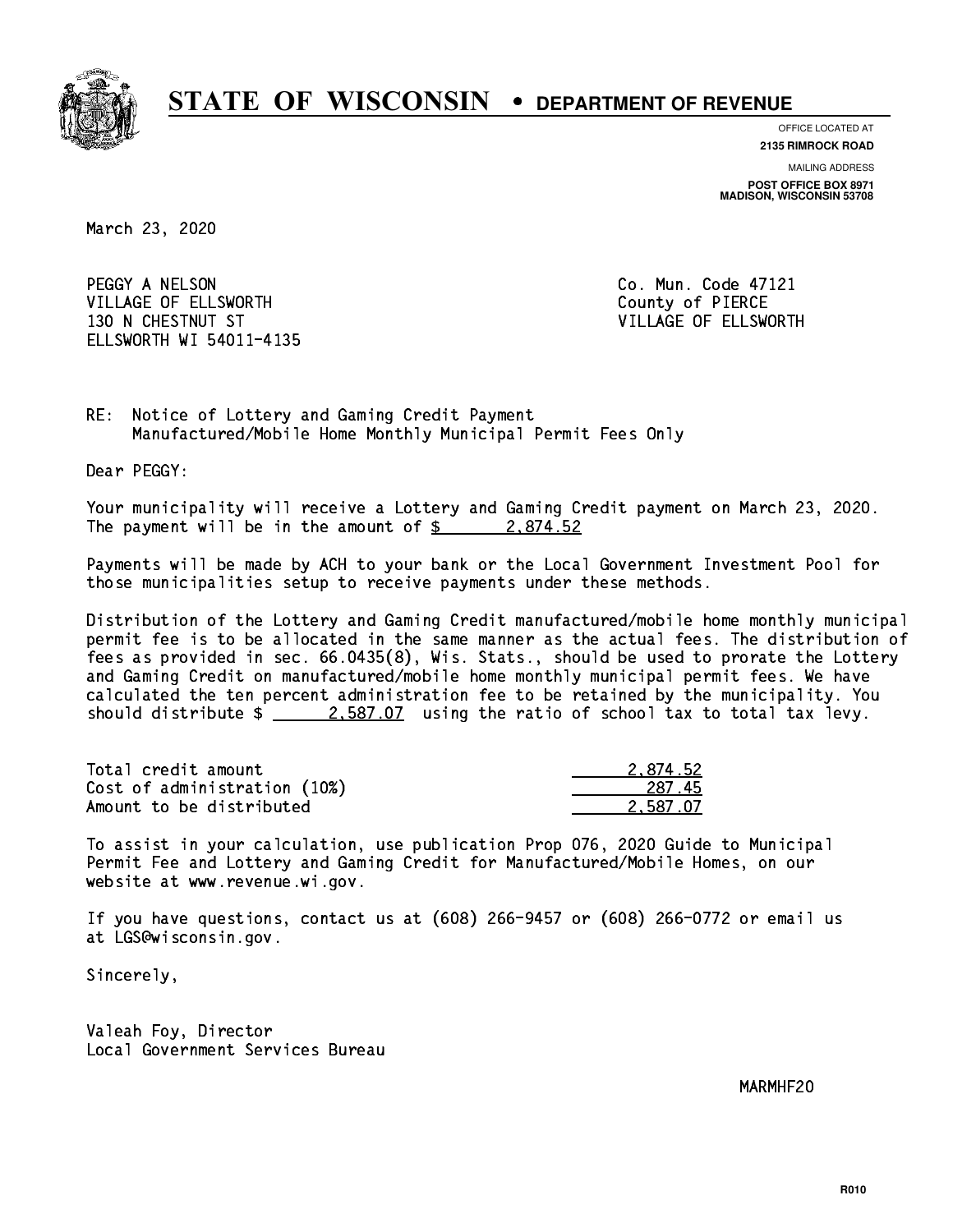

**OFFICE LOCATED AT**

**2135 RIMROCK ROAD**

**MAILING ADDRESS POST OFFICE BOX 8971 MADISON, WISCONSIN 53708**

March 23, 2020

ROXANNE GILLES Co. Mun. Code 47171 VILLAGE OF PLUM CITY COUNTY County of PIERCE PO BOX 207 PLUM CITY WI 54761-0207

VILLAGE OF PLUM CITY

RE: Notice of Lottery and Gaming Credit Payment Manufactured/Mobile Home Monthly Municipal Permit Fees Only

Dear ROXANNE:

 Your municipality will receive a Lottery and Gaming Credit payment on March 23, 2020. The payment will be in the amount of  $\frac{20}{1,180.20}$ 

 Payments will be made by ACH to your bank or the Local Government Investment Pool for those municipalities setup to receive payments under these methods.

 Distribution of the Lottery and Gaming Credit manufactured/mobile home monthly municipal permit fee is to be allocated in the same manner as the actual fees. The distribution of fees as provided in sec. 66.0435(8), Wis. Stats., should be used to prorate the Lottery and Gaming Credit on manufactured/mobile home monthly municipal permit fees. We have calculated the ten percent administration fee to be retained by the municipality. You should distribute  $\frac{1,062.18}{1,062.18}$  using the ratio of school tax to total tax levy.

| Total credit amount          | 1,180.20 |
|------------------------------|----------|
| Cost of administration (10%) | 118.02   |
| Amount to be distributed     | 1.062.18 |

 To assist in your calculation, use publication Prop 076, 2020 Guide to Municipal Permit Fee and Lottery and Gaming Credit for Manufactured/Mobile Homes, on our website at www.revenue.wi.gov.

 If you have questions, contact us at (608) 266-9457 or (608) 266-0772 or email us at LGS@wisconsin.gov.

Sincerely,

 Valeah Foy, Director Local Government Services Bureau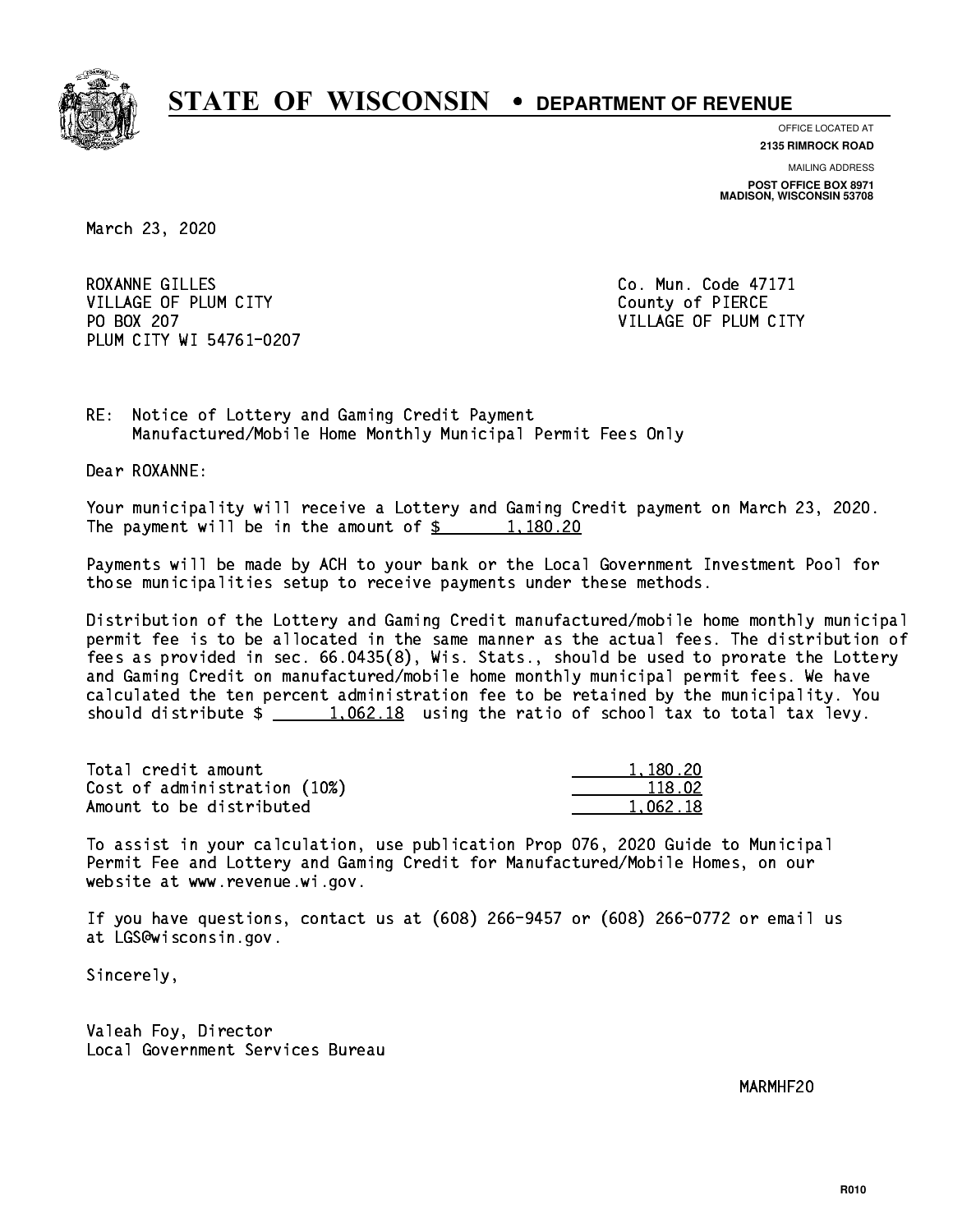

**OFFICE LOCATED AT**

**2135 RIMROCK ROAD**

**MAILING ADDRESS POST OFFICE BOX 8971 MADISON, WISCONSIN 53708**

March 23, 2020

 LUANN EMERSON Co. Mun. Code 47181 VILLAGE OF SPRING VALLEY COUNTY OF PIERCE PO BOX 276 VILLAGE OF SPRING VALLEY SPRING VALLEY WI 54767-0276

RE: Notice of Lottery and Gaming Credit Payment Manufactured/Mobile Home Monthly Municipal Permit Fees Only

Dear LUANN:

 Your municipality will receive a Lottery and Gaming Credit payment on March 23, 2020. The payment will be in the amount of  $\frac{2}{3}$  3,059.52

 Payments will be made by ACH to your bank or the Local Government Investment Pool for those municipalities setup to receive payments under these methods.

 Distribution of the Lottery and Gaming Credit manufactured/mobile home monthly municipal permit fee is to be allocated in the same manner as the actual fees. The distribution of fees as provided in sec. 66.0435(8), Wis. Stats., should be used to prorate the Lottery and Gaming Credit on manufactured/mobile home monthly municipal permit fees. We have calculated the ten percent administration fee to be retained by the municipality. You should distribute  $\frac{2.753.57}{2.753.57}$  using the ratio of school tax to total tax levy.

| Total credit amount          | 3.059.52 |
|------------------------------|----------|
| Cost of administration (10%) | 305.95   |
| Amount to be distributed     | 2.753.57 |

 To assist in your calculation, use publication Prop 076, 2020 Guide to Municipal Permit Fee and Lottery and Gaming Credit for Manufactured/Mobile Homes, on our website at www.revenue.wi.gov.

 If you have questions, contact us at (608) 266-9457 or (608) 266-0772 or email us at LGS@wisconsin.gov.

Sincerely,

 Valeah Foy, Director Local Government Services Bureau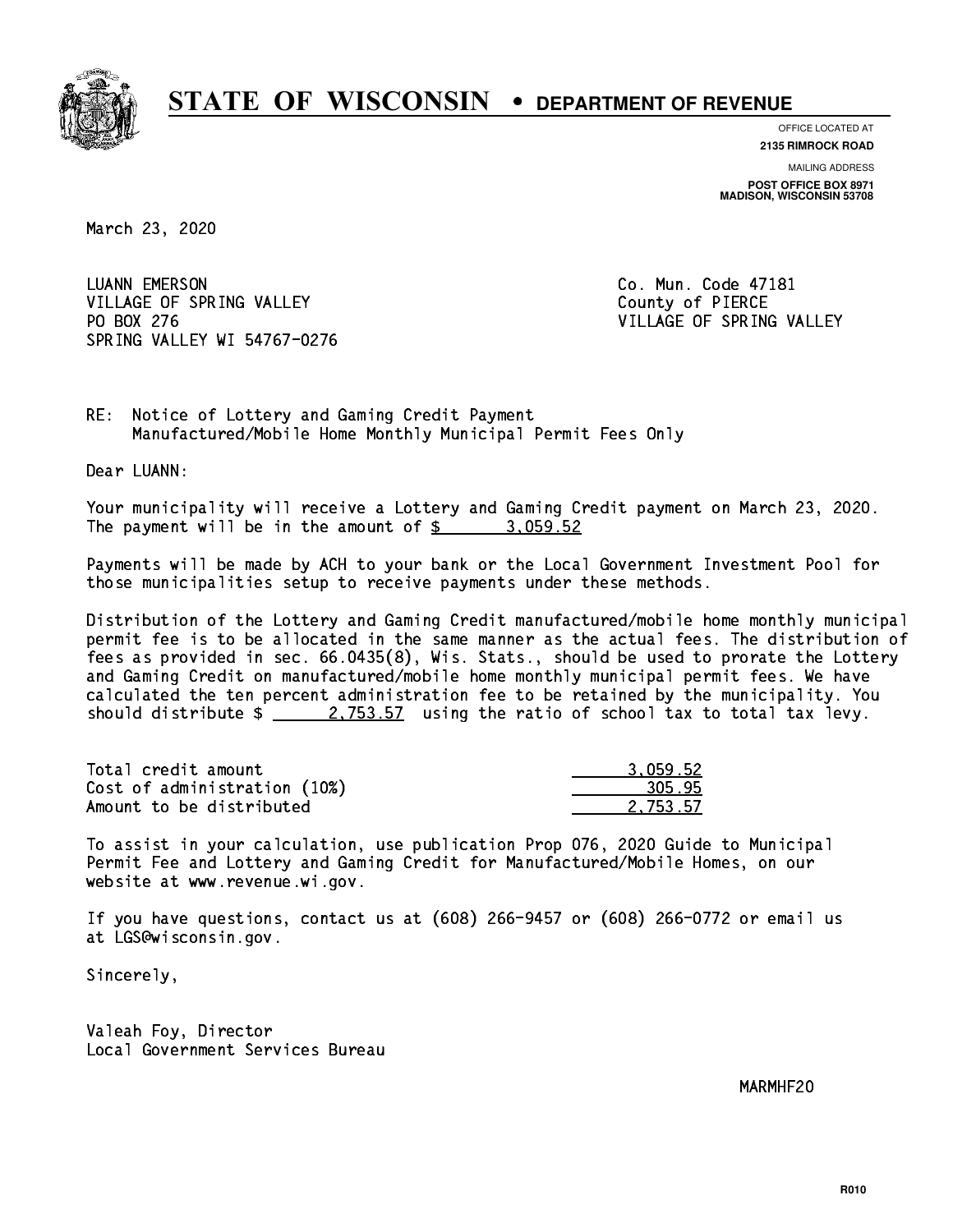

**OFFICE LOCATED AT 2135 RIMROCK ROAD**

**MAILING ADDRESS**

**POST OFFICE BOX 8971 MADISON, WISCONSIN 53708**

March 23, 2020

 ELIZABETH LANSING Co. Mun. Code 47271 CITY OF PRESCOTT County of PIERCE 800 BORNER ST N CITY OF PRESCOTT PRESCOTT WI 54021-2011

RE: Notice of Lottery and Gaming Credit Payment Manufactured/Mobile Home Monthly Municipal Permit Fees Only

Dear ELIZABETH:

 Your municipality will receive a Lottery and Gaming Credit payment on March 23, 2020. The payment will be in the amount of  $\frac{2}{3}$  8,814.43

 Payments will be made by ACH to your bank or the Local Government Investment Pool for those municipalities setup to receive payments under these methods.

 Distribution of the Lottery and Gaming Credit manufactured/mobile home monthly municipal permit fee is to be allocated in the same manner as the actual fees. The distribution of fees as provided in sec. 66.0435(8), Wis. Stats., should be used to prorate the Lottery and Gaming Credit on manufactured/mobile home monthly municipal permit fees. We have calculated the ten percent administration fee to be retained by the municipality. You should distribute  $\frac{2}{2}$   $\frac{7,932.99}{2}$  using the ratio of school tax to total tax levy.

| Total credit amount          | 8.814.43 |
|------------------------------|----------|
| Cost of administration (10%) | -881.44  |
| Amount to be distributed     | 7.932.99 |

 To assist in your calculation, use publication Prop 076, 2020 Guide to Municipal Permit Fee and Lottery and Gaming Credit for Manufactured/Mobile Homes, on our website at www.revenue.wi.gov.

 If you have questions, contact us at (608) 266-9457 or (608) 266-0772 or email us at LGS@wisconsin.gov.

Sincerely,

 Valeah Foy, Director Local Government Services Bureau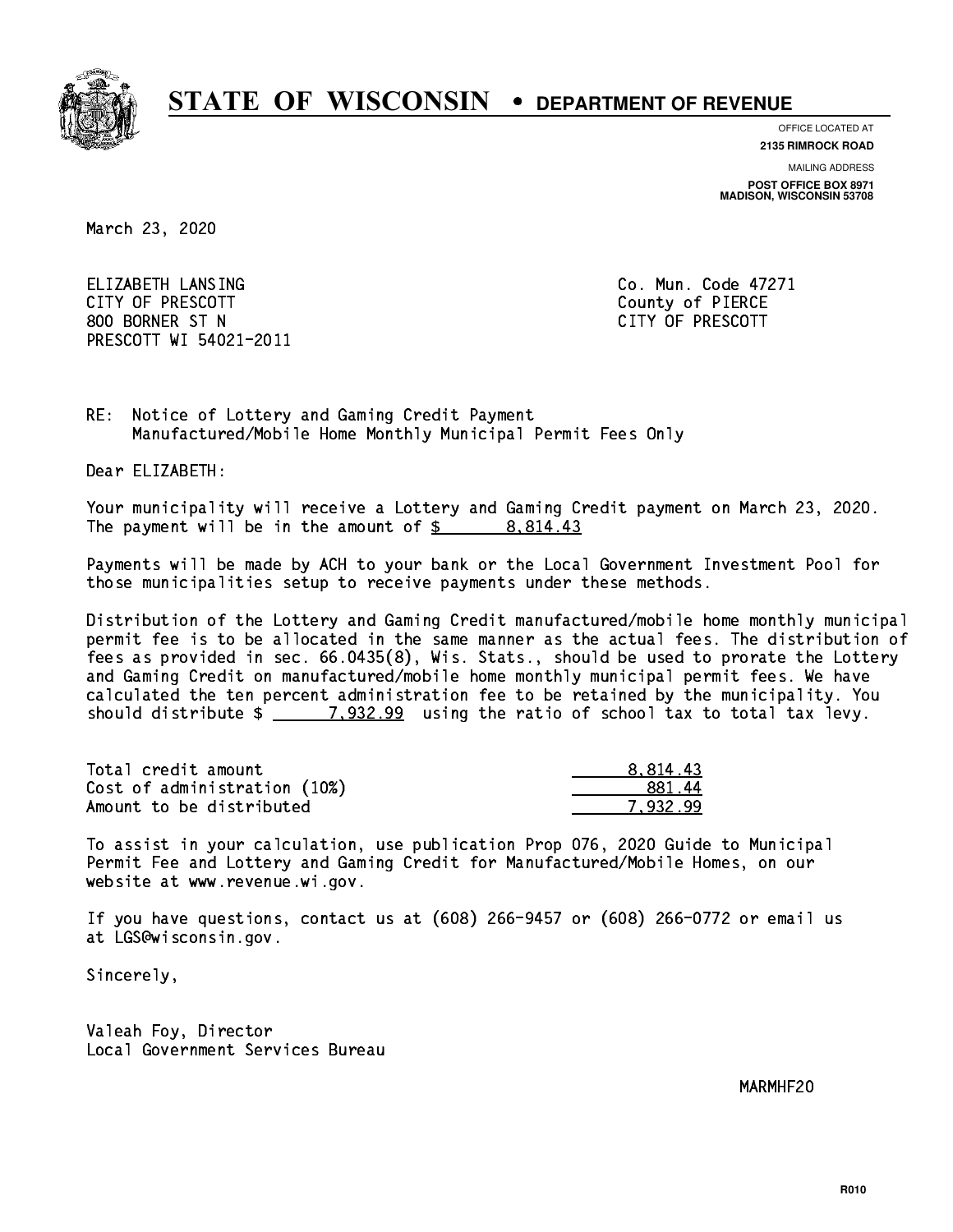

**OFFICE LOCATED AT**

**2135 RIMROCK ROAD**

**MAILING ADDRESS**

**POST OFFICE BOX 8971 MADISON, WISCONSIN 53708**

March 23, 2020

 SARAH KARLSSON Co. Mun. Code 47276 CITY OF RIVER FALLS COUNTY OF PIERCE 222 LEWIS ST SUITE 207 CITY OF RIVER FALLS RIVER FALLS WI 54022-2190

RE: Notice of Lottery and Gaming Credit Payment Manufactured/Mobile Home Monthly Municipal Permit Fees Only

Dear SARAH:

 Your municipality will receive a Lottery and Gaming Credit payment on March 23, 2020. The payment will be in the amount of  $\frac{2}{3}$  10,829.33

 Payments will be made by ACH to your bank or the Local Government Investment Pool for those municipalities setup to receive payments under these methods.

 Distribution of the Lottery and Gaming Credit manufactured/mobile home monthly municipal permit fee is to be allocated in the same manner as the actual fees. The distribution of fees as provided in sec. 66.0435(8), Wis. Stats., should be used to prorate the Lottery and Gaming Credit on manufactured/mobile home monthly municipal permit fees. We have calculated the ten percent administration fee to be retained by the municipality. You should distribute  $\frac{2}{1}$  9,746.40 using the ratio of school tax to total tax levy.

| Total credit amount          | 10.829.33 |
|------------------------------|-----------|
| Cost of administration (10%) | 1.082.93  |
| Amount to be distributed     | 9.746.40  |

 To assist in your calculation, use publication Prop 076, 2020 Guide to Municipal Permit Fee and Lottery and Gaming Credit for Manufactured/Mobile Homes, on our website at www.revenue.wi.gov.

 If you have questions, contact us at (608) 266-9457 or (608) 266-0772 or email us at LGS@wisconsin.gov.

Sincerely,

 Valeah Foy, Director Local Government Services Bureau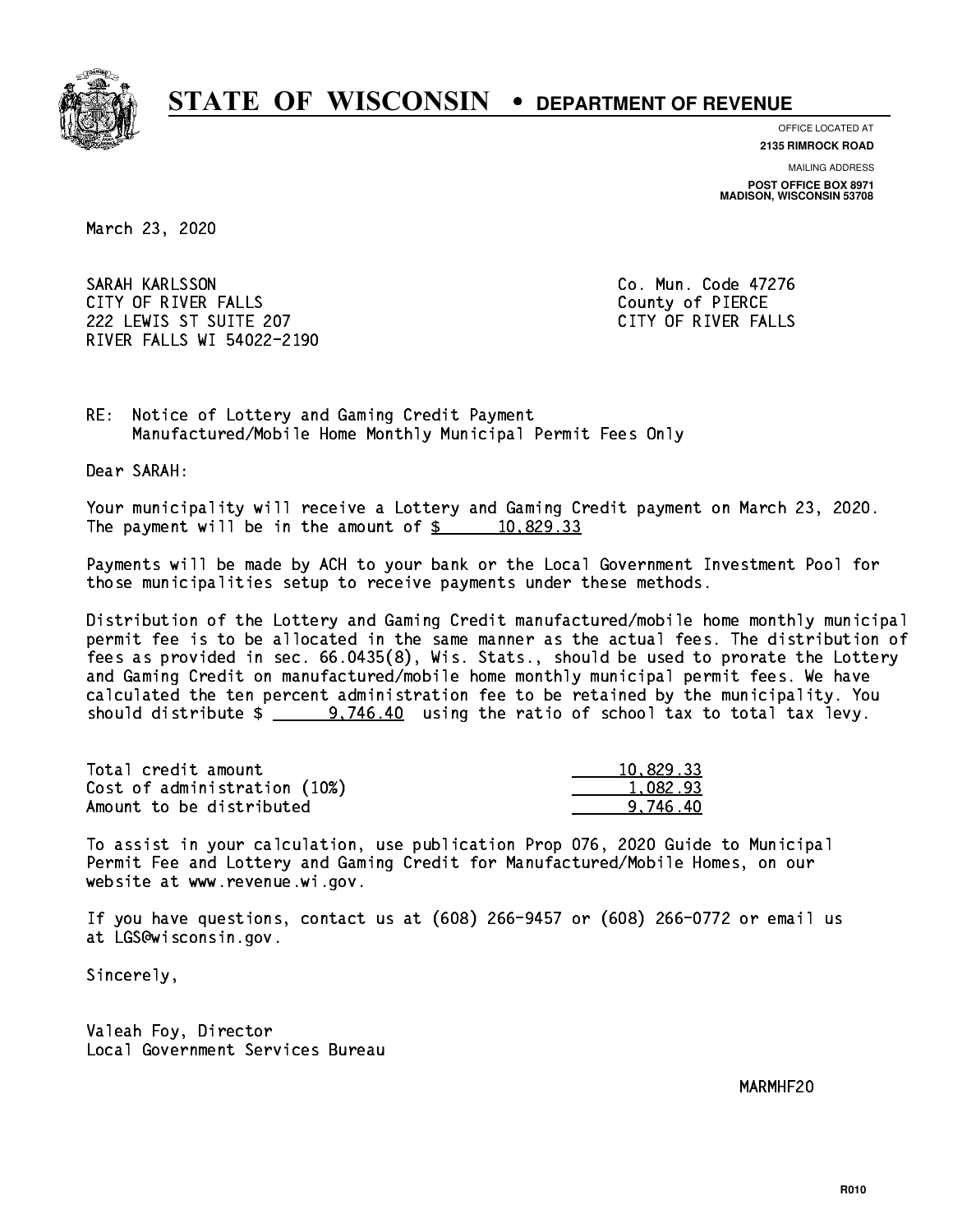

**OFFICE LOCATED AT**

**2135 RIMROCK ROAD**

**MAILING ADDRESS POST OFFICE BOX 8971 MADISON, WISCONSIN 53708**

March 23, 2020

LORI A DUNCAN VILLAGE OF BALSAM LAKE County of POLK 404 MAIN ST., POB 506 VILLAGE OF BALSAM LAKE BALSAM LAKE WI 54810-0506

Co. Mun. Code 48106

RE: Notice of Lottery and Gaming Credit Payment Manufactured/Mobile Home Monthly Municipal Permit Fees Only

Dear LORI:

 Your municipality will receive a Lottery and Gaming Credit payment on March 23, 2020. The payment will be in the amount of  $\frac{2}{3}$  11,883.72

 Payments will be made by ACH to your bank or the Local Government Investment Pool for those municipalities setup to receive payments under these methods.

 Distribution of the Lottery and Gaming Credit manufactured/mobile home monthly municipal permit fee is to be allocated in the same manner as the actual fees. The distribution of fees as provided in sec. 66.0435(8), Wis. Stats., should be used to prorate the Lottery and Gaming Credit on manufactured/mobile home monthly municipal permit fees. We have calculated the ten percent administration fee to be retained by the municipality. You should distribute  $\frac{10,695.35}{2}$  using the ratio of school tax to total tax levy.

| Total credit amount          | 11,883.72 |
|------------------------------|-----------|
| Cost of administration (10%) | 1.188.37  |
| Amount to be distributed     | 10.695.35 |

 To assist in your calculation, use publication Prop 076, 2020 Guide to Municipal Permit Fee and Lottery and Gaming Credit for Manufactured/Mobile Homes, on our website at www.revenue.wi.gov.

 If you have questions, contact us at (608) 266-9457 or (608) 266-0772 or email us at LGS@wisconsin.gov.

Sincerely,

 Valeah Foy, Director Local Government Services Bureau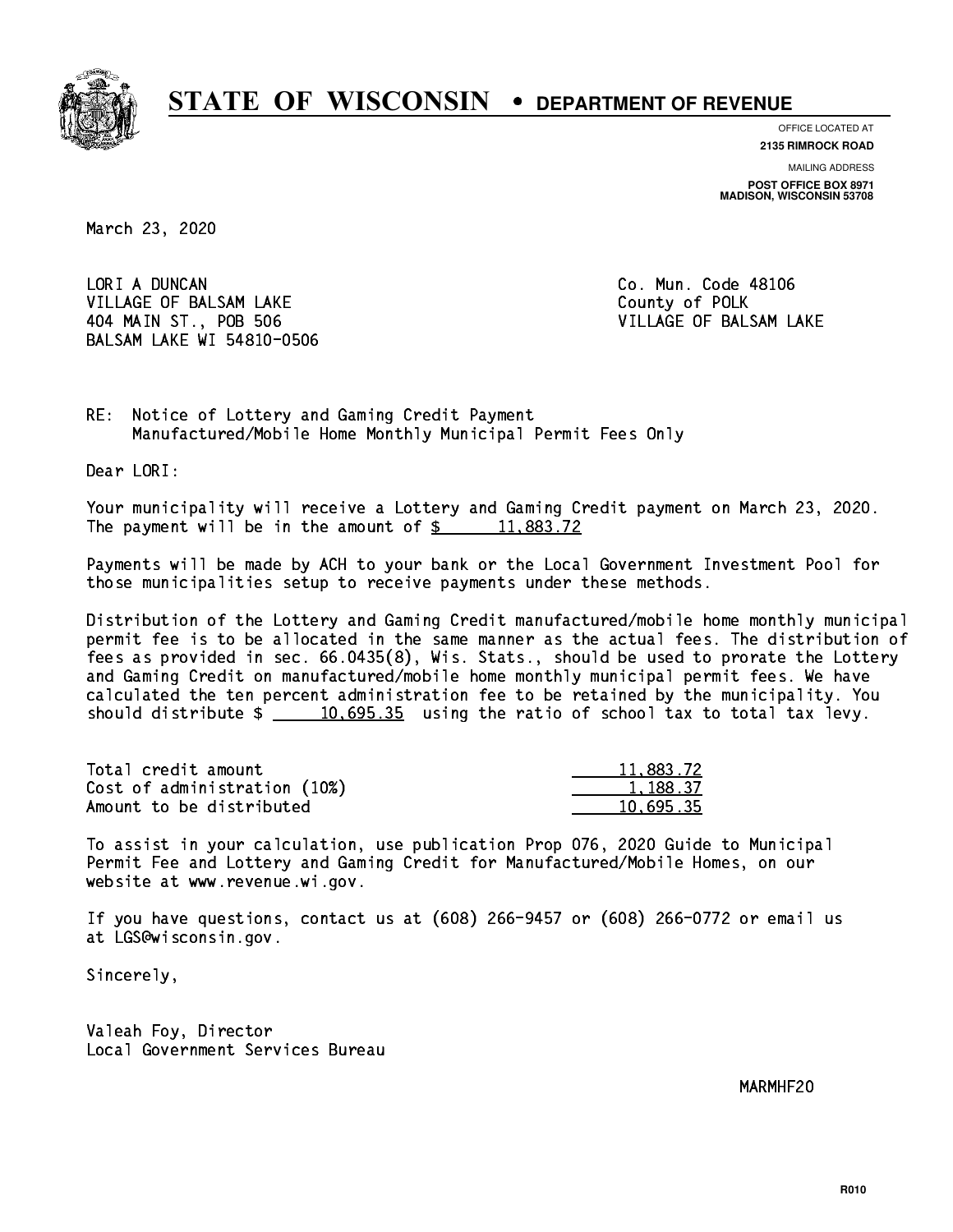

**OFFICE LOCATED AT**

**2135 RIMROCK ROAD**

**MAILING ADDRESS POST OFFICE BOX 8971 MADISON, WISCONSIN 53708**

March 23, 2020

**KAREN EDGELL** VILLAGE OF CENTURIA COUNTY OF POLK PO BOX 280 CENTURIA WI 54824-0280

Co. Mun. Code 48111 VILLAGE OF CENTURIA

RE: Notice of Lottery and Gaming Credit Payment Manufactured/Mobile Home Monthly Municipal Permit Fees Only

Dear KAREN:

 Your municipality will receive a Lottery and Gaming Credit payment on March 23, 2020. The payment will be in the amount of  $\frac{2}{3}$  3,307.32

 Payments will be made by ACH to your bank or the Local Government Investment Pool for those municipalities setup to receive payments under these methods.

 Distribution of the Lottery and Gaming Credit manufactured/mobile home monthly municipal permit fee is to be allocated in the same manner as the actual fees. The distribution of fees as provided in sec. 66.0435(8), Wis. Stats., should be used to prorate the Lottery and Gaming Credit on manufactured/mobile home monthly municipal permit fees. We have calculated the ten percent administration fee to be retained by the municipality. You should distribute  $\frac{2.976.59}{2.276.59}$  using the ratio of school tax to total tax levy.

| Total credit amount          | 3.307.32 |
|------------------------------|----------|
| Cost of administration (10%) | 330.73   |
| Amount to be distributed     | 2.976.59 |

 To assist in your calculation, use publication Prop 076, 2020 Guide to Municipal Permit Fee and Lottery and Gaming Credit for Manufactured/Mobile Homes, on our website at www.revenue.wi.gov.

 If you have questions, contact us at (608) 266-9457 or (608) 266-0772 or email us at LGS@wisconsin.gov.

Sincerely,

 Valeah Foy, Director Local Government Services Bureau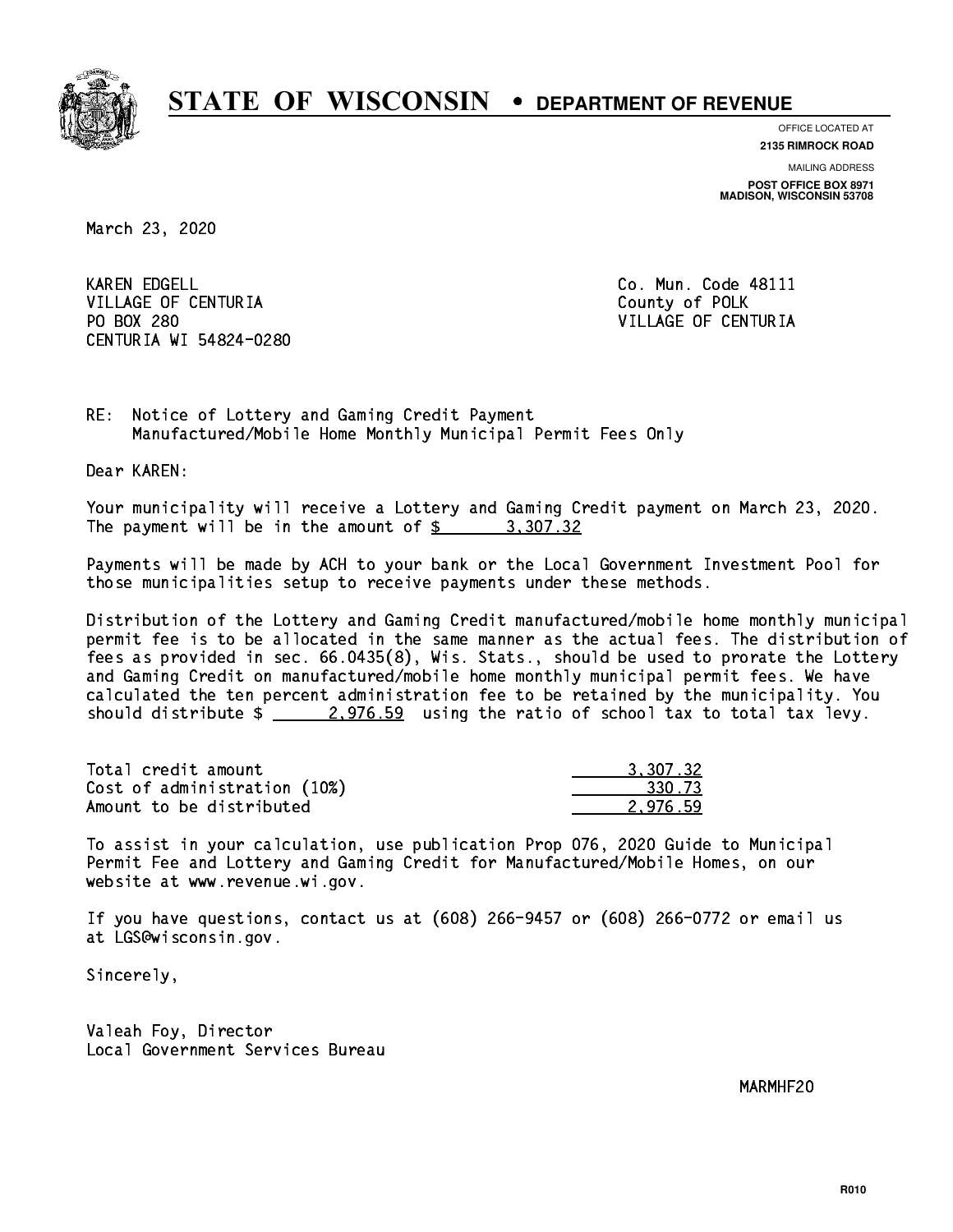

**OFFICE LOCATED AT**

**2135 RIMROCK ROAD**

**MAILING ADDRESS POST OFFICE BOX 8971 MADISON, WISCONSIN 53708**

March 23, 2020

AL BANNINK VILLAGE OF CLEAR LAKE County of POLK PO BOX 48 CLEAR LAKE WI 54005-0048

Co. Mun. Code 48113 VILLAGE OF CLEAR LAKE

RE: Notice of Lottery and Gaming Credit Payment Manufactured/Mobile Home Monthly Municipal Permit Fees Only

Dear AL:

 Your municipality will receive a Lottery and Gaming Credit payment on March 23, 2020. The payment will be in the amount of  $\frac{2}{3}$  4,312.32

 Payments will be made by ACH to your bank or the Local Government Investment Pool for those municipalities setup to receive payments under these methods.

 Distribution of the Lottery and Gaming Credit manufactured/mobile home monthly municipal permit fee is to be allocated in the same manner as the actual fees. The distribution of fees as provided in sec. 66.0435(8), Wis. Stats., should be used to prorate the Lottery and Gaming Credit on manufactured/mobile home monthly municipal permit fees. We have calculated the ten percent administration fee to be retained by the municipality. You should distribute  $\frac{2}{2}$   $\frac{3,881.09}{2}$  using the ratio of school tax to total tax levy.

| Total credit amount          | 4.312.32 |
|------------------------------|----------|
| Cost of administration (10%) | 431.23   |
| Amount to be distributed     | 3.881.09 |

 To assist in your calculation, use publication Prop 076, 2020 Guide to Municipal Permit Fee and Lottery and Gaming Credit for Manufactured/Mobile Homes, on our website at www.revenue.wi.gov.

 If you have questions, contact us at (608) 266-9457 or (608) 266-0772 or email us at LGS@wisconsin.gov.

Sincerely,

 Valeah Foy, Director Local Government Services Bureau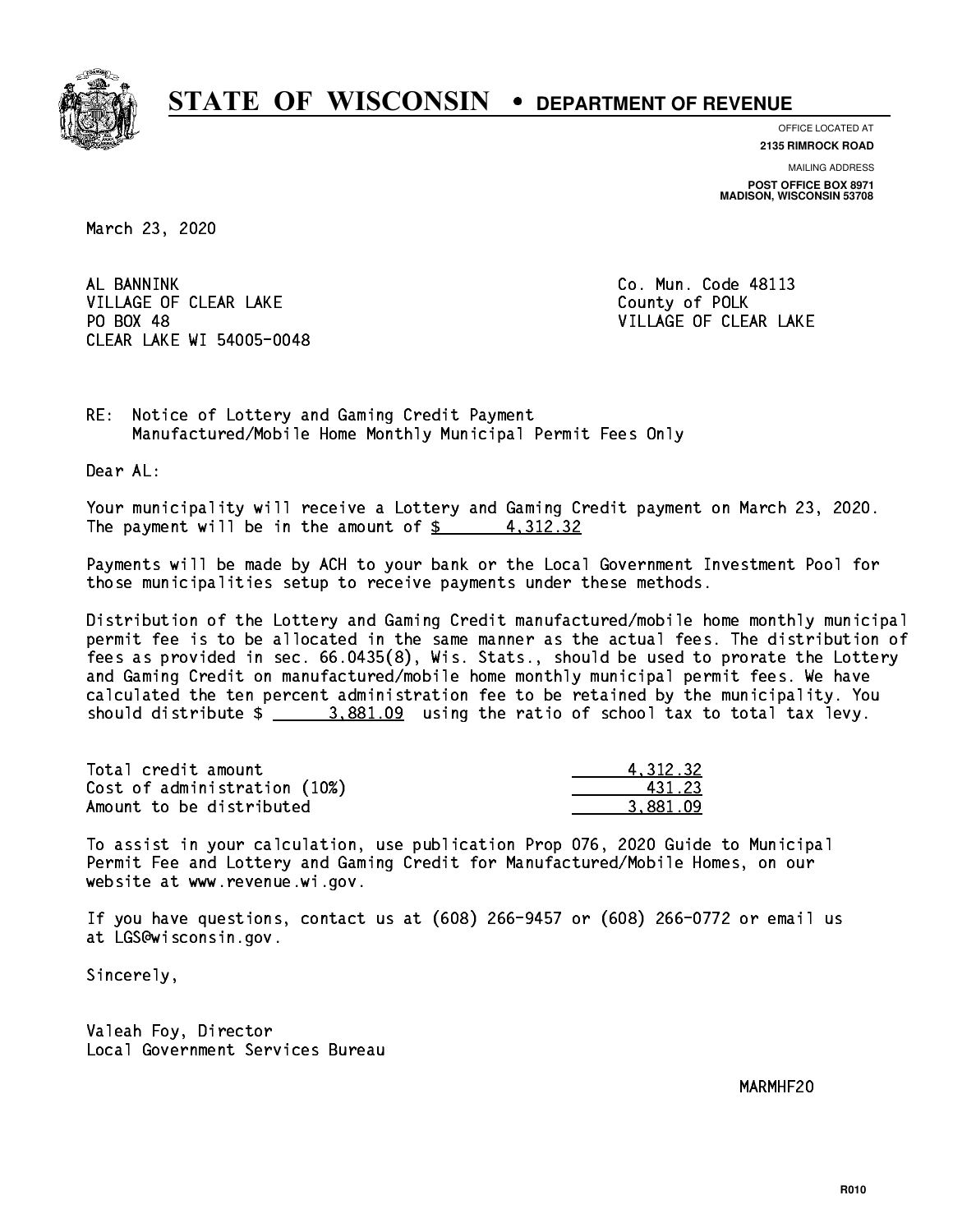

**OFFICE LOCATED AT**

**2135 RIMROCK ROAD**

**MAILING ADDRESS POST OFFICE BOX 8971 MADISON, WISCONSIN 53708**

March 23, 2020

 JODI A. GILBERT Co. Mun. Code 48116 VILLAGE OF DRESSER COUNTY OF POLK PO BOX 547 DRESSER WI 54009-0547

VILLAGE OF DRESSER

RE: Notice of Lottery and Gaming Credit Payment Manufactured/Mobile Home Monthly Municipal Permit Fees Only

Dear JODI:

 Your municipality will receive a Lottery and Gaming Credit payment on March 23, 2020. The payment will be in the amount of \$ 797.21 \_\_\_\_\_\_\_\_\_\_\_\_\_\_\_\_

 Payments will be made by ACH to your bank or the Local Government Investment Pool for those municipalities setup to receive payments under these methods.

 Distribution of the Lottery and Gaming Credit manufactured/mobile home monthly municipal permit fee is to be allocated in the same manner as the actual fees. The distribution of fees as provided in sec. 66.0435(8), Wis. Stats., should be used to prorate the Lottery and Gaming Credit on manufactured/mobile home monthly municipal permit fees. We have calculated the ten percent administration fee to be retained by the municipality. You should distribute  $\frac{2}{2}$   $\frac{717.49}{2}$  using the ratio of school tax to total tax levy.

Total credit amount Cost of administration (10%) Amount to be distributed

| 71            |
|---------------|
| $\frac{1}{2}$ |
| 717           |

 To assist in your calculation, use publication Prop 076, 2020 Guide to Municipal Permit Fee and Lottery and Gaming Credit for Manufactured/Mobile Homes, on our website at www.revenue.wi.gov.

 If you have questions, contact us at (608) 266-9457 or (608) 266-0772 or email us at LGS@wisconsin.gov.

Sincerely,

 Valeah Foy, Director Local Government Services Bureau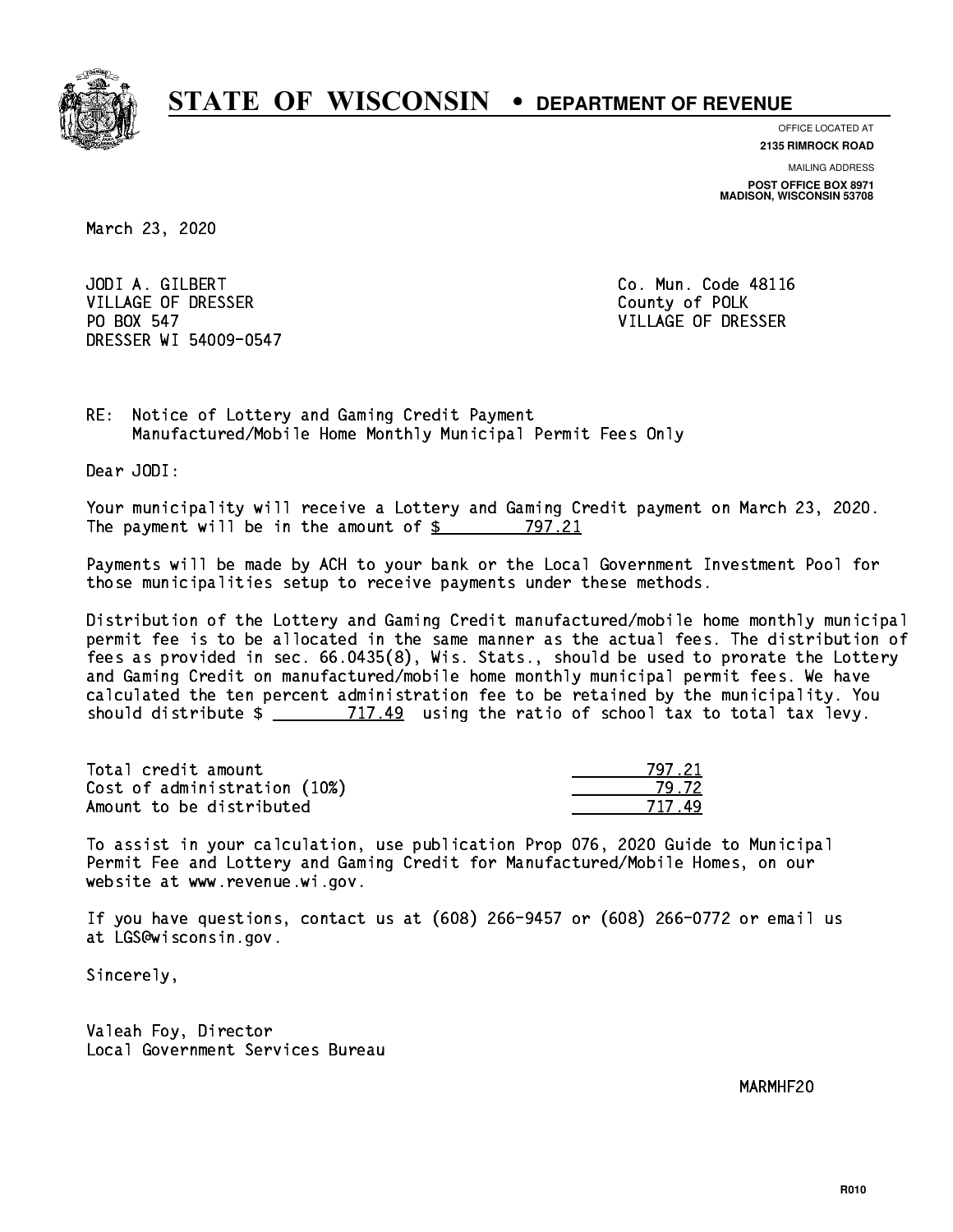

**OFFICE LOCATED AT**

**2135 RIMROCK ROAD**

**MAILING ADDRESS POST OFFICE BOX 8971 MADISON, WISCONSIN 53708**

March 23, 2020

 JENNIFER PHERNETTON Co. Mun. Code 48126 VILLAGE OF FREDERIC **COUNTY OF SALES AND ACCOUNTY COUNTY** OF POLK FREDERIC WI 54837

110 OAK ST. VILLAGE OF FREDERIC

RE: Notice of Lottery and Gaming Credit Payment Manufactured/Mobile Home Monthly Municipal Permit Fees Only

Dear JENNIFER:

 Your municipality will receive a Lottery and Gaming Credit payment on March 23, 2020. The payment will be in the amount of  $\frac{2}{3}$  1,512.48

 Payments will be made by ACH to your bank or the Local Government Investment Pool for those municipalities setup to receive payments under these methods.

 Distribution of the Lottery and Gaming Credit manufactured/mobile home monthly municipal permit fee is to be allocated in the same manner as the actual fees. The distribution of fees as provided in sec. 66.0435(8), Wis. Stats., should be used to prorate the Lottery and Gaming Credit on manufactured/mobile home monthly municipal permit fees. We have calculated the ten percent administration fee to be retained by the municipality. You should distribute  $\frac{1,361.24}{1,361.24}$  using the ratio of school tax to total tax levy.

| Total credit amount          | 1.512.48 |
|------------------------------|----------|
| Cost of administration (10%) | 151.24   |
| Amount to be distributed     | 1.361.24 |

 To assist in your calculation, use publication Prop 076, 2020 Guide to Municipal Permit Fee and Lottery and Gaming Credit for Manufactured/Mobile Homes, on our website at www.revenue.wi.gov.

 If you have questions, contact us at (608) 266-9457 or (608) 266-0772 or email us at LGS@wisconsin.gov.

Sincerely,

 Valeah Foy, Director Local Government Services Bureau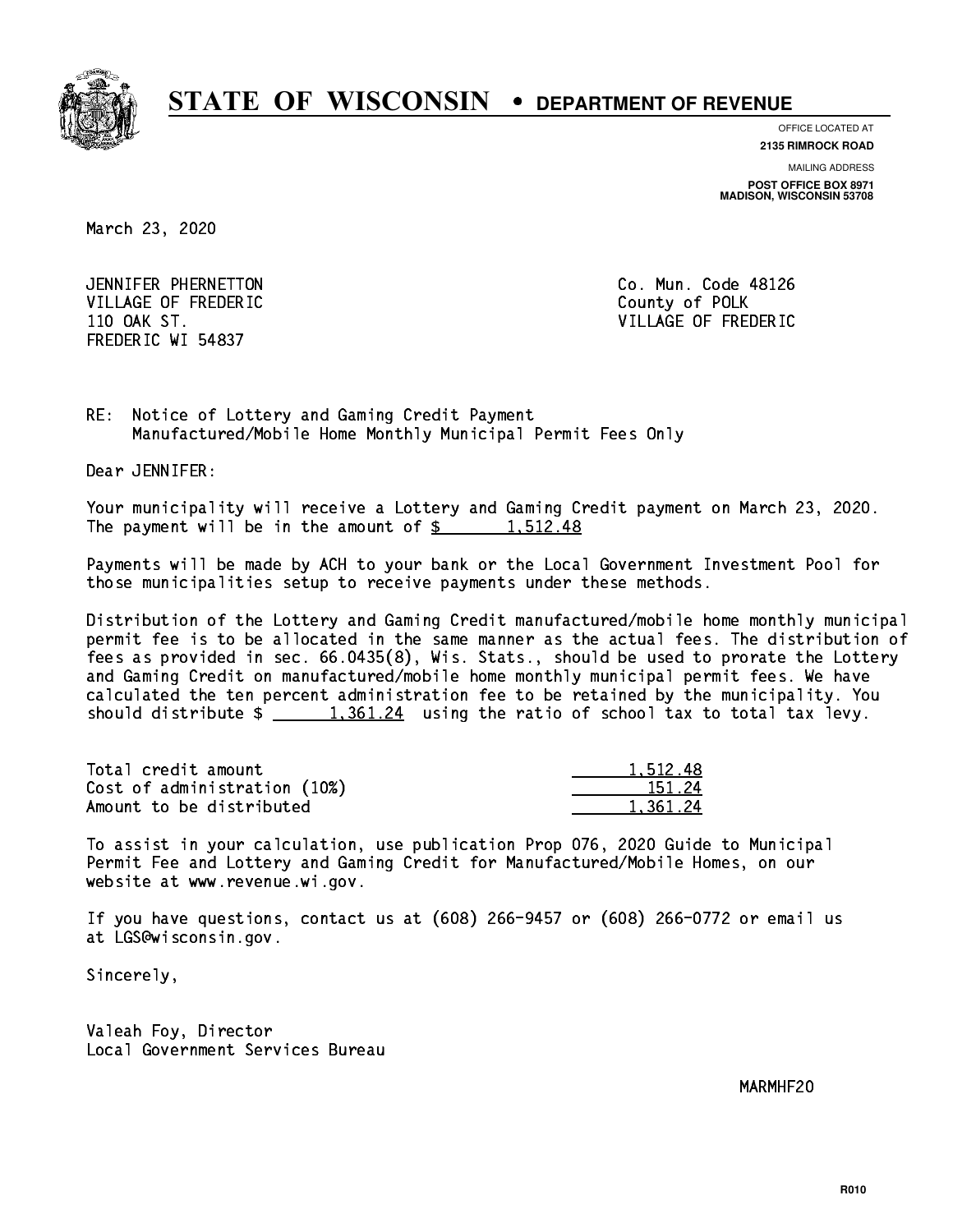

**OFFICE LOCATED AT 2135 RIMROCK ROAD**

**MAILING ADDRESS**

**POST OFFICE BOX 8971 MADISON, WISCONSIN 53708**

March 23, 2020

LAURIE COOK VILLAGE OF LUCK County of POLK P.O.BOX 315 VILLAGE OF LUCK LUCK WI 54853-0315

Co. Mun. Code 48146

RE: Notice of Lottery and Gaming Credit Payment Manufactured/Mobile Home Monthly Municipal Permit Fees Only

Dear LAURIE:

 Your municipality will receive a Lottery and Gaming Credit payment on March 23, 2020. The payment will be in the amount of  $\frac{2}{3}$  2,503.44

 Payments will be made by ACH to your bank or the Local Government Investment Pool for those municipalities setup to receive payments under these methods.

 Distribution of the Lottery and Gaming Credit manufactured/mobile home monthly municipal permit fee is to be allocated in the same manner as the actual fees. The distribution of fees as provided in sec. 66.0435(8), Wis. Stats., should be used to prorate the Lottery and Gaming Credit on manufactured/mobile home monthly municipal permit fees. We have calculated the ten percent administration fee to be retained by the municipality. You should distribute  $\frac{2.253.10}{2.253.10}$  using the ratio of school tax to total tax levy.

| Total credit amount          | 2.503.44 |
|------------------------------|----------|
| Cost of administration (10%) | 250.34   |
| Amount to be distributed     | 2.253.10 |

 To assist in your calculation, use publication Prop 076, 2020 Guide to Municipal Permit Fee and Lottery and Gaming Credit for Manufactured/Mobile Homes, on our website at www.revenue.wi.gov.

 If you have questions, contact us at (608) 266-9457 or (608) 266-0772 or email us at LGS@wisconsin.gov.

Sincerely,

 Valeah Foy, Director Local Government Services Bureau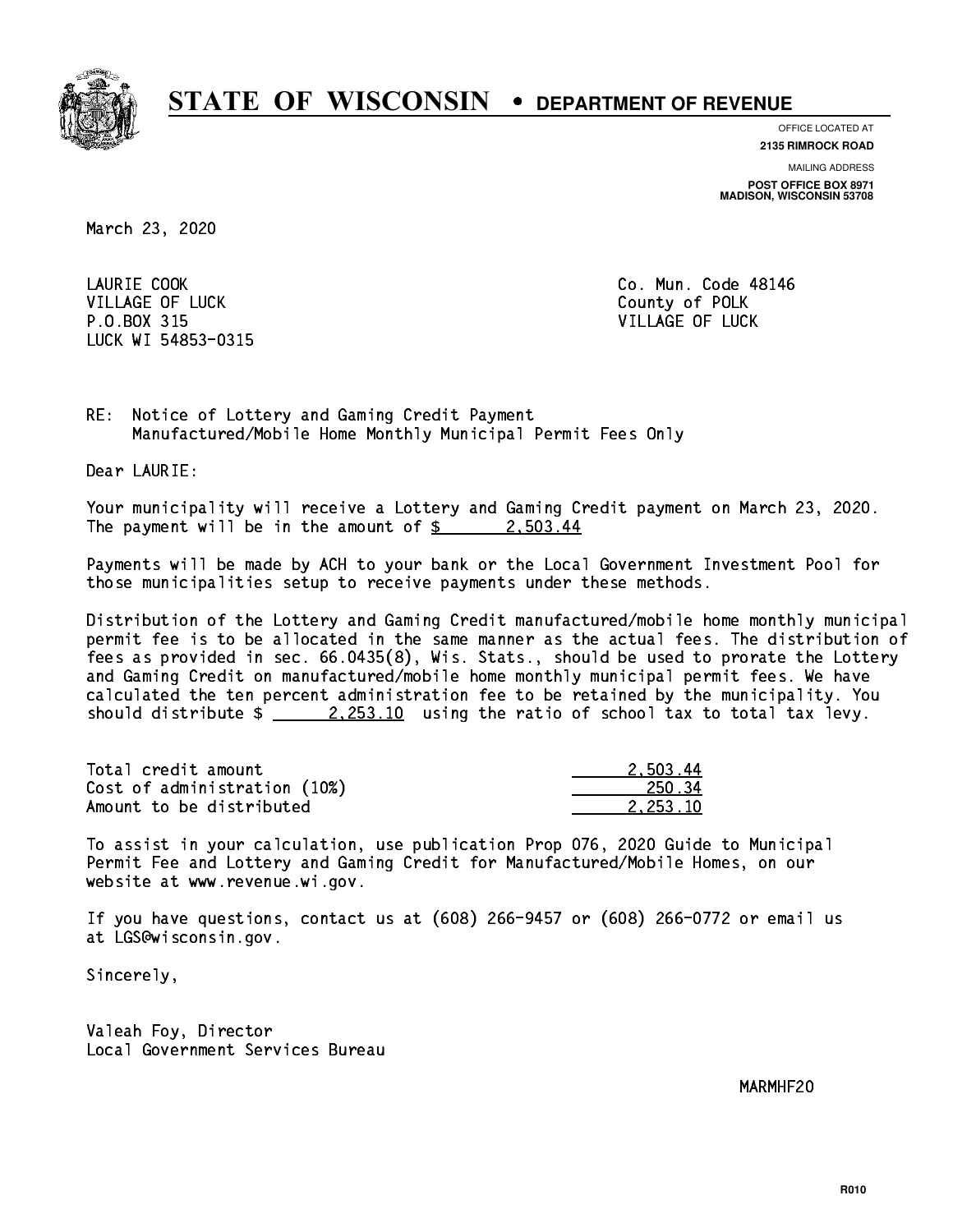

**OFFICE LOCATED AT**

**2135 RIMROCK ROAD**

**MAILING ADDRESS POST OFFICE BOX 8971 MADISON, WISCONSIN 53708**

March 23, 2020

 FRANCES DUNCANSON Co. Mun. Code 48165 VILLAGE OF OSCEOLA COUNTY OF POLK OSCEOLA WI 54020

PO BOX 217 VILLAGE OF OSCEOLA

RE: Notice of Lottery and Gaming Credit Payment Manufactured/Mobile Home Monthly Municipal Permit Fees Only

Dear FRANCES:

 Your municipality will receive a Lottery and Gaming Credit payment on March 23, 2020. The payment will be in the amount of  $\frac{2}{3}$  13,052.88

 Payments will be made by ACH to your bank or the Local Government Investment Pool for those municipalities setup to receive payments under these methods.

 Distribution of the Lottery and Gaming Credit manufactured/mobile home monthly municipal permit fee is to be allocated in the same manner as the actual fees. The distribution of fees as provided in sec. 66.0435(8), Wis. Stats., should be used to prorate the Lottery and Gaming Credit on manufactured/mobile home monthly municipal permit fees. We have calculated the ten percent administration fee to be retained by the municipality. You should distribute  $\frac{11,747.60}{2}$  using the ratio of school tax to total tax levy.

| Total credit amount          | 13.052.88 |
|------------------------------|-----------|
| Cost of administration (10%) | 1.305.28  |
| Amount to be distributed     | 11.747.60 |

 To assist in your calculation, use publication Prop 076, 2020 Guide to Municipal Permit Fee and Lottery and Gaming Credit for Manufactured/Mobile Homes, on our website at www.revenue.wi.gov.

 If you have questions, contact us at (608) 266-9457 or (608) 266-0772 or email us at LGS@wisconsin.gov.

Sincerely,

 Valeah Foy, Director Local Government Services Bureau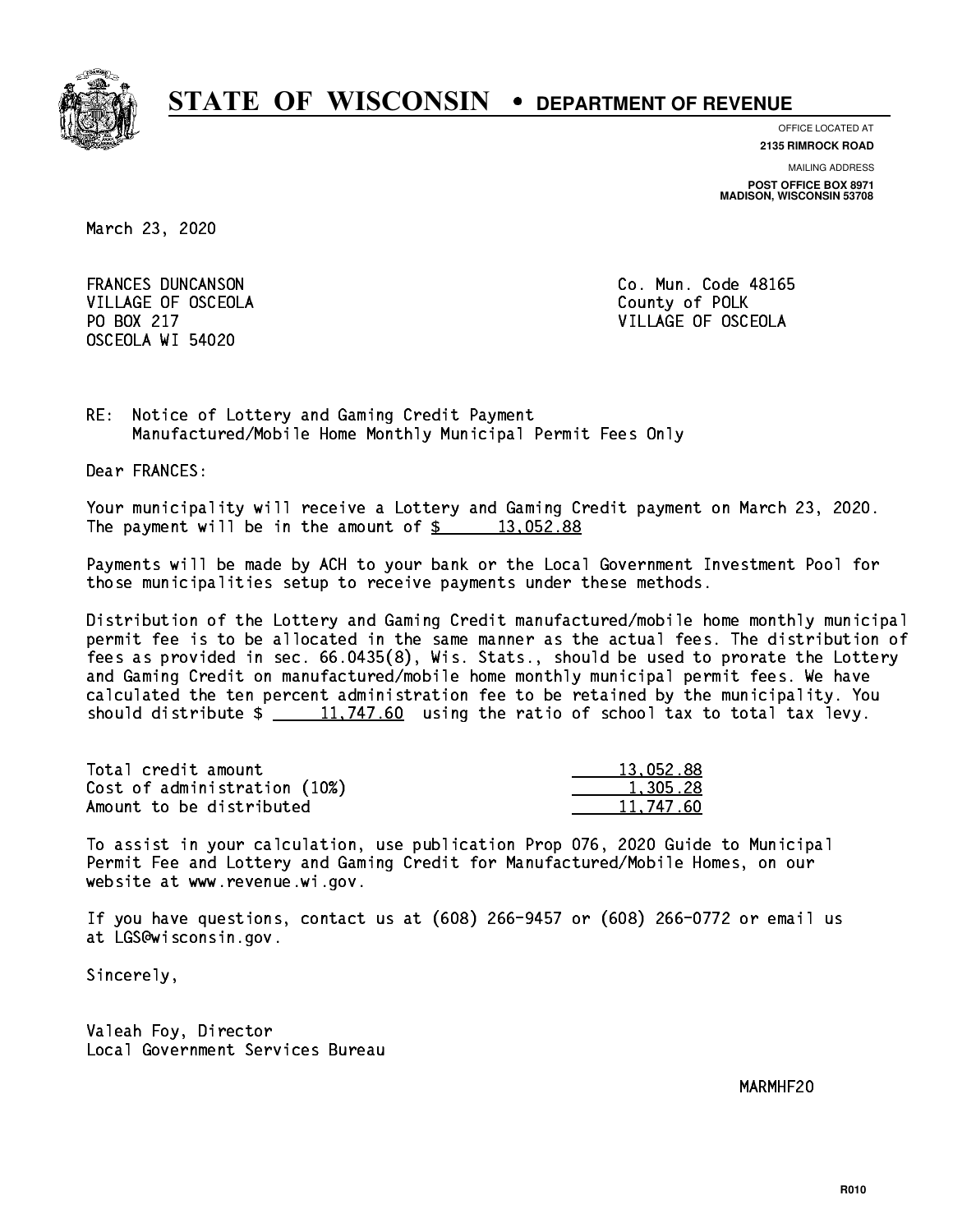

**OFFICE LOCATED AT 2135 RIMROCK ROAD**

**MAILING ADDRESS**

**POST OFFICE BOX 8971 MADISON, WISCONSIN 53708**

March 23, 2020

PATTY BJORKLUND **Communist Communist Communist Communist Communist Communist Communist Communist Communist Communist Communist Communist Communist Communist Communist Communist Communist Communist Communist Communist Commu**  CITY OF AMERY County of POLK 118 CENTER ST W CITY OF AMERY AMERY WI 54001-1151

RE: Notice of Lottery and Gaming Credit Payment Manufactured/Mobile Home Monthly Municipal Permit Fees Only

Dear PATTY:

 Your municipality will receive a Lottery and Gaming Credit payment on March 23, 2020. The payment will be in the amount of  $\frac{2}{3}$  13,693.92

 Payments will be made by ACH to your bank or the Local Government Investment Pool for those municipalities setup to receive payments under these methods.

 Distribution of the Lottery and Gaming Credit manufactured/mobile home monthly municipal permit fee is to be allocated in the same manner as the actual fees. The distribution of fees as provided in sec. 66.0435(8), Wis. Stats., should be used to prorate the Lottery and Gaming Credit on manufactured/mobile home monthly municipal permit fees. We have calculated the ten percent administration fee to be retained by the municipality. You should distribute  $\frac{2}{2}$   $\frac{12,324.53}{2}$  using the ratio of school tax to total tax levy.

| Total credit amount          | 13.693.92 |
|------------------------------|-----------|
| Cost of administration (10%) | 1.369.39  |
| Amount to be distributed     | 12,324.53 |

 To assist in your calculation, use publication Prop 076, 2020 Guide to Municipal Permit Fee and Lottery and Gaming Credit for Manufactured/Mobile Homes, on our website at www.revenue.wi.gov.

 If you have questions, contact us at (608) 266-9457 or (608) 266-0772 or email us at LGS@wisconsin.gov.

Sincerely,

 Valeah Foy, Director Local Government Services Bureau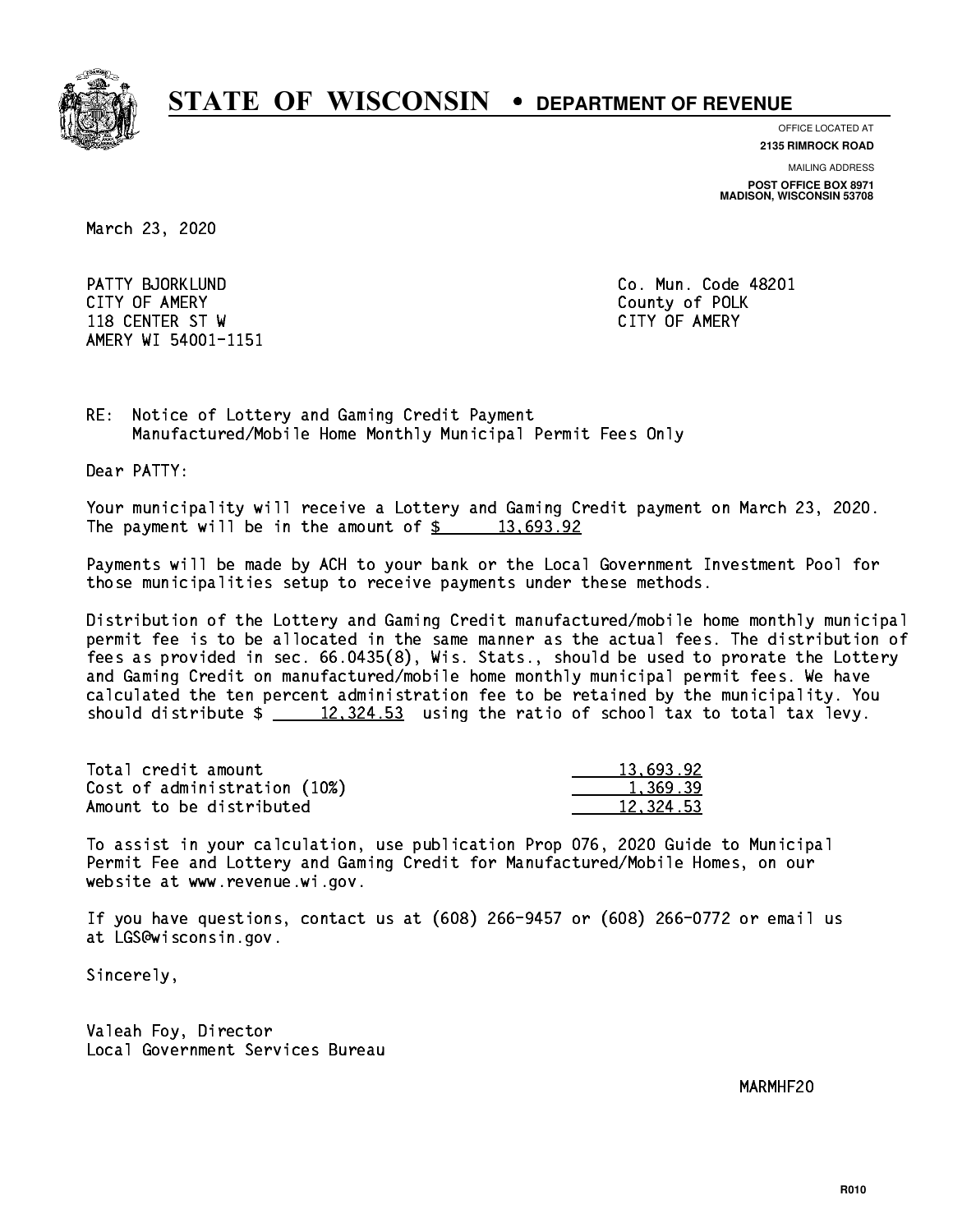

**OFFICE LOCATED AT**

**2135 RIMROCK ROAD**

**MAILING ADDRESS POST OFFICE BOX 8971 MADISON, WISCONSIN 53708**

March 23, 2020

**GAIL BIBEAU** CITY OF SAINT CROIX FALLS COUNTY OF SAINT CROIX FALLS ST CROIX FALLS WI 54024

Co. Mun. Code 48281 710 HWY 35 SOUTH CITY OF SAINT CROIX FALLS

RE: Notice of Lottery and Gaming Credit Payment Manufactured/Mobile Home Monthly Municipal Permit Fees Only

Dear GAIL:

 Your municipality will receive a Lottery and Gaming Credit payment on March 23, 2020. The payment will be in the amount of  $\frac{2}{3}$  2,537.38

 Payments will be made by ACH to your bank or the Local Government Investment Pool for those municipalities setup to receive payments under these methods.

 Distribution of the Lottery and Gaming Credit manufactured/mobile home monthly municipal permit fee is to be allocated in the same manner as the actual fees. The distribution of fees as provided in sec. 66.0435(8), Wis. Stats., should be used to prorate the Lottery and Gaming Credit on manufactured/mobile home monthly municipal permit fees. We have calculated the ten percent administration fee to be retained by the municipality. You should distribute  $\frac{2.283.65}{2.283.65}$  using the ratio of school tax to total tax levy.

| Total credit amount          | 2.537.38 |
|------------------------------|----------|
| Cost of administration (10%) | 253.73   |
| Amount to be distributed     | 2.283.65 |

 To assist in your calculation, use publication Prop 076, 2020 Guide to Municipal Permit Fee and Lottery and Gaming Credit for Manufactured/Mobile Homes, on our website at www.revenue.wi.gov.

 If you have questions, contact us at (608) 266-9457 or (608) 266-0772 or email us at LGS@wisconsin.gov.

Sincerely,

 Valeah Foy, Director Local Government Services Bureau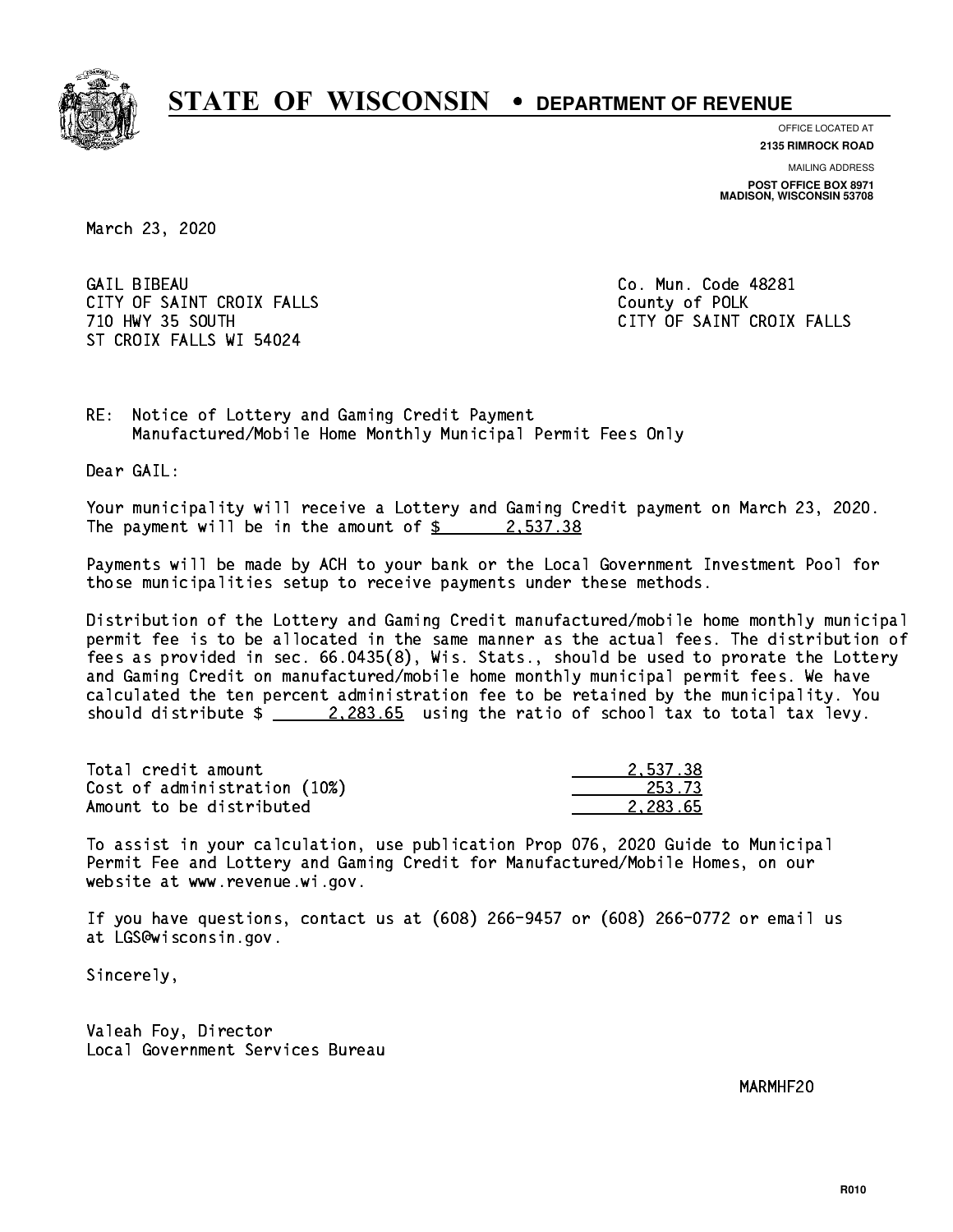

**OFFICE LOCATED AT**

**2135 RIMROCK ROAD**

**MAILING ADDRESS POST OFFICE BOX 8971 MADISON, WISCONSIN 53708**

March 23, 2020

 JOSIE NAPIWOCKI Co. Mun. Code 49014 TOWN OF DEWEY COUNTY OF RESERVE TOWN OF DEWEY 430 DEWEY DRIVE TOWN OF DEWEY STEVENS POINT WI 54481

RE: Notice of Lottery and Gaming Credit Payment Manufactured/Mobile Home Monthly Municipal Permit Fees Only

Dear JOSIE:

 Your municipality will receive a Lottery and Gaming Credit payment on March 23, 2020. The payment will be in the amount of  $$ 836.03$ 

 Payments will be made by ACH to your bank or the Local Government Investment Pool for those municipalities setup to receive payments under these methods.

 Distribution of the Lottery and Gaming Credit manufactured/mobile home monthly municipal permit fee is to be allocated in the same manner as the actual fees. The distribution of fees as provided in sec. 66.0435(8), Wis. Stats., should be used to prorate the Lottery and Gaming Credit on manufactured/mobile home monthly municipal permit fees. We have calculated the ten percent administration fee to be retained by the municipality. You should distribute  $\frac{2}{2}$   $\frac{752.43}{2}$  using the ratio of school tax to total tax levy.

Total credit amount Cost of administration (10%) Amount to be distributed

| 836.03    |
|-----------|
| חא גא     |
| 43<br>フトン |

 To assist in your calculation, use publication Prop 076, 2020 Guide to Municipal Permit Fee and Lottery and Gaming Credit for Manufactured/Mobile Homes, on our website at www.revenue.wi.gov.

 If you have questions, contact us at (608) 266-9457 or (608) 266-0772 or email us at LGS@wisconsin.gov.

Sincerely,

 Valeah Foy, Director Local Government Services Bureau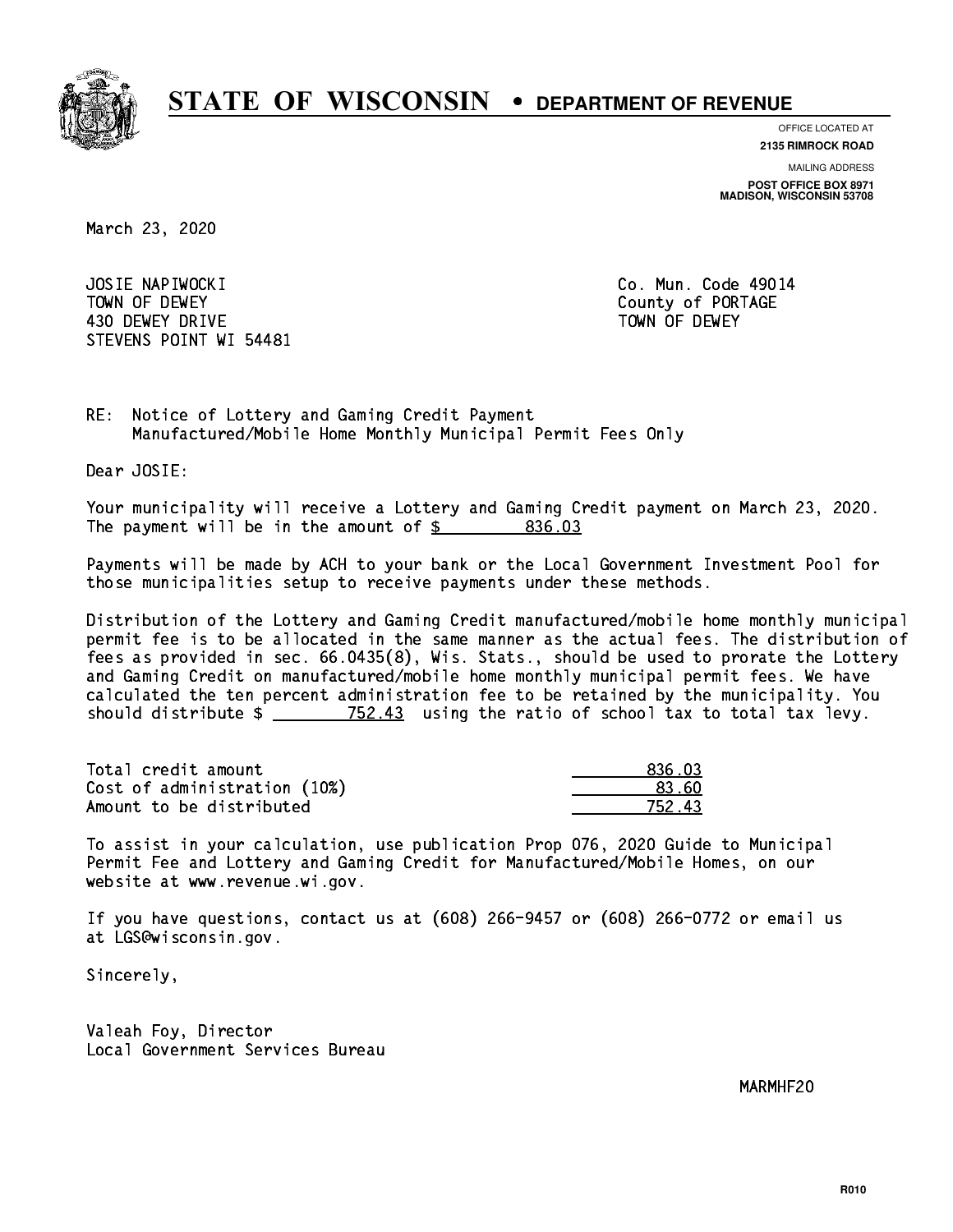

**OFFICE LOCATED AT**

**2135 RIMROCK ROAD**

**MAILING ADDRESS POST OFFICE BOX 8971 MADISON, WISCONSIN 53708**

March 23, 2020

 JAMES KRUZIKI Co. Mun. Code 49020 TOWN OF HULL 4550 WOJCIK MEMORIAL DR STEVENS POINT WI 54482-8738

County of PORTAGE TOWN OF HULL

RE: Notice of Lottery and Gaming Credit Payment Manufactured/Mobile Home Monthly Municipal Permit Fees Only

Dear JAMES:

 Your municipality will receive a Lottery and Gaming Credit payment on March 23, 2020. The payment will be in the amount of  $\frac{2}{3}$  9,300.00

 Payments will be made by ACH to your bank or the Local Government Investment Pool for those municipalities setup to receive payments under these methods.

 Distribution of the Lottery and Gaming Credit manufactured/mobile home monthly municipal permit fee is to be allocated in the same manner as the actual fees. The distribution of fees as provided in sec. 66.0435(8), Wis. Stats., should be used to prorate the Lottery and Gaming Credit on manufactured/mobile home monthly municipal permit fees. We have calculated the ten percent administration fee to be retained by the municipality. You should distribute  $\frac{2}{1}$   $\frac{8,370.00}{2}$  using the ratio of school tax to total tax levy.

| Total credit amount          | 9.300.00 |
|------------------------------|----------|
| Cost of administration (10%) | 930.00   |
| Amount to be distributed     | 8.370.00 |

 To assist in your calculation, use publication Prop 076, 2020 Guide to Municipal Permit Fee and Lottery and Gaming Credit for Manufactured/Mobile Homes, on our website at www.revenue.wi.gov.

 If you have questions, contact us at (608) 266-9457 or (608) 266-0772 or email us at LGS@wisconsin.gov.

Sincerely,

 Valeah Foy, Director Local Government Services Bureau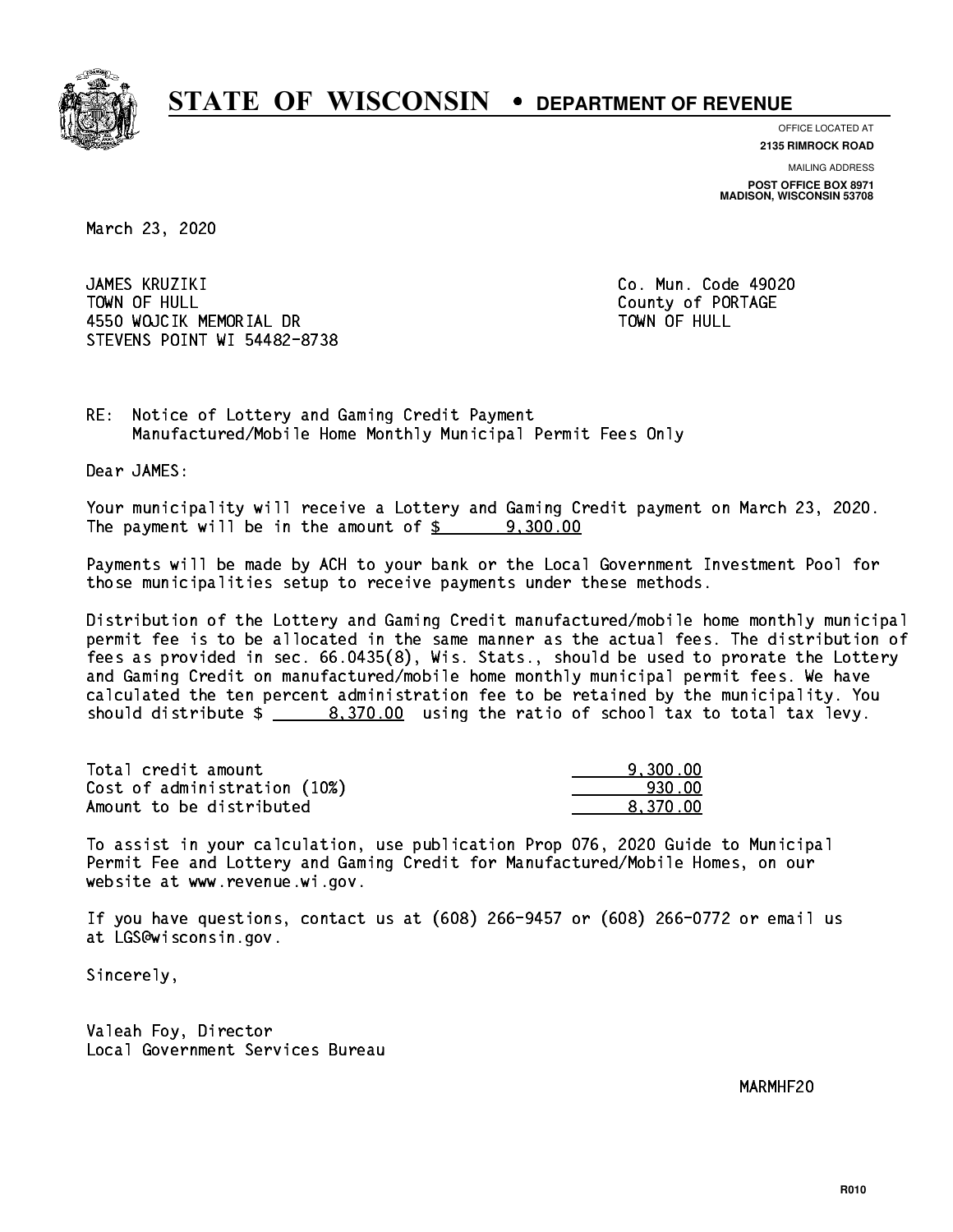

**OFFICE LOCATED AT**

**2135 RIMROCK ROAD**

**MAILING ADDRESS POST OFFICE BOX 8971 MADISON, WISCONSIN 53708**

March 23, 2020

 PAULA CUMMINGS Co. Mun. Code 49028 TOWN OF PINE GROVE TOWN OF PORTAGE 5444 COUNTY RD WEST, POB 312 TOWN OF PINE GROVE BANCROFT WI 54921-0312

RE: Notice of Lottery and Gaming Credit Payment Manufactured/Mobile Home Monthly Municipal Permit Fees Only

Dear PAULA:

 Your municipality will receive a Lottery and Gaming Credit payment on March 23, 2020. The payment will be in the amount of  $\frac{2}{3}$  479.52

 Payments will be made by ACH to your bank or the Local Government Investment Pool for those municipalities setup to receive payments under these methods.

 Distribution of the Lottery and Gaming Credit manufactured/mobile home monthly municipal permit fee is to be allocated in the same manner as the actual fees. The distribution of fees as provided in sec. 66.0435(8), Wis. Stats., should be used to prorate the Lottery and Gaming Credit on manufactured/mobile home monthly municipal permit fees. We have calculated the ten percent administration fee to be retained by the municipality. You should distribute  $\frac{431.57}{2}$  using the ratio of school tax to total tax levy.

| Total credit amount          | 479.52 |
|------------------------------|--------|
| Cost of administration (10%) | 47 95  |
| Amount to be distributed     | 431 57 |

431.57

 To assist in your calculation, use publication Prop 076, 2020 Guide to Municipal Permit Fee and Lottery and Gaming Credit for Manufactured/Mobile Homes, on our website at www.revenue.wi.gov.

 If you have questions, contact us at (608) 266-9457 or (608) 266-0772 or email us at LGS@wisconsin.gov.

Sincerely,

 Valeah Foy, Director Local Government Services Bureau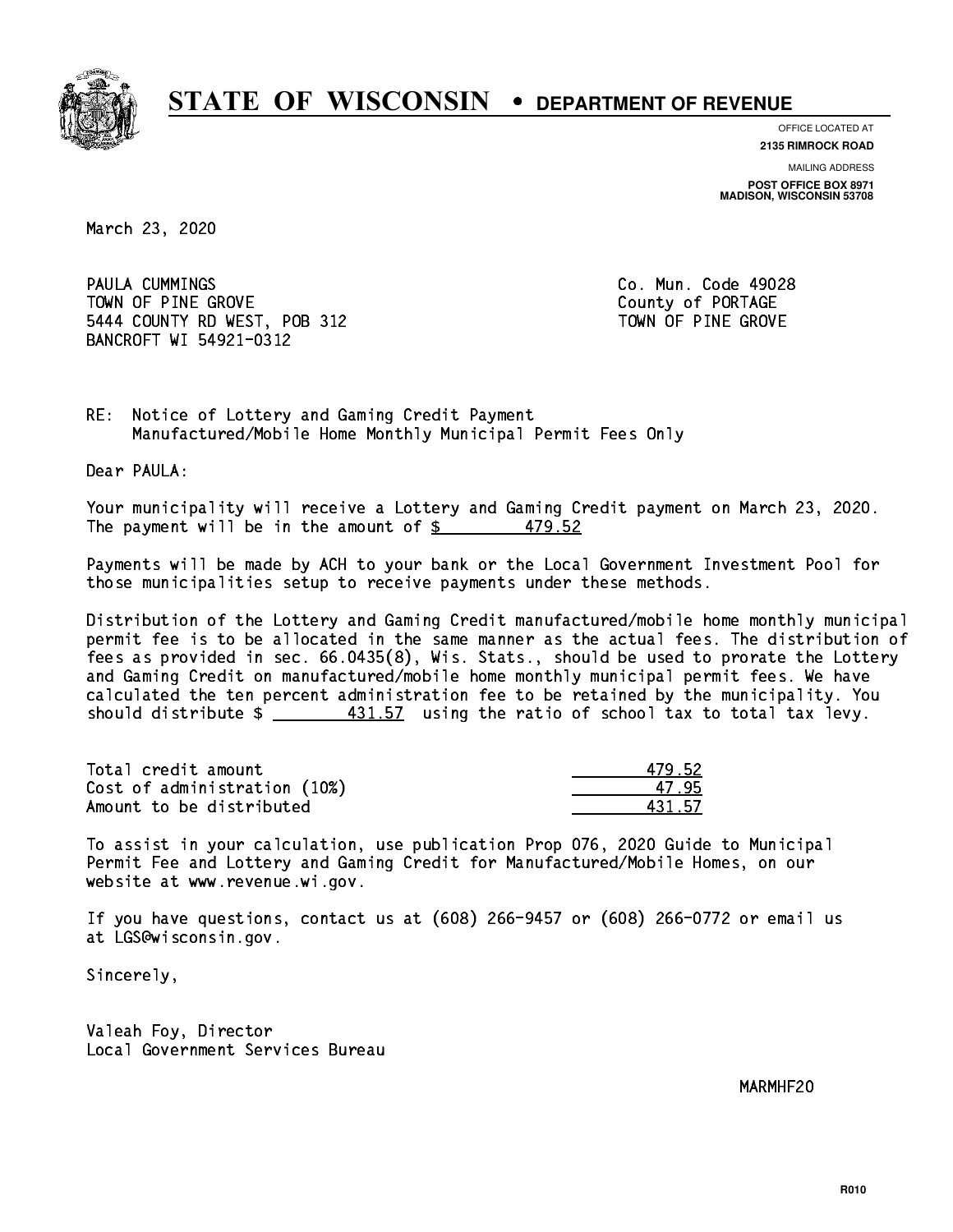

**OFFICE LOCATED AT**

**2135 RIMROCK ROAD**

**MAILING ADDRESS POST OFFICE BOX 8971 MADISON, WISCONSIN 53708**

March 23, 2020

PATRICIA WELLER **Co. Mun. Code 49030** TOWN OF PLOVER **COUNTY OF PORTAGE**  5081 HOOVER AVENUE SOUTH TOWN OF PLOVER PLOVER WI 54467

RE: Notice of Lottery and Gaming Credit Payment Manufactured/Mobile Home Monthly Municipal Permit Fees Only

Dear PATRICIA:

 Your municipality will receive a Lottery and Gaming Credit payment on March 23, 2020. The payment will be in the amount of  $\frac{2}{3}$  2, 163.60

 Payments will be made by ACH to your bank or the Local Government Investment Pool for those municipalities setup to receive payments under these methods.

 Distribution of the Lottery and Gaming Credit manufactured/mobile home monthly municipal permit fee is to be allocated in the same manner as the actual fees. The distribution of fees as provided in sec. 66.0435(8), Wis. Stats., should be used to prorate the Lottery and Gaming Credit on manufactured/mobile home monthly municipal permit fees. We have calculated the ten percent administration fee to be retained by the municipality. You should distribute  $\frac{1,947.24}{2}$  using the ratio of school tax to total tax levy.

| Total credit amount          | 2.163.60 |
|------------------------------|----------|
| Cost of administration (10%) | 216.36   |
| Amount to be distributed     | 1.947.24 |

 To assist in your calculation, use publication Prop 076, 2020 Guide to Municipal Permit Fee and Lottery and Gaming Credit for Manufactured/Mobile Homes, on our website at www.revenue.wi.gov.

 If you have questions, contact us at (608) 266-9457 or (608) 266-0772 or email us at LGS@wisconsin.gov.

Sincerely,

 Valeah Foy, Director Local Government Services Bureau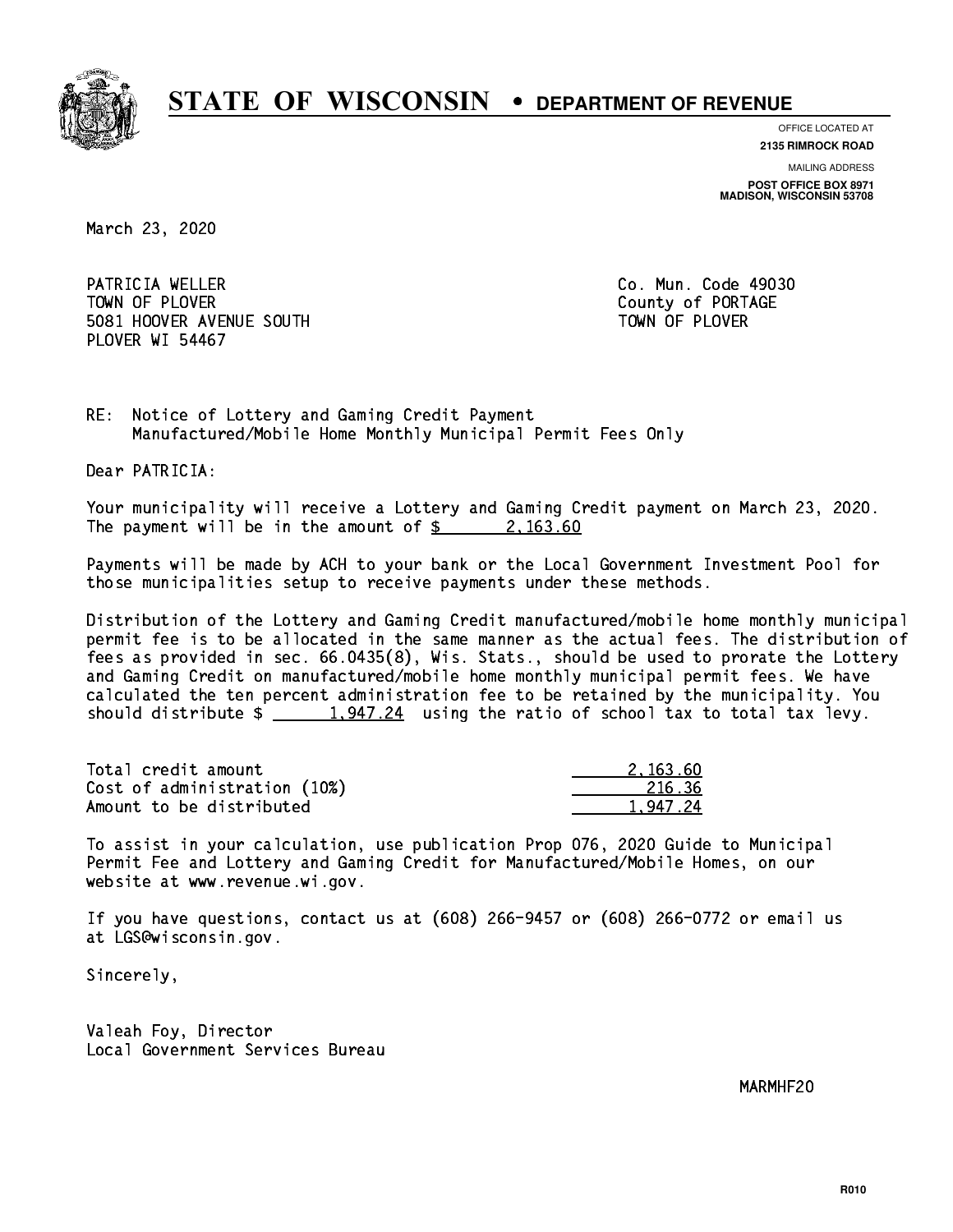

**OFFICE LOCATED AT**

**2135 RIMROCK ROAD**

**MAILING ADDRESS**

**POST OFFICE BOX 8971 MADISON, WISCONSIN 53708**

March 23, 2020

 SANDRA WALTERS Co. Mun. Code 49034 CUSTER WI 54423

 TOWN OF STOCKTON County of PORTAGE 7252 6TH STREET TOWN OF STOCKTON

RE: Notice of Lottery and Gaming Credit Payment Manufactured/Mobile Home Monthly Municipal Permit Fees Only

Dear SANDRA:

 Your municipality will receive a Lottery and Gaming Credit payment on March 23, 2020. The payment will be in the amount of  $\frac{2}{3}$  2,316.24

 Payments will be made by ACH to your bank or the Local Government Investment Pool for those municipalities setup to receive payments under these methods.

 Distribution of the Lottery and Gaming Credit manufactured/mobile home monthly municipal permit fee is to be allocated in the same manner as the actual fees. The distribution of fees as provided in sec. 66.0435(8), Wis. Stats., should be used to prorate the Lottery and Gaming Credit on manufactured/mobile home monthly municipal permit fees. We have calculated the ten percent administration fee to be retained by the municipality. You should distribute  $\frac{2.084.62}{2.084.62}$  using the ratio of school tax to total tax levy.

| Total credit amount          | 2.316.24 |
|------------------------------|----------|
| Cost of administration (10%) | 231.62   |
| Amount to be distributed     | 2.084.62 |

 To assist in your calculation, use publication Prop 076, 2020 Guide to Municipal Permit Fee and Lottery and Gaming Credit for Manufactured/Mobile Homes, on our website at www.revenue.wi.gov.

 If you have questions, contact us at (608) 266-9457 or (608) 266-0772 or email us at LGS@wisconsin.gov.

Sincerely,

 Valeah Foy, Director Local Government Services Bureau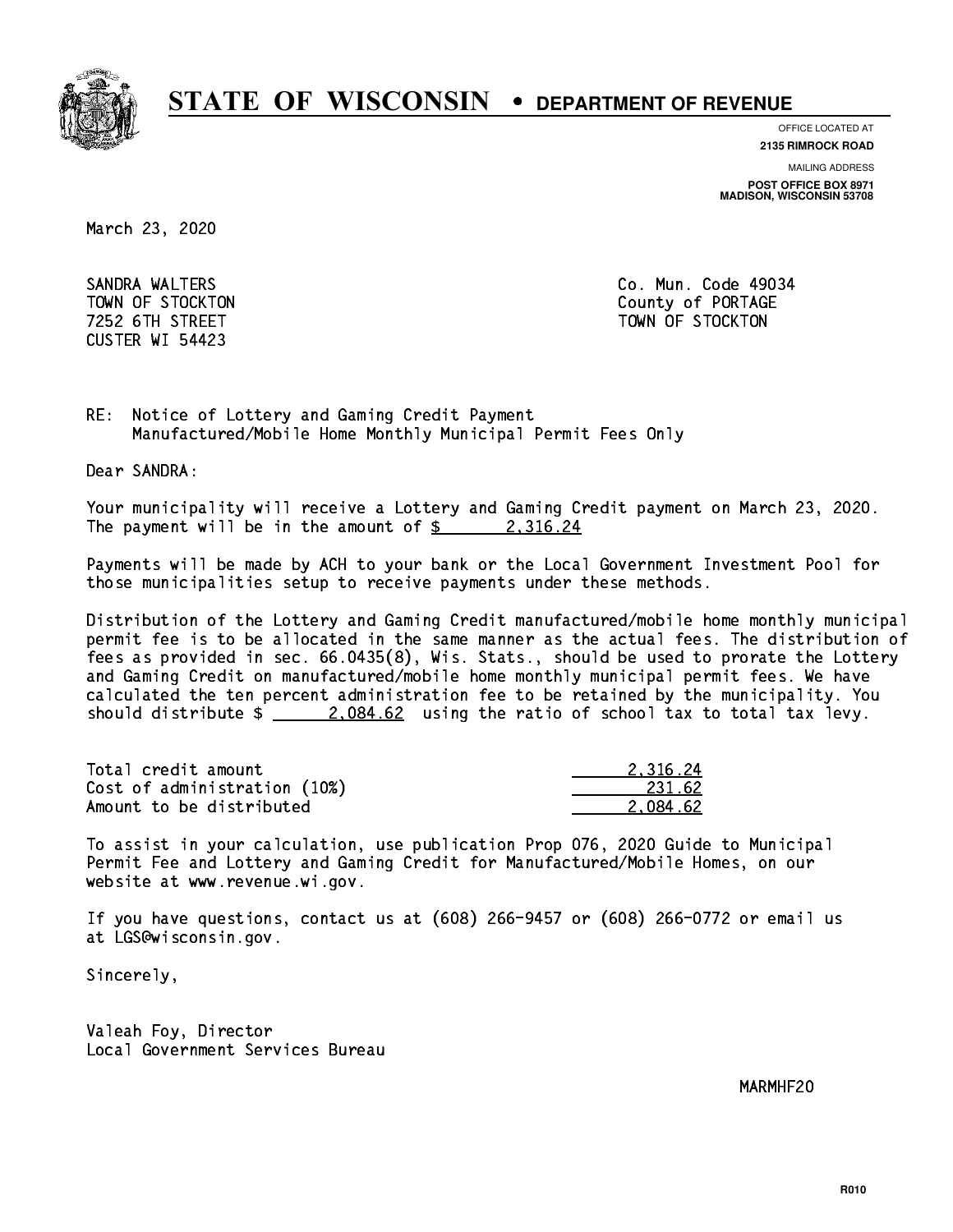

**OFFICE LOCATED AT 2135 RIMROCK ROAD**

**MAILING ADDRESS POST OFFICE BOX 8971 MADISON, WISCONSIN 53708**

March 23, 2020

NANCY STEUCK VILLAGE OF JUNCTION CITY COUNTY County of PORTAGE 508 W FIRST ST VILLAGE OF JUNCTION CITY JUNCTION CITY WI 54443-9499

Co. Mun. Code 49141

RE: Notice of Lottery and Gaming Credit Payment Manufactured/Mobile Home Monthly Municipal Permit Fees Only

Dear NANCY:

 Your municipality will receive a Lottery and Gaming Credit payment on March 23, 2020. The payment will be in the amount of  $\frac{221.14}{5}$ 

 Payments will be made by ACH to your bank or the Local Government Investment Pool for those municipalities setup to receive payments under these methods.

 Distribution of the Lottery and Gaming Credit manufactured/mobile home monthly municipal permit fee is to be allocated in the same manner as the actual fees. The distribution of fees as provided in sec. 66.0435(8), Wis. Stats., should be used to prorate the Lottery and Gaming Credit on manufactured/mobile home monthly municipal permit fees. We have calculated the ten percent administration fee to be retained by the municipality. You should distribute  $\frac{2}{2}$   $\frac{199.03}{2}$  using the ratio of school tax to total tax levy.

Total credit amount Cost of administration (10%) Amount to be distributed

| フフキー  |
|-------|
| 22 11 |
| ገጋ    |

 To assist in your calculation, use publication Prop 076, 2020 Guide to Municipal Permit Fee and Lottery and Gaming Credit for Manufactured/Mobile Homes, on our website at www.revenue.wi.gov.

 If you have questions, contact us at (608) 266-9457 or (608) 266-0772 or email us at LGS@wisconsin.gov.

Sincerely,

 Valeah Foy, Director Local Government Services Bureau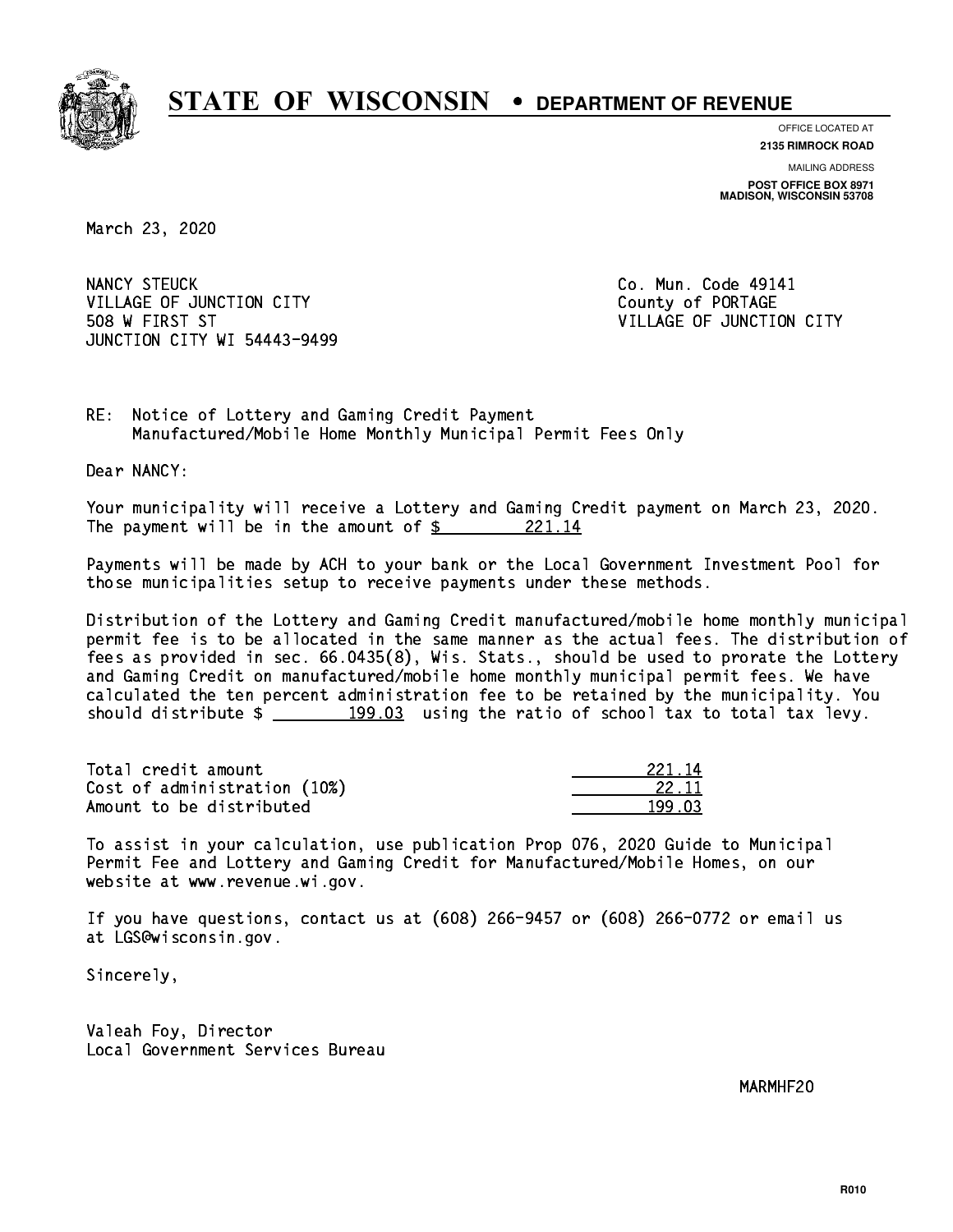

**OFFICE LOCATED AT**

**2135 RIMROCK ROAD**

**MAILING ADDRESS POST OFFICE BOX 8971 MADISON, WISCONSIN 53708**

March 23, 2020

 DEBBIE SNIADAJEWSKI Co. Mun. Code 49173 VILLAGE OF PLOVER COUNTY OF PORTAGE PO BOX 37 VILLAGE OF PLOVER PLOVER WI 54467-0037

RE: Notice of Lottery and Gaming Credit Payment Manufactured/Mobile Home Monthly Municipal Permit Fees Only

Dear DEBBIE:

 Your municipality will receive a Lottery and Gaming Credit payment on March 23, 2020. The payment will be in the amount of  $\frac{2}{3}$  10,369.12

 Payments will be made by ACH to your bank or the Local Government Investment Pool for those municipalities setup to receive payments under these methods.

 Distribution of the Lottery and Gaming Credit manufactured/mobile home monthly municipal permit fee is to be allocated in the same manner as the actual fees. The distribution of fees as provided in sec. 66.0435(8), Wis. Stats., should be used to prorate the Lottery and Gaming Credit on manufactured/mobile home monthly municipal permit fees. We have calculated the ten percent administration fee to be retained by the municipality. You should distribute  $\frac{1}{2}$   $\frac{9,332.21}{2}$  using the ratio of school tax to total tax levy.

| Total credit amount          | 10,369.12 |
|------------------------------|-----------|
| Cost of administration (10%) | 1.036.91  |
| Amount to be distributed     | 9.332.21  |

 To assist in your calculation, use publication Prop 076, 2020 Guide to Municipal Permit Fee and Lottery and Gaming Credit for Manufactured/Mobile Homes, on our website at www.revenue.wi.gov.

 If you have questions, contact us at (608) 266-9457 or (608) 266-0772 or email us at LGS@wisconsin.gov.

Sincerely,

 Valeah Foy, Director Local Government Services Bureau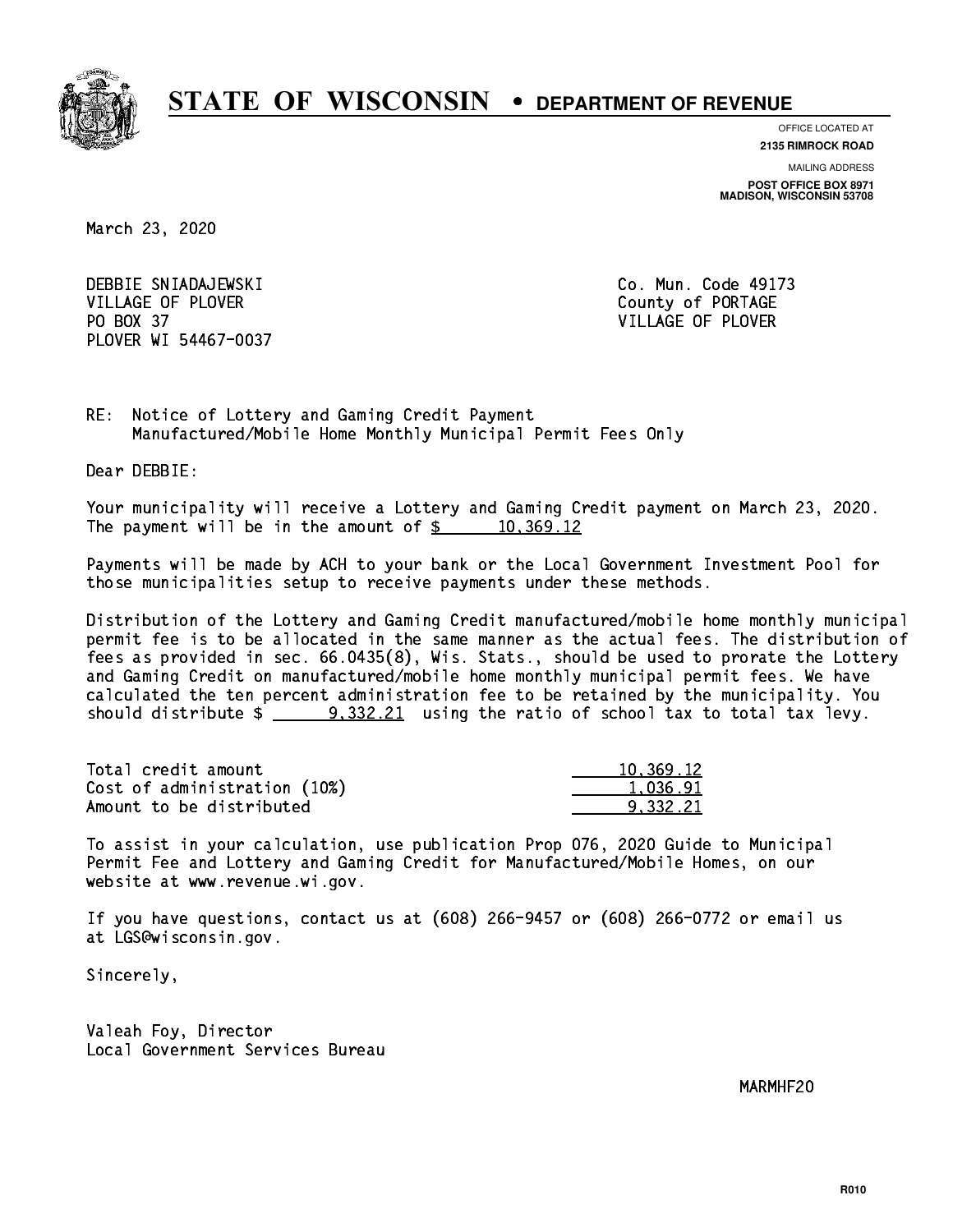

**OFFICE LOCATED AT**

**2135 RIMROCK ROAD**

**MAILING ADDRESS POST OFFICE BOX 8971 MADISON, WISCONSIN 53708**

March 23, 2020

 COREY LADICK Co. Mun. Code 49281 CITY OF STEVENS POINT COUNTS AND COUNTY OF PORTAGE 1515 STRONGS AVE CITY OF STEVENS POINT STEVENS POINT WI 54481-3543

RE: Notice of Lottery and Gaming Credit Payment Manufactured/Mobile Home Monthly Municipal Permit Fees Only

Dear COREY:

 Your municipality will receive a Lottery and Gaming Credit payment on March 23, 2020. The payment will be in the amount of  $\frac{20,072.16}{20,072.16}$ 

 Payments will be made by ACH to your bank or the Local Government Investment Pool for those municipalities setup to receive payments under these methods.

 Distribution of the Lottery and Gaming Credit manufactured/mobile home monthly municipal permit fee is to be allocated in the same manner as the actual fees. The distribution of fees as provided in sec. 66.0435(8), Wis. Stats., should be used to prorate the Lottery and Gaming Credit on manufactured/mobile home monthly municipal permit fees. We have calculated the ten percent administration fee to be retained by the municipality. You should distribute  $\frac{18,064.95}{2}$  using the ratio of school tax to total tax levy.

| Total credit amount          | 20,072.16 |
|------------------------------|-----------|
| Cost of administration (10%) | 2.007.21  |
| Amount to be distributed     | 18.064.95 |

 To assist in your calculation, use publication Prop 076, 2020 Guide to Municipal Permit Fee and Lottery and Gaming Credit for Manufactured/Mobile Homes, on our website at www.revenue.wi.gov.

 If you have questions, contact us at (608) 266-9457 or (608) 266-0772 or email us at LGS@wisconsin.gov.

Sincerely,

 Valeah Foy, Director Local Government Services Bureau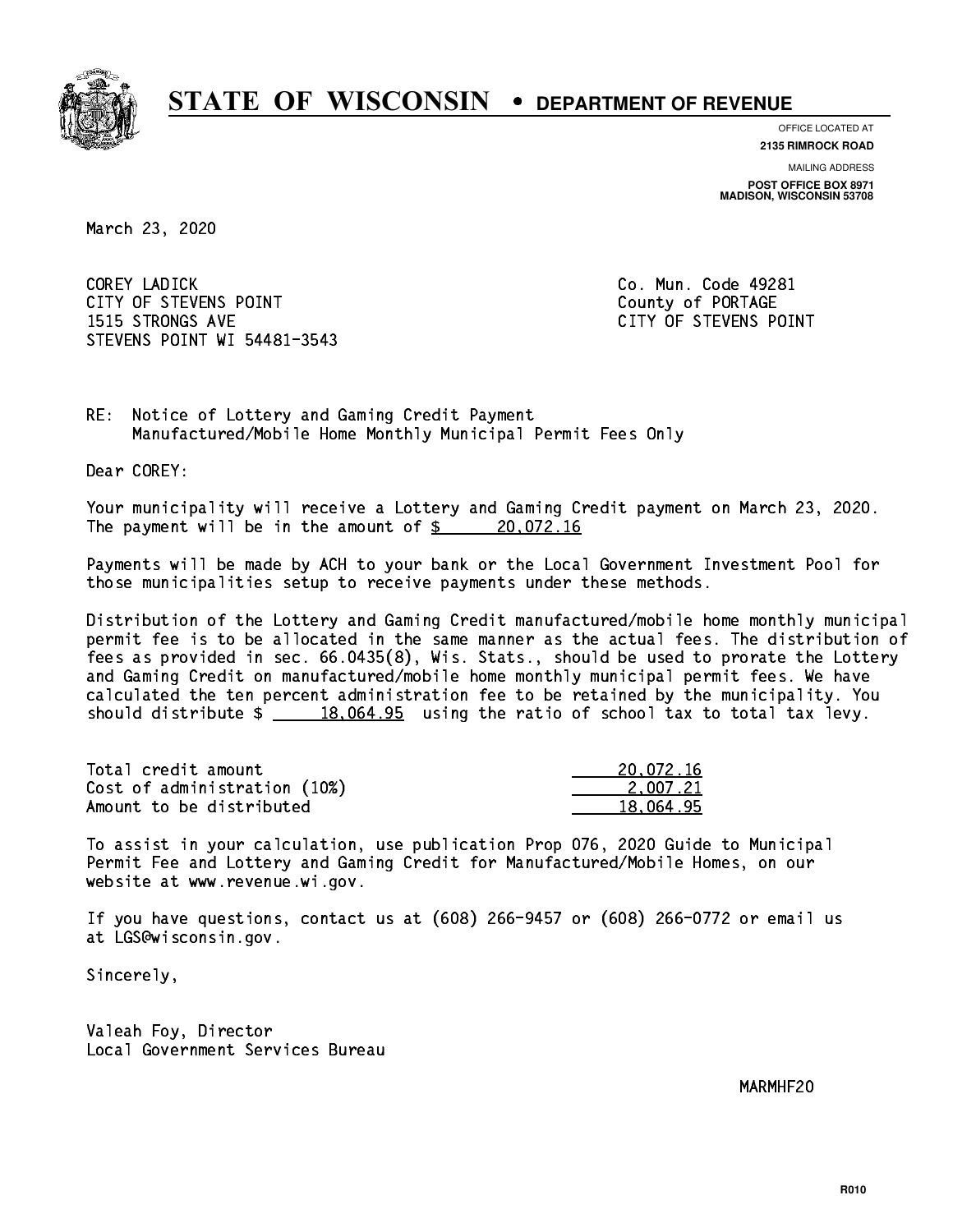

**OFFICE LOCATED AT**

**2135 RIMROCK ROAD**

**MAILING ADDRESS**

**POST OFFICE BOX 8971 MADISON, WISCONSIN 53708**

March 23, 2020

MICHELLE M SMITH Communication of the Co. Mun. Code 50271 CITY OF PARK FALLS **COUNTY OF PARK** FALLS PO BOX 146 PARK FALLS WI 54552

CITY OF PARK FALLS

RE: Notice of Lottery and Gaming Credit Payment Manufactured/Mobile Home Monthly Municipal Permit Fees Only

Dear MICHELLE:

 Your municipality will receive a Lottery and Gaming Credit payment on March 23, 2020. The payment will be in the amount of  $$ 998.69$ 

 Payments will be made by ACH to your bank or the Local Government Investment Pool for those municipalities setup to receive payments under these methods.

 Distribution of the Lottery and Gaming Credit manufactured/mobile home monthly municipal permit fee is to be allocated in the same manner as the actual fees. The distribution of fees as provided in sec. 66.0435(8), Wis. Stats., should be used to prorate the Lottery and Gaming Credit on manufactured/mobile home monthly municipal permit fees. We have calculated the ten percent administration fee to be retained by the municipality. You should distribute  $\frac{2}{2}$   $\frac{898.83}{2}$  using the ratio of school tax to total tax levy.

| Total credit amount          | 998.69 |
|------------------------------|--------|
| Cost of administration (10%) | 99.86  |
| Amount to be distributed     | 898.83 |

 To assist in your calculation, use publication Prop 076, 2020 Guide to Municipal Permit Fee and Lottery and Gaming Credit for Manufactured/Mobile Homes, on our website at www.revenue.wi.gov.

 If you have questions, contact us at (608) 266-9457 or (608) 266-0772 or email us at LGS@wisconsin.gov.

Sincerely,

 Valeah Foy, Director Local Government Services Bureau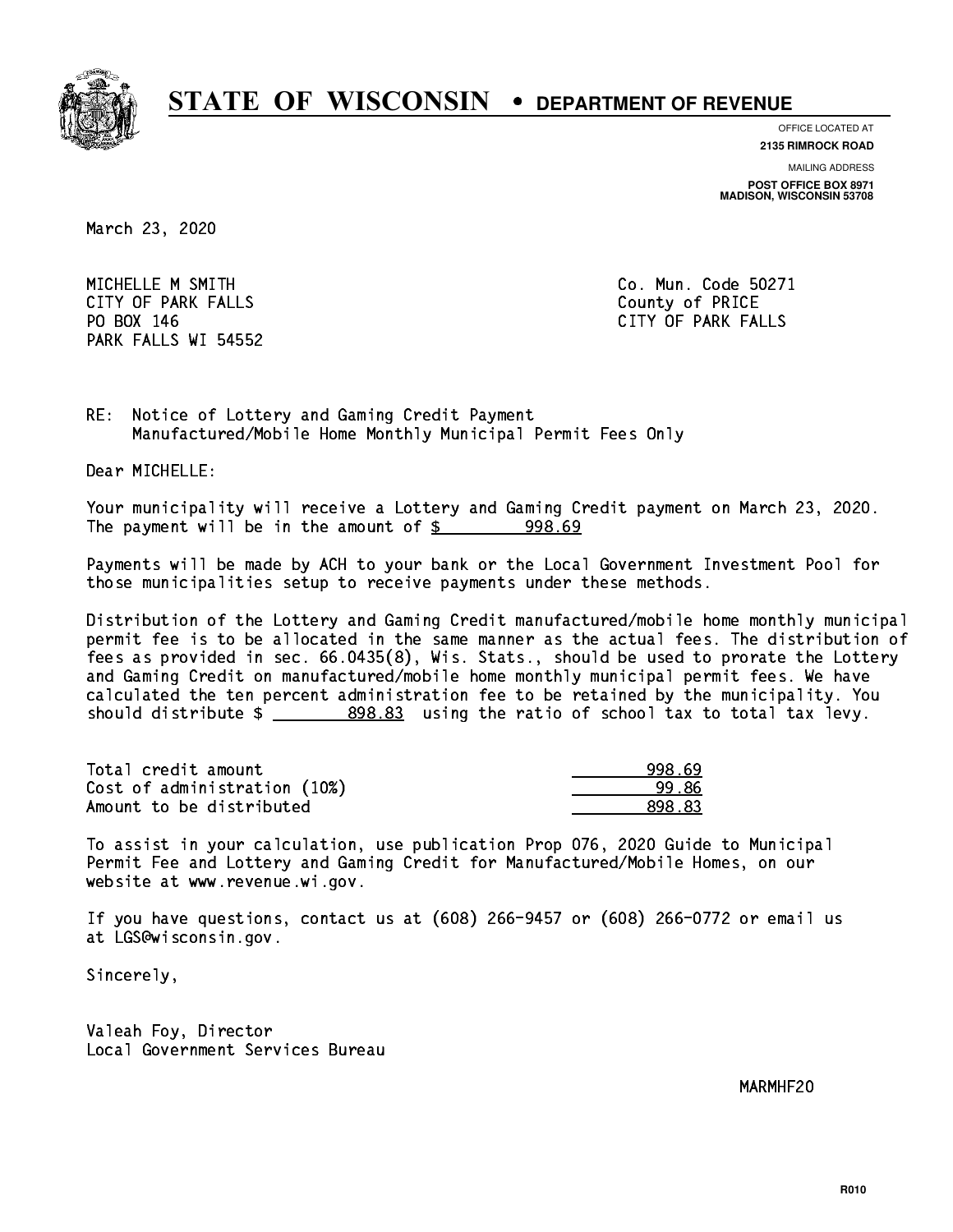

**OFFICE LOCATED AT 2135 RIMROCK ROAD**

**MAILING ADDRESS**

**POST OFFICE BOX 8971 MADISON, WISCONSIN 53708**

March 23, 2020

 SHELBY PROCHNOW Co. Mun. Code 50272 CITY OF PHILLIPS County of PRICE 174 S EYDER AVE CITY OF PHILLIPS OF PHILLIPS OF PHILLIPS OF PHILLIPS OF PHILLIPS OF PHILLIPS OF PHILLIPS OF PHILLIPS OF PHILLIPS OF PHILLIPS OF PHILLIPS OF PHILLIPS OF PHILLIPS OF PHILLIPS OF PHILLIPS OF PHILLIPS OF PHILLI PHILLIPS WI 54555-1337

RE: Notice of Lottery and Gaming Credit Payment Manufactured/Mobile Home Monthly Municipal Permit Fees Only

Dear SHELBY:

 Your municipality will receive a Lottery and Gaming Credit payment on March 23, 2020. The payment will be in the amount of \$ 599.04 \_\_\_\_\_\_\_\_\_\_\_\_\_\_\_\_

 Payments will be made by ACH to your bank or the Local Government Investment Pool for those municipalities setup to receive payments under these methods.

 Distribution of the Lottery and Gaming Credit manufactured/mobile home monthly municipal permit fee is to be allocated in the same manner as the actual fees. The distribution of fees as provided in sec. 66.0435(8), Wis. Stats., should be used to prorate the Lottery and Gaming Credit on manufactured/mobile home monthly municipal permit fees. We have calculated the ten percent administration fee to be retained by the municipality. You should distribute  $\frac{2}{1}$   $\frac{539.14}{14}$  using the ratio of school tax to total tax levy.

| Total credit amount          | 599.04 |
|------------------------------|--------|
| Cost of administration (10%) | 59.90  |
| Amount to be distributed     | 539.14 |

 To assist in your calculation, use publication Prop 076, 2020 Guide to Municipal Permit Fee and Lottery and Gaming Credit for Manufactured/Mobile Homes, on our website at www.revenue.wi.gov.

 If you have questions, contact us at (608) 266-9457 or (608) 266-0772 or email us at LGS@wisconsin.gov.

Sincerely,

 Valeah Foy, Director Local Government Services Bureau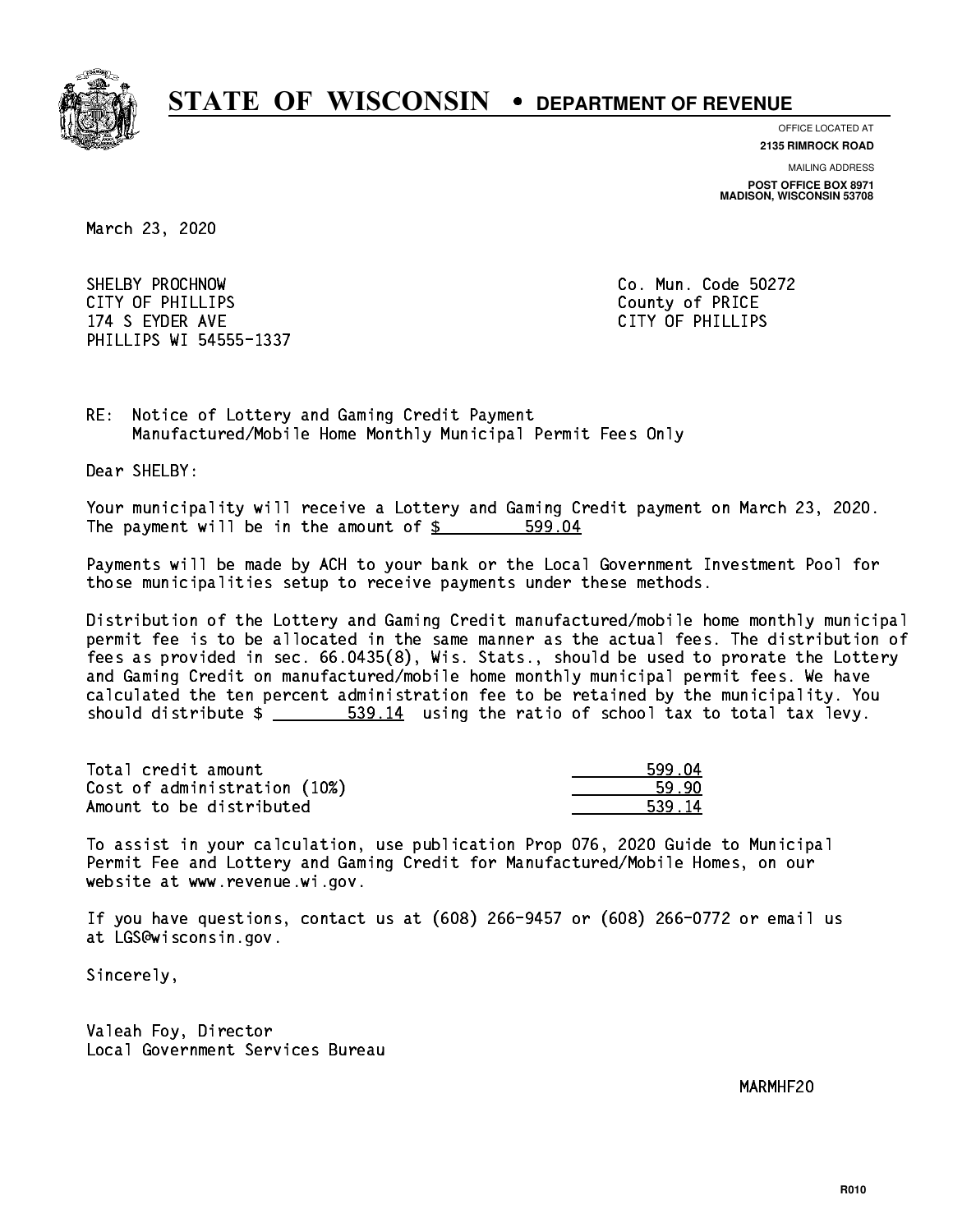

**OFFICE LOCATED AT**

**2135 RIMROCK ROAD**

**MAILING ADDRESS POST OFFICE BOX 8971 MADISON, WISCONSIN 53708**

March 23, 2020

BRIAN GRAZIANO TOWN OF BURLINGTON COUNTY OF RACINE 32288 BUSHNELL RD TOWN OF BURLINGTON BURLINGTON WI 53105-9426

Co. Mun. Code 51002

RE: Notice of Lottery and Gaming Credit Payment Manufactured/Mobile Home Monthly Municipal Permit Fees Only

Dear BRIAN:

 Your municipality will receive a Lottery and Gaming Credit payment on March 23, 2020. The payment will be in the amount of  $\frac{2}{3}$  10,096.80

 Payments will be made by ACH to your bank or the Local Government Investment Pool for those municipalities setup to receive payments under these methods.

 Distribution of the Lottery and Gaming Credit manufactured/mobile home monthly municipal permit fee is to be allocated in the same manner as the actual fees. The distribution of fees as provided in sec. 66.0435(8), Wis. Stats., should be used to prorate the Lottery and Gaming Credit on manufactured/mobile home monthly municipal permit fees. We have calculated the ten percent administration fee to be retained by the municipality. You should distribute  $\frac{2}{2}$  9,087.12 using the ratio of school tax to total tax levy.

| Total credit amount          | 10,096.80 |
|------------------------------|-----------|
| Cost of administration (10%) | 1.009.68  |
| Amount to be distributed     | 9.087.12  |

 To assist in your calculation, use publication Prop 076, 2020 Guide to Municipal Permit Fee and Lottery and Gaming Credit for Manufactured/Mobile Homes, on our website at www.revenue.wi.gov.

 If you have questions, contact us at (608) 266-9457 or (608) 266-0772 or email us at LGS@wisconsin.gov.

Sincerely,

 Valeah Foy, Director Local Government Services Bureau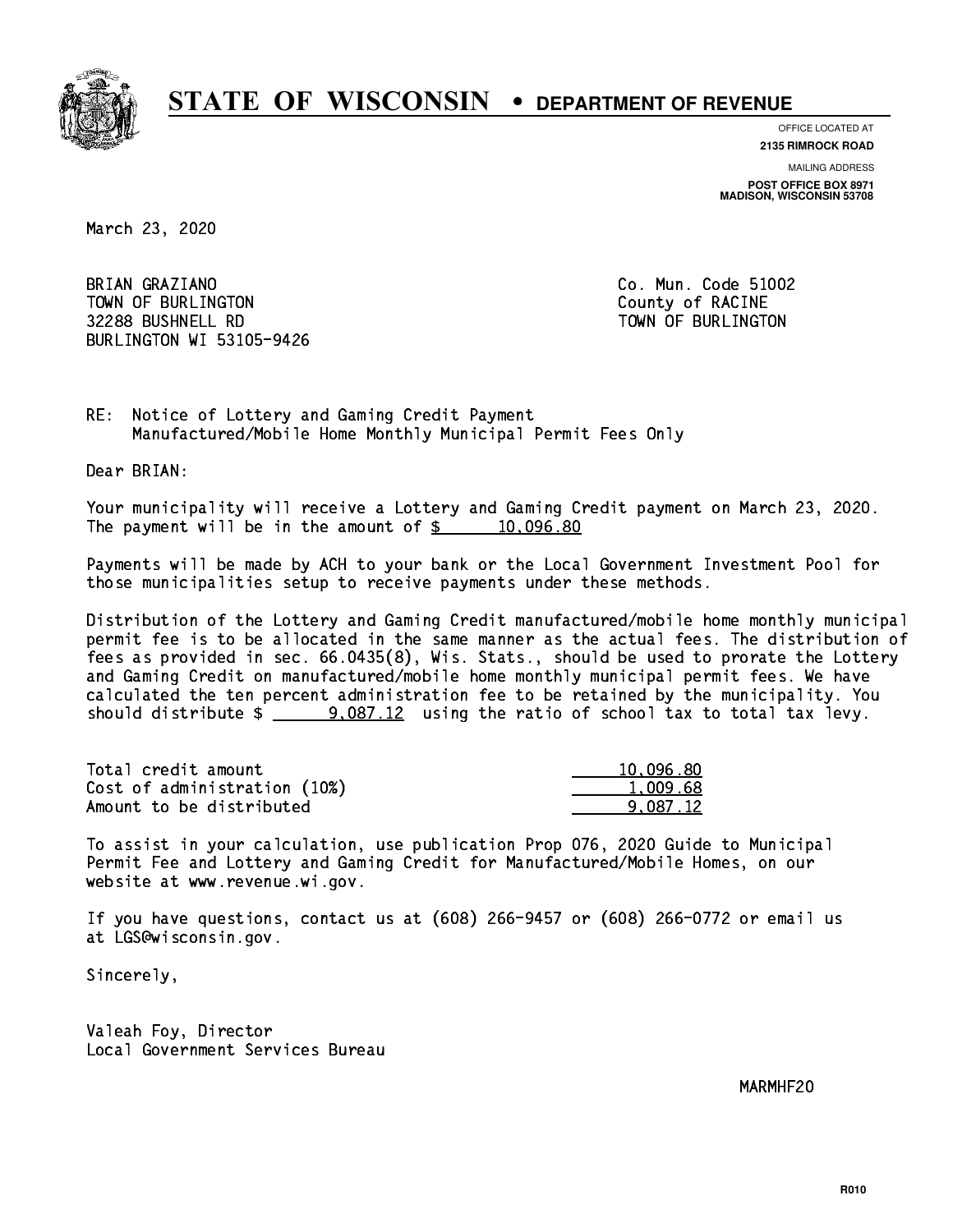

**OFFICE LOCATED AT**

**2135 RIMROCK ROAD**

**MAILING ADDRESS POST OFFICE BOX 8971 MADISON, WISCONSIN 53708**

March 23, 2020

 CAMILLE GEROU Co. Mun. Code 51006 TOWN OF DOVER COUNTY OF RACINE 4110 S BEAUMONT AVE **TOWN OF DOVER** KANSASVILLE WI 53139-9522

RE: Notice of Lottery and Gaming Credit Payment Manufactured/Mobile Home Monthly Municipal Permit Fees Only

Dear CAMILLE:

 Your municipality will receive a Lottery and Gaming Credit payment on March 23, 2020. The payment will be in the amount of  $\frac{2}{3}$  15,147.60

 Payments will be made by ACH to your bank or the Local Government Investment Pool for those municipalities setup to receive payments under these methods.

 Distribution of the Lottery and Gaming Credit manufactured/mobile home monthly municipal permit fee is to be allocated in the same manner as the actual fees. The distribution of fees as provided in sec. 66.0435(8), Wis. Stats., should be used to prorate the Lottery and Gaming Credit on manufactured/mobile home monthly municipal permit fees. We have calculated the ten percent administration fee to be retained by the municipality. You should distribute  $\frac{2}{13,632.84}$  using the ratio of school tax to total tax levy.

| Total credit amount          | 15, 147, 60 |
|------------------------------|-------------|
| Cost of administration (10%) | 1.514.76    |
| Amount to be distributed     | 13.632.84   |

 To assist in your calculation, use publication Prop 076, 2020 Guide to Municipal Permit Fee and Lottery and Gaming Credit for Manufactured/Mobile Homes, on our website at www.revenue.wi.gov.

 If you have questions, contact us at (608) 266-9457 or (608) 266-0772 or email us at LGS@wisconsin.gov.

Sincerely,

 Valeah Foy, Director Local Government Services Bureau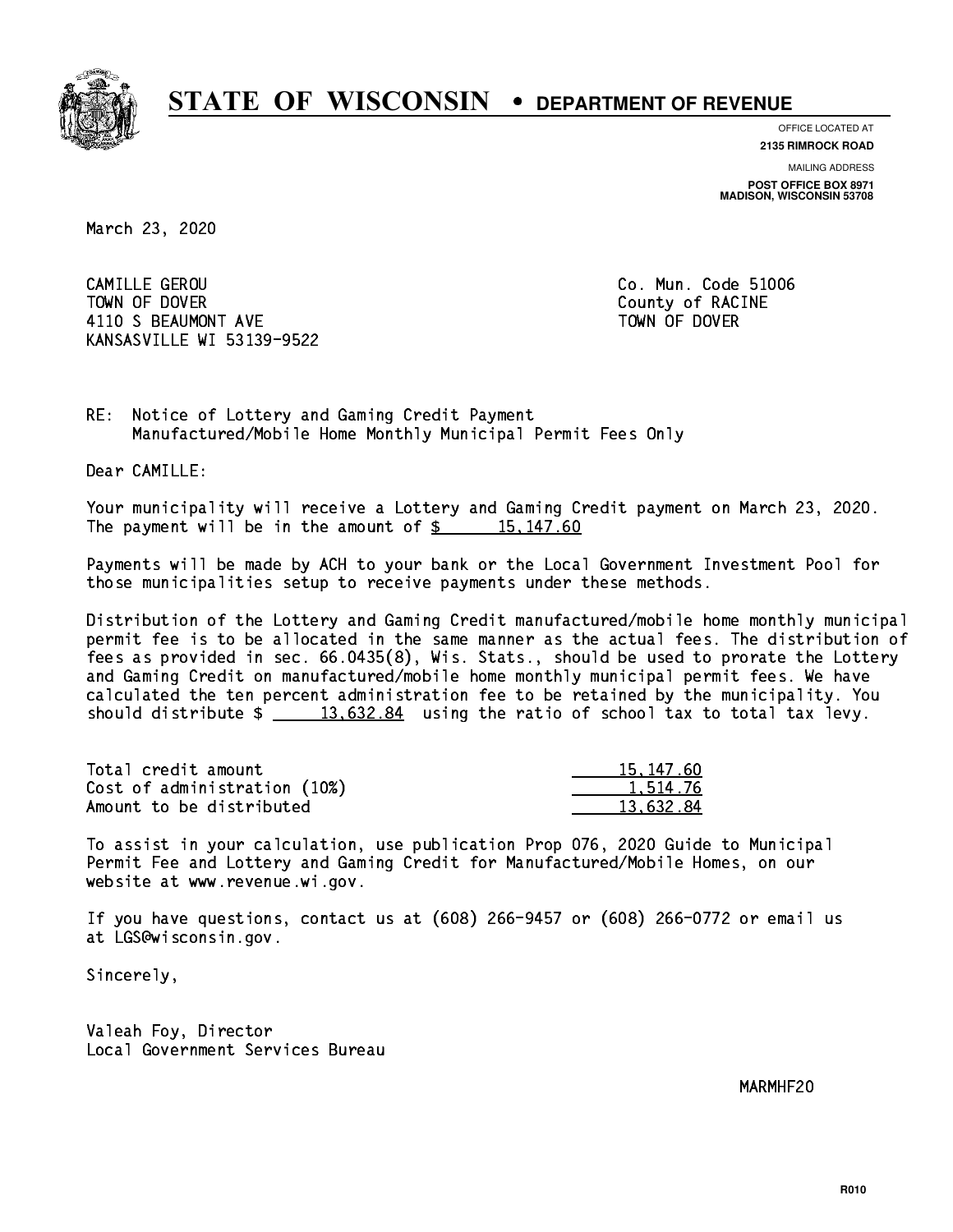

**OFFICE LOCATED AT**

**2135 RIMROCK ROAD**

**MAILING ADDRESS POST OFFICE BOX 8971 MADISON, WISCONSIN 53708**

March 23, 2020

STEPHANIE KOHLHAGEN **Co. Mun. Code 51151** VILLAGE OF MOUNT PLEASANT COUNTY OF RACINE 8811 CAMPUS DRIVE VILLAGE OF MOUNT PLEASANT MT PLEASANT WI 53406-7014

RE: Notice of Lottery and Gaming Credit Payment Manufactured/Mobile Home Monthly Municipal Permit Fees Only

Dear STEPHANIE:

 Your municipality will receive a Lottery and Gaming Credit payment on March 23, 2020. The payment will be in the amount of  $\frac{2}{3}$ 34.70

 Payments will be made by ACH to your bank or the Local Government Investment Pool for those municipalities setup to receive payments under these methods.

 Distribution of the Lottery and Gaming Credit manufactured/mobile home monthly municipal permit fee is to be allocated in the same manner as the actual fees. The distribution of fees as provided in sec. 66.0435(8), Wis. Stats., should be used to prorate the Lottery and Gaming Credit on manufactured/mobile home monthly municipal permit fees. We have calculated the ten percent administration fee to be retained by the municipality. You should distribute  $\frac{21.23}{2}$  using the ratio of school tax to total tax levy.

Total credit amount Cost of administration (10%) Amount to be distributed

 To assist in your calculation, use publication Prop 076, 2020 Guide to Municipal Permit Fee and Lottery and Gaming Credit for Manufactured/Mobile Homes, on our website at www.revenue.wi.gov.

 If you have questions, contact us at (608) 266-9457 or (608) 266-0772 or email us at LGS@wisconsin.gov.

Sincerely,

 Valeah Foy, Director Local Government Services Bureau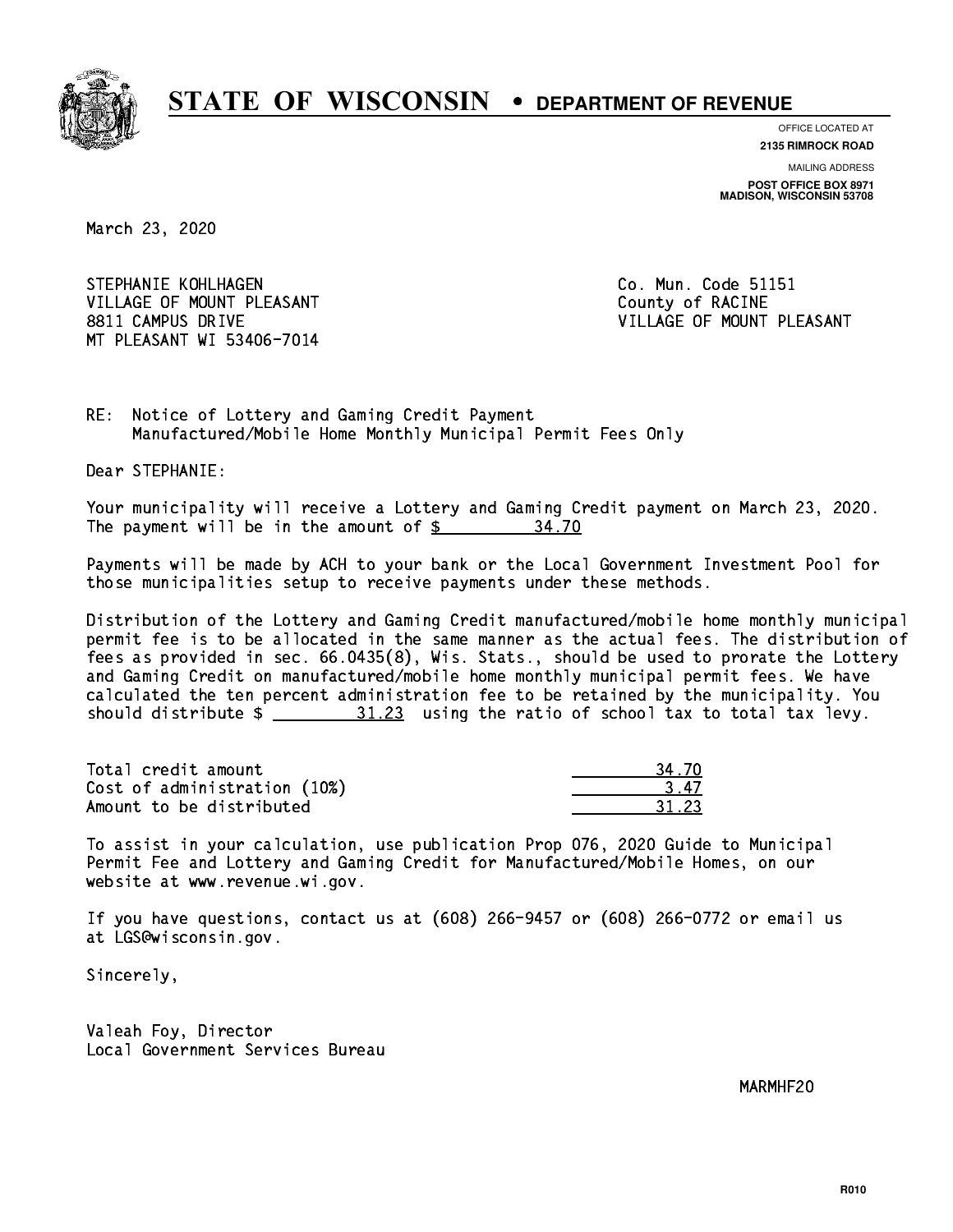

**OFFICE LOCATED AT**

**2135 RIMROCK ROAD**

**MAILING ADDRESS POST OFFICE BOX 8971 MADISON, WISCONSIN 53708**

March 23, 2020

**KERRY BENNETT** VILLAGE OF UNION GROVE COUNTY OF RACINE 925 15TH AVE VILLAGE OF UNION GROVE UNION GROVE WI 53182-1427

Co. Mun. Code 51186

RE: Notice of Lottery and Gaming Credit Payment Manufactured/Mobile Home Monthly Municipal Permit Fees Only

Dear :

 Your municipality will receive a Lottery and Gaming Credit payment on March 23, 2020. The payment will be in the amount of  $\frac{2}{3}$  3,911.86

 Payments will be made by ACH to your bank or the Local Government Investment Pool for those municipalities setup to receive payments under these methods.

 Distribution of the Lottery and Gaming Credit manufactured/mobile home monthly municipal permit fee is to be allocated in the same manner as the actual fees. The distribution of fees as provided in sec. 66.0435(8), Wis. Stats., should be used to prorate the Lottery and Gaming Credit on manufactured/mobile home monthly municipal permit fees. We have calculated the ten percent administration fee to be retained by the municipality. You should distribute  $\frac{2}{2}$   $\frac{3.520.68}{2}$  using the ratio of school tax to total tax levy.

| Total credit amount          | 3.911.86 |
|------------------------------|----------|
| Cost of administration (10%) | 391.18   |
| Amount to be distributed     | 3.520.68 |

 To assist in your calculation, use publication Prop 076, 2020 Guide to Municipal Permit Fee and Lottery and Gaming Credit for Manufactured/Mobile Homes, on our website at www.revenue.wi.gov.

 If you have questions, contact us at (608) 266-9457 or (608) 266-0772 or email us at LGS@wisconsin.gov.

Sincerely,

 Valeah Foy, Director Local Government Services Bureau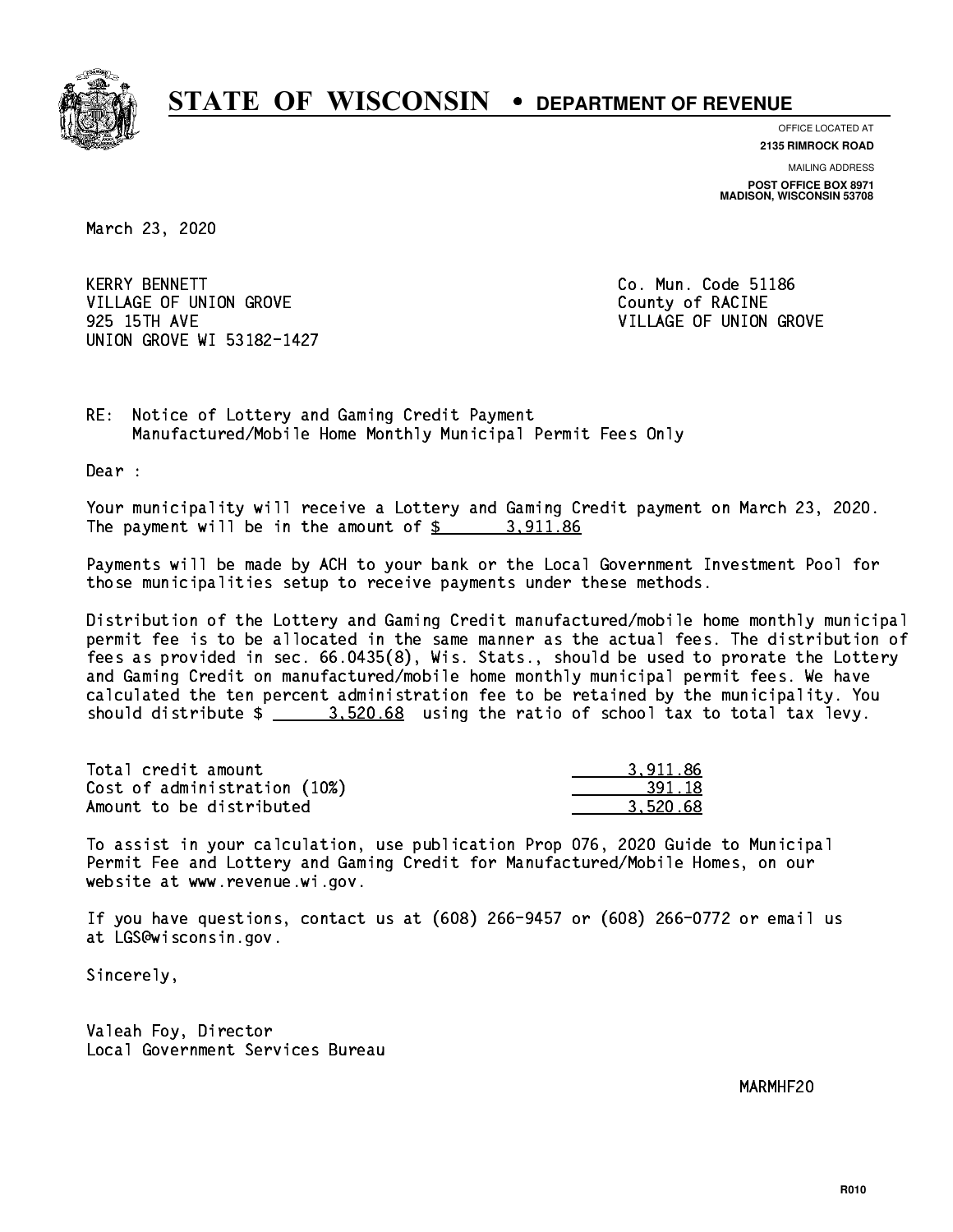

**OFFICE LOCATED AT**

**2135 RIMROCK ROAD**

**MAILING ADDRESS POST OFFICE BOX 8971 MADISON, WISCONSIN 53708**

March 23, 2020

MICHELLE VANDEHEY VILLAGE OF WATERFORD County of RACINE 123 N RIVER ST VILLAGE OF WATERFORD WATERFORD WI 53185-4149

Co. Mun. Code 51191

RE: Notice of Lottery and Gaming Credit Payment Manufactured/Mobile Home Monthly Municipal Permit Fees Only

Dear MICHELLE:

 Your municipality will receive a Lottery and Gaming Credit payment on March 23, 2020. The payment will be in the amount of  $\frac{28}{1029.24}$ 

 Payments will be made by ACH to your bank or the Local Government Investment Pool for those municipalities setup to receive payments under these methods.

 Distribution of the Lottery and Gaming Credit manufactured/mobile home monthly municipal permit fee is to be allocated in the same manner as the actual fees. The distribution of fees as provided in sec. 66.0435(8), Wis. Stats., should be used to prorate the Lottery and Gaming Credit on manufactured/mobile home monthly municipal permit fees. We have calculated the ten percent administration fee to be retained by the municipality. You should distribute  $\frac{25,226.32}{25,226.32}$  using the ratio of school tax to total tax levy.

| Total credit amount          | 28.029.24 |
|------------------------------|-----------|
| Cost of administration (10%) | 2.802.92  |
| Amount to be distributed     | 25.226.32 |

 To assist in your calculation, use publication Prop 076, 2020 Guide to Municipal Permit Fee and Lottery and Gaming Credit for Manufactured/Mobile Homes, on our website at www.revenue.wi.gov.

 If you have questions, contact us at (608) 266-9457 or (608) 266-0772 or email us at LGS@wisconsin.gov.

Sincerely,

 Valeah Foy, Director Local Government Services Bureau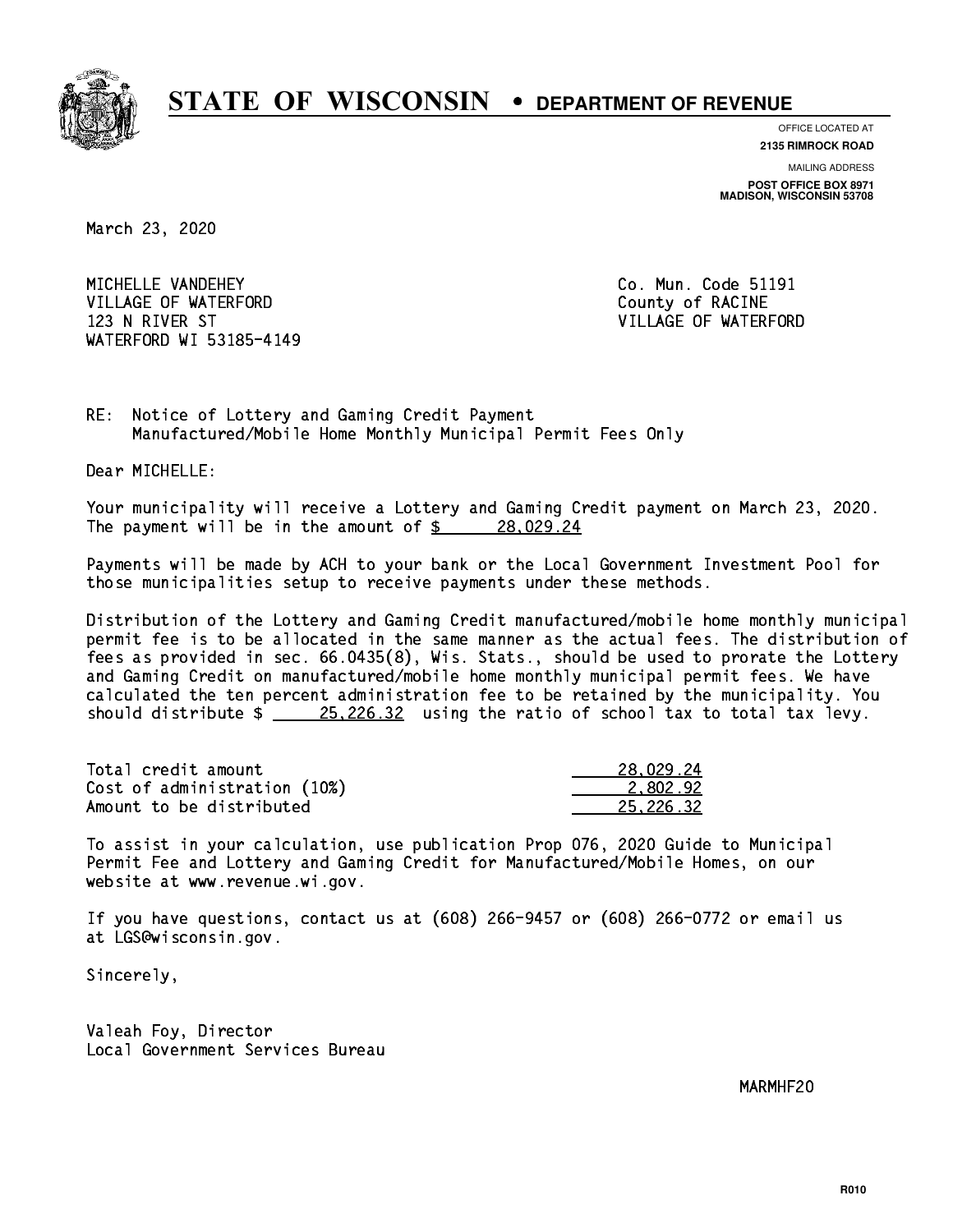

**OFFICE LOCATED AT**

**2135 RIMROCK ROAD**

**MAILING ADDRESS POST OFFICE BOX 8971 MADISON, WISCONSIN 53708**

March 23, 2020

 MICHAEL MCKINNEY Co. Mun. Code 51194 VILLAGE OF YORKVILLE **COUNTY OF SECOND COUNTY OF RACINE**  925 15TH AVENUE VILLAGE OF YORKVILLE UNION GROVE WI 53182-1427

RE: Notice of Lottery and Gaming Credit Payment Manufactured/Mobile Home Monthly Municipal Permit Fees Only

Dear MICHAEL:

 Your municipality will receive a Lottery and Gaming Credit payment on March 23, 2020. The payment will be in the amount of  $\frac{2}{3}$  41,016.00

 Payments will be made by ACH to your bank or the Local Government Investment Pool for those municipalities setup to receive payments under these methods.

 Distribution of the Lottery and Gaming Credit manufactured/mobile home monthly municipal permit fee is to be allocated in the same manner as the actual fees. The distribution of fees as provided in sec. 66.0435(8), Wis. Stats., should be used to prorate the Lottery and Gaming Credit on manufactured/mobile home monthly municipal permit fees. We have calculated the ten percent administration fee to be retained by the municipality. You should distribute  $\frac{26,914.40}{26,914.40}$  using the ratio of school tax to total tax levy.

| Total credit amount          | 41,016,00 |
|------------------------------|-----------|
| Cost of administration (10%) | 4.101.60  |
| Amount to be distributed     | 36.914.40 |

 To assist in your calculation, use publication Prop 076, 2020 Guide to Municipal Permit Fee and Lottery and Gaming Credit for Manufactured/Mobile Homes, on our website at www.revenue.wi.gov.

 If you have questions, contact us at (608) 266-9457 or (608) 266-0772 or email us at LGS@wisconsin.gov.

Sincerely,

 Valeah Foy, Director Local Government Services Bureau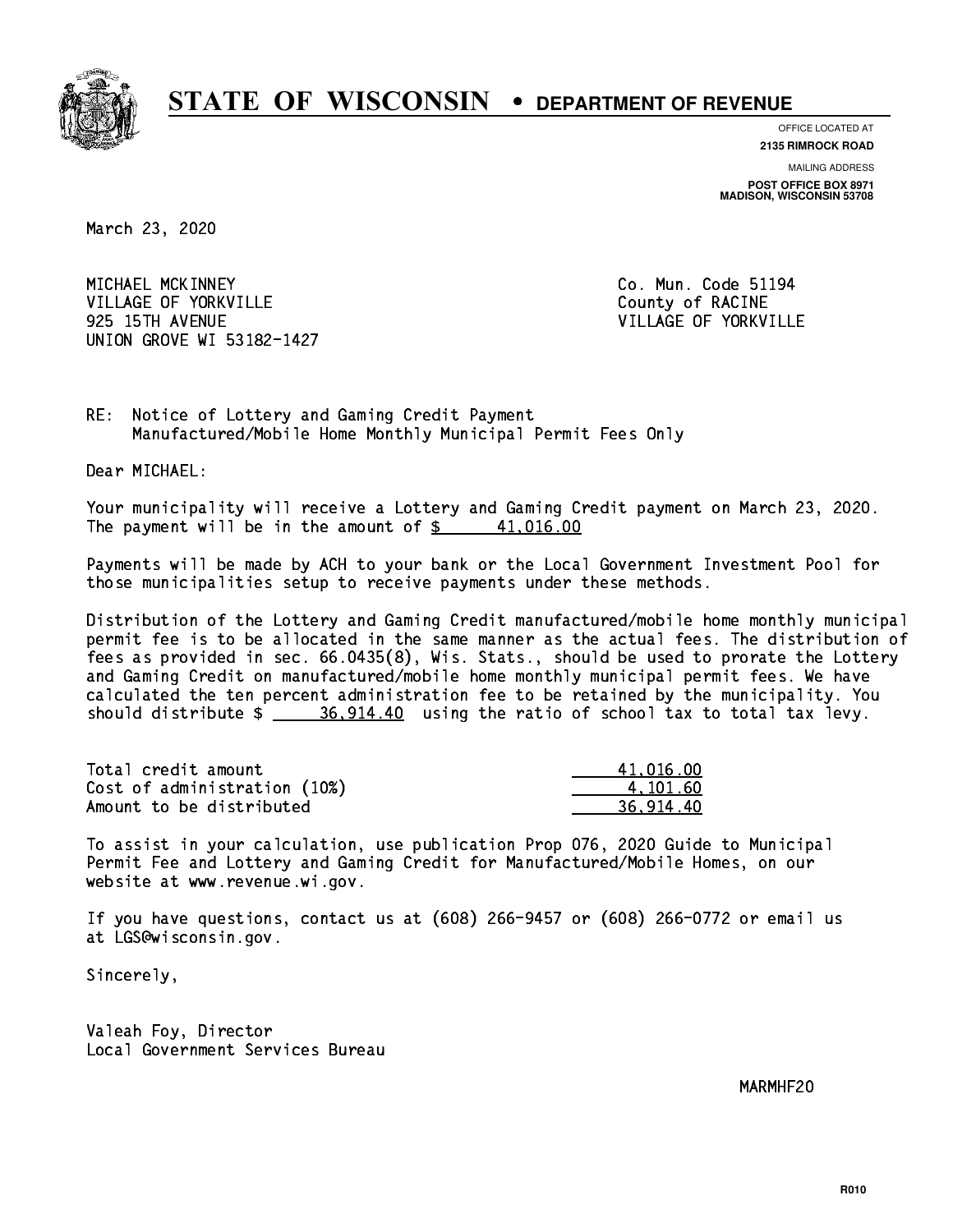

**OFFICE LOCATED AT**

**2135 RIMROCK ROAD**

**MAILING ADDRESS**

**POST OFFICE BOX 8971 MADISON, WISCONSIN 53708**

March 23, 2020

 BARBARA BROCKWAY Co. Mun. Code 52006 TOWN OF BUENA VISTA County of RICHLAND 29960 US HWY 14 TOWN OF BUENA VISTA LONE ROCK WI 53556-4145

RE: Notice of Lottery and Gaming Credit Payment Manufactured/Mobile Home Monthly Municipal Permit Fees Only

Dear BARBARA:

 Your municipality will receive a Lottery and Gaming Credit payment on March 23, 2020. The payment will be in the amount of  $\frac{2}{3}$  4,277.81

 Payments will be made by ACH to your bank or the Local Government Investment Pool for those municipalities setup to receive payments under these methods.

 Distribution of the Lottery and Gaming Credit manufactured/mobile home monthly municipal permit fee is to be allocated in the same manner as the actual fees. The distribution of fees as provided in sec. 66.0435(8), Wis. Stats., should be used to prorate the Lottery and Gaming Credit on manufactured/mobile home monthly municipal permit fees. We have calculated the ten percent administration fee to be retained by the municipality. You should distribute  $\frac{2}{2}$   $\frac{3.850.03}{2}$  using the ratio of school tax to total tax levy.

| Total credit amount          | 4.277.81 |
|------------------------------|----------|
| Cost of administration (10%) | 427 78   |
| Amount to be distributed     | 3.850.03 |

 To assist in your calculation, use publication Prop 076, 2020 Guide to Municipal Permit Fee and Lottery and Gaming Credit for Manufactured/Mobile Homes, on our website at www.revenue.wi.gov.

 If you have questions, contact us at (608) 266-9457 or (608) 266-0772 or email us at LGS@wisconsin.gov.

Sincerely,

 Valeah Foy, Director Local Government Services Bureau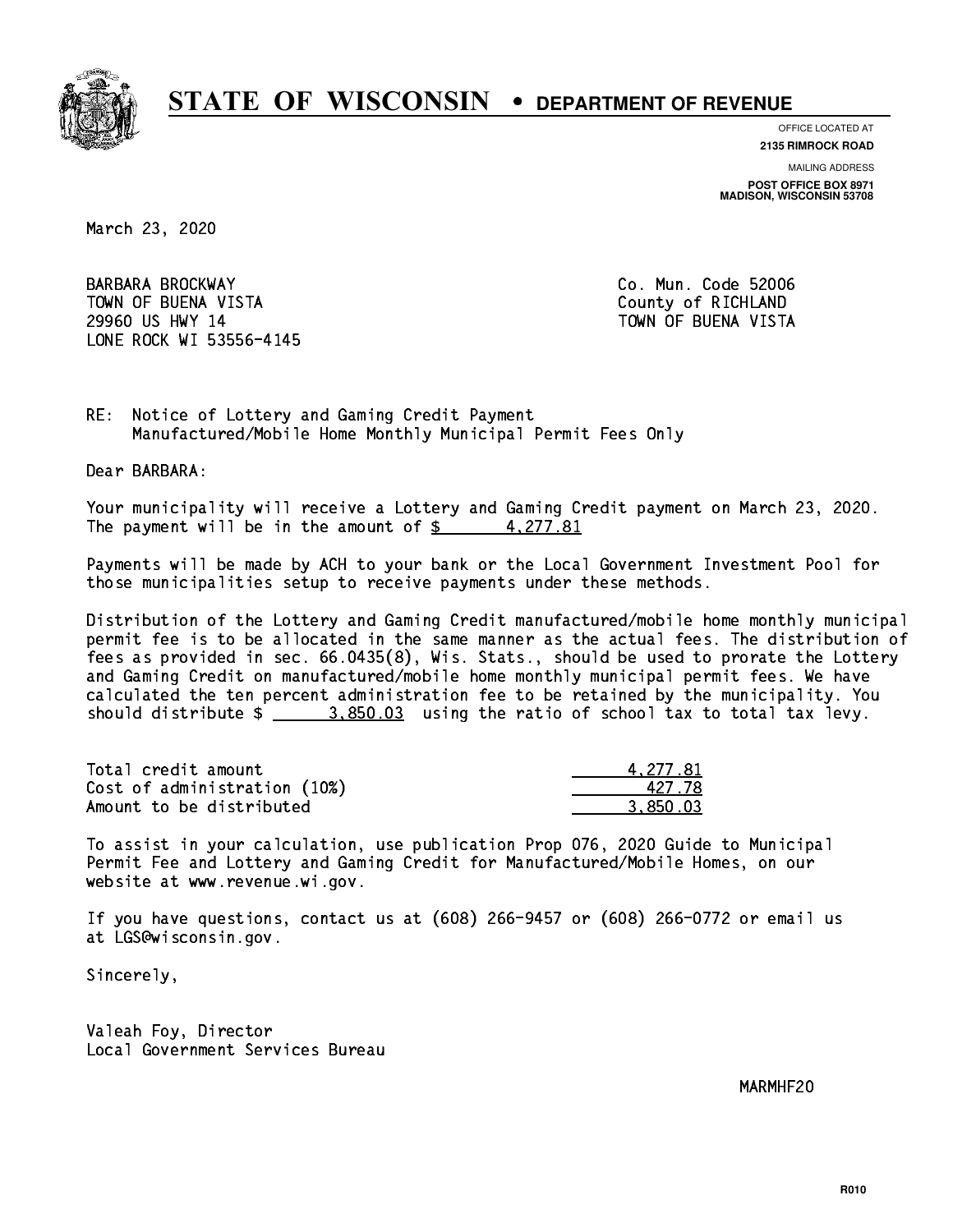

**OFFICE LOCATED AT**

**2135 RIMROCK ROAD**

**MAILING ADDRESS POST OFFICE BOX 8971 MADISON, WISCONSIN 53708**

March 23, 2020

 ESTHER MARSHALL Co. Mun. Code 52146 VILLAGE OF LONE ROCK **COUNTY COULD A** County of RICHLAND LONE ROCK WI 53556

314 E FOREST ST VILLAGE OF LONE ROCK

RE: Notice of Lottery and Gaming Credit Payment Manufactured/Mobile Home Monthly Municipal Permit Fees Only

Dear ESTHER:

 Your municipality will receive a Lottery and Gaming Credit payment on March 23, 2020. The payment will be in the amount of \$ 3,150.72 \_\_\_\_\_\_\_\_\_\_\_\_\_\_\_\_

 Payments will be made by ACH to your bank or the Local Government Investment Pool for those municipalities setup to receive payments under these methods.

 Distribution of the Lottery and Gaming Credit manufactured/mobile home monthly municipal permit fee is to be allocated in the same manner as the actual fees. The distribution of fees as provided in sec. 66.0435(8), Wis. Stats., should be used to prorate the Lottery and Gaming Credit on manufactured/mobile home monthly municipal permit fees. We have calculated the ten percent administration fee to be retained by the municipality. You should distribute  $\frac{2.835.65}{2.235.65}$  using the ratio of school tax to total tax levy.

| Total credit amount          | 3.150.72 |
|------------------------------|----------|
| Cost of administration (10%) | 315.07   |
| Amount to be distributed     | 2.835.65 |

 To assist in your calculation, use publication Prop 076, 2020 Guide to Municipal Permit Fee and Lottery and Gaming Credit for Manufactured/Mobile Homes, on our website at www.revenue.wi.gov.

 If you have questions, contact us at (608) 266-9457 or (608) 266-0772 or email us at LGS@wisconsin.gov.

Sincerely,

 Valeah Foy, Director Local Government Services Bureau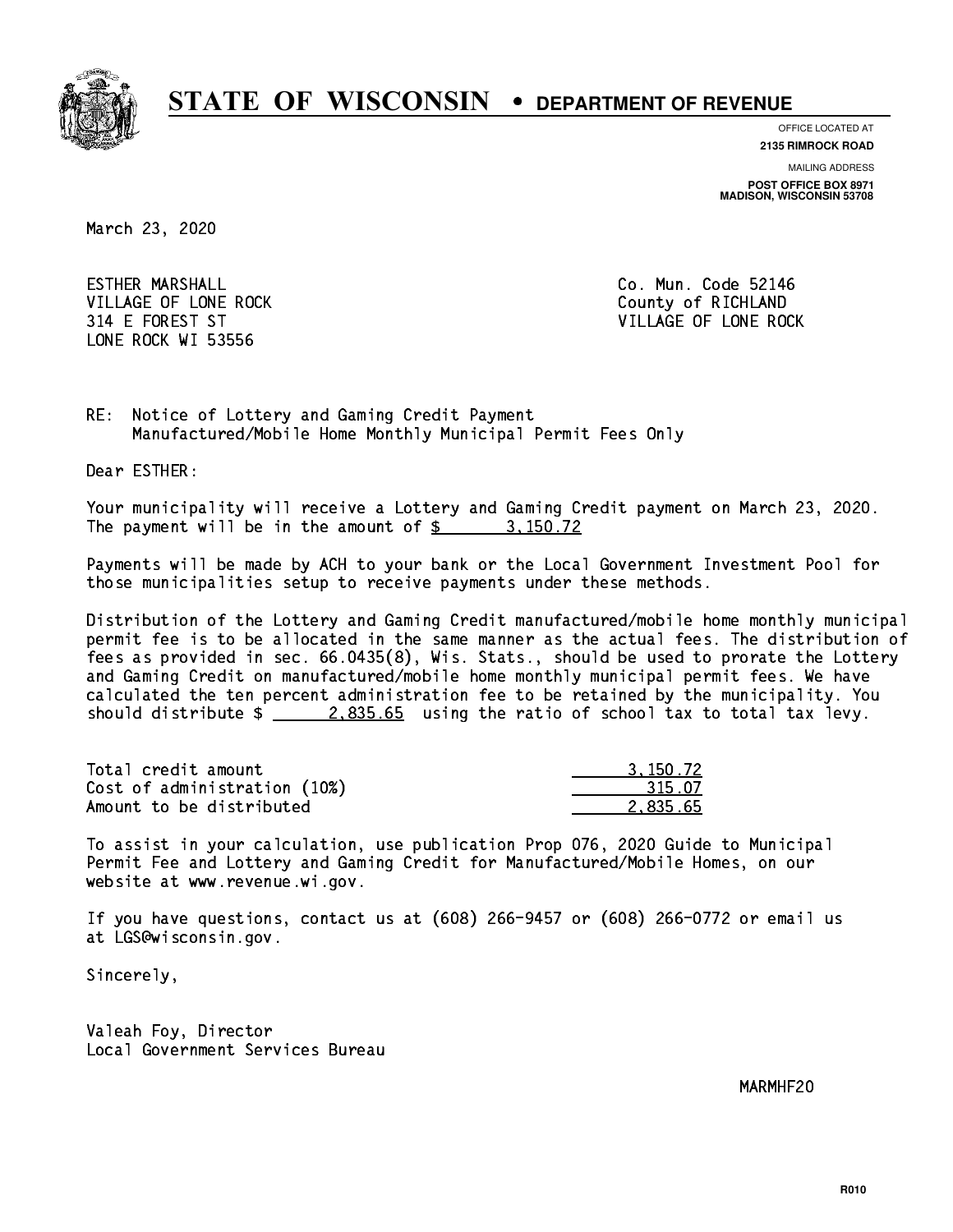

**OFFICE LOCATED AT**

**2135 RIMROCK ROAD**

**MAILING ADDRESS POST OFFICE BOX 8971 MADISON, WISCONSIN 53708**

March 23, 2020

MELINDA JONES CITY OF RICHLAND CENTER **COUNTY OF RICHLAND**  450 S MAIN ST CITY OF RICHLAND CENTER RICHLAND CENTER WI 53581-2545

Co. Mun. Code 52276

RE: Notice of Lottery and Gaming Credit Payment Manufactured/Mobile Home Monthly Municipal Permit Fees Only

Dear MELINDA:

 Your municipality will receive a Lottery and Gaming Credit payment on March 23, 2020. The payment will be in the amount of  $\frac{2}{3}$  8,089.42

 Payments will be made by ACH to your bank or the Local Government Investment Pool for those municipalities setup to receive payments under these methods.

 Distribution of the Lottery and Gaming Credit manufactured/mobile home monthly municipal permit fee is to be allocated in the same manner as the actual fees. The distribution of fees as provided in sec. 66.0435(8), Wis. Stats., should be used to prorate the Lottery and Gaming Credit on manufactured/mobile home monthly municipal permit fees. We have calculated the ten percent administration fee to be retained by the municipality. You should distribute  $\frac{20.48}{1.280.48}$  using the ratio of school tax to total tax levy.

| Total credit amount          | 8.089.42 |
|------------------------------|----------|
| Cost of administration (10%) | 808.94   |
| Amount to be distributed     | 7.280.48 |

 To assist in your calculation, use publication Prop 076, 2020 Guide to Municipal Permit Fee and Lottery and Gaming Credit for Manufactured/Mobile Homes, on our website at www.revenue.wi.gov.

 If you have questions, contact us at (608) 266-9457 or (608) 266-0772 or email us at LGS@wisconsin.gov.

Sincerely,

 Valeah Foy, Director Local Government Services Bureau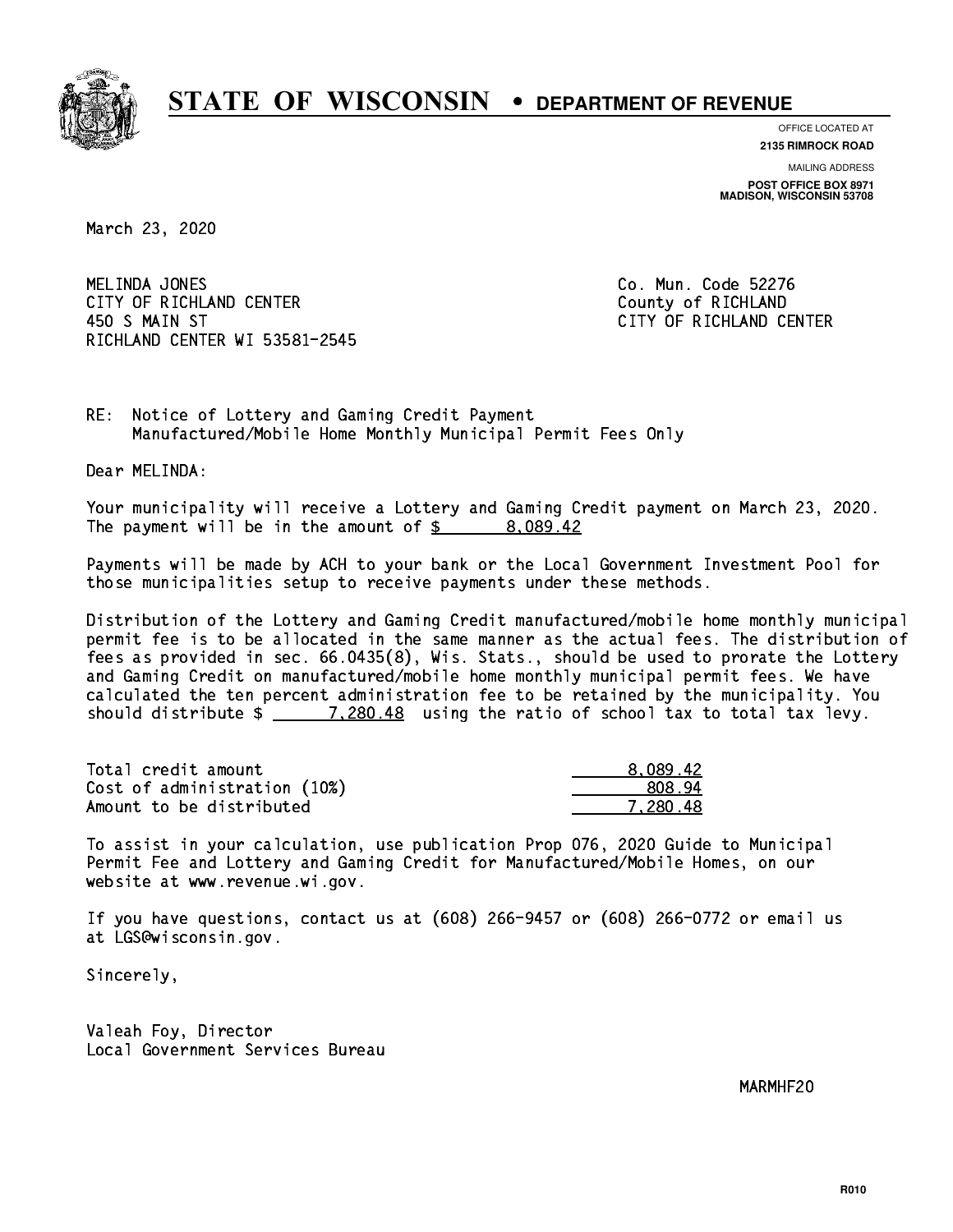

**OFFICE LOCATED AT**

**MAILING ADDRESS 2135 RIMROCK ROAD**

**POST OFFICE BOX 8971 MADISON, WISCONSIN 53708**

March 23, 2020

 SARA REGENAUER Co. Mun. Code 53004 TOWN OF BELOIT County of ROCK 2445 SAFTON RD TOWN OF BELOIT BELOIT WI 53511-1749

RE: Notice of Lottery and Gaming Credit Payment Manufactured/Mobile Home Monthly Municipal Permit Fees Only

Dear SARA:

 Your municipality will receive a Lottery and Gaming Credit payment on March 23, 2020. The payment will be in the amount of \$ 7,221.07 \_\_\_\_\_\_\_\_\_\_\_\_\_\_\_\_

 Payments will be made by ACH to your bank or the Local Government Investment Pool for those municipalities setup to receive payments under these methods.

 Distribution of the Lottery and Gaming Credit manufactured/mobile home monthly municipal permit fee is to be allocated in the same manner as the actual fees. The distribution of fees as provided in sec. 66.0435(8), Wis. Stats., should be used to prorate the Lottery and Gaming Credit on manufactured/mobile home monthly municipal permit fees. We have calculated the ten percent administration fee to be retained by the municipality. You should distribute  $\frac{2}{1}$   $\frac{6,498.97}{2}$  using the ratio of school tax to total tax levy.

| Total credit amount          | 7.221.07 |
|------------------------------|----------|
| Cost of administration (10%) | 722.10   |
| Amount to be distributed     | 6.498.97 |

 To assist in your calculation, use publication Prop 076, 2020 Guide to Municipal Permit Fee and Lottery and Gaming Credit for Manufactured/Mobile Homes, on our website at www.revenue.wi.gov.

 If you have questions, contact us at (608) 266-9457 or (608) 266-0772 or email us at LGS@wisconsin.gov.

Sincerely,

 Valeah Foy, Director Local Government Services Bureau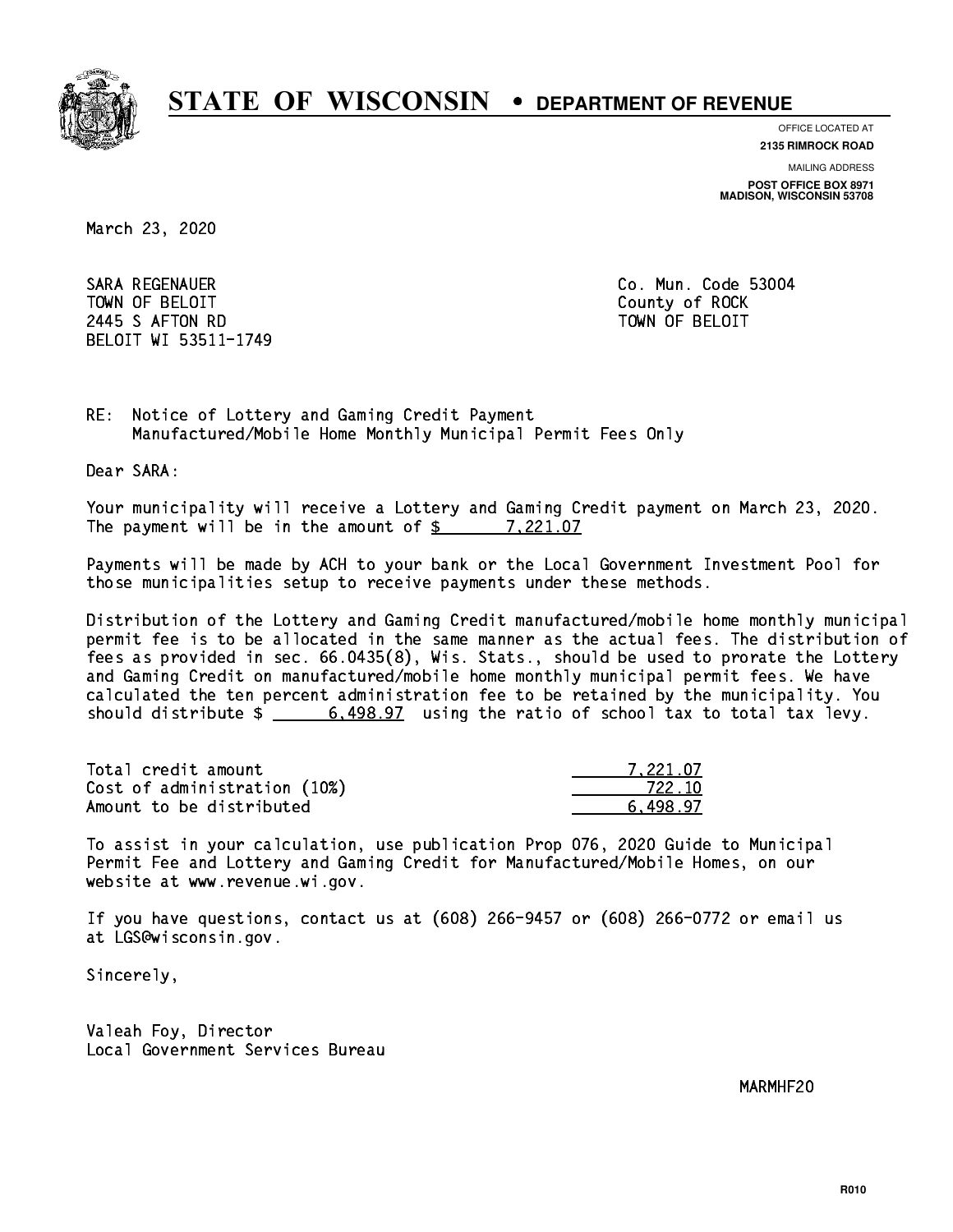

**OFFICE LOCATED AT 2135 RIMROCK ROAD**

**MAILING ADDRESS**

**POST OFFICE BOX 8971 MADISON, WISCONSIN 53708**

March 23, 2020

**JILL BIER** TOWN OF BRADFORD **COUNTY COUNTY OF ROCK** 2136 S TRESCHER RD TOWN OF BRADFORD AVALON WI 53505-9535

Co. Mun. Code 53006

RE: Notice of Lottery and Gaming Credit Payment Manufactured/Mobile Home Monthly Municipal Permit Fees Only

Dear JILL:

 Your municipality will receive a Lottery and Gaming Credit payment on March 23, 2020. The payment will be in the amount of  $\frac{2}{3}$  1,710.12

 Payments will be made by ACH to your bank or the Local Government Investment Pool for those municipalities setup to receive payments under these methods.

 Distribution of the Lottery and Gaming Credit manufactured/mobile home monthly municipal permit fee is to be allocated in the same manner as the actual fees. The distribution of fees as provided in sec. 66.0435(8), Wis. Stats., should be used to prorate the Lottery and Gaming Credit on manufactured/mobile home monthly municipal permit fees. We have calculated the ten percent administration fee to be retained by the municipality. You should distribute  $\frac{1.539.11}{1.539.11}$  using the ratio of school tax to total tax levy.

| Total credit amount          | 1.710.12 |
|------------------------------|----------|
| Cost of administration (10%) |          |
| Amount to be distributed     | 1,539.11 |

 To assist in your calculation, use publication Prop 076, 2020 Guide to Municipal Permit Fee and Lottery and Gaming Credit for Manufactured/Mobile Homes, on our website at www.revenue.wi.gov.

 If you have questions, contact us at (608) 266-9457 or (608) 266-0772 or email us at LGS@wisconsin.gov.

Sincerely,

 Valeah Foy, Director Local Government Services Bureau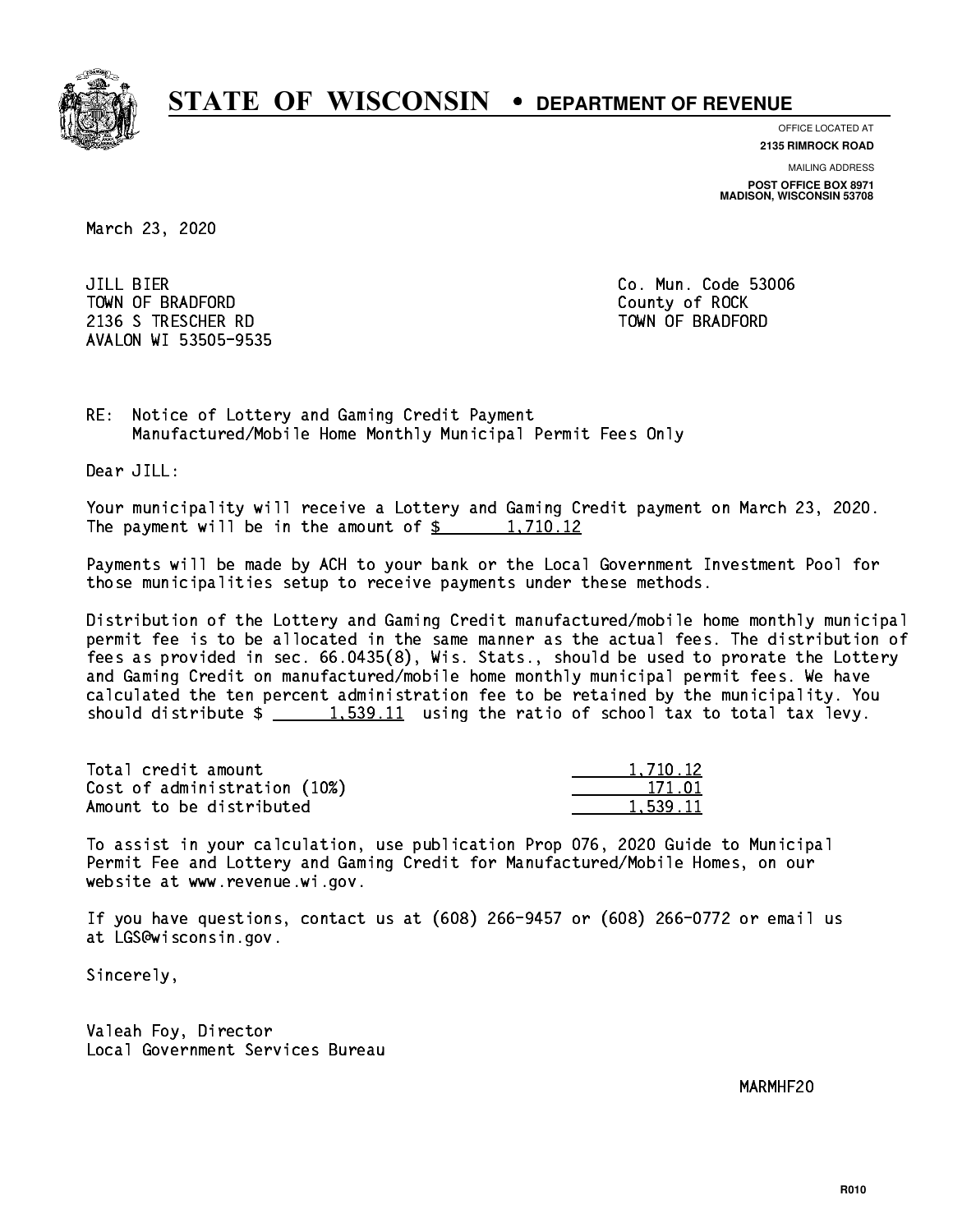

**OFFICE LOCATED AT**

**2135 RIMROCK ROAD**

**MAILING ADDRESS POST OFFICE BOX 8971 MADISON, WISCONSIN 53708**

March 23, 2020

 CONNIE ZIMMERMAN Co. Mun. Code 53012 TOWN OF FULTON County of ROCK 2738 W FULTON CENTER DR TOWN OF FULTON EDGERTON WI 53534-8528

RE: Notice of Lottery and Gaming Credit Payment Manufactured/Mobile Home Monthly Municipal Permit Fees Only

Dear CONNIE:

 Your municipality will receive a Lottery and Gaming Credit payment on March 23, 2020. The payment will be in the amount of  $\frac{2}{3}$  1,128.32

 Payments will be made by ACH to your bank or the Local Government Investment Pool for those municipalities setup to receive payments under these methods.

 Distribution of the Lottery and Gaming Credit manufactured/mobile home monthly municipal permit fee is to be allocated in the same manner as the actual fees. The distribution of fees as provided in sec. 66.0435(8), Wis. Stats., should be used to prorate the Lottery and Gaming Credit on manufactured/mobile home monthly municipal permit fees. We have calculated the ten percent administration fee to be retained by the municipality. You should distribute  $\frac{1,015.49}{1,015.49}$  using the ratio of school tax to total tax levy.

| Total credit amount          | 1,128,32 |
|------------------------------|----------|
| Cost of administration (10%) | 112.83   |
| Amount to be distributed     | 1.015.49 |

 To assist in your calculation, use publication Prop 076, 2020 Guide to Municipal Permit Fee and Lottery and Gaming Credit for Manufactured/Mobile Homes, on our website at www.revenue.wi.gov.

 If you have questions, contact us at (608) 266-9457 or (608) 266-0772 or email us at LGS@wisconsin.gov.

Sincerely,

 Valeah Foy, Director Local Government Services Bureau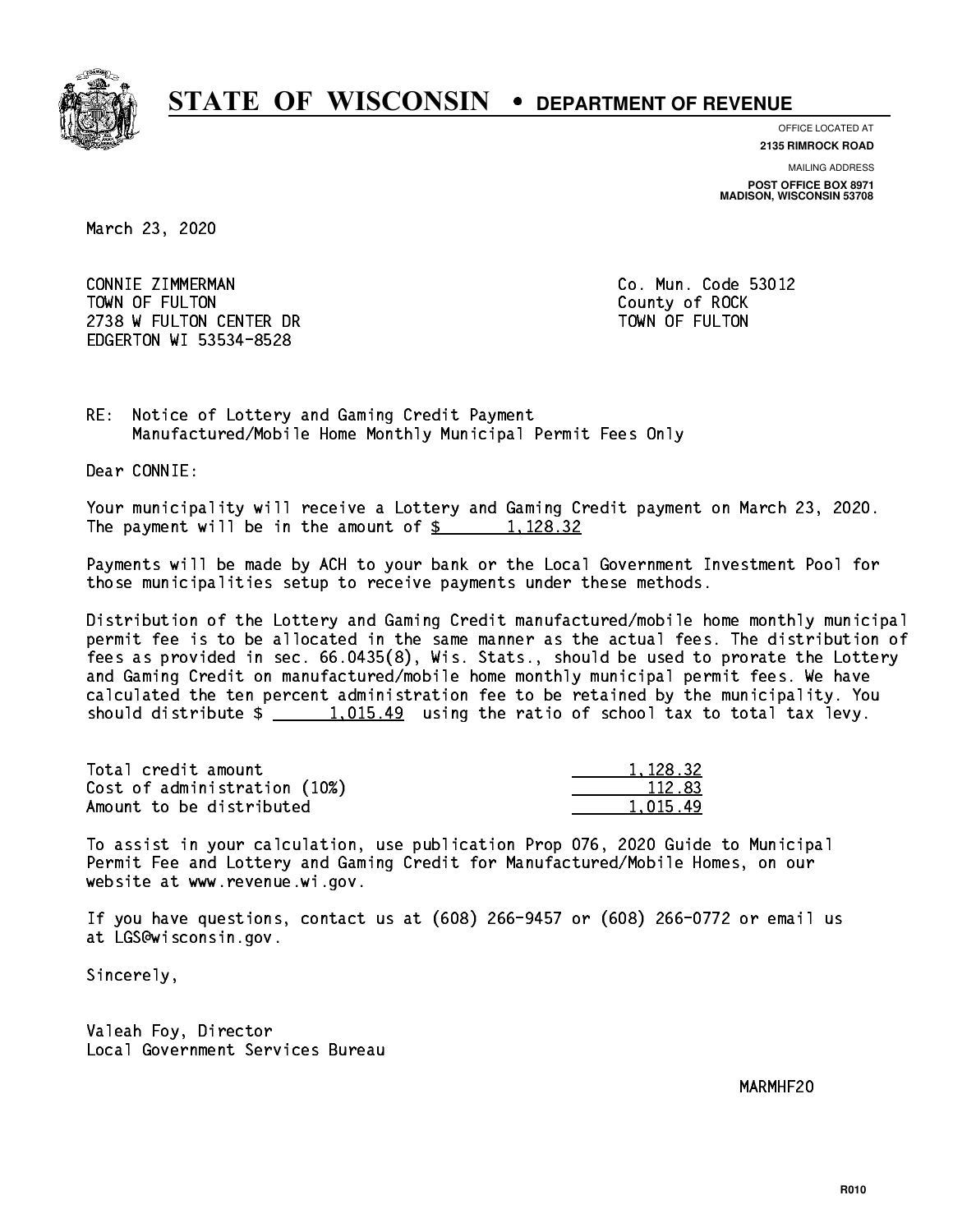

**OFFICE LOCATED AT**

**2135 RIMROCK ROAD**

**MAILING ADDRESS POST OFFICE BOX 8971 MADISON, WISCONSIN 53708**

March 23, 2020

LISA HANAUSKA TOWN OF LIMA Town of Lima county of Lima county of Rock and the Rock of Rock and the Rock of Rock and the Rock of Rock and 8314 E HARTZELL ROAD TOWN OF LIMA MILTON WI 53563

Co. Mun. Code 53022

RE: Notice of Lottery and Gaming Credit Payment Manufactured/Mobile Home Monthly Municipal Permit Fees Only

Dear LISA:

 Your municipality will receive a Lottery and Gaming Credit payment on March 23, 2020. The payment will be in the amount of  $\frac{2}{3}$  13,985.00

 Payments will be made by ACH to your bank or the Local Government Investment Pool for those municipalities setup to receive payments under these methods.

 Distribution of the Lottery and Gaming Credit manufactured/mobile home monthly municipal permit fee is to be allocated in the same manner as the actual fees. The distribution of fees as provided in sec. 66.0435(8), Wis. Stats., should be used to prorate the Lottery and Gaming Credit on manufactured/mobile home monthly municipal permit fees. We have calculated the ten percent administration fee to be retained by the municipality. You should distribute  $\frac{2}{2}$   $\frac{12,586.50}{2}$  using the ratio of school tax to total tax levy.

| Total credit amount          | 13.985.00 |
|------------------------------|-----------|
| Cost of administration (10%) | 1,398.50  |
| Amount to be distributed     | 12.586.50 |

 To assist in your calculation, use publication Prop 076, 2020 Guide to Municipal Permit Fee and Lottery and Gaming Credit for Manufactured/Mobile Homes, on our website at www.revenue.wi.gov.

 If you have questions, contact us at (608) 266-9457 or (608) 266-0772 or email us at LGS@wisconsin.gov.

Sincerely,

 Valeah Foy, Director Local Government Services Bureau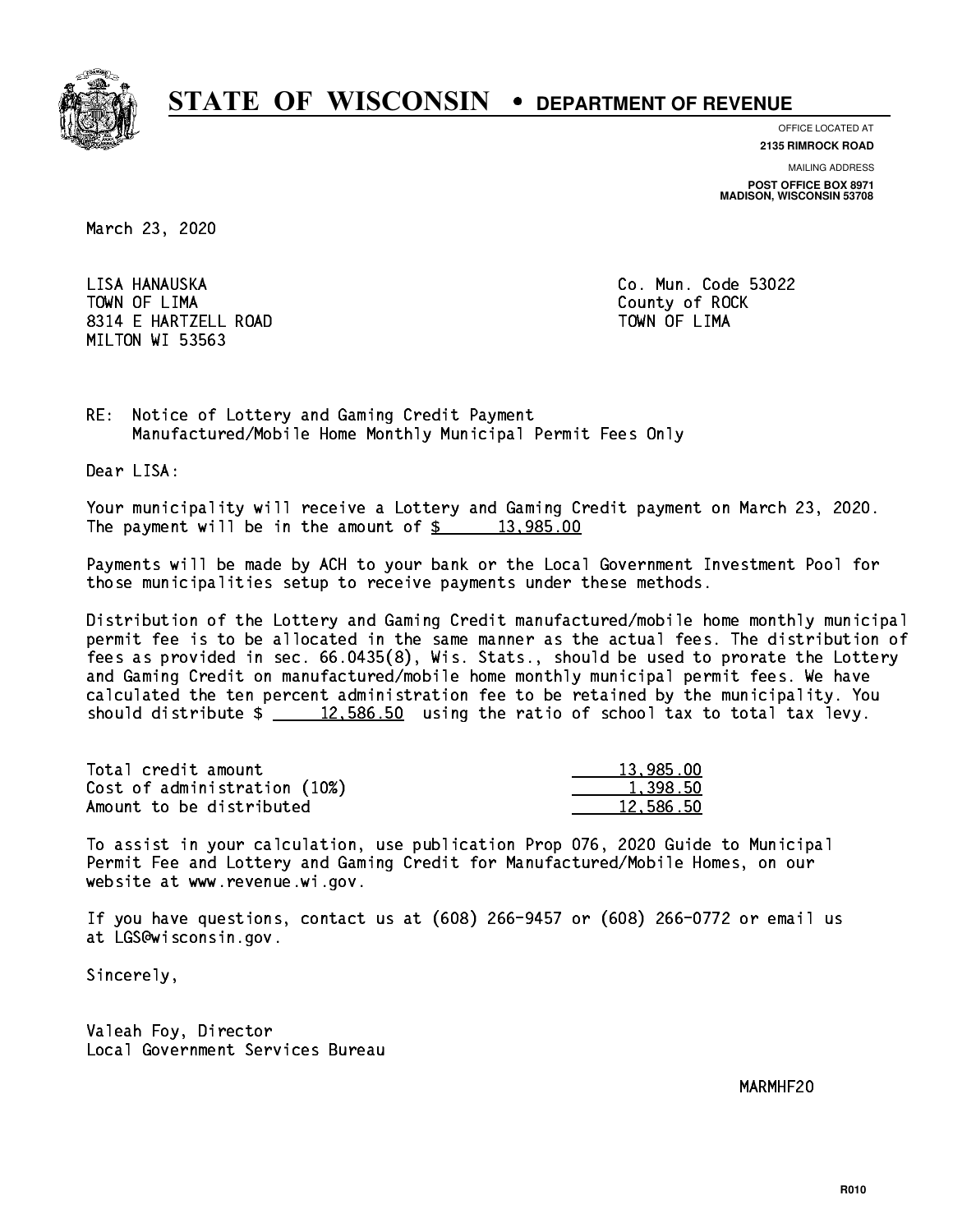

**OFFICE LOCATED AT**

**2135 RIMROCK ROAD**

**MAILING ADDRESS POST OFFICE BOX 8971 MADISON, WISCONSIN 53708**

March 23, 2020

GRACEANN TOBERMAN CONTROLLER CO. Mun. Code 53024 TOWN OF MAGNOLIA COUNTY OF ROCK 13343 W COUNTY RD B TOWN OF MAGNOLIA BRODHEAD WI 53520-9002

RE: Notice of Lottery and Gaming Credit Payment Manufactured/Mobile Home Monthly Municipal Permit Fees Only

Dear GRACEANN:

 Your municipality will receive a Lottery and Gaming Credit payment on March 23, 2020. The payment will be in the amount of  $\frac{2}{3}$  4,339.56

 Payments will be made by ACH to your bank or the Local Government Investment Pool for those municipalities setup to receive payments under these methods.

 Distribution of the Lottery and Gaming Credit manufactured/mobile home monthly municipal permit fee is to be allocated in the same manner as the actual fees. The distribution of fees as provided in sec. 66.0435(8), Wis. Stats., should be used to prorate the Lottery and Gaming Credit on manufactured/mobile home monthly municipal permit fees. We have calculated the ten percent administration fee to be retained by the municipality. You should distribute  $\frac{2}{1}$   $\frac{3,905.61}{2}$  using the ratio of school tax to total tax levy.

| Total credit amount          | 4.339.56 |
|------------------------------|----------|
| Cost of administration (10%) | 433.95   |
| Amount to be distributed     | 3.905.61 |

 To assist in your calculation, use publication Prop 076, 2020 Guide to Municipal Permit Fee and Lottery and Gaming Credit for Manufactured/Mobile Homes, on our website at www.revenue.wi.gov.

 If you have questions, contact us at (608) 266-9457 or (608) 266-0772 or email us at LGS@wisconsin.gov.

Sincerely,

 Valeah Foy, Director Local Government Services Bureau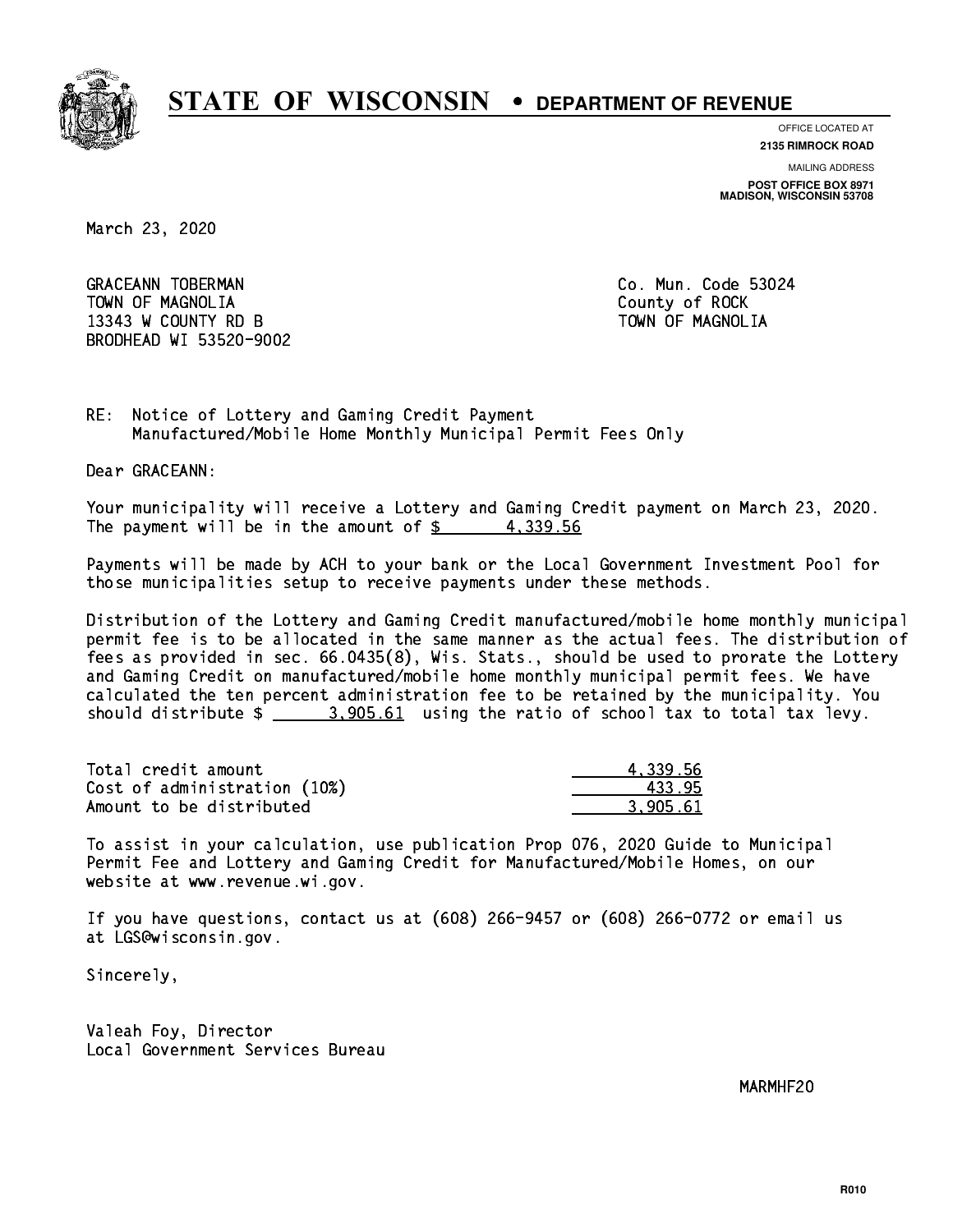

**OFFICE LOCATED AT**

**2135 RIMROCK ROAD**

**MAILING ADDRESS POST OFFICE BOX 8971 MADISON, WISCONSIN 53708**

March 23, 2020

**DEBORAH BENNETT**  TOWN OF ROCK County of ROCK 5814 S DUGGAN RD TOWN OF ROCK BELOIT WI 53511-9046

Co. Mun. Code 53034

RE: Notice of Lottery and Gaming Credit Payment Manufactured/Mobile Home Monthly Municipal Permit Fees Only

Dear DEBORAH:

 Your municipality will receive a Lottery and Gaming Credit payment on March 23, 2020. The payment will be in the amount of \$ 26,099.16 \_\_\_\_\_\_\_\_\_\_\_\_\_\_\_\_

 Payments will be made by ACH to your bank or the Local Government Investment Pool for those municipalities setup to receive payments under these methods.

 Distribution of the Lottery and Gaming Credit manufactured/mobile home monthly municipal permit fee is to be allocated in the same manner as the actual fees. The distribution of fees as provided in sec. 66.0435(8), Wis. Stats., should be used to prorate the Lottery and Gaming Credit on manufactured/mobile home monthly municipal permit fees. We have calculated the ten percent administration fee to be retained by the municipality. You should distribute  $\frac{23,489.25}{23,489.25}$  using the ratio of school tax to total tax levy.

| Total credit amount          | 26,099.16 |
|------------------------------|-----------|
| Cost of administration (10%) | 2.609.91  |
| Amount to be distributed     | 23.489.25 |

 To assist in your calculation, use publication Prop 076, 2020 Guide to Municipal Permit Fee and Lottery and Gaming Credit for Manufactured/Mobile Homes, on our website at www.revenue.wi.gov.

 If you have questions, contact us at (608) 266-9457 or (608) 266-0772 or email us at LGS@wisconsin.gov.

Sincerely,

 Valeah Foy, Director Local Government Services Bureau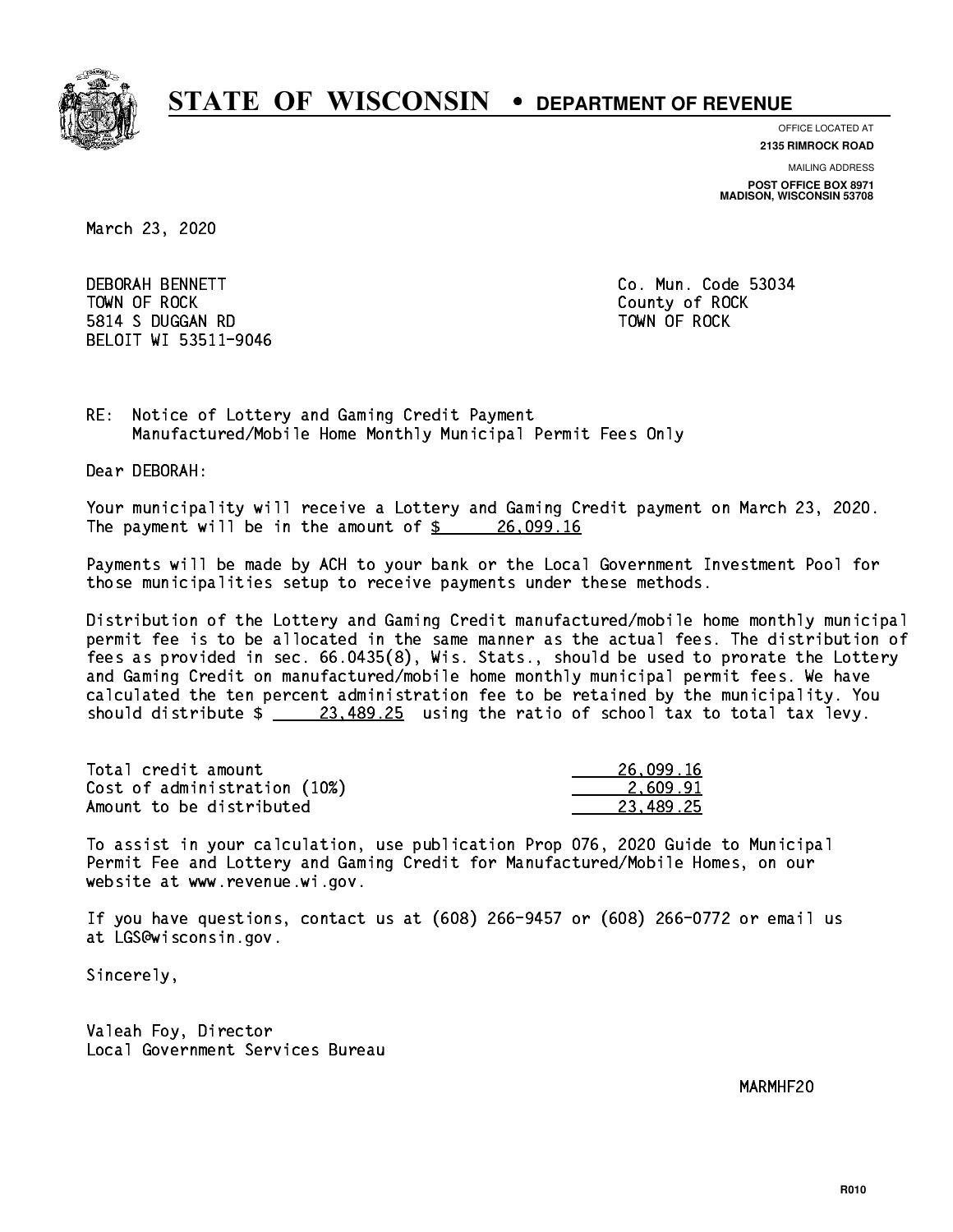

**OFFICE LOCATED AT**

**2135 RIMROCK ROAD**

**MAILING ADDRESS POST OFFICE BOX 8971 MADISON, WISCONSIN 53708**

March 23, 2020

 SHARON FRANKLIN Co. Mun. Code 53040 TOWN OF UNION COUNTY OF ROCK 13847 W STATE RD 59 TOWN OF UNION EVANSVILLE WI 53536-9342

RE: Notice of Lottery and Gaming Credit Payment Manufactured/Mobile Home Monthly Municipal Permit Fees Only

Dear SHARON:

 Your municipality will receive a Lottery and Gaming Credit payment on March 23, 2020. The payment will be in the amount of \$ 5,999.93 \_\_\_\_\_\_\_\_\_\_\_\_\_\_\_\_

 Payments will be made by ACH to your bank or the Local Government Investment Pool for those municipalities setup to receive payments under these methods.

 Distribution of the Lottery and Gaming Credit manufactured/mobile home monthly municipal permit fee is to be allocated in the same manner as the actual fees. The distribution of fees as provided in sec. 66.0435(8), Wis. Stats., should be used to prorate the Lottery and Gaming Credit on manufactured/mobile home monthly municipal permit fees. We have calculated the ten percent administration fee to be retained by the municipality. You should distribute  $\frac{2}{1}$   $\frac{5.399.94}{2}$  using the ratio of school tax to total tax levy.

| Total credit amount          | 5.999.93 |
|------------------------------|----------|
| Cost of administration (10%) | 599.99   |
| Amount to be distributed     | 5.399.94 |

 To assist in your calculation, use publication Prop 076, 2020 Guide to Municipal Permit Fee and Lottery and Gaming Credit for Manufactured/Mobile Homes, on our website at www.revenue.wi.gov.

 If you have questions, contact us at (608) 266-9457 or (608) 266-0772 or email us at LGS@wisconsin.gov.

Sincerely,

 Valeah Foy, Director Local Government Services Bureau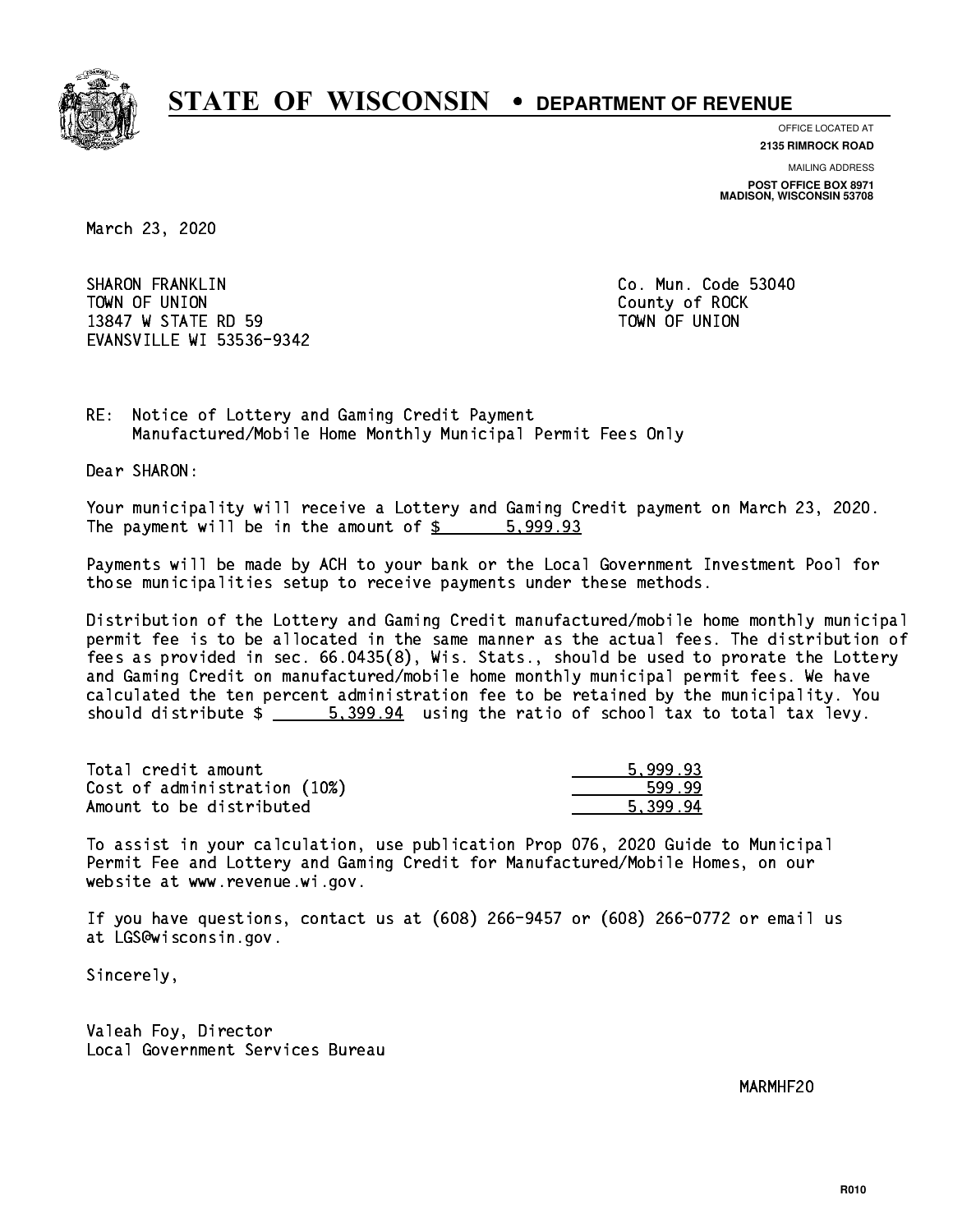

**OFFICE LOCATED AT**

**2135 RIMROCK ROAD**

**MAILING ADDRESS POST OFFICE BOX 8971 MADISON, WISCONSIN 53708**

March 23, 2020

**PAM FRANSEEN** VILLAGE OF CLINTON COUNTY OF ROCK CLINTON WI 53525

Co. Mun. Code 53111 301 CROSS STREET VILLAGE OF CLINTON

RE: Notice of Lottery and Gaming Credit Payment Manufactured/Mobile Home Monthly Municipal Permit Fees Only

Dear PAM:

 Your municipality will receive a Lottery and Gaming Credit payment on March 23, 2020. The payment will be in the amount of  $\frac{2}{3}$  1,027.44

 Payments will be made by ACH to your bank or the Local Government Investment Pool for those municipalities setup to receive payments under these methods.

 Distribution of the Lottery and Gaming Credit manufactured/mobile home monthly municipal permit fee is to be allocated in the same manner as the actual fees. The distribution of fees as provided in sec. 66.0435(8), Wis. Stats., should be used to prorate the Lottery and Gaming Credit on manufactured/mobile home monthly municipal permit fees. We have calculated the ten percent administration fee to be retained by the municipality. You should distribute  $\frac{224.70}{100}$  using the ratio of school tax to total tax levy.

| Total credit amount          | 1.027.44 |
|------------------------------|----------|
| Cost of administration (10%) | 102.74   |
| Amount to be distributed     | 924 70   |

 To assist in your calculation, use publication Prop 076, 2020 Guide to Municipal Permit Fee and Lottery and Gaming Credit for Manufactured/Mobile Homes, on our website at www.revenue.wi.gov.

 If you have questions, contact us at (608) 266-9457 or (608) 266-0772 or email us at LGS@wisconsin.gov.

Sincerely,

 Valeah Foy, Director Local Government Services Bureau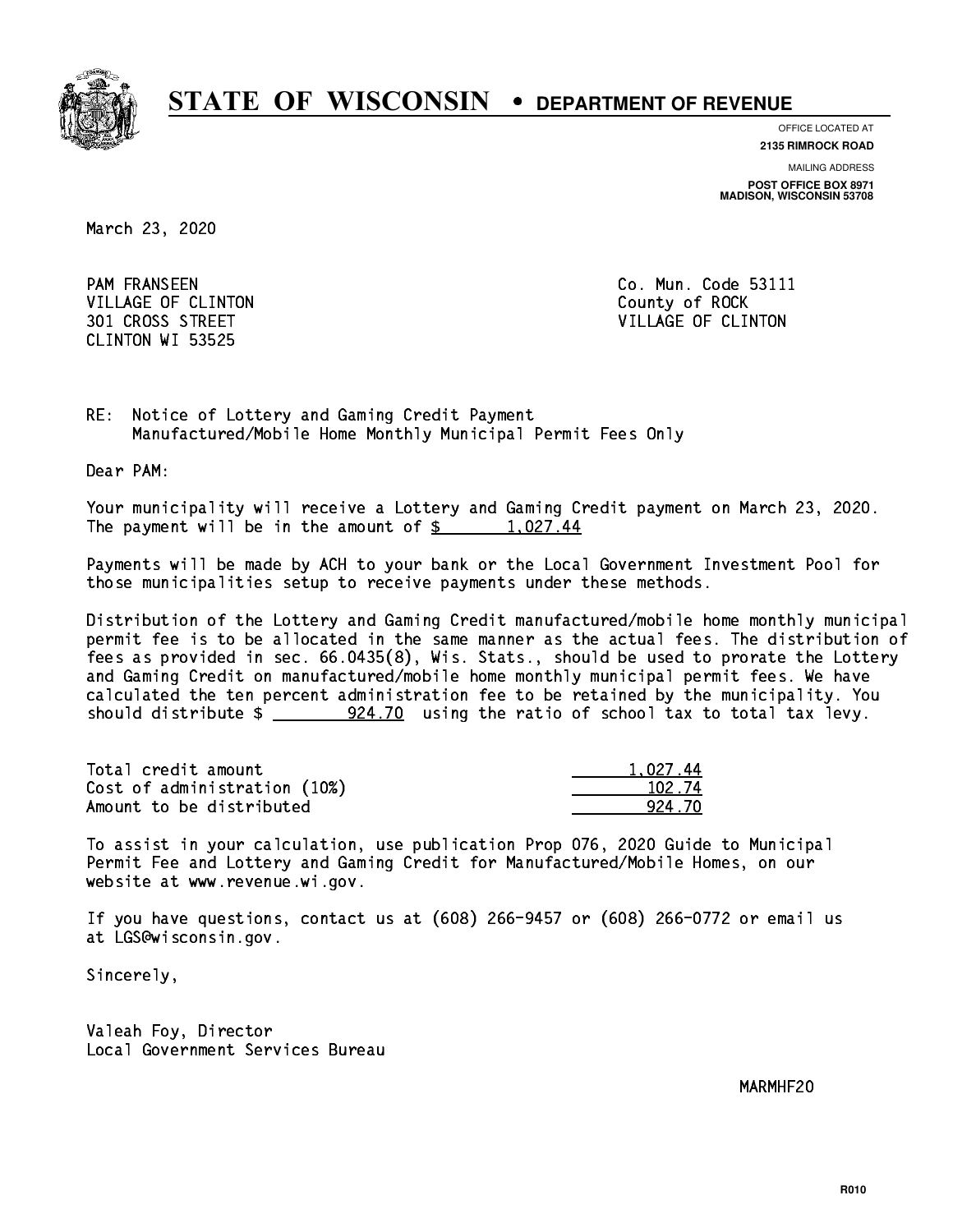

**OFFICE LOCATED AT**

**MAILING ADDRESS 2135 RIMROCK ROAD**

**POST OFFICE BOX 8971 MADISON, WISCONSIN 53708**

March 23, 2020

 LORENA STOTTLER Co. Mun. Code 53206 CITY OF BELOIT County of ROCK 100 STATE STREET CITY OF BELOIT BELOIT WI 53511

RE: Notice of Lottery and Gaming Credit Payment Manufactured/Mobile Home Monthly Municipal Permit Fees Only

Dear LORENA:

 Your municipality will receive a Lottery and Gaming Credit payment on March 23, 2020. The payment will be in the amount of  $\frac{2}{3}$  1,230.24

 Payments will be made by ACH to your bank or the Local Government Investment Pool for those municipalities setup to receive payments under these methods.

 Distribution of the Lottery and Gaming Credit manufactured/mobile home monthly municipal permit fee is to be allocated in the same manner as the actual fees. The distribution of fees as provided in sec. 66.0435(8), Wis. Stats., should be used to prorate the Lottery and Gaming Credit on manufactured/mobile home monthly municipal permit fees. We have calculated the ten percent administration fee to be retained by the municipality. You should distribute  $\frac{1,107.22}{1,107.22}$  using the ratio of school tax to total tax levy.

| Total credit amount          | 1,230.24 |
|------------------------------|----------|
| Cost of administration (10%) | 123.02   |
| Amount to be distributed     | 1.107.22 |

 To assist in your calculation, use publication Prop 076, 2020 Guide to Municipal Permit Fee and Lottery and Gaming Credit for Manufactured/Mobile Homes, on our website at www.revenue.wi.gov.

 If you have questions, contact us at (608) 266-9457 or (608) 266-0772 or email us at LGS@wisconsin.gov.

Sincerely,

 Valeah Foy, Director Local Government Services Bureau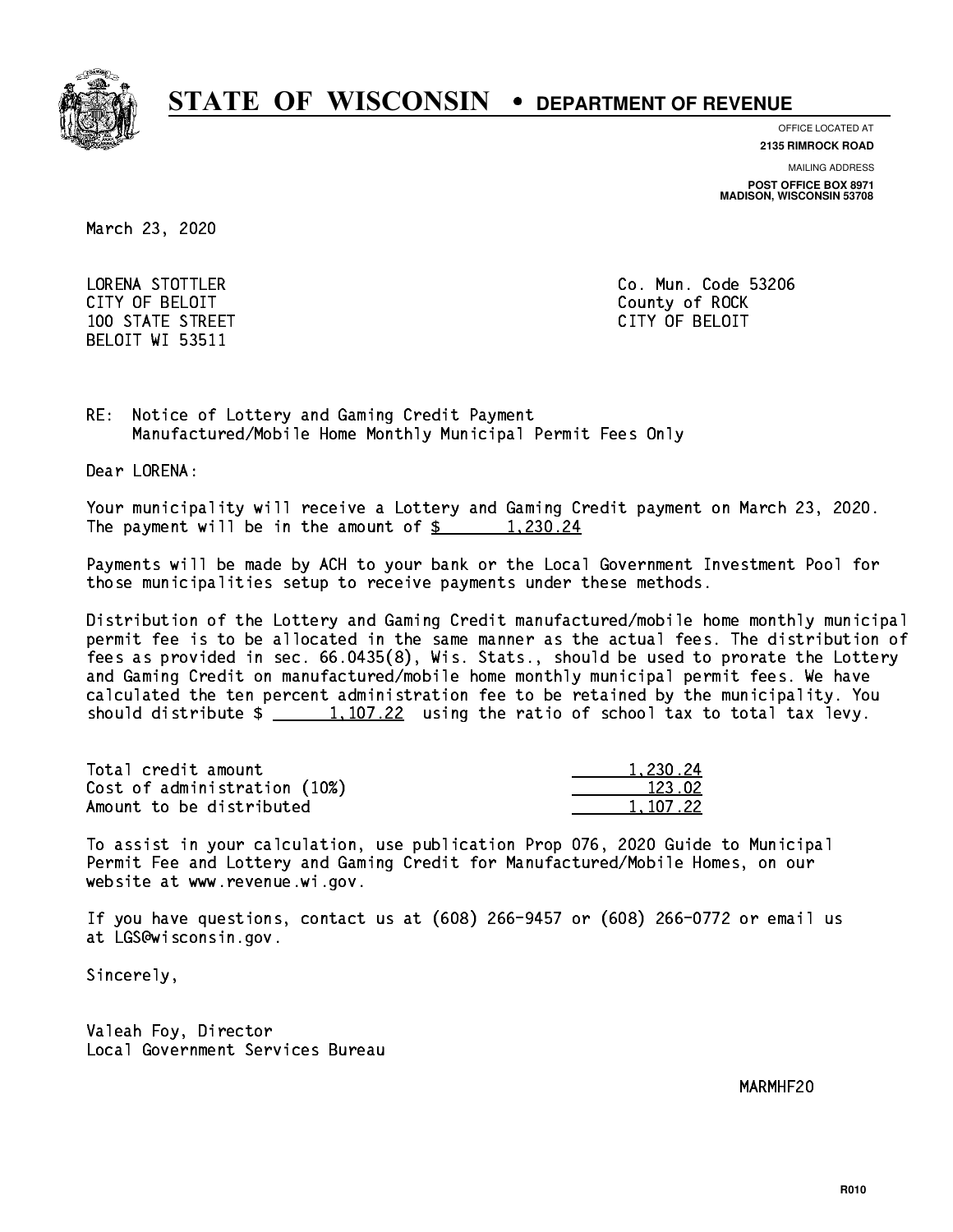

**OFFICE LOCATED AT**

**2135 RIMROCK ROAD**

**MAILING ADDRESS POST OFFICE BOX 8971 MADISON, WISCONSIN 53708**

March 23, 2020

DAVID GODEK CITY OF JANESVILLE **COUNTY COUNTY OF ROCK** PO BOX 5005 JANESVILLE WI 53547-5005

Co. Mun. Code 53241 CITY OF JANESVILLE

RE: Notice of Lottery and Gaming Credit Payment Manufactured/Mobile Home Monthly Municipal Permit Fees Only

Dear DAVID:

 Your municipality will receive a Lottery and Gaming Credit payment on March 23, 2020. The payment will be in the amount of  $\frac{26}{201.13}$ 

 Payments will be made by ACH to your bank or the Local Government Investment Pool for those municipalities setup to receive payments under these methods.

 Distribution of the Lottery and Gaming Credit manufactured/mobile home monthly municipal permit fee is to be allocated in the same manner as the actual fees. The distribution of fees as provided in sec. 66.0435(8), Wis. Stats., should be used to prorate the Lottery and Gaming Credit on manufactured/mobile home monthly municipal permit fees. We have calculated the ten percent administration fee to be retained by the municipality. You should distribute  $\frac{23.581.02}{23.581.02}$  using the ratio of school tax to total tax levy.

| Total credit amount          | 26, 201. 13 |
|------------------------------|-------------|
| Cost of administration (10%) | 2.620.11    |
| Amount to be distributed     | 23.581.02   |

 To assist in your calculation, use publication Prop 076, 2020 Guide to Municipal Permit Fee and Lottery and Gaming Credit for Manufactured/Mobile Homes, on our website at www.revenue.wi.gov.

 If you have questions, contact us at (608) 266-9457 or (608) 266-0772 or email us at LGS@wisconsin.gov.

Sincerely,

 Valeah Foy, Director Local Government Services Bureau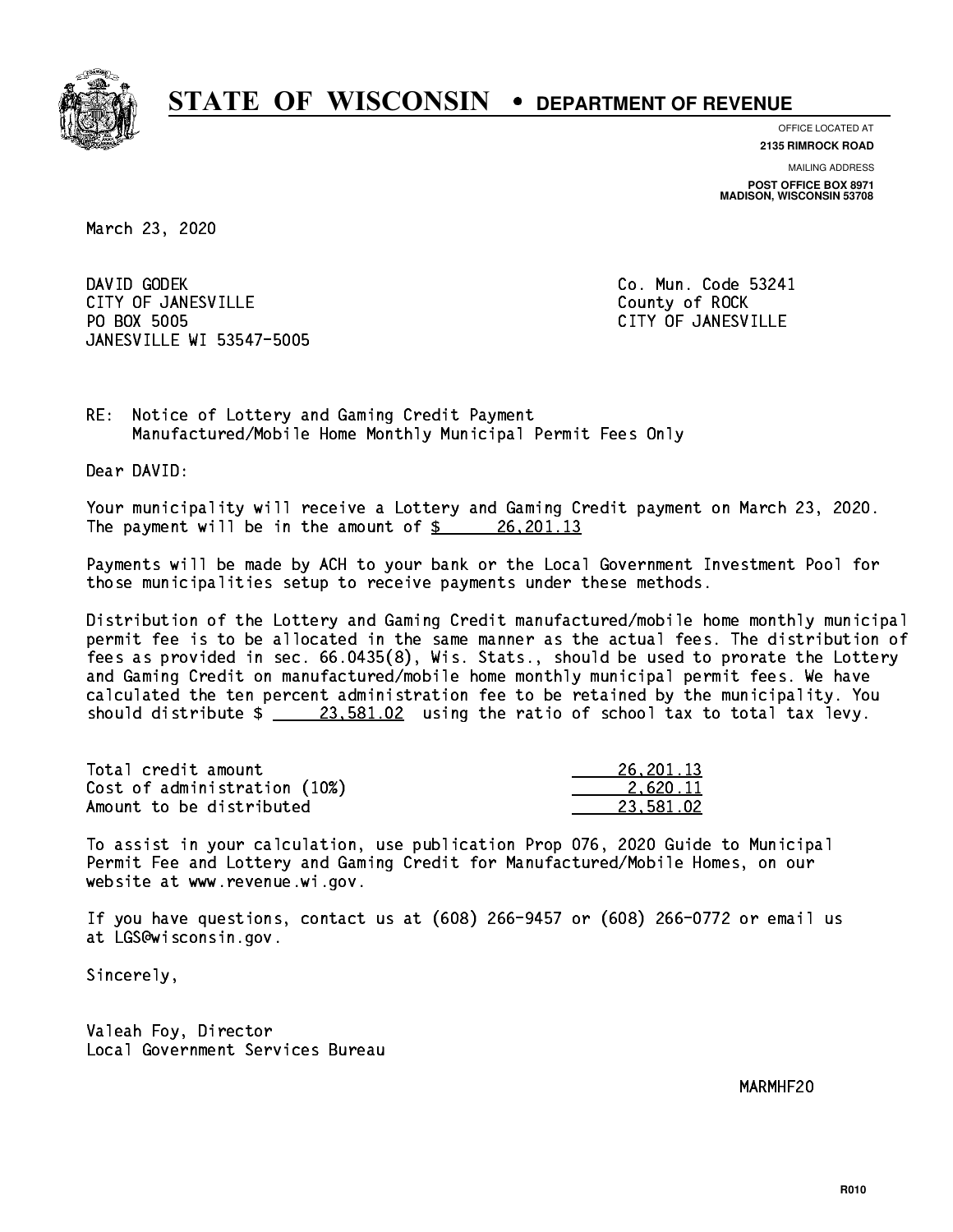

**OFFICE LOCATED AT**

**2135 RIMROCK ROAD**

**MAILING ADDRESS POST OFFICE BOX 8971 MADISON, WISCONSIN 53708**

March 23, 2020

 VICKIE RICHARDSON Co. Mun. Code 54012 TOWN OF FLAMBEAU COUNTY OF RUSK W8392 E PARKVIEW RD TOWN OF FLAMBEAU LADYSMITH WI 54848-9630

RE: Notice of Lottery and Gaming Credit Payment Manufactured/Mobile Home Monthly Municipal Permit Fees Only

Dear VICKIE:

 Your municipality will receive a Lottery and Gaming Credit payment on March 23, 2020. The payment will be in the amount of  $\frac{2}{3}$  2,358.51

 Payments will be made by ACH to your bank or the Local Government Investment Pool for those municipalities setup to receive payments under these methods.

 Distribution of the Lottery and Gaming Credit manufactured/mobile home monthly municipal permit fee is to be allocated in the same manner as the actual fees. The distribution of fees as provided in sec. 66.0435(8), Wis. Stats., should be used to prorate the Lottery and Gaming Credit on manufactured/mobile home monthly municipal permit fees. We have calculated the ten percent administration fee to be retained by the municipality. You should distribute  $\frac{2.122.66}{ }$  using the ratio of school tax to total tax levy.

| Total credit amount          | 2.358.51 |
|------------------------------|----------|
| Cost of administration (10%) | 235.85   |
| Amount to be distributed     | 2.122.66 |

 To assist in your calculation, use publication Prop 076, 2020 Guide to Municipal Permit Fee and Lottery and Gaming Credit for Manufactured/Mobile Homes, on our website at www.revenue.wi.gov.

 If you have questions, contact us at (608) 266-9457 or (608) 266-0772 or email us at LGS@wisconsin.gov.

Sincerely,

 Valeah Foy, Director Local Government Services Bureau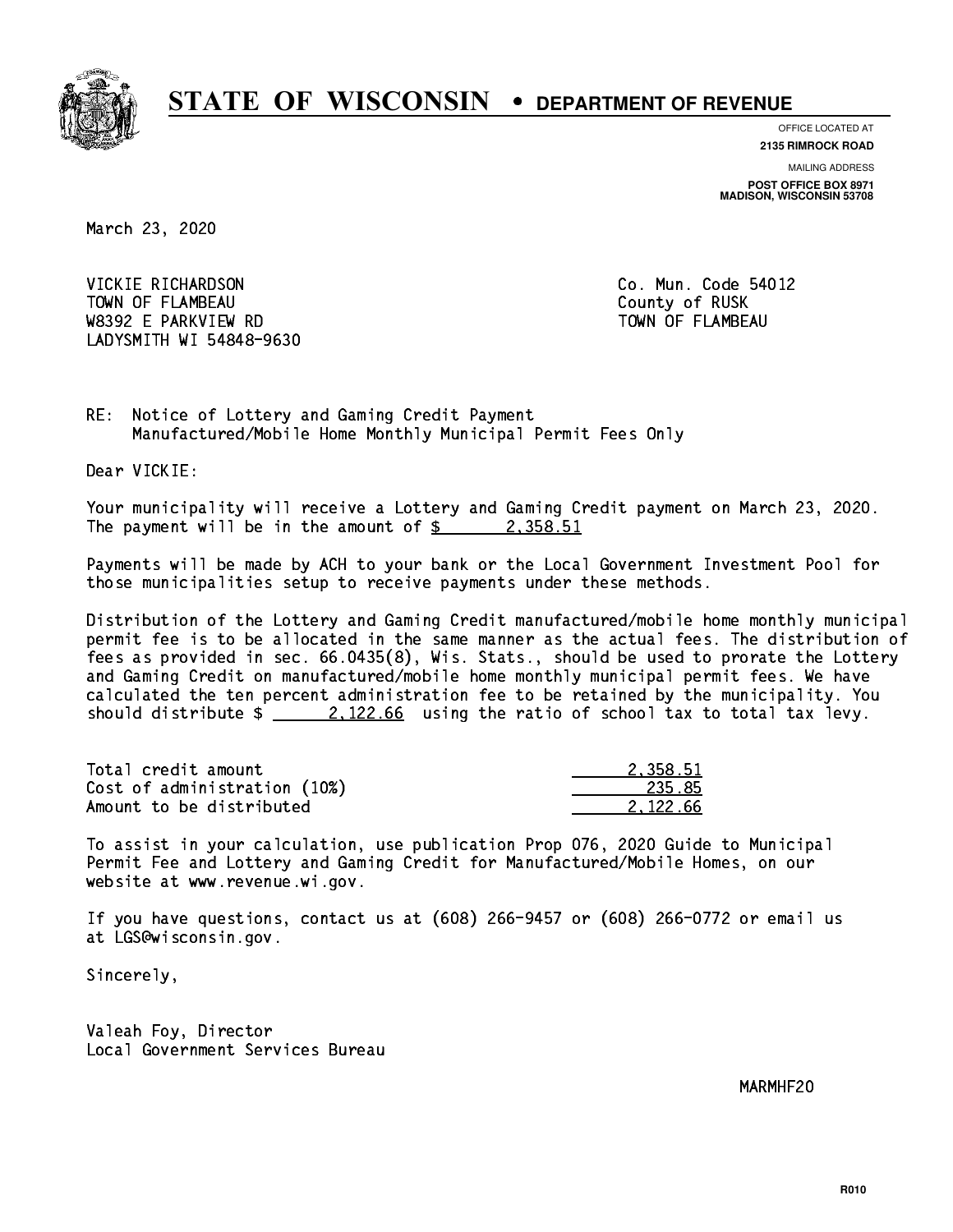

**OFFICE LOCATED AT**

**2135 RIMROCK ROAD**

**MAILING ADDRESS POST OFFICE BOX 8971 MADISON, WISCONSIN 53708**

March 23, 2020

 JESSICA HEGEHOLZ Co. Mun. Code 54106 VILLAGE OF BRUCE COUNTY OF RUSK 100 W RIVER AVE, PO BOX 238 VILLAGE OF BRUCE BRUCE WI 54819-0238

RE: Notice of Lottery and Gaming Credit Payment Manufactured/Mobile Home Monthly Municipal Permit Fees Only

Dear JESSICA:

 Your municipality will receive a Lottery and Gaming Credit payment on March 23, 2020. The payment will be in the amount of  $\frac{2}{3}$  1,380.96

 Payments will be made by ACH to your bank or the Local Government Investment Pool for those municipalities setup to receive payments under these methods.

 Distribution of the Lottery and Gaming Credit manufactured/mobile home monthly municipal permit fee is to be allocated in the same manner as the actual fees. The distribution of fees as provided in sec. 66.0435(8), Wis. Stats., should be used to prorate the Lottery and Gaming Credit on manufactured/mobile home monthly municipal permit fees. We have calculated the ten percent administration fee to be retained by the municipality. You should distribute  $\frac{1,242.87}{1,242.87}$  using the ratio of school tax to total tax levy.

| Total credit amount          | 1,380.96 |
|------------------------------|----------|
| Cost of administration (10%) | 138.09   |
| Amount to be distributed     | 1.242.87 |

 To assist in your calculation, use publication Prop 076, 2020 Guide to Municipal Permit Fee and Lottery and Gaming Credit for Manufactured/Mobile Homes, on our website at www.revenue.wi.gov.

 If you have questions, contact us at (608) 266-9457 or (608) 266-0772 or email us at LGS@wisconsin.gov.

Sincerely,

 Valeah Foy, Director Local Government Services Bureau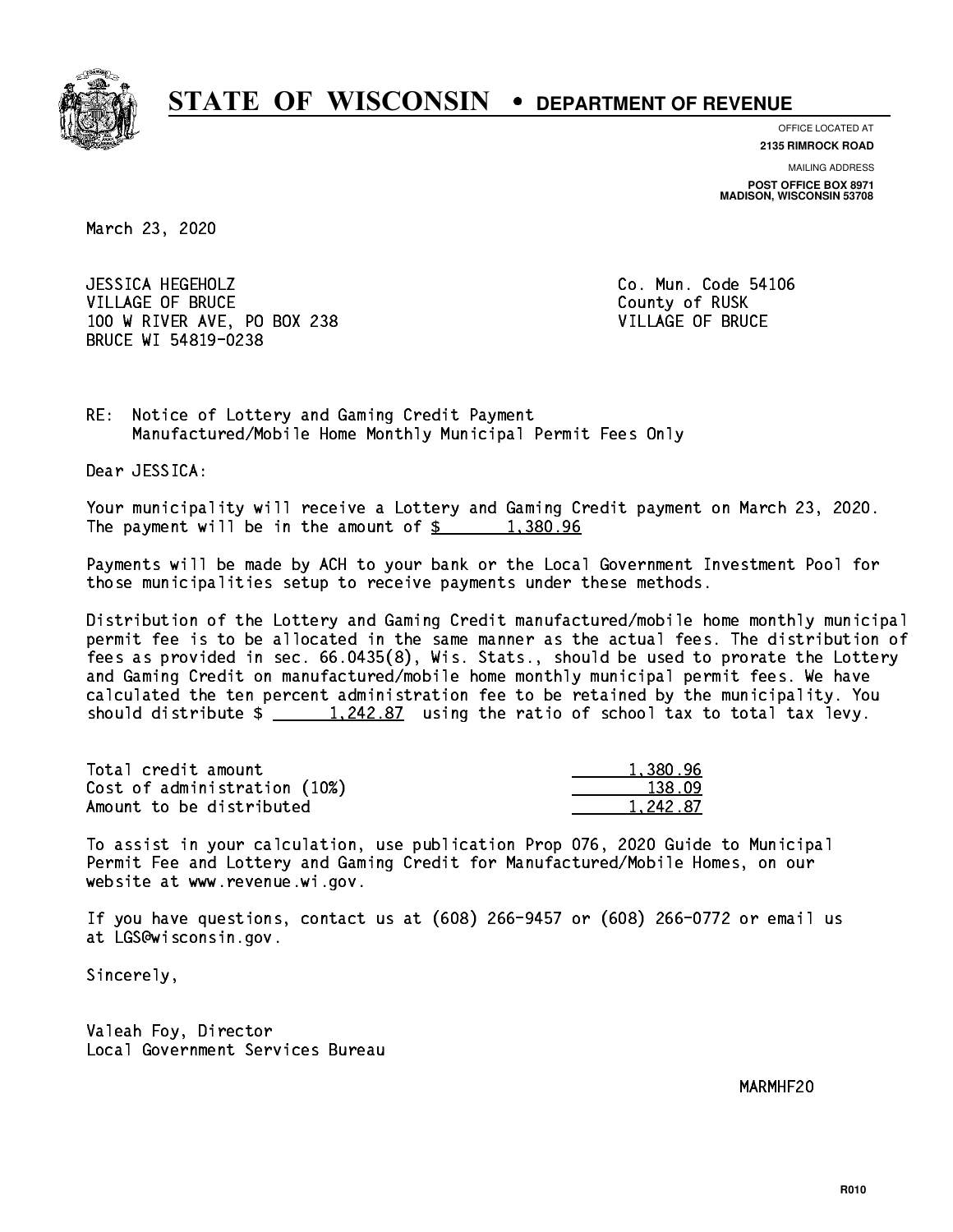

**OFFICE LOCATED AT**

**2135 RIMROCK ROAD**

**MAILING ADDRESS POST OFFICE BOX 8971 MADISON, WISCONSIN 53708**

March 23, 2020

 ALICIA VALENTINE Co. Mun. Code 54136 VILLAGE OF HAWKINS **COUNTY OF RUSK**  PO BOX 108 VILLAGE OF HAWKINS HAWKINS WI 54530-0108

RE: Notice of Lottery and Gaming Credit Payment Manufactured/Mobile Home Monthly Municipal Permit Fees Only

Dear ALICIA:

 Your municipality will receive a Lottery and Gaming Credit payment on March 23, 2020. The payment will be in the amount of  $\frac{2}{5}$ 405.12

 Payments will be made by ACH to your bank or the Local Government Investment Pool for those municipalities setup to receive payments under these methods.

 Distribution of the Lottery and Gaming Credit manufactured/mobile home monthly municipal permit fee is to be allocated in the same manner as the actual fees. The distribution of fees as provided in sec. 66.0435(8), Wis. Stats., should be used to prorate the Lottery and Gaming Credit on manufactured/mobile home monthly municipal permit fees. We have calculated the ten percent administration fee to be retained by the municipality. You should distribute \$ 364.61 using the ratio of school tax to total tax levy. \_\_\_\_\_\_\_\_\_\_\_\_\_\_

| Total credit amount          | 405.12 |
|------------------------------|--------|
| Cost of administration (10%) | 40.51  |
| Amount to be distributed     | 364.61 |

| 15.12 |
|-------|
| 1.51. |
| 4.61  |

 To assist in your calculation, use publication Prop 076, 2020 Guide to Municipal Permit Fee and Lottery and Gaming Credit for Manufactured/Mobile Homes, on our website at www.revenue.wi.gov.

 If you have questions, contact us at (608) 266-9457 or (608) 266-0772 or email us at LGS@wisconsin.gov.

Sincerely,

 Valeah Foy, Director Local Government Services Bureau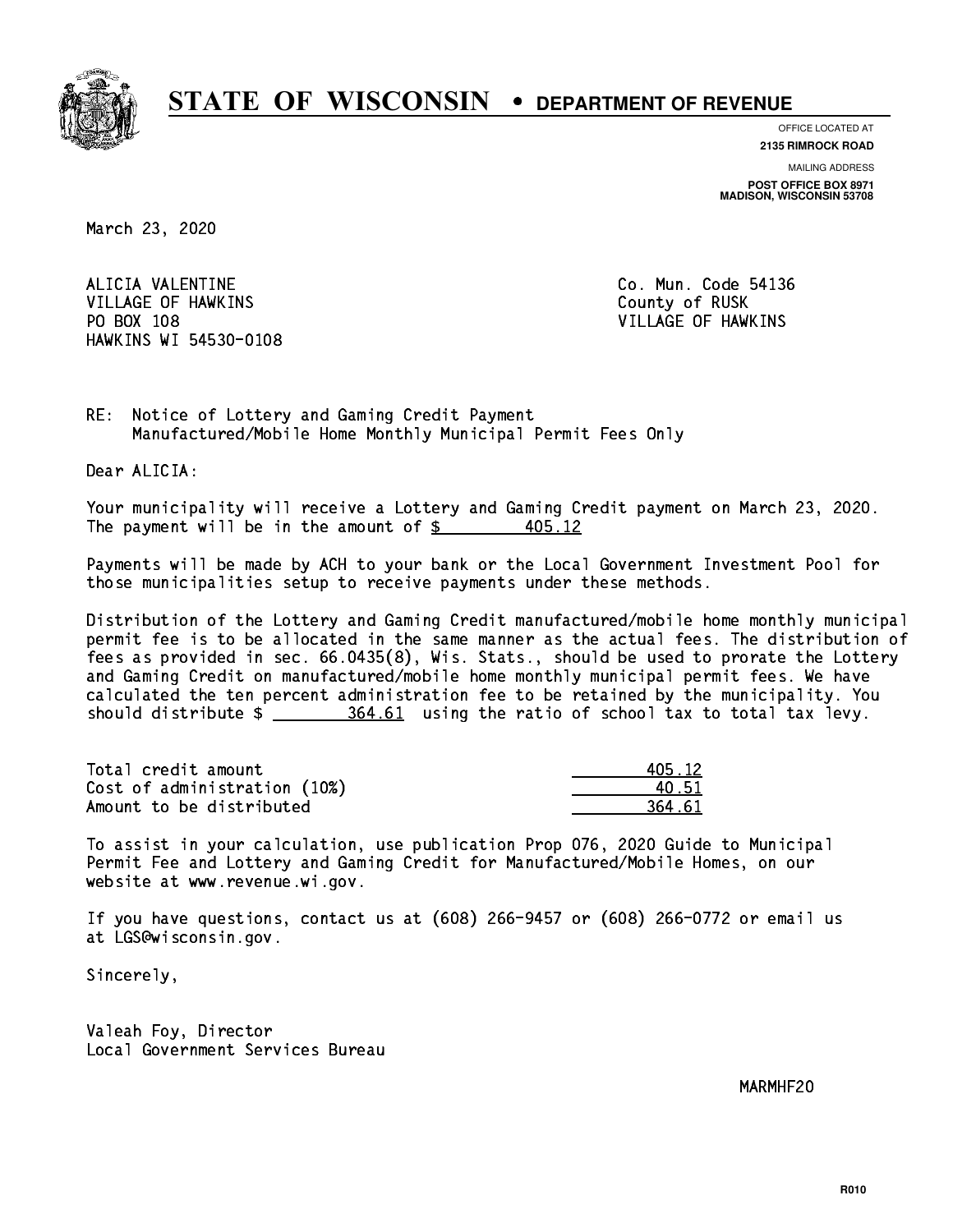

**OFFICE LOCATED AT**

**2135 RIMROCK ROAD**

**MAILING ADDRESS POST OFFICE BOX 8971 MADISON, WISCONSIN 53708**

March 23, 2020

MARY DICUS VILLAGE OF SHELDON COUNTY OF RUSK N643 7TH AVENUE VILLAGE OF SHELDON SHELDON WI 54766-9798

Co. Mun. Code 54181

RE: Notice of Lottery and Gaming Credit Payment Manufactured/Mobile Home Monthly Municipal Permit Fees Only

Dear MARY:

 Your municipality will receive a Lottery and Gaming Credit payment on March 23, 2020. The payment will be in the amount of  $\frac{2}{3}$ 31.56

 Payments will be made by ACH to your bank or the Local Government Investment Pool for those municipalities setup to receive payments under these methods.

 Distribution of the Lottery and Gaming Credit manufactured/mobile home monthly municipal permit fee is to be allocated in the same manner as the actual fees. The distribution of fees as provided in sec. 66.0435(8), Wis. Stats., should be used to prorate the Lottery and Gaming Credit on manufactured/mobile home monthly municipal permit fees. We have calculated the ten percent administration fee to be retained by the municipality. You should distribute  $\frac{28.41}{28.41}$  using the ratio of school tax to total tax levy.

Total credit amount Cost of administration (10%) Amount to be distributed

 To assist in your calculation, use publication Prop 076, 2020 Guide to Municipal Permit Fee and Lottery and Gaming Credit for Manufactured/Mobile Homes, on our website at www.revenue.wi.gov.

 If you have questions, contact us at (608) 266-9457 or (608) 266-0772 or email us at LGS@wisconsin.gov.

Sincerely,

 Valeah Foy, Director Local Government Services Bureau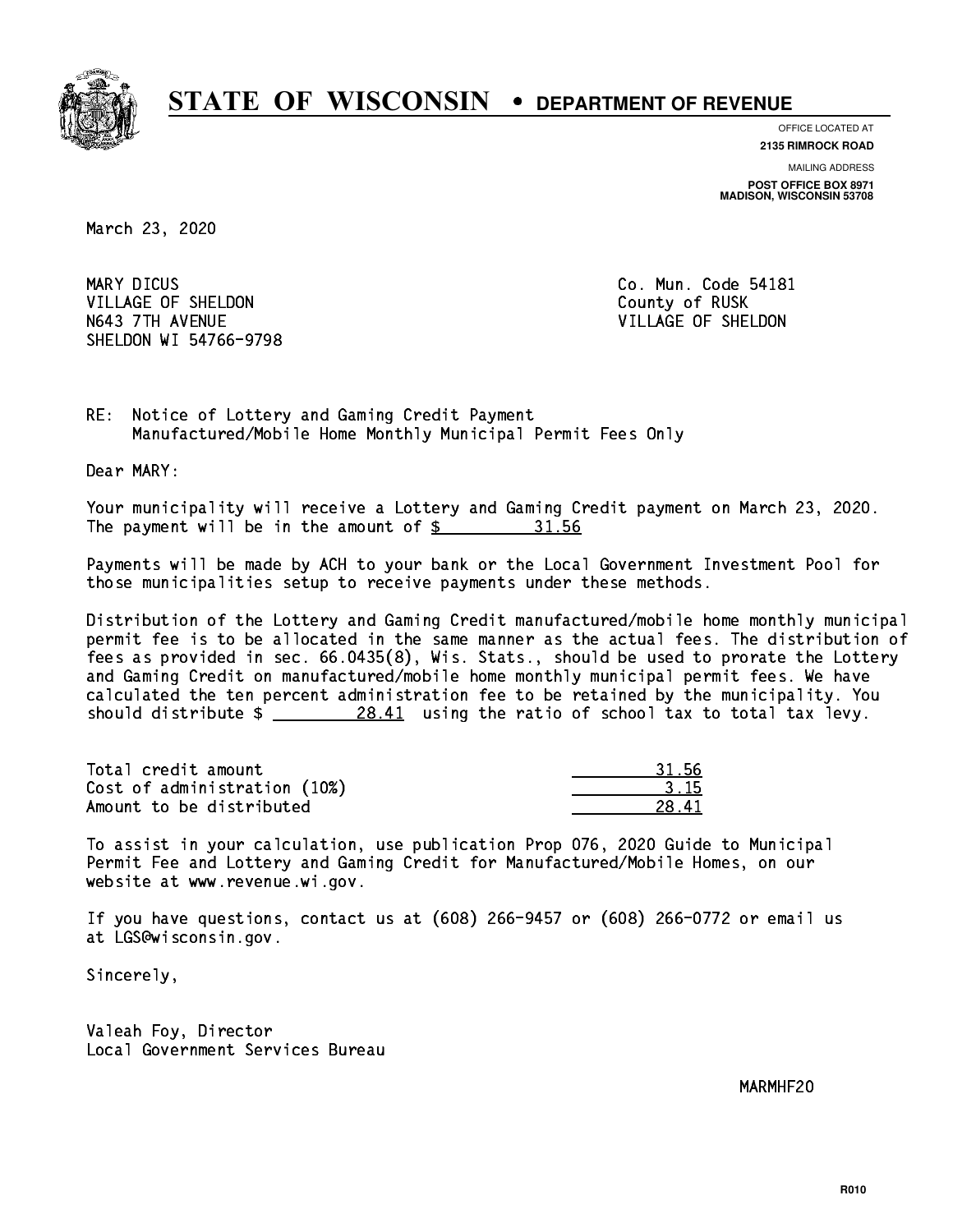

**OFFICE LOCATED AT**

**2135 RIMROCK ROAD**

**MAILING ADDRESS POST OFFICE BOX 8971 MADISON, WISCONSIN 53708**

March 23, 2020

 SHERI SODERQUIST Co. Mun. Code 55026 TOWN OF RICHMOND COUNTY COUNTY OF ST CROIX 1525 COUNTY RD A TOWN OF RICHMOND NEW RICHMOND WI 54017-6312

RE: Notice of Lottery and Gaming Credit Payment Manufactured/Mobile Home Monthly Municipal Permit Fees Only

Dear SHERI:

 Your municipality will receive a Lottery and Gaming Credit payment on March 23, 2020. The payment will be in the amount of  $\frac{2}{3}$  1,401.74

 Payments will be made by ACH to your bank or the Local Government Investment Pool for those municipalities setup to receive payments under these methods.

 Distribution of the Lottery and Gaming Credit manufactured/mobile home monthly municipal permit fee is to be allocated in the same manner as the actual fees. The distribution of fees as provided in sec. 66.0435(8), Wis. Stats., should be used to prorate the Lottery and Gaming Credit on manufactured/mobile home monthly municipal permit fees. We have calculated the ten percent administration fee to be retained by the municipality. You should distribute  $\frac{1,261.57}{1,261.57}$  using the ratio of school tax to total tax levy.

| Total credit amount          | 1.401.74 |
|------------------------------|----------|
| Cost of administration (10%) | 140.17   |
| Amount to be distributed     | 1.261.57 |

 To assist in your calculation, use publication Prop 076, 2020 Guide to Municipal Permit Fee and Lottery and Gaming Credit for Manufactured/Mobile Homes, on our website at www.revenue.wi.gov.

 If you have questions, contact us at (608) 266-9457 or (608) 266-0772 or email us at LGS@wisconsin.gov.

Sincerely,

 Valeah Foy, Director Local Government Services Bureau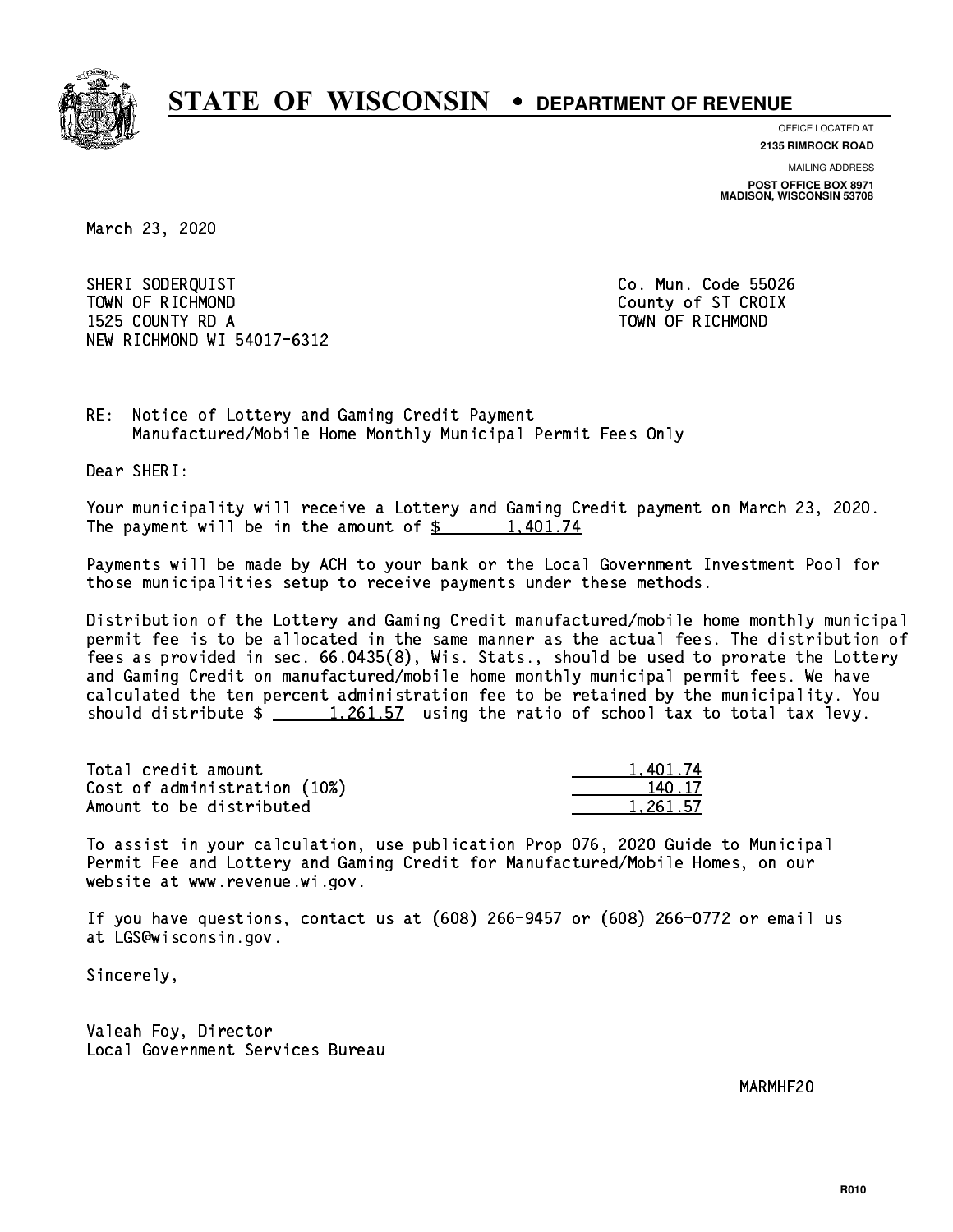

**OFFICE LOCATED AT**

**2135 RIMROCK ROAD**

**MAILING ADDRESS**

**POST OFFICE BOX 8971 MADISON, WISCONSIN 53708**

March 23, 2020

 NICOLE STEWART Co. Mun. Code 55030 TOWN OF SAINT JOSEPH COUNTY OF STICROIX HUDSON WI 54016-6712

1337 COUNTY RD V TOWN OF SAINT JOSEPH

RE: Notice of Lottery and Gaming Credit Payment Manufactured/Mobile Home Monthly Municipal Permit Fees Only

Dear NICOLE:

 Your municipality will receive a Lottery and Gaming Credit payment on March 23, 2020. The payment will be in the amount of  $\frac{2}{3}$  4,660.84

 Payments will be made by ACH to your bank or the Local Government Investment Pool for those municipalities setup to receive payments under these methods.

 Distribution of the Lottery and Gaming Credit manufactured/mobile home monthly municipal permit fee is to be allocated in the same manner as the actual fees. The distribution of fees as provided in sec. 66.0435(8), Wis. Stats., should be used to prorate the Lottery and Gaming Credit on manufactured/mobile home monthly municipal permit fees. We have calculated the ten percent administration fee to be retained by the municipality. You should distribute  $\frac{4.194.76}{2}$  using the ratio of school tax to total tax levy.

| Total credit amount          | 4.660.84 |
|------------------------------|----------|
| Cost of administration (10%) | 466.08   |
| Amount to be distributed     | 4.194.76 |

 To assist in your calculation, use publication Prop 076, 2020 Guide to Municipal Permit Fee and Lottery and Gaming Credit for Manufactured/Mobile Homes, on our website at www.revenue.wi.gov.

 If you have questions, contact us at (608) 266-9457 or (608) 266-0772 or email us at LGS@wisconsin.gov.

Sincerely,

 Valeah Foy, Director Local Government Services Bureau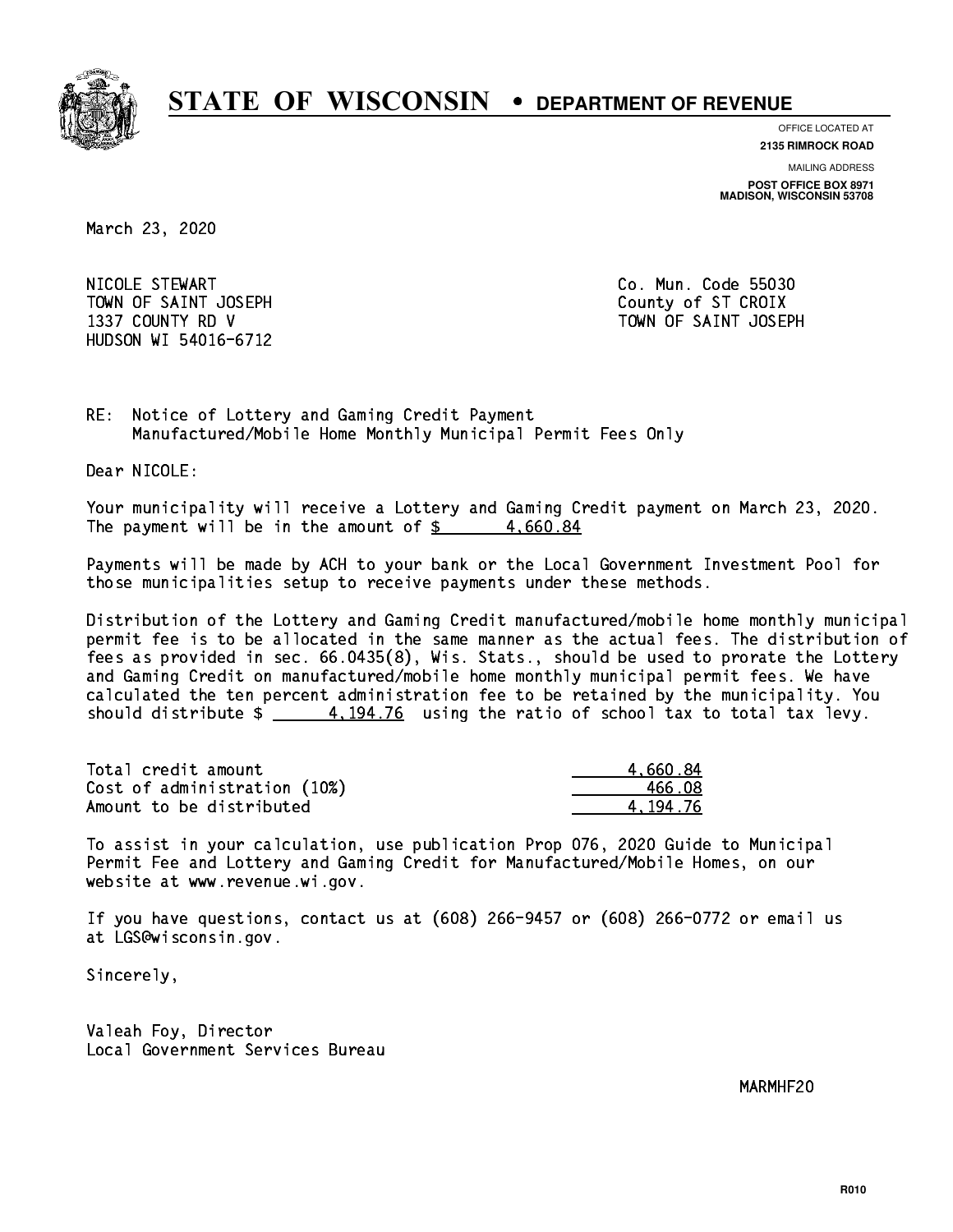

**OFFICE LOCATED AT**

**2135 RIMROCK ROAD**

**MAILING ADDRESS POST OFFICE BOX 8971 MADISON, WISCONSIN 53708**

March 23, 2020

JERI KOESTER TOWN OF SOMERSET COUNTY OF STATES COUNTY OF STATES OF STATES OF STATES OF STATES OF STATES OF STATES OF STATES PO BOX 248, 748 HIGHWAY 35 TOWN OF SOMERSET SOMERSET WI 54025-0248

Co. Mun. Code 55032

RE: Notice of Lottery and Gaming Credit Payment Manufactured/Mobile Home Monthly Municipal Permit Fees Only

Dear JERI:

 Your municipality will receive a Lottery and Gaming Credit payment on March 23, 2020. The payment will be in the amount of  $\frac{2}{3}$  2,807.24

 Payments will be made by ACH to your bank or the Local Government Investment Pool for those municipalities setup to receive payments under these methods.

 Distribution of the Lottery and Gaming Credit manufactured/mobile home monthly municipal permit fee is to be allocated in the same manner as the actual fees. The distribution of fees as provided in sec. 66.0435(8), Wis. Stats., should be used to prorate the Lottery and Gaming Credit on manufactured/mobile home monthly municipal permit fees. We have calculated the ten percent administration fee to be retained by the municipality. You should distribute  $\frac{2.526.52}{2.526.52}$  using the ratio of school tax to total tax levy.

| Total credit amount          | 2.807.24 |
|------------------------------|----------|
| Cost of administration (10%) | 280.72   |
| Amount to be distributed     | 2.526.52 |

 To assist in your calculation, use publication Prop 076, 2020 Guide to Municipal Permit Fee and Lottery and Gaming Credit for Manufactured/Mobile Homes, on our website at www.revenue.wi.gov.

 If you have questions, contact us at (608) 266-9457 or (608) 266-0772 or email us at LGS@wisconsin.gov.

Sincerely,

 Valeah Foy, Director Local Government Services Bureau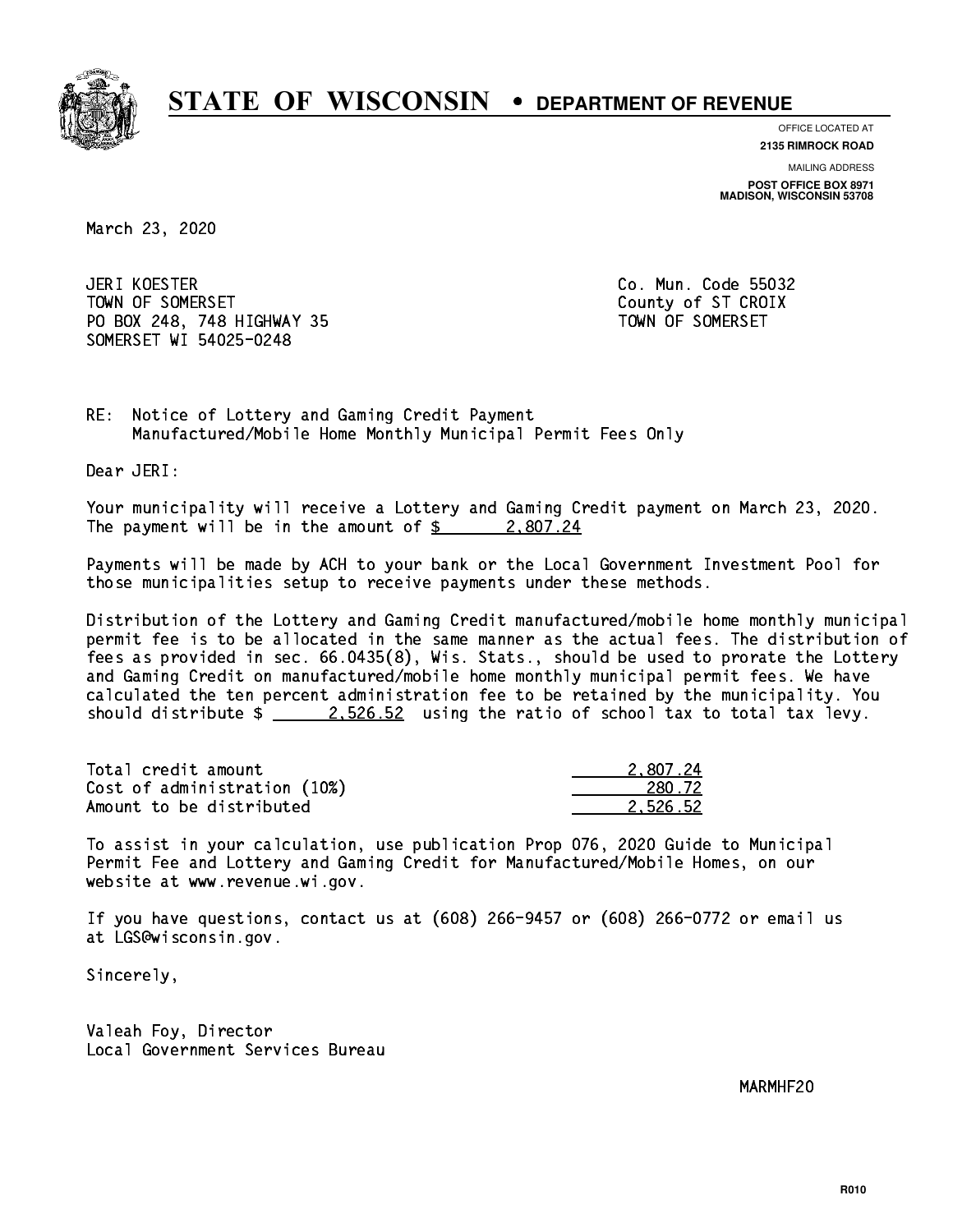

**OFFICE LOCATED AT**

**2135 RIMROCK ROAD**

**MAILING ADDRESS POST OFFICE BOX 8971 MADISON, WISCONSIN 53708**

March 23, 2020

 SHARON BALCEREK Co. Mun. Code 55036 TOWN OF STANTON COUNTY OF STANTON 224 COUNTY RD T TOWN OF STANDARD COUNTY ROLL AND STRUCTURE OF STANDARD COUNTY AND ALL COUNTY OF STANDARD COUNTY. DEER PARK WI 54007-7307

RE: Notice of Lottery and Gaming Credit Payment Manufactured/Mobile Home Monthly Municipal Permit Fees Only

Dear SHARON:

 Your municipality will receive a Lottery and Gaming Credit payment on March 23, 2020. The payment will be in the amount of  $\frac{2}{3}$  1,477.08

 Payments will be made by ACH to your bank or the Local Government Investment Pool for those municipalities setup to receive payments under these methods.

 Distribution of the Lottery and Gaming Credit manufactured/mobile home monthly municipal permit fee is to be allocated in the same manner as the actual fees. The distribution of fees as provided in sec. 66.0435(8), Wis. Stats., should be used to prorate the Lottery and Gaming Credit on manufactured/mobile home monthly municipal permit fees. We have calculated the ten percent administration fee to be retained by the municipality. You should distribute  $\frac{2}{1,329.38}$  using the ratio of school tax to total tax levy.

| Total credit amount          | 1,477.08 |
|------------------------------|----------|
| Cost of administration (10%) | 147.70   |
| Amount to be distributed     | 1.329.38 |

 To assist in your calculation, use publication Prop 076, 2020 Guide to Municipal Permit Fee and Lottery and Gaming Credit for Manufactured/Mobile Homes, on our website at www.revenue.wi.gov.

 If you have questions, contact us at (608) 266-9457 or (608) 266-0772 or email us at LGS@wisconsin.gov.

Sincerely,

 Valeah Foy, Director Local Government Services Bureau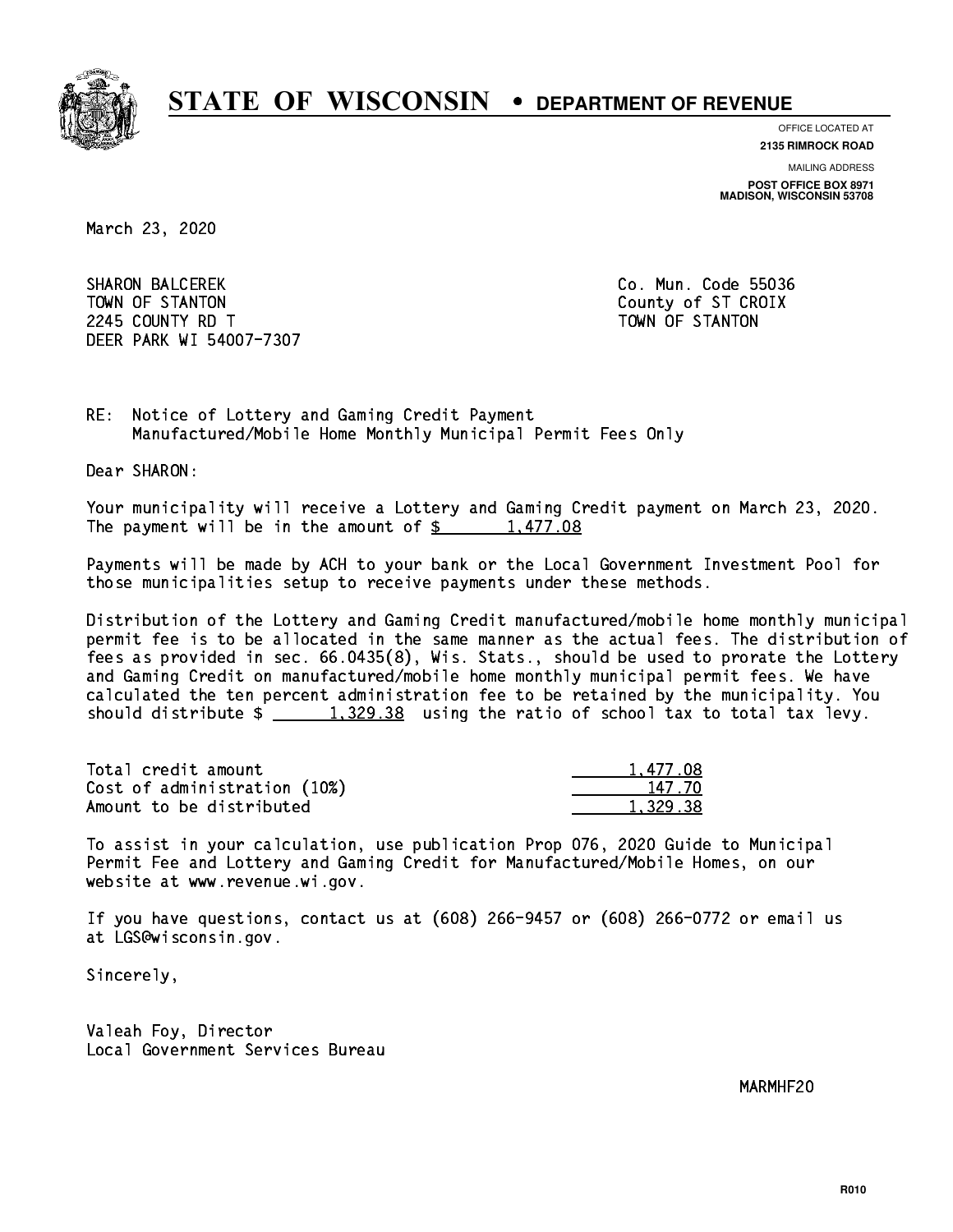

**OFFICE LOCATED AT**

**2135 RIMROCK ROAD**

**MAILING ADDRESS POST OFFICE BOX 8971 MADISON, WISCONSIN 53708**

March 23, 2020

 MICHAEL BURKE Co. Mun. Code 55038 TOWN OF STAR PRAIRIE **COUNTY COUNTY OF STAR PRAIRIE** 2118 COOK DRIVE TOWN OF STAR PRAIRIE SOMERSET WI 54025-7551

RE: Notice of Lottery and Gaming Credit Payment Manufactured/Mobile Home Monthly Municipal Permit Fees Only

Dear MICHAEL:

 Your municipality will receive a Lottery and Gaming Credit payment on March 23, 2020. The payment will be in the amount of  $\frac{2}{3}$  12,643.93

 Payments will be made by ACH to your bank or the Local Government Investment Pool for those municipalities setup to receive payments under these methods.

 Distribution of the Lottery and Gaming Credit manufactured/mobile home monthly municipal permit fee is to be allocated in the same manner as the actual fees. The distribution of fees as provided in sec. 66.0435(8), Wis. Stats., should be used to prorate the Lottery and Gaming Credit on manufactured/mobile home monthly municipal permit fees. We have calculated the ten percent administration fee to be retained by the municipality. You should distribute  $\frac{11,379.54}{2}$  using the ratio of school tax to total tax levy.

| Total credit amount          | 12,643.93 |
|------------------------------|-----------|
| Cost of administration (10%) | 1.264.39  |
| Amount to be distributed     | 11,379.54 |

 To assist in your calculation, use publication Prop 076, 2020 Guide to Municipal Permit Fee and Lottery and Gaming Credit for Manufactured/Mobile Homes, on our website at www.revenue.wi.gov.

 If you have questions, contact us at (608) 266-9457 or (608) 266-0772 or email us at LGS@wisconsin.gov.

Sincerely,

 Valeah Foy, Director Local Government Services Bureau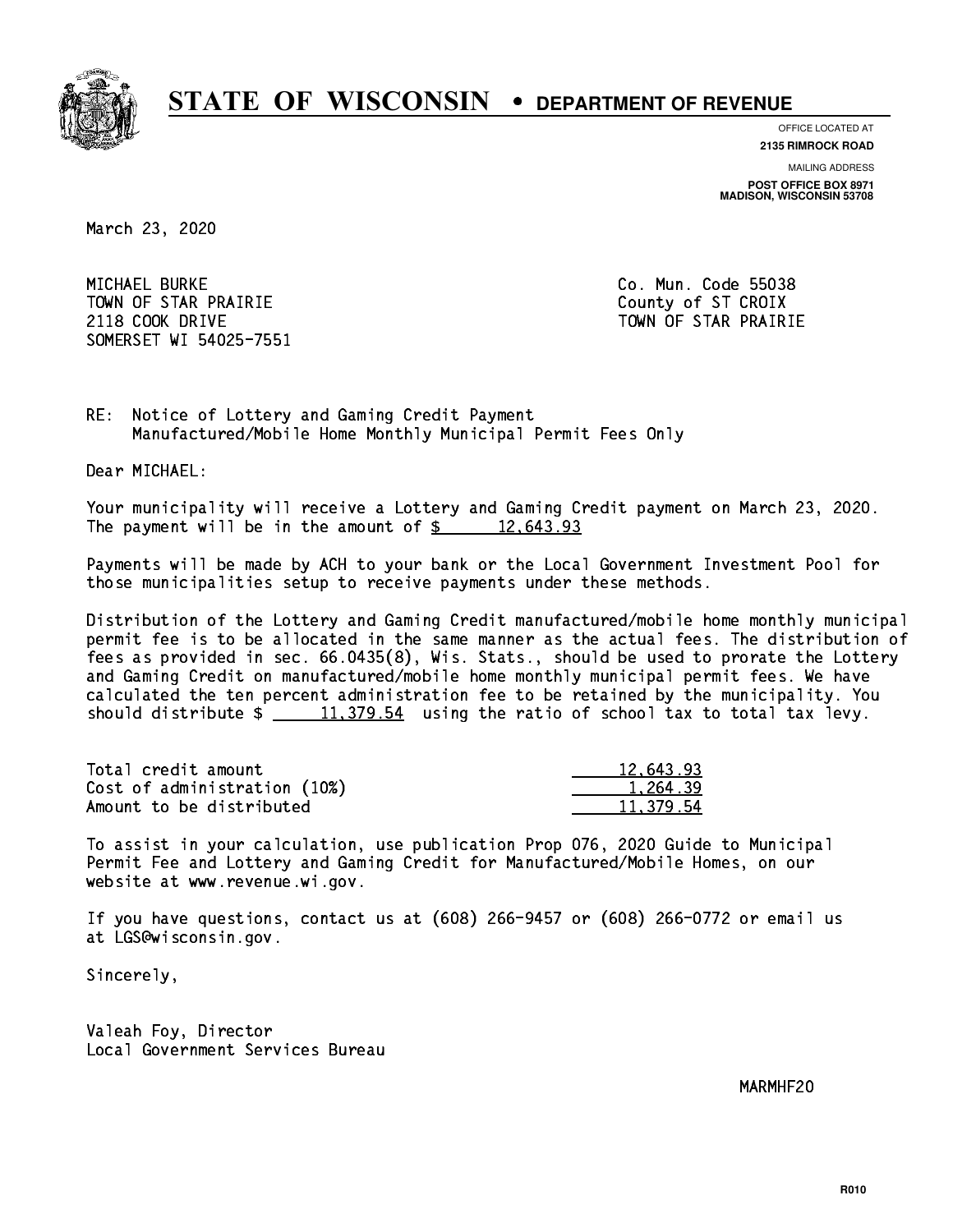

**OFFICE LOCATED AT**

**2135 RIMROCK ROAD**

**MAILING ADDRESS POST OFFICE BOX 8971 MADISON, WISCONSIN 53708**

March 23, 2020

 GAIL ANDERSON Co. Mun. Code 55040 TOWN OF TROY County of ST CROIX 654 GLOVER RD TOWN OF TROY HUDSON WI 54016-8201

RE: Notice of Lottery and Gaming Credit Payment Manufactured/Mobile Home Monthly Municipal Permit Fees Only

Dear JENNIFER:

 Your municipality will receive a Lottery and Gaming Credit payment on March 23, 2020. The payment will be in the amount of  $\frac{2}{3}$  4,733.64

 Payments will be made by ACH to your bank or the Local Government Investment Pool for those municipalities setup to receive payments under these methods.

 Distribution of the Lottery and Gaming Credit manufactured/mobile home monthly municipal permit fee is to be allocated in the same manner as the actual fees. The distribution of fees as provided in sec. 66.0435(8), Wis. Stats., should be used to prorate the Lottery and Gaming Credit on manufactured/mobile home monthly municipal permit fees. We have calculated the ten percent administration fee to be retained by the municipality. You should distribute  $\frac{4,260.28}{2}$  using the ratio of school tax to total tax levy.

| Total credit amount          | 4.733.64 |
|------------------------------|----------|
| Cost of administration (10%) | 473.36   |
| Amount to be distributed     | 4.260.28 |

 To assist in your calculation, use publication Prop 076, 2020 Guide to Municipal Permit Fee and Lottery and Gaming Credit for Manufactured/Mobile Homes, on our website at www.revenue.wi.gov.

 If you have questions, contact us at (608) 266-9457 or (608) 266-0772 or email us at LGS@wisconsin.gov.

Sincerely,

 Valeah Foy, Director Local Government Services Bureau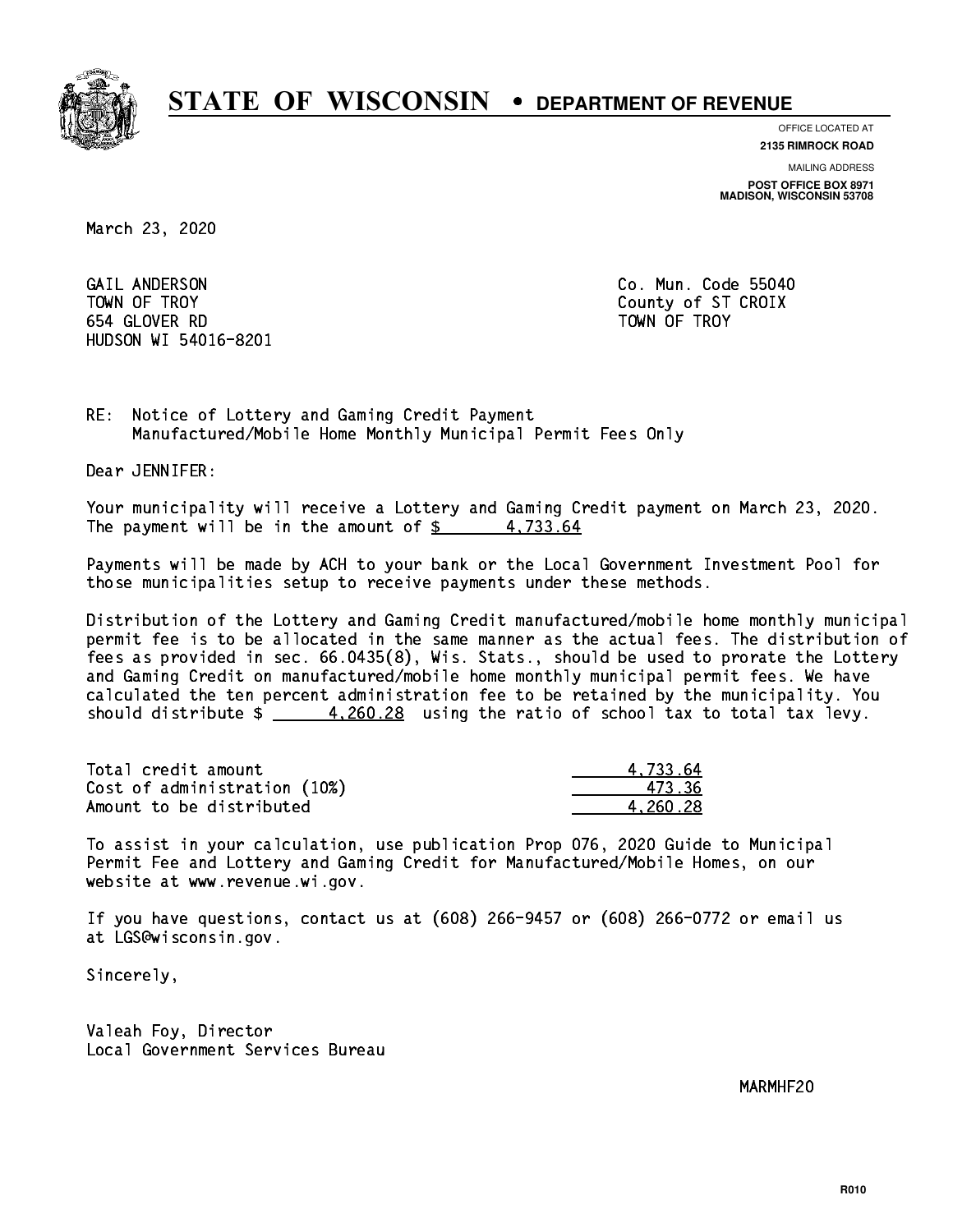

**OFFICE LOCATED AT 2135 RIMROCK ROAD**

**MAILING ADDRESS POST OFFICE BOX 8971 MADISON, WISCONSIN 53708**

March 23, 2020

TRACY CARLSON VILLAGE OF BALDWIN COUNTY COUNTY OF ST CROIX PO BOX 97 BALDWIN WI 54002-0097

Co. Mun. Code 55106 VILLAGE OF BALDWIN

RE: Notice of Lottery and Gaming Credit Payment Manufactured/Mobile Home Monthly Municipal Permit Fees Only

Dear TRACY:

 Your municipality will receive a Lottery and Gaming Credit payment on March 23, 2020. The payment will be in the amount of  $\frac{2}{3}$  6,702.14

 Payments will be made by ACH to your bank or the Local Government Investment Pool for those municipalities setup to receive payments under these methods.

 Distribution of the Lottery and Gaming Credit manufactured/mobile home monthly municipal permit fee is to be allocated in the same manner as the actual fees. The distribution of fees as provided in sec. 66.0435(8), Wis. Stats., should be used to prorate the Lottery and Gaming Credit on manufactured/mobile home monthly municipal permit fees. We have calculated the ten percent administration fee to be retained by the municipality. You should distribute  $\frac{2}{1}$   $\frac{6,031.93}{2}$  using the ratio of school tax to total tax levy.

| Total credit amount          | 6.702.14 |
|------------------------------|----------|
| Cost of administration (10%) | 670.21   |
| Amount to be distributed     | 6.031.93 |

 To assist in your calculation, use publication Prop 076, 2020 Guide to Municipal Permit Fee and Lottery and Gaming Credit for Manufactured/Mobile Homes, on our website at www.revenue.wi.gov.

 If you have questions, contact us at (608) 266-9457 or (608) 266-0772 or email us at LGS@wisconsin.gov.

Sincerely,

 Valeah Foy, Director Local Government Services Bureau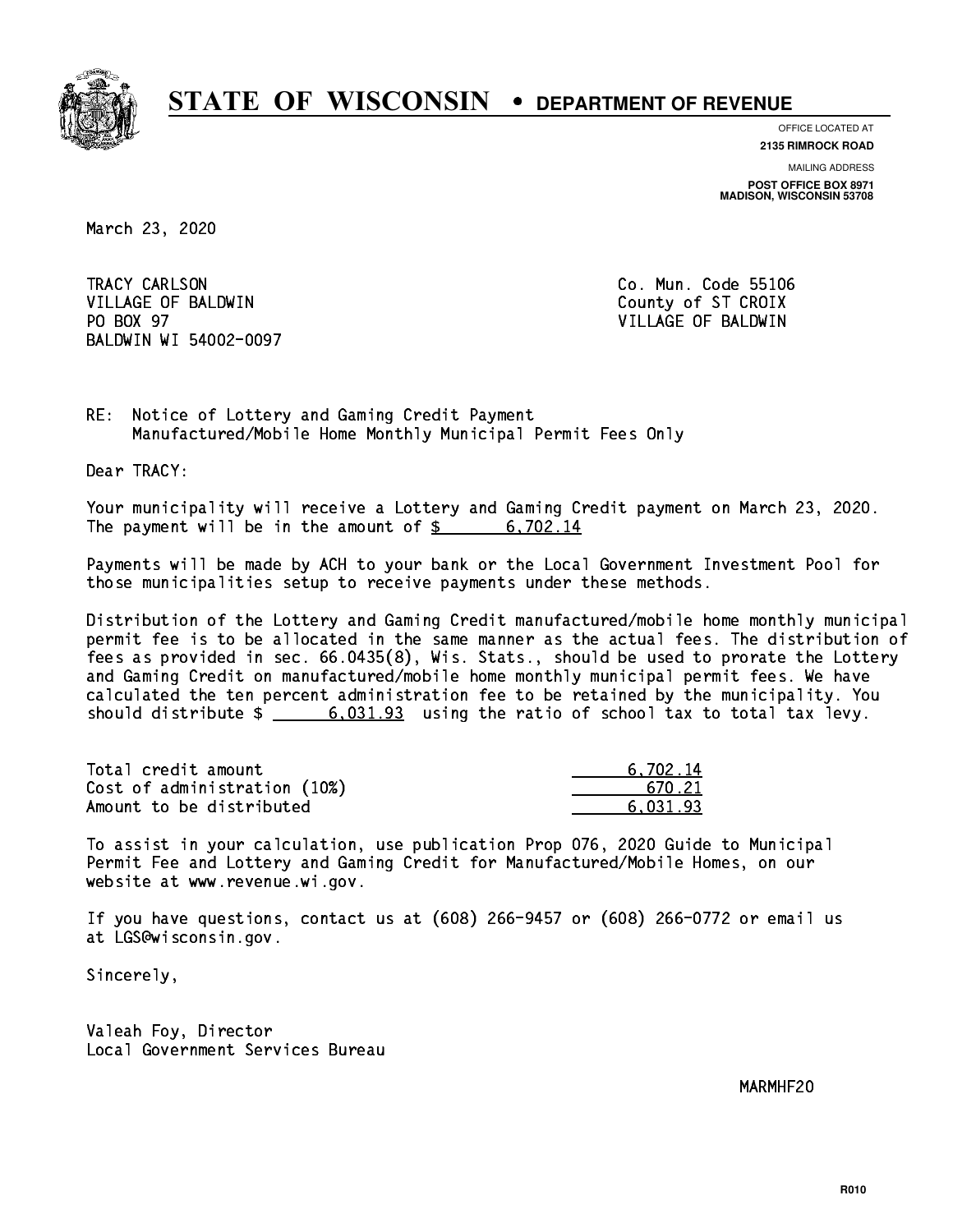

**OFFICE LOCATED AT**

**2135 RIMROCK ROAD**

**MAILING ADDRESS POST OFFICE BOX 8971 MADISON, WISCONSIN 53708**

March 23, 2020

SANDI HAZER SANDI HAZER CO. MUN. CO. MUN. CO. MUN. CO. MUN. CO. MUN. CO. MUN. CO. MUN. CO. MUN. CO. MUN. CO. MUN. CO. MUN. VILLAGE OF HAMMOND County of ST CROIX PO BOX 337 VILLAGE OF HAMMOND HAMMOND WI 54015-0337

RE: Notice of Lottery and Gaming Credit Payment Manufactured/Mobile Home Monthly Municipal Permit Fees Only

Dear SANDI:

 Your municipality will receive a Lottery and Gaming Credit payment on March 23, 2020. The payment will be in the amount of  $\frac{2}{3}$  7,442.64

 Payments will be made by ACH to your bank or the Local Government Investment Pool for those municipalities setup to receive payments under these methods.

 Distribution of the Lottery and Gaming Credit manufactured/mobile home monthly municipal permit fee is to be allocated in the same manner as the actual fees. The distribution of fees as provided in sec. 66.0435(8), Wis. Stats., should be used to prorate the Lottery and Gaming Credit on manufactured/mobile home monthly municipal permit fees. We have calculated the ten percent administration fee to be retained by the municipality. You should distribute  $\frac{2}{1}$   $\frac{6,698.38}{2}$  using the ratio of school tax to total tax levy.

| Total credit amount          | 7 442 64 |
|------------------------------|----------|
| Cost of administration (10%) | 744 26   |
| Amount to be distributed     | 6.698.38 |

 To assist in your calculation, use publication Prop 076, 2020 Guide to Municipal Permit Fee and Lottery and Gaming Credit for Manufactured/Mobile Homes, on our website at www.revenue.wi.gov.

 If you have questions, contact us at (608) 266-9457 or (608) 266-0772 or email us at LGS@wisconsin.gov.

Sincerely,

 Valeah Foy, Director Local Government Services Bureau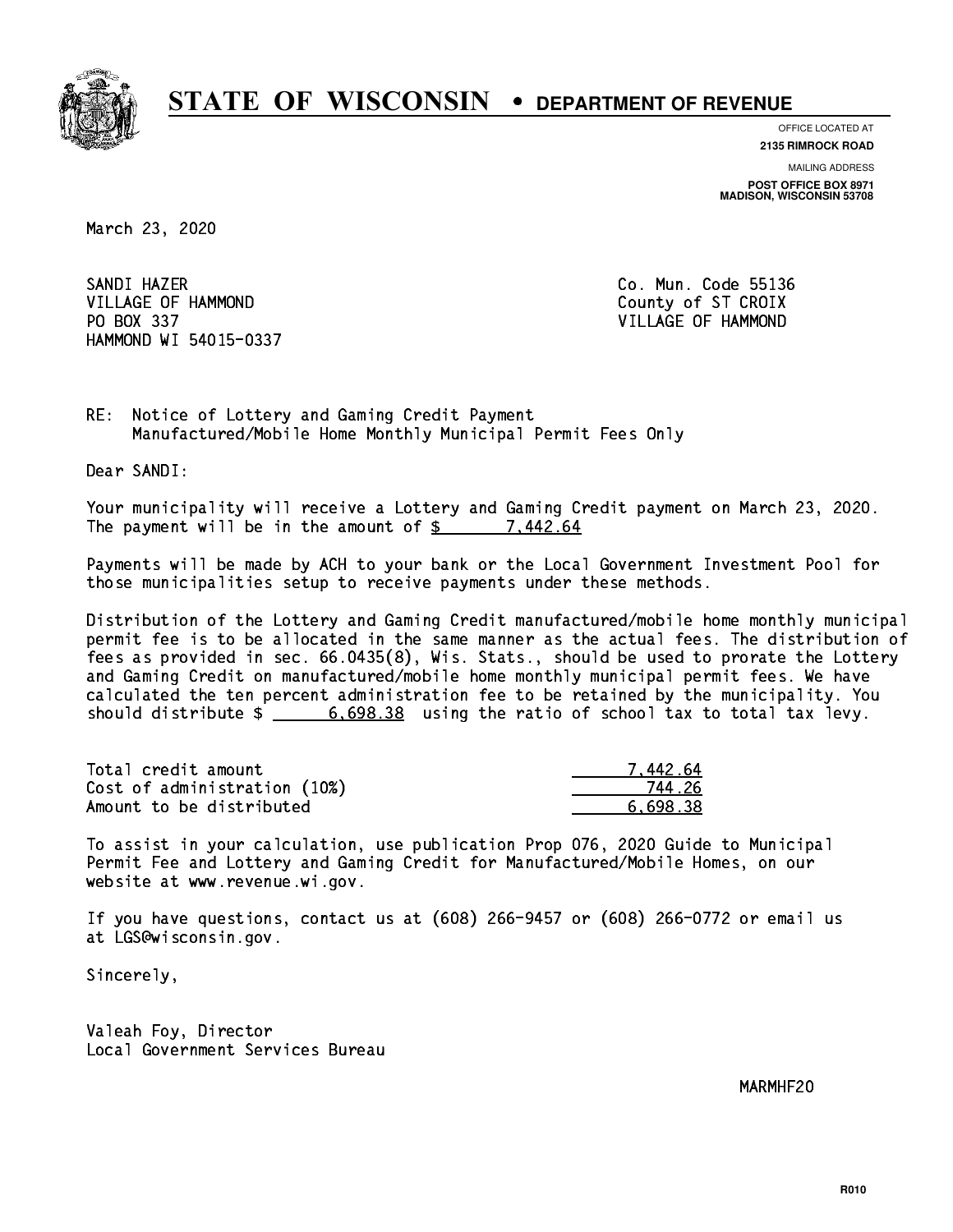

**OFFICE LOCATED AT 2135 RIMROCK ROAD**

**MAILING ADDRESS POST OFFICE BOX 8971 MADISON, WISCONSIN 53708**

March 23, 2020

NATHAN TROESTER **Co. Mun. Code 55161** VILLAGE OF NORTH HUDSON COUNTY OF ST CROIX HUDSON WI 54016-1166

400 7TH STREET N VILLAGE OF NORTH HUDSON

RE: Notice of Lottery and Gaming Credit Payment Manufactured/Mobile Home Monthly Municipal Permit Fees Only

Dear NATHAN:

 Your municipality will receive a Lottery and Gaming Credit payment on March 23, 2020. The payment will be in the amount of  $\frac{22.32}{2}$ 

 Payments will be made by ACH to your bank or the Local Government Investment Pool for those municipalities setup to receive payments under these methods.

 Distribution of the Lottery and Gaming Credit manufactured/mobile home monthly municipal permit fee is to be allocated in the same manner as the actual fees. The distribution of fees as provided in sec. 66.0435(8), Wis. Stats., should be used to prorate the Lottery and Gaming Credit on manufactured/mobile home monthly municipal permit fees. We have calculated the ten percent administration fee to be retained by the municipality. You should distribute  $\frac{290.09}{2}$  using the ratio of school tax to total tax levy.

Total credit amount Cost of administration (10%) Amount to be distributed

| 322.32 |
|--------|
| 12 23  |
|        |

 To assist in your calculation, use publication Prop 076, 2020 Guide to Municipal Permit Fee and Lottery and Gaming Credit for Manufactured/Mobile Homes, on our website at www.revenue.wi.gov.

 If you have questions, contact us at (608) 266-9457 or (608) 266-0772 or email us at LGS@wisconsin.gov.

Sincerely,

 Valeah Foy, Director Local Government Services Bureau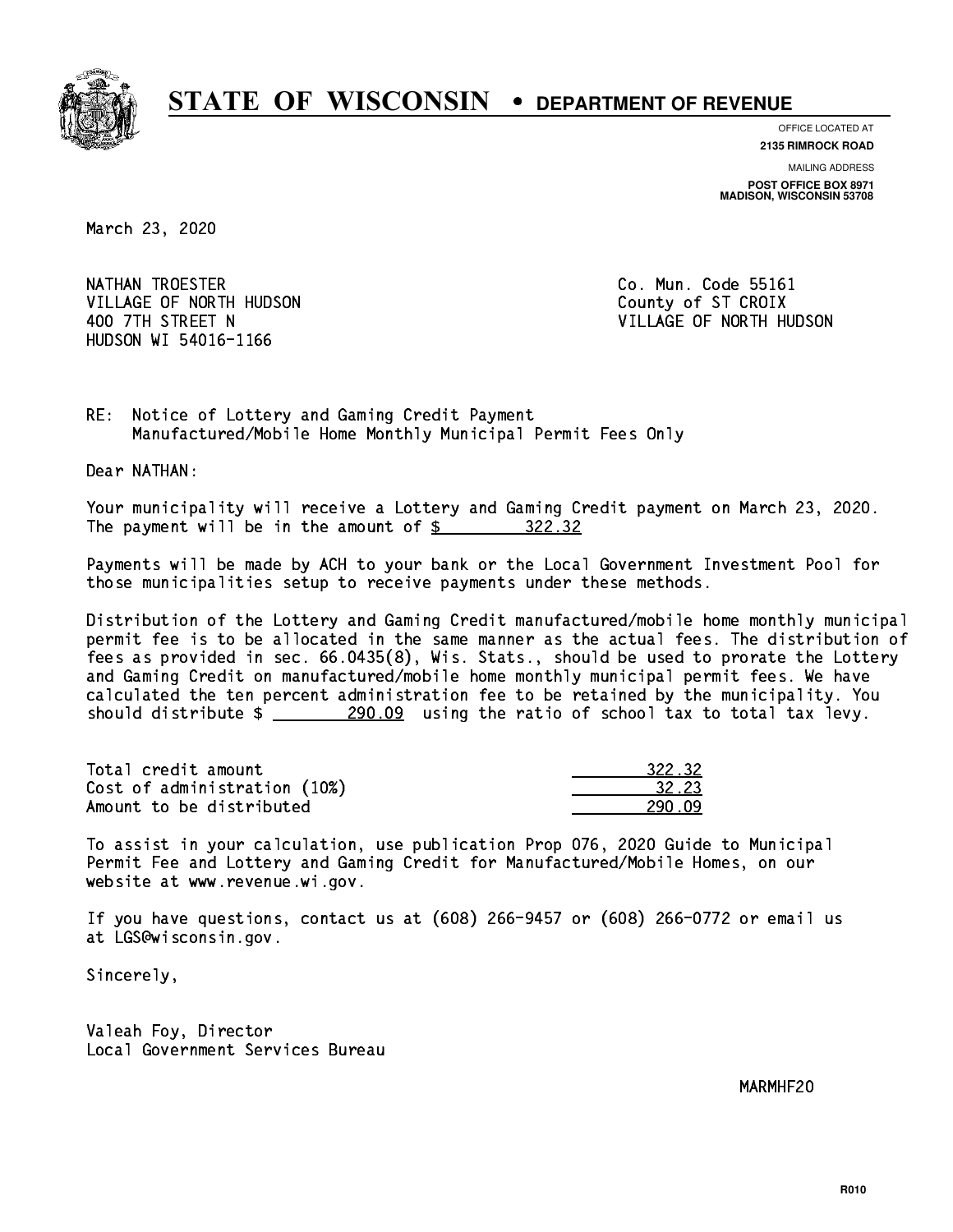

**OFFICE LOCATED AT**

**2135 RIMROCK ROAD**

**MAILING ADDRESS POST OFFICE BOX 8971 MADISON, WISCONSIN 53708**

March 23, 2020

**MEGAN DULL** VILLAGE OF ROBERTS COUNTY OF ST CROIX 107 E MAPLE ST VILLAGE OF ROBERTS ROBERTS WI 54023-9703

Co. Mun. Code 55176

RE: Notice of Lottery and Gaming Credit Payment Manufactured/Mobile Home Monthly Municipal Permit Fees Only

Dear MEGAN:

 Your municipality will receive a Lottery and Gaming Credit payment on March 23, 2020. The payment will be in the amount of  $\frac{2}{3}$  6,447.04

 Payments will be made by ACH to your bank or the Local Government Investment Pool for those municipalities setup to receive payments under these methods.

 Distribution of the Lottery and Gaming Credit manufactured/mobile home monthly municipal permit fee is to be allocated in the same manner as the actual fees. The distribution of fees as provided in sec. 66.0435(8), Wis. Stats., should be used to prorate the Lottery and Gaming Credit on manufactured/mobile home monthly municipal permit fees. We have calculated the ten percent administration fee to be retained by the municipality. You should distribute  $\frac{2}{1}$   $\frac{5,802.34}{2}$  using the ratio of school tax to total tax levy.

| Total credit amount          | 6.447.04 |
|------------------------------|----------|
| Cost of administration (10%) | 644 70   |
| Amount to be distributed     | 5.802.34 |

 To assist in your calculation, use publication Prop 076, 2020 Guide to Municipal Permit Fee and Lottery and Gaming Credit for Manufactured/Mobile Homes, on our website at www.revenue.wi.gov.

 If you have questions, contact us at (608) 266-9457 or (608) 266-0772 or email us at LGS@wisconsin.gov.

Sincerely,

 Valeah Foy, Director Local Government Services Bureau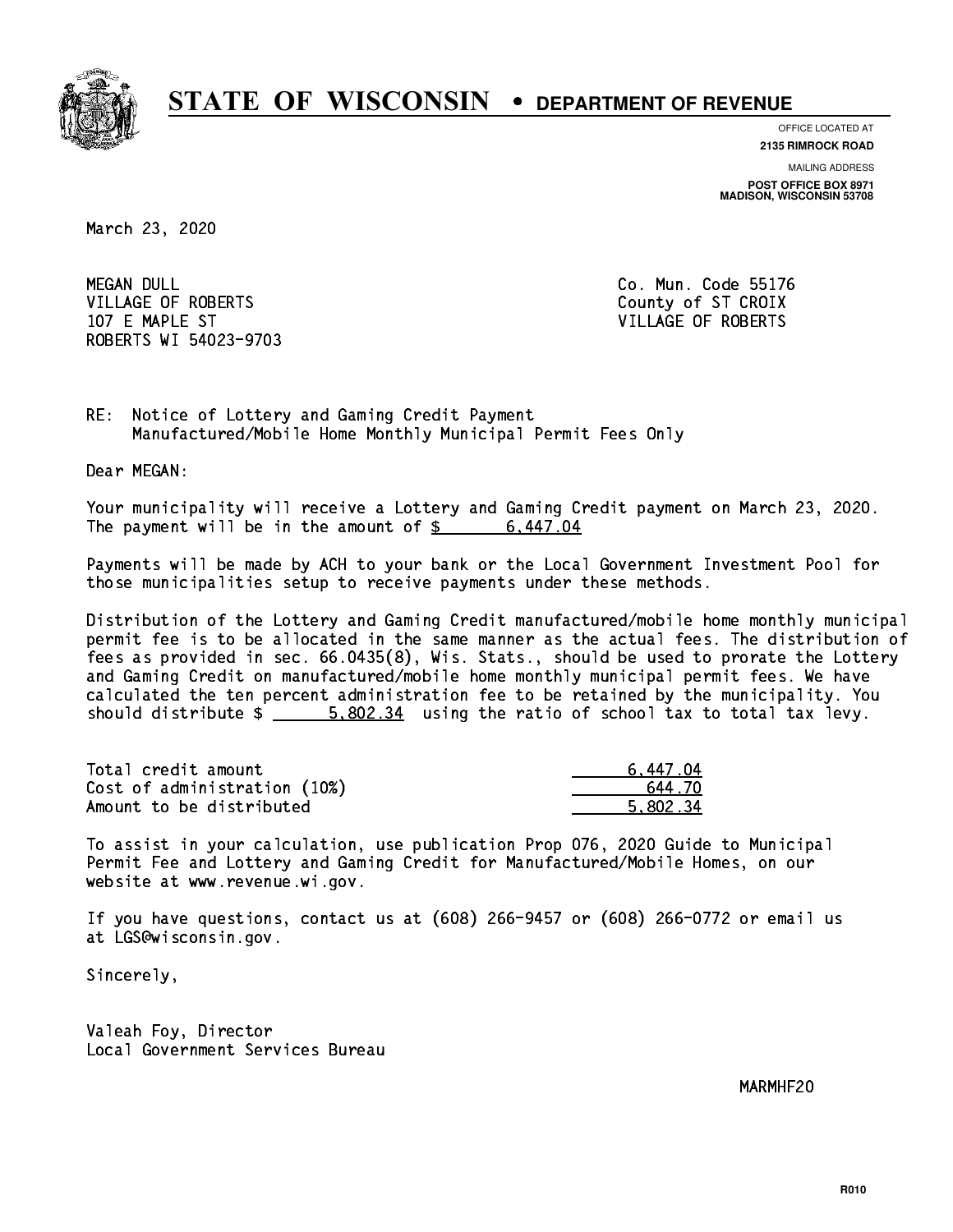

**OFFICE LOCATED AT**

**2135 RIMROCK ROAD**

**MAILING ADDRESS POST OFFICE BOX 8971 MADISON, WISCONSIN 53708**

March 23, 2020

JANET NELSON VILLAGE OF WOODVILLE COUNTY COUNTY OF ST CROIX PO BOX 205 WOODVILLE WI 54028-0205

Co. Mun. Code 55192 VILLAGE OF WOODVILLE

RE: Notice of Lottery and Gaming Credit Payment Manufactured/Mobile Home Monthly Municipal Permit Fees Only

Dear JANET:

 Your municipality will receive a Lottery and Gaming Credit payment on March 23, 2020. The payment will be in the amount of  $\frac{2}{3}$  4,955.40

 Payments will be made by ACH to your bank or the Local Government Investment Pool for those municipalities setup to receive payments under these methods.

 Distribution of the Lottery and Gaming Credit manufactured/mobile home monthly municipal permit fee is to be allocated in the same manner as the actual fees. The distribution of fees as provided in sec. 66.0435(8), Wis. Stats., should be used to prorate the Lottery and Gaming Credit on manufactured/mobile home monthly municipal permit fees. We have calculated the ten percent administration fee to be retained by the municipality. You should distribute  $\frac{4.459.86}{2}$  using the ratio of school tax to total tax levy.

| Total credit amount          | 4.955.40 |
|------------------------------|----------|
| Cost of administration (10%) | 495 54   |
| Amount to be distributed     | 4.459.86 |

 To assist in your calculation, use publication Prop 076, 2020 Guide to Municipal Permit Fee and Lottery and Gaming Credit for Manufactured/Mobile Homes, on our website at www.revenue.wi.gov.

 If you have questions, contact us at (608) 266-9457 or (608) 266-0772 or email us at LGS@wisconsin.gov.

Sincerely,

 Valeah Foy, Director Local Government Services Bureau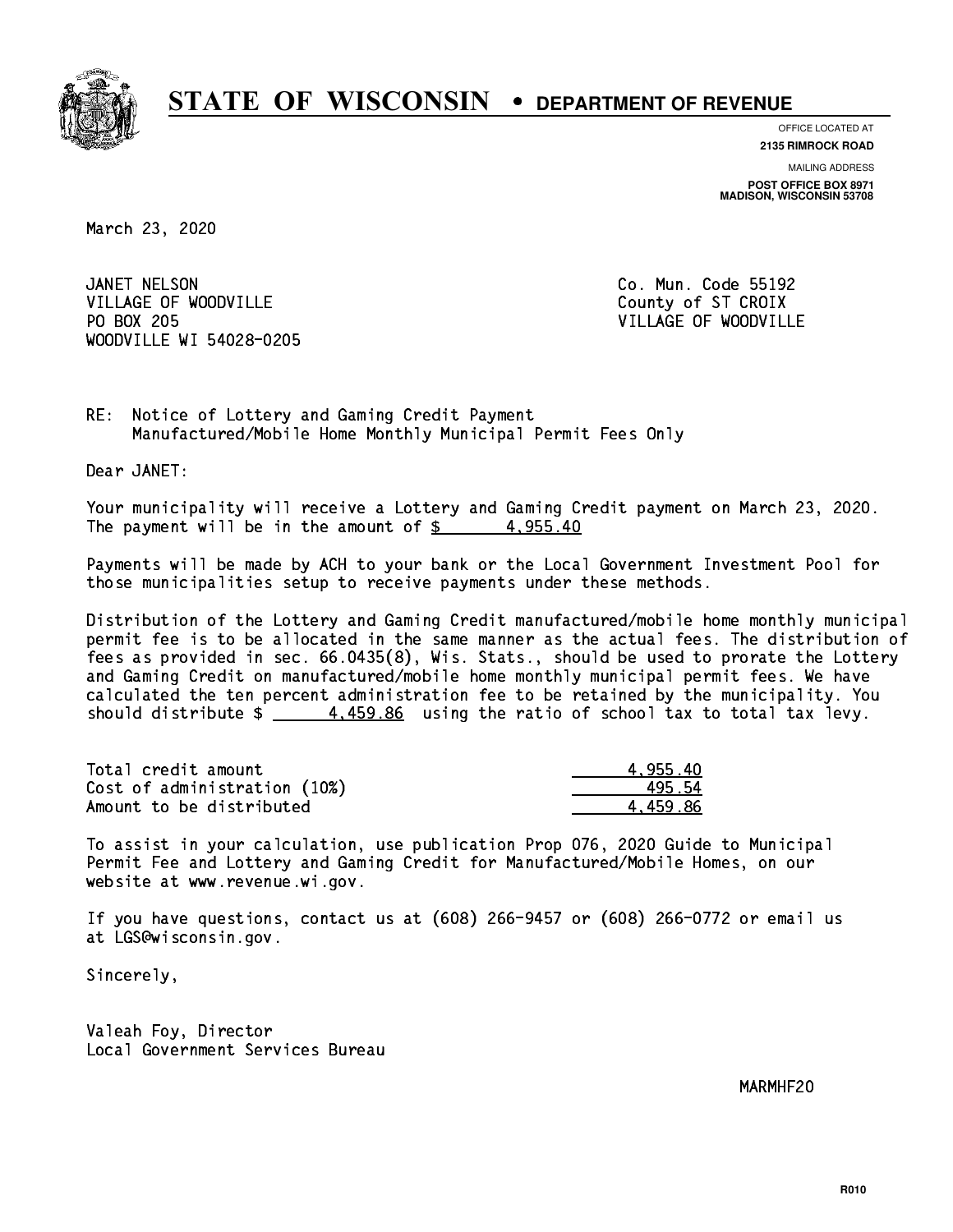

**OFFICE LOCATED AT**

**2135 RIMROCK ROAD**

**MAILING ADDRESS**

**POST OFFICE BOX 8971 MADISON, WISCONSIN 53708**

March 23, 2020

SHARI ROSENOW CITY OF GLENWOOD CITY COUNTY COUNTY COUNTY OF ST CROIX 113 WEST OAK ST. PO BOX 368 CITY OF GLENWOOD CITY GLENWOOD CITY WI 54013-0368

Co. Mun. Code 55231

RE: Notice of Lottery and Gaming Credit Payment Manufactured/Mobile Home Monthly Municipal Permit Fees Only

Dear SHARI:

 Your municipality will receive a Lottery and Gaming Credit payment on March 23, 2020. The payment will be in the amount of  $\frac{2}{3}$  3,074.24

 Payments will be made by ACH to your bank or the Local Government Investment Pool for those municipalities setup to receive payments under these methods.

 Distribution of the Lottery and Gaming Credit manufactured/mobile home monthly municipal permit fee is to be allocated in the same manner as the actual fees. The distribution of fees as provided in sec. 66.0435(8), Wis. Stats., should be used to prorate the Lottery and Gaming Credit on manufactured/mobile home monthly municipal permit fees. We have calculated the ten percent administration fee to be retained by the municipality. You should distribute  $\frac{2.766.82}{2.766.82}$  using the ratio of school tax to total tax levy.

| Total credit amount          | 3.074.24 |
|------------------------------|----------|
| Cost of administration (10%) | 307.42   |
| Amount to be distributed     | 2.766.82 |

 To assist in your calculation, use publication Prop 076, 2020 Guide to Municipal Permit Fee and Lottery and Gaming Credit for Manufactured/Mobile Homes, on our website at www.revenue.wi.gov.

 If you have questions, contact us at (608) 266-9457 or (608) 266-0772 or email us at LGS@wisconsin.gov.

Sincerely,

 Valeah Foy, Director Local Government Services Bureau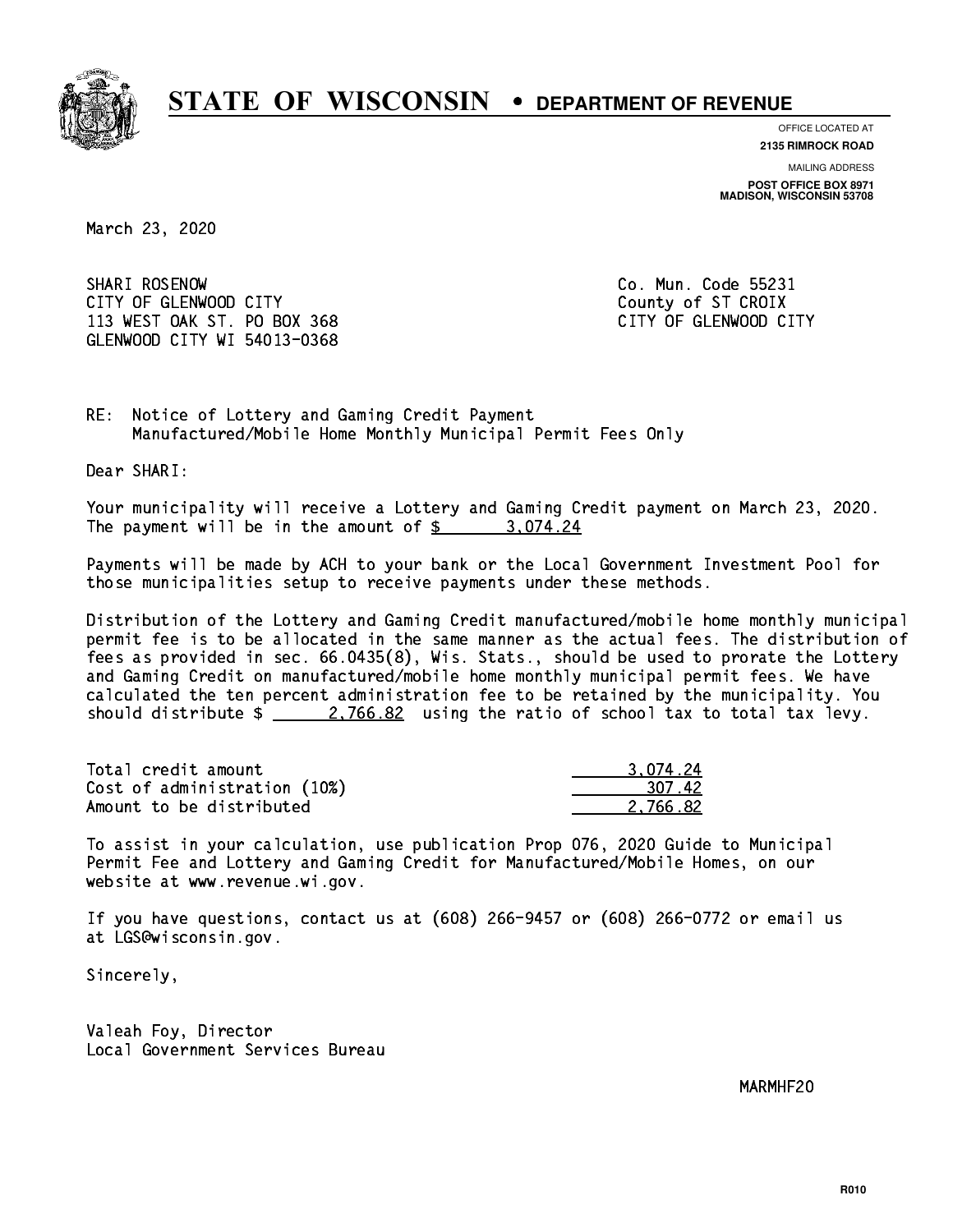

**OFFICE LOCATED AT**

**2135 RIMROCK ROAD**

**MAILING ADDRESS POST OFFICE BOX 8971 MADISON, WISCONSIN 53708**

March 23, 2020

 BEV LANGENBACK Co. Mun. Code 55261 CITY OF NEW RICHMOND COUNTY OF ST CROIX 156 EAST FIRST STREET CITY OF NEW RICHMOND NEW RICHMOND WI 54017-1802

RE: Notice of Lottery and Gaming Credit Payment Manufactured/Mobile Home Monthly Municipal Permit Fees Only

Dear BEV:

 Your municipality will receive a Lottery and Gaming Credit payment on March 23, 2020. The payment will be in the amount of  $\frac{2}{3}$  2, 149.37

 Payments will be made by ACH to your bank or the Local Government Investment Pool for those municipalities setup to receive payments under these methods.

 Distribution of the Lottery and Gaming Credit manufactured/mobile home monthly municipal permit fee is to be allocated in the same manner as the actual fees. The distribution of fees as provided in sec. 66.0435(8), Wis. Stats., should be used to prorate the Lottery and Gaming Credit on manufactured/mobile home monthly municipal permit fees. We have calculated the ten percent administration fee to be retained by the municipality. You should distribute  $\frac{1,934.44}{1,934.44}$  using the ratio of school tax to total tax levy.

| Total credit amount          | 2.149.37 |
|------------------------------|----------|
| Cost of administration (10%) | 214.93   |
| Amount to be distributed     | 1.934.44 |

 To assist in your calculation, use publication Prop 076, 2020 Guide to Municipal Permit Fee and Lottery and Gaming Credit for Manufactured/Mobile Homes, on our website at www.revenue.wi.gov.

 If you have questions, contact us at (608) 266-9457 or (608) 266-0772 or email us at LGS@wisconsin.gov.

Sincerely,

 Valeah Foy, Director Local Government Services Bureau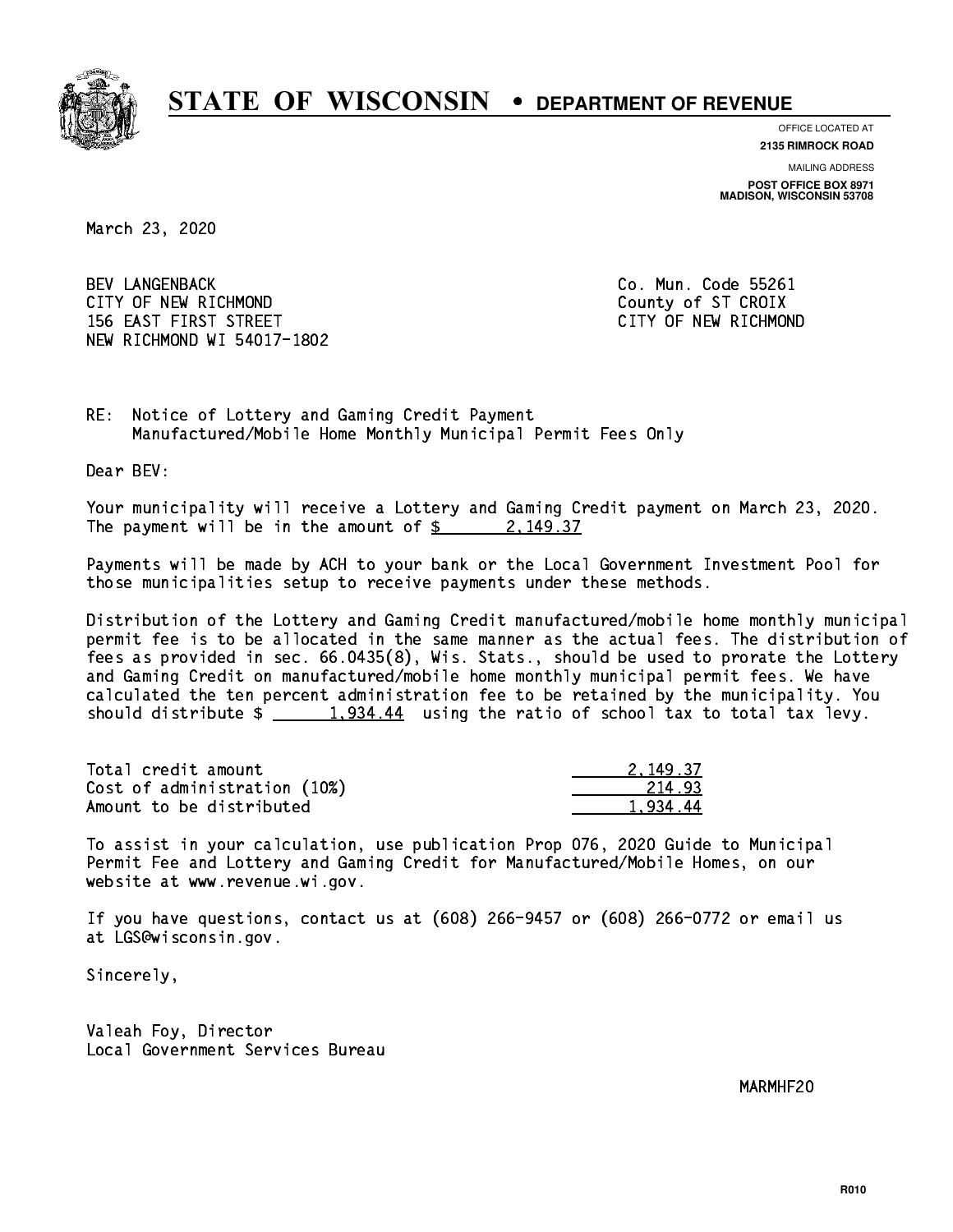

**OFFICE LOCATED AT**

**2135 RIMROCK ROAD**

**MAILING ADDRESS POST OFFICE BOX 8971 MADISON, WISCONSIN 53708**

March 23, 2020

 MARY GRIFFIN Co. Mun. Code 56006 TOWN OF DELLONA County of SAUK E8062 HWY H TOWN OF DELLONA LYNDON STATION WI 53944

RE: Notice of Lottery and Gaming Credit Payment Manufactured/Mobile Home Monthly Municipal Permit Fees Only

Dear MARY:

 Your municipality will receive a Lottery and Gaming Credit payment on March 23, 2020. The payment will be in the amount of  $\frac{2}{3}$  4,252.56

 Payments will be made by ACH to your bank or the Local Government Investment Pool for those municipalities setup to receive payments under these methods.

 Distribution of the Lottery and Gaming Credit manufactured/mobile home monthly municipal permit fee is to be allocated in the same manner as the actual fees. The distribution of fees as provided in sec. 66.0435(8), Wis. Stats., should be used to prorate the Lottery and Gaming Credit on manufactured/mobile home monthly municipal permit fees. We have calculated the ten percent administration fee to be retained by the municipality. You should distribute  $\frac{2.827.31}{2}$  using the ratio of school tax to total tax levy.

| Total credit amount          | 4.252.56 |
|------------------------------|----------|
| Cost of administration (10%) | 425.25   |
| Amount to be distributed     | 3.827.31 |

 To assist in your calculation, use publication Prop 076, 2020 Guide to Municipal Permit Fee and Lottery and Gaming Credit for Manufactured/Mobile Homes, on our website at www.revenue.wi.gov.

 If you have questions, contact us at (608) 266-9457 or (608) 266-0772 or email us at LGS@wisconsin.gov.

Sincerely,

 Valeah Foy, Director Local Government Services Bureau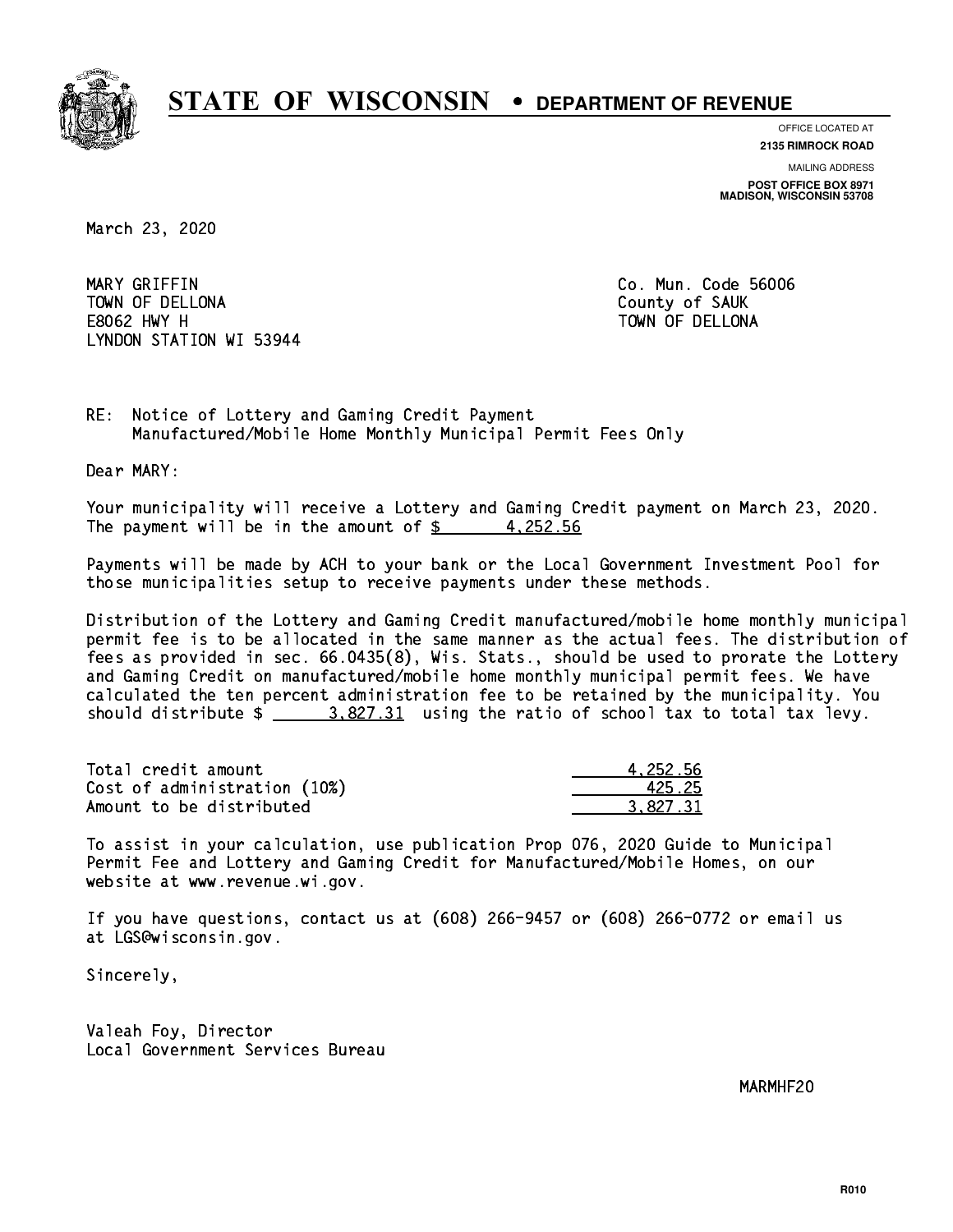

**OFFICE LOCATED AT**

**MAILING ADDRESS 2135 RIMROCK ROAD**

**POST OFFICE BOX 8971 MADISON, WISCONSIN 53708**

March 23, 2020

 DEBORAH L KOWALKE Co. Mun. Code 56008 TOWN OF DELTON County of SAUK PO BOX 148 PO BOX 148 TOWN OF DELTON LAKE DELTON WI 53940-0148

RE: Notice of Lottery and Gaming Credit Payment Manufactured/Mobile Home Monthly Municipal Permit Fees Only

Dear DEBORAH:

 Your municipality will receive a Lottery and Gaming Credit payment on March 23, 2020. The payment will be in the amount of  $\frac{2}{3}$  8,839.92

 Payments will be made by ACH to your bank or the Local Government Investment Pool for those municipalities setup to receive payments under these methods.

 Distribution of the Lottery and Gaming Credit manufactured/mobile home monthly municipal permit fee is to be allocated in the same manner as the actual fees. The distribution of fees as provided in sec. 66.0435(8), Wis. Stats., should be used to prorate the Lottery and Gaming Credit on manufactured/mobile home monthly municipal permit fees. We have calculated the ten percent administration fee to be retained by the municipality. You should distribute  $\frac{2}{2}$   $\frac{7,955.93}{2}$  using the ratio of school tax to total tax levy.

| Total credit amount          | 8.839.92 |
|------------------------------|----------|
| Cost of administration (10%) | 883.99   |
| Amount to be distributed     | 7.955.93 |

 To assist in your calculation, use publication Prop 076, 2020 Guide to Municipal Permit Fee and Lottery and Gaming Credit for Manufactured/Mobile Homes, on our website at www.revenue.wi.gov.

 If you have questions, contact us at (608) 266-9457 or (608) 266-0772 or email us at LGS@wisconsin.gov.

Sincerely,

 Valeah Foy, Director Local Government Services Bureau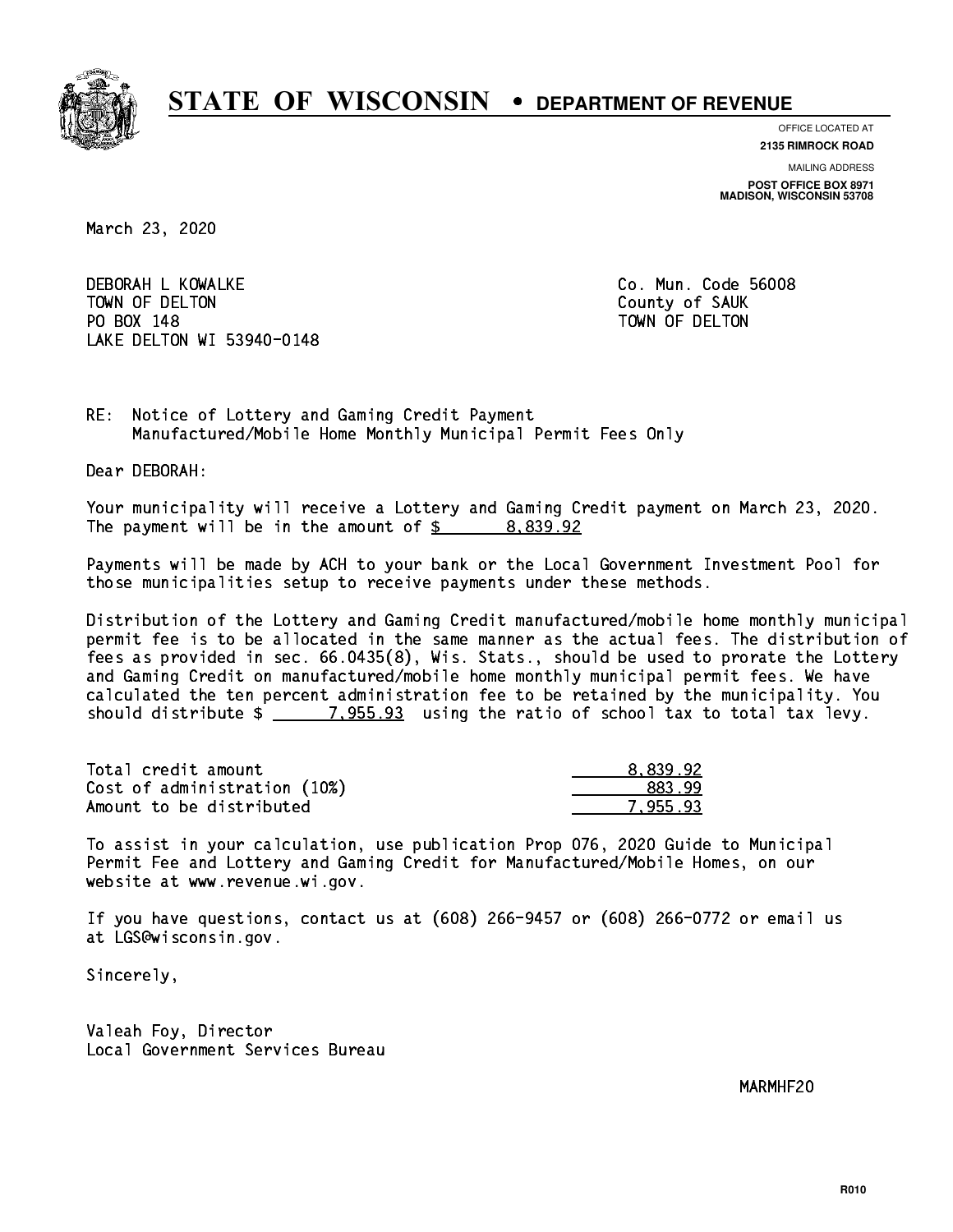

**OFFICE LOCATED AT**

**2135 RIMROCK ROAD**

**MAILING ADDRESS POST OFFICE BOX 8971 MADISON, WISCONSIN 53708**

March 23, 2020

 MARILYN J ADAMS Co. Mun. Code 56012 TOWN OF FAIRFIELD County of SAUK E11938 SHADY LANE RD TOWN OF FAIRFIELD BARABOO WI 53913-9742

RE: Notice of Lottery and Gaming Credit Payment Manufactured/Mobile Home Monthly Municipal Permit Fees Only

Dear MARILYN:

 Your municipality will receive a Lottery and Gaming Credit payment on March 23, 2020. The payment will be in the amount of  $$ 307.34$ 

 Payments will be made by ACH to your bank or the Local Government Investment Pool for those municipalities setup to receive payments under these methods.

 Distribution of the Lottery and Gaming Credit manufactured/mobile home monthly municipal permit fee is to be allocated in the same manner as the actual fees. The distribution of fees as provided in sec. 66.0435(8), Wis. Stats., should be used to prorate the Lottery and Gaming Credit on manufactured/mobile home monthly municipal permit fees. We have calculated the ten percent administration fee to be retained by the municipality. You should distribute  $\frac{276.61}{276.61}$  using the ratio of school tax to total tax levy.

Total credit amount Cost of administration (10%) Amount to be distributed

| ገ7 34  |
|--------|
| 1.73   |
| 276.61 |

 To assist in your calculation, use publication Prop 076, 2020 Guide to Municipal Permit Fee and Lottery and Gaming Credit for Manufactured/Mobile Homes, on our website at www.revenue.wi.gov.

 If you have questions, contact us at (608) 266-9457 or (608) 266-0772 or email us at LGS@wisconsin.gov.

Sincerely,

 Valeah Foy, Director Local Government Services Bureau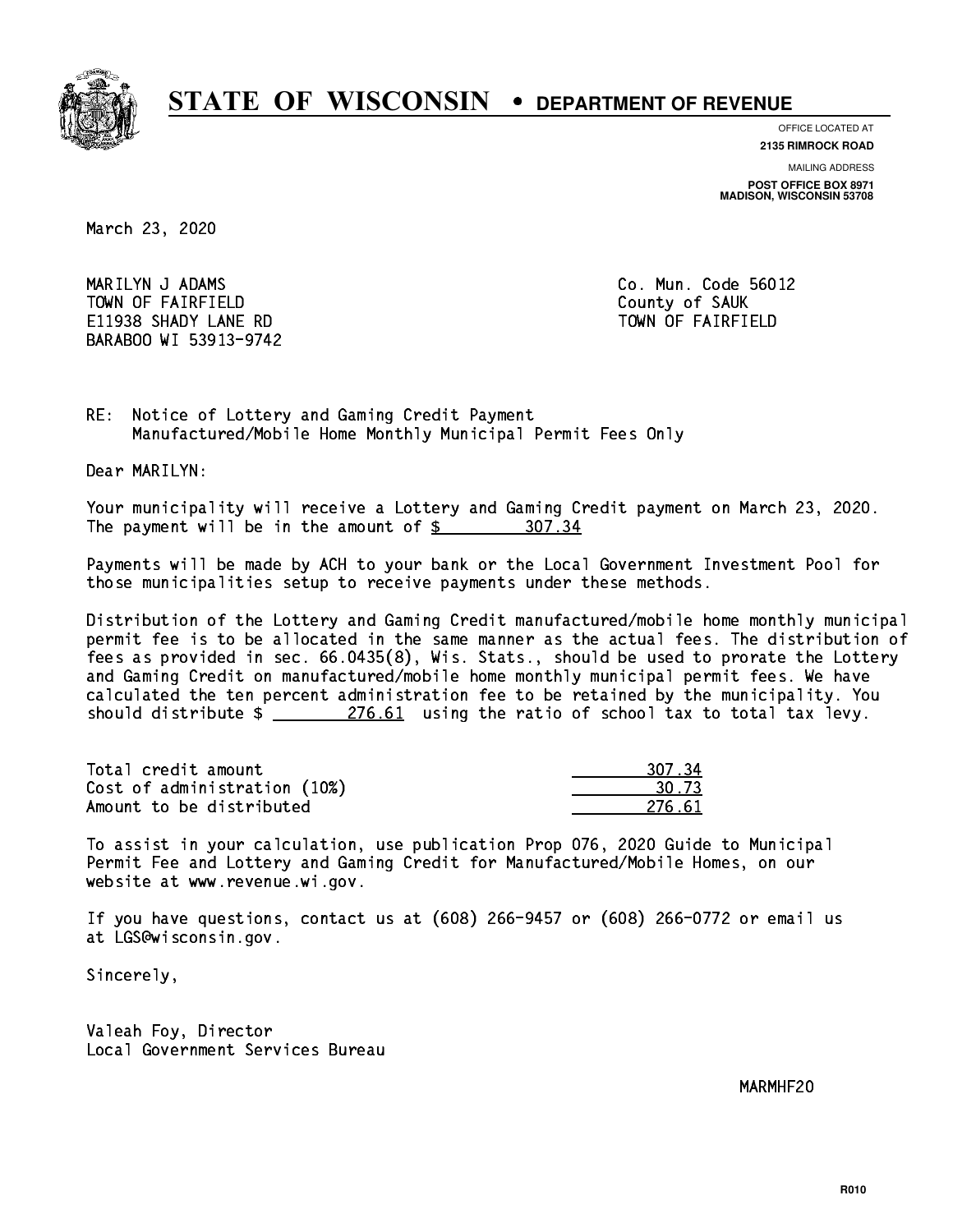

**OFFICE LOCATED AT**

**2135 RIMROCK ROAD**

**MAILING ADDRESS POST OFFICE BOX 8971 MADISON, WISCONSIN 53708**

March 23, 2020

 TIM MC CUMBER Co. Mun. Code 56026 Town of Merriman County of Sauka County of Sauka County of Sauka County of Sauka County of Sauka County of Sau PO BOX 115 PO BOX 115 TOWN OF MERRIMAC MERRIMAC WI 53561-0115

RE: Notice of Lottery and Gaming Credit Payment Manufactured/Mobile Home Monthly Municipal Permit Fees Only

Dear TIM:

 Your municipality will receive a Lottery and Gaming Credit payment on March 23, 2020. The payment will be in the amount of  $\frac{2}{3}$  4,718.68

 Payments will be made by ACH to your bank or the Local Government Investment Pool for those municipalities setup to receive payments under these methods.

 Distribution of the Lottery and Gaming Credit manufactured/mobile home monthly municipal permit fee is to be allocated in the same manner as the actual fees. The distribution of fees as provided in sec. 66.0435(8), Wis. Stats., should be used to prorate the Lottery and Gaming Credit on manufactured/mobile home monthly municipal permit fees. We have calculated the ten percent administration fee to be retained by the municipality. You should distribute  $\frac{4.246.82}{2}$  using the ratio of school tax to total tax levy.

| Total credit amount          | 4.718.68 |
|------------------------------|----------|
| Cost of administration (10%) | 471.86   |
| Amount to be distributed     | 4.246.82 |

 To assist in your calculation, use publication Prop 076, 2020 Guide to Municipal Permit Fee and Lottery and Gaming Credit for Manufactured/Mobile Homes, on our website at www.revenue.wi.gov.

 If you have questions, contact us at (608) 266-9457 or (608) 266-0772 or email us at LGS@wisconsin.gov.

Sincerely,

 Valeah Foy, Director Local Government Services Bureau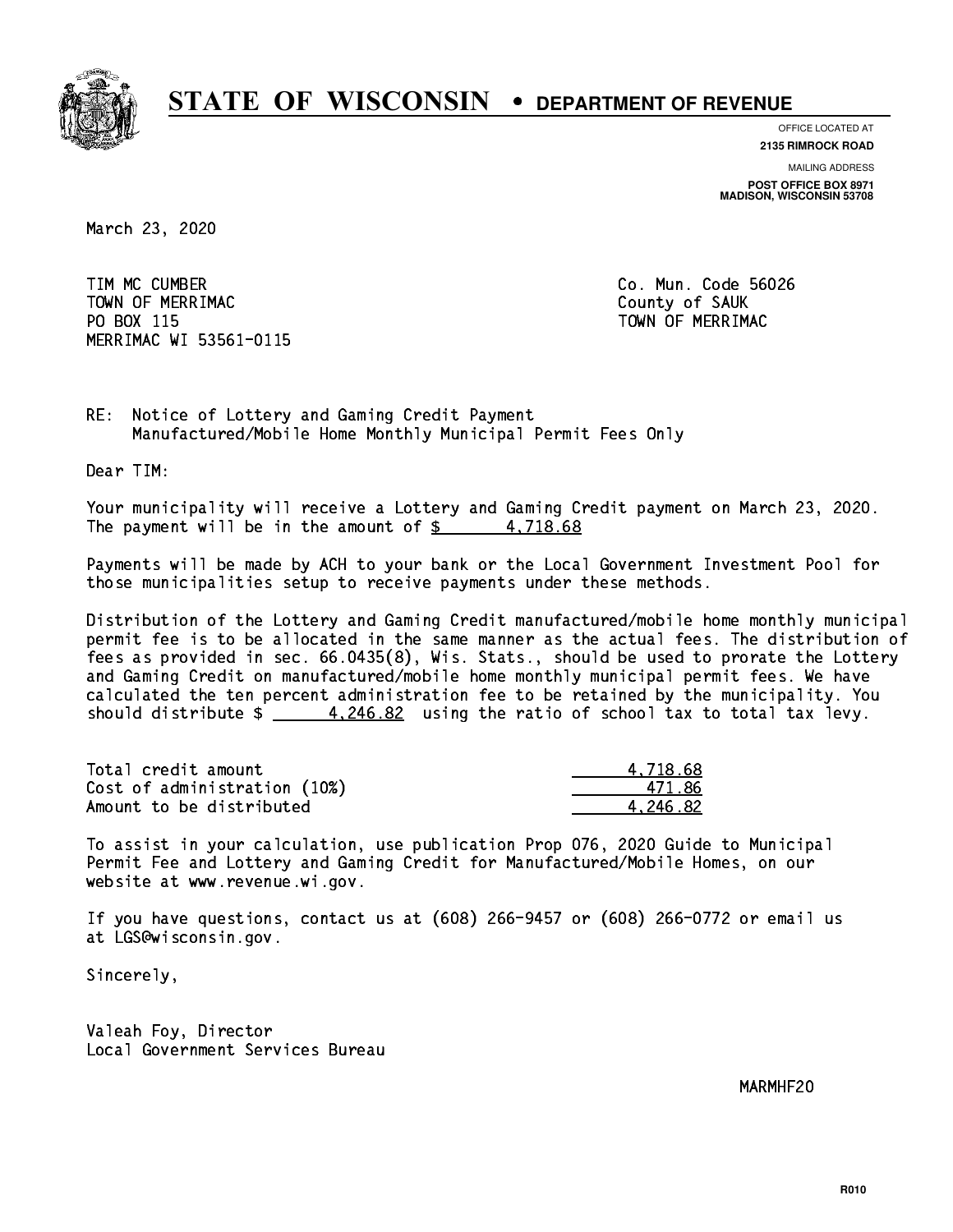

**OFFICE LOCATED AT**

**2135 RIMROCK ROAD**

**MAILING ADDRESS POST OFFICE BOX 8971 MADISON, WISCONSIN 53708**

March 23, 2020

**KAREN SHELTON** TOWN OF SPRING GREEN COUNTY OF SAUK S12596 PEARL RD TOWN OF SPRING GREEN SPRING GREEN WI 53588-9685

Co. Mun. Code 56032

RE: Notice of Lottery and Gaming Credit Payment Manufactured/Mobile Home Monthly Municipal Permit Fees Only

Dear KAREN:

 Your municipality will receive a Lottery and Gaming Credit payment on March 23, 2020. The payment will be in the amount of  $\frac{2}{3}$  15,923.04

 Payments will be made by ACH to your bank or the Local Government Investment Pool for those municipalities setup to receive payments under these methods.

 Distribution of the Lottery and Gaming Credit manufactured/mobile home monthly municipal permit fee is to be allocated in the same manner as the actual fees. The distribution of fees as provided in sec. 66.0435(8), Wis. Stats., should be used to prorate the Lottery and Gaming Credit on manufactured/mobile home monthly municipal permit fees. We have calculated the ten percent administration fee to be retained by the municipality. You should distribute  $\frac{2}{14,330.74}$  using the ratio of school tax to total tax levy.

| Total credit amount          | 15,923.04 |
|------------------------------|-----------|
| Cost of administration (10%) | 1,592.30  |
| Amount to be distributed     | 14.330.74 |

 To assist in your calculation, use publication Prop 076, 2020 Guide to Municipal Permit Fee and Lottery and Gaming Credit for Manufactured/Mobile Homes, on our website at www.revenue.wi.gov.

 If you have questions, contact us at (608) 266-9457 or (608) 266-0772 or email us at LGS@wisconsin.gov.

Sincerely,

 Valeah Foy, Director Local Government Services Bureau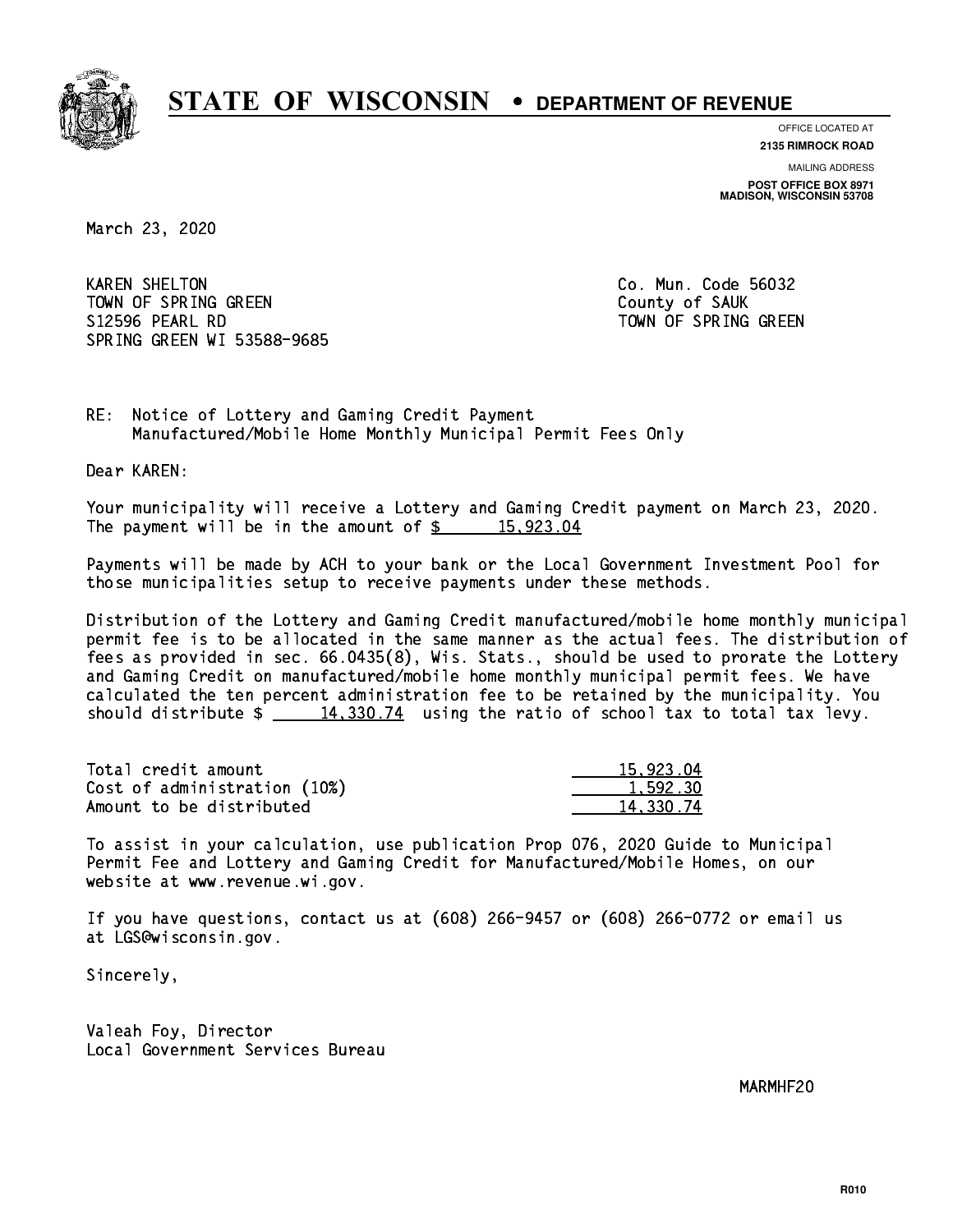

**OFFICE LOCATED AT**

**2135 RIMROCK ROAD**

**MAILING ADDRESS POST OFFICE BOX 8971 MADISON, WISCONSIN 53708**

March 23, 2020

**ROBIN MEIER**  TOWN OF SUMPTER County of SAUK E11097 KINGS CORNER RD TOWN OF SUMPTER NORTH FREEDOM WI 53951-9724

Co. Mun. Code 56034

RE: Notice of Lottery and Gaming Credit Payment Manufactured/Mobile Home Monthly Municipal Permit Fees Only

Dear ROBIN:

 Your municipality will receive a Lottery and Gaming Credit payment on March 23, 2020. The payment will be in the amount of  $\frac{2}{3}$  14,713.20

 Payments will be made by ACH to your bank or the Local Government Investment Pool for those municipalities setup to receive payments under these methods.

 Distribution of the Lottery and Gaming Credit manufactured/mobile home monthly municipal permit fee is to be allocated in the same manner as the actual fees. The distribution of fees as provided in sec. 66.0435(8), Wis. Stats., should be used to prorate the Lottery and Gaming Credit on manufactured/mobile home monthly municipal permit fees. We have calculated the ten percent administration fee to be retained by the municipality. You should distribute  $\frac{13,241.88}{2}$  using the ratio of school tax to total tax levy.

| Total credit amount          | 14,713.20 |
|------------------------------|-----------|
| Cost of administration (10%) | 1.471.32  |
| Amount to be distributed     | 13.241.88 |

 To assist in your calculation, use publication Prop 076, 2020 Guide to Municipal Permit Fee and Lottery and Gaming Credit for Manufactured/Mobile Homes, on our website at www.revenue.wi.gov.

 If you have questions, contact us at (608) 266-9457 or (608) 266-0772 or email us at LGS@wisconsin.gov.

Sincerely,

 Valeah Foy, Director Local Government Services Bureau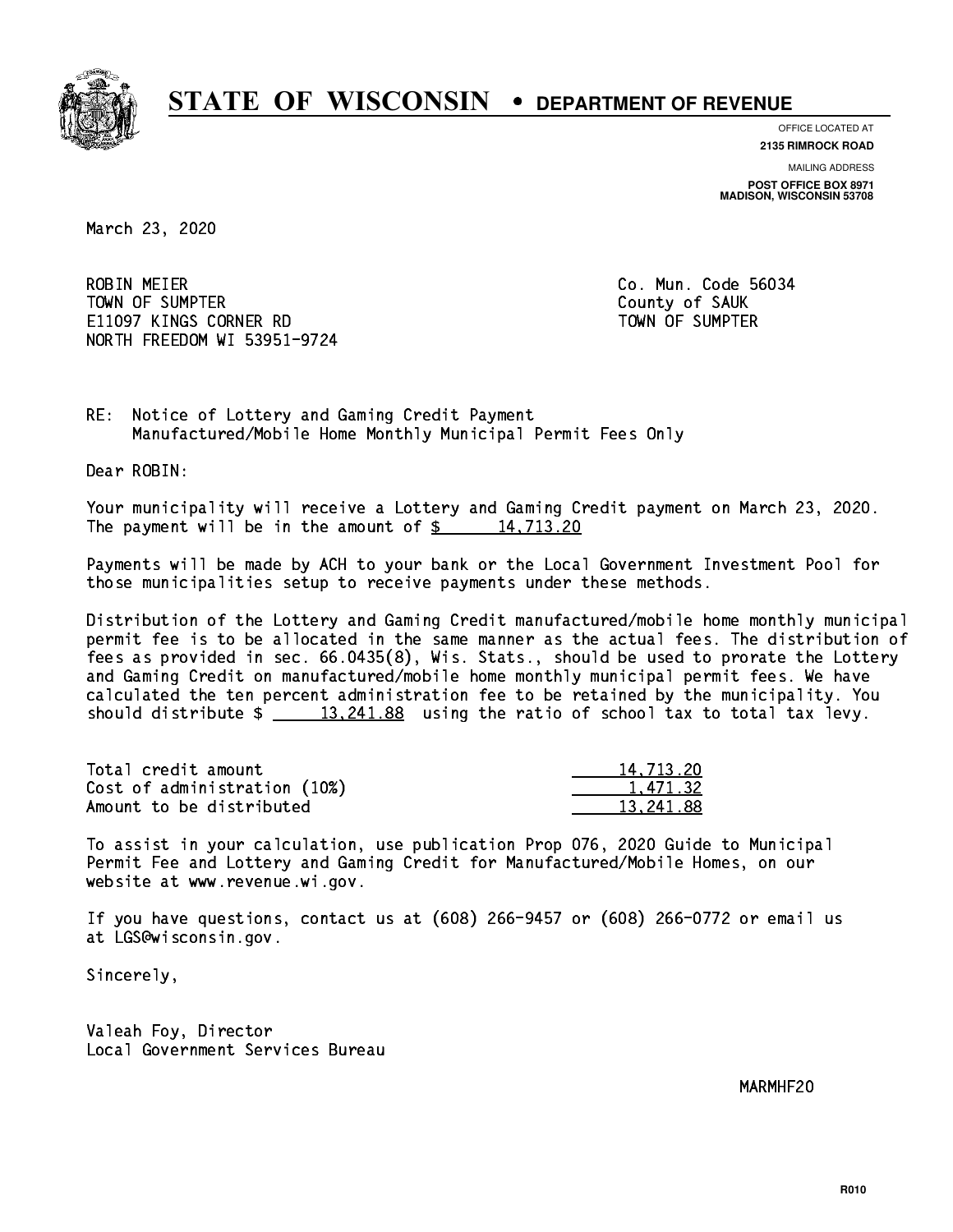

**OFFICE LOCATED AT**

**2135 RIMROCK ROAD**

**MAILING ADDRESS POST OFFICE BOX 8971 MADISON, WISCONSIN 53708**

March 23, 2020

**KAY C MACKESEY** VILLAGE OF LAKE DELTON COUNTY OF SAUK PO BOX 87 LAKE DELTON WI 53940-0087

Co. Mun. Code 56146 VILLAGE OF LAKE DELTON

RE: Notice of Lottery and Gaming Credit Payment Manufactured/Mobile Home Monthly Municipal Permit Fees Only

Dear KAY:

 Your municipality will receive a Lottery and Gaming Credit payment on March 23, 2020. The payment will be in the amount of  $\frac{2}{3}$  48,066.72

 Payments will be made by ACH to your bank or the Local Government Investment Pool for those municipalities setup to receive payments under these methods.

 Distribution of the Lottery and Gaming Credit manufactured/mobile home monthly municipal permit fee is to be allocated in the same manner as the actual fees. The distribution of fees as provided in sec. 66.0435(8), Wis. Stats., should be used to prorate the Lottery and Gaming Credit on manufactured/mobile home monthly municipal permit fees. We have calculated the ten percent administration fee to be retained by the municipality. You should distribute  $\frac{43,260.05}{2}$  using the ratio of school tax to total tax levy.

| Total credit amount          | 48,066.72 |
|------------------------------|-----------|
| Cost of administration (10%) | 4.806.67  |
| Amount to be distributed     | 43.260.05 |

 To assist in your calculation, use publication Prop 076, 2020 Guide to Municipal Permit Fee and Lottery and Gaming Credit for Manufactured/Mobile Homes, on our website at www.revenue.wi.gov.

 If you have questions, contact us at (608) 266-9457 or (608) 266-0772 or email us at LGS@wisconsin.gov.

Sincerely,

 Valeah Foy, Director Local Government Services Bureau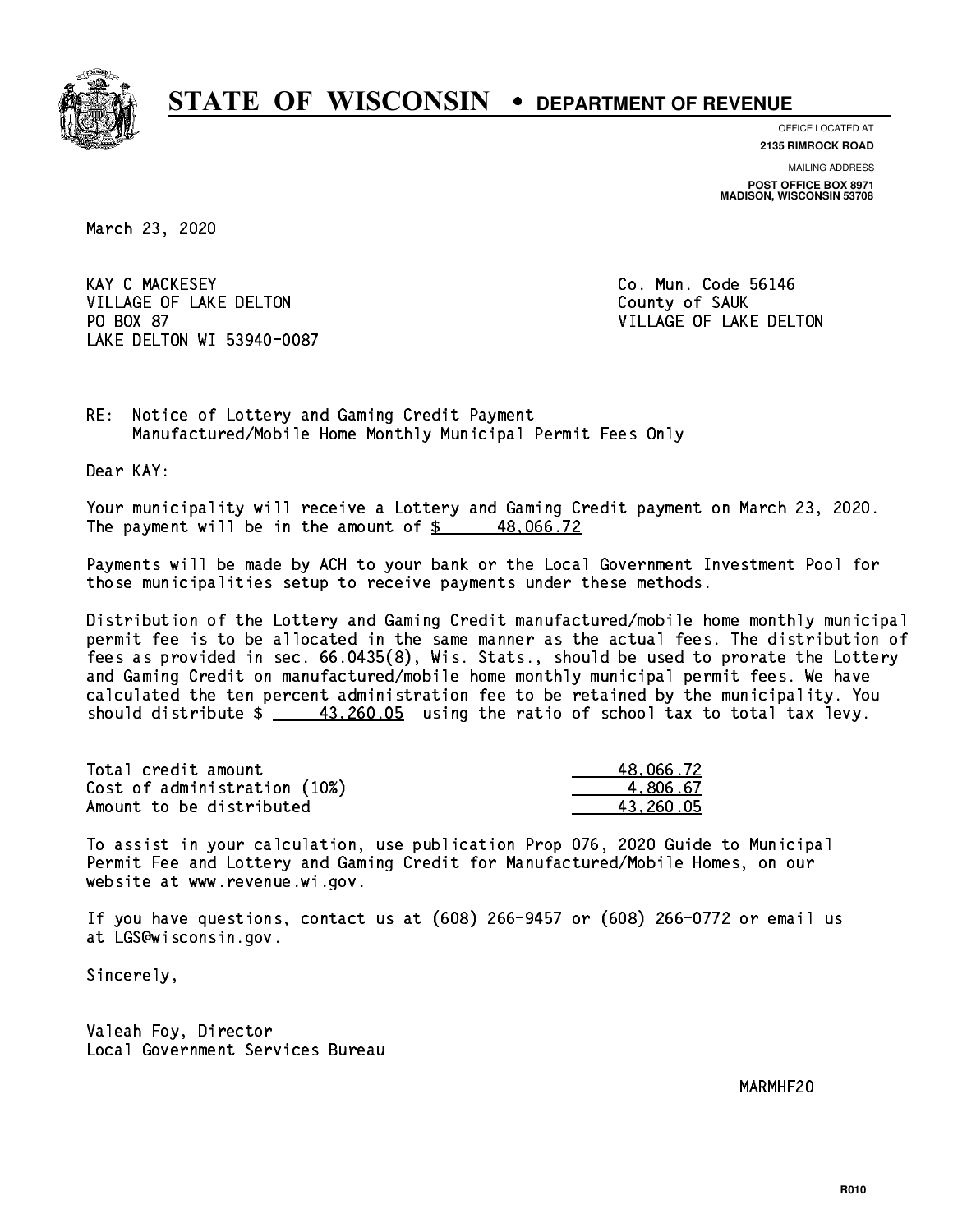

**OFFICE LOCATED AT**

**2135 RIMROCK ROAD**

**MAILING ADDRESS POST OFFICE BOX 8971 MADISON, WISCONSIN 53708**

March 23, 2020

 KAYLA J STEINHORST Co. Mun. Code 56161 VILLAGE OF NORTH FREEDOM County of SAUK PO BOX 300 NORTH FREEDOM WI 53951-0300

VILLAGE OF NORTH FREEDOM

RE: Notice of Lottery and Gaming Credit Payment Manufactured/Mobile Home Monthly Municipal Permit Fees Only

Dear NANCY:

 Your municipality will receive a Lottery and Gaming Credit payment on March 23, 2020. The payment will be in the amount of  $\frac{2.842.20}{2.002}$ 

 Payments will be made by ACH to your bank or the Local Government Investment Pool for those municipalities setup to receive payments under these methods.

 Distribution of the Lottery and Gaming Credit manufactured/mobile home monthly municipal permit fee is to be allocated in the same manner as the actual fees. The distribution of fees as provided in sec. 66.0435(8), Wis. Stats., should be used to prorate the Lottery and Gaming Credit on manufactured/mobile home monthly municipal permit fees. We have calculated the ten percent administration fee to be retained by the municipality. You should distribute  $\frac{2.557.98}{2.557.98}$  using the ratio of school tax to total tax levy.

| Total credit amount          | 2.842.20 |
|------------------------------|----------|
| Cost of administration (10%) | 284.22   |
| Amount to be distributed     | 2.557.98 |

 To assist in your calculation, use publication Prop 076, 2020 Guide to Municipal Permit Fee and Lottery and Gaming Credit for Manufactured/Mobile Homes, on our website at www.revenue.wi.gov.

 If you have questions, contact us at (608) 266-9457 or (608) 266-0772 or email us at LGS@wisconsin.gov.

Sincerely,

 Valeah Foy, Director Local Government Services Bureau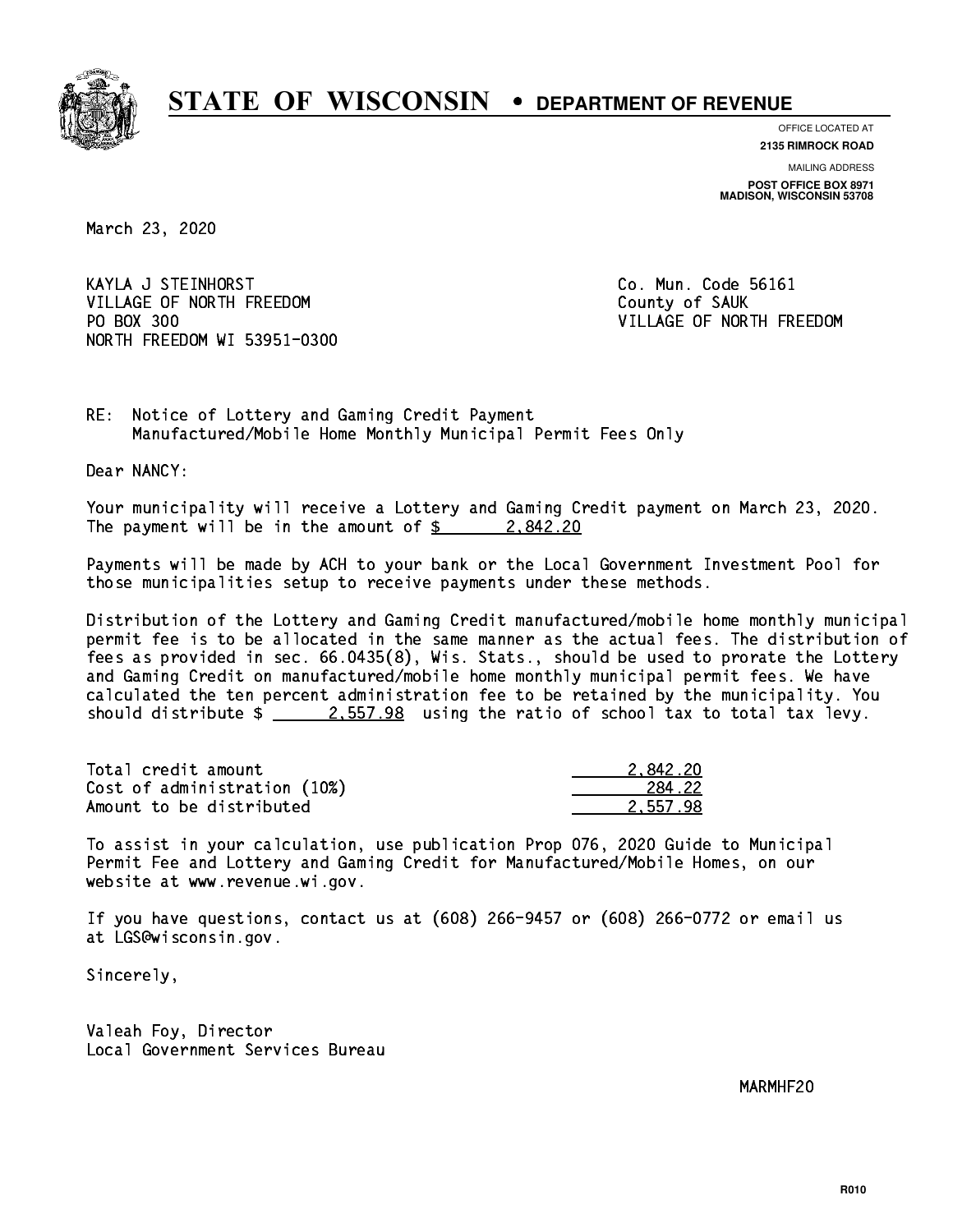

**OFFICE LOCATED AT**

**MAILING ADDRESS 2135 RIMROCK ROAD**

**POST OFFICE BOX 8971 MADISON, WISCONSIN 53708**

March 23, 2020

LORI LAUX CITY OF BARABOO County of SAUK 101 SOUTH BLVD CITY OF BARABOO BARABOO WI 53913-2148

Co. Mun. Code 56206

RE: Notice of Lottery and Gaming Credit Payment Manufactured/Mobile Home Monthly Municipal Permit Fees Only

Dear LORI:

 Your municipality will receive a Lottery and Gaming Credit payment on March 23, 2020. The payment will be in the amount of  $\frac{2}{3}$  38,988.10

 Payments will be made by ACH to your bank or the Local Government Investment Pool for those municipalities setup to receive payments under these methods.

 Distribution of the Lottery and Gaming Credit manufactured/mobile home monthly municipal permit fee is to be allocated in the same manner as the actual fees. The distribution of fees as provided in sec. 66.0435(8), Wis. Stats., should be used to prorate the Lottery and Gaming Credit on manufactured/mobile home monthly municipal permit fees. We have calculated the ten percent administration fee to be retained by the municipality. You should distribute  $\frac{25.089.29}{2}$  using the ratio of school tax to total tax levy.

| Total credit amount          | 38,988.10 |
|------------------------------|-----------|
| Cost of administration (10%) | 3.898.81  |
| Amount to be distributed     | 35.089.29 |

 To assist in your calculation, use publication Prop 076, 2020 Guide to Municipal Permit Fee and Lottery and Gaming Credit for Manufactured/Mobile Homes, on our website at www.revenue.wi.gov.

 If you have questions, contact us at (608) 266-9457 or (608) 266-0772 or email us at LGS@wisconsin.gov.

Sincerely,

 Valeah Foy, Director Local Government Services Bureau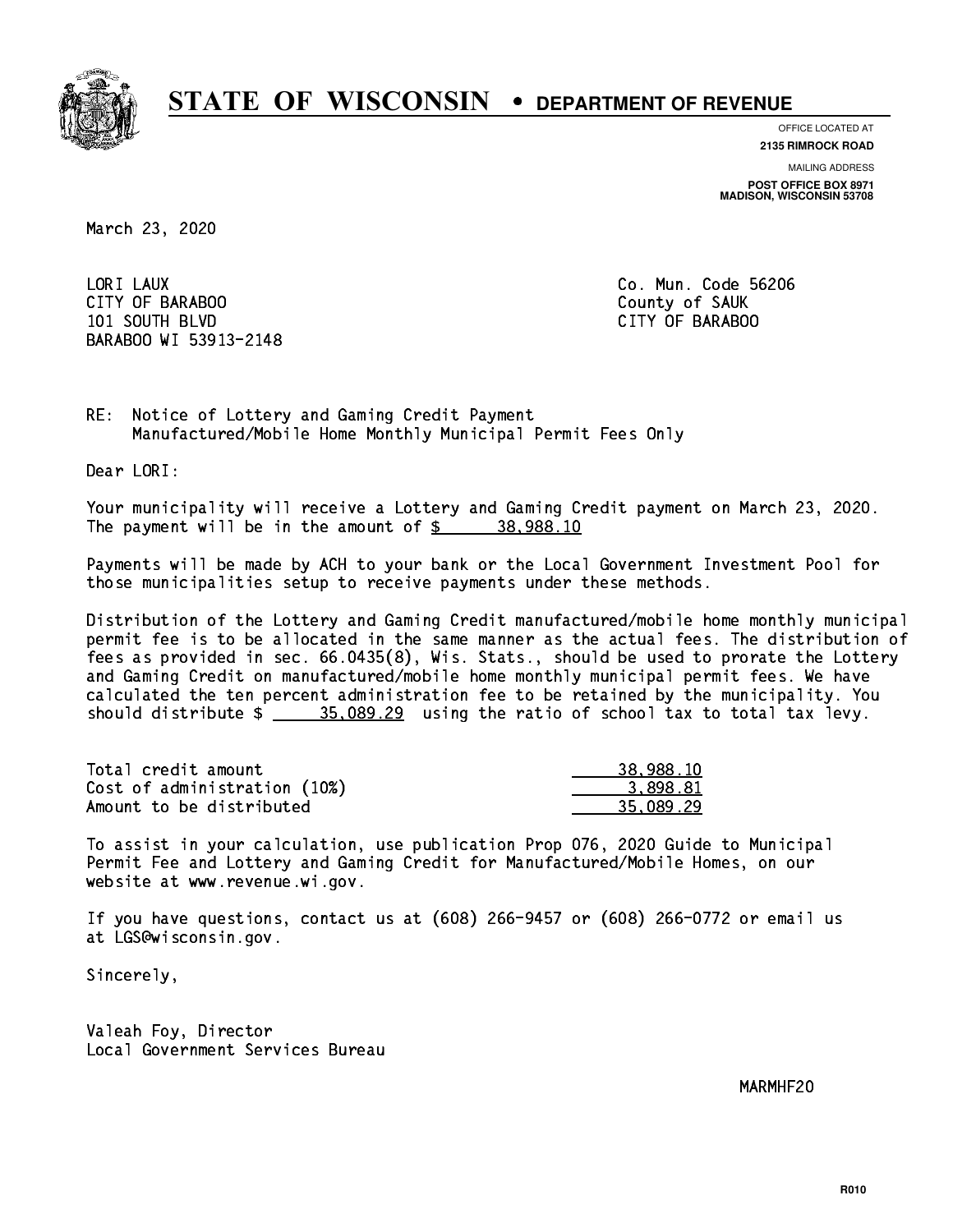

**OFFICE LOCATED AT**

**MAILING ADDRESS 2135 RIMROCK ROAD**

**POST OFFICE BOX 8971 MADISON, WISCONSIN 53708**

March 23, 2020

JACOB CROSETTO CITY OF REEDSBURG COUNTY COUNTY OF SAUK 134 S LOCUST ST CITY OF REEDSBURG REEDSBURG WI 53959

Co. Mun. Code 56276

RE: Notice of Lottery and Gaming Credit Payment Manufactured/Mobile Home Monthly Municipal Permit Fees Only

Dear JACOB:

 Your municipality will receive a Lottery and Gaming Credit payment on March 23, 2020. The payment will be in the amount of  $\frac{2}{3}$  30,869.16

 Payments will be made by ACH to your bank or the Local Government Investment Pool for those municipalities setup to receive payments under these methods.

 Distribution of the Lottery and Gaming Credit manufactured/mobile home monthly municipal permit fee is to be allocated in the same manner as the actual fees. The distribution of fees as provided in sec. 66.0435(8), Wis. Stats., should be used to prorate the Lottery and Gaming Credit on manufactured/mobile home monthly municipal permit fees. We have calculated the ten percent administration fee to be retained by the municipality. You should distribute  $\frac{27.782.25}{27.782.25}$  using the ratio of school tax to total tax levy.

| Total credit amount          | 30,869.16 |
|------------------------------|-----------|
| Cost of administration (10%) | 3.086.91  |
| Amount to be distributed     | 27.782.25 |

 To assist in your calculation, use publication Prop 076, 2020 Guide to Municipal Permit Fee and Lottery and Gaming Credit for Manufactured/Mobile Homes, on our website at www.revenue.wi.gov.

 If you have questions, contact us at (608) 266-9457 or (608) 266-0772 or email us at LGS@wisconsin.gov.

Sincerely,

 Valeah Foy, Director Local Government Services Bureau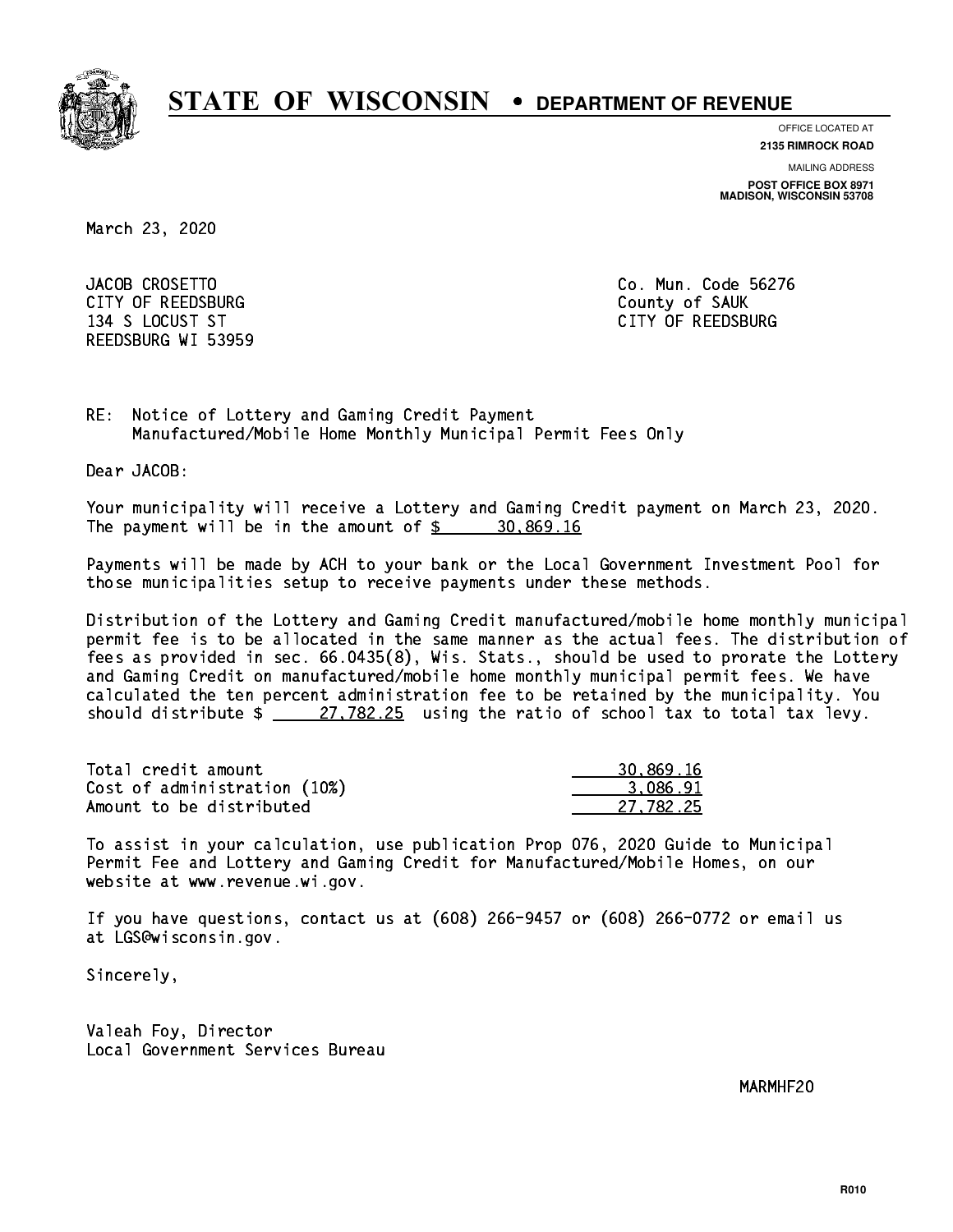

**OFFICE LOCATED AT**

**2135 RIMROCK ROAD**

**MAILING ADDRESS POST OFFICE BOX 8971 MADISON, WISCONSIN 53708**

March 23, 2020

**KAREN TERRY** CITY OF WISCONSIN DELLS COUNTY OF SAUK 300 LA CROSSE STREET CITY OF WISCONSIN DELLS WISCONSIN DELLS WI 53965-1568

Co. Mun. Code 56291

RE: Notice of Lottery and Gaming Credit Payment Manufactured/Mobile Home Monthly Municipal Permit Fees Only

Dear KAREN:

 Your municipality will receive a Lottery and Gaming Credit payment on March 23, 2020. The payment will be in the amount of  $\frac{2}{3}$  2,193.84

 Payments will be made by ACH to your bank or the Local Government Investment Pool for those municipalities setup to receive payments under these methods.

 Distribution of the Lottery and Gaming Credit manufactured/mobile home monthly municipal permit fee is to be allocated in the same manner as the actual fees. The distribution of fees as provided in sec. 66.0435(8), Wis. Stats., should be used to prorate the Lottery and Gaming Credit on manufactured/mobile home monthly municipal permit fees. We have calculated the ten percent administration fee to be retained by the municipality. You should distribute  $\frac{1,974.46}{2}$  using the ratio of school tax to total tax levy.

| Total credit amount          | 2.193.84 |
|------------------------------|----------|
| Cost of administration (10%) | 219.38   |
| Amount to be distributed     | 1.974.46 |

 To assist in your calculation, use publication Prop 076, 2020 Guide to Municipal Permit Fee and Lottery and Gaming Credit for Manufactured/Mobile Homes, on our website at www.revenue.wi.gov.

 If you have questions, contact us at (608) 266-9457 or (608) 266-0772 or email us at LGS@wisconsin.gov.

Sincerely,

 Valeah Foy, Director Local Government Services Bureau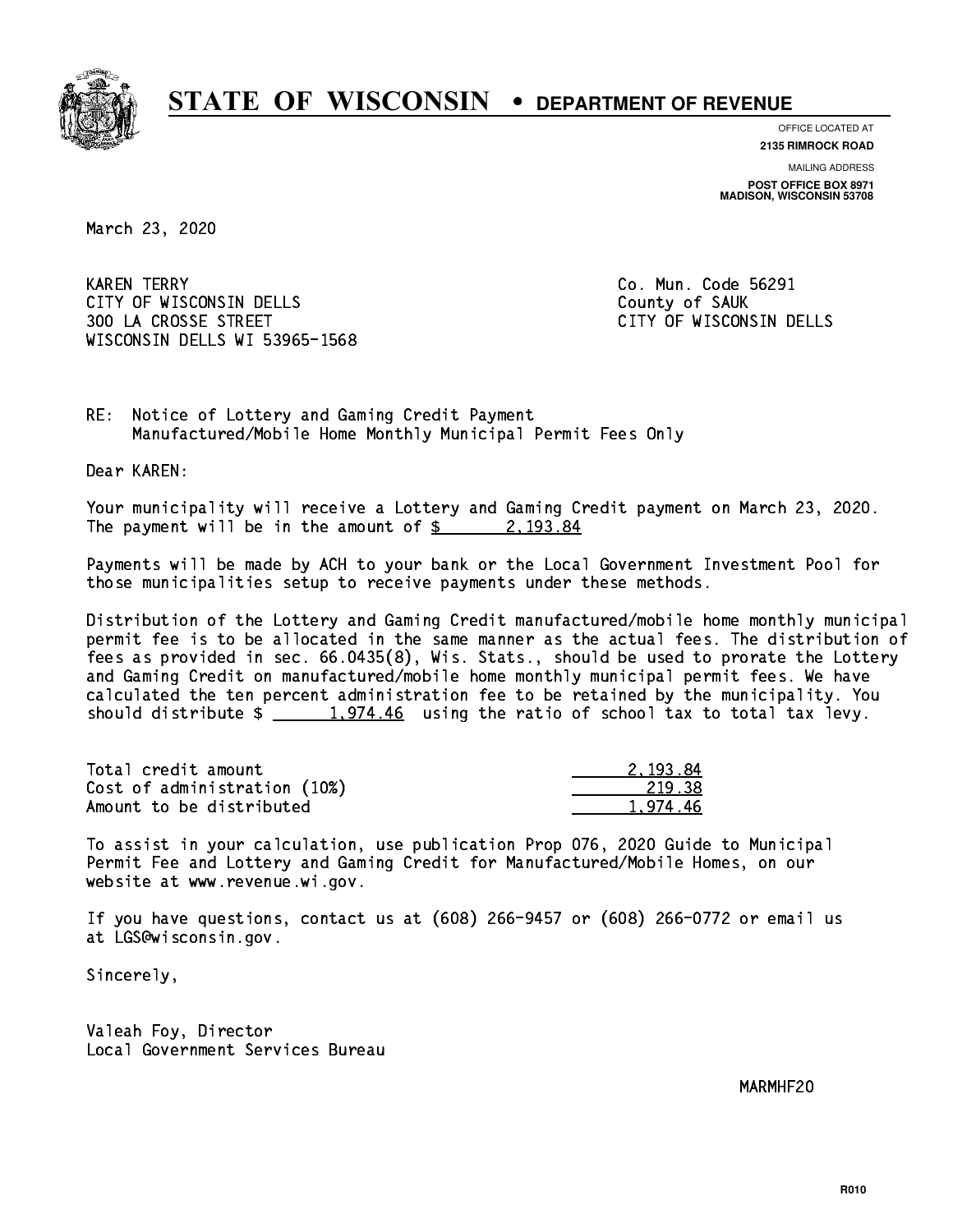

**OFFICE LOCATED AT**

**2135 RIMROCK ROAD**

**MAILING ADDRESS POST OFFICE BOX 8971 MADISON, WISCONSIN 53708**

March 23, 2020

**KIM METCALF** TOWN OF HAYWARD COUNTY OF SAMPLE COUNTY OF SAMPLER PO BOX 13260 TOWN OF HAYWARD HAYWARD WI 54843-2565

Co. Mun. Code 57010

RE: Notice of Lottery and Gaming Credit Payment Manufactured/Mobile Home Monthly Municipal Permit Fees Only

Dear KIM:

 Your municipality will receive a Lottery and Gaming Credit payment on March 23, 2020. The payment will be in the amount of  $\frac{2}{3}$  4,107.60

 Payments will be made by ACH to your bank or the Local Government Investment Pool for those municipalities setup to receive payments under these methods.

 Distribution of the Lottery and Gaming Credit manufactured/mobile home monthly municipal permit fee is to be allocated in the same manner as the actual fees. The distribution of fees as provided in sec. 66.0435(8), Wis. Stats., should be used to prorate the Lottery and Gaming Credit on manufactured/mobile home monthly municipal permit fees. We have calculated the ten percent administration fee to be retained by the municipality. You should distribute  $\frac{2.5696.84}{2.696.84}$  using the ratio of school tax to total tax levy.

| Total credit amount          | 4.107.60 |
|------------------------------|----------|
| Cost of administration (10%) | 410 76   |
| Amount to be distributed     | 3.696.84 |

 To assist in your calculation, use publication Prop 076, 2020 Guide to Municipal Permit Fee and Lottery and Gaming Credit for Manufactured/Mobile Homes, on our website at www.revenue.wi.gov.

 If you have questions, contact us at (608) 266-9457 or (608) 266-0772 or email us at LGS@wisconsin.gov.

Sincerely,

 Valeah Foy, Director Local Government Services Bureau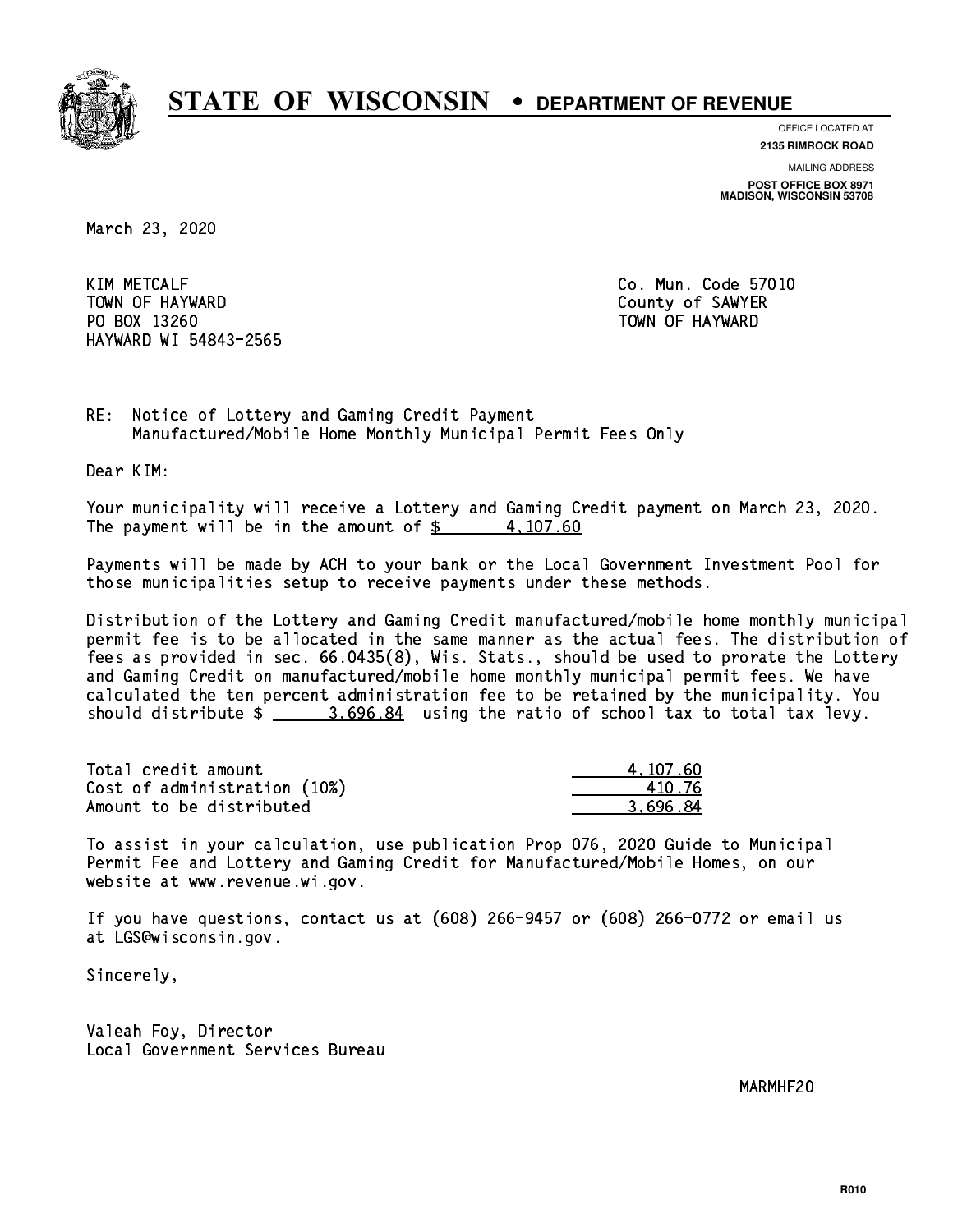

**OFFICE LOCATED AT**

**2135 RIMROCK ROAD**

**MAILING ADDRESS**

**POST OFFICE BOX 8971 MADISON, WISCONSIN 53708**

March 23, 2020

 CARLA KARASZEWSKI Co. Mun. Code 57190 VILLAGE OF WINTER COUNTY OF SAMPLE COUNTY OF SAMPLE COUNTY OF SAMPLE COUNTY OF SAMPLE COUNTY OF SAMPLE COUNTY OF SAMPLE COUNTY OF SAMPLE COUNTY OF SAMPLE COUNTY OF SAMPLE COUNTY OF SAMPLE COUNTY OF SAMPLE COUNTY OF SAMPLE PO BOX 277 VILLAGE OF WINTER WINTER WI 54896-0277

RE: Notice of Lottery and Gaming Credit Payment Manufactured/Mobile Home Monthly Municipal Permit Fees Only

Dear CARLA:

 Your municipality will receive a Lottery and Gaming Credit payment on March 23, 2020. The payment will be in the amount of  $\frac{2.056.96}{2.2}$ 

 Payments will be made by ACH to your bank or the Local Government Investment Pool for those municipalities setup to receive payments under these methods.

 Distribution of the Lottery and Gaming Credit manufactured/mobile home monthly municipal permit fee is to be allocated in the same manner as the actual fees. The distribution of fees as provided in sec. 66.0435(8), Wis. Stats., should be used to prorate the Lottery and Gaming Credit on manufactured/mobile home monthly municipal permit fees. We have calculated the ten percent administration fee to be retained by the municipality. You should distribute  $\frac{1.851.27}{1.851.27}$  using the ratio of school tax to total tax levy.

| Total credit amount          | 2.056.96 |
|------------------------------|----------|
| Cost of administration (10%) | 205.69   |
| Amount to be distributed     | 1.851.27 |

 To assist in your calculation, use publication Prop 076, 2020 Guide to Municipal Permit Fee and Lottery and Gaming Credit for Manufactured/Mobile Homes, on our website at www.revenue.wi.gov.

 If you have questions, contact us at (608) 266-9457 or (608) 266-0772 or email us at LGS@wisconsin.gov.

Sincerely,

 Valeah Foy, Director Local Government Services Bureau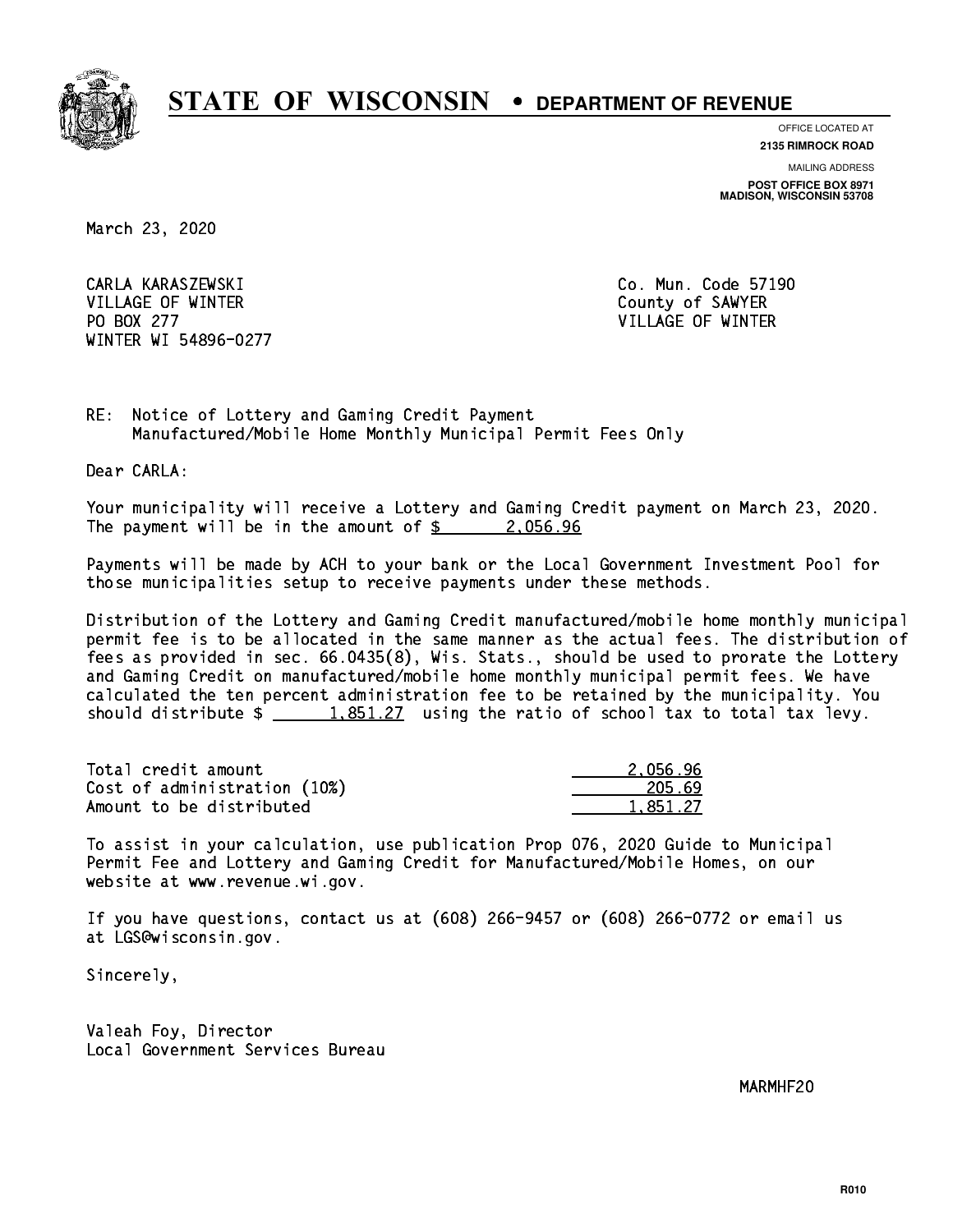

**OFFICE LOCATED AT**

**MAILING ADDRESS 2135 RIMROCK ROAD**

**POST OFFICE BOX 8971 MADISON, WISCONSIN 53708**

March 23, 2020

LISA POPPE CITY OF HAYWARD County of SAWYER PO BOX 969 PO BOX 969 CITY OF HAYWARD HAYWARD WI 54843-0969

Co. Mun. Code 57236

RE: Notice of Lottery and Gaming Credit Payment Manufactured/Mobile Home Monthly Municipal Permit Fees Only

Dear LISA:

 Your municipality will receive a Lottery and Gaming Credit payment on March 23, 2020. The payment will be in the amount of  $\frac{2}{3}$  4,393.44

 Payments will be made by ACH to your bank or the Local Government Investment Pool for those municipalities setup to receive payments under these methods.

 Distribution of the Lottery and Gaming Credit manufactured/mobile home monthly municipal permit fee is to be allocated in the same manner as the actual fees. The distribution of fees as provided in sec. 66.0435(8), Wis. Stats., should be used to prorate the Lottery and Gaming Credit on manufactured/mobile home monthly municipal permit fees. We have calculated the ten percent administration fee to be retained by the municipality. You should distribute  $\frac{2}{2}$   $\frac{3.954.10}{2}$  using the ratio of school tax to total tax levy.

| Total credit amount          | 4.393.44 |
|------------------------------|----------|
| Cost of administration (10%) | 43934    |
| Amount to be distributed     | 3.954.10 |

 To assist in your calculation, use publication Prop 076, 2020 Guide to Municipal Permit Fee and Lottery and Gaming Credit for Manufactured/Mobile Homes, on our website at www.revenue.wi.gov.

 If you have questions, contact us at (608) 266-9457 or (608) 266-0772 or email us at LGS@wisconsin.gov.

Sincerely,

 Valeah Foy, Director Local Government Services Bureau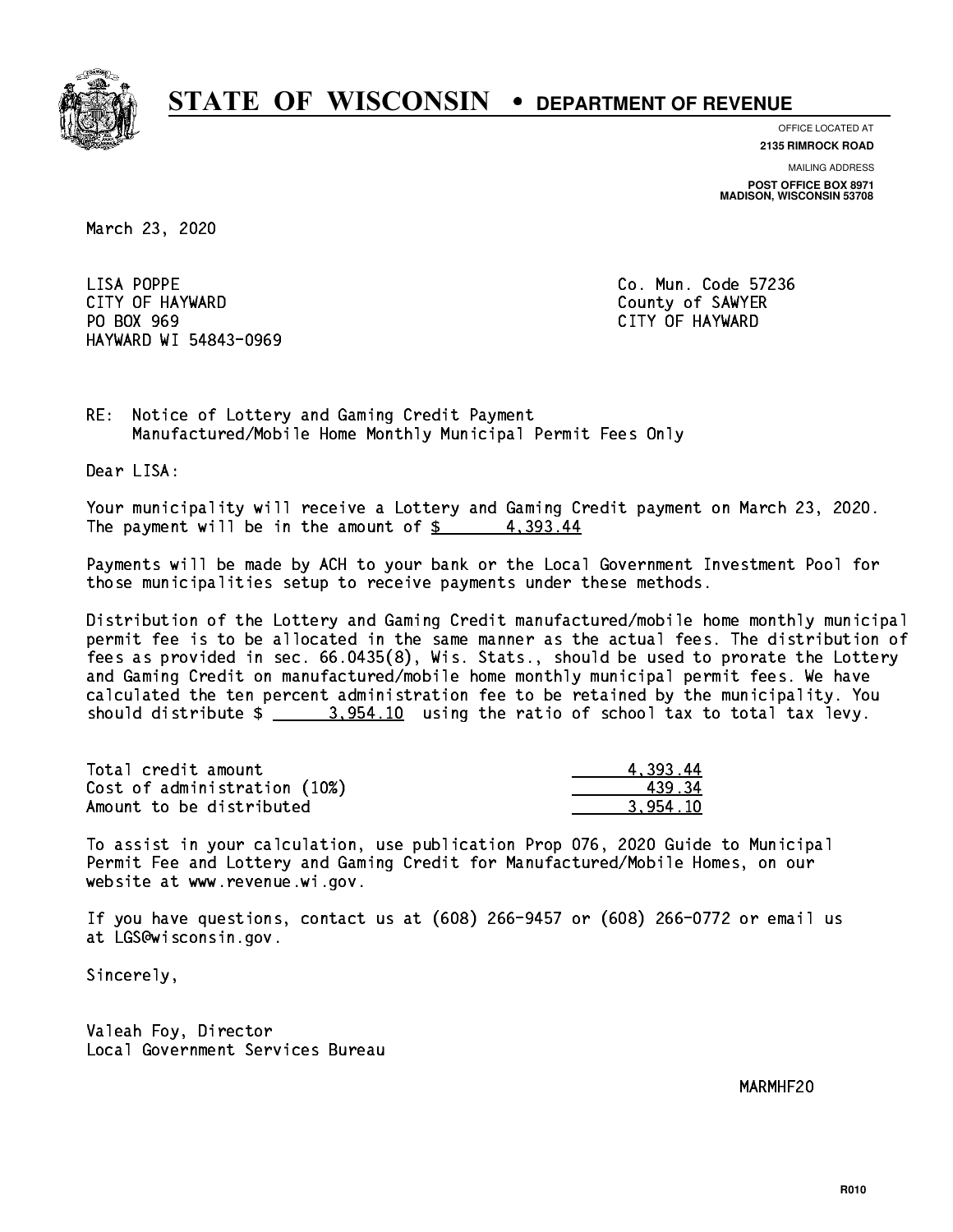

**OFFICE LOCATED AT**

**2135 RIMROCK ROAD**

**MAILING ADDRESS POST OFFICE BOX 8971 MADISON, WISCONSIN 53708**

March 23, 2020

NOELLE BUETTNER **Co. Mun. Code 58040**  W8398 BROADWAY RD TOWN OF RICHMOND SHAWANO WI 54166

TOWN OF RICHMOND COUNTY OF SHAWANO

RE: Notice of Lottery and Gaming Credit Payment Manufactured/Mobile Home Monthly Municipal Permit Fees Only

Dear NOELLE:

 Your municipality will receive a Lottery and Gaming Credit payment on March 23, 2020. The payment will be in the amount of  $\frac{2}{3}$  10,951.00

 Payments will be made by ACH to your bank or the Local Government Investment Pool for those municipalities setup to receive payments under these methods.

 Distribution of the Lottery and Gaming Credit manufactured/mobile home monthly municipal permit fee is to be allocated in the same manner as the actual fees. The distribution of fees as provided in sec. 66.0435(8), Wis. Stats., should be used to prorate the Lottery and Gaming Credit on manufactured/mobile home monthly municipal permit fees. We have calculated the ten percent administration fee to be retained by the municipality. You should distribute  $\frac{2}{2}$   $\frac{9,855.90}{2}$  using the ratio of school tax to total tax levy.

| Total credit amount          | 10.951.00 |
|------------------------------|-----------|
| Cost of administration (10%) | 1,095.10  |
| Amount to be distributed     | 9.855.90  |

 To assist in your calculation, use publication Prop 076, 2020 Guide to Municipal Permit Fee and Lottery and Gaming Credit for Manufactured/Mobile Homes, on our website at www.revenue.wi.gov.

 If you have questions, contact us at (608) 266-9457 or (608) 266-0772 or email us at LGS@wisconsin.gov.

Sincerely,

 Valeah Foy, Director Local Government Services Bureau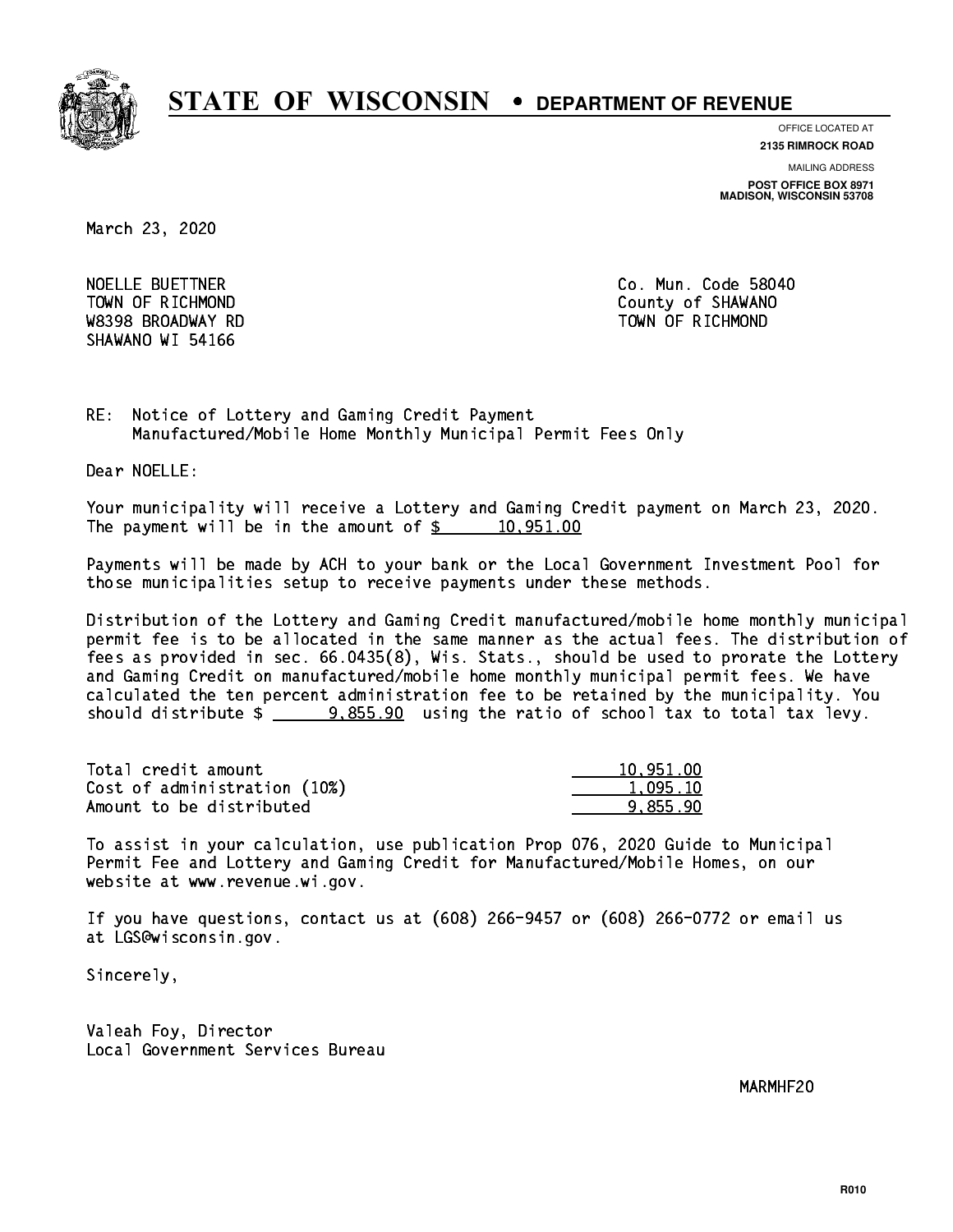

**OFFICE LOCATED AT 2135 RIMROCK ROAD**

**MAILING ADDRESS**

**POST OFFICE BOX 8971 MADISON, WISCONSIN 53708**

March 23, 2020

SHERRY VOELZ TOWN OF SENECA County of SHAWANO PO BOX 43 PO BOX 43 TOWN OF SENECA TILLEDA WI 54978-0043

Co. Mun. Code 58042

RE: Notice of Lottery and Gaming Credit Payment Manufactured/Mobile Home Monthly Municipal Permit Fees Only

Dear SHERRY:

 Your municipality will receive a Lottery and Gaming Credit payment on March 23, 2020. The payment will be in the amount of  $\frac{2}{1}$  961.24

 Payments will be made by ACH to your bank or the Local Government Investment Pool for those municipalities setup to receive payments under these methods.

 Distribution of the Lottery and Gaming Credit manufactured/mobile home monthly municipal permit fee is to be allocated in the same manner as the actual fees. The distribution of fees as provided in sec. 66.0435(8), Wis. Stats., should be used to prorate the Lottery and Gaming Credit on manufactured/mobile home monthly municipal permit fees. We have calculated the ten percent administration fee to be retained by the municipality. You should distribute  $\frac{2}{2}$   $\frac{865.12}{2}$  using the ratio of school tax to total tax levy.

| Total credit amount          | 961.24 |
|------------------------------|--------|
| Cost of administration (10%) | 96 12  |
| Amount to be distributed     | 865.12 |

 To assist in your calculation, use publication Prop 076, 2020 Guide to Municipal Permit Fee and Lottery and Gaming Credit for Manufactured/Mobile Homes, on our website at www.revenue.wi.gov.

 If you have questions, contact us at (608) 266-9457 or (608) 266-0772 or email us at LGS@wisconsin.gov.

Sincerely,

 Valeah Foy, Director Local Government Services Bureau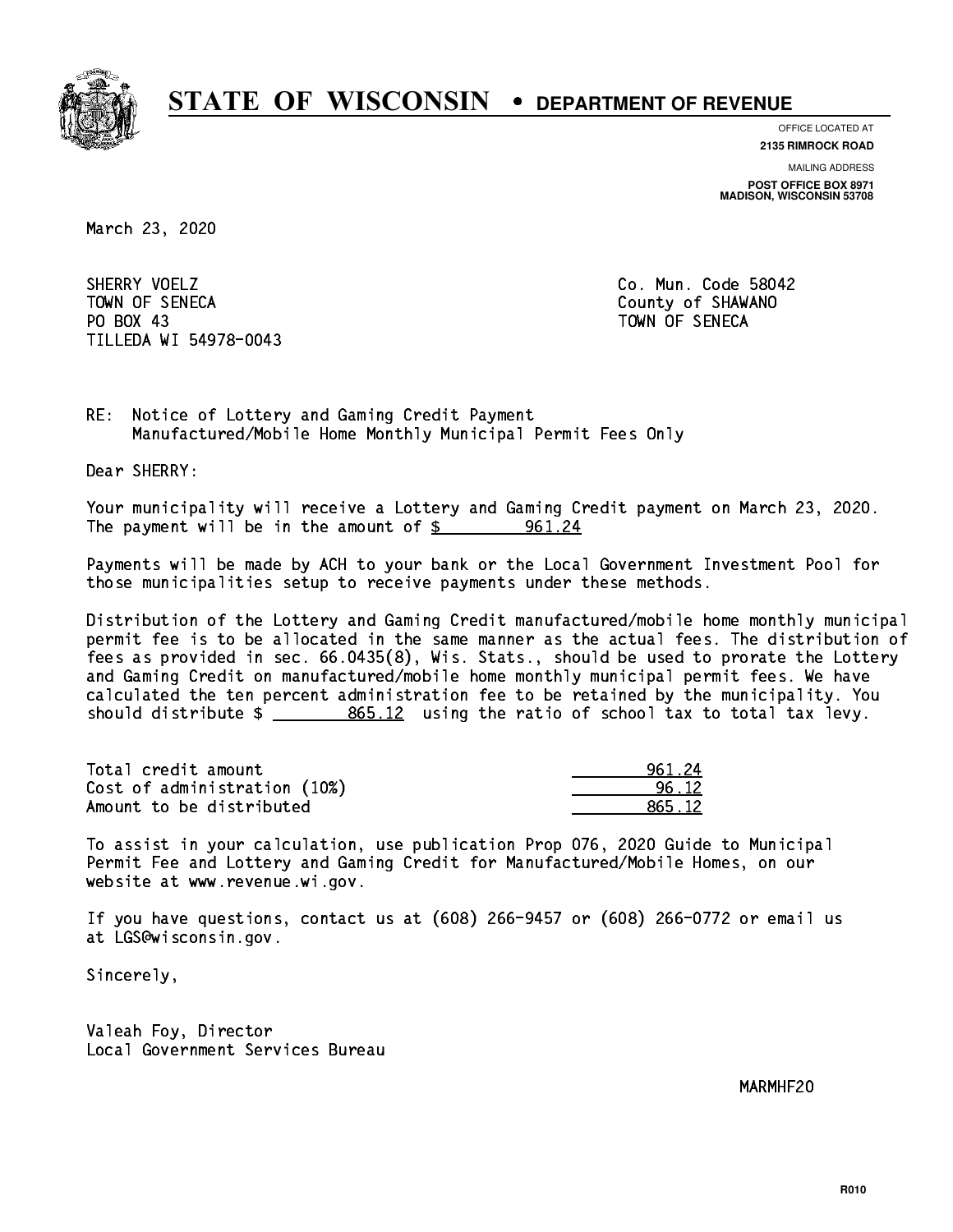

**OFFICE LOCATED AT**

**2135 RIMROCK ROAD**

**MAILING ADDRESS**

**POST OFFICE BOX 8971 MADISON, WISCONSIN 53708**

March 23, 2020

SARAH KIRCHNER CO. Mun. Code 58048 TOWN OF WESCOTT SALES TO THE COUNTY OF SHAWANO PO BOX 536 PO BOX 536 TOWN OF WESCOTT SHAWANO WI 54166-0536

RE: Notice of Lottery and Gaming Credit Payment Manufactured/Mobile Home Monthly Municipal Permit Fees Only

Dear SARAH:

 Your municipality will receive a Lottery and Gaming Credit payment on March 23, 2020. The payment will be in the amount of \$ 512.78 \_\_\_\_\_\_\_\_\_\_\_\_\_\_\_\_

 Payments will be made by ACH to your bank or the Local Government Investment Pool for those municipalities setup to receive payments under these methods.

 Distribution of the Lottery and Gaming Credit manufactured/mobile home monthly municipal permit fee is to be allocated in the same manner as the actual fees. The distribution of fees as provided in sec. 66.0435(8), Wis. Stats., should be used to prorate the Lottery and Gaming Credit on manufactured/mobile home monthly municipal permit fees. We have calculated the ten percent administration fee to be retained by the municipality. You should distribute  $\frac{461.51}{2}$  using the ratio of school tax to total tax levy.

Total credit amount Cost of administration (10%) Amount to be distributed

| 512.78 |
|--------|
| 51 27  |
| 51. 51 |

 To assist in your calculation, use publication Prop 076, 2020 Guide to Municipal Permit Fee and Lottery and Gaming Credit for Manufactured/Mobile Homes, on our website at www.revenue.wi.gov.

 If you have questions, contact us at (608) 266-9457 or (608) 266-0772 or email us at LGS@wisconsin.gov.

Sincerely,

 Valeah Foy, Director Local Government Services Bureau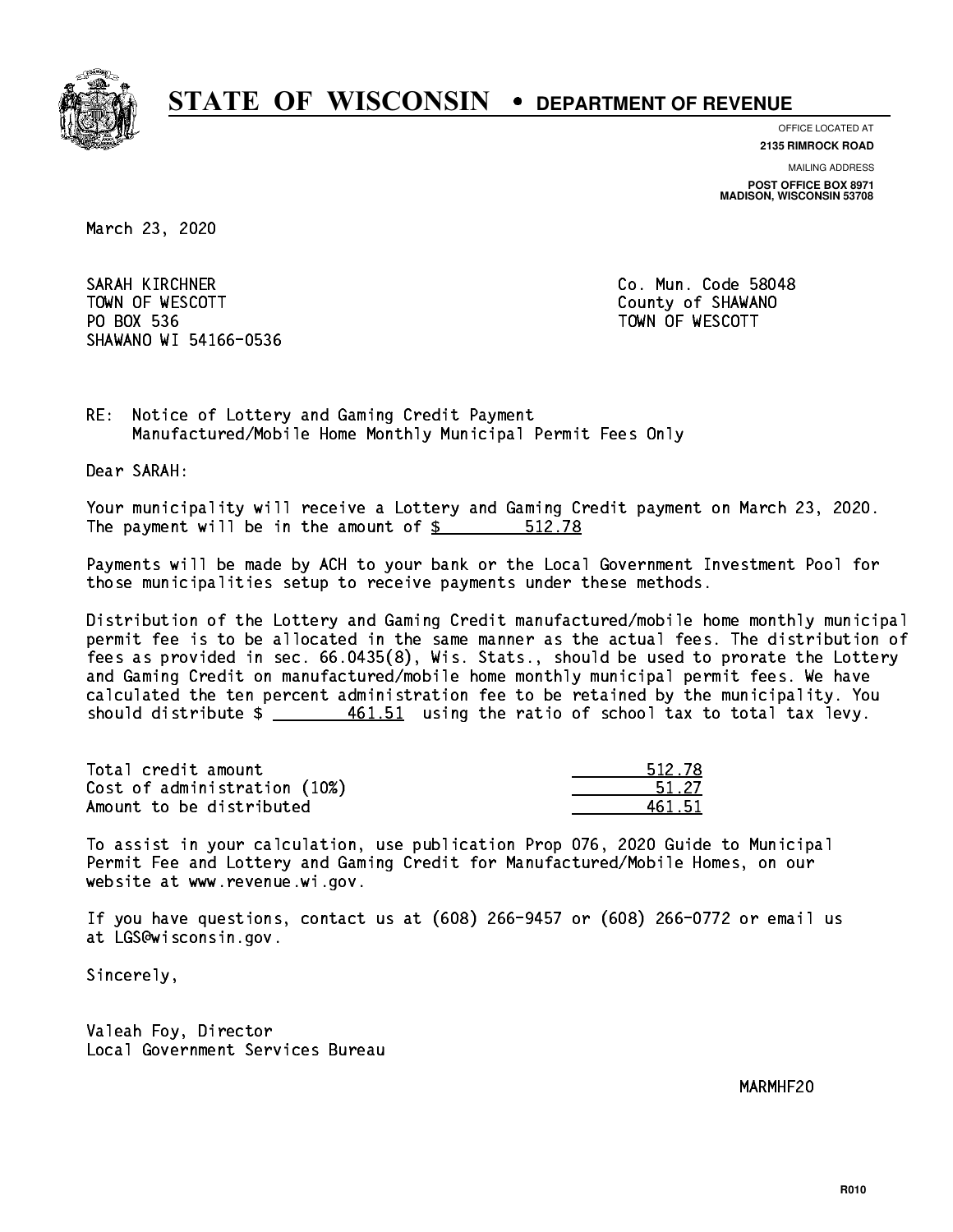

**OFFICE LOCATED AT**

**2135 RIMROCK ROAD**

**MAILING ADDRESS POST OFFICE BOX 8971 MADISON, WISCONSIN 53708**

March 23, 2020

 VILLAGE OF ANIWA County of SHAWANO PO BOX 15 PO BOX 15 VILLAGE OF ANIWA ANIWA WI 54408-0083

BARBARA REISSMANN Co. Mun. Code 58101

RE: Notice of Lottery and Gaming Credit Payment Manufactured/Mobile Home Monthly Municipal Permit Fees Only

Dear BARBARA:

 Your municipality will receive a Lottery and Gaming Credit payment on March 23, 2020. The payment will be in the amount of  $\frac{2}{3}$ 606.36

 Payments will be made by ACH to your bank or the Local Government Investment Pool for those municipalities setup to receive payments under these methods.

 Distribution of the Lottery and Gaming Credit manufactured/mobile home monthly municipal permit fee is to be allocated in the same manner as the actual fees. The distribution of fees as provided in sec. 66.0435(8), Wis. Stats., should be used to prorate the Lottery and Gaming Credit on manufactured/mobile home monthly municipal permit fees. We have calculated the ten percent administration fee to be retained by the municipality. You should distribute  $\frac{2}{1}$   $\frac{545.73}{2}$  using the ratio of school tax to total tax levy.

Total credit amount Cost of administration  $(10%)$ Amount to be distributed

| 606.36 |
|--------|
| 50.63  |
| 5.73   |

 To assist in your calculation, use publication Prop 076, 2020 Guide to Municipal Permit Fee and Lottery and Gaming Credit for Manufactured/Mobile Homes, on our website at www.revenue.wi.gov.

 If you have questions, contact us at (608) 266-9457 or (608) 266-0772 or email us at LGS@wisconsin.gov.

Sincerely,

 Valeah Foy, Director Local Government Services Bureau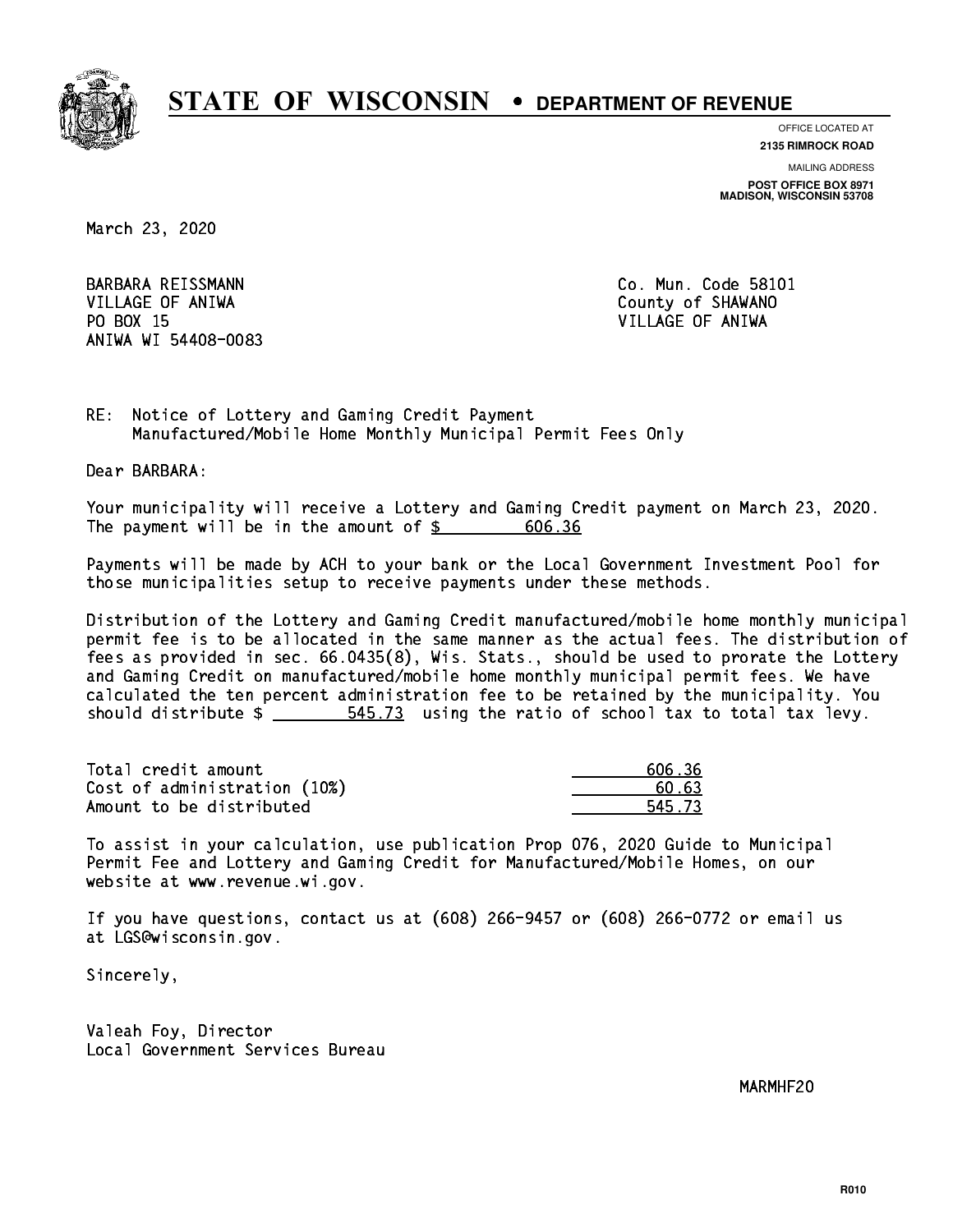

**OFFICE LOCATED AT**

**2135 RIMROCK ROAD**

**MAILING ADDRESS POST OFFICE BOX 8971 MADISON, WISCONSIN 53708**

March 23, 2020

LAURI KLUMPYAN VILLAGE OF BIRNAMWOOD County of SHAWANO BIRNAMWOOD WI 54414

Co. Mun. Code 58106 P.O. BOX M VILLAGE OF BIRNAMWOOD

RE: Notice of Lottery and Gaming Credit Payment Manufactured/Mobile Home Monthly Municipal Permit Fees Only

Dear LAURI:

 Your municipality will receive a Lottery and Gaming Credit payment on March 23, 2020. The payment will be in the amount of  $\frac{2}{3}$  2,898.84

 Payments will be made by ACH to your bank or the Local Government Investment Pool for those municipalities setup to receive payments under these methods.

 Distribution of the Lottery and Gaming Credit manufactured/mobile home monthly municipal permit fee is to be allocated in the same manner as the actual fees. The distribution of fees as provided in sec. 66.0435(8), Wis. Stats., should be used to prorate the Lottery and Gaming Credit on manufactured/mobile home monthly municipal permit fees. We have calculated the ten percent administration fee to be retained by the municipality. You should distribute  $\frac{2.608.96}{2.608.96}$  using the ratio of school tax to total tax levy.

| Total credit amount          | 2.898.84 |
|------------------------------|----------|
| Cost of administration (10%) | 289.88   |
| Amount to be distributed     | 2.608.96 |

 To assist in your calculation, use publication Prop 076, 2020 Guide to Municipal Permit Fee and Lottery and Gaming Credit for Manufactured/Mobile Homes, on our website at www.revenue.wi.gov.

 If you have questions, contact us at (608) 266-9457 or (608) 266-0772 or email us at LGS@wisconsin.gov.

Sincerely,

 Valeah Foy, Director Local Government Services Bureau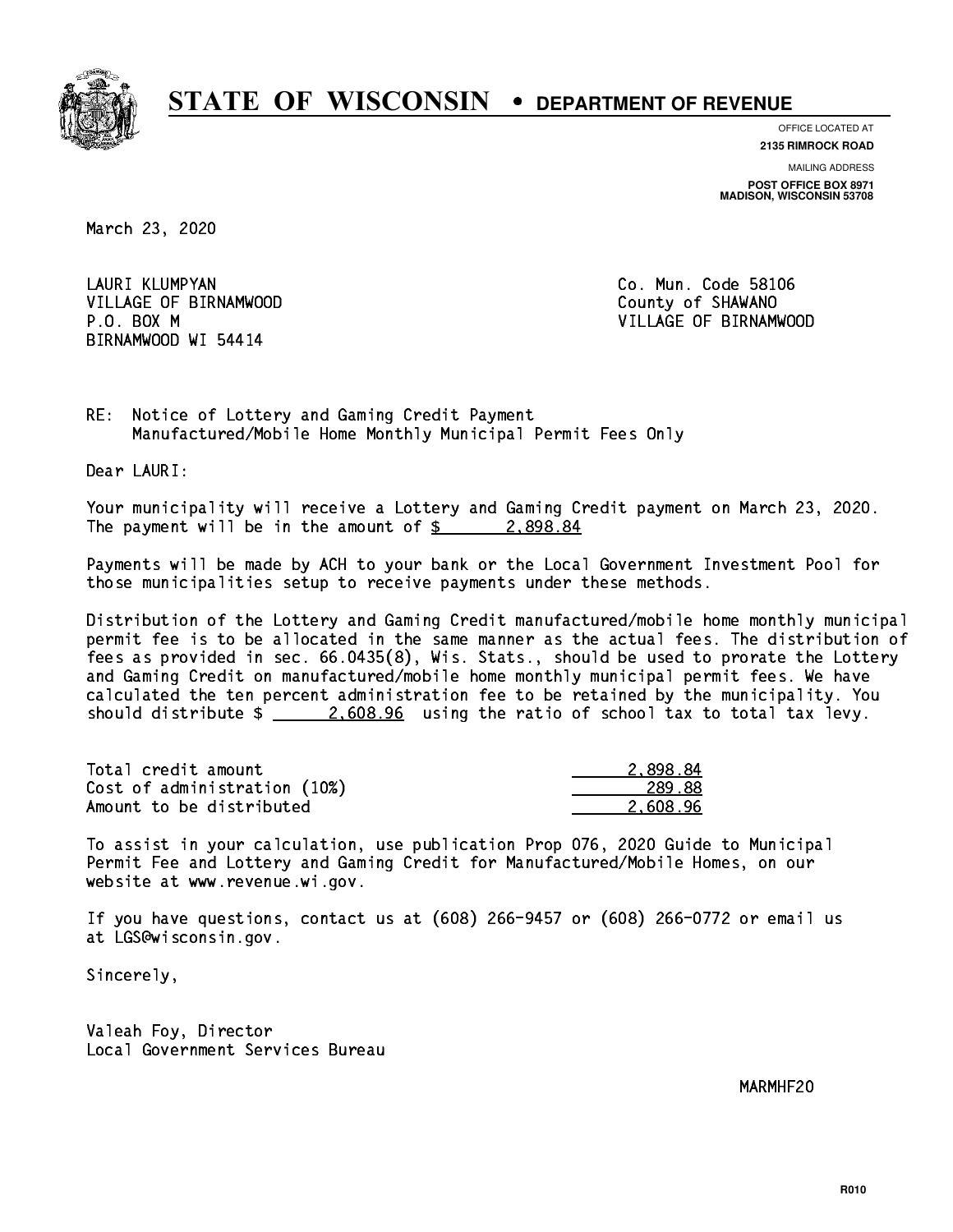

**OFFICE LOCATED AT**

**2135 RIMROCK ROAD**

**MAILING ADDRESS POST OFFICE BOX 8971 MADISON, WISCONSIN 53708**

March 23, 2020

**JUDY KRISTOF** VILLAGE OF GRESHAM COUNTY OF SHAWANO P 0 BOX 50 GRESHAM WI 54128-0050

Co. Mun. Code 58131 VILLAGE OF GRESHAM

RE: Notice of Lottery and Gaming Credit Payment Manufactured/Mobile Home Monthly Municipal Permit Fees Only

Dear JUDY:

 Your municipality will receive a Lottery and Gaming Credit payment on March 23, 2020. The payment will be in the amount of  $\frac{2}{3}$  2, 115.24

 Payments will be made by ACH to your bank or the Local Government Investment Pool for those municipalities setup to receive payments under these methods.

 Distribution of the Lottery and Gaming Credit manufactured/mobile home monthly municipal permit fee is to be allocated in the same manner as the actual fees. The distribution of fees as provided in sec. 66.0435(8), Wis. Stats., should be used to prorate the Lottery and Gaming Credit on manufactured/mobile home monthly municipal permit fees. We have calculated the ten percent administration fee to be retained by the municipality. You should distribute  $\frac{1,903.72}{1}$  using the ratio of school tax to total tax levy.

| Total credit amount          | 2.115.24 |
|------------------------------|----------|
| Cost of administration (10%) | 211.52   |
| Amount to be distributed     | 1.903.72 |

 To assist in your calculation, use publication Prop 076, 2020 Guide to Municipal Permit Fee and Lottery and Gaming Credit for Manufactured/Mobile Homes, on our website at www.revenue.wi.gov.

 If you have questions, contact us at (608) 266-9457 or (608) 266-0772 or email us at LGS@wisconsin.gov.

Sincerely,

 Valeah Foy, Director Local Government Services Bureau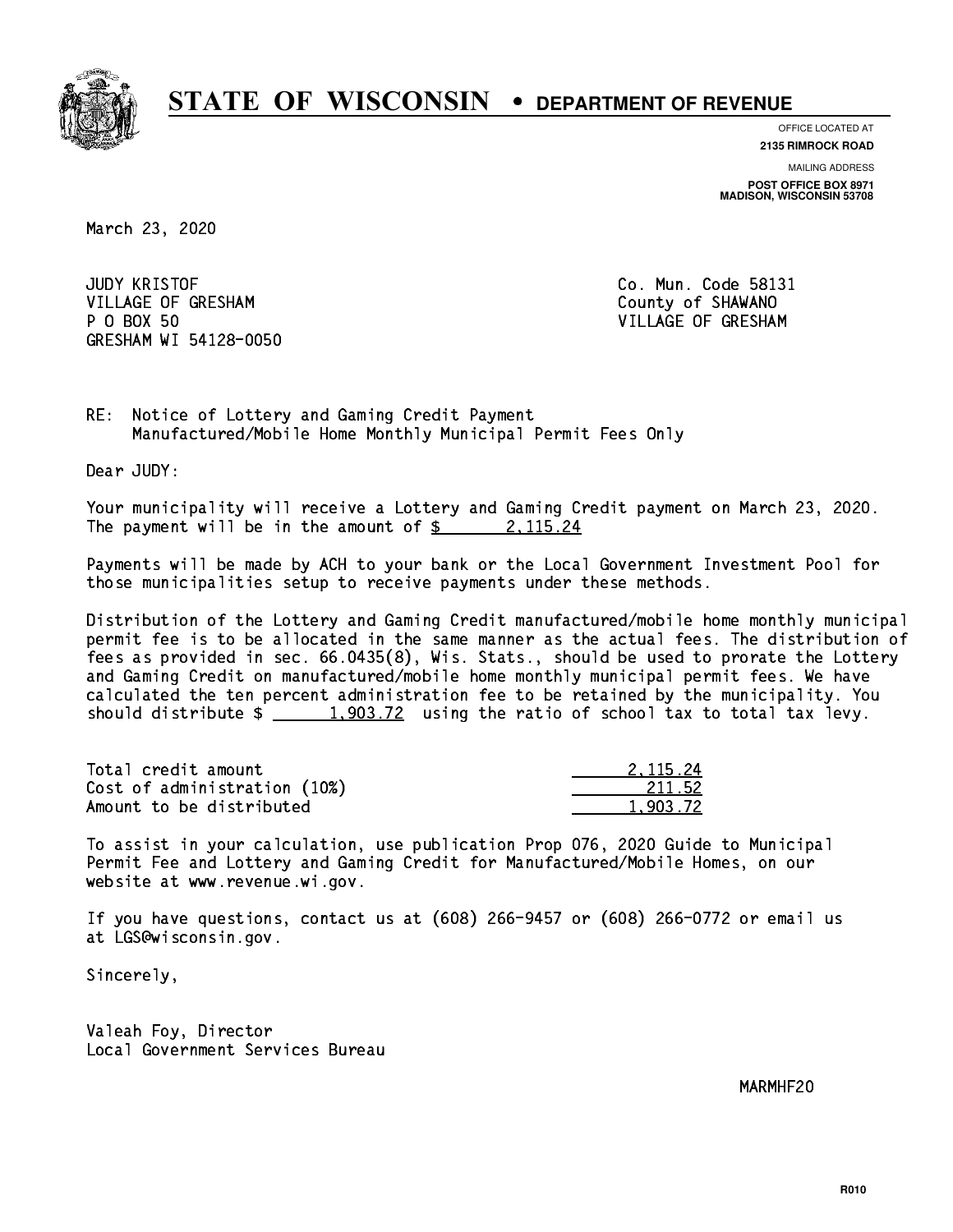

**OFFICE LOCATED AT**

**2135 RIMROCK ROAD**

**MAILING ADDRESS POST OFFICE BOX 8971 MADISON, WISCONSIN 53708**

March 23, 2020

TRISHA HOFFMAN VILLAGE OF TIGERTON COUNTY OF SHAWANO PO BOX 147 VILLAGE OF TIGERTON TIGERTON WI 54486-0147

Co. Mun. Code 58186

RE: Notice of Lottery and Gaming Credit Payment Manufactured/Mobile Home Monthly Municipal Permit Fees Only

Dear TRISHA:

 Your municipality will receive a Lottery and Gaming Credit payment on March 23, 2020. The payment will be in the amount of  $\frac{241.70}{ }$ 

 Payments will be made by ACH to your bank or the Local Government Investment Pool for those municipalities setup to receive payments under these methods.

 Distribution of the Lottery and Gaming Credit manufactured/mobile home monthly municipal permit fee is to be allocated in the same manner as the actual fees. The distribution of fees as provided in sec. 66.0435(8), Wis. Stats., should be used to prorate the Lottery and Gaming Credit on manufactured/mobile home monthly municipal permit fees. We have calculated the ten percent administration fee to be retained by the municipality. You should distribute  $\frac{217.53}{217.53}$  using the ratio of school tax to total tax levy.

Total credit amount Cost of administration (10%) Amount to be distributed

241.70

 To assist in your calculation, use publication Prop 076, 2020 Guide to Municipal Permit Fee and Lottery and Gaming Credit for Manufactured/Mobile Homes, on our website at www.revenue.wi.gov.

 If you have questions, contact us at (608) 266-9457 or (608) 266-0772 or email us at LGS@wisconsin.gov.

Sincerely,

 Valeah Foy, Director Local Government Services Bureau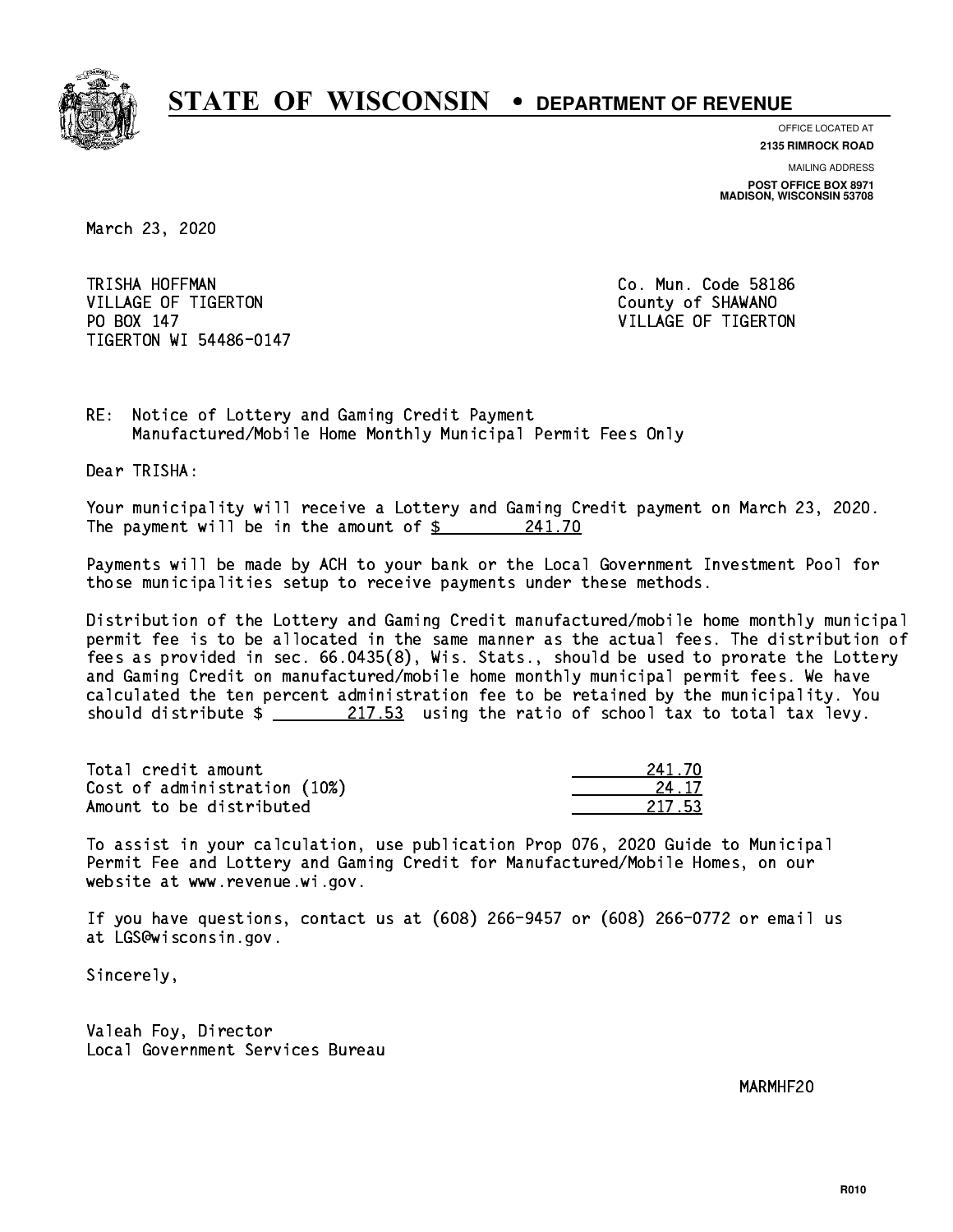

**OFFICE LOCATED AT**

**2135 RIMROCK ROAD**

**MAILING ADDRESS POST OFFICE BOX 8971 MADISON, WISCONSIN 53708**

March 23, 2020

TRACI MATSCHE VILLAGE OF WITTENBERG COUNTY OF SHAWANO PO BOX 331 WITTENBERG WI 54499-0331

Co. Mun. Code 58191 VILLAGE OF WITTENBERG

RE: Notice of Lottery and Gaming Credit Payment Manufactured/Mobile Home Monthly Municipal Permit Fees Only

Dear TRACI:

 Your municipality will receive a Lottery and Gaming Credit payment on March 23, 2020. The payment will be in the amount of \$ 821.40 \_\_\_\_\_\_\_\_\_\_\_\_\_\_\_\_

 Payments will be made by ACH to your bank or the Local Government Investment Pool for those municipalities setup to receive payments under these methods.

 Distribution of the Lottery and Gaming Credit manufactured/mobile home monthly municipal permit fee is to be allocated in the same manner as the actual fees. The distribution of fees as provided in sec. 66.0435(8), Wis. Stats., should be used to prorate the Lottery and Gaming Credit on manufactured/mobile home monthly municipal permit fees. We have calculated the ten percent administration fee to be retained by the municipality. You should distribute \$ 739.26 using the ratio of school tax to total tax levy. \_\_\_\_\_\_\_\_\_\_\_\_\_\_

Total credit amount Cost of administration (10%) Amount to be distributed

| ٠n<br>221. |
|------------|
| {2 ∣4      |
| 7<br>- 26  |

 To assist in your calculation, use publication Prop 076, 2020 Guide to Municipal Permit Fee and Lottery and Gaming Credit for Manufactured/Mobile Homes, on our website at www.revenue.wi.gov.

 If you have questions, contact us at (608) 266-9457 or (608) 266-0772 or email us at LGS@wisconsin.gov.

Sincerely,

 Valeah Foy, Director Local Government Services Bureau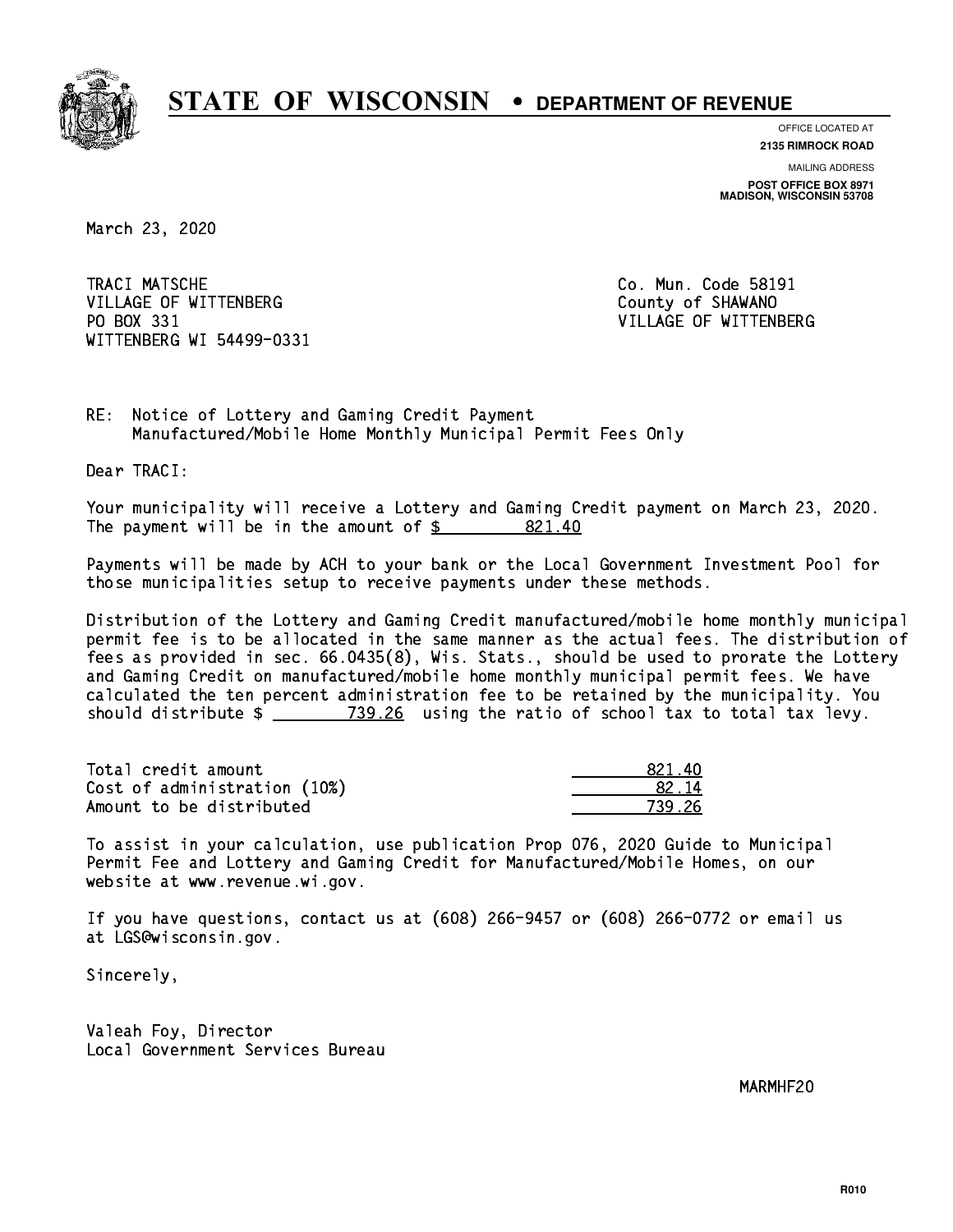

**OFFICE LOCATED AT**

**2135 RIMROCK ROAD**

**MAILING ADDRESS**

**POST OFFICE BOX 8971 MADISON, WISCONSIN 53708**

March 23, 2020

 CLERK/TREASURER Co. Mun. Code 58281 CITY OF SHAWANO **COULD AND SHAWANO COULD AND SHAWANO**  127 S SAWYER ST CITY OF SHAWANO SHAWANO WI 54166-2433

RE: Notice of Lottery and Gaming Credit Payment Manufactured/Mobile Home Monthly Municipal Permit Fees Only

Dear CLERK/TREASURER:

 Your municipality will receive a Lottery and Gaming Credit payment on March 23, 2020. The payment will be in the amount of  $\frac{2}{3}$  4,563.96

 Payments will be made by ACH to your bank or the Local Government Investment Pool for those municipalities setup to receive payments under these methods.

 Distribution of the Lottery and Gaming Credit manufactured/mobile home monthly municipal permit fee is to be allocated in the same manner as the actual fees. The distribution of fees as provided in sec. 66.0435(8), Wis. Stats., should be used to prorate the Lottery and Gaming Credit on manufactured/mobile home monthly municipal permit fees. We have calculated the ten percent administration fee to be retained by the municipality. You should distribute  $\frac{4,107.57}{4,107.57}$  using the ratio of school tax to total tax levy.

| Total credit amount          | 4.563.96 |
|------------------------------|----------|
| Cost of administration (10%) | 456.39   |
| Amount to be distributed     | 4.107.57 |

 To assist in your calculation, use publication Prop 076, 2020 Guide to Municipal Permit Fee and Lottery and Gaming Credit for Manufactured/Mobile Homes, on our website at www.revenue.wi.gov.

 If you have questions, contact us at (608) 266-9457 or (608) 266-0772 or email us at LGS@wisconsin.gov.

Sincerely,

 Valeah Foy, Director Local Government Services Bureau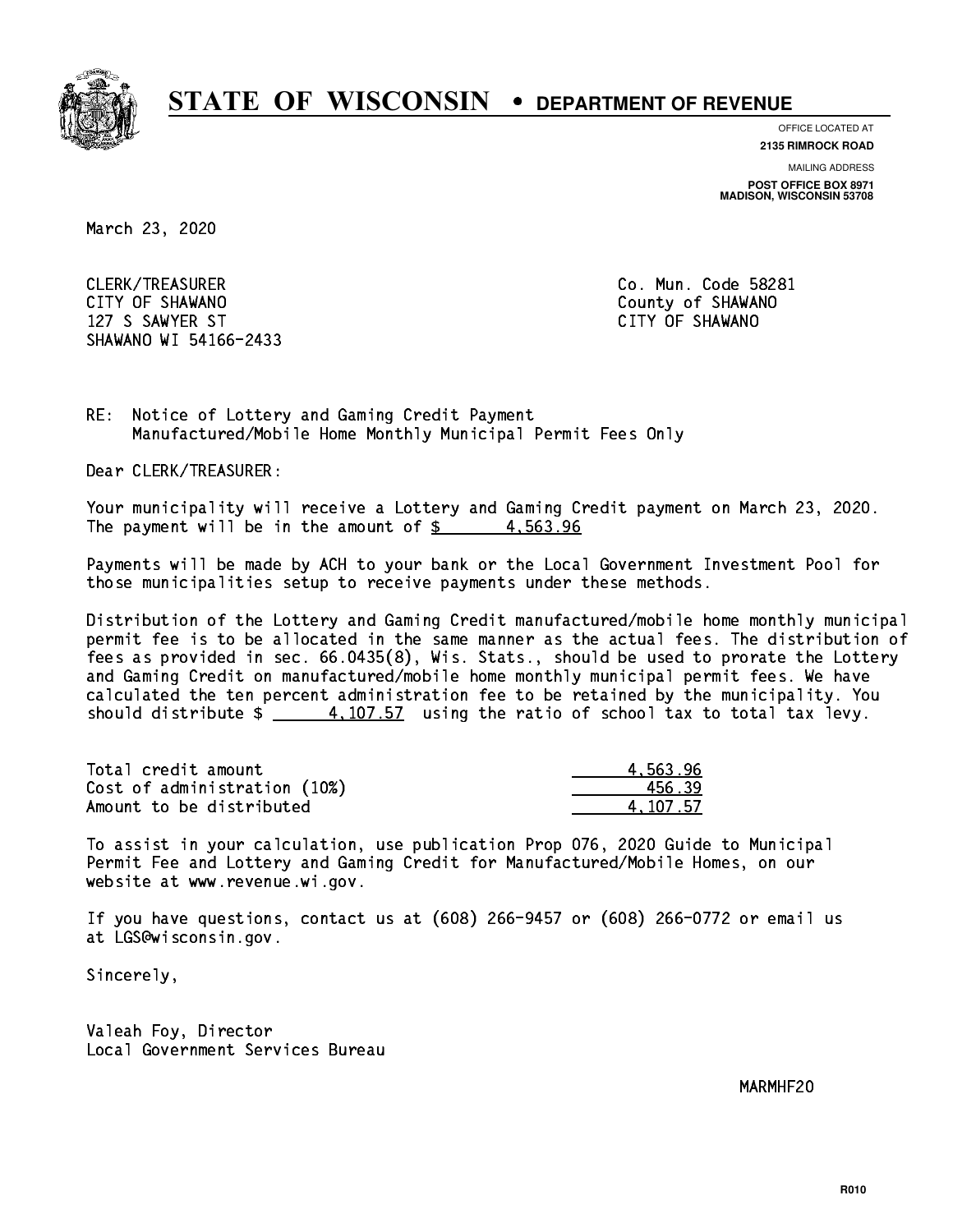

**OFFICE LOCATED AT 2135 RIMROCK ROAD**

**MAILING ADDRESS**

**POST OFFICE BOX 8971 MADISON, WISCONSIN 53708**

March 23, 2020

**BRENDA PHIPPS** TOWN OF GREENBUSH County of SHEBOYGAN N6644 SUGARBUSH RD TOWN OF GREENBUSH GLENBEULAH WI 53023-1236

Co. Mun. Code 59002

RE: Notice of Lottery and Gaming Credit Payment Manufactured/Mobile Home Monthly Municipal Permit Fees Only

Dear BRENDA:

 Your municipality will receive a Lottery and Gaming Credit payment on March 23, 2020. The payment will be in the amount of  $$ 810.48$ 

 Payments will be made by ACH to your bank or the Local Government Investment Pool for those municipalities setup to receive payments under these methods.

 Distribution of the Lottery and Gaming Credit manufactured/mobile home monthly municipal permit fee is to be allocated in the same manner as the actual fees. The distribution of fees as provided in sec. 66.0435(8), Wis. Stats., should be used to prorate the Lottery and Gaming Credit on manufactured/mobile home monthly municipal permit fees. We have calculated the ten percent administration fee to be retained by the municipality. You should distribute  $\frac{20.44}{229.44}$  using the ratio of school tax to total tax levy.

| Total credit amount          | 81048        |
|------------------------------|--------------|
| Cost of administration (10%) | <b>R1 N4</b> |
| Amount to be distributed     | 729 AA       |

 To assist in your calculation, use publication Prop 076, 2020 Guide to Municipal Permit Fee and Lottery and Gaming Credit for Manufactured/Mobile Homes, on our website at www.revenue.wi.gov.

 If you have questions, contact us at (608) 266-9457 or (608) 266-0772 or email us at LGS@wisconsin.gov.

Sincerely,

 Valeah Foy, Director Local Government Services Bureau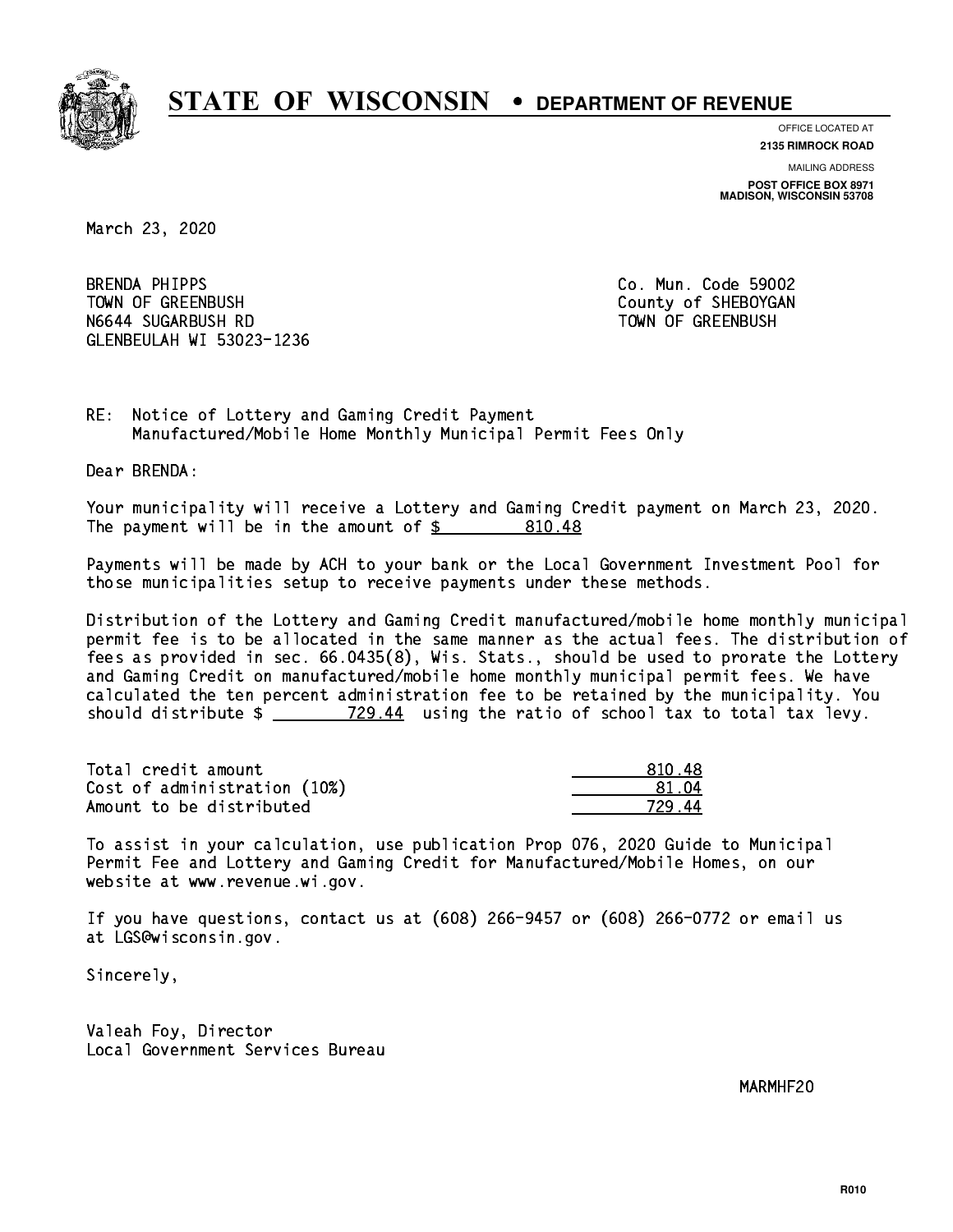

**OFFICE LOCATED AT**

**2135 RIMROCK ROAD**

**MAILING ADDRESS POST OFFICE BOX 8971 MADISON, WISCONSIN 53708**

March 23, 2020

RHONDA KLATT TOWN OF LYNDON COUNTY OF SHEBOYGAN W6081 COUNTY ROAD N TOWN OF LYNDON PLYMOUTH WI 53073-4638

Co. Mun. Code 59010

RE: Notice of Lottery and Gaming Credit Payment Manufactured/Mobile Home Monthly Municipal Permit Fees Only

Dear RHONDA:

 Your municipality will receive a Lottery and Gaming Credit payment on March 23, 2020. The payment will be in the amount of  $\frac{2}{3}$  1,687.08

 Payments will be made by ACH to your bank or the Local Government Investment Pool for those municipalities setup to receive payments under these methods.

 Distribution of the Lottery and Gaming Credit manufactured/mobile home monthly municipal permit fee is to be allocated in the same manner as the actual fees. The distribution of fees as provided in sec. 66.0435(8), Wis. Stats., should be used to prorate the Lottery and Gaming Credit on manufactured/mobile home monthly municipal permit fees. We have calculated the ten percent administration fee to be retained by the municipality. You should distribute  $\frac{1.518.38}{1.518.38}$  using the ratio of school tax to total tax levy.

| Total credit amount          | 1,687.08 |
|------------------------------|----------|
| Cost of administration (10%) | 168.70   |
| Amount to be distributed     | 1,518,38 |

 To assist in your calculation, use publication Prop 076, 2020 Guide to Municipal Permit Fee and Lottery and Gaming Credit for Manufactured/Mobile Homes, on our website at www.revenue.wi.gov.

 If you have questions, contact us at (608) 266-9457 or (608) 266-0772 or email us at LGS@wisconsin.gov.

Sincerely,

 Valeah Foy, Director Local Government Services Bureau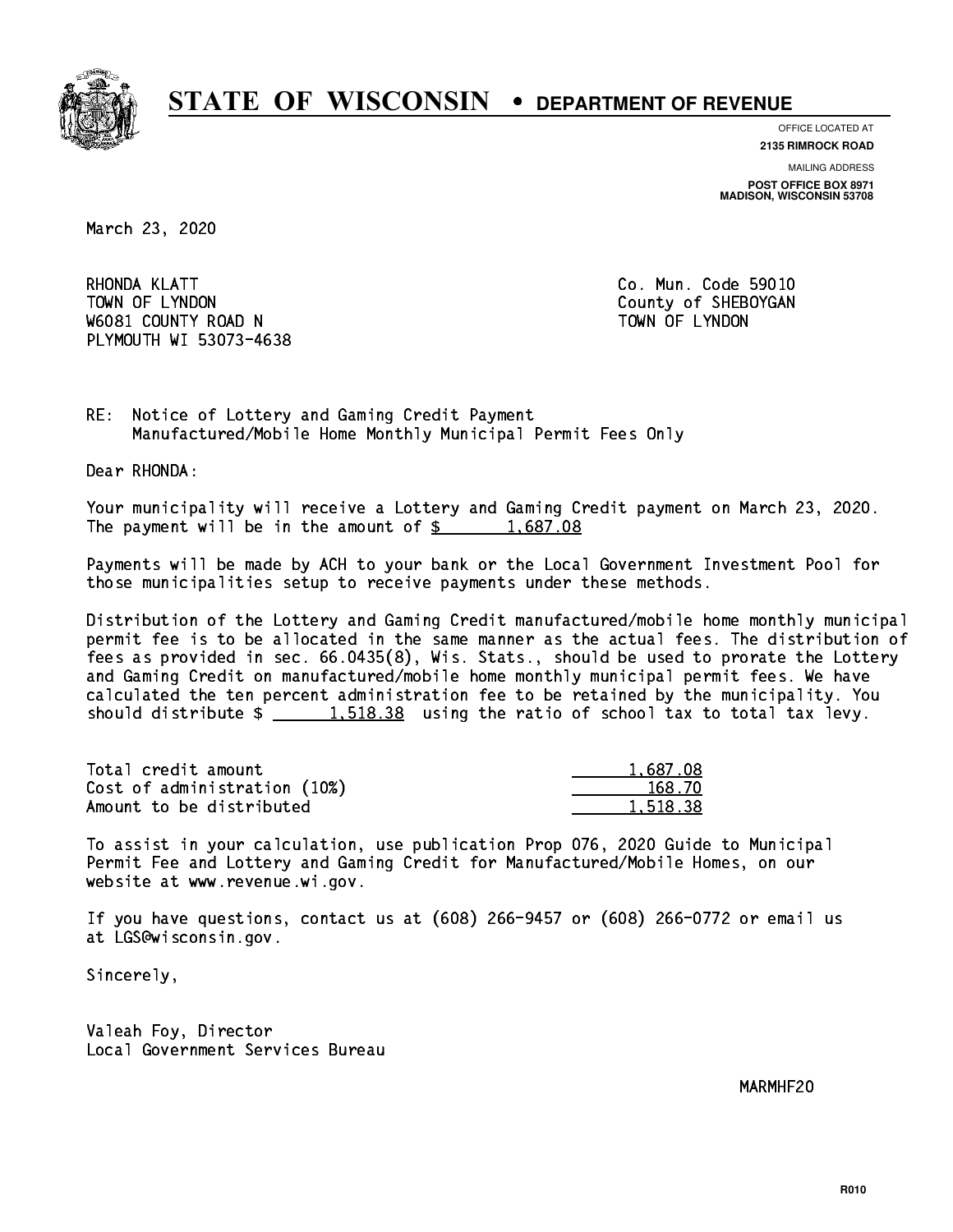

**OFFICE LOCATED AT**

**2135 RIMROCK ROAD**

**MAILING ADDRESS POST OFFICE BOX 8971 MADISON, WISCONSIN 53708**

March 23, 2020

 JEANETTE MEYER Co. Mun. Code 59026 TOWN OF SHEBOYGAN FALLS **COUNTY OF SHEBOYGAN**  W3860 COUNTY ROAD O TOWN OF SHEBOYGAN FALLS SHEBOYGAN FALLS WI 53085-0046

RE: Notice of Lottery and Gaming Credit Payment Manufactured/Mobile Home Monthly Municipal Permit Fees Only

Dear JEANETTE:

 Your municipality will receive a Lottery and Gaming Credit payment on March 23, 2020. The payment will be in the amount of  $\frac{255.01}{200}$ 

 Payments will be made by ACH to your bank or the Local Government Investment Pool for those municipalities setup to receive payments under these methods.

 Distribution of the Lottery and Gaming Credit manufactured/mobile home monthly municipal permit fee is to be allocated in the same manner as the actual fees. The distribution of fees as provided in sec. 66.0435(8), Wis. Stats., should be used to prorate the Lottery and Gaming Credit on manufactured/mobile home monthly municipal permit fees. We have calculated the ten percent administration fee to be retained by the municipality. You should distribute  $\frac{2}{1}$   $\frac{5.629.51}{2}$  using the ratio of school tax to total tax levy.

| Total credit amount          | 6.255.01 |
|------------------------------|----------|
| Cost of administration (10%) | 625.50   |
| Amount to be distributed     | 5.629.51 |

 To assist in your calculation, use publication Prop 076, 2020 Guide to Municipal Permit Fee and Lottery and Gaming Credit for Manufactured/Mobile Homes, on our website at www.revenue.wi.gov.

 If you have questions, contact us at (608) 266-9457 or (608) 266-0772 or email us at LGS@wisconsin.gov.

Sincerely,

 Valeah Foy, Director Local Government Services Bureau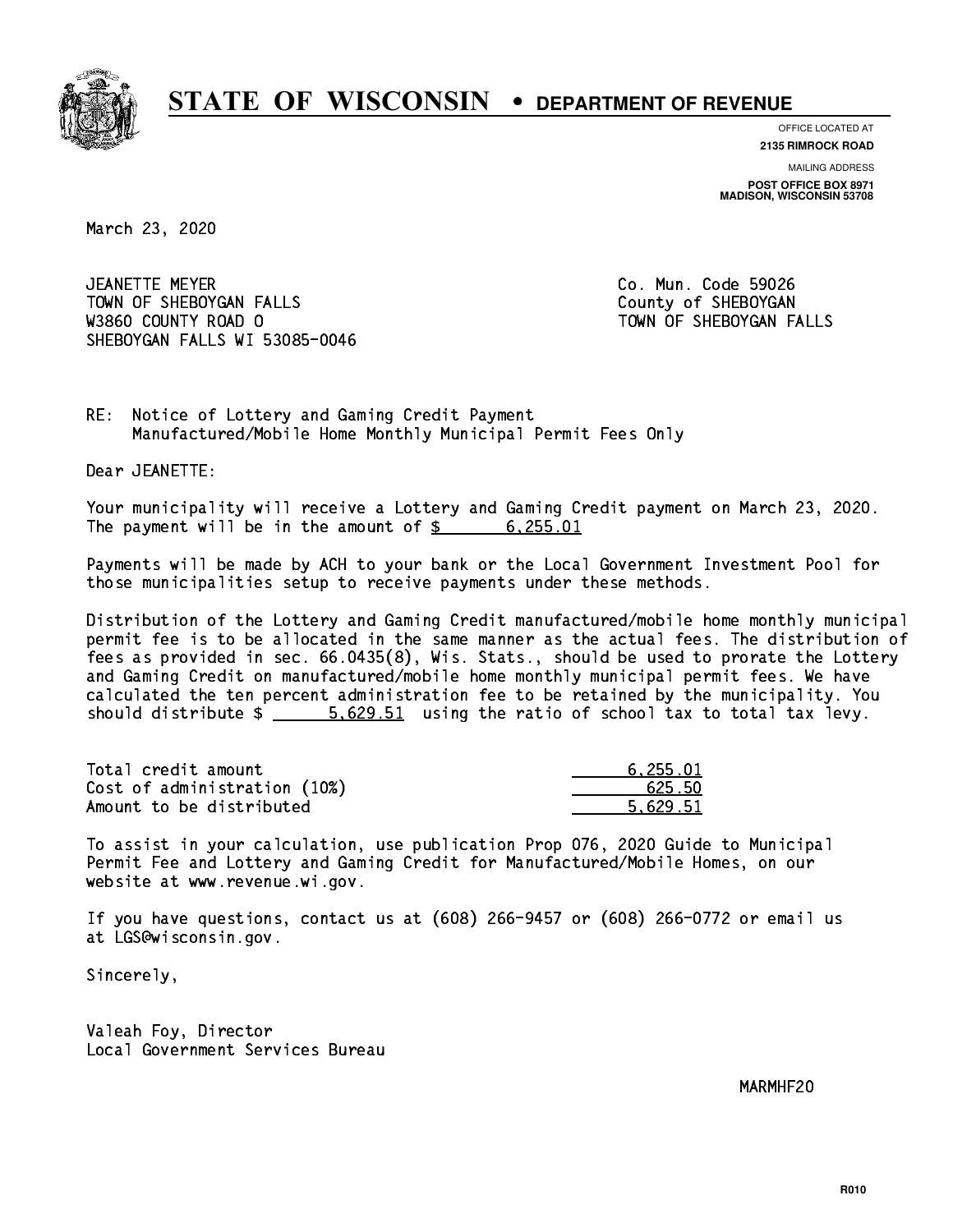

**OFFICE LOCATED AT**

**2135 RIMROCK ROAD**

**MAILING ADDRESS POST OFFICE BOX 8971 MADISON, WISCONSIN 53708**

March 23, 2020

SABRINA DITTMAN COLLECTED CO. Mun. Code 59271 CITY OF PLYMOUTH CITY OF PLYMOUTH PO BOX 107 CITY OF PLYMOUTH PLYMOUTH WI 53073-0107

RE: Notice of Lottery and Gaming Credit Payment Manufactured/Mobile Home Monthly Municipal Permit Fees Only

Dear SABRINA:

 Your municipality will receive a Lottery and Gaming Credit payment on March 23, 2020. The payment will be in the amount of  $\frac{2}{3}$  12,934.56

 Payments will be made by ACH to your bank or the Local Government Investment Pool for those municipalities setup to receive payments under these methods.

 Distribution of the Lottery and Gaming Credit manufactured/mobile home monthly municipal permit fee is to be allocated in the same manner as the actual fees. The distribution of fees as provided in sec. 66.0435(8), Wis. Stats., should be used to prorate the Lottery and Gaming Credit on manufactured/mobile home monthly municipal permit fees. We have calculated the ten percent administration fee to be retained by the municipality. You should distribute  $\frac{11.641.11}{1.641.11}$  using the ratio of school tax to total tax levy.

| Total credit amount          | 12.934.56 |
|------------------------------|-----------|
| Cost of administration (10%) | 1.293.45  |
| Amount to be distributed     | 11.641.11 |

 To assist in your calculation, use publication Prop 076, 2020 Guide to Municipal Permit Fee and Lottery and Gaming Credit for Manufactured/Mobile Homes, on our website at www.revenue.wi.gov.

 If you have questions, contact us at (608) 266-9457 or (608) 266-0772 or email us at LGS@wisconsin.gov.

Sincerely,

 Valeah Foy, Director Local Government Services Bureau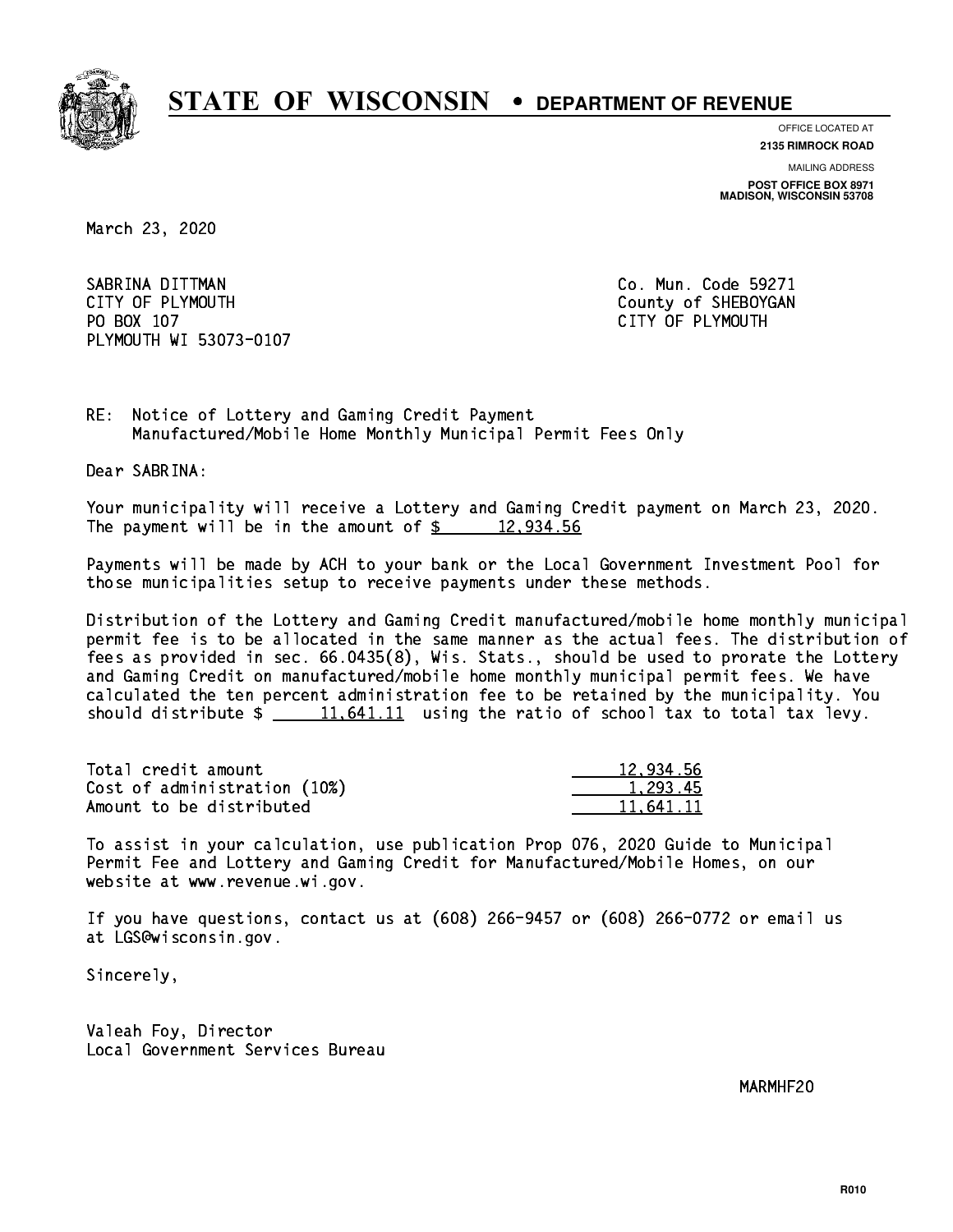

**OFFICE LOCATED AT**

**2135 RIMROCK ROAD**

**MAILING ADDRESS**

**POST OFFICE BOX 8971 MADISON, WISCONSIN 53708**

March 23, 2020

 MARTY HALVERSON Co. Mun. Code 59281 CITY OF SHEBOYGAN COUNTY OF SHEBOYGAN 828 CENTER AVE STE 205 CITY OF SHEBOYGAN SHEBOYGAN WI 53081-4442

RE: Notice of Lottery and Gaming Credit Payment Manufactured/Mobile Home Monthly Municipal Permit Fees Only

Dear MARTY:

 Your municipality will receive a Lottery and Gaming Credit payment on March 23, 2020. The payment will be in the amount of  $\frac{2}{3}$  42,630.38

 Payments will be made by ACH to your bank or the Local Government Investment Pool for those municipalities setup to receive payments under these methods.

 Distribution of the Lottery and Gaming Credit manufactured/mobile home monthly municipal permit fee is to be allocated in the same manner as the actual fees. The distribution of fees as provided in sec. 66.0435(8), Wis. Stats., should be used to prorate the Lottery and Gaming Credit on manufactured/mobile home monthly municipal permit fees. We have calculated the ten percent administration fee to be retained by the municipality. You should distribute  $\frac{28.367.35}{20.367.35}$  using the ratio of school tax to total tax levy.

| Total credit amount          | 42.630.38   |
|------------------------------|-------------|
| Cost of administration (10%) | 4.263.03    |
| Amount to be distributed     | 38, 367, 35 |

 To assist in your calculation, use publication Prop 076, 2020 Guide to Municipal Permit Fee and Lottery and Gaming Credit for Manufactured/Mobile Homes, on our website at www.revenue.wi.gov.

 If you have questions, contact us at (608) 266-9457 or (608) 266-0772 or email us at LGS@wisconsin.gov.

Sincerely,

 Valeah Foy, Director Local Government Services Bureau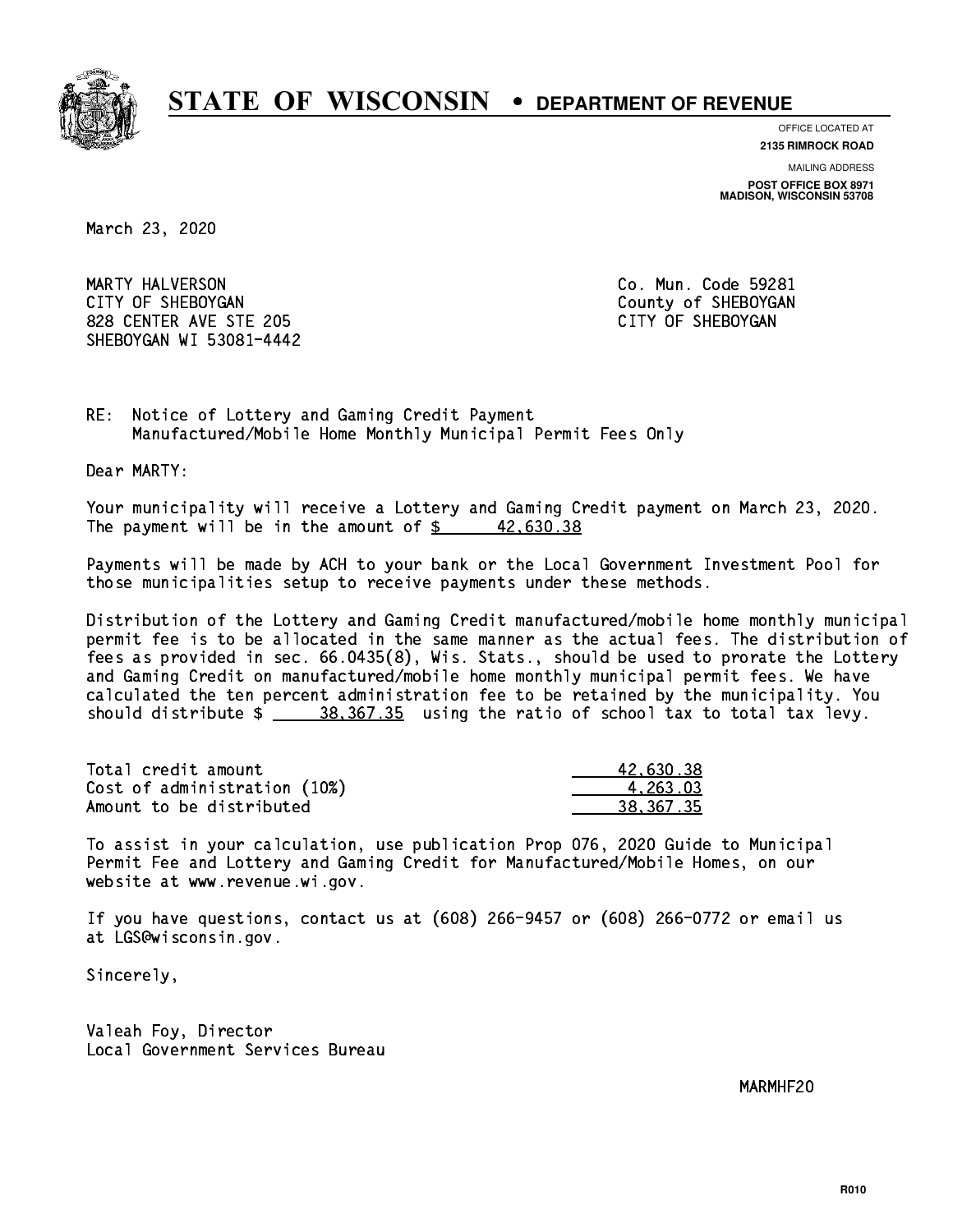

**OFFICE LOCATED AT**

**2135 RIMROCK ROAD**

**MAILING ADDRESS POST OFFICE BOX 8971 MADISON, WISCONSIN 53708**

March 23, 2020

ALYSSA WALFORD CITY OF SHEBOYGAN FALLS COUNTY OF SHEBOYGAN PO BOX 186 SHEBOYGAN FALLS WI 53085-0186

Co. Mun. Code 59282 CITY OF SHEBOYGAN FALLS

RE: Notice of Lottery and Gaming Credit Payment Manufactured/Mobile Home Monthly Municipal Permit Fees Only

Dear ALYSSA:

 Your municipality will receive a Lottery and Gaming Credit payment on March 23, 2020. The payment will be in the amount of \$ 50,435.28 \_\_\_\_\_\_\_\_\_\_\_\_\_\_\_\_

 Payments will be made by ACH to your bank or the Local Government Investment Pool for those municipalities setup to receive payments under these methods.

 Distribution of the Lottery and Gaming Credit manufactured/mobile home monthly municipal permit fee is to be allocated in the same manner as the actual fees. The distribution of fees as provided in sec. 66.0435(8), Wis. Stats., should be used to prorate the Lottery and Gaming Credit on manufactured/mobile home monthly municipal permit fees. We have calculated the ten percent administration fee to be retained by the municipality. You should distribute  $\frac{45,391.76}{2}$  using the ratio of school tax to total tax levy.

| Total credit amount          | 50.435.28 |
|------------------------------|-----------|
| Cost of administration (10%) | 5.043.52  |
| Amount to be distributed     | 45.391.76 |

 To assist in your calculation, use publication Prop 076, 2020 Guide to Municipal Permit Fee and Lottery and Gaming Credit for Manufactured/Mobile Homes, on our website at www.revenue.wi.gov.

 If you have questions, contact us at (608) 266-9457 or (608) 266-0772 or email us at LGS@wisconsin.gov.

Sincerely,

 Valeah Foy, Director Local Government Services Bureau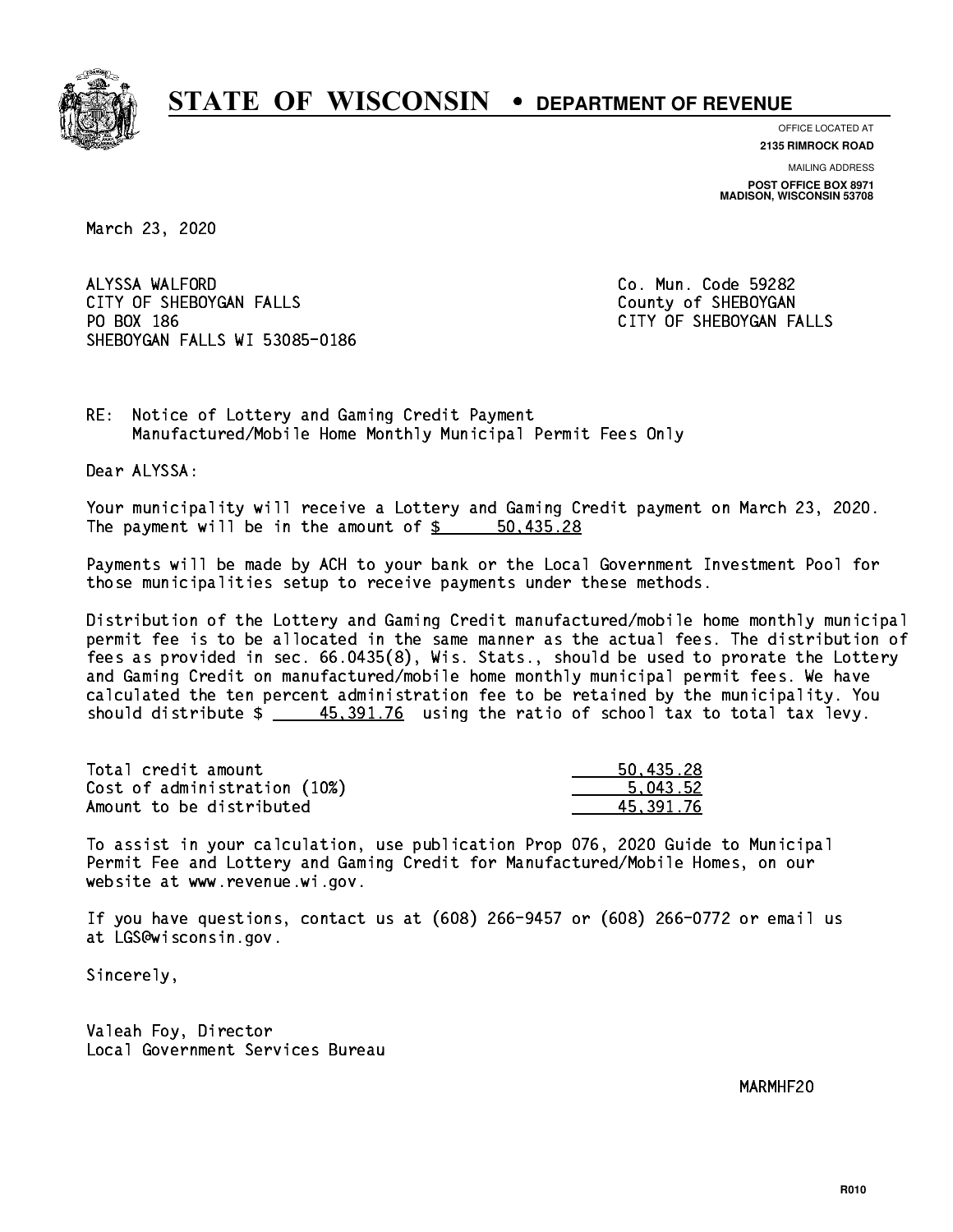

**OFFICE LOCATED AT 2135 RIMROCK ROAD**

**MAILING ADDRESS POST OFFICE BOX 8971 MADISON, WISCONSIN 53708**

March 23, 2020

 CAROL PERNSTEINER Co. Mun. Code 60032 TOWN OF MEDICINE COUNTY OF MEDICINE COUNTY OF TAXABLE COUNTY OF TAXABLE COUNTY OF TAXABLE COUNTY OF TAXABLE CO W6657 CEDAR ST TOWN OF MEDFORD MEDFORD WI 54451-8904

RE: Notice of Lottery and Gaming Credit Payment Manufactured/Mobile Home Monthly Municipal Permit Fees Only

Dear CAROL:

 Your municipality will receive a Lottery and Gaming Credit payment on March 23, 2020. The payment will be in the amount of  $\frac{28.32}{20}$ 

 Payments will be made by ACH to your bank or the Local Government Investment Pool for those municipalities setup to receive payments under these methods.

 Distribution of the Lottery and Gaming Credit manufactured/mobile home monthly municipal permit fee is to be allocated in the same manner as the actual fees. The distribution of fees as provided in sec. 66.0435(8), Wis. Stats., should be used to prorate the Lottery and Gaming Credit on manufactured/mobile home monthly municipal permit fees. We have calculated the ten percent administration fee to be retained by the municipality. You should distribute  $\frac{295.49}{2}$  using the ratio of school tax to total tax levy.

| Total credit amount          | 328.32 |
|------------------------------|--------|
| Cost of administration (10%) | 32.83  |
| Amount to be distributed     | 295.49 |

 To assist in your calculation, use publication Prop 076, 2020 Guide to Municipal Permit Fee and Lottery and Gaming Credit for Manufactured/Mobile Homes, on our website at www.revenue.wi.gov.

 If you have questions, contact us at (608) 266-9457 or (608) 266-0772 or email us at LGS@wisconsin.gov.

Sincerely,

 Valeah Foy, Director Local Government Services Bureau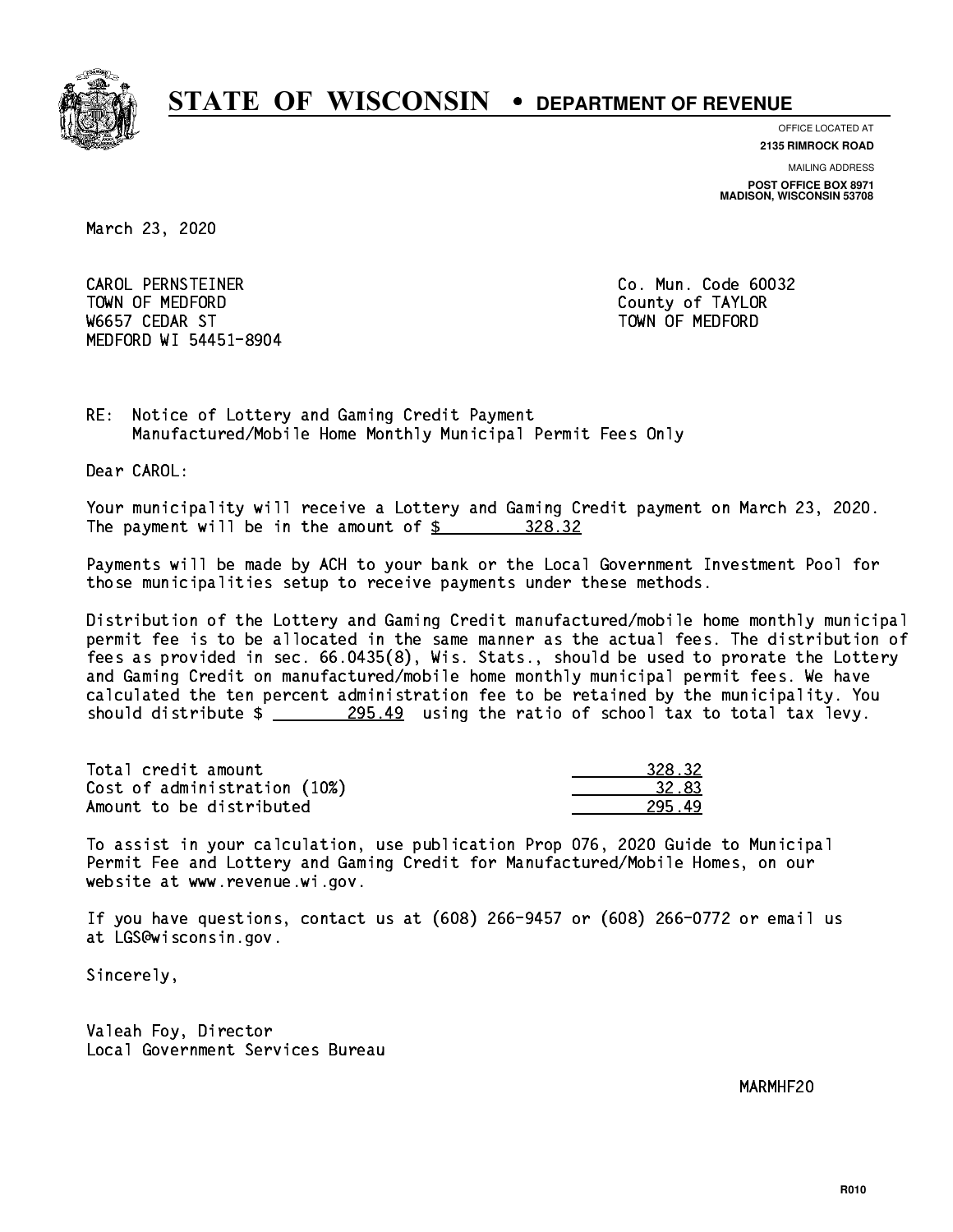

**OFFICE LOCATED AT**

**2135 RIMROCK ROAD**

**MAILING ADDRESS POST OFFICE BOX 8971 MADISON, WISCONSIN 53708**

March 23, 2020

 FRANCES PRASNICKI Co. Mun. Code 60131 VILLAGE OF GILMAN COUNTY OF TAYLOR PO BOX 142 VILLAGE OF GILMAN GILMAN WI 54433-0157

RE: Notice of Lottery and Gaming Credit Payment Manufactured/Mobile Home Monthly Municipal Permit Fees Only

Dear FRANCES:

 Your municipality will receive a Lottery and Gaming Credit payment on March 23, 2020. The payment will be in the amount of  $$ 696.00$ 

 Payments will be made by ACH to your bank or the Local Government Investment Pool for those municipalities setup to receive payments under these methods.

 Distribution of the Lottery and Gaming Credit manufactured/mobile home monthly municipal permit fee is to be allocated in the same manner as the actual fees. The distribution of fees as provided in sec. 66.0435(8), Wis. Stats., should be used to prorate the Lottery and Gaming Credit on manufactured/mobile home monthly municipal permit fees. We have calculated the ten percent administration fee to be retained by the municipality. You should distribute  $\frac{26.40}{2}$  using the ratio of school tax to total tax levy.

| Total credit amount          | 696 በበ |
|------------------------------|--------|
| Cost of administration (10%) | -69.60 |
| Amount to be distributed     | 626.40 |

 To assist in your calculation, use publication Prop 076, 2020 Guide to Municipal Permit Fee and Lottery and Gaming Credit for Manufactured/Mobile Homes, on our website at www.revenue.wi.gov.

 If you have questions, contact us at (608) 266-9457 or (608) 266-0772 or email us at LGS@wisconsin.gov.

Sincerely,

 Valeah Foy, Director Local Government Services Bureau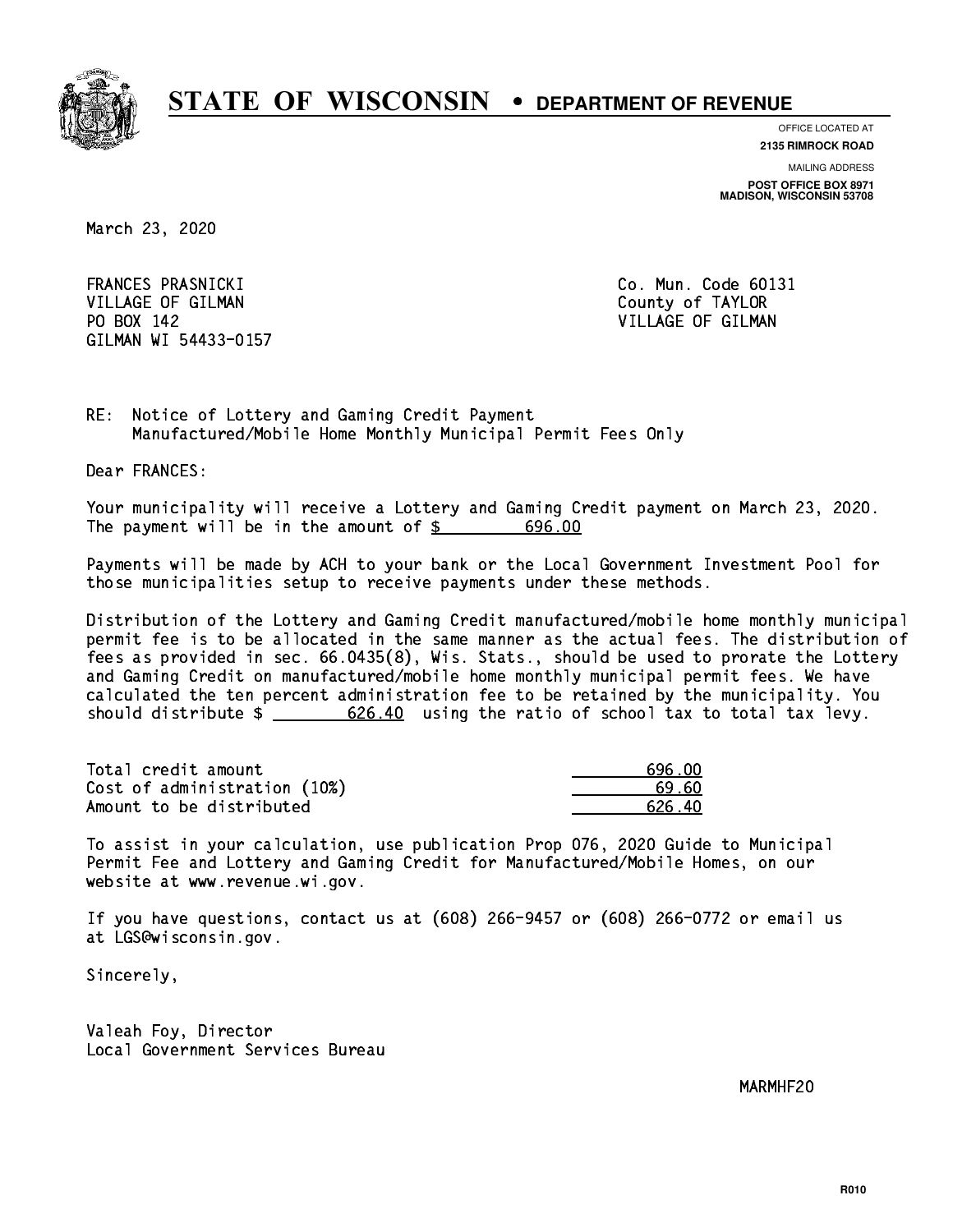

**OFFICE LOCATED AT**

**2135 RIMROCK ROAD**

**MAILING ADDRESS POST OFFICE BOX 8971 MADISON, WISCONSIN 53708**

March 23, 2020

DAWN SWENSON VILLAGE OF RIB LAKE **COUNTY OF TAYLOR** RIB LAKE WI 54470

Co. Mun. Code 60176 655 PEARL STREET VILLAGE OF RIB LAKE

RE: Notice of Lottery and Gaming Credit Payment Manufactured/Mobile Home Monthly Municipal Permit Fees Only

Dear DAWN:

 Your municipality will receive a Lottery and Gaming Credit payment on March 23, 2020. The payment will be in the amount of \$ 341.33 \_\_\_\_\_\_\_\_\_\_\_\_\_\_\_\_

 Payments will be made by ACH to your bank or the Local Government Investment Pool for those municipalities setup to receive payments under these methods.

 Distribution of the Lottery and Gaming Credit manufactured/mobile home monthly municipal permit fee is to be allocated in the same manner as the actual fees. The distribution of fees as provided in sec. 66.0435(8), Wis. Stats., should be used to prorate the Lottery and Gaming Credit on manufactured/mobile home monthly municipal permit fees. We have calculated the ten percent administration fee to be retained by the municipality. You should distribute  $\frac{207.20}{100}$  using the ratio of school tax to total tax levy.

| Total credit amount          | 341.33 |
|------------------------------|--------|
| Cost of administration (10%) | 34.13  |
| Amount to be distributed     | 307.20 |

 To assist in your calculation, use publication Prop 076, 2020 Guide to Municipal Permit Fee and Lottery and Gaming Credit for Manufactured/Mobile Homes, on our website at www.revenue.wi.gov.

 If you have questions, contact us at (608) 266-9457 or (608) 266-0772 or email us at LGS@wisconsin.gov.

Sincerely,

 Valeah Foy, Director Local Government Services Bureau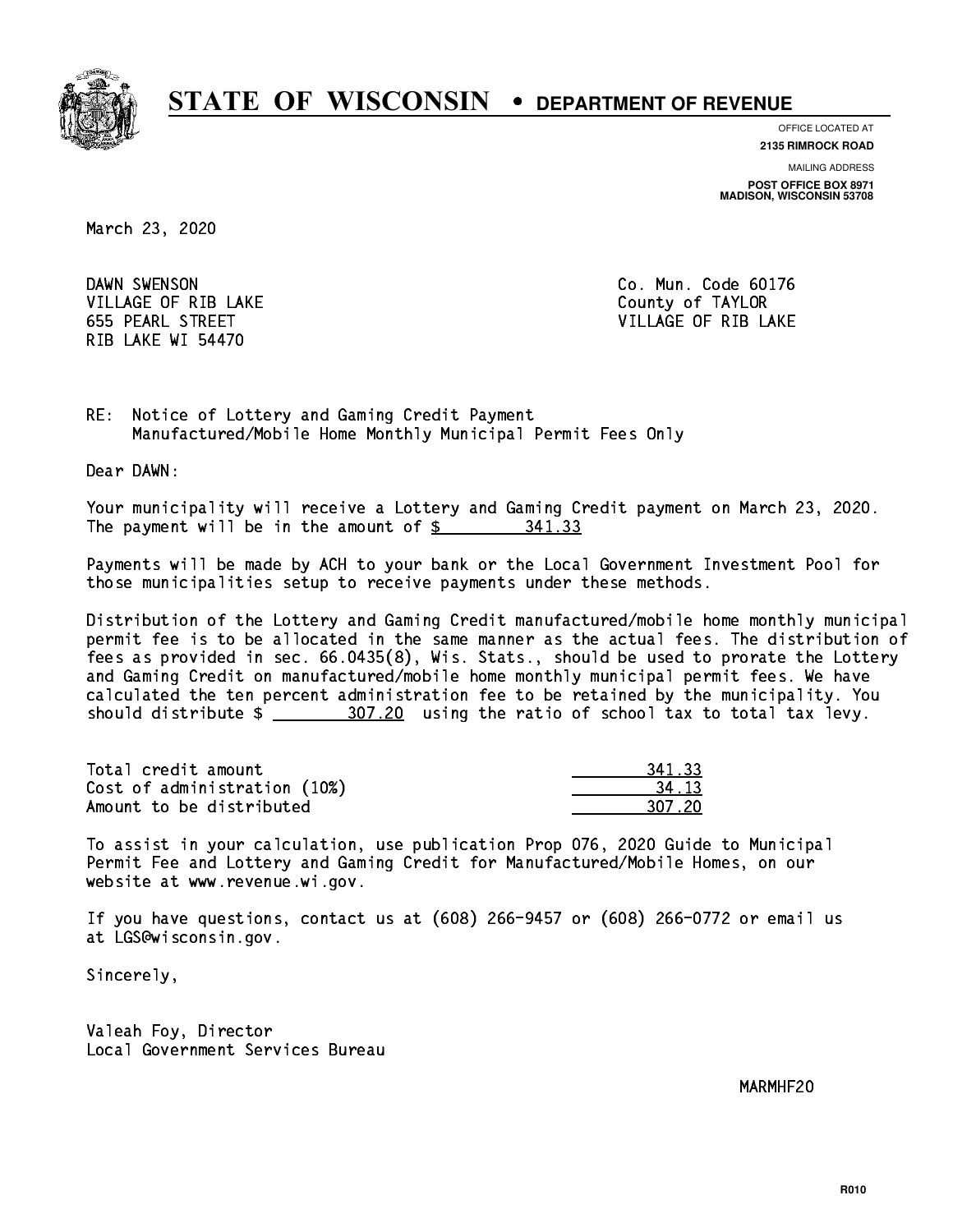

**OFFICE LOCATED AT**

**2135 RIMROCK ROAD**

**MAILING ADDRESS POST OFFICE BOX 8971 MADISON, WISCONSIN 53708**

March 23, 2020

JAN TISCHENDORF VILLAGE OF STETSONVILLE COUNTY OF TAYLOR P 0 BOX 219 STETSONVILLE WI 54480

Co. Mun. Code 60181 VILLAGE OF STETSONVILLE

RE: Notice of Lottery and Gaming Credit Payment Manufactured/Mobile Home Monthly Municipal Permit Fees Only

Dear JAN:

 Your municipality will receive a Lottery and Gaming Credit payment on March 23, 2020. The payment will be in the amount of  $\frac{2}{3}$ 449.09

 Payments will be made by ACH to your bank or the Local Government Investment Pool for those municipalities setup to receive payments under these methods.

 Distribution of the Lottery and Gaming Credit manufactured/mobile home monthly municipal permit fee is to be allocated in the same manner as the actual fees. The distribution of fees as provided in sec. 66.0435(8), Wis. Stats., should be used to prorate the Lottery and Gaming Credit on manufactured/mobile home monthly municipal permit fees. We have calculated the ten percent administration fee to be retained by the municipality. You should distribute  $\frac{404.19}{2}$  using the ratio of school tax to total tax levy.

| Total credit amount          | 449 N9 |
|------------------------------|--------|
| Cost of administration (10%) | 44.90  |
| Amount to be distributed     | 404 19 |

| 9.09  |
|-------|
| 1 9N  |
| ⊩4.19 |

 To assist in your calculation, use publication Prop 076, 2020 Guide to Municipal Permit Fee and Lottery and Gaming Credit for Manufactured/Mobile Homes, on our website at www.revenue.wi.gov.

 If you have questions, contact us at (608) 266-9457 or (608) 266-0772 or email us at LGS@wisconsin.gov.

Sincerely,

 Valeah Foy, Director Local Government Services Bureau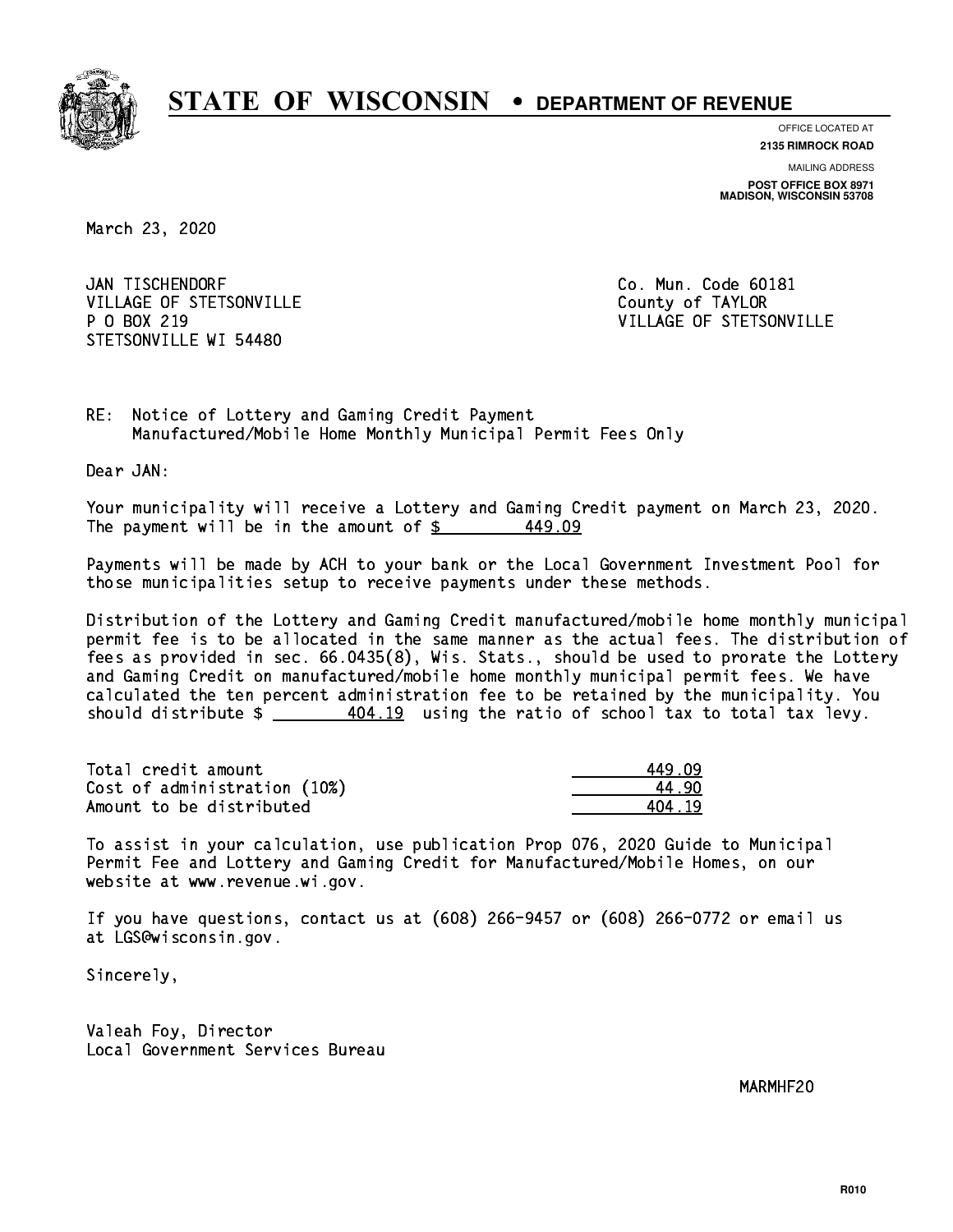

**OFFICE LOCATED AT**

**2135 RIMROCK ROAD**

**MAILING ADDRESS POST OFFICE BOX 8971 MADISON, WISCONSIN 53708**

March 23, 2020

KATHY TOM CITY OF MEDFORD County of TAYLOR 639 S 2ND ST CITY OF MEDFORD MEDFORD WI 54451-2058

Co. Mun. Code 60251

RE: Notice of Lottery and Gaming Credit Payment Manufactured/Mobile Home Monthly Municipal Permit Fees Only

Dear KATHY:

 Your municipality will receive a Lottery and Gaming Credit payment on March 23, 2020. The payment will be in the amount of  $\frac{2}{3}$  11,926.08

 Payments will be made by ACH to your bank or the Local Government Investment Pool for those municipalities setup to receive payments under these methods.

 Distribution of the Lottery and Gaming Credit manufactured/mobile home monthly municipal permit fee is to be allocated in the same manner as the actual fees. The distribution of fees as provided in sec. 66.0435(8), Wis. Stats., should be used to prorate the Lottery and Gaming Credit on manufactured/mobile home monthly municipal permit fees. We have calculated the ten percent administration fee to be retained by the municipality. You should distribute  $\frac{10,733.48}{2}$  using the ratio of school tax to total tax levy.

| Total credit amount          | 11,926.08 |
|------------------------------|-----------|
| Cost of administration (10%) | 1.192.60  |
| Amount to be distributed     | 10.733.48 |

 To assist in your calculation, use publication Prop 076, 2020 Guide to Municipal Permit Fee and Lottery and Gaming Credit for Manufactured/Mobile Homes, on our website at www.revenue.wi.gov.

 If you have questions, contact us at (608) 266-9457 or (608) 266-0772 or email us at LGS@wisconsin.gov.

Sincerely,

 Valeah Foy, Director Local Government Services Bureau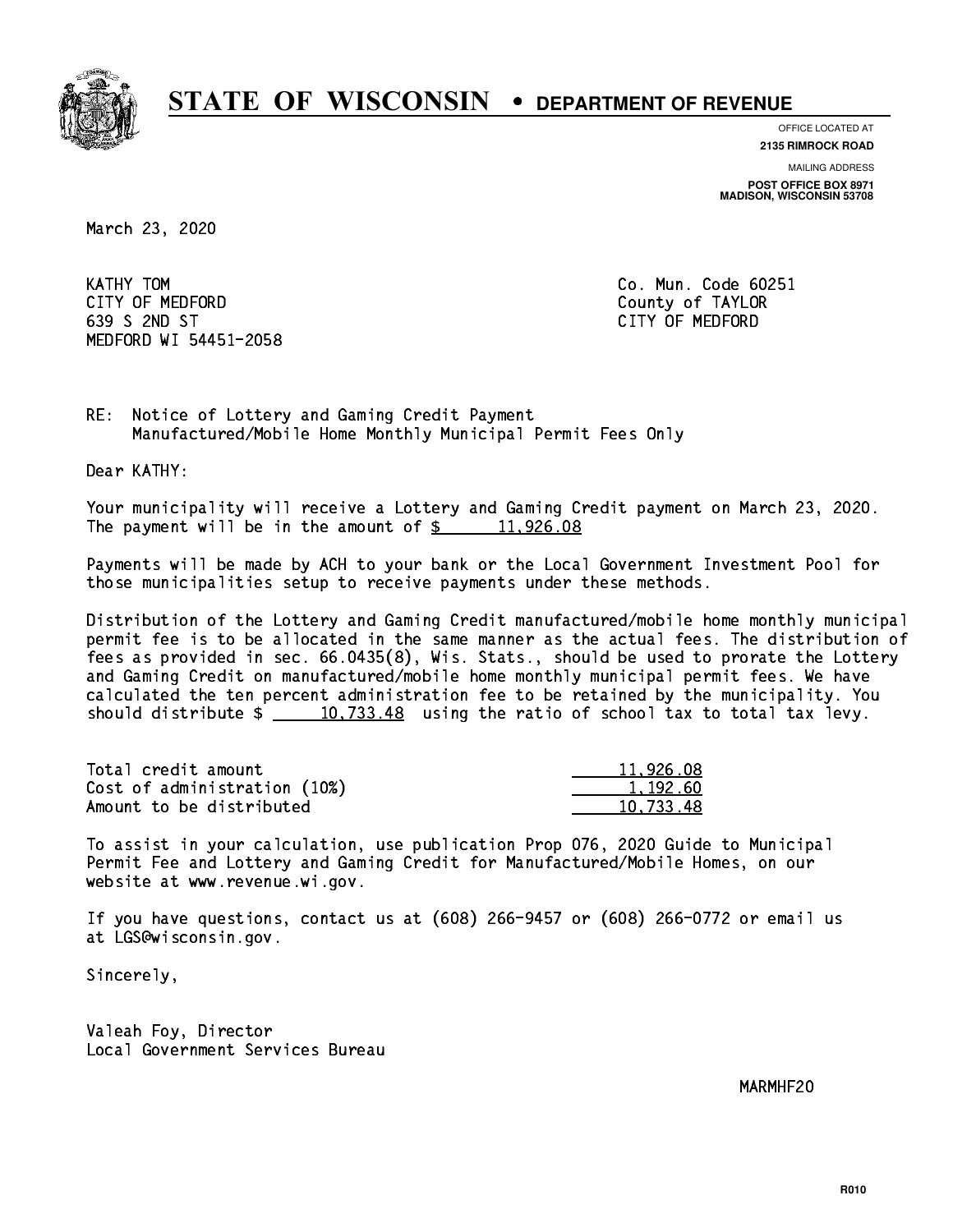

**OFFICE LOCATED AT**

**2135 RIMROCK ROAD**

**MAILING ADDRESS POST OFFICE BOX 8971 MADISON, WISCONSIN 53708**

March 23, 2020

**KELLY MOEN** N50151 COUNTY RD Y TOWN OF ALBION ELEVA WI 54738

Co. Mun. Code 61002 TOWN OF ALBION COUNTY OF TREMPEALEAU

RE: Notice of Lottery and Gaming Credit Payment Manufactured/Mobile Home Monthly Municipal Permit Fees Only

Dear KELLY:

 Your municipality will receive a Lottery and Gaming Credit payment on March 23, 2020. The payment will be in the amount of  $\frac{2}{3}$  1,053.96

 Payments will be made by ACH to your bank or the Local Government Investment Pool for those municipalities setup to receive payments under these methods.

 Distribution of the Lottery and Gaming Credit manufactured/mobile home monthly municipal permit fee is to be allocated in the same manner as the actual fees. The distribution of fees as provided in sec. 66.0435(8), Wis. Stats., should be used to prorate the Lottery and Gaming Credit on manufactured/mobile home monthly municipal permit fees. We have calculated the ten percent administration fee to be retained by the municipality. You should distribute \$ 948.57 using the ratio of school tax to total tax levy. \_\_\_\_\_\_\_\_\_\_\_\_\_\_

| Total credit amount          | 1.053.96 |
|------------------------------|----------|
| Cost of administration (10%) | 105.39   |
| Amount to be distributed     | 948.57   |

 To assist in your calculation, use publication Prop 076, 2020 Guide to Municipal Permit Fee and Lottery and Gaming Credit for Manufactured/Mobile Homes, on our website at www.revenue.wi.gov.

 If you have questions, contact us at (608) 266-9457 or (608) 266-0772 or email us at LGS@wisconsin.gov.

Sincerely,

 Valeah Foy, Director Local Government Services Bureau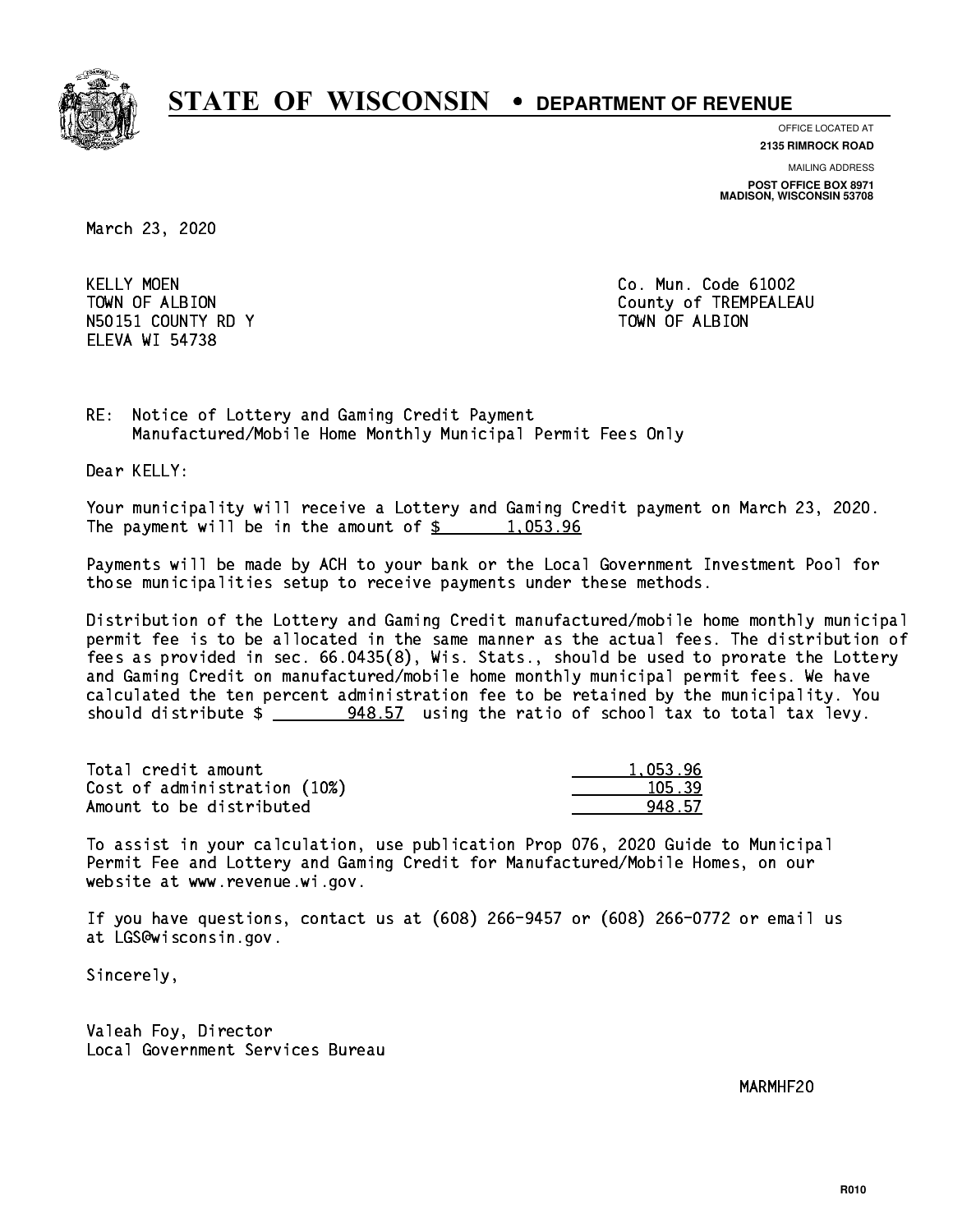

**OFFICE LOCATED AT**

**2135 RIMROCK ROAD**

**MAILING ADDRESS POST OFFICE BOX 8971 MADISON, WISCONSIN 53708**

March 23, 2020

 BLAZE STEGEMEYER Co. Mun. Code 61008 TOWN OF CALEDONIA County of TREMPEALEAU W19706 SAWMILL RD TOWN OF CALEDONIA GALESVILLE WI 54630-8337

RE: Notice of Lottery and Gaming Credit Payment Manufactured/Mobile Home Monthly Municipal Permit Fees Only

Dear BLAZE:

 Your municipality will receive a Lottery and Gaming Credit payment on March 23, 2020. The payment will be in the amount of  $\frac{2}{3}$  8,154.04

 Payments will be made by ACH to your bank or the Local Government Investment Pool for those municipalities setup to receive payments under these methods.

 Distribution of the Lottery and Gaming Credit manufactured/mobile home monthly municipal permit fee is to be allocated in the same manner as the actual fees. The distribution of fees as provided in sec. 66.0435(8), Wis. Stats., should be used to prorate the Lottery and Gaming Credit on manufactured/mobile home monthly municipal permit fees. We have calculated the ten percent administration fee to be retained by the municipality. You should distribute  $\frac{2}{1.338.64}$  using the ratio of school tax to total tax levy.

| Total credit amount          | 8.154.04 |
|------------------------------|----------|
| Cost of administration (10%) | -815.40  |
| Amount to be distributed     | 7.338.64 |

 To assist in your calculation, use publication Prop 076, 2020 Guide to Municipal Permit Fee and Lottery and Gaming Credit for Manufactured/Mobile Homes, on our website at www.revenue.wi.gov.

 If you have questions, contact us at (608) 266-9457 or (608) 266-0772 or email us at LGS@wisconsin.gov.

Sincerely,

 Valeah Foy, Director Local Government Services Bureau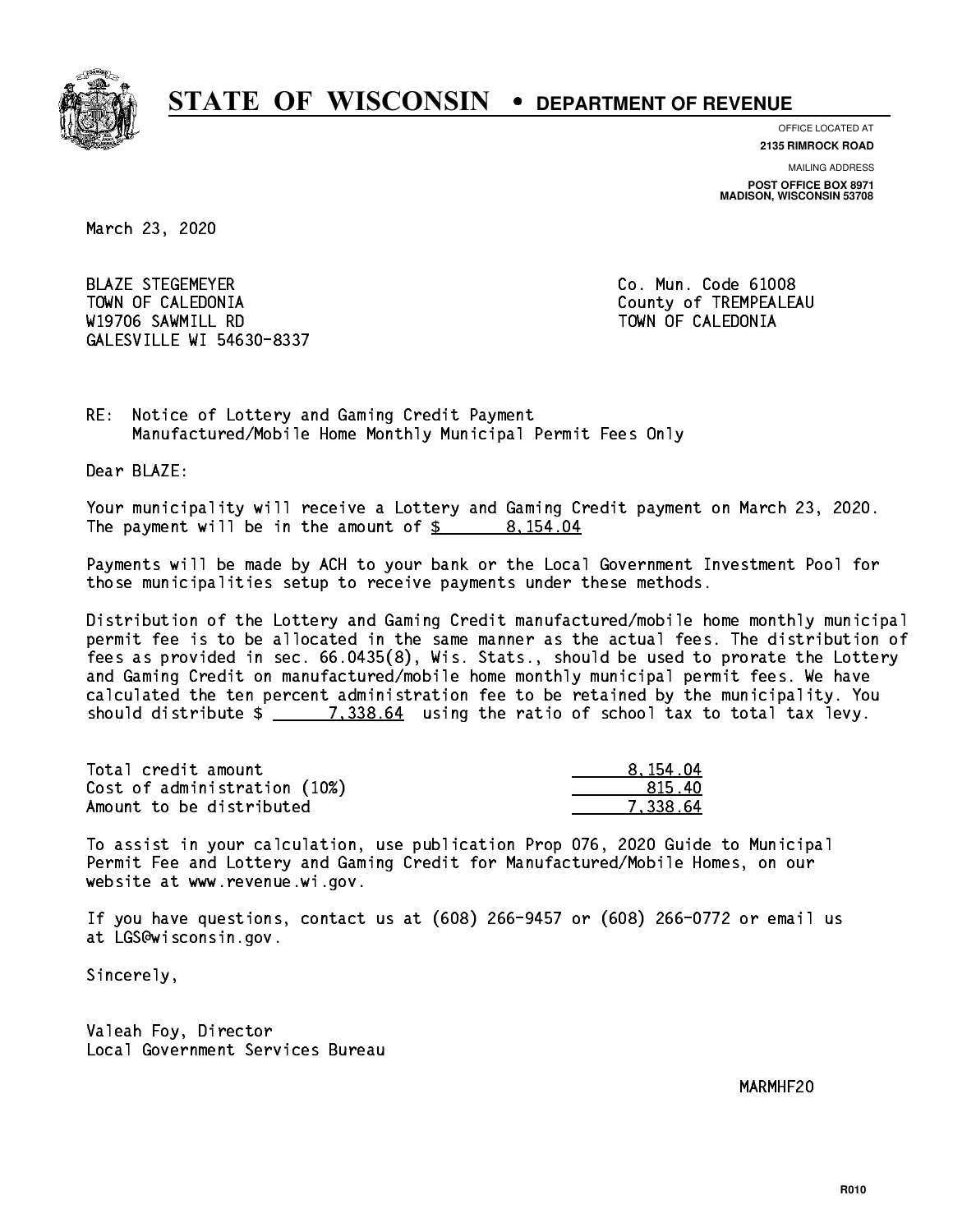

**OFFICE LOCATED AT 2135 RIMROCK ROAD**

**MAILING ADDRESS POST OFFICE BOX 8971 MADISON, WISCONSIN 53708**

March 23, 2020

SUE HENDERSON TOWN OF GALE **COUNTY OF SALE** N1880 TRIM RD TOWN OF GALERY COMPUTER STATES OF GALERY COMPUTER STATES OF GALERY COMPUTER STATES OF GALERY COMPUTERS GALESVILLE WI 54630-8276

Co. Mun. Code 61016

RE: Notice of Lottery and Gaming Credit Payment Manufactured/Mobile Home Monthly Municipal Permit Fees Only

Dear SUE:

 Your municipality will receive a Lottery and Gaming Credit payment on March 23, 2020. The payment will be in the amount of \$ 654.18 \_\_\_\_\_\_\_\_\_\_\_\_\_\_\_\_

 Payments will be made by ACH to your bank or the Local Government Investment Pool for those municipalities setup to receive payments under these methods.

 Distribution of the Lottery and Gaming Credit manufactured/mobile home monthly municipal permit fee is to be allocated in the same manner as the actual fees. The distribution of fees as provided in sec. 66.0435(8), Wis. Stats., should be used to prorate the Lottery and Gaming Credit on manufactured/mobile home monthly municipal permit fees. We have calculated the ten percent administration fee to be retained by the municipality. You should distribute  $\frac{2}{1}$   $\frac{588.77}{2}$  using the ratio of school tax to total tax levy.

| Total credit amount          | 654.18 |
|------------------------------|--------|
| Cost of administration (10%) | 65.41  |
| Amount to be distributed     | 588.77 |

 To assist in your calculation, use publication Prop 076, 2020 Guide to Municipal Permit Fee and Lottery and Gaming Credit for Manufactured/Mobile Homes, on our website at www.revenue.wi.gov.

 If you have questions, contact us at (608) 266-9457 or (608) 266-0772 or email us at LGS@wisconsin.gov.

Sincerely,

 Valeah Foy, Director Local Government Services Bureau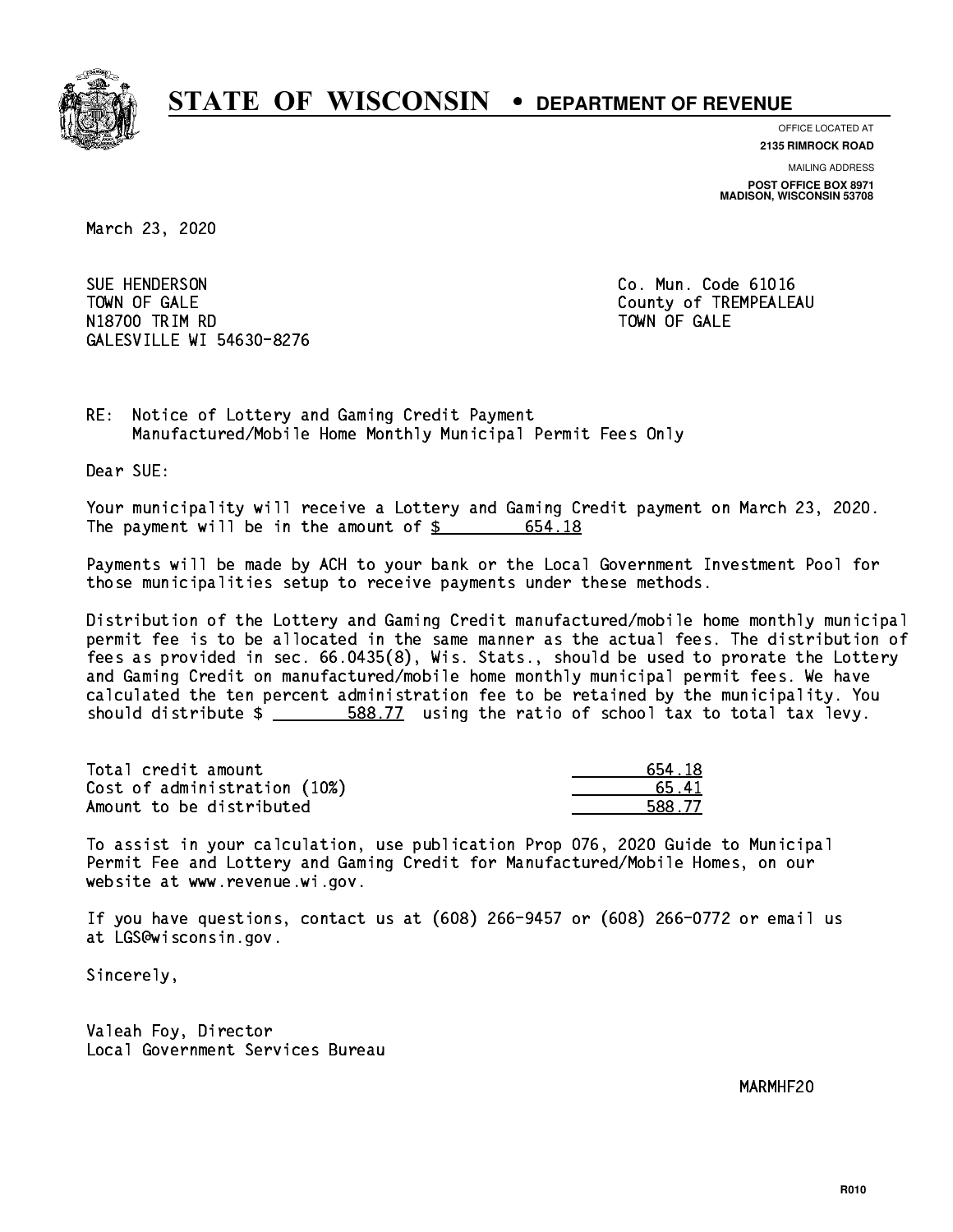

**OFFICE LOCATED AT**

**2135 RIMROCK ROAD**

**MAILING ADDRESS POST OFFICE BOX 8971 MADISON, WISCONSIN 53708**

March 23, 2020

 VALERIE PRONSCHINSKE Co. Mun. Code 61020 TOWN OF LINCOLN County of TREMPEALEAU N36690 GIEROK RD TOWN OF LINCOLN INDEPENDENCE WI 54747-9601

RE: Notice of Lottery and Gaming Credit Payment Manufactured/Mobile Home Monthly Municipal Permit Fees Only

Dear VALERIE:

 Your municipality will receive a Lottery and Gaming Credit payment on March 23, 2020. The payment will be in the amount of  $\frac{2}{3}$  1,830.57

 Payments will be made by ACH to your bank or the Local Government Investment Pool for those municipalities setup to receive payments under these methods.

 Distribution of the Lottery and Gaming Credit manufactured/mobile home monthly municipal permit fee is to be allocated in the same manner as the actual fees. The distribution of fees as provided in sec. 66.0435(8), Wis. Stats., should be used to prorate the Lottery and Gaming Credit on manufactured/mobile home monthly municipal permit fees. We have calculated the ten percent administration fee to be retained by the municipality. You should distribute  $\frac{1.647.52}{1.647.52}$  using the ratio of school tax to total tax levy.

| Total credit amount          | 1,830.57 |
|------------------------------|----------|
| Cost of administration (10%) | 183.05   |
| Amount to be distributed     | 1.647.52 |

 To assist in your calculation, use publication Prop 076, 2020 Guide to Municipal Permit Fee and Lottery and Gaming Credit for Manufactured/Mobile Homes, on our website at www.revenue.wi.gov.

 If you have questions, contact us at (608) 266-9457 or (608) 266-0772 or email us at LGS@wisconsin.gov.

Sincerely,

 Valeah Foy, Director Local Government Services Bureau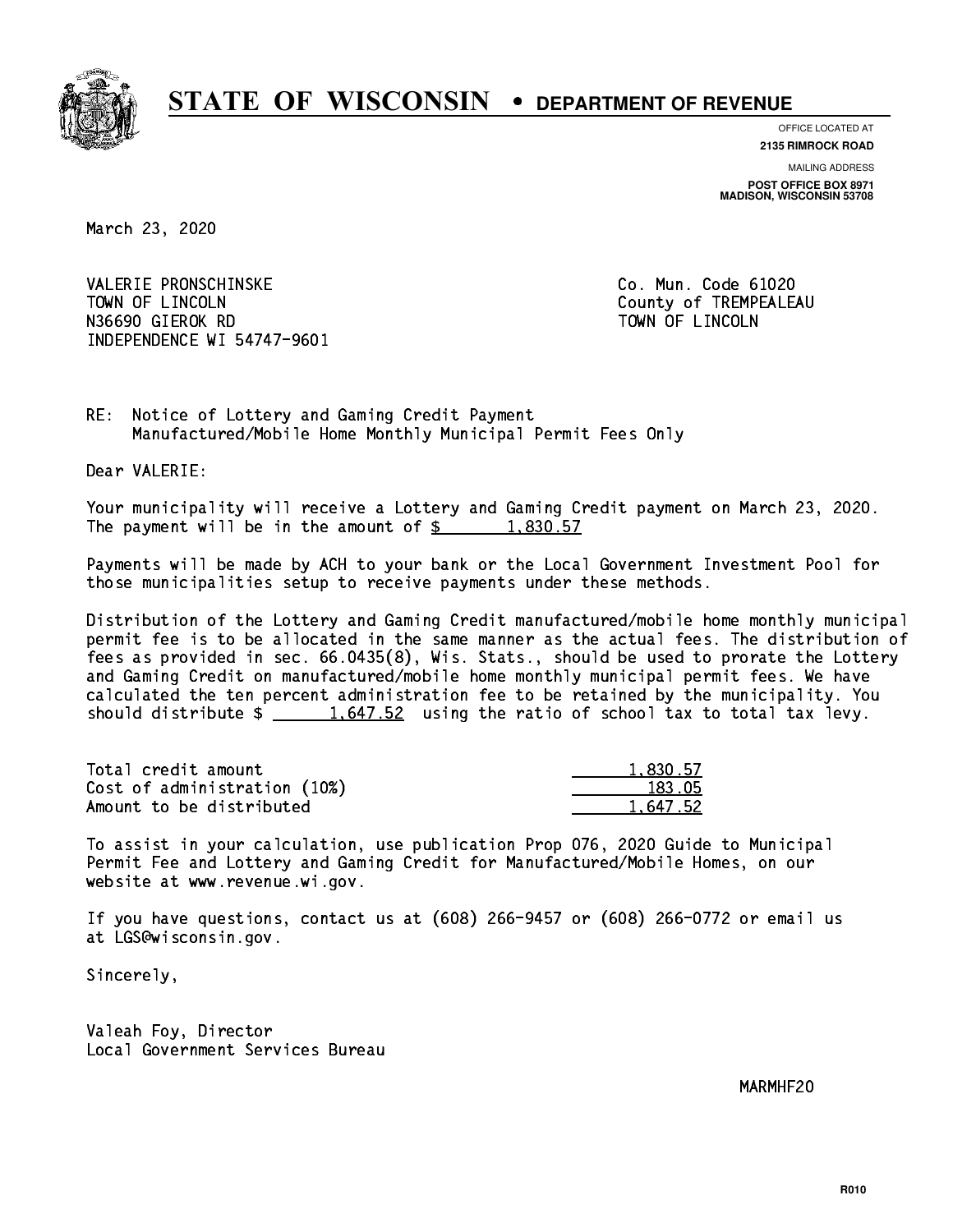

**OFFICE LOCATED AT**

**2135 RIMROCK ROAD**

**MAILING ADDRESS POST OFFICE BOX 8971 MADISON, WISCONSIN 53708**

March 23, 2020

SONJA A BYRNE CO. Mun. Code 61028 TOWN OF TREMPEALEAU **COUNTY OF TREMPEALEAU** W24854 STATE RD 54/93 TOWN OF TREMPEALEAU GALESVILLE WI 54630-8243

RE: Notice of Lottery and Gaming Credit Payment Manufactured/Mobile Home Monthly Municipal Permit Fees Only

Dear SONJA:

 Your municipality will receive a Lottery and Gaming Credit payment on March 23, 2020. The payment will be in the amount of  $\frac{245.31}{200}$ 

 Payments will be made by ACH to your bank or the Local Government Investment Pool for those municipalities setup to receive payments under these methods.

 Distribution of the Lottery and Gaming Credit manufactured/mobile home monthly municipal permit fee is to be allocated in the same manner as the actual fees. The distribution of fees as provided in sec. 66.0435(8), Wis. Stats., should be used to prorate the Lottery and Gaming Credit on manufactured/mobile home monthly municipal permit fees. We have calculated the ten percent administration fee to be retained by the municipality. You should distribute  $\frac{220.78}{20.78}$  using the ratio of school tax to total tax levy.

Total credit amount Cost of administration (10%) Amount to be distributed

| $\cdot$ 31 |
|------------|
| 1 52       |
| - 78       |

 To assist in your calculation, use publication Prop 076, 2020 Guide to Municipal Permit Fee and Lottery and Gaming Credit for Manufactured/Mobile Homes, on our website at www.revenue.wi.gov.

 If you have questions, contact us at (608) 266-9457 or (608) 266-0772 or email us at LGS@wisconsin.gov.

Sincerely,

 Valeah Foy, Director Local Government Services Bureau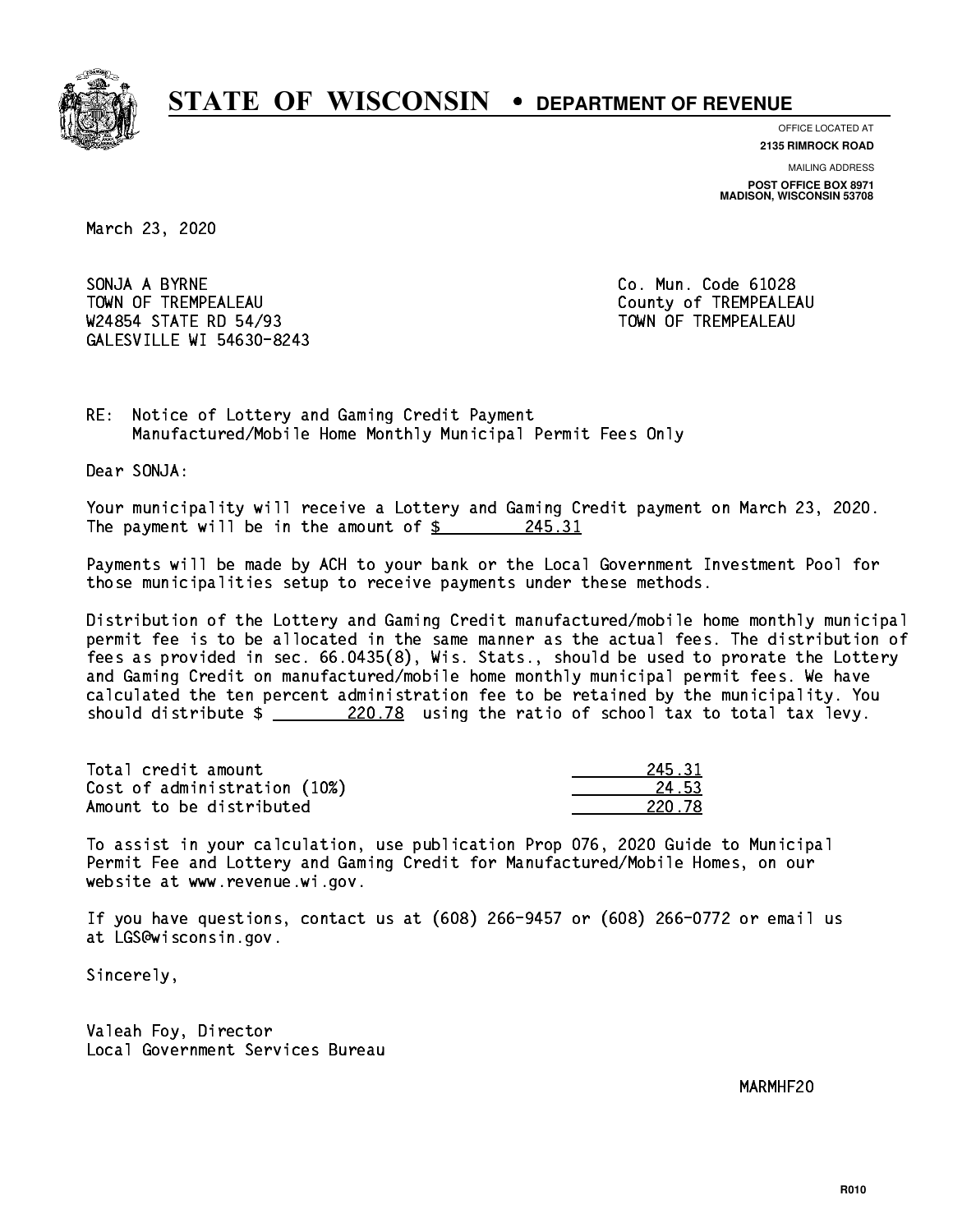

**OFFICE LOCATED AT**

**2135 RIMROCK ROAD**

**MAILING ADDRESS POST OFFICE BOX 8971 MADISON, WISCONSIN 53708**

March 23, 2020

JANE JENSEN PO BOX 125 VILLAGE OF ETTRICK ETTRICK WI 54627-0125

Co. Mun. Code 61122 VILLAGE OF ETTRICK County of TREMPEALEAU

RE: Notice of Lottery and Gaming Credit Payment Manufactured/Mobile Home Monthly Municipal Permit Fees Only

Dear JANE:

 Your municipality will receive a Lottery and Gaming Credit payment on March 23, 2020. The payment will be in the amount of  $\frac{2}{3}$  1,323.73

 Payments will be made by ACH to your bank or the Local Government Investment Pool for those municipalities setup to receive payments under these methods.

 Distribution of the Lottery and Gaming Credit manufactured/mobile home monthly municipal permit fee is to be allocated in the same manner as the actual fees. The distribution of fees as provided in sec. 66.0435(8), Wis. Stats., should be used to prorate the Lottery and Gaming Credit on manufactured/mobile home monthly municipal permit fees. We have calculated the ten percent administration fee to be retained by the municipality. You should distribute  $\frac{1,191.36}{2}$  using the ratio of school tax to total tax levy.

| Total credit amount          | 1.323.73 |
|------------------------------|----------|
| Cost of administration (10%) | 132.37   |
| Amount to be distributed     | 1.191.36 |

 To assist in your calculation, use publication Prop 076, 2020 Guide to Municipal Permit Fee and Lottery and Gaming Credit for Manufactured/Mobile Homes, on our website at www.revenue.wi.gov.

 If you have questions, contact us at (608) 266-9457 or (608) 266-0772 or email us at LGS@wisconsin.gov.

Sincerely,

 Valeah Foy, Director Local Government Services Bureau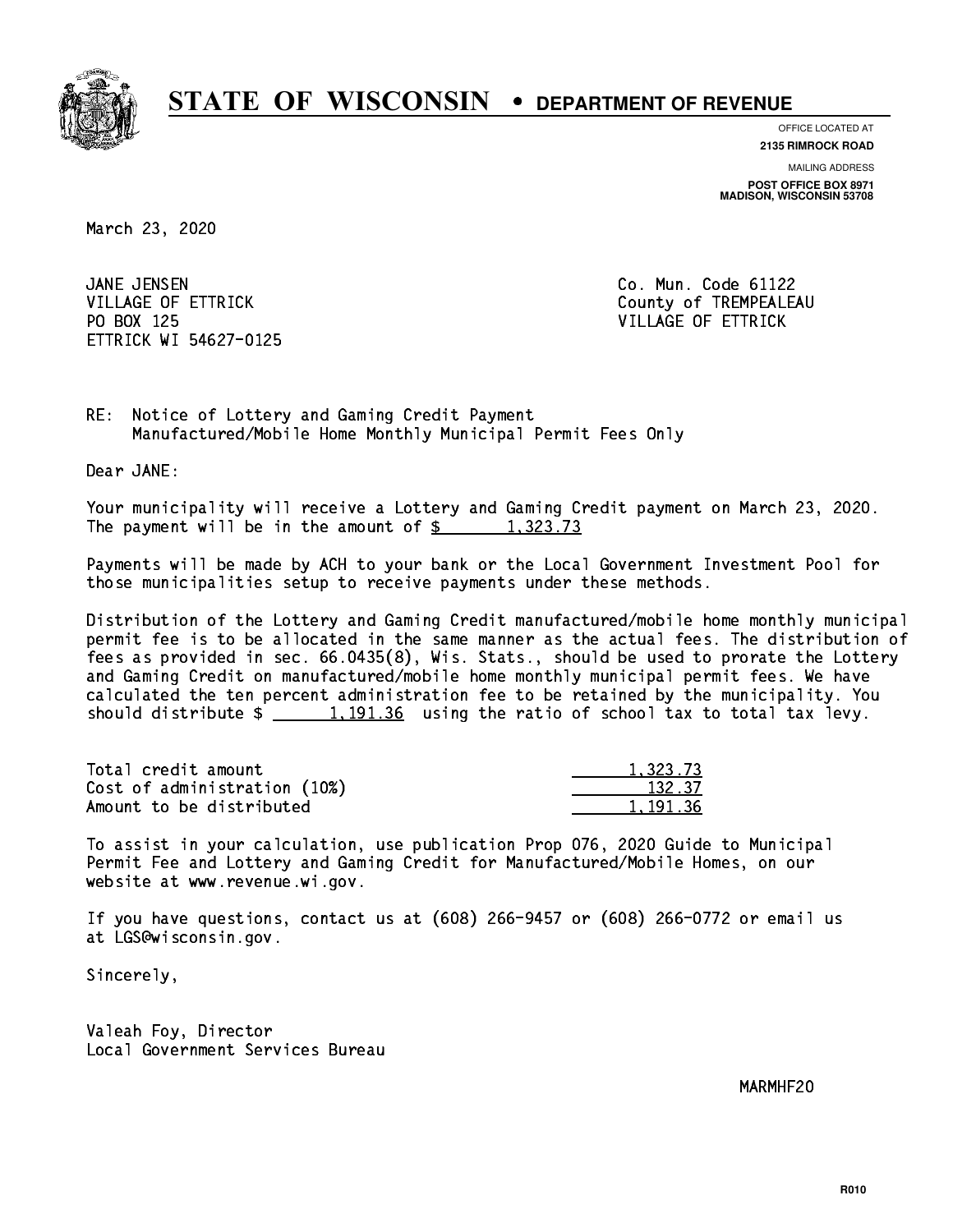

**OFFICE LOCATED AT**

**2135 RIMROCK ROAD**

**MAILING ADDRESS POST OFFICE BOX 8971 MADISON, WISCONSIN 53708**

March 23, 2020

 HOLLIE SOBOTTA Co. Mun. Code 61186 VILLAGE OF TREMPEALEAU County of TREMPEALEAU PO BOX 247 TREMPEALEAU WI 54661

VILLAGE OF TREMPEALEAU

RE: Notice of Lottery and Gaming Credit Payment Manufactured/Mobile Home Monthly Municipal Permit Fees Only

Dear HOLLIE:

 Your municipality will receive a Lottery and Gaming Credit payment on March 23, 2020. The payment will be in the amount of  $\frac{20,228.16}{20,228.16}$ 

 Payments will be made by ACH to your bank or the Local Government Investment Pool for those municipalities setup to receive payments under these methods.

 Distribution of the Lottery and Gaming Credit manufactured/mobile home monthly municipal permit fee is to be allocated in the same manner as the actual fees. The distribution of fees as provided in sec. 66.0435(8), Wis. Stats., should be used to prorate the Lottery and Gaming Credit on manufactured/mobile home monthly municipal permit fees. We have calculated the ten percent administration fee to be retained by the municipality. You should distribute  $\frac{18,205.35}{2}$  using the ratio of school tax to total tax levy.

| Total credit amount          | 20,228.16 |
|------------------------------|-----------|
| Cost of administration (10%) | 2.022.81  |
| Amount to be distributed     | 18,205,35 |

 To assist in your calculation, use publication Prop 076, 2020 Guide to Municipal Permit Fee and Lottery and Gaming Credit for Manufactured/Mobile Homes, on our website at www.revenue.wi.gov.

 If you have questions, contact us at (608) 266-9457 or (608) 266-0772 or email us at LGS@wisconsin.gov.

Sincerely,

 Valeah Foy, Director Local Government Services Bureau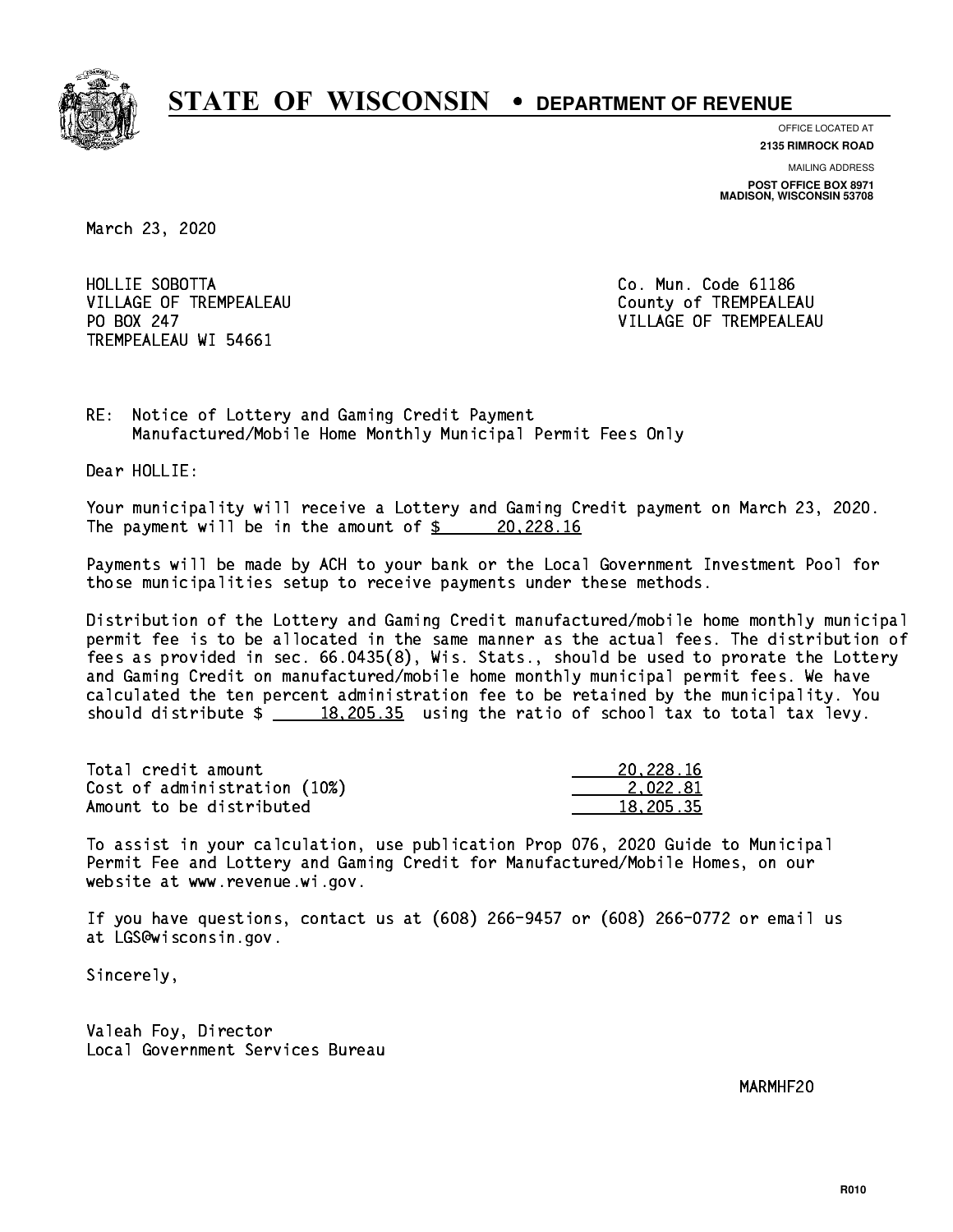

**OFFICE LOCATED AT**

**2135 RIMROCK ROAD**

**MAILING ADDRESS POST OFFICE BOX 8971 MADISON, WISCONSIN 53708**

March 23, 2020

ANGELA BERG 203 W MAIN ST CITY OF ARCADIA ARCADIA WI 54612-1329

Co. Mun. Code 61201 CITY OF ARCADIA County of TREMPEALEAU

RE: Notice of Lottery and Gaming Credit Payment Manufactured/Mobile Home Monthly Municipal Permit Fees Only

Dear ANGELA:

 Your municipality will receive a Lottery and Gaming Credit payment on March 23, 2020. The payment will be in the amount of  $\frac{2}{3}$  4,360.34

 Payments will be made by ACH to your bank or the Local Government Investment Pool for those municipalities setup to receive payments under these methods.

 Distribution of the Lottery and Gaming Credit manufactured/mobile home monthly municipal permit fee is to be allocated in the same manner as the actual fees. The distribution of fees as provided in sec. 66.0435(8), Wis. Stats., should be used to prorate the Lottery and Gaming Credit on manufactured/mobile home monthly municipal permit fees. We have calculated the ten percent administration fee to be retained by the municipality. You should distribute  $\frac{2}{2}$   $\frac{3.924.31}{2}$  using the ratio of school tax to total tax levy.

| Total credit amount          | 4.360.34 |
|------------------------------|----------|
| Cost of administration (10%) | 436 03   |
| Amount to be distributed     | 3.924.31 |

 To assist in your calculation, use publication Prop 076, 2020 Guide to Municipal Permit Fee and Lottery and Gaming Credit for Manufactured/Mobile Homes, on our website at www.revenue.wi.gov.

 If you have questions, contact us at (608) 266-9457 or (608) 266-0772 or email us at LGS@wisconsin.gov.

Sincerely,

 Valeah Foy, Director Local Government Services Bureau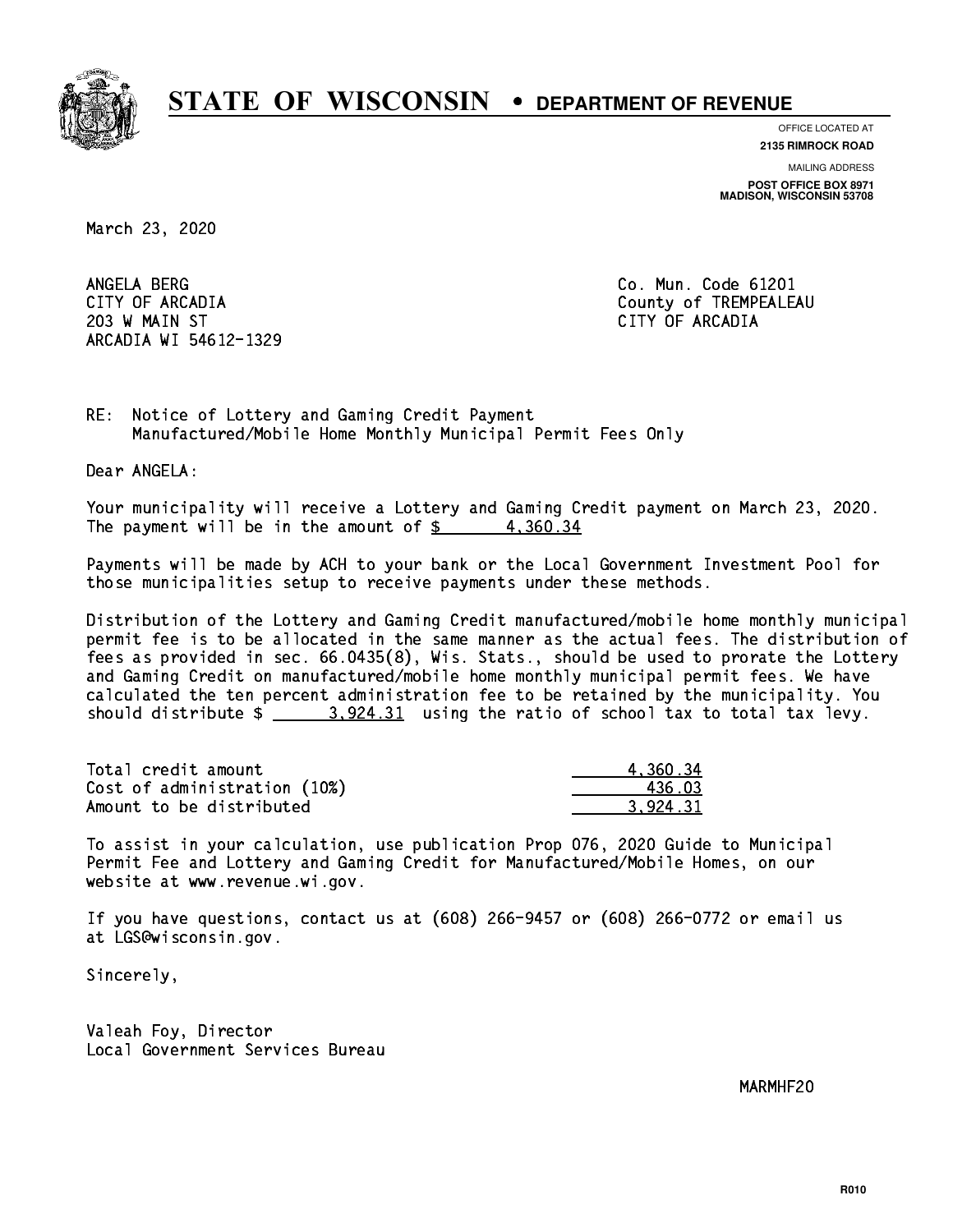

**OFFICE LOCATED AT**

**2135 RIMROCK ROAD**

**MAILING ADDRESS POST OFFICE BOX 8971 MADISON, WISCONSIN 53708**

March 23, 2020

 SUSAN FREDERIXON Co. Mun. Code 61206 PO BOX 147 PO BOX 147 CITY OF BLACK IS A RELEASED OF BLACK IS A RELEASED OF BLACK IS A RELEASED OF BLACK IS A RELEASED OF BLAIR WI 54616-0147

CITY OF BLAIR County of TREMPEALEAU

RE: Notice of Lottery and Gaming Credit Payment Manufactured/Mobile Home Monthly Municipal Permit Fees Only

Dear SUSAN:

 Your municipality will receive a Lottery and Gaming Credit payment on March 23, 2020. The payment will be in the amount of \$ 3,162.42 \_\_\_\_\_\_\_\_\_\_\_\_\_\_\_\_

 Payments will be made by ACH to your bank or the Local Government Investment Pool for those municipalities setup to receive payments under these methods.

 Distribution of the Lottery and Gaming Credit manufactured/mobile home monthly municipal permit fee is to be allocated in the same manner as the actual fees. The distribution of fees as provided in sec. 66.0435(8), Wis. Stats., should be used to prorate the Lottery and Gaming Credit on manufactured/mobile home monthly municipal permit fees. We have calculated the ten percent administration fee to be retained by the municipality. You should distribute  $\frac{2.846.18}{ }$  using the ratio of school tax to total tax levy.

| Total credit amount          | 3.162.42 |
|------------------------------|----------|
| Cost of administration (10%) | 316.24   |
| Amount to be distributed     | 2.846.18 |

 To assist in your calculation, use publication Prop 076, 2020 Guide to Municipal Permit Fee and Lottery and Gaming Credit for Manufactured/Mobile Homes, on our website at www.revenue.wi.gov.

 If you have questions, contact us at (608) 266-9457 or (608) 266-0772 or email us at LGS@wisconsin.gov.

Sincerely,

 Valeah Foy, Director Local Government Services Bureau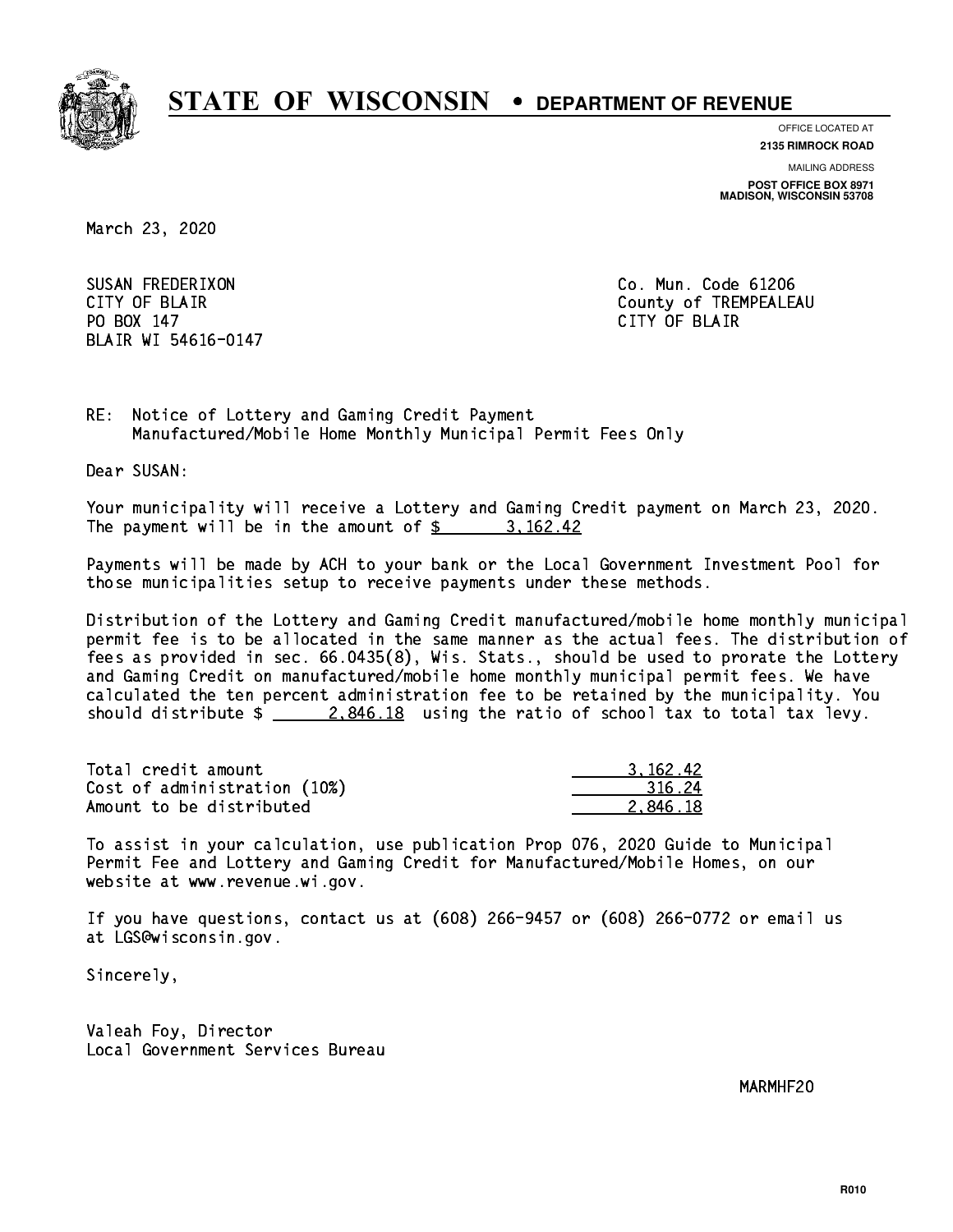

**OFFICE LOCATED AT**

**2135 RIMROCK ROAD**

**MAILING ADDRESS POST OFFICE BOX 8971 MADISON, WISCONSIN 53708**

March 23, 2020

BLYANN E JOHNSON CO. Mun. Code 61265 PO BOX 308 PO BOX 308 CITY OF OSSEO OSSEO WI 54758-0308

CITY OF OSSEO COUNTY OF OSSEO

RE: Notice of Lottery and Gaming Credit Payment Manufactured/Mobile Home Monthly Municipal Permit Fees Only

Dear BLYANN:

 Your municipality will receive a Lottery and Gaming Credit payment on March 23, 2020. The payment will be in the amount of  $\frac{2}{3}$  195.43

 Payments will be made by ACH to your bank or the Local Government Investment Pool for those municipalities setup to receive payments under these methods.

 Distribution of the Lottery and Gaming Credit manufactured/mobile home monthly municipal permit fee is to be allocated in the same manner as the actual fees. The distribution of fees as provided in sec. 66.0435(8), Wis. Stats., should be used to prorate the Lottery and Gaming Credit on manufactured/mobile home monthly municipal permit fees. We have calculated the ten percent administration fee to be retained by the municipality. You should distribute  $\frac{2}{2}$   $\frac{175.89}{2}$  using the ratio of school tax to total tax levy.

Total credit amount Cost of administration (10%) Amount to be distributed

| п.<br>L R |
|-----------|
| 54        |
| 175       |

 To assist in your calculation, use publication Prop 076, 2020 Guide to Municipal Permit Fee and Lottery and Gaming Credit for Manufactured/Mobile Homes, on our website at www.revenue.wi.gov.

 If you have questions, contact us at (608) 266-9457 or (608) 266-0772 or email us at LGS@wisconsin.gov.

Sincerely,

 Valeah Foy, Director Local Government Services Bureau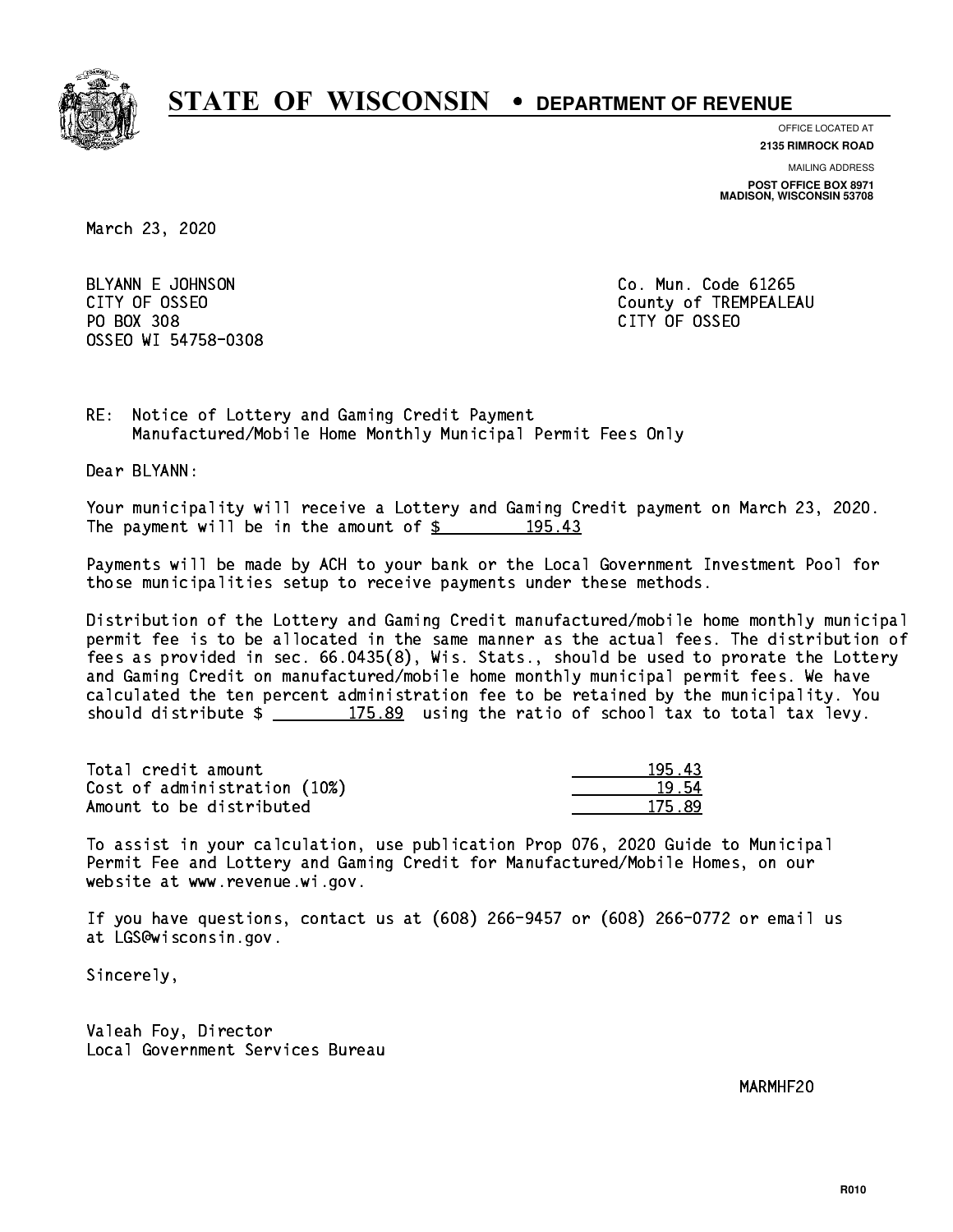

**OFFICE LOCATED AT**

**2135 RIMROCK ROAD**

**MAILING ADDRESS POST OFFICE BOX 8971 MADISON, WISCONSIN 53708**

March 23, 2020

 JESSICA L ROGERS Co. Mun. Code 62012 TOWN OF FRANKLIN County of VERNON S7580 STATE HWY 27 TOWN OF FRANKLIN VIROQUA WI 54665-8673

RE: Notice of Lottery and Gaming Credit Payment Manufactured/Mobile Home Monthly Municipal Permit Fees Only

Dear JESSICA:

 Your municipality will receive a Lottery and Gaming Credit payment on March 23, 2020. The payment will be in the amount of  $\frac{2}{3}$  1,388.92

 Payments will be made by ACH to your bank or the Local Government Investment Pool for those municipalities setup to receive payments under these methods.

 Distribution of the Lottery and Gaming Credit manufactured/mobile home monthly municipal permit fee is to be allocated in the same manner as the actual fees. The distribution of fees as provided in sec. 66.0435(8), Wis. Stats., should be used to prorate the Lottery and Gaming Credit on manufactured/mobile home monthly municipal permit fees. We have calculated the ten percent administration fee to be retained by the municipality. You should distribute  $\frac{1}{250.03}$  using the ratio of school tax to total tax levy.

| Total credit amount          | 1,388.92 |
|------------------------------|----------|
| Cost of administration (10%) | 138.89   |
| Amount to be distributed     | 1,250.03 |

 To assist in your calculation, use publication Prop 076, 2020 Guide to Municipal Permit Fee and Lottery and Gaming Credit for Manufactured/Mobile Homes, on our website at www.revenue.wi.gov.

 If you have questions, contact us at (608) 266-9457 or (608) 266-0772 or email us at LGS@wisconsin.gov.

Sincerely,

 Valeah Foy, Director Local Government Services Bureau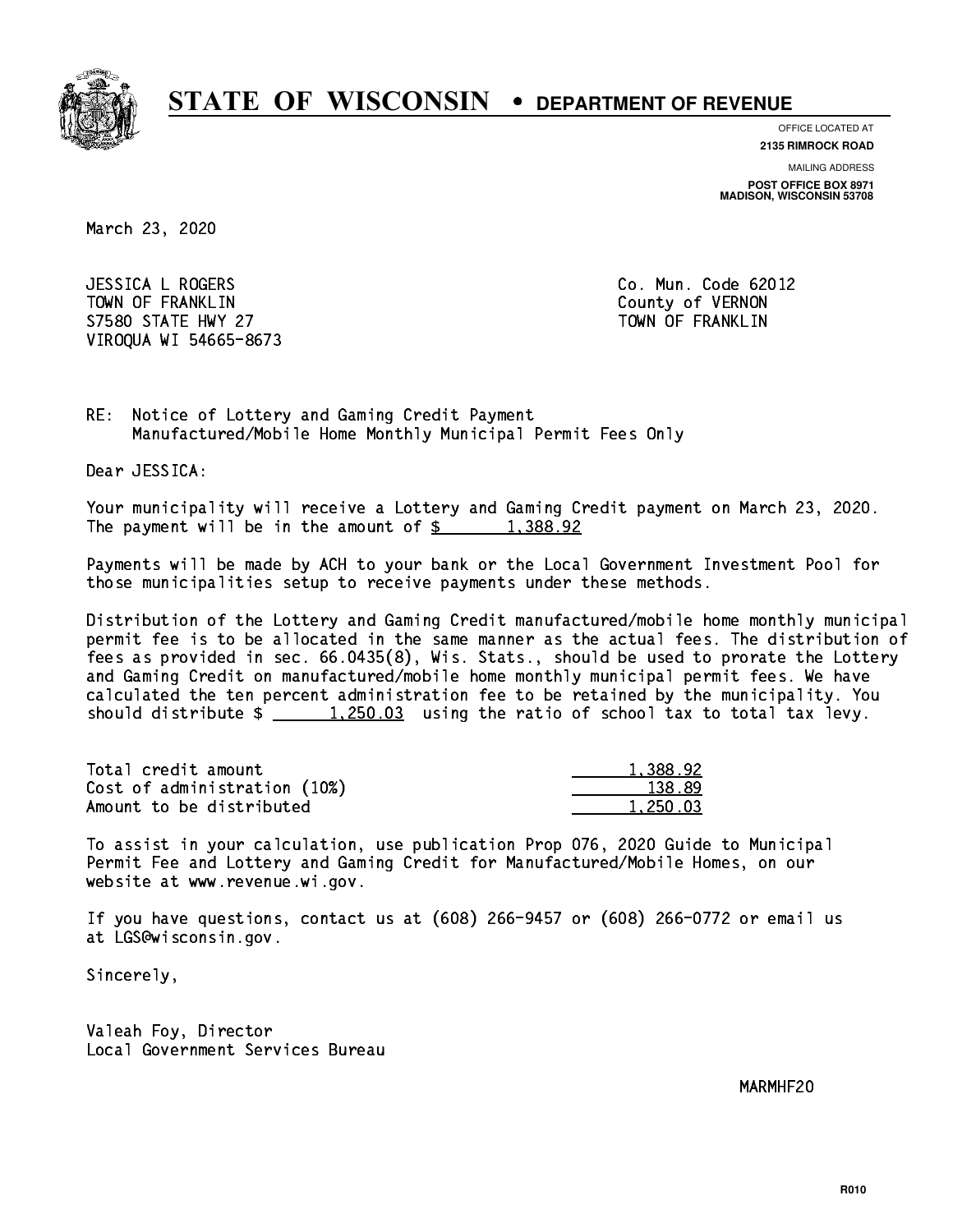

**OFFICE LOCATED AT 2135 RIMROCK ROAD**

**MAILING ADDRESS**

**POST OFFICE BOX 8971 MADISON, WISCONSIN 53708**

March 23, 2020

E778 MAPLE DR TOWN OF GENOA GENOA WI 54632

 CHERRIE JOHNSON Co. Mun. Code 62014 TOWN OF GENOA County of VERNON

RE: Notice of Lottery and Gaming Credit Payment Manufactured/Mobile Home Monthly Municipal Permit Fees Only

Dear CHERRIE:

 Your municipality will receive a Lottery and Gaming Credit payment on March 23, 2020. The payment will be in the amount of  $\frac{2}{3}$  3,609.17

 Payments will be made by ACH to your bank or the Local Government Investment Pool for those municipalities setup to receive payments under these methods.

 Distribution of the Lottery and Gaming Credit manufactured/mobile home monthly municipal permit fee is to be allocated in the same manner as the actual fees. The distribution of fees as provided in sec. 66.0435(8), Wis. Stats., should be used to prorate the Lottery and Gaming Credit on manufactured/mobile home monthly municipal permit fees. We have calculated the ten percent administration fee to be retained by the municipality. You should distribute  $\frac{2}{2}$   $\frac{3,248.26}{2}$  using the ratio of school tax to total tax levy.

| Total credit amount          | 3.609.17 |
|------------------------------|----------|
| Cost of administration (10%) | 360.91   |
| Amount to be distributed     | 3.248.26 |

 To assist in your calculation, use publication Prop 076, 2020 Guide to Municipal Permit Fee and Lottery and Gaming Credit for Manufactured/Mobile Homes, on our website at www.revenue.wi.gov.

 If you have questions, contact us at (608) 266-9457 or (608) 266-0772 or email us at LGS@wisconsin.gov.

Sincerely,

 Valeah Foy, Director Local Government Services Bureau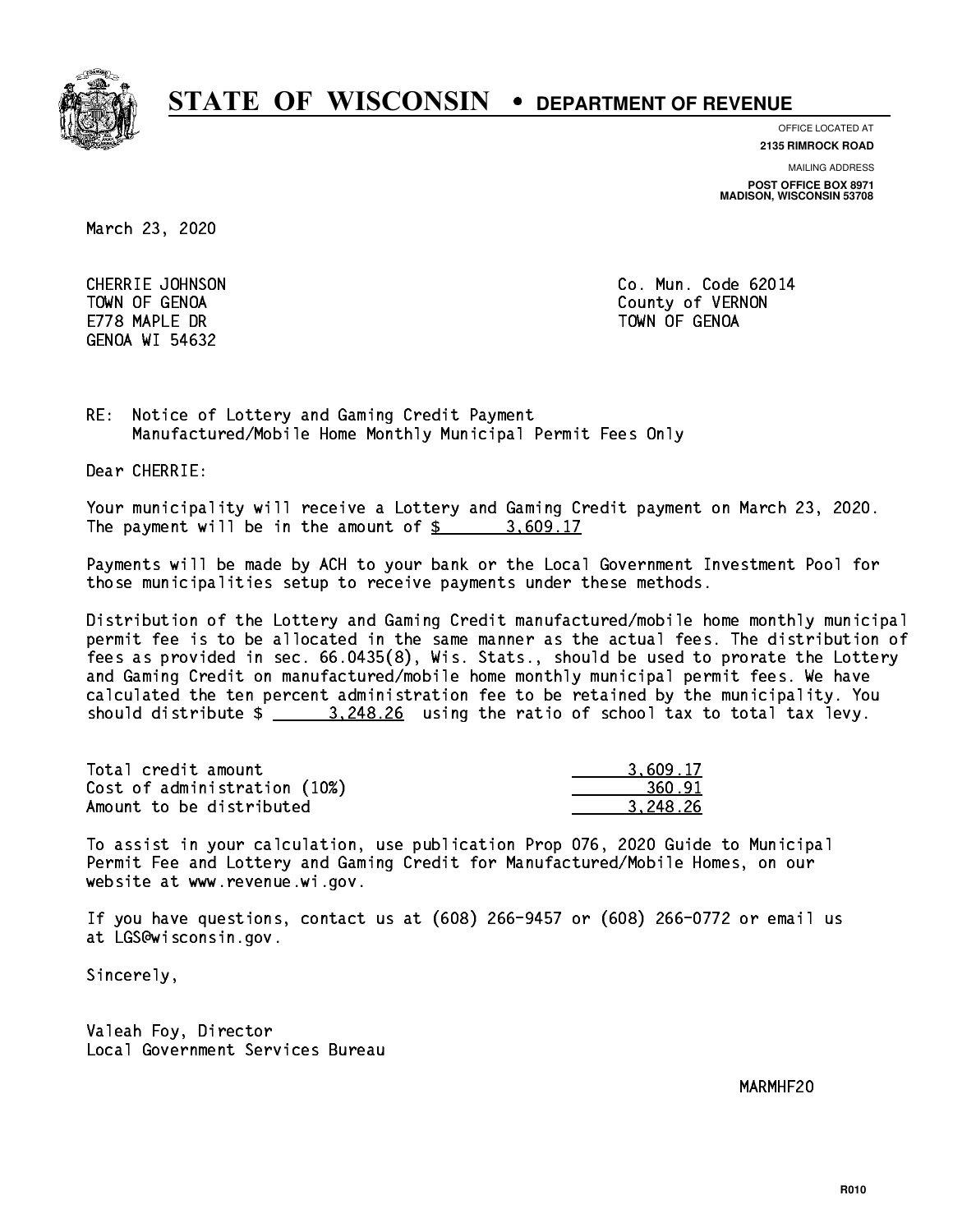

**OFFICE LOCATED AT 2135 RIMROCK ROAD**

**MAILING ADDRESS POST OFFICE BOX 8971 MADISON, WISCONSIN 53708**

March 23, 2020

 ALICE SEBRANEK Co. Mun. Code 62022 TOWN OF HILLSBORO County of VERNON E16681 RIDGE RD TOWN OF HILLSBORO HILLSBORO WI 54634-3265

RE: Notice of Lottery and Gaming Credit Payment Manufactured/Mobile Home Monthly Municipal Permit Fees Only

Dear ALICE:

 Your municipality will receive a Lottery and Gaming Credit payment on March 23, 2020. The payment will be in the amount of  $$ 972.39$ 

 Payments will be made by ACH to your bank or the Local Government Investment Pool for those municipalities setup to receive payments under these methods.

 Distribution of the Lottery and Gaming Credit manufactured/mobile home monthly municipal permit fee is to be allocated in the same manner as the actual fees. The distribution of fees as provided in sec. 66.0435(8), Wis. Stats., should be used to prorate the Lottery and Gaming Credit on manufactured/mobile home monthly municipal permit fees. We have calculated the ten percent administration fee to be retained by the municipality. You should distribute  $\frac{2}{2}$   $\frac{875.16}{2}$  using the ratio of school tax to total tax levy.

Total credit amount Cost of administration (10%) Amount to be distributed

| रप<br>7 : 1 |
|-------------|
| - 23        |
| 16          |

 To assist in your calculation, use publication Prop 076, 2020 Guide to Municipal Permit Fee and Lottery and Gaming Credit for Manufactured/Mobile Homes, on our website at www.revenue.wi.gov.

 If you have questions, contact us at (608) 266-9457 or (608) 266-0772 or email us at LGS@wisconsin.gov.

Sincerely,

 Valeah Foy, Director Local Government Services Bureau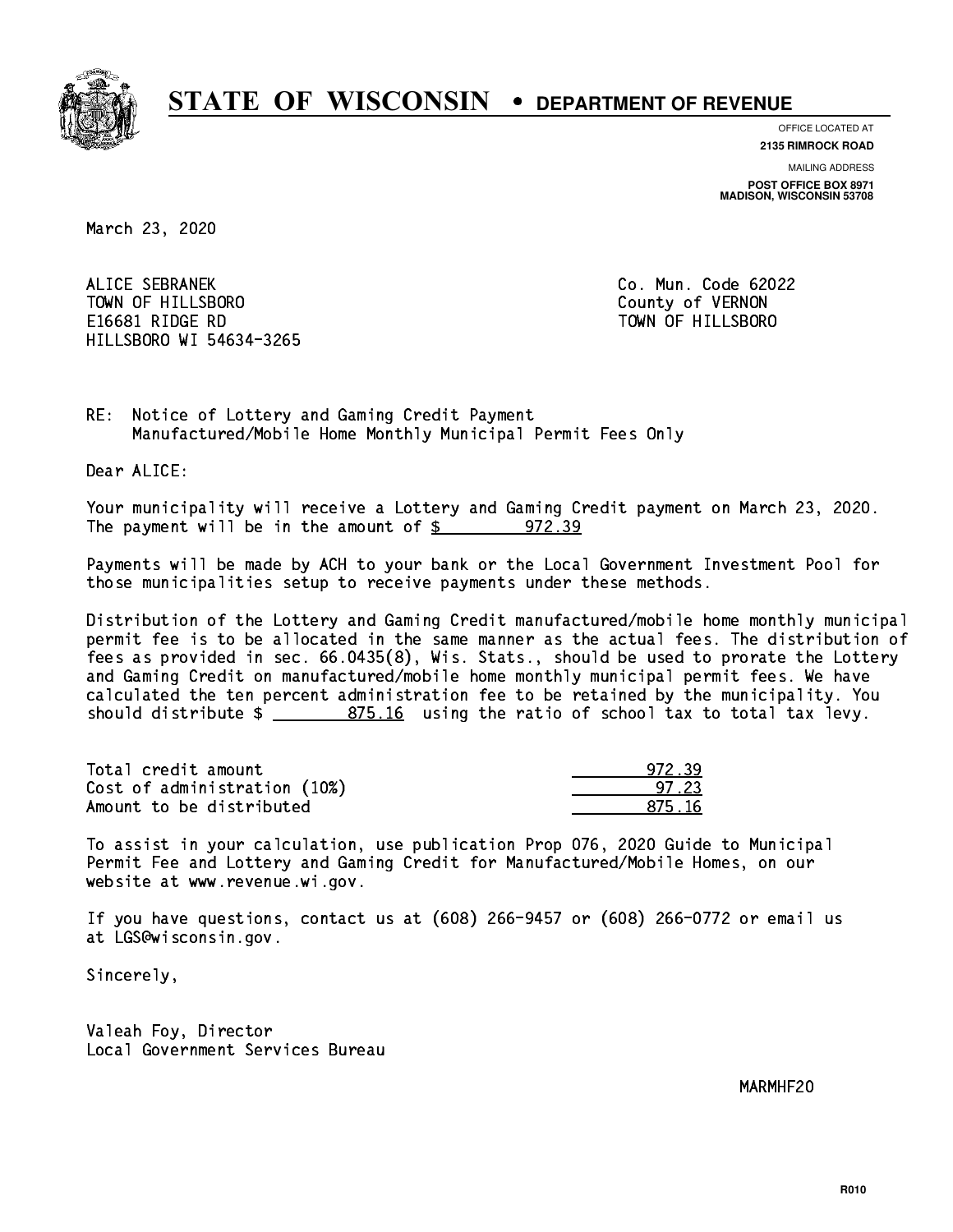

**OFFICE LOCATED AT**

**2135 RIMROCK ROAD**

**MAILING ADDRESS POST OFFICE BOX 8971 MADISON, WISCONSIN 53708**

March 23, 2020

 RENITA WILLIAMSON Co. Mun. Code 62112 VILLAGE OF COON VALLEY COUNTY OF VERNON 205 ANDERSON ST., PO BOX 129 VILLAGE OF COON VALLEY COON VALLEY WI 54623-0129

RE: Notice of Lottery and Gaming Credit Payment Manufactured/Mobile Home Monthly Municipal Permit Fees Only

Dear RENITA:

 Your municipality will receive a Lottery and Gaming Credit payment on March 23, 2020. The payment will be in the amount of  $\frac{2}{3}$  3,623.16

 Payments will be made by ACH to your bank or the Local Government Investment Pool for those municipalities setup to receive payments under these methods.

 Distribution of the Lottery and Gaming Credit manufactured/mobile home monthly municipal permit fee is to be allocated in the same manner as the actual fees. The distribution of fees as provided in sec. 66.0435(8), Wis. Stats., should be used to prorate the Lottery and Gaming Credit on manufactured/mobile home monthly municipal permit fees. We have calculated the ten percent administration fee to be retained by the municipality. You should distribute  $\frac{2.260.85}{2.260.85}$  using the ratio of school tax to total tax levy.

| Total credit amount          | 3.623.16 |
|------------------------------|----------|
| Cost of administration (10%) | 362.31   |
| Amount to be distributed     | 3.260.85 |

 To assist in your calculation, use publication Prop 076, 2020 Guide to Municipal Permit Fee and Lottery and Gaming Credit for Manufactured/Mobile Homes, on our website at www.revenue.wi.gov.

 If you have questions, contact us at (608) 266-9457 or (608) 266-0772 or email us at LGS@wisconsin.gov.

Sincerely,

 Valeah Foy, Director Local Government Services Bureau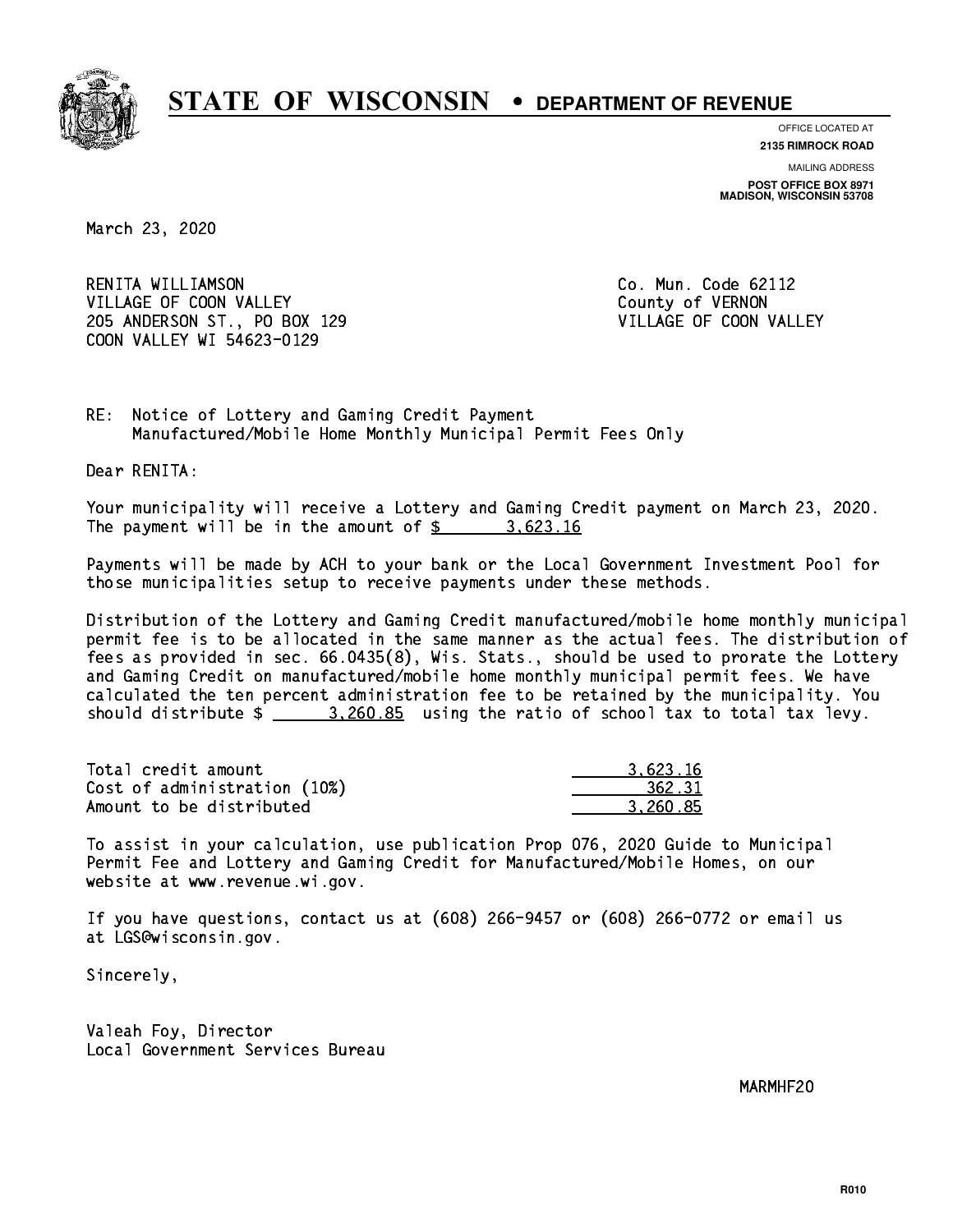

**OFFICE LOCATED AT**

**2135 RIMROCK ROAD**

**MAILING ADDRESS POST OFFICE BOX 8971 MADISON, WISCONSIN 53708**

March 23, 2020

CARRIE BRUDOS VILLAGE OF DE SOTO COUNTY OF VERNON 115 HOUGHTON STREET VILLAGE OF DE SOTO DE SOTO WI 54624-8661

Co. Mun. Code 62116

RE: Notice of Lottery and Gaming Credit Payment Manufactured/Mobile Home Monthly Municipal Permit Fees Only

Dear CARRIE:

 Your municipality will receive a Lottery and Gaming Credit payment on March 23, 2020. The payment will be in the amount of  $\frac{2}{3}$  1,267.79

 Payments will be made by ACH to your bank or the Local Government Investment Pool for those municipalities setup to receive payments under these methods.

 Distribution of the Lottery and Gaming Credit manufactured/mobile home monthly municipal permit fee is to be allocated in the same manner as the actual fees. The distribution of fees as provided in sec. 66.0435(8), Wis. Stats., should be used to prorate the Lottery and Gaming Credit on manufactured/mobile home monthly municipal permit fees. We have calculated the ten percent administration fee to be retained by the municipality. You should distribute  $\frac{1,141.02}{1,141.02}$  using the ratio of school tax to total tax levy.

| Total credit amount          | 1,267.79 |
|------------------------------|----------|
| Cost of administration (10%) | 126.77   |
| Amount to be distributed     | 1.141.02 |

 To assist in your calculation, use publication Prop 076, 2020 Guide to Municipal Permit Fee and Lottery and Gaming Credit for Manufactured/Mobile Homes, on our website at www.revenue.wi.gov.

 If you have questions, contact us at (608) 266-9457 or (608) 266-0772 or email us at LGS@wisconsin.gov.

Sincerely,

 Valeah Foy, Director Local Government Services Bureau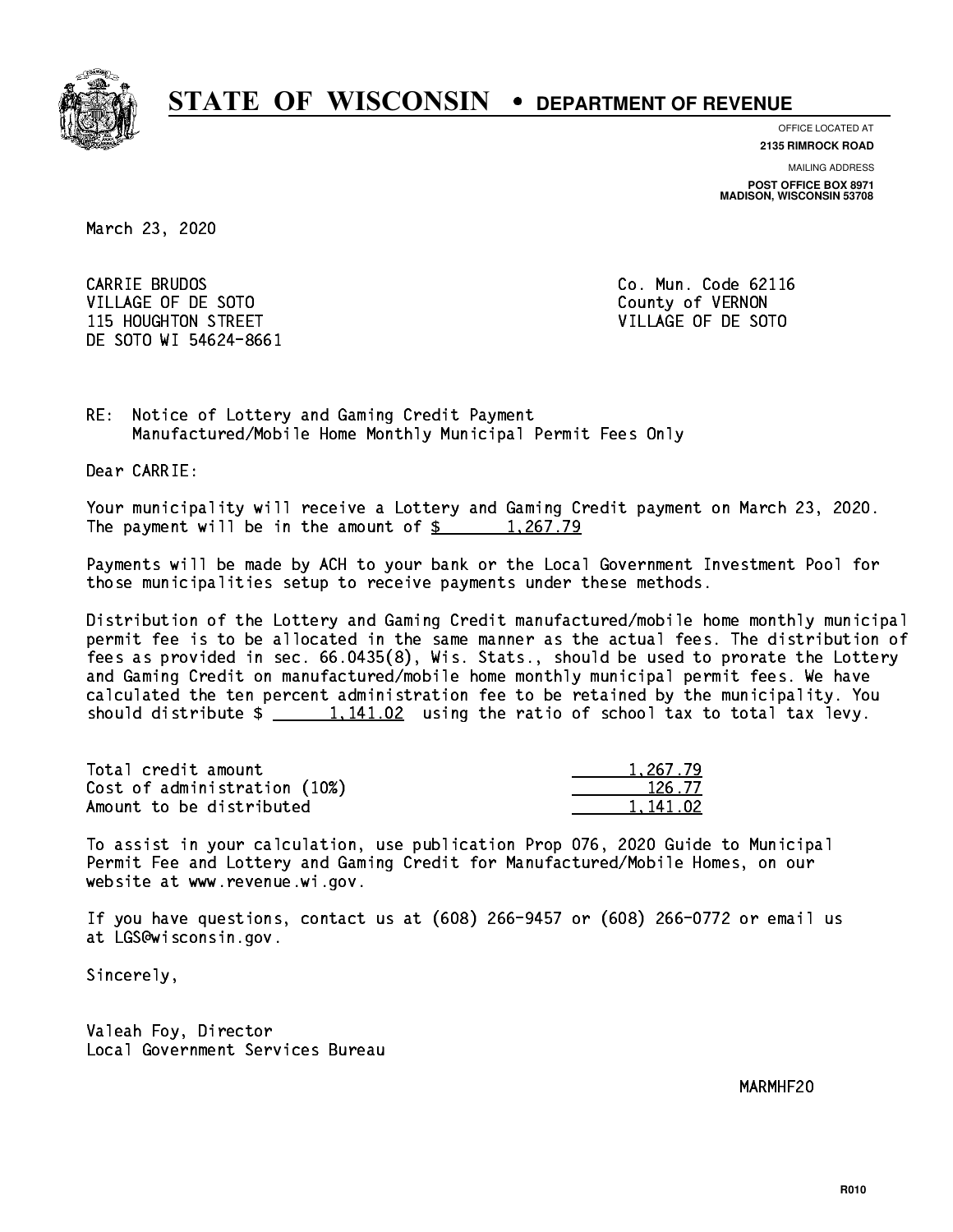

**OFFICE LOCATED AT**

**2135 RIMROCK ROAD**

**MAILING ADDRESS POST OFFICE BOX 8971 MADISON, WISCONSIN 53708**

March 23, 2020

 KIMBERLY WALKER Co. Mun. Code 62146 VILLAGE OF LA FARGE COUNTY OF VERNON 105 W MAIN STREET A RESERVE TO A STREET A STREET A STREET A STREET A STREET A STREET A STREET A STREET A STREET LA FARGE WI 54639-0037

RE: Notice of Lottery and Gaming Credit Payment Manufactured/Mobile Home Monthly Municipal Permit Fees Only

Dear KIMBERLY:

 Your municipality will receive a Lottery and Gaming Credit payment on March 23, 2020. The payment will be in the amount of  $\frac{25}{3}$ 95.80

 Payments will be made by ACH to your bank or the Local Government Investment Pool for those municipalities setup to receive payments under these methods.

 Distribution of the Lottery and Gaming Credit manufactured/mobile home monthly municipal permit fee is to be allocated in the same manner as the actual fees. The distribution of fees as provided in sec. 66.0435(8), Wis. Stats., should be used to prorate the Lottery and Gaming Credit on manufactured/mobile home monthly municipal permit fees. We have calculated the ten percent administration fee to be retained by the municipality. You should distribute  $\frac{26.22}{2}$  using the ratio of school tax to total tax levy.

Total credit amount Cost of administration (10%) Amount to be distributed

| - 5   |
|-------|
| $-22$ |

 To assist in your calculation, use publication Prop 076, 2020 Guide to Municipal Permit Fee and Lottery and Gaming Credit for Manufactured/Mobile Homes, on our website at www.revenue.wi.gov.

 If you have questions, contact us at (608) 266-9457 or (608) 266-0772 or email us at LGS@wisconsin.gov.

Sincerely,

 Valeah Foy, Director Local Government Services Bureau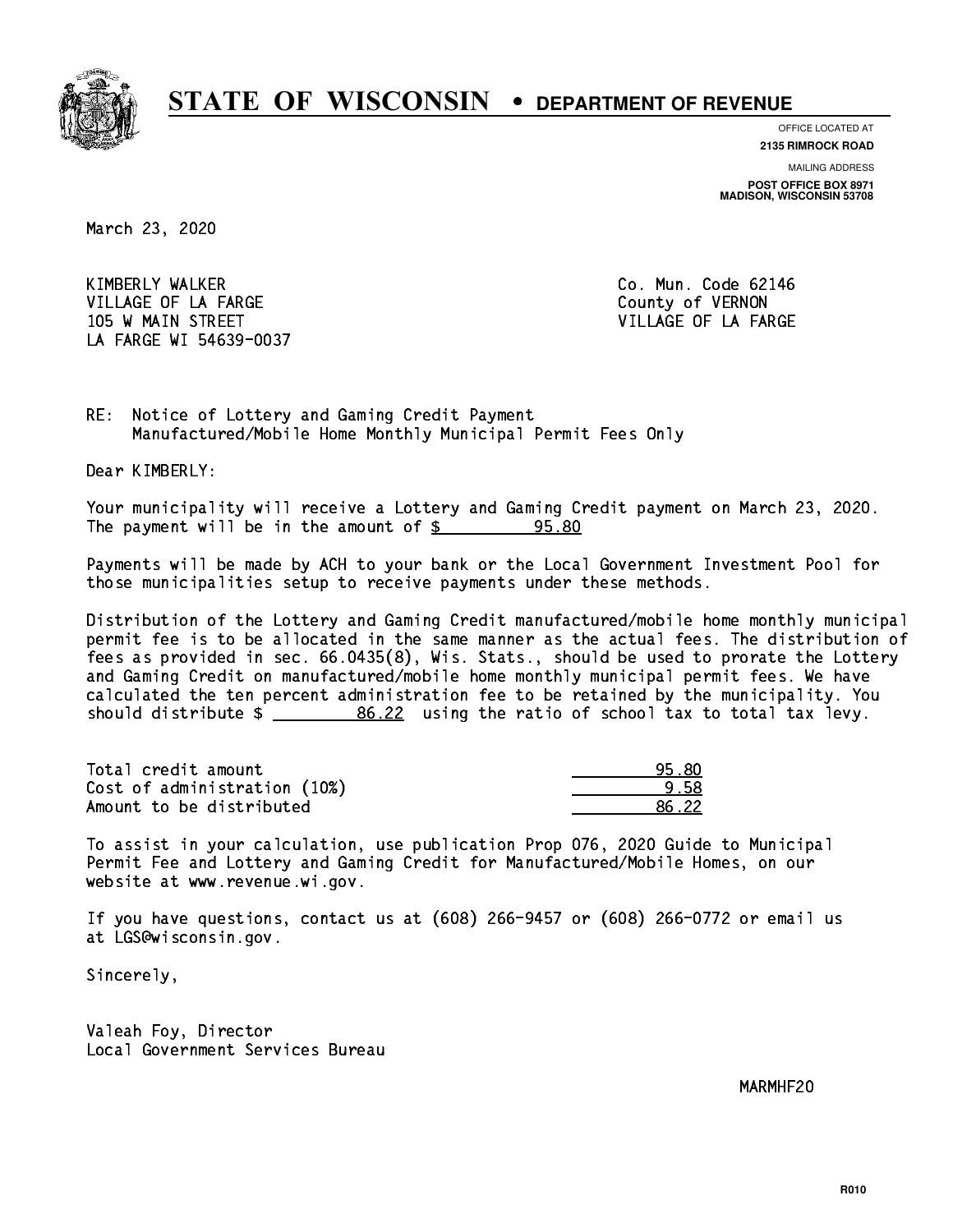

**OFFICE LOCATED AT 2135 RIMROCK ROAD**

**MAILING ADDRESS POST OFFICE BOX 8971 MADISON, WISCONSIN 53708**

March 23, 2020

**TERESA TAYLOR** VILLAGE OF ONTARIO **COUNTY OF SERVICE OF STATE OF STATE OF STATE OF STATE OF STATE OF STATE OF STATE OF STATE OF STATE OF STATE OF STATE OF STATE OF STATE OF STATE OF STATE OF STATE OF STATE OF STATE OF STATE OF STATE OF S** ONTARIO WI 54651

Co. Mun. Code 62165 205 STATE STREET VILLAGE OF ONTARIO

RE: Notice of Lottery and Gaming Credit Payment Manufactured/Mobile Home Monthly Municipal Permit Fees Only

Dear TERRI:

 Your municipality will receive a Lottery and Gaming Credit payment on March 23, 2020. The payment will be in the amount of  $\frac{2}{3}$  1,167.72

 Payments will be made by ACH to your bank or the Local Government Investment Pool for those municipalities setup to receive payments under these methods.

 Distribution of the Lottery and Gaming Credit manufactured/mobile home monthly municipal permit fee is to be allocated in the same manner as the actual fees. The distribution of fees as provided in sec. 66.0435(8), Wis. Stats., should be used to prorate the Lottery and Gaming Credit on manufactured/mobile home monthly municipal permit fees. We have calculated the ten percent administration fee to be retained by the municipality. You should distribute  $\frac{1,050.95}{1,050.95}$  using the ratio of school tax to total tax levy.

| Total credit amount          | 1, 167, 72 |
|------------------------------|------------|
| Cost of administration (10%) | 116.77     |
| Amount to be distributed     | 1.050.95   |

 To assist in your calculation, use publication Prop 076, 2020 Guide to Municipal Permit Fee and Lottery and Gaming Credit for Manufactured/Mobile Homes, on our website at www.revenue.wi.gov.

 If you have questions, contact us at (608) 266-9457 or (608) 266-0772 or email us at LGS@wisconsin.gov.

Sincerely,

 Valeah Foy, Director Local Government Services Bureau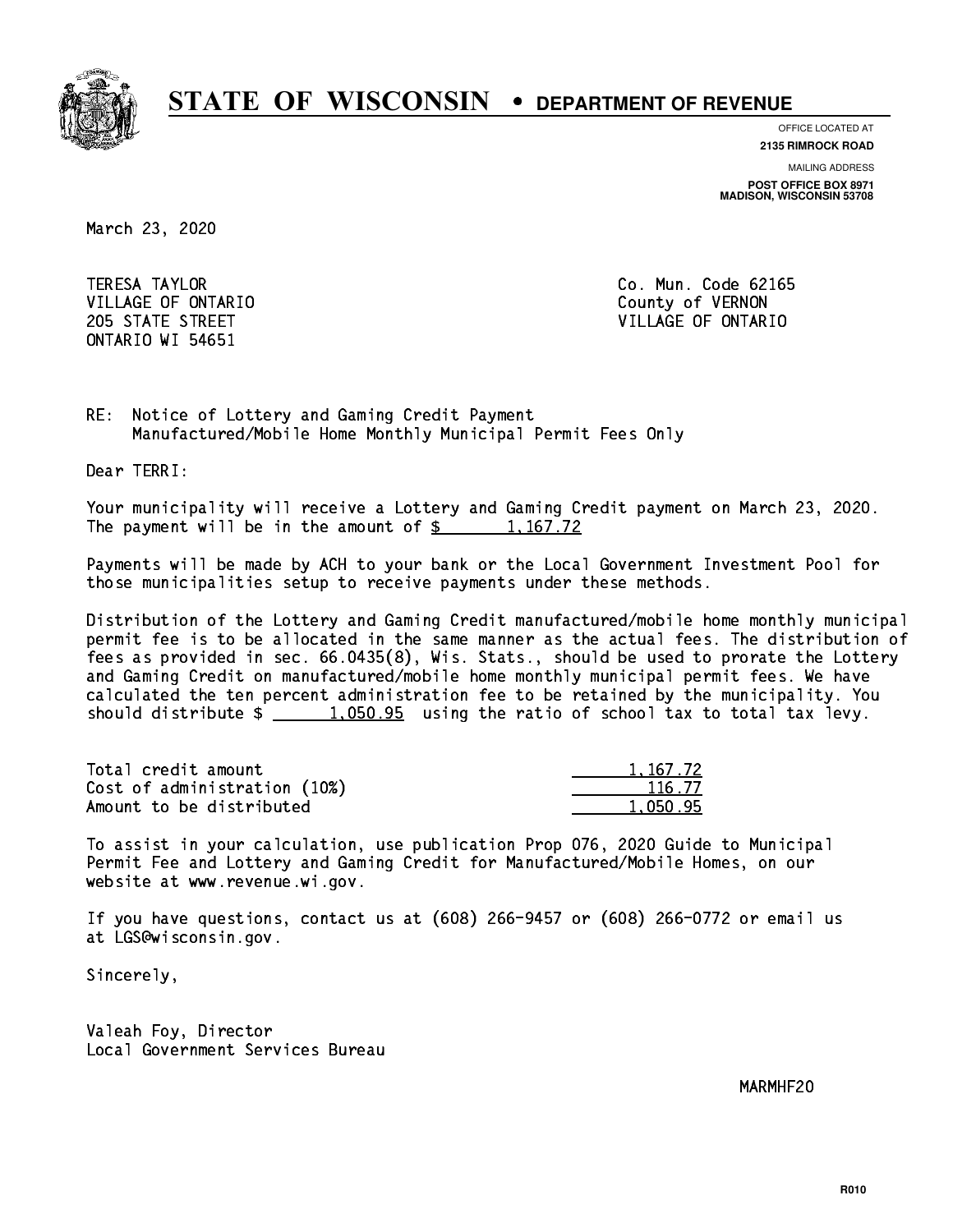

**OFFICE LOCATED AT**

**2135 RIMROCK ROAD**

**MAILING ADDRESS POST OFFICE BOX 8971 MADISON, WISCONSIN 53708**

March 23, 2020

**KENT HATLESTAD** VILLAGE OF STODDARD County of VERNON PO BOX 236 VILLAGE OF STODDARD STODDARD WI 54658-0236

Co. Mun. Code 62181

RE: Notice of Lottery and Gaming Credit Payment Manufactured/Mobile Home Monthly Municipal Permit Fees Only

Dear KENT:

 Your municipality will receive a Lottery and Gaming Credit payment on March 23, 2020. The payment will be in the amount of  $\frac{2}{3}$  1,286.14

 Payments will be made by ACH to your bank or the Local Government Investment Pool for those municipalities setup to receive payments under these methods.

 Distribution of the Lottery and Gaming Credit manufactured/mobile home monthly municipal permit fee is to be allocated in the same manner as the actual fees. The distribution of fees as provided in sec. 66.0435(8), Wis. Stats., should be used to prorate the Lottery and Gaming Credit on manufactured/mobile home monthly municipal permit fees. We have calculated the ten percent administration fee to be retained by the municipality. You should distribute  $\frac{1}{2}$   $\frac{1}{157.53}$  using the ratio of school tax to total tax levy.

| Total credit amount          | 1,286.14 |
|------------------------------|----------|
| Cost of administration (10%) | 128.61   |
| Amount to be distributed     | 1.157.53 |

 To assist in your calculation, use publication Prop 076, 2020 Guide to Municipal Permit Fee and Lottery and Gaming Credit for Manufactured/Mobile Homes, on our website at www.revenue.wi.gov.

 If you have questions, contact us at (608) 266-9457 or (608) 266-0772 or email us at LGS@wisconsin.gov.

Sincerely,

 Valeah Foy, Director Local Government Services Bureau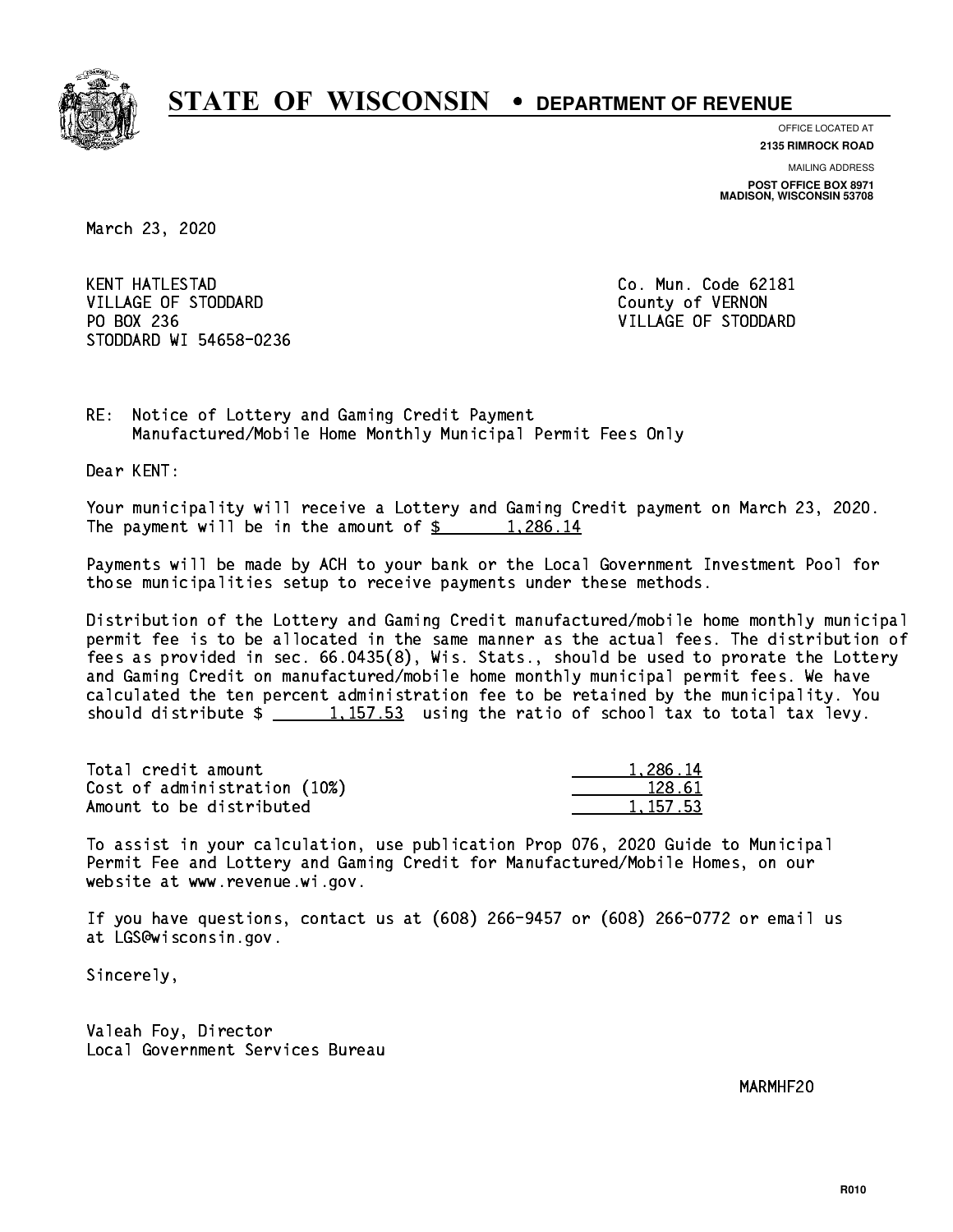

**OFFICE LOCATED AT 2135 RIMROCK ROAD**

**MAILING ADDRESS**

**POST OFFICE BOX 8971 MADISON, WISCONSIN 53708**

March 23, 2020

**BETH CAMPBELL** VILLAGE OF VIOLA **COUNTY OF VIOLA**  P O BOX 38 106 W WISCONSIN VILLAGE OF VIOLA VIOLA WI 54664-0038

Co. Mun. Code 62186

RE: Notice of Lottery and Gaming Credit Payment Manufactured/Mobile Home Monthly Municipal Permit Fees Only

Dear BETH:

 Your municipality will receive a Lottery and Gaming Credit payment on March 23, 2020. The payment will be in the amount of  $\frac{2}{3}$  161.69

 Payments will be made by ACH to your bank or the Local Government Investment Pool for those municipalities setup to receive payments under these methods.

 Distribution of the Lottery and Gaming Credit manufactured/mobile home monthly municipal permit fee is to be allocated in the same manner as the actual fees. The distribution of fees as provided in sec. 66.0435(8), Wis. Stats., should be used to prorate the Lottery and Gaming Credit on manufactured/mobile home monthly municipal permit fees. We have calculated the ten percent administration fee to be retained by the municipality. You should distribute  $\frac{145.53}{145.53}$  using the ratio of school tax to total tax levy.

Total credit amount Cost of administration (10%) Amount to be distributed

| 61.69 |
|-------|
| հ 16  |
| 5.53  |

 To assist in your calculation, use publication Prop 076, 2020 Guide to Municipal Permit Fee and Lottery and Gaming Credit for Manufactured/Mobile Homes, on our website at www.revenue.wi.gov.

 If you have questions, contact us at (608) 266-9457 or (608) 266-0772 or email us at LGS@wisconsin.gov.

Sincerely,

 Valeah Foy, Director Local Government Services Bureau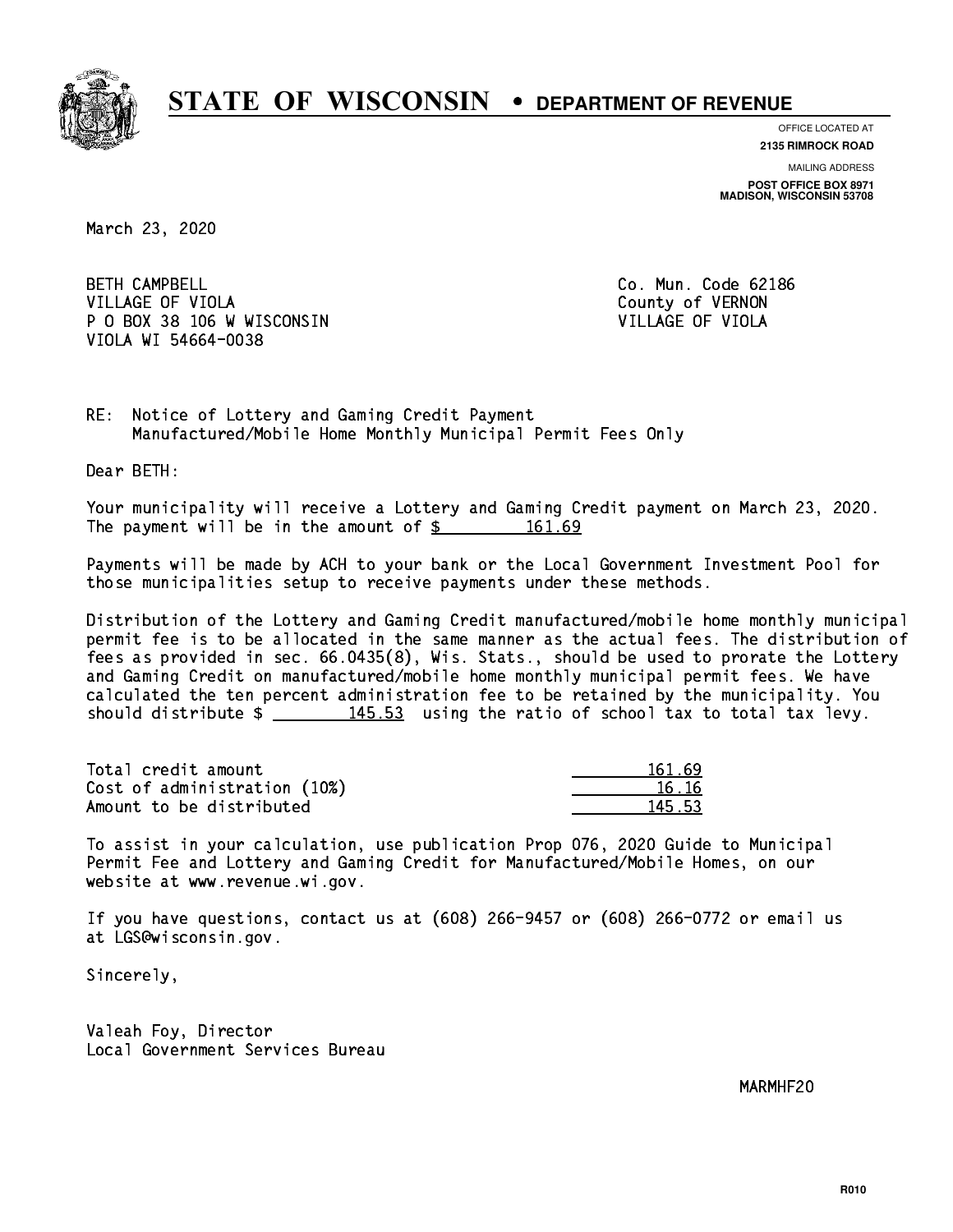

**OFFICE LOCATED AT**

**2135 RIMROCK ROAD**

**MAILING ADDRESS POST OFFICE BOX 8971 MADISON, WISCONSIN 53708**

March 23, 2020

 LORI POLHAMUS Co. Mun. Code 62286 CITY OF VIROQUA COUNTY OF VERNON 202 N MAIN ST CITY OF VIROQUA VIROQUA WI 54665-1476

RE: Notice of Lottery and Gaming Credit Payment Manufactured/Mobile Home Monthly Municipal Permit Fees Only

Dear LORI:

 Your municipality will receive a Lottery and Gaming Credit payment on March 23, 2020. The payment will be in the amount of  $\frac{2}{3}$  13,206.84

 Payments will be made by ACH to your bank or the Local Government Investment Pool for those municipalities setup to receive payments under these methods.

 Distribution of the Lottery and Gaming Credit manufactured/mobile home monthly municipal permit fee is to be allocated in the same manner as the actual fees. The distribution of fees as provided in sec. 66.0435(8), Wis. Stats., should be used to prorate the Lottery and Gaming Credit on manufactured/mobile home monthly municipal permit fees. We have calculated the ten percent administration fee to be retained by the municipality. You should distribute  $\frac{11,886.16}{2}$  using the ratio of school tax to total tax levy.

| Total credit amount          | 13,206.84 |
|------------------------------|-----------|
| Cost of administration (10%) | 1.320.68  |
| Amount to be distributed     | 11.886.16 |

 To assist in your calculation, use publication Prop 076, 2020 Guide to Municipal Permit Fee and Lottery and Gaming Credit for Manufactured/Mobile Homes, on our website at www.revenue.wi.gov.

 If you have questions, contact us at (608) 266-9457 or (608) 266-0772 or email us at LGS@wisconsin.gov.

Sincerely,

 Valeah Foy, Director Local Government Services Bureau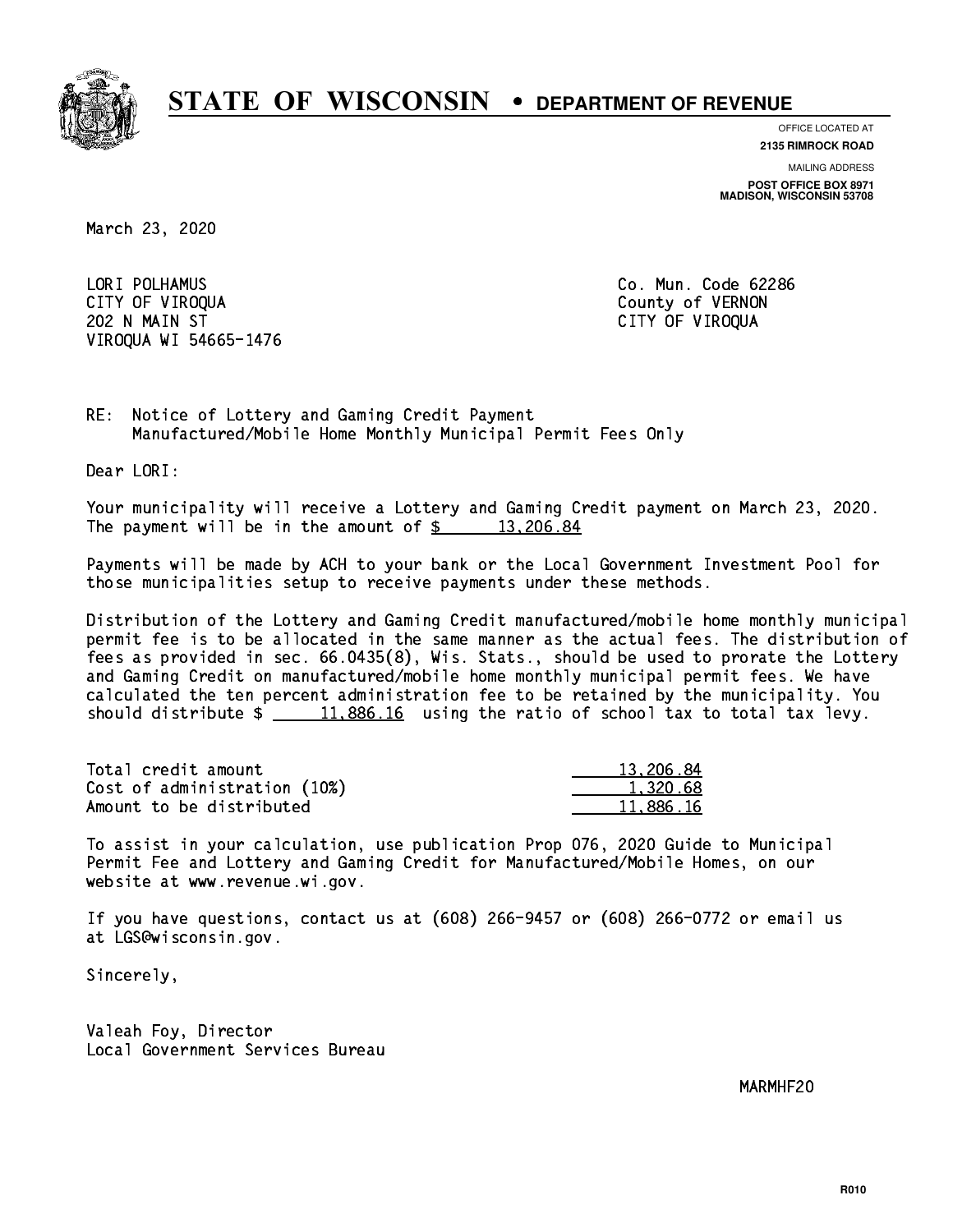

**OFFICE LOCATED AT**

**2135 RIMROCK ROAD**

**MAILING ADDRESS**

**POST OFFICE BOX 8971 MADISON, WISCONSIN 53708**

March 23, 2020

ROXY WEDWICK CITY OF WESTBY County of VERNON 200 N MAIN ST CITY OF WESTBY WESTBY WI 54667-1108

Co. Mun. Code 62291

RE: Notice of Lottery and Gaming Credit Payment Manufactured/Mobile Home Monthly Municipal Permit Fees Only

Dear ROXY:

 Your municipality will receive a Lottery and Gaming Credit payment on March 23, 2020. The payment will be in the amount of  $\frac{2}{3}$  13,414.98

 Payments will be made by ACH to your bank or the Local Government Investment Pool for those municipalities setup to receive payments under these methods.

 Distribution of the Lottery and Gaming Credit manufactured/mobile home monthly municipal permit fee is to be allocated in the same manner as the actual fees. The distribution of fees as provided in sec. 66.0435(8), Wis. Stats., should be used to prorate the Lottery and Gaming Credit on manufactured/mobile home monthly municipal permit fees. We have calculated the ten percent administration fee to be retained by the municipality. You should distribute  $\frac{2}{2}$   $\frac{12,073.49}{2}$  using the ratio of school tax to total tax levy.

| Total credit amount          | 13,414.98 |
|------------------------------|-----------|
| Cost of administration (10%) | 1.341.49  |
| Amount to be distributed     | 12.073.49 |

 To assist in your calculation, use publication Prop 076, 2020 Guide to Municipal Permit Fee and Lottery and Gaming Credit for Manufactured/Mobile Homes, on our website at www.revenue.wi.gov.

 If you have questions, contact us at (608) 266-9457 or (608) 266-0772 or email us at LGS@wisconsin.gov.

Sincerely,

 Valeah Foy, Director Local Government Services Bureau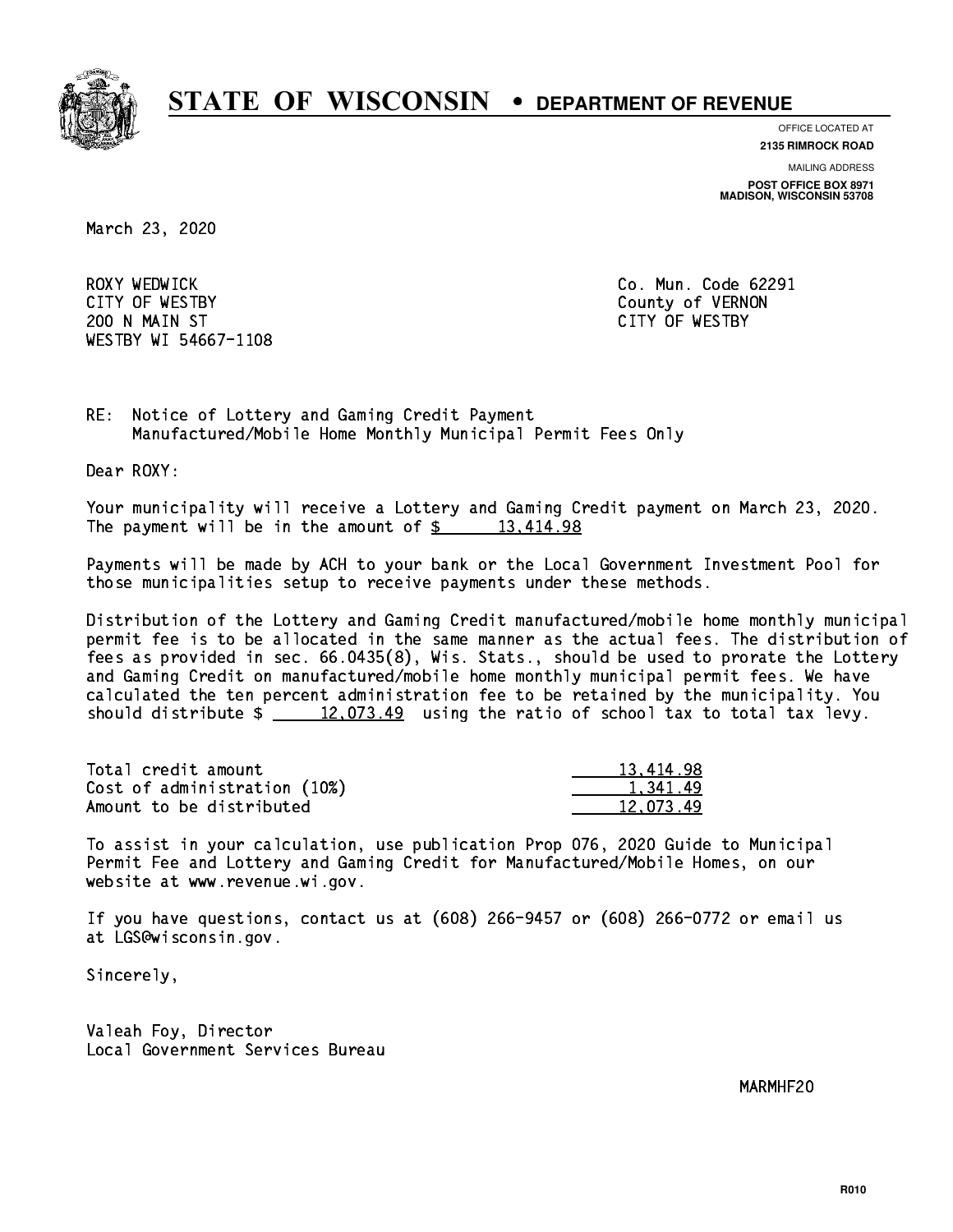

**OFFICE LOCATED AT**

**MAILING ADDRESS 2135 RIMROCK ROAD**

**POST OFFICE BOX 8971 MADISON, WISCONSIN 53708**

March 23, 2020

 JENNIFER STEINER Co. Mun. Code 63008 Town of County of County of Vilage County of Vilage County of Vilage County of Vilage County of Vilage County of Vil PO BOX 115 TOWN OF CONOVER CONOVER WI 54519-0115

RE: Notice of Lottery and Gaming Credit Payment Manufactured/Mobile Home Monthly Municipal Permit Fees Only

Dear JENNIFER:

 Your municipality will receive a Lottery and Gaming Credit payment on March 23, 2020. The payment will be in the amount of  $$ 347.94$ 

 Payments will be made by ACH to your bank or the Local Government Investment Pool for those municipalities setup to receive payments under these methods.

 Distribution of the Lottery and Gaming Credit manufactured/mobile home monthly municipal permit fee is to be allocated in the same manner as the actual fees. The distribution of fees as provided in sec. 66.0435(8), Wis. Stats., should be used to prorate the Lottery and Gaming Credit on manufactured/mobile home monthly municipal permit fees. We have calculated the ten percent administration fee to be retained by the municipality. You should distribute  $\frac{2 \frac{313.15}{2}}{2 \frac{313.15}{2}}$  using the ratio of school tax to total tax levy.

Total credit amount Cost of administration (10%) Amount to be distributed

| 7y   |
|------|
| ? 15 |

 To assist in your calculation, use publication Prop 076, 2020 Guide to Municipal Permit Fee and Lottery and Gaming Credit for Manufactured/Mobile Homes, on our website at www.revenue.wi.gov.

 If you have questions, contact us at (608) 266-9457 or (608) 266-0772 or email us at LGS@wisconsin.gov.

Sincerely,

 Valeah Foy, Director Local Government Services Bureau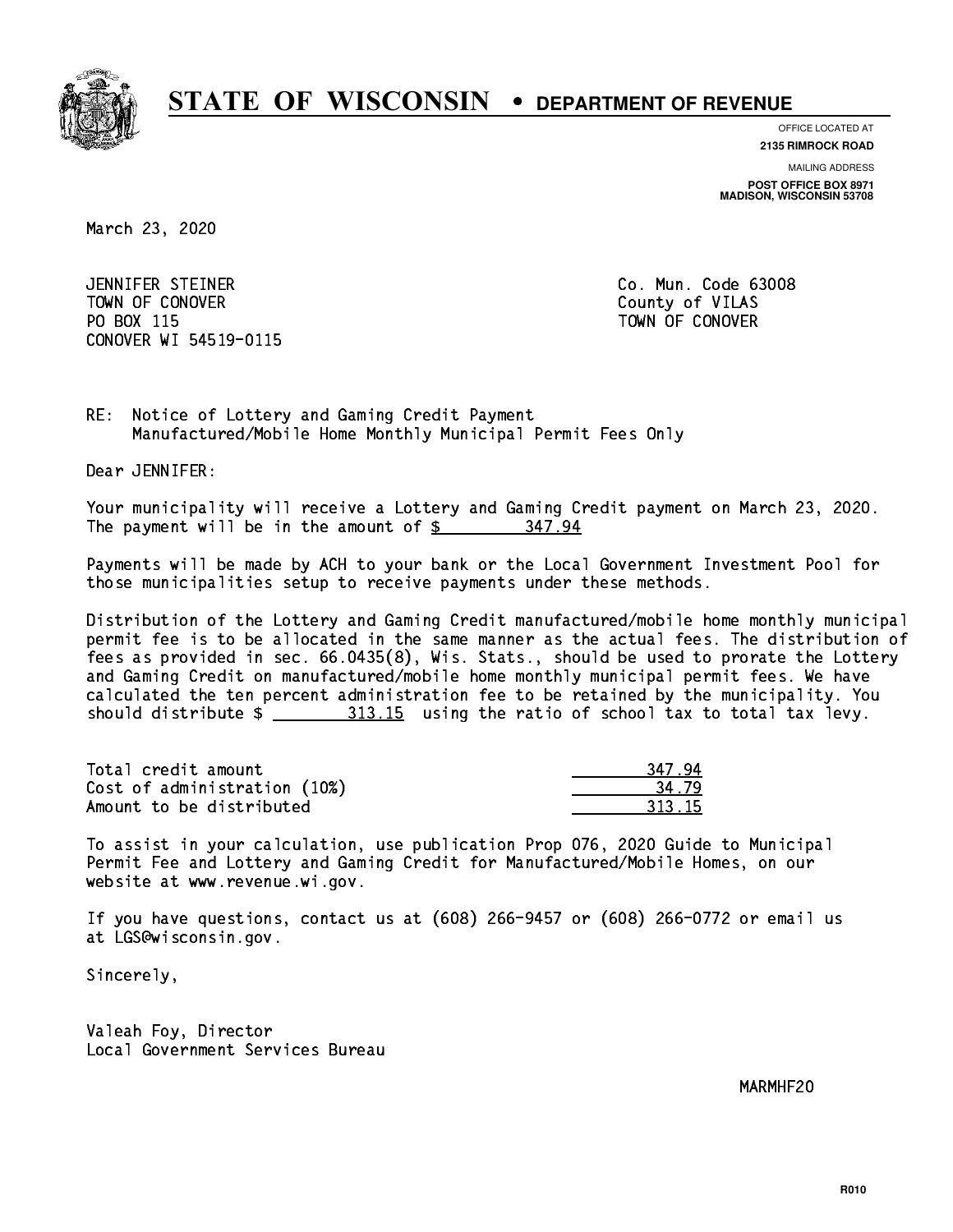

**OFFICE LOCATED AT**

**2135 RIMROCK ROAD**

**MAILING ADDRESS POST OFFICE BOX 8971 MADISON, WISCONSIN 53708**

March 23, 2020

 KATIE HAYES Co. Mun. Code 63026 TOWN OF WASHINGTON COUNTY OF VILAS 2145 PINEWOOD DR TOWN OF WASHINGTON EAGLE RIVER WI 54521-8848

RE: Notice of Lottery and Gaming Credit Payment Manufactured/Mobile Home Monthly Municipal Permit Fees Only

Dear KATIE:

 Your municipality will receive a Lottery and Gaming Credit payment on March 23, 2020. The payment will be in the amount of  $\frac{2}{3}$  1,739.70

 Payments will be made by ACH to your bank or the Local Government Investment Pool for those municipalities setup to receive payments under these methods.

 Distribution of the Lottery and Gaming Credit manufactured/mobile home monthly municipal permit fee is to be allocated in the same manner as the actual fees. The distribution of fees as provided in sec. 66.0435(8), Wis. Stats., should be used to prorate the Lottery and Gaming Credit on manufactured/mobile home monthly municipal permit fees. We have calculated the ten percent administration fee to be retained by the municipality. You should distribute  $\frac{1.565.73}{1.565.73}$  using the ratio of school tax to total tax levy.

| Total credit amount          | 1,739.70 |
|------------------------------|----------|
| Cost of administration (10%) | 173.97   |
| Amount to be distributed     | 1,565.73 |

 To assist in your calculation, use publication Prop 076, 2020 Guide to Municipal Permit Fee and Lottery and Gaming Credit for Manufactured/Mobile Homes, on our website at www.revenue.wi.gov.

 If you have questions, contact us at (608) 266-9457 or (608) 266-0772 or email us at LGS@wisconsin.gov.

Sincerely,

 Valeah Foy, Director Local Government Services Bureau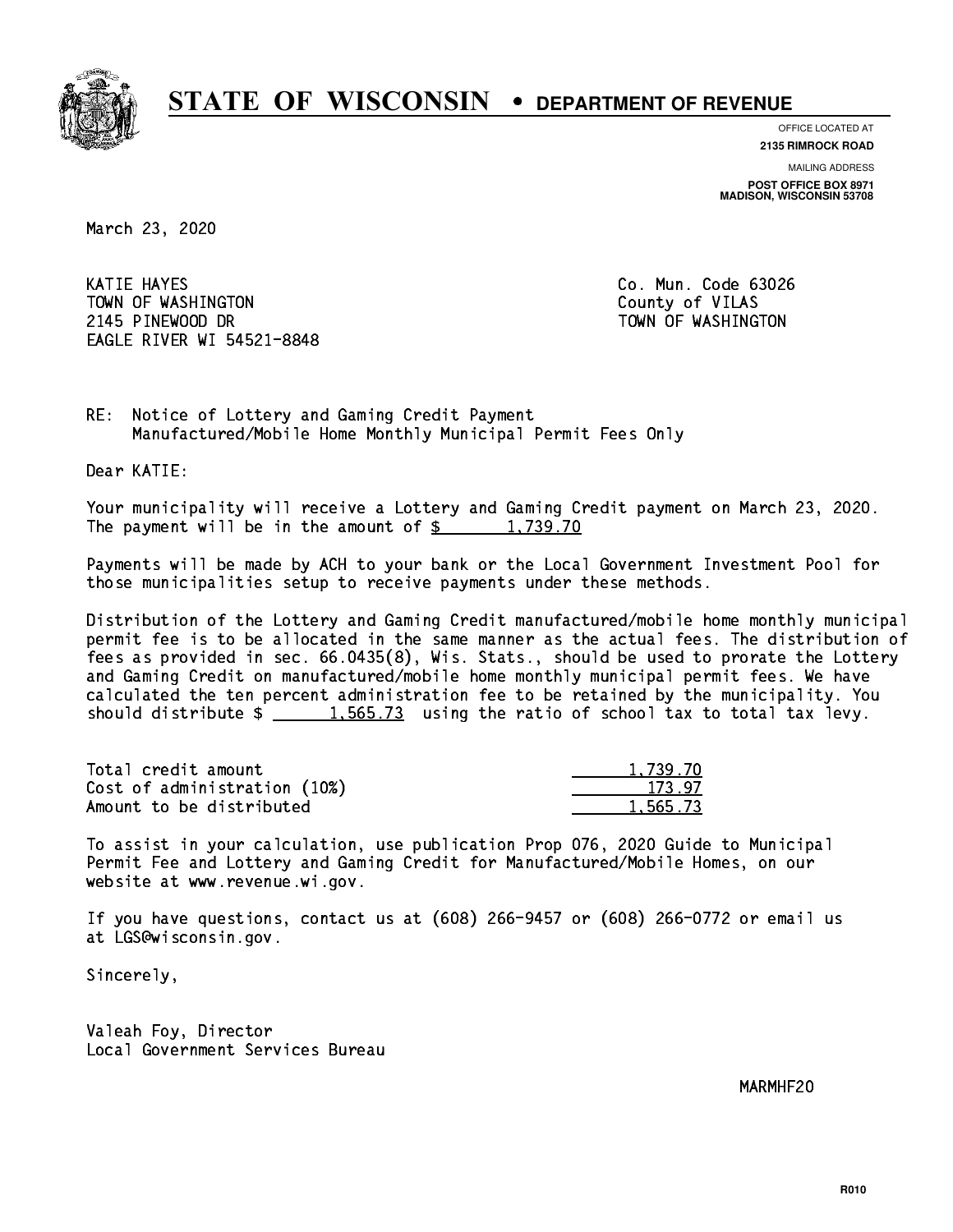

**OFFICE LOCATED AT**

**2135 RIMROCK ROAD**

**MAILING ADDRESS**

**POST OFFICE BOX 8971 MADISON, WISCONSIN 53708**

March 23, 2020

 FRANK R. WOLFF Co. Mun. Code 64002 TOWN OF BLOOMFIELD County of WALWORTH PO BOX 704 PELL LAKE WI 53157-0704

TOWN OF BLOOMFIELD

RE: Notice of Lottery and Gaming Credit Payment Manufactured/Mobile Home Monthly Municipal Permit Fees Only

Dear FRANK:

 Your municipality will receive a Lottery and Gaming Credit payment on March 23, 2020. The payment will be in the amount of  $\frac{2}{3}$  42,655.32

 Payments will be made by ACH to your bank or the Local Government Investment Pool for those municipalities setup to receive payments under these methods.

 Distribution of the Lottery and Gaming Credit manufactured/mobile home monthly municipal permit fee is to be allocated in the same manner as the actual fees. The distribution of fees as provided in sec. 66.0435(8), Wis. Stats., should be used to prorate the Lottery and Gaming Credit on manufactured/mobile home monthly municipal permit fees. We have calculated the ten percent administration fee to be retained by the municipality. You should distribute  $\frac{28.389.79}{2}$  using the ratio of school tax to total tax levy.

| Total credit amount          | 42.655.32 |
|------------------------------|-----------|
| Cost of administration (10%) | 4.265.53  |
| Amount to be distributed     | 38.389.79 |

 To assist in your calculation, use publication Prop 076, 2020 Guide to Municipal Permit Fee and Lottery and Gaming Credit for Manufactured/Mobile Homes, on our website at www.revenue.wi.gov.

 If you have questions, contact us at (608) 266-9457 or (608) 266-0772 or email us at LGS@wisconsin.gov.

Sincerely,

 Valeah Foy, Director Local Government Services Bureau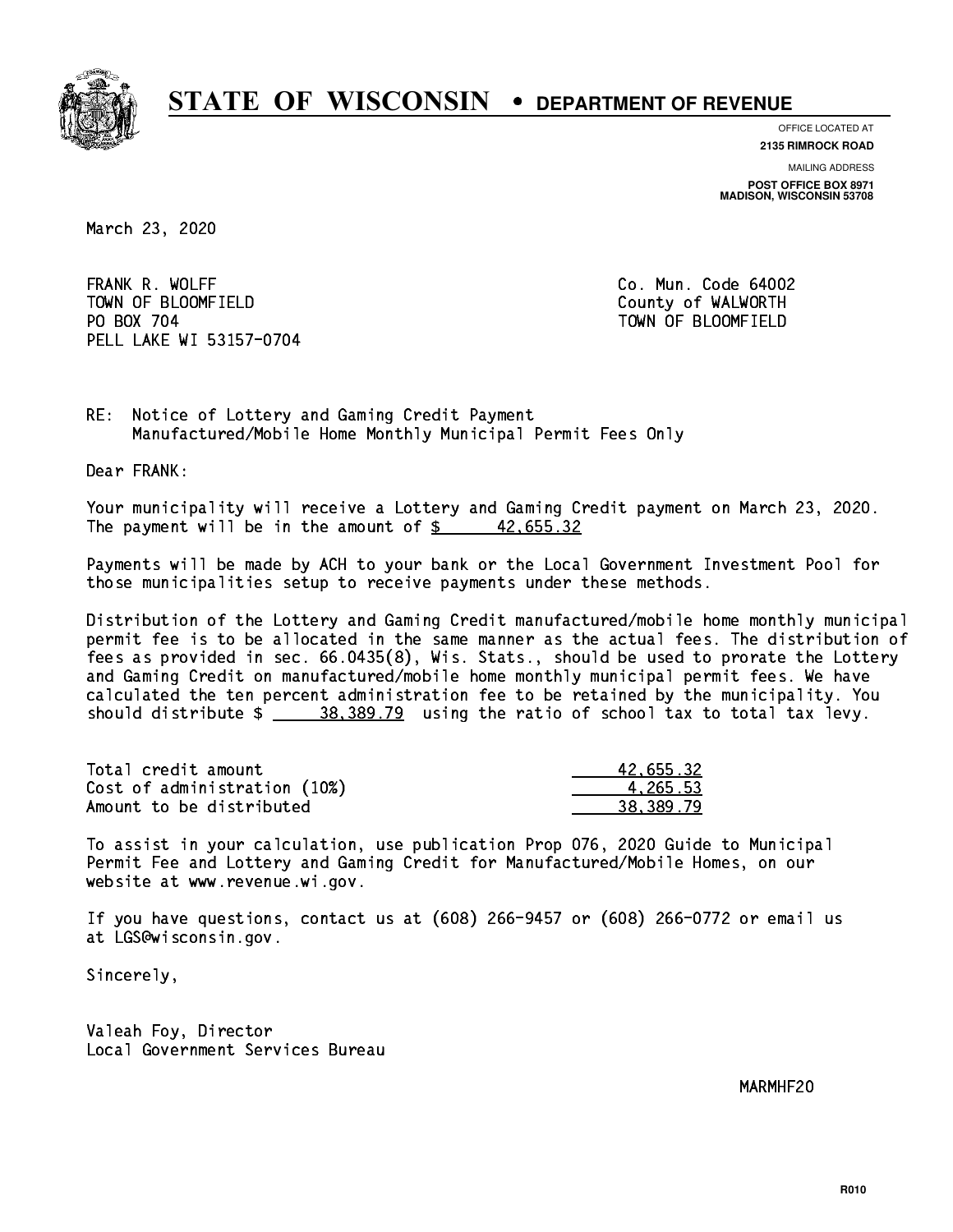

**OFFICE LOCATED AT**

**2135 RIMROCK ROAD**

**MAILING ADDRESS**

**POST OFFICE BOX 8971 MADISON, WISCONSIN 53708**

March 23, 2020

RICHARD A. LOGTERMAN **Co. Mun. Code 64004** TOWN OF DARIEN County of WALWORTH N2826 FOUNDRY RD TOWN OF DARIEN DARIEN WI 53114

RE: Notice of Lottery and Gaming Credit Payment Manufactured/Mobile Home Monthly Municipal Permit Fees Only

Dear RICHARD:

 Your municipality will receive a Lottery and Gaming Credit payment on March 23, 2020. The payment will be in the amount of  $\frac{2}{3}$  15,139.96

 Payments will be made by ACH to your bank or the Local Government Investment Pool for those municipalities setup to receive payments under these methods.

 Distribution of the Lottery and Gaming Credit manufactured/mobile home monthly municipal permit fee is to be allocated in the same manner as the actual fees. The distribution of fees as provided in sec. 66.0435(8), Wis. Stats., should be used to prorate the Lottery and Gaming Credit on manufactured/mobile home monthly municipal permit fees. We have calculated the ten percent administration fee to be retained by the municipality. You should distribute  $\frac{2}{13,625.97}$  using the ratio of school tax to total tax levy.

| Total credit amount          | 15, 139, 96 |
|------------------------------|-------------|
| Cost of administration (10%) | 1.513.99    |
| Amount to be distributed     | 13.625.97   |

 To assist in your calculation, use publication Prop 076, 2020 Guide to Municipal Permit Fee and Lottery and Gaming Credit for Manufactured/Mobile Homes, on our website at www.revenue.wi.gov.

 If you have questions, contact us at (608) 266-9457 or (608) 266-0772 or email us at LGS@wisconsin.gov.

Sincerely,

 Valeah Foy, Director Local Government Services Bureau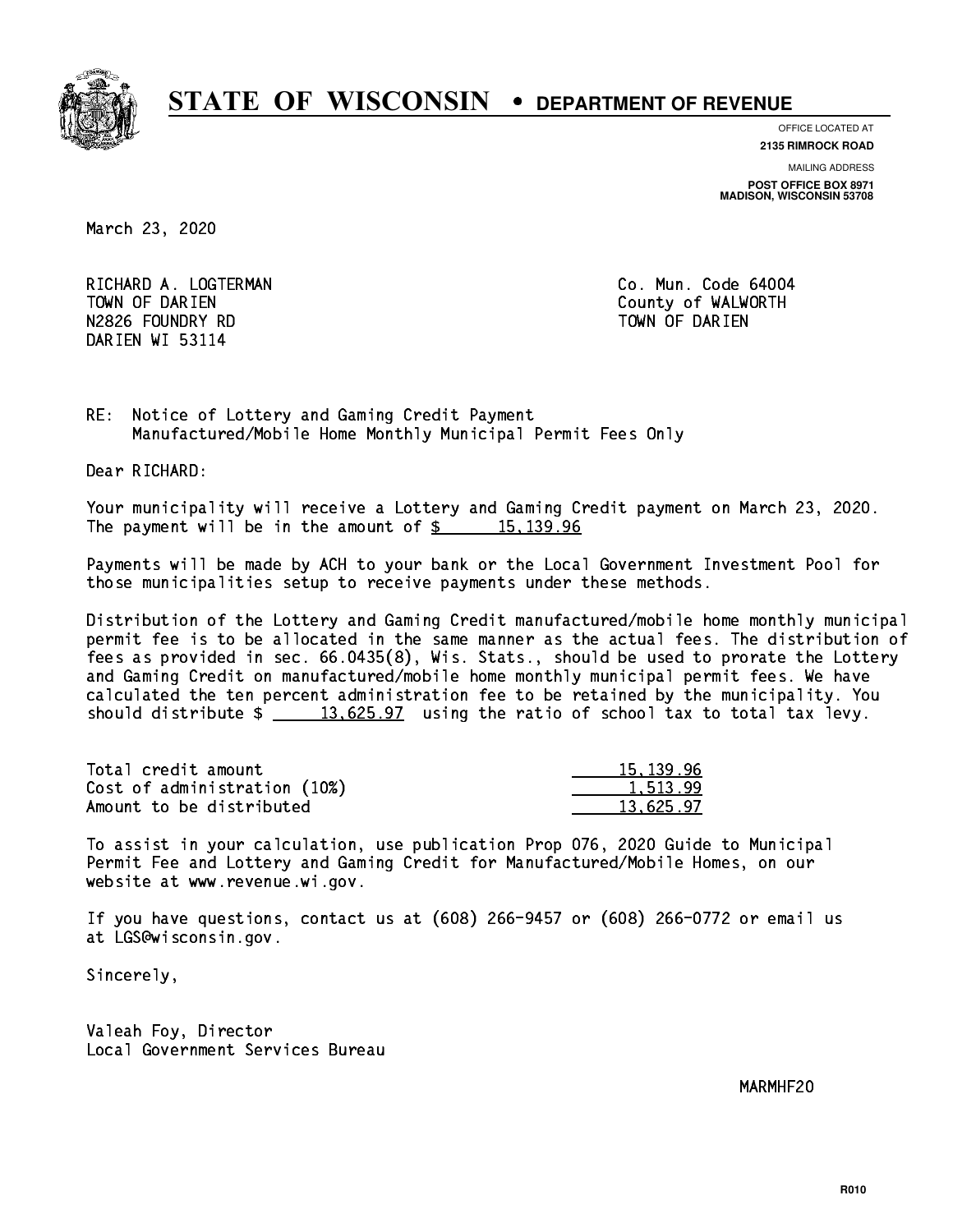

**OFFICE LOCATED AT**

**2135 RIMROCK ROAD**

**MAILING ADDRESS**

**POST OFFICE BOX 8971 MADISON, WISCONSIN 53708**

March 23, 2020

 LAURA DUCHEMIN Co. Mun. Code 64006 5621 TOWN HALL RD TOWN OF DELAVAN DELAVAN WI 53115

TOWN OF DELAVAN County of WALWORTH

RE: Notice of Lottery and Gaming Credit Payment Manufactured/Mobile Home Monthly Municipal Permit Fees Only

Dear LAURA:

 Your municipality will receive a Lottery and Gaming Credit payment on March 23, 2020. The payment will be in the amount of  $\frac{2}{3}$  2,904.01

 Payments will be made by ACH to your bank or the Local Government Investment Pool for those municipalities setup to receive payments under these methods.

 Distribution of the Lottery and Gaming Credit manufactured/mobile home monthly municipal permit fee is to be allocated in the same manner as the actual fees. The distribution of fees as provided in sec. 66.0435(8), Wis. Stats., should be used to prorate the Lottery and Gaming Credit on manufactured/mobile home monthly municipal permit fees. We have calculated the ten percent administration fee to be retained by the municipality. You should distribute  $\frac{2.613.61}{2.613.61}$  using the ratio of school tax to total tax levy.

| Total credit amount          | 2.904.01 |
|------------------------------|----------|
| Cost of administration (10%) | 290.40   |
| Amount to be distributed     | 2.613.61 |

 To assist in your calculation, use publication Prop 076, 2020 Guide to Municipal Permit Fee and Lottery and Gaming Credit for Manufactured/Mobile Homes, on our website at www.revenue.wi.gov.

 If you have questions, contact us at (608) 266-9457 or (608) 266-0772 or email us at LGS@wisconsin.gov.

Sincerely,

 Valeah Foy, Director Local Government Services Bureau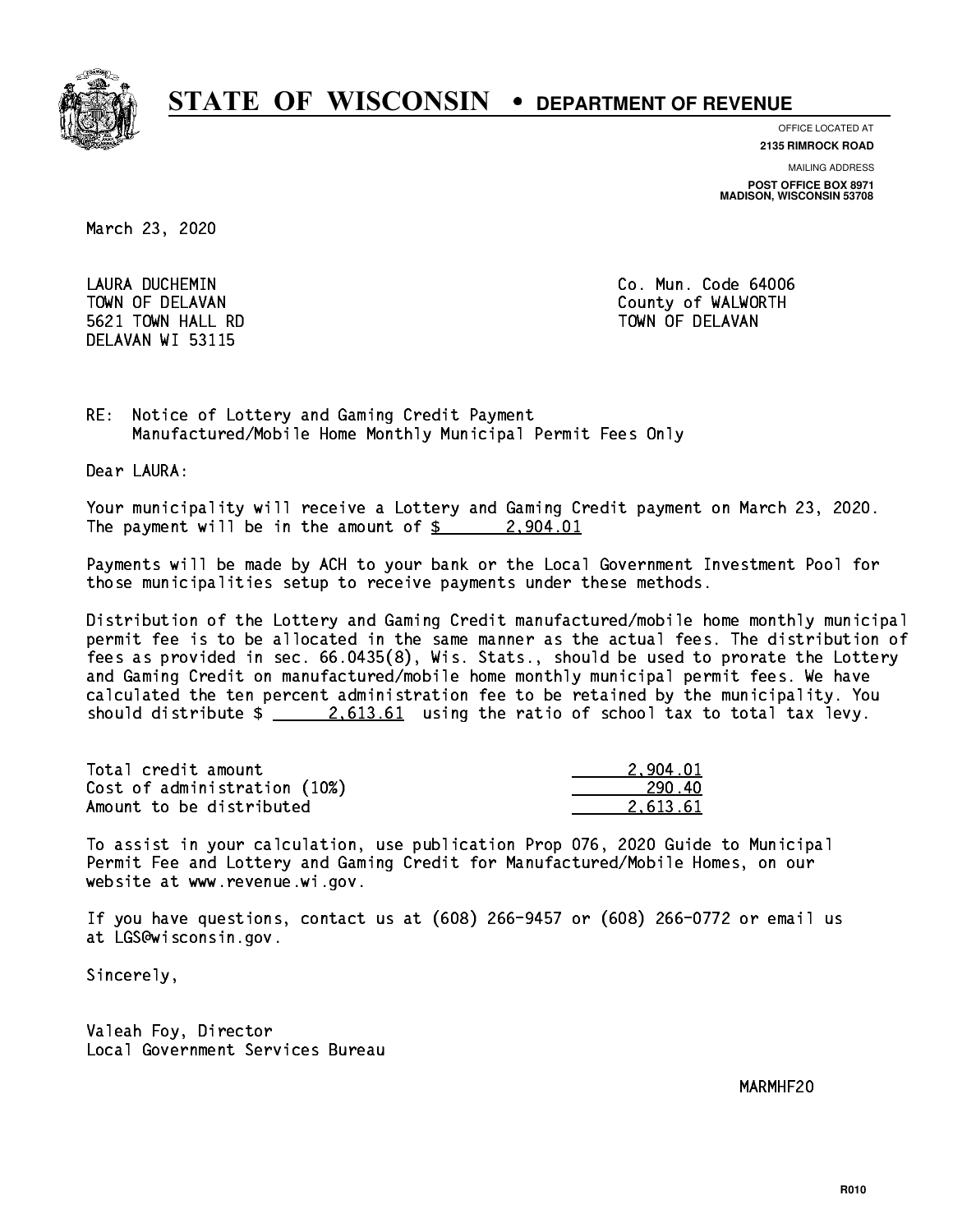

**OFFICE LOCATED AT**

**2135 RIMROCK ROAD**

**MAILING ADDRESS**

**POST OFFICE BOX 8971 MADISON, WISCONSIN 53708**

March 23, 2020

**DEBRA KIRCH**  TOWN OF GENEVA County of WALWORTH N3496 COMO RD TOWN OF GENEVA LAKE GENEVA WI 53147-2617

Co. Mun. Code 64010

RE: Notice of Lottery and Gaming Credit Payment Manufactured/Mobile Home Monthly Municipal Permit Fees Only

Dear DEBRA:

 Your municipality will receive a Lottery and Gaming Credit payment on March 23, 2020. The payment will be in the amount of \$ 1,045.41 \_\_\_\_\_\_\_\_\_\_\_\_\_\_\_\_

 Payments will be made by ACH to your bank or the Local Government Investment Pool for those municipalities setup to receive payments under these methods.

 Distribution of the Lottery and Gaming Credit manufactured/mobile home monthly municipal permit fee is to be allocated in the same manner as the actual fees. The distribution of fees as provided in sec. 66.0435(8), Wis. Stats., should be used to prorate the Lottery and Gaming Credit on manufactured/mobile home monthly municipal permit fees. We have calculated the ten percent administration fee to be retained by the municipality. You should distribute \$ 940.87 using the ratio of school tax to total tax levy. \_\_\_\_\_\_\_\_\_\_\_\_\_\_

| Total credit amount          | 1.045.41 |
|------------------------------|----------|
| Cost of administration (10%) | 104.54   |
| Amount to be distributed     | 940 R7   |

 To assist in your calculation, use publication Prop 076, 2020 Guide to Municipal Permit Fee and Lottery and Gaming Credit for Manufactured/Mobile Homes, on our website at www.revenue.wi.gov.

 If you have questions, contact us at (608) 266-9457 or (608) 266-0772 or email us at LGS@wisconsin.gov.

Sincerely,

 Valeah Foy, Director Local Government Services Bureau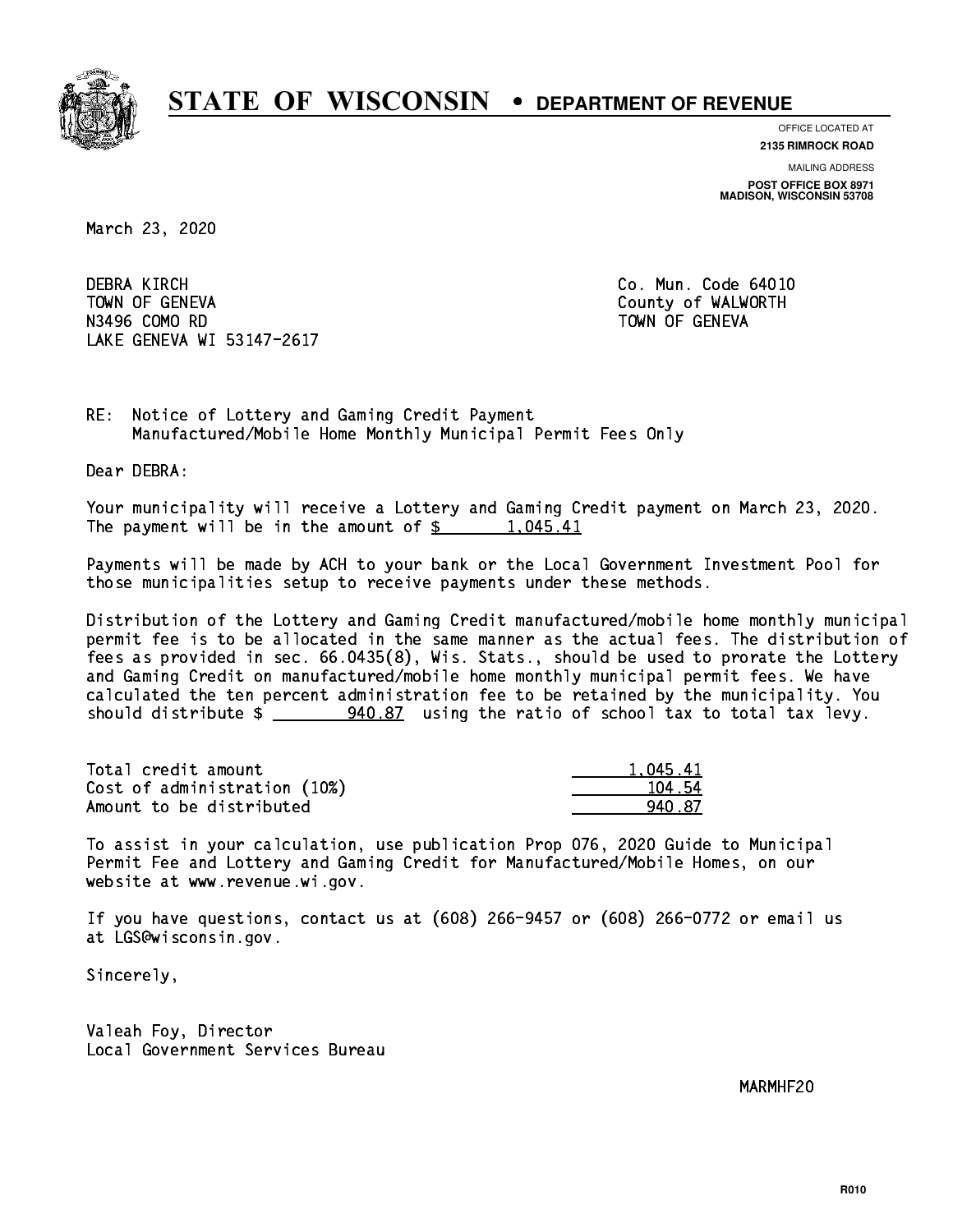

**OFFICE LOCATED AT**

**2135 RIMROCK ROAD**

**MAILING ADDRESS**

**POST OFFICE BOX 8971 MADISON, WISCONSIN 53708**

March 23, 2020

LINDA SKILES PO BOX 148 PO BOX 148 TOWN OF LYONS LYONS WI 53148-0148

Co. Mun. Code 64018 TOWN OF LYONS **County of WALWORTH** 

RE: Notice of Lottery and Gaming Credit Payment Manufactured/Mobile Home Monthly Municipal Permit Fees Only

Dear LINDA:

 Your municipality will receive a Lottery and Gaming Credit payment on March 23, 2020. The payment will be in the amount of  $\frac{2}{3}$  821.88

 Payments will be made by ACH to your bank or the Local Government Investment Pool for those municipalities setup to receive payments under these methods.

 Distribution of the Lottery and Gaming Credit manufactured/mobile home monthly municipal permit fee is to be allocated in the same manner as the actual fees. The distribution of fees as provided in sec. 66.0435(8), Wis. Stats., should be used to prorate the Lottery and Gaming Credit on manufactured/mobile home monthly municipal permit fees. We have calculated the ten percent administration fee to be retained by the municipality. You should distribute  $\frac{2}{2}$   $\frac{739.70}{2}$  using the ratio of school tax to total tax levy.

Total credit amount Cost of administration (10%) Amount to be distributed

| 321.88 |
|--------|
| 32.18  |
| -70    |

 To assist in your calculation, use publication Prop 076, 2020 Guide to Municipal Permit Fee and Lottery and Gaming Credit for Manufactured/Mobile Homes, on our website at www.revenue.wi.gov.

 If you have questions, contact us at (608) 266-9457 or (608) 266-0772 or email us at LGS@wisconsin.gov.

Sincerely,

 Valeah Foy, Director Local Government Services Bureau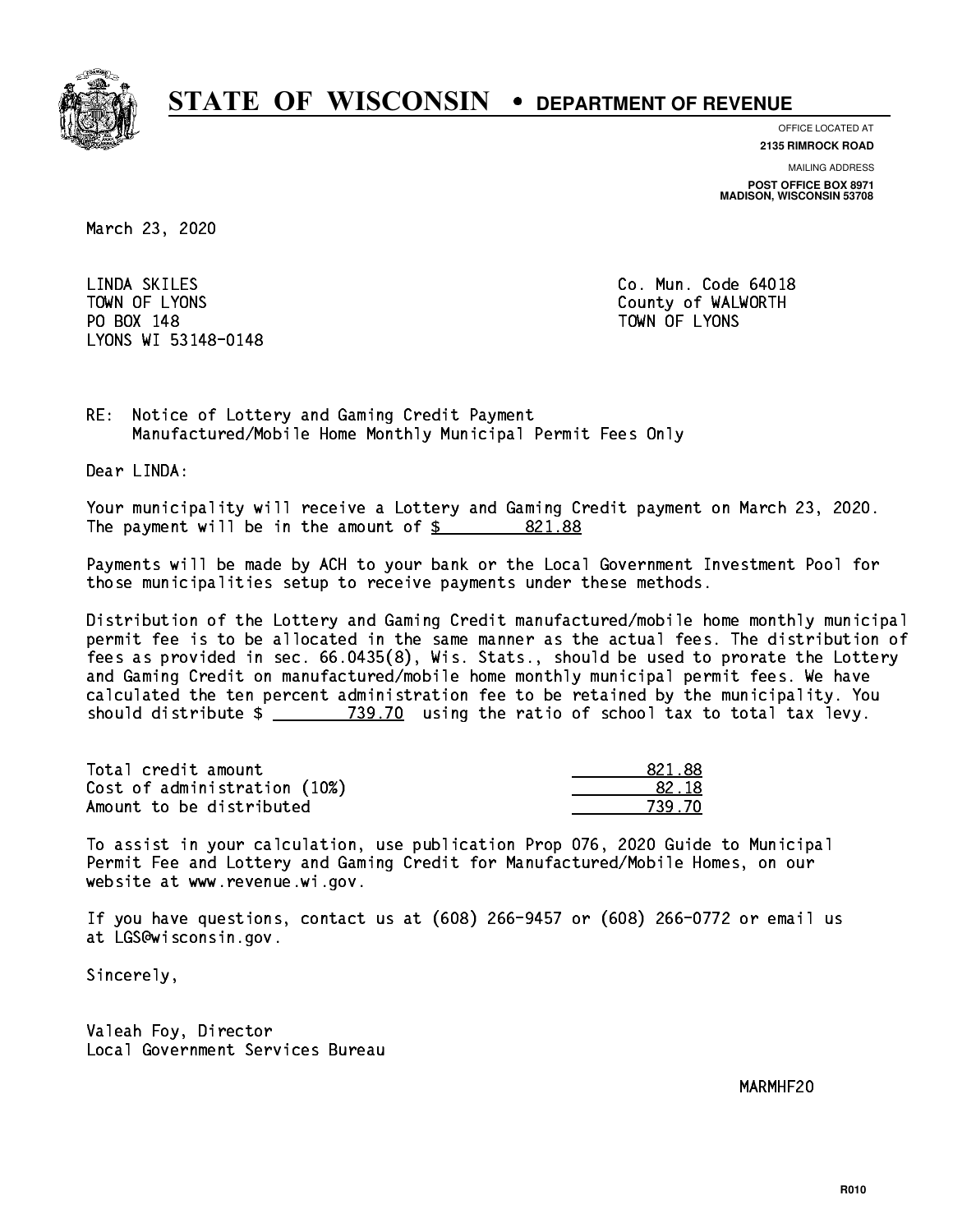

**OFFICE LOCATED AT 2135 RIMROCK ROAD**

**MAILING ADDRESS**

**POST OFFICE BOX 8971 MADISON, WISCONSIN 53708**

March 23, 2020

ANN SEAVER TOWN OF RICHMOND County of WALWORTH PO BOX 886 PO BOX 886 TOWN OF RICHMOND DELAVAN WI 53115-0886

Co. Mun. Code 64020

RE: Notice of Lottery and Gaming Credit Payment Manufactured/Mobile Home Monthly Municipal Permit Fees Only

Dear ANN:

 Your municipality will receive a Lottery and Gaming Credit payment on March 23, 2020. The payment will be in the amount of  $\frac{2}{3}$  1,638.75

 Payments will be made by ACH to your bank or the Local Government Investment Pool for those municipalities setup to receive payments under these methods.

 Distribution of the Lottery and Gaming Credit manufactured/mobile home monthly municipal permit fee is to be allocated in the same manner as the actual fees. The distribution of fees as provided in sec. 66.0435(8), Wis. Stats., should be used to prorate the Lottery and Gaming Credit on manufactured/mobile home monthly municipal permit fees. We have calculated the ten percent administration fee to be retained by the municipality. You should distribute  $\frac{1,474.88}{1,474.88}$  using the ratio of school tax to total tax levy.

| Total credit amount          | 1.638.75 |
|------------------------------|----------|
| Cost of administration (10%) | 163.87   |
| Amount to be distributed     | 1.474.88 |

 To assist in your calculation, use publication Prop 076, 2020 Guide to Municipal Permit Fee and Lottery and Gaming Credit for Manufactured/Mobile Homes, on our website at www.revenue.wi.gov.

 If you have questions, contact us at (608) 266-9457 or (608) 266-0772 or email us at LGS@wisconsin.gov.

Sincerely,

 Valeah Foy, Director Local Government Services Bureau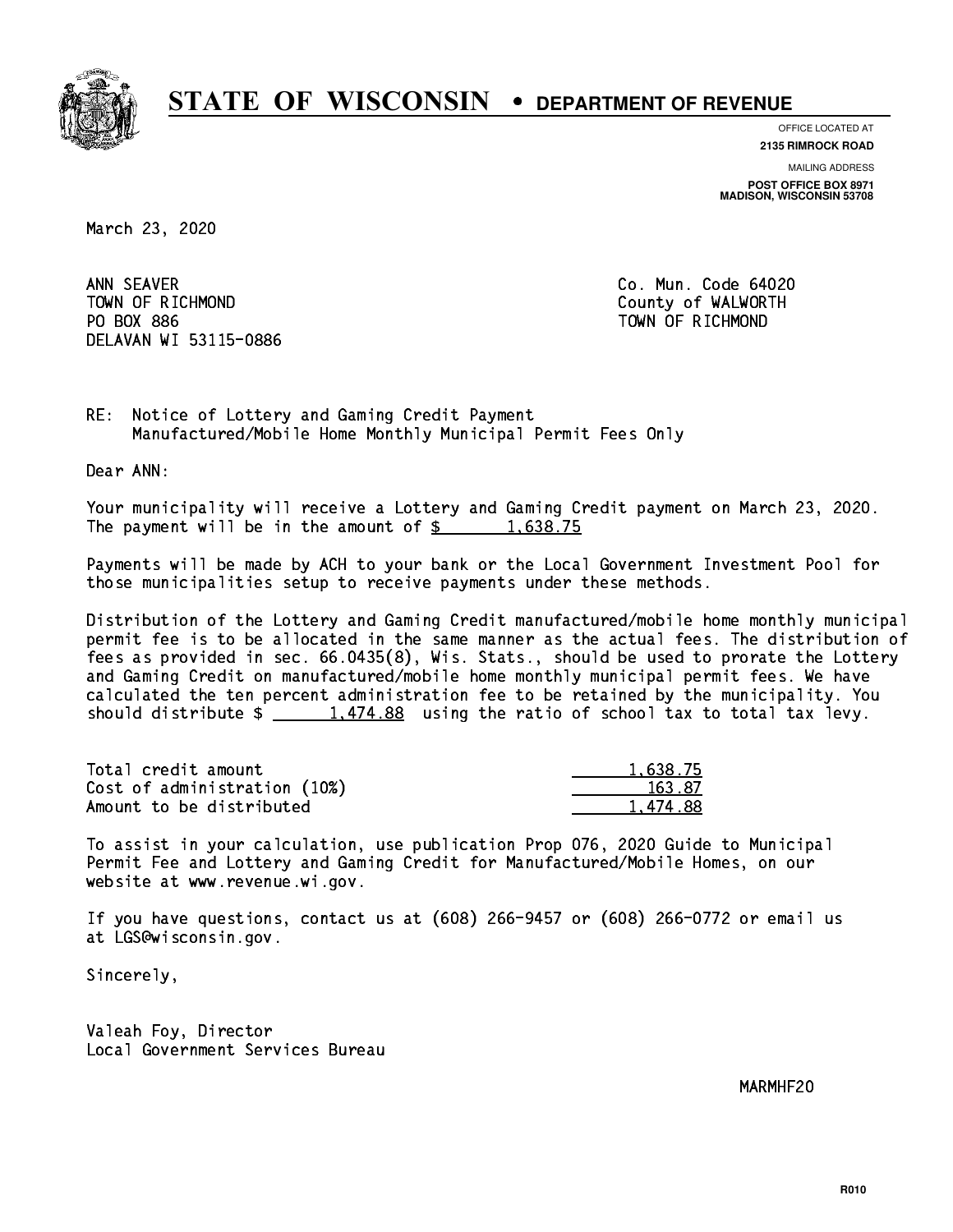

**OFFICE LOCATED AT**

**2135 RIMROCK ROAD**

**MAILING ADDRESS**

**POST OFFICE BOX 8971 MADISON, WISCONSIN 53708**

March 23, 2020

 TRACEY RAYMOND Co. Mun. Code 64028 TOWN OF TROY **COUNTY COUNTY COUNTY OF WALWORTH** N8870 BRIGGS STREET TOWN OF TROY EAST TROY WI 53120

RE: Notice of Lottery and Gaming Credit Payment Manufactured/Mobile Home Monthly Municipal Permit Fees Only

Dear TRACEY:

 Your municipality will receive a Lottery and Gaming Credit payment on March 23, 2020. The payment will be in the amount of  $\frac{2}{3}$  9,059.76

 Payments will be made by ACH to your bank or the Local Government Investment Pool for those municipalities setup to receive payments under these methods.

 Distribution of the Lottery and Gaming Credit manufactured/mobile home monthly municipal permit fee is to be allocated in the same manner as the actual fees. The distribution of fees as provided in sec. 66.0435(8), Wis. Stats., should be used to prorate the Lottery and Gaming Credit on manufactured/mobile home monthly municipal permit fees. We have calculated the ten percent administration fee to be retained by the municipality. You should distribute  $\frac{2}{1}$   $\frac{8,153.79}{2}$  using the ratio of school tax to total tax levy.

| Total credit amount          | 9.059.76 |
|------------------------------|----------|
| Cost of administration (10%) | 905.97   |
| Amount to be distributed     | 8.153.79 |

 To assist in your calculation, use publication Prop 076, 2020 Guide to Municipal Permit Fee and Lottery and Gaming Credit for Manufactured/Mobile Homes, on our website at www.revenue.wi.gov.

 If you have questions, contact us at (608) 266-9457 or (608) 266-0772 or email us at LGS@wisconsin.gov.

Sincerely,

 Valeah Foy, Director Local Government Services Bureau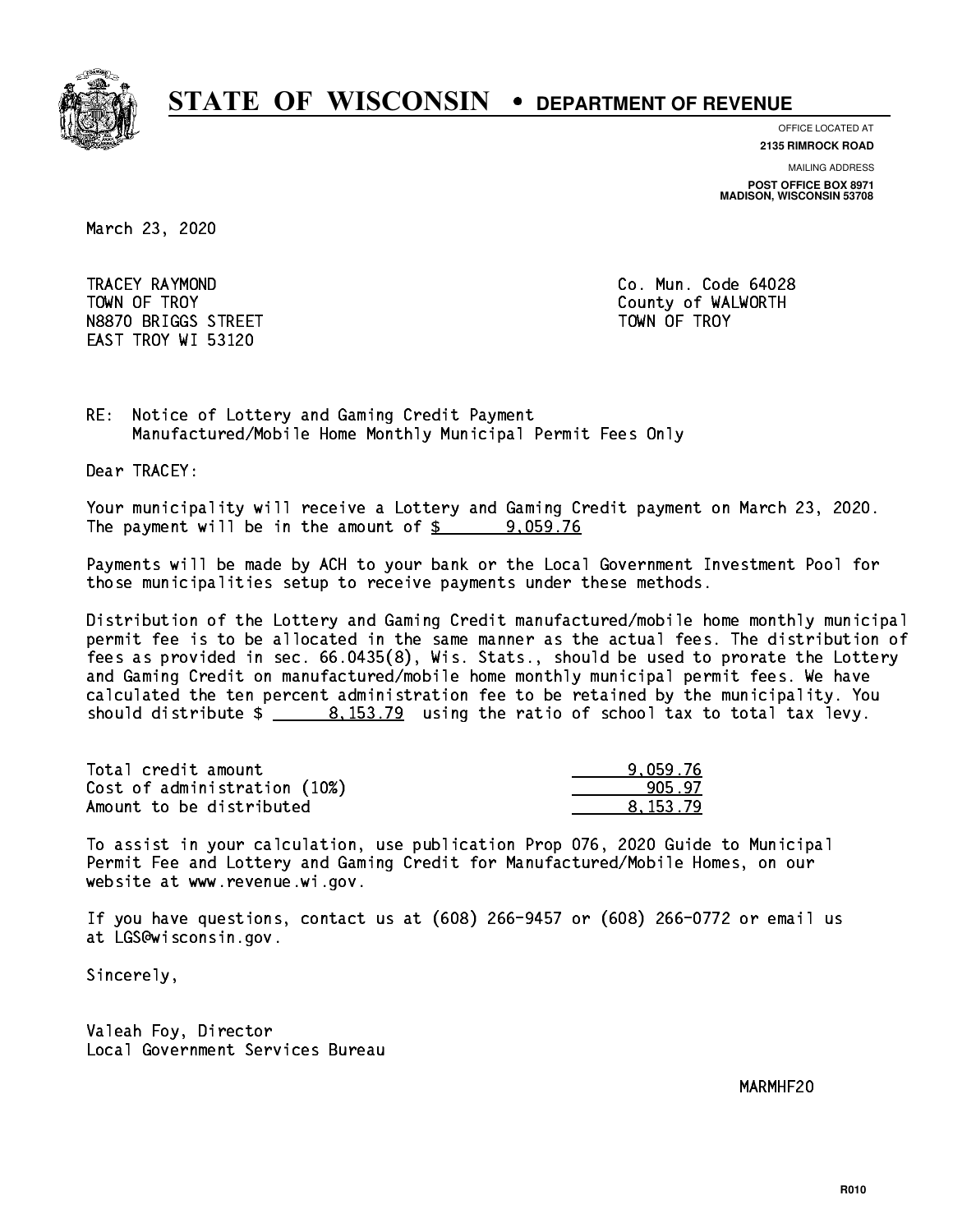

**OFFICE LOCATED AT**

**2135 RIMROCK ROAD**

**MAILING ADDRESS**

**POST OFFICE BOX 8971 MADISON, WISCONSIN 53708**

March 23, 2020

EILEEN SUHM VILLAGE OF EAST TROY COUNTY OF WALWORTH EAST TROY WI 53120

Co. Mun. Code 64121 2015 ENERGY DRIVE VILLAGE OF EAST TROY

RE: Notice of Lottery and Gaming Credit Payment Manufactured/Mobile Home Monthly Municipal Permit Fees Only

Dear EILEEN:

 Your municipality will receive a Lottery and Gaming Credit payment on March 23, 2020. The payment will be in the amount of  $\frac{2}{3}$  8,656.08

 Payments will be made by ACH to your bank or the Local Government Investment Pool for those municipalities setup to receive payments under these methods.

 Distribution of the Lottery and Gaming Credit manufactured/mobile home monthly municipal permit fee is to be allocated in the same manner as the actual fees. The distribution of fees as provided in sec. 66.0435(8), Wis. Stats., should be used to prorate the Lottery and Gaming Credit on manufactured/mobile home monthly municipal permit fees. We have calculated the ten percent administration fee to be retained by the municipality. You should distribute  $\frac{2}{2}$   $\frac{7,790.48}{2}$  using the ratio of school tax to total tax levy.

| Total credit amount          | 8,656.08 |
|------------------------------|----------|
| Cost of administration (10%) | 865.60   |
| Amount to be distributed     | 7.790.48 |

 To assist in your calculation, use publication Prop 076, 2020 Guide to Municipal Permit Fee and Lottery and Gaming Credit for Manufactured/Mobile Homes, on our website at www.revenue.wi.gov.

 If you have questions, contact us at (608) 266-9457 or (608) 266-0772 or email us at LGS@wisconsin.gov.

Sincerely,

 Valeah Foy, Director Local Government Services Bureau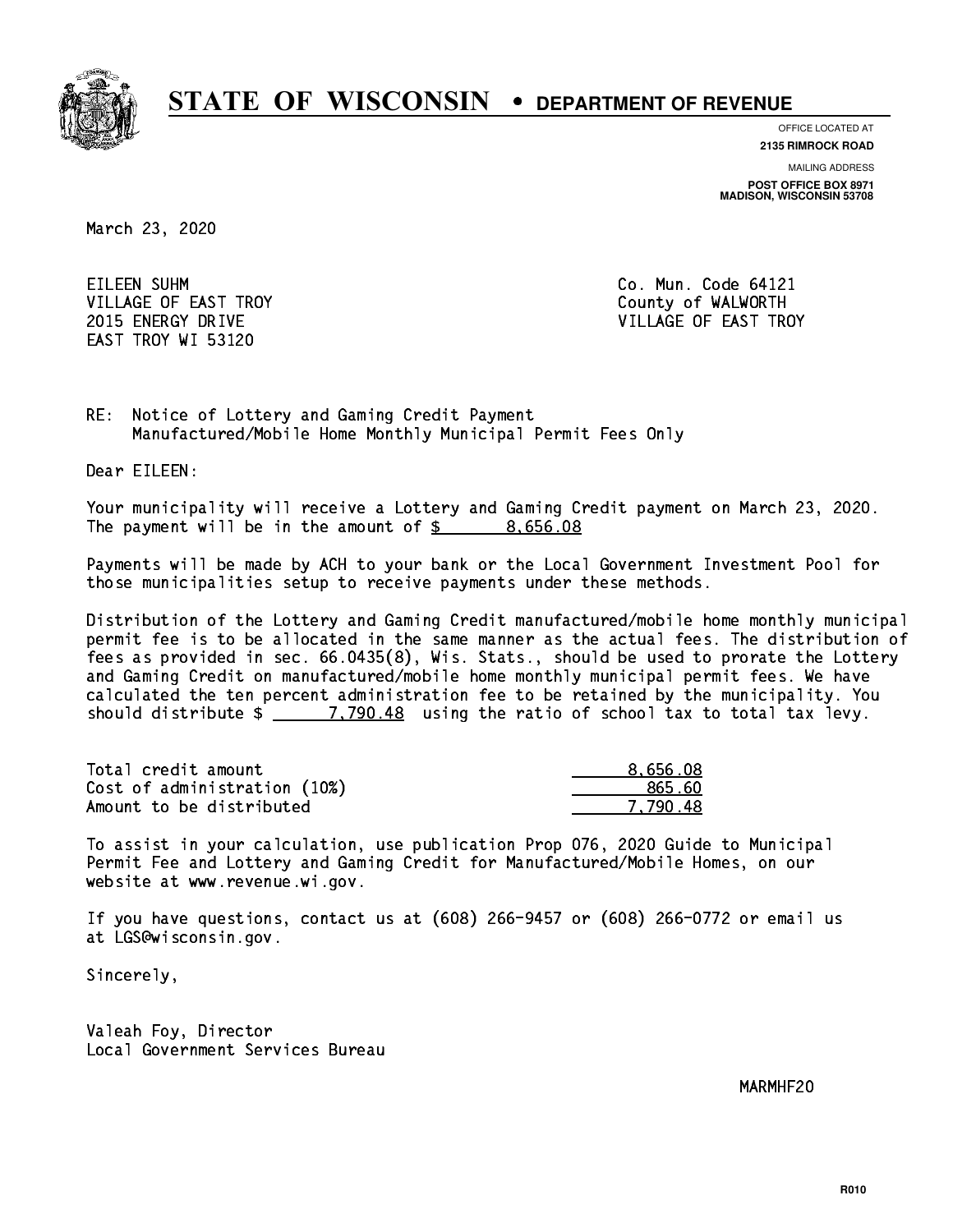

**OFFICE LOCATED AT**

**2135 RIMROCK ROAD**

**MAILING ADDRESS POST OFFICE BOX 8971 MADISON, WISCONSIN 53708**

March 23, 2020

DAVID THURNAU VILLAGE OF SHARON COUNTY OF WALWORTH PO BOX 379 VILLAGE OF SHARON SHARON WI 53585-0379

Co. Mun. Code 64181

RE: Notice of Lottery and Gaming Credit Payment Manufactured/Mobile Home Monthly Municipal Permit Fees Only

Dear DAVID:

 Your municipality will receive a Lottery and Gaming Credit payment on March 23, 2020. The payment will be in the amount of  $\frac{2}{3}$  3,106.92

 Payments will be made by ACH to your bank or the Local Government Investment Pool for those municipalities setup to receive payments under these methods.

 Distribution of the Lottery and Gaming Credit manufactured/mobile home monthly municipal permit fee is to be allocated in the same manner as the actual fees. The distribution of fees as provided in sec. 66.0435(8), Wis. Stats., should be used to prorate the Lottery and Gaming Credit on manufactured/mobile home monthly municipal permit fees. We have calculated the ten percent administration fee to be retained by the municipality. You should distribute  $\frac{2}{2}$   $\frac{2}{3}$  using the ratio of school tax to total tax levy.

| Total credit amount          | 3.106.92 |
|------------------------------|----------|
| Cost of administration (10%) | 310.69   |
| Amount to be distributed     | 2.796.23 |

 To assist in your calculation, use publication Prop 076, 2020 Guide to Municipal Permit Fee and Lottery and Gaming Credit for Manufactured/Mobile Homes, on our website at www.revenue.wi.gov.

 If you have questions, contact us at (608) 266-9457 or (608) 266-0772 or email us at LGS@wisconsin.gov.

Sincerely,

 Valeah Foy, Director Local Government Services Bureau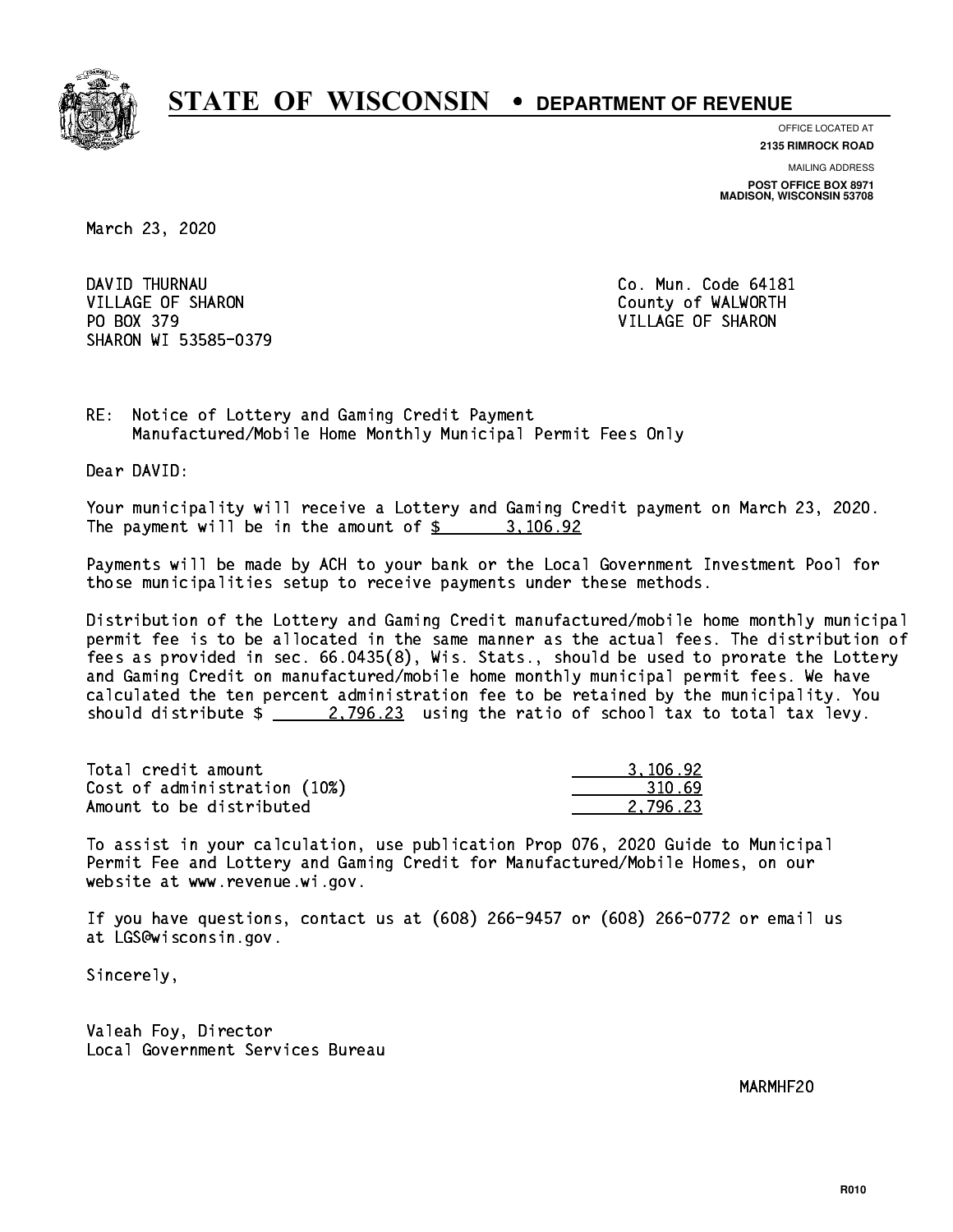

**OFFICE LOCATED AT**

**2135 RIMROCK ROAD**

**MAILING ADDRESS**

**POST OFFICE BOX 8971 MADISON, WISCONSIN 53708**

March 23, 2020

 JESSIE BARTMANN Co. Mun. Code 64221 CITY OF ELKHORN County of WALWORTH PO BOX 920 PO BOX 920 CITY OF ELKHORN ELKHORN WI 53121-0920

RE: Notice of Lottery and Gaming Credit Payment Manufactured/Mobile Home Monthly Municipal Permit Fees Only

Dear JESSIE:

 Your municipality will receive a Lottery and Gaming Credit payment on March 23, 2020. The payment will be in the amount of  $\frac{2}{3}$  6,551.05

 Payments will be made by ACH to your bank or the Local Government Investment Pool for those municipalities setup to receive payments under these methods.

 Distribution of the Lottery and Gaming Credit manufactured/mobile home monthly municipal permit fee is to be allocated in the same manner as the actual fees. The distribution of fees as provided in sec. 66.0435(8), Wis. Stats., should be used to prorate the Lottery and Gaming Credit on manufactured/mobile home monthly municipal permit fees. We have calculated the ten percent administration fee to be retained by the municipality. You should distribute  $\frac{2}{1}$   $\frac{5.895.95}{2}$  using the ratio of school tax to total tax levy.

| Total credit amount          | 6,551.05 |
|------------------------------|----------|
| Cost of administration (10%) | 655.10   |
| Amount to be distributed     | 5.895.95 |

 To assist in your calculation, use publication Prop 076, 2020 Guide to Municipal Permit Fee and Lottery and Gaming Credit for Manufactured/Mobile Homes, on our website at www.revenue.wi.gov.

 If you have questions, contact us at (608) 266-9457 or (608) 266-0772 or email us at LGS@wisconsin.gov.

Sincerely,

 Valeah Foy, Director Local Government Services Bureau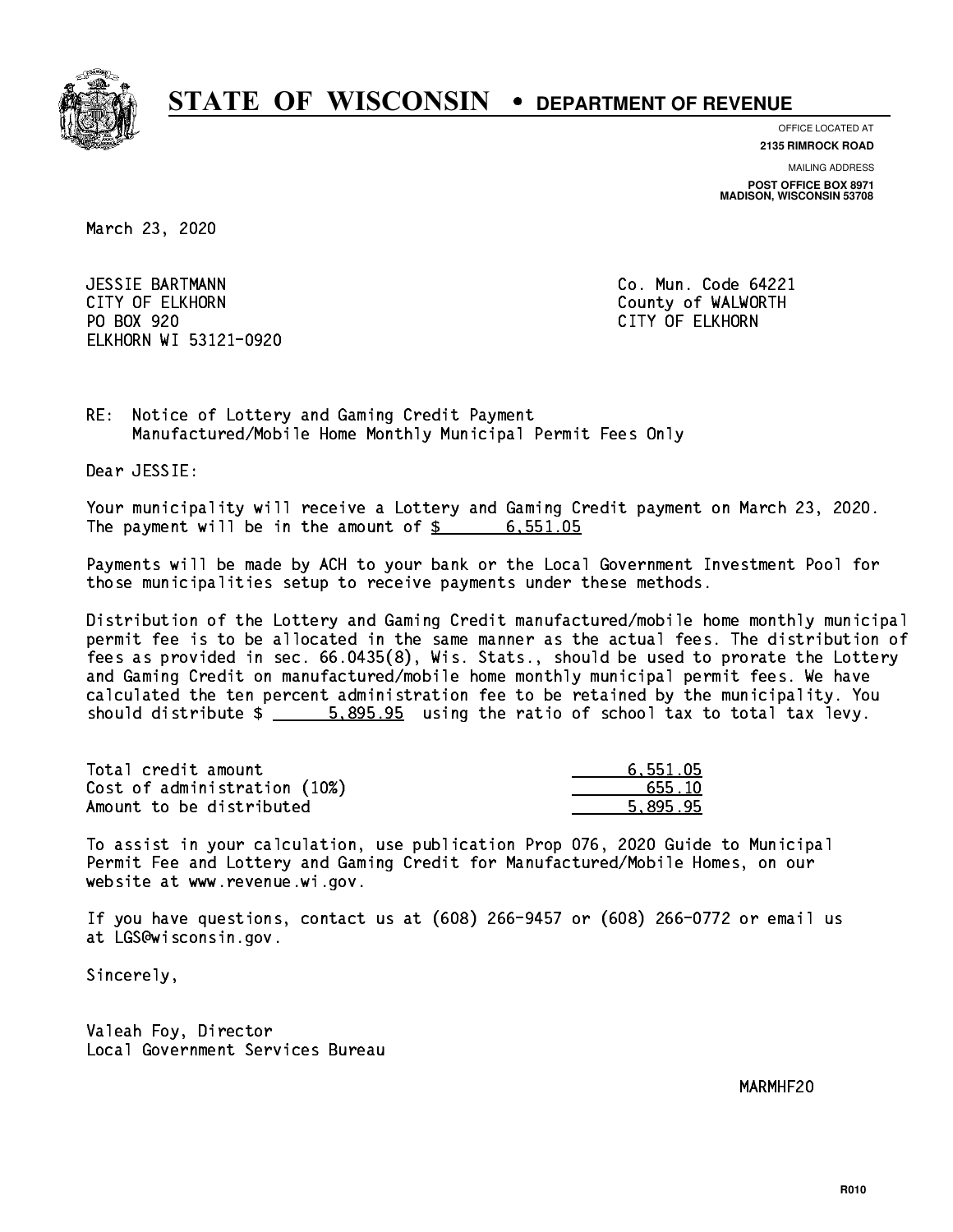

**OFFICE LOCATED AT 2135 RIMROCK ROAD**

**MAILING ADDRESS**

**POST OFFICE BOX 8971 MADISON, WISCONSIN 53708**

March 23, 2020

JOAN AVERY TOWN OF SPOONER County of WASHBURN N5781 COUNTY RD K TOWN OF SPOONER SPOONER WI 54801-8411

Co. Mun. Code 65034

RE: Notice of Lottery and Gaming Credit Payment Manufactured/Mobile Home Monthly Municipal Permit Fees Only

Dear JOAN:

 Your municipality will receive a Lottery and Gaming Credit payment on March 23, 2020. The payment will be in the amount of  $\frac{2}{3}$  1,154.38

 Payments will be made by ACH to your bank or the Local Government Investment Pool for those municipalities setup to receive payments under these methods.

 Distribution of the Lottery and Gaming Credit manufactured/mobile home monthly municipal permit fee is to be allocated in the same manner as the actual fees. The distribution of fees as provided in sec. 66.0435(8), Wis. Stats., should be used to prorate the Lottery and Gaming Credit on manufactured/mobile home monthly municipal permit fees. We have calculated the ten percent administration fee to be retained by the municipality. You should distribute  $\frac{1.038.95}{1.038.95}$  using the ratio of school tax to total tax levy.

| Total credit amount          | 1, 154, 38 |
|------------------------------|------------|
| Cost of administration (10%) | 115.43     |
| Amount to be distributed     | 1.038.95   |

 To assist in your calculation, use publication Prop 076, 2020 Guide to Municipal Permit Fee and Lottery and Gaming Credit for Manufactured/Mobile Homes, on our website at www.revenue.wi.gov.

 If you have questions, contact us at (608) 266-9457 or (608) 266-0772 or email us at LGS@wisconsin.gov.

Sincerely,

 Valeah Foy, Director Local Government Services Bureau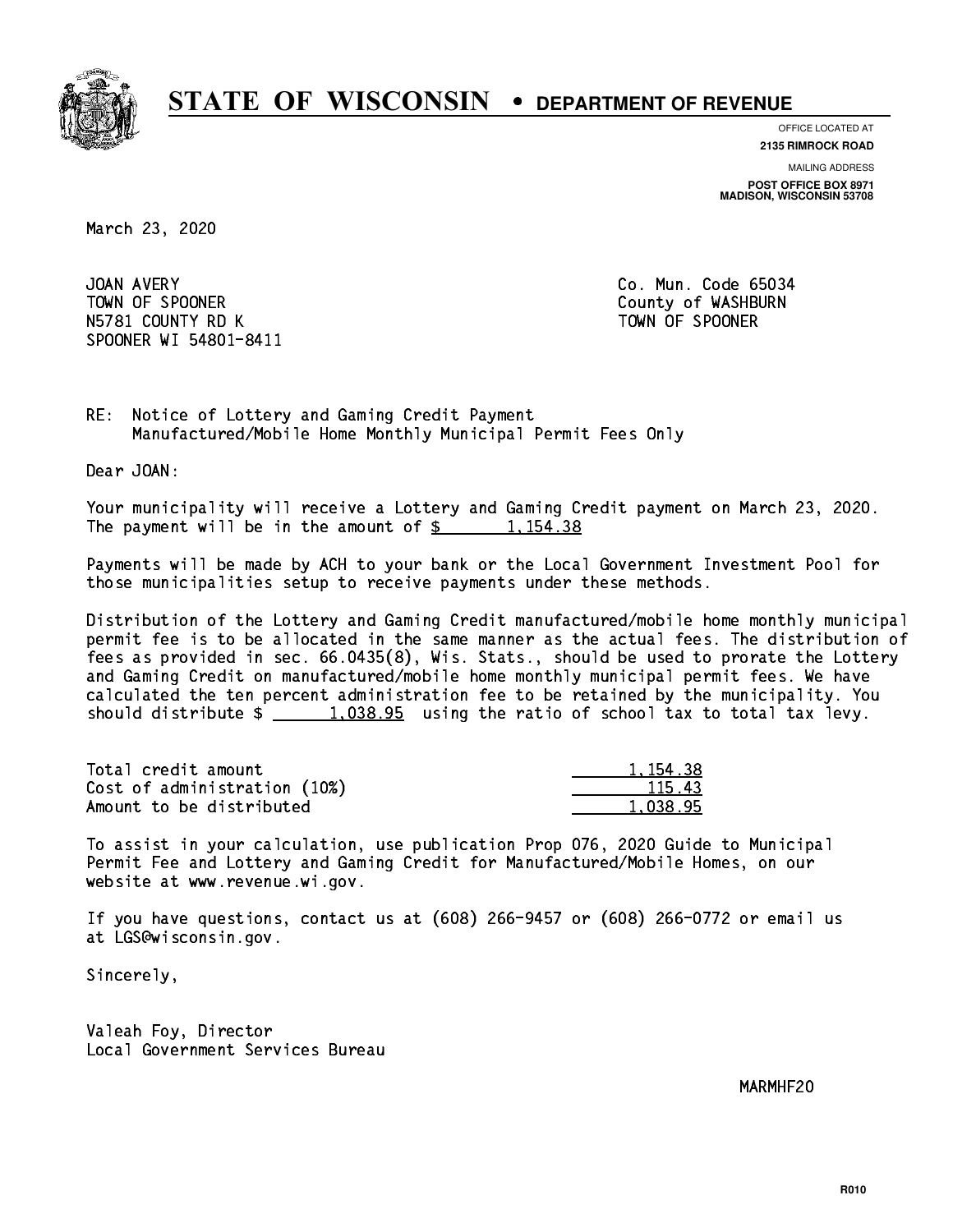

**OFFICE LOCATED AT**

**2135 RIMROCK ROAD**

**MAILING ADDRESS**

**POST OFFICE BOX 8971 MADISON, WISCONSIN 53708**

March 23, 2020

 KRISTA LYONS HARTWIG Co. Mun. Code 65281 CITY OF SPOONER COUNTY OF SPOONER 515 N SUMMIT STREET CITY OF SPOONER SPOONER WI 54801

RE: Notice of Lottery and Gaming Credit Payment Manufactured/Mobile Home Monthly Municipal Permit Fees Only

Dear KRISTA:

 Your municipality will receive a Lottery and Gaming Credit payment on March 23, 2020. The payment will be in the amount of \$ 3,691.72 \_\_\_\_\_\_\_\_\_\_\_\_\_\_\_\_

 Payments will be made by ACH to your bank or the Local Government Investment Pool for those municipalities setup to receive payments under these methods.

 Distribution of the Lottery and Gaming Credit manufactured/mobile home monthly municipal permit fee is to be allocated in the same manner as the actual fees. The distribution of fees as provided in sec. 66.0435(8), Wis. Stats., should be used to prorate the Lottery and Gaming Credit on manufactured/mobile home monthly municipal permit fees. We have calculated the ten percent administration fee to be retained by the municipality. You should distribute  $\frac{2}{2}$   $\frac{3.322.55}{2}$  using the ratio of school tax to total tax levy.

| Total credit amount          | 3.691.72 |
|------------------------------|----------|
| Cost of administration (10%) | 369.17   |
| Amount to be distributed     | 3.322.55 |

 To assist in your calculation, use publication Prop 076, 2020 Guide to Municipal Permit Fee and Lottery and Gaming Credit for Manufactured/Mobile Homes, on our website at www.revenue.wi.gov.

 If you have questions, contact us at (608) 266-9457 or (608) 266-0772 or email us at LGS@wisconsin.gov.

Sincerely,

 Valeah Foy, Director Local Government Services Bureau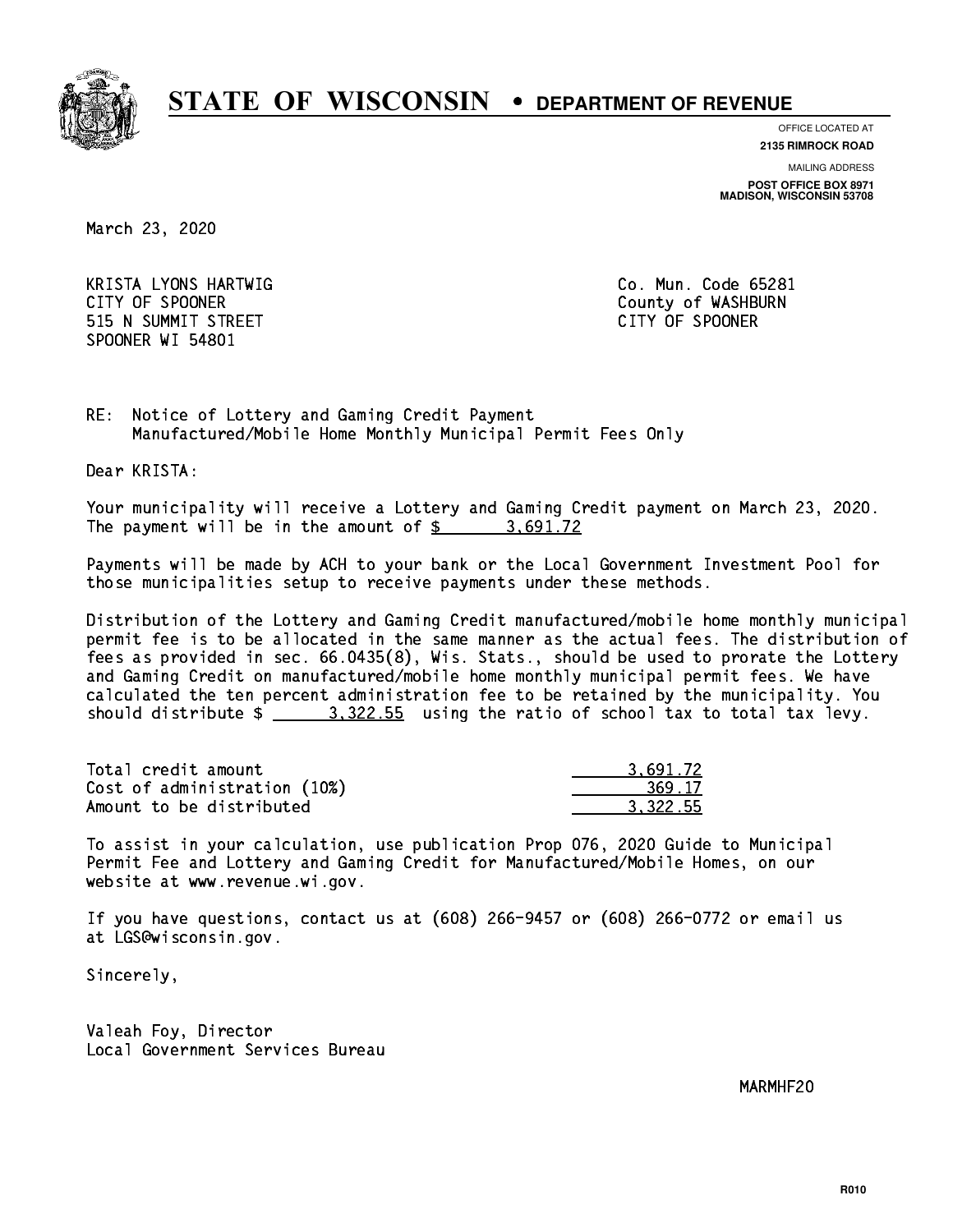

**OFFICE LOCATED AT**

**2135 RIMROCK ROAD**

**MAILING ADDRESS**

**POST OFFICE BOX 8971 MADISON, WISCONSIN 53708**

March 23, 2020

ANDREW EICHE CITY OF SHELL LAKE COUNTY OF WASHBURN PO BOX 520 SHELL LAKE WI 54871-0520

Co. Mun. Code 65282 CITY OF SHELL LAKE

RE: Notice of Lottery and Gaming Credit Payment Manufactured/Mobile Home Monthly Municipal Permit Fees Only

Dear ANDREW:

 Your municipality will receive a Lottery and Gaming Credit payment on March 23, 2020. The payment will be in the amount of  $\frac{2}{3}$  1,732.32

 Payments will be made by ACH to your bank or the Local Government Investment Pool for those municipalities setup to receive payments under these methods.

 Distribution of the Lottery and Gaming Credit manufactured/mobile home monthly municipal permit fee is to be allocated in the same manner as the actual fees. The distribution of fees as provided in sec. 66.0435(8), Wis. Stats., should be used to prorate the Lottery and Gaming Credit on manufactured/mobile home monthly municipal permit fees. We have calculated the ten percent administration fee to be retained by the municipality. You should distribute  $\frac{1.559.09}{1.559.09}$  using the ratio of school tax to total tax levy.

| Total credit amount          | 1,732.32 |
|------------------------------|----------|
| Cost of administration (10%) | 173.23   |
| Amount to be distributed     | 1,559.09 |

 To assist in your calculation, use publication Prop 076, 2020 Guide to Municipal Permit Fee and Lottery and Gaming Credit for Manufactured/Mobile Homes, on our website at www.revenue.wi.gov.

 If you have questions, contact us at (608) 266-9457 or (608) 266-0772 or email us at LGS@wisconsin.gov.

Sincerely,

 Valeah Foy, Director Local Government Services Bureau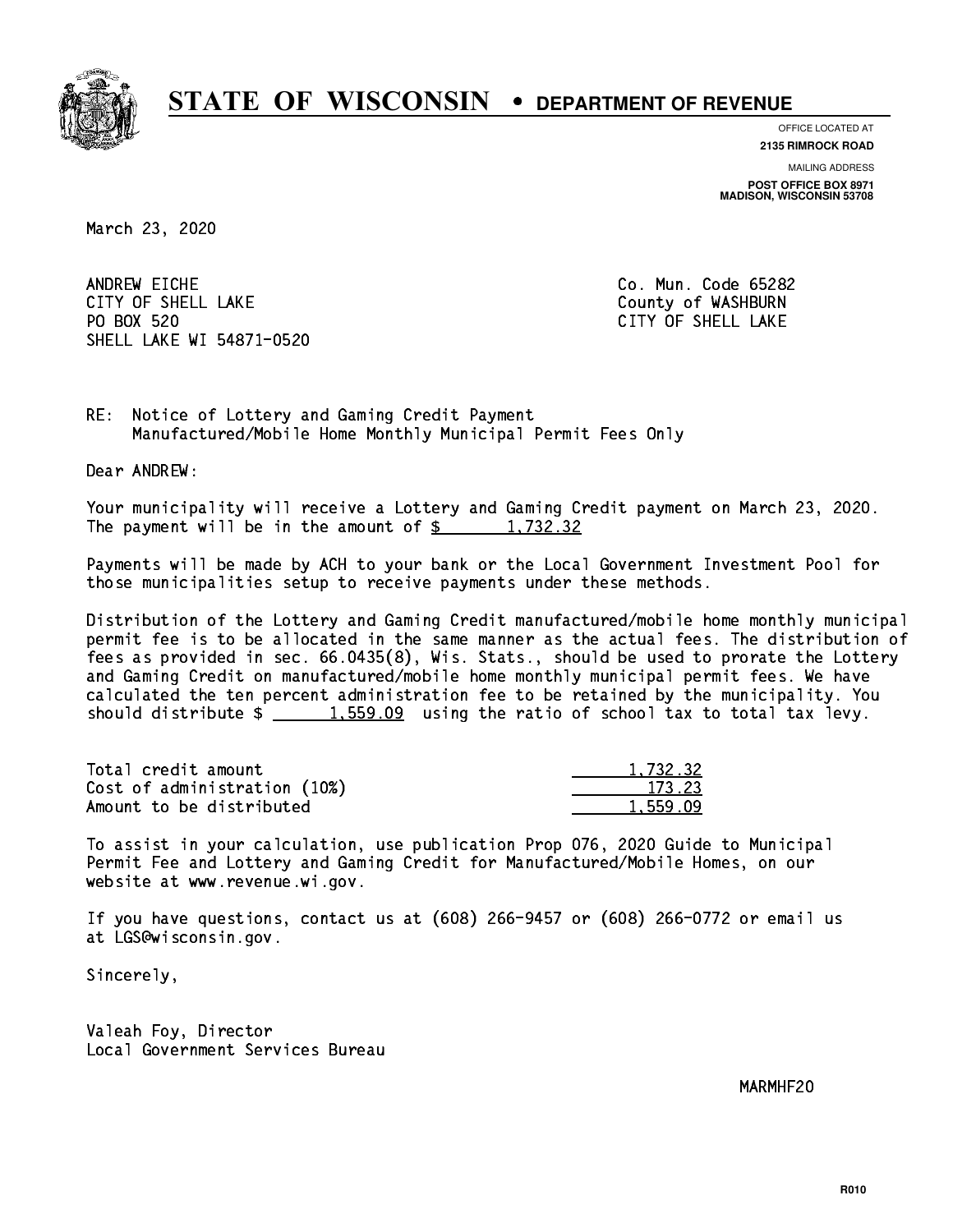

**OFFICE LOCATED AT**

**2135 RIMROCK ROAD**

**MAILING ADDRESS**

**POST OFFICE BOX 8971 MADISON, WISCONSIN 53708**

March 23, 2020

 CHRISTINE PFEIFER Co. Mun. Code 66012 TOWN OF HARTFORD County of WASHINGTON 3360 COUNTY RD K TOWN OF HARTFORD HARTFORD WI 53027-9269

RE: Notice of Lottery and Gaming Credit Payment Manufactured/Mobile Home Monthly Municipal Permit Fees Only

Dear CHRISTINE:

 Your municipality will receive a Lottery and Gaming Credit payment on March 23, 2020. The payment will be in the amount of  $\frac{2}{3}$  2, 151.00

 Payments will be made by ACH to your bank or the Local Government Investment Pool for those municipalities setup to receive payments under these methods.

 Distribution of the Lottery and Gaming Credit manufactured/mobile home monthly municipal permit fee is to be allocated in the same manner as the actual fees. The distribution of fees as provided in sec. 66.0435(8), Wis. Stats., should be used to prorate the Lottery and Gaming Credit on manufactured/mobile home monthly municipal permit fees. We have calculated the ten percent administration fee to be retained by the municipality. You should distribute  $\frac{1,935.90}{1,935.90}$  using the ratio of school tax to total tax levy.

| Total credit amount          | 2.151.00 |
|------------------------------|----------|
| Cost of administration (10%) | 215.10   |
| Amount to be distributed     | 1.935.90 |

 To assist in your calculation, use publication Prop 076, 2020 Guide to Municipal Permit Fee and Lottery and Gaming Credit for Manufactured/Mobile Homes, on our website at www.revenue.wi.gov.

 If you have questions, contact us at (608) 266-9457 or (608) 266-0772 or email us at LGS@wisconsin.gov.

Sincerely,

 Valeah Foy, Director Local Government Services Bureau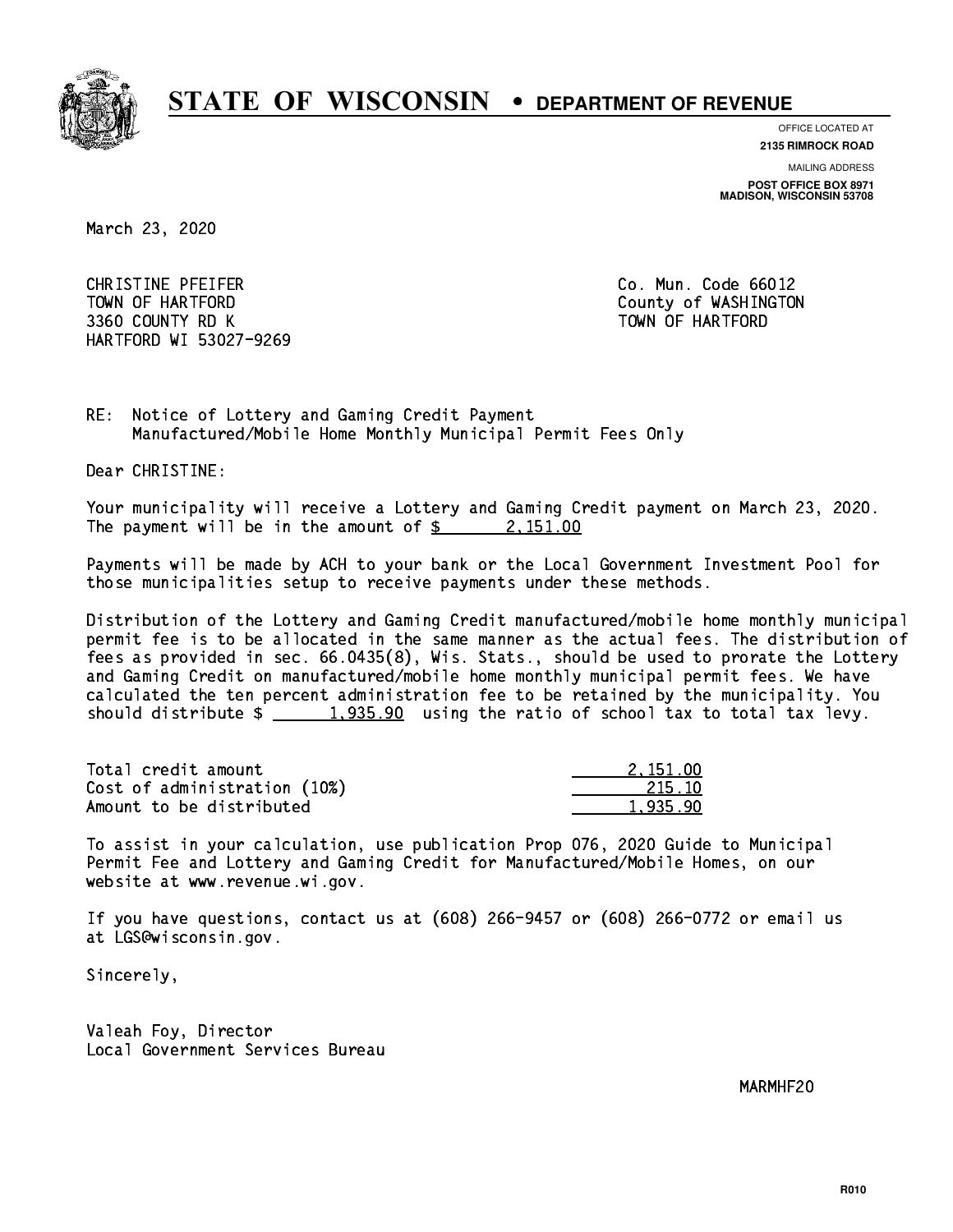

**OFFICE LOCATED AT**

**2135 RIMROCK ROAD**

**MAILING ADDRESS POST OFFICE BOX 8971 MADISON, WISCONSIN 53708**

March 23, 2020

KIM RATH VILLAGE OF GERMANTOWN COUNTY OF WASHINGTON PO BOX 337 VILLAGE OF GERMANTOWN GERMANTOWN WI 53022-0337

Co. Mun. Code 66131

RE: Notice of Lottery and Gaming Credit Payment Manufactured/Mobile Home Monthly Municipal Permit Fees Only

Dear KIM:

 Your municipality will receive a Lottery and Gaming Credit payment on March 23, 2020. The payment will be in the amount of  $\frac{23,139.84}{23,139.84}$ 

 Payments will be made by ACH to your bank or the Local Government Investment Pool for those municipalities setup to receive payments under these methods.

 Distribution of the Lottery and Gaming Credit manufactured/mobile home monthly municipal permit fee is to be allocated in the same manner as the actual fees. The distribution of fees as provided in sec. 66.0435(8), Wis. Stats., should be used to prorate the Lottery and Gaming Credit on manufactured/mobile home monthly municipal permit fees. We have calculated the ten percent administration fee to be retained by the municipality. You should distribute  $\frac{20,825.86}{20,825.86}$  using the ratio of school tax to total tax levy.

| Total credit amount          | 23.139.84 |
|------------------------------|-----------|
| Cost of administration (10%) | 2.313.98  |
| Amount to be distributed     | 20.825.86 |

 To assist in your calculation, use publication Prop 076, 2020 Guide to Municipal Permit Fee and Lottery and Gaming Credit for Manufactured/Mobile Homes, on our website at www.revenue.wi.gov.

 If you have questions, contact us at (608) 266-9457 or (608) 266-0772 or email us at LGS@wisconsin.gov.

Sincerely,

 Valeah Foy, Director Local Government Services Bureau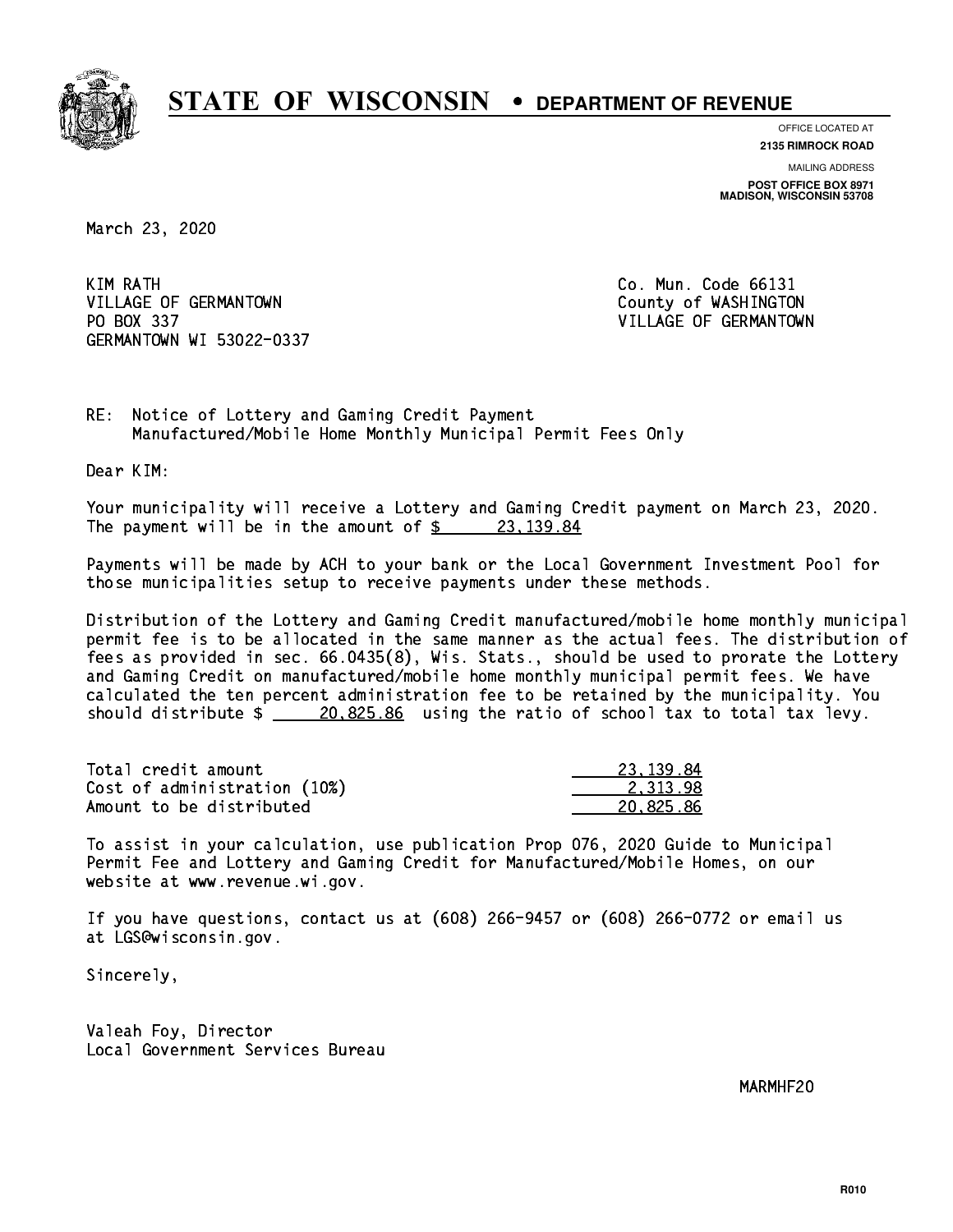

**OFFICE LOCATED AT**

**2135 RIMROCK ROAD**

**MAILING ADDRESS**

**POST OFFICE BOX 8971 MADISON, WISCONSIN 53708**

March 23, 2020

PAULA WINTER N168 W20733 MAIN ST VILLAGE OF JACKSON JACKSON WI 53037

Co. Mun. Code 66141 VILLAGE OF JACKSON COUNTY OF WASHINGTON

RE: Notice of Lottery and Gaming Credit Payment Manufactured/Mobile Home Monthly Municipal Permit Fees Only

Dear PAULA:

 Your municipality will receive a Lottery and Gaming Credit payment on March 23, 2020. The payment will be in the amount of  $\frac{2}{3}$  41,963.40

 Payments will be made by ACH to your bank or the Local Government Investment Pool for those municipalities setup to receive payments under these methods.

 Distribution of the Lottery and Gaming Credit manufactured/mobile home monthly municipal permit fee is to be allocated in the same manner as the actual fees. The distribution of fees as provided in sec. 66.0435(8), Wis. Stats., should be used to prorate the Lottery and Gaming Credit on manufactured/mobile home monthly municipal permit fees. We have calculated the ten percent administration fee to be retained by the municipality. You should distribute  $\frac{27,767.06}{27,767.06}$  using the ratio of school tax to total tax levy.

| Total credit amount          | 41.963.40 |
|------------------------------|-----------|
| Cost of administration (10%) | 4.196.34  |
| Amount to be distributed     | 37.767.06 |

 To assist in your calculation, use publication Prop 076, 2020 Guide to Municipal Permit Fee and Lottery and Gaming Credit for Manufactured/Mobile Homes, on our website at www.revenue.wi.gov.

 If you have questions, contact us at (608) 266-9457 or (608) 266-0772 or email us at LGS@wisconsin.gov.

Sincerely,

 Valeah Foy, Director Local Government Services Bureau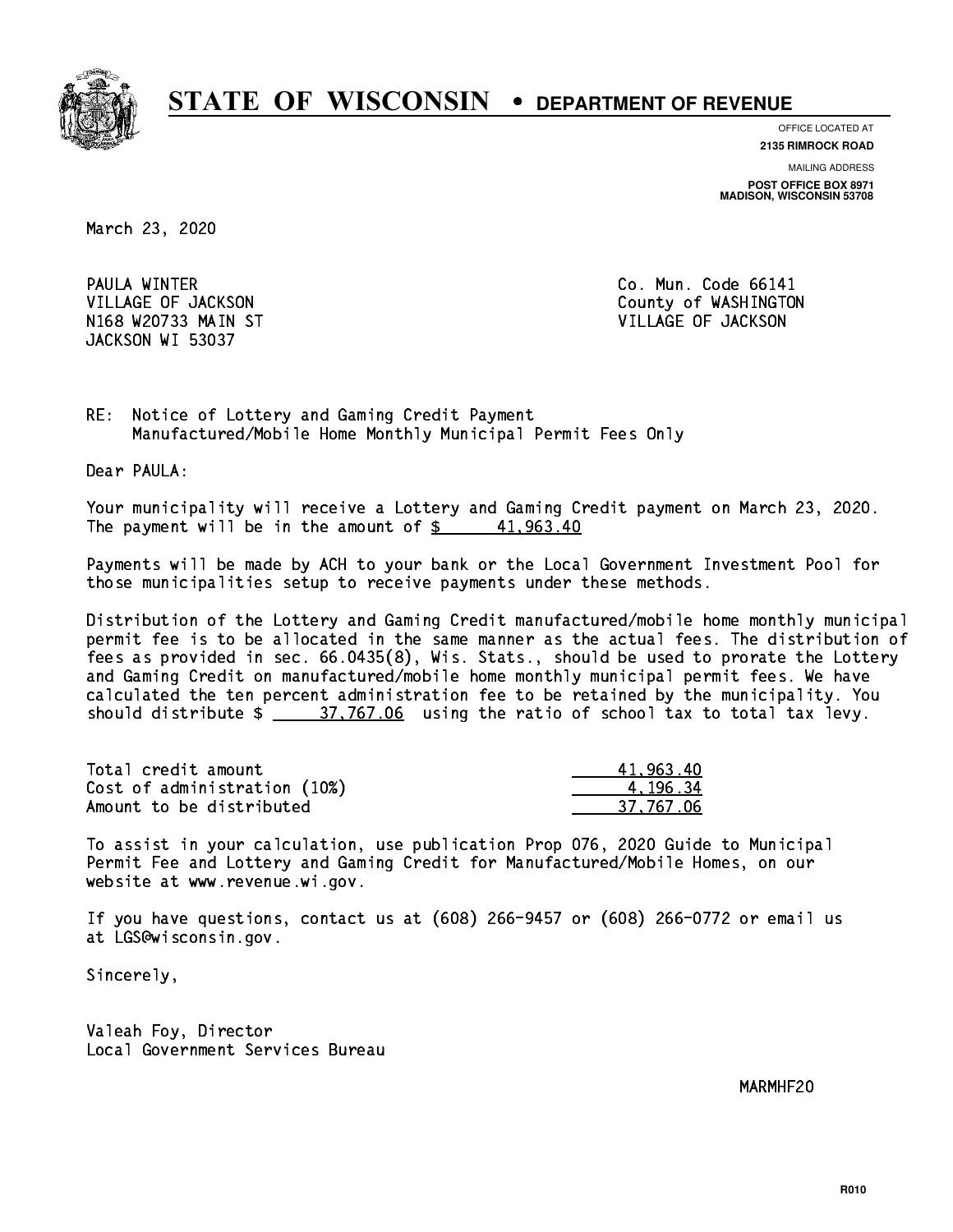

**OFFICE LOCATED AT**

**2135 RIMROCK ROAD**

**MAILING ADDRESS**

**POST OFFICE BOX 8971 MADISON, WISCONSIN 53708**

March 23, 2020

VALERIE KNETZGER CO. Mun. Code 66181 VILLAGE OF SLINGER COUNTY OF WASHINGTON 300 SLINGER RD VILLAGE OF SLINGER SLINGER WI 53086-0227

RE: Notice of Lottery and Gaming Credit Payment Manufactured/Mobile Home Monthly Municipal Permit Fees Only

Dear VALERIE:

 Your municipality will receive a Lottery and Gaming Credit payment on March 23, 2020. The payment will be in the amount of  $\frac{2}{3}$  7,362.48

 Payments will be made by ACH to your bank or the Local Government Investment Pool for those municipalities setup to receive payments under these methods.

 Distribution of the Lottery and Gaming Credit manufactured/mobile home monthly municipal permit fee is to be allocated in the same manner as the actual fees. The distribution of fees as provided in sec. 66.0435(8), Wis. Stats., should be used to prorate the Lottery and Gaming Credit on manufactured/mobile home monthly municipal permit fees. We have calculated the ten percent administration fee to be retained by the municipality. You should distribute  $\frac{2}{1}$  6,626.24 using the ratio of school tax to total tax levy.

| Total credit amount          | 7.362.48 |
|------------------------------|----------|
| Cost of administration (10%) | 736.24   |
| Amount to be distributed     | 6.626.24 |

 To assist in your calculation, use publication Prop 076, 2020 Guide to Municipal Permit Fee and Lottery and Gaming Credit for Manufactured/Mobile Homes, on our website at www.revenue.wi.gov.

 If you have questions, contact us at (608) 266-9457 or (608) 266-0772 or email us at LGS@wisconsin.gov.

Sincerely,

 Valeah Foy, Director Local Government Services Bureau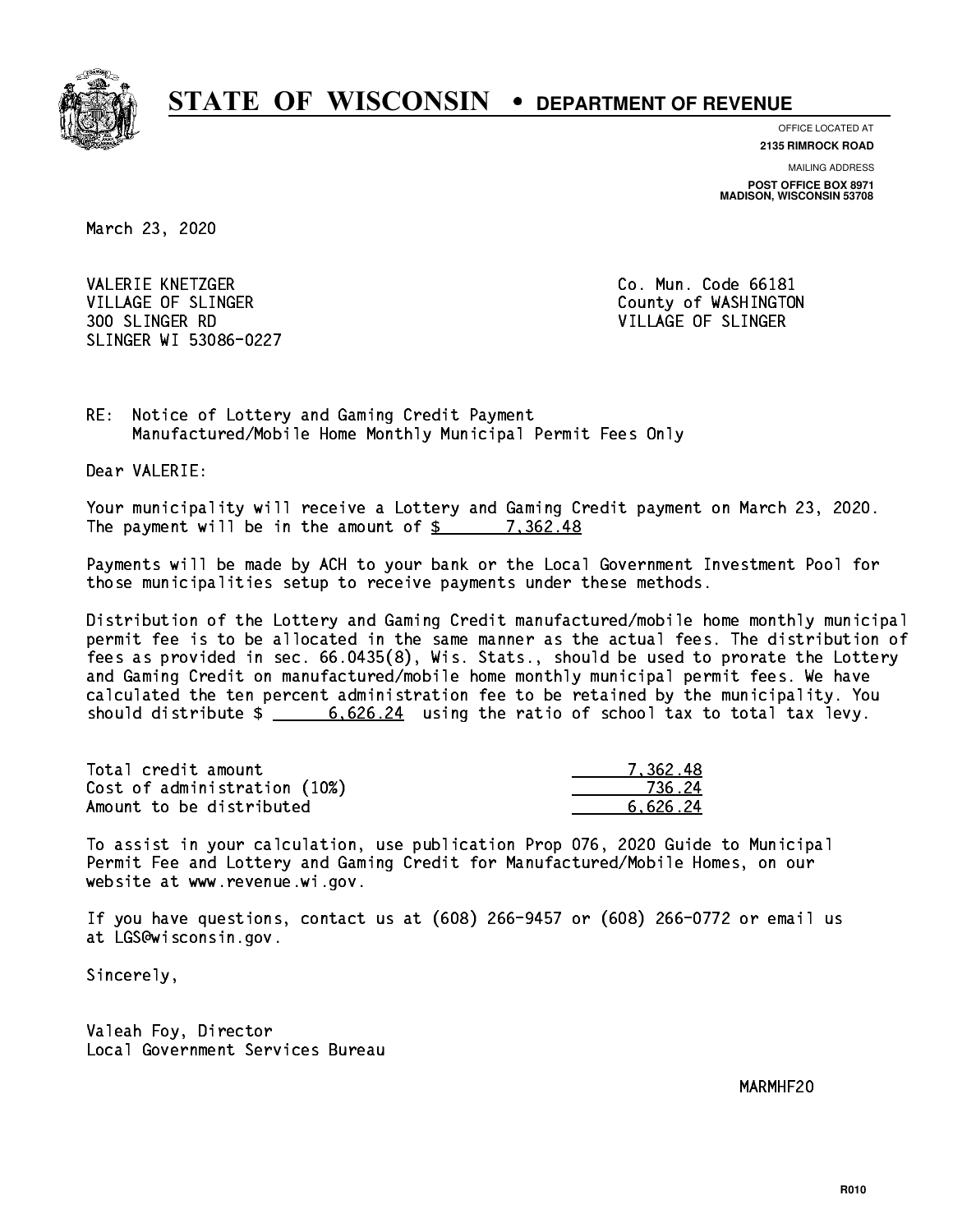

**OFFICE LOCATED AT**

**2135 RIMROCK ROAD**

**MAILING ADDRESS POST OFFICE BOX 8971 MADISON, WISCONSIN 53708**

March 23, 2020

AMY BUCHMAN TOWN OF LISBON County of WAUKESHA W234 N8676 WOODSIDE RD TOWN OF LISBON SUSSEX WI 53089-1545

Co. Mun. Code 67010

RE: Notice of Lottery and Gaming Credit Payment Manufactured/Mobile Home Monthly Municipal Permit Fees Only

Dear AMY:

 Your municipality will receive a Lottery and Gaming Credit payment on March 23, 2020. The payment will be in the amount of  $\frac{2}{3}$  45,685.20

 Payments will be made by ACH to your bank or the Local Government Investment Pool for those municipalities setup to receive payments under these methods.

 Distribution of the Lottery and Gaming Credit manufactured/mobile home monthly municipal permit fee is to be allocated in the same manner as the actual fees. The distribution of fees as provided in sec. 66.0435(8), Wis. Stats., should be used to prorate the Lottery and Gaming Credit on manufactured/mobile home monthly municipal permit fees. We have calculated the ten percent administration fee to be retained by the municipality. You should distribute  $\frac{41,116.68}{2}$  using the ratio of school tax to total tax levy.

| Total credit amount          | 45,685.20 |
|------------------------------|-----------|
| Cost of administration (10%) | 4.568.52  |
| Amount to be distributed     | 41.116.68 |

 To assist in your calculation, use publication Prop 076, 2020 Guide to Municipal Permit Fee and Lottery and Gaming Credit for Manufactured/Mobile Homes, on our website at www.revenue.wi.gov.

 If you have questions, contact us at (608) 266-9457 or (608) 266-0772 or email us at LGS@wisconsin.gov.

Sincerely,

 Valeah Foy, Director Local Government Services Bureau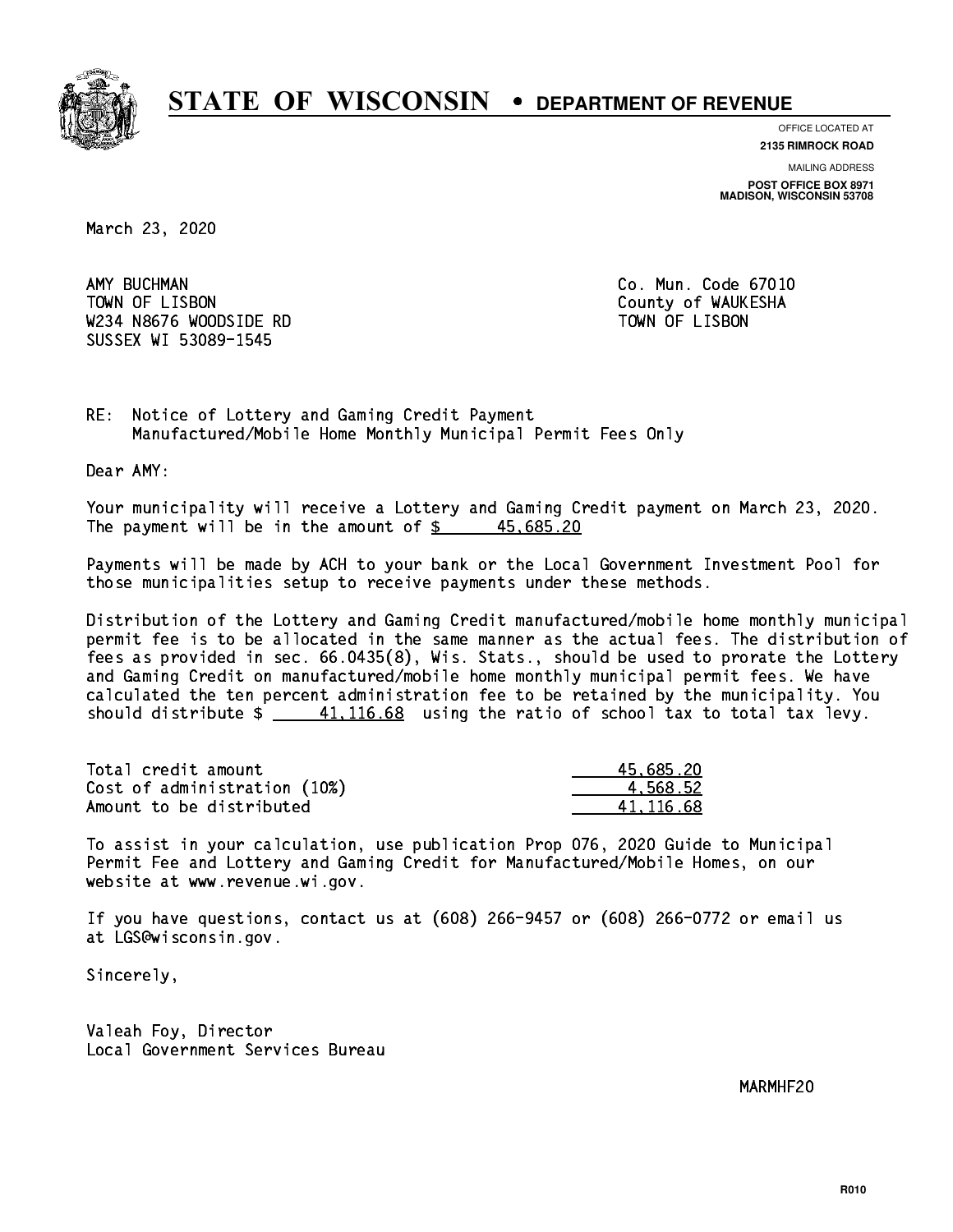

**OFFICE LOCATED AT**

**2135 RIMROCK ROAD**

**MAILING ADDRESS**

**POST OFFICE BOX 8971 MADISON, WISCONSIN 53708**

March 23, 2020

 MELISSA KEMPEN Co. Mun. Code 67014 PO BOX 128 TOWN OF MERTON NORTH LAKE WI 53066

TOWN OF MERTON County of WAUKESHA

RE: Notice of Lottery and Gaming Credit Payment Manufactured/Mobile Home Monthly Municipal Permit Fees Only

Dear MELISSA:

 Your municipality will receive a Lottery and Gaming Credit payment on March 23, 2020. The payment will be in the amount of  $\frac{2}{3}$  2,341.92

 Payments will be made by ACH to your bank or the Local Government Investment Pool for those municipalities setup to receive payments under these methods.

 Distribution of the Lottery and Gaming Credit manufactured/mobile home monthly municipal permit fee is to be allocated in the same manner as the actual fees. The distribution of fees as provided in sec. 66.0435(8), Wis. Stats., should be used to prorate the Lottery and Gaming Credit on manufactured/mobile home monthly municipal permit fees. We have calculated the ten percent administration fee to be retained by the municipality. You should distribute  $\frac{2,107.73}{2}$  using the ratio of school tax to total tax levy.

| Total credit amount          | 2.341.92 |
|------------------------------|----------|
| Cost of administration (10%) | 234.19   |
| Amount to be distributed     | 2.107.73 |

 To assist in your calculation, use publication Prop 076, 2020 Guide to Municipal Permit Fee and Lottery and Gaming Credit for Manufactured/Mobile Homes, on our website at www.revenue.wi.gov.

 If you have questions, contact us at (608) 266-9457 or (608) 266-0772 or email us at LGS@wisconsin.gov.

Sincerely,

 Valeah Foy, Director Local Government Services Bureau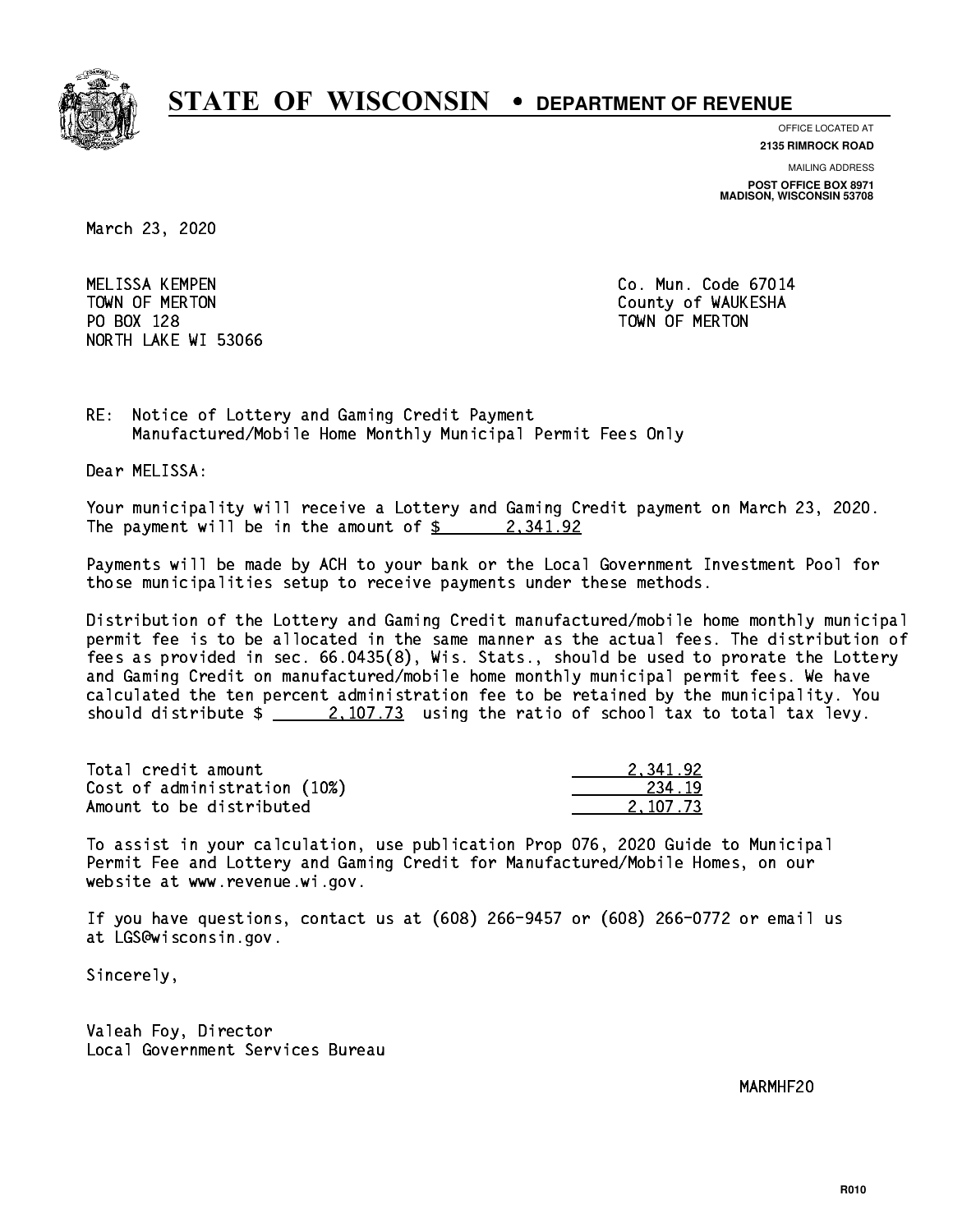

**OFFICE LOCATED AT**

**2135 RIMROCK ROAD**

**MAILING ADDRESS POST OFFICE BOX 8971 MADISON, WISCONSIN 53708**

March 23, 2020

**BRENDA KLEMMER** VILLAGE OF LANNON COUNTY OF WAUKESHA PO BOX 456 LANNON WI 53046-0456

Co. Mun. Code 67147 VILLAGE OF LANNON

RE: Notice of Lottery and Gaming Credit Payment Manufactured/Mobile Home Monthly Municipal Permit Fees Only

Dear BRENDA:

 Your municipality will receive a Lottery and Gaming Credit payment on March 23, 2020. The payment will be in the amount of  $\frac{2}{3}$  19,495.80

 Payments will be made by ACH to your bank or the Local Government Investment Pool for those municipalities setup to receive payments under these methods.

 Distribution of the Lottery and Gaming Credit manufactured/mobile home monthly municipal permit fee is to be allocated in the same manner as the actual fees. The distribution of fees as provided in sec. 66.0435(8), Wis. Stats., should be used to prorate the Lottery and Gaming Credit on manufactured/mobile home monthly municipal permit fees. We have calculated the ten percent administration fee to be retained by the municipality. You should distribute  $\frac{21.546.22}{17.546.22}$  using the ratio of school tax to total tax levy.

| Total credit amount          | 19,495.80 |
|------------------------------|-----------|
| Cost of administration (10%) | 1,949.58  |
| Amount to be distributed     | 17.546.22 |

 To assist in your calculation, use publication Prop 076, 2020 Guide to Municipal Permit Fee and Lottery and Gaming Credit for Manufactured/Mobile Homes, on our website at www.revenue.wi.gov.

 If you have questions, contact us at (608) 266-9457 or (608) 266-0772 or email us at LGS@wisconsin.gov.

Sincerely,

 Valeah Foy, Director Local Government Services Bureau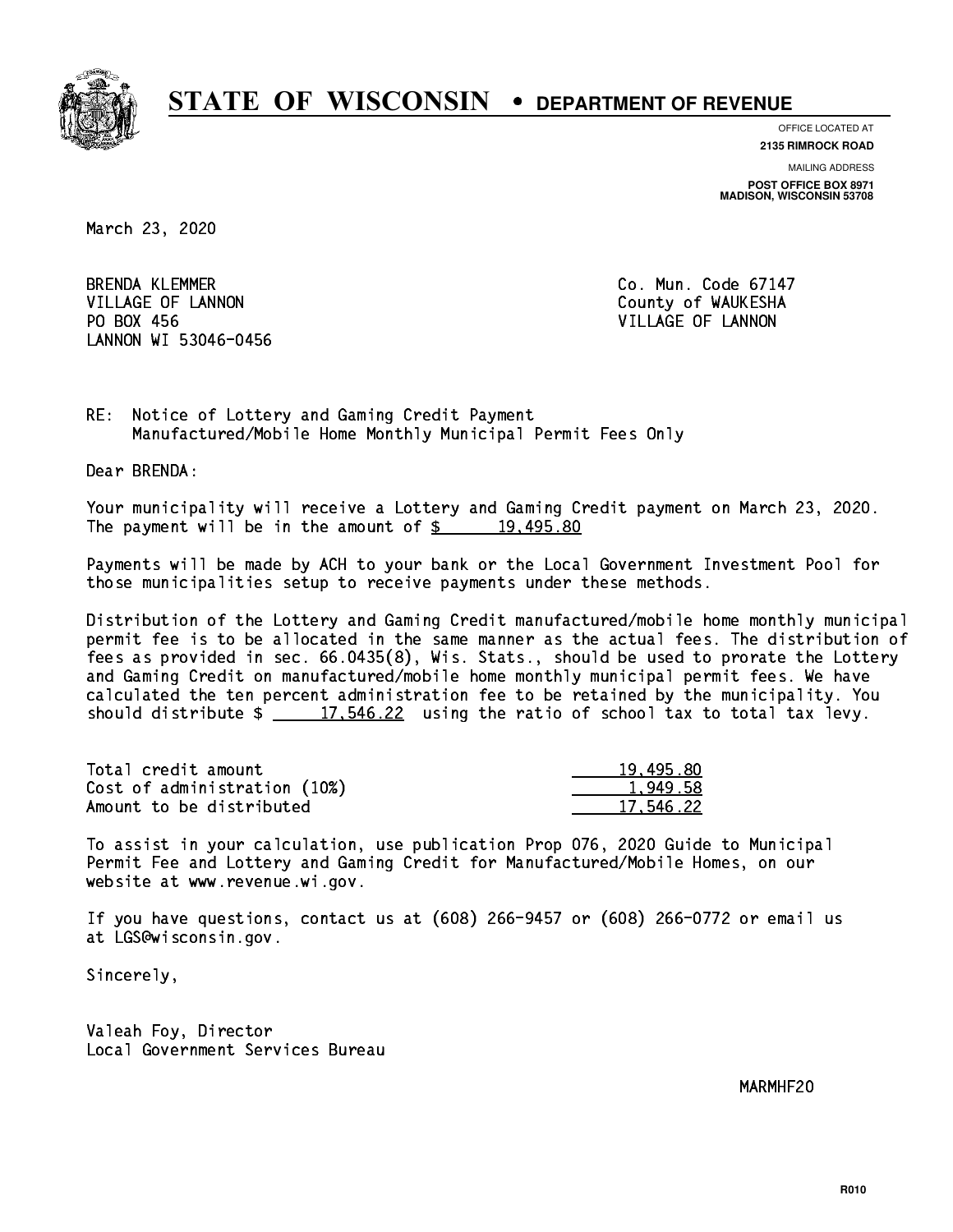

**OFFICE LOCATED AT**

**2135 RIMROCK ROAD**

**MAILING ADDRESS POST OFFICE BOX 8971 MADISON, WISCONSIN 53708**

March 23, 2020

JANICE MOYER VILLAGE OF MENOMONEE FALLS **COUNTY OF WAUKESHA**  W156 N8480 PILGRIM RD VILLAGE OF MENOMONEE FALLS MENOMONEE FALLS WI 53051-3140

Co. Mun. Code 67151

RE: Notice of Lottery and Gaming Credit Payment Manufactured/Mobile Home Monthly Municipal Permit Fees Only

Dear JANICE:

 Your municipality will receive a Lottery and Gaming Credit payment on March 23, 2020. The payment will be in the amount of  $\frac{2}{3}$  2,743.60

 Payments will be made by ACH to your bank or the Local Government Investment Pool for those municipalities setup to receive payments under these methods.

 Distribution of the Lottery and Gaming Credit manufactured/mobile home monthly municipal permit fee is to be allocated in the same manner as the actual fees. The distribution of fees as provided in sec. 66.0435(8), Wis. Stats., should be used to prorate the Lottery and Gaming Credit on manufactured/mobile home monthly municipal permit fees. We have calculated the ten percent administration fee to be retained by the municipality. You should distribute  $\frac{2.469.24}{2.469.24}$  using the ratio of school tax to total tax levy.

| Total credit amount          | 2.743.60 |
|------------------------------|----------|
| Cost of administration (10%) | -274 .36 |
| Amount to be distributed     | 2.469.24 |

 To assist in your calculation, use publication Prop 076, 2020 Guide to Municipal Permit Fee and Lottery and Gaming Credit for Manufactured/Mobile Homes, on our website at www.revenue.wi.gov.

 If you have questions, contact us at (608) 266-9457 or (608) 266-0772 or email us at LGS@wisconsin.gov.

Sincerely,

 Valeah Foy, Director Local Government Services Bureau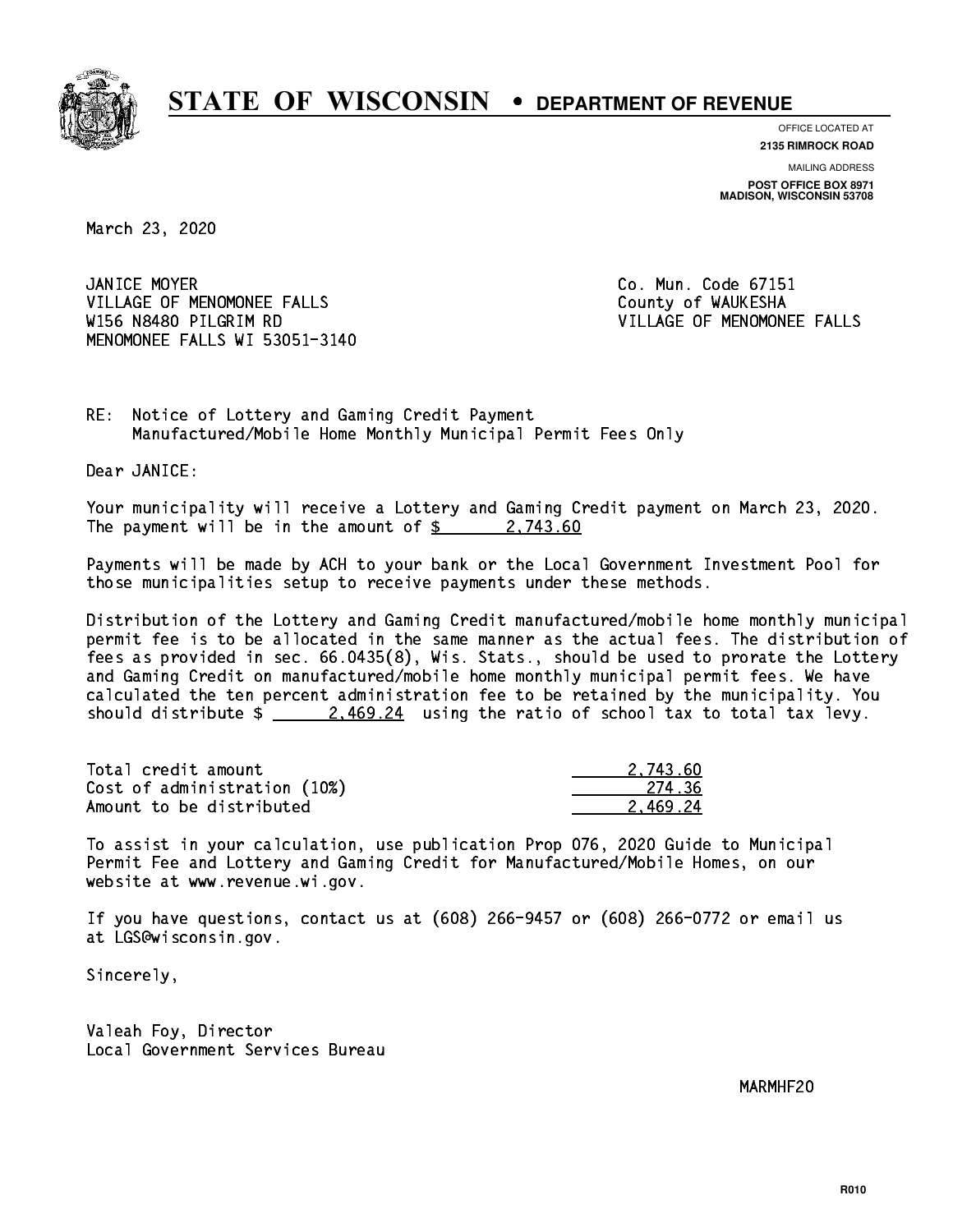

**OFFICE LOCATED AT**

**2135 RIMROCK ROAD**

**MAILING ADDRESS POST OFFICE BOX 8971 MADISON, WISCONSIN 53708**

March 23, 2020

KAY YANG VILLAGE OF PEWAUKEE COUNTY OF WAUKESHA PEWAUKEE WI 53072

Co. Mun. Code 67171 235 HICKORY ST VILLAGE OF PEWAUKEE

RE: Notice of Lottery and Gaming Credit Payment Manufactured/Mobile Home Monthly Municipal Permit Fees Only

Dear KAY:

 Your municipality will receive a Lottery and Gaming Credit payment on March 23, 2020. The payment will be in the amount of  $\frac{2.841.72}{2.002}$ 

 Payments will be made by ACH to your bank or the Local Government Investment Pool for those municipalities setup to receive payments under these methods.

 Distribution of the Lottery and Gaming Credit manufactured/mobile home monthly municipal permit fee is to be allocated in the same manner as the actual fees. The distribution of fees as provided in sec. 66.0435(8), Wis. Stats., should be used to prorate the Lottery and Gaming Credit on manufactured/mobile home monthly municipal permit fees. We have calculated the ten percent administration fee to be retained by the municipality. You should distribute  $\frac{2.557.55}{2.557.55}$  using the ratio of school tax to total tax levy.

| Total credit amount          | 2.841.72 |
|------------------------------|----------|
| Cost of administration (10%) | 284.17   |
| Amount to be distributed     | 2.557.55 |

 To assist in your calculation, use publication Prop 076, 2020 Guide to Municipal Permit Fee and Lottery and Gaming Credit for Manufactured/Mobile Homes, on our website at www.revenue.wi.gov.

 If you have questions, contact us at (608) 266-9457 or (608) 266-0772 or email us at LGS@wisconsin.gov.

Sincerely,

 Valeah Foy, Director Local Government Services Bureau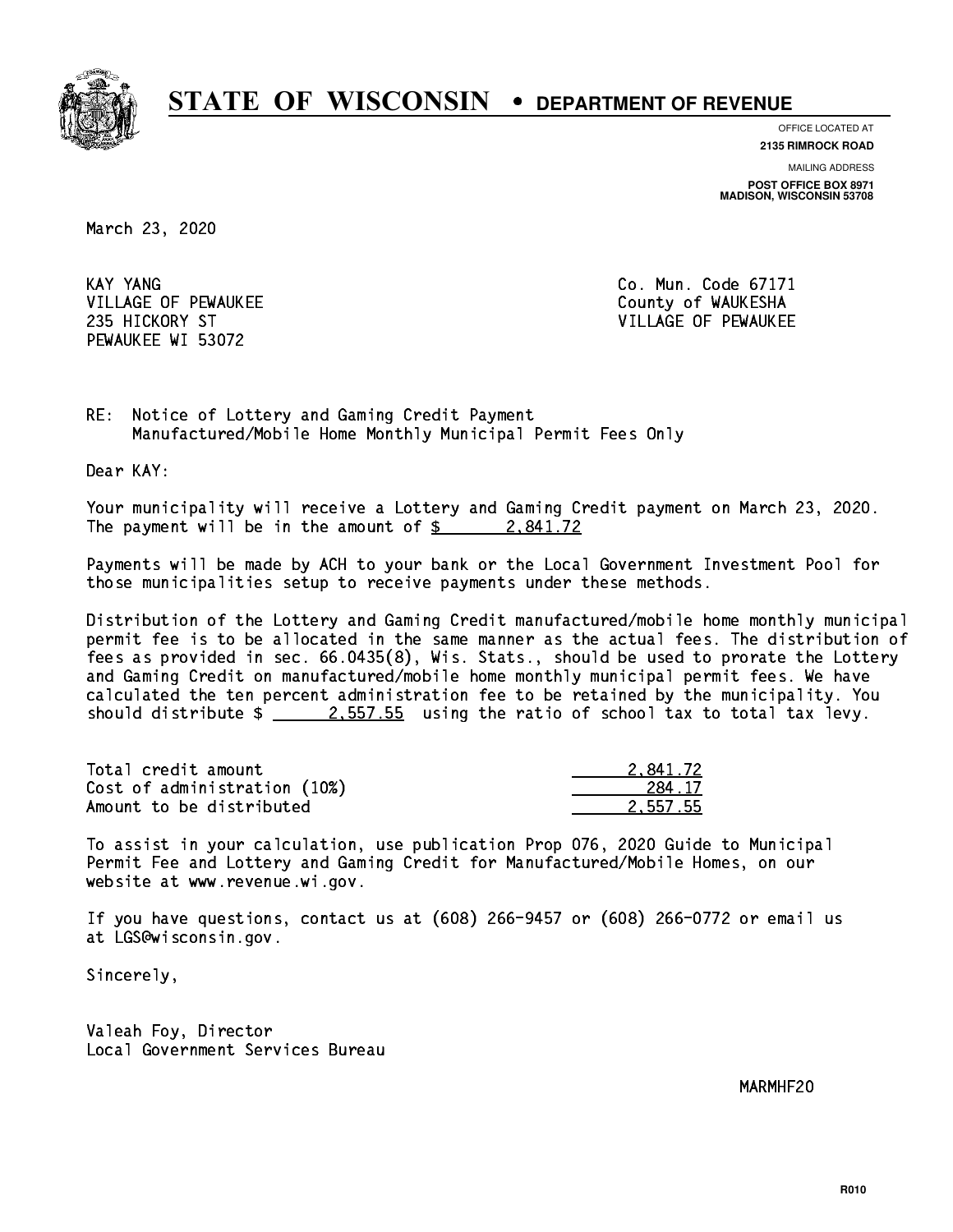

**OFFICE LOCATED AT**

**2135 RIMROCK ROAD**

**MAILING ADDRESS POST OFFICE BOX 8971 MADISON, WISCONSIN 53708**

March 23, 2020

GINA KOZLIK CITY OF WAUKESHA County of WAUKESHA 201 DELAFIELD ST CITY OF WAUKESHA WAUKESHA WI 53188-3646

Co. Mun. Code 67291

RE: Notice of Lottery and Gaming Credit Payment Manufactured/Mobile Home Monthly Municipal Permit Fees Only

Dear GINA:

 Your municipality will receive a Lottery and Gaming Credit payment on March 23, 2020. The payment will be in the amount of  $\frac{2}{3}$  13,287.51

 Payments will be made by ACH to your bank or the Local Government Investment Pool for those municipalities setup to receive payments under these methods.

 Distribution of the Lottery and Gaming Credit manufactured/mobile home monthly municipal permit fee is to be allocated in the same manner as the actual fees. The distribution of fees as provided in sec. 66.0435(8), Wis. Stats., should be used to prorate the Lottery and Gaming Credit on manufactured/mobile home monthly municipal permit fees. We have calculated the ten percent administration fee to be retained by the municipality. You should distribute  $\frac{11,958.76}{2}$  using the ratio of school tax to total tax levy.

| Total credit amount          | 13.287.51 |
|------------------------------|-----------|
| Cost of administration (10%) | 1.328.75  |
| Amount to be distributed     | 11.958.76 |

 To assist in your calculation, use publication Prop 076, 2020 Guide to Municipal Permit Fee and Lottery and Gaming Credit for Manufactured/Mobile Homes, on our website at www.revenue.wi.gov.

 If you have questions, contact us at (608) 266-9457 or (608) 266-0772 or email us at LGS@wisconsin.gov.

Sincerely,

 Valeah Foy, Director Local Government Services Bureau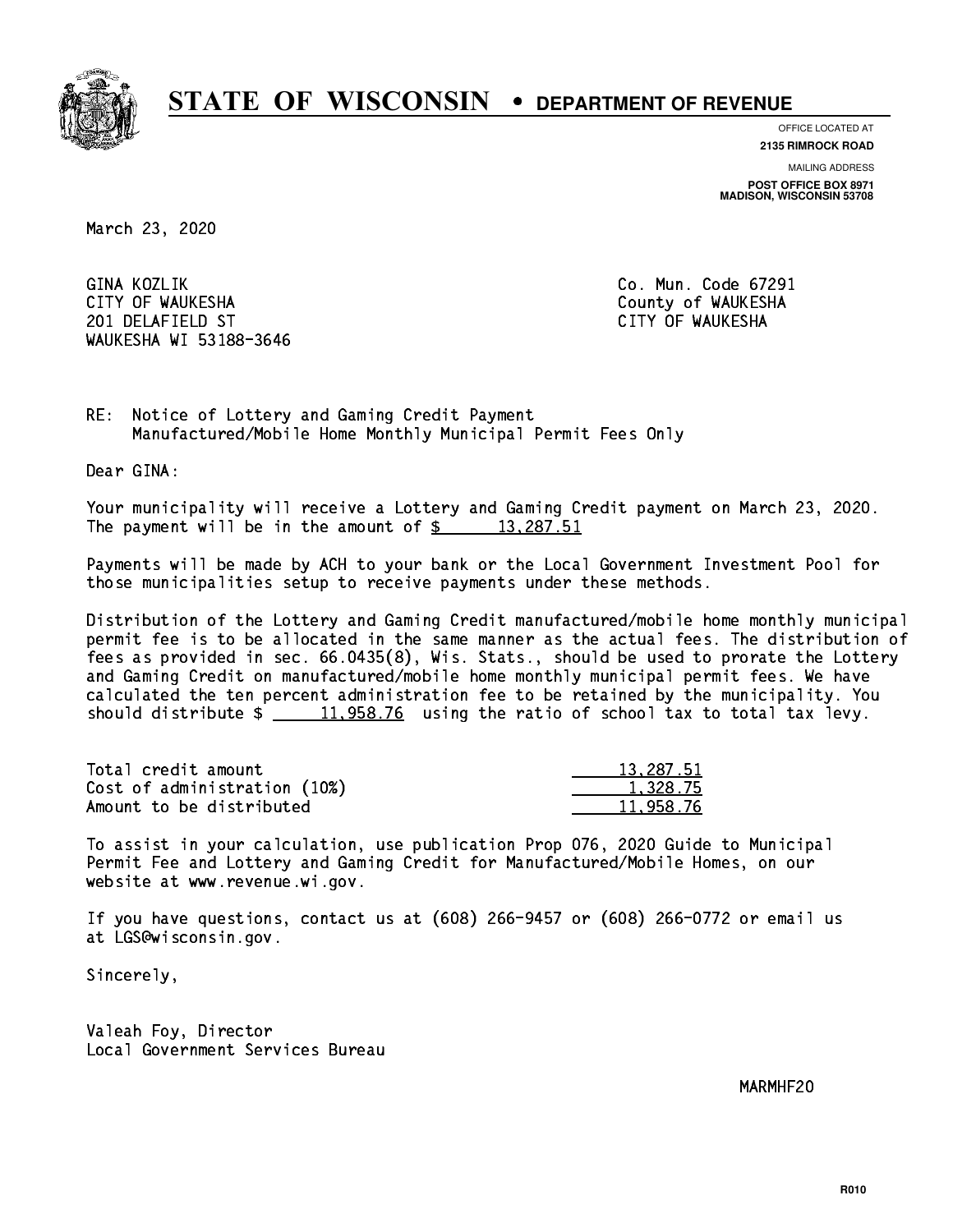

**OFFICE LOCATED AT 2135 RIMROCK ROAD**

**MAILING ADDRESS**

**POST OFFICE BOX 8971 MADISON, WISCONSIN 53708**

March 23, 2020

LYNN TANK TOWN OF LEBANON **COUNTY OF SEARCH COULD A** COUNTY OF WAUPACA NSA 44 BUELOW RD TOWN OF LEBANON RD TOWN OF LEBANON RD TOWN OF LEBANON RD TOWN OF LEBANON RD TOWN OF LEBANON R NEW LONDON WI 54961

Co. Mun. Code 68022

RE: Notice of Lottery and Gaming Credit Payment Manufactured/Mobile Home Monthly Municipal Permit Fees Only

Dear LYNN:

 Your municipality will receive a Lottery and Gaming Credit payment on March 23, 2020. The payment will be in the amount of \$ 7,061.58 \_\_\_\_\_\_\_\_\_\_\_\_\_\_\_\_

 Payments will be made by ACH to your bank or the Local Government Investment Pool for those municipalities setup to receive payments under these methods.

 Distribution of the Lottery and Gaming Credit manufactured/mobile home monthly municipal permit fee is to be allocated in the same manner as the actual fees. The distribution of fees as provided in sec. 66.0435(8), Wis. Stats., should be used to prorate the Lottery and Gaming Credit on manufactured/mobile home monthly municipal permit fees. We have calculated the ten percent administration fee to be retained by the municipality. You should distribute  $\frac{2}{1}$   $\frac{6,355.43}{2}$  using the ratio of school tax to total tax levy.

| Total credit amount          | 7.061.58 |
|------------------------------|----------|
| Cost of administration (10%) | 706.15   |
| Amount to be distributed     | 6.355.43 |

 To assist in your calculation, use publication Prop 076, 2020 Guide to Municipal Permit Fee and Lottery and Gaming Credit for Manufactured/Mobile Homes, on our website at www.revenue.wi.gov.

 If you have questions, contact us at (608) 266-9457 or (608) 266-0772 or email us at LGS@wisconsin.gov.

Sincerely,

 Valeah Foy, Director Local Government Services Bureau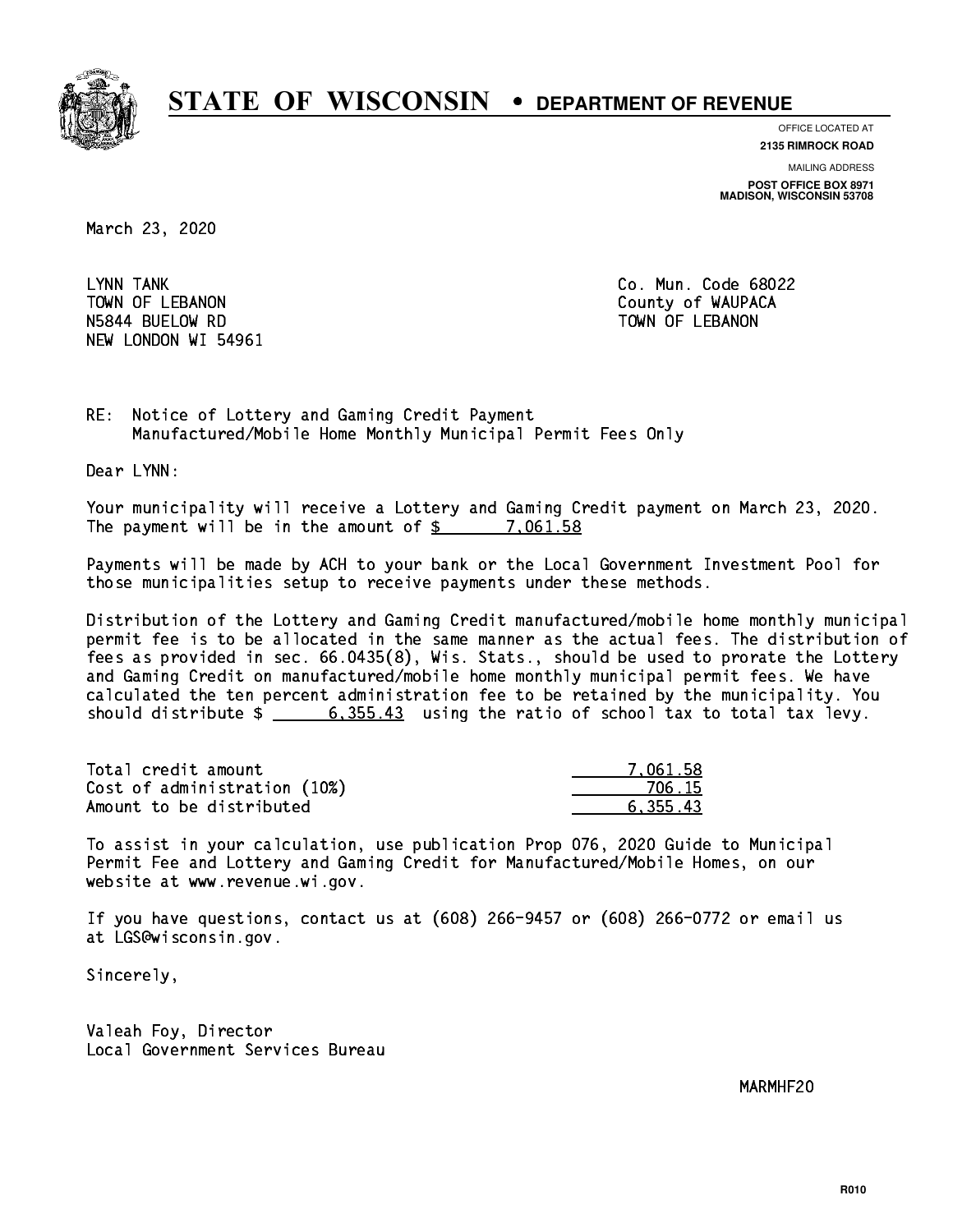

**OFFICE LOCATED AT 2135 RIMROCK ROAD**

**MAILING ADDRESS**

**POST OFFICE BOX 8971 MADISON, WISCONSIN 53708**

March 23, 2020

**BRENDA GROVE**  TOWN OF MUKWA County of WAUPACA E8514 WEYAUWEGA RD TOWN OF MUKWA NEW LONDON WI 54961-7934

Co. Mun. Code 68030

RE: Notice of Lottery and Gaming Credit Payment Manufactured/Mobile Home Monthly Municipal Permit Fees Only

Dear BRENDA:

 Your municipality will receive a Lottery and Gaming Credit payment on March 23, 2020. The payment will be in the amount of  $\frac{2}{3}$  7,185.72

 Payments will be made by ACH to your bank or the Local Government Investment Pool for those municipalities setup to receive payments under these methods.

 Distribution of the Lottery and Gaming Credit manufactured/mobile home monthly municipal permit fee is to be allocated in the same manner as the actual fees. The distribution of fees as provided in sec. 66.0435(8), Wis. Stats., should be used to prorate the Lottery and Gaming Credit on manufactured/mobile home monthly municipal permit fees. We have calculated the ten percent administration fee to be retained by the municipality. You should distribute  $\frac{2}{10}$   $\frac{6,467.15}{2}$  using the ratio of school tax to total tax levy.

| Total credit amount          | 7.185.72 |
|------------------------------|----------|
| Cost of administration (10%) | 718.57   |
| Amount to be distributed     | 6.467.15 |

 To assist in your calculation, use publication Prop 076, 2020 Guide to Municipal Permit Fee and Lottery and Gaming Credit for Manufactured/Mobile Homes, on our website at www.revenue.wi.gov.

 If you have questions, contact us at (608) 266-9457 or (608) 266-0772 or email us at LGS@wisconsin.gov.

Sincerely,

 Valeah Foy, Director Local Government Services Bureau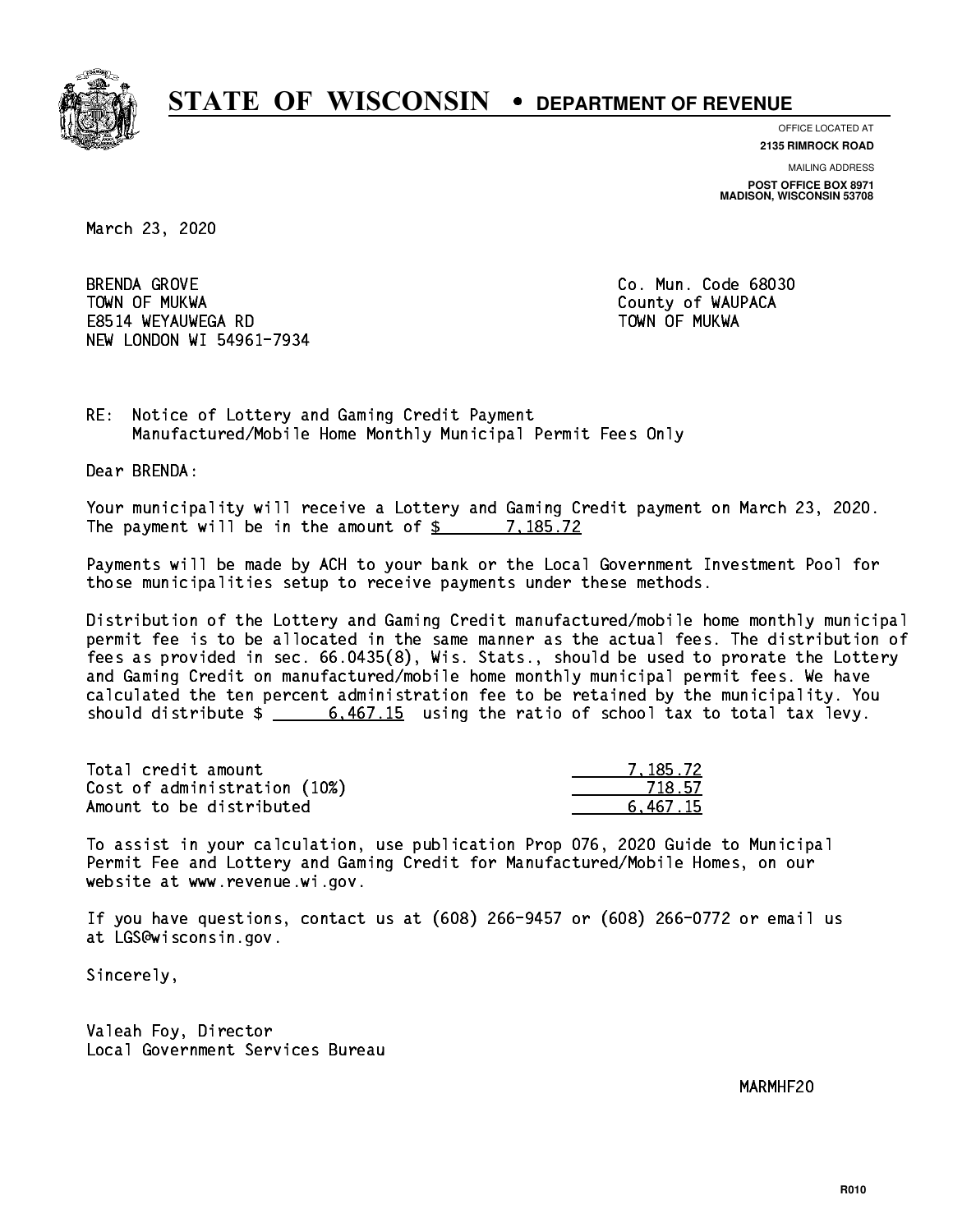

**OFFICE LOCATED AT**

**2135 RIMROCK ROAD**

**MAILING ADDRESS POST OFFICE BOX 8971 MADISON, WISCONSIN 53708**

March 23, 2020

PEGGY JOHNSON CITY OF CLINTONVILLE COUNTY COUNTY OF WAUPACA 50 10TH ST CLINTONVILLE WI 54929-1513

Co. Mun. Code 68211 CITY OF CLINTONVILLE

RE: Notice of Lottery and Gaming Credit Payment Manufactured/Mobile Home Monthly Municipal Permit Fees Only

Dear PEGGY:

 Your municipality will receive a Lottery and Gaming Credit payment on March 23, 2020. The payment will be in the amount of  $\frac{2}{3}$  4, 112.28

 Payments will be made by ACH to your bank or the Local Government Investment Pool for those municipalities setup to receive payments under these methods.

 Distribution of the Lottery and Gaming Credit manufactured/mobile home monthly municipal permit fee is to be allocated in the same manner as the actual fees. The distribution of fees as provided in sec. 66.0435(8), Wis. Stats., should be used to prorate the Lottery and Gaming Credit on manufactured/mobile home monthly municipal permit fees. We have calculated the ten percent administration fee to be retained by the municipality. You should distribute  $\frac{2}{1}$   $\frac{3,701.06}{2}$  using the ratio of school tax to total tax levy.

| Total credit amount          | 4.112.28 |
|------------------------------|----------|
| Cost of administration (10%) | 411.22   |
| Amount to be distributed     | 3.701.06 |

 To assist in your calculation, use publication Prop 076, 2020 Guide to Municipal Permit Fee and Lottery and Gaming Credit for Manufactured/Mobile Homes, on our website at www.revenue.wi.gov.

 If you have questions, contact us at (608) 266-9457 or (608) 266-0772 or email us at LGS@wisconsin.gov.

Sincerely,

 Valeah Foy, Director Local Government Services Bureau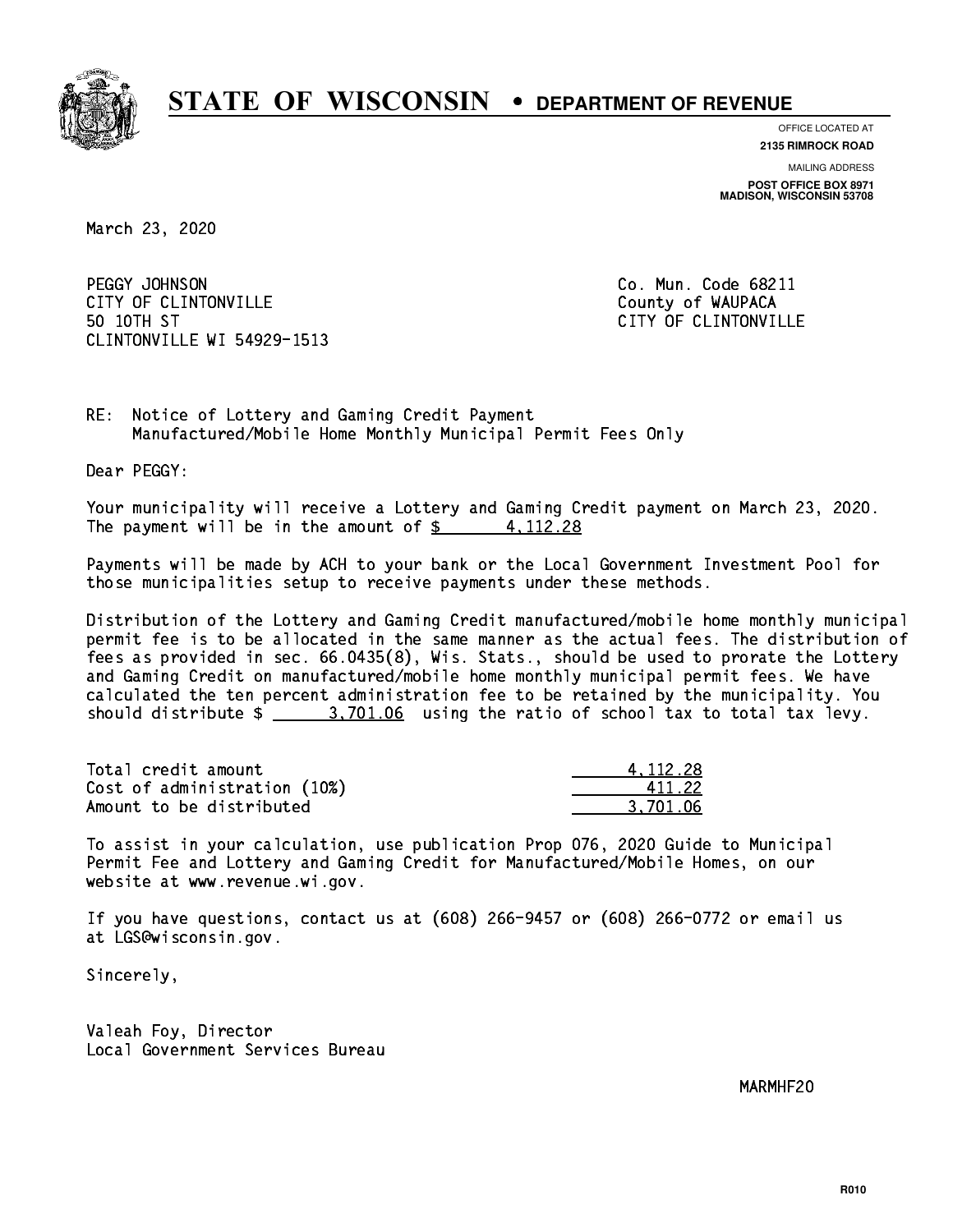

**OFFICE LOCATED AT**

**2135 RIMROCK ROAD**

**MAILING ADDRESS**

**POST OFFICE BOX 8971 MADISON, WISCONSIN 53708**

March 23, 2020

LOGAN HASS CITY OF MANAWA County of WAUPACA PO BOX 248 CITY OF MANAWA MANAWA WI 54949-0248

Co. Mun. Code 68251 CITY OF MANAWA

RE: Notice of Lottery and Gaming Credit Payment Manufactured/Mobile Home Monthly Municipal Permit Fees Only

Dear LOGAN:

 Your municipality will receive a Lottery and Gaming Credit payment on March 23, 2020. The payment will be in the amount of \$ 2,446.93 \_\_\_\_\_\_\_\_\_\_\_\_\_\_\_\_

 Payments will be made by ACH to your bank or the Local Government Investment Pool for those municipalities setup to receive payments under these methods.

 Distribution of the Lottery and Gaming Credit manufactured/mobile home monthly municipal permit fee is to be allocated in the same manner as the actual fees. The distribution of fees as provided in sec. 66.0435(8), Wis. Stats., should be used to prorate the Lottery and Gaming Credit on manufactured/mobile home monthly municipal permit fees. We have calculated the ten percent administration fee to be retained by the municipality. You should distribute  $\frac{2.202.24}{2.202.24}$  using the ratio of school tax to total tax levy.

| Total credit amount          | 2.446.93 |
|------------------------------|----------|
| Cost of administration (10%) | 244.69   |
| Amount to be distributed     | 2.202.24 |

 To assist in your calculation, use publication Prop 076, 2020 Guide to Municipal Permit Fee and Lottery and Gaming Credit for Manufactured/Mobile Homes, on our website at www.revenue.wi.gov.

 If you have questions, contact us at (608) 266-9457 or (608) 266-0772 or email us at LGS@wisconsin.gov.

Sincerely,

 Valeah Foy, Director Local Government Services Bureau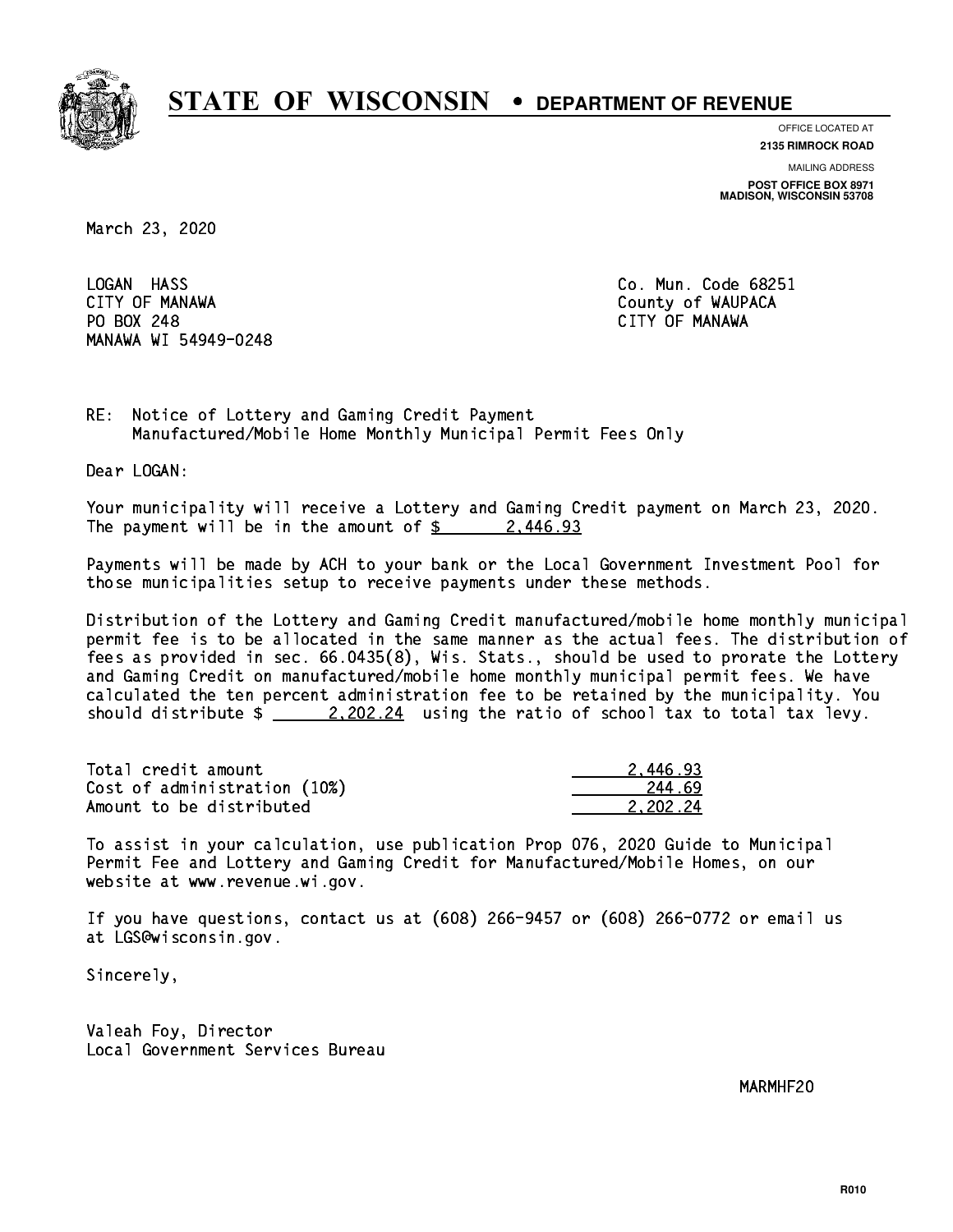

**OFFICE LOCATED AT**

**2135 RIMROCK ROAD**

**MAILING ADDRESS**

**POST OFFICE BOX 8971 MADISON, WISCONSIN 53708**

March 23, 2020

 MARY S. ROGERS Co. Mun. Code 68252 CITY OF MARION COUNTY COUNTY OF MARION PO BOX 127 CITY OF MARION MARION WI 54950-0127

RE: Notice of Lottery and Gaming Credit Payment Manufactured/Mobile Home Monthly Municipal Permit Fees Only

Dear MARY:

 Your municipality will receive a Lottery and Gaming Credit payment on March 23, 2020. The payment will be in the amount of  $\frac{2}{3}$  147.92

 Payments will be made by ACH to your bank or the Local Government Investment Pool for those municipalities setup to receive payments under these methods.

 Distribution of the Lottery and Gaming Credit manufactured/mobile home monthly municipal permit fee is to be allocated in the same manner as the actual fees. The distribution of fees as provided in sec. 66.0435(8), Wis. Stats., should be used to prorate the Lottery and Gaming Credit on manufactured/mobile home monthly municipal permit fees. We have calculated the ten percent administration fee to be retained by the municipality. You should distribute  $\frac{2}{2}$   $\frac{133.13}{2}$  using the ratio of school tax to total tax levy.

Total credit amount Cost of administration (10%) Amount to be distributed

| 92.        |
|------------|
| L. 79      |
| $\cdot$ 12 |

 To assist in your calculation, use publication Prop 076, 2020 Guide to Municipal Permit Fee and Lottery and Gaming Credit for Manufactured/Mobile Homes, on our website at www.revenue.wi.gov.

 If you have questions, contact us at (608) 266-9457 or (608) 266-0772 or email us at LGS@wisconsin.gov.

Sincerely,

 Valeah Foy, Director Local Government Services Bureau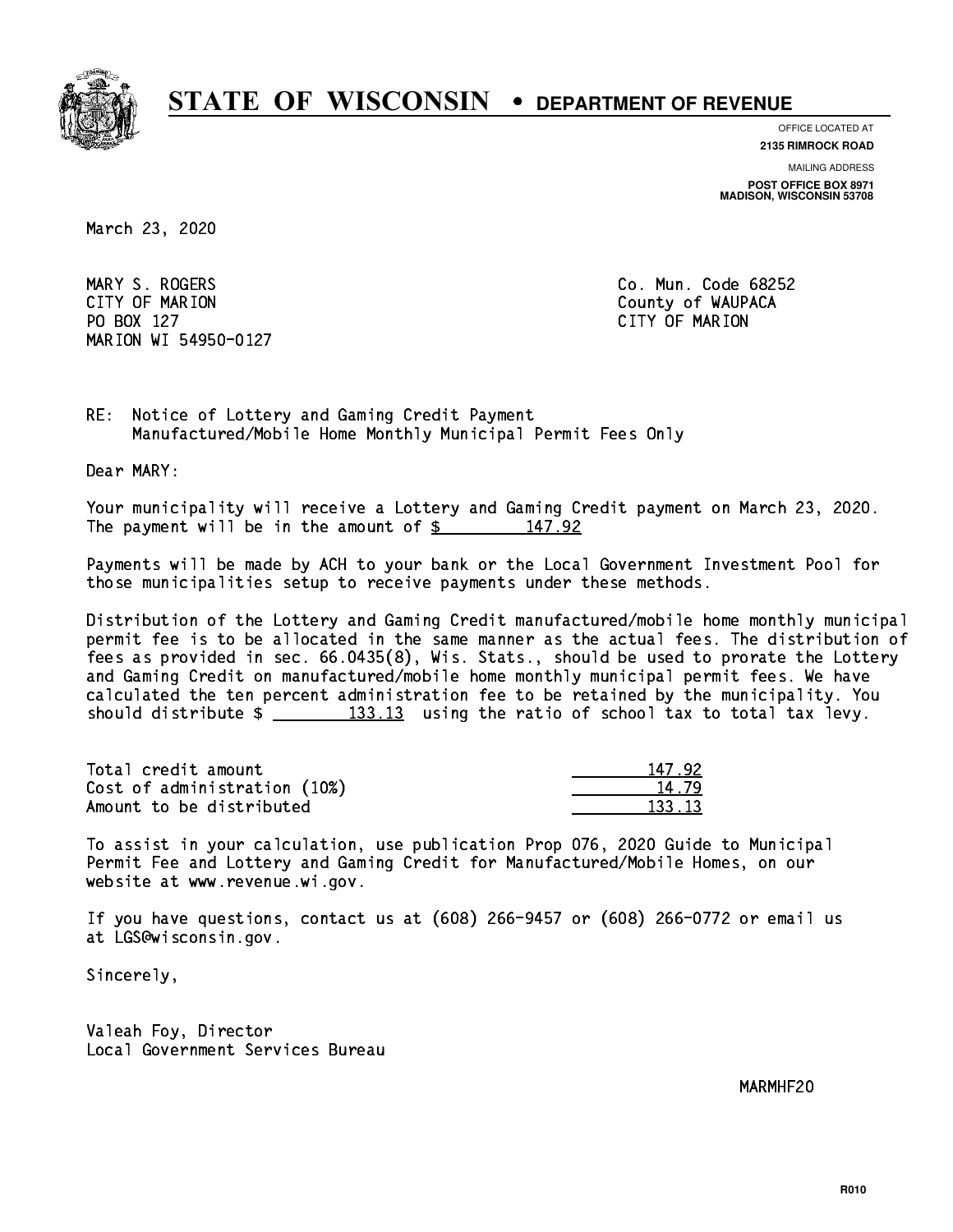

**OFFICE LOCATED AT**

**2135 RIMROCK ROAD**

**MAILING ADDRESS POST OFFICE BOX 8971 MADISON, WISCONSIN 53708**

March 23, 2020

**JUDY RADKE** CITY OF NEW LONDON COUNTY OF WAUPACA 215 N SHAWANO ST CITY OF NEW LONDON NEW LONDON WI 54961-1147

Co. Mun. Code 68261

RE: Notice of Lottery and Gaming Credit Payment Manufactured/Mobile Home Monthly Municipal Permit Fees Only

Dear JUDY:

 Your municipality will receive a Lottery and Gaming Credit payment on March 23, 2020. The payment will be in the amount of  $\frac{2}{3}$  9,835.68

 Payments will be made by ACH to your bank or the Local Government Investment Pool for those municipalities setup to receive payments under these methods.

 Distribution of the Lottery and Gaming Credit manufactured/mobile home monthly municipal permit fee is to be allocated in the same manner as the actual fees. The distribution of fees as provided in sec. 66.0435(8), Wis. Stats., should be used to prorate the Lottery and Gaming Credit on manufactured/mobile home monthly municipal permit fees. We have calculated the ten percent administration fee to be retained by the municipality. You should distribute  $\frac{2}{12}$   $\frac{8,852.12}{2}$  using the ratio of school tax to total tax levy.

| Total credit amount          | 9.835.68 |
|------------------------------|----------|
| Cost of administration (10%) | 983.56   |
| Amount to be distributed     | 8.852.12 |

 To assist in your calculation, use publication Prop 076, 2020 Guide to Municipal Permit Fee and Lottery and Gaming Credit for Manufactured/Mobile Homes, on our website at www.revenue.wi.gov.

 If you have questions, contact us at (608) 266-9457 or (608) 266-0772 or email us at LGS@wisconsin.gov.

Sincerely,

 Valeah Foy, Director Local Government Services Bureau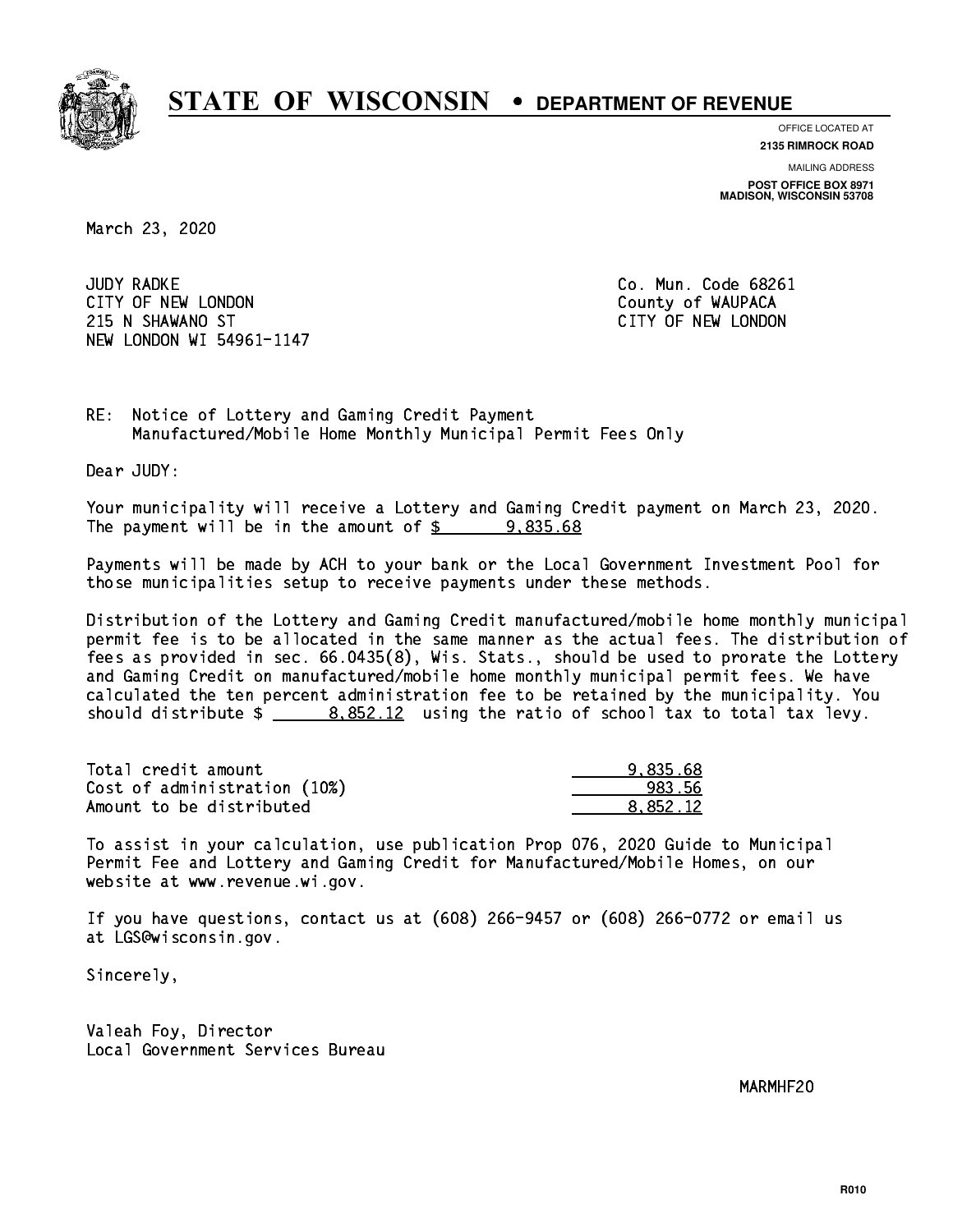

**OFFICE LOCATED AT**

**2135 RIMROCK ROAD**

**MAILING ADDRESS**

**POST OFFICE BOX 8971 MADISON, WISCONSIN 53708**

March 23, 2020

 KATHRYN KASZA Co. Mun. Code 68291 CITY OF WAUPACA **COULD ACCOUNT OF WAUPACA** 11 S MAIN ST CITY OF WAUPACA CHARGE IN STREET IN STREET IN STREET IN STREET IN STREET IN STREET IN STREET IN WAUPACA WI 54981-1521

RE: Notice of Lottery and Gaming Credit Payment Manufactured/Mobile Home Monthly Municipal Permit Fees Only

Dear KATHRYN:

 Your municipality will receive a Lottery and Gaming Credit payment on March 23, 2020. The payment will be in the amount of  $\frac{2}{3}$  2,456.52

 Payments will be made by ACH to your bank or the Local Government Investment Pool for those municipalities setup to receive payments under these methods.

 Distribution of the Lottery and Gaming Credit manufactured/mobile home monthly municipal permit fee is to be allocated in the same manner as the actual fees. The distribution of fees as provided in sec. 66.0435(8), Wis. Stats., should be used to prorate the Lottery and Gaming Credit on manufactured/mobile home monthly municipal permit fees. We have calculated the ten percent administration fee to be retained by the municipality. You should distribute  $\frac{2,210.87}{2}$  using the ratio of school tax to total tax levy.

| Total credit amount          | 2.456.52 |
|------------------------------|----------|
| Cost of administration (10%) | 245.65   |
| Amount to be distributed     | 2.210.87 |

 To assist in your calculation, use publication Prop 076, 2020 Guide to Municipal Permit Fee and Lottery and Gaming Credit for Manufactured/Mobile Homes, on our website at www.revenue.wi.gov.

 If you have questions, contact us at (608) 266-9457 or (608) 266-0772 or email us at LGS@wisconsin.gov.

Sincerely,

 Valeah Foy, Director Local Government Services Bureau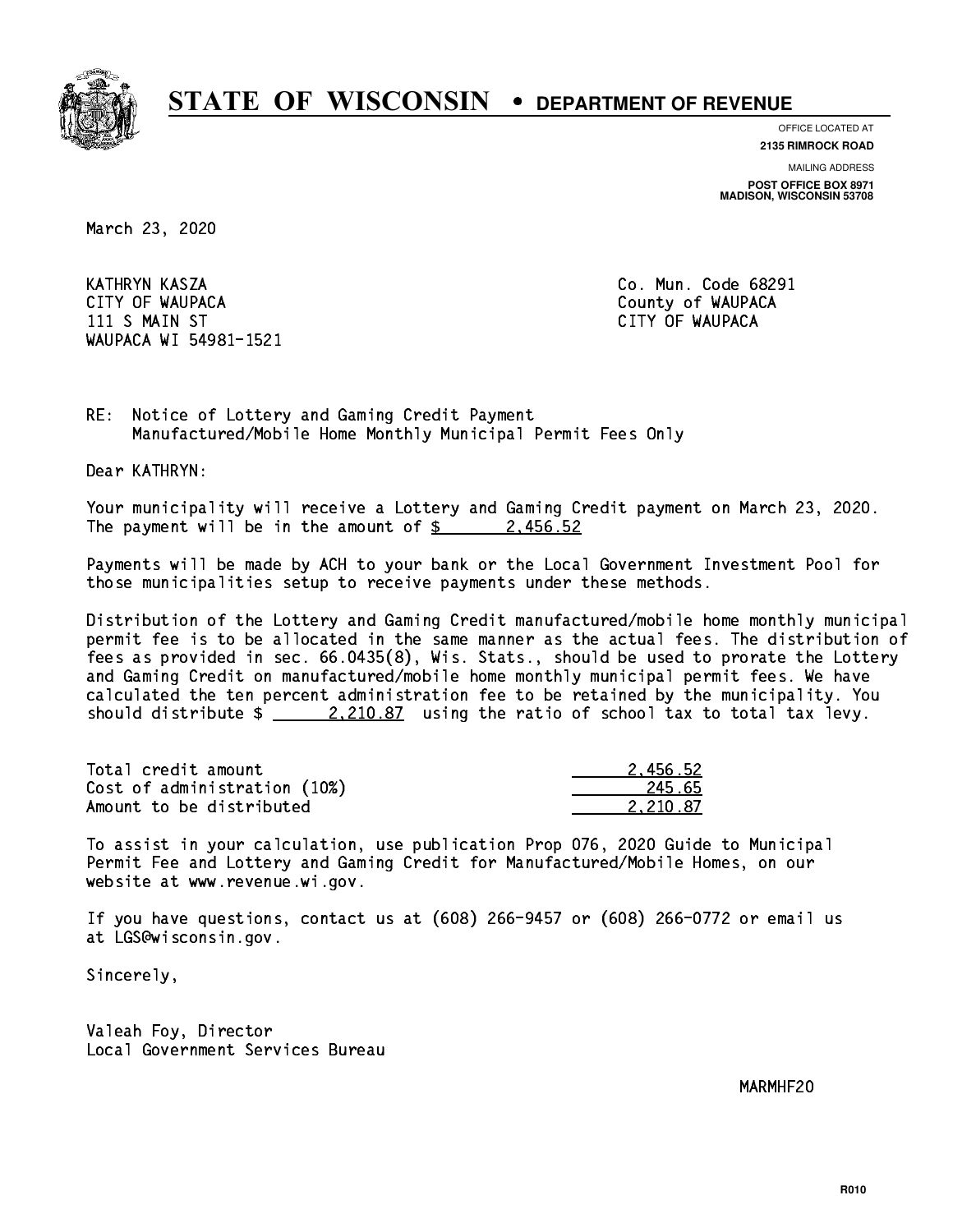

**OFFICE LOCATED AT**

**2135 RIMROCK ROAD**

**MAILING ADDRESS POST OFFICE BOX 8971 MADISON, WISCONSIN 53708**

March 23, 2020

 KATRINA HERBST-GUTCHE Co. Mun. Code 68292 CITY OF WEYAUWEGA **COULD ACCOUNT OF SEXUAL COULD A** COUNTY OF WAUPACA PO BOX 578 WEYAUWEGA WI 54983-0578

CITY OF WEYAUWEGA

RE: Notice of Lottery and Gaming Credit Payment Manufactured/Mobile Home Monthly Municipal Permit Fees Only

Dear KATRINA:

 Your municipality will receive a Lottery and Gaming Credit payment on March 23, 2020. The payment will be in the amount of  $\frac{2}{3}$  3,906.60

 Payments will be made by ACH to your bank or the Local Government Investment Pool for those municipalities setup to receive payments under these methods.

 Distribution of the Lottery and Gaming Credit manufactured/mobile home monthly municipal permit fee is to be allocated in the same manner as the actual fees. The distribution of fees as provided in sec. 66.0435(8), Wis. Stats., should be used to prorate the Lottery and Gaming Credit on manufactured/mobile home monthly municipal permit fees. We have calculated the ten percent administration fee to be retained by the municipality. You should distribute  $\frac{2}{2}$   $\frac{3.515.94}{2}$  using the ratio of school tax to total tax levy.

| Total credit amount          | 3,906.60 |
|------------------------------|----------|
| Cost of administration (10%) | -390.66  |
| Amount to be distributed     | 3.515.94 |

 To assist in your calculation, use publication Prop 076, 2020 Guide to Municipal Permit Fee and Lottery and Gaming Credit for Manufactured/Mobile Homes, on our website at www.revenue.wi.gov.

 If you have questions, contact us at (608) 266-9457 or (608) 266-0772 or email us at LGS@wisconsin.gov.

Sincerely,

 Valeah Foy, Director Local Government Services Bureau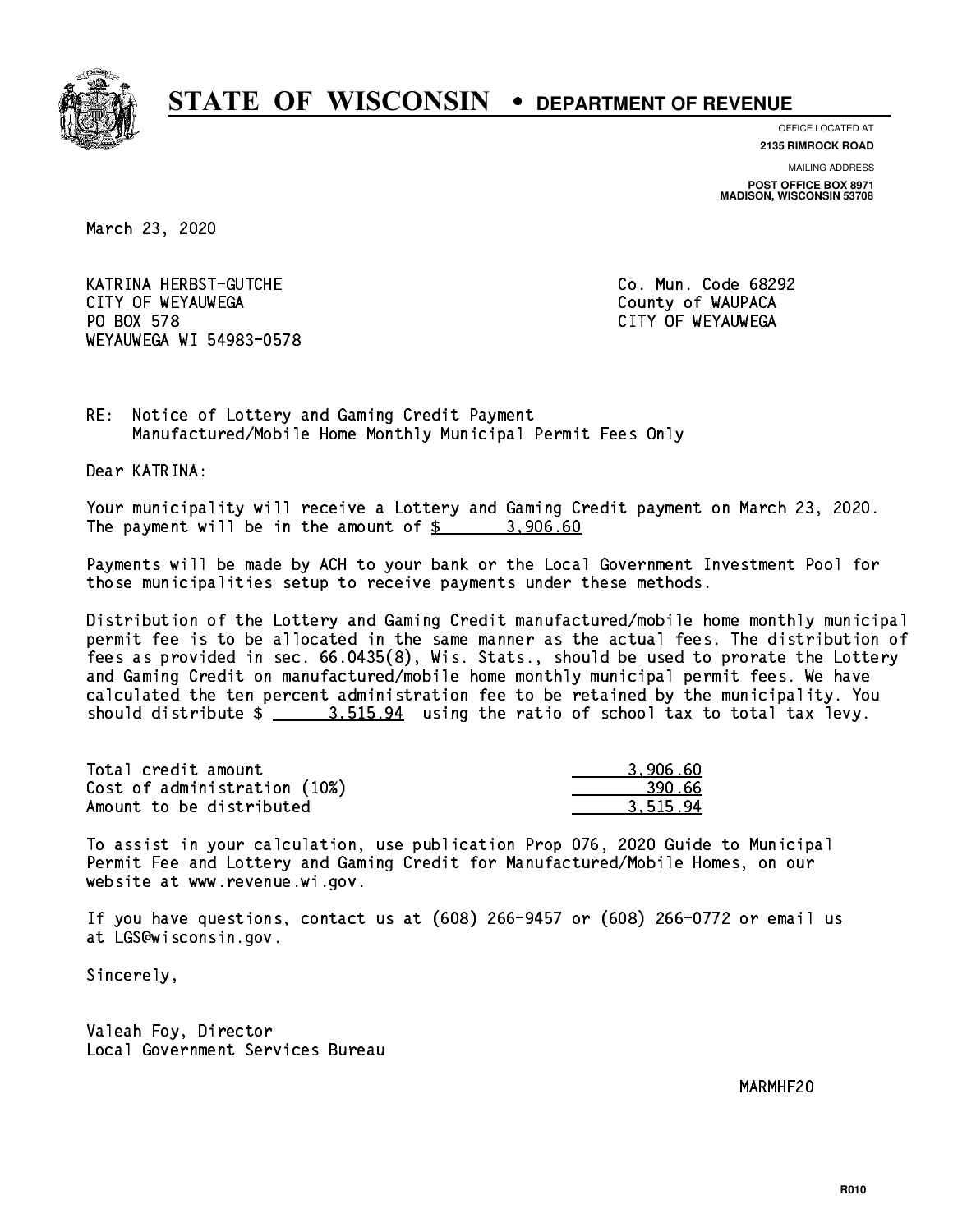

**OFFICE LOCATED AT**

**2135 RIMROCK ROAD**

**MAILING ADDRESS**

**POST OFFICE BOX 8971 MADISON, WISCONSIN 53708**

March 23, 2020

**TERI KUBASTA**  TOWN OF DAKOTA County of WAUSHARA N1470 STATE ROAD 22 TOWN OF DAKOTA WAUTOMA WI 54982

Co. Mun. Code 69008

RE: Notice of Lottery and Gaming Credit Payment Manufactured/Mobile Home Monthly Municipal Permit Fees Only

Dear TERI:

 Your municipality will receive a Lottery and Gaming Credit payment on March 23, 2020. The payment will be in the amount of  $\frac{2}{3}$  4,786.48

 Payments will be made by ACH to your bank or the Local Government Investment Pool for those municipalities setup to receive payments under these methods.

 Distribution of the Lottery and Gaming Credit manufactured/mobile home monthly municipal permit fee is to be allocated in the same manner as the actual fees. The distribution of fees as provided in sec. 66.0435(8), Wis. Stats., should be used to prorate the Lottery and Gaming Credit on manufactured/mobile home monthly municipal permit fees. We have calculated the ten percent administration fee to be retained by the municipality. You should distribute  $\frac{4}{1000}$ . 307.84 using the ratio of school tax to total tax levy.

| Total credit amount          | 4.786.48 |
|------------------------------|----------|
| Cost of administration (10%) | 478 64   |
| Amount to be distributed     | 4.307.84 |

 To assist in your calculation, use publication Prop 076, 2020 Guide to Municipal Permit Fee and Lottery and Gaming Credit for Manufactured/Mobile Homes, on our website at www.revenue.wi.gov.

 If you have questions, contact us at (608) 266-9457 or (608) 266-0772 or email us at LGS@wisconsin.gov.

Sincerely,

 Valeah Foy, Director Local Government Services Bureau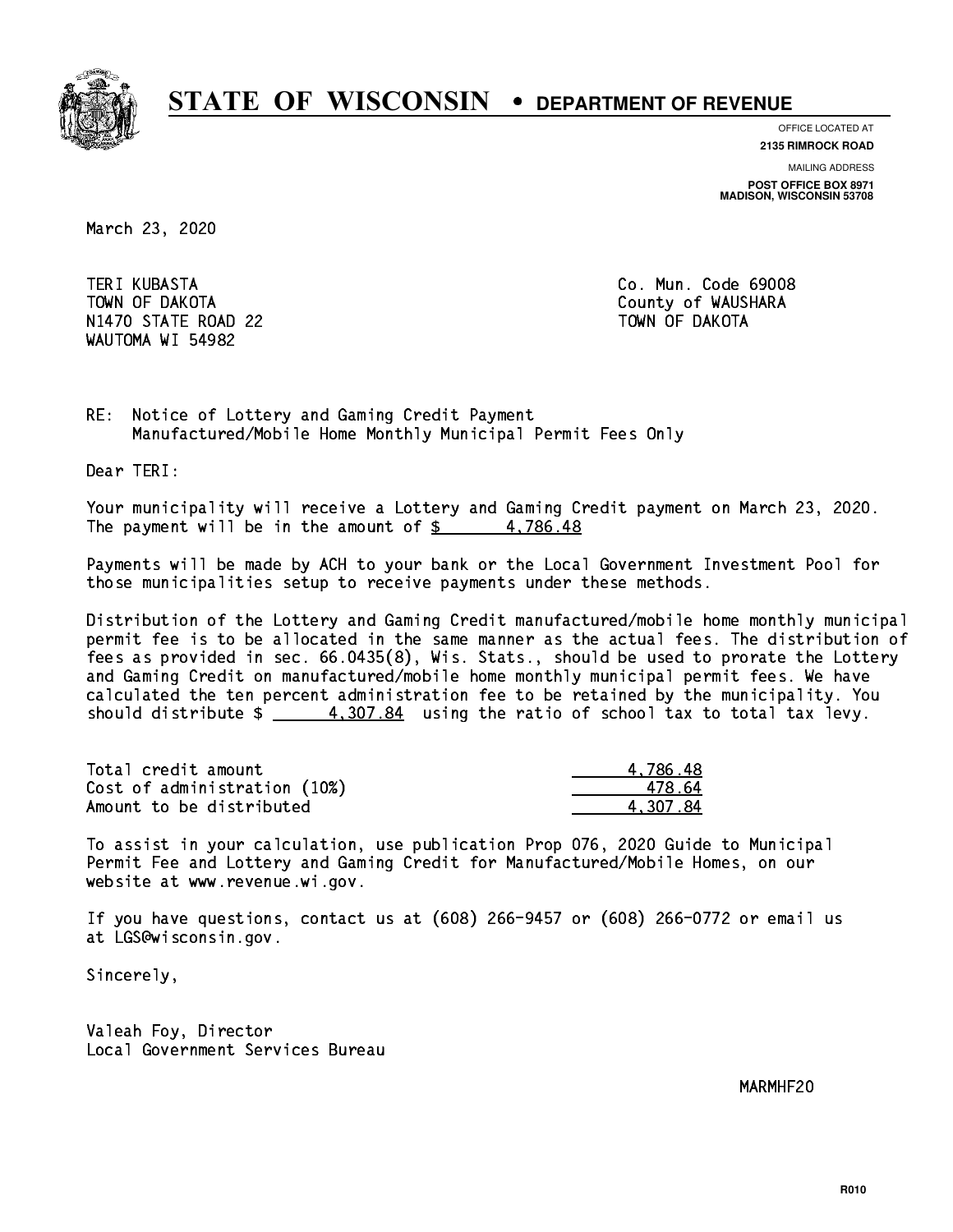

**OFFICE LOCATED AT**

**2135 RIMROCK ROAD**

**MAILING ADDRESS POST OFFICE BOX 8971 MADISON, WISCONSIN 53708**

March 23, 2020

**BRENDA BLACK** VILLAGE OF PLAINFIELD County of WAUSHARA PO BOX 352 PLAINFIELD WI 54966-0352

Co. Mun. Code 69171 VILLAGE OF PLAINFIELD

RE: Notice of Lottery and Gaming Credit Payment Manufactured/Mobile Home Monthly Municipal Permit Fees Only

Dear BRENDA:

 Your municipality will receive a Lottery and Gaming Credit payment on March 23, 2020. The payment will be in the amount of  $\frac{28.14}{8.44}$ 28.44

 Payments will be made by ACH to your bank or the Local Government Investment Pool for those municipalities setup to receive payments under these methods.

 Distribution of the Lottery and Gaming Credit manufactured/mobile home monthly municipal permit fee is to be allocated in the same manner as the actual fees. The distribution of fees as provided in sec. 66.0435(8), Wis. Stats., should be used to prorate the Lottery and Gaming Credit on manufactured/mobile home monthly municipal permit fees. We have calculated the ten percent administration fee to be retained by the municipality. You should distribute  $\frac{25.60}{25.60}$  using the ratio of school tax to total tax levy.

Total credit amount Cost of administration (10%) Amount to be distributed

| л         |
|-----------|
| 2.84      |
| 60<br>クらー |

 To assist in your calculation, use publication Prop 076, 2020 Guide to Municipal Permit Fee and Lottery and Gaming Credit for Manufactured/Mobile Homes, on our website at www.revenue.wi.gov.

 If you have questions, contact us at (608) 266-9457 or (608) 266-0772 or email us at LGS@wisconsin.gov.

Sincerely,

 Valeah Foy, Director Local Government Services Bureau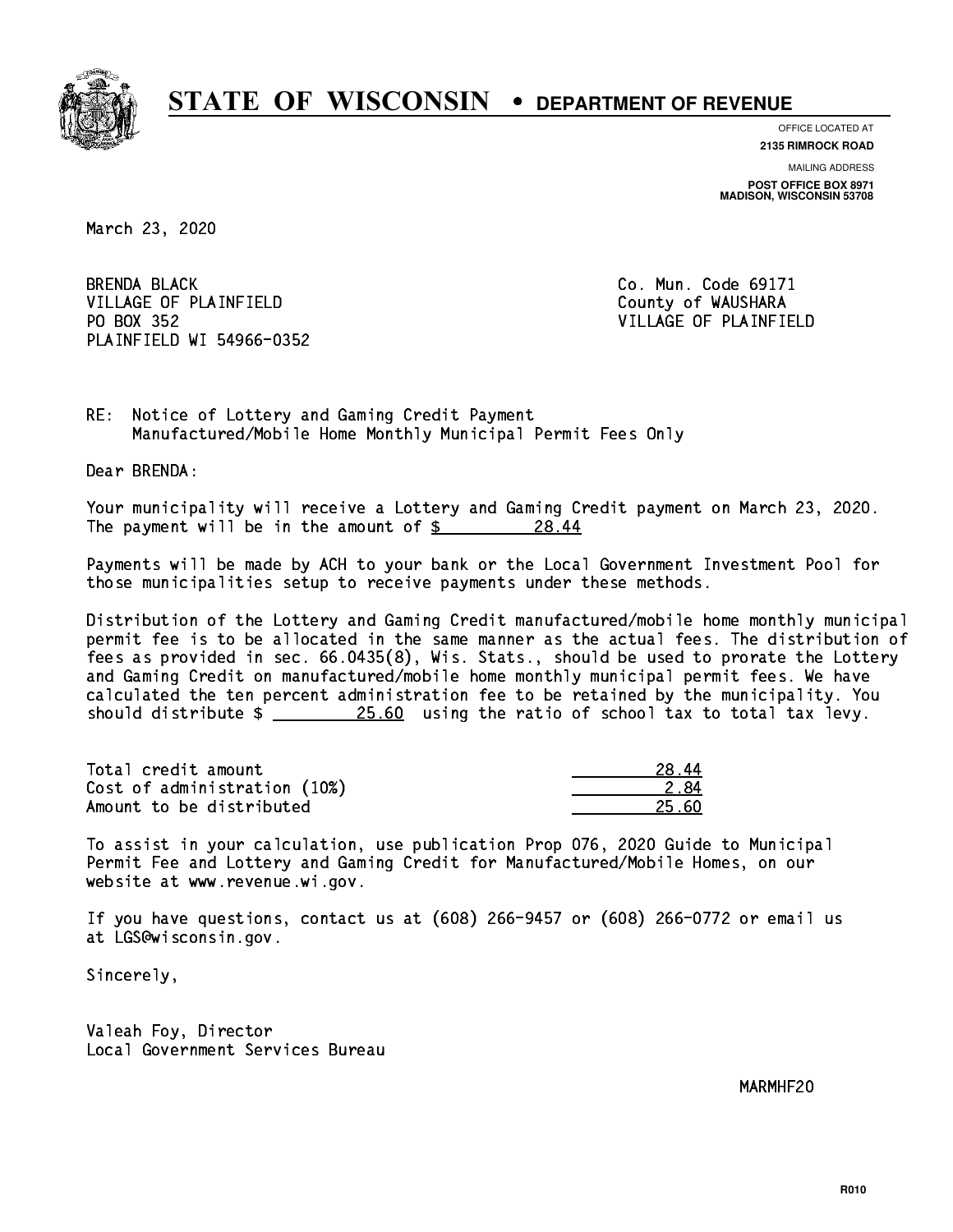

**OFFICE LOCATED AT**

**2135 RIMROCK ROAD**

**MAILING ADDRESS POST OFFICE BOX 8971 MADISON, WISCONSIN 53708**

March 23, 2020

CHRISTY GROSKREUTZ VILLAGE OF REDGRANITE COUNTY OF WAUSHARA REDGRANITE WI 54970

Co. Mun. Code 69176 161 DEARBORN STREET VILLAGE OF REDGRANITE

RE: Notice of Lottery and Gaming Credit Payment Manufactured/Mobile Home Monthly Municipal Permit Fees Only

Dear CHRISTY:

 Your municipality will receive a Lottery and Gaming Credit payment on March 23, 2020. The payment will be in the amount of  $$ 510.96$ 

 Payments will be made by ACH to your bank or the Local Government Investment Pool for those municipalities setup to receive payments under these methods.

 Distribution of the Lottery and Gaming Credit manufactured/mobile home monthly municipal permit fee is to be allocated in the same manner as the actual fees. The distribution of fees as provided in sec. 66.0435(8), Wis. Stats., should be used to prorate the Lottery and Gaming Credit on manufactured/mobile home monthly municipal permit fees. We have calculated the ten percent administration fee to be retained by the municipality. You should distribute \$ 459.87 using the ratio of school tax to total tax levy. \_\_\_\_\_\_\_\_\_\_\_\_\_\_

Total credit amount Cost of administration (10%) Amount to be distributed

| 96<br>510. |
|------------|
| 51.09      |
| -87        |

 To assist in your calculation, use publication Prop 076, 2020 Guide to Municipal Permit Fee and Lottery and Gaming Credit for Manufactured/Mobile Homes, on our website at www.revenue.wi.gov.

 If you have questions, contact us at (608) 266-9457 or (608) 266-0772 or email us at LGS@wisconsin.gov.

Sincerely,

 Valeah Foy, Director Local Government Services Bureau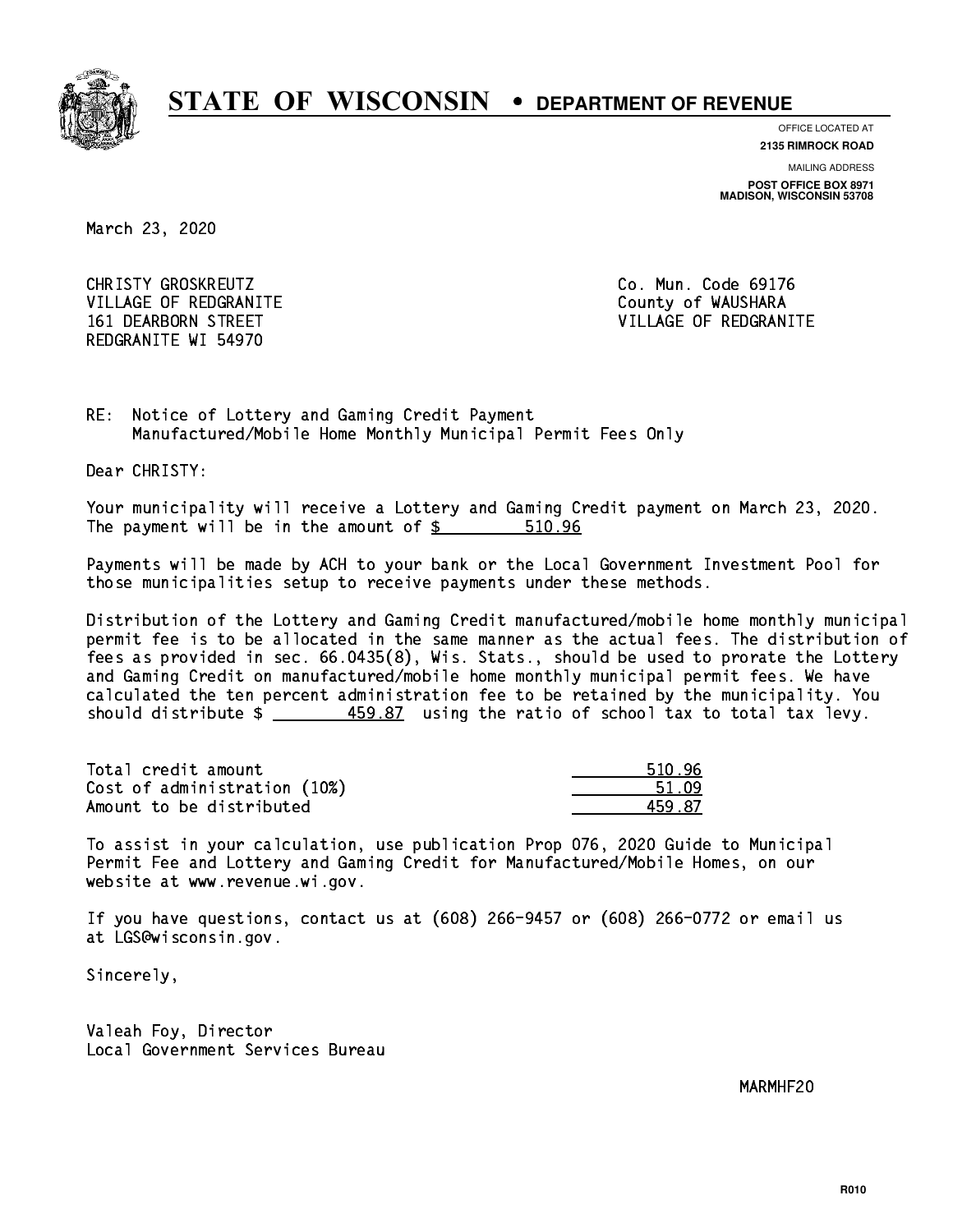

**OFFICE LOCATED AT**

**2135 RIMROCK ROAD**

**MAILING ADDRESS POST OFFICE BOX 8971 MADISON, WISCONSIN 53708**

March 23, 2020

 LINDSEY INDA Co. Mun. Code 69191 VILLAGE OF WILD ROSE COUNTY OF WAUSHARA PO BOX 292 WILD ROSE WI 54984

VILLAGE OF WILD ROSE

RE: Notice of Lottery and Gaming Credit Payment Manufactured/Mobile Home Monthly Municipal Permit Fees Only

Dear LINDSEY:

 Your municipality will receive a Lottery and Gaming Credit payment on March 23, 2020. The payment will be in the amount of  $$ 859.92$ 

 Payments will be made by ACH to your bank or the Local Government Investment Pool for those municipalities setup to receive payments under these methods.

 Distribution of the Lottery and Gaming Credit manufactured/mobile home monthly municipal permit fee is to be allocated in the same manner as the actual fees. The distribution of fees as provided in sec. 66.0435(8), Wis. Stats., should be used to prorate the Lottery and Gaming Credit on manufactured/mobile home monthly municipal permit fees. We have calculated the ten percent administration fee to be retained by the municipality. You should distribute  $\frac{2}{2}$   $\frac{773.93}{2}$  using the ratio of school tax to total tax levy.

Total credit amount Cost of administration (10%) Amount to be distributed

| 92  |
|-----|
| יי  |
| d s |

 To assist in your calculation, use publication Prop 076, 2020 Guide to Municipal Permit Fee and Lottery and Gaming Credit for Manufactured/Mobile Homes, on our website at www.revenue.wi.gov.

 If you have questions, contact us at (608) 266-9457 or (608) 266-0772 or email us at LGS@wisconsin.gov.

Sincerely,

 Valeah Foy, Director Local Government Services Bureau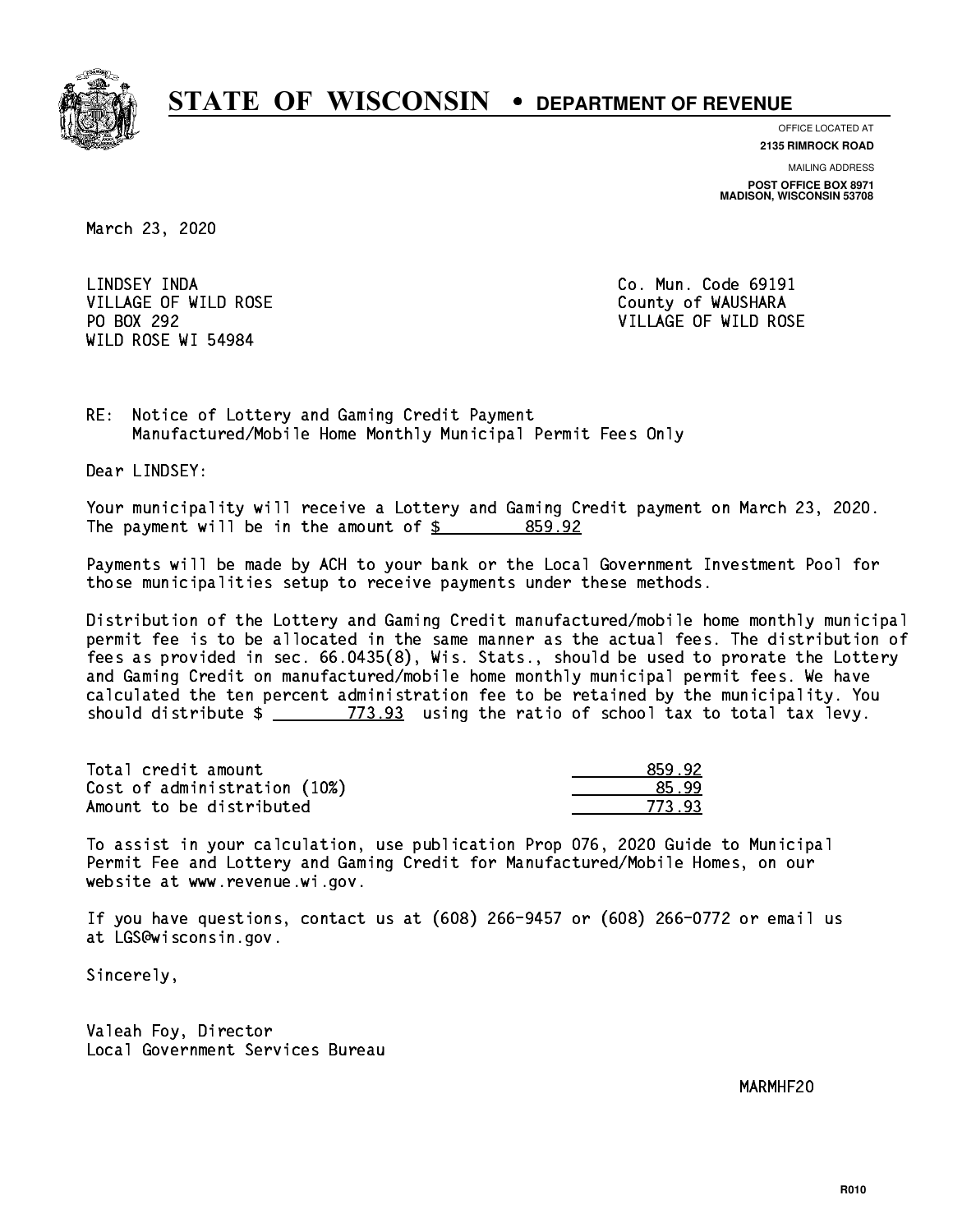

**OFFICE LOCATED AT**

**2135 RIMROCK ROAD**

**MAILING ADDRESS**

**POST OFFICE BOX 8971 MADISON, WISCONSIN 53708**

March 23, 2020

TOMMY BOHLER CITY OF WAUTOMA County of WAUSHARA PO BOX 428 CITY OF WAUTOMA WAUTOMA WI 54982-0428

Co. Mun. Code 69291

RE: Notice of Lottery and Gaming Credit Payment Manufactured/Mobile Home Monthly Municipal Permit Fees Only

Dear TOMMY:

 Your municipality will receive a Lottery and Gaming Credit payment on March 23, 2020. The payment will be in the amount of  $\frac{2}{3}$  1,077.72

 Payments will be made by ACH to your bank or the Local Government Investment Pool for those municipalities setup to receive payments under these methods.

 Distribution of the Lottery and Gaming Credit manufactured/mobile home monthly municipal permit fee is to be allocated in the same manner as the actual fees. The distribution of fees as provided in sec. 66.0435(8), Wis. Stats., should be used to prorate the Lottery and Gaming Credit on manufactured/mobile home monthly municipal permit fees. We have calculated the ten percent administration fee to be retained by the municipality. You should distribute  $\frac{269.95}{2}$  using the ratio of school tax to total tax levy.

| Total credit amount          | 1.077.72 |
|------------------------------|----------|
| Cost of administration (10%) | 107.77   |
| Amount to be distributed     | 969.95   |

 To assist in your calculation, use publication Prop 076, 2020 Guide to Municipal Permit Fee and Lottery and Gaming Credit for Manufactured/Mobile Homes, on our website at www.revenue.wi.gov.

 If you have questions, contact us at (608) 266-9457 or (608) 266-0772 or email us at LGS@wisconsin.gov.

Sincerely,

 Valeah Foy, Director Local Government Services Bureau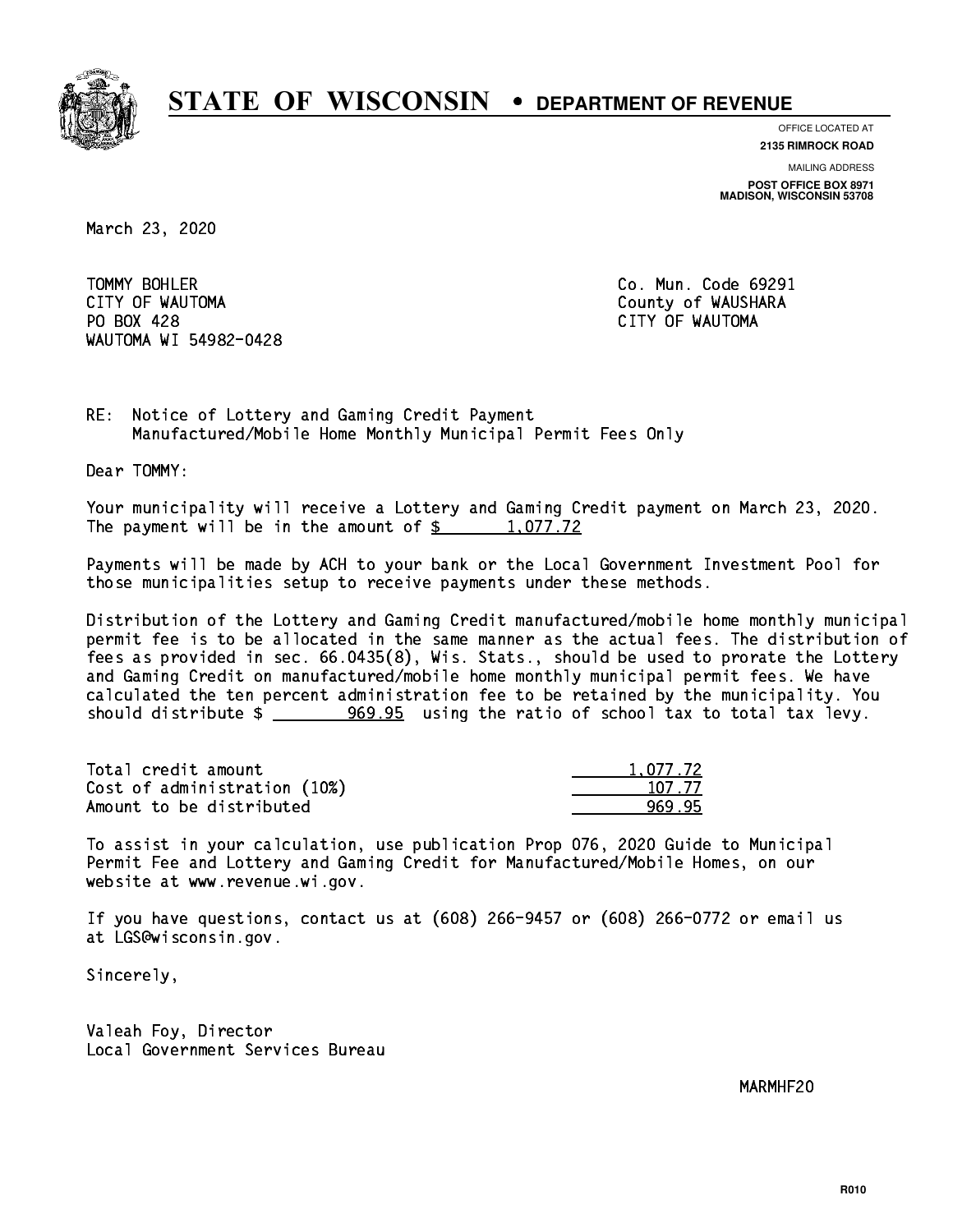

**OFFICE LOCATED AT**

**2135 RIMROCK ROAD**

**MAILING ADDRESS**

**POST OFFICE BOX 8971 MADISON, WISCONSIN 53708**

March 23, 2020

 SABINA SCHIESSL Co. Mun. Code 70006 8348 COUNTY ROAD TWO COUNTY AND TOWN OF CLAYTON LARSEN WI 54947

TOWN OF CLAYTON COUNTY OF WINNEBAGO

RE: Notice of Lottery and Gaming Credit Payment Manufactured/Mobile Home Monthly Municipal Permit Fees Only

Dear SABINA:

 Your municipality will receive a Lottery and Gaming Credit payment on March 23, 2020. The payment will be in the amount of \$ 5,793.60 \_\_\_\_\_\_\_\_\_\_\_\_\_\_\_\_

 Payments will be made by ACH to your bank or the Local Government Investment Pool for those municipalities setup to receive payments under these methods.

 Distribution of the Lottery and Gaming Credit manufactured/mobile home monthly municipal permit fee is to be allocated in the same manner as the actual fees. The distribution of fees as provided in sec. 66.0435(8), Wis. Stats., should be used to prorate the Lottery and Gaming Credit on manufactured/mobile home monthly municipal permit fees. We have calculated the ten percent administration fee to be retained by the municipality. You should distribute  $\frac{24}{100}$  5,214.24 using the ratio of school tax to total tax levy.

| Total credit amount          | 5.793.60 |
|------------------------------|----------|
| Cost of administration (10%) | 579.36   |
| Amount to be distributed     | 5.214.24 |

 To assist in your calculation, use publication Prop 076, 2020 Guide to Municipal Permit Fee and Lottery and Gaming Credit for Manufactured/Mobile Homes, on our website at www.revenue.wi.gov.

 If you have questions, contact us at (608) 266-9457 or (608) 266-0772 or email us at LGS@wisconsin.gov.

Sincerely,

 Valeah Foy, Director Local Government Services Bureau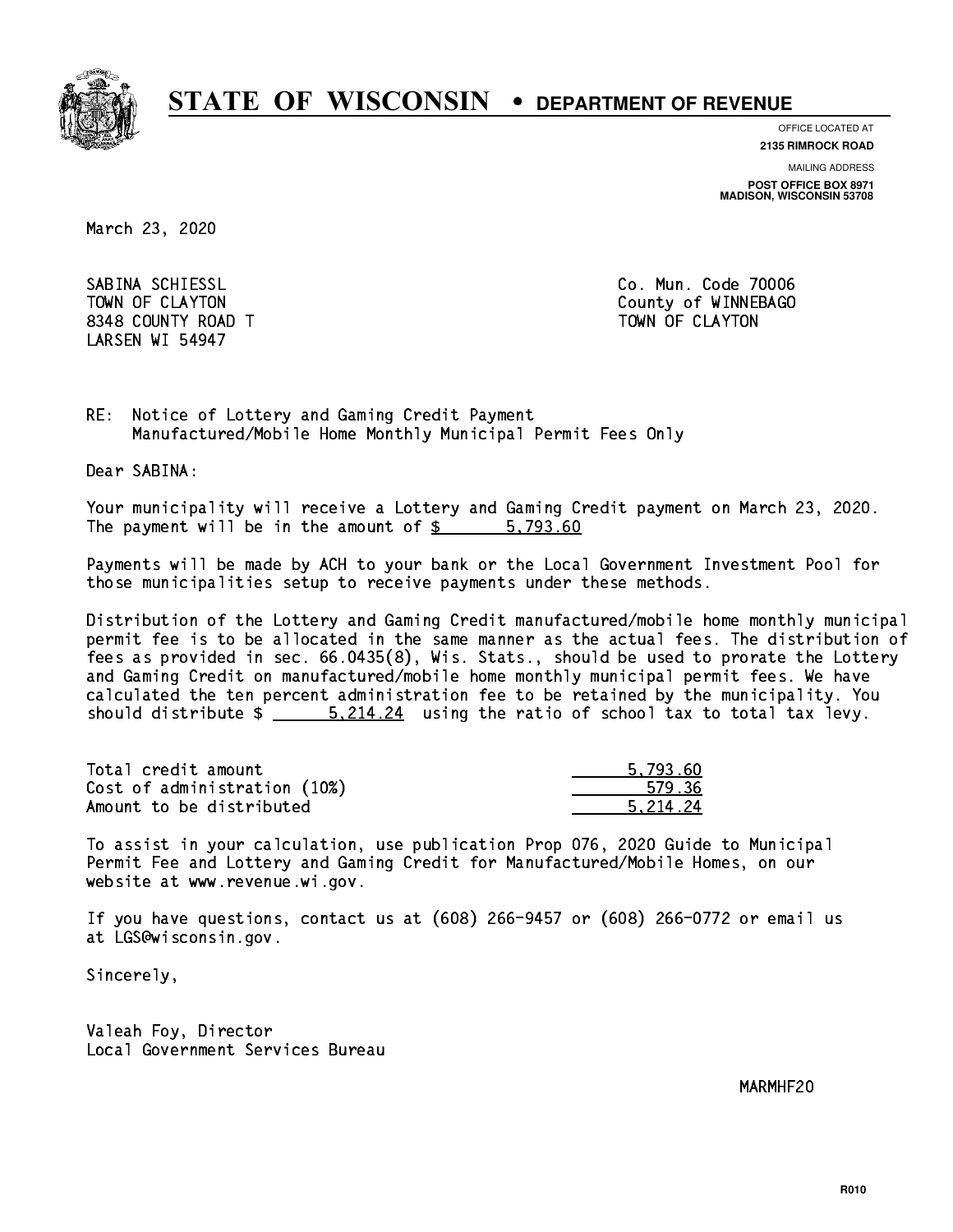

**OFFICE LOCATED AT**

**2135 RIMROCK ROAD**

**MAILING ADDRESS**

**POST OFFICE BOX 8971 MADISON, WISCONSIN 53708**

March 23, 2020

 SUE SCHWARTZBAUER Co. Mun. Code 70028 LARSEN WI 54947

 TOWN OF WINCHESTER County of WINNEBAGO 8522 PARK WAY LN TOWN OF WINCHESTER

RE: Notice of Lottery and Gaming Credit Payment Manufactured/Mobile Home Monthly Municipal Permit Fees Only

Dear SUE:

 Your municipality will receive a Lottery and Gaming Credit payment on March 23, 2020. The payment will be in the amount of  $\frac{2}{3}$  2,380.32

 Payments will be made by ACH to your bank or the Local Government Investment Pool for those municipalities setup to receive payments under these methods.

 Distribution of the Lottery and Gaming Credit manufactured/mobile home monthly municipal permit fee is to be allocated in the same manner as the actual fees. The distribution of fees as provided in sec. 66.0435(8), Wis. Stats., should be used to prorate the Lottery and Gaming Credit on manufactured/mobile home monthly municipal permit fees. We have calculated the ten percent administration fee to be retained by the municipality. You should distribute  $\frac{2.142.29}{2.142.29}$  using the ratio of school tax to total tax levy.

| Total credit amount          | 2.380.32 |
|------------------------------|----------|
| Cost of administration (10%) | 238.03   |
| Amount to be distributed     | 2.142.29 |

 To assist in your calculation, use publication Prop 076, 2020 Guide to Municipal Permit Fee and Lottery and Gaming Credit for Manufactured/Mobile Homes, on our website at www.revenue.wi.gov.

 If you have questions, contact us at (608) 266-9457 or (608) 266-0772 or email us at LGS@wisconsin.gov.

Sincerely,

 Valeah Foy, Director Local Government Services Bureau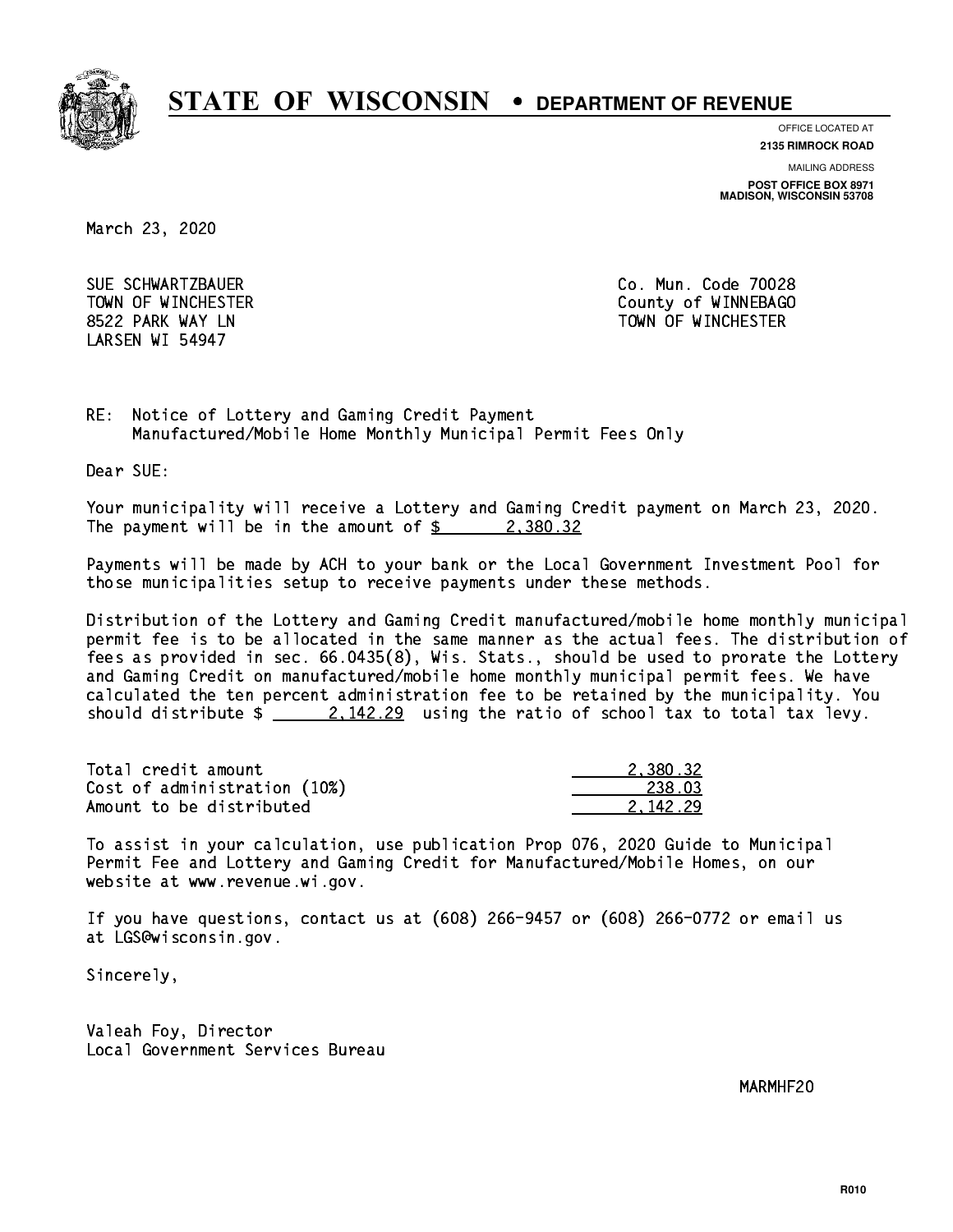

**OFFICE LOCATED AT**

**2135 RIMROCK ROAD**

**MAILING ADDRESS POST OFFICE BOX 8971 MADISON, WISCONSIN 53708**

March 23, 2020

 MYRA PIERGROSSI Co. Mun. Code 70121 VILLAGE OF FOX CROSSING COUNTY OF WINNEBAGO NEENAH WI 54956-5663

2000 MUNICIPAL DR VILLAGE OF FOX CROSSING

RE: Notice of Lottery and Gaming Credit Payment Manufactured/Mobile Home Monthly Municipal Permit Fees Only

Dear MYRA:

 Your municipality will receive a Lottery and Gaming Credit payment on March 23, 2020. The payment will be in the amount of  $\frac{24,761.04}{24}$ 

 Payments will be made by ACH to your bank or the Local Government Investment Pool for those municipalities setup to receive payments under these methods.

 Distribution of the Lottery and Gaming Credit manufactured/mobile home monthly municipal permit fee is to be allocated in the same manner as the actual fees. The distribution of fees as provided in sec. 66.0435(8), Wis. Stats., should be used to prorate the Lottery and Gaming Credit on manufactured/mobile home monthly municipal permit fees. We have calculated the ten percent administration fee to be retained by the municipality. You should distribute  $\frac{22,284.94}{22,284.94}$  using the ratio of school tax to total tax levy.

| Total credit amount          | 24.761.04 |
|------------------------------|-----------|
| Cost of administration (10%) | 2.476.10  |
| Amount to be distributed     | 22.284.94 |

 To assist in your calculation, use publication Prop 076, 2020 Guide to Municipal Permit Fee and Lottery and Gaming Credit for Manufactured/Mobile Homes, on our website at www.revenue.wi.gov.

 If you have questions, contact us at (608) 266-9457 or (608) 266-0772 or email us at LGS@wisconsin.gov.

Sincerely,

 Valeah Foy, Director Local Government Services Bureau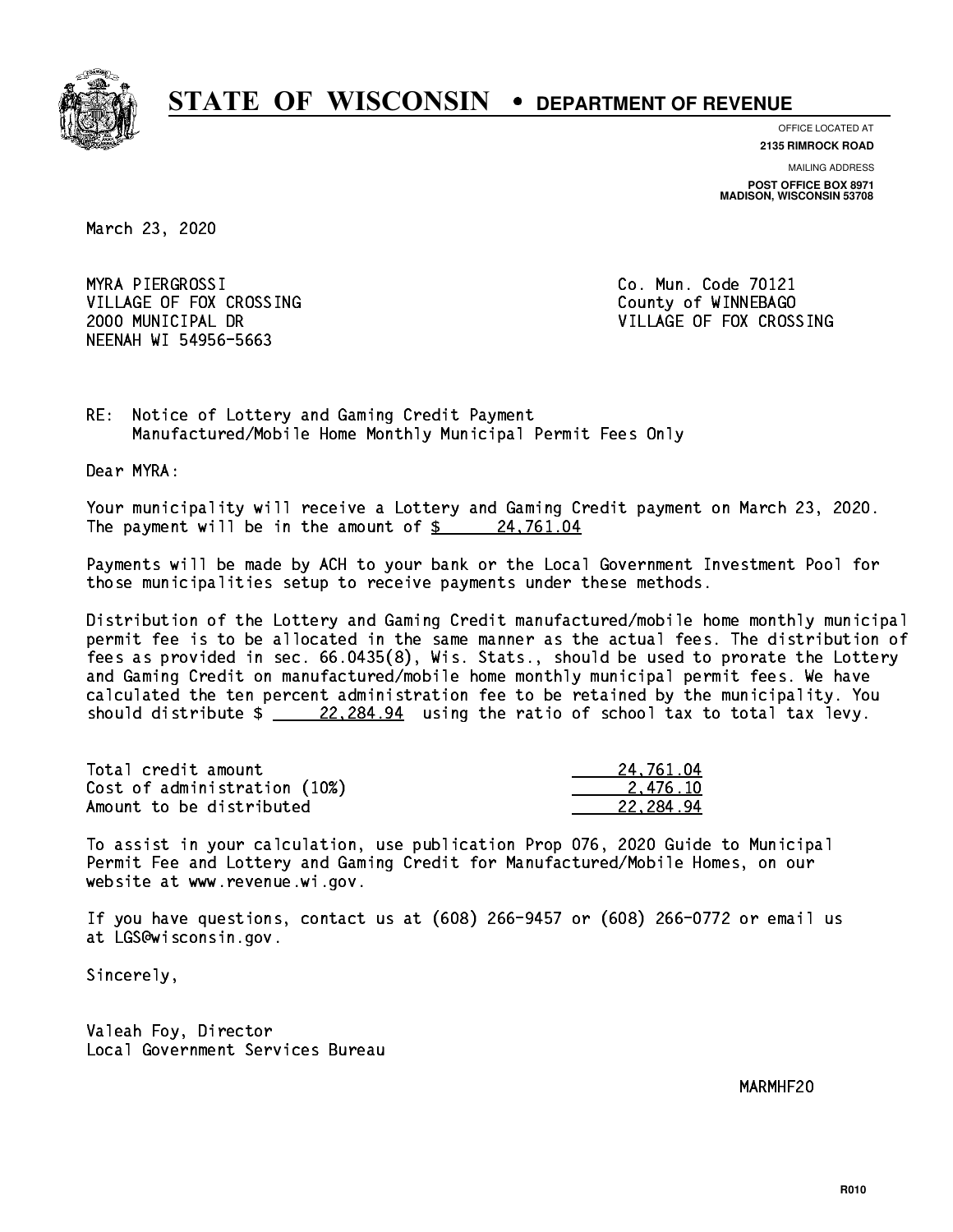

**OFFICE LOCATED AT**

**2135 RIMROCK ROAD**

**MAILING ADDRESS POST OFFICE BOX 8971 MADISON, WISCONSIN 53708**

March 23, 2020

 JENNIFER SASSMAN Co. Mun. Code 70251 CITY OF MENASHA COUNTY OF MENASHA 100 MAIN ST., SUITE 200 CITY OF MENASHA MENASHA WI 54952-3190

RE: Notice of Lottery and Gaming Credit Payment Manufactured/Mobile Home Monthly Municipal Permit Fees Only

Dear JENNIFER:

 Your municipality will receive a Lottery and Gaming Credit payment on March 23, 2020. The payment will be in the amount of \$ 51,719.04 \_\_\_\_\_\_\_\_\_\_\_\_\_\_\_\_

 Payments will be made by ACH to your bank or the Local Government Investment Pool for those municipalities setup to receive payments under these methods.

 Distribution of the Lottery and Gaming Credit manufactured/mobile home monthly municipal permit fee is to be allocated in the same manner as the actual fees. The distribution of fees as provided in sec. 66.0435(8), Wis. Stats., should be used to prorate the Lottery and Gaming Credit on manufactured/mobile home monthly municipal permit fees. We have calculated the ten percent administration fee to be retained by the municipality. You should distribute  $\frac{46,547.14}{2}$  using the ratio of school tax to total tax levy.

| Total credit amount          | 51,719.04 |
|------------------------------|-----------|
| Cost of administration (10%) | 5.171.90  |
| Amount to be distributed     | 46.547.14 |

 To assist in your calculation, use publication Prop 076, 2020 Guide to Municipal Permit Fee and Lottery and Gaming Credit for Manufactured/Mobile Homes, on our website at www.revenue.wi.gov.

 If you have questions, contact us at (608) 266-9457 or (608) 266-0772 or email us at LGS@wisconsin.gov.

Sincerely,

 Valeah Foy, Director Local Government Services Bureau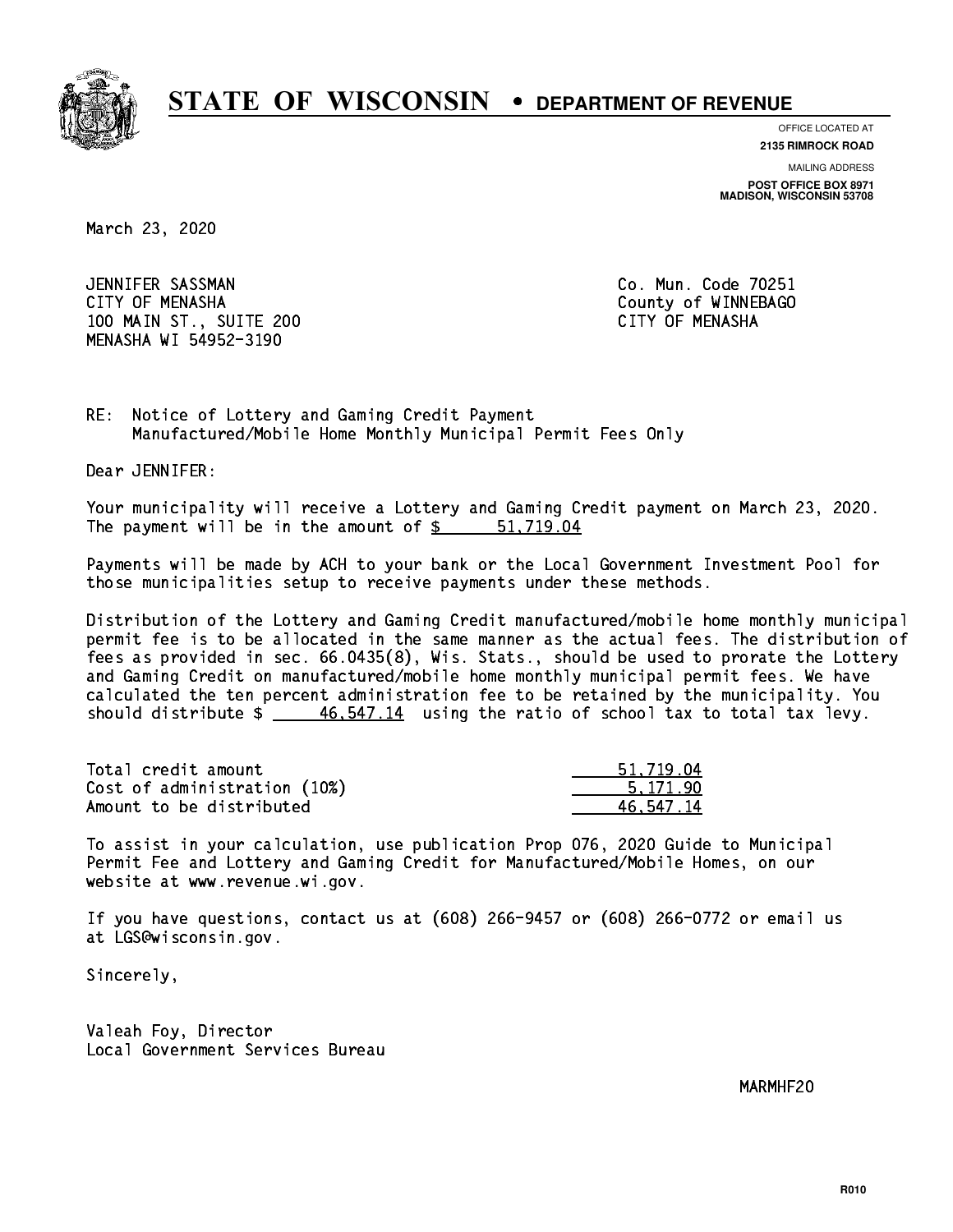

**OFFICE LOCATED AT**

**2135 RIMROCK ROAD**

**MAILING ADDRESS**

**POST OFFICE BOX 8971 MADISON, WISCONSIN 53708**

March 23, 2020

 LINDA KUTCHENRITER Co. Mun. Code 70265 CITY OF OMRO COUNTY COUNTY OF MESSAGE COUNTY OF MESSAGE COUNTY OF MESSAGE COUNTY OF MESSAGE COUNTY OF MESSAGE COUNTY OF MESSAGE COUNTY OF MESSAGE COUNTY OF MESSAGE COUNTY OF MESSAGE COUNTY OF MESSAGE COUNTY OF MESSAGE COUN 205 SWEBSTER AVENUE CITY OF OMRO OMRO WI 54963

RE: Notice of Lottery and Gaming Credit Payment Manufactured/Mobile Home Monthly Municipal Permit Fees Only

Dear LINDA:

 Your municipality will receive a Lottery and Gaming Credit payment on March 23, 2020. The payment will be in the amount of  $\frac{2}{3}$  3,990.84

 Payments will be made by ACH to your bank or the Local Government Investment Pool for those municipalities setup to receive payments under these methods.

 Distribution of the Lottery and Gaming Credit manufactured/mobile home monthly municipal permit fee is to be allocated in the same manner as the actual fees. The distribution of fees as provided in sec. 66.0435(8), Wis. Stats., should be used to prorate the Lottery and Gaming Credit on manufactured/mobile home monthly municipal permit fees. We have calculated the ten percent administration fee to be retained by the municipality. You should distribute  $\frac{2}{2}$   $\frac{3.591.76}{2}$  using the ratio of school tax to total tax levy.

| Total credit amount          | 3.990.84 |
|------------------------------|----------|
| Cost of administration (10%) | 399.08   |
| Amount to be distributed     | 3.591.76 |

 To assist in your calculation, use publication Prop 076, 2020 Guide to Municipal Permit Fee and Lottery and Gaming Credit for Manufactured/Mobile Homes, on our website at www.revenue.wi.gov.

 If you have questions, contact us at (608) 266-9457 or (608) 266-0772 or email us at LGS@wisconsin.gov.

Sincerely,

 Valeah Foy, Director Local Government Services Bureau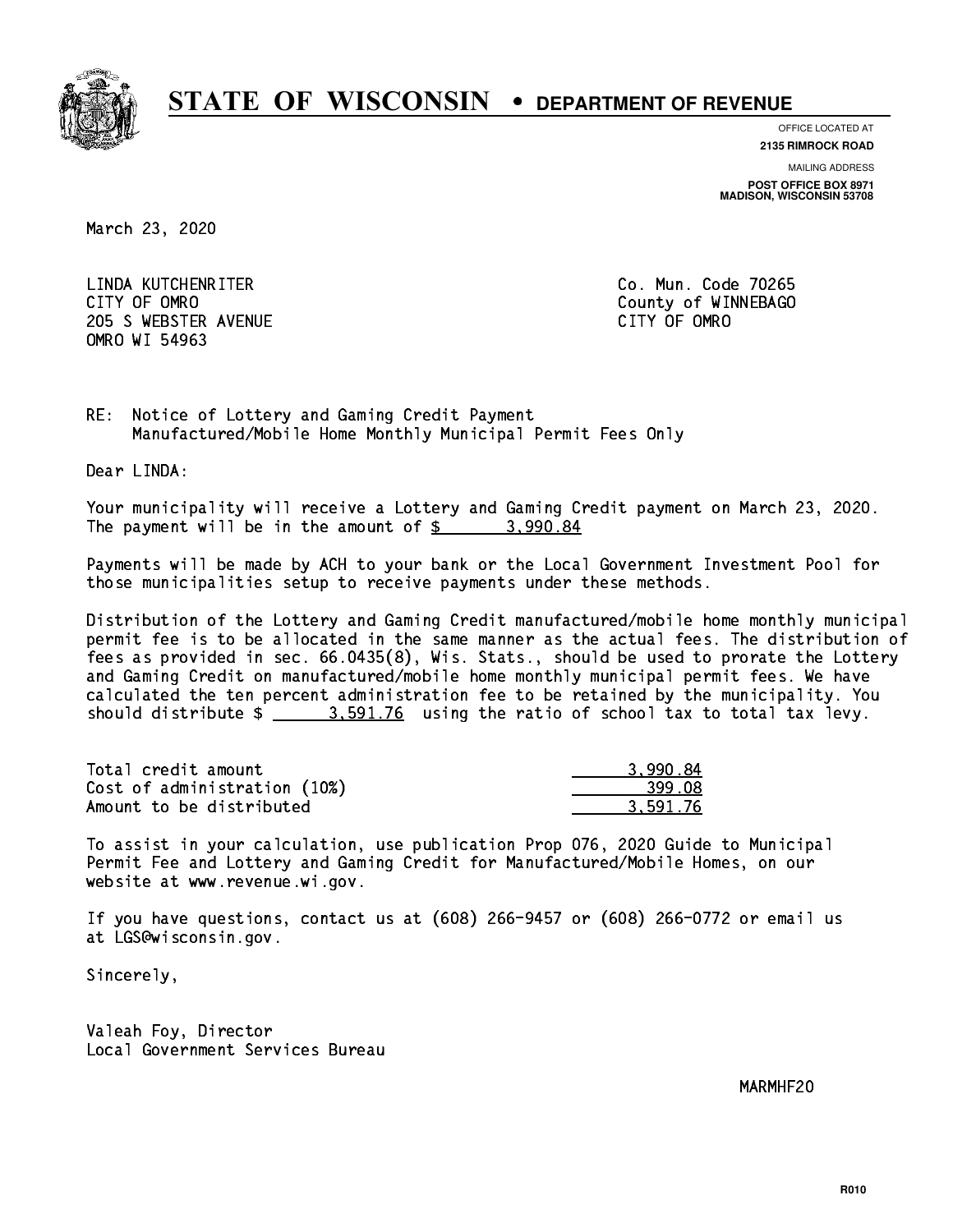

**OFFICE LOCATED AT**

**2135 RIMROCK ROAD**

**MAILING ADDRESS POST OFFICE BOX 8971 MADISON, WISCONSIN 53708**

March 23, 2020

 JENNIFER MESSERSCHMIDT Co. Mun. Code 70266 CITY OF OSHKOSH County of WINNEBAGO PO BOX 1130 CITY OF OSHKOSH OSHKOSH WI 54903

RE: Notice of Lottery and Gaming Credit Payment Manufactured/Mobile Home Monthly Municipal Permit Fees Only

Dear JENNIFER:

 Your municipality will receive a Lottery and Gaming Credit payment on March 23, 2020. The payment will be in the amount of  $\frac{27}{139.56}$ 

 Payments will be made by ACH to your bank or the Local Government Investment Pool for those municipalities setup to receive payments under these methods.

 Distribution of the Lottery and Gaming Credit manufactured/mobile home monthly municipal permit fee is to be allocated in the same manner as the actual fees. The distribution of fees as provided in sec. 66.0435(8), Wis. Stats., should be used to prorate the Lottery and Gaming Credit on manufactured/mobile home monthly municipal permit fees. We have calculated the ten percent administration fee to be retained by the municipality. You should distribute  $\frac{24,425.61}{24,425.61}$  using the ratio of school tax to total tax levy.

| Total credit amount          | 27.139.56 |
|------------------------------|-----------|
| Cost of administration (10%) | 2.713.95  |
| Amount to be distributed     | 24.425.61 |

 To assist in your calculation, use publication Prop 076, 2020 Guide to Municipal Permit Fee and Lottery and Gaming Credit for Manufactured/Mobile Homes, on our website at www.revenue.wi.gov.

 If you have questions, contact us at (608) 266-9457 or (608) 266-0772 or email us at LGS@wisconsin.gov.

Sincerely,

 Valeah Foy, Director Local Government Services Bureau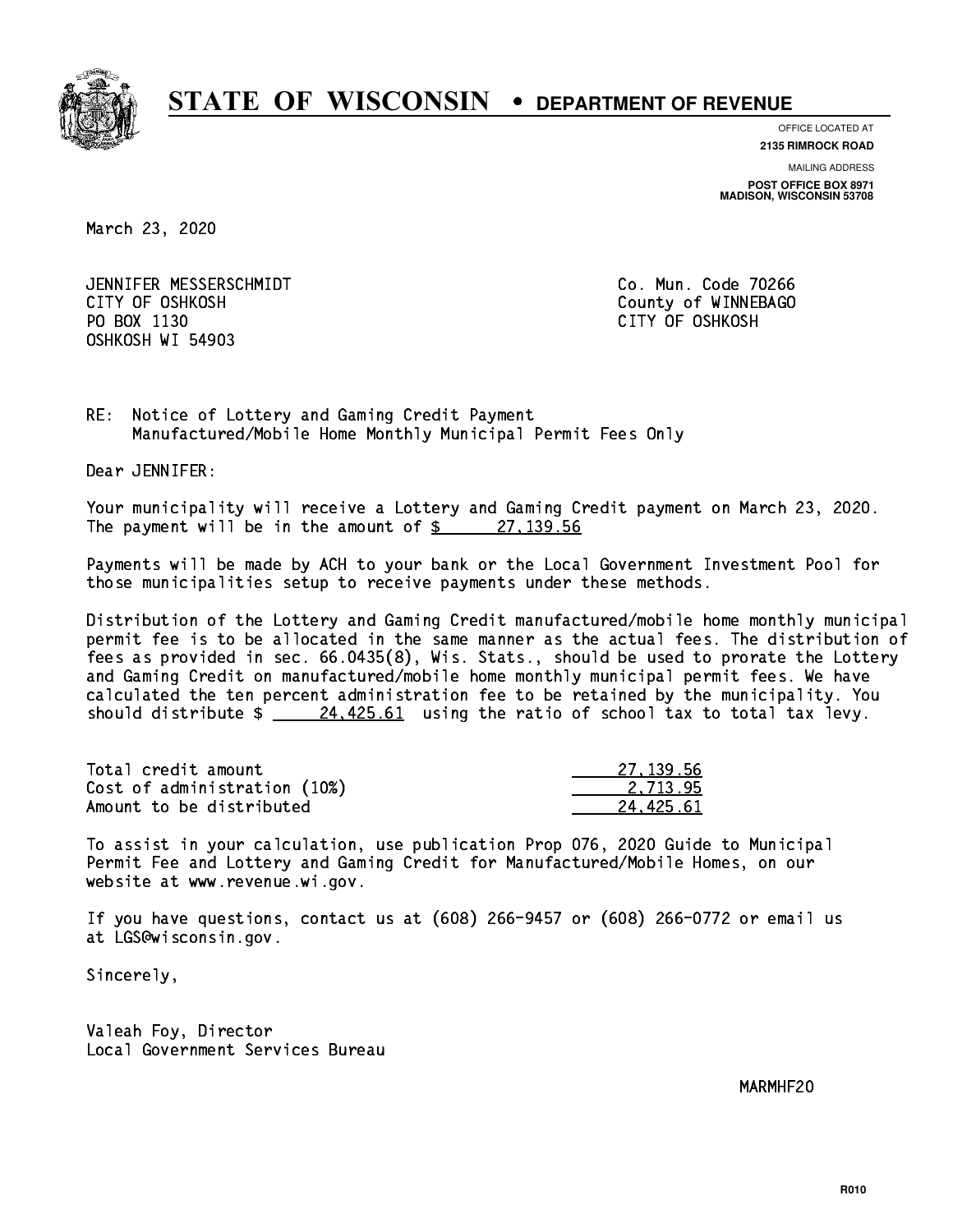

**OFFICE LOCATED AT**

**2135 RIMROCK ROAD**

**MAILING ADDRESS POST OFFICE BOX 8971 MADISON, WISCONSIN 53708**

March 23, 2020

AMY COOK TOWN OF GRAND RAPIDS County of WOOD 2410 48TH ST S TOWN OF GRAND RAPIDS WIS RAPIDS WI 54494-7796

Co. Mun. Code 71014

RE: Notice of Lottery and Gaming Credit Payment Manufactured/Mobile Home Monthly Municipal Permit Fees Only

Dear AMY:

 Your municipality will receive a Lottery and Gaming Credit payment on March 23, 2020. The payment will be in the amount of  $\frac{2}{3}$  4,322.01

 Payments will be made by ACH to your bank or the Local Government Investment Pool for those municipalities setup to receive payments under these methods.

 Distribution of the Lottery and Gaming Credit manufactured/mobile home monthly municipal permit fee is to be allocated in the same manner as the actual fees. The distribution of fees as provided in sec. 66.0435(8), Wis. Stats., should be used to prorate the Lottery and Gaming Credit on manufactured/mobile home monthly municipal permit fees. We have calculated the ten percent administration fee to be retained by the municipality. You should distribute \$ 3,889.81 using the ratio of school tax to total tax levy. \_\_\_\_\_\_\_\_\_\_\_\_\_\_

| Total credit amount          | 4.322.01 |
|------------------------------|----------|
| Cost of administration (10%) | 432.20   |
| Amount to be distributed     | 3.889.81 |

 To assist in your calculation, use publication Prop 076, 2020 Guide to Municipal Permit Fee and Lottery and Gaming Credit for Manufactured/Mobile Homes, on our website at www.revenue.wi.gov.

 If you have questions, contact us at (608) 266-9457 or (608) 266-0772 or email us at LGS@wisconsin.gov.

Sincerely,

 Valeah Foy, Director Local Government Services Bureau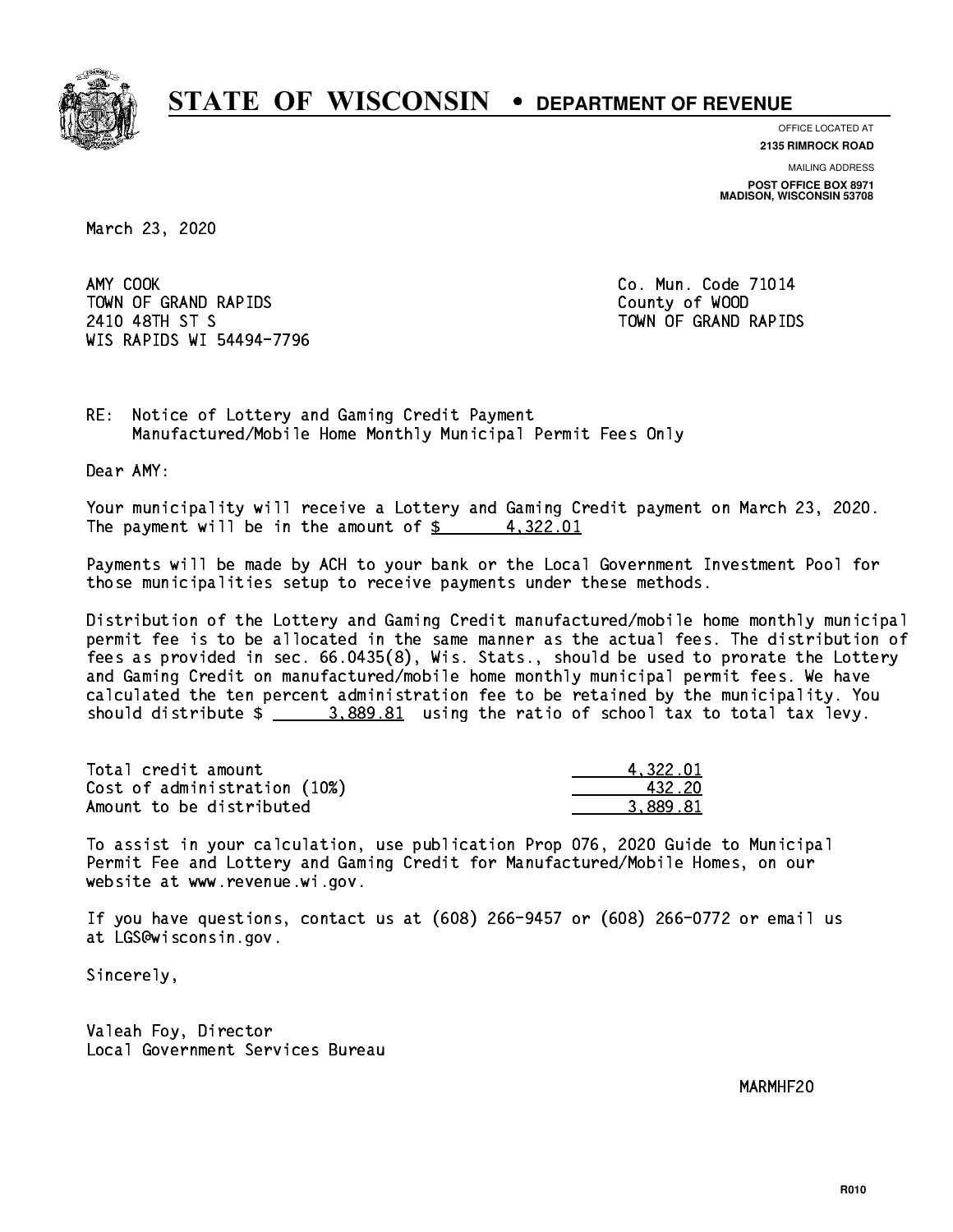

**OFFICE LOCATED AT**

**MAILING ADDRESS 2135 RIMROCK ROAD**

**POST OFFICE BOX 8971 MADISON, WISCONSIN 53708**

March 23, 2020

 BILLIE-JO KESTER Co. Mun. Code 71036 TOWN OF SARATOGA County of WOOD 1120 STATE HWY 73 S TOWN OF SARATOGA WIS RAPIDS WI 54494

RE: Notice of Lottery and Gaming Credit Payment Manufactured/Mobile Home Monthly Municipal Permit Fees Only

Dear BILLIE-JO:

 Your municipality will receive a Lottery and Gaming Credit payment on March 23, 2020. The payment will be in the amount of  $\frac{2}{3}$  13,143.56

 Payments will be made by ACH to your bank or the Local Government Investment Pool for those municipalities setup to receive payments under these methods.

 Distribution of the Lottery and Gaming Credit manufactured/mobile home monthly municipal permit fee is to be allocated in the same manner as the actual fees. The distribution of fees as provided in sec. 66.0435(8), Wis. Stats., should be used to prorate the Lottery and Gaming Credit on manufactured/mobile home monthly municipal permit fees. We have calculated the ten percent administration fee to be retained by the municipality. You should distribute  $\frac{11,829.21}{2}$  using the ratio of school tax to total tax levy.

| Total credit amount          | 13, 143, 56 |
|------------------------------|-------------|
| Cost of administration (10%) | 1,314.35    |
| Amount to be distributed     | 11.829.21   |

 To assist in your calculation, use publication Prop 076, 2020 Guide to Municipal Permit Fee and Lottery and Gaming Credit for Manufactured/Mobile Homes, on our website at www.revenue.wi.gov.

 If you have questions, contact us at (608) 266-9457 or (608) 266-0772 or email us at LGS@wisconsin.gov.

Sincerely,

 Valeah Foy, Director Local Government Services Bureau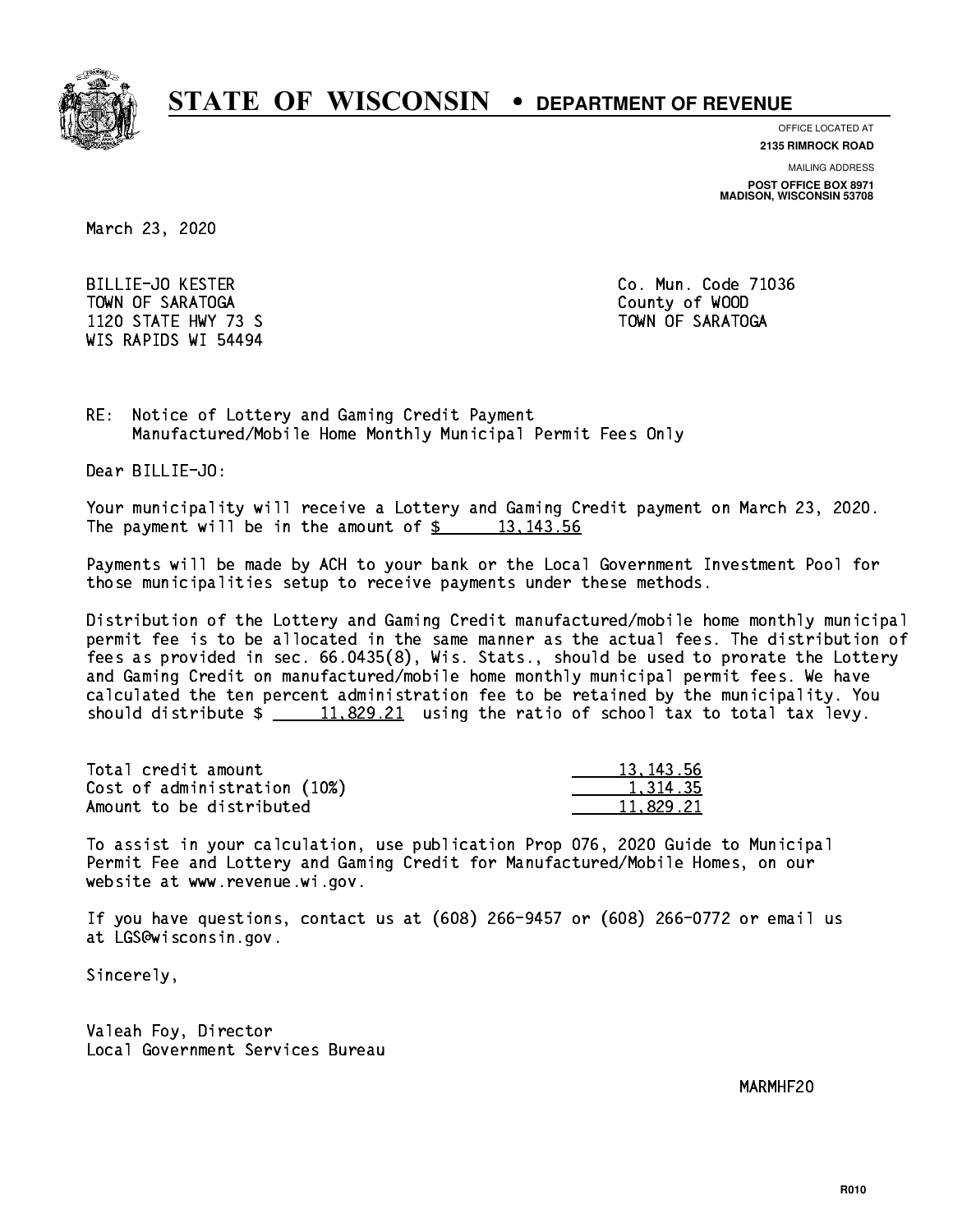

**OFFICE LOCATED AT 2135 RIMROCK ROAD**

**MAILING ADDRESS**

**POST OFFICE BOX 8971 MADISON, WISCONSIN 53708**

March 23, 2020

 DEBRA SCHALOW Co. Mun. Code 71186 VILLAGE OF VESPER COUNTY OF WOOD VESPER WI 54489

5059 SUNSET CIR VILLAGE OF VESPER

RE: Notice of Lottery and Gaming Credit Payment Manufactured/Mobile Home Monthly Municipal Permit Fees Only

Dear DEBRA:

 Your municipality will receive a Lottery and Gaming Credit payment on March 23, 2020. The payment will be in the amount of  $\frac{273.63}{273.63}$ 

 Payments will be made by ACH to your bank or the Local Government Investment Pool for those municipalities setup to receive payments under these methods.

 Distribution of the Lottery and Gaming Credit manufactured/mobile home monthly municipal permit fee is to be allocated in the same manner as the actual fees. The distribution of fees as provided in sec. 66.0435(8), Wis. Stats., should be used to prorate the Lottery and Gaming Credit on manufactured/mobile home monthly municipal permit fees. We have calculated the ten percent administration fee to be retained by the municipality. You should distribute  $\frac{246.27}{1}$  using the ratio of school tax to total tax levy.

Total credit amount Cost of administration (10%) Amount to be distributed

| የ 63<br>273 |
|-------------|
| -27 -<br>くん |
| - 27<br>- 2 |

 To assist in your calculation, use publication Prop 076, 2020 Guide to Municipal Permit Fee and Lottery and Gaming Credit for Manufactured/Mobile Homes, on our website at www.revenue.wi.gov.

 If you have questions, contact us at (608) 266-9457 or (608) 266-0772 or email us at LGS@wisconsin.gov.

Sincerely,

 Valeah Foy, Director Local Government Services Bureau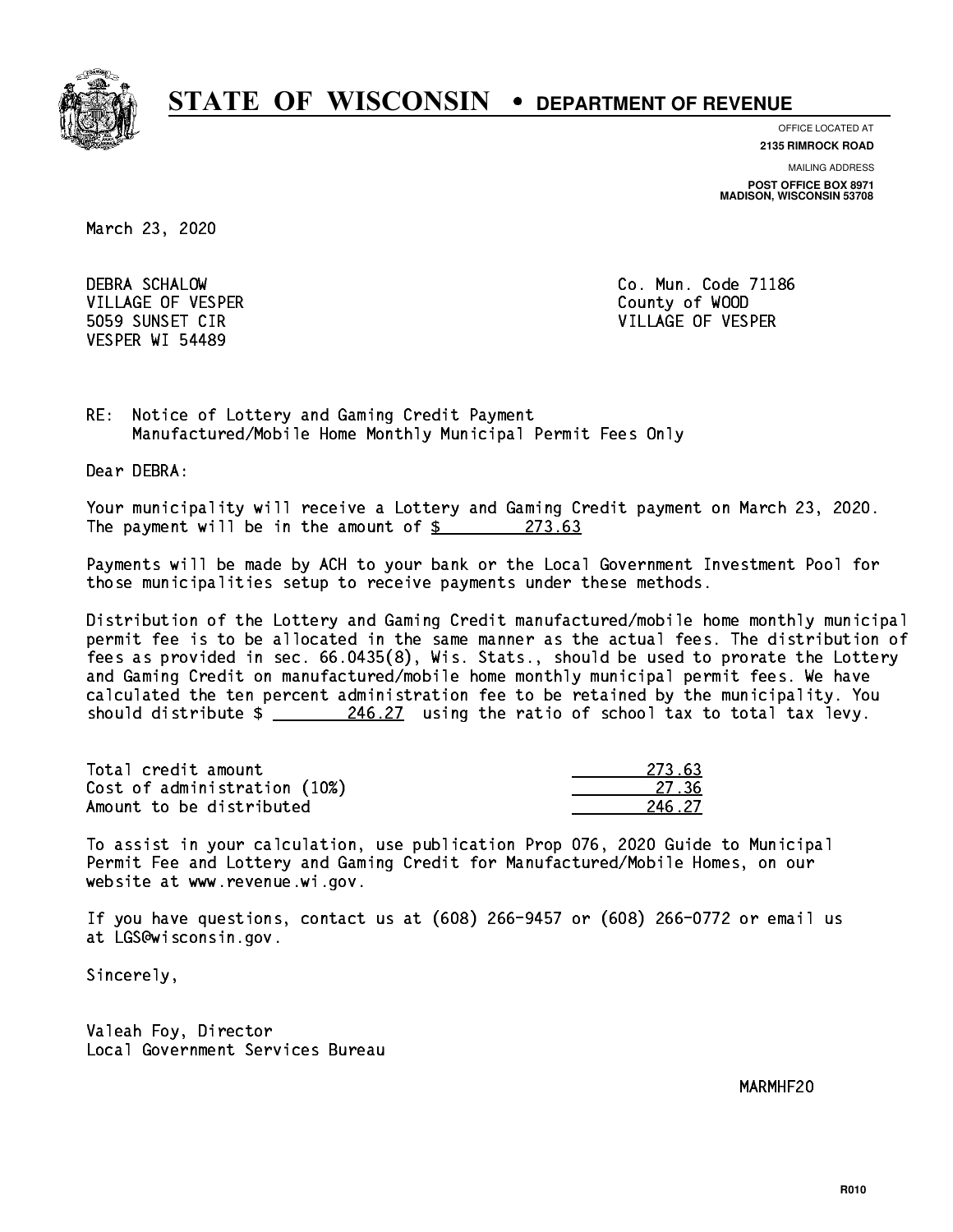

**OFFICE LOCATED AT 2135 RIMROCK ROAD**

**MAILING ADDRESS**

**POST OFFICE BOX 8971 MADISON, WISCONSIN 53708**

March 23, 2020

**RON AUMANN**  CITY OF MARSHFIELD County of WOOD 207 W 6TH STREET CITY OF MARSHFIELD MARSHFIELD WI 54449

Co. Mun. Code 71251

RE: Notice of Lottery and Gaming Credit Payment Manufactured/Mobile Home Monthly Municipal Permit Fees Only

Dear RON:

 Your municipality will receive a Lottery and Gaming Credit payment on March 23, 2020. The payment will be in the amount of  $\frac{2}{3}$  18,975.59

 Payments will be made by ACH to your bank or the Local Government Investment Pool for those municipalities setup to receive payments under these methods.

 Distribution of the Lottery and Gaming Credit manufactured/mobile home monthly municipal permit fee is to be allocated in the same manner as the actual fees. The distribution of fees as provided in sec. 66.0435(8), Wis. Stats., should be used to prorate the Lottery and Gaming Credit on manufactured/mobile home monthly municipal permit fees. We have calculated the ten percent administration fee to be retained by the municipality. You should distribute  $\frac{2}{17,078.04}$  using the ratio of school tax to total tax levy.

| Total credit amount          | 18,975.59 |
|------------------------------|-----------|
| Cost of administration (10%) | 1,897.55  |
| Amount to be distributed     | 17.078.04 |

 To assist in your calculation, use publication Prop 076, 2020 Guide to Municipal Permit Fee and Lottery and Gaming Credit for Manufactured/Mobile Homes, on our website at www.revenue.wi.gov.

 If you have questions, contact us at (608) 266-9457 or (608) 266-0772 or email us at LGS@wisconsin.gov.

Sincerely,

 Valeah Foy, Director Local Government Services Bureau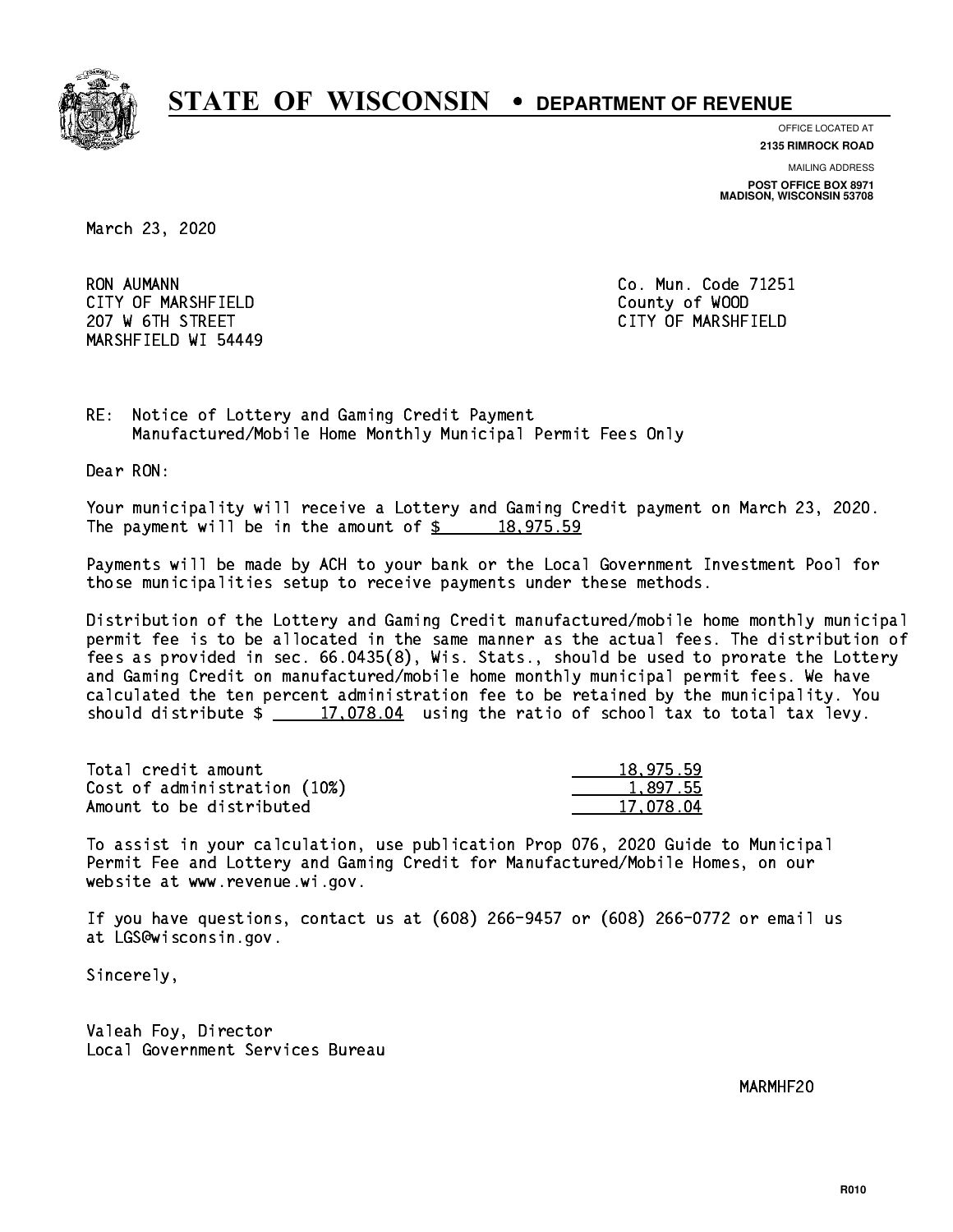

**OFFICE LOCATED AT**

**MAILING ADDRESS 2135 RIMROCK ROAD**

**POST OFFICE BOX 8971 MADISON, WISCONSIN 53708**

March 23, 2020

 TAMI HAHN Co. Mun. Code 71271 CITY OF PITTSVILLE **COUNTY COUNTY OF ALCOHOL** PO BOX 100 PITTSVILLE WI 54466-0100

CITY OF PITTSVILLE

RE: Notice of Lottery and Gaming Credit Payment Manufactured/Mobile Home Monthly Municipal Permit Fees Only

Dear TAMI:

 Your municipality will receive a Lottery and Gaming Credit payment on March 23, 2020. The payment will be in the amount of  $\frac{255.42}{255.42}$ 

 Payments will be made by ACH to your bank or the Local Government Investment Pool for those municipalities setup to receive payments under these methods.

 Distribution of the Lottery and Gaming Credit manufactured/mobile home monthly municipal permit fee is to be allocated in the same manner as the actual fees. The distribution of fees as provided in sec. 66.0435(8), Wis. Stats., should be used to prorate the Lottery and Gaming Credit on manufactured/mobile home monthly municipal permit fees. We have calculated the ten percent administration fee to be retained by the municipality. You should distribute  $\frac{229.88}{21.25}$  using the ratio of school tax to total tax levy.

| Total credit amount          | 255.42 |
|------------------------------|--------|
| Cost of administration (10%) | 25.54  |
| Amount to be distributed     | 229.88 |

 To assist in your calculation, use publication Prop 076, 2020 Guide to Municipal Permit Fee and Lottery and Gaming Credit for Manufactured/Mobile Homes, on our website at www.revenue.wi.gov.

 If you have questions, contact us at (608) 266-9457 or (608) 266-0772 or email us at LGS@wisconsin.gov.

Sincerely,

 Valeah Foy, Director Local Government Services Bureau